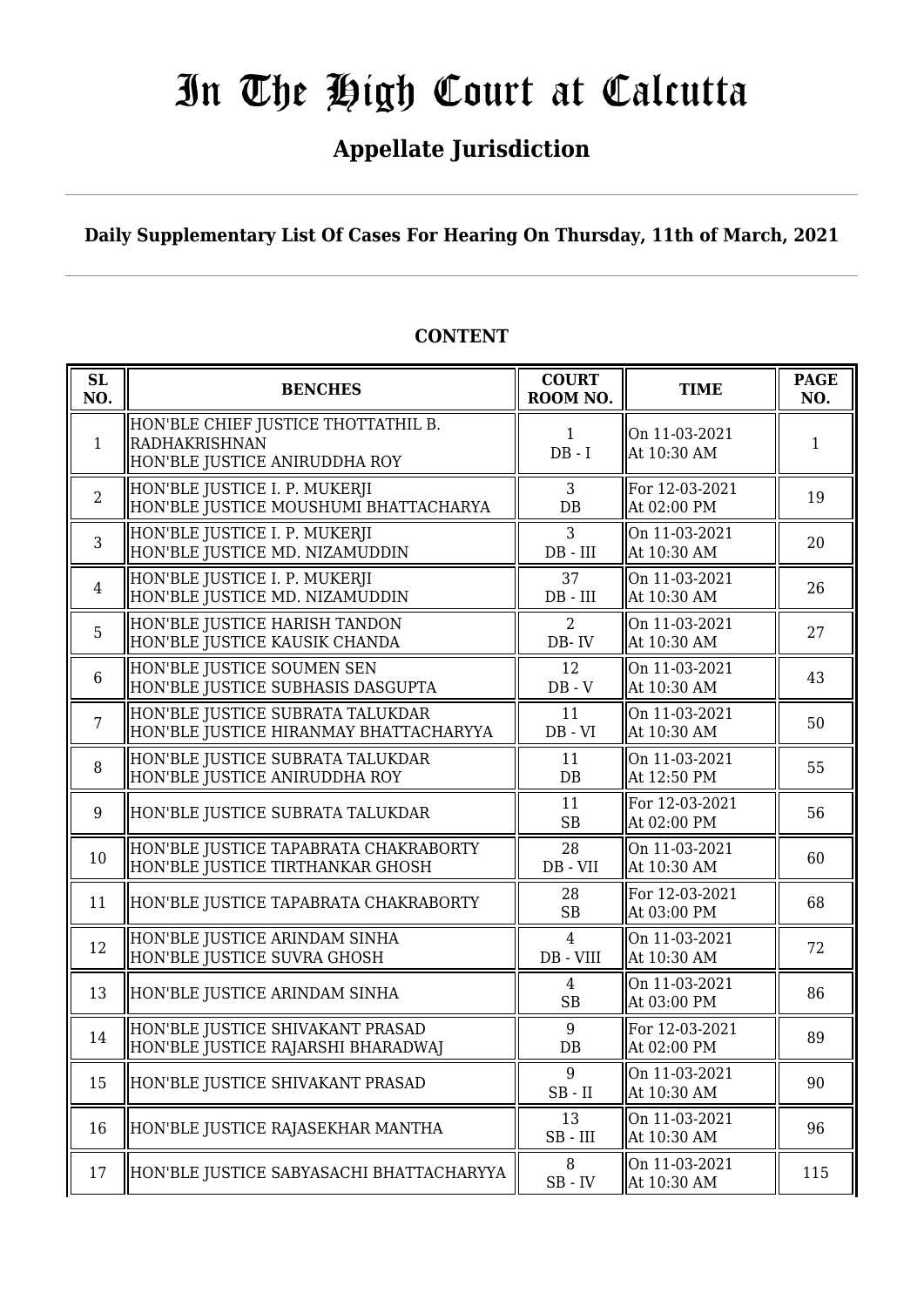| <b>SL NO.</b> | <b>BENCHES</b>                                       | <b>COURT</b><br>ROOM NO. | <b>TIME</b>                      | <b>PAGE</b><br>NO. |
|---------------|------------------------------------------------------|--------------------------|----------------------------------|--------------------|
| 18            | HON'BLE JUSTICE SHEKHAR B. SARAF                     | 26<br>$SB - VI$          | On 11-03-2021<br>At 10:30 AM     | 143                |
| 19            | HON'BLE JUSTICE RAJARSHI BHARADWAJ                   | 15<br>SB-VII             | On 11-03-2021<br>At 10:30 AM     | 162                |
| 20            | HON'BLE JUSTICE SHAMPA SARKAR                        | 19<br>SB-VIII            | On 11-03-2021<br>At 10:30 AM     | 178                |
| 21            | HON'BLE JUSTICE RAVI KRISHAN KAPUR                   | 10<br>$SB$ - $IX$        | On 11-03-2021<br>At 10:30 AM     | 190                |
| 22            | HON'BLE JUSTICE ARINDAM MUKHERJEE                    | 23<br>$SB - X$           | On 11-03-2021<br>At 10:30 AM     | 199                |
| 23            | HON'BLE JUSTICE BISWAJIT BASU                        | 18<br>$SB - XI$          | On 11-03-2021<br>At 10:30 AM     | 202                |
| 24            | HON'BLE JUSTICE AMRITA SINHA                         | 24<br>SB-XII             | On 11-03-2021<br>At 10:30 AM     | 208                |
| 25            | HON'BLE JUSTICE ABHIJIT GANGOPADHYAY                 | 22<br>SB-XIII            | On 11-03-2021<br>At 10:30 AM     | 217                |
| 26            | HON'BLE JUSTICE JAY SENGUPTA                         | 32<br>SB-XIV             | On 11-03-2021<br>At 10:30 AM     | 222                |
| 27            | HON'BLE JUSTICE BIBEK CHAUDHURI                      | 30<br>$SB$ - $XV$        | On 11-03-2021<br>At 10:30 AM     | 244                |
| 28            | HON'BLE JUSTICE SUVRA GHOSH                          | 35<br>SB - XVII          | On 11-03-2021<br>At 03:00 PM     | 251                |
| 29            | HON'BLE JUSTICE HIRANMAY BHATTACHARYYA               | 7<br><b>SB</b>           | For 12-03-2021<br>At 02:00 PM    | 260                |
| 30            | HON'BLE JUSTICE ANIRUDDHA ROY                        | 16<br>SB                 | On 11-03-2021<br>At 02:00 PM     | 269                |
| 31            | HON'BLE JUSTICE RAVI KRISHAN KAPUR<br>(WARNING LIST) | 10<br>$SB$ - $IX$        | For 22-03-2021<br>[Warning List] | 272                |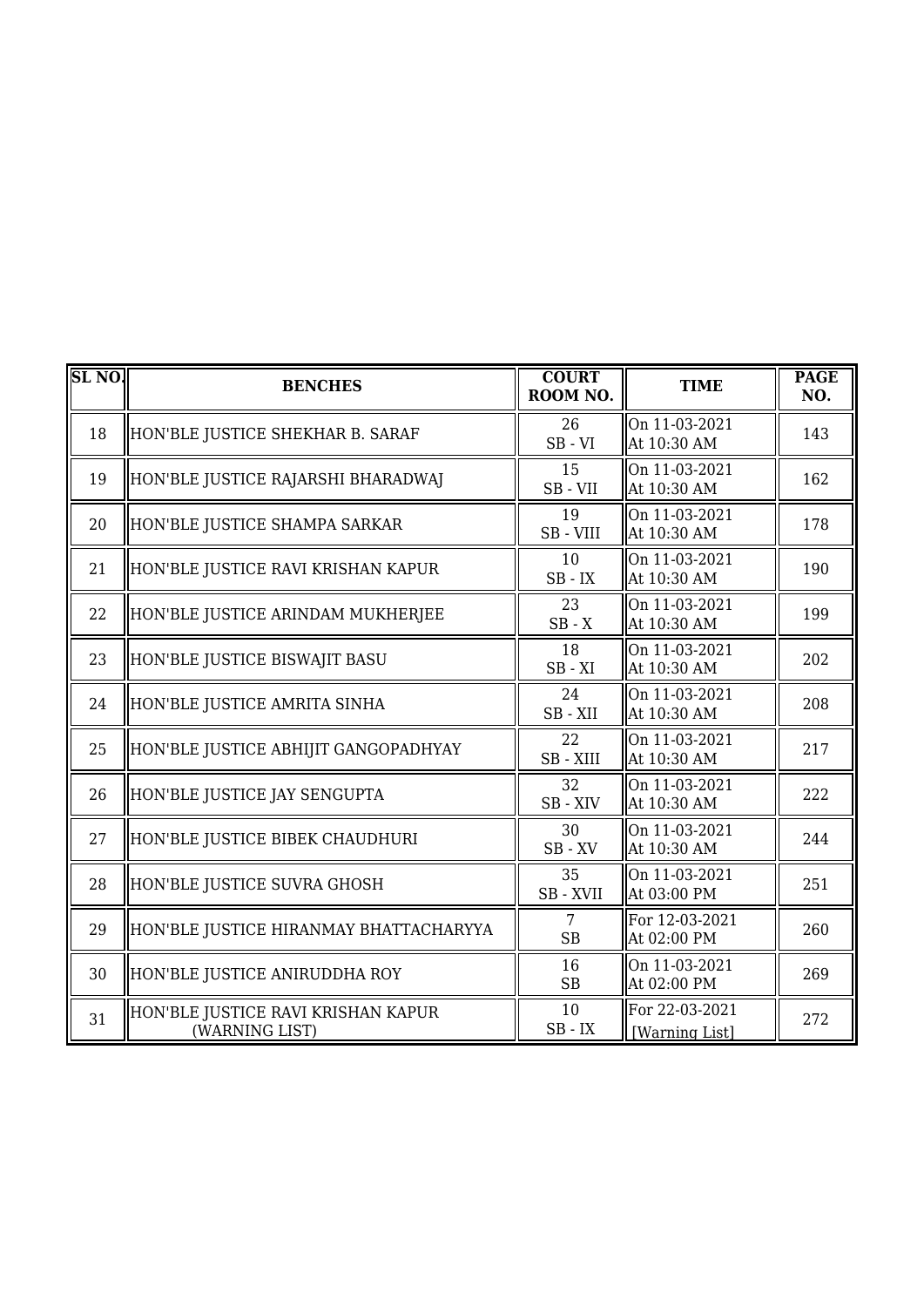

#### **Appellate Side**

**DAILY CAUSELIST For Thursday The 11th March 2021**

**COURT NO. 1**

**DIVISION BENCH (DB - I) AT 10:30 AM HON'BLE CHIEF JUSTICE THOTTATHIL B. RADHAKRISHNAN HON'BLE JUSTICE ANIRUDDHA ROY (VIA VIDEO CONFERENCE)**

**ON AND FROM 08-03-2021 TO 22-03-2021**

**ON AND FROM WEDNESDAY, THE 13TH JANUARY, 2021 - APPEALS FROM ORDERS RELATING TO RESIDUARY UNDER GROUP IX INCLUDING APPLICATIONS CONNECTED THERETO;PUBLIC INTEREST LITIGATION;CRIMINAL CONTEMPT MATTERS; APPEALS UNDER SECTION 19(1)(a) OF THE**

 **CONTEMPT OF COURT'S ACT; APPLICATIONS UNDER SECTION 27 OF THE ELECTRICITY REGULATORY COMMISSION ACT, 1998, INCLUDING APPLICATIONS CONNECTED THERETO; HABEAS CORPUS; DEATH REFERENCE CASES ( INCLUDING ADMISSION OF CRIMINAL APPEALS RELATING TO SUCH REFERENCE AGAINST THE SAME CONVICTION ORDER);ADMISSION OF CRIMINAL APPEALS; HEARING OF CRIMINAL APPEALS & APPLICATIONS CONNECTED THERETO INCLUDING APPLICATION FOR SUSPENSION OF SENTENCE IN PENDING APPEALS;**

 **CRIMINAL APPEALS RELATING TO CRIMES AGAINST WOMEN. ANY OTHER MATTER, IRRESPECTIVE OF CLASSIFICATION, AS DIRECTED BY THE HON'BLE CHIEF JUSTICE.**

**AND**

**ON AND FROM MONDAY, 8TH MARCH, 2021 TO MONDAY, 22ND MARCH, 2021 - WILL SIT TOGETHER AND TAKE UP THE LIST AND DETERMINATION OF HON'BLE CHIEF JUSTICE THOTTATHIL B. RADHAKRISHNAN AND HON'BLE JUSTICE ARIJIT BANERJEE.**

**SPL. NOTE :**

**MONDAY : ADMISSION OF CRIMINAL APPEALS, HABEAS CORPUS, CRIMINAL CONTEMPT MATTERS,APPEALS UNDER SECTION 19(1)(a) OF THE CONTEMPT OF COURT'S ACT.APPLICATIONS UNDER SECTION 27 OF THE ELECTRICITY REGULATORY COMMISSION ACT 1998 INCLUDING APPLICATIONS CONNECTED THERETO. BAIL IN CONNECTION WITH APPEAL.**

**TUESDAY : ADMISSION OF CRIMINAL APPEALS, HABEAS CORPUS, BAIL IN CONNECTION WITH APPEAL.**

**WEDNESDAY : HABEAS CORPUS, HEARING OF CRIMINAL APPEALS, ASSIGNED MATTERS,& FIXED MATTERS.**

**THURSDAY : APPEALS FROM ORDERS RELATING TO RESIDUARY UNDER GROUP - IX INCLUDING APPLICATIONS CONNECTED THERETO. THEREAFTER PIL MATTERS WILL BE TAKEN UP IF TIME PERMITS.**

**FRIDAY : PUBLIC INTEREST LITIGATION.**

**NOTE: MATTERS WILL BE TAKEN UP THROUGH PHYSICAL HEARING ONLY WHEN BOTH THE PARTIES ARE AGREED.**

**NO MENTIONING IN COURT**

|   |                                   |                                                          | <b>TOP</b>                                                                                                       |
|---|-----------------------------------|----------------------------------------------------------|------------------------------------------------------------------------------------------------------------------|
|   | MAT/317/2021                      | ANISUR RAHAMAN<br>VS<br>JAHAR SHA AND ORS                | AYAN PODDAR                                                                                                      |
|   | IA NO: CAN/1/2021, CAN/2/2021     |                                                          |                                                                                                                  |
| 2 | CRA/96/2019<br>[ CRAN 1167/2019 ] | RAJU HALDER @ HALDAR<br>VS<br>STATE OF WEST BENGAL & ANR | SUBIR DEBNATH                                                                                                    |
|   |                                   |                                                          | IA NO: CRAN/4/2020(Old No:CRAN/741/2020), CRAN/5/2020(Old No:CRAN/1804/2020), CRAN/6/2020(Old No:CRAN/4113/2020) |
| 3 | WPA/6937/2020                     | PRANAV KHAITAN<br>VS<br>THE STATE OF WB AND ORS          | BRATIN KUMAR DEY                                                                                                 |

IA NO: CAN/1/2020, CAN/2/2020, CAN/3/2020, CAN/4/2021

**FIXED MATTER**

( GROUP - IX )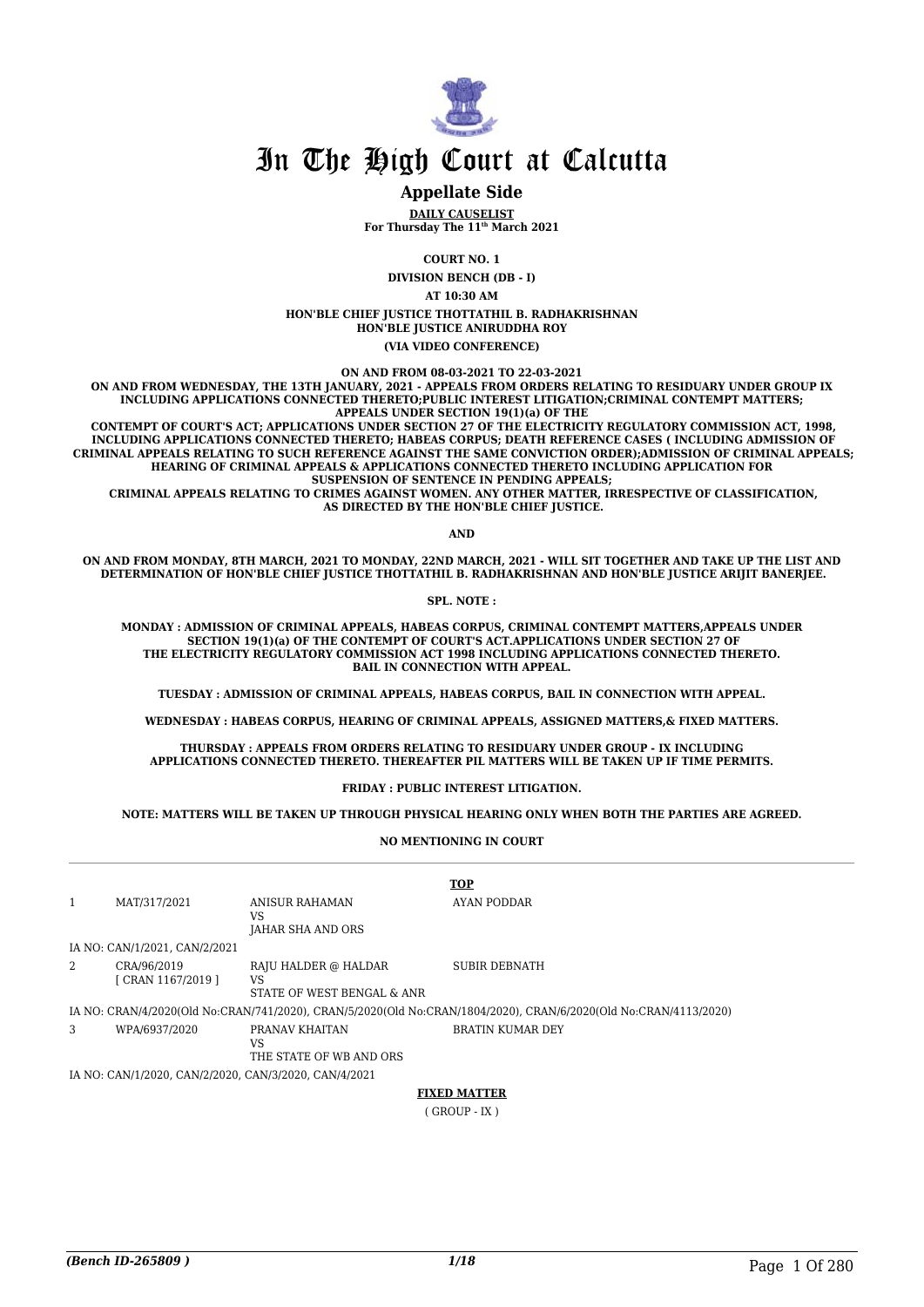| 4    | WPA/12526/2012                                          | PROTIMA DUTTA<br>VS<br>STATE & ORS.                                                                          | SABYASACHI CHATTERJEE                                                                                                       |
|------|---------------------------------------------------------|--------------------------------------------------------------------------------------------------------------|-----------------------------------------------------------------------------------------------------------------------------|
|      |                                                         | No:CAN/8721/2017), CAN/8/2019(Old No:CAN/11560/2019)                                                         | IA NO: CAN/3/2013(Old No:CAN/6852/2013), CAN/4/2017(Old No:CAN/4437/2017), CAN/6/2017(Old No:CAN/7813/2017), CAN/7/2017(Old |
| 5    | MAT/279/2021                                            | <b>BINGAS ELECTRICAL</b><br>ELECTRONICS AND SOLAR<br><b>SYSTEM</b><br>VS                                     | Debdeep Sinha                                                                                                               |
|      | IA NO: CAN/1/2021, CAN/2/2021                           | ARONI TUBES PVT LTD AND ORS                                                                                  |                                                                                                                             |
| 6    | MAT/2/2021                                              | RAJ KISHORE SINGH                                                                                            | <b>ABHIJT SARKAR</b>                                                                                                        |
|      |                                                         | VS<br>MANIKCHAK ASTHA WELFARE<br><b>SOCIETY AND ORS</b>                                                      |                                                                                                                             |
|      | IA NO: CAN/1/2021                                       |                                                                                                              |                                                                                                                             |
| 7    | MAT/1162/2019<br>[25.03.2021]                           | M R COLLEGE OF<br>PHARMACEUTICAL SCIENCES &<br><b>RESEARCH &amp; ANR</b><br>VS<br>STATE OF WEST BENGAL & ORS | DIVYA TIWARY                                                                                                                |
|      |                                                         | IA NO: CAN/1/2019(Old No:CAN/8113/2019), CAN/2/2020(Old No:CAN/569/2020)                                     |                                                                                                                             |
| 8    | MAT/1163/2019<br>[25.03.2021]                           | GITANJALI COLLEGE OF<br>PHARMACY & ANR<br>VS                                                                 | DIVYA TIWARY                                                                                                                |
|      |                                                         | STATE OF WEST BENGAL & ORS                                                                                   |                                                                                                                             |
|      |                                                         | IA NO: CAN/1/2019(Old No:CAN/8112/2019), CAN/2/2020(Old No:CAN/570/2020)                                     |                                                                                                                             |
| 9    | FMA/2419/2014                                           | STATE OF WEST BENGAL & ORS                                                                                   | NABA KUMAR DAS                                                                                                              |
|      |                                                         | VS<br>M/S. CARBIN BOX & TUBE & ORS                                                                           |                                                                                                                             |
| 10   | MAT/303/2018                                            | S L ISPAT P LTD & ANR<br>VS                                                                                  | ARUN KUMAR UPADHYAY                                                                                                         |
|      |                                                         | PUNJAB NATIONAL BANK & ORS                                                                                   |                                                                                                                             |
| 11   | IA NO: CAN/2/2018(Old No:CAN/3431/2018)<br>FMA/861/2019 | DHASPARA SKUS LTD. & ANR                                                                                     | SHRABONI SARKAR                                                                                                             |
|      |                                                         | VS                                                                                                           |                                                                                                                             |
|      |                                                         | STATE OF WEST BENGAL & ORS                                                                                   |                                                                                                                             |
|      | IA NO: CAN/1/2019(Old No:CAN/4637/2019)                 |                                                                                                              |                                                                                                                             |
| 12   | MAT/1156/2019                                           | WBSEDCL&ORS<br>VS<br>RABI BESRA & ORS                                                                        | SUJIT SANKAR KOLEY                                                                                                          |
|      |                                                         | IA NO: CAN/1/2019(Old No:CAN/9607/2019), CAN/2/2019(Old No:CAN/10307/2019), CAN/3/2020                       |                                                                                                                             |
| wt13 | MAT/1396/2019                                           | THE STATE OF WEST BENGAL<br>VS<br>RABI BESRA                                                                 | <b>DEBASHIS SARKAR</b>                                                                                                      |
|      |                                                         | IA NO: CAN/1/2019(Old No:CAN/10259/2019), CAN/2/2019(Old No:CAN/10262/2019)                                  |                                                                                                                             |
| 14   | MAT/1435/2019                                           | <b>GOURANGA SAHA &amp; ANR</b>                                                                               | <b>GOPA BISWAS</b>                                                                                                          |
|      |                                                         | VS<br>JAYANTA KUMAR PRAMANIC &<br>ORS                                                                        |                                                                                                                             |
|      |                                                         | IA NO: CAN/1/2019(Old No:CAN/9981/2019), CAN/2/2019(Old No:CAN/9982/2019)                                    |                                                                                                                             |
| 15   | MAT/1561/2019                                           | MATLAB MONDAL $\textcircled{e}$ NADU<br>MONDAL<br><b>VS</b>                                                  | ANJAN BHATTACHARYA                                                                                                          |
|      |                                                         | STATE OF WEST BENGAL & ORS                                                                                   |                                                                                                                             |
|      |                                                         | IA NO: CAN/1/2019(Old No:CAN/10444/2019), CAN/2/2019(Old No:CAN/10445/2019)                                  |                                                                                                                             |
| 16   | MAT/298/2020                                            | PRAKASH CHAND CHORARIA<br>VS                                                                                 | PRADIP KUMAR SARAWAGI                                                                                                       |
|      |                                                         | <b>APARNA SAH &amp; ORS</b>                                                                                  | IA NO: CAN/1/2020(Old No:CAN/1793/2020), CAN/2/2020(Old No:CAN/5667/2020), CAN/3/2020(Old No:CAN/5669/2020)                 |
| 17   | FMA/328/2020                                            | PRANAB KUMAR NANDA & ORS<br>VS                                                                               | AMIT BARAN DASH                                                                                                             |
|      |                                                         | STATE OF WEST BENGAL & ORS                                                                                   |                                                                                                                             |
|      | IA NO: CAN/1/2019(Old No:CAN/4975/2019), CAN/2/2021     |                                                                                                              |                                                                                                                             |
| 18   | MAT/110/2021                                            | ABDUL KALAM SAHAJEE AND ANR<br>VS<br>STATE OF WEST BENGAL AND                                                | DISHA SHUKLA                                                                                                                |
|      |                                                         | ORS.                                                                                                         |                                                                                                                             |
|      | IA NO: CAN/1/2021, CAN/2/2021, CAN/3/2021               |                                                                                                              |                                                                                                                             |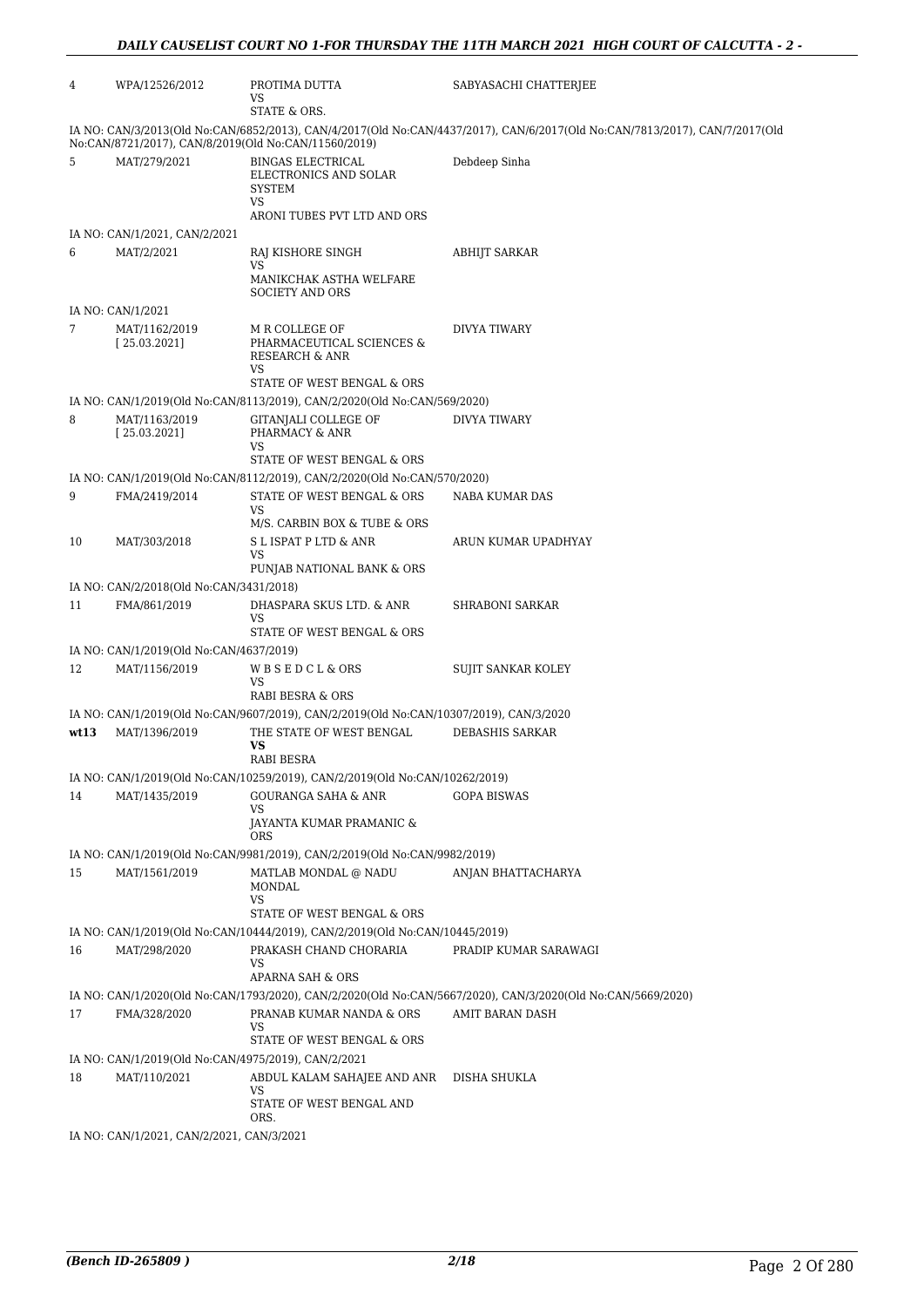| 19   | FMA/130/2021                                        | CESC LIMITED<br>VS<br><b>ARUP SARKLAR</b>                       | <b>RISHAV DUTT</b>                                                                                                          |
|------|-----------------------------------------------------|-----------------------------------------------------------------|-----------------------------------------------------------------------------------------------------------------------------|
|      | IA NO: CAN/1/2020(Old No:CAN/2416/2020)             |                                                                 |                                                                                                                             |
| 20   | MAT/88/2021                                         | VALUTECH METALLIKS LIMITED<br>AND ANR<br>VS                     | ARANYA SAHA                                                                                                                 |
|      |                                                     | STATE OF WEST BENGAL AND<br>ORS.                                |                                                                                                                             |
|      | IA NO: CAN/1/2021, CAN/2/2021                       |                                                                 |                                                                                                                             |
| 21   | FMA/1191/2019                                       | UTTAM DAS                                                       | RAVI KUMAR DUBEY                                                                                                            |
|      |                                                     | VS<br>STATE OF WEST BENGAL & ORS                                |                                                                                                                             |
|      | IA NO: CAN/1/2019(Old No:CAN/6098/2019)             |                                                                 |                                                                                                                             |
| 22   | MAT/252/2021                                        | <b>GOPAL SARKAR</b>                                             | MANOJIT BHATTACHARYYA                                                                                                       |
|      |                                                     | VS<br>STATE OF WEST BENGAL AND<br>ORS.                          |                                                                                                                             |
|      | IA NO: CAN/1/2021                                   |                                                                 |                                                                                                                             |
| 23   | MAT/19/2021                                         | DILIP JANA                                                      | <b>SOMA KAR GHOSH</b>                                                                                                       |
|      |                                                     | VS<br>UNITED ORDER AND SUPPLY CO-<br>OP SOCIEITY LTD AND ORS    |                                                                                                                             |
|      | IA NO: CAN/1/2021, CAN/2/2021                       |                                                                 |                                                                                                                             |
|      |                                                     |                                                                 | <b>GROUP - IX</b>                                                                                                           |
| 24   | FMA/3475/2014                                       | STATE OF WEST BENGAL & ORS                                      | MINTU KUMAR GOSWAMI                                                                                                         |
|      |                                                     | VS<br>MURARI MOHAN MAITY & ORS                                  |                                                                                                                             |
|      | IA NO: CAN/2/2014(Old No:CAN/4764/2014)             |                                                                 |                                                                                                                             |
| wt25 | CRC/6/2018                                          | MURARI MOHAN MAITY                                              | S K DATTA                                                                                                                   |
|      |                                                     | VS<br><b>ASHIS DEY</b>                                          |                                                                                                                             |
|      | No:CAN/5819/2018), CAN/5/2018(Old No:CAN/5820/2018) |                                                                 | IA NO: CAN/1/2016(Old No:CAN/9524/2016), CAN/2/2018(Old No:CAN/5817/2018), CAN/3/2018(Old No:CAN/5818/2018), CAN/4/2018(Old |
| 26   | MAT/67/2017                                         | MAHISHADAL PANCHAYET<br>SAMITY & ANR                            | TARASANKAR SAMANTA                                                                                                          |
|      |                                                     | VS<br>STATE OF WEST BENGAL & ORS                                |                                                                                                                             |
|      | IA NO: CAN/4/2021                                   |                                                                 |                                                                                                                             |
| wt27 | CPAN/469/2020                                       | PRADIP KUMAR DAS                                                | DILIP KUMAR SINHA                                                                                                           |
|      |                                                     | VS<br>DISTRICT MAGISTRATE                                       |                                                                                                                             |
|      | IA NO: CAN/1/2020                                   |                                                                 |                                                                                                                             |
| 28   | MAT/925/2018                                        | MD FEROJ MONDAL                                                 | <b>ATULYA SINHA</b>                                                                                                         |
|      |                                                     | VS<br>STATE OF WEST BENGAL & ORS                                |                                                                                                                             |
|      | IA NO: CAN/1/2020(Old No:CAN/2895/2020)             |                                                                 |                                                                                                                             |
| 29   | FMA/265/2019                                        | STEEL AUTHORITY OF INDIA                                        | SAHELI MUKHERJEE                                                                                                            |
|      |                                                     | LIMITED & ANR                                                   |                                                                                                                             |
|      |                                                     | VS<br>INTERNATIONAL COMMERCE<br><b>LIMITED &amp; ORS</b>        |                                                                                                                             |
|      |                                                     | IA NO: CAN/1/2019(Old No:CAN/2409/2019), CAN/2/2021, CAN/3/2021 |                                                                                                                             |
| wt30 | FMA/266/2019                                        | FERRO SCRAP NIGAM LIMITED                                       | PALLAVI GOGOI                                                                                                               |
|      |                                                     | VS<br>INTERNATIONAL COMMERCE LTD<br>& ORS                       |                                                                                                                             |
|      |                                                     | IA NO: CAN/1/2019(Old No:CAN/1863/2019), CAN/2/2021, CAN/3/2021 |                                                                                                                             |
| 31   | MAT/418/2019                                        | RAJA CHATTERJEE                                                 | BIDYUT KUMAR HALDER                                                                                                         |
|      |                                                     | VS<br>STATE OF WEST BENGAL & ORS                                |                                                                                                                             |
|      | IA NO: CAN/1/2020(Old No:CAN/869/2020), CAN/2/2020  |                                                                 |                                                                                                                             |
| 32   | MAT/499/2019                                        | LIPI SARKAR                                                     | PAPPU ADHIKARI                                                                                                              |
|      |                                                     | VS<br>W.B. INDUSTRIAL<br>INFRASTRUCTURE DEV.                    |                                                                                                                             |
|      |                                                     | CORPORATION                                                     |                                                                                                                             |
|      | IA NO: CAN/1/2019(Old No:CAN/5665/2019)             |                                                                 |                                                                                                                             |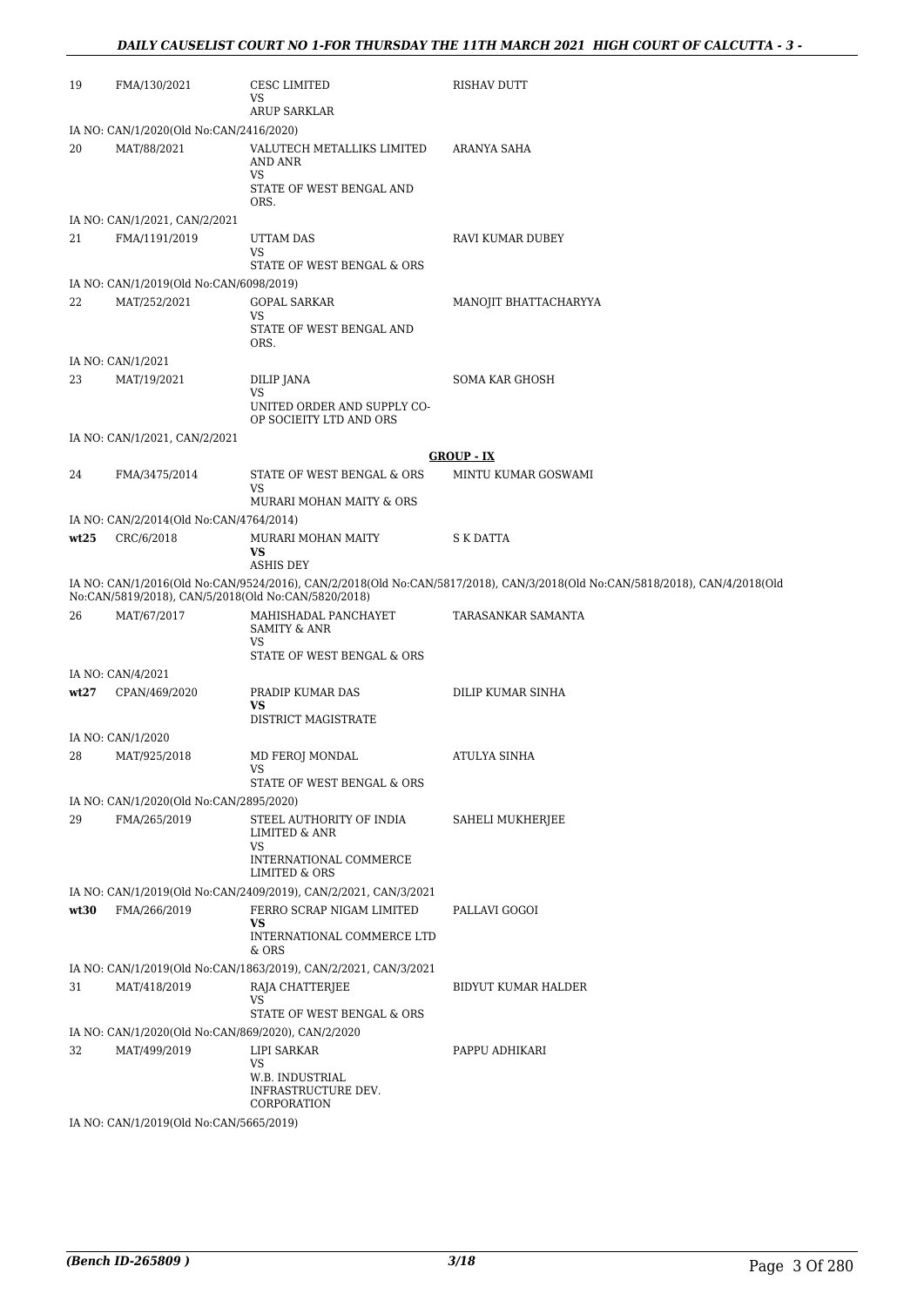| 33 | FMA/914/2020<br>$[$ MAT 559/2019 $]$     | MONORANJAN MONDAL & ANR.<br>VS                                                                     | <b>GOUTAM ACHARYA</b>                                                                                        |
|----|------------------------------------------|----------------------------------------------------------------------------------------------------|--------------------------------------------------------------------------------------------------------------|
|    |                                          | SUSHMA DHARA & ORS.                                                                                |                                                                                                              |
|    | IA NO: CAN/1/2019(Old No:CAN/6169/2019)  |                                                                                                    |                                                                                                              |
| 34 | MAT/685/2019                             | ANUPAM SIRKAR<br>VS                                                                                |                                                                                                              |
|    |                                          | UNION OF INDIA & ORS                                                                               |                                                                                                              |
|    |                                          |                                                                                                    | IA NO: CAN/1/2019(Old No:CAN/4857/2019), CAN/2/2019(Old No:CAN/9000/2019), CAN/3/2019(Old No:CAN/12592/2019) |
| 35 | MAT/848/2019                             | MD SAFIUR RAHAMAN & ORS<br>VS                                                                      | MAHAMMAD MAHMUD                                                                                              |
|    |                                          | MOHIBUL ISLAM & ORS                                                                                |                                                                                                              |
| 36 | MAT/1051/2019                            | IA NO: CAN/1/2019(Old No:CAN/8831/2019), CAN/2/2019(Old No:CAN/8832/2019)<br>PURNENDU MAITY & ORS. | AMRIN KHATOON                                                                                                |
|    |                                          | VS<br>NARAYAN CH. BERA & ORS.                                                                      |                                                                                                              |
|    | IA NO: CAN/1/2019(Old No:CAN/7373/2019)  |                                                                                                    |                                                                                                              |
| 37 | MAT/1325/2019                            | BISHRUTENDU MAITY & ANR                                                                            | AMRITA CHEL                                                                                                  |
|    |                                          | VS                                                                                                 |                                                                                                              |
|    |                                          | STATE OF WEST BENGAL & ORS                                                                         |                                                                                                              |
|    | IA NO: CAN/1/2019(Old No:CAN/10603/2019) |                                                                                                    | PARTHA CHAKRABORTY                                                                                           |
| 38 | MAT/1393/2019                            | MOTIBUL MIAH<br>VS                                                                                 |                                                                                                              |
|    |                                          | WEST BENGAL STATE<br>ELECTRICITY DISTRIBUTION CO.<br>LTD,                                          |                                                                                                              |
|    |                                          | IA NO: CAN/1/2019(Old No:CAN/10738/2019), CAN/2/2019(Old No:CAN/10739/2019)                        |                                                                                                              |
| 39 | MAT/1432/2019                            | NBIRAJAN MAITY                                                                                     | TUSHAR SINHA MAHAPATRA                                                                                       |
|    |                                          | VS                                                                                                 |                                                                                                              |
|    |                                          | STATE OF WEST BENGAL & ORS                                                                         |                                                                                                              |
|    | IA NO: CAN/1/2019(Old No:CAN/10676/2019) |                                                                                                    |                                                                                                              |
| 40 | MAT/1507/2019                            | RUPA SARKAR<br>VS                                                                                  | AVIJIT GHOSAL                                                                                                |
|    |                                          | LIFE INSURANCE CORPORATION<br>OF INDIA & ORS                                                       |                                                                                                              |
|    |                                          | IA NO: CAN/1/2020(Old No:CAN/1857/2020), CAN/2/2020(Old No:CAN/1858/2020)                          |                                                                                                              |
| 41 | MAT/1909/2019                            | ABUL SAIKH<br>VS<br>UNION OF INDIA &ORS                                                            | DEBAPRATIM BANERJEE                                                                                          |
|    |                                          | IA NO: CAN/1/2020(Old No:CAN/1749/2020), CAN/2/2020(Old No:CAN/1752/2020)                          |                                                                                                              |
| 42 | FMA/334/2020                             | DURGABALA MANDAL                                                                                   | ANINDA BHATTACHARYA                                                                                          |
|    |                                          | VS                                                                                                 |                                                                                                              |
|    | IA NO: CAN/1/2019(Old No:CAN/6604/2019)  | STATE OF WEST BENGAL & ORS                                                                         |                                                                                                              |
| 43 | FMA/485/2020                             | SANKAR SAHA & ANR                                                                                  | <b>GOPA BISWAS</b>                                                                                           |
|    | [ MAT 1915/2019]                         | VS<br>STATE OF WEST BENGAL & ORS                                                                   |                                                                                                              |
|    | IA NO: CAN/1/2019(Old No:CAN/12515/2019) |                                                                                                    |                                                                                                              |
| 44 | FMA/680/2020                             | <b>BIDYUT BARAN PAL</b>                                                                            | UTTAM KUMAR BHATTACHARYA                                                                                     |
|    |                                          | VS                                                                                                 |                                                                                                              |
|    |                                          | STATE OF WEST BENGAL                                                                               |                                                                                                              |
|    | IA NO: CAN/1/2019(Old No:CAN/12790/2019) |                                                                                                    |                                                                                                              |
| 45 | MAT/85/2020                              | SAMARENDRA DATTA<br>VS                                                                             | <b>ARUN NASKAR</b>                                                                                           |
|    |                                          | NILESH KUMAR CHAPRA                                                                                |                                                                                                              |
|    |                                          | IA NO: CAN/1/2020(Old No:CAN/1298/2020), CAN/2/2020(Old No:CAN/1305/2020)                          |                                                                                                              |
| 46 | MAT/280/2020                             | ABUL SAIKH<br>VS<br>MIR TAKIUL HOSSAIN & ORS.                                                      | DEBAPRATIM BANERJEE                                                                                          |
|    | IA NO: CAN/1/2020(Old No:CAN/1751/2020)  |                                                                                                    |                                                                                                              |
| 47 | MAT/397/2020                             | SOUTH SANKRAIL INDRADHANU<br>ATHLETIC CLUB                                                         | SHIRSHENDU CHOWDHURY                                                                                         |
|    |                                          | VS<br>M/S. BENGAL INVESTMENT LTD.<br>& ORS.                                                        |                                                                                                              |
|    | IA NO: CAN/1/2020(Old No:CAN/2612/2020)  |                                                                                                    |                                                                                                              |
| 48 | MAT/547/2020                             | BISWAS ENTERPRISE AND ANR<br>VS                                                                    | SMT ANINDITA AUDDY (DAS)                                                                                     |
|    |                                          | <b>BAREN BISWAS AND ORS</b>                                                                        |                                                                                                              |
|    | IA NO: CAN/1/2020, CAN/2/2020            |                                                                                                    |                                                                                                              |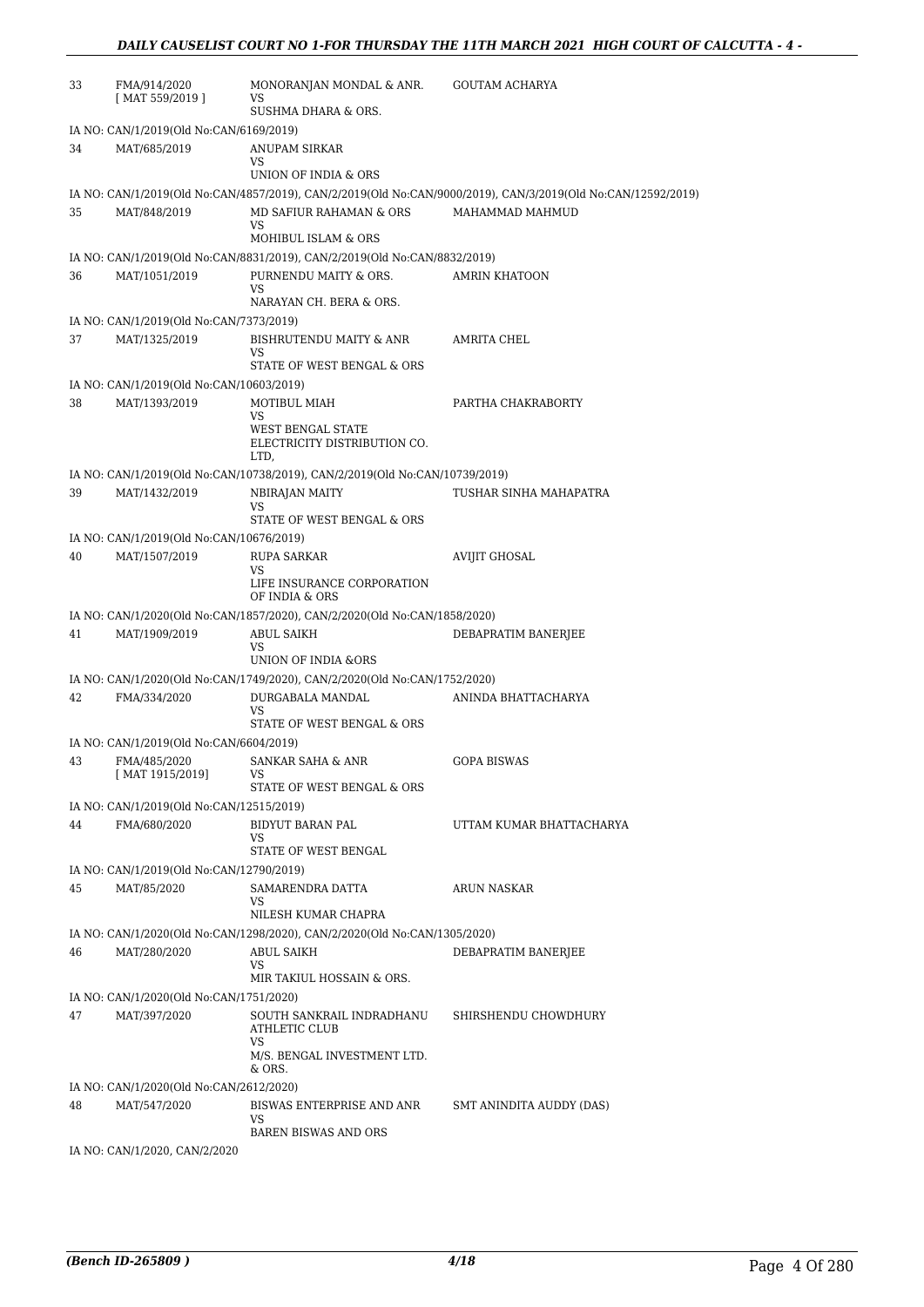#### *DAILY CAUSELIST COURT NO 1-FOR THURSDAY THE 11TH MARCH 2021 HIGH COURT OF CALCUTTA - 5 -*

| 49 | MAT/587/2020                              | <b>RUBEL SK</b><br>VS                                      | RIMA DAS                 |
|----|-------------------------------------------|------------------------------------------------------------|--------------------------|
|    |                                           | STATE OF WEST BENGAL AND<br>ORS.                           |                          |
|    | IA NO: CAN/1/2020, CAN/2/2020             |                                                            |                          |
| 50 | MAT/606/2020                              | DEBPRASAD GHOSH<br>VS                                      | APURBA KUMAR GHOSH       |
|    |                                           | SUPROBHAT GHOSH                                            |                          |
| 51 | IA NO: CAN/1/2020<br>MAT/659/2020         | SURYA ALLOY IND. LTD. AND<br>ANR.                          | SIDDHARTH SHROFF         |
|    |                                           | VS.<br>EAST CENTRAL RAILWAY AND<br>ORS.                    |                          |
|    | IA NO: CAN/1/2020                         |                                                            |                          |
| 52 | MAT/685/2020                              | M/S. CAIS ENGG. SERVICES P.<br>LTD.<br>VS.                 | <b>SYED NURUL AREFIN</b> |
|    |                                           | Union of India                                             |                          |
| 53 | IA NO: CAN/1/2020<br>MAT/708/2020         | ANUP KR SHARMA                                             |                          |
|    |                                           | VS<br>STATE OF WEST BENGAL AND                             | DEBLINA CHATTERJEE       |
|    |                                           | ORS.                                                       |                          |
|    | IA NO: CAN/1/2020                         |                                                            |                          |
| 54 | MAT/727/2020                              | <b>SK MATIUR RAHAMAN</b><br>VS                             | ANINDITA AUDDY           |
|    |                                           | STATE OF WEST BENGAL AND<br>ORS.                           |                          |
|    | IA NO: CAN/1/2020                         |                                                            |                          |
| 55 | MAT/747/2020                              | FARIDA KHATUN AND ORS<br>VS                                | SUMITAVA CHAKRABORTY     |
|    |                                           | STATE OF WEST BENGAL AND<br>ORS.                           |                          |
|    | IA NO: CAN/1/2020                         |                                                            |                          |
| 56 | MAT/754/2020                              | PRODIPTO BARMAN AND ANR<br>VS                              | SOUNAK BHATTACHARYYA     |
|    |                                           | THE WEST BENGAL ELECTRICITY<br>DISTRIBUTION CO.LTD AND ANR |                          |
|    | IA NO: CAN/1/2020, CAN/2/2020             |                                                            |                          |
| 57 | MAT/783/2020                              | ABHISHEK CHATTERJEE                                        | ANIMESH PAUL             |
|    |                                           | VS<br>THE WEST BENGAL STATE                                |                          |
|    |                                           | ELECTRICITY DISTRIBUTION<br>COMPANY LIMITED AND ORS        |                          |
|    | IA NO: CAN/1/2020, CAN/2/2020             |                                                            |                          |
| 58 | MAT/811/2020                              | SANJUKTA SAMANTA (DUTTA)                                   | <b>GIASUL ISLAM</b>      |
|    |                                           | VS<br>STATE OF WEST BENGAL AND                             |                          |
|    |                                           | ORS.                                                       |                          |
|    | IA NO: CAN/1/2020                         |                                                            |                          |
| 59 | MAT/836/2020                              | AWESOME INFRASTUCTURE PVT<br>LTD AND ANR<br>VS             | DEBABRATA ROY            |
|    |                                           | BANK OF BARODA AND ORS                                     |                          |
|    | IA NO: CAN/1/2020                         |                                                            |                          |
| 60 | MAT/837/2020                              | DALMIA CEMENT BHARAT LTD<br>AND ORS<br>VS                  | ATISH GHOSH              |
|    |                                           | SHYAMAPRASAD MUKHERJEE<br>PORT TRUSTS @ ORS                |                          |
|    | IA NO: CAN/1/2020                         |                                                            |                          |
| 61 | MAT/838/2020                              | MANOJ KUMAR GUPTA AND<br><b>ANOTHER</b>                    | RAJESH UPADHYAY          |
|    |                                           | VS<br>SURAJ SINGH AND OTHERS                               |                          |
|    | IA NO: CAN/1/2021, CAN/2/2021, CAN/3/2021 |                                                            |                          |
| 62 | MAT/846/2020                              | MANIK PAL<br>VS                                            | DILIP KUMAR SINHA        |
|    |                                           | State of West Bengal                                       |                          |
|    | IA NO: CAN/1/2021                         |                                                            |                          |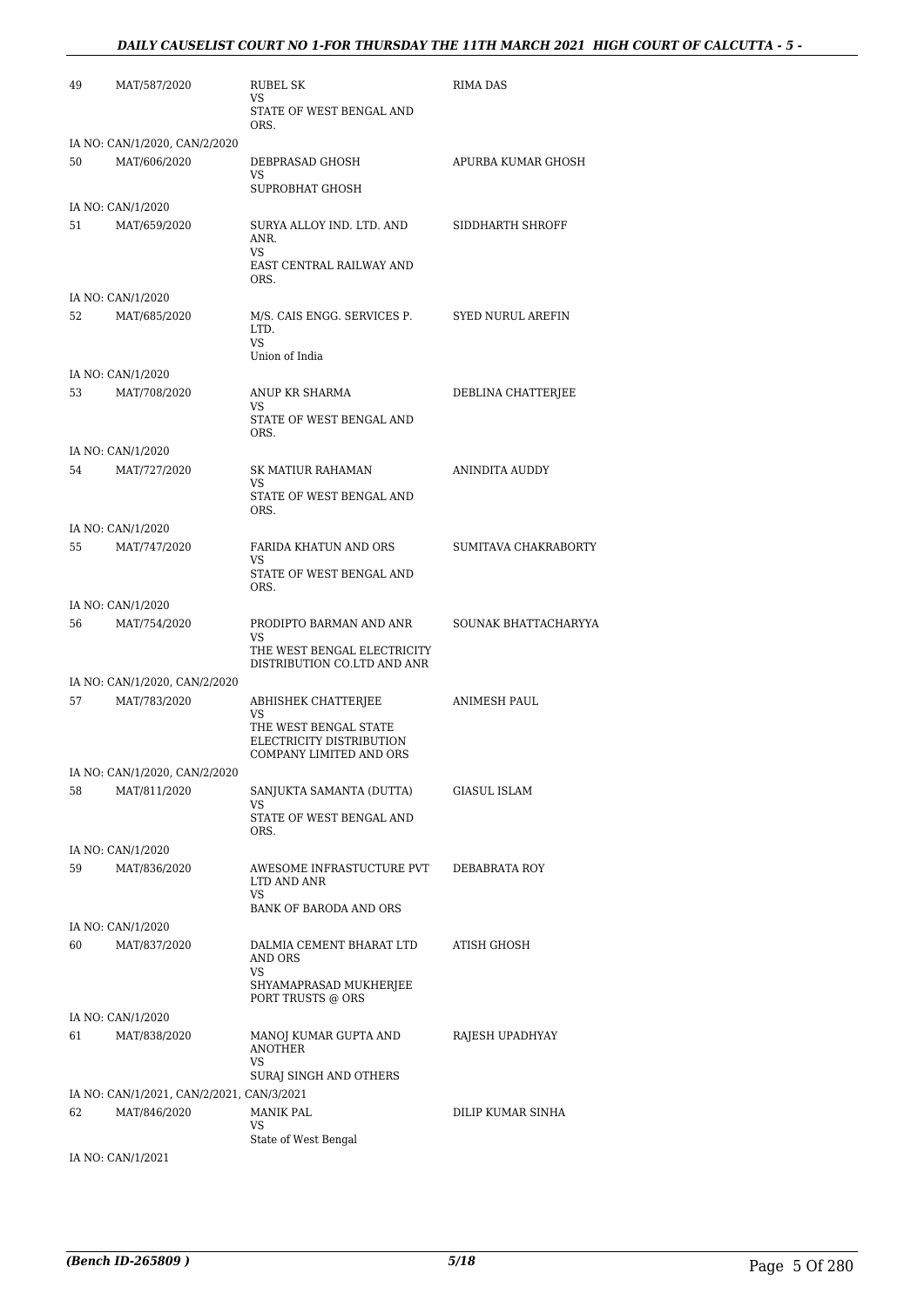#### *DAILY CAUSELIST COURT NO 1-FOR THURSDAY THE 11TH MARCH 2021 HIGH COURT OF CALCUTTA - 6 -*

| 63 | MAT/847/2020                                  | PANNALAL PAUL<br>VS                                                                                          | DILIP KUMAR SINHA      |
|----|-----------------------------------------------|--------------------------------------------------------------------------------------------------------------|------------------------|
|    |                                               | State of West Bengal                                                                                         |                        |
|    | IA NO: CAN/1/2021                             |                                                                                                              |                        |
| 64 | MAT/81/2021                                   | STATE OF WEST BENGAL AND<br>ORS.<br>VS<br>KANAM LATEX INDUSTRIES LTD<br>AND ORS                              | DEBASISH SARKAR        |
|    | IA NO: CAN/1/2021                             |                                                                                                              |                        |
| 65 | MAT/84/2021                                   | CESC LIMITED AND ANOTHER<br>VS<br><b>MINA CHAKRABORTY</b>                                                    | MADHUSUDAN SAHA ROY    |
|    | IA NO: CAN/1/2021                             |                                                                                                              |                        |
| 66 | MAT/89/2021                                   | WEST BENGAL STATE<br>FISHERMENS COOPERATIVE<br>FEDERATION LTD. (BENFISH)<br>VS<br>LORDS BLUETECH CO. PRIVATE | DIPAK RANJAN MUKHERJEE |
|    |                                               | LIMITED                                                                                                      |                        |
| 67 | IA NO: CAN/1/2021, CAN/2/2021<br>MAT/159/2021 | PEARL CORPORATION                                                                                            | TAPAS DUTTA            |
|    |                                               | VS<br>STATE OF WEST BENGAL AND<br>ORS.                                                                       |                        |
|    | IA NO: CAN/1/2021, CAN/2/2021                 |                                                                                                              |                        |
| 68 | MAT/160/2021                                  | PEARL CORPORATION<br>VS                                                                                      | TAPAS DUTTA            |
|    |                                               | STATE OF WEST BENGAL AND<br>ORS.                                                                             |                        |
|    | IA NO: CAN/1/2021, CAN/2/2021                 |                                                                                                              |                        |
| 69 | MAT/161/2021                                  | PEARL CORPORATION<br>VS<br>STATE OF WEST BENGAL AND<br>ORS.                                                  | TAPAS DUTTA            |
|    | IA NO: CAN/1/2021, CAN/2/2021                 |                                                                                                              |                        |
| 70 | MAT/202/2021                                  | M/S. GREENTECH ENVIRON<br>MANAGEMENTPRIVATE LIMITED<br>VS                                                    | MALAY KRISHNA DE       |
|    |                                               | UNION OF INDIA AND ORS.                                                                                      |                        |
|    | IA NO: CAN/1/2021                             |                                                                                                              |                        |
| 71 | MAT/274/2021                                  | <b>ASHIS CHAKRABORTY</b><br>VS<br>PRATIMA DEVI MAHATA AND ORS                                                | NEPASH MAJHI           |
|    | IA NO: CAN/1/2021, CAN/2/2021                 |                                                                                                              |                        |
| 72 | MAT/287/2021                                  | THE BOARD OF TRUSTESS FOR<br>THE PORT OF KOLKATA AND ANR                                                     | AMIT KUMAR NAG         |
|    |                                               | VS<br>HINDUSTAN STEELWORKS<br>CONSTRUCTION LTD AND ORS                                                       |                        |
|    | IA NO: CAN/1/2021                             |                                                                                                              |                        |
| 73 | MAT/776/2020                                  | PROBIR KUMAR ROY<br>VS                                                                                       | PARTHA CHAKRABORTY     |
|    |                                               | STATE OF WEST BENGAL AND<br>ORS.                                                                             |                        |
|    | IA NO: CAN/1/2021                             |                                                                                                              |                        |
| 74 | MAT/117/2021                                  | CESC LTD. AND ANR                                                                                            | MADHUSUDAN SAHA RAY    |
|    |                                               | VS<br>SK. ANSAR ALI                                                                                          |                        |
|    | IA NO: CAN/1/2021                             |                                                                                                              |                        |
| 75 | MAT/119/2021                                  | MD. ALAUDDIN                                                                                                 | SK. NIZAMUDDIN         |
|    |                                               | VS<br>WEST BENGAL STATE<br>ELECTRICITY DISTRIBUTION<br>COMPANY LIMITED AND ORS                               |                        |
|    | IA NO: CAN/1/2021                             |                                                                                                              |                        |
| 76 | MAT/264/2021                                  | SMT GOURI BERA<br>VS                                                                                         | SUKANTA DAS            |
|    |                                               | STATE OF WEST BENGAL AND<br>ORS.                                                                             |                        |
|    | IA NO: CAN/1/2021                             |                                                                                                              |                        |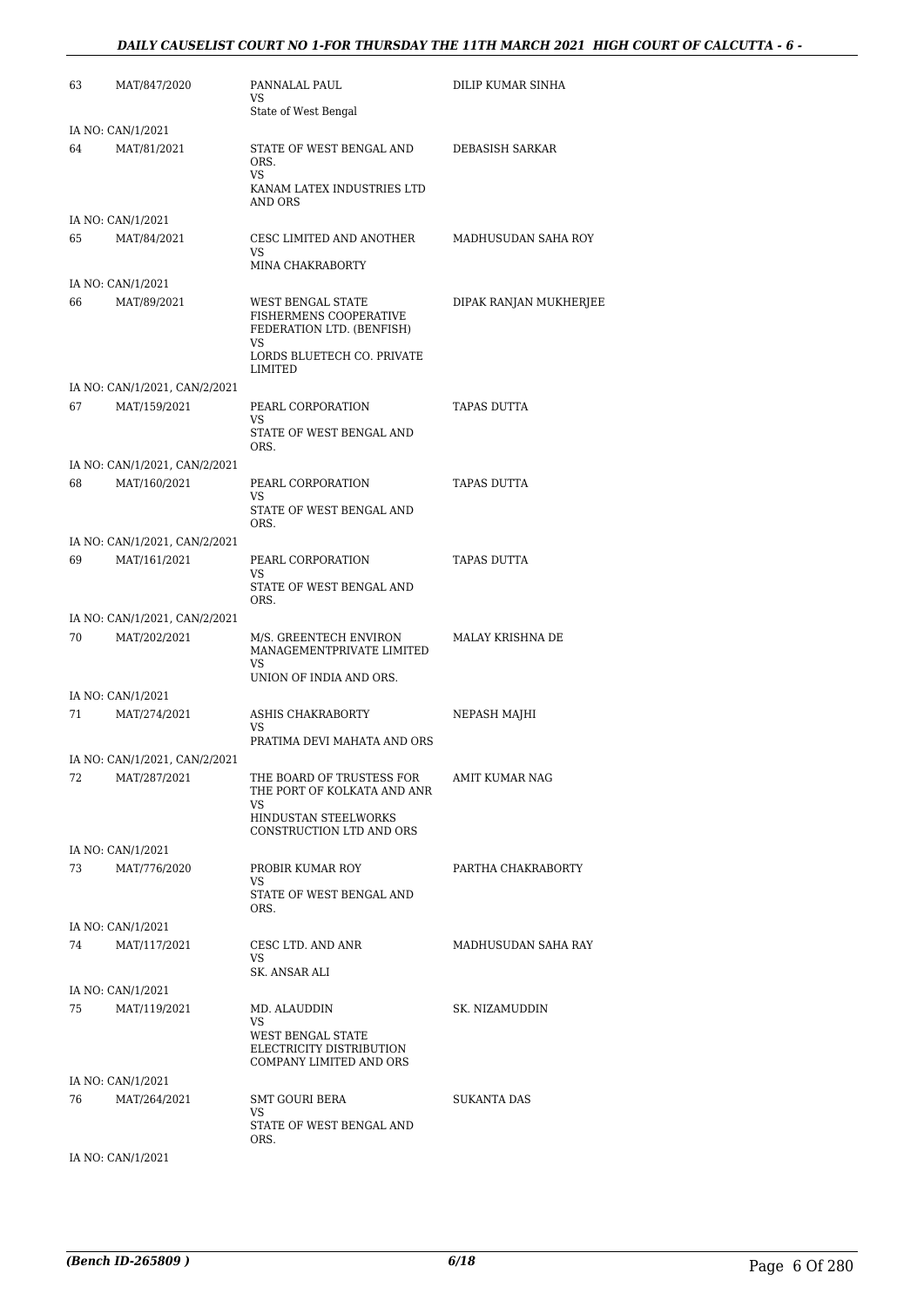| 77   | MAT/226/2021                                        | NIRMALA SAMANTA<br>VS                                                         | SAMIRUL SARDAR          |
|------|-----------------------------------------------------|-------------------------------------------------------------------------------|-------------------------|
|      |                                                     | STATE OF WEST BENGAL AND<br>ORS.                                              |                         |
|      | IA NO: CAN/1/2021                                   |                                                                               |                         |
| 78   | MAT/763/2020                                        | ALOKNATH SAMANTA<br>VS<br>UNION OF INDIA AND ORS.                             | <b>MANASI ROY</b>       |
|      | IA NO: CAN/1/2020                                   |                                                                               |                         |
| 79   | FMA/330/2019                                        | RANJIT CHANDRA DEY @ RANJIT<br>KUMAR DEY<br>VS                                | <b>MANASI ROY</b>       |
|      |                                                     | <b>GOVT OF W B &amp; ORS</b>                                                  |                         |
|      | IA NO: CAN/1/2017(Old No:CAN/3744/2017), CAN/2/2020 |                                                                               |                         |
| 80   | MAT/918/2019                                        | SHAMIM AKHTAR<br>VS<br>STATE OF WEST BENGAL & ORS                             | AVIJIT SARKAR           |
|      | IA NO: CAN/1/2019(Old No:CAN/6142/2019)             |                                                                               |                         |
| 81   | MAT/144/2021                                        | SK. ASRAF ALI                                                                 | KRISHNA YADAV           |
|      |                                                     | <b>VS</b><br>STATE OF WEST BENGAL AND<br>ORS.                                 |                         |
|      | IA NO: CAN/1/2021                                   |                                                                               |                         |
| 82   | FMA/398/2021                                        | <b>CESC LIMITED</b><br>VS                                                     | PRASHANT AGARWAL        |
|      |                                                     | MD. FAISAL MAJID                                                              |                         |
|      | IA NO: CAN/1/2021                                   |                                                                               |                         |
|      |                                                     |                                                                               | <b>UPGRADED MATTERS</b> |
| 83   | WPA/20549/2019<br>[Item. No.114 of                  | ASISH MAHAPATRA & ORS<br>VS                                                   | <b>SUMAN SAHA</b>       |
|      | 25.02.2021]                                         | STATE OF WEST BENGAL & ORS                                                    |                         |
| 84   | WPA(P)/2/2020                                       | <b>SUMAN DAS AND ANR</b>                                                      | ANISH KUMAR MUKHERJEE   |
|      | [ Item. No. 59 of<br>25.02.2021]                    | VS<br>STATE OF WEST BENGAL AND<br>ORS.                                        |                         |
| 85   | WPA/3490/2020<br>[Item No. 74 of                    | AMITABHA CHAKRABORTI<br>VS                                                    | SUMAN SANKAR CHATTERJEE |
|      | 25.02.2021]                                         | UNION OF INDIA & ORS.                                                         |                         |
| 86   | WPA/10532/2020<br>[Item No. 164 of<br>25.02.2021]   | GURUDAS CHATTOPADHYAY AND<br><b>ANOTHER</b><br>VS<br>STATE OF WEST BENGAL AND | SANTANU MAJI            |
| 87   | WPA(P)/18/2021                                      | ORS.                                                                          |                         |
|      | I Item No. 179 of<br>25.02.2021]                    | SWADESH MAJUMDAR<br>VS<br>STATE OF WEST BENGAL AND                            | NILENDRA NARAYAN RAY    |
|      |                                                     | ORS.                                                                          |                         |
| 88   | CPAN/84/2021<br>[ Item No. 227 of<br>25.02.2021]    | SWADESH MAJUMDAR<br>VS<br>H.K DWIVEDI AND ORS.                                | NILENDRA NARAYAN RAY    |
| wt89 | WPA/14491/2019                                      | SWADESH MAJUMDAR                                                              | JYOTI PRAKASH KHAN      |
|      |                                                     | VS<br>STATE OF WEST BENGAL & ORS                                              |                         |
| wt90 | WPA/21477/2019                                      | THE COURT IN ITS OWN MOTION<br>VS                                             |                         |
| 91   | WPA/382/2020<br>[Item No. 139 Dt.<br>18.02.2021]    | PARESH CHANDRA MAITY & ORS<br>VS<br>STATE OF WEST BENGAL & ORS                | PRADIP PAUL             |
| 92   | WPA/10535/2020                                      | RANJIT ROY                                                                    | SUNNY NANDY             |
|      | [ Item No. 128 Dt.<br>26.02.2021]                   | VS<br>STATE OF WEST BENGAL AND<br>ORS.                                        |                         |
| 93   | WPA(P)/9/2021                                       | SOYEB SARDAR                                                                  | RUPSHA BHOWMIK          |
|      | [Item No. 136 Dt.<br>26.02.2021]                    | VS<br>STATE OF WEST BENGAL AND                                                |                         |
| 94   |                                                     | ORS.                                                                          |                         |
|      | WPA(P)/65/2021<br>[ Item No. 177 Dt.<br>26.02.2021] | PRADYOT MANDAL AND ORS<br>VS<br>STATE OF WEST BENGAL AND                      | SUDBHADEEP CHATTERJEE   |
|      |                                                     | ORS.                                                                          |                         |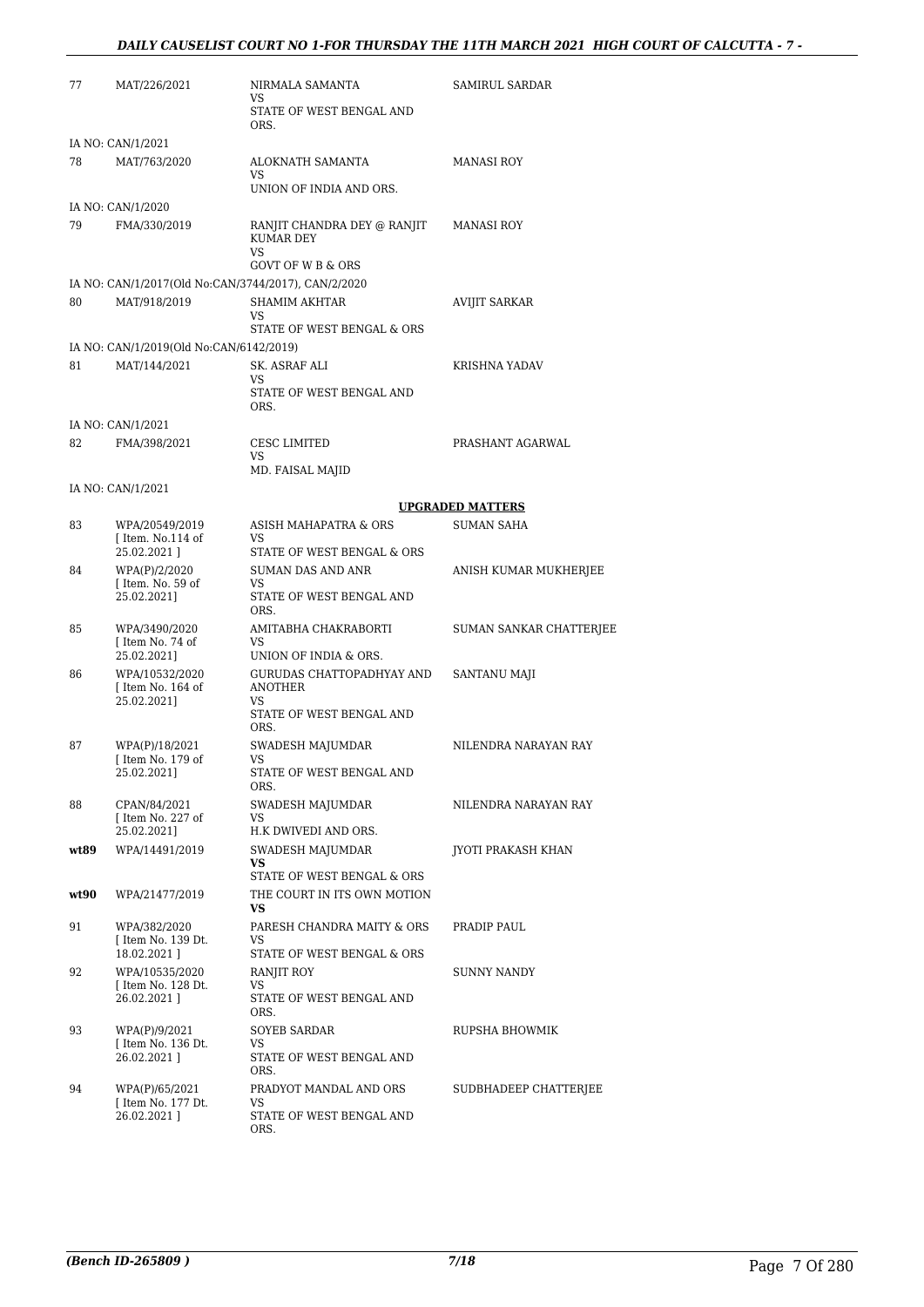| 95 | WPA/3136/2017     | BIPLAB KUMAR CHOWDHURY & | SOURAV MONDAL |
|----|-------------------|--------------------------|---------------|
|    | f Item No. 69 Dt. | ANR                      |               |
|    | 26.02.2021 1      | VS                       |               |
|    |                   | UNION OF INDIA & ORS     |               |

IA NO: CAN/1/2017(Old No:CAN/1361/2017)

|       |                                         |                                                                     | <b>FIXED PIL MATTER</b> |
|-------|-----------------------------------------|---------------------------------------------------------------------|-------------------------|
| 96    | WPA/12676/2019                          | INTACH(INDIA NATIONAL TRUST<br>FOR ART & CULTURAL<br>HERITAGE)& ANR | ROOPA SHETH MITRA       |
|       |                                         | VS<br>STATE OF WEST BENGAL & ORS                                    |                         |
|       | IA NO: CAN/1/2021                       |                                                                     |                         |
| 97    | WPA/23724/2019                          | SANDIP PAUL & ORS<br>VS                                             | CHANDAN KUMAR LAL       |
|       | IA NO: CAN/1/2020                       | STATE OF WEST BENGAL                                                |                         |
| 98    | WPA/4035/2020                           | NABA KUMAR JANA (SOCIAL<br>WORKER)<br>VS                            | JAHAR LAL RAY           |
|       |                                         | STATE OF WEST BENGAL & ORS                                          |                         |
| 99    | WPA/4163/2020                           | NARAYAN ADHIKARY & ORS<br>VS                                        | KUMARESH DALAL          |
|       |                                         | STATE OF WEST BENGAL &ORS                                           |                         |
| 100   | WPA/4165/2020                           | MD. NAIF<br>VS                                                      | SYED NASIM AEJAZ        |
|       |                                         | KMC & ORS.                                                          |                         |
| 101   | CPAN/28/2021                            | <b>SANKAR RUIDAS</b><br>VS                                          | ANINDYA HALDER          |
|       |                                         | H.K. DWIVEDI                                                        |                         |
| wt102 | WPA/5882/2020                           | <b>SANKAR RUIDAS</b><br>VS                                          | ANINDYA HALDER          |
|       |                                         | STATE OF WEST BENGAL& ORS                                           |                         |
|       | IA NO: CAN/1/2020(Old No:CAN/3982/2020) |                                                                     |                         |
| 103   | WPA/25372/2017                          | SIDDHARTHA BASU & ORS<br>VS                                         | AKBAR ALI               |
| 104   | WPA/26932/2017                          | STATE OF WEST BENGAL & ORS<br><b>BHAKTI SADHAN TATPAR</b>           | T. DEY                  |
|       |                                         | MAHARAJ @ TATPAR MAHARAJ<br>VS                                      |                         |
|       |                                         | UNION OF INDIA & ORS                                                |                         |
| 105   | WPA/12311/2019                          | <b>BIJAY KEDIA</b><br>VS.<br>DAMODAR VALLEY CORPORATION             | <b>SAYAN SINHA</b>      |
|       |                                         | & ORS                                                               |                         |
|       | IA NO: CAN/1/2020                       |                                                                     |                         |
| 106   | WPA(P)/1/2020                           | RAMKRISHNA PAL AND ORS<br>VS                                        | BHASKAR CHANDRA MANNA   |
|       |                                         | STATE OF WEST BENGAL AND<br>ORS.                                    |                         |
| 107   | WPA(P)/3/2020                           | MD. MUSTAFA<br>VS                                                   | RANJIT KUMAR GHOSH      |
|       |                                         | STATE OF WEST BENGAL AND<br>ORS.                                    |                         |
| 108   | WPA(P)/4/2020                           | RAJU GAYEN AND ORS<br>VS                                            | SADHAN KUAMR HALDAR     |
|       |                                         | STATE OF WEST BENGAL AND<br>ORS.                                    |                         |
| 109   | WPA(P)/6/2020                           | DIBAKAR SHEE AND ORS                                                | ANISH KUMAR MUKHERJEE   |
|       |                                         | VS<br>STATE OF WEST BENGAL AND<br>ORS.                              |                         |
| 110   | WPA(P)/7/2020                           | <b>ARUP KUMAR ROY</b>                                               | MOYYUKH MUKHERJEE       |
|       |                                         | VS<br>STATE OF WEST BENGAL AND                                      |                         |
| 111   | WPA(P)/10/2020                          | ORS.<br>CHETNA WELFARE SOCIETY                                      | SHASHI KIRAN            |
|       |                                         | VS<br>JAWAHAR NAVODHYA VIDYALAYA<br>AND OTHERS                      |                         |
| 112   | WPA(P)/11/2020                          | SUSHOVAN SENGUPTA<br>VS                                             | DEBJANI DASGUPTA        |
|       |                                         | DISTRICT MAGISTRATE AND ORS                                         |                         |
|       | IA NO: CAN/1/2021                       |                                                                     |                         |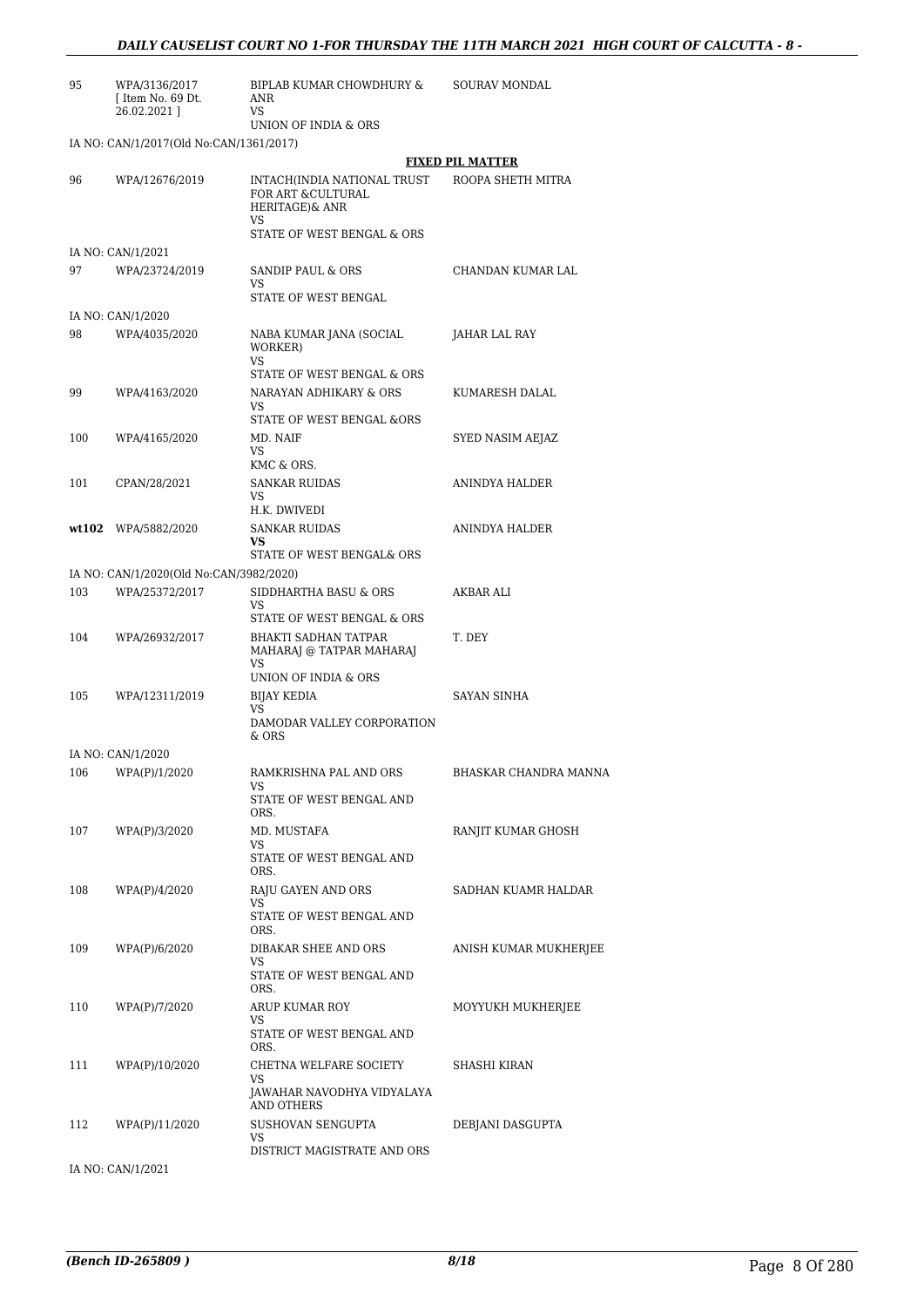#### *DAILY CAUSELIST COURT NO 1-FOR THURSDAY THE 11TH MARCH 2021 HIGH COURT OF CALCUTTA - 9 -*

| 113   | WPA(P)/19/2020                          | ASSOCIATION FOR PROTECTION<br>OF DECMCRATIC RIGHTS AND<br>ANR<br>VS                                                   | MAHABOOB AHMED         |
|-------|-----------------------------------------|-----------------------------------------------------------------------------------------------------------------------|------------------------|
|       |                                         | STATE OF WEST BENGAL AND<br>ORS.                                                                                      |                        |
| 114   | WPA(P)/20/2020                          | MUSCULAR DYSTROPHY PATIENT<br><b>WELFARE SOCIETY</b><br>VS                                                            | SALONI BHATTACHARJEE   |
| 115   | WPA/2186/2020                           | UNION OF INDIA AND ORS.<br>RAJENDRA KR DUGGAR<br>VS                                                                   | HIMANGSHU KR RAY       |
| 116   | WPA/2259/2020                           | UNION OF INDIA & ORS<br>SUBRATA MONDAL<br>VS.                                                                         | SUBHRANGSU PANDA       |
|       |                                         | STATE OF WEST BENGAL & ORS                                                                                            |                        |
|       | IA NO: CAN/1/2020                       |                                                                                                                       |                        |
| 117   | WPA/3318/2020                           | BIJOY SHAW & ANR.<br>VS<br>STATE OF WEST BENGAL & ORS.                                                                | SIRSENDU SINHA ROY     |
|       | wt118 AST/10/2020                       | UTTAM BASAK<br>VS                                                                                                     | TARUNJYOTI TEWARI      |
|       | WPA/3419/2020                           | STATE OF WEST BENGAL & ORS<br>RITESH YADAV & ORS                                                                      | ARPAN GUHA             |
| 119   |                                         | VS                                                                                                                    |                        |
|       |                                         | STATE OF WEST BENGAL & ORS                                                                                            |                        |
| 120   | WPA/3489/2020                           | GIRIDHARI SANTRA & ORS.<br>VS                                                                                         | ARKA BHATTACHARYA      |
|       |                                         | STATE OF WEST BENGAL & ORS.                                                                                           |                        |
| 121   | WPA/3684/2020                           | SAFIKUL ALAM<br>VS                                                                                                    | SUJAN DAS              |
|       |                                         | STATE OF WEST BENGAL & ORS                                                                                            |                        |
| 122   | WPA/3891/2020                           | SUBRATA MONDAL<br>VS                                                                                                  | SUBHRANGSU PANDA       |
|       | IA NO: CAN/1/2020                       | STATE OF WEST BENGAL & ORS                                                                                            |                        |
| 123   | WPA/4351/2020                           | RAJU ROY                                                                                                              | ANIL KR. CHATTOPADHYAY |
|       |                                         | VS                                                                                                                    |                        |
| 124   | WPA/4364/2020                           | STATE OF WEST BENGAL & ORS.<br>SABYA SACHI DUTTA & ORS.<br>VS                                                         | DEBDEEP SINHA          |
|       |                                         | STATE OF WEST BENGAL & ORS.                                                                                           |                        |
| 125   | WPA/4365/2020                           | LALITA DEVI SHAW<br>VS<br>THE PR. SEC. MIN. OF MUNICIPAL                                                              | SAHIDUL ISLAM          |
|       |                                         | AFFAIRS & GOVT. OF WB & ORS.                                                                                          |                        |
| 126   | WPA/4377/2020                           | AMITABHA MAJUMDAR<br>VS<br>STATE OF WEST BENGAL & ORS                                                                 | ARUNANGSHU CHAKRABORTY |
| 127   | WPA/4993/2020                           | ABHIJIT MONDAL<br>VS                                                                                                  | NILANJAN ADHIKARI      |
|       |                                         | STATE OF WEST BENGAL & ORS                                                                                            |                        |
| 128   | WPA/5183/2020                           | SIRAJ HAO<br>VS<br>STATE OF WEST BENGAL & ORS                                                                         | SIRAJ HAQ              |
| 129   | WPA/5425/2020                           | SOFTWARE FREEDOM LAW<br>CENTRE INDIA (SFLC.IN)                                                                        | INDRAJEET DEY          |
|       |                                         | VS<br>STATE OF WEST BENGAL ORS.                                                                                       |                        |
|       | IA NO: CAN/1/2020(Old No:CAN/3119/2020) |                                                                                                                       |                        |
|       | wt130 WPA/3963/2020                     | <b>SFLC</b>                                                                                                           | INDRAJEET DEY          |
|       |                                         | <b>VS</b><br>STATE OF WEST BENGAL & ORS.                                                                              |                        |
| wt131 | WPA/5423/2020                           | COURT ON IT'S OWN MOTION                                                                                              |                        |
|       |                                         | VS                                                                                                                    |                        |
|       | wt132 WPA/5424/2020                     | STATE OF WEST BENGAL & ORS.<br>PRIYANKA TIBREWAL<br>VS                                                                | PRIYANKA TIBREWAL      |
|       |                                         | STATE OF WEST BENGAL & ORS.                                                                                           |                        |
| 133   | WPA/5444/2020                           | DEVDUTTA MAJI<br>VS                                                                                                   | DEBABRATA ROY          |
|       |                                         | UNION OF INDIA & ORS<br>$Q$ $\lambda$ $\lambda$ $\mu$ $\Omega$ $\Lambda$ $\Gamma$ $\Omega$ $\Omega$ $\Omega$ $\Omega$ |                        |

IA NO: CAN/1/2020(Old No:CAN/3152/2020)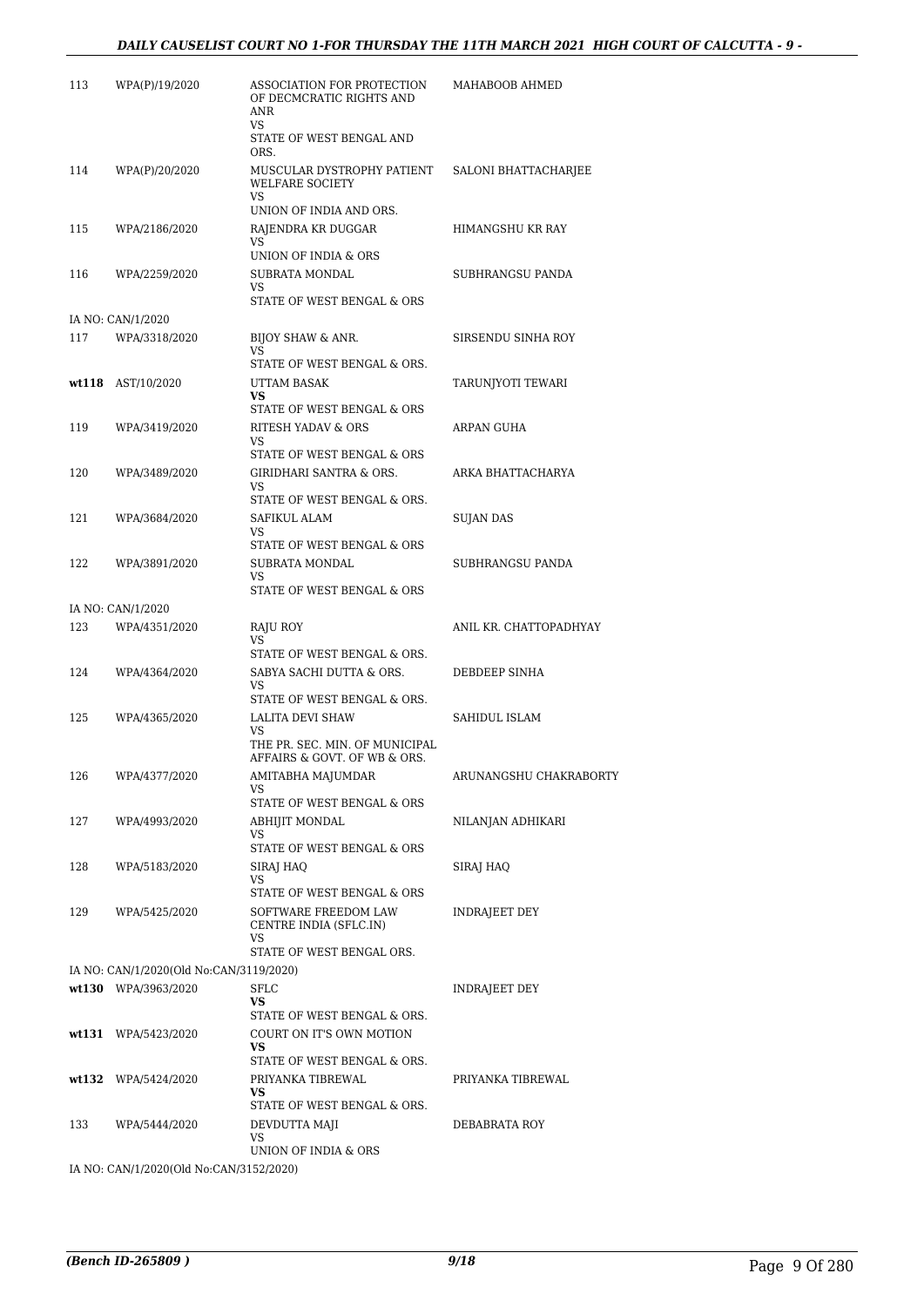| 134 | WPA/6076/2020                           | SWARAJ INDIA & ANR<br>VS                                     | SURYANU SENGUPTA                                                                                          |
|-----|-----------------------------------------|--------------------------------------------------------------|-----------------------------------------------------------------------------------------------------------|
|     |                                         | STATE OF WEST BENGAL& ORS                                    |                                                                                                           |
|     | IA NO: CAN/1/2020(Old No:CAN/4297/2020) |                                                              |                                                                                                           |
| 135 | WPA/6511/2020                           | RANAJIT HALDER & ORS<br>VS                                   | KARUNAMOYEE SAMANTA                                                                                       |
|     |                                         | STATE OF WEST BENGAL & ORS                                   |                                                                                                           |
|     | IA NO: CAN/1/2020(Old No:CAN/5206/2020) |                                                              |                                                                                                           |
| 136 | WPA/7792/2020                           | AMIYA SARKAR<br>VS.                                          | MAHESWARI SHARMA                                                                                          |
|     |                                         | State of West Bengal                                         |                                                                                                           |
|     | IA NO: CAN/1/2020                       |                                                              |                                                                                                           |
| 137 | WPA/7976/2020                           | <b>BIKASH GHOSH</b><br>VS                                    | JOYJIT DUTTA                                                                                              |
|     |                                         | State of West Bengal                                         |                                                                                                           |
| 138 | WPA/8076/2020                           | LAL BIHARI MAHATO AND ORS                                    | SARWAR JAHAN                                                                                              |
|     |                                         | VS<br>STATE OF WEST BENGAL AND<br>ORS.                       |                                                                                                           |
| 139 | WPA/8129/2020                           | TARAKNATH PRAMANIK                                           | TARAKNATH SAMANTA                                                                                         |
|     |                                         | VS<br>State of West Bengal                                   |                                                                                                           |
| 140 | WPA/8331/2020                           | PRIYANKA S TIBERWAL                                          | PRIYANKA TIBERWAL                                                                                         |
|     |                                         | VS.                                                          |                                                                                                           |
|     |                                         | STATE OF WEST BENGAL AND<br>ORS.                             |                                                                                                           |
|     | IA NO: CAN/1/2020                       |                                                              |                                                                                                           |
| 141 | WPA/9027/2020                           | DIPAK KUMAR SHAW                                             | DIPANKAR MULLICK                                                                                          |
|     |                                         | VS<br>STATE OF WEST BENGAL AND<br>ORS.                       |                                                                                                           |
|     | IA NO: CAN/1/2020                       |                                                              |                                                                                                           |
| 142 | WPA/9037/2020                           | SUBHAJIT DAS                                                 | SUBRATA MUKHERJEE                                                                                         |
|     |                                         | VS                                                           |                                                                                                           |
| 143 | WPA/9087/2020                           | Union of India<br>PRTHVIJOY DAS AND ANR                      | BISWAJIT DUTTA                                                                                            |
|     |                                         | VS                                                           |                                                                                                           |
|     |                                         | THE PRINCIPAL SECY , MINISTRY<br>OF HOME AFFAIRS GOI AND ORS |                                                                                                           |
| 144 | WPA/9433/2020                           | KHAGENDRA KUMAR DUTTA @                                      | SIDDHARTHA SANKAR MANDAL                                                                                  |
|     |                                         | <b>ORS</b><br>VS                                             |                                                                                                           |
|     |                                         | STATE OF WEST BENGAL AND<br>ORS.                             |                                                                                                           |
| 145 | WPA/9565/2020                           | <b>BAKIBILLA MONDAL</b>                                      | MAZHAR HOSSAIN CHOWDHURY                                                                                  |
|     |                                         | vs<br>STATE OF WEST BENGAL AND<br>ORS.                       |                                                                                                           |
| 146 | WPA/10136/2020                          | SHANTY GANATANTRA SANGHATI                                   | SALONI BHATTACHARJEE                                                                                      |
|     |                                         | MANCHA<br>VS                                                 |                                                                                                           |
|     |                                         | UNION OF INDIA AND ORS.                                      |                                                                                                           |
| 147 | WPA(P)/11/2021                          | BHOLANATH DINDA AND ORS<br>VS                                | SUBHOJIT SAHA                                                                                             |
|     |                                         | STATE OF WEST BENGAL AND<br>ORS.                             |                                                                                                           |
|     |                                         |                                                              | <b>PIL MATTERS</b>                                                                                        |
| 148 | WPA/16975/2016                          | PRANAB JANA & ORS<br>VS                                      | A B DASH                                                                                                  |
|     |                                         | STATE OF WEST BENGAL & ORS                                   |                                                                                                           |
|     | IA NO: CAN/1/2018(Old No:CAN/9017/2018) |                                                              |                                                                                                           |
| 149 | WPA/27886/2016                          | SHILADITYA HALDER<br>VS                                      | PRATIP KUMAR CHATTERJEE                                                                                   |
|     |                                         | UNION OF INDIA & ORS                                         |                                                                                                           |
| 150 | WPA/13936/2017                          | SHANTI GANATANTRA SANGHATI<br>MANCHA & ORS                   | D. SENGUPTA                                                                                               |
|     |                                         | VS<br>STATE OF WEST BENGAL & ORS                             |                                                                                                           |
|     |                                         |                                                              | IA NO: CAN/2/2017(Old No:CAN/8860/2017), CAN/3/2017(Old No:CAN/8944/2017), CAN/4/2020(Old No:CAN/5811/202 |

20), CAN/5/2020(Old No:CAN/5813/2020)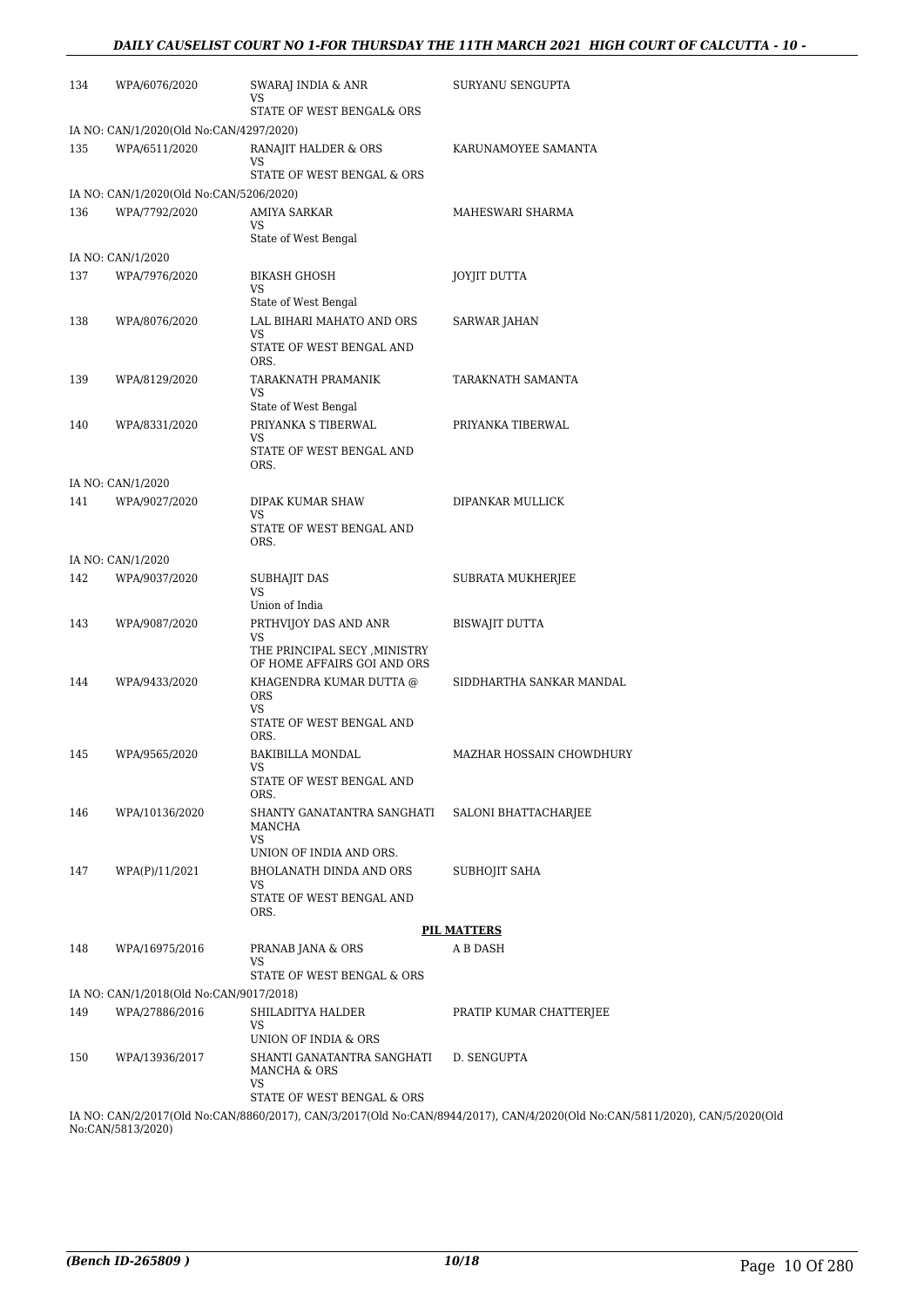| 151 | WPA/27353/2017                | SHANTI GANATANTRA SANGHATI<br>MANCHA & ORS<br>VS                                                    | D K SENGUPTA            |
|-----|-------------------------------|-----------------------------------------------------------------------------------------------------|-------------------------|
| 152 | WPA/9202/2018                 | STATE OF WEST BENGAL & ORS<br>DHIRENDRA NATH PARYA & ORS<br>VS                                      | DEBASISH DAS            |
| 153 | WPA/16243/2018                | STATE OF WEST BENGAL & ORS<br>DR. SUKUMAR M.K. GHOSH,<br>CHAIRMAN, COMMUNITY HUMAN<br><b>RIGHTS</b> | ABHIJIT SARKAR          |
|     |                               | VS<br>STATE OF WEST BENGAL & ORS                                                                    |                         |
| 154 | WPA/20390/2018                | ANJAN ROYCHOWDHURY<br>VS                                                                            | S. ROY                  |
|     |                               | STATE OF WEST BENGAL& ORS                                                                           |                         |
|     | IA NO: CAN/1/2020, CAN/2/2020 |                                                                                                     |                         |
|     | wt155 WPA/5105/2016           | <b>BISWAJIT GHOSH</b><br>VS                                                                         | PINAKI BRATA GHOSH      |
|     |                               | STATE OF WEST BENGAL                                                                                |                         |
|     |                               | IA NO: CAN/3/2018(Old No:CAN/9747/2018), CAN/4/2020, CAN/5/2020                                     |                         |
| 156 | WPA/22753/2018                | ADHIR RANJAN CHOWDHURY<br>VS                                                                        | PRATIP KUMAR CHATTERJEE |
|     |                               | STATE OF WEST BENGAL & ORS                                                                          |                         |
| 157 | WPA/9768/2019                 | <b>GANESH CHANDRA RANA</b><br>VS                                                                    | AMIT BARAN DASH         |
|     |                               | STATE OF WEST BENGAL & ORS                                                                          |                         |
| 158 | WPA/10590/2019                | MIRZA JASIM UDDIN & ORS<br>VS                                                                       | SALONI BHATTACHARJEE    |
|     |                               | STATE OF WEST BENGAL & ORS                                                                          |                         |
| 159 | WPA(P)/12/2020                | NARENDRANATH MAHATO AND<br>ORS<br>VS.<br>STATE OF WEST BENGAL AND                                   | ASHIS KR PAUL           |
|     |                               | ORS.                                                                                                |                         |
| 160 | WPA(P)/17/2020                | KRISHNENDU MAITI AND ORS<br>VS<br>STATE OF WEST BENGAL AND<br>ORS.                                  | PINTU KARAR             |
| 161 | WPA(P)/21/2020                | <b>BANTI BISWAS AND OTHERS</b>                                                                      | SHIBASIS CHATTERJEE     |
|     |                               | VS<br>STATE OF WEST BENGAL AND<br>ORS.                                                              |                         |
| 162 | WPA(P)/24/2020                | TARANIKANTA KARJEE AND<br><b>ANOTHER</b><br>VS                                                      | Firoze Hassan           |
|     |                               | STATE OF WEST BENGAL AND<br>ORS.                                                                    |                         |
| 163 | WPA(P)/25/2020                | SANJIB KUMAR DAN<br>VS                                                                              | ABHISHEK BANERJEE       |
|     |                               | STATE OF WEST BENGAL AND<br>ORS.                                                                    |                         |
| 164 | WPA(P)/26/2020                | HAMEJUDDIN MOLLA                                                                                    | ANKITA DEY              |
|     |                               | VS<br>STATE OF WEST BENGAL AND<br>ORS.                                                              |                         |
|     | IA NO: CAN/1/2021             |                                                                                                     |                         |
| 165 | WPA(P)/27/2020                | DEBABRATA DAWN AND ORS<br>VS<br>KMC AND ORS                                                         | ANAYPUBA BANERJEE       |
| 166 | WPA(P)/29/2020                | ARIYAN SULTAN SHAH                                                                                  | SYED NURUL AREFIN       |
|     |                               | VS<br>ALIAH UNIVERSITY AND ORS                                                                      |                         |
| 167 | WPA/2901/2020                 | SACHINDRA NATH COOMER                                                                               | TANUJA BASAK            |
|     |                               | VS<br>STATE OF WEST BENGAL & ORS                                                                    |                         |
| 168 | WPA/3754/2020                 | SHANKHAJIT RAY<br>VS                                                                                | AMAL KR DATTA           |
|     |                               | STATE OF WEST BENGAL & ORS                                                                          |                         |
| 169 | WPA/3935/2020                 | SK ATAUL                                                                                            | SOUMEN CHATTERJEE       |
|     |                               | VS<br>STATE OF WEST BENGAL & ORS                                                                    |                         |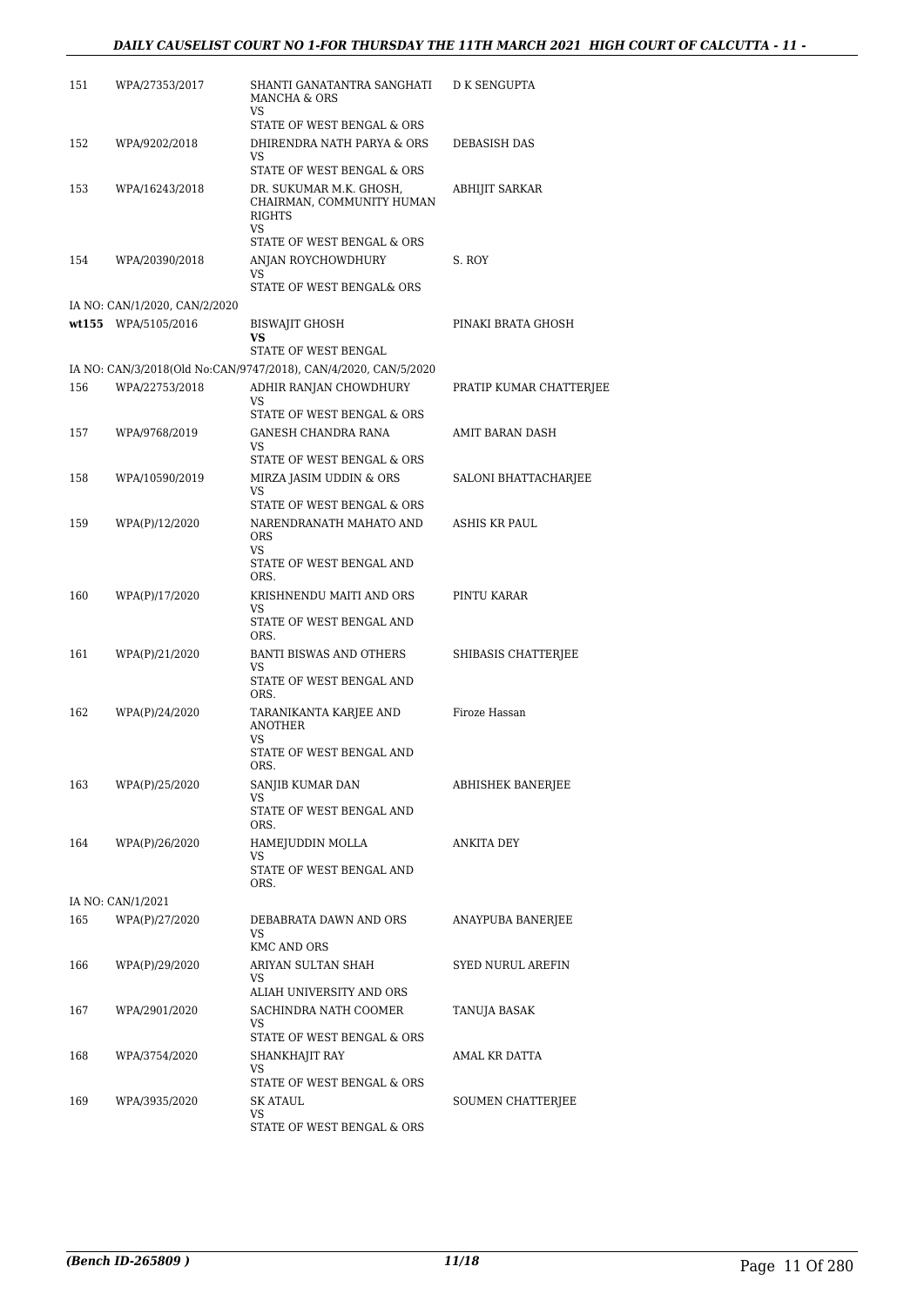#### *DAILY CAUSELIST COURT NO 1-FOR THURSDAY THE 11TH MARCH 2021 HIGH COURT OF CALCUTTA - 12 -*

| 170 | WPA/4108/2020                                                  | PASCHIM BANGA VIGYAN<br>MANCHA & ANR<br>VS                 | PINTU KARAR                  |
|-----|----------------------------------------------------------------|------------------------------------------------------------|------------------------------|
| 171 | WPA/4649/2020                                                  | STATE OF WEST BENGAL & ORS<br>BIPLAB KUMAR CHOWDHURY<br>VS | SURENDRA KUMAR SHARMA        |
| 172 | WPA/5132/2020                                                  | UNION OF INDIA & ORS<br>PRAFULLA MONDAL & ANR<br>VS        | CHANDRA NATH SARKAR          |
| 173 | WPA/5413/2020                                                  | STATE OF WEST BENGAL & ORS<br>KABIR SHANKAR BOSE<br>VS     | BRAJESH JHA                  |
| 174 | WPA/5443/2020                                                  | STATE OF WEST BENGAL & ORS.<br><b>ATAUR RAHAMAN</b><br>VS  | INDRAJEET DEY                |
|     |                                                                | STATE OF WEST BENGAL & ORS                                 |                              |
|     | IA NO: CAN/1/2020(Old No:CAN/3151/2020)                        |                                                            |                              |
| 175 | WPA/5507/2020                                                  | PRIYANKA TIBREWAL<br>VS                                    | PRIYANKA TIBREWAL IN PERSON  |
|     |                                                                | STATE OF WEST BENGAL & ORS                                 |                              |
| 176 | WPA/5839/2020                                                  | ARJUN SINGH<br>VS                                          | VIKASH SINGH                 |
|     |                                                                | STATE OF WEST BENGAL & ORS                                 |                              |
|     | IA NO: CAN/1/2020(Old No:CAN/3891/2020)                        |                                                            |                              |
| 177 | WPA/5961/2020                                                  | BIPLAB KUMAR CHOWDHURY<br>VS                               | PARASHAR BAIDY               |
|     |                                                                | STATE OF WEST BENGAL & ORS.                                |                              |
|     | IA NO: CAN/1/2020(Old No:CAN/4121/2020)                        |                                                            |                              |
| 178 | WPA/6293/2020<br>WITH GA 9/2020 IN                             | EASTERN COAL FIELDS LTD. &<br>ANR                          | <b>SHIV SHANKAR BANERJEE</b> |
|     | WPO 1253/2009<br>PARTHA GHOSH Vs.<br>COAL INDIA LTD. &<br>ORS. | VS<br>STATE OF WEST BENGAL & ORS.                          |                              |
|     | IA NO: CAN/1/2020(Old No:CAN/4755/2020)                        |                                                            |                              |
| 179 | WPA/6405/2020                                                  | ANAT BANDHU HAZRA<br><b>CHOUDHURY</b><br>VS                | PRADYAT SAHA                 |
|     | IA NO: CAN/1/2020(Old No:CAN/5009/2020)                        | STATE OF WEST BENGAL & ORS                                 |                              |
| 180 | WPA/6513/2020                                                  | BIPLAB KR. CHOWDHURY                                       | PARASHAR BAIDYA              |
|     |                                                                | VS<br>STATE OF WEST BENGAL & ORS.                          |                              |
|     | IA NO: CAN/1/2020(Old No:CAN/5209/2020)                        |                                                            |                              |
| 181 | WPA/6515/2020                                                  | BIPLAB KR. CHOWDHURY<br>VS<br>STATE OF WEST BENGAL & ORS.  | PARASHAR BAIDYA              |
|     | IA NO: CAN/1/2020(Old No:CAN/5215/2020)                        |                                                            |                              |
| 182 | WPA/6518/2020                                                  | BIPLAB KR. CHOWDHURY<br>VS                                 | PARASHAR BAIDYA              |
|     |                                                                | STATE OF WEST BENGAL & ORS.                                |                              |
| 183 | IA NO: CAN/1/2020(Old No:CAN/5219/2020)<br>WPA/6702/2020       | TARUN CHAKRABORTY                                          | PINGAL BHATTACHRYA           |
|     |                                                                | VS<br>KOLKATA MUNICIPALITY                                 |                              |
|     |                                                                | <b>CORPORATION &amp; ORS</b>                               |                              |
|     | IA NO: CAN/1/2020(Old No:CAN/5600/2020)                        |                                                            |                              |
| 184 | WPA/6898/2020                                                  | CHANDRA SEKHAR JHA AND ANR<br>VS<br>Union of India AND ORS | SURENDRA KUMAR SHARMA        |
|     | IA NO: CAN/1/2020                                              |                                                            |                              |
| 185 | WPA/6920/2020                                                  | MD ABDUL MALEQUE MOLLA<br>AND ORS<br>VS                    | SOUMAJIT CHATTERJEE          |
|     |                                                                | State of West Bengal AND ORS                               |                              |
| 186 | IA NO: CAN/1/2020, CAN/2/2020<br>WPA/7787/2020                 | TATHAGATA DATTA<br>VS                                      | TATHAGATA DUTTA (IN PERSON)  |
|     |                                                                | Union of India                                             |                              |
|     | IA NO: CAN/1/2020                                              |                                                            |                              |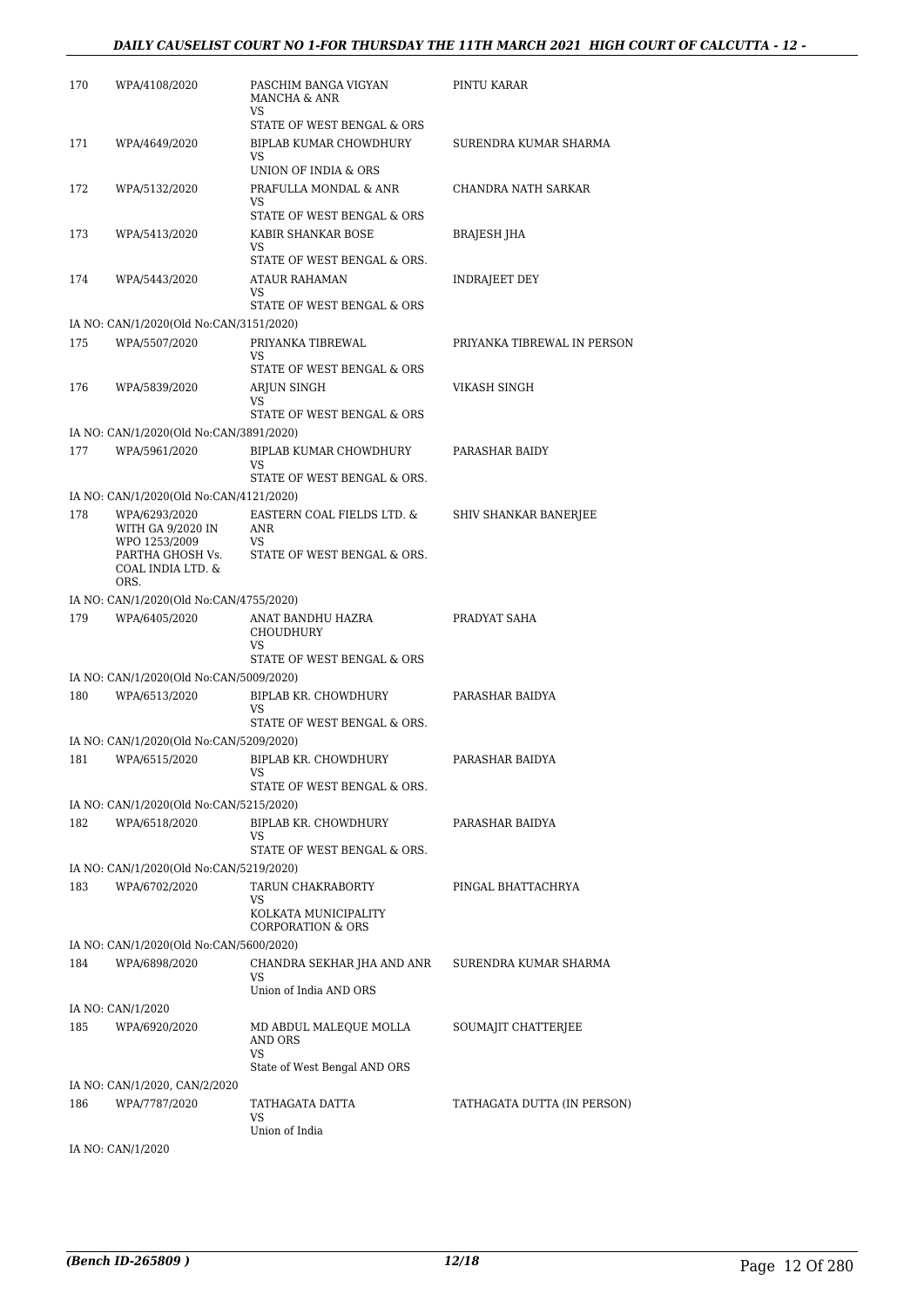#### *DAILY CAUSELIST COURT NO 1-FOR THURSDAY THE 11TH MARCH 2021 HIGH COURT OF CALCUTTA - 13 -*

| 187 | WPA/7803/2020     | MANOJ CHAKRABORTY<br>VS<br>Union of India                     | PRATIP KUMAR CHATTERJEE        |
|-----|-------------------|---------------------------------------------------------------|--------------------------------|
| 188 | WPA/7853/2020     | <b>UMAPADA GHOSH</b><br>VS                                    | <b>SOURAV MONDAL</b>           |
| 189 | WPA/7877/2020     | State of West Bengal<br>DEBOJYOTI ROY<br>VS                   | <b>MANAS KR DAS</b>            |
| 190 | WPA/7912/2020     | State of West Bengal<br>SOURAV DUTTA<br>VS                    | SALONI BHATTACHARJEE           |
| 191 | WPA/7916/2020     | STATE OF WEST BENGAL AND<br>ORS.<br><b>SOURAV DUTTA</b><br>VS | SALONI BHATTACHARJEE           |
|     |                   | STATE OF WEST BENGAL AND<br>ORS.                              |                                |
| 192 | WPA/8608/2020     | MOSTAQUE ALAM AND ANR<br>VS<br>THE UNION OF INDIA AND ORS     | ANINDYA GHOSH                  |
|     | IA NO: CAN/1/2020 |                                                               |                                |
| 193 | WPA/8787/2020     | <b>JOYDEEP KARMAKAR</b><br>VS                                 | <b>SOURAV HALDAR</b>           |
|     |                   | STATE OF WEST BENGAL AND<br>ORS.                              |                                |
| 194 | WPA/8829/2020     | SANJAY BANERJEE<br>VS                                         | SARBANANDA SANYAL              |
|     |                   | THE UNION OF INDIA AND ORS                                    |                                |
| 195 | WPA/8859/2020     | PRASANT KUMAR ROY<br>VS                                       | <b>Bidyut Baran Biswas</b>     |
|     |                   | STATE OF WEST BENGAL AND<br>ORS.                              |                                |
| 196 | WPA/9431/2020     | SUSHIL MONDAL AND OTHERS<br>VS<br>STATE OF WEST BENGAL AND    | <b>AMIT BISWAS</b>             |
|     |                   | ORS.<br>SOMDYUTI PAREKH                                       |                                |
| 197 | WPA/9727/2020     | VS<br>STATE OF WEST BENGAL AND                                | STEVEDN SOURADIP BISWAS        |
| 198 | WPA/9789/2020     | ORS.<br>CHITTARANJAN HALDER<br>VS                             | SAIKATCHATTERJIIZINK@GMAIL.COM |
|     |                   | State of West Bengal                                          |                                |
| 199 | WPA/10070/2020    | JAYDEB DAS AND ANR<br>VS                                      | RAJ KUMAR GUPTA                |
|     |                   | <b>BAR COUNCIL OF WEST BENGAL</b><br>AND ORS                  |                                |
| 200 | WPA/10184/2020    | SANDIP KONAR<br>VS<br>STATE OF WEST BENGAL AND                | ANKITA DEY                     |
|     |                   | ORS.                                                          |                                |
| 201 | WPA/10230/2020    | RATAN SAHA<br>VS<br>STATE OF WEST BENGAL AND<br>ORS.          | Madhurima Sarkar               |
|     | IA NO: CAN/1/2021 |                                                               |                                |
| 202 | WPA/10294/2020    | BABLU SOREN AND ORS<br>VS<br>STATE OF WEST BENGAL AND         | PRDIP PAUL                     |
|     |                   | ORS.                                                          |                                |
| 203 | WPA/10433/2020    | MAHAR FAROZ<br>VS                                             | RAKESH PRASAD SHAW             |
|     |                   | THE ASSANSOL MUNICIPAL<br>CORPORATION                         |                                |
| 204 | WPA/10450/2020    | JAGANNATH ROY AND OTHERS<br>VS                                | HARADHAN MONDAL                |
|     |                   | STATE OF WEST BENGAL AND<br>ORS.                              |                                |
| 205 | WPA/10471/2020    | DAKSHINBANGA MATSYAJIBI<br>FORUM AND OTHERS<br>VS             | SAYANTI SENGUPTA               |
|     |                   | UNION OF INDIA AND ORS.                                       |                                |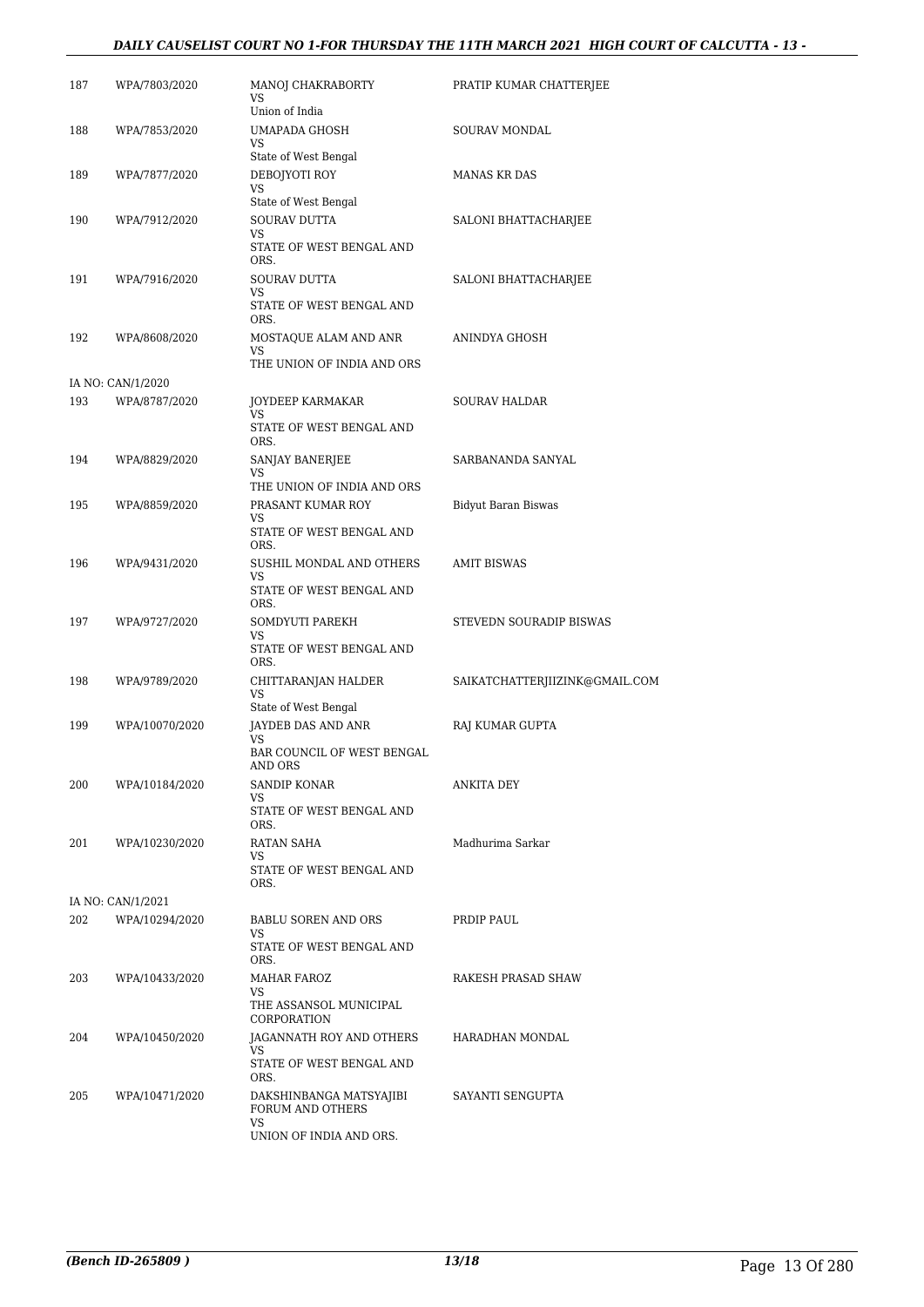#### *DAILY CAUSELIST COURT NO 1-FOR THURSDAY THE 11TH MARCH 2021 HIGH COURT OF CALCUTTA - 14 -*

| 206 | WPA(P)/1/2021  | MANOJ MONDAL                                                                                                                          | SUBRATA GOSWAMI            |
|-----|----------------|---------------------------------------------------------------------------------------------------------------------------------------|----------------------------|
|     |                | VS<br>THE NATIONAL HIGHWAYS<br>AUTHORITY OF INDIA AND<br><b>OTHERS</b>                                                                |                            |
| 207 | WPA(P)/3/2021  | SK. MD. RAFIKUL ISLAM<br>VS<br>STATE OF WEST BENGAL AND<br>ORS.                                                                       | BISWAPRIYA SAMANTA         |
| 208 | WPA(P)/4/2021  | NEJAMUDDIN AND ORS<br>VS<br>STATE OF WEST BENGAL AND<br>ORS.                                                                          | PRONOJIT ROY               |
| 209 | WPA(P)/5/2021  | MAHAFUJA KHATUN<br>VS<br>THE PRINCIPAL SECRETARY AND<br><b>ORS</b>                                                                    | NILENDRA NARAYAN RAY       |
| 210 | WPA(P)/6/2021  | SUBHASIS PACHHAL AND<br><b>ANOTHER</b><br>VS<br>STATE OF WEST BENGAL AND                                                              | SUBHASIS CHAKRABORTY       |
| 211 | WPA(P)/7/2021  | ORS.<br>SK EKRAM<br>VS<br>STATE OF WEST BENGAL AND<br>ORS.                                                                            | SK JAYED HOSSAIN           |
| 212 | WPA(P)/12/2021 | LUTFUR RAHAMAN AND OTHERS<br>VS.<br>UNION OF INDIA AND ORS.                                                                           | ANINDYA GHOSH              |
| 213 | WPA(P)/13/2021 | SK. BABU LAL<br>VS<br>STATE OF WEST BENGAL AND<br>ORS.                                                                                | RAJESH NASKAR              |
| 214 | WPA(P)/15/2021 | PARUL HALDAR<br>VS<br>STATE OF WEST BENGAL AND<br>ORS.                                                                                | PRATIMA BANERJEE           |
| 215 | WPA(P)/16/2021 | TATHAGATA DATTA<br>VS.<br>UNION OF INDIA AND ORS.                                                                                     | TATHAGATA DATTA(IN PERSON) |
| 216 | WPA(P)/17/2021 | SWADESH MAJUMDAR<br>VS<br>STATE OF WEST BENGAL AND<br>ORS.                                                                            | NILENDRA NARAYAN RAY       |
| 217 | WPA(P)/21/2021 | SUKHA CHAND MITRA AND ORS<br>VS<br>STATE OF WEST BENGAL AND<br>ORS.                                                                   | ARDHENDU NAG               |
| 218 | WPA(P)/22/2021 | HOWRAH PARADISE SOCIAL<br>WELFARE ORGANIZATION<br>VS<br>UNION OF INDIA AND ORS.                                                       | ABHISHEK CHAKRABORTY       |
| 219 | WPA(P)/23/2021 | RANA MAHANTA<br>VS<br>UNION OF INDIA AND ORS.                                                                                         | DEBAPRIYA SAMANTA          |
| 220 | WPA(P)/24/2021 | KOLKATTA<br>MUNICIPALCORPORATION<br><b>ENGINEER'S ALLIED SERVICES</b><br><b>ASSOCIATION</b><br>VS<br>STATE OF WEST BENGAL AND<br>ORS. | MAHABOOB AHMED             |
| 221 | WPA(P)/25/2021 | SAKHI GHOSH HAZRA<br>VS<br>STATE OF WEST BENGAL AND<br>ORS.                                                                           | <b>BIKASH SHAW</b>         |
| 222 | WPA(P)/26/2021 | PROLAY JANA<br>VS<br>STATE OF WEST BENGAL AND<br>ORS.                                                                                 | MUKTESWAR MAITY            |
| 223 | WPA(P)/28/2021 | SUGATA SHANKAR ROY<br>VS<br>UNION OF INDIA AND ORS.                                                                                   |                            |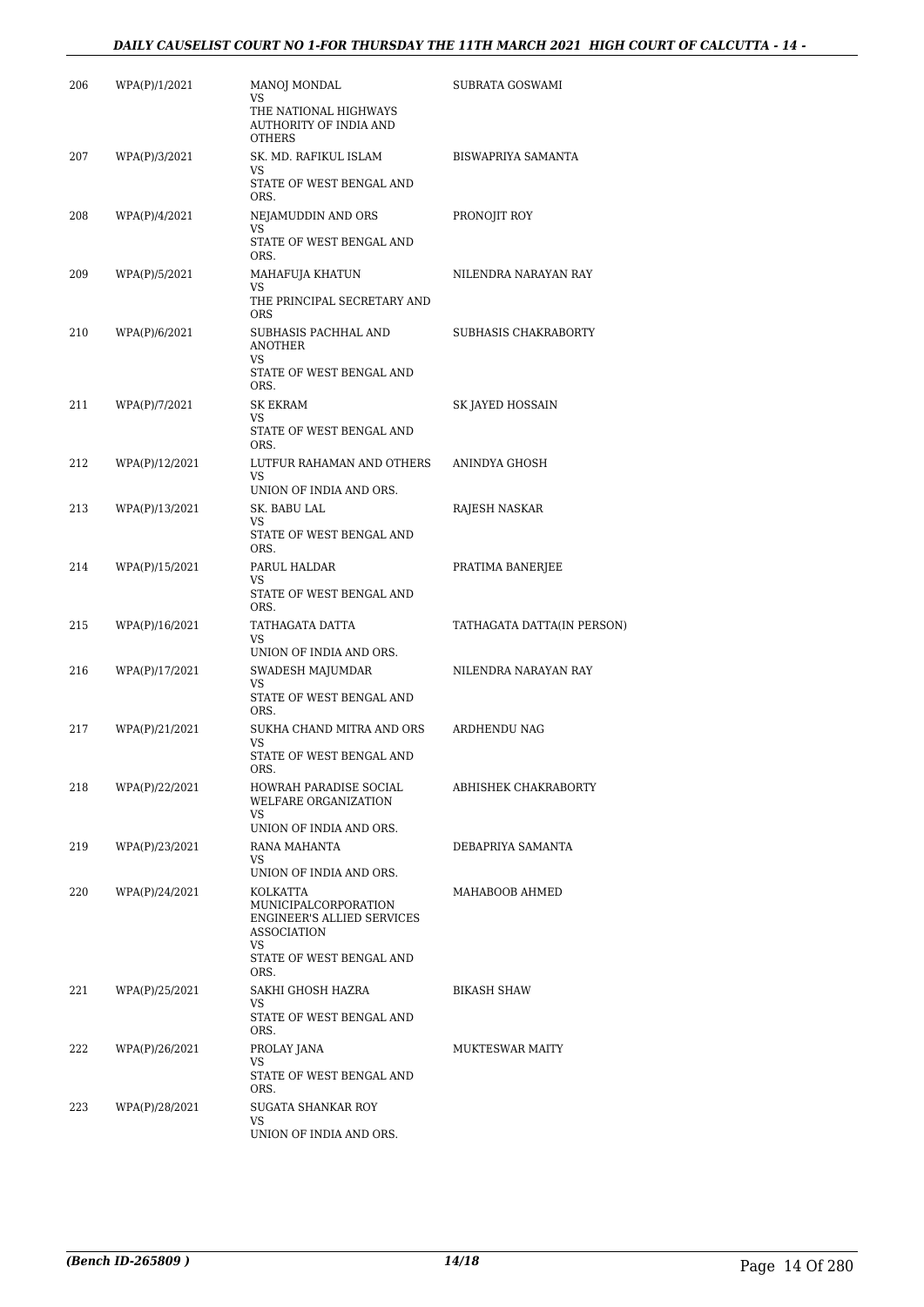#### *DAILY CAUSELIST COURT NO 1-FOR THURSDAY THE 11TH MARCH 2021 HIGH COURT OF CALCUTTA - 15 -*

| 224 | WPA(P)/29/2021 | ANKUR SHARMA<br>VS<br>STATE OF WEST BENGAL AND<br>ORS.                                     | SUSHOVAN DEY                      |                        |
|-----|----------------|--------------------------------------------------------------------------------------------|-----------------------------------|------------------------|
| 225 | WPA(P)/30/2021 | BIPLAB KUMAR CHOWDHURY<br>VS<br>STATE OF WEST BENGAL AND                                   | PARASHAR BAIDYA                   |                        |
| 226 | WPA(P)/31/2021 | ORS.<br>ASHIS MANDAL<br>VS<br>STATE OF WEST BENGAL AND<br>ORS.                             | ABHISEK ADDHYA                    |                        |
| 227 | WPA(P)/32/2021 | UTTAM KUMAR PAUL<br>VS<br>THE STATE OF WEST BENGAL<br><b>AND ORS</b>                       | TUSHAR SINHA MAHAPATRA            |                        |
| 228 | WPA(P)/34/2021 | MOUSUMI DAS<br>VS                                                                          | DEBJANI DASGUPTA                  |                        |
| 229 | WPA(P)/35/2021 | THE CHAIRPERSON AND ORS<br>SIMANTA BHATTACHARJEE<br>VS<br>STATE OF WEST BENGAL AND<br>ORS. | MADHUSHRI DUTTA                   |                        |
| 230 | WPA(P)/36/2021 | SUBRATA MONDAL<br>VS<br>UNION OF INDIA AND ORS.                                            | SUBHRANGSU PANDA                  |                        |
| 231 | WPA(P)/37/2021 | ARUNANGSHU CHAKRABORTY<br>VS<br>THE HON'BLE HIGH COURT AT<br>CALCUTTA                      | ARUNANGSHU CHAKRABORT (IN PERSON) |                        |
| 232 | WPA(P)/39/2021 | SOURAV DUTTA AND ORS<br>VS<br>THE STATE OF WEST BENGAL                                     | ASHIS KUMAR CHOWDHURY             |                        |
| 233 | WPA(P)/41/2021 | AND ORS<br>SHIV SHANKAR THAKUR<br>VS<br>GOVERNMENT OF WEST BENGAL<br>AND ORS               | HARISANKAR CHATTOPADHYAY          |                        |
| 234 | WPA(P)/42/2021 | IDAN BIBI AND ANR<br>VS<br>STATE OF WEST BENGAL AND                                        | KUSHAL DAS                        |                        |
| 235 | WPA(P)/43/2021 | ORS.<br>SHIBA PRASAD CHAKRABORTY<br>VS<br>STATE OF WEST BENGAL AND                         | AKASHDEEP MUKHERJEE               |                        |
| 236 | WPA(P)/45/2021 | ORS.<br>TIRTHANKAR MITRA<br>VS<br>STATE OF WEST BENGAL AND<br>ORS.                         | TRIPTIMOY TALUKDER                |                        |
| 237 | WPA(P)/46/2021 | SANDIP MODAK<br>VS<br>STATE OF WEST BENGAL AND<br>ORS.                                     | SUPRATIK SYAMAL                   |                        |
| 238 | WPA(P)/50/2021 | TUKTUKI NAG<br>VS<br>GOVERNMENT OF WEST BENGAL<br>AND ORS                                  | SURYANEEL DAS                     |                        |
| 239 | WPA(P)/51/2021 | PABAN SINGHA AND ORS<br>VS<br>STATE OF WEST BENGAL AND<br>ORS.                             | SANDIP KUMAR AGARWAL              |                        |
| 240 | WPA(P)/52/2021 | NASIR AHMED KHAN<br>VS<br>THE STATE OF WEST BENGAL<br>AND ORS                              | SAGAR SINGH                       |                        |
| 241 | WPA(P)/56/2021 | AHAMADUR RAHAMAN<br>VS<br>STATE OF WEST BENGAL AND<br>ORS.                                 | ROBIUL ISLAM                      | <b>SAIKAT BANERJEE</b> |
| 242 | WPA(P)/59/2021 | CHANCHAL MONDAL<br>VS<br>UNION OF INDIA AND ORS.                                           | KUSHAL DAS                        |                        |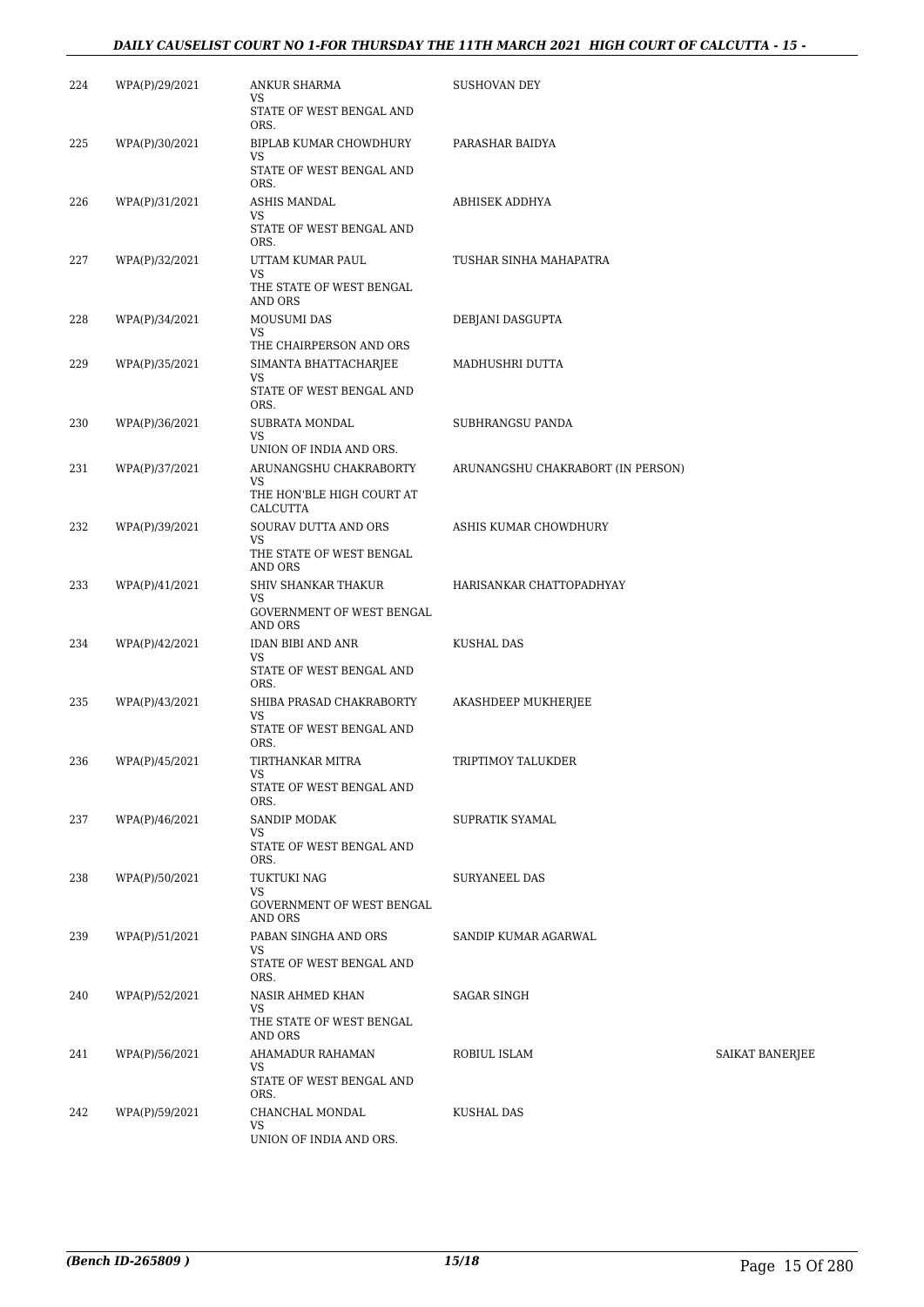| 243 | WPA/3884/2018                                             | SRI PRADIP MONDAL & ORS<br>VS                 | A IQBAL                     |
|-----|-----------------------------------------------------------|-----------------------------------------------|-----------------------------|
|     |                                                           | STATE OF WEST BENGAL & ORS                    |                             |
| 244 | IA NO: CAN/1/2018(Old No:CAN/9452/2018)<br>WPA/10708/2018 | PREMNATH GHOSAL                               | S. MAJI                     |
|     |                                                           | VS<br>STATE OF WEST BENGAL & ORS              |                             |
| 245 | WPA/6492/2020                                             | CHHOTON PRAMANIK<br>VS                        | SOUMA SUBHRA RAY            |
|     |                                                           | STATE OF WEST BENGAL & ORS.                   |                             |
|     | IA NO: CAN/1/2020(Old No:CAN/5166/2020)                   |                                               |                             |
| 246 | WPA/6597/2020                                             | TATHAGATA DATTA<br>VS                         | TATHAGATA DATTA (IN-PERSON) |
|     |                                                           | UNION OF INDIA & ORS                          |                             |
| 247 | IA NO: CAN/1/2020(Old No:CAN/5412/2020)<br>WPA/7308/2020  | RANJAN BOSE AND ORS                           | ARPAN GUHA                  |
|     |                                                           | VS<br>STATE OF WEST BENGAL AND<br>ORS.        |                             |
|     | IA NO: CAN/1/2020                                         |                                               |                             |
| 248 | WPA/7797/2020                                             | UTTAM GHOSH                                   | PRADIP PAUL                 |
|     |                                                           | VS<br>STATE OF WEST BENGAL AND<br>ORS.        |                             |
|     | IA NO: CAN/1/2021                                         |                                               |                             |
| 249 | WPA(P)/40/2021                                            | BIMAL KUMAR CHAKRABORTY<br>VS                 | <b>ARNAB SARDAR</b>         |
|     |                                                           | STATE OF WEST BENGAL AND<br>ORS.              |                             |
| 250 | WPA(P)/47/2021                                            | ABDUL MANNAN<br>VS                            | ANINDYA GHOSH               |
|     |                                                           | STATE OF WEST BENGAL AND<br>ORS.              |                             |
| 251 | WPA(P)/49/2021                                            | <b>BISWANATH MARICK</b><br>VS                 | SOMNATH GANGOPADHYAY        |
|     |                                                           | UNION OF INDIA AND ORS.                       |                             |
| 252 | WPA(P)/54/2021                                            | AMALESH PATRA AND ANR<br>VS                   | SAYANTI SENGUPTA            |
|     |                                                           | STATE OF WEST BENGAL AND<br>ORS.              |                             |
| 253 | WPA(P)/55/2021                                            | KRISHNAPADA BARUI AND<br><b>ANOTHER</b><br>VS | SANATAN MANNA               |
|     |                                                           | STATE OF WEST BENGAL AND<br>ORS.              |                             |
| 254 | WPA(P)/57/2021                                            | DIPENDRA NIRAULA                              | URGEN LAMA                  |
|     |                                                           | VS<br>STATE OF WEST BENGAL AND<br>ORS.        |                             |
|     | IA NO: CAN/1/2021                                         |                                               |                             |
| 255 | WPA(P)/58/2021                                            | PRADIP KARMAKAR AND<br><b>ANOTHER</b>         | SUKHENDU BIKASH MUKHERJEE   |
|     |                                                           | VS<br>STATE OF WEST BENGAL AND<br>ORS.        |                             |
| 256 | WPA(P)/60/2021                                            | SHYAMA PRASAD MUKHERJEE<br>VS                 | ANIT KR DAS                 |
|     |                                                           | STATE OF WEST BENGAL AND<br>ORS.              |                             |
| 257 | WPA(P)/61/2021                                            | CHABI HANSDA                                  | AMRITA LAL CHATTERJEE       |
|     |                                                           | VS<br>STATE OF WEST BENGAL AND<br>ORS.        |                             |
| 258 | WPA(P)/63/2021                                            | SHYAMAL PAL                                   | MD.YOUNUSH MONDAL           |
|     |                                                           | VS<br>STATE OF WEST BENGAL AND<br>ORS.        |                             |
| 259 | WPA(P)/66/2021                                            | <b>BIPLAB BISWAS</b>                          | ANAANYA CHAKRABORTY         |
|     |                                                           | VS<br>STATE OF WEST BENGAL AND<br>ORS.        |                             |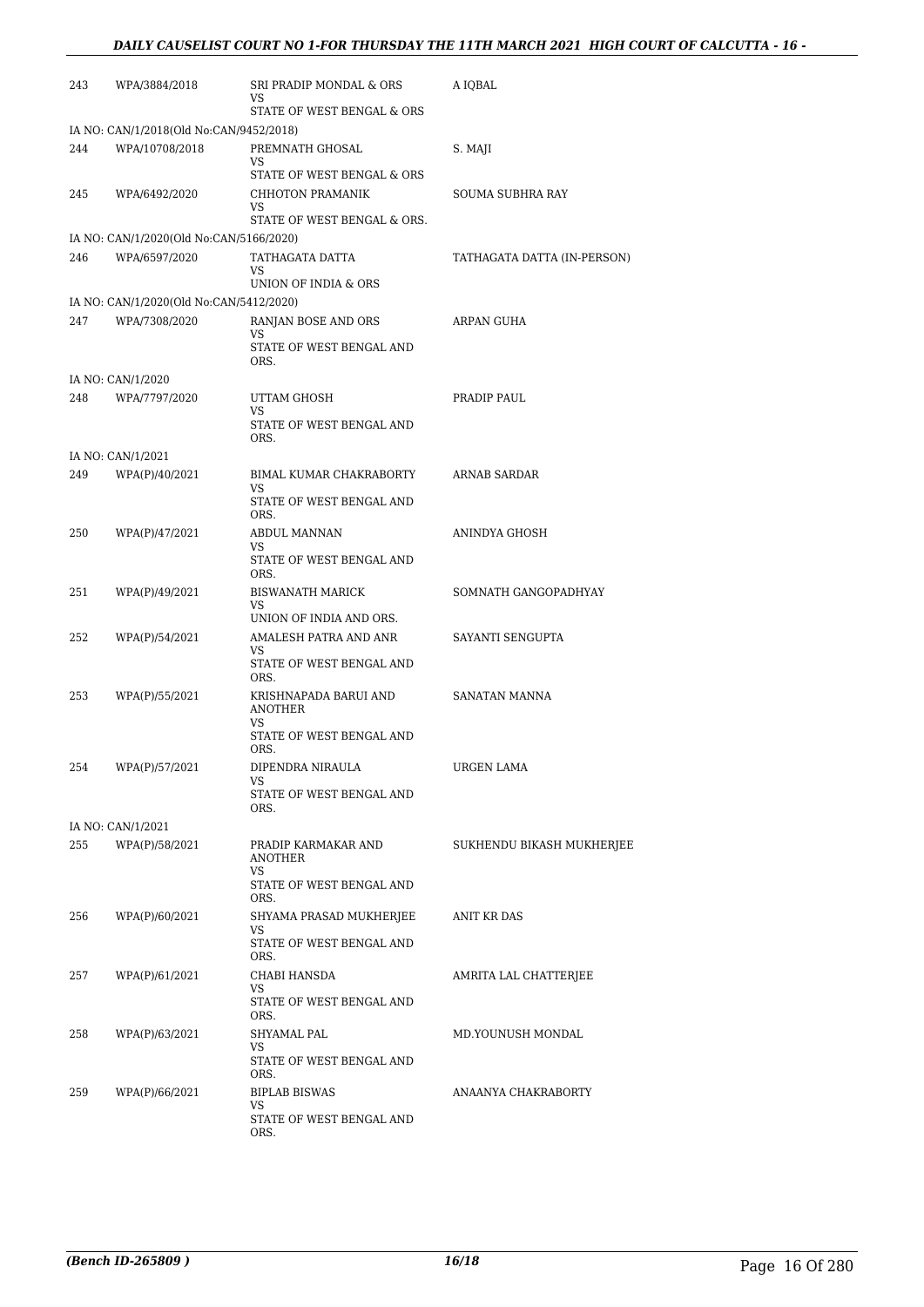#### *DAILY CAUSELIST COURT NO 1-FOR THURSDAY THE 11TH MARCH 2021 HIGH COURT OF CALCUTTA - 17 -*

| 260 | WPA(P)/69/2021 | MOFIZUL ISLAM MONDAL AND<br><b>ORS</b><br>VS.                       | SOUMA SUBHRA RAY                  |
|-----|----------------|---------------------------------------------------------------------|-----------------------------------|
|     |                | STATE OF WEST BENGAL AND<br>ORS.                                    |                                   |
| 261 | WPA(P)/70/2021 | HABIBUR RAHAMAN<br>VS                                               | SONALI DAS                        |
|     |                | STATE OF WEST BENGAL AND<br>ORS.                                    |                                   |
| 262 | WPA(P)/71/2021 | <b>GOUR MOHAN ROY</b><br>VS                                         | MANOJIT BHATTACHARYYA             |
|     |                | STATE OF WEST BENGAL AND<br>ORS.                                    |                                   |
| 263 | WPA(P)/72/2021 | BURDWAN NETAJI NAGAR NETAJI<br><b>CLUB</b><br><b>VS</b>             | MRINAL KANTI GHOSH                |
|     |                | STATE OF WEST BENGAL AND<br>ORS.                                    |                                   |
| 264 | WPA(P)/73/2021 | <b>BANKIM NANDI</b><br>VS                                           | JAYASHREE PATRA                   |
|     |                | STATE OF WEST BENGAL AND<br>ORS.                                    |                                   |
| 265 | WPA(P)/76/2021 | ATAUR RAHAMAN<br>VS                                                 | KUSHAL DAS                        |
|     |                | STATE OF WEST BENGAL AND<br>ORS.                                    |                                   |
| 266 | WPA(P)/77/2021 | ABHIJIT CHATTERJEE<br>VS                                            | SAYANTAN RAKSHIT                  |
|     |                | UNION OF INDIA AND ORS.                                             |                                   |
| 267 | WPA(P)/79/2021 | PASCHIM BANGA KHET MAJOOR<br><b>SAMITY AND ORS</b><br>VS            | SUPREEM NASKAR                    |
|     |                | UNION OF INDIA AND ORS.                                             |                                   |
| 268 | WPA(P)/80/2021 | BHOLANATH DINDA AND ORS<br>VS                                       | SUBHOJIT SAHA                     |
|     |                | STATE OF WEST BENGAL AND<br>ORS.                                    |                                   |
| 269 | WPA(P)/81/2021 | SAMRAT GHOSH<br><b>VS</b>                                           | DEBAPRIYA SAMANTA                 |
|     |                | UNION OF INDIA AND ORS.                                             |                                   |
| 270 | WPA(P)/82/2021 | SARFARAZ ALAM<br>VS                                                 | JITESH SAH                        |
|     |                | UNION OF INDIA AND ORS.                                             |                                   |
| 271 | WPA(P)/83/2021 | SUKUR ALI MONDAL AND ORS.<br>VS                                     | DEBANGSHU BISWAS                  |
|     |                | STATE OF WEST BENGAL AND<br>ORS.                                    |                                   |
| 272 | WPA(P)/84/2021 | DIPAK KUMAR GHOSH<br>VS                                             | SOURAV MONDAL                     |
|     |                | STATE OF WEST BENGAL AND<br>ORS.                                    |                                   |
| 273 | WPA(P)/85/2021 | VISHAK BHATTACHARYA<br>VS                                           | DIBYENDU CHATTEJEE                |
|     |                | STATE OF WEST BENGAL AND<br>ORS.                                    |                                   |
| 274 | WPA(P)/86/2021 | KISHOR KUMAR MONDOL<br>VS                                           | SHETPARNA RAY                     |
|     |                | UNION OF INDIA AND ORS.                                             |                                   |
| 275 | WPA(P)/87/2021 | MANGAL SARDAR AND ORS.<br>VS                                        | NILADRI SAHA                      |
|     |                | STATE OF WEST BENGAL AND<br>ORS.                                    |                                   |
| 276 | WPA(P)/89/2021 | ANINDYA SUNDAR DAS<br>VS                                            | CHUMKI CHOWDHURY                  |
|     |                | STATE OF WEST BENGAL AND<br>ORS.                                    |                                   |
|     |                |                                                                     | <b>CONTEMPT APPLICATION</b>       |
| 277 | CPAN/154/2017  | KOLKATA COMMUNITY HUMAN<br>RIGHT & WELFARE<br>ASSOCIATION@COMMUNITY | DR. SUKUMAR MK. GHOSH (IN PERSON) |
|     |                | VS<br>ABID HOSSAIN & ANR                                            |                                   |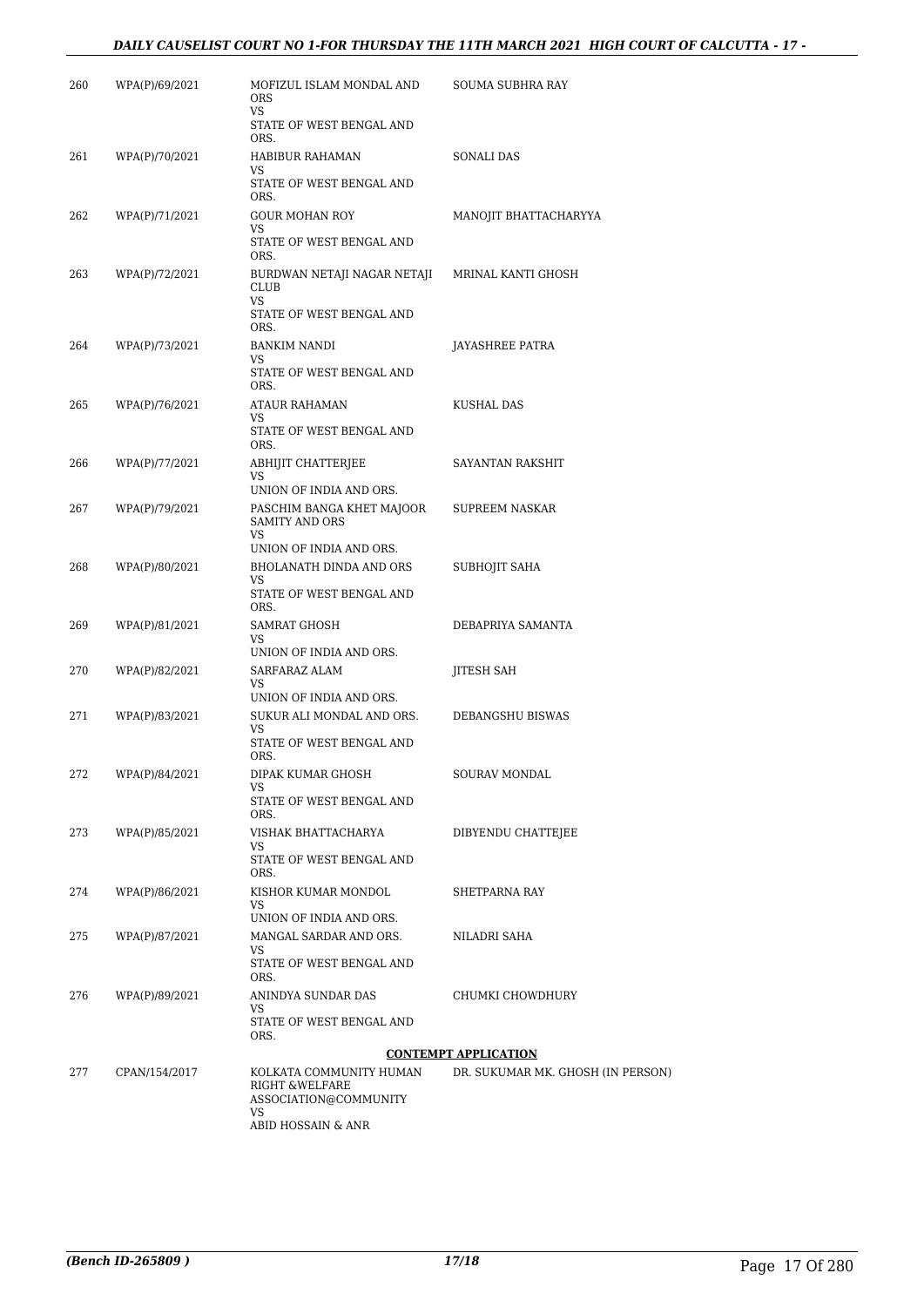|     | wt278 WPA/29909/2015                                            | KOLKATA COMMUNITY HUMAN<br>RIGHTS & WELFARE<br><b>ASSOCIATION</b><br>VS | DR SUKUMAR MK GHOSH IN PERSON                                                                                                              |
|-----|-----------------------------------------------------------------|-------------------------------------------------------------------------|--------------------------------------------------------------------------------------------------------------------------------------------|
| 279 | CPAN/1450/2019                                                  | STATE OF WEST BENGAL & ORS<br>CHABI HANSDA                              | ANIRUDDHA SINGHA ROY                                                                                                                       |
|     |                                                                 | VS<br>RASHMI DRIPTO BISWAS                                              |                                                                                                                                            |
|     | wt280 WPA/4695/2019                                             | CHABI HANSA                                                             | ANIRUDDHA SINGHA RAOY                                                                                                                      |
|     |                                                                 | VS<br>STATE OF WEST BENGAL & ORS.                                       |                                                                                                                                            |
| 281 | CPAN/528/2020                                                   | <b>AMITAVA GUHA</b>                                                     | AMLAN KUMAR MUKHERJEE                                                                                                                      |
|     |                                                                 | VS                                                                      |                                                                                                                                            |
|     | wt282 WPA/25851/2017                                            | NARAYAN SWARUP NIGAM<br>AMITAVA GUHA & ANR                              | AMLAN KR MUKHERJEE                                                                                                                         |
|     |                                                                 | VS                                                                      |                                                                                                                                            |
|     |                                                                 | STATE OF WEST BENGAL & ORS                                              | <u>APPLICATION</u>                                                                                                                         |
| 283 | RVW/144/2018                                                    | STATE OF W B                                                            | SHUVRO PRAKASH LAHIRI                                                                                                                      |
|     |                                                                 | VS                                                                      |                                                                                                                                            |
|     |                                                                 | BISWAJIT CHAKRABORTY & ORS                                              |                                                                                                                                            |
|     | IA NO: CAN/4/2019(Old No:CAN/7075/2019)<br>wt284 CPAN/1193/2019 | RITA MITRA                                                              | SANJIB DUTTA                                                                                                                               |
|     |                                                                 | VS                                                                      |                                                                                                                                            |
|     |                                                                 | NARAYAN SWARUP NIGAM & ORS                                              |                                                                                                                                            |
|     | wt285 RVW/200/2019                                              | <b>STATE OF WB</b><br>VS                                                | SHUVROPROKASH LAHIRI                                                                                                                       |
|     |                                                                 | BISWAJIT CHAKRABORTY & ORS                                              |                                                                                                                                            |
|     | wt286 WPA/11848/2016                                            | DEBASISH DEY & ORS                                                      | AMLAN KUMAR MUKHERJEE                                                                                                                      |
|     |                                                                 | VS<br>STATE OF WEST BENGAL & ORS                                        |                                                                                                                                            |
|     | wt287 WPA/12989/2014                                            | SUDIPTA ROY                                                             | SIDDHARTHA SANKAR ROY                                                                                                                      |
|     |                                                                 | VS<br>STATE OF WEST BENGAL                                              |                                                                                                                                            |
|     | IA NO: CAN/1/2014(Old No:CAN/11394/2014)                        |                                                                         |                                                                                                                                            |
|     | wt288 WPA/23291/2017                                            | SURENDRA JENA                                                           | S. ROY CHOUDHURY                                                                                                                           |
|     |                                                                 | VS<br>UNION OF INDIA & ORS                                              |                                                                                                                                            |
|     | wt289 WPA/25035/2014                                            | ARJU CHOWDHURY & ORS                                                    | A K MUKHERJEE                                                                                                                              |
|     |                                                                 | VS<br>STATE OF WEST BENGAL & ORS                                        |                                                                                                                                            |
|     | wt290 WPA/26933/2017                                            | RITA MITRA                                                              | SANJIB DUTTA                                                                                                                               |
|     |                                                                 | VS<br>STATE OF WEST BENGAL & ORS                                        |                                                                                                                                            |
|     | wt291 WPA/3930/2015                                             | BURDWAN MINI BUS OWNERS                                                 | SAKTI PADA JANA                                                                                                                            |
|     |                                                                 | WELFARE ASSOCIATION & ANR<br>VS                                         |                                                                                                                                            |
|     |                                                                 | STATE OF WEST BENGAL & ORS                                              |                                                                                                                                            |
|     | wt292 WPA/4102/2018                                             | BISWAJIT CHAKRABORTY                                                    | SANJIB DUTTA                                                                                                                               |
|     |                                                                 | VS<br>STATE OF WEST BENGAL & ORS                                        |                                                                                                                                            |
|     | IA NO: CAN/2/2021                                               |                                                                         |                                                                                                                                            |
|     | wt293 WPA/4446/2018                                             | SK TUHRAB & ORS                                                         | AMLAN KUMAR MUKHERJEE                                                                                                                      |
|     |                                                                 | VS<br>STATE OF WEST BENGAL & ORS                                        |                                                                                                                                            |
|     | wt294 WPA/9831/2015                                             | ABDUL AZIM & ORS.                                                       | AMLAN KR. MUKHERJEE                                                                                                                        |
|     |                                                                 | VS                                                                      |                                                                                                                                            |
|     |                                                                 | STATE OF WEST BENGAL & ORS.                                             | <b>FIXED MATTER I</b>                                                                                                                      |
| 295 | CRA/238/2015                                                    | BISWANATH ADHIKARY @ BISHU                                              | S S SAHA                                                                                                                                   |
|     | [2.00 P.M.]                                                     | VS                                                                      |                                                                                                                                            |
|     |                                                                 | UNION OF INDIA                                                          |                                                                                                                                            |
|     | wt296 CRA/237/2015                                              | BAPI DEY @ BURO                                                         | IA NO: CRAN/2/2018(Old No:CRAN/1103/2018), CRAN/3/2019(Old No:CRAN/103/2019), CRAN/4/2020(Old No:CRAN/1411/2020), CRAN/5/2020<br>S.S. SAHA |
|     |                                                                 | VS<br>UNION OF INDIA                                                    |                                                                                                                                            |
|     | wt297 CRA/247/2015                                              | <b>GOPAL TELI &amp; ANR</b>                                             | A. CHAKRABORTY                                                                                                                             |
|     |                                                                 | VS                                                                      |                                                                                                                                            |
|     | wt298 CRA/250/2015                                              | UNION OF INDIA<br>RABI SEKHAR PANDEY                                    | A. CHAKRABORTY                                                                                                                             |
|     |                                                                 | VS                                                                      |                                                                                                                                            |
|     |                                                                 | UNION OF INDIA                                                          |                                                                                                                                            |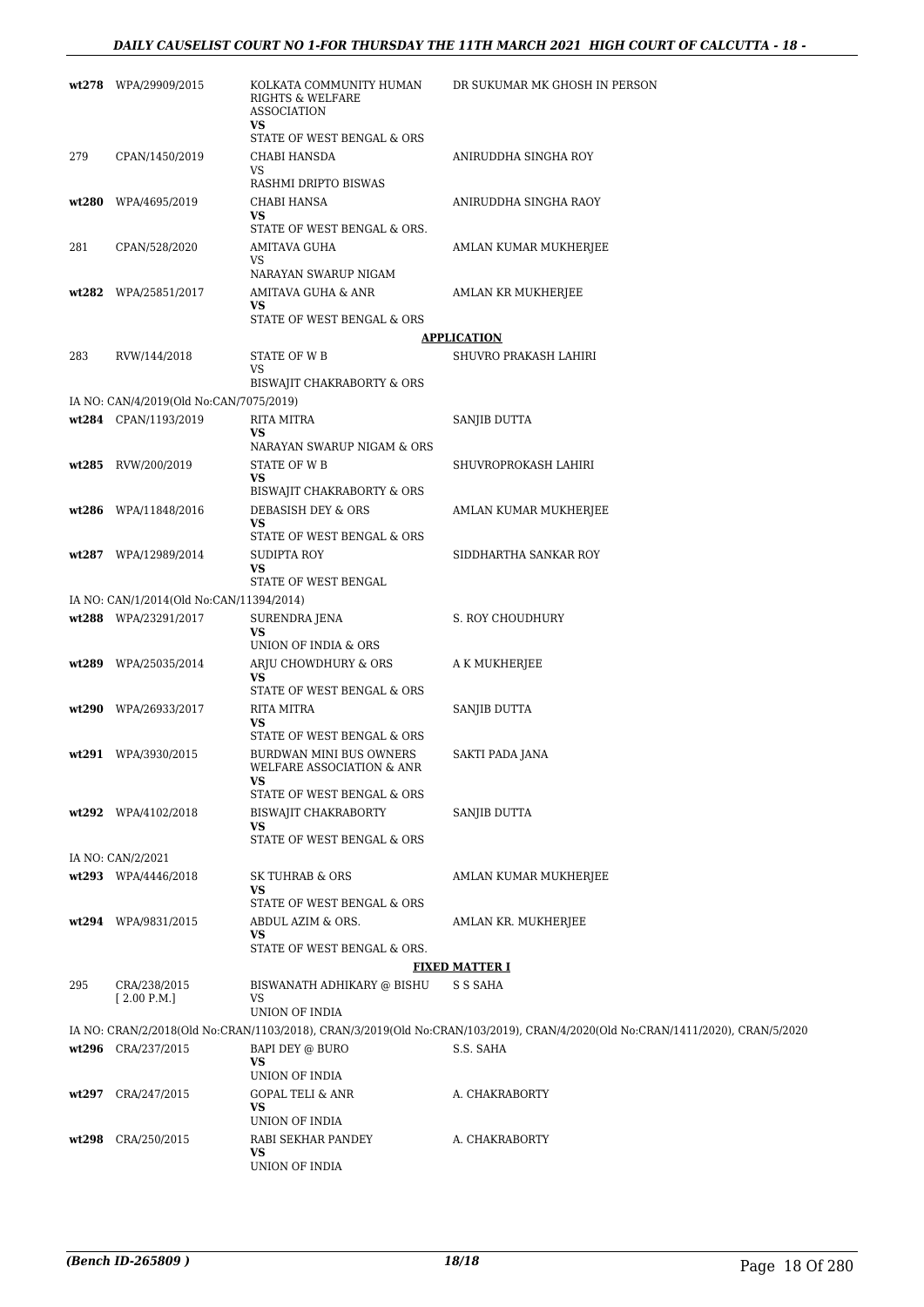

### **Appellate Side**

**DAILY CAUSELIST For Thursday The 11th March 2021**

**COURT NO. 3**

**DIVISION BENCH (DB)**

**AT 2:00 PM**

#### **HON'BLE JUSTICE I. P. MUKERJI HON'BLE JUSTICE MOUSHUMI BHATTACHARYA**

#### **[ FOR FRIDAY, THE 12TH MARCH, 2021 AT 2:00 P.M. ]**

#### **(VIA VIDEO CONFERENCE)**

**NOTE: MATTERS WILL BE TAKEN UP THROUGH PHYSICAL HEARING ONLY WHEN BOTH THE PARTIES ARE AGREED.**

|              |                                         | <b>CONTEMPT APPLICATION</b>                                                                                      |                                      |
|--------------|-----------------------------------------|------------------------------------------------------------------------------------------------------------------|--------------------------------------|
| $\mathbf{1}$ | CPAN/599/2020                           | RAJIB GHOSH AND ORS<br>VS<br>SHARMILA NATH                                                                       | SAYANTI SENGUPTA                     |
| wt2          | CPAN/723/2020                           | <b>VINEET RUIA</b><br><b>VS</b><br>PRINCIPAL SECRETARY DEPT OF<br><b>SCHOOL EDUCATION AND ORS</b>                | PRIYANKA AGARWAL                     |
| wt3          | WPA/5378/2020                           | PRATYUSH PATWARI<br><b>VS</b><br>STATE OF WEST BENGAL & ANR                                                      | PRATYUSH PATWARI IN<br><b>PERSON</b> |
|              |                                         | IA NO: CAN/2/2020(Old No:CAN/3697/2020), CAN/3/2020(Old No:CAN/3698/2020)                                        |                                      |
| wt4          | WPA/5400/2020                           | RAJA SATYAJIT BANERJEE<br><b>VS</b><br>STATE OF WEST BENGAL & ORS.                                               | RAJA SATYAJIT BANERJEE               |
| wt5          | WPA/5530/2020                           | BIPLAB KR. CHOWDHURY<br><b>VS</b><br>UNION OF INDIA & ORS.                                                       | PARASHAR BAIDYA                      |
|              | IA NO: CAN/1/2020(Old No:CAN/3252/2020) |                                                                                                                  |                                      |
| wt.6         | WPA/5872/2020                           | SANTOSH KUMAR YADAV<br><b>VS</b><br>UNION OF INDIA & ORS                                                         | MAHESWARI SHARMA                     |
|              | IA NO: CAN/1/2020(Old No:CAN/3956/2020) |                                                                                                                  |                                      |
| wt.7         | WPA/5890/2020                           | <b>VINEET RUIA</b><br><b>VS</b><br>PRINCIPAL SECRETARY,<br>DEPARTMENT OF SCHOOL.<br><b>BIKASH BHAVAN &amp; O</b> | PRIYANKA AGARWAL                     |

IA NO: CAN/32/2020, CAN/17/2020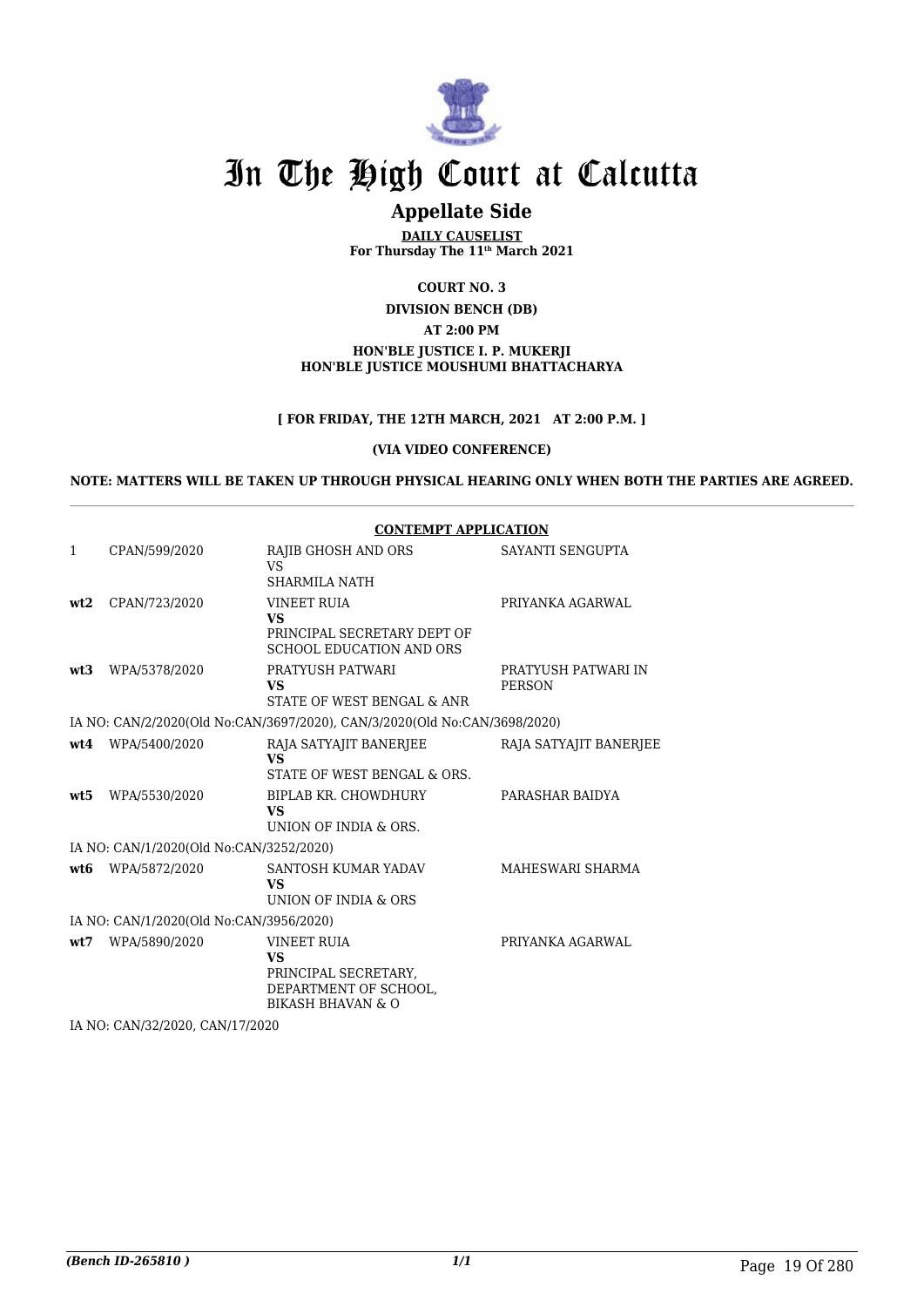

#### **Appellate Side**

**DAILY CAUSELIST For Thursday The 11th March 2021**

**COURT NO. 3**

**DIVISION BENCH (DB - III)**

**AT 10:30 AM**

**HON'BLE JUSTICE I. P. MUKERJI HON'BLE JUSTICE MD. NIZAMUDDIN**

 **(VIA VIDEO CONFERENCE)**

**ON AND FROM MONDAY, THE 11TH JANUARY 2021 - AFTER COMPLETION OF COMMERCIAL APPELLATE DIVISION BENCH – WILL TAKE UP APPEALS UNDER ARBITRATION ACT, 1940 AND ARBITRATION & CONCILIATION ACT, 1996, INCLUDING APPLICATIONS CONNECTED THERETO;**

**HEARING OF WRIT APPEALS IRRESPECTIVE OF CLASSIFICATION INCLUDING APPLICATIONS CONNECTED THERETO.**

**AND**

**ON AND FROM MONDAY, 8TH MARCH, 2021 TO MONDAY, 22ND MARCH, 2021 – IN ADDITION TO THEIR OWN LIST AND DETERMINATION, WILL TAKE UP THE LIST AND DETERMINATION OF HON'BLE JUSTICE RAJESH BINDAL AND HON'BLE JUSTICE ANIRUDDHA ROY.**

**ON AND FROM 01.02.2021 APPELLATE SIDE MATTERS WILL BE TAKEN UP FROM 3:00 P.M. OR IMMEDIATELY AFTER EXHAUSTION OF ORIGINAL SIDE LIST.** 

**SPECIAL NOTE: (1) IF THERE IS NO COMMERCIAL COURT MATTER THEN MENTIONING OF COMMERCIAL COURT MATTERS WILL BE ENTERTAINED AT COURT NO. 3 ON REGULAR BASIS.**

**(2) COMMERCIAL COURT SHALL NOT SIT AT COURT NO. 37 IF THERE IS NO COMMERCIAL COURT MATTER IN THE LIST.** 

#### **(3) MENTIONING WILL BE ENTERTAINED ONLY ON MONDAYS.**

**NOTE: MATTERS WILL BE TAKEN UP THROUGH PHYSICAL HEARING ONLY WHEN BOTH THE PARTIES ARE AGREED.**

|                |                               | <b>TO BE MENTIONED</b>                                                          |                       |  |
|----------------|-------------------------------|---------------------------------------------------------------------------------|-----------------------|--|
| $\mathbf{1}$   | MAT/748/2020<br>[Assigned]    | ARUP CHAKRABORTY<br>VS.<br>STATE OF WEST BENGAL AND ORS.                        | FALGUNI BANDYOPADHYAY |  |
|                | IA NO: CAN/1/2020, CAN/2/2020 |                                                                                 |                       |  |
|                |                               | <b>FOR HEARING</b>                                                              |                       |  |
| $\mathfrak{D}$ | FMAT/376/2019<br><b>TOP</b>   | PAM DEVELOMENTS PVT. LTD.<br>VS.<br>STATE OF WEST BENGAL & ANR                  | AMRITAM MANDAL        |  |
| wt3            | COT/54/2019                   | STATE OF W B & ANR<br><b>VS</b><br>PAM DEVELOPMENTS PVT LTD                     | MANALI ALI            |  |
| 4              | FMA/1201/2009                 | SWAPNA ATTA & ORS.<br>VS.<br>STATE OF WB & ORS.                                 | PRASUN GHOSH          |  |
| 5              | MAT/759/2020                  | RASHMI METALIKS LIMITED AND<br><b>ANOTHER</b><br>VS.<br>UNION OF INDIA AND ORS. | SHIVANGI THARD        |  |
| 6              | WPLRT/26/2020                 | DINESH AGARWAL<br>VS.<br>STATE OF WEST BENGAL & ORS                             | DINESH AGARWAL        |  |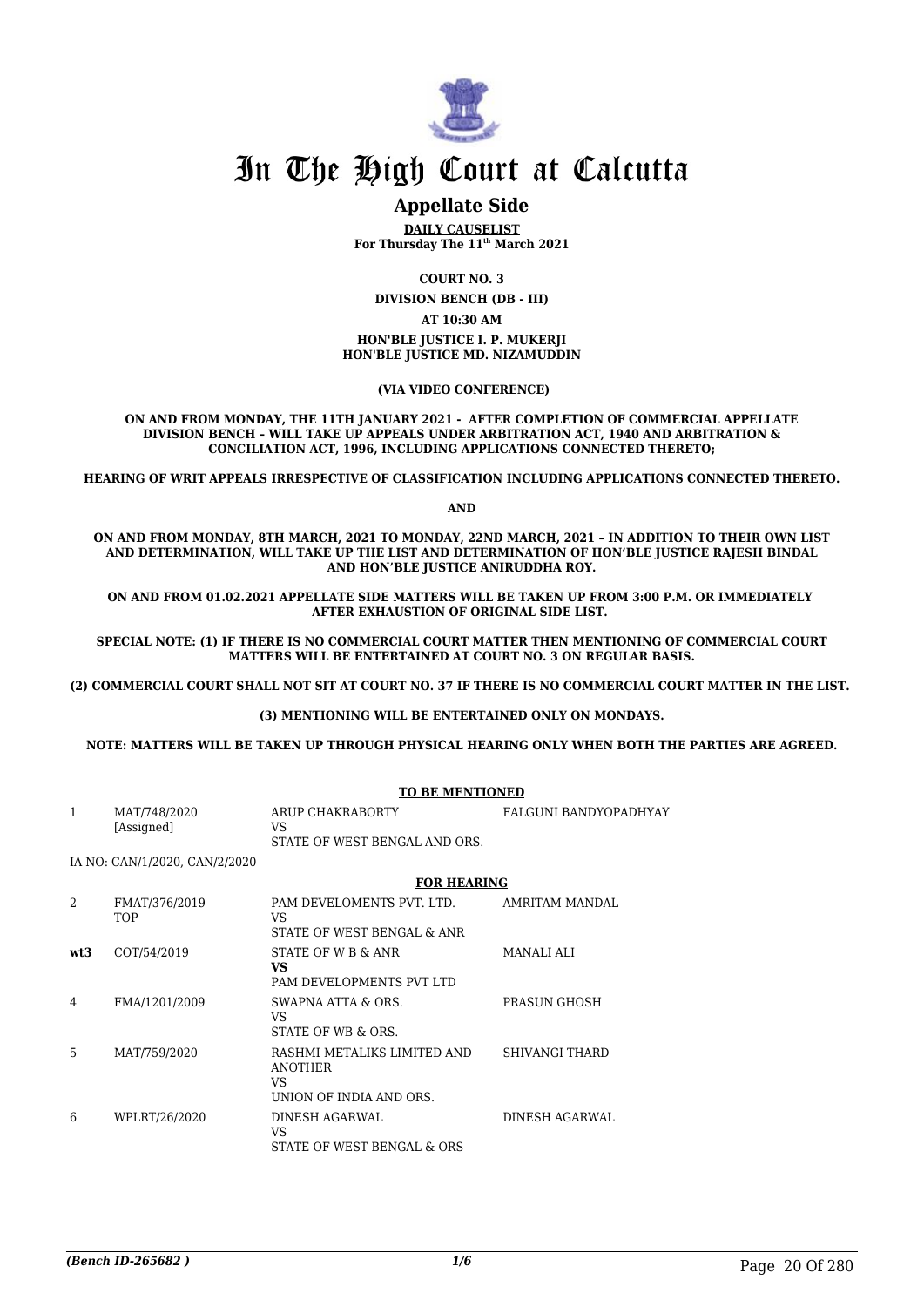| 7  | FMA/3534/2014<br>$(P-I+OB+2nd$ J.<br>Copy+2PBs.)    | CHITTARANJAN BAIDYA<br>VS<br>DIPANKAR MANDAL & ORS                                    | <b>SOURAV MITRA</b>       |
|----|-----------------------------------------------------|---------------------------------------------------------------------------------------|---------------------------|
|    |                                                     | IA NO: CAN/1/2014(Old No:CAN/2703/2014), CAN/3/2014(Old No:CAN/2711/2014)             |                           |
| 8  | FMA/803/2019                                        | AJIJUL ISLAM & ANR<br>VS<br>STATE OF WEST BENGAL & ORS                                | ANINDA BHATTACHARYA       |
|    | IA NO: CAN/1/2019(Old No:CAN/7589/2019), CAN/2/2020 |                                                                                       |                           |
| 9  | MAT/1918/2019                                       | <b>SUMON ROY</b><br>VS                                                                | ANINDA BHATTACHARYA       |
| 10 | FMA/79/2020                                         | STATE OF WEST BENGAL & ORS<br>SREE SREE BANESWAR SHIB<br>THAKUR SHEBAIT ESTATE<br>VS  | PARTHA CHAKRABORTY        |
|    |                                                     | KMC & ORS.                                                                            |                           |
| 11 | MAT/759/2014<br>$(P-I+OS+2PBs.)$                    | <b>MATIUR RAHAMAN</b><br>VS<br>MD. ABDUL KHAYAR & ORS                                 | <b>GOLAM MASTAFA</b>      |
|    | IA NO: CAN/1/2014(Old No:CAN/5901/2014)             |                                                                                       |                           |
| 12 | FMA/178/2019                                        | UNION OF INDIA & ORS<br>VS                                                            | DEBJANI GHOSAL            |
|    |                                                     | SMT PRAMILA DEVI                                                                      |                           |
|    | IA NO: CAN/2/2018(Old No:CAN/2088/2018), CAN/4/2020 |                                                                                       |                           |
| 13 | MAT/663/2018                                        | DR BASUDEB DASGUPTA & ORS<br>VS<br>STATE OF WEST BENGAL & ORS                         | RANAJIT CHATTERJEE        |
|    | wt14 MAT/867/2018                                   | STATE OF W B & ANR                                                                    | LAL MOHAN BASU            |
|    |                                                     | VS<br>DR BASUDEB DASGUPTA & ORS                                                       |                           |
| 15 | FMA/231/2012                                        | STATE & ORS                                                                           | KANAILAL SAMANTA          |
|    |                                                     | VS<br>ASGAR ALI & ORS                                                                 |                           |
|    | IA NO: CAN/4/2020(Old No:CAN/967/2020)              |                                                                                       |                           |
|    | wt16 FMA/902/2007                                   | UTTAM KR. SAHA & ORS<br>VS<br>ASGAR ALI                                               | <b>ABHIJIT BASU</b>       |
|    | IA NO: CAN/4/2008(Old No:CAN/10346/2008)            |                                                                                       |                           |
| 17 | MAT/930/2018                                        | ALI MAHAMMAD<br>VS<br>STATE OF WEST BENGAL & ORS                                      | ANUSUYA BANERJEE          |
|    |                                                     | IA NO: CAN/6/2020(Old No:CAN/4829/2020), CAN/7/2020(Old No:CAN/4831/2020), CAN/8/2020 |                           |
| 18 | MAT/715/2019                                        | THE MANAGING COMMITTEE,<br>BASUDEBPUR HIGH SCHOOL &<br>ANR<br>VS                      | <b>SUBHAS JANA</b>        |
|    |                                                     | STATE OF WEST BENGAL & ORS                                                            |                           |
| 19 | MAT/1355/2018<br>$(P-I+OS+2nd$ J.<br>$Copy+2PBS)$   | ARINDAM SAHA<br><b>VS</b><br>INDIAN OIL CORP LTD & ORS                                | MAHABOOB AHMED            |
| 20 | MAT/508/2019                                        | THE STATE OF WEST BENGAL &<br>ORS<br>VS                                               | TAPATI SAMANTA            |
|    |                                                     | SMT RAJ KISHORI RAO & ORS                                                             |                           |
| 21 | FA/171/2007                                         | INDRANI MUKHERJEE & ORS.<br>VS.<br>SANTA DEVI SETHIA                                  | DEBDUTTA BASU             |
|    | IA NO: CAN/1/2007(Old No:CAN/3795/2007)             |                                                                                       |                           |
| 22 | MAT/772/2012                                        | AIR INDIA LTD.<br>VS                                                                  | <b>SOURAV CHAKRABORTY</b> |
|    |                                                     | ALOK KUMAR KAR & ORS                                                                  |                           |
|    |                                                     | IA NO: CAN/1/2012(Old No:CAN/8124/2012), CAN/2/2017(Old No:CAN/11958/2017)            |                           |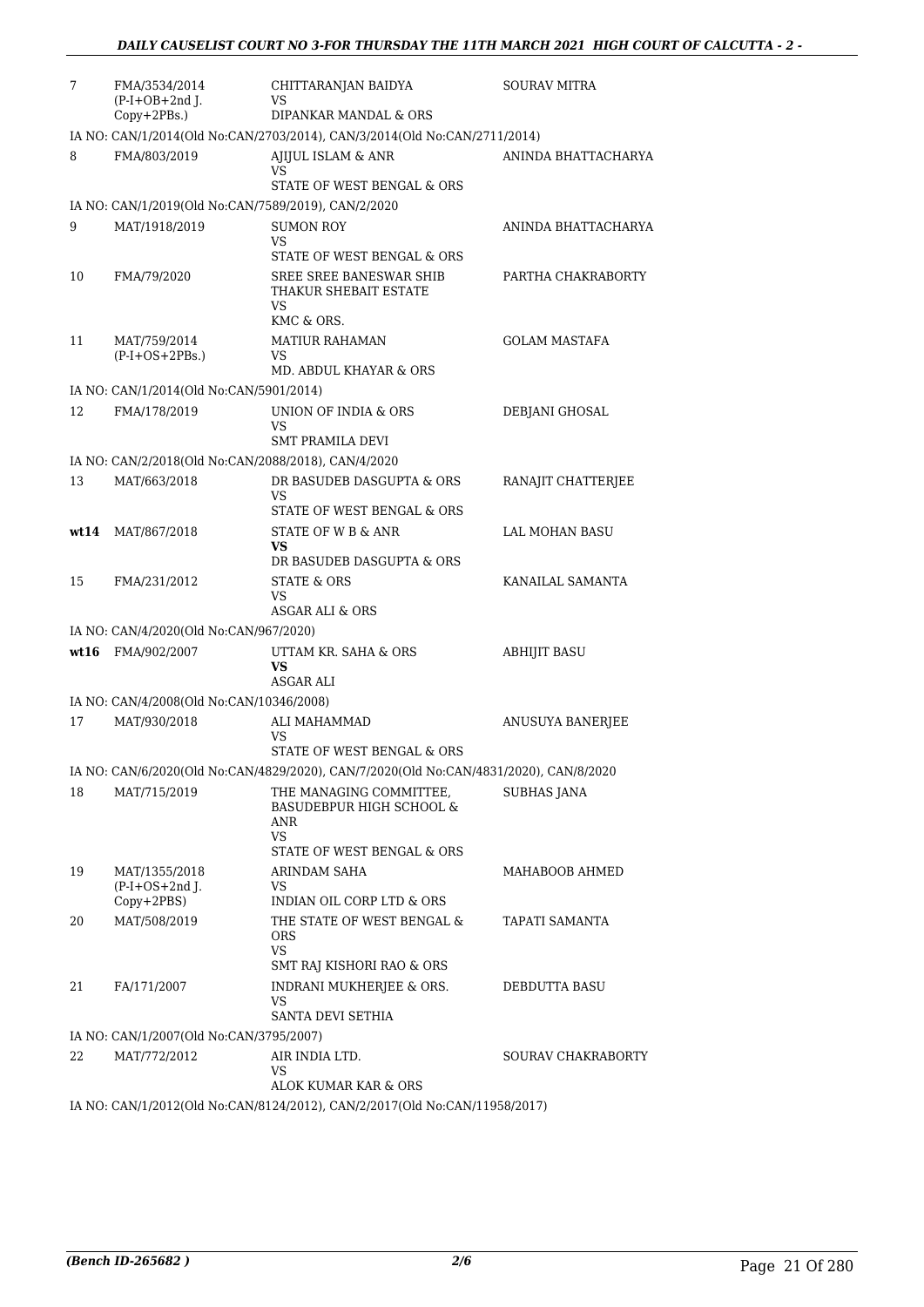| 23 | MAT/1820/2013<br>(P-I+OB+2nd J. Copy)                        | ARUN KR. MANNA & ORS<br>VS                                               | SYED ZULFIKAR ALI         |
|----|--------------------------------------------------------------|--------------------------------------------------------------------------|---------------------------|
|    |                                                              | STATE OF WEST BENGAL & ORS                                               |                           |
|    | IA NO: CAN/1/2013(Old No:CAN/12485/2013)                     |                                                                          |                           |
| 24 | FMA/2147/2018                                                | NORTH BENGAL STATE<br>TRANSPORT CORPORATION & ORS<br>VS                  | S. NAYAK                  |
|    |                                                              | SANJOY KUNDU & ORS                                                       |                           |
|    | $wt25$ FMA/2148/2018                                         | NBSTC & ORS<br>VS<br>7TH INDUSTRIAL TRIBUNAL & ORS                       | S. NAYAK                  |
| 26 | FMA/306/2019                                                 | NTPC LTD                                                                 | UTAM KUMAR MONDAL         |
|    |                                                              | <b>VS</b><br>DR TEJ NARAYAN SINGH TARUN &<br>ORS                         |                           |
|    | IA NO: CAN/5/2021, CAN/6/2021, CAN/7/2021, CAN/8/2021        |                                                                          |                           |
| 27 | FA/146/2005                                                  | SAMBHU NATH MITRA & ANR.<br>VS                                           | PARTHA PRATIM ROY         |
|    |                                                              | KHAITAN CONSULTANTS LTD.                                                 |                           |
|    | wt28 FA/147/2005                                             | <b>SULATA DE &amp; ORS.</b><br>VS                                        | ARNAB ROY                 |
|    |                                                              | KHAITAN CONSULTANTS LTD.                                                 |                           |
|    | IA NO: CAN/3/2019(Old No:CAN/11626/2019)<br>wt29 FA/148/2005 | ANIL KANTI ROY CHOWDHURY                                                 | TIRTHANKARR DAS           |
|    |                                                              | VS<br>KHAITAN CONSULTANTS LTD.                                           |                           |
| 30 | FMA/339/2020                                                 | RAJU MISHRA & ORS.                                                       | DURGA SANKAR MULLICK      |
|    | $(P-I+OB+2nd$ J.<br>Copy+2PBs.)                              | VS<br>UNION OF INDIA & ORS.                                              |                           |
| 31 | WPA/22790/2019                                               | <b>GAUTAM MEHRA</b>                                                      | <b>RIMA DAS</b>           |
|    | (ASSIGNED)                                                   | VS<br>UNION OF INDIA & ORS                                               |                           |
|    | IA NO: CAN/1/2020(Old No:CAN/4396/2020)                      |                                                                          |                           |
| 32 | FAT/378/2018                                                 | <b>JHARNA ROY</b><br>VS                                                  | SONI OJHA                 |
|    |                                                              | <b>SUDIPTA ROY &amp; ANR</b>                                             |                           |
|    | IA NO: CAN/5/2020(Old No:CAN/2853/2020)                      |                                                                          |                           |
| 33 | MAT/1748/2019<br>(Assign Matter)                             | THE PRESIDENT, MANAGING,<br>CHANDPUR HIGH SCHOOL<br>VS                   | <b>GOURANGA KUMAR DAS</b> |
|    |                                                              | PARTHA PATIM BISWAS & ORS                                                |                           |
|    | IA NO: CAN/1/2020(Old No:CAN/414/2020)                       |                                                                          |                           |
| 34 | FMA/2233/2014                                                | TAPAN KUAMR BANERJEE<br>VS<br>STATE OF WEST BENGAL & ORS                 | TANUJA BASAK              |
|    | IA NO: CAN/2/2014(Old No:CAN/6871/2014)                      |                                                                          |                           |
| 35 | FMA/828/2015                                                 | <b>SUSHEN CHANDRA ROY</b>                                                | TANUJA BASAK              |
|    | +2 PBS                                                       | VS<br>STATE OF WEST BENGAL & ORS                                         |                           |
| 36 | FMA/834/2015                                                 | SUBHRA KETAN HALDER<br>VS                                                | GAZI FARUQUE HOSSSAIN     |
|    |                                                              | STATE OF WEST BENGAL & ORS                                               |                           |
| 37 | FMA/1281/2016                                                | ASHOK KR. MAHANTA                                                        | SUPRIYO CHATTOPADHYAY     |
|    | $(P-I+OB+2nd$ J.<br>$Copy+2PBs.$ )                           | VS<br>THE CENTRAL BANK OF INDIA &<br>ORS.                                |                           |
| 38 | FMA/2274/2016<br>$(P-I+OB+2nd$ J.                            | UNION OF INDIA & ORS<br>VS                                               | <b>APARNA BANERJEE</b>    |
|    | Copy+2PBs.)                                                  | <b>GOUTAM RAM</b>                                                        |                           |
|    | IA NO: CAN/2/2016(Old No:CAN/1905/2016)                      |                                                                          |                           |
| 39 | FMA/4416/2016                                                | THE STATE OF W.B. & ORS<br>VS<br>KHABIRUDDIN AHMED & ORS                 | SOMNATH NASKAR            |
|    |                                                              | IA NO: CAN/2/2016(Old No:CAN/602/2016) CAN/3/2018(Old No:CAN/10249/2018) |                           |

IA NO: CAN/2/2016(Old No:CAN/602/2016), CAN/3/2018(Old No:CAN/10249/2018)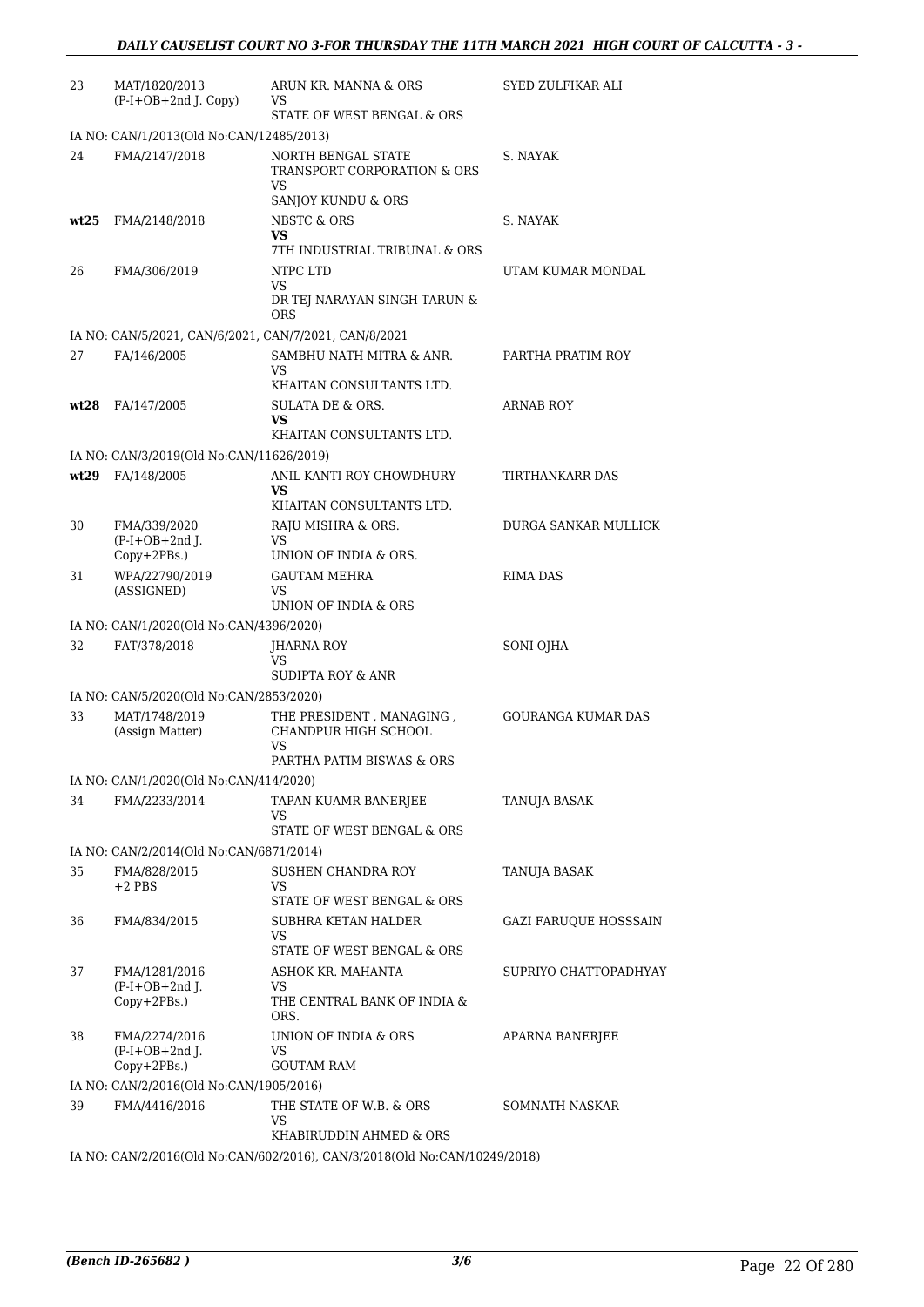| 40 | MAT/967/2018                                       | MIRA SARKAR<br>VS.<br>STATE OF WEST BENGAL & ORS                         | GOBINDA C BAIDYA         |
|----|----------------------------------------------------|--------------------------------------------------------------------------|--------------------------|
| 41 | FMA/559/2018                                       | BONGAON CENTRAL COOPERATIVE<br>MARKETING SOCIETY LTD.                    | RAMESH DHARA             |
|    |                                                    | VS.<br>STATE OF WEST BENGAL & ORS.                                       |                          |
|    | IA NO: CAN/1/2017(Old No:CAN/11180/2017)           |                                                                          |                          |
| 42 | FMA/620/2018                                       | STATE OF WEST BENGAL & ORS<br>VS                                         | PINAKI DHOLE             |
|    | IA NO: CAN/1/2017(Old No:CAN/7452/2017)            | <b>SEFALI JANA &amp; ORS</b>                                             |                          |
| 43 | MAT/1375/2018                                      | EASTERN COALFIELDS LTD                                                   | SANCHITA BARMAN RAY      |
|    | $(P-I+OS+2nd J.Copy) + 2$ VS<br>PBs.               | <b>GOURINATH BANERJEE &amp; ORS</b>                                      |                          |
| 44 | FMA/2045/2018                                      | PROVAT RANJAN BISWAS                                                     | R. DHARA                 |
|    | $(P-I+OB+2nd J.$<br>$Copy+4PBs.$ )                 | VS<br>RANJIT KUMAR RISHI & ORS                                           |                          |
| 45 | FA/154/2019                                        | RAM CHANDRA PRASAD                                                       | S C PRASAD               |
|    |                                                    | VS                                                                       |                          |
|    |                                                    | STATE OF BIHAR & ORS                                                     |                          |
|    | IA NO: CAN/2/2019(Old No:CAN/4529/2019)            |                                                                          |                          |
| 46 | FMA/686/2019<br>$(P-I+OB+2nd$ J.                   | <b>BINAY KUMAR</b><br>VS                                                 | <b>ARUNAVA GANGULY</b>   |
|    | Copy+2PBs.)                                        | EASTERN COAL FIELDS LIMITED &<br><b>ORS</b>                              |                          |
| 47 | FMA/718/2019                                       | KUMAR MUKHOPADHYAY                                                       | K.P. MUHURI              |
|    | $+2$ PBs.                                          | VS<br>STATE OF WEST BENGAL & ORS                                         |                          |
|    | IA NO: CAN/1/2019(Old No:CAN/331/2019)             |                                                                          |                          |
|    | wt48 FMA/719/2019                                  | KUMAR MUKHOPADHYAY                                                       | K.P. MUHURI              |
|    |                                                    | VS                                                                       |                          |
|    |                                                    | STATE OF WEST BENGAL & ORS                                               |                          |
| 49 | IA NO: CAN/1/2019(Old No:CAN/332/2019)             |                                                                          |                          |
|    | MAT/812/2019                                       | BHARAT COKING COAL LTD. &<br>ORS.<br>VS.                                 | ARITRA GHOSH             |
|    |                                                    | RS FUEL P. LTD. & ORS.                                                   |                          |
| 50 | FMA/985/2019<br>$(P-I+OS+2nd$ J.<br>Copy+2PBs.)    | SIPRA KHAN<br>VS<br>HPCL & ORS.                                          | <b>GOUTAM DEY</b>        |
| 51 | FMA/1154/2019                                      | <b>JATINDRA NATH DAS</b>                                                 | KRISHNENDU BERA          |
|    | (P-I+OB+2nd J. Copy)                               | VS<br>STATE OF WEST BENGAL & ORS                                         |                          |
| 52 | MAT/1213/2019                                      | <b>AVIJIT DAS</b>                                                        | PAPPU ADHIKARI           |
|    |                                                    | VS<br><b>W.B. SURFACE TRANSPORT</b><br><b>CORPORATION LTD. &amp; ORS</b> |                          |
| 53 | FMA/845/2019                                       | KARTICK CHANDRA GHOSH<br>VS.                                             | ASOK KUMAR JANA          |
|    |                                                    | UNION OF INDIA & ORS                                                     |                          |
| 54 | MAT/1427/2019<br>$Pt-I+O.S.+2nd$ J.<br>Copy+4PBs.) | KHIZIR HAYAT<br>VS<br>STATE OF WEST BENGAL & ORS                         | <b>SK SAMIM AKHTER</b>   |
| 55 | FMA/1657/2019                                      | SRIJIB KUMAR PATRA                                                       | SUBHAS JANA              |
|    |                                                    | VS.                                                                      |                          |
|    |                                                    | UNION OF INDIA & ORS                                                     |                          |
| 56 | FMA/73/2020<br>$(P-I+OB+2nd$ J.<br>Copy+2PBs.)     | INDIAN OIL CORPORATIONN<br>LIMITED & ORS<br>VS                           | MANWENDRA SINGH<br>YADAV |
|    |                                                    | M/S ROY & COMPANY & ORS                                                  |                          |
| 57 | MAT/190/2020                                       | RAMANUJ MUKHOPADHYAY<br>VS<br>STATE OF WEST BENGAL                       | ANINDA BHATTACHARYA      |
|    |                                                    |                                                                          |                          |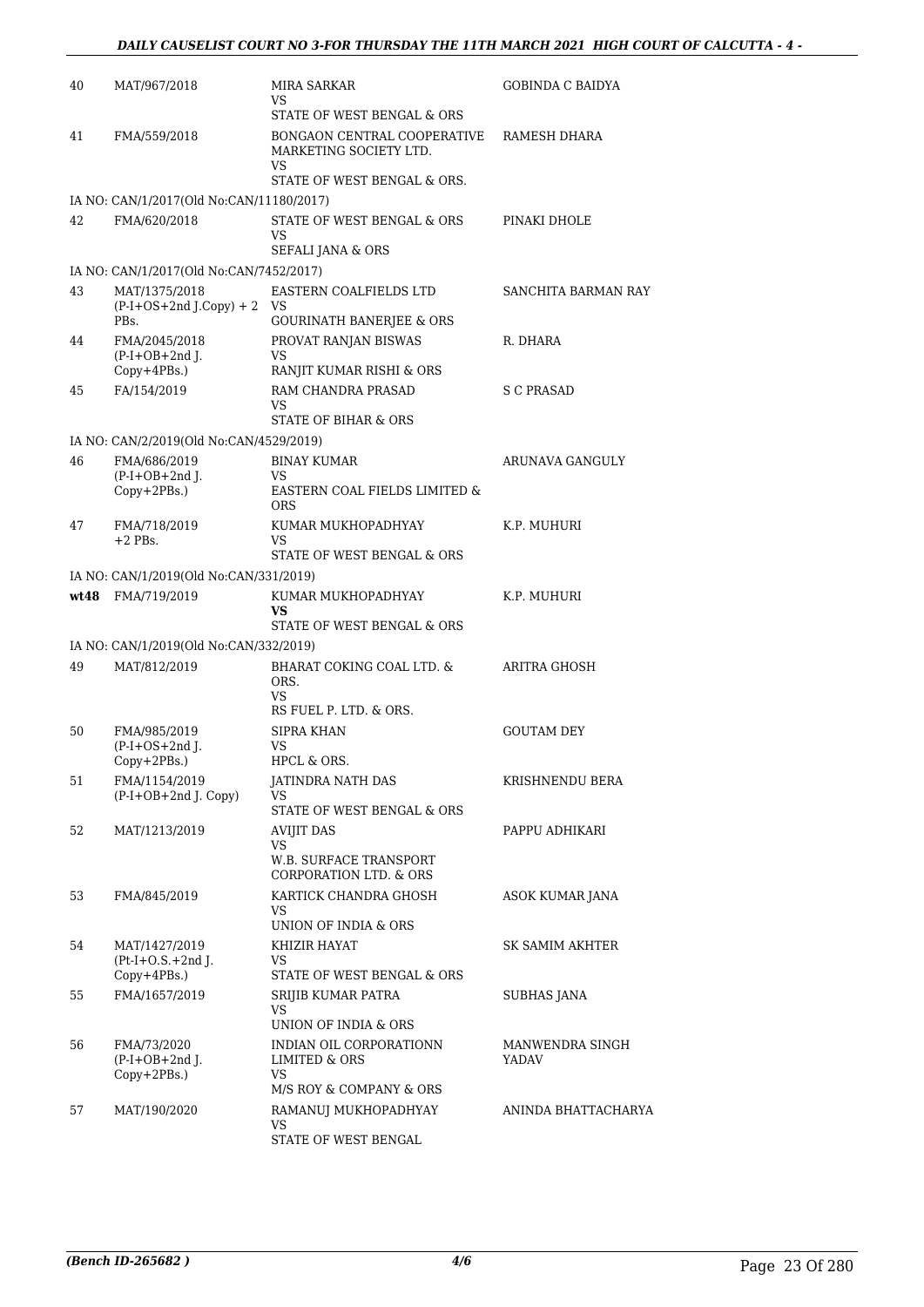| 58 | MAT/668/2020                            | <b>BHARAT COKING COAL LTD</b><br>VS                                                   | PRODYOT KR DAS                                                                                                           |
|----|-----------------------------------------|---------------------------------------------------------------------------------------|--------------------------------------------------------------------------------------------------------------------------|
|    |                                         | DHANESWAR PANDEY ANDORS                                                               |                                                                                                                          |
|    | IA NO: CAN/1/2020, CAN/2/2020           |                                                                                       |                                                                                                                          |
| 59 | FMA/1301/2011                           | SATYENDRA TIWARY & ORS<br>VS                                                          | ABHA SINGH                                                                                                               |
|    |                                         | <b>SARVESHWAR TIWARY &amp; ORS</b>                                                    |                                                                                                                          |
|    |                                         |                                                                                       | IA NO: CAN/3/2019(Old No:CAN/8963/2019), CAN/4/2019(Old No:CAN/8965/2019), CAN/5/2019(Old No:CAN/12734/2019)             |
| 60 | FMA/1517/2011                           | NATIONAL INSTITE OF<br>TECHNOLOGY<br>VS<br><b>BIJOY KRISHNA DAS &amp; ORS</b>         | <b>ARUNAVA BANERJEE</b>                                                                                                  |
|    | CAN/7/2019(Old No:CAN/12320/2019)       |                                                                                       | IA NO: CAN/2/2011(Old No:CAN/5716/2011), CAN/3/2017(Old No:CAN/6825/2017), CAN/4/2017(Old No:CAN/6857/2017),             |
|    | wt61 FMA/1518/2011                      | NATIONAL INSTITUTE OF<br>TECHNOLOGY<br><b>VS</b>                                      | <b>ARUNAVA BANERJEE</b>                                                                                                  |
|    |                                         | ANANGA MOHAN MAJHI & ORS                                                              |                                                                                                                          |
|    |                                         |                                                                                       | IA NO: CAN/2/2011(Old No:CAN/5714/2011), CAN/3/2017(Old No:CAN/6826/2017), CAN/4/2017(Old No:CAN/6855/2017)              |
| 62 | MAT/1426/2018                           | SIDDHARTHA SAMANTA<br>VS<br>STATE OF WEST BENGAL & ORS                                | SOUMYAJYOTI NANDY                                                                                                        |
|    |                                         |                                                                                       | IA NO: CAN/1/2015(Old No:CAN/248/2015), CAN/2/2015(Old No:CAN/249/2015), CAN/3/2015(Old No:CAN/250/2015), CAN/4/2018(Old |
|    | No:CAN/8942/2018)<br>wt63 MAT/1428/2018 | BIDYUT KUMAR PANJA                                                                    | SOUMYAJYOTI NANDY                                                                                                        |
|    |                                         | VS<br>STATE OF WEST BENGAL & ORS                                                      |                                                                                                                          |
|    | IA NO: CAN/1/2018(Old No:CAN/8934/2018) |                                                                                       |                                                                                                                          |
|    | wt64 MAT/1429/2018                      | MITHU SENGUPTA(HALDER)<br>VS<br>STATE OF WEST BENGAL & ORS                            | SOUMYAJYOTI NANDY                                                                                                        |
|    | IA NO: CAN/1/2018(Old No:CAN/8944/2018) |                                                                                       |                                                                                                                          |
|    | wt65 MAT/1430/2018                      | MOJAMMEL MOLLA                                                                        | SOUMYAJYOTI NANDY                                                                                                        |
|    |                                         | VS<br>STATE OF WEST BENGAL & ORS                                                      |                                                                                                                          |
|    | IA NO: CAN/1/2018(Old No:CAN/8945/2018) |                                                                                       |                                                                                                                          |
| 66 | MAT/378/2020                            | THE PEERLESS INN<br>VS<br>FIRST LABOUR COURT, GOVT OF<br><b>WEST BENGAL &amp; ORS</b> | <b>RANANJAY DE</b>                                                                                                       |
|    | IA NO: CAN/1/2020(Old No:CAN/2615/2020) |                                                                                       |                                                                                                                          |
| 67 | FMA/2089/2015                           | NIRANJAN SAHOO @ NIRANJAN<br>SAHY & ANR.<br>VS                                        | KAKALI DATTA                                                                                                             |
|    |                                         | STATE OF WEST BENGAL & ORS.                                                           |                                                                                                                          |
|    | IA NO: CAN/1/2015(Old No:CAN/6625/2015) |                                                                                       |                                                                                                                          |
| 68 | FMA/761/2019                            | <b>AMIT PODDER</b><br>VS<br>THE STATE OF W.B. & ORS                                   | <b>AMLAN KUMAR</b><br>MUKHERJEE                                                                                          |
|    | IA NO: CAN/1/2019(Old No:CAN/3720/2019) |                                                                                       |                                                                                                                          |
| 69 | MAT/1333/2013                           | STATE OF WEST BENGAL & ANR                                                            | NILOTPAL CHATTERJEE                                                                                                      |
|    |                                         | VS<br>NARAYAN CH. MONDAL & ORS                                                        |                                                                                                                          |
|    | IA NO: CAN/1/2013(Old No:CAN/8955/2013) |                                                                                       |                                                                                                                          |
|    | wt70 FMA/792/2015                       | STATE OF W.B. & ANR<br>VS<br>NARAYAN CH. MONDAL & ORS                                 | MD. HASANUZ ZAMAN                                                                                                        |
| 71 | FMA/1213/2010                           | <b>SANAT HALDER</b><br>VS<br>STATE OF WEST BENGAL & ORS                               | SHAMIM UL BARI                                                                                                           |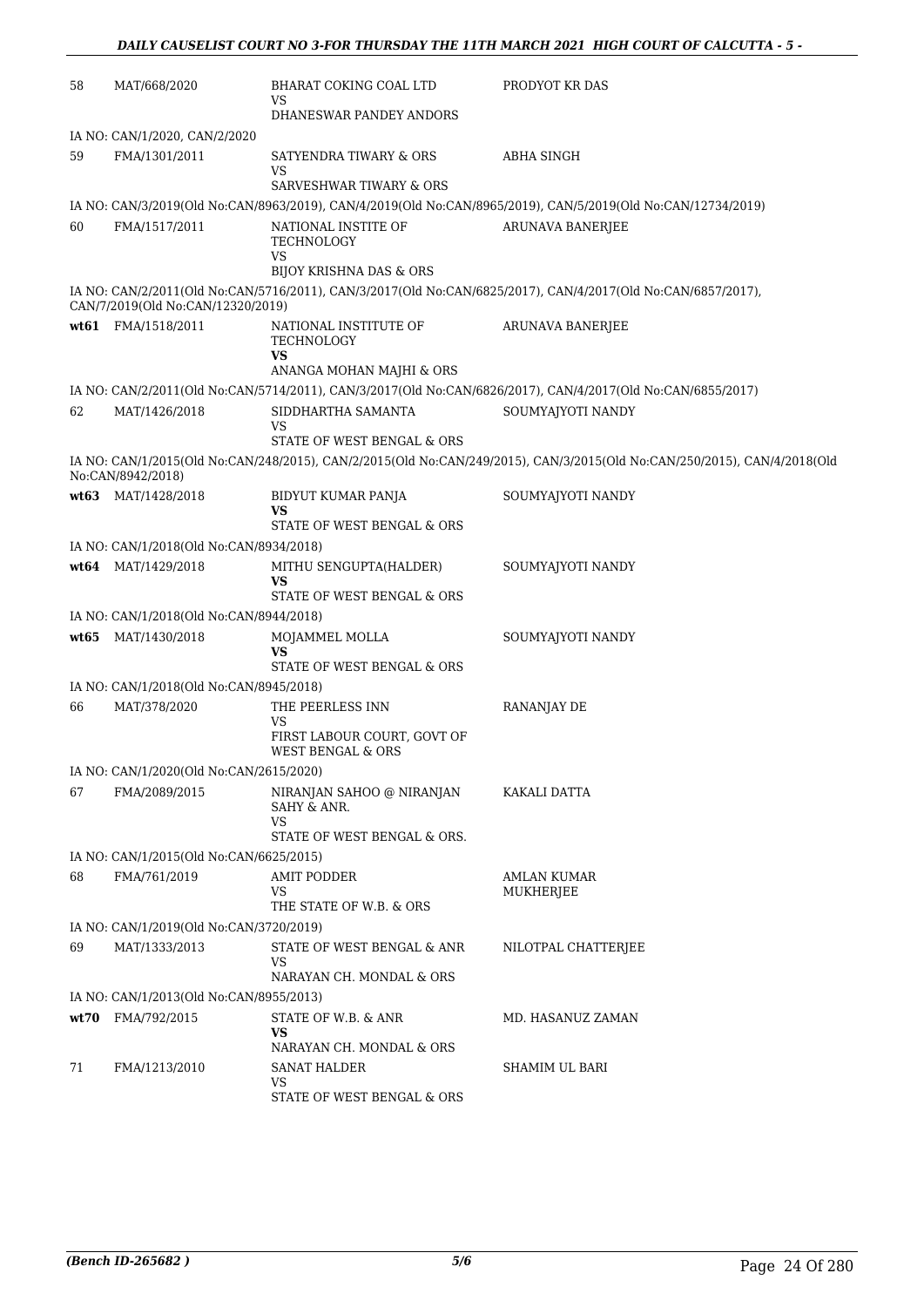#### *DAILY CAUSELIST COURT NO 3-FOR THURSDAY THE 11TH MARCH 2021 HIGH COURT OF CALCUTTA - 6 -*

| 72 | MAT/38/2019<br>(FILE NOT HERE)                      | THE STATE OF WEST BENGAL &<br><b>ORS</b><br>VS.<br>SUPHAL CHANDRA PRAMANIK &<br><b>ORS</b> | <b>AVISHEK PRASAD</b> |
|----|-----------------------------------------------------|--------------------------------------------------------------------------------------------|-----------------------|
| 73 | FMA/1187/2019<br>(Assigned Matter)                  | SHEKHAR PRAMANIK<br>VS.<br>UNION OF INDIA & ORS                                            | SUJIT BHATTACHARYA    |
|    | IA NO: CAN/1/2019(Old No:CAN/5354/2019), CAN/4/2021 |                                                                                            |                       |
| 74 | MAT/48/2020                                         | THE STATE OF WEST BENGAL &<br><b>ORS</b><br><b>VS</b><br>MRS MAYA MISRA                    | NILOTPAL CHATTERJEE   |
|    | IA NO: CAN/1/2020                                   |                                                                                            |                       |
| 75 | FMA/1552/2011                                       | ANIL KUMAR NASKAR & ORS.<br><b>VS</b><br>STATE OF WB & ORS.                                | ASHALATA GHOSH        |
|    | IA NO: CAN/2/2019(Old No:CAN/5250/2019)             |                                                                                            |                       |
| 76 | MAT/1092/2015                                       | THE STATE OF WEST BENGAL &<br><b>ORS</b><br>VS.<br><b>AVRADIPTA SINHA &amp; ORS</b>        | SULAGNA BHATTACHARYA  |
|    | IA NO: CAN/1/2015(Old No:CAN/7797/2015)             |                                                                                            |                       |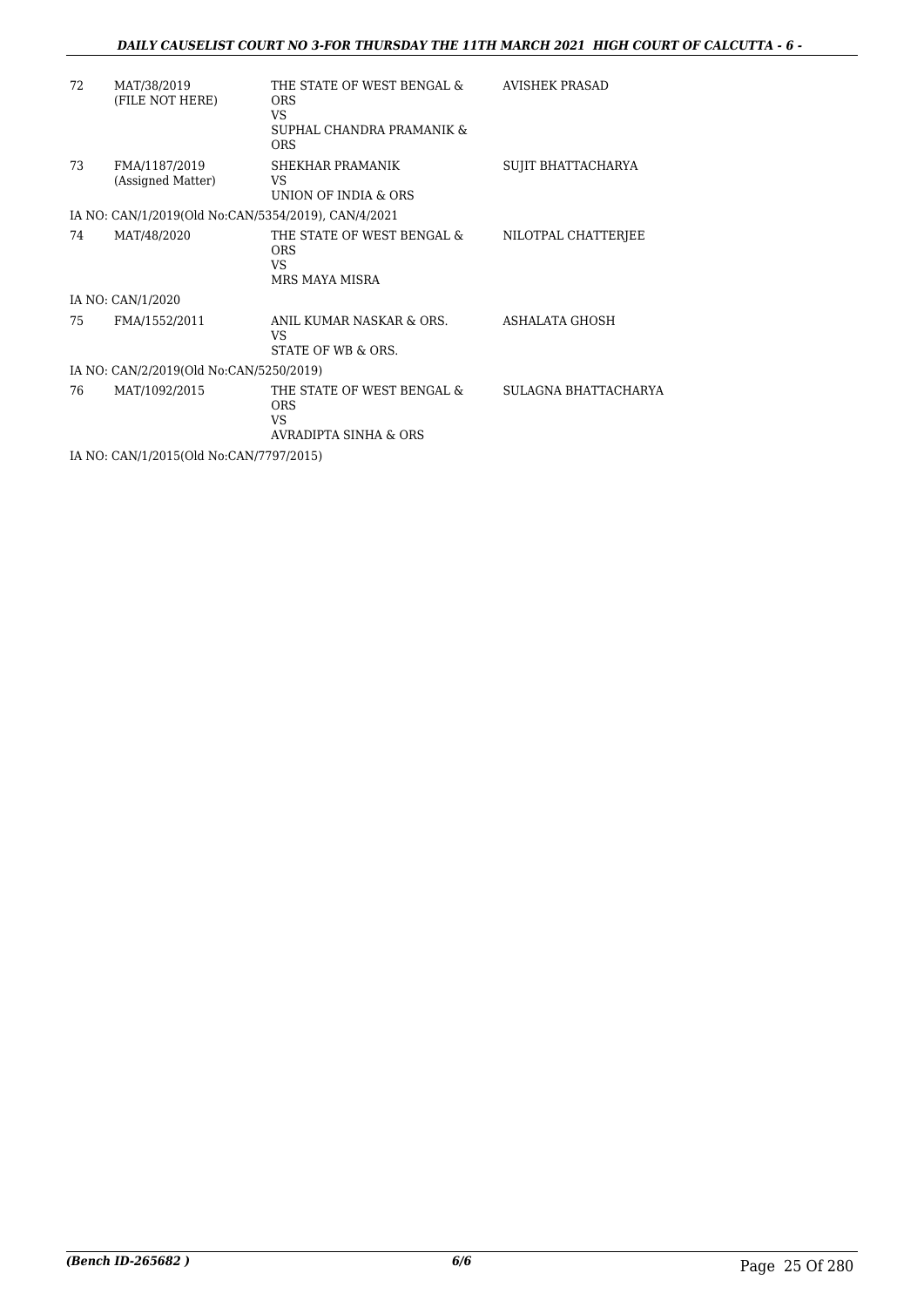

#### **Appellate Side**

**DAILY CAUSELIST For Thursday The 11th March 2021**

**COURT NO. 37**

**DIVISION BENCH (DB - III)**

**AT 10:30 AM HON'BLE JUSTICE I. P. MUKERJI HON'BLE JUSTICE MD. NIZAMUDDIN (VIA VIDEO CONFERENCE)**

**ON AND FROM TUESDAY, THE 23RD FEBRUARY, 2021 – ROSTER NOTIFIED ON 8TH JANUARY, 2021 IS MODIFIED TO THE FOLLOWING EXTENT :- WILL SIT TOGETHER TO TAKE UP ALL APPEALS UNDER COMMERCIAL COURTS, COMMERCIAL DIVISION AND COMMERCIAL APPELLATE DIVISION OF THE HIGH COURT'S ACT, 2015**

**NOTE: APPELLATE SIDE MATTERS WILL BE TAKEN UP AFTER ORIGINAL SIDE MATTERS.** 

**SPECIAL NOTE: (1) IF THERE IS NO COMMERCIAL COURT MATTER THEN MENTIONING OF COMMERCIAL COURT MATTERS WILL BE ENTERTAINED AT COURT NO. 3 ON REGULAR BASIS.**

**(2) COMMERCIAL COURT SHALL NOT SIT AT COURT NO. 37 IF THERE IS NO COMMERCIAL COURT MATTER IN THE LIST.** 

**NOTE: MATTERS WILL BE TAKEN UP THROUGH PHYSICAL HEARING ONLY WHEN BOTH THE PARTIES ARE AGREED.**

|                | <b>FOR HEARING</b>                      |                                                                                              |                   |  |  |
|----------------|-----------------------------------------|----------------------------------------------------------------------------------------------|-------------------|--|--|
| $\mathbf{1}$   | FMAT/127/2020                           | SOUTH EASTERN RAILWAYS<br>VS.<br>MODI CONSTRUCTION CO.                                       | ARUN KUMAR MISHRA |  |  |
|                | IA NO: CAN/1/2020(Old No:CAN/2242/2020) |                                                                                              |                   |  |  |
| $\overline{2}$ | FMAT/313/2020                           | M/S S.B.I.W STEELS (PRIVATE)<br>LIMITED<br>VS.<br>STEEL AUTHORITY OF INDIA<br>LIMITED (SAIL) | DIPAL DEY         |  |  |
| 3              | FMAT/439/2020<br>[WITH 2 P.B.S.]        | corpus management conosultattion<br>pvt iltd<br>VS<br>sudipta bal                            | samik sarkar      |  |  |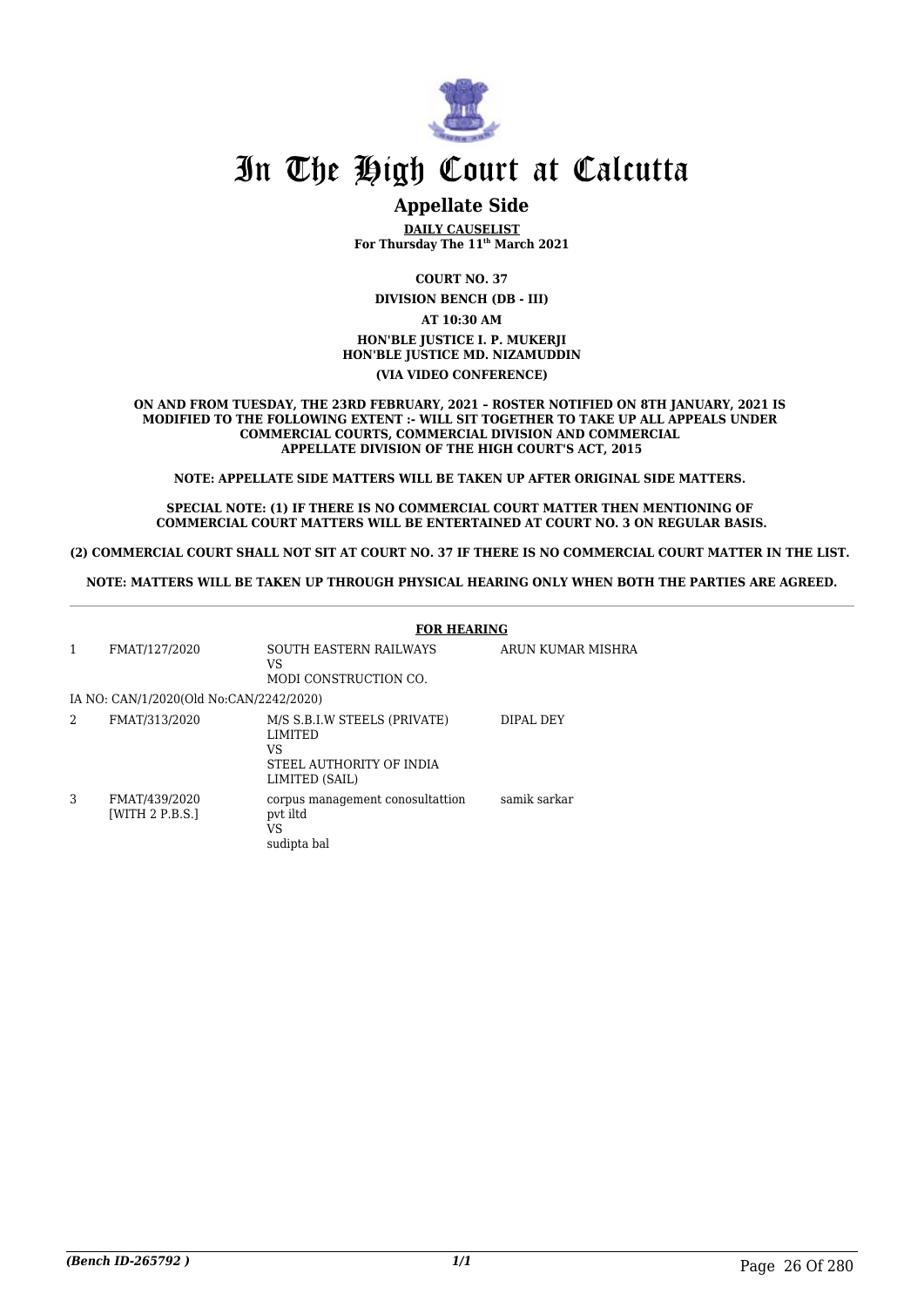

### **Appellate Side**

**DAILY CAUSELIST For Thursday The 11th March 2021**

**COURT NO. 2**

**DIVISION BENCH (DB- IV)**

**AT 10:30 AM HON'BLE JUSTICE HARISH TANDON HON'BLE JUSTICE KAUSIK CHANDA**

#### **(VIA VIDEO CONFERENCE)**

**ON AND FROM MONDAY, THE 11TH JANUARY, 2021 - ADMISSION OF APPEALS UNDER ORDER XLI OF THE CODE OF CIVIL PROCEDURE INCLUDING APPLICATIONS CONNECTED THERETO;**

**ANY OTHER FIRST APPEALS & FIRST MISCELLANEOUS APPEALS NOT ASSIGNED TO ANY OTHER BENCH & APPLICATIONS CONNECTED THERETO,**

**LAWAZIMA;**

**APPEALS RELATING TO LAND UNDER GROUP I AND APPLICATIONS CONNECTED THERETO;**

**APPEALS RELATING TO TRANSPORT & TELECOMMUNICATION UNDER GROUP VII AND REGULATION OF INDUSTRIES & ESSENTIAL COMMODITIES & VARIOUS CENTRAL ORDERS UNDER GROUP VIII AND APPLICATIONS CONNECTED THERETO; AND**

**ON AND FROM WEDNESDAY, 10TH MARCH 2021 (IN ADDITION TO THEIR OWN LISTS AND DETERMINATIONS) – THE DIVISION BENCH PRESIDED OVER BY HON'BLE JUSTICE HARISH TANDON SHALL TAKE UP ATTERS (FROM ITEM NO. 200 TO 261) FROM THE LIST OF HON'BLE JUSTICE TAPABRATA CHAKRABORTY AND HON'BLE JUSTICE TIRTHANKAR . GHOSH DATED 9TH MARCH 2021.**

**NOTE: ON WEDNESDAY: CONTEMPT, MANDAMUS APPEALS AND APPLICATIONS WILL BE TAKEN UP FROM 2 P.M. ONWARDS. IF TIME PERMITS, OTHER MATTERS WILL BE TAKEN UP SERIALLY. ON THURSDAY: HEARING MATTERS WILL BE TAKEN UP FROM 2.00 ONWARDS. SPECIAL NOTE: TODAY (11.03.2021) ANTICIPATORY BAIL APPLICATION WILL BE TAKEN UP AT THE FIRST SITTING OF THE COURT.** 

**NOTE: MATTERS WILL BE TAKEN UP THROUGH PHYSICAL HEARING ONLY WHEN BOTH THE PARTIES ARE AGREED**

#### **FIXED MATTER**

( AT 10.45 A.M. )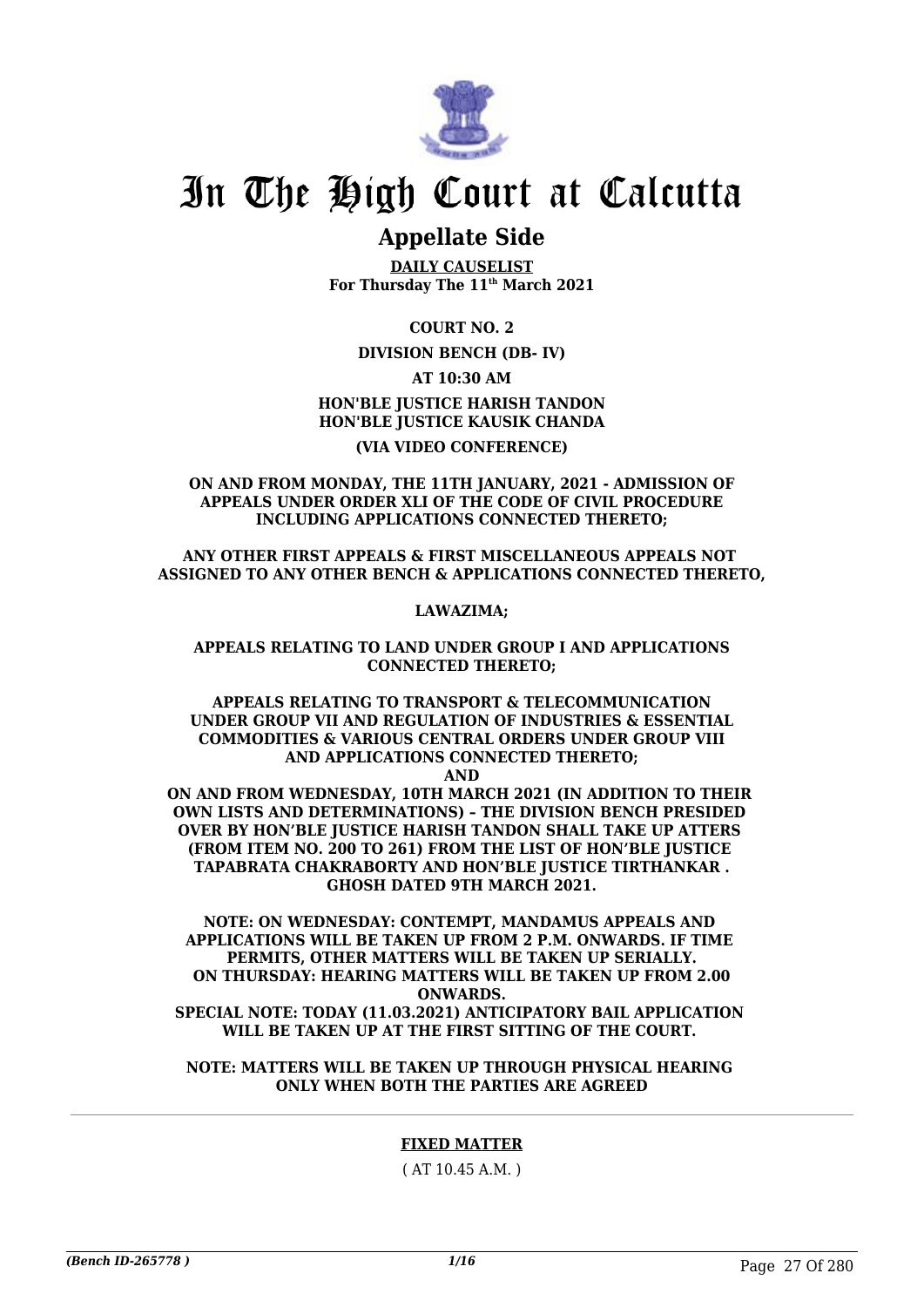| $\mathbf{1}$ | SAT/236/2019<br>[AT 10.45 A.M.]              | SATHIHARA BIBI & ANR.<br><b>VS</b>                                                                           | <b>ATARUL HOQUE</b><br><b>MOLLA</b> |
|--------------|----------------------------------------------|--------------------------------------------------------------------------------------------------------------|-------------------------------------|
|              | [N.T.W.]                                     | HASNEHANA BIBI                                                                                               |                                     |
|              | IA NO: CAN/1/2021                            |                                                                                                              |                                     |
|              |                                              | <b>SPECIALLY FIXED MATTERS</b>                                                                               |                                     |
| 2            | FMA/1174/2019<br>$[11.03.2021]$ [At          | THE STATE OF W.B. & ORS<br>VS                                                                                | <b>TARAK KARAN</b>                  |
|              | 2.00 P.M.]                                   | <b>AMITAVA GHOSH &amp; ORS</b>                                                                               |                                     |
|              |                                              | IA NO: CAN/2/2019(Old No:CAN/6246/2019), CAN/3/2019(Old No:CAN/6976/2019)                                    |                                     |
|              |                                              | <b>FIXED MATTER I</b>                                                                                        |                                     |
| 3            | FMAT/1139/2019<br>[AT 2.00 P.M.]             | SHYAM SUNDAR KEDIA<br>VS<br><b>SANDIP KEDIA &amp; ORS</b>                                                    | <b>MUNMUN TEWARY</b>                |
|              | IA NO: CAN/1/2019(Old No:CAN/11154/2019)     |                                                                                                              |                                     |
|              |                                              | <b>ORDER XLI RULE II</b>                                                                                     |                                     |
| 4            | SAT/207/2016                                 | KUMAR PARITOSH                                                                                               | <b>MANAS KUMAR DAS</b>              |
|              |                                              | <b>NARAYAN &amp; ORS</b><br><b>VS</b>                                                                        |                                     |
|              |                                              | <b>JUTHIKA DUTTA</b>                                                                                         |                                     |
|              | IA NO: CAN/2/2021, CAN/3/2021                |                                                                                                              |                                     |
| 5            | SAT/134/2018<br>(Defective)                  | MAJEDUR RAHAMAN DEAD<br>R/P BY FARUK HOSSAIN &<br><b>ORS</b><br><b>VS</b><br><b>SUNIRMAL SOREN &amp; ORS</b> | <b>ASIF DEWAN</b>                   |
| 6            | SA/155/2018                                  | <b>GOPAL NAIYA</b>                                                                                           | S.K.                                |
|              | [Defective]<br>[Restoration]<br>[12.03.2021] | <b>VS</b><br>SANNYASI NASKAR                                                                                 | <b>BHATTACHAARJEE</b>               |
|              | IA NO: CAN/1/2018(Old No:CAN/7539/2018)      |                                                                                                              |                                     |
| 7            | SAT/261/2018<br>(Defective)                  | <b>GURUDAS</b><br><b>CHATTOPADHYAY</b><br>VS                                                                 | SHEBATEE DATTA                      |
|              |                                              | JAGANNATH<br><b>CHATTOPADHYAY &amp; ORS</b>                                                                  |                                     |
|              | IA NO: CAN/1/2018(Old No:CAN/4635/2018)      |                                                                                                              |                                     |
| 8            | SAT/501/2018                                 | ANIL KUMAR JANA<br><b>VS</b><br>ANIL KUMAR PATRA & ORS                                                       | PRIYABRATA GHOSH                    |
| 9            | SAT/98/2019                                  | SK HASAN@SK HASSAN<br><b>VS</b><br>MD KAMAL                                                                  | SK MOINUDDIN                        |
|              | IA NO: CAN/1/2019(Old No:CAN/7915/2019)      |                                                                                                              |                                     |
| 10           |                                              |                                                                                                              |                                     |
|              | SAT/102/2019<br>[N.T.W.]                     | MUNIRUL JABAN<br>VS<br>JABEDUR RAHAMAN & ORS                                                                 | MD ABDUL ALIM                       |
| 11           | SAT/126/2019                                 | SRISTHIDHAR ADITYA &<br><b>ANR</b><br><b>VS</b><br>NILIMA DUTTA & ORS                                        | UTTIYA ROY                          |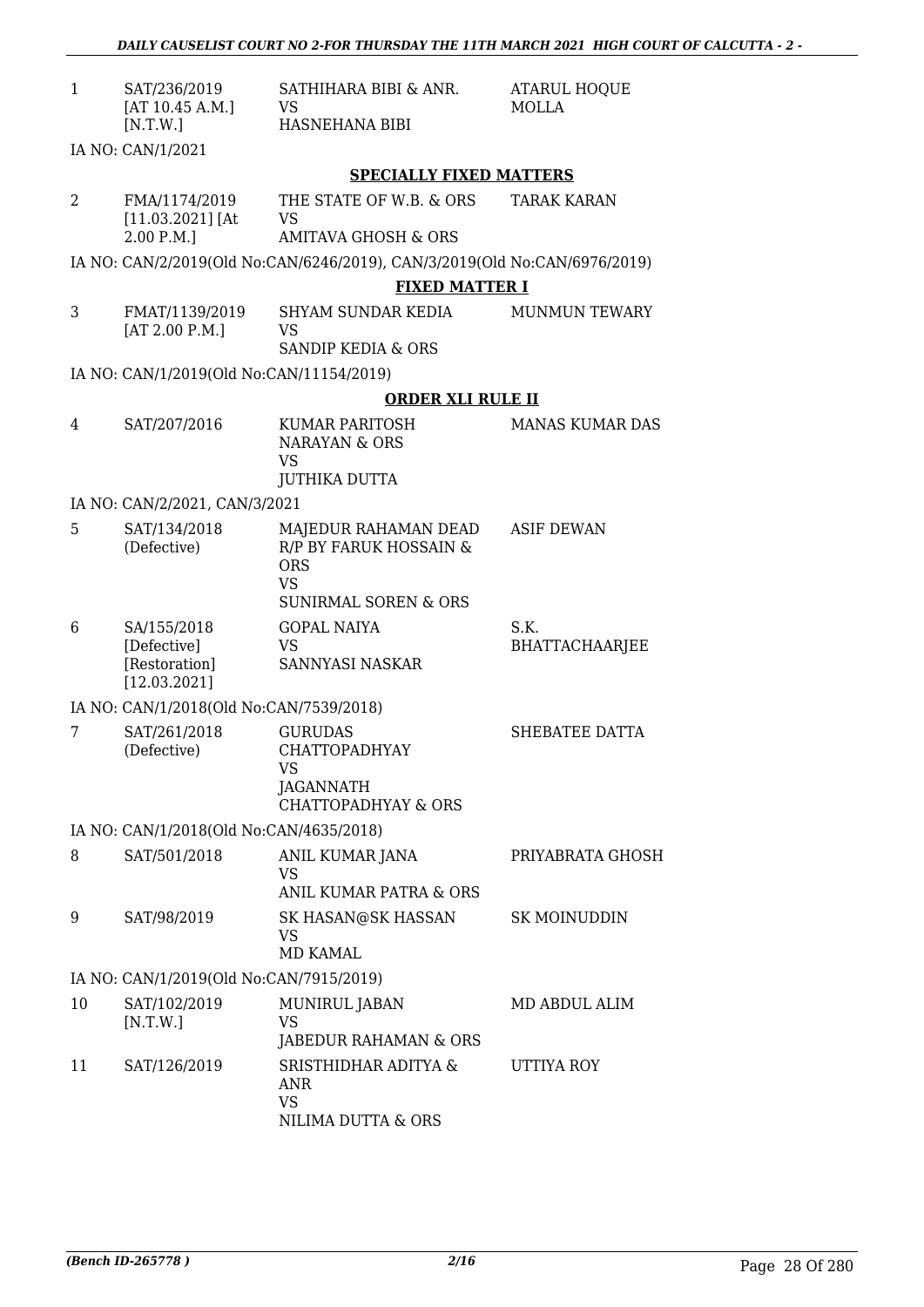| 12 | SAT/128/2019<br>[Defective]              | <b>GOPINATH ROY &amp; ORS</b><br>VS<br>SASTHI CHARAN GHOSH                                       | <b>TANMOY MUKHERJEE</b>             |
|----|------------------------------------------|--------------------------------------------------------------------------------------------------|-------------------------------------|
|    |                                          | IA NO: CAN/1/2019(Old No:CAN/3962/2019), CAN/2/2019(Old No:CAN/3963/2019)                        |                                     |
| 13 | SAT/133/2019<br>[Defective]              | MRITYUNJOY BASU & ANR<br>VS<br>TAPAS DEY & ORS                                                   | <b>AMARNATH SUKUL</b>               |
| 14 | SAT/135/2019<br>[Defective]              | JAYANTA DAS<br>VS<br>MINA RANISAMANTA                                                            | DEBABRATA DAS<br><b>GUPTA</b>       |
|    | IA NO: CAN/1/2019(Old No:CAN/9763/2019)  |                                                                                                  |                                     |
| 15 | SAT/153/2019                             | DUKHU @ DUKHIT MAJHI @<br><b>NAMATA &amp; ORS</b><br><b>VS</b><br><b>CHITYA NAMATA &amp; ORS</b> | <b>MANAS KUMAR DAS</b>              |
|    | IA NO: CAN/1/2019(Old No:CAN/9191/2019)  |                                                                                                  |                                     |
| 16 | FMAT/233/2019<br>[Defective]             | NEELIMA DHAR<br>VS<br>RINA GHOSH & ANR                                                           | <b>SHRABANI SARKAR</b>              |
|    | IA NO: CAN/1/2019(Old No:CAN/2798/2019)  |                                                                                                  |                                     |
| 17 | SAT/341/2019<br>(Defective)              | HRISHIKESH<br><b>CHATTOPADHYAY</b><br>VS<br>DHANANJOY BAUL DAS &<br>ANR.                         | HIMADRI KR.<br>MAHATA               |
|    | IA NO: CAN/1/2019(Old No:CAN/10316/2019) |                                                                                                  |                                     |
| 18 | SAT/344/2019                             | MOULANA ABDUL KASHEM<br><b>CHOWDHURY</b><br><b>VS</b><br>FIROZ ALI KHAN @ BOBI &<br>ORS.         | SANATAN MONDAL                      |
|    | IA NO: CAN/1/2020(Old No:CAN/497/2020)   |                                                                                                  |                                     |
| 19 | FMAT/347/2019                            | UNION OF INDIA<br>VS<br>LILA DEVI TIWARI @<br><b>LILADABI TEWARI &amp; ORS</b>                   | <b>KRISHNA DAS</b><br><b>PODDAR</b> |
| 20 | SAT/355/2019                             | SUBIR KUMAR GHOSH<br><b>VS</b><br>SITANGSHU MALLICK &<br><b>ORS</b>                              | <b>SK ABU ABBASUDDIN</b>            |
|    | IA NO: CAN/1/2019(Old No:CAN/10954/2019) |                                                                                                  |                                     |
| 21 | FMAT/375/2019                            | KAABIL DEVELOPERS (P)<br>LTD.<br><b>VS</b><br>NATHULAL GUPTA @ SHAW<br>& ANR.                    | <b>ABHIJIT RAY</b>                  |
| 22 | FMAT/387/2019<br>[N.T.W.]                | <b>SUBRATA GHOSH &amp; ANR</b><br>VS.<br><b>BHARATI MONDAL &amp; ORS</b>                         | PARTHA PRATIM<br>MUKHOPADHYAY       |
| 23 | FMAT/404/2019<br>[Defective]             | RAFIK ALI KHAN & ORS<br>VS<br><b>SURATAN BIBI &amp; ORS</b>                                      | <b>MUSHARROF</b><br><b>HUSSAIN</b>  |

IA NO: CAN/1/2020(Old No:CAN/2225/2020)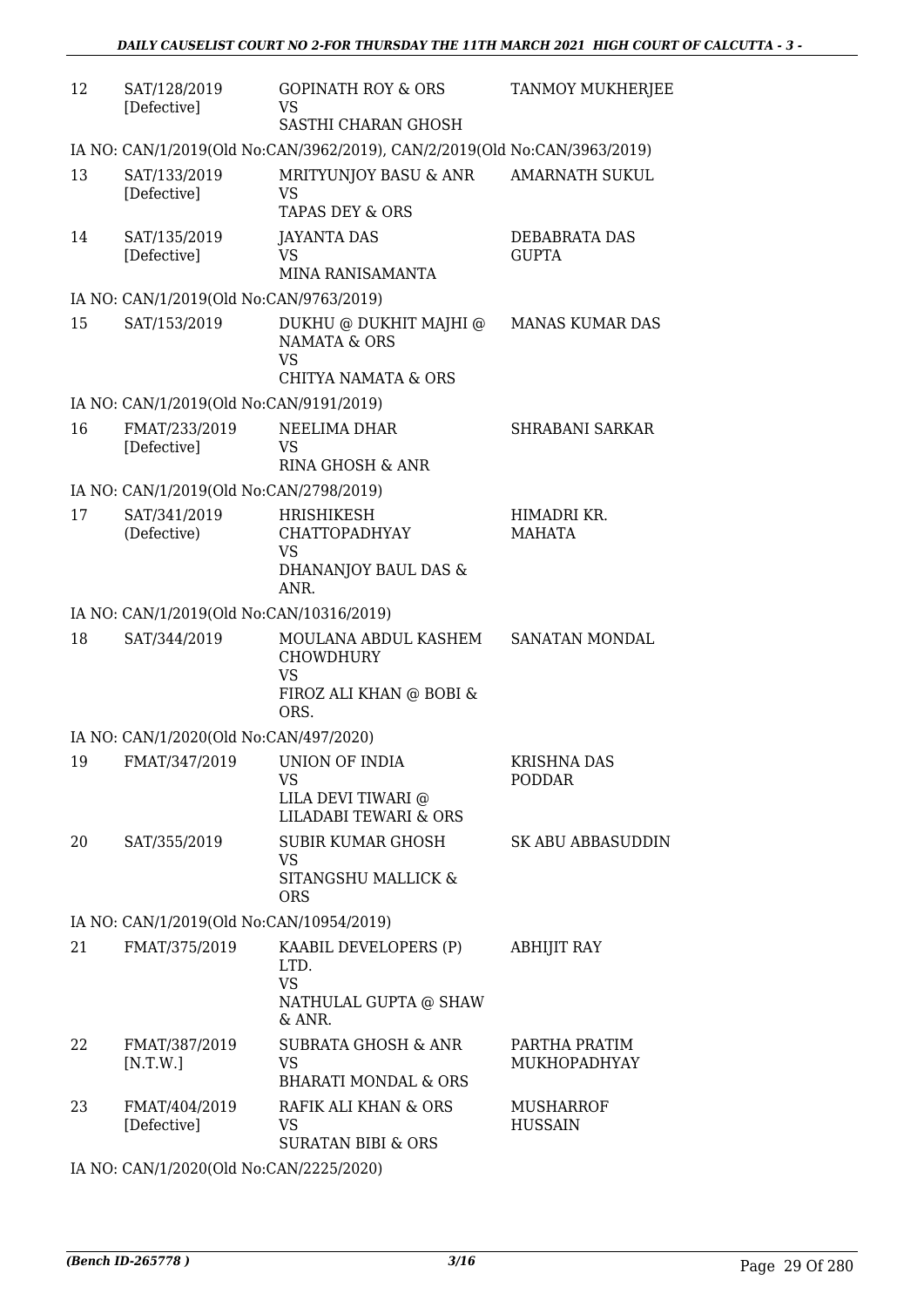| 24   | SAT/410/2019<br>[SA/86/2020]             | ASHA DEVI SHAW & ORS<br>VS<br><b>SMT. KALPANA ROY</b>                     | <b>SUSMITA</b><br><b>CHATTERJEE</b>    |
|------|------------------------------------------|---------------------------------------------------------------------------|----------------------------------------|
|      | IA NO: CAN/1/2021                        |                                                                           |                                        |
| 25   | FMAT/1390/2019<br>(Inj.)                 | <b>SWETA SARKAR</b><br><b>VS</b><br><b>SWAPAN BASU &amp; ORS</b>          | PRADIP KUMAR<br><b>KUNDU</b>           |
|      | IA NO: CAN/1/2020(Old No:CAN/6/2020)     |                                                                           |                                        |
| 26   | SAT/102/2020<br>[Appro. or]              | JAMAL MOLLA & ORS<br>VS<br><b>LOKMAN SK &amp; ORS</b>                     | DYUTIMAN BANERJEE                      |
|      |                                          | IA NO: CAN/1/2020(Old No:CAN/5830/2020), CAN/2/2020(Old No:CAN/5831/2020) |                                        |
| 27   | FMAT/170/2021<br>[Defective]             | KHALEDA AHAMED<br>VS<br>KAZI RUKSANA @KAZI<br><b>RUKSANA AHMED</b>        | <b>ANIRBAN DAS</b>                     |
|      | IA NO: CAN/1/2021                        |                                                                           |                                        |
|      |                                          | <b>CONTEMPT</b>                                                           |                                        |
| 28   | CPAN/312/2020                            | <b>AVIJIT GHOSH</b><br><b>VS</b>                                          | <b>ARKADIPTA</b><br><b>SENGUPTA</b>    |
|      |                                          | <b>AMITABHA SENGUPTA</b>                                                  |                                        |
| wt29 | MAT/1620/2017                            | THE STATE OF W B & ORS<br>VS<br><b>AVIJIT GHOSH &amp; ORS</b>             | <b>LAL MOHAN BASU</b>                  |
| 30   | CPAN/349/2020<br>IN FMA/542/2020         | MD ZIAUR RAHAMN MOLLA<br><b>VS</b><br>PAPPU MOLLA & ORS                   | <b>SAIRA BANU</b>                      |
|      | IA NO: CAN/1/2020(Old No:CAN/3613/2020)  |                                                                           |                                        |
|      |                                          | <b>GROUP I - APPLICATION</b>                                              |                                        |
| 31   | MAT/168/2016                             | THE STATE OF W.B. & ORS<br><b>VS</b><br><b>AVIJIT SAHA</b>                | <b>SIRSANYA</b><br><b>BANDOPADHYAY</b> |
|      |                                          | IA NO: CAN/1/2016(Old No:CAN/1298/2016), CAN/2/2016(Old No:CAN/1299/2016) |                                        |
| 32   | FMA/4676/2016                            | <b>BINAPANI CHOWDHURY</b><br>VS<br>UNION OF INDIA & ORS                   | SNIGDHA SAHA                           |
|      | IA NO: CAN/1/2016(Old No:CAN/12140/2016) |                                                                           |                                        |
|      | wt33 FMA/89/2017                         | ALIK KHAMRUI<br><b>VS</b><br>UNION OF INDIA & ORS                         | SNIGDHA SAHA                           |
|      | IA NO: CAN/1/2016(Old No:CAN/12133/2016) |                                                                           |                                        |
|      | wt34 FMA/99/2017                         | SUDHARAM SINHA ROY<br><b>VS</b><br>UNION OF INDIA & ORS                   | SNIGDHA SAHA                           |
|      | IA NO: CAN/1/2016(Old No:CAN/12132/2016) |                                                                           |                                        |
| 35   | FMA/302/2019                             | STATE OF WEST BENGAL &<br><b>ORS</b><br><b>VS</b>                         | ANIRUDDHA SEN                          |
|      | IA NO: CAN/3/2021                        | M/S K.C. DAS PVT. LTD.                                                    |                                        |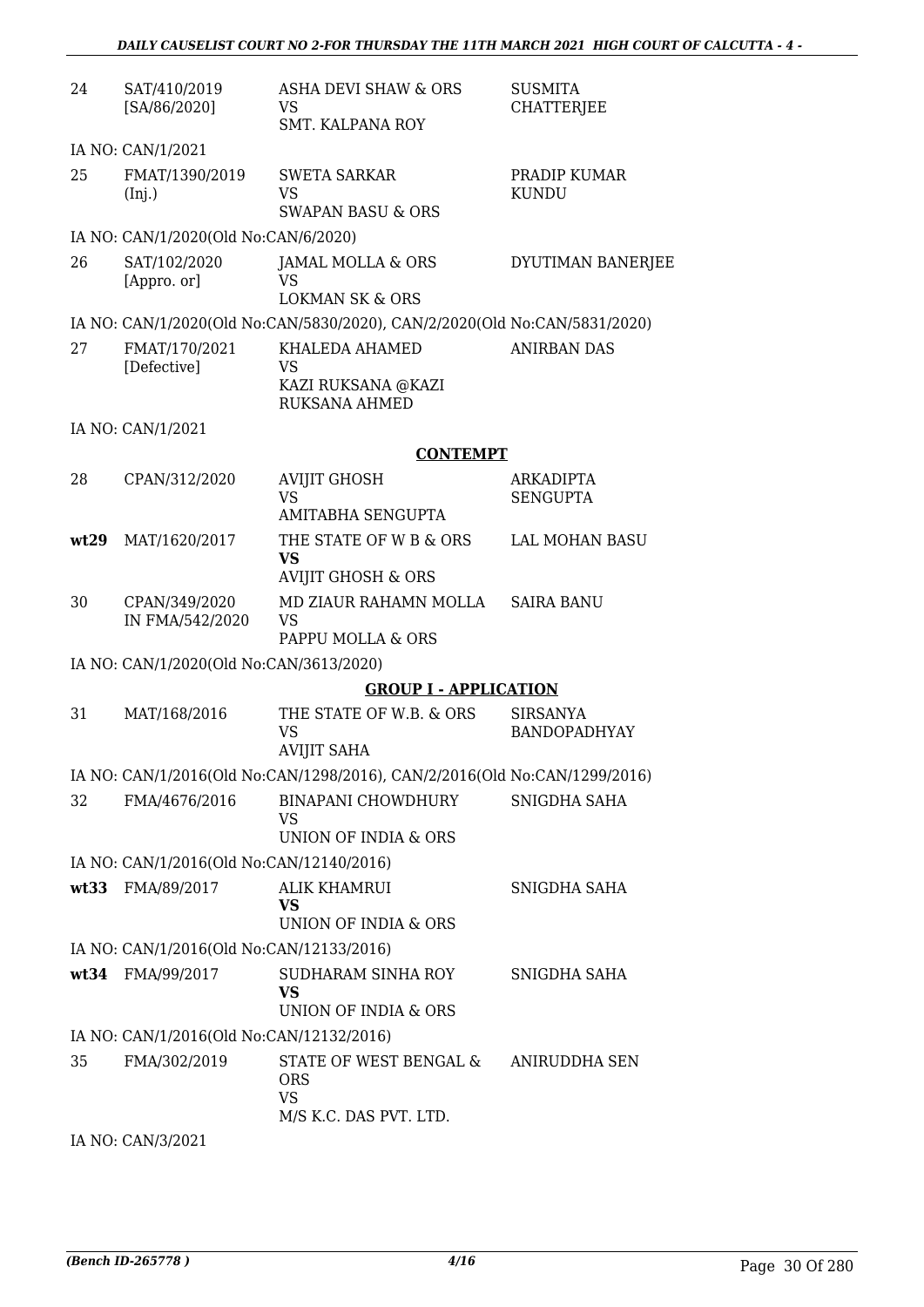| 36 | MAT/380/2019                             | UJJAL KUMAR MONDAL<br><b>VS</b><br>STATE OF WEST BENGAL&<br><b>ORS</b>                             | DEBAPRATIM<br><b>BANERJEE</b>                                                         |
|----|------------------------------------------|----------------------------------------------------------------------------------------------------|---------------------------------------------------------------------------------------|
|    |                                          | IA NO: CAN/1/2019(Old No:CAN/4209/2019), CAN/2/2020(Old No:CAN/1978/2020)                          |                                                                                       |
| 37 | MAT/1095/2019                            | STATE OF WEST BENGAL &<br>ORS.<br><b>VS</b><br>RAMESWAR PRAMANIK &<br>ORS.                         | <b>SUPRATIM DHAR</b>                                                                  |
|    | IA NO: CAN/1/2019(Old No:CAN/12494/2019) |                                                                                                    |                                                                                       |
| 38 | MAT/1269/2019                            | <b>SUBRATA DAS</b><br><b>VS</b><br>SITANGSHU ADAK & ORS.                                           | PARTHA SARATHI<br><b>MONDAL</b>                                                       |
|    |                                          |                                                                                                    | IA NO: CAN/1/2019(Old No:CAN/8803/2019), CAN/2/2019(Old No:CAN/8804/2019), CAN/3/2020 |
| 39 | MAT/1363/2019                            | MOTHABARI DHIBAR<br>SAMABAY SAMITY LTD<br>VS<br>UMA KANTI HALDER & ORS                             | <b>ASHOK KUMAR JHA</b>                                                                |
|    | IA NO: CAN/1/2019(Old No:CAN/9590/2019)  |                                                                                                    |                                                                                       |
| 40 | MAT/1520/2019                            | GANESH CHANDRA GHOSH<br>& ORS<br><b>VS</b>                                                         | SATYAM MUKHERJEE                                                                      |
|    |                                          | STATE OF WEST BENGAL<br>&ORS                                                                       |                                                                                       |
|    | IA NO: CAN/2/2021                        |                                                                                                    |                                                                                       |
| 41 | MAT/1664/2019                            | BANGUR LAND DEVP. CORP. PUJA BERIWAL<br>LTD. & ANR.<br><b>VS</b><br>STATE OF WEST BENGAL &<br>ORS. |                                                                                       |
|    |                                          | IA NO: CAN/1/2019(Old No:CAN/12086/2019), CAN/2/2019(Old No:CAN/12088/2019)                        |                                                                                       |
| 42 | MAT/1687/2019<br>[Defective]             | SHYAMLATA MUNDARI<br><b>VS</b><br>STATE OF WEST BENGAL &<br><b>ORS</b>                             | DHANANJAY NAYAK                                                                       |
|    | IA NO: CAN/1/2019(Old No:CAN/11804/2019) |                                                                                                    |                                                                                       |
| 43 | MAT/137/2020                             | ISLAM SHEIKH & ORS.<br>VS<br>STATE OF WEST BENGAL &<br>ORS.                                        | <b>AVIROOP</b><br><b>BHATTACHARYA</b>                                                 |
|    | IA NO: CAN/1/2020(Old No:CAN/2058/2020)  |                                                                                                    |                                                                                       |
| 44 | MAT/784/2020                             | MINOTI BISWAS AND ORS<br><b>VS</b><br>STATE OF WEST BENGAL<br>AND ORS.                             | SARBANADA SANYAL                                                                      |
|    | IA NO: CAN/1/2020, CAN/2/2020            |                                                                                                    |                                                                                       |
| 45 | MAT/177/2021                             | MANAB PANDEY AND<br><b>OTHERS</b><br><b>VS</b><br>SHYAMALI BISWAS AND<br><b>OTHERS</b>             | ALI AHSAN ALAMGIR                                                                     |

IA NO: CAN/1/2021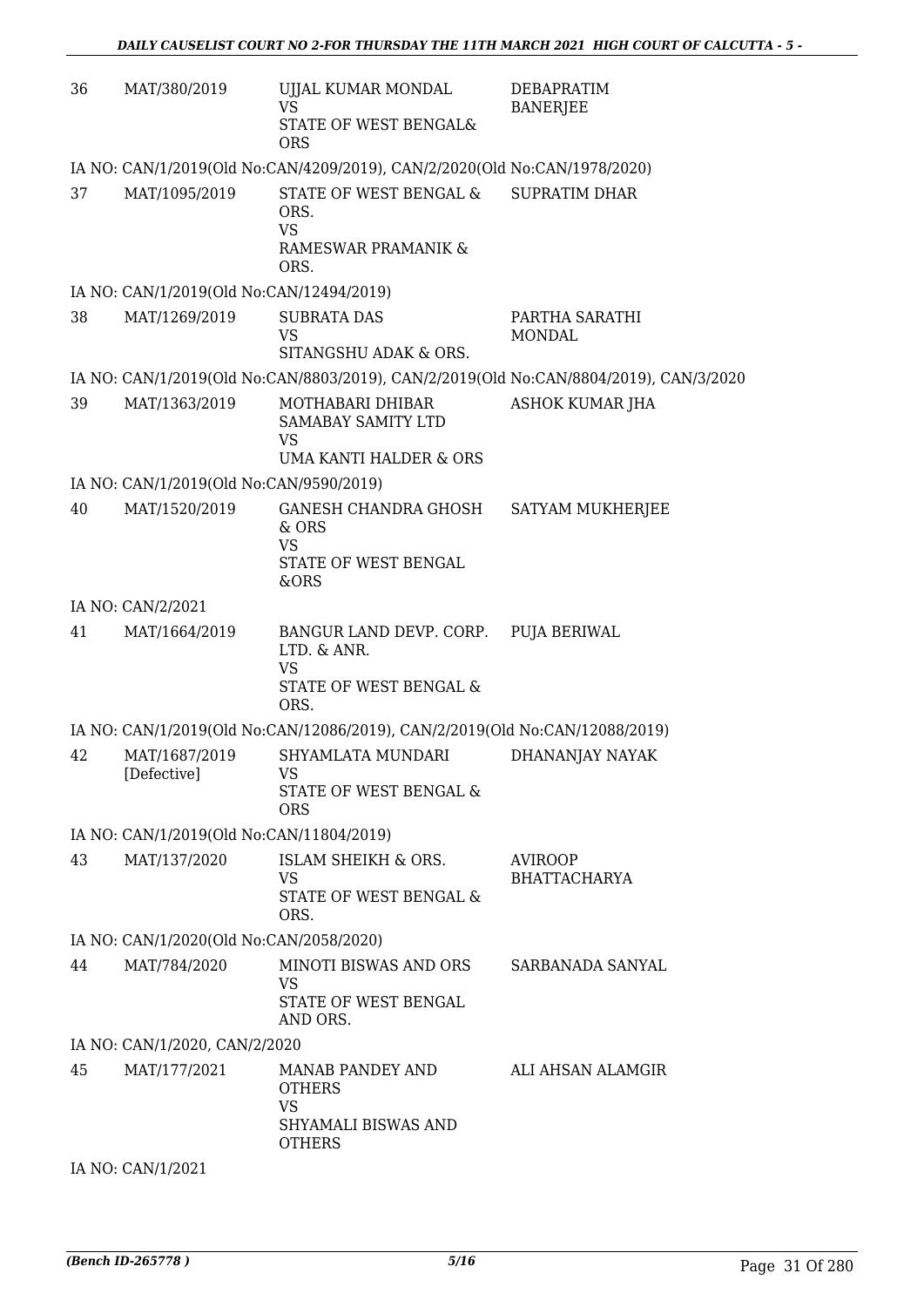| 46 | MAT/194/2021                            | TUSHAR KARFA<br><b>VS</b>                                                                 | <b>ABHISHEK BANERJEE</b>              |        |
|----|-----------------------------------------|-------------------------------------------------------------------------------------------|---------------------------------------|--------|
|    |                                         | STATE OF WEST BENGAL<br>AND ORS.                                                          |                                       |        |
|    | IA NO: CAN/1/2021                       |                                                                                           |                                       |        |
| 47 | MAT/195/2021<br>[Gr. VIII]              | SANDHYA SINGHYA ROY<br>VS                                                                 | <b>ANISUR RAHMAN</b>                  |        |
|    |                                         | MADHUMITA SINGHA RAY<br><b>AND OTHERS</b>                                                 |                                       |        |
|    | IA NO: CAN/1/2021                       |                                                                                           |                                       |        |
| 48 | MAT/205/2021                            | NAMITA GANGULI AND<br><b>ANOTHER</b><br>VS<br>STATE OF WEST BENGAL                        | ANAND JHA                             |        |
|    |                                         | AND ORS.                                                                                  |                                       |        |
|    | IA NO: CAN/1/2021                       |                                                                                           |                                       |        |
| 49 | MAT/206/2021                            | DEBASHISH GANGULY<br>VS                                                                   | ANAND JHA                             |        |
|    |                                         | STATE OF WEST BENGAL<br>AND ORS.                                                          |                                       |        |
|    | IA NO: CAN/1/2021                       |                                                                                           |                                       |        |
| 50 | FMA/285/2021                            | PULIN HALDER & ORS.<br><b>VS</b>                                                          | <b>AVIROOP</b><br><b>BHATTACHARYA</b> |        |
|    |                                         | STATE OF WEST BENGAL &<br>ORS.                                                            |                                       |        |
|    | IA NO: CAN/1/2020(Old No:CAN/2193/2020) |                                                                                           |                                       |        |
| 51 | MAT/297/2021                            | AKBAR ALI KHAN                                                                            | PROSENJIT                             |        |
|    |                                         | VS<br>STATE OF WEST BENGAL<br>AND ORS.                                                    | <b>MUKHERJEE</b>                      |        |
|    | IA NO: CAN/1/2021                       |                                                                                           |                                       |        |
| 52 | MAT/306/2021                            | SAJJAD ALI<br><b>VS</b>                                                                   | NAUROZ RAHBER                         |        |
|    |                                         | AKBAR ALI KHAN AND ORS                                                                    |                                       |        |
|    | IA NO: CAN/1/2021                       |                                                                                           |                                       |        |
|    |                                         | <b>APPLICATION (FA AND FMA)</b>                                                           |                                       |        |
| 53 | FA/160/1985                             | JAGABANDHU MAJHI<br>VS                                                                    | <b>AMIT PRAKASH</b><br>LAHIRI         |        |
|    |                                         | ANU BALA DASI                                                                             |                                       |        |
|    | IA NO: CAN/7/2017(Old No:CAN/3230/2017) |                                                                                           |                                       |        |
| 54 | FA/266/1986                             | SARASWATI DEVI & ORS.<br>VS<br>DILIP KR. BANERJEE                                         | U.S.CHATTERJEE                        | A.PAIN |
|    | No:CAN/125/2020), CAN/6/2021            | IA NO: CAN/2/2009(Old No:CAN/5318/2009), CAN/3/2009(Old No:CAN/5319/2009), CAN/5/2020(Old |                                       |        |
| 55 | FA/312/2008                             | UTSA SINHA<br><b>VS</b><br>DEBJANI DUTTA                                                  | <b>SK. ABU SUFIAN</b>                 |        |
|    |                                         | IA NO: CAN/4/2010(Old No:CAN/5389/2010), CAN/6/2019(Old No:CAN/3713/2019), CAN/7/2019(Old |                                       |        |

No:CAN/6269/2019)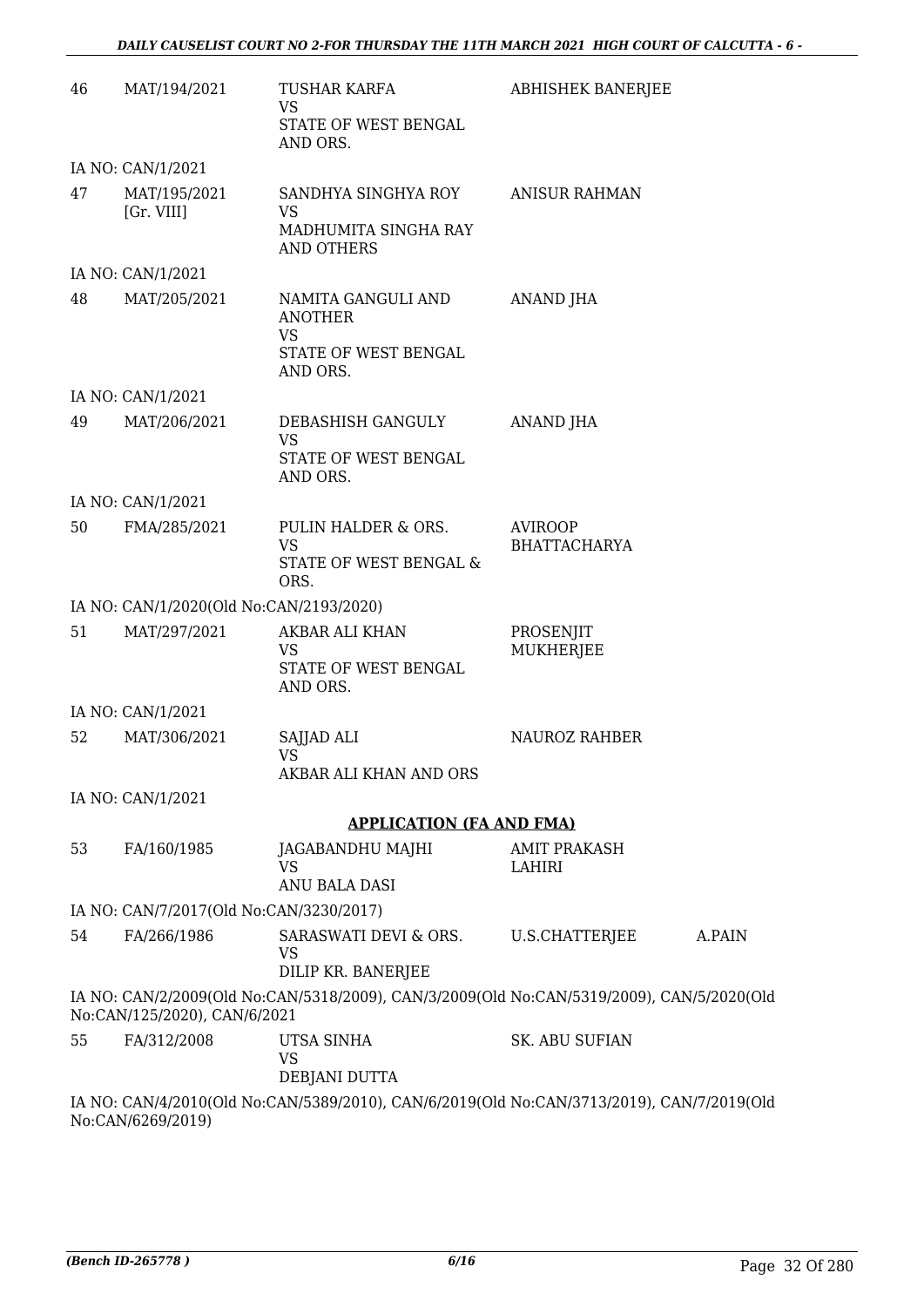| 56 | FA/113/2009                             | <b>GAYATRI PAL</b><br><b>VS</b><br>NETAI NANDI @ NETISH                         | PARTHA PRATIM ROY                                                                         |
|----|-----------------------------------------|---------------------------------------------------------------------------------|-------------------------------------------------------------------------------------------|
|    |                                         | NANDI & ORS.                                                                    |                                                                                           |
|    | No:CAN/2202/2017)                       |                                                                                 | IA NO: CAN/2/2012(Old No:CAN/3351/2012), CAN/4/2016(Old No:CAN/1864/2016), CAN/5/2017(Old |
| 57 | FA/228/2010                             | AMAL BHATTACHARJEE &<br>ANR.<br><b>VS</b><br>CHITRA GHOSH & ORS.                | NIMAI CH. DEBNATH                                                                         |
|    |                                         | IA NO: CAN/7/2011(Old No:CAN/10838/2011), CAN/10/2021                           |                                                                                           |
| 58 | FAT/487/2012<br>[2 P.B.]                | PRIYA RANJAN NAHA<br><b>VS</b><br><b>MAMATA NAHA &amp; ORS</b>                  | <b>AJOY SANKAR</b><br><b>SANYAL</b>                                                       |
|    |                                         |                                                                                 | IA NO: CAN/4/2017(Old No:CAN/10711/2017), CAN/5/2019(Old No:CAN/1523/2019), CAN/6/2021    |
| 59 | FA/337/2013<br>[N.T.W.]                 | KUMUD RANJAN JOARDAR<br><b>VS</b><br>PRITHWISH RANJAN<br><b>JOARDAR</b>         | <b>SURYA PRASAD</b><br><b>CHATTOPADHYAY</b>                                               |
|    | IA NO: CAN/4/2018(Old No:CAN/7510/2018) |                                                                                 |                                                                                           |
| 60 | FA/11/2015<br>[N.T.W.]                  | MANOJIT BHATTACHARJEE<br>$&$ ORS<br><b>VS</b><br><b>SUMAN GANGULY &amp; ANR</b> | AJAY DEBNATH                                                                              |
|    | IA NO: CAN/4/2021, CAN/5/2021           |                                                                                 |                                                                                           |
| 61 | FAT/258/2015                            | <b>ABDUL RAUF &amp; ORS</b><br>VS<br>MD. ILLIAS & ORS                           | ANAJLI AGARWAL                                                                            |
|    |                                         | IA NO: CAN/1/2015(Old No:CAN/10357/2015), CAN/2/2016(Old No:CAN/2526/2016)      |                                                                                           |
| 62 | FA/62/2016                              | PIJUSH DEB<br><b>VS</b><br>PRANAB RANJAN DEB &<br><b>ORS</b>                    | SARMISTHA GHOSH<br><b>SARMA</b>                                                           |
|    |                                         | IA NO: CAN/1/2019(Old No:CAN/6331/2019), CAN/2/2020(Old No:CAN/1234/2020)       |                                                                                           |
| 63 | FA/212/2016                             | <b>MIRA ROY</b><br><b>VS</b><br>M/S TRIVENI HOLDINGS<br>PVT. LTD. & ORS         | R. BANERJEE                                                                               |
|    |                                         | No:CAN/4917/2017), CAN/4/2018(Old No:CAN/2840/2018)                             | IA NO: CAN/1/2016(Old No:CAN/8433/2016), CAN/2/2016(Old No:CAN/8584/2016), CAN/3/2017(Old |
| 64 | FA/64/2017                              | <b>NEJAMUDDIN &amp; ORS</b><br><b>VS</b><br>MD AFYAD (MINOR) & ORS              | DYUTIMAN BANERJEE                                                                         |
| 65 | FAT/445/2017                            | BRAJ DULAL BORAL<br><b>VS</b>                                                   | KARTIK KR. RAY                                                                            |
|    |                                         | MADHAB CH. BORAL & ORS.                                                         |                                                                                           |
|    | IA NO: CAN/3/2019(Old No:CAN/9413/2019) |                                                                                 |                                                                                           |
| 66 | FAT/40/2018                             | ASHIM KUMAR HAZRA<br>VS<br>NANDA KISHOR HAZRA &<br><b>ANR</b>                   | <b>SUHRID SUR</b>                                                                         |
|    | IA NO: CAN/1/2018(Old No:CAN/1097/2018) |                                                                                 |                                                                                           |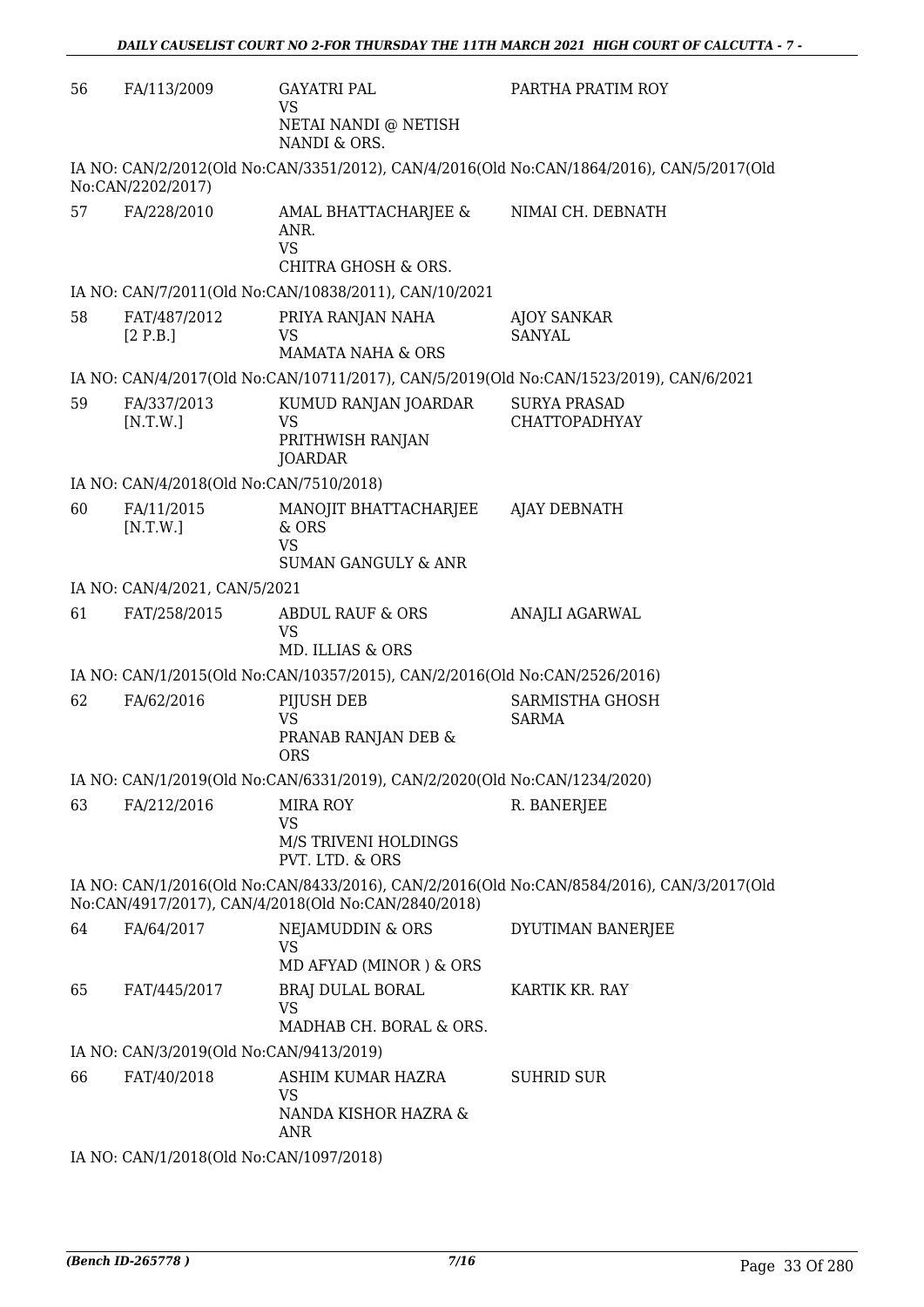| 67 | FAT/69/2018<br>[15.03.2021]             | THE STATE OF WB<br>VS<br>SUSAMA DAS & ORS.                                                                          | RAM CH. GUCHAIIT                                                                          |  |  |  |
|----|-----------------------------------------|---------------------------------------------------------------------------------------------------------------------|-------------------------------------------------------------------------------------------|--|--|--|
|    | IA NO: CAN/2/2018(Old No:CAN/2745/2018) |                                                                                                                     |                                                                                           |  |  |  |
| 68 | FAT/175/2018                            | SK.<br>LAKUS(DECEASED)REPTD<br>BY LEGAL HEIRS SK.<br><b>SALAUDDIN &amp; ORS</b><br><b>VS</b><br>SK. RIAJUDDIN & ORS | RAJARSHI HALDER                                                                           |  |  |  |
|    | No:CAN/11742/2019)                      |                                                                                                                     | IA NO: CAN/1/2018(Old No:CAN/2198/2018), CAN/2/2018(Old No:CAN/2202/2018), CAN/3/2019(Old |  |  |  |
| 69 | FMAT/275/2018                           | PETRA STARKE<br>VS<br>BIKRAM YOGA COLLEGE OF<br><b>INDIA LP &amp; ORS</b>                                           | <b>V WADEHRA</b>                                                                          |  |  |  |
|    |                                         | IA NO: CAN/1/2018(Old No:CAN/3615/2018), CAN/3/2019(Old No:CAN/7223/2019)                                           |                                                                                           |  |  |  |
| 70 | FAT/316/2018                            | LEGAL HEIRS OF LATE<br>KANU SHARMA ,ASHA<br><b>SHARMA &amp; ANR</b><br><b>VS</b><br><b>NAKUL SHARMA</b>             | <b>SUBRATA GHOSH</b>                                                                      |  |  |  |
|    | IA NO: CAN/1/2019(Old No:CAN/9789/2019) |                                                                                                                     |                                                                                           |  |  |  |
| 71 | FMAT/840/2018                           | <b>JYOTIRINDRA</b><br>CHATTOPADHYAY<br>VS<br>GYANENDRA CHANDRA<br><b>CHATTOPADHYAY&amp; ORS</b>                     | <b>AVIROOP</b><br><b>BHATTACHARYA</b>                                                     |  |  |  |
|    | IA NO: CAN/1/2018(Old No:CAN/6829/2018) |                                                                                                                     |                                                                                           |  |  |  |
| 72 | FA/133/2019                             | MITA RANI BASAK @ MITA<br>RANI BASAK & ORS<br><b>VS</b><br>PRABHAT KUMAR BASAK                                      | <b>BIBHASADITYA</b><br><b>CHAKRABARTY</b>                                                 |  |  |  |
|    | IA NO: CAN/1/2019(Old No:CAN/3961/2019) |                                                                                                                     |                                                                                           |  |  |  |
| 73 | FA/134/2019                             | TABU SEKH<br>VS<br><b>AMENA BIBI &amp; ORS</b>                                                                      | SARBENDU SINGH                                                                            |  |  |  |
|    | IA NO: CAN/1/2019(Old No:CAN/6994/2019) |                                                                                                                     |                                                                                           |  |  |  |
| 74 | FAT/346/2019                            | <b>IBRAHIM &amp; ORS</b><br><b>VS</b><br><b>ABID &amp; ORS</b>                                                      | MD. M. NAZAR<br><b>CHOWDHURY</b>                                                          |  |  |  |
|    |                                         | IA NO: CAN/1/2019(Old No:CAN/9707/2019), CAN/2/2019(Old No:CAN/9788/2019)                                           |                                                                                           |  |  |  |
| 75 | FAT/412/2019<br>[N.T.W.]                | RAMESH KUMAR SINGH &<br><b>ORS</b><br><b>VS</b><br>KASHI NATH SINGH & ORS                                           | <b>SOURAV ROY</b>                                                                         |  |  |  |
|    |                                         | IA NO: CAN/1/2019(Old No:CAN/9236/2019), CAN/2/2021                                                                 |                                                                                           |  |  |  |
| 76 | FAT/476/2019                            | <b>BAHUBALI ESTATES LTD</b><br>VS<br>SEWNARAYAN KHUBCHAND<br>& ORS                                                  | <b>AVIRUP CHATTERJEE</b>                                                                  |  |  |  |
|    |                                         | IA NO: CAN/1/2020(Old No:CAN/2974/2020), CAN/2/2020(Old No:CAN/2975/2020)                                           |                                                                                           |  |  |  |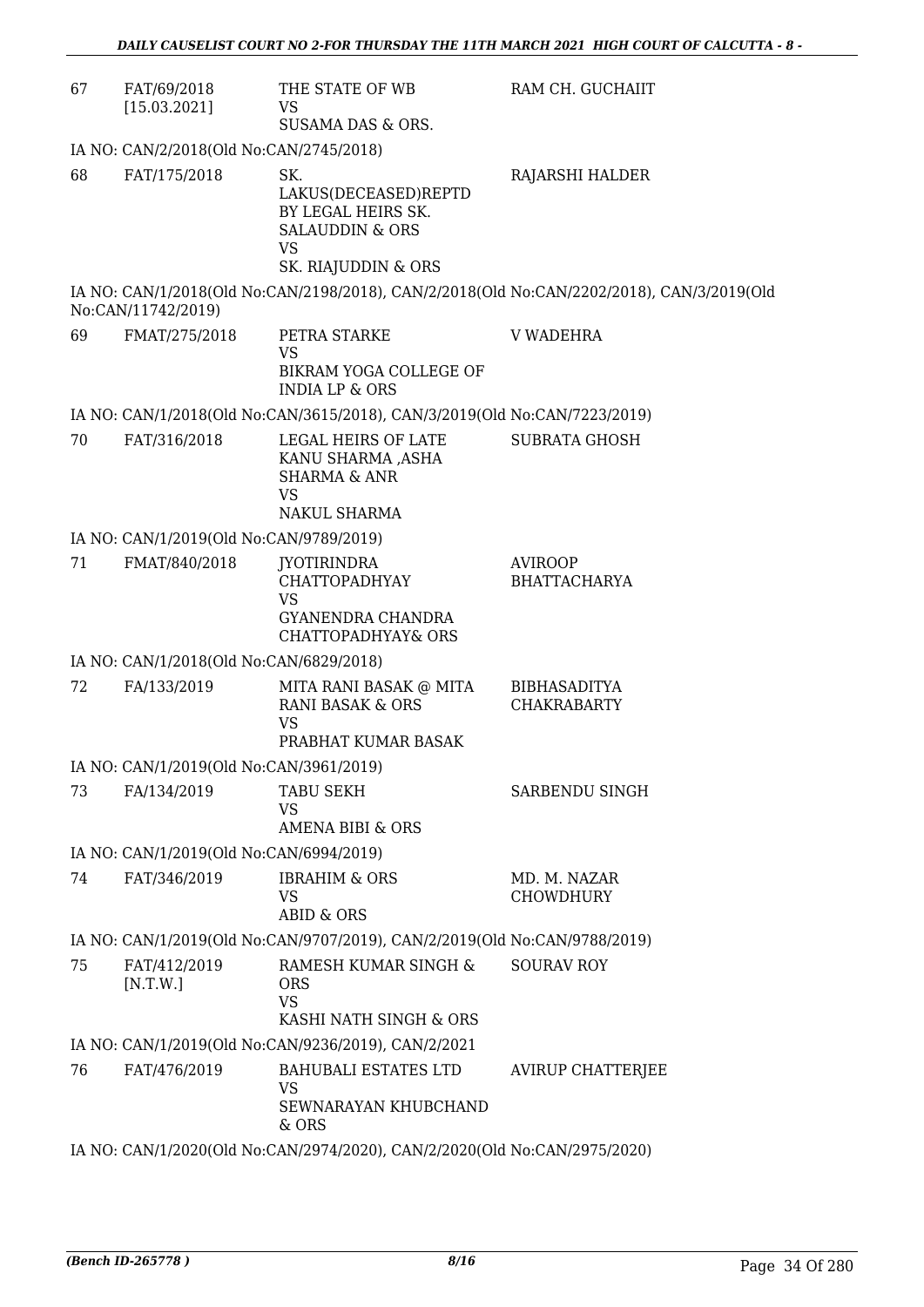| 77 | FAT/621/2019                              | BIDIT KUMAR CHATTERJEE<br>VS                                                        | <b>JAYANTA BANERJEE</b>                                                                   |
|----|-------------------------------------------|-------------------------------------------------------------------------------------|-------------------------------------------------------------------------------------------|
|    |                                           | AMRIT MUKHOPADHYAY &<br>ANR                                                         |                                                                                           |
|    | IA NO: CAN/1/2020, CAN/2/2020             |                                                                                     |                                                                                           |
| 78 | FMAT/1308/2019                            | BENAGL HOMEOPATHIC<br>MEDICAL COLLEGE &<br><b>HOSPITAL</b><br><b>VS</b>             | DEBLINA CHATTARAJ                                                                         |
|    |                                           | <b>BIPLAB KUMAR BISWAS</b>                                                          |                                                                                           |
|    | IA NO: CAN/1/2019(Old No:CAN/12303/2019)  |                                                                                     |                                                                                           |
| 79 | FAT/62/2020                               | KANIZ FATIMA & ORS<br>VS                                                            | <b>ATREYEE DE</b><br><b>GANGULY</b>                                                       |
|    |                                           | <b>HAROON RASHID &amp; ORS</b>                                                      |                                                                                           |
|    |                                           | IA NO: CAN/1/2020(Old No:CAN/1438/2020), CAN/2/2021, CAN/3/2021                     |                                                                                           |
| 80 | FMAT/113/2020                             | <b>GOPAL MUKHERJEE</b><br>VS                                                        | <b>SANTIMAY</b><br><b>BHATTACHARYYA</b>                                                   |
|    |                                           | SITARAM MUKHERJEE &<br>ORS.                                                         |                                                                                           |
|    | IA NO: CAN/1/2020(Old No:CAN/1091/2020)   |                                                                                     |                                                                                           |
| 81 | FAT/132/2020<br>(Defective)               | MANJU BANDOPADHYAY &<br>ORS.<br><b>VS</b><br>PARUL CHAKRABORTY                      | SUPRATIK SYAMAL                                                                           |
|    |                                           | IA NO: CAN/1/2020(Old No:CAN/2827/2020), CAN/2/2020(Old No:CAN/2828/2020)           |                                                                                           |
| 82 | FAT/140/2020<br>(Defective)               | THE STATE OF WEST<br>BENGAL REP BY LAND<br><b>ACQUISTION COLLECTOR</b><br><b>VS</b> | ANIRUDDHA SEN                                                                             |
|    |                                           | ANIRUDDHA BANERJEE                                                                  |                                                                                           |
|    |                                           | IA NO: CAN/1/2020(Old No:CAN/2944/2020), CAN/2/2020(Old No:CAN/2946/2020)           |                                                                                           |
| 83 | FAT/236/2020<br>[12.03.2021]              | AMJAD ANSARI & ORS<br>VS<br>MD. AZIZUL HAQUE ANSARI<br>$&$ ORS                      | APURBA KRISHNA<br><b>DAS</b>                                                              |
|    |                                           | No:CAN/5675/2020), CAN/4/2020(Old No:CAN/5677/2020)                                 | IA NO: CAN/1/2020(Old No:CAN/5673/2020), CAN/2/2020(Old No:CAN/5674/2020), CAN/3/2020(Old |
| 84 | FAT/262/2020                              | <b>BASUDEB DAS</b><br>VS                                                            | DEBABRATA DAS<br><b>GUPTA</b>                                                             |
|    |                                           | <b>JHARNA ROY</b>                                                                   |                                                                                           |
|    | IA NO: CAN/1/2020, CAN/2/2020, CAN/3/2020 |                                                                                     |                                                                                           |
| 85 | FAT/325/2020<br>[Defective]               | AMAL CHANDRA SARKAR<br>VS<br>MIRA GOPE ALIAS MIRA<br><b>SARKAR AND ANR</b>          | <b>BIRENDRA KUMAR</b><br>JHA                                                              |
|    | IA NO: CAN/1/2020                         |                                                                                     |                                                                                           |
| 86 | FAT/333/2020                              | NASIM MONDAL AND ORS<br>VS<br>SHIPRA CHOWDHURY AND<br><b>ANR</b>                    | PRIYAKSHI BANERJEE                                                                        |
|    | IA NO: CAN/1/2021, CAN/2/2021             |                                                                                     |                                                                                           |
|    |                                           |                                                                                     |                                                                                           |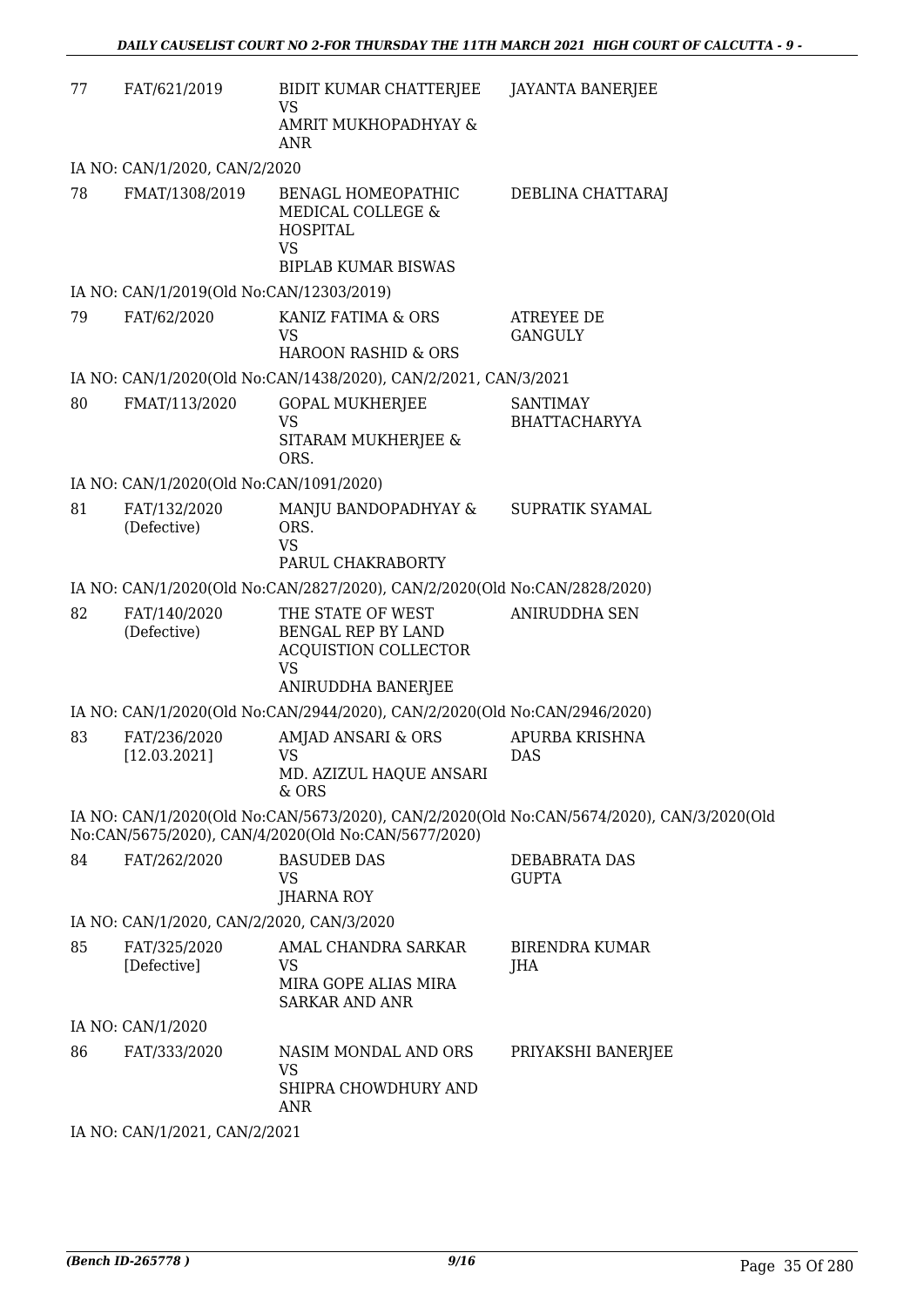| 87 | FMAT/504/2020                                                  | M/S S.S. ENTERPRISES<br>VS                                                                                                                        | ARIF ALI                                                                                                                                                                                                                                                                          |
|----|----------------------------------------------------------------|---------------------------------------------------------------------------------------------------------------------------------------------------|-----------------------------------------------------------------------------------------------------------------------------------------------------------------------------------------------------------------------------------------------------------------------------------|
|    |                                                                | <b>KRISHNA RANJAN</b><br><b>CHAKRABORTY</b>                                                                                                       |                                                                                                                                                                                                                                                                                   |
|    | IA NO: CAN/1/2020                                              |                                                                                                                                                   |                                                                                                                                                                                                                                                                                   |
| 88 | FAT/5/2021                                                     | <b>GOUR MOHAN BOSE</b><br><b>VS</b><br><b>TAPAN BOSE</b>                                                                                          | DIPAK DEY                                                                                                                                                                                                                                                                         |
|    | IA NO: CAN/1/2021                                              |                                                                                                                                                   |                                                                                                                                                                                                                                                                                   |
| 89 | FA/15/2021                                                     | <b>SMT RUPALI DATTA</b><br><b>VS</b>                                                                                                              | S BHATTACHARYA                                                                                                                                                                                                                                                                    |
|    |                                                                | <b>SWAPAN KR LAHA &amp; ORS</b>                                                                                                                   |                                                                                                                                                                                                                                                                                   |
|    |                                                                | <b>FOR HEARING</b>                                                                                                                                |                                                                                                                                                                                                                                                                                   |
| 90 | FA/315/1969                                                    | RAMESH CH.<br><b>CHAKRABORTY &amp; ORS</b><br><b>VS</b><br><b>BHUPATI CHARAN</b>                                                                  |                                                                                                                                                                                                                                                                                   |
|    |                                                                | <b>CHAKRABORTY</b>                                                                                                                                |                                                                                                                                                                                                                                                                                   |
|    |                                                                | CAN/7/2006(Old No:CAN/2446/2006), CAN/3/2004(Old No:CAN/9607/2004), CAN/8/2006(Old<br>CAN/10/2011(Old No:CAN/2187/2011), CAN/18/2020, CAN/19/2021 | IA NO: CAN/4/2004(Old No:CAN/10369/2004), CAN/1/1998(Old No:CAN/6389/1998), CAN/5/2006(Old<br>No:CAN/2444/2006), CAN/6/2006(Old No:CAN/2445/2006), CAN/11/2012(Old No:CAN/7045/2012),<br>No:CAN/4630/2006), CAN/16/2020(Old No:CAN/1937/2020), CAN/17/2020(Old No:CAN/1938/2020), |
| 91 | FA/337/2006                                                    | <b>ASHUTOSH MUKHERJEE</b>                                                                                                                         | <b>VINAY MISRA</b>                                                                                                                                                                                                                                                                |
|    |                                                                | VS<br>DR. PRANAB KUMAR<br><b>GANGULY</b>                                                                                                          |                                                                                                                                                                                                                                                                                   |
|    | No:CAN/9408/2017), CAN/12/2020, CAN/13/2021                    |                                                                                                                                                   | IA NO: CAN/5/2014(Old No:CAN/4982/2014), CAN/6/2014(Old No:CAN/4985/2014), CAN/7/2017(Old                                                                                                                                                                                         |
| 92 | FA/180/2010<br>$[Pt I + II + 2 PB + 4 VS]$<br>LCR+one tin box] | PRABIR DAS & ANR<br>KINU RAM MONDAL                                                                                                               | NITAI CH. SAHA                                                                                                                                                                                                                                                                    |
|    |                                                                |                                                                                                                                                   | IA NO: CAN/2/2016(Old No:CAN/3668/2016), CAN/3/2018(Old No:CAN/9485/2018), CAN/4/2020                                                                                                                                                                                             |
| 93 | FAT/321/2011<br>$[Pt I + II + 2 P.B.]$                         | SANDHYA SARKAR<br>VS<br>PRASANTA DAS & ORS                                                                                                        | <b>JAYDIP BASU</b>                                                                                                                                                                                                                                                                |
|    | No:CAN/6463/2017)                                              |                                                                                                                                                   | IA NO: CAN/1/2011(Old No:CAN/8352/2011), CAN/2/2012(Old No:CAN/511/2012), CAN/3/2017(Old                                                                                                                                                                                          |
| 94 | FA/344/2014<br>$[Pt I+II+4LCR+6]$<br>PB]                       | <b>SONA MAJUMDER</b><br>VS<br>KISHORI LAL AGARWAL &<br>ANR                                                                                        | <b>ARNAB</b><br><b>CHAKRABORTY</b>                                                                                                                                                                                                                                                |
|    | IA NO: CAN/5/2020                                              |                                                                                                                                                   |                                                                                                                                                                                                                                                                                   |
| 95 | FA/10/2015<br>$[Pt I+4+LCR+2 PB]$                              | <b>SMT PRANATI GHOSH &amp;</b><br><b>ORS</b><br>VS<br>ANIL KUMAR GHOSH                                                                            | ASHIS KUMAR DUTTA                                                                                                                                                                                                                                                                 |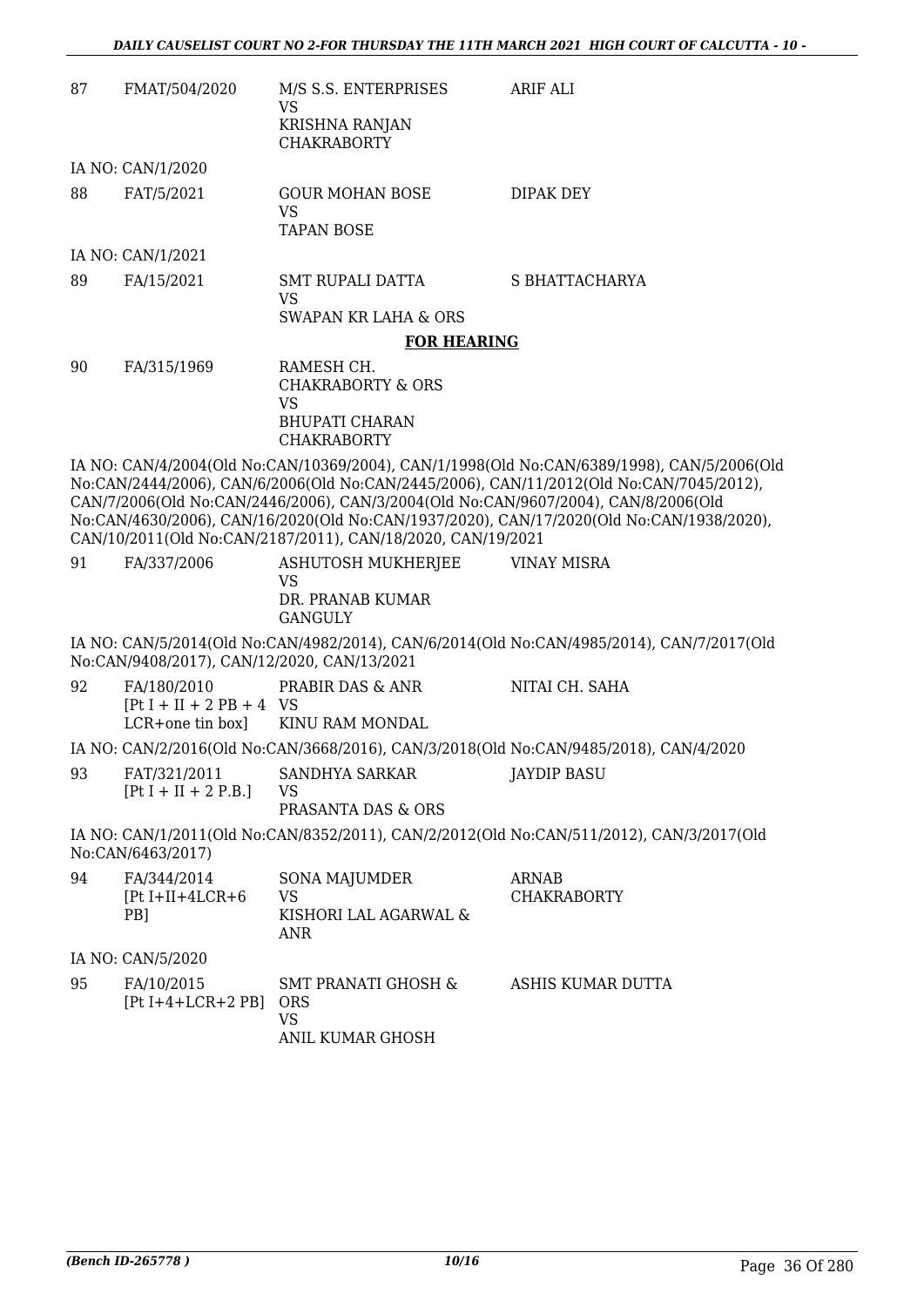| 96   | FAT/287/2015<br>$(6$ PB + 2 files of<br>LCR)                              | THE EXECUTIVE OFFICER,<br>BURDWAN DEV.<br><b>AUTHORITY</b><br><b>VS</b><br>KHONDEKAR HEFAZUL<br>KARIM & ANR | <b>SANCHARI</b><br><b>CHAKRABORTY</b>                                                                                                                                                |
|------|---------------------------------------------------------------------------|-------------------------------------------------------------------------------------------------------------|--------------------------------------------------------------------------------------------------------------------------------------------------------------------------------------|
|      |                                                                           | IA NO: CAN/2/2015(Old No:CAN/6062/2015), CAN/3/2019(Old No:CAN/5106/2019)                                   |                                                                                                                                                                                      |
| wt97 | FAT/190/2015                                                              | THE EXECUTIVE OFFICER,<br>BURDWAN DEVELOPMENT<br><b>AUTHORITY</b><br><b>VS</b><br>UDAY KUMAR SAIN & ANR     | <b>SANCHARI</b><br><b>CHAKRABORTY</b>                                                                                                                                                |
|      | No:CAN/8772/2019)                                                         |                                                                                                             | IA NO: CAN/2/2015(Old No:CAN/4291/2015), CAN/6/2019(Old No:CAN/5110/2019), CAN/7/2019(Old                                                                                            |
|      | wt98 FAT/524/2012                                                         | THE EX. OFFICER,<br>BURDWAN DEVP.<br><b>AUTHORITY</b><br><b>VS</b><br><b>ABDUL ALIM</b>                     | <b>KBS MAHAPATRA</b>                                                                                                                                                                 |
|      | No:CAN/8306/2019)                                                         |                                                                                                             | IA NO: CAN/1/2017(Old No:CAN/3193/2017), CAN/2/2019(Old No:CAN/4725/2019), CAN/3/2019(Old                                                                                            |
|      | wt99 FAT/587/2014                                                         | BURDWAN DEVELOPMENT<br><b>AUTHORITY</b><br><b>VS</b><br><b>ANOWAR ALI &amp; ORS</b>                         | <b>SANCHARI</b><br><b>CHAKRABORTY</b>                                                                                                                                                |
|      | CAN/8/2019(Old No:CAN/8307/2019)                                          |                                                                                                             | IA NO: CAN/2/2014(Old No:CAN/12051/2014), CAN/3/2014(Old No:CAN/12476/2014), CAN/4/2015(Old<br>No:CAN/41/2015), CAN/5/2015(Old No:CAN/10469/2015), CAN/7/2019(Old No:CAN/4726/2019), |
| 100  | $(Pt I + II + 6 PB + LCR VS)$<br>+one yellow cover M/S. CHAINRUP<br>file) | FA/144/2017 PUNJAB & SIND BANK<br><b>SAMPATRAM</b>                                                          | RAMESH CH. PRUSTI                                                                                                                                                                    |
|      | IA NO: CAN/1/2016(Old No:CAN/1198/2016)                                   |                                                                                                             |                                                                                                                                                                                      |
| 101  | FA/147/2017<br>$[Pt I + 3 LCR + 1 tin VS$<br>$box + 4 P.B]$               | AJOY KUMAR SAHA<br>VISHNUPUR ELECTRI<br><b>SUPPLY &amp; INDUSTRIAL</b><br>DEV. CO. LTD&ORS                  | <b>SAUNAK</b><br><b>BHATTACHARYYA</b>                                                                                                                                                |
|      |                                                                           | IA NO: CAN/1/2017(Old No:CAN/812/2017), CAN/2/2017(Old No:CAN/817/2017)                                     |                                                                                                                                                                                      |
| 102  | FAT/79/2019                                                               | KALABARAN SHIT & ORS<br>VS.<br>NILANJAN KUNDU & ORS                                                         | <b>SOUNAK</b><br><b>BHATTACHARYA</b>                                                                                                                                                 |
|      | IA NO: CAN/1/2019(Old No:CAN/1942/2019)                                   |                                                                                                             |                                                                                                                                                                                      |
| 103  | FAT/170/2019<br>$(4$ PBs + 4LCR+ One ORS.<br>Blue Cover File)             | <b>BIJOYA LAXMI PARUI &amp;</b><br><b>VS</b><br>DR.RAJENDRANATH PARUI<br>& ORS.                             | <b>SUKANTA DAS</b>                                                                                                                                                                   |
|      |                                                                           | $OMU20000011$ Me $OMU5250020$ $OMU4002001$ $M_e$ $OMU5200200$                                               |                                                                                                                                                                                      |

IA NO: CAN/3/2020(Old No:CAN/5267/2020), CAN/4/2020(Old No:CAN/5268/2020)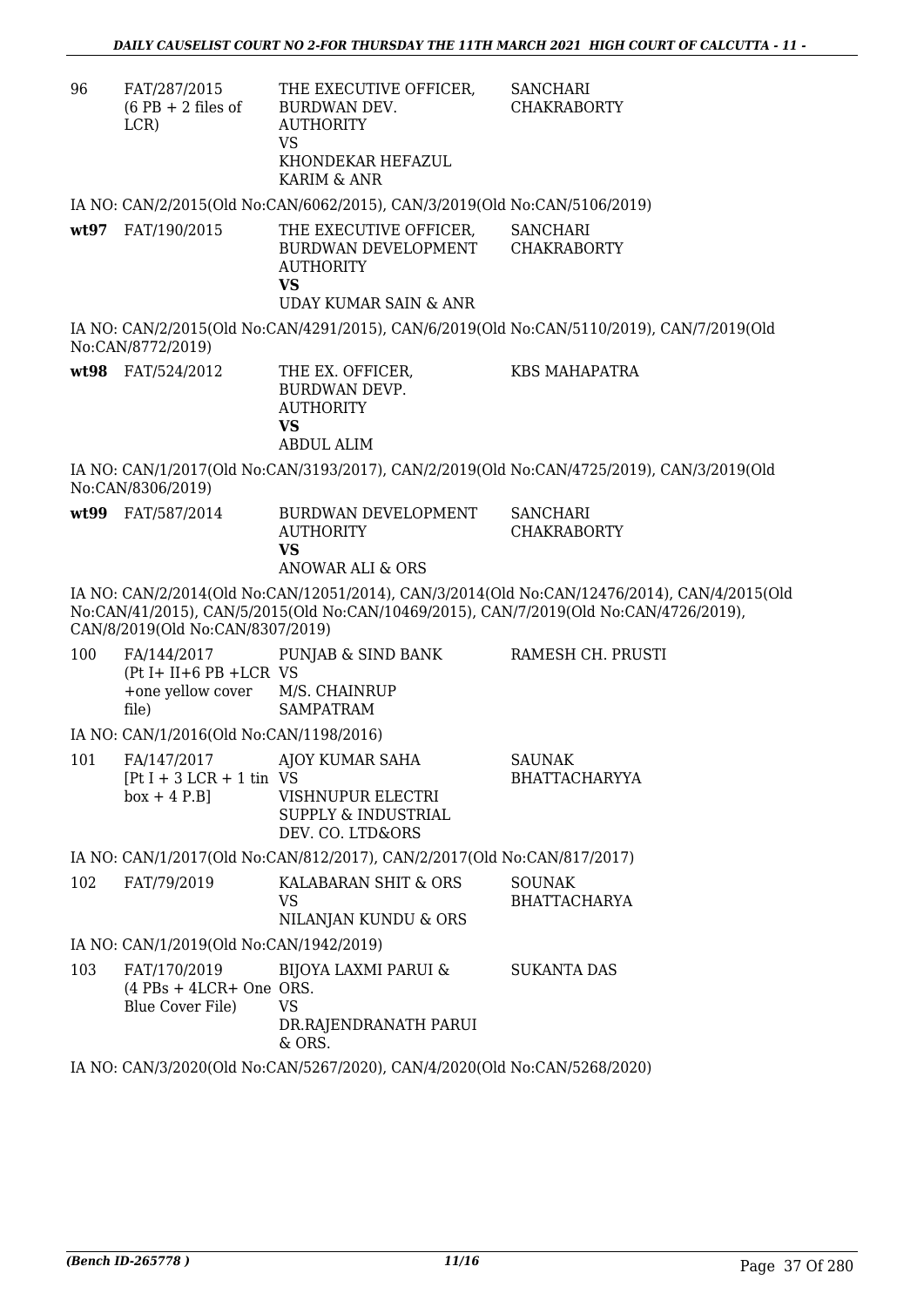| A. NATH PARUI SINCE     | ARUP KUMAR |
|-------------------------|------------|
| DECEASD REP. BY BIJOYA  | CHATTERJEE |
| LAXMI PARUI & ORS       |            |
| VS                      |            |
| DE. RAJENDRA NATH PARUI |            |
| & ORS                   |            |
|                         |            |

IA NO: CAN/1/2018(Old No:CAN/1227/2018)

#### **ANTICIPATORY BAIL**

| 105 | CRM/10979/2020 | MD MEHEDI HASAN AND<br>ANR<br><b>VS</b><br>State of West Bengal                                | Ali Ahsan Alamgir                      |
|-----|----------------|------------------------------------------------------------------------------------------------|----------------------------------------|
| 106 | CRM/10981/2020 | <b>ANISUR ISLAM</b><br>MANDAL@AMUNUL ISLAM<br><b>VS</b><br>State of West Bengal                | <b>BUSRA KHATUN</b>                    |
| 107 | CRM/10984/2020 | SK ABU TAHER @ SK<br><b>MATAB FARIYAR</b><br><b>VS</b><br>State of West Bengal                 | SAFDAR AZAM                            |
| 108 | CRM/10985/2020 | <b>MALA</b><br>DEBNATH@MALABATI<br>DEBNATH(BASAK) AND ANR<br><b>VS</b><br>State of West Bengal | <b>BUSRA KHATUN</b>                    |
| 109 | CRM/10986/2020 | SAMARESH NANDI<br>VS<br>State of West Bengal                                                   | <b>SUMAN DAS</b><br><b>ADHIKARY</b>    |
| 110 | CRM/10988/2020 | SAIFUDDIN BHUNIA AND<br><b>ORS</b><br><b>VS</b><br>State of West Bengal                        | SIDDARTHA SARKAR                       |
| 111 | CRM/10989/2020 | PANCHU GHOSH AND ORS<br><b>VS</b><br>State of West Bengal                                      | PARTHA SARATHI<br><b>DAS</b>           |
| 112 | CRM/10992/2020 | <b>BALARAM SAHA</b><br><b>VS</b><br>State of West Bengal                                       | SOUPAL CHATTERJEE                      |
| 113 | CRM/10993/2020 | MITHILESH KUMAR<br><b>VS</b><br>State of West Bengal                                           | SANJIB DUTTA                           |
| 114 | CRM/10996/2020 | subir pal<br>VS<br>State of West Bengal                                                        | PRIYA DEY                              |
| 115 | CRM/10997/2020 | KHOKON DAS AND ANR<br>VS<br>THE STATE OF WEST<br><b>BENGAL</b>                                 | SK. SAHJAHAN ALI                       |
| 116 | CRM/11000/2020 | EJABUL SK AND ANR<br><b>VS</b><br>State of West Bengal                                         | <b>MRITYUNJOY</b><br><b>CHATTERJEE</b> |
| 117 | CRM/11001/2020 | sabuj sk.<br><b>VS</b><br>State of West Bengal                                                 | MANAS KUMAR DAS                        |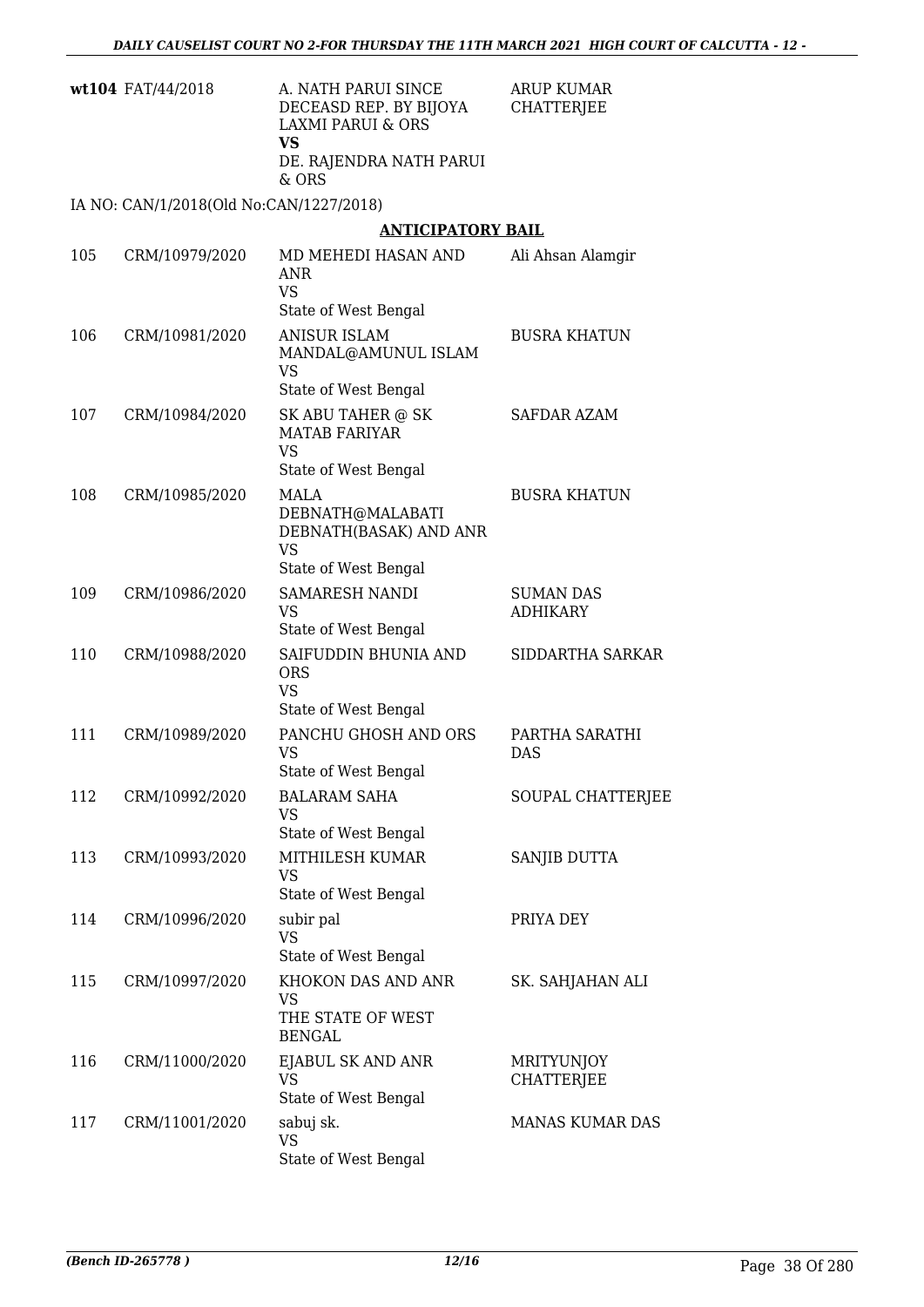| 118 | CRM/11002/2020 | AMZAD SK @ AMJAD<br><b>MANDAL ANR ANR</b><br><b>VS</b><br>State of West Bengal                     | MD GOLAM NURE<br><b>IMROHI</b>             |
|-----|----------------|----------------------------------------------------------------------------------------------------|--------------------------------------------|
| 119 | CRM/11003/2020 | RAMEN SWARNAKAR AND<br>ANR.<br><b>VS</b><br>State of West Bengal                                   | RAJENDRA BANERJEE                          |
| 120 | CRM/11008/2020 | PRANAB KUMAR MAITY @<br>PRANAB MAITY @ PRONAB<br>MAITY<br><b>VS</b>                                | <b>SANANDA</b><br><b>BHATTACHARYYA</b>     |
| 121 | CRM/11009/2020 | State of West Bengal<br>ARINDAM BANERJEE AND<br><b>OTHERS</b><br><b>VS</b><br>State of West Bengal | <b>SANDIP KUMAR</b><br><b>BHATTACHARYA</b> |
| 122 | CRM/11010/2020 | RAHUL SINGH<br><b>VS</b><br>State of West Bengal                                                   | <b>AMRIN KHATOON</b>                       |
| 123 | CRM/11011/2020 | <b>MUSTAKIM SK</b><br><b>VS</b><br>State of West Bengal                                            | MRITYUNJOY<br><b>CHATTERJEE</b>            |
| 124 | CRM/11014/2020 | <b>SADU BIBI AND ORS</b><br><b>VS</b><br>State of West Bengal                                      | <b>MIR ANOWAR</b>                          |
| 125 | CRM/11018/2020 | LAXMAN @ LAKSHMAN<br><b>SINGH AND ORS</b><br><b>VS</b><br>State of West Bengal                     | NAVANIL DE                                 |
| 126 | CRM/11026/2020 | AJIMUDDIN SARDAR @ TAJU<br><b>VS</b><br>State of West Bengal                                       | <b>MAZHAR HOSSAIN</b><br><b>CHOWDHURY</b>  |
| 127 | CRM/11032/2020 | KHOKAN DEBNATH AND<br><b>ANR</b><br>VS<br>State of West Bengal                                     | PRONOJIT ROY                               |
| 128 | CRM/11034/2020 | SAMSER CHOWDHURY @<br>CHAUDHURI<br><b>VS</b><br>State of West Bengal                               | <b>BUSRA KHATOON</b>                       |
| 129 | CRM/11035/2020 | rahul kuddus molla@kuddus<br>molla<br><b>VS</b><br>State of West Bengal                            | PRABIR KR.<br><b>BANERJEE</b>              |
| 130 | CRM/11036/2020 | PARAN GAZI AND ORS<br>VS<br>State of West Bengal                                                   | JANNAT UL FIRDOUS                          |
| 131 | CRM/11037/2020 | <b>SUJAN SAHA</b><br><b>VS</b><br>State of West Bengal                                             | ABHINABA DAN                               |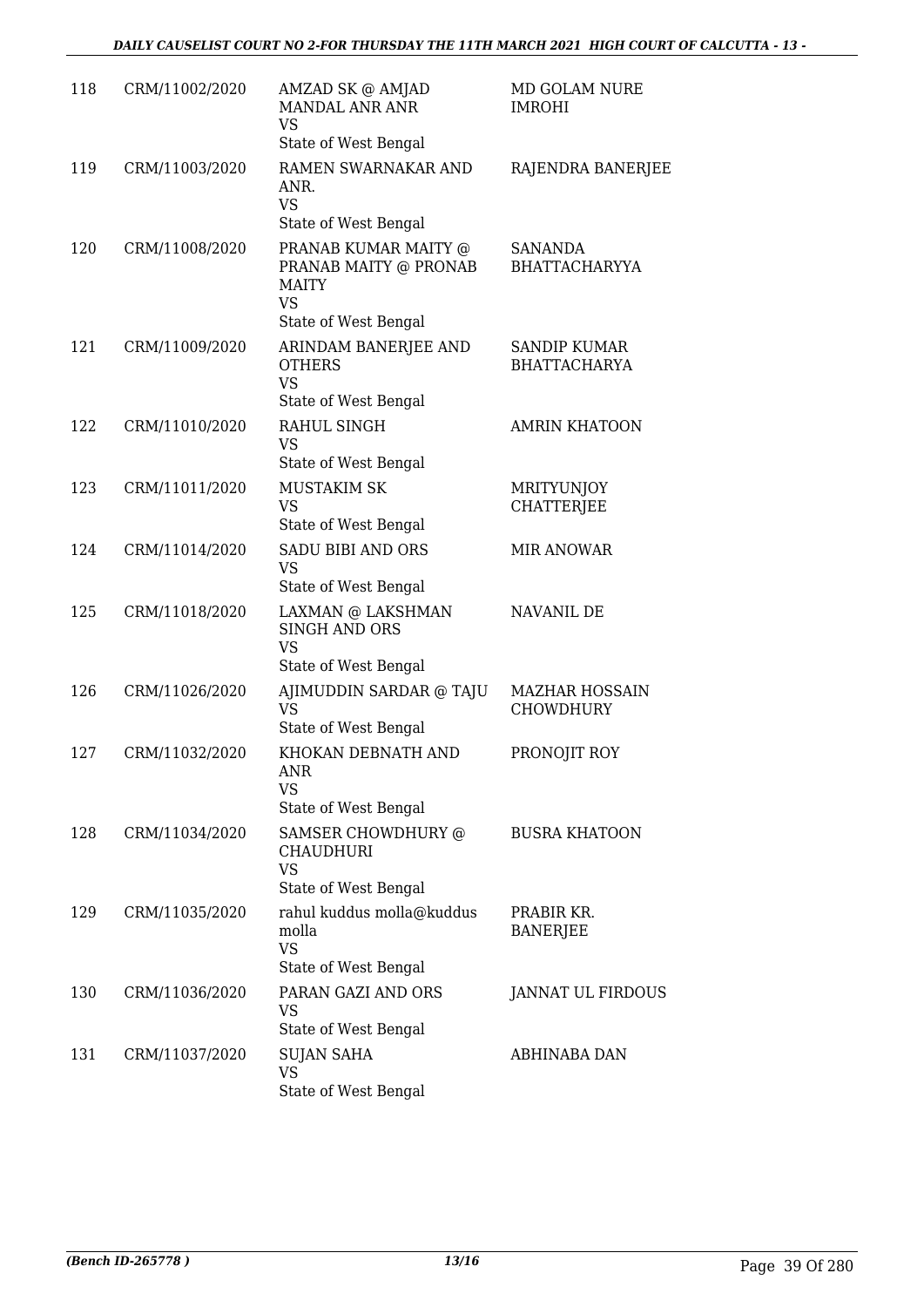| 132 | CRM/11039/2020 | SUJIT JANA @SUJIT KUMAR<br>JANA<br><b>VS</b><br>State of West Bengal                                | ARGHYA<br><b>CHAKRABORTI</b>            |
|-----|----------------|-----------------------------------------------------------------------------------------------------|-----------------------------------------|
| 133 | CRM/11042/2020 | <b>SWAPAN BISWAS</b><br><b>VS</b><br>State of West Bengal                                           | <b>SARTHAK BURMAN</b>                   |
| 134 | CRM/11043/2020 | SHIVAJI SINGH @ SHIWJI<br><b>SINGH</b><br><b>VS</b><br>State of West Bengal                         | DEBANSHU GHORAI                         |
| 135 | CRM/11049/2020 | KARTICK MONDAL@KARTIK<br><b>MANDAL</b><br><b>VS</b><br>State of West Bengal                         | <b>SUMAN</b><br><b>CHAKRABORTY</b>      |
| 136 | CRM/11051/2020 | HAWA BIBI@HAWA KHATUN<br><b>AND ORS</b><br><b>VS</b><br>State of West Bengal                        | <b>MRITYUNJOY</b><br><b>CHATTEERJEE</b> |
| 137 | CRM/11053/2020 | <b>RAM SARKAR AND ORS</b><br><b>VS</b><br>State of West Bengal                                      | <b>ASIF DEWAN</b>                       |
| 138 | CRM/11055/2020 | MARIYAM BEWA AND ANR<br><b>VS</b><br>State of West Bengal                                           | <b>ASIF DEWAN</b>                       |
| 139 | CRM/11056/2020 | <b>SHANKAR MALLIK AND ORS</b><br><b>VS</b><br>State of West Bengal                                  | SANJIB MITRA                            |
| 140 | CRM/11057/2020 | MAHAMAD EJAZ AHAMED<br>ALI@MD EJAJ AHAMED<br>ALI@BABAI AND ORS<br><b>VS</b><br>State of West Bengal | <b>AMARNATH SUKUL</b>                   |
| 141 | CRM/11060/2020 | KALU SK @ INTAJUL SK<br>AND ORS<br>VS<br>State of West Bengal                                       | <b>TAPODIP GUPTA</b>                    |
| 142 | CRM/11061/2020 | AINUDDIN SARKAR AND<br><b>ORS</b><br><b>VS</b><br>State of West Bengal                              | Jeenia Rudra                            |
| 143 | CRM/11062/2020 | RAJA ROY CHOWDHURY<br><b>VS</b><br>State of West Bengal                                             | <b>SUMAN DE</b>                         |
| 144 | CRM/11063/2020 | KUSHAL GOEL<br><b>VS</b><br>THE STATE OF WEST<br><b>BENGAL</b>                                      | <b>AMRIN KHATOON</b>                    |
| 145 | CRM/11064/2020 | RAJJAK MONDAL@RAJJAK<br>ALI MONDAL AND ORS<br>VS<br>State of West Bengal                            | <b>TAPODIP GUPTA</b>                    |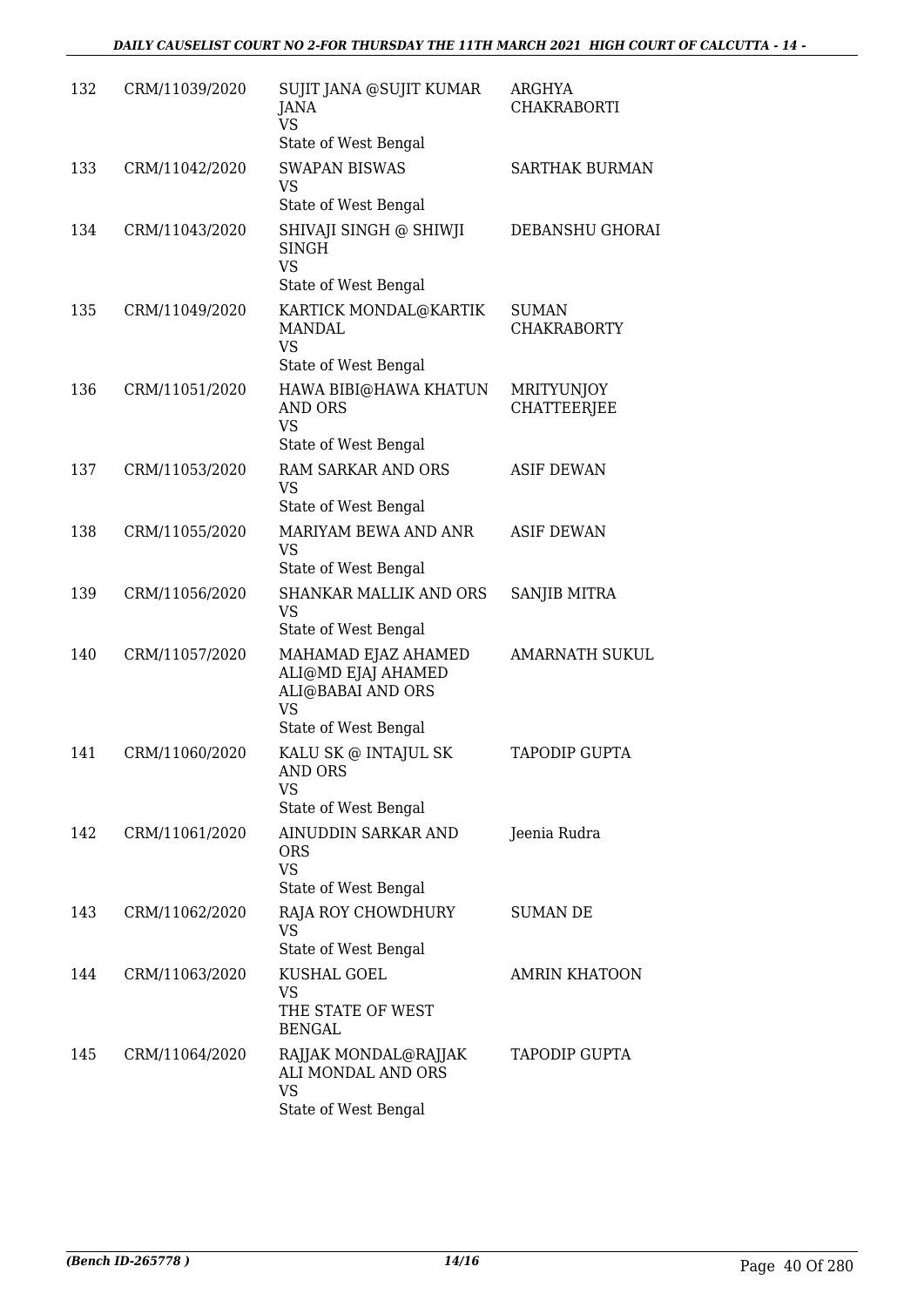| 146 | CRM/11065/2020 | <b>SUSANTA SARKAR @</b><br><b>SUSHAN AND ORS</b><br>VS<br>State of West Bengal     | Jeenia Rudra                            |
|-----|----------------|------------------------------------------------------------------------------------|-----------------------------------------|
| 147 | CRM/11066/2020 | MATLEUDDIN @<br>MOTALEUDDIN MONDAL<br><b>AND ORS</b><br>VS<br>State of West Bengal | Jeenia Rudra                            |
| 148 | CRM/11067/2020 | KRISHNENDU BISWAS<br><b>VS</b><br>State of West Bengal                             | <b>BAPIN BAIDYA</b>                     |
| 149 | CRM/11071/2020 | <b>ANKUR GHOSH</b><br><b>VS</b><br>State of West Bengal                            | <b>SUMAN</b><br><b>CHAKRABORTY</b>      |
| 150 | CRM/11072/2020 | <b>MRINAL DHAR</b><br>VS<br>State of West Bengal                                   | PRIYA CHAKRABORTY                       |
| 151 | CRM/11073/2020 | AMIR ALI GAZI AND ORS<br><b>VS</b><br>State of West Bengal                         | <b>SULTAN AHMED</b><br>MONDAL           |
| 152 | CRM/11075/2020 | <b>MITA DAS</b><br><b>VS</b><br>State of West Bengal                               | AJAY GAGGAR                             |
| 153 | CRM/11077/2020 | <b>DEBASISH ROY</b><br><b>VS</b><br>State of West Bengal                           | <b>ADITYA TIWARI</b>                    |
| 154 | CRM/11078/2020 | PRATAP BISWAS AND ANR<br><b>VS</b><br>State of West Bengal                         | <b>KARABI ROY</b>                       |
| 155 | CRM/11079/2020 | SAIKAT BISWAS AND ANR<br><b>VS</b><br>State of West Bengal                         | <b>SHATARUP</b><br>PURAKAYASTHA         |
| 156 | CRM/11081/2020 | <b>SABIR ANSARY@ SABER</b><br>ANSARI AND OTHERS<br>VS<br>State of West Bengal      | <b>ANKITA DEY</b>                       |
| 157 | CRM/11083/2020 | JULFIKAR ALAM @ MD.<br><b>JULFIKAR ALAM</b><br><b>VS</b><br>State of West Bengal   | <b>BUSRA KHATUN</b>                     |
| 158 | CRM/11084/2020 | KUNAL CHAKRABORTY<br>VS<br>State of West Bengal                                    | PAULOMI BANERJEE                        |
| 159 | CRM/11086/2020 | VIKRAM MUNDRA<br>VS<br>THE STATE OF WEST<br><b>BENGAL</b>                          | <b>STEVEN SOURODIP</b><br><b>BISWAS</b> |
| 160 | CRM/11096/2020 | ROHON SHIL<br>VS<br>State of West Bengal                                           | S GHOSH<br>CHOWDHURY                    |
| 161 | CRM/11097/2020 | <b>BHOLA SK AND ANOTHER</b><br><b>VS</b><br>State of West Bengal                   | KARABI ROY                              |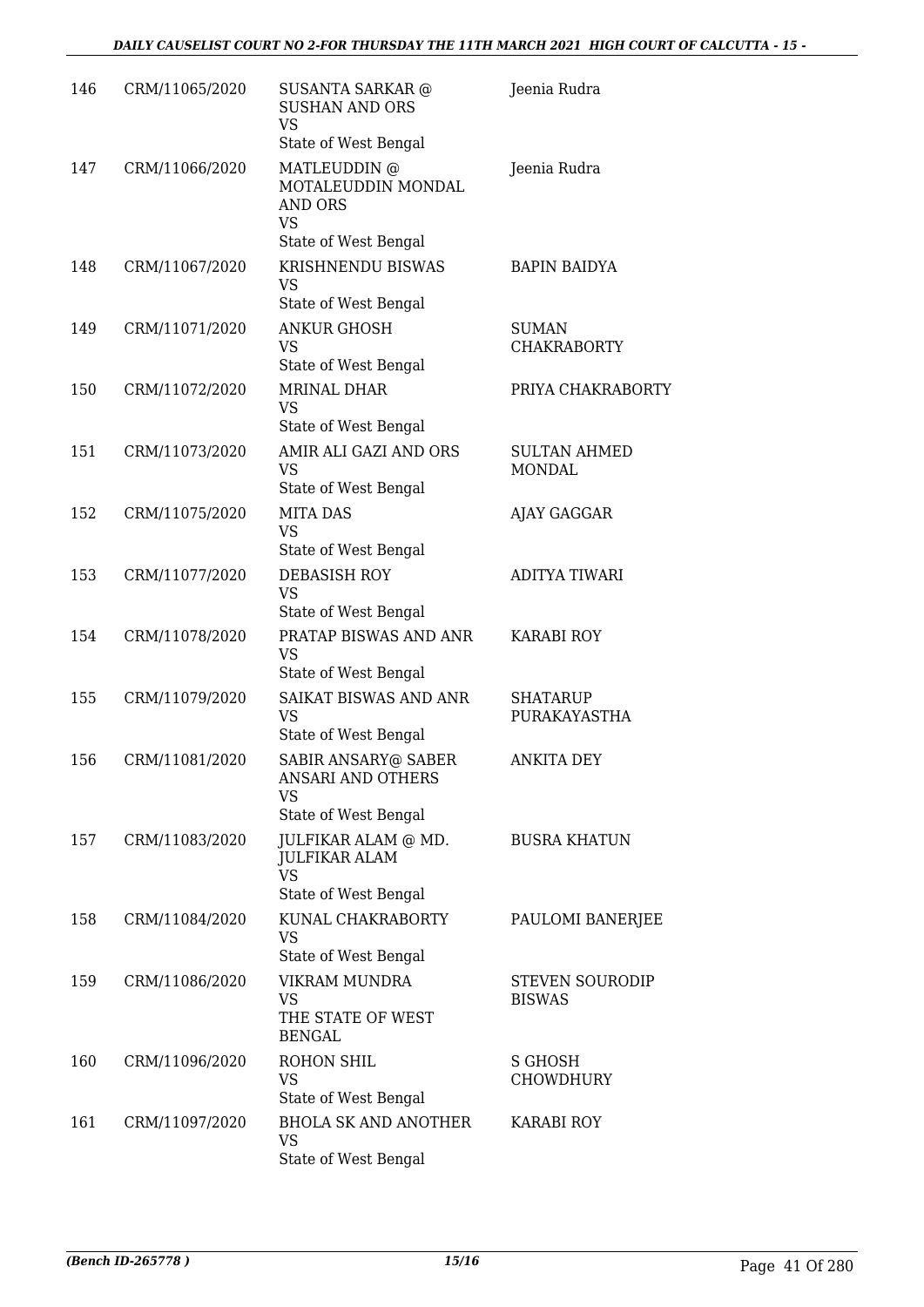#### *DAILY CAUSELIST COURT NO 2-FOR THURSDAY THE 11TH MARCH 2021 HIGH COURT OF CALCUTTA - 16 -*

| 162 | CRM/11102/2020 | MIR SIRAJ AND ORS<br>VS                                                | SUJATA DAS            |
|-----|----------------|------------------------------------------------------------------------|-----------------------|
| 163 | CRM/11106/2020 | State of West Bengal<br><b>SK NABIUL</b><br>VS<br>State of West Bengal | <b>SUJATA DAS</b>     |
| 164 | CRM/11111/2020 | TAISURUDDION@ MD<br><b>TAISIRUDDIN</b><br>VS<br>State of West Bengal   | MUSHARRAF ALAM<br>SK. |
| 165 | CRM/11113/2020 | <b>BIKASH BARMAN</b><br>VS<br>State of West Bengal                     | SUBRATA SAHA          |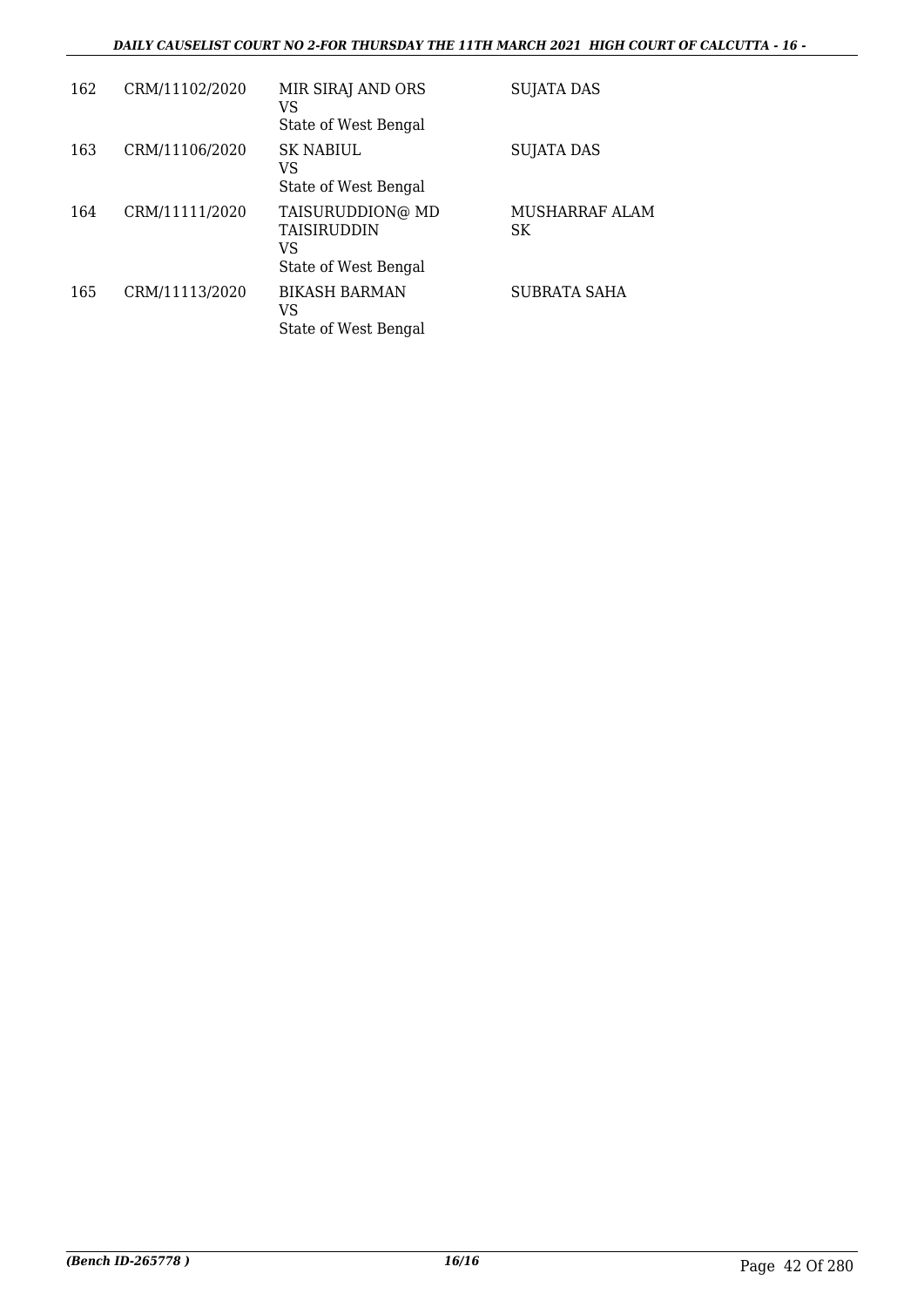

### **Appellate Side**

**DAILY CAUSELIST For Thursday The 11th March 2021**

**COURT NO. 12**

**DIVISION BENCH (DB - V)**

**AT 10:30 AM**

**HON'BLE JUSTICE SOUMEN SEN HON'BLE JUSTICE SUBHASIS DASGUPTA**

**( VIA VIDEO CONFERENCE )**

**ON AND FROM 08.03.2021 TO 12.03.2021**

**ON AND FROM MONDAY, THE 11TH JANUARY, 2021 - APPEALS RELATING TO EDUCATION UNDER GROUP - II AND APPLICATIONS CONNECTED THERETO;**

**HEARING OF CIVIL APPEALS, IRRESPECTIVE OF CLASSIFICATION, FILED TILL 2018. ADMISSION OF APPEALS UNDER ORDER XLI RULE 11 OF CODE OF CIVIL PROCEDURE INCLUDING APPLICATIONS CONNECTED THERETO;**

**FIRST APPEALS RELATING TO EJECTMENT SUITS AND DECREES AND APPLICATIONS CONNECTED THERETO.**

#### **LAWAZIMA;**

#### **HEARING OF WRIT APPEALS IRRESPECTIVE OF CLASSIFICATION INCLUDING APPLICATIONS CONNECTED THERETO.**

**AND**

**ON AND FROM MONDAY, 8TH MARCH, 2021 TO FRIDAY, 12TH MARCH, 2021 WILL SIT TOGETHER AND TAKE UP THE LIST AND DETERMINATION OF HON'BLE JUSTICE SOUMEN SEN AND HON'BLE JUSTICE SAUGATA BHATTACHARYA.**

**NOTE : EXCEPT URGENT MATTERS WITH PRIOR NOTICE TO THE OTHER SIDE PRESENTLY.**

**NO MENTIONING WILL BE ALLOWED UNTIL FURTHER ORDER.**

**NOTE: ORDER XLI RULE II MATTERS WILL BE TAKEN UP TILL 3. P.M. THEREAFTER, APPLICATION WILL BE TAKEN UP.**

**NOTE: MATTERS WILL BE TAKEN UP THROUGH PHYSICAL HEARING ONLY WHEN BOTH THE PARTIES ARE AGREED.**

#### **ORDER XLI RULE II**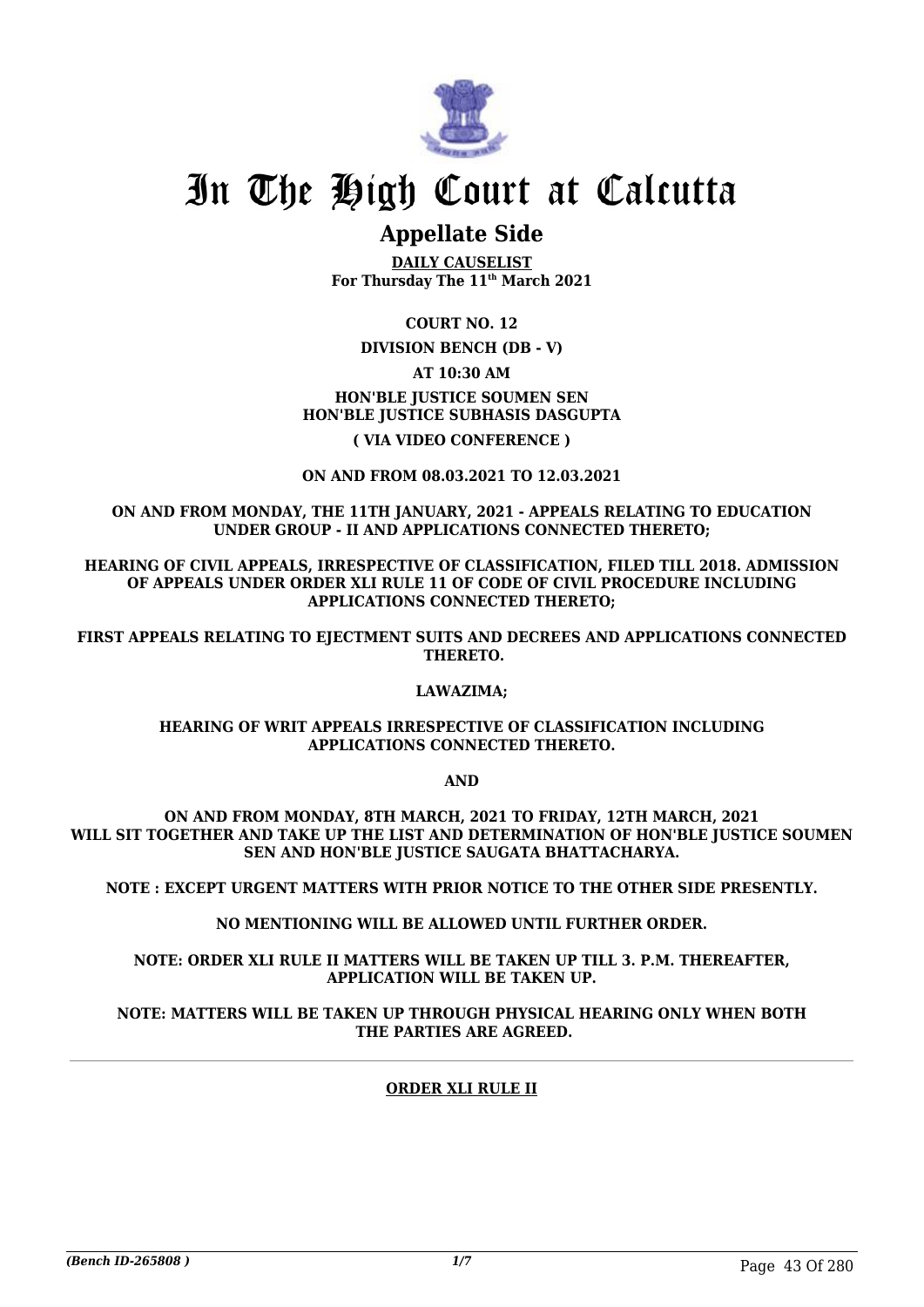| $\mathbf{1}$ | FMAT/66/2021      | SUJAYA JAISWAL AND<br><b>ANOTHER</b><br>VS<br><b>BIJOY KUMAR SINGH AND</b><br><b>OTHERS</b>       | <b>CHAITALI</b><br>MUKHOPADHYAY       |
|--------------|-------------------|---------------------------------------------------------------------------------------------------|---------------------------------------|
|              | IA NO: CAN/1/2021 |                                                                                                   |                                       |
| 2            | FMAT/1010/2018    | <b>SAURABH TAPDIYA</b><br><b>VS</b><br>MD. WAHIDUL ISLAM & ORS                                    | S. MITRA                              |
| 3            | FMAT/1074/2018    | <b>BIJENDAR SINGH &amp; ORS</b><br><b>VS</b><br>MR WASIM KAPOOR & ORS                             | <b>ABHA TEWARI</b>                    |
| 4            | FMAT/1080/2018    | <b>SUDIP BANERJEE</b><br><b>VS</b><br><b>ACADEMY OF FINE ARTS &amp;</b><br><b>ORS</b>             | <b>GOPAL PAHARI</b>                   |
| 5            | FMAT/1085/2018    | <b>SUCHITA CHANDA</b><br>VS<br><b>GOPAL BARMAN</b>                                                | <b>SAYANTAN BOSE</b>                  |
| 6            | FMAT/1124/2018    | MD AFZAL ALI & ANR<br>VS<br><b>ASGAR ALI</b>                                                      | <b>SHITAL SUNHWAS</b>                 |
| 7            | FMAT/1125/2018    | <b>SMT SOBHA MANDAL</b><br>VS<br>SANJAY MANDAL & ORS                                              | <b>S SARKAR</b>                       |
| 8            | FMAT/1157/2018    | UTTAM SANYAL & ORS.<br>VS<br>TRIPTI BHATTACHARJEE                                                 | <b>SAIDUR RAHAMAN</b>                 |
| 9            | FMAT/1168/2018    | <b>BISWANATH CHOWDHURY</b><br>VS<br>PARNA CHOWDHURY                                               | <b>SOUMEN</b><br><b>BHATTACHARJEE</b> |
| 10           | FMAT/1179/2018    | SK. ASRAFUL ALAM & ORS<br>VS<br>SYED SHAMANJAR HOSNAIN<br>& ORS                                   | <b>MAHAMMAD</b><br><b>MAHMUD</b>      |
| 11           | FMAT/1235/2018    | ANTAREEP MAHANTI<br>VS<br>TAMAL KANTI DEY                                                         | <b>SANKHA SUBHRA RAY</b>              |
| 12           | FMAT/1270/2018    | SUJATA KAPASNEEGHOSH<br>DEAD R/P BY T K GHOSH<br><b>VS</b><br>THE ESTATE OFFICER & SDE<br>$&$ ANR | SOURAV CHATTERJEE                     |
| 13           | FMAT/1317/2018    | MD RIAZUDDIN<br>VS<br>ABDUL HAMID@LASSAN                                                          | <b>ABHIJIT RAY</b>                    |
| 14           | FMAT/926/2018     | BUDDHISWAR KARMAKAR &<br><b>ORS</b><br>VS                                                         | <b>SOURAV BOSE</b>                    |
| 15           | FMAT/973/2018     | SHADIKUL DAPTARI & ORS<br>NIRMALEDNU DEY<br>VS<br><b>SMT IRA RANI DEY &amp; ORS</b>               | SURAJIT ROY                           |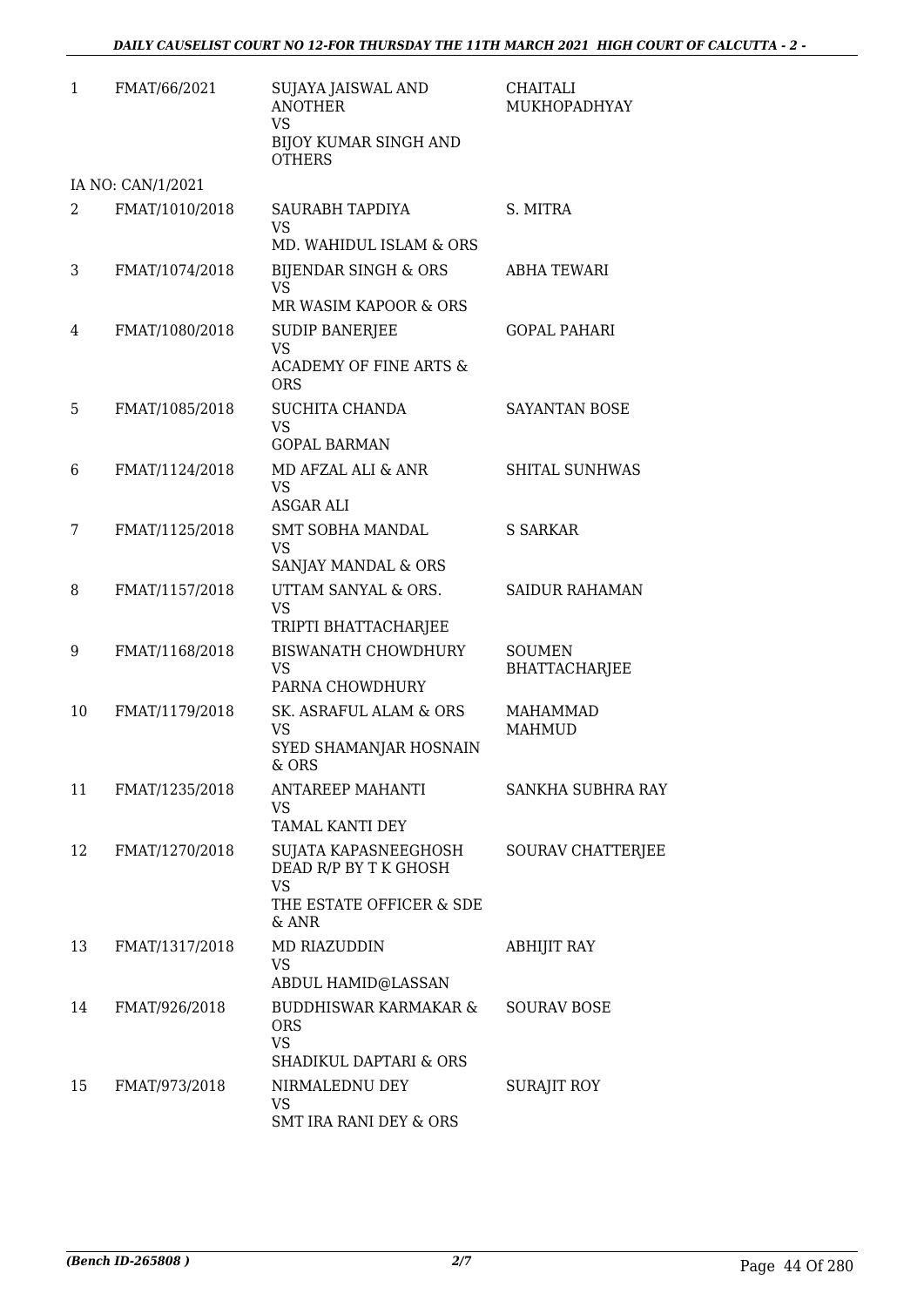| 16 | FMAT/975/2018                            | <b>SHARMISTHA</b><br><b>CHAKRABORTY &amp; ANR</b><br><b>VS</b>                        | ASIS BHATTACHARYYA                   |
|----|------------------------------------------|---------------------------------------------------------------------------------------|--------------------------------------|
|    |                                          | PRONATH CHATTERJEE &<br><b>ORS</b>                                                    |                                      |
| 17 | FMAT/988/2018                            | ALL CARIBBEAN TRADING<br>CORP<br><b>VS</b>                                            | NILADRI BANERJEE                     |
|    |                                          | PRECISION ENGINEERING &<br><b>FABRICATORS PVT LTD</b>                                 |                                      |
| 18 | FMA/1739/2019                            | TULSIDAS ROY & ORS.<br><b>VS</b><br><b>BIMALA DEVI JAISWAL &amp;</b><br>ORS.          | <b>MARISHA MULLICK</b>               |
|    | IA NO: CAN/1/2019(Old No:CAN/10577/2019) |                                                                                       |                                      |
| 19 | FMAT/705/2019                            | <b>SWARUP BISWAS</b><br>VS                                                            | KAMAL KANTA KAR                      |
|    |                                          | KASHINATH PATRA & ORS                                                                 |                                      |
|    |                                          | IA NO: CAN/1/2019(Old No:CAN/7019/2019), CAN/2/2019(Old No:CAN/7499/2019), CAN/3/2021 |                                      |
| 20 | FMAT/36/2019                             | <b>SMT RATAN KUMARI</b><br><b>SURANA</b><br><b>VS</b>                                 | <b>DIBYENDU</b><br><b>CHATTERJEE</b> |
|    |                                          | <b>SURANA PROPERTIES AND</b><br><b>FINANCE PVT LTD</b>                                |                                      |
| 21 | FMAT/466/2020                            | PAWAN KUMAR MISHRA<br>AND ANR<br><b>VS</b><br>M/S. SHREE DURGA<br><b>INDUSTRIES</b>   | PRABHAT KUMAR<br><b>PANDEY</b>       |
|    | IA NO: CAN/1/2021                        |                                                                                       |                                      |
| 22 | FMAT/498/2020                            | MOUSUMI KHAN ANDS ORS<br><b>VS</b>                                                    | <b>SOUMIK GANGULI</b>                |
|    |                                          | AMARNATH KHAN AND ORS                                                                 |                                      |
|    | IA NO: CAN/1/2021                        |                                                                                       |                                      |
|    | 23 FMAT/584/2020                         | MANIMALA GHOSH AND<br>ANR.<br><b>VS</b>                                               | LORD CHATTERJEE                      |
|    |                                          | M/S. K.J BUILDCON P. LTD.<br>AND ORS.                                                 |                                      |
|    | IA NO: CAN/1/2021                        |                                                                                       |                                      |
| 24 | FMAT/463/2020                            | UTTAM GHOSH@KATA<br><b>GHOSH AND ORS</b><br><b>VS</b>                                 | SUBHRAJYOTI GHOHS                    |
|    |                                          | RAMENDRA BISWAS AND<br><b>ORS</b>                                                     |                                      |
|    | IA NO: CAN/1/2020, CAN/2/2020            |                                                                                       |                                      |
| 25 | FMA/349/2021                             | MOTOR FUEL AND STORES<br>PRIVATE LIMITED<br>VS<br>ARUN KUMAR DUTTA @A.K.              | KAUSHIK MANDAL                       |
|    |                                          | DUTTA                                                                                 |                                      |
|    | IA NO: CAN/1/2021                        |                                                                                       |                                      |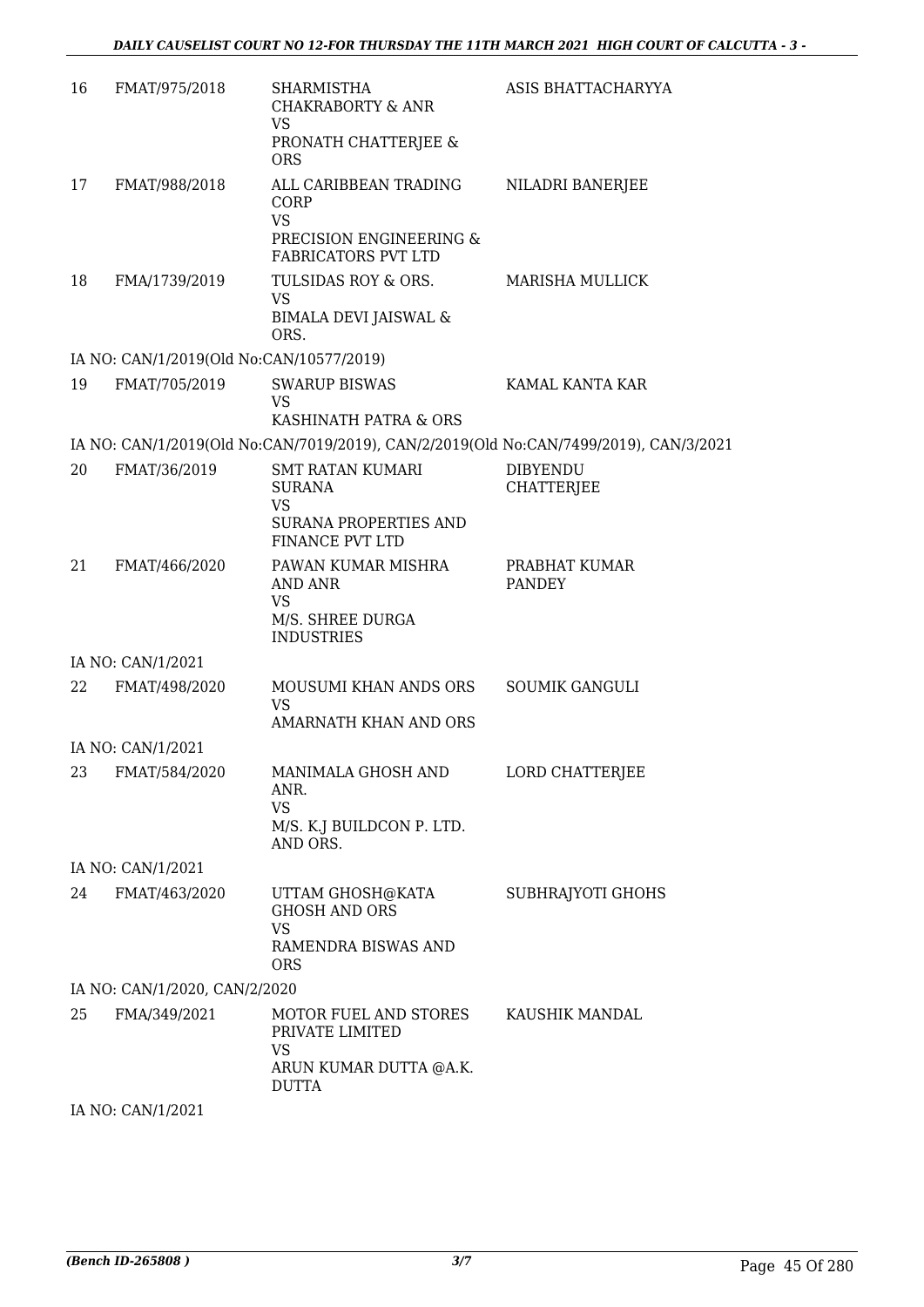| 26 | FMAT/110/2021                 | NANDALAL BISWAS<br>VS                                                                    | <b>DULAL DEY</b>                       |
|----|-------------------------------|------------------------------------------------------------------------------------------|----------------------------------------|
|    |                               | KABIRUL ISLAM AND ORS                                                                    |                                        |
| 27 | FMAT/125/2021                 | NIKHAT MUSTAQUE<br>VS                                                                    | RAM NARAIN RAJAK                       |
|    |                               | <b>NURUL HUDA AND OTHERS</b>                                                             |                                        |
|    | IA NO: CAN/1/2021             |                                                                                          |                                        |
| 28 | FMAT/141/2021                 | ANARUL MOLLAH<br>VS<br>AMJAD ALI MOLLAH AND                                              | <b>AMIT HALDER</b>                     |
|    |                               | <b>ORS</b>                                                                               |                                        |
|    | IA NO: CAN/1/2021, CAN/2/2021 |                                                                                          |                                        |
| 29 | FMAT/16/2021                  | TAPAS CHAKRAVORTY<br>VS                                                                  | <b>MONALISA DAS</b>                    |
|    |                               | SOMA CHAKRABORTY AND<br>ANR                                                              |                                        |
|    | IA NO: CAN/1/2021             |                                                                                          |                                        |
| 30 | FMAT/164/2021                 | <b>DULAL DEBNATH</b><br><b>VS</b>                                                        | <b>SUPRIYO</b><br><b>CHATTOPADHYAY</b> |
|    |                               | ARUN KUMAR SINGH AND<br><b>OTHERS</b>                                                    |                                        |
| 31 | FMAT/166/2021                 | AMIT KUMAR GHIDIA AND<br><b>ORS</b><br>VS                                                | KUSHSAGRA SHAH                         |
|    |                               | EVA EXOTIVA PVT LTD                                                                      |                                        |
| 32 | FMAT/190/2021                 | KAUSHIK SAMANTA AND<br><b>ORS</b><br>VS                                                  | <b>TARA PADA DAS</b>                   |
|    |                               | TAPSIL JATI, ADIBASI,<br>PRAKTAN SAINIK, KRISHI<br>BIKASH SILPA KENDRA AND<br><b>ANR</b> |                                        |
| 33 | FMAT/25/2021                  | SANJOY MAJI AND ANR                                                                      | DEBASISH KUMDU                         |
|    |                               | <b>VS</b><br>CHINTTARANJAN SARKAR                                                        |                                        |
|    | IA NO: CAN/1/2021, CAN/2/2021 |                                                                                          |                                        |
| 34 | FMAT/31/2021                  | <b>SMT PRATIMA ROY</b>                                                                   | RANAJJIT ROY                           |
|    |                               | <b>VS</b>                                                                                |                                        |
|    |                               | HINDUSTA UNILEVER LTD                                                                    |                                        |
|    | IA NO: CAN/1/2021             |                                                                                          |                                        |
| 35 | FMAT/41/2021                  | PRAMILA DAS AND OTHERS<br>VS                                                             | ARIJIT DOSS MULLICK                    |
|    |                               | <b>MANIK DAS AND OTHERS</b>                                                              |                                        |
| 36 | FMAT/47/2021                  | <b>NEWTON DAS</b><br>VS<br>M/S ANIMA ENTERPRISE                                          | DIPAK KUMAR<br><b>CHAKRABORTY</b>      |
|    |                               | <b>AND ORS</b>                                                                           |                                        |
| 37 | FMAT/83/2021                  | <b>BHABANI JANA</b><br><b>VS</b><br><b>DIGHA SHANKARPUR</b><br>DEVELOPMENT AUTHORITY     | PARTHA PRATIM<br>MUKHERJEE             |
|    |                               | AND ORS                                                                                  |                                        |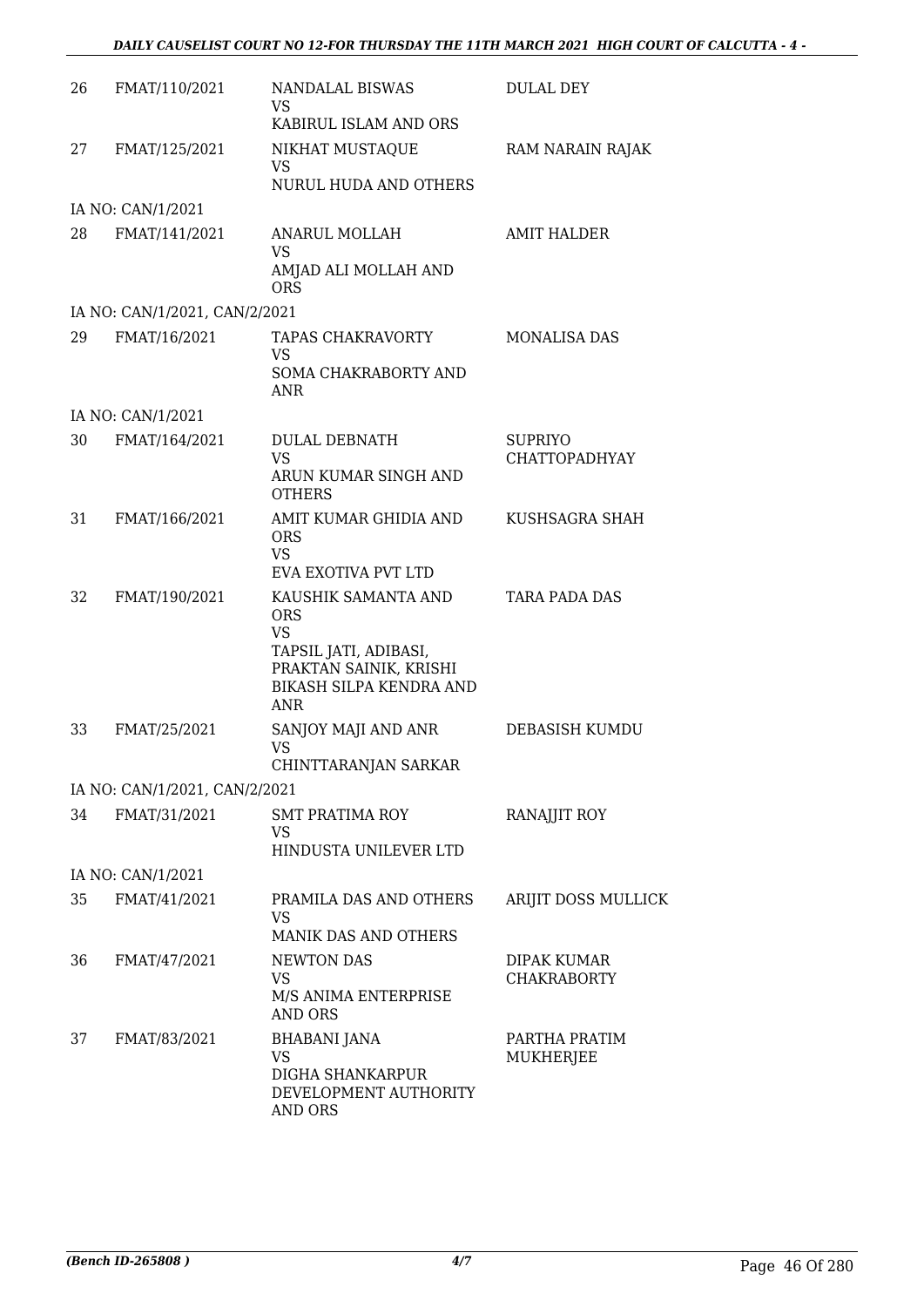| 38 | FMAT/84/2021                  | SACHIN KUMAR SHARMA<br><b>VS</b><br>LAKSHMAN PRASAD<br>AGARWAL AND ANR                                                    | <b>ABIR LAL</b><br>CHAKRAVORTI                                                           |
|----|-------------------------------|---------------------------------------------------------------------------------------------------------------------------|------------------------------------------------------------------------------------------|
|    | IA NO: CAN/1/2021             |                                                                                                                           |                                                                                          |
| 39 | FMAT/96/2021                  | DWIJENDRA CHANDRA<br><b>GANGULY</b><br><b>VS</b><br><b>SEEMA BAID</b>                                                     | <b>SUMITAVA</b><br><b>CHAKRABORTY</b>                                                    |
|    | IA NO: CAN/1/2021             |                                                                                                                           |                                                                                          |
|    |                               | <b>ORDER XLI RULE -- II</b>                                                                                               |                                                                                          |
| 40 | SAT/75/2020                   | RABINDRANATH SHAW @<br><b>BABU</b><br><b>VS</b><br>TARAK DAS @ BHARAT DAS                                                 | <b>INDRANIL HALDER</b>                                                                   |
|    |                               | $&$ ORS.                                                                                                                  | <b>ANIRBAN GHOSH</b>                                                                     |
| 41 | SAT/57/2020<br>(S)            | CHATURBHUJ KAR<br>VS.<br>RAJU KUMAR SHOW                                                                                  |                                                                                          |
| 42 | SAT/23/2020                   | M/S BAIJNATH CHOUBEY &<br><b>COMPANY</b><br><b>VS</b><br>VINAY CHANDRA DEVIDAS &<br><b>ORS</b>                            | SOUMYA SUBHRA RAY                                                                        |
|    | No:CAN/2580/2020)             |                                                                                                                           | IA NO: CAN/1/2020(Old No:CAN/705/2020), CAN/2/2020(Old No:CAN/1368/2020), CAN/3/2020(Old |
| 43 | SAT/157/2020<br>(15.03.21)    | NETAI CHANDRA<br><b>SADHUKHAN</b><br><b>VS</b><br>RANJIT CHARIT AND ORS                                                   | <b>BHABANI PRASAD</b><br><b>MONDAL</b>                                                   |
|    | IA NO: CAN/1/2021             |                                                                                                                           |                                                                                          |
| 44 | SAT/149/2020<br>(15.03.21)    | SANTIRAM BANDOPADHYAY<br>DECEASED, HIS LEGAL<br>HEIRS MANIKLAL BANERJEE<br>AND ORS<br><b>VS</b><br>SAILESWAR BANDOPADHYAY | <b>MILAN MAITY</b>                                                                       |
|    |                               | @ BANERJEE                                                                                                                |                                                                                          |
|    | IA NO: CAN/1/2021             |                                                                                                                           |                                                                                          |
| 45 | SAT/114/2020                  | <b>BISWANATH KUNDU</b><br>VS.<br>ARAMBAGH BIDYUT<br><b>ATHELATIC CLUB</b>                                                 | <b>SUSMITA CHATTERJEE</b>                                                                |
|    | IA NO: CAN/1/2020             |                                                                                                                           |                                                                                          |
| 46 | SA/241/2014                   | SUNITABALA GHOSH & ORS<br><b>VS</b><br>ANIL KR. GHOSH & ANR                                                               | <b>UJJAL RAY</b>                                                                         |
|    | IA NO: CAN/2/2021, CAN/3/2021 |                                                                                                                           |                                                                                          |
|    |                               | A DDI ICATIONI                                                                                                            |                                                                                          |

#### **APPLICATION**

( (AT 3.00 P.M.) )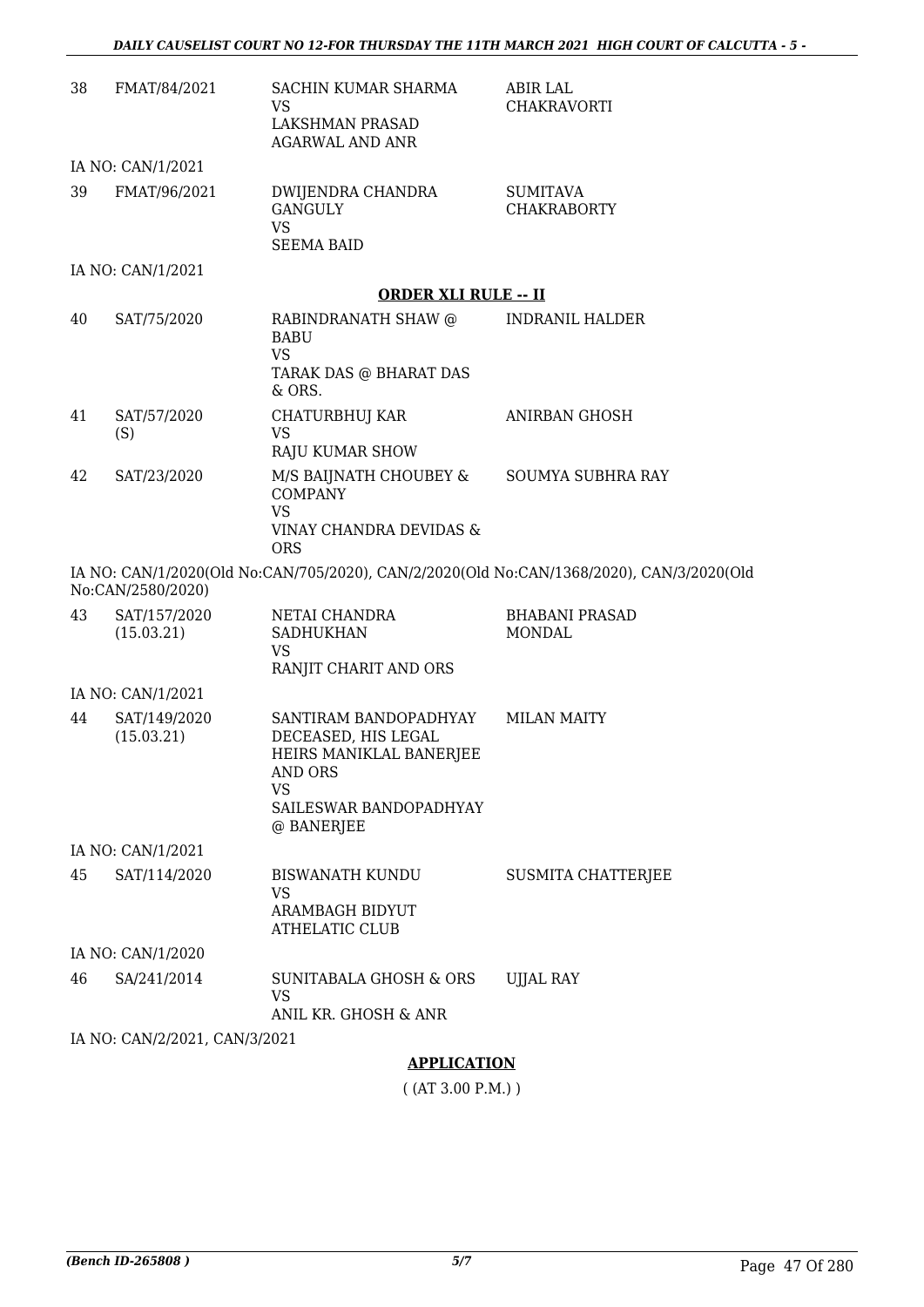| 47 | MAT/828/2020                              | SAJAL KUMAR KHANRA<br>VS.<br>STATE OF WEST BENGAL<br>AND ORS.                                                              | <b>SP PAHARI</b>                   |
|----|-------------------------------------------|----------------------------------------------------------------------------------------------------------------------------|------------------------------------|
|    | IA NO: CAN/1/2021                         |                                                                                                                            |                                    |
| 48 | MAT/86/2021                               | NASREEN SHAZDA<br><b>VS</b><br><b>STATE OF WEST BENGAL</b><br>AND ORS.                                                     | TANUJA BASAK                       |
|    | IA NO: CAN/1/2021                         |                                                                                                                            |                                    |
|    | wt49 MAT/85/2021                          | NASREEN SHAZDA<br><b>VS</b><br>STATE OF WEST BENGAL<br>AND ORS.                                                            | TANUJA BASAK                       |
|    | IA NO: CAN/1/2021                         |                                                                                                                            |                                    |
| 50 | MAT/277/2021                              | <b>GIRISH CHANDRA BISWAS</b><br><b>VS</b><br>STATE OF WEST BENGAL<br>AND ORS.                                              | NRIPENDRANATH<br><b>MONDAL</b>     |
|    | IA NO: CAN/1/2021                         |                                                                                                                            |                                    |
| 51 | MAT/333/2020                              | MD. SHIARAF ALI MOLLA &<br>ORS.<br><b>VS</b><br>PR. SEC. GOVT. OF WB &<br>ORS.                                             | ANINDA<br><b>BHATTACHARYA</b>      |
|    | IA NO: CAN/1/2020                         |                                                                                                                            |                                    |
| 52 | MAT/164/2021                              | THE WEST BENGAL<br><b>MADRASAH SERVICE</b><br><b>COMMISSION AND ANR</b><br><b>VS</b><br>CHAMPA RANI PAUL AND<br><b>ORS</b> | Madhurima Sarkar                   |
|    | IA NO: CAN/1/2021                         |                                                                                                                            |                                    |
| 53 | MAT/199/2021                              | KOUSHEYA BASU<br>VS<br>STATE OF WEST BENGAL<br>AND ORS.                                                                    | <b>SAMIK SARKAR</b>                |
|    | IA NO: CAN/1/2021                         |                                                                                                                            |                                    |
| 54 | FMA/284/2021                              | <b>BHARATI BHATTACHARYA</b><br>VS<br><b>STATE OF WEST BENGAL &amp;</b><br><b>ORS</b>                                       | UTTAM KUMAR<br><b>BHATTACHARYA</b> |
|    | IA NO: CAN/1/2020, CAN/2/2020, CAN/4/2021 |                                                                                                                            |                                    |
|    |                                           | <b>CIVIL APPLICATION</b>                                                                                                   |                                    |
| 55 | FAT/306/2020                              | NARAYAN SAHA @ NARAYAN<br>CH. SAHA AND ORS.<br>VS<br>LILA SAHA AND ORS.                                                    | MD. NAUROZ RAHBER                  |

IA NO: CAN/1/2020, CAN/2/2020, CAN/3/2021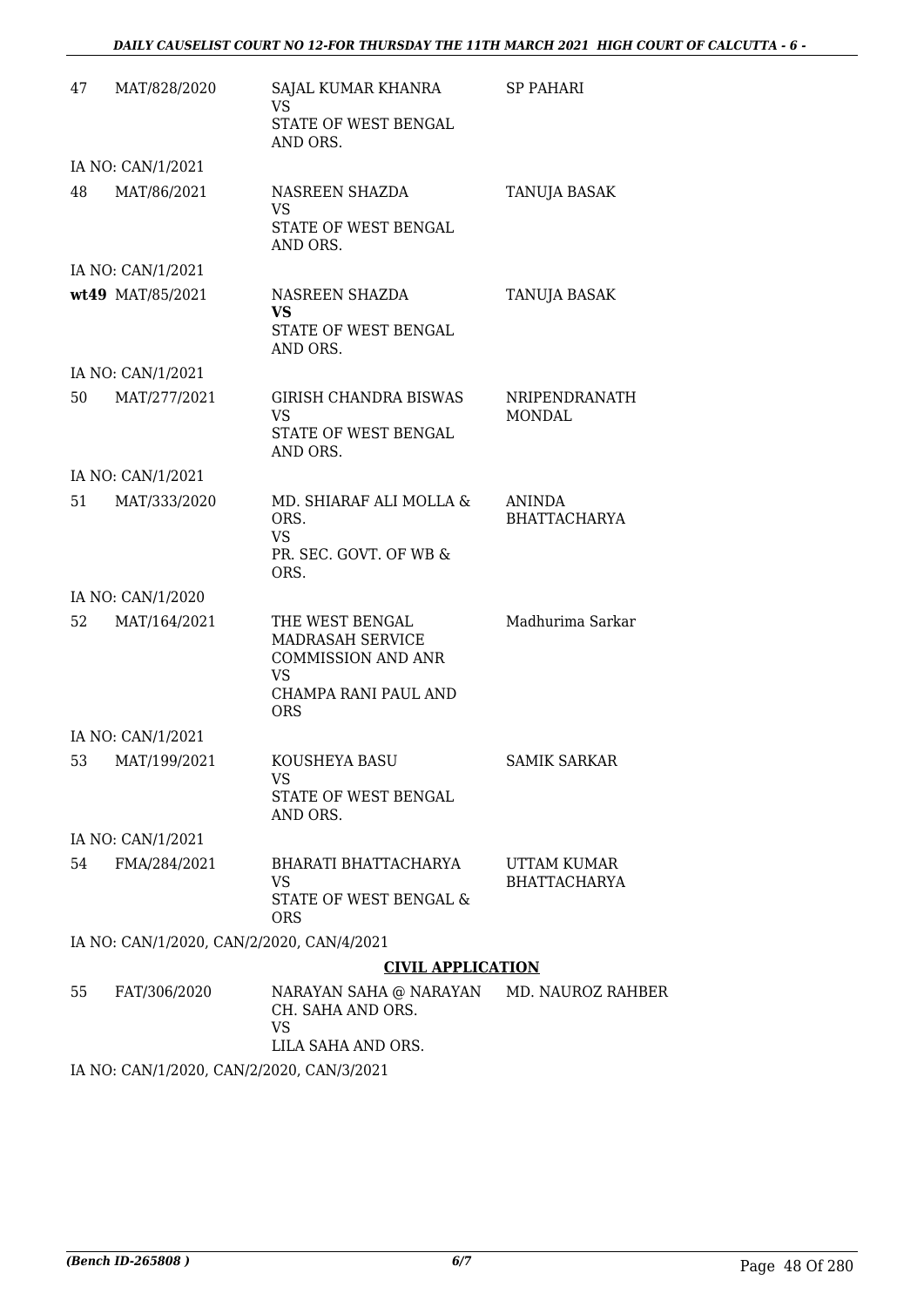| 56 | FAT/37/2021       | L M TECHNO BUILD PRIVATE<br>LIMITED<br>VS<br>PRANATI GHOSH                  | <b>MOUSUMI BHOWAL</b>               |
|----|-------------------|-----------------------------------------------------------------------------|-------------------------------------|
|    | IA NO: CAN/1/2020 |                                                                             |                                     |
| 57 | FAT/527/2019      | RAJENDRA NATH GANGULY<br>VS<br>SHRABANI GANGULY                             | KRISHNENDU PAUL<br><b>CHOWDHURY</b> |
|    |                   | IA NO: CAN/1/2019(Old No:CAN/11738/2019), CAN/2/2019(Old No:CAN/11770/2019) |                                     |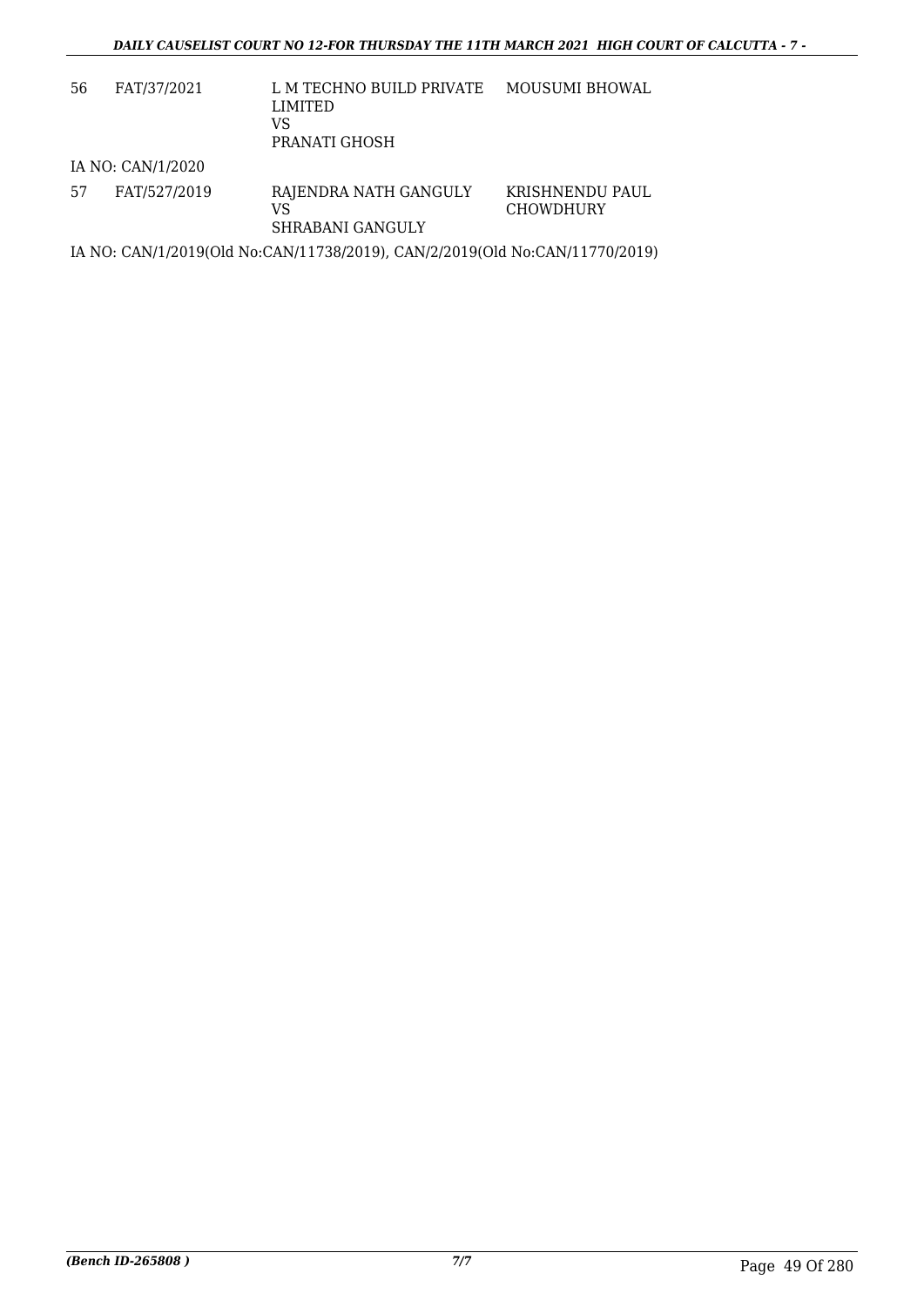

### **Appellate Side**

**DAILY CAUSELIST For Thursday The 11th March 2021**

**COURT NO. 11**

#### **DIVISION BENCH (DB - VI)**

**AT 10:30 AM**

**HON'BLE JUSTICE SUBRATA TALUKDAR HON'BLE JUSTICE HIRANMAY BHATTACHARYYA (VIA VIDEO CONFERENCE)**

**ON AND FROM MONDAY, THE 11TH JANUARY 2021 - APPEALS FROM ORDERS RELATING TO MUNICIPALITIES, CO-OPERATIVES & PANCHAYATS UNDER GROUP-V INCLUDING APPLICATIONS CONNECTED THERETO;**

**HEARING OF WRIT APPEALS IRRESPECTIVE OF CLASSIFICATION INCLUDING APPLICATIONS CONNECTED THERETO;**

**SPECIAL NOTE: 1.(A) MENTIONING OF REALLY URGENT MATTERS WILL BE ALLOWED ON EVERY MONDAY AND WEDNESDAY AT THE FIRST SITTING OF THE COURT. (B) MENTIONING SLIPS MUST BE FILED STATING THE GROUNDS OF URGENCY WITH SERVICE OF NOTICE ON THE OPPOSITE SIDE(S). (C) FIXED MATTERS MARKED IN EACH GROUP WILL BE CALLED ON FIRST FROM THE GROUP. 2. APPELLATE SIDE MATTERS WILL BE TAKEN UP UPTO RECESS ON EVERY TUESDAY AND THURSDAY.** 

**3. ON TUESDAYS AND THURSDAYS APPEALS FOR HEARING (SENT FROM DEPARTMENTS) WILL BE CALLED ON FIRST, THEREAFTER, MATTERS WILL BE CALLED ON AS PER LIST.**

**TODAY (11.03.2021) URGENT APPLICATIONS WILL BE CALLED ON FIRST, THEREAFTER OTHER MATTERS WILL BE CALLED ON SERIALLY.**

**NOTE: MATTERS WILL BE TAKEN UP THROUGH PHYSICAL HEARING ONLY WHEN BOTH THE PARTIES ARE AGREED**

#### **URGENT APPLICATIONS**

1 MAT/349/2021 NASRIN BIBI SEKH  $V<sup>Q</sup>$ STATE OF WEST BENGAL AND ORS. ASRAF MANDAL

IA NO: CAN/1/2021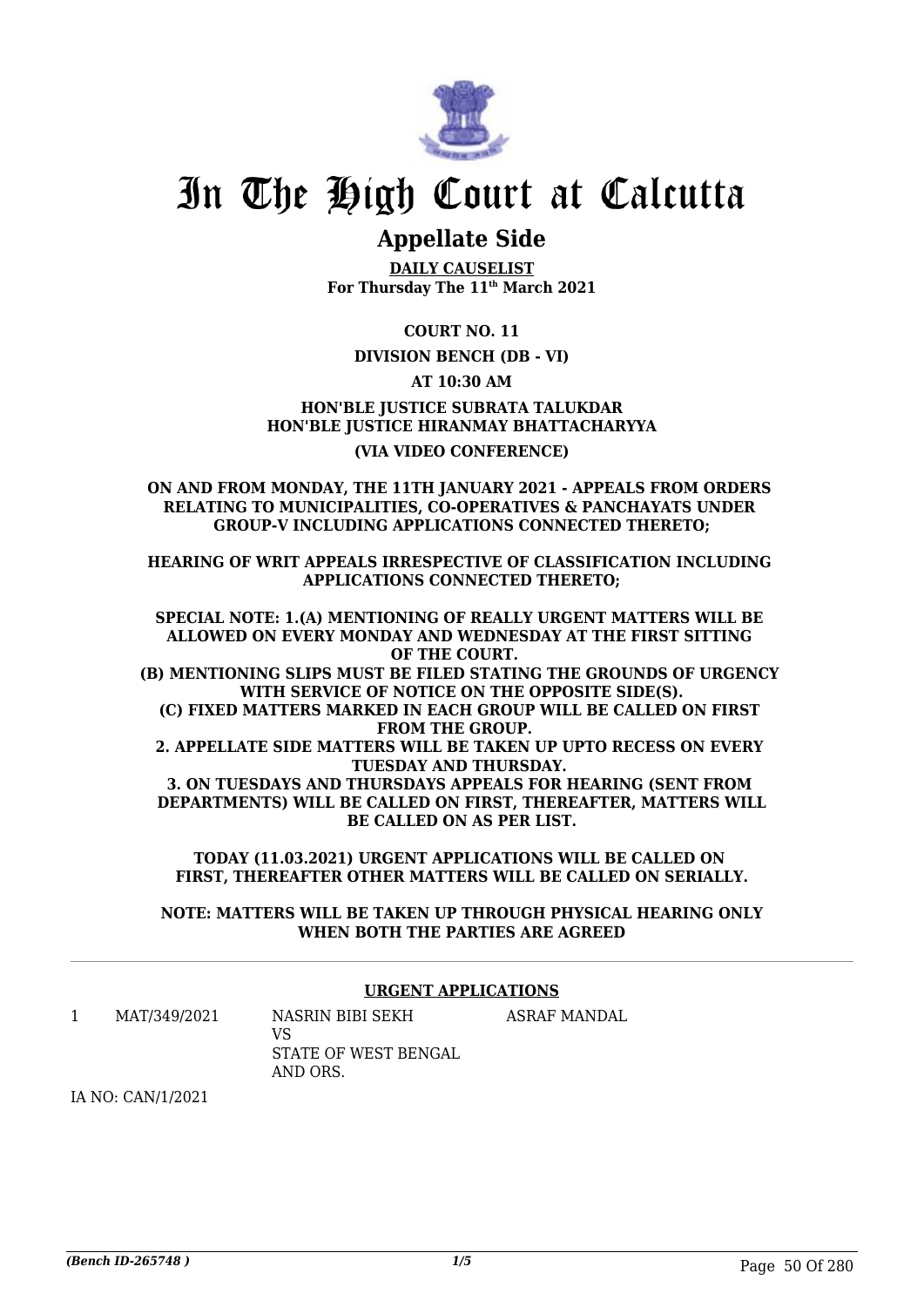|     | wt2 MAT/350/2021                         | NARGIS SEKH<br><b>VS</b><br>STATE OF WEST BENGAL<br>AND ORS.                                     | <b>ASRAF MONDAL</b>                                                                                                                                                                                                                                                                                                                                                   |
|-----|------------------------------------------|--------------------------------------------------------------------------------------------------|-----------------------------------------------------------------------------------------------------------------------------------------------------------------------------------------------------------------------------------------------------------------------------------------------------------------------------------------------------------------------|
|     | IA NO: CAN/1/2021                        |                                                                                                  |                                                                                                                                                                                                                                                                                                                                                                       |
|     | wt3 WPA/6711/2021                        | NARGIS SEKH<br><b>VS</b><br>STATE OF WEST BENGAL<br>AND ORS.                                     | <b>ASRAF MANDAL</b>                                                                                                                                                                                                                                                                                                                                                   |
|     | wt4 WPA/6715/2021                        | NASRIN BIBI SEKH<br><b>VS</b><br>STATE OF WEST BENGAL<br>AND ORS.                                | <b>ASRAF MANDAL</b>                                                                                                                                                                                                                                                                                                                                                   |
|     |                                          | <b>APPLICATION(S)</b>                                                                            |                                                                                                                                                                                                                                                                                                                                                                       |
| 5   | MAT/16/2021<br>(Fixed)                   | JAIDEO DHANANIA AND<br><b>ORS</b><br><b>VS</b><br>HOWRAH MUNICIPAL<br><b>CORPORATION AND ORS</b> | <b>ANIMESH PAUL</b>                                                                                                                                                                                                                                                                                                                                                   |
|     | IA NO: CAN/1/2021                        |                                                                                                  |                                                                                                                                                                                                                                                                                                                                                                       |
|     | wt6 MAT/102/2021                         | SACHIN GUPTA<br><b>VS</b><br>HOWRAH MUNICIPAL<br><b>CORPORATION AND ORS</b>                      | RAJESH UPADHYAY                                                                                                                                                                                                                                                                                                                                                       |
|     | IA NO: CAN/1/2021                        |                                                                                                  |                                                                                                                                                                                                                                                                                                                                                                       |
| 7   | MAT/1672/2019<br>[Fixed]                 | <b>ASHOK PRAMANIK</b><br>VS<br><b>SHILA KARMAKAR</b>                                             | <b>AMITABHA GHOSH</b>                                                                                                                                                                                                                                                                                                                                                 |
|     | IA NO: CAN/1/2019(Old No:CAN/11455/2019) |                                                                                                  |                                                                                                                                                                                                                                                                                                                                                                       |
| 8   | WPA/29606/2014<br>[Assigned] [Fixed]     | JHUMJHUM HALDER & ORS SUDIPTA DASGUPTA<br><b>VS</b><br>STATE OF WEST BENGAL &<br><b>ORS</b>      |                                                                                                                                                                                                                                                                                                                                                                       |
|     | CAN/11/2017(Old No:CAN/6400/2017)        |                                                                                                  | IA NO: CAN/1/2014(Old No:CAN/11636/2014), CAN/2/2015(Old No:CAN/2842/2015), CAN/3/2015(Old<br>No:CAN/9016/2015), CAN/4/2015(Old No:CAN/9701/2015), CAN/5/2015(Old No:CAN/9953/2015),<br>CAN/6/2015(Old No:CAN/9954/2015), CAN/7/2016(Old No:CAN/2249/2016), CAN/8/2016(Old<br>No:CAN/5827/2016), CAN/9/2017(Old No:CAN/2718/2017), CAN/10/2017(Old No:CAN/6271/2017), |
| wt9 | WPA/29607/2014                           | JAHAR MALLICK & ORS<br><b>VS</b><br>STATE OF WEST BENGAL &                                       | SUDIPTA DASGUPTA                                                                                                                                                                                                                                                                                                                                                      |

IA NO: CAN/1/2015(Old No:CAN/9809/2015), CAN/2/2015(Old No:CAN/11724/2015), CAN/3/2016(Old No:CAN/3470/2016), CAN/4/2016(Old No:CAN/10417/2016), CAN/5/2016(Old No:CAN/10911/2016), CAN/6/2017(Old No:CAN/1412/2017), CAN/7/2017(Old No:CAN/2112/2017), CAN/8/2017(Old No:CAN/6401/2017), CAN/9/2020(Old No:CAN/367/2020), CAN/10/2020(Old No:CAN/649/2020), CAN/11/2020, CAN/12/2021, CAN/13/2021

ORS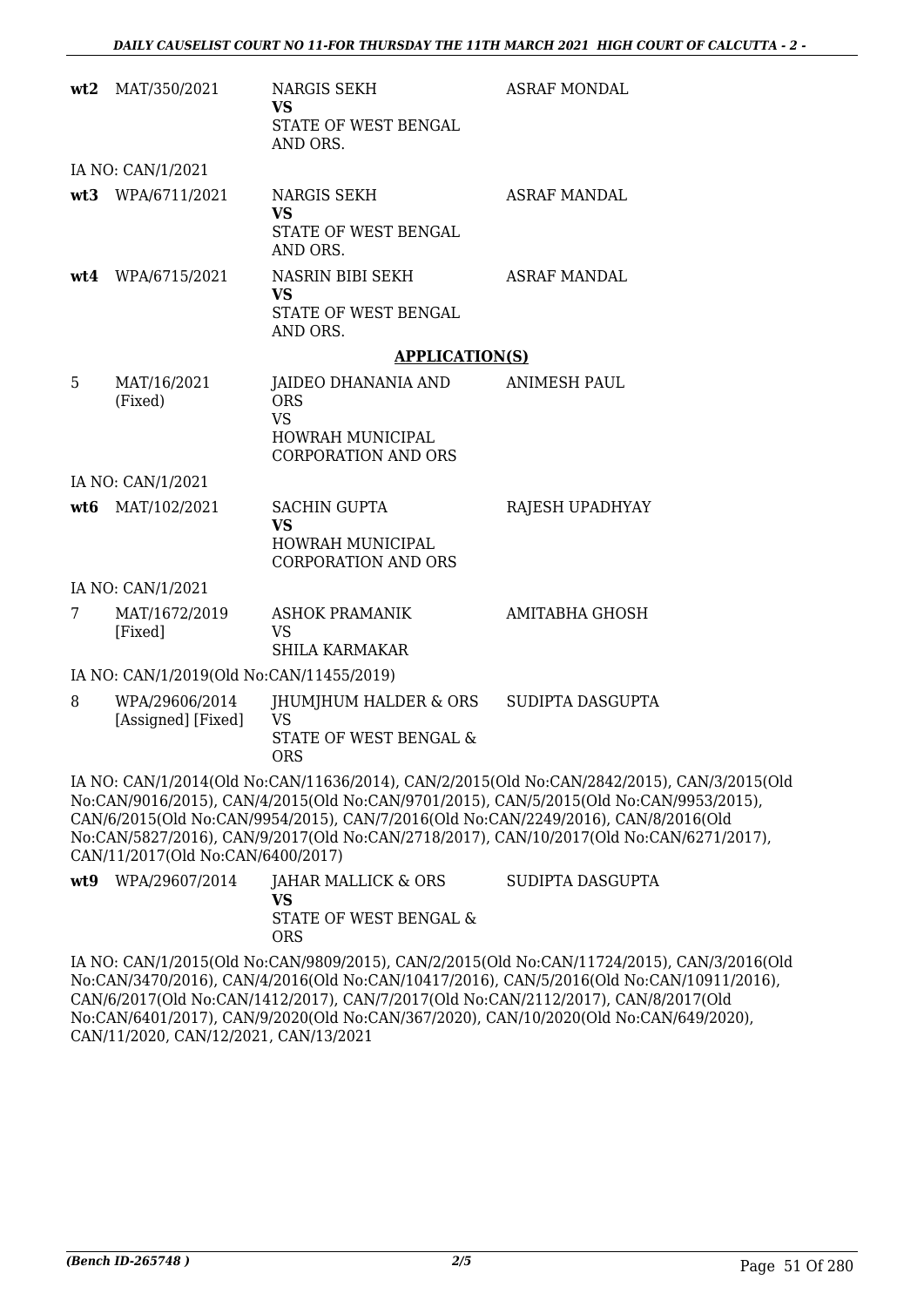| 10 | WPA/19621/2019     | ARINDAM MANDAL & ORS   | ANINDA        |
|----|--------------------|------------------------|---------------|
|    | [Assigned] [Fixed] | VS.                    | BHATTACHARYYA |
|    |                    | STATE OF WEST BENGAL & |               |
|    |                    | ORS                    |               |

IA NO: CAN/1/2020(Old No:CAN/2907/2020), CAN/2/2020(Old No:CAN/2982/2020), CAN/3/2020(Old No:CAN/5337/2020), CAN/4/2020(Old No:CAN/5338/2020), CAN/5/2020(Old No:CAN/5342/2020), CAN/6/2020, CAN/7/2020, CAN/8/2020, CAN/9/2020, CAN/10/2020, CAN/11/2021, CAN/12/2021, CAN/13/2021, CAN/14/2021, CAN/15/2021, CAN/16/2021, CAN/17/2021

|    | wt11 WPA/20479/2019          | SAMIR PURKAIT & ORS<br>VS.<br>STATE OF WEST BENGAL &<br><b>ORS</b>   | <b>ANINDA</b><br><b>BHATTACHARYA</b> |
|----|------------------------------|----------------------------------------------------------------------|--------------------------------------|
|    | wt12 WPA/20685/2019          | TARUN KUMAR DAS & ORS<br>VS.<br>STATE OF WEST BENGAL &<br><b>ORS</b> | <b>ANINDA</b><br><b>BHATTACHARYA</b> |
|    | wt13 WPA/22532/2019          | APARNA PURAKAIT<br>VS.<br>STATE OF WEST BENGAL &<br>ORS              | <b>ANINDA</b><br><b>BHATTAVHARYA</b> |
|    | $wt14$ WPA/5244/2019         | SWADESH MONDAL & ORS<br>VS.<br>STATE OF WEST BENGALS<br><b>ORS</b>   | <b>ANIRBAN DAS</b>                   |
| 15 | WPA/31563/2014<br>[Assigned] | HIMANSHU MONDAL & ORS<br>VS<br>STATE OF WEST BENGAL &<br><b>ORS</b>  | <b>SUBHAS JANA</b>                   |

IA NO: CAN/1/2015(Old No:CAN/186/2015), CAN/2/2015(Old No:CAN/11311/2015)

16 WPA/18325/2012 [Assigned] MOHITOSH JANA & ORS VS STATE & ORS MOJNU SK

IA NO: CAN/5/2014(Old No:CAN/722/2014), CAN/9/2014(Old No:CAN/7514/2014), CAN/10/2014(Old No:CAN/7966/2014), CAN/11/2014(Old No:CAN/8761/2014), CAN/12/2014(Old No:CAN/9323/2014)

| 17 | MAT/770/2020 | STATE OF WEST BENGAL<br>AND ORS.<br>VS<br>THE BANTRA COOP. BANK<br>LTD. AND ORS. | BIPLOB DAS |
|----|--------------|----------------------------------------------------------------------------------|------------|
|    |              |                                                                                  |            |

IA NO: CAN/1/2020, CAN/2/2021

| 18 | MAT/850/2020 | PRATIMA ACHARJEE<br>VS<br>STATE OF WEST BENGAL | SUJIT MITRA |
|----|--------------|------------------------------------------------|-------------|
|    |              | AND ORS.                                       |             |
|    |              |                                                |             |

IA NO: CAN/1/2020, CAN/2/2020

#### **APPEALS FOR HEARING (SENT FROM DEPARTMENTS)**

| 19 | MAT/1521/2019 | TAMAL DE               | ANANYA NEOGI |
|----|---------------|------------------------|--------------|
|    | [Defective]   | VS.                    |              |
|    |               | STATE OF WEST BENGAL & |              |
|    |               | ORS                    |              |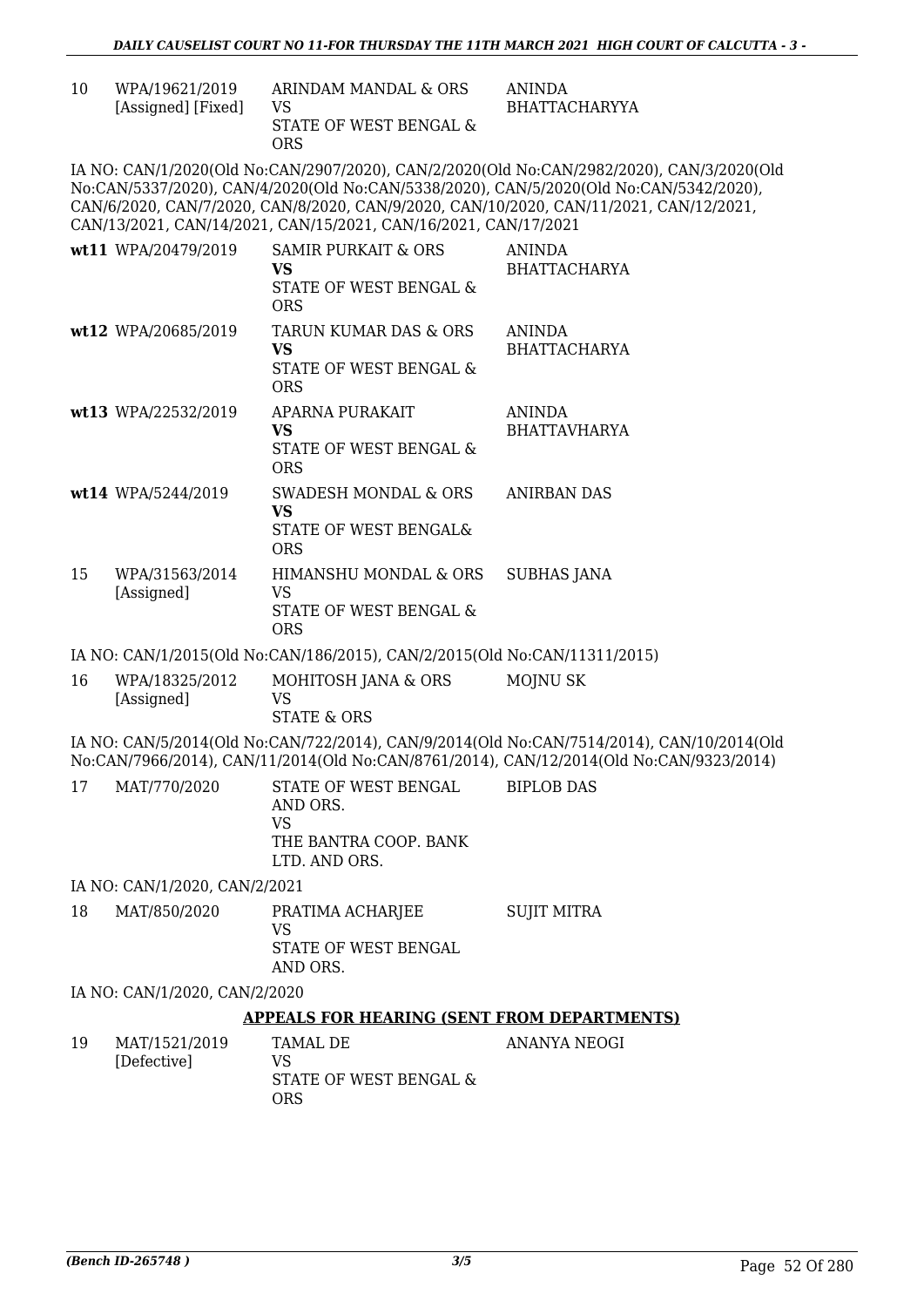| 20 | MAT/551/2018<br>[Defective]             | AFTAB ALAM<br>VS<br>THE KOLKATA MUNICIPAL<br><b>CORPORATION &amp; ORS</b>                                               | PRADIP KUMAR<br>GHOSH |
|----|-----------------------------------------|-------------------------------------------------------------------------------------------------------------------------|-----------------------|
| 21 | MAT/996/2018<br>[Defective]             | <b>MANJU NAYEK</b><br><b>VS</b><br>STATE OF WEST BENGAL &<br><b>ORS</b>                                                 | SNEHASIS JANA         |
| 22 | MAT/997/2018<br>[Defective]             | AMAR KUMAR DAS<br><b>VS</b><br><b>STATE OF WEST BENGAL &amp;</b><br><b>ORS</b>                                          | SNEHASIS JANA         |
|    | IA NO: CAN/1/2021, CAN/2/2021           |                                                                                                                         |                       |
| 23 | MAT/319/2018<br>[Defective]             | THE STATE OF WEST<br><b>BENGAL &amp; ORS</b><br>VS<br>JAGGI GHOSH & ORS                                                 | <b>ABDUS SALAM</b>    |
| 24 | MAT/998/2018<br>[Defective]             | <b>SRIKANTA DOLUI</b><br><b>VS</b><br><b>STATE OF WEST BENGAL &amp;</b><br><b>ORS</b>                                   | SNEHASIS JANA         |
| 25 | MAT/995/2018<br>[Defective]             | RINA GHORAI (ARJI)<br><b>VS</b><br>STATE OF WEST BENGAL &<br><b>ORS</b>                                                 | <b>SNEHASIS JANA</b>  |
| 26 | MAT/1000/2018<br>[Defective]            | MANOJ MADRAJI<br><b>VS</b><br>STATE OF WEST BENGAL &<br><b>ORS</b>                                                      | SNEHASIS JANA         |
| 27 | FMA/1015/2016                           | <b>CEMIN CONSULTANTS</b><br>PRIVATE LIMITED & ORS<br><b>VS</b><br>THE KOLKATA MUNICIPAL<br><b>CORPORATION &amp; ORS</b> | <b>SUTAPA DUTTA</b>   |
|    | wt28 FMA/2008/2014                      | COMPANY CONSULTANTS<br>P. LTD. & ORS.<br><b>VS</b><br>KMC & ORS.                                                        | SANJUKTA RAY          |
|    | IA NO: CAN/1/2014(Old No:CAN/2342/2014) |                                                                                                                         |                       |
|    | wt29 WPA/37642/2013                     | CEMIN CONSULTANTS PVT. SUTAPA DUTTA<br>LTD. & ORS.<br><b>VS</b><br>KOLKATA MUNICIPAL                                    |                       |
|    | wt30 WPA/744/2014                       | CORP. & ORS.<br>COMPANY CONSULTANTS<br>PVT. LTD & ORS<br>VS<br>KOLKATA MUNICIPAL<br>CORP. & ORS                         | SANJUKTA RAY          |
| 31 | FMA/797/2019<br>[N.T.W.]                | SMT GOLAPI PAUL & ANR<br>VS<br>STATE OF WEST BENGAL &<br><b>ORS</b>                                                     | RASOMAY MONDAL        |

IA NO: CAN/1/2020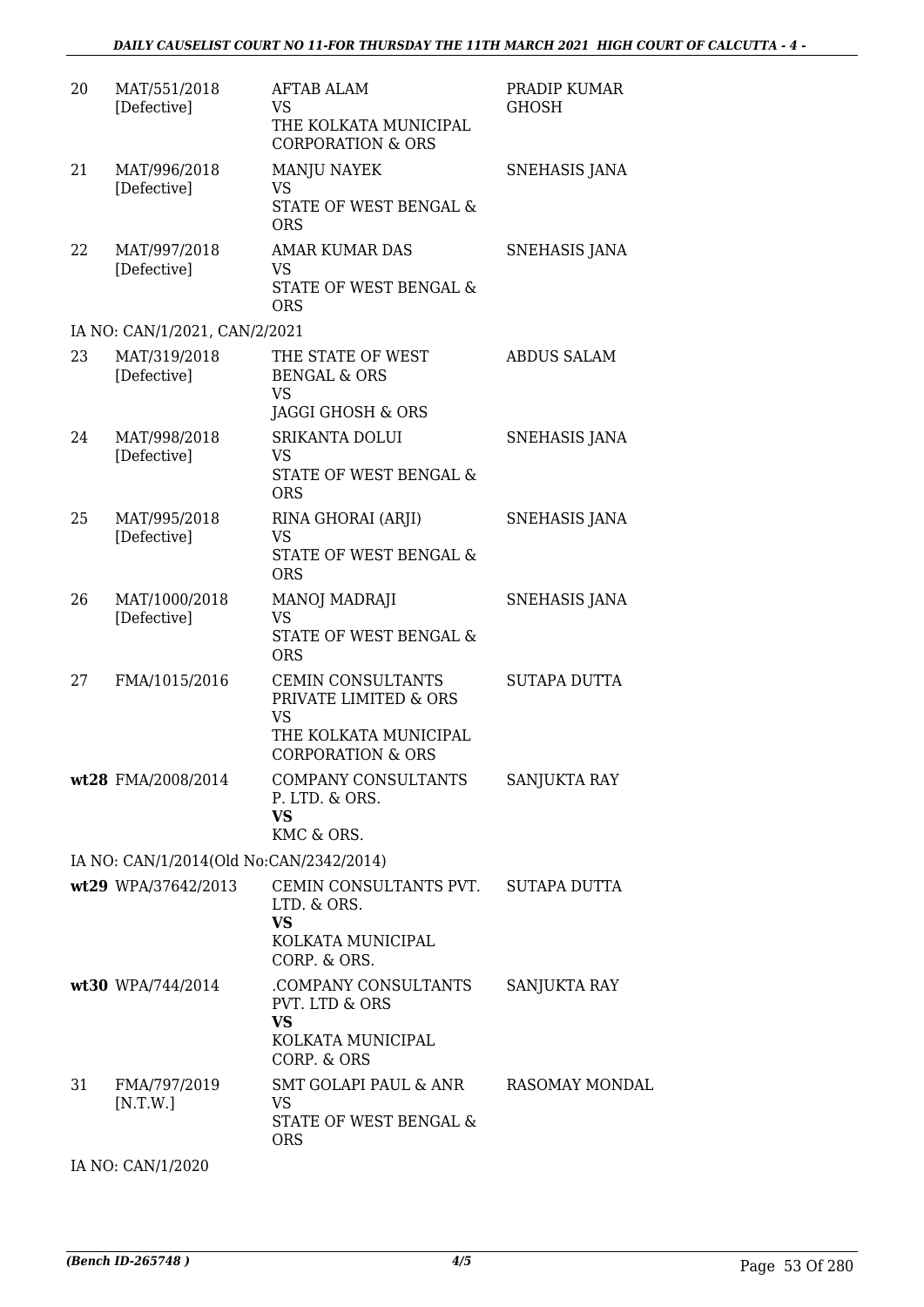| 32 | MAT/1788/2013<br>[2nd Time]              | LUCY MONDAL & ANR<br><b>VS</b><br>STATE OF WEST BENGAL &<br><b>ORS</b>        | <b>PRANTICK GHOSH</b>                                                                   |
|----|------------------------------------------|-------------------------------------------------------------------------------|-----------------------------------------------------------------------------------------|
| 33 | FMA/511/2020<br>[N.T.W.]                 | CHHONI MOHAMMED<br><b>MONDAL</b><br><b>VS</b><br><b>STATE OF WEST BENGAL</b>  | ANIKET MITRA                                                                            |
|    | IA NO: CAN/1/2019(Old No:CAN/12046/2019) |                                                                               |                                                                                         |
|    |                                          | <b>APPEALS FOR HEARING</b>                                                    |                                                                                         |
| 34 | MAT/1423/2018<br>[4 P.B.]                | SK. GOLAM KIBRIA<br>VS<br>STATE OF WEST BENGAL &<br><b>ORS</b>                | JAHANGIR BADSHA                                                                         |
|    |                                          |                                                                               | IA NO: CAN/1/2019(Old No:CAN/10243/2019), CAN/2/2019(Old No:CAN/10244/2019), CAN/3/2021 |
| 35 | FMA/2223/2014<br>(2 P.B.)                | <b>AHASANUL HOQUE</b><br><b>VS</b><br>STATE OF WEST BENGAL &<br><b>ORS</b>    | <b>ARNAB RAY</b>                                                                        |
|    | IA NO: CAN/1/2012(Old No:CAN/5558/2012)  |                                                                               |                                                                                         |
| 36 | MAT/736/2020<br>(2 P.B.)                 | <b>GOBINDA MAITI</b><br><b>VS</b><br>MIDNAPORE MUNICIPALITY<br><b>AND ORS</b> | RAVI RANJAN KUMAR                                                                       |
|    | IA NO: CAN/1/2020                        |                                                                               |                                                                                         |
| 37 | FMA/3538/2013<br>(2 P.B.)                | RAJLAXMI PRADHAN(PAL)<br><b>VS</b><br>SUDESHNA                                | <b>GOURAV DAS</b>                                                                       |

MAITY(SASHMAL)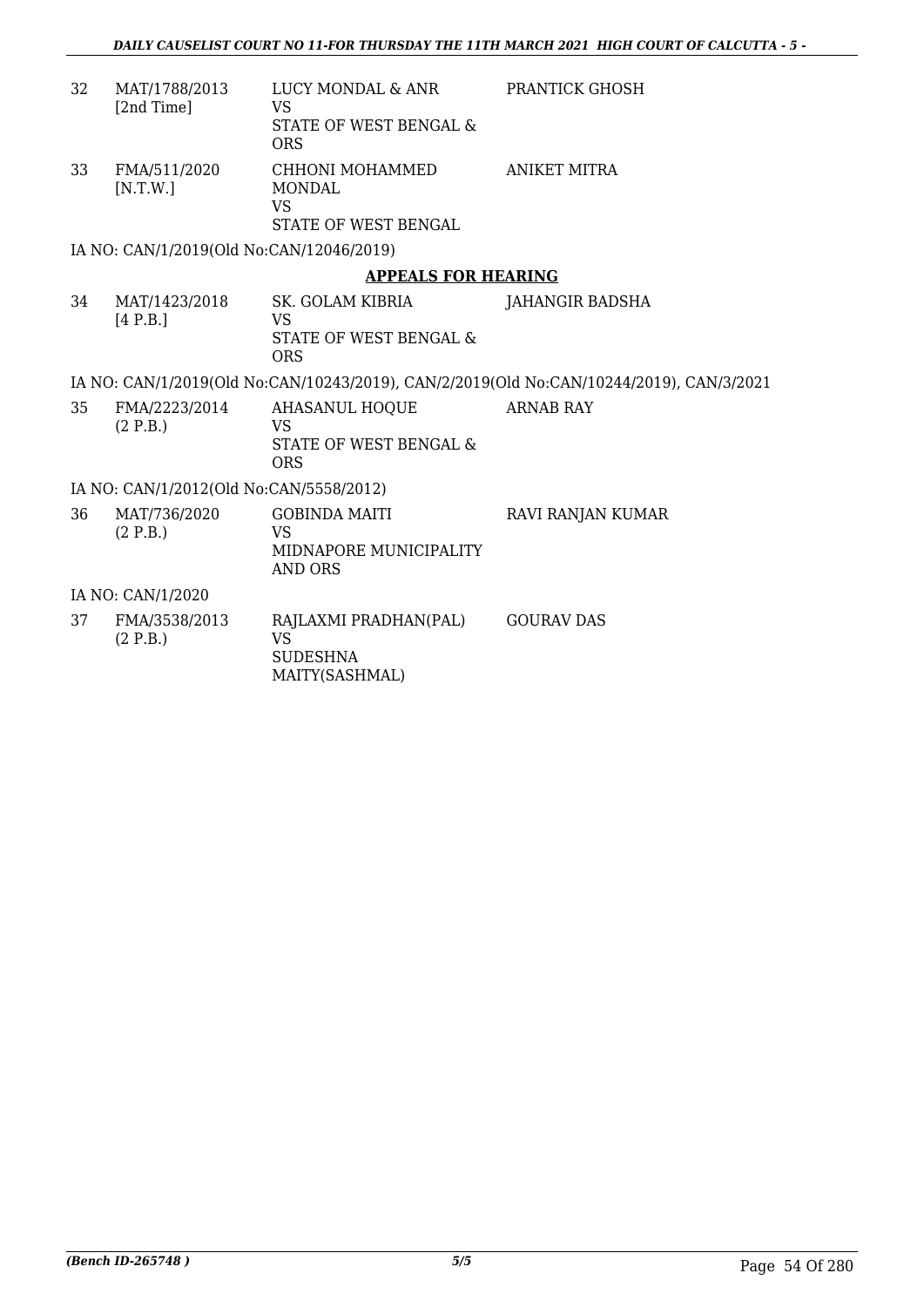

## **Appellate Side**

**DAILY CAUSELIST For Thursday The 11th March 2021**

**COURT NO. 11**

#### **DIVISION BENCH (DB)**

**AT 12:50 PM**

#### **HON'BLE JUSTICE SUBRATA TALUKDAR HON'BLE JUSTICE ANIRUDDHA ROY (VIA VIDEO CONFERENCE)**

#### **ON THURSDAY, 11TH MARCH 2021 AT 12.50 P.M. - WILL SIT TOGETHER TO PRONOUNCE FEW JUDGMENTS.**

#### **NOTE: MATTERS WILL BE TAKEN UP THROUGH PHYSICAL HEARING ONLY WHEN BOTH THE PARTIES ARE AGREED**

#### **FOR JUDGMENT AND FINAL ORDER**

| FMA/1313/2018 | DEBDAS GANGULY @<br>GANGOPADHYAY & ANR<br>VS<br>STATE OF WEST BENGAL &<br>ORS. | SOMNATH BANERJEE |
|---------------|--------------------------------------------------------------------------------|------------------|
|               |                                                                                |                  |

IA NO: CAN/1/2018(Old No:CAN/7951/2018)

| MAT/1537/2016 | SUDARSHAN KOLYA        | SIDDHARTHA    |
|---------------|------------------------|---------------|
|               | VS                     | SANKAR MANDAL |
|               | STATE OF WEST BENGAL & |               |
|               | ORS.                   |               |

IA NO: CAN/1/2018(Old No:CAN/8072/2018), CAN/2/2018(Old No:CAN/8073/2018)

3 MAT/1552/2019 COAL INDIA LTD VS SUKHBINDER SINGH SAINI & ORS PARTHA BASU

#### IA NO: CAN/2/2020(Old No:CAN/1145/2020)

4 MAT/1671/2019 CALCUTTA STATE TRANPORT CORPORATION VS BIMAL CHANDRA ROY SABYASACHI **MONDAL** 

IA NO: CAN/1/2020(Old No:CAN/1024/2020)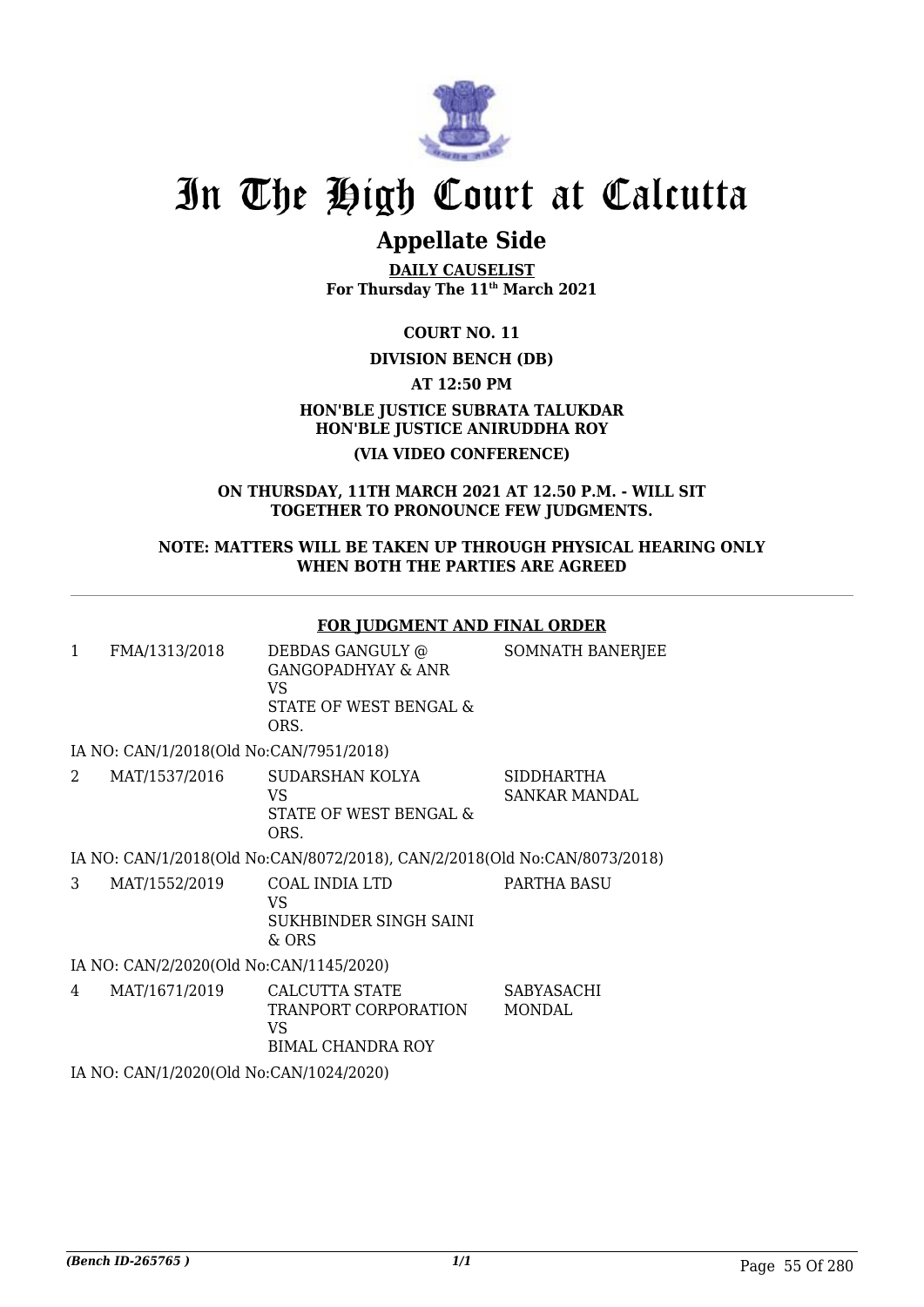

## **Appellate Side**

**DAILY CAUSELIST For Thursday The 11th March 2021**

**COURT NO. 11**

#### **SINGLE BENCH (SB) AT 2:00 PM HON'BLE JUSTICE SUBRATA TALUKDAR (VIA VIDEO CONFERENCE) ON 12.03.2021 AT 2.00 P.M.**

**ON FRIDAY, 12TH MARCH 2021 AT 2.00 P.M. - WILL SIT SINGLY TO TAKE UP SOME CONTEMPT, ASSIGNED MATTERS.**

#### **NOTE: MATTERS WILL BE TAKEN UP THROUGH PHYSICAL HEARING ONLY WHEN BOTH THE PARTIES ARE AGREED**

#### **FOR ORDERS**

| $\mathbf{1}$ | CRC/3/2019<br>[Assigned]                   | SAUROV KUMAR MANDAL<br>VS.<br><b>MADHURA DAS</b>                          | HARE KRISHNA<br><b>HALDER</b>        |
|--------------|--------------------------------------------|---------------------------------------------------------------------------|--------------------------------------|
| wt2          | CO/2565/2018                               | SAUROV KUMAR MANDAL<br>VS<br><b>MADHURA DAS</b>                           | <b>HARE KRISHNA</b><br><b>HALDAR</b> |
|              | IA NO: CAN/3/2019(Old No:CAN/690/2019)     |                                                                           |                                      |
|              |                                            | <b>CONTEMPT APPLICATIONS</b>                                              |                                      |
| 3            | WPCRC/119/2019<br>[Personal<br>Appearance] | <b>SK HABIB</b><br>VS.<br>MOMTAJ KHATUN & ANR                             | SK ABU ABBASUDDIN                    |
| wt4          | WPA/6219/2018                              | <b>SK HABIB</b><br><b>VS</b><br>STATE OF WEST BENGAL &<br><b>ORS</b>      | <b>ABU ABBASUDDIN</b>                |
| 5            | CPAN/692/2018                              | DR SUBHAS CHANDRA<br><b>BHAT</b><br>VS.<br>MADHUMITA RAY & ORS            | PAPIYA BANERJEE<br><b>BIHANI</b>     |
|              | IA NO: CAN/1/2019(Old No:CAN/6641/2019)    |                                                                           |                                      |
| wt6          | WPA/7351/2017                              | DR. SUBHAS CHANDRA<br><b>BHAT</b><br>VS.<br>STATE OF WEST BENGAL &<br>ORS | PAPIYA BANERJEE<br><b>BIHANI</b>     |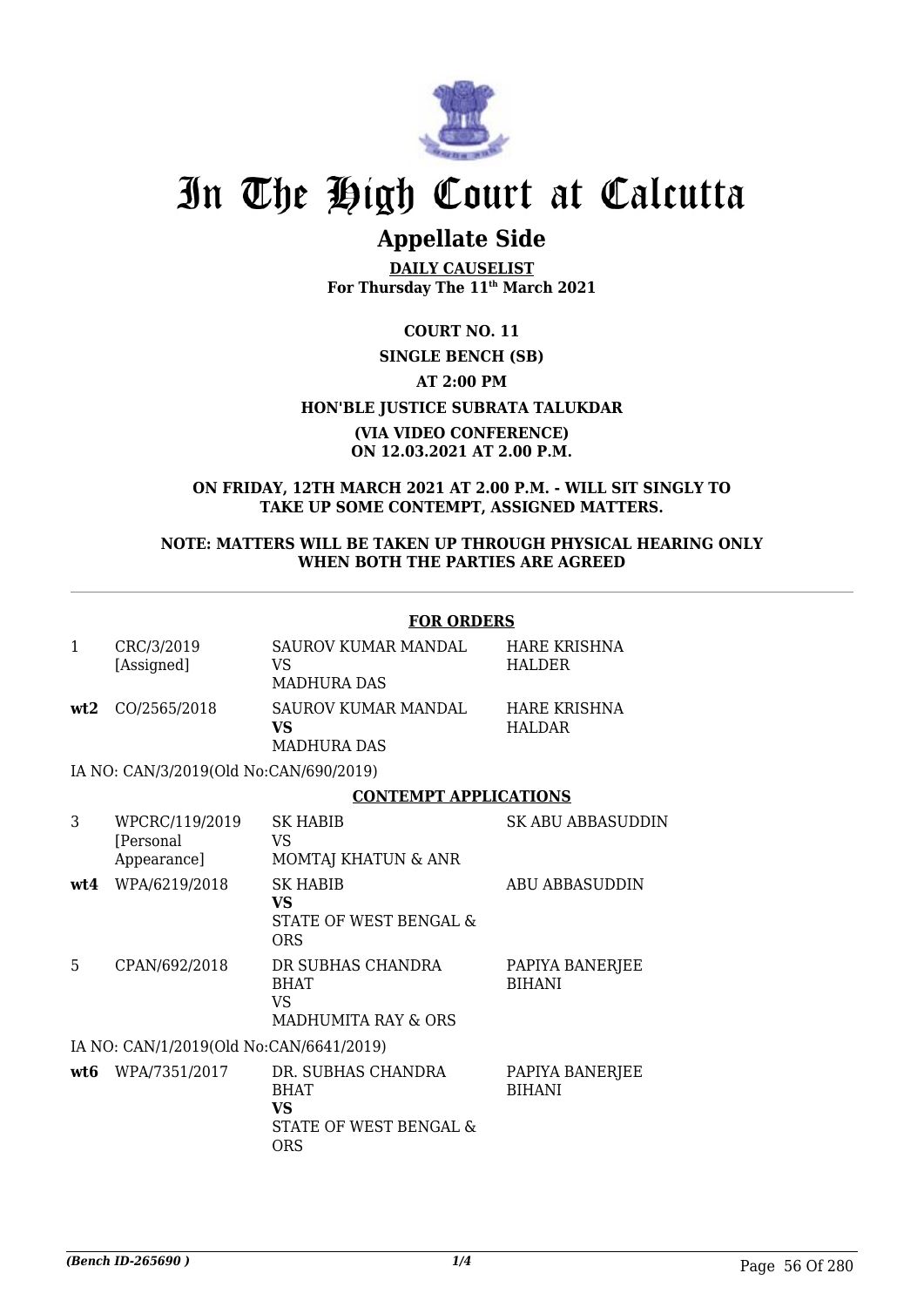| 7   | CPAN/559/2020                           | ANIMA SEN AND ANR<br>VS<br>PARTHA GHOSH AND ORS                                     | PRADIP KUMAR<br><b>GHOSH</b>          |
|-----|-----------------------------------------|-------------------------------------------------------------------------------------|---------------------------------------|
| wt8 | WPA/7480/2018                           | <b>ANIMA SEN &amp; ANR</b><br><b>VS</b><br>THE PRINCI SECY LAND &<br>LR DEPT & ORS  | PRADIP KUMAR<br><b>GHOSH</b>          |
| 9   | WPCRC/13/2018                           | SOUMYEN KUMAR KUNDU<br>$&$ ANR<br><b>VS</b><br>PRADIP BANERJEE                      | S JANA                                |
|     | wt10 WPA/2277/2017                      | SOUMYEN KUMAR KUNDU<br>$&$ ANR<br><b>VS</b><br>STATE OF WEST BENGAL &<br><b>ORS</b> | SNEHASIS JANA                         |
| 11  | WPA/18158/2019                          | NILADRI HALDAR & ANR<br><b>VS</b><br>STATE OF WEST BENGAL &<br><b>ORS</b>           | <b>BIKRAM BANERJEE</b>                |
|     | IA NO: CAN/1/2020(Old No:CAN/1526/2020) |                                                                                     |                                       |
| 12  | CPAN/784/2019                           | AMAR SANKAR DEY<br>VS<br>TRIDIB CHOWDHURY                                           | PARAMITA ROY                          |
|     | wt13 WPA/28089/2016                     | AMAR SANKAR DEY<br><b>VS</b><br>STATE OF WEST BENGAL &<br><b>ORS</b>                | S. GANGULY                            |
|     | IA NO: CAN/1/2019(Old No:CAN/1745/2019) |                                                                                     |                                       |
| 14  | CPAN/168/2021                           | M/S METACO INDIA<br><b>VS</b><br>AMIT SANKAR MUKHERJEE                              | <b>SUMITAVA</b><br><b>CHAKRABORTY</b> |
|     | wt15 WPA/5339/2020                      | M/S METACO INDIA<br><b>VS</b><br>STATE OF WEST BENGAL &<br><b>ORS</b>               | <b>SUMITAVA</b><br><b>CHAKRABORTY</b> |
|     |                                         | IA NO: CAN/1/2020(Old No:CAN/3005/2020), CAN/2/2020(Old No:CAN/3143/2020)           |                                       |
| 16  | CPAN/1117/2018                          | <b>SHYAMAGNI DAS</b><br><b>VS</b><br>ARINDAM MUKHERJEE &<br><b>ANR</b>              | SUDHANGSHU NATH                       |
|     | wt17 WPA/24335/2017                     | <b>SHYAMAGNI DAS</b><br>VS<br>STATE OF WEST BENGAL<br>&ORS                          | MD. G MOLLA                           |
| 18  | WPCRC/250/2019                          | SAMBHU PRASAD BHAKAT<br><b>VS</b><br>STATE OF WEST BENGAL &<br><b>ORS</b>           | MAHABOOB AHMED                        |
|     | wt19 WPA/14552/2018                     | SHAMBHU PRASAD BHAKAT<br>VS<br>STATE OF WEST BENGAL &<br><b>ORS</b>                 | MAHABOOB AHMED                        |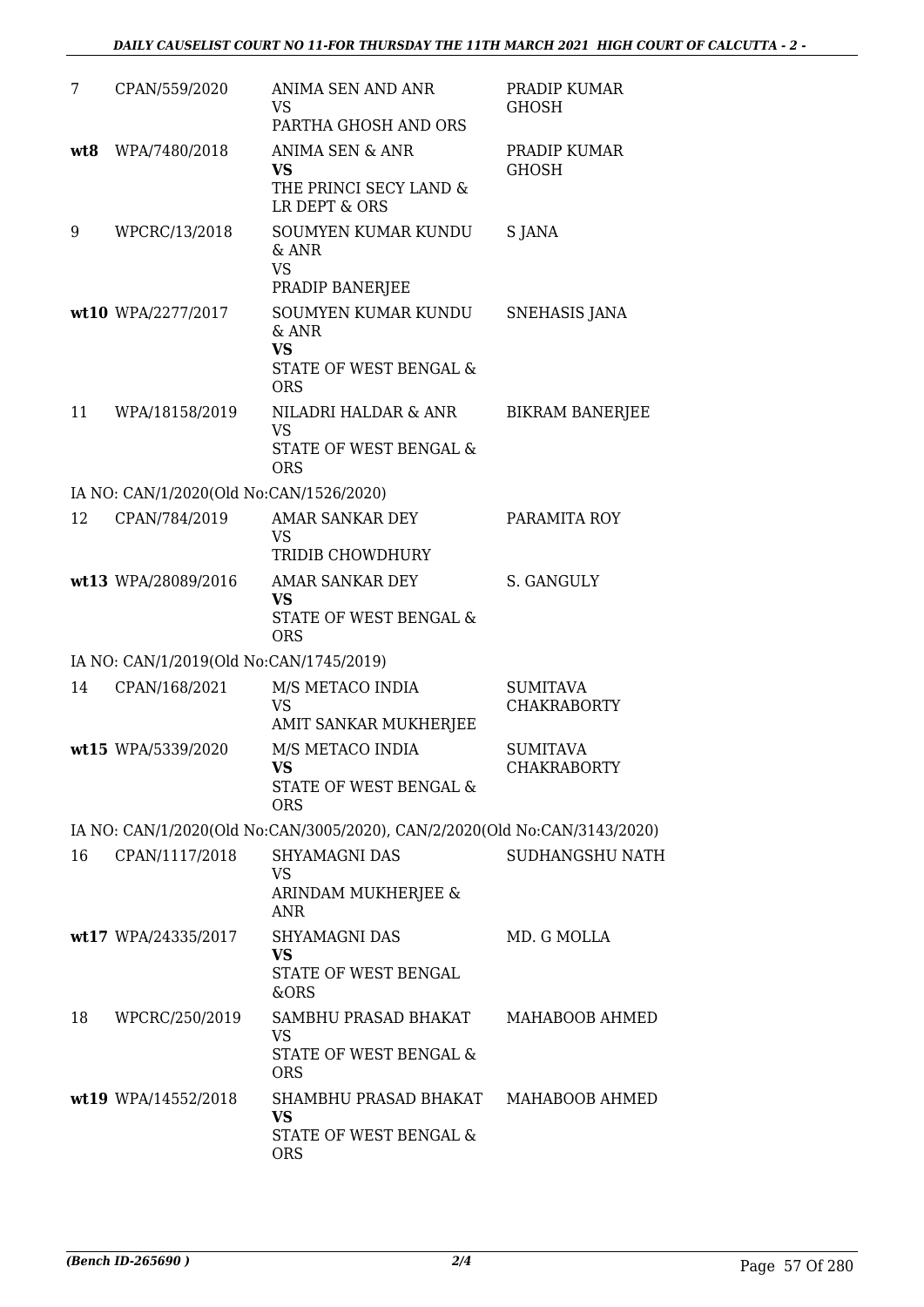#### *DAILY CAUSELIST COURT NO 11-FOR THURSDAY THE 11TH MARCH 2021 HIGH COURT OF CALCUTTA - 3 -*

| 20 | WPCRC/251/2019<br>$(Pt-I+II)$ | <b>TULSHI ROY</b><br><b>VS</b><br>SANCHEETA BERA                                       | <b>SUDHANGSU NATH</b>       |
|----|-------------------------------|----------------------------------------------------------------------------------------|-----------------------------|
|    | wt21 WPA/10612/2018           | <b>TUSLHI ROY</b><br><b>VS</b><br>STATE OF WEST BENGAL &<br><b>ORS</b>                 | <b>S NATH</b>               |
| 22 | CPAN/300/2019                 | APURBA FULMALI<br><b>VS</b><br><b>AMITAVA BISWAS</b>                                   | MD. AHSANUZZAMAN            |
|    | wt23 WPA/28803/2017           | APURBA FULMALI<br><b>VS</b><br>STATE OF WEST BENGAL &<br><b>ORS</b>                    | MD. AHSANZZAMAN             |
| 24 | CPAN/353/2019                 | RIMA BHAKAT<br><b>VS</b><br><b>SOUMYAJIT DAS</b>                                       | MONIKA SINHA                |
|    | wt25 WPA/25890/2017           | <b>RIMA BHAKAT</b><br><b>VS</b><br><b>STATE OF WEST BENGAL &amp;</b><br><b>ORS</b>     | MONIKA SINHA                |
| 26 | CPAN/766/2019                 | CHANCHAL BASU<br><b>VS</b><br>DR R C BEHERA, SR DIV<br>MANAGER,                        | <b>UDAYNARAYAN</b><br>BETAL |
|    | wt27 WPA/1926/2019            | <b>CHANCHAL BASU</b><br><b>VS</b><br>STATE OF WEST BENGAL &<br><b>ORS</b>              | <b>BRATIN KUMAR DEY</b>     |
| 28 | CPAN/827/2019                 | <b>TAPAN GHOSH</b><br><b>VS</b><br>DR M V RAO, IAS & ORS                               | <b>SAIRA BANU</b>           |
|    | wt29 WPA/15606/2018           | <b>TAPAN GHOSH</b><br><b>VS</b><br><b>STATE OF WEST BENGAL &amp;</b><br><b>ORS</b>     | <b>SAIRA BANU</b>           |
| 30 | CPAN/1007/2019                | AJIT KUMAR OJHA<br><b>VS</b><br><b>JYOTISHMAN</b><br><b>CHATTOPADHYAY</b>              | DEBASISH DAS                |
|    | wt31 WPA/16278/2013           | AJIT KUMAR OJHA<br><b>VS</b><br><b>STATE OF W B &amp; ORS</b>                          | <b>DEBASISH DAS</b>         |
| 32 | CPAN/1031/2019                | SUBAL CHANDRA SENAPATI<br><b>VS</b><br><b>ASHISH ROY &amp; ANR</b>                     | MANORANJAN JANA             |
|    | wt33 WPA/10922/2017           | SUBAL CHANDRA SENAPATI<br>VS<br>THE, SECRETARY, WB<br>DEPARTMENT OF<br>PANCHAYAT & ORS | MANORANJAN JANA             |
| 34 | CPAN/80/2021                  | PAPPU BARAI<br><b>VS</b><br>PARTHA GHOSH AND ANR.                                      | AMLAN KR.<br>MUKHERJEE      |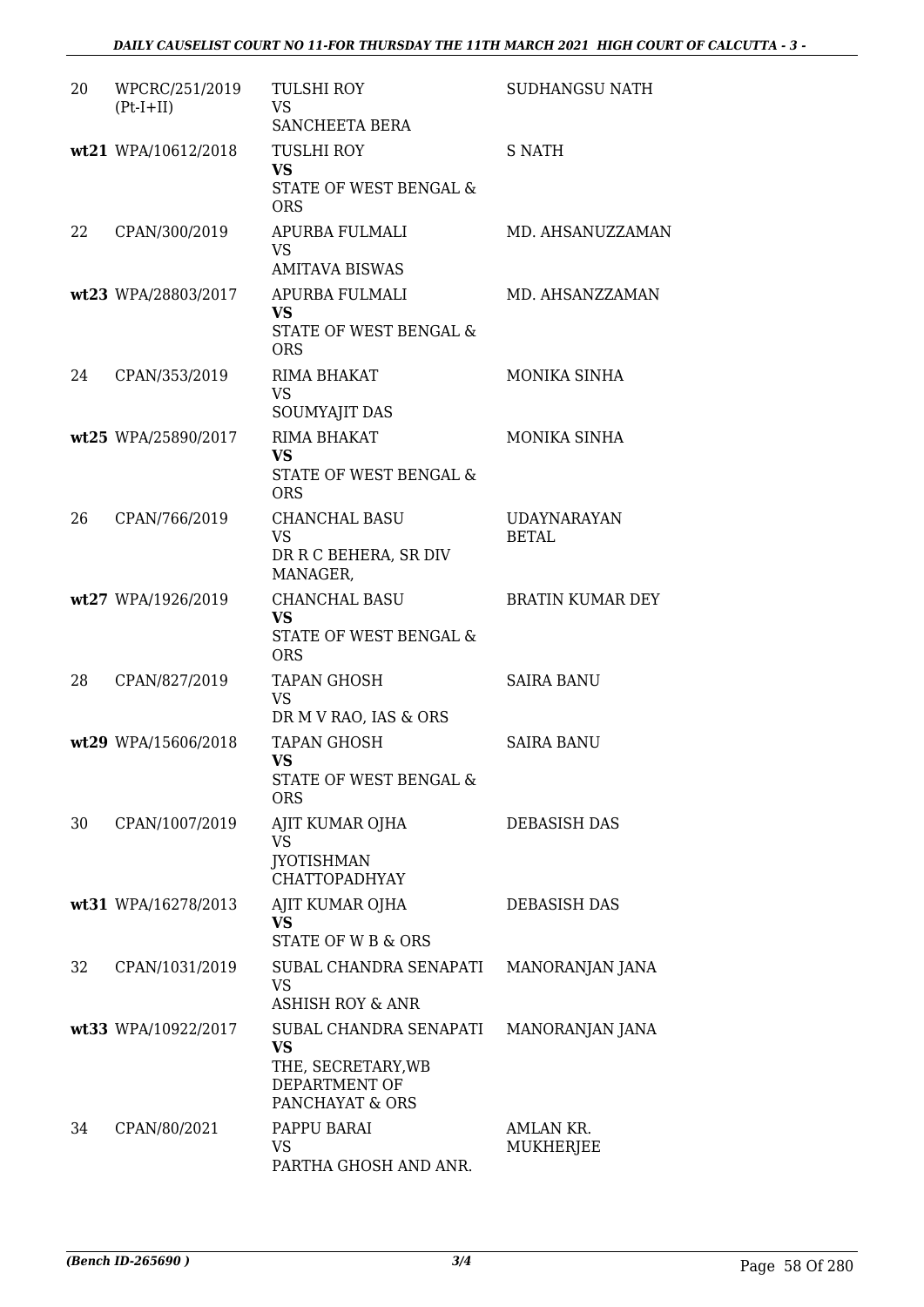|    | wt35 WPA/5946/2019  | PAPPU BARAI<br><b>VS</b><br>STATE OF WEST BENGAL &<br>ORS                                | AMLAN KUMAR<br><b>MUKHERJEE</b> |
|----|---------------------|------------------------------------------------------------------------------------------|---------------------------------|
| 36 | CPAN/43/2020        | <b>TAPAS BAURI</b><br>VS<br>SOUMITRA MOHAN                                               | ASIT BARAN GHOSH                |
|    | wt37 WPA/28438/2016 | TAPAS BAURI<br><b>VS</b><br>STATE OF WEST BENGAL &<br><b>ORS</b>                         | ASIT BARAN GHOSH                |
|    |                     | <b>REVIEW APPLICATION</b>                                                                |                                 |
| 38 | RVW/102/2019        | STATE OF W B & ORS<br>VS.<br>M/S GHOSH TRANSPORT<br><b>BUS SERVICES &amp; ORS</b>        | LAL MOHAN BASU                  |
|    | wt39 WPA/3392/2019  | M/S GHOSH TRANSPORT<br><b>BUS SERVICES</b><br><b>VS</b><br>STATE OF WEST BENGAL &<br>ORS | RIMA DAS                        |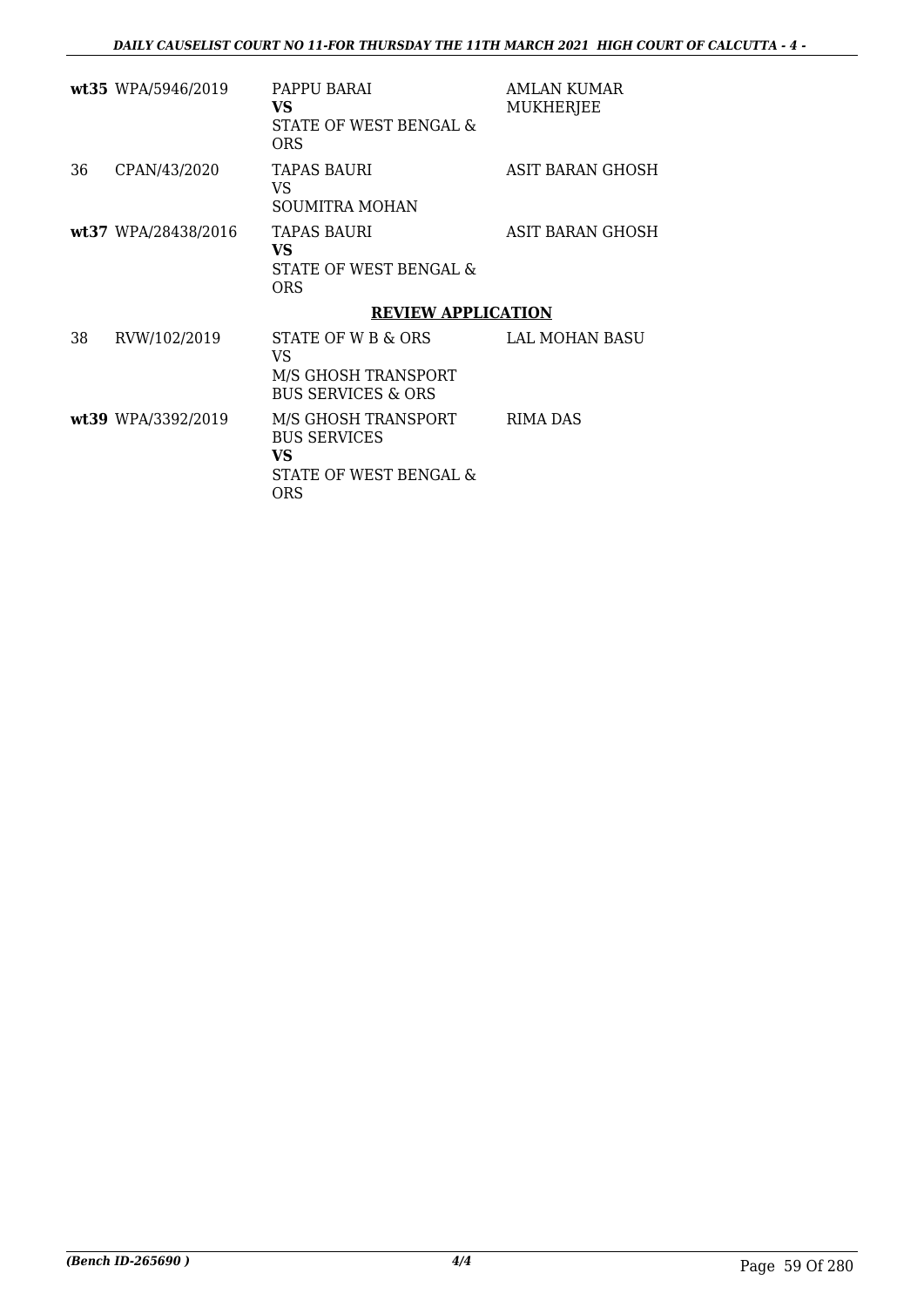

### **Appellate Side**

**DAILY CAUSELIST For Thursday The 11th March 2021**

**COURT NO. 28**

**DIVISION BENCH (DB - VII)**

**AT 10:30 AM**

#### **HON'BLE JUSTICE TAPABRATA CHAKRABORTY HON'BLE JUSTICE TIRTHANKAR GHOSH**

**(VIA VIDEO CONFERENCE)**

**ON AND FROM WEDNESDAY, THE 13TH JANUARY, 2021 - ANTICIPATORY BAIL UNDER SECTION 438 OF THE CODE OF CRIMINAL PROCEDURE INCLUDING MODIFICATION/CANCELLATION AND RELAXATION OF THE SAME;**

**BAIL UNDER SECTION 439 OF THE CODE OF CRIMINAL PROCEDURE (PUNISHMENT ABOVE 7 YEARS) INCLUDING MODIFICATION/CANCELLATION AND RELAXATION OF THE SAME;**

> **SPECIAL NOTE: MENTIONING WILL BE ALLOWED AT THE FIRST SITTING OF THE COURT ON MONDAY.**

**MONDAY – AFTER "TO BE MENTIONED" MATTERS AND OTHER FIXED MATTERS, BAIL APPLICATIONS OF THE YEAR 2021 WILL BE TAKEN UP SERIALLY FOR THE WHOLE DAY.**

**TUESDAY – AFTER "TO BE MENTIONED" MATTERS AND OTHER FIXED MATTERS, BAIL APPLICATIONS OF THE YEAR 2020 WILL BE TAKEN UP SERIALLY UP TO RECESS AND FROM 2 P.M. "ANTICIPATORY BAIL" APPLICATIONS OF THE YEAR 2020 WILL BE TAKEN UP SERIALLY.**

**WEDNESDAY – AFTER "TO BE MENTIONED" MATTERS AND OTHER FIXED MATTERS, BAIL APPLICATIONS OF THE YEAR 2021 WILL BE TAKEN UP SERIALLY TILL 3.30 P.M. AND THEREAFTER APPLICATIONS/RELAXATION AND CANCELLATION WILL BE TAKEN UP SERIALLY.**

**THURSDAY – AFTER "TO BE MENTIONED" MATTERS AND OTHER FIXED MATTERS, ANTICIPATORY BAIL APPLICATIONS OF THE YEAR 2020 WILL BE TAKEN UP SERIALLY UP TO 3.30 P.M. AND THEREAFTER APPLICATIONS/RELAXATION AND CANCELLATION WILL BE TAKEN UP SERIALLY.**

**FRIDAY – AFTER "TO BE MENTIONED" MATTERS AND OTHER FIXED MATTERS, ANTICIPATORY BAIL APPLICATIONS OF THE YEAR 2021 WILL BE TAKEN UP TO 3 P.M.**

**NOTE: MATTERS WILL BE TAKEN UP THROUGH PHYSICAL HEARING ONLY WHEN BOTH THE PARTIES ARE AGREED**

|   |                                   | <b>TO BE MENTIONED</b>                                                  |                     |  |
|---|-----------------------------------|-------------------------------------------------------------------------|---------------------|--|
| 1 | CRM/2552/2020<br>(For Correction) | SK. JASHIM<br>VS<br><b>STATE OF WEST BENGAL</b>                         | <b>SUJOY SARKAR</b> |  |
| 2 | CRM/2797/2020                     | KAUSHIK GANGULY @ KAUSIK<br>GANGULY & ANR<br>VS<br>STATE OF WEST BENGAL | DEBARATI ROY        |  |
|   | IA NO: CRAN/1/2021                |                                                                         |                     |  |
| 3 | CRM/4725/2020                     | SAVITA DEVI MALL & ANR<br>VS<br>STATE OF WEST BENGAL                    | PRAN GOPAL DAS      |  |

IA NO: CRAN/1/2020(Old No:CRAN/2923/2020)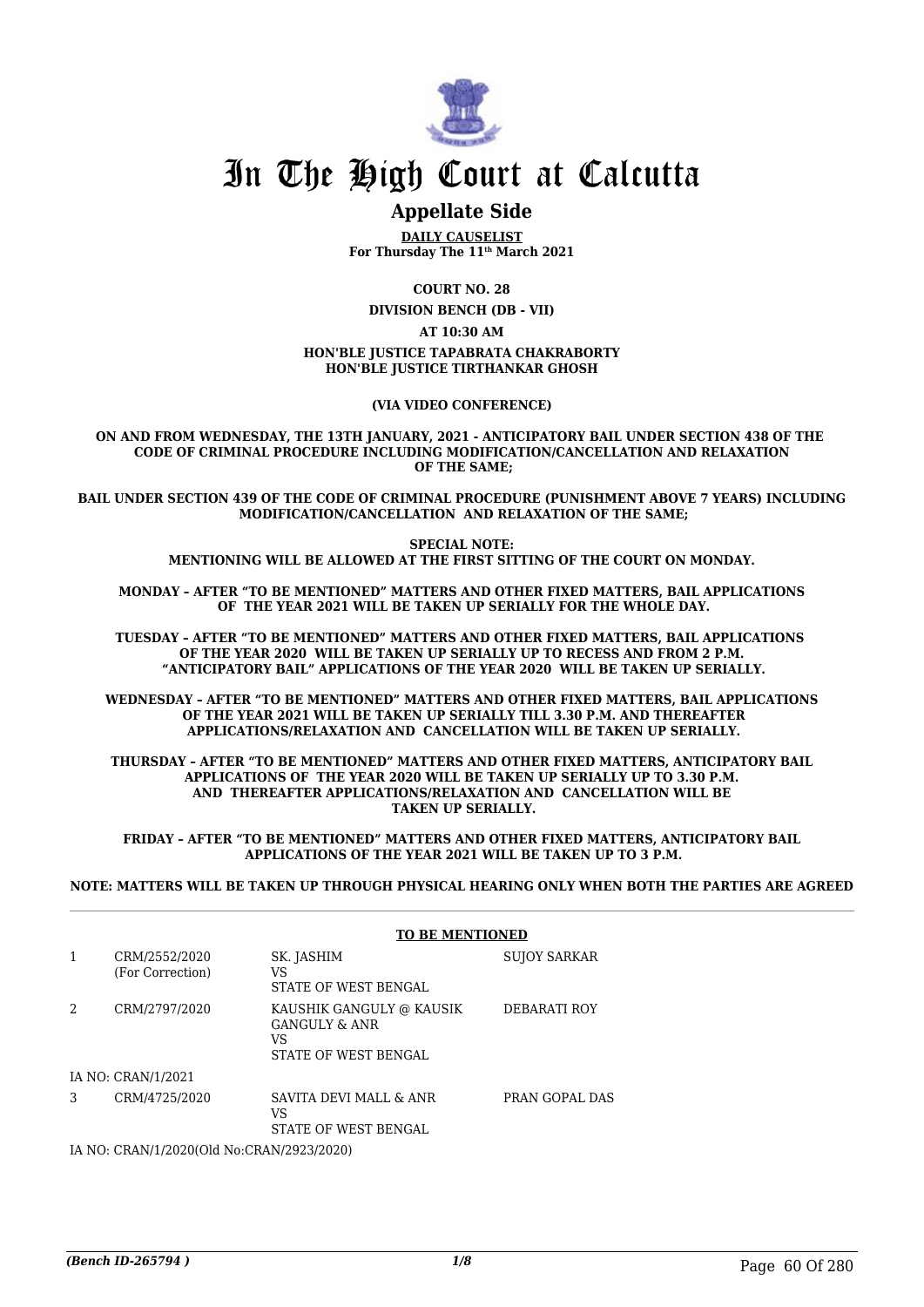| 4   | CRM/7582/2020<br>(Correction) | BISWAJIT SARDAR@BISWAJIT<br><b>SARKAR</b><br>VS               | DEBAPRIYA SAMANTA                   |
|-----|-------------------------------|---------------------------------------------------------------|-------------------------------------|
|     |                               | State of West Bengal                                          |                                     |
|     | IA NO: CRAN/1/2020            |                                                               |                                     |
| 5   | CRM/8100/2020                 | <b>ABDUL MIAH</b><br>VS<br>State of West Bengal               | MAZHAR HOSSAIN<br>CHOWDHURY         |
| 6   | CRM/8310/2020                 | KOUSHIK KUMAR BOSE<br>VS<br>State of West Bengal              | SOUMYA BASU ROY<br><b>CHOWDHURY</b> |
| 7   | CRM/2257/2021                 | DHIRENDRANATH CHAKRABORTY<br>VS                               | RAJNANDINI DAS                      |
|     |                               | STATE OF WEST BENGAL                                          |                                     |
| wt8 | CRM/8953/2020                 | PAPPU @ MANOJ AGARWALLA @<br>PAPPU AGARWAL<br>VS              | SUBHASREE PATEL                     |
|     |                               | STATE OF WEST BENGAL                                          |                                     |
|     |                               | <b>APPLICATION FOR ANTICIPATORY BAIL</b>                      |                                     |
| 9   | CRM/9534/2020                 | BISWAJIT ADHIKARY<br><b>VS</b>                                | JAMIRUDDIN KHAN                     |
| 10  | CRM/9654/2020                 | State of West Bengal<br>SUBHAS CHANDRA GHOSHAL                | <b>SALONI BHATTACHARYA</b>          |
|     |                               | <b>VS</b><br>State of West Bengal                             |                                     |
| 11  | CRM/10756/2020                | MADHAB CHANDRA DAS                                            | ARINDAM JANA                        |
|     |                               | <b>VS</b>                                                     |                                     |
| 12  | CRM/10778/2020                | State of West Bengal<br>SANJAY DAS                            | DEVI PRIYA MITRA                    |
|     |                               | VS<br>State of West Bengal                                    |                                     |
| 13  | CRM/10811/2020                | MITHUN GHOSH@MITHU GHOSH<br>AND ANR                           | ARUP SARKAR                         |
|     |                               | <b>VS</b><br>State of West Bengal                             |                                     |
|     |                               | <b>ANTICIPATORY BAIL</b>                                      |                                     |
| 14  | CRM/2425/2020                 | BAL KRISHNA JHA @ BALAK JHA<br>VS                             | NOOR ALAM                           |
|     |                               | STATE OF WEST BENGAL                                          |                                     |
| 15  | CRM/2852/2020                 | FAJU SK @ SEKH FAJU<br>VS<br>STATE OF WEST BENGAL             | <b>SAIFUL ALAM</b>                  |
| 16  | CRM/8367/2020                 | GOLAP RAHAMAN ALIAS MD.<br><b>GOLAM RAHAMAN BISWAS</b><br>VS. | MD. GOLAM NURE IMROHI               |
|     |                               | State of West Bengal                                          |                                     |
| 17  | CRM/8373/2020                 | NASIR<br>VS                                                   | <b>ARUP SARKAR</b>                  |
|     |                               | State of West Bengal                                          |                                     |
| 18  | CRM/9508/2020                 | ANOYARA BIBI<br>VS<br>State of West Bengal                    | KAUSHIK CHOUDHURY                   |
| 19  | CRM/10053/2020                | PRITAM DAS AND ORS                                            | <b>ARINDAM DAS</b>                  |
|     |                               | VS<br>State of West Bengal                                    |                                     |
| 20  | CRM/10859/2020                | MOMIN MONDAL @ MOMENUL<br><b>MONDAL</b><br><b>VS</b>          | <b>JISAN IQUBAL HOSSAIN</b>         |
|     |                               | State of West Bengal                                          |                                     |
| 21  | CRM/10869/2020                | KAUSHIK GUPTA<br>VS.                                          | Baidurya Ghosal                     |
|     |                               | State of West Bengal                                          |                                     |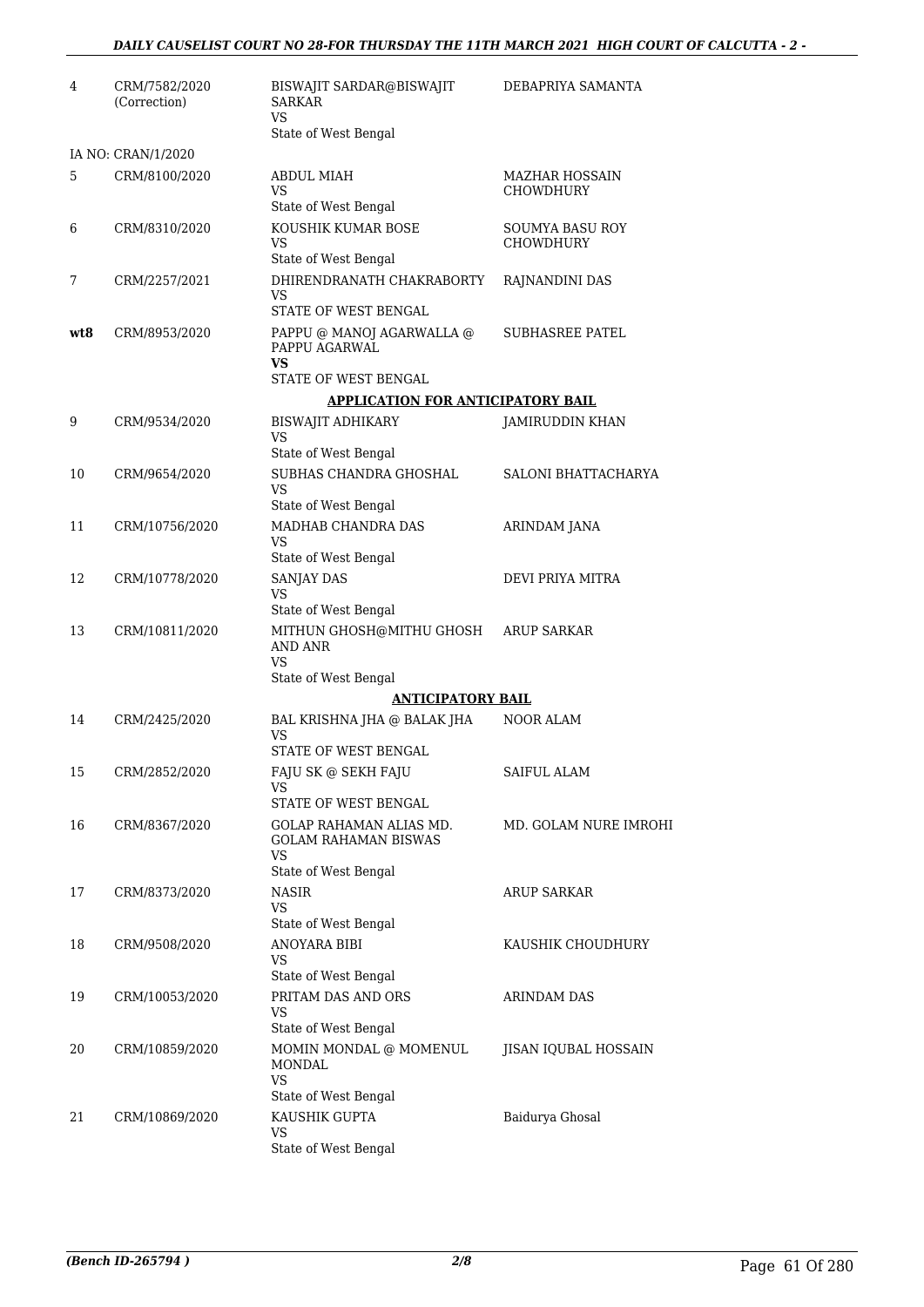| 22 | CRM/10870/2020 | SK ANISUDDIN AND ANR<br>VS<br>State of West Bengal                                                        | MAHABOOB AHMED          |
|----|----------------|-----------------------------------------------------------------------------------------------------------|-------------------------|
| 23 | CRM/10872/2020 | SK REJABUL @ SK. REJAUL KARIM<br>AND ANR<br><b>VS</b>                                                     | Ramashis Mukherjee      |
| 24 | CRM/10874/2020 | State of West Bengal<br>MAMATA MONDAL AND ANR<br>VS                                                       | UTTAM KUMAR DE          |
| 25 | CRM/10875/2020 | State of West Bengal<br>DEBOJYOTI DUTTA<br><b>VS</b>                                                      | DEBASIS KAR             |
| 26 | CRM/10878/2020 | State of West Bengal<br><b>MINA RANI BANIK</b><br>VS.                                                     | SOUMEN GHOSH            |
| 27 | CRM/10883/2020 | State of West Bengal<br>KEYAY MIDDYA @RIAJUL MIDDYA<br><b>AND ORS</b><br>VS                               | <b>SUJAN CHATTERJEE</b> |
| 28 | CRM/10884/2020 | State of West Bengal<br>MAJIBUR RAHAMAN @ HAZI<br>MAJIBUR RAHAMAN @ HAZI<br>MOJIBUR RAHAMAN @ MOROL<br>VS | <b>ARUP SARKAR</b>      |
| 29 | CRM/10886/2020 | State of West Bengal<br>SAJIBUL BISWAS<br>VS.                                                             | Anisur Rahaman          |
| 30 | CRM/10887/2020 | State of West Bengal<br>MANOWAR CHOWDHURY @<br><b>MANUAR CHOWDHURY</b><br>VS                              | <b>BISWAJIT MITRA</b>   |
| 31 | CRM/10888/2020 | State of West Bengal<br>KABIRA EVEN MONDAL@BAPPA<br>VS<br>State of West Bengal                            | SOMRAJ DHAR             |
| 32 | CRM/10891/2020 | <b>BIPLAB MANDAL</b><br>VS<br>State of West Bengal                                                        | SWARANU SAHA            |
| 33 | CRM/10892/2020 | RATNA KONAI AND ANR<br>VS<br>State of West Bengal                                                         | SANDIP CHAKRABORTY      |
| 34 | CRM/10893/2020 | MONIRUL SK @MONI SK<br>VS<br>State of West Bengal                                                         | Anisur Rahaman          |
| 35 | CRM/10899/2020 | AYAN PAKRASHI<br>VS<br>State of West Bengal                                                               | <b>SATADRU LAHIRI</b>   |
| 36 | CRM/10902/2020 | ALTHEA SUNAINA MONDAL<br>VS                                                                               | HUSEN MUSTAFI           |
| 37 | CRM/10906/2020 | State of West Bengal<br><b>ANISUR RAHAMAN</b><br>VS                                                       | MD.KUTUBUDDIN           |
| 38 | CRM/10907/2020 | State of West Bengal<br>PRITAM HAZRA AND ORS<br>VS                                                        | Srimoyee Mukherjee      |
| 39 | CRM/10913/2020 | State of West Bengal<br>RAMESH HAZRA AND ORS<br>VS<br>STATE OF WEST BENGAL AND<br>ORS.                    | Srimoyee Mukherjee      |
| 40 | CRM/10915/2020 | DABLU SK @NAZRUL SEKH AND<br><b>ORS</b><br><b>VS</b><br>State of West Bengal                              | SOMESH KUMAR GHOSH      |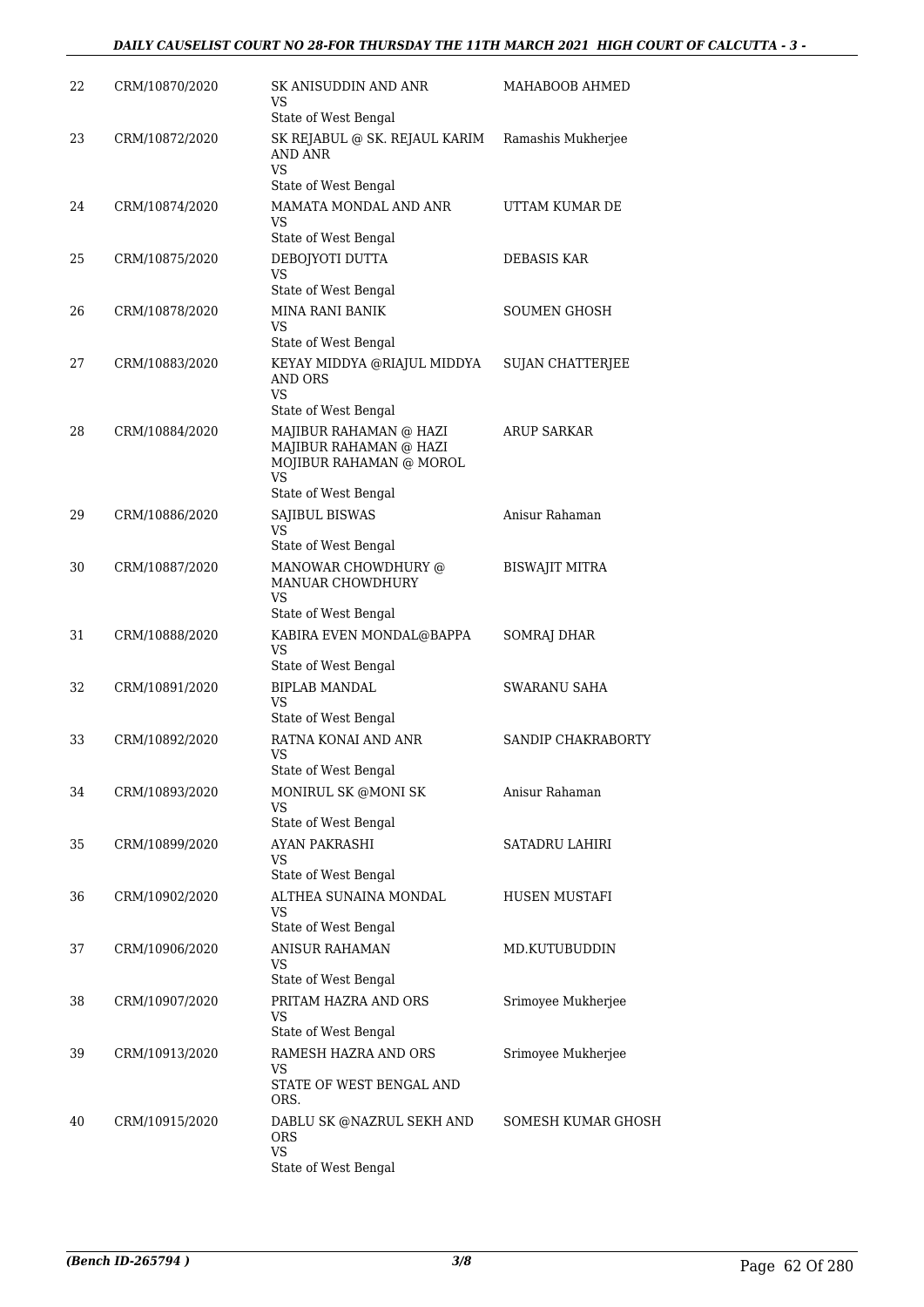| 41 | CRM/10916/2020 | <b>FALGUNI MONDAL</b><br>VS                                       | NAZIR AHMED                         |
|----|----------------|-------------------------------------------------------------------|-------------------------------------|
|    |                | STATE OF WEST BENGAL AND<br>ORS.                                  |                                     |
| 42 | CRM/10920/2020 | SANTI GHORA ALIAS ANUP<br>KUMAR GHORA AND ANR<br>VS               | Srimoyee Mukherjee                  |
|    |                | STATE OF WEST BENGAL AND<br>ORS.                                  |                                     |
| 43 | CRM/10923/2020 | SAHINA KHATUN AND ANR<br>VS                                       | MANI SANKAR<br><b>CHATTOPADHYAY</b> |
| 44 | CRM/10925/2020 | State of West Bengal<br>BISWAJIT MANDAL ALIAS FAL<br><b>BISHU</b> | PARTHA SARATHI DAS                  |
|    |                | <b>VS</b><br>STATE OF WEST BENGAL AND<br>ORS.                     |                                     |
| 45 | CRM/10926/2020 | SAJID HUSSAIN ANSARI<br>VS                                        | DEBRUP BHATTACHARJEE                |
|    |                | State of West Bengal                                              |                                     |
| 46 | CRM/10929/2020 | <b>SURAJIT HAZRA</b><br>VS<br>STATE OF WEST BENGAL AND            | PARTHA SARATHI DAS                  |
|    |                | ORS.                                                              |                                     |
| 47 | CRM/10930/2020 | <b>BAPAN BHAKTA</b><br>VS                                         | Atis Kumar Biswas                   |
|    |                | State of West Bengal                                              |                                     |
| 48 | CRM/10940/2020 | SAMSUL ALAM SARKAR ALIAS<br>JOJINUDDIN<br>VS                      | <b>BUSRA KHATOON</b>                |
|    |                | STATE OF WEST BENGAL AND<br>ORS.                                  |                                     |
| 49 | CRM/10941/2020 | NIRUPAM BASAK<br>VS                                               | <b>SUJIT SAHA</b>                   |
|    |                | State of West Bengal                                              |                                     |
| 50 | CRM/10945/2020 | JANHABI MISTRY @JANNABI<br><b>MISTRI</b><br><b>VS</b>             | <b>BIKASH CHAKRABORTY</b>           |
|    |                | State of West Bengal                                              |                                     |
| 51 | CRM/10946/2020 | <b>BISHOR BARMAN@BISWARUP</b><br><b>BARMAN</b><br><b>VS</b>       | KOUSTAV SHOME                       |
|    |                | State of West Bengal                                              |                                     |
| 52 | CRM/10948/2020 | HALIMA BIBI@HALIMA KHATUN<br><b>BIBI AND ANR</b><br>VS            | DEBAPRIYA SAMANTA                   |
|    |                | State of West Bengal                                              |                                     |
| 53 | CRM/10949/2020 | MILI MONDAL<br>VS                                                 | MRINAL KANTI<br>MUKHERJEE           |
| 54 | CRM/10952/2020 | State of West Bengal<br><b>ABUL KASEM KHAN</b>                    | DEV KUAMR SHARMA                    |
|    |                | VS<br>State of West Bengal                                        |                                     |
| 55 | CRM/10954/2020 | SOUMITRA KHAN AND ORS<br>VS                                       | KOEL MUKHERJEE                      |
|    |                | State of West Bengal                                              | <b>SUBRATA SAHA</b>                 |
| 56 | CRM/10955/2020 | DIPANKAR ROY@ TOTAN<br>VS<br>State of West Bengal                 |                                     |
| 57 | CRM/10956/2020 | <b>MD TIPU</b><br>VS                                              | RAJU MONDAL                         |
|    |                | State of West Bengal                                              |                                     |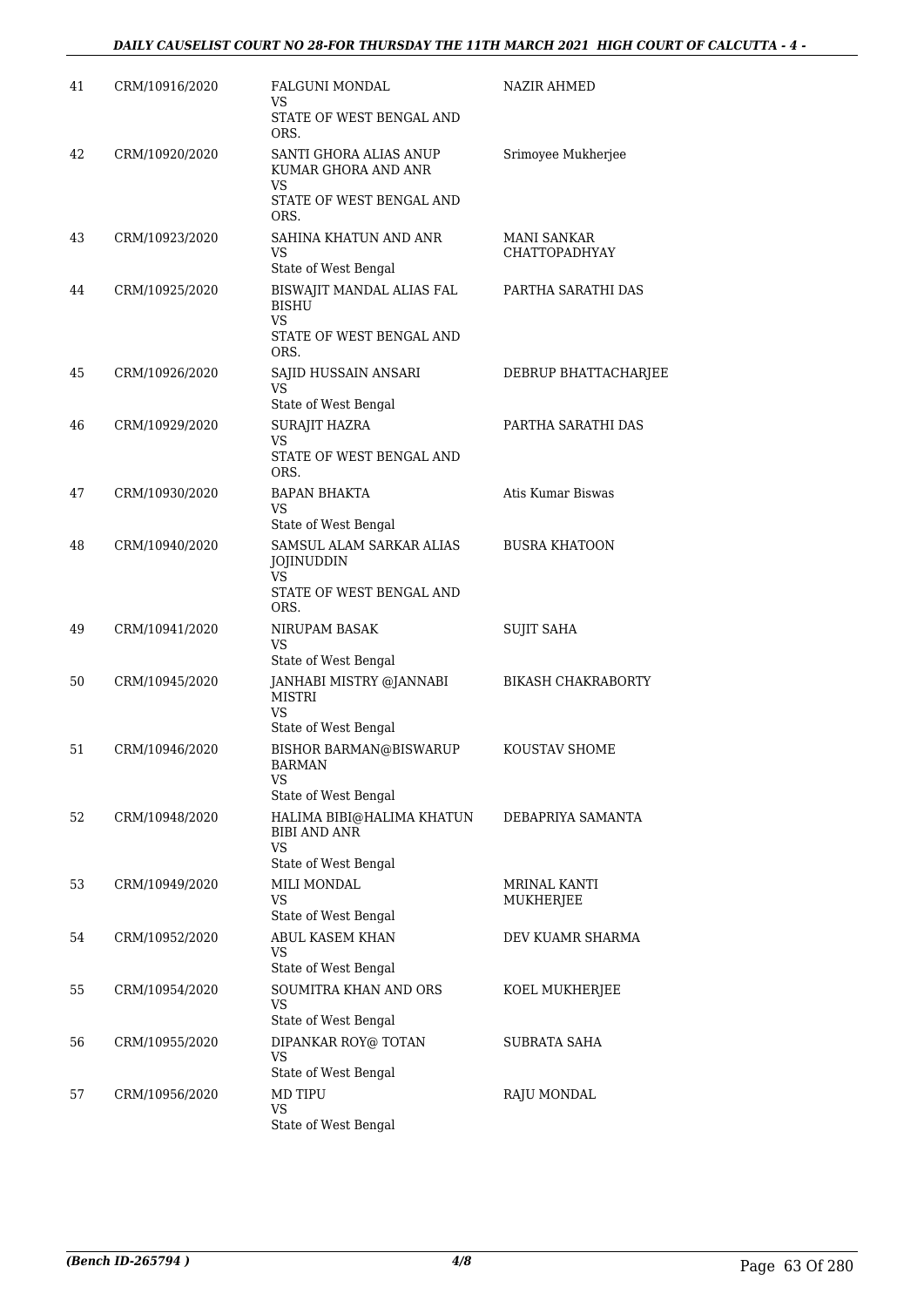| 58 | CRM/10958/2020                            | RAHIM MIA@ABIUDDIN HAQUE<br>VS<br>State of West Bengal                            | RUXMINI BASU ROY                |
|----|-------------------------------------------|-----------------------------------------------------------------------------------|---------------------------------|
| 59 | CRM/10960/2020                            | SK FIROJ ALI AND ORS<br>VS<br>State of West Bengal                                | <b>BUSRA KHATUN</b>             |
| 60 | CRM/10962/2020                            | HARIDAS BISWAS ANDANR<br>VS                                                       | <b>AMANUL ISLAM</b>             |
| 61 | CRM/10963/2020                            | State of West Bengal<br>SEKH SAJED @ SEKH SAJET AND<br><b>ORS</b><br><b>VS</b>    | RAVI RANJAN KUMAR               |
| 62 | CRM/10964/2020                            | State of West Bengal<br><b>BAGBUL SEKH</b><br>VS<br>State of West Bengal          | AMANUL SEKH                     |
| 63 | CRM/10965/2020                            | PRASENJIT ADHIKARY AND ORS<br><b>VS</b><br>State of West Bengal                   | KAUSTAV SHOM                    |
| 64 | CRM/10967/2020                            | MD AKTAR ALI SK @ MD AKTAR<br>ALI<br><b>VS</b>                                    | <b>AMANUL ISLAM</b>             |
| 65 | CRM/10969/2020                            | State of West Bengal<br>MRIDUL KANTI<br>JOYARDAR@MRIDUL JOYARDAR<br>AND ORS<br>VS | <b>SUMANTA DAS</b>              |
| 66 | CRM/10971/2020                            | State of West Bengal<br>MRIDUL KANTI JOYARDAR AND<br>ORS<br><b>VS</b>             | Sumanta Das                     |
| 67 | CRM/10972/2020                            | State of West Bengal<br>MANIK DEBNATH<br>VS<br>State of West Bengal               | <b>AMANUL ISLAM</b>             |
| 68 | CRM/10974/2020                            | PARWIN SHARMA AND ANR<br>VS<br>State of West Bengal                               | SUJAN CHATTERJEE                |
| 69 | CRM/10975/2020                            | ABDUL KADER SEKH @ KADER SK<br>VS<br>State of West Bengal                         | RIYA DAS                        |
|    |                                           | <b>APPLICATIONS / CANCELLATION / RELAXATION OF BAIL</b>                           |                                 |
| 70 | CRM/1659/2019                             | <b>BUDDHADEB BARMAN &amp; ANR</b><br>VS<br>STATE OF WEST BENGAL                   | PAYEL SHOME                     |
|    |                                           | IA NO: CRAN/1/2020(Old No:CRAN/3814/2020), CRAN/2/2020(Old No:CRAN/3815/2020)     |                                 |
| 71 | CRM/6178/2019                             | <b>BHARAT SAHA</b><br>VS<br>STATE OF WEST BENGAL                                  | AMARENDRA<br><b>CHAKRABORTY</b> |
|    | IA NO: CRAN/1/2019(Old No:CRAN/4451/2019) |                                                                                   |                                 |
| 72 | CRM/8909/2019                             | TARUN KANTI GHOSH<br>VS<br>STATE OF WEST BENGAL                                   | SANTANU MAJI                    |
|    | IA NO: CRAN/1/2020, CRAN/2/2020           |                                                                                   |                                 |
| 73 | CRM/12456/2019                            | TAPAS MALLICK @ AKTAR<br><b>MALLICK &amp; ORS</b><br>VS                           | SANTANU MAJI                    |
|    | IA NO: CRAN/1/2021                        | STATE OF WEST BENGAL                                                              |                                 |
| 74 | CRM/391/2020                              | BINOY HAZRA & ORS                                                                 | SOURAV MUKHERJEE                |
|    |                                           | VS.<br>STATE OF WEST BENGAL                                                       |                                 |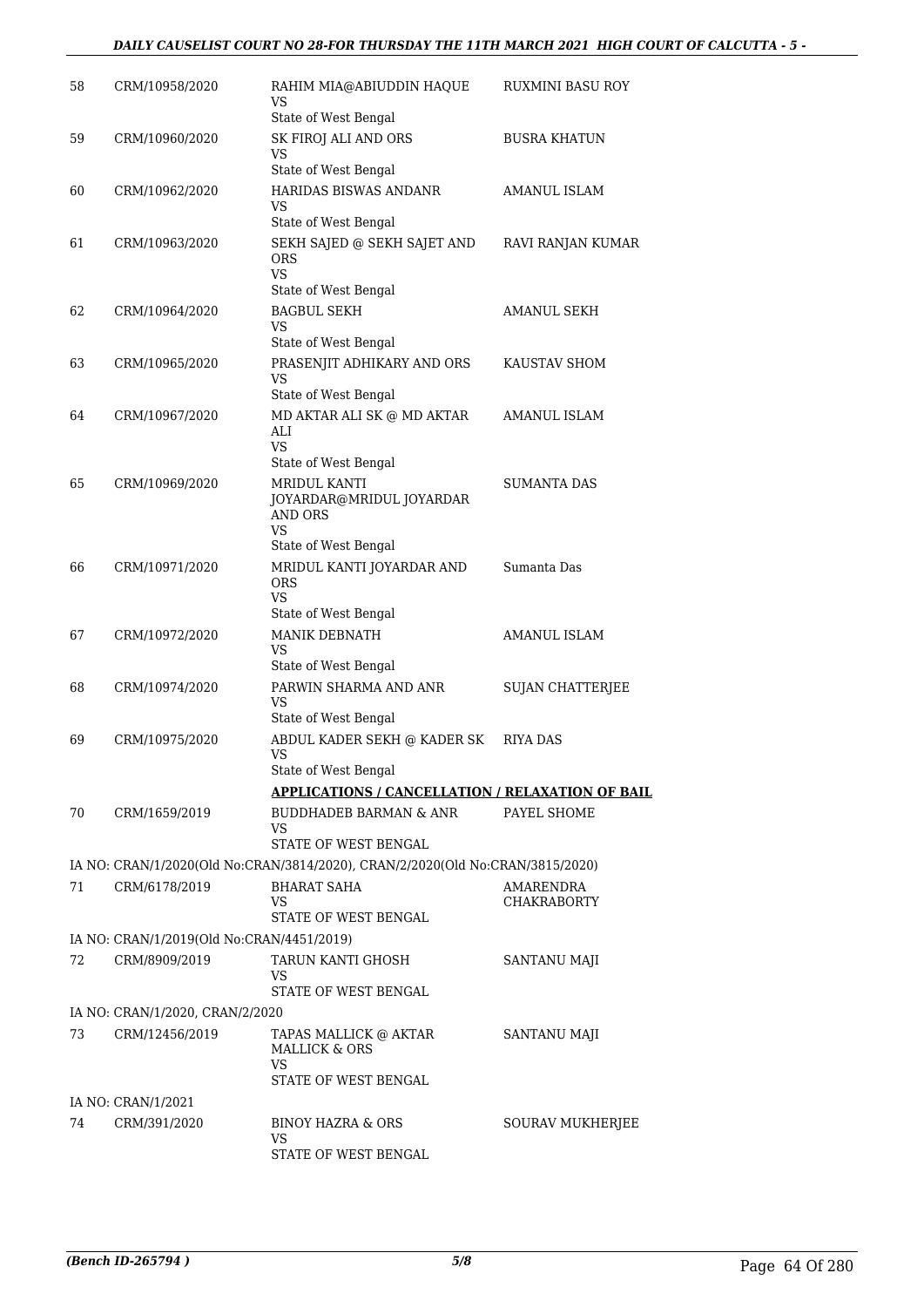|    | wt75 CRM/648/2020                            | <b>SURAJ PRASAD</b><br>vs                                           | MALAY BHATTACHARYYA               |
|----|----------------------------------------------|---------------------------------------------------------------------|-----------------------------------|
|    |                                              | STATE OF WEST BENGAL                                                |                                   |
|    | IA NO: CRAN/1/2020(Old No:CRAN/2790/2020)    |                                                                     |                                   |
| 76 | CRM/4602/2020                                | TAPAN MONDAL<br>VS                                                  | SABNAM LASKAR                     |
|    |                                              | STATE OF WEST BENGAL                                                |                                   |
|    | IA NO: CRAN/1/2020(Old No:CRAN/2746/2020)    |                                                                     |                                   |
| 77 | CRM/4603/2020                                | <b>TAPAN MONDAL</b><br>VS<br>DEBABRATA BURMAN & ORS                 | SUBHAM LASKAR                     |
|    | IA NO: CRAN/1/2020(Old No:CRAN/2747/2020)    |                                                                     |                                   |
| 78 | CRM/4706/2020                                | ANURADHA SUREKA<br>VS                                               | <b>BAJRANG MANOT</b>              |
|    |                                              | STATE OF WEST BENGAL                                                |                                   |
|    |                                              | IA NO: CRAN/1/2020(Old No:CRAN/2902/2020), CRAN/2/2020, CRAN/3/2020 |                                   |
| 79 | CRM/5783/2020                                | AJOY DALSINGH & ANR<br>VS<br>STATE OF WEST BENGAL                   | SOUMYAJIT DAS<br><b>MAHAPATRA</b> |
|    | IA NO: CRAN/2/2020                           |                                                                     |                                   |
| 80 | CRM/6321/2020                                | <b>MANISH PANDEY</b><br>VS                                          | PAWAN KR GUPTA                    |
|    |                                              | State of West Bengal                                                |                                   |
|    | IA NO: CRAN/1/2020, CRAN/2/2020, CRAN/3/2020 |                                                                     |                                   |
| 81 | CRM/6322/2020                                | <b>MANISH PANDEY</b><br>VS<br>State of West Bengal                  | PAWAN KR GUPTA                    |
|    | IA NO: CRAN/1/2020, CRAN/2/2020, CRAN/3/2020 |                                                                     |                                   |
| 82 | CRM/7471/2020                                | SAJIBUL MONDAL ALIAS MANDAL                                         | MRITUNJOY CHATTERJEE              |
|    |                                              | VS<br>State of West Bengal                                          |                                   |
|    | IA NO: CRAN/1/2020, CRAN/2/2021              |                                                                     |                                   |
| 83 | CRM/7499/2020                                | SURENDER PAL SINGH@BOGGY<br>VS<br>State of West Bengal              | <b>ARUSHI RATHORE</b>             |
|    | IA NO: CRAN/2/2020                           |                                                                     |                                   |
| 84 | CRM/7832/2020                                | <b>MANGAL MISTRY</b><br>VS.                                         | TANMAY CHOWDHURY                  |
|    |                                              | State of West Bengal                                                |                                   |
|    | IA NO: CRAN/1/2020                           |                                                                     |                                   |
| 85 | CRM/8644/2020                                | NISHES GHOSH<br>VS                                                  | SOUMYA NAG                        |
|    |                                              | STATE OF WEST BENGAL AND<br>ORS.                                    |                                   |
| 86 | CRM/8781/2020                                | <b>SUKUR SK. AND ORS</b><br>VS<br>STATE OF WEST BENGAL              | MANAS KUMAR DAS                   |
|    | IA NO: CRAN/1/2021                           |                                                                     |                                   |
| 87 | CRM/9123/2020                                | SIMRAN @SIMRAN SULTANA<br><b>AND ORS</b><br><b>VS</b>               | AMRITA CHEL                       |
|    |                                              | State of West Bengal                                                |                                   |
|    | IA NO: CRAN/1/2021                           |                                                                     |                                   |
| 88 | CRM/9385/2020                                | SMT DEEPSIKHA MANNA SARKAR<br>VS<br>State of West Bengal            | SABYASACHI ROY                    |
| 89 | CRM/9387/2020                                | SMT DEEPSIKHA MANNA SARKAR                                          | SABYASACHI ROY                    |
|    |                                              | <b>VS</b><br>State of West Bengal AND ANR                           |                                   |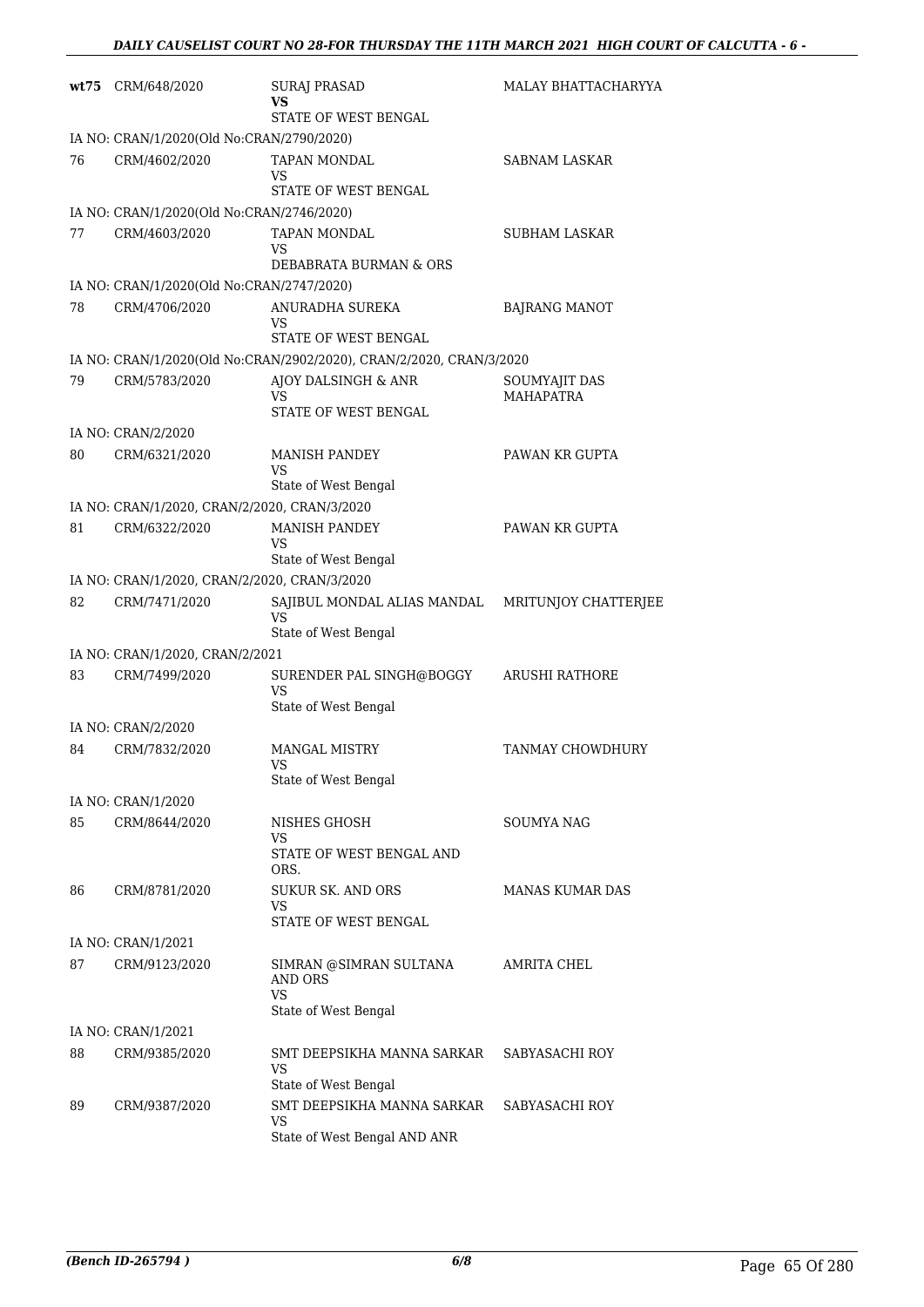#### *DAILY CAUSELIST COURT NO 28-FOR THURSDAY THE 11TH MARCH 2021 HIGH COURT OF CALCUTTA - 7 -*

| 90   | CRM/9803/2020                             | DEBASISH BANERJEE<br>VS                                          | APALAK BASU                         |
|------|-------------------------------------------|------------------------------------------------------------------|-------------------------------------|
|      |                                           | State of West Bengal                                             |                                     |
| 91   | CRM/10174/2020                            | <b>SALEMA BIBI</b><br>VS.                                        | PRADIP PAUL                         |
|      |                                           | STATE OF WEST BENGAL AND<br>ORS.                                 |                                     |
| 92   | CRM/10442/2020<br>[3.30 P.M.]             | <b>HARUN RASID KHAN</b><br>VS.<br>State of West Bengal           | ROMA ROY                            |
|      | CRM/4630/2020                             |                                                                  |                                     |
| wt93 |                                           | MINAJUDDIN MONDAL<br>VS<br>STATE OF WEST BENGAL & ANR            | UDAY SANKAR<br><b>CHATTOPADHYAY</b> |
| wt94 | CRM/8013/2020                             | ALTAF BAIDYA ALIAS ALTAB<br>BAIDYA<br>VS<br>STATE OF WEST BENGAL | MD ZEESHAN UDDIN                    |
| 95   | CRM/10500/2020                            | JUMMAN MALLIK @ JUMMAN SK<br>VS.<br>State of West Bengal         | SYED ALI AZAD                       |
|      | IA NO: CRAN/1/2021                        |                                                                  |                                     |
| 96   | CRM/10595/2020                            | SHRIBASH BISWAS<br>VS.                                           | <b>SONALI DAS</b>                   |
|      |                                           | State of West Bengal                                             |                                     |
|      | IA NO: CRAN/1/2021                        |                                                                  |                                     |
| 97   | CRM/10815/2020                            | PREMJIT GOPE @ DILLI<br>VS                                       | SOUMYAJIT DAS<br><b>MAHAPATRA</b>   |
|      |                                           | State of West Bengal                                             |                                     |
| wt98 | CRM/4893/2020                             | STATE OF WEST BENGAL<br>VS<br><b>BISWAJIT GOPE</b>               | <b>ANWAR HOSSAIN</b>                |
|      | IA NO: CRAN/1/2020(Old No:CRAN/3291/2020) |                                                                  |                                     |
| 99   | CRM/11241/2020                            | <b>SABITA GAYEN</b>                                              | INDRAJEET DEY                       |
|      |                                           | VS<br>State of West Bengal AND ANR                               |                                     |
| 100  | CRM/22/2021                               | MD. IMTIYAZ MOOLA                                                | SANJIB MITRA                        |
|      |                                           | VS<br>STATE OF WEST BENGAL AND<br>ORS.                           |                                     |
| 101  | CRM/24/2021                               | ICHINI SOMNATH SHYAM                                             | PIYALI PAUL                         |
|      |                                           | VS.<br>STATE OF WEST BENGAL AND                                  |                                     |
| 102  | CRM/44/2021                               | ORS.<br>NURJAHAN ABEGAM                                          | DEBAJUYOTI DEB                      |
|      |                                           | VS.<br>STATE OF WEST BENGAL AND                                  |                                     |
| 103  | CRM/738/2021                              | ORS.<br>KISHOR DEY                                               | PRIYANJIT KUNDU                     |
|      |                                           | VS.<br>STATE OF WEST BENGAL AND                                  |                                     |
|      |                                           | ORS.                                                             |                                     |
| 104  | CRM/806/2021                              | SK RABIUL AND ANOTHER<br>VS                                      | DEBJYOTI MAITY                      |
|      |                                           | State of West Bengal                                             |                                     |
| 105  | CRM/929/2021                              | ABHILASHA RAJGARHIA<br>VS.<br>State of West Bengal AND ANR       | SHRESTHA<br>BHATTACHARJEE           |
| 106  | CRM/1029/2021                             | SARASWATI GHOSH                                                  | AINDRILA DE                         |
|      |                                           | VS<br>STATE OF WEST BENGAL AND<br>ANR                            |                                     |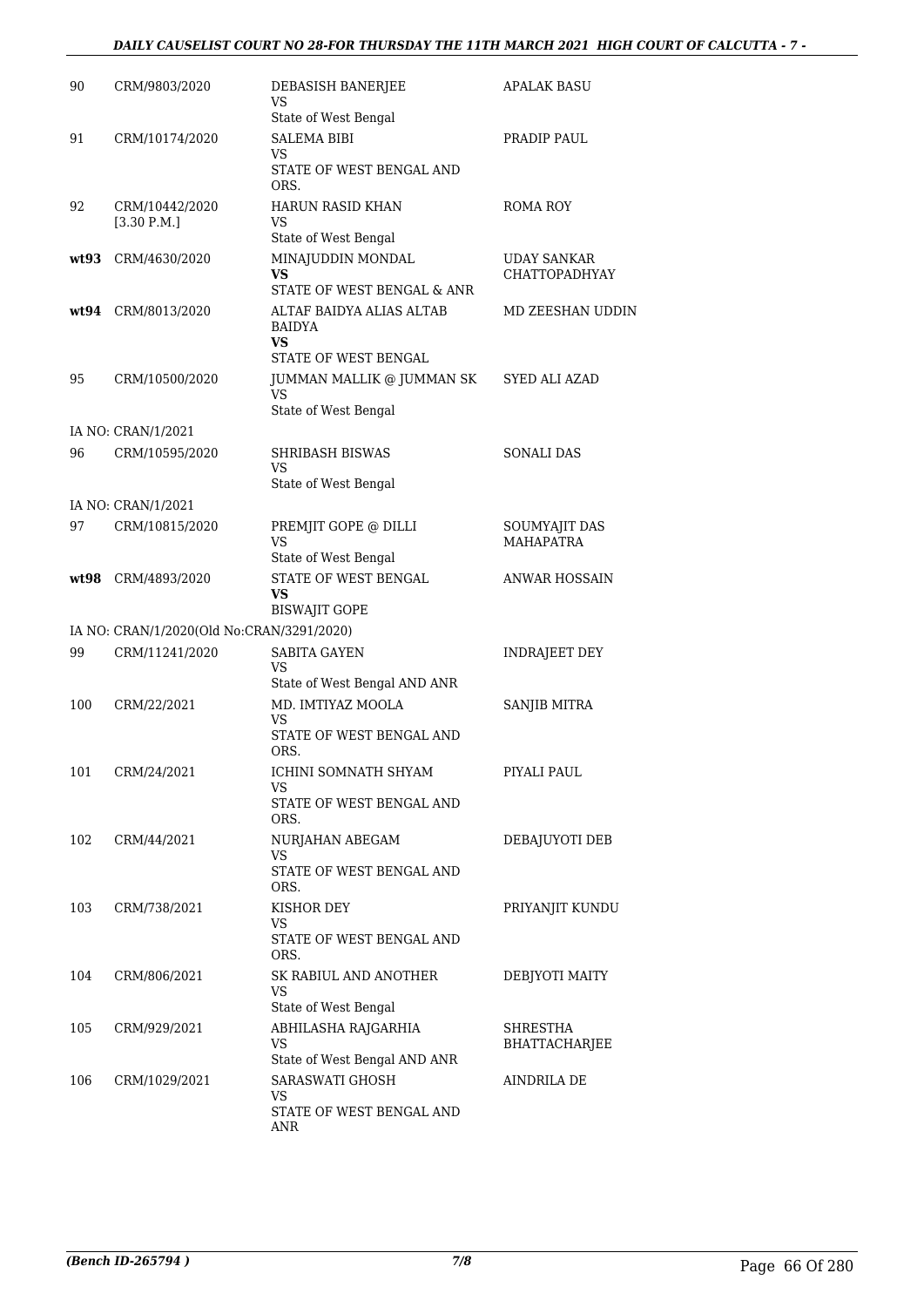| 107 | CRM/1043/2021 | HAJRAT MOLLA ALIAS HAZRAT<br><b>MOLLA</b><br>VS<br>AMINA JAMADAR | <b>TRIPTI PANDEY</b>  |
|-----|---------------|------------------------------------------------------------------|-----------------------|
| 108 | CRM/1138/2021 | SUBHRA HALDER @ MONDAL<br>VS<br>STATE OF WEST BENGAL AND<br>ANR  | <b>ASIT NAYAK</b>     |
| 109 | CRM/1246/2021 | CHAMPA KORA<br>VS<br>STATE OF WEST BENGAL AND<br><b>ANOTHER</b>  | SANAT KUMAR DAS       |
| 110 | CRM/1351/2021 | <b>DILRUBA PARVEEN</b><br>VS<br>STATE OF WEST BENGAL AND<br>ORS. | <b>BISWAJIT MITRA</b> |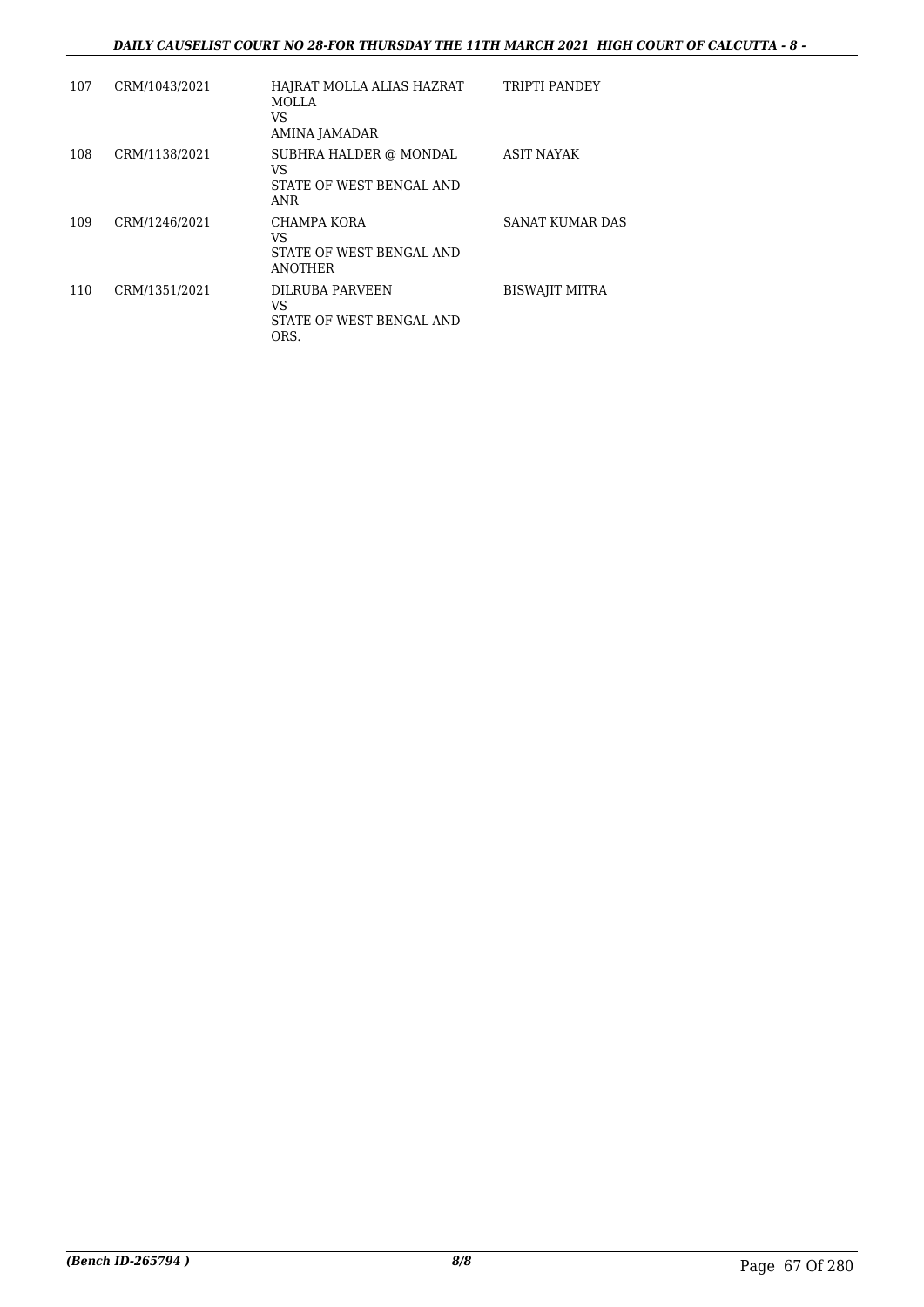

## **Appellate Side**

**DAILY CAUSELIST For Thursday The 11th March 2021**

**COURT NO. 28 SINGLE BENCH (SB) AT 3:00 PM HON'BLE JUSTICE TAPABRATA CHAKRABORTY (VIA VIDEO CONFERENCE)**

> **ON 12-03-2021 AT 3.00 P.M.**

**ON FRIDAY, 12TH MARCH, 2021 AT 3.00 P.M. - WILL SIT SINGLY AND TAKE UP SOME CONTEMPT, ASSIGNED MATTERS.**

**NOTE: MATTERS WILL BE TAKEN UP THROUGH PHYSICAL HEARING ONLY WHEN BOTH THE PARTIES ARE AGREED.**

|      |                | <b>CONTEMPT APPLICATION</b>                                     |                                 |
|------|----------------|-----------------------------------------------------------------|---------------------------------|
| 1    | CPAN/1715/2015 | KHAGENDRA NATH GHOSH<br>VS                                      | <b>B. BHAKAT</b>                |
|      |                | <b>AVANINDRA SINGH &amp; ORS</b>                                |                                 |
| wt2  | WPA/23371/2007 | KHAGENDRA NATH GHOSH<br>VS<br>STATE OF WEST BENGAL & ORS.       | <b>SOURAV MITRA</b>             |
| wt3  | WPCRC/264/2013 | KHAGENDRANATH GHOSH<br>VS<br><b>SANGHAMITRA MAKUR &amp; ORS</b> | KAUSHIK CHANDRA<br><b>GUPTA</b> |
| 4    | CPAN/1618/2016 | PARAMJIT JANA<br>VS.<br><b>AVANINDRA SINGH</b>                  | <b>ABHIJIT BASU</b>             |
| wt5  | WPA/7490/2016  | PARAMJIT JANA<br>VS<br>STATE OF WEST BENGAL & ORS               | <b>ABHIJIT BASU</b>             |
| 6    | CPAN/450/2017  | MD. AMIUDDIN<br>VS.<br>PURABI GHOSH & ORS.                      | <b>ABHIJIT SARKAR</b>           |
| wt7  | WPA/30590/2015 | MD AMINUDDIN<br>VS.<br>STATE OF WEST BENGAL & ORS               | <b>ABHIJIT SARKAR</b>           |
| 8    | CPAN/599/2018  | <b>MD ABUL KHAYER</b><br>VS.<br>MANISH JAIN & ORS               | SRIKANTA DATTA                  |
| wt.9 | WPA/27710/2017 | <b>MD. ABUL KHAYER</b><br>VS<br>STATE OF WEST BENGAL & ORS      | SRIKANTA DATTA                  |
| 10   | CPAN/888/2018  | <b>RAJIB ROUTH</b><br>VS<br><b>BALIKA GHOLE</b>                 | SUBHRANGSU PANDA                |
| wt11 | WPA/15024/2017 | <b>RAJIB ROUTH</b><br>VS<br>STATE OF WEST BENGAL & ORS          | S. PANDA                        |
| 12   | CPAN/156/2019  | <b>SUJIT SINGHANIA</b><br><b>VS</b><br><b>MD. ENAUR RAHMAN</b>  | SUNIL SINGHANIA                 |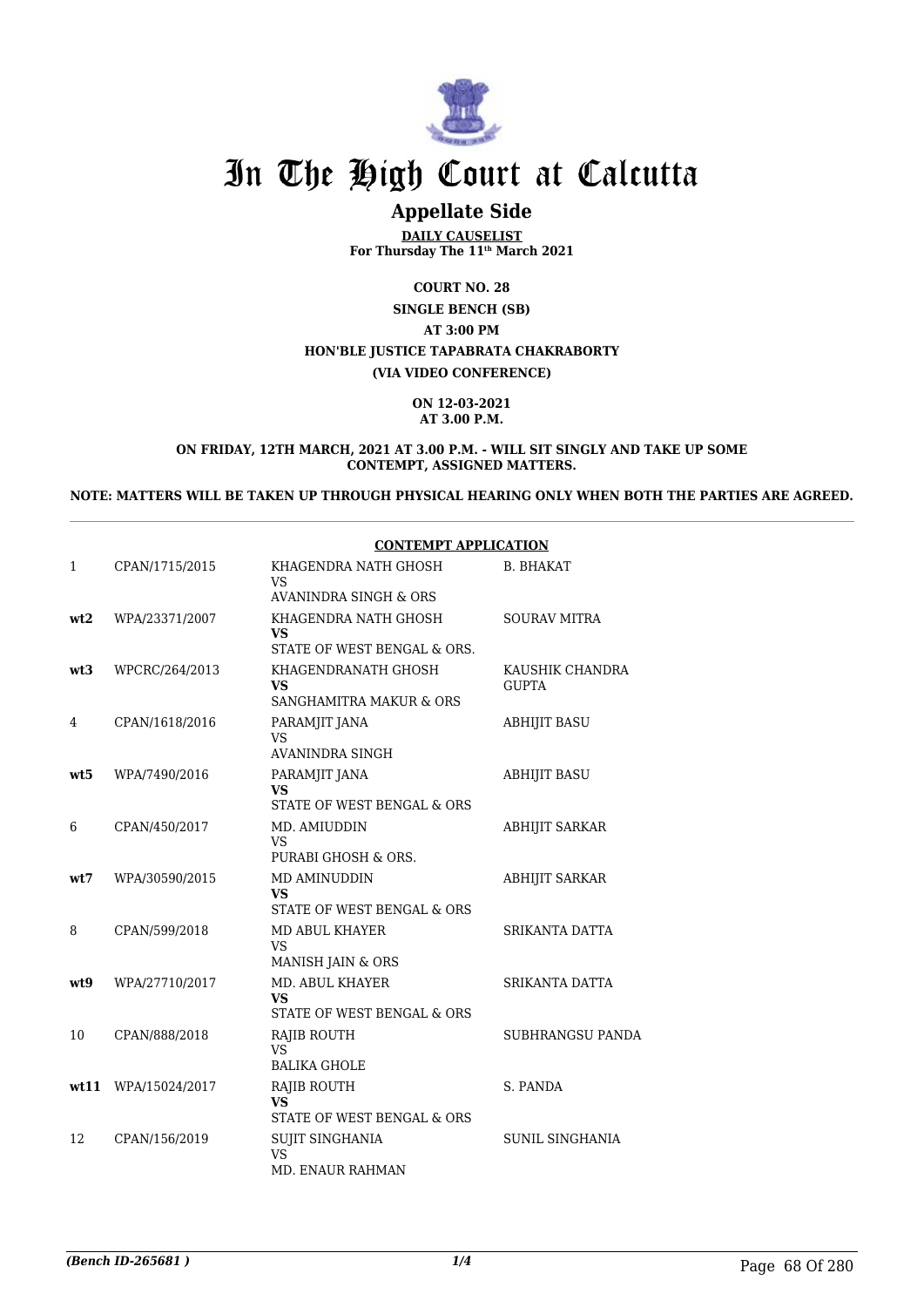#### *DAILY CAUSELIST COURT NO 28-FOR THURSDAY THE 11TH MARCH 2021 HIGH COURT OF CALCUTTA - 2 -*

|      | wt13 WPA/13749/2018 | <b>SUJIT SINGHANIA</b><br>VS.                              | SUNIL SINGHANIA           |
|------|---------------------|------------------------------------------------------------|---------------------------|
|      |                     | STATE OF WEST BENGAL & ORS                                 |                           |
| 14   | CPAN/236/2019       | TAPAN KUMAR MONDAL<br>VS.                                  | <b>MANISH KUMAR DAS</b>   |
|      |                     | ALOK NATH BANERJEE                                         |                           |
|      | wt15 WPA/12877/2018 | TAPAN KUMAR MONDAL<br>VS<br>STATE OF WEST BENGAL& ORS      | M.K. DAS                  |
| 16   | CPAN/482/2019       | SONALI CHAKRABORTY                                         | INDRAJIT BHATTACHARJEE    |
|      |                     | VS.<br>RASHID MUNIR KHAN & ANR                             |                           |
|      | wt17 WPA/25605/2018 | SONALI CHAKRABORTY                                         | INDRAJIT BHATTACHARJEE    |
|      |                     | VS.<br>STATE OF WEST BENGAL & ORS                          |                           |
| 18   | CPAN/588/2019       | TAHAMINA KHATUN<br>VS.                                     | TUSHER KANTI<br>MUKHERJEE |
|      |                     | <b>AKHILEASH PANDEY</b>                                    |                           |
|      | wt19 WPA/25806/2018 | TAHAMINA KHATUN<br><b>VS</b><br>STATE OF WEST BENGAL & ORS | TUSHER KANTI<br>MUKHERJEE |
| 20   | CPAN/651/2019       | JADUNANDAN MONDAL                                          | PAPIYA CHATTOPADHYAY      |
|      |                     | VS.<br>KAUSHIK BHATTACHARYA & ORS                          |                           |
|      | wt21 WPA/3874/2019  | JADUNANDAN MONDAL                                          | PAPIYA CHATTOPADHYAY      |
|      |                     | VS<br>STATE OF WEST BENGAL & ORS                           |                           |
| 22   | CPAN/672/2019       | SAHANAWAJ ALAM                                             | SUKUMAR SARKAR            |
|      |                     | <b>VS</b><br>DIBYENDU DAS                                  |                           |
|      | wt23 WPA/26133/2017 | SAHANAWAJ ALAM                                             | <b>SUKUMAR SARKAR</b>     |
|      |                     | VS<br>THE SECRETARY, DEPTT. OF                             |                           |
|      |                     | PANCHAYET & RURAL<br>DEVELOPMENT & ORS                     |                           |
| 24   | CPAN/694/2019       | FAJLUR RAHMAN MOLLA                                        | <b>ANAND FARMANIA</b>     |
|      |                     | VS.<br>KHALIL AHMED & ANR                                  |                           |
| wt25 | WPA/2385/2019       | RAJEN ROUTH                                                | <b>PUNAM BASU</b>         |
|      |                     | VS<br>STATE OF WEST BENGAL & ORS                           |                           |
| 26   | CPAN/754/2019       | <b>MAYA RANI GIRI &amp; ORS</b>                            | DEBRUP BHATTACHARJEE      |
|      |                     | VS.                                                        |                           |
|      | wt27 WPA/4819/2019  | SK. JABBAR ALI & ANR<br><b>MAYA RANI GIRI &amp; ORS</b>    |                           |
|      |                     | VS                                                         | DEBRUP BHATTACHARJEE      |
|      |                     | STATE OF WEST BENGAL & ORS                                 |                           |
| 28   | CPAN/765/2019       | ANANDAMOY SINHA<br>VS.                                     | ARITA SINHA               |
|      |                     | MAHIRUDDIN SEKH                                            |                           |
|      | wt29 WPA/12509/2018 | ANANDAMOY SAHA                                             | ARITRA SINHA              |
|      |                     | VS.<br>STATE OF WEST BENGAL & ORS                          |                           |
| 30   | CPAN/841/2019       | KARIMUL ISLAM                                              | MD. YUSUF ALI             |
|      |                     | VS.<br>JAMALUDDIN MULLICK                                  |                           |
|      | wt31 WPA/8407/2018  | KARIMUL ISLAM                                              | MD. YUSUF ALI             |
|      |                     | VS.                                                        |                           |
|      |                     | STATE OF WEST BENGAL & ORS                                 |                           |
| 32   | CPAN/906/2019       | MAMATA TIKADAR & ORS<br>VS                                 | <b>DEBANJAN DAS</b>       |
|      |                     | TAPAS MONDAL & ANR                                         |                           |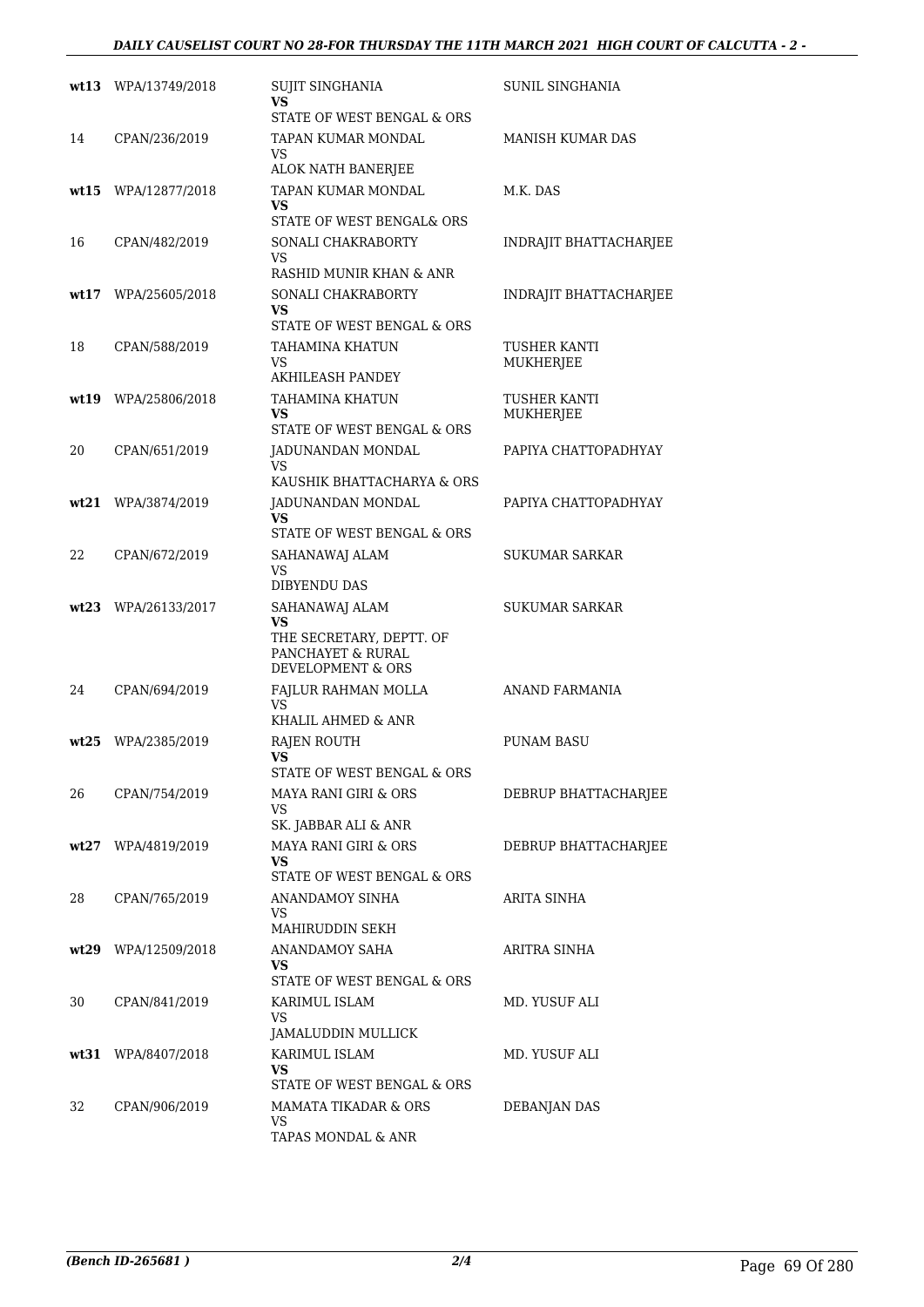|      | wt33 WPA/4209/2019                      | MAMATA TIKADER & ORS<br>VS<br>STATE OF WEST BENGAL & ORS                                         | <b>DEBANJAN DAS</b>             |
|------|-----------------------------------------|--------------------------------------------------------------------------------------------------|---------------------------------|
| 34   | CPAN/907/2019                           | PASUPATI HALDER<br>VS.<br>KHALIL AHMED & ANR.                                                    | PRATICK MAJUMDER                |
| wt35 | WPA/5679/2019                           | PASUPATI HALDER<br>VS<br>THE KOLKATA MUNICIPAL<br><b>CORPORATION &amp; ORS</b>                   | PRANTIK MAJUMDER                |
| 36   | CPAN/1084/2019                          | SREEJIB BANDYOPADHYAY<br>VS                                                                      | SANJIB DAS                      |
| wt37 | WPA/5068/2019                           | PANIHATI MUNICIPALITY<br>SREEJIB BANDYOPADHYAY<br>VS                                             | IFTEKAR MUNSHI                  |
| 38   | CPAN/1116/2019                          | PANIHATI MUNICIPALITY & ORS<br>ARUNAVA BHUNIA<br>VS<br><b>AMALENDU GIRI</b>                      | SANTU DAS ADHIKARI              |
|      | wt39 WPA/8440/2019                      | ARUNAVA BHUNIA<br>VS<br>STATE OF WEST BENGAL & ORS                                               | SANTU DAS ADHIKARI              |
| 40   | CPAN/1327/2019                          | LAL MOHAN GHOSH<br><b>CHOWDHURY</b><br>VS                                                        | ATIS KUMAR BISWAS               |
|      | wt41 WPA/6081/2018                      | <b>BULBUL ISLAM SK.&amp; ORS</b><br>LALMOHAN GHOSH CHOWDHURY<br>VS<br>STATE OF WEST BENGAL & ORS | ATIS KUMAR BISWAS               |
| 42   | CPAN/1451/2019                          | <b>BANSHIDHAR NAYEK</b><br>VS<br>MANISH JAIN                                                     | SUBRATA BHATTACHARYA            |
|      | wt43 WPA/9019/2019                      | <b>BANSHIDHAR NAYAK</b><br>VS<br>STATE OF WEST BENGAL & ORS                                      | <b>SUBRATA</b><br>BHATTACHARJEE |
| 44   | CPAN/117/2020                           | SOMANJANA MUKHERJEE<br>VS.<br><b>BISWAJIT GHOSH</b>                                              | SURYANEEL DAS                   |
| wt45 | WPA/18849/2019                          | SOMANJANA MUKHERJEE<br>VS<br>DINABANDU MAHAVIDYALAYA &<br>ORS                                    | SURYANEEL DAS                   |
|      | IA NO: CAN/1/2020                       |                                                                                                  |                                 |
| 46   | CPAN/208/2020                           | KHARAGPUR TRIBAL PRIMARY<br>TEACHERS TRAINING INSTITUTE<br>& ANR<br><b>VS</b>                    | PAPIYA BANERJEE BIHANI          |
|      |                                         | DR. VIJAY KUMAR R.                                                                               |                                 |
|      | $wt47$ WPA/262/2019                     | KHARAGPUR TRIBAL PRIMARY<br>TEACHER'S TRAINING INSTITUTE<br>& ANR<br>VS.<br>NATIONAL COUNCIL FOR | PAPIYA BANERJEE BIHANI          |
| 48   | CPAN/403/2020                           | TEACHER EDUCATION & ORS<br>SAKSHI GOPAL MAJI<br>VS                                               | ARUP KRISHNA DAS                |
|      |                                         | ANJANI KUMAR & ANR.                                                                              |                                 |
|      | IA NO: CAN/1/2020(Old No:CAN/5471/2020) |                                                                                                  |                                 |
|      | wt49 WPA/23242/2019                     | SAKSHI GOPAL NAJI<br><b>VS</b><br>UNION OF INDIA & ORS                                           | ARUP KRISHNA DAS                |
| 50   | CPAN/15/2021                            | APAN BARAN BISWAS<br>VS<br>SUBIR ROY AND ANOTHER                                                 | AVIK DHAR                       |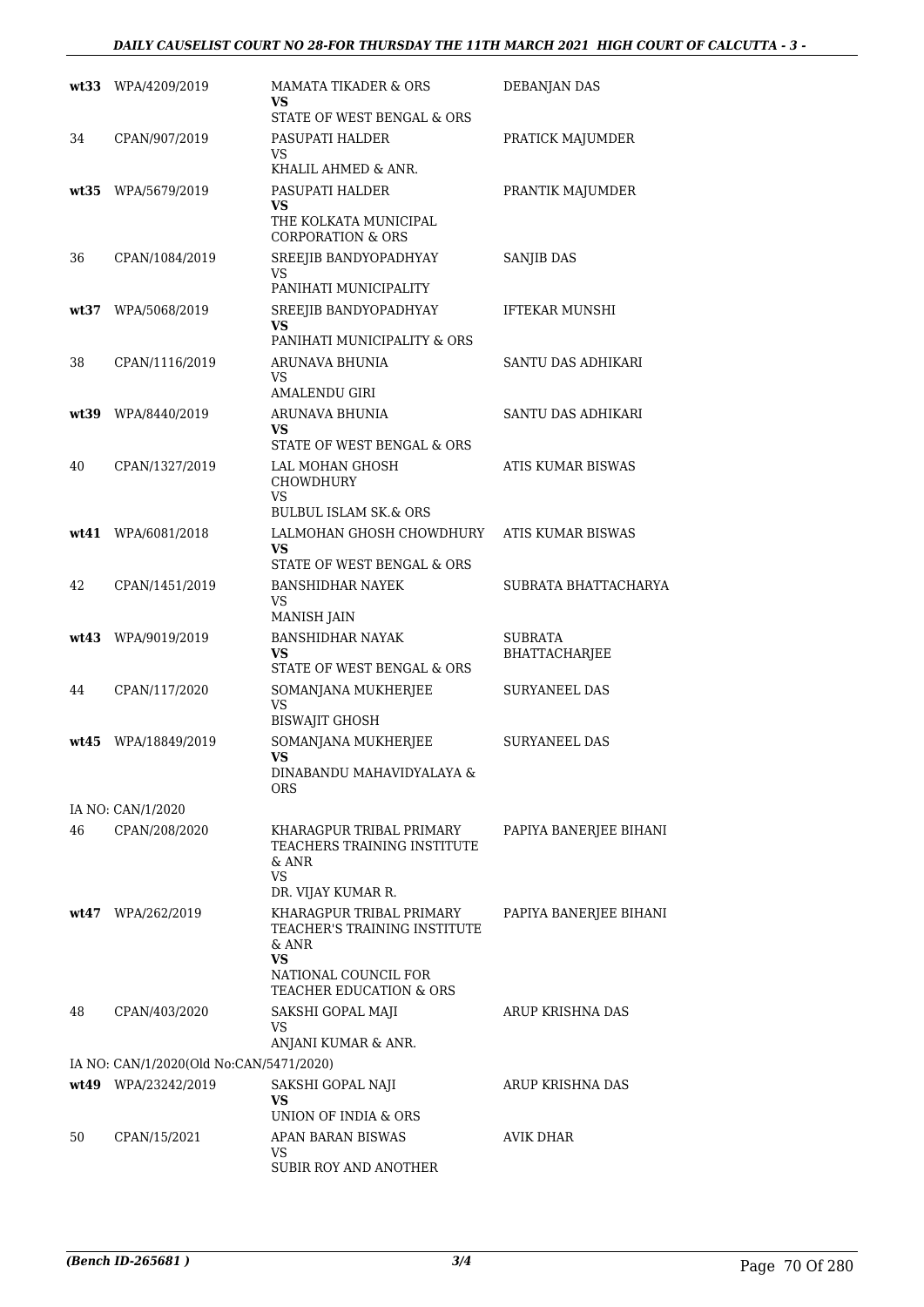| wt51  | WPA/5883/2020                           | APAN KUMAR BISWAS                                                         | AVIK DHAR            |
|-------|-----------------------------------------|---------------------------------------------------------------------------|----------------------|
|       |                                         | VS<br>STATE OF WEST BENGAL & ORS                                          |                      |
| 52    | CPAN/57/2021                            | <b>SUNIRMAL DAS</b>                                                       | <b>BAPIN BAIDYA</b>  |
|       |                                         | VS                                                                        |                      |
|       |                                         | <b>GHANASREE BAG</b>                                                      |                      |
| wt53  | WPA/3235/2020                           | <b>SUNIRMAL DAS</b><br>VS                                                 | <b>BAPIN BAIDYA</b>  |
|       |                                         | STATE OF WEST BENGAL & ORS                                                |                      |
| 54    | CPAN/77/2021                            | RAGHABEDRA NATH DUTT AND                                                  | <b>SAURAV MAITRA</b> |
|       |                                         | ANR<br><b>VS</b>                                                          |                      |
|       |                                         | CHANDRANI TUDU SPL.                                                       |                      |
|       |                                         | <b>SECRETARY</b><br>RAGHABENDRA NATH DUTT &                               |                      |
| wt55  | WPA/16086/2019                          | ANR                                                                       | SAURABH MAITRA       |
|       |                                         | <b>VS</b><br>43, BENGAL BATELLION , NCC &                                 |                      |
|       |                                         | <b>ORS</b>                                                                |                      |
|       |                                         | IA NO: CAN/1/2020(Old No:CAN/2180/2020), CAN/2/2020(Old No:CAN/5521/2020) |                      |
| 56    | CPAN/82/2021                            | <b>AKLIMA BEGUM</b><br>VS                                                 | SAJAL ROY            |
|       |                                         | DINEN ROY AND ORS                                                         |                      |
| wt57  | WPA/3508/2019                           |                                                                           |                      |
|       |                                         | <b>AKLIMA BEGUM</b><br>VS                                                 | <b>ABHIJIT BARAT</b> |
|       |                                         | STATE OF WEST BENGAL & ORS                                                |                      |
|       |                                         | <b>ASSIGNED MATTERS</b>                                                   |                      |
| 58    | WPA/9914/2015                           | DIPAK KR BHATTACHARYA<br>VS                                               | <b>B P BANERJEE</b>  |
|       |                                         | STATE OF WEST BENGAL & ORS                                                |                      |
|       | wt59 WPA/11687/2015                     | SATYABRATA HAZRA & ORS                                                    | <b>B P BANERJEE</b>  |
|       |                                         | VS<br>STATE OF WEST BENGAL & ORS                                          |                      |
|       | IA NO: CAN/1/2020                       |                                                                           |                      |
| 60    | WPA/14214/2015                          | OMMEY KULSUM MULLICK                                                      | TANUJA BASAK         |
|       |                                         | VS                                                                        |                      |
|       | IA NO: CAN/1/2018(Old No:CAN/1814/2018) | STATE OF WEST BENGAL & ORS                                                |                      |
| 61    | WPA/2645/2018                           | DEBABRATA SARKAR.                                                         | P. MAJUMDER          |
|       |                                         | VS                                                                        |                      |
|       |                                         | INDIAN JUTE INDUSTRIES'<br>RESEARCH ASSOCIATION & ORS                     |                      |
| wt.62 | WPA/26730/2017                          | DEBABRATA SARKAR                                                          | P MAJUMDER           |
|       |                                         | VS<br>INDIAN JUTE INDUSTRIES'                                             |                      |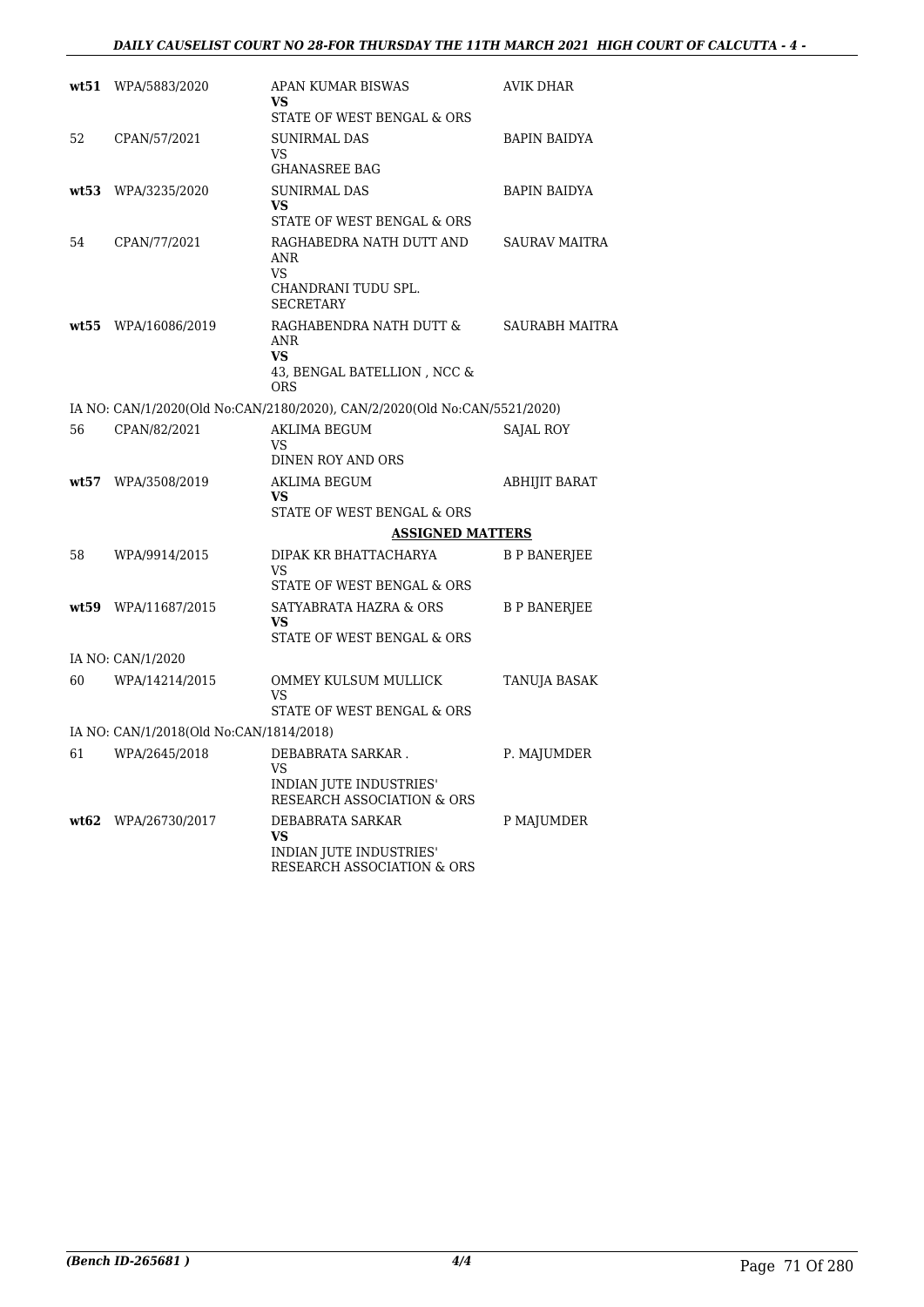

### **Appellate Side**

**DAILY CAUSELIST For Thursday The 11th March 2021**

### **COURT NO. 4**

**DIVISION BENCH (DB - VIII)**

### **AT 10:30 AM**

### **HON'BLE JUSTICE ARINDAM SINHA HON'BLE JUSTICE SUVRA GHOSH**

### **(VIA VIDEO CONFERENCE)**

### **ON AND FROM MONDAY, THE 11TH JANUARY , 2021 – APPEALS RELATING TO SERVICE UNDER GROUP VI AND APPLICATIONS CONNECTED THERETO;**

**MATRIMONIAL & FAMILY COURT APPEALS & MATTERS RELATING TO GUARDIANSHIP INCLUDING APPLICATIONS CONNECTED THERETO;**

**ADMISSION OF APPEALS UNDER SECTION 30 OF THE EMPLOYEES' COMPENSATION ACT, 1923;**

**HEARING OF WRIT APPEALS IRRESPECTIVE OF CLASSIFICATION INCLUDING APPLICATIONS CONNECTED THERETO.**

**AND**

**ON AND FROM WEDNESDAY, 10TH MARCH, 2021 (IN ADDITION TO THEIR OWN LISTS AND DETERMINATIONS) - THE DIVISION BENCH PRESIDED OVER BY HON'BLE JUSTICE ARINDAM SINHA SHALL TAKE UP MATTERS (FROM ITEM NO. 262 TO 338) FROM THE LIST OF HON'BLE JUSTICE TAPABRATA CHAKRABORTY AND HON'BLE JUSLTICE TIRTHANKAR GHOSH DATED 9TH MARCH, 2021.** 

**SPL. NOTE: 1. ON EVERY TUESDAY APPEALS WILL BE TAKEN UP FIRST. 2. ON FRIDAY, ANTICIPATORY BAIL WILL BE TAKEN UP AT 10.30 A.M.**

**NOTE: MATTERS WILL BE TAKEN UP THROUGH PHYSICAL HEARING ONLY WHEN BOTH THE PARTIES ARE AGREED.**

### **TO BE MENTIONED**

1 FAT/160/2020 (Office report) (Mentioning)

TAMOJIT BOSE VS MOUMITA ROY ABHISHEK DUTT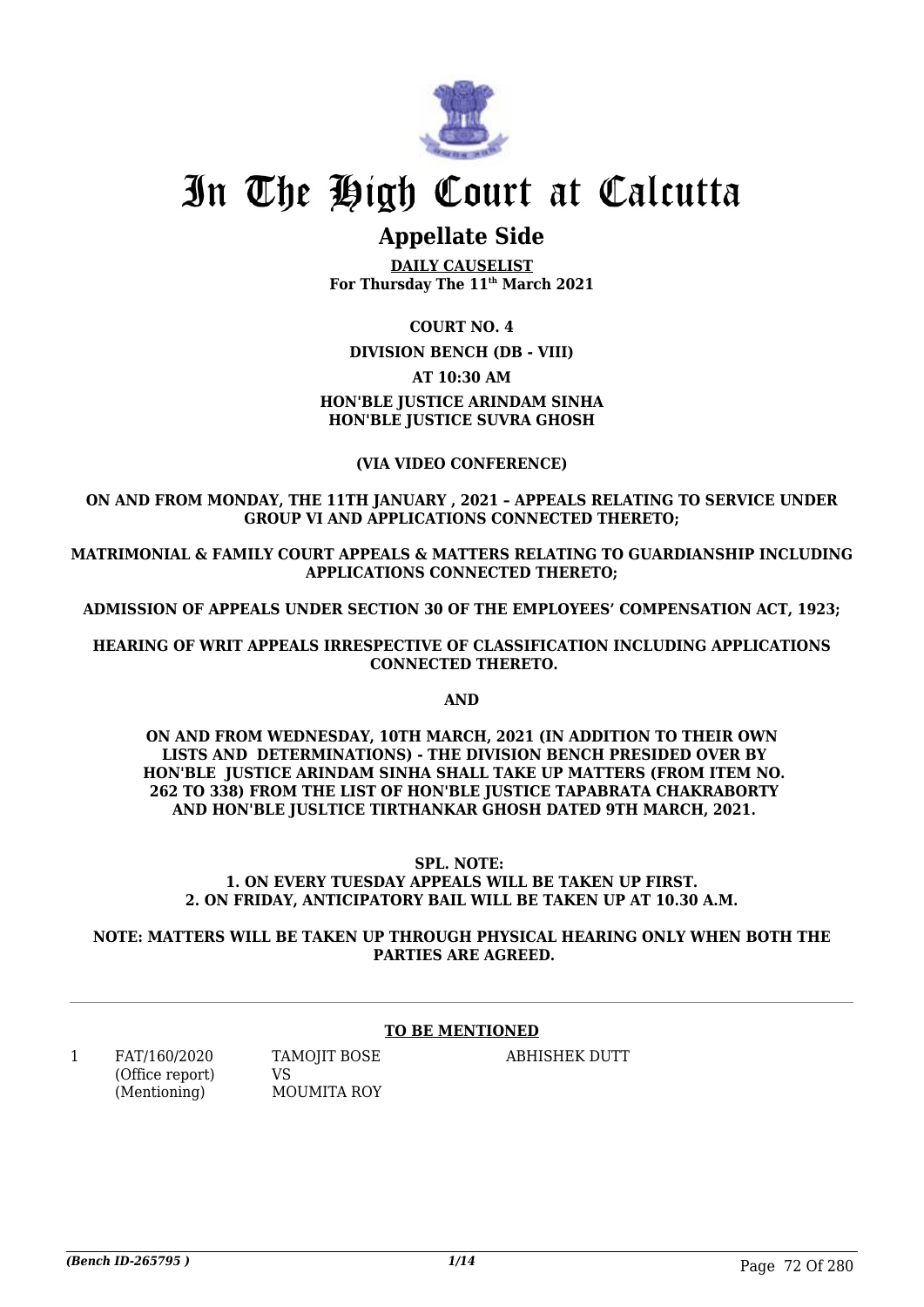| $\overline{2}$ | FMA/343/2020                              | <b>SUMAN SARKAR</b><br><b>VS</b>                            | <b>SUDIPTA KUMAR</b><br><b>BOSE</b>                                                   |  |  |
|----------------|-------------------------------------------|-------------------------------------------------------------|---------------------------------------------------------------------------------------|--|--|
|                |                                           | MANISHA DUTTA SARKAR                                        |                                                                                       |  |  |
|                | IA NO: CAN/1/2019(Old No:CAN/11210/2019)  |                                                             |                                                                                       |  |  |
|                |                                           | <b>APPLICATION</b>                                          |                                                                                       |  |  |
| 3              | FMA/2011/2015<br>(2 PBS) (11-03-2021) VS  | <b>BIJOY KUMAR DHARA</b>                                    | <b>SUBRATA</b><br><b>BHATTACHARYYA</b>                                                |  |  |
|                |                                           | UNION OF INDIA & ORS                                        |                                                                                       |  |  |
|                | IA NO: CAN/3/2021                         |                                                             |                                                                                       |  |  |
| 4              | FA/301/2016<br>$(17-03-2021)$             | <b>MALAY RANJAN</b><br><b>CHAKRABORTY</b><br><b>VS</b>      | <b>BRATIN KUMAR DEY</b>                                                               |  |  |
|                |                                           | RITA CHAKRABORTY                                            |                                                                                       |  |  |
|                |                                           |                                                             | IA NO: CAN/1/2016(Old No:CAN/3568/2016), CAN/2/2019(Old No:CAN/8983/2019), CAN/3/2021 |  |  |
| 5              | FA/66/2017<br>(NTW)                       | AMLAN KISHROE GHOSH<br>VS<br><b>SMT SAHELI GHOSH</b>        | MRS S CHAKRABARTY                                                                     |  |  |
|                | IA NO: CAN/1/2021                         |                                                             |                                                                                       |  |  |
| 6              | FMA/20/2019<br>$(12-03-2021)$             | CENTRAL BANK OF INDIA<br><b>VS</b>                          | BISHWAMBHAR JHA                                                                       |  |  |
|                |                                           | <b>SIMA DUTTA&amp; ORS</b>                                  |                                                                                       |  |  |
|                | IA NO: CAN/1/2018(Old No:CAN/1077/2018)   |                                                             |                                                                                       |  |  |
| 7              | MAT/286/2019<br>(Defective)               | MADHUSUDAN GHOSH<br><b>VS</b><br>UNION OF INDIA & ORS.      | KAMAL KRISHNA<br><b>GUHA</b>                                                          |  |  |
|                |                                           |                                                             | IA NO: CAN/1/2019(Old No:CAN/2229/2019), CAN/2/2019(Old No:CAN/3276/2019), CAN/3/2021 |  |  |
| 8              | FAT/338/2019                              | NIVEDITA MITRA                                              | KAKALI NASKAR                                                                         |  |  |
|                |                                           | <b>VS</b><br><b>SOUMEN MITRA</b>                            |                                                                                       |  |  |
|                | IA NO: CAN/1/2019(Old No:CAN/10906/2019)  |                                                             |                                                                                       |  |  |
| 9              | FA/51/2020<br>(Restoration) (NTW) VS      | <b>BAGBUL ISLAM</b>                                         | <b>SHARANYA</b><br><b>CHATTERJEE</b>                                                  |  |  |
|                |                                           | ROJIFA BEGUM                                                |                                                                                       |  |  |
|                | IA NO: CAN/2/2020(Old No:CAN/417/2020)    |                                                             |                                                                                       |  |  |
| 10             | RVW/105/2020<br>(Defective) (NTW)         | ALPANA GHOSH CHAKI<br>VS                                    | PRATIP KUMAR<br><b>CHATTERJEE</b>                                                     |  |  |
|                |                                           | STATE OF WEST BENGAL<br>AND ORS.                            |                                                                                       |  |  |
|                | IA NO: CAN/1/2021                         |                                                             |                                                                                       |  |  |
|                | wt11 MAT/1621/2018                        | THE STATE OF W B & ORS<br><b>VS</b><br>ALPANA GHOSH (CHAKI) | <b>SRILEKHA</b><br><b>BHATTACAHRYA</b>                                                |  |  |
| 12             | FAT/138/2020                              | JHUMPA BANERJEE                                             | PARTHA PRATIM                                                                         |  |  |
|                | (NTW)                                     | VS<br>SUDIPTA BANERJEE                                      | MUKHOPADHYAY                                                                          |  |  |
|                | IA NO: CAN/1/2020(Old No:CAN/2778/2020)   |                                                             |                                                                                       |  |  |
| 13             | FAT/269/2020<br>$(17-03-2021)$            | TUSHAR KANTI DAS<br>VS<br>KAJAL SAHA                        | KRISHNA KISHORE<br><b>GANGULY</b>                                                     |  |  |
|                | IA NO: CAN/1/2020, CAN/2/2020, CAN/3/2021 |                                                             |                                                                                       |  |  |

*DAILY CAUSELIST COURT NO 4-FOR THURSDAY THE 11TH MARCH 2021 HIGH COURT OF CALCUTTA - 2 -*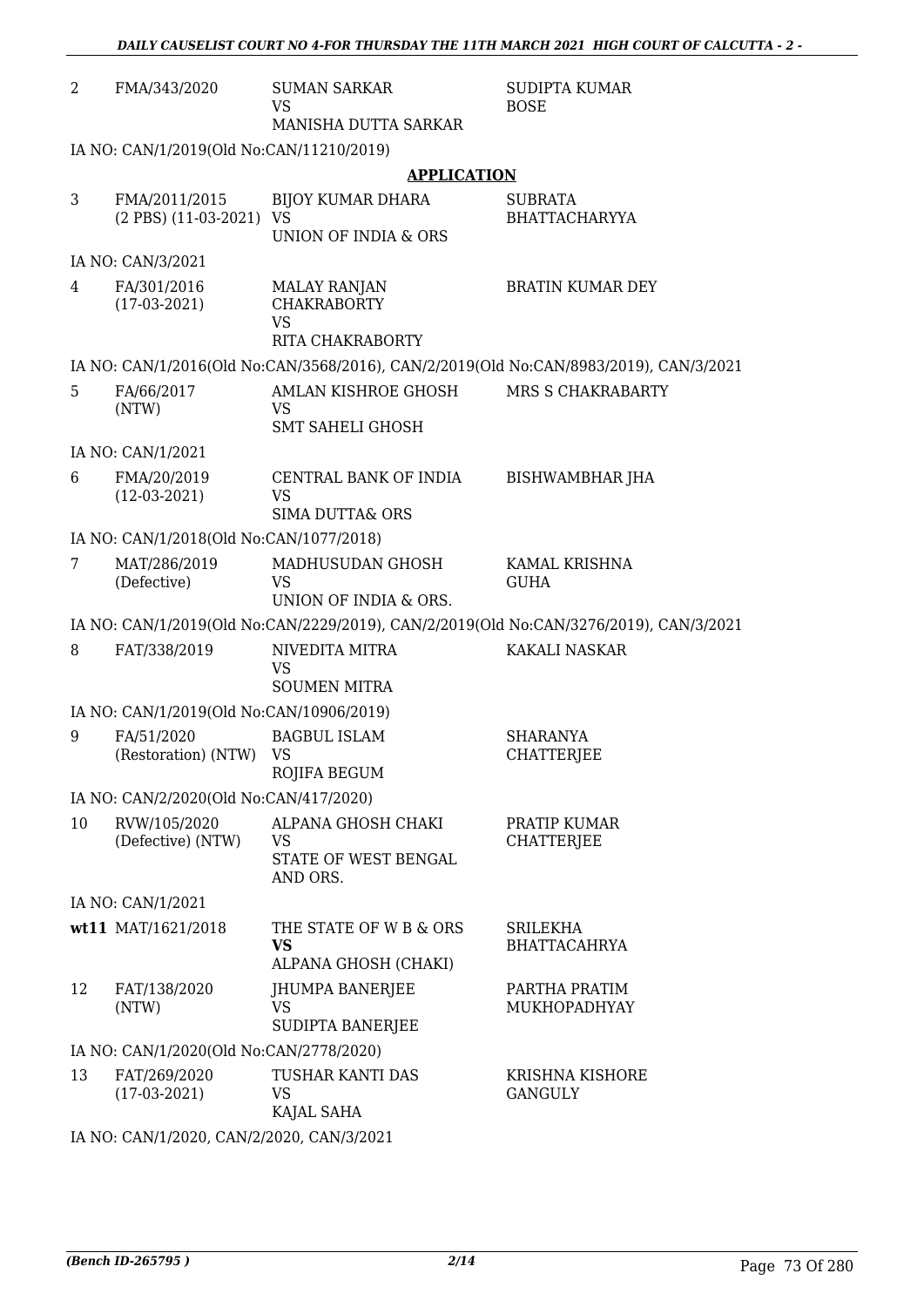| 14 | FMA/332/2020<br>$(17-03-2021)$            | NARU GOPAL ADAK & ORS.<br>VS<br>UNION OF INDIA & ORS.                                                      | MONIKA SINHA                         |
|----|-------------------------------------------|------------------------------------------------------------------------------------------------------------|--------------------------------------|
|    | IA NO: CAN/1/2020(Old No:CAN/2420/2020)   |                                                                                                            |                                      |
| 15 | MAT/403/2020                              | <b>BANGIYA GRAMIN VIKASH</b><br><b>BANK (BGVB) &amp; ORS</b><br><b>VS</b><br><b>SUDIP MANDAL &amp; ANR</b> | <b>ANINDA</b><br><b>BHATTACHARYA</b> |
|    | IA NO: CAN/1/2021, CAN/2/2021             |                                                                                                            |                                      |
| 16 | MAT/603/2020<br>(NTW)                     | Union of India AND ORS<br>VS<br>VIRENDRA SINGH                                                             | ARITRI MAJUMDER                      |
|    | IA NO: CAN/1/2020, CAN/2/2020, CAN/3/2020 |                                                                                                            |                                      |
| 17 | MAT/827/2020<br>$(12-03-2021)$            | SWAPAN KUMAR SAHA<br>VS<br><b>BANGIYA GRAMIN BIKASH</b><br><b>BANK AND ORS</b>                             | <b>NEIL BASU</b>                     |
|    | IA NO: CAN/1/2020, CAN/2/2020             |                                                                                                            |                                      |
| 18 | FAT/17/2021<br>$(11-03-2021)$             | KANCHAN GUPTA<br>VS<br><b>SACHIN GUPTA</b>                                                                 | <b>SUMAN SANKAR</b><br>CHATTERJEE    |
|    | IA NO: CAN/1/2021, CAN/2/2021             |                                                                                                            |                                      |
| 19 | FAT/29/2021<br>$(17-03-2021)$             | <b>TAPAS BANDOPADHYAY</b><br>VS<br><b>INDRANI BANDOPADHYAY</b>                                             | KALYAN CHATTERJEE                    |
|    | IA NO: CAN/1/2021, CAN/2/2021             |                                                                                                            |                                      |
| 20 | FMA/99/2021<br>$(17-03-2021)$             | ASIT KUMAR NASKAR<br>VS<br>COAL INDIA LTD                                                                  | <b>ARIJIT BORAL</b>                  |
|    | IA NO: CAN/1/2020, CAN/2/2020, CAN/3/2020 |                                                                                                            |                                      |
| 21 | MAT/104/2021                              | <b>GAUTAM KUAMR YADAV</b><br><b>VS</b><br>UNION OF INDIA AND ORS.                                          | PALASH MUKHERJEE                     |
|    | IA NO: CAN/1/2021                         |                                                                                                            |                                      |
| 22 | MAT/114/2021<br>(NTW)                     | <b>BANGIYA GRAMIN VIKASH</b><br><b>BANK AND OTHERS</b><br>VS.<br><b>RAISUDDIN</b>                          | <b>ANINDA</b><br><b>BHATTACHARYA</b> |
|    | IA NO: CAN/1/2021, CAN/2/2021             |                                                                                                            |                                      |
| 23 | MAT/131/2021<br>(NTW)                     | UTPAL CHAKRABORTY<br>VS<br>STATE OF WEST BENGAL<br>AND ORS.                                                | PRATIP KUMAR<br><b>CHATTERJEE</b>    |
|    | IA NO: CAN/1/2021, CAN/2/2021             |                                                                                                            |                                      |
| 24 | MAT/136/2021<br>(V-Volumes)               | <b>DIPANKAR</b><br>BANDYOPADHYAY<br><b>VS</b><br>DURGAPUR CHEMICALS LTD<br><b>AND ORS</b>                  | SOUMOULI SARKAR                      |

IA NO: CAN/1/2021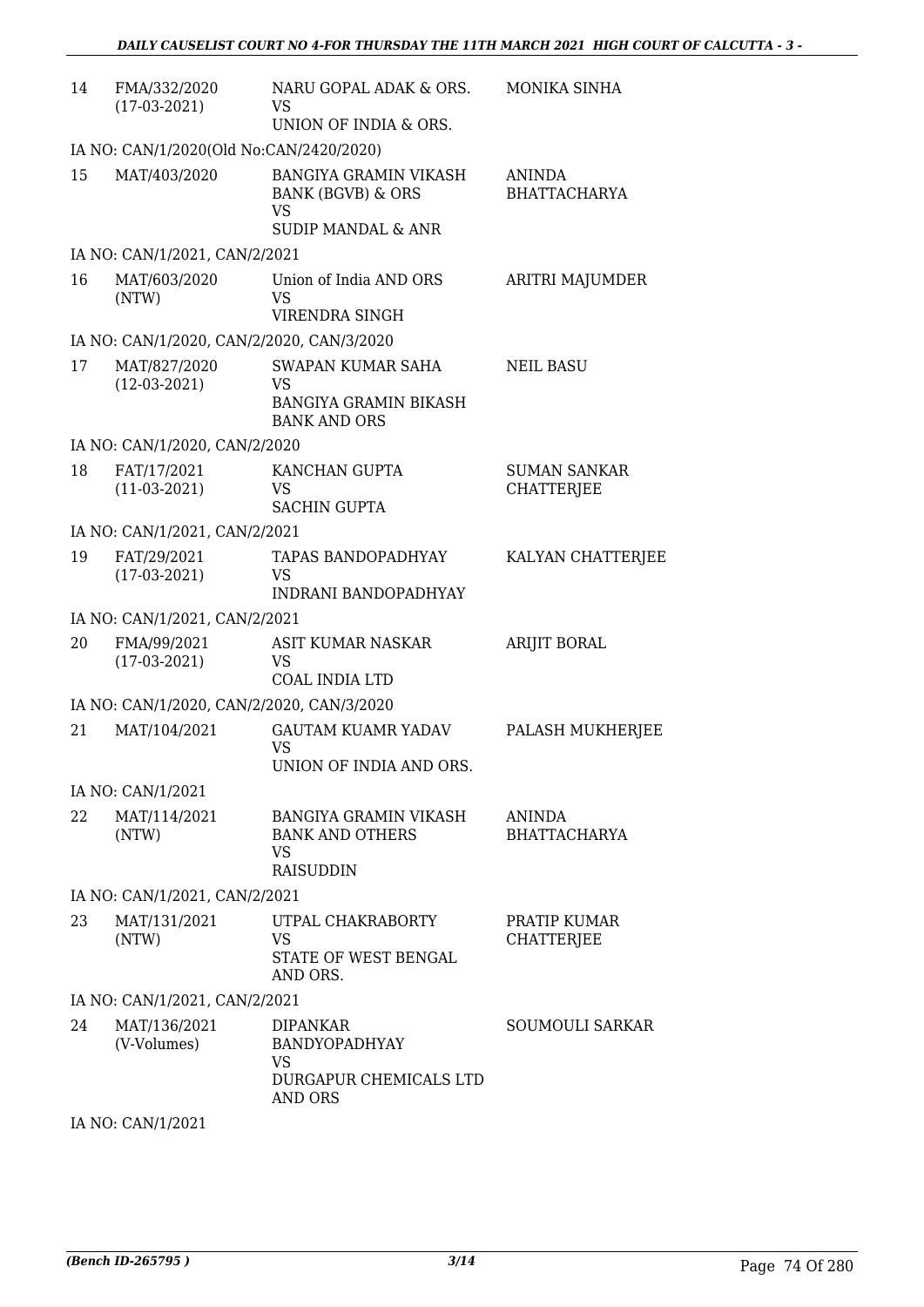| 25 | MAT/251/2021                                                | PARDESHI JESWARA<br><b>VS</b>                                                                              | <b>SURENDRA KUMAR</b><br><b>SHARMA</b> |
|----|-------------------------------------------------------------|------------------------------------------------------------------------------------------------------------|----------------------------------------|
|    |                                                             | UNION OF INDIA AND ORS.                                                                                    |                                        |
|    | IA NO: CAN/1/2021                                           |                                                                                                            |                                        |
| 26 | MAT/283/2021<br>(NTW)                                       | PARITOSH SHARMA<br>VS<br>CENTRAL BANK OF INDIA<br>AND ORS                                                  | <b>MALAY DHAR</b>                      |
|    | IA NO: CAN/1/2021                                           |                                                                                                            |                                        |
| 27 | MAT/288/2021<br>(Defective)                                 | CHAITALI ROY<br><b>VS</b><br>UNION OF INDIA AND ORS.                                                       | DIPANJAN BISWAS                        |
|    | IA NO: CAN/1/2021                                           |                                                                                                            |                                        |
| 28 | FMA/306/2021<br>$(24-03-2021)$                              | NEKBAR HOSSAIN<br>VS<br>UNION OF INDIA AND ORS.                                                            | SK. MUJIBAR<br><b>RAHMAN</b>           |
|    | IA NO: CAN/1/2021                                           |                                                                                                            |                                        |
|    |                                                             | <b>APPEALS WHICH ARE READY FOR HEARING</b>                                                                 |                                        |
| 29 | FA/379/2013<br>$(Pt-I+II+5 LCRs+2)$<br>PBS) (NTW)           | MALAY BANERJEE & ORS<br><b>VS</b><br><b>ANTARA BANERJEE &amp; ORS</b>                                      | SAGNIK CHATTERJEE                      |
|    | IA NO: CAN/1/2013(Old No:CAN/11287/2013)                    |                                                                                                            |                                        |
| 30 | FA/9/2016<br>$(Pt-I+II+2 PBS)$<br>(NTW)                     | <b>GOPAL RANJAN</b><br><b>BANDOPADHYAY (</b><br>BANERJEE)<br><b>VS</b><br>MANIDIPA BANERJEE (<br>TALUKDAR) | <b>BRATIN KR DEY</b>                   |
|    |                                                             | IA NO: CAN/2/2016(Old No:CAN/2511/2016), CAN/3/2016(Old No:CAN/4894/2016)                                  |                                        |
| 31 | FAT/345/2016<br>$(Pt-I+II+6 PBS) (AR) VS$<br>$(22-03-2021)$ | VISHA; AGARWALLA<br>HARJYOTI AGARWALLA                                                                     | <b>SUBHRANSU</b><br><b>GANGULY</b>     |
|    |                                                             | IA NO: CAN/1/2016(Old No:CAN/7246/2016), CAN/2/2021                                                        |                                        |
|    | wt32 FAT/289/2016                                           | SMT HARJYOTI AGARWALLA A CHKARABORTY<br><b>VS</b><br>VISHAL AGARWALLA                                      |                                        |
|    | IA NO: CAN/1/2016(Old No:CAN/4881/2016)                     |                                                                                                            |                                        |
| 33 | FMA/1001/2016<br>(CAN not found) (AR) VS<br>$(15-03-2021)$  | KHAIRUL MONDAL<br>COAL INDIA LIMITED & ORS                                                                 | DURGADAS GANGULY                       |
|    | IA NO: CAN/1/2020(Old No:CAN/273/2020)                      |                                                                                                            |                                        |
| 34 | MAT/1014/2017<br>$(2$ PBS $)$                               | JITENDRA PRASAD<br>VS<br>UNION OF INDIA & ORS                                                              | PRATIK MAJUMDER                        |
| 35 | FMAT/92/2018                                                | MADHUMALA SINGHA<br>VS<br><b>SWARUP CHAKRABORTY</b>                                                        | PAMPA DEY (DHABAL)                     |
|    |                                                             |                                                                                                            |                                        |

IA NO: CAN/2/2019(Old No:CAN/4836/2019)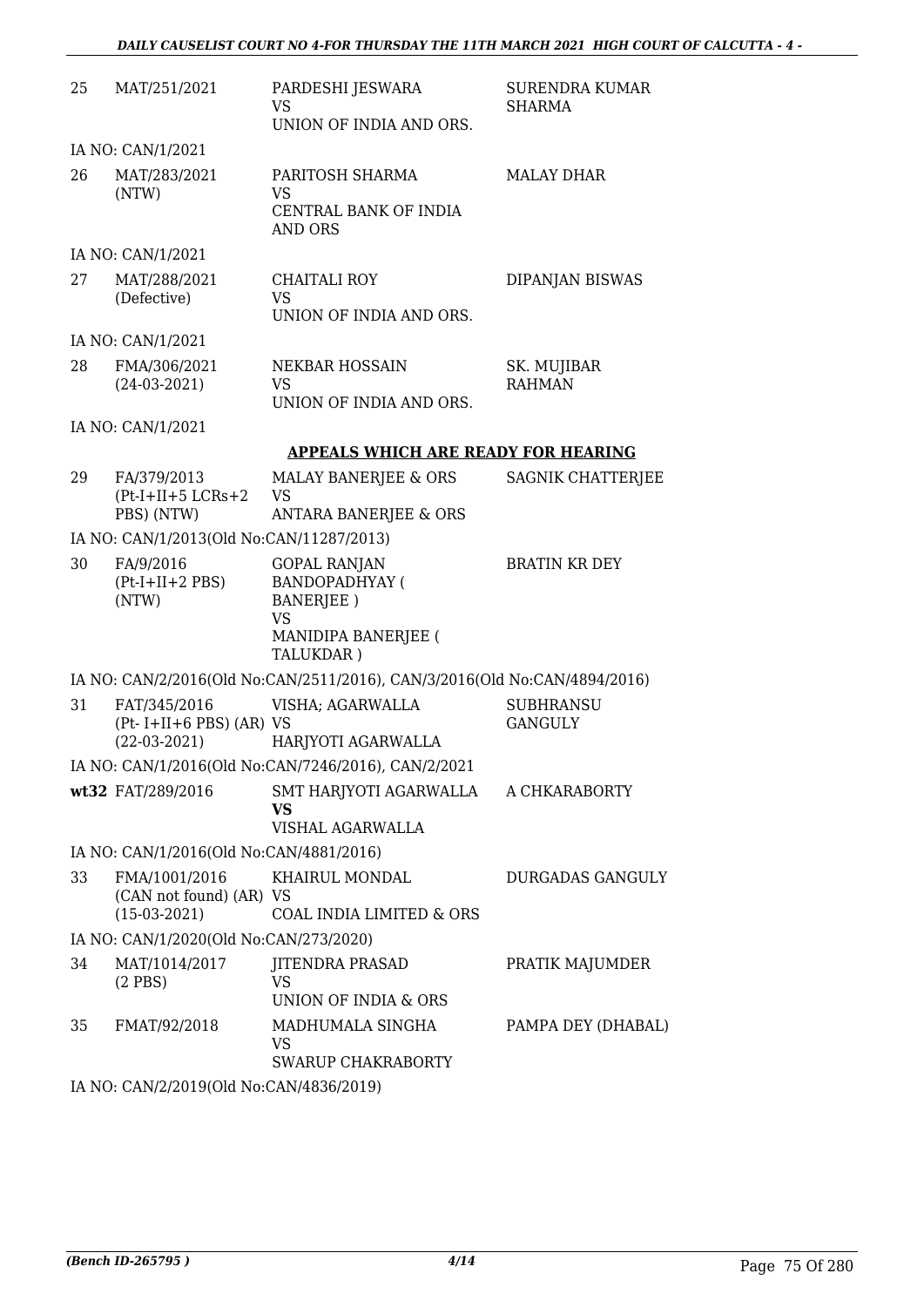| 36 | FA/41/2019<br>$(4$ PBS $)$ (NTW)          | RANJAN SINHA<br>VS.<br>CHHANDA SINHA                                                                                                      | ARPITA SAHA                             |
|----|-------------------------------------------|-------------------------------------------------------------------------------------------------------------------------------------------|-----------------------------------------|
|    | IA NO: CAN/3/2020(Old No:CAN/647/2020)    |                                                                                                                                           |                                         |
| 37 | FAT/330/2020<br>$(30$ PBS)                | <b>AMIT MEHARIA</b><br>VS<br>ABHILASHA MALHOTRA<br>AND ORS                                                                                | PARAMITA BANERJEE                       |
|    | IA NO: CAN/1/2020, CAN/2/2021, CAN/3/2021 |                                                                                                                                           |                                         |
| 38 | MAT/140/2021                              | THE BRAITHWAITE BURN<br><b>AND JESSOP</b><br>CONSTRUCTION COMPANY<br>LIMITED<br><b>VS</b><br>SAROJ AGARWAL AND<br><b>OTHERS</b>           | VICTOR CHATTERJEE                       |
|    | IA NO: CAN/1/2021                         |                                                                                                                                           |                                         |
|    | wt39 MAT/141/2021                         | THE BRAITHWAITE BURN<br><b>AND JESSOP</b><br>CONSTRUCTION COMPANY<br>LIMITED<br><b>VS</b><br>SAROJ AGARWAL AND<br><b>OTHERS</b>           | VICTOR CHATTERJEE                       |
|    | IA NO: CAN/1/2021                         |                                                                                                                                           |                                         |
| 40 | MAT/147/2021<br>$(11-03-2021)$            | <b>SMT RASHMONI HELA</b><br><b>VS</b><br><b>SBI AND ORS</b>                                                                               | CHIRANJIB SINHA                         |
|    | IA NO: CAN/1/2021                         |                                                                                                                                           |                                         |
|    |                                           | <b>APPEAL FOR HEARING</b>                                                                                                                 |                                         |
| 41 | FA/40/2005<br>$(PT-I+II+2 PBS)$           | <b>LALU ROY</b><br><b>VS</b><br><b>KABITA ROY</b>                                                                                         | <b>SATYABROTO</b><br><b>CHAKRABORTI</b> |
|    | IA NO: CAN/2/2017(Old No:CAN/2000/2017)   |                                                                                                                                           |                                         |
| 42 | FMA/2699/2015<br>$(2$ PBS $)$ (NTW)       | <b>GENERAL MANAGER</b><br>(PROJECT) EASTERN<br><b>COALFIELDS LTD &amp; ANR</b><br><b>VS</b><br><b>GOPAL CHANDRA</b><br>MUKHOPADHYAY & ORS | BIJAY KUMAR                             |
| 43 | FMA/3290/2015<br>$(2$ PBS)                | ALOK KUMAR YADAV<br>VS<br>UNION OF INDIA & ORS                                                                                            | PRATIK MAJUMDER                         |
|    | IA NO: CAN/1/2015(Old No:CAN/11163/2015)  |                                                                                                                                           |                                         |
| 44 | MAT/1742/2016                             | UNION OF INDIA & ORS<br><b>VS</b><br>IRLA NO 19461373, DR RAM<br>KRISHNA PATHAK & ANR                                                     | ARPA CHAKRABORTY                        |

IA NO: CAN/1/2016(Old No:CAN/10372/2016), CAN/2/2016(Old No:CAN/10375/2016)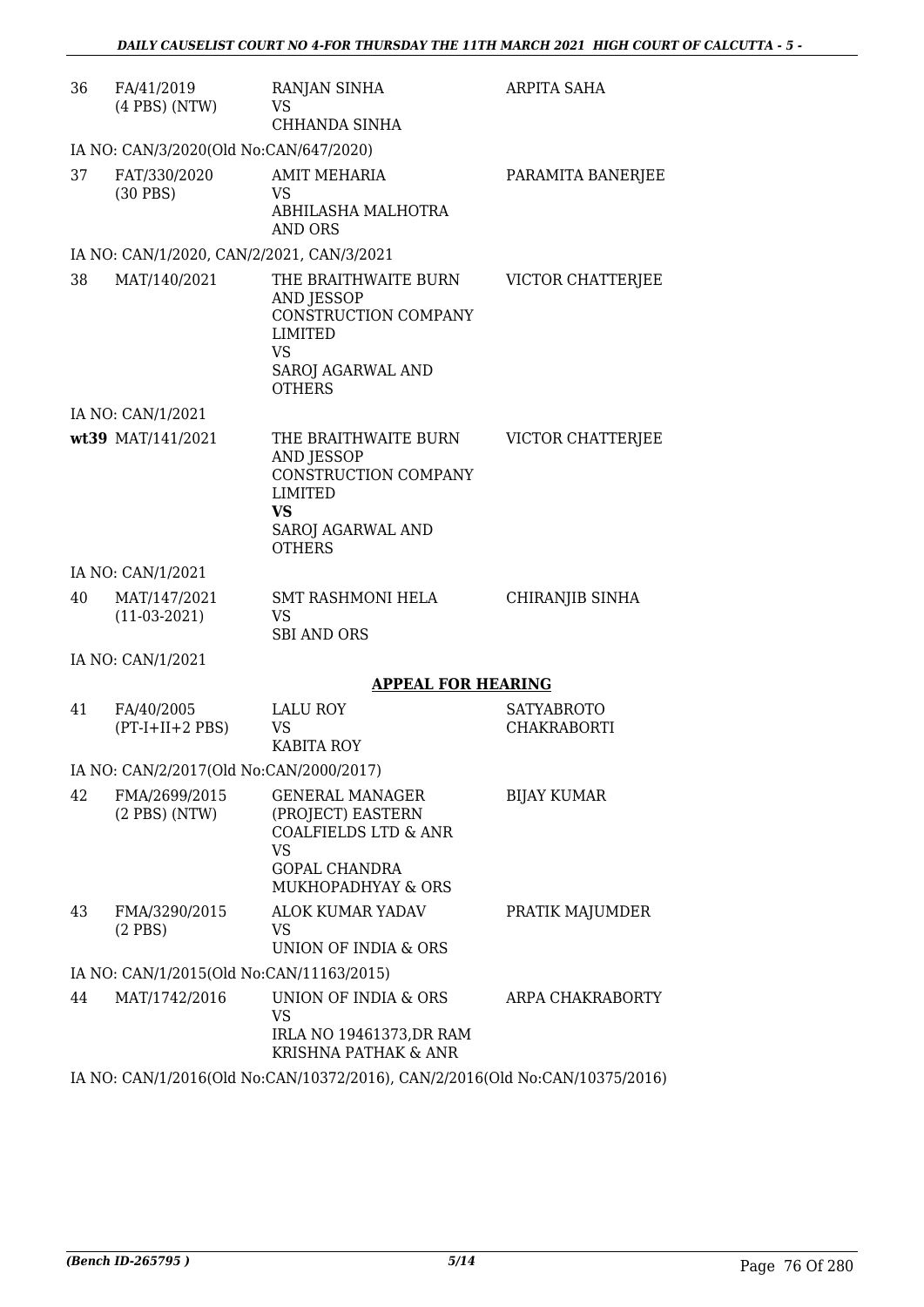| 45 | FMA/3351/2016<br>$(2$ PBS $)$                         | <b>UJJWAL KANTI</b><br><b>BANDYOPADHYAY &amp; ORS</b><br><b>VS</b><br>STATE OF WEST BENGAL &<br><b>ORS</b>                                          | <b>TAPAS KUMAR</b><br><b>MONDAL</b>                                                       |  |  |
|----|-------------------------------------------------------|-----------------------------------------------------------------------------------------------------------------------------------------------------|-------------------------------------------------------------------------------------------|--|--|
| 46 | FMA/3446/2016<br>$(8$ PBS $)$                         | THE CALCUTTA STOCK<br><b>EXCHANGE LIMITED &amp; ANR</b><br><b>VS</b><br><b>SECURITIES AND</b><br><b>EXCHANGE BOARD OF</b><br><b>INDIA &amp; ORS</b> | <b>ARUNABHA DEB</b>                                                                       |  |  |
|    | No:CAN/9027/2017), CAN/4/2020                         |                                                                                                                                                     | IA NO: CAN/1/2016(Old No:CAN/4747/2016), CAN/2/2016(Old No:CAN/5173/2016), CAN/3/2017(Old |  |  |
|    | wt47 FMA/4398/2016                                    | THE CALCUTTA STOCK<br><b>EXCHANGE LIMITED</b><br>VS<br><b>SECURITIES AND</b><br><b>EXCHANGE BOARD OF</b><br><b>INDIA &amp; ORS</b>                  | <b>ARUNABHA DEB</b>                                                                       |  |  |
|    | No:CAN/9028/2017), CAN/4/2020                         |                                                                                                                                                     | IA NO: CAN/1/2016(Old No:CAN/4753/2016), CAN/2/2016(Old No:CAN/5172/2016), CAN/3/2017(Old |  |  |
| 48 | FA/36/2017<br>$(2$ PBS $)$                            | <b>SOURAV SEN</b><br><b>VS</b><br><b>JUHI DUTTA</b>                                                                                                 | <b>ANIRBAN</b><br><b>ROYCHOWDHURY</b>                                                     |  |  |
| 49 | FA/62/2017<br>$(PT-I+II+2 LCRs+2$<br>PBS)             | ARUP KUMAR PAL<br><b>VS</b><br><b>RITA PAL</b>                                                                                                      | SHEBATEE DATTA                                                                            |  |  |
| 50 | FAT/216/2017<br>$(2$ PBS $)$                          | <b>CHANDRANI BISWAS</b><br><b>VS</b><br><b>AMIT BISWAS</b>                                                                                          | <b>BIKASH KUMAR</b><br><b>CHATTOPADHYAY</b>                                               |  |  |
|    |                                                       | IA NO: CAN/3/2019(Old No:CAN/1668/2019), CAN/4/2021                                                                                                 |                                                                                           |  |  |
| 51 | FMA/868/2017<br>(4 PBS) (17-03-2021) VS               | JNAN RANAJAN DAS & ORS<br><b>SBSTC &amp; ORS</b>                                                                                                    | MRINAL RANJAN<br><b>PRAMANIK</b>                                                          |  |  |
|    | IA NO: CAN/3/2019(Old No:CAN/6479/2019)               |                                                                                                                                                     |                                                                                           |  |  |
| 52 | FMA/1375/2017                                         | ARUP BASU CHOWDHURY<br><b>VS</b><br><b>UCO BANK &amp; ORS</b>                                                                                       | PRATIK MAJUMDER                                                                           |  |  |
| 53 | FMA/1402/2017                                         | MANUEL PURTI & & ANR<br><b>VS</b><br>STATE OF WEST BENGAL &<br><b>ORS</b>                                                                           | <b>BIBHASADITYA</b><br><b>CHAKRABARTY</b>                                                 |  |  |
|    | IA NO: CAN/1/2017(Old No:CAN/3302/2017)               |                                                                                                                                                     |                                                                                           |  |  |
| 54 | FAT/38/2018<br>$(PT I+II+2 LCR+2$<br>PBS+One Tin Box) | JAYANTA CHOWDHURY<br><b>VS</b><br><b>SMT TUMPA</b><br>CHOWDHURY(SARKAR)                                                                             | <b>SUSMITA MUKHERJEE</b>                                                                  |  |  |
| 55 | FAT/181/2018<br>(PT-I+OS+4 LCRs+4 VS<br>PBS)          | DIPANWITA DAS(SARKAR)<br><b>MOLOY DAS</b>                                                                                                           | <b>BHABANI PRASAD</b><br><b>MONDAL</b>                                                    |  |  |

IA NO: CAN/4/2018(Old No:CAN/7774/2018)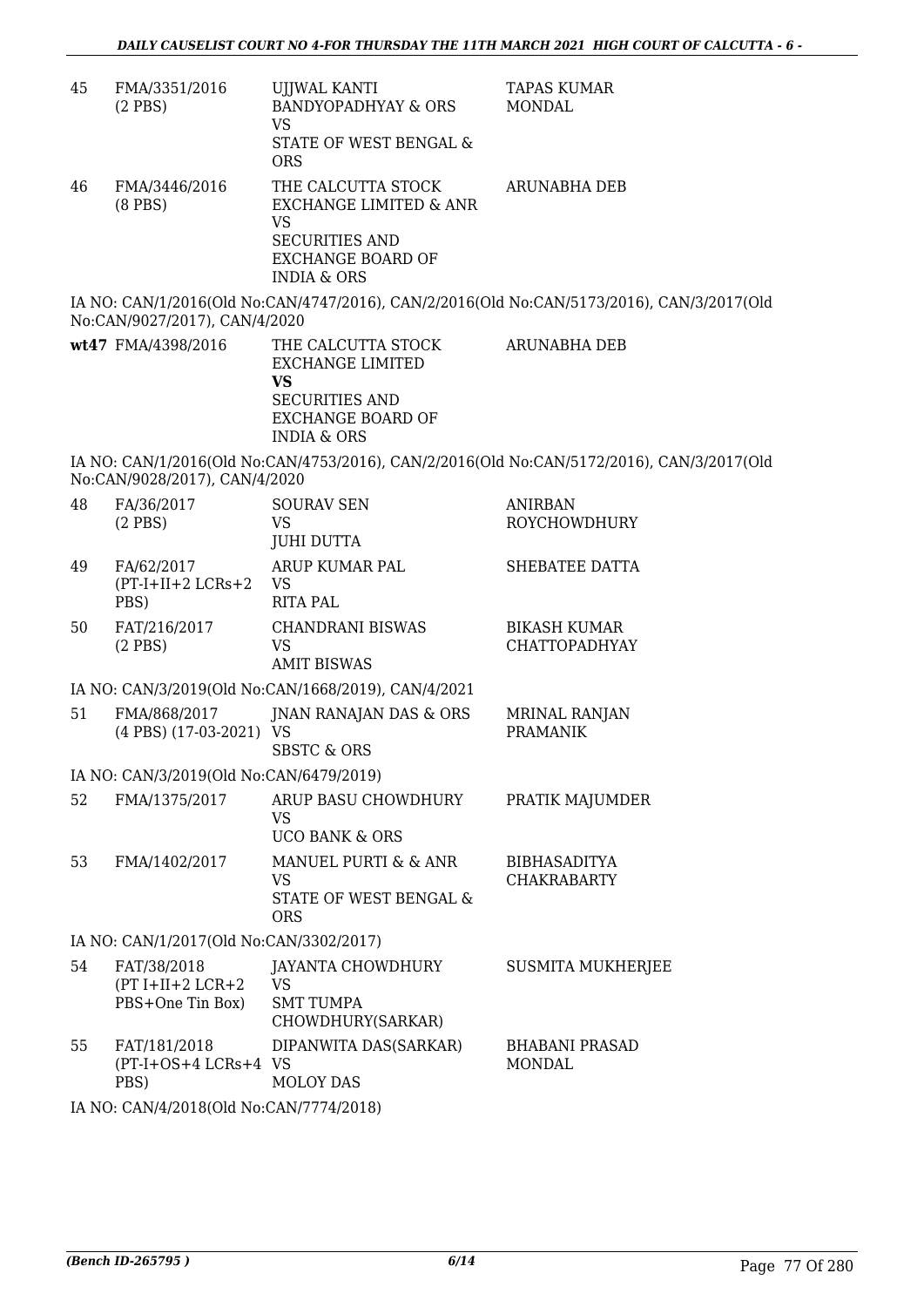|    | wt56 FAT/182/2018                                   | DIPANWITA DAS (SARKAR)<br><b>VS</b><br><b>MOLOY DAS</b>                                            | <b>BHABANI PRASAD</b><br><b>MONDAL</b>                                                |
|----|-----------------------------------------------------|----------------------------------------------------------------------------------------------------|---------------------------------------------------------------------------------------|
|    | IA NO: CAN/1/2018(Old No:CAN/7776/2018)             |                                                                                                    |                                                                                       |
| 57 | MAT/360/2018<br>$(2$ PBS)                           | MANGAL SINGH<br><b>VS</b><br>C.S.T.C. & ORS                                                        | <b>SUSMITA DEY BASU</b>                                                               |
| 58 | MAT/367/2018<br>$(2$ PBS)                           | THE STATE OF WEST<br><b>BENGAL &amp; ORS</b><br><b>VS</b><br>DR. NAMITA DE & ANR                   | <b>DILIP KUMAR</b><br>MONDAL IN PERSON                                                |
|    |                                                     |                                                                                                    | IA NO: CAN/1/2018(Old No:CAN/2291/2018), CAN/2/2018(Old No:CAN/2293/2018), CAN/3/2020 |
| 59 | MAT/368/2018<br>$(2$ PBS $)$                        | THE STATE OF WEST<br><b>BENGAL &amp; ORS</b><br><b>VS</b>                                          | <b>DILIP KUMAR</b><br>MONDAL IN PERSON                                                |
|    |                                                     | ASHISH GANGOPADHYAY<br><b>GANGULY &amp;ANR</b>                                                     |                                                                                       |
|    |                                                     |                                                                                                    | IA NO: CAN/1/2018(Old No:CAN/2285/2018), CAN/2/2018(Old No:CAN/2294/2018), CAN/3/2020 |
| 60 | FAT/558/2018                                        | LAKSHMAN SUTRADHAR                                                                                 | <b>ARNAB SAHA</b>                                                                     |
|    | $(PT I+II+2 LCRs+2$<br>PBS)                         | <b>VS</b><br>JHUMA SUTRADHAR NEE<br><b>ROY SHARMA</b>                                              |                                                                                       |
| 61 | FMA/3/2019<br>$(4$ PBS $)$                          | <b>ANNAPURNA MAITY</b><br><b>VS</b><br>UNION OF INDIA & ORS                                        | MD KUTUBUDDIN                                                                         |
| 62 | FAT/96/2019                                         | <b>SWAPAN RANA</b><br><b>VS</b><br><b>SURAJIT RANA</b>                                             | DEBAPRATIM<br><b>BANERJEE</b>                                                         |
|    | IA NO: CAN/2/2019(Old No:CAN/2852/2019)             |                                                                                                    |                                                                                       |
| 63 | FAT/196/2019                                        | <b>SUTAPA MUKHERJEE</b><br><b>VS</b><br>DIPAK MUKHERJEE                                            | <b>ARPITA SAHA</b>                                                                    |
|    | IA NO: CAN/2/2019(Old No:CAN/5770/2019)             |                                                                                                    |                                                                                       |
| 64 | FA/228/2019<br>(Paper book not<br>here)             | <b>SAMPA ROY</b><br>VS<br><b>AMIT KUMAR ROY</b>                                                    | D. MITRA                                                                              |
| 65 | FMA/700/2019<br>$(2$ PBS)                           | <b>INDRANIL BOSE</b><br><b>VS</b><br>STATE OF WEST BENGAL &<br><b>ORS</b>                          | ANINDITA PAL                                                                          |
|    |                                                     | IA NO: CAN/2/2017(Old No:CAN/12127/2017), CAN/3/2021                                               |                                                                                       |
| 66 | FMA/762/2019<br>[ CAN 4488/2017 ]<br>CAN 4487/2017] | <b>CSTC RETIRES &amp;</b><br>PENSIONERS ASSON. & ANR<br>VS<br>STATE OF WEST BENGAL &<br><b>ORS</b> | <b>TAPAN SARKAR</b>                                                                   |
| 67 | FMA/1175/2019<br>$(2$ PBS)                          | SHAHLA KHOKHAR<br><b>VS</b><br>THE STATE BANK OF<br><b>MYSORE &amp; ORS</b>                        | ZIAUL ISLAM                                                                           |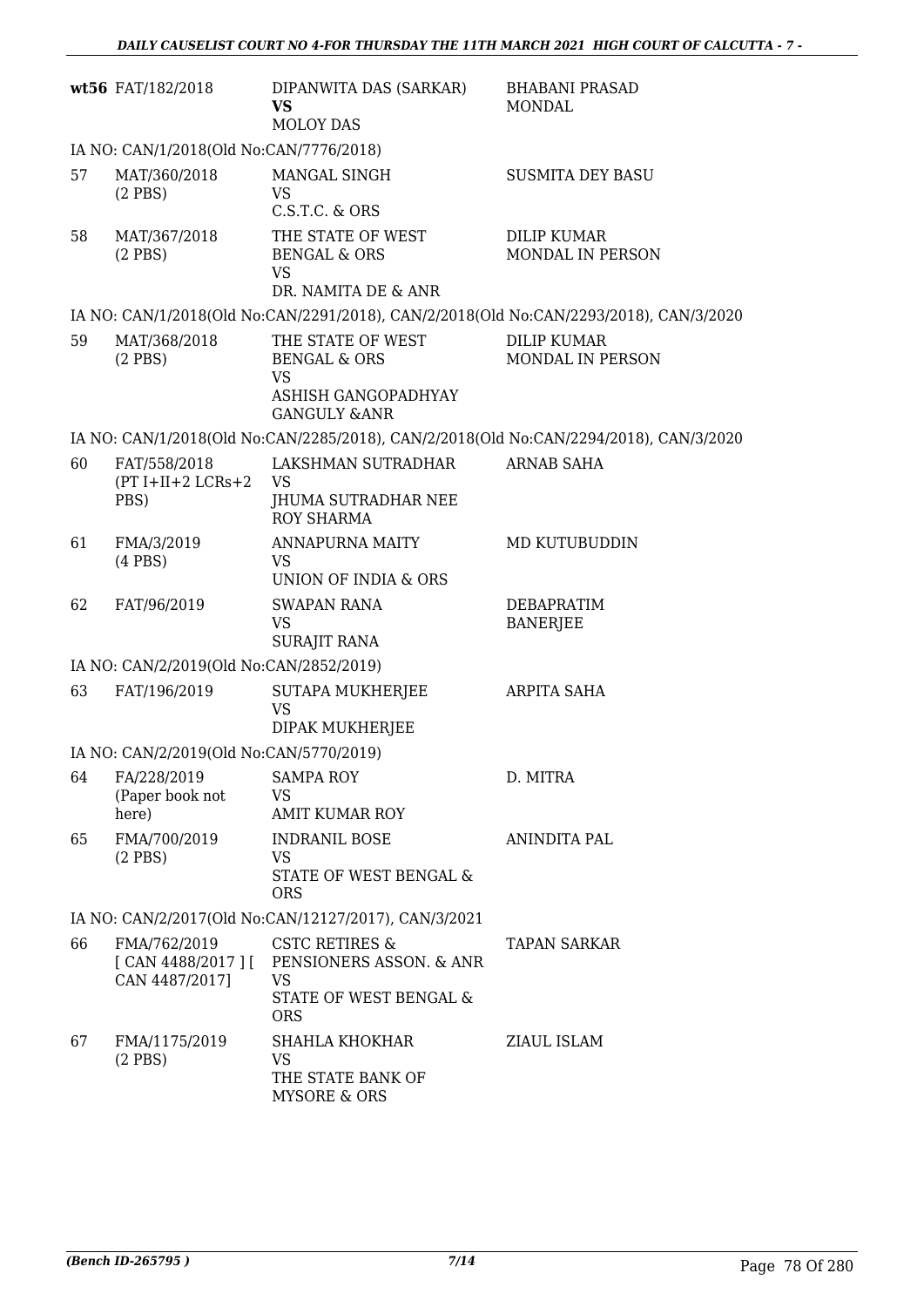| 68 | MAT/1415/2019                            | SANKAR KUMAR DAS<br>VS                                                      | <b>ANIRBAN MITRA</b>                                                                                                                                                               |
|----|------------------------------------------|-----------------------------------------------------------------------------|------------------------------------------------------------------------------------------------------------------------------------------------------------------------------------|
|    |                                          | <b>ALLAHABAD BANK &amp; ORS</b>                                             |                                                                                                                                                                                    |
|    | IA NO: CAN/1/2019(Old No:CAN/10162/2019) |                                                                             |                                                                                                                                                                                    |
| 69 | FMA/1457/2019                            | LICI & ORS.<br><b>VS</b>                                                    | JAHADAR ALAM                                                                                                                                                                       |
|    |                                          | HIMACHAL CHAKRABORTY<br>& ORS.                                              |                                                                                                                                                                                    |
|    | IA NO: CAN/1/2020(Old No:CAN/862/2020)   |                                                                             |                                                                                                                                                                                    |
| 70 | FMA/64/2020<br>$(2$ PBS)                 | RAJENDRA PRASAD TIWARI<br><b>VS</b><br>UNION OF INDIA & ORS                 | <b>MIR ANOWAR</b>                                                                                                                                                                  |
|    | IA NO: CAN/3/2020                        |                                                                             |                                                                                                                                                                                    |
| 71 | MAT/104/2020                             | DIPAK DASGUPTA<br><b>VS</b>                                                 | KRISHNADAS PODDAR                                                                                                                                                                  |
|    |                                          | STATE OF WEST BENGAL &<br><b>ORS</b>                                        |                                                                                                                                                                                    |
|    | IA NO: CAN/1/2020(Old No:CAN/1722/2020)  |                                                                             |                                                                                                                                                                                    |
| 72 | FAT/146/2020<br>$(PT-I+II+2 LCRs+2)$     | SANJIB SARKAR<br><b>VS</b>                                                  | PRANTICK GHOSH                                                                                                                                                                     |
|    | PBS)                                     | <b>RAJASREE ROY</b>                                                         |                                                                                                                                                                                    |
|    | IA NO: CAN/1/2020                        |                                                                             |                                                                                                                                                                                    |
| 73 | FMA/150/2020                             | COAL INDIA LIMITED<br><b>VS</b><br><b>GOURI SANKAR BANERJEE</b><br>& ORS    | PARTHA BASU                                                                                                                                                                        |
|    | IA NO: CAN/1/2020(Old No:CAN/1650/2020)  |                                                                             |                                                                                                                                                                                    |
| 74 | MAT/356/2020                             | RAM DAYAL RAI                                                               | PAMPA DEY DHABAL                                                                                                                                                                   |
|    |                                          | <b>VS</b><br>UNION OF INDIA & ORS                                           |                                                                                                                                                                                    |
|    | IA NO: CAN/1/2020(Old No:CAN/2445/2020)  |                                                                             |                                                                                                                                                                                    |
| 75 | MAT/484/2020<br>$(2$ PBS)                | MD. JAHIDUL ISLAM & ORS<br>VS<br>STATE OF WEST BENGAL&<br><b>ORS</b>        | <b>SALONI</b><br><b>BHATTACHARJEE</b>                                                                                                                                              |
|    |                                          |                                                                             | IA NO: CAN/1/2020(Old No:CAN/4135/2020), CAN/2/2020(Old No:CAN/4619/2020), CAN/3/2020(Old<br>No:CAN/4621/2020), CAN/4/2020(Old No:CAN/4623/2020), CAN/5/2020(Old No:CAN/4624/2020) |
| 76 | MAT/519/2020<br>$(2$ PBS)                | <b>SAHAR ALI LASKAR</b><br><b>VS</b><br>STATE OF WEST BENGAL&<br><b>ORS</b> | <b>SALONI</b><br><b>BHATTACHARAJEE</b>                                                                                                                                             |
|    | No:CAN/5392/2020), CAN/4/2020            |                                                                             | IA NO: CAN/1/2020(Old No:CAN/5389/2020), CAN/2/2020(Old No:CAN/5390/2020), CAN/3/2020(Old                                                                                          |
| 77 | MAT/577/2020<br>$(4$ PBS $)$             | JAYANTA SARKAR<br>VS                                                        | VICTOR CHATTERJEE                                                                                                                                                                  |
|    |                                          | NATIONAL JUTE BOARD                                                         |                                                                                                                                                                                    |
|    | IA NO: CAN/1/2020                        |                                                                             |                                                                                                                                                                                    |
| 78 | FMA/605/2020<br>$(2$ PBS)                | KALIKA PATHAK<br>VS                                                         | <b>ACHIN KUMAR</b><br><b>MAJUMDER</b>                                                                                                                                              |

UNION OF INDIA & ORS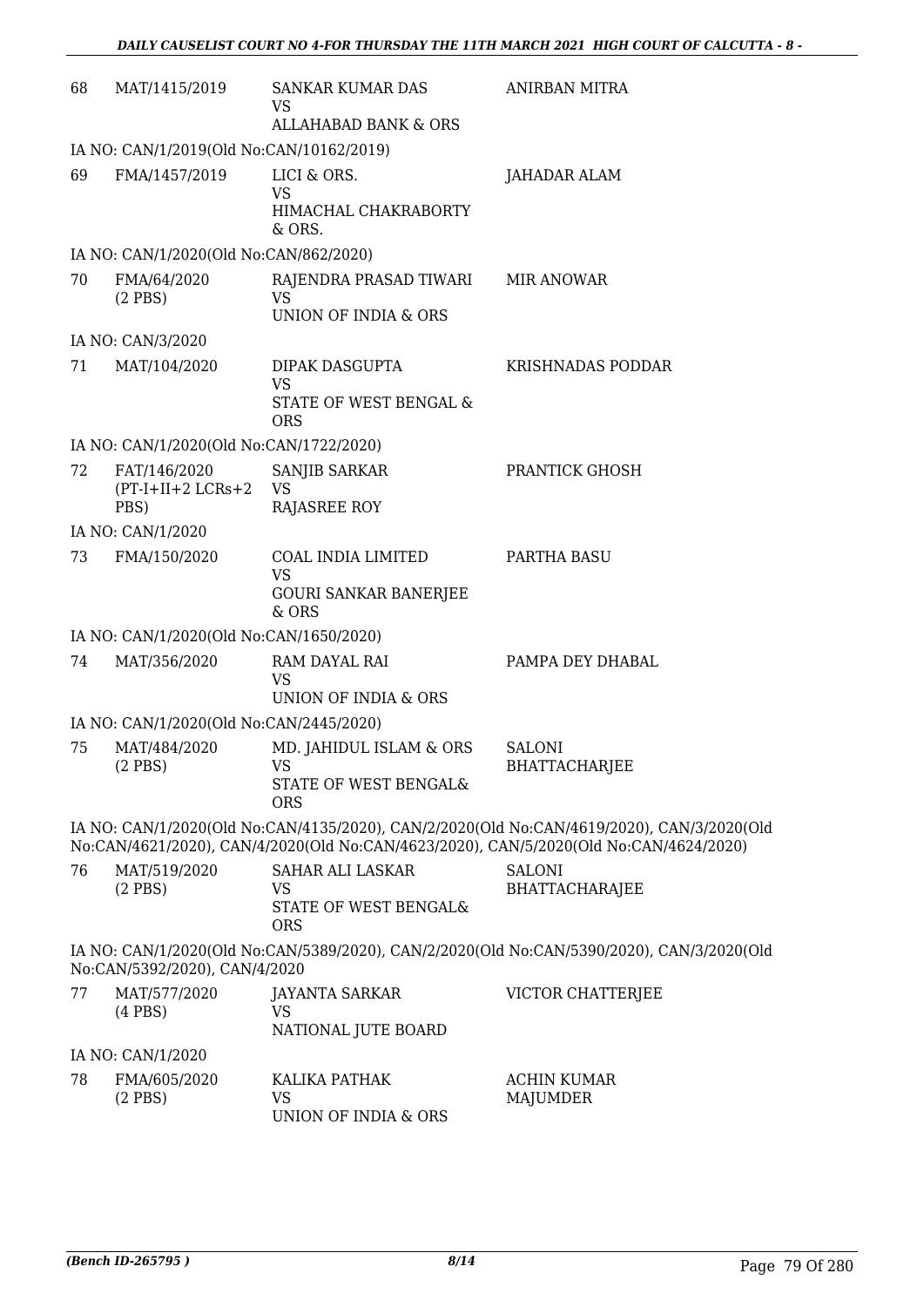| 79 | FMA/920/2020<br>$(6$ PBS $)$            | <b>SANTANA DAS</b><br>VS                                                  | <b>ABHIJIT PAL</b>                   |
|----|-----------------------------------------|---------------------------------------------------------------------------|--------------------------------------|
|    |                                         | UNION OF INDIA & ORS                                                      |                                      |
|    |                                         | IA NO: CAN/3/2020(Old No:CAN/3502/2020), CAN/4/2020(Old No:CAN/3503/2020) |                                      |
| 80 | FAT/47/2021                             | KRISHNA CHAKRABORTY<br>VS<br>SUBHANKAR CHAKRABORTY                        | ASOK KR.<br><b>BHATTACHARYYA</b>     |
|    | IA NO: CAN/1/2021, CAN/2/2021           |                                                                           |                                      |
| 81 |                                         |                                                                           |                                      |
|    | FMAT/86/2021                            | PINKI DEY (PODDER)<br>VS<br>MRINAL KANTI DEY                              | <b>MUNMUN DUBEY</b>                  |
|    | IA NO: CAN/1/2019(Old No:CAN/9893/2019) |                                                                           |                                      |
| 82 | MAT/98/2021                             | MD. MOHBASIR                                                              | <b>SALONI</b>                        |
|    |                                         | <b>VS</b>                                                                 | <b>BHATTACHARYA</b>                  |
|    |                                         | UNION OF INDIA AND ORS.                                                   |                                      |
|    | IA NO: CAN/1/2021                       |                                                                           |                                      |
|    |                                         | <b>ANTICIPATORY BAIL</b>                                                  |                                      |
| 83 | CRM/11115/2020                          | FULTUSI SINGHA HUI<br><b>VS</b>                                           | <b>SOMNATH</b><br><b>CHAKRABORTY</b> |
|    |                                         | State of West Bengal                                                      |                                      |
| 84 | CRM/11120/2020                          | TAIYAB MANDAL<br>VS                                                       | <b>JAKIR HOSSAIN</b>                 |
|    |                                         | State of West Bengal                                                      |                                      |
| 85 | CRM/11121/2020                          | PRASADI MANDAL (SHIL)<br><b>AND ANR</b><br><b>VS</b>                      | <b>JAKIR HOSSAIN</b>                 |
|    |                                         | State of West Bengal                                                      |                                      |
| 86 | CRM/11123/2020                          | ANARUL@SK ANARUL AND<br>ANR<br>VS                                         | <b>JAKIR HOSSAIN</b>                 |
|    |                                         | State of West Bengal                                                      |                                      |
| 87 | CRM/11125/2020                          | RAFIK SK@MD RAFIK SK<br>VS<br>State of West Bengal                        | <b>JAKIR HOSSAIN</b>                 |
| 88 | CRM/11126/2020                          | MD YEACHHUDDIN SK@                                                        | KINGSUK MONDAL                       |
|    |                                         | MD YEACHHADDIN SK @ MD<br>YEACHHADDIN<br>VS                               |                                      |
|    |                                         | State of West Bengal                                                      |                                      |
| 89 | CRM/11127/2020                          | SMT GOPA RANI DEY AND<br><b>ORS</b><br><b>VS</b>                          | HUSEN MUSTAFI                        |
|    |                                         | State of West Bengal                                                      |                                      |
| 90 | CRM/11130/2020                          | <b>MATIUR RAHAMAN</b><br>VS<br>State of West Bengal                       | IKBAL HOSSAIN                        |
| 91 | CRM/11136/2020                          | <b>OBAIDUR RAHMAN</b><br>VS                                               | <b>ARIFF RAHMAN</b>                  |
|    |                                         | State of West Bengal                                                      |                                      |
| 92 | CRM/11138/2020                          | SANJOY PAHAN@SONJAY<br><b>VS</b><br>State of West Bengal                  | <b>BUSRA KHATUN</b>                  |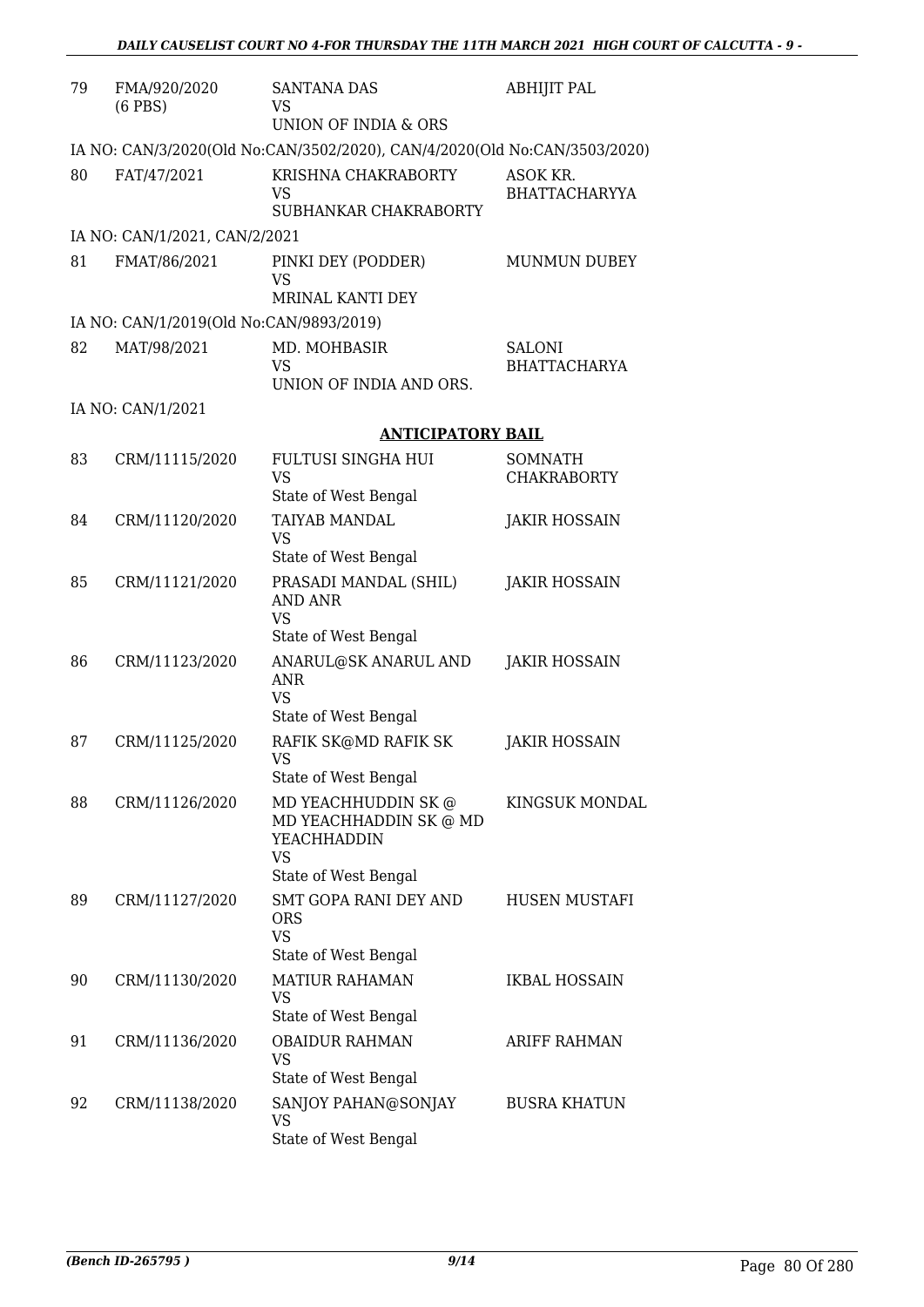| 93  | CRM/11139/2020 | ASISH SARDAR @ ASISH<br><b>AND ORS</b><br><b>VS</b>                                          | <b>BUSRA KHATUN</b>                  |
|-----|----------------|----------------------------------------------------------------------------------------------|--------------------------------------|
| 94  | CRM/11140/2020 | State of West Bengal<br>AJIJUL HAQUE@AJIJUL<br>RAHAMAN@AZEZUR AND<br><b>ORS</b><br><b>VS</b> | <b>BUSRA KHATUN</b>                  |
| 95  | CRM/11143/2020 | State of West Bengal<br>PRABIN@PRABIR BERA<br><b>VS</b><br>State of West Bengal              | DEVIPRIYA MITRA                      |
| 96  | CRM/11144/2020 | buddhadeb dutta and ors<br><b>VS</b><br>State of West Bengal                                 | <b>ASRAF MANDAL</b>                  |
| 97  | CRM/11146/2020 | RAFIK ALI MONDAL<br>VS<br>State of West Bengal                                               | <b>SUMANTA</b><br><b>CHAKRABORTY</b> |
| 98  | CRM/11148/2020 | DIBYENDU MONDAL @<br><b>MANDAL</b><br><b>VS</b><br>State of West Bengal                      | <b>ASRAF MANDAL</b>                  |
| 99  | CRM/11150/2020 | PARTHA PRATIM BISWAS<br><b>VS</b><br>State of West Bengal                                    | SHIBAJI KUMAR DAS                    |
| 100 | CRM/11152/2020 | TARAK NATH BASU AND<br><b>ORS</b><br><b>VS</b><br>State of West Bengal                       | <b>IBRAHIM SHAIKH</b>                |
| 101 | CRM/11154/2020 | <b>SURAJ SARKAR</b><br><b>VS</b><br>State of West Bengal                                     | KOUSTAV BAGCHI                       |
| 102 | CRM/11157/2020 | UTTAM GHOSH AND ORS<br><b>VS</b><br>State of West Bengal                                     | <b>SHABANA HASIN</b>                 |
| 103 | CRM/11158/2020 | ASHOK CHOWDHURY AND<br><b>ORS</b><br><b>VS</b><br>State of West Bengal                       | TAUHID KHAN                          |
| 104 | CRM/11160/2020 | <b>BHASKAR PROVA</b><br>SARKAR@BHASKAR SARKAR<br>VS<br>State of West Bengal                  | KOUSTAV BAGCHI                       |
| 105 | CRM/11164/2020 | HABU SK @ HABIBUR SK<br><b>AND ANR</b><br><b>VS</b><br>State of West Bengal                  | SHABANA HASIN                        |
| 106 | CRM/11166/2020 | WASIM ALI ANDANR<br>VS<br>State of West Bengal                                               | SHABANA HASIN                        |
| 107 | CRM/11167/2020 | SITARAM MANDAL<br>VS<br>THE STATE OF WEST<br><b>BENGAL</b>                                   | <b>SOUGATA MITRA</b>                 |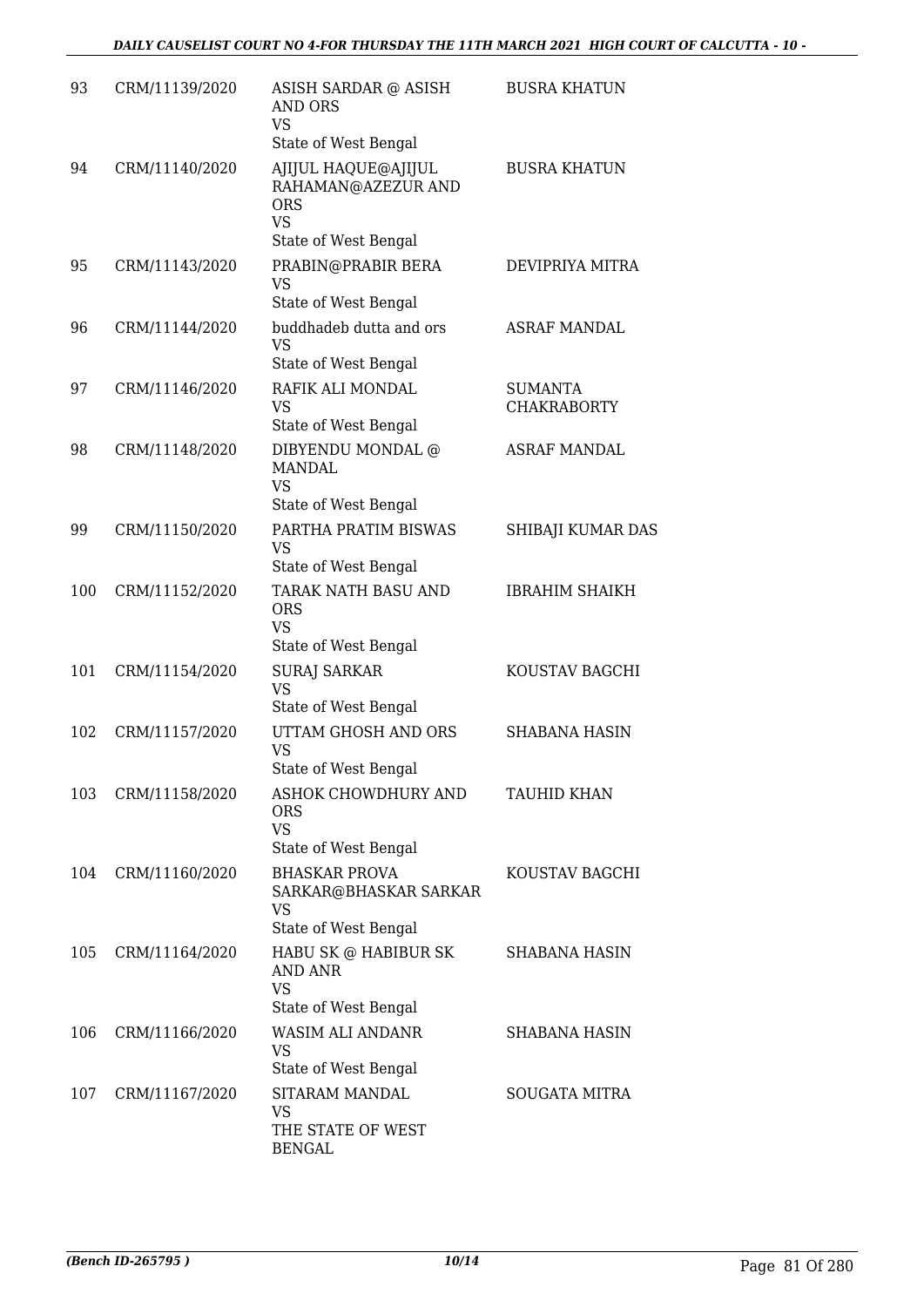| 108 | CRM/11168/2020 | RAJIB BARIK<br>VS.<br>State of West Bengal                                                      | <b>SOUMAJIT DAS</b><br><b>MAHAPATRA</b> |
|-----|----------------|-------------------------------------------------------------------------------------------------|-----------------------------------------|
| 109 | CRM/11169/2020 | RAJIB MONDAL AND ORS<br><b>VS</b><br>State of West Bengal                                       | <b>SHABANA HASIN</b>                    |
| 110 | CRM/11171/2020 | MANGLU MANDAL<br>VS<br>State of West Bengal                                                     | KALIDAS SAHA                            |
| 111 | CRM/11174/2020 | <b>SURMAN SK @ SURMAN</b><br><b>SEKH</b><br><b>VS</b><br>State of West Bengal                   | Sujoy Sarkar                            |
| 112 | CRM/11175/2020 | BILAL @ BELLAL MONDAL<br>VS<br>State of West Bengal                                             | <b>BUSRA KHATOON</b>                    |
| 113 | CRM/11177/2020 | SK. BODIUJJMAN<br>VS<br>State of West Bengal                                                    | Sujoy Sarkar                            |
| 114 | CRM/11178/2020 | HABIL SK @ MD HABIL @<br>MOH HABIL SK AND ORS<br><b>VS</b><br>State of West Bengal              | Anisur Rahaman                          |
| 115 | CRM/11179/2020 | SUFIYA BIBI AND ANR.<br>VS<br>State of West Bengal                                              | RESHMI REHMAN                           |
| 116 | CRM/11180/2020 | <b>GOLAM REJIUL SARKAR @</b><br><b>GOLAM REJAUL SARKAR</b><br><b>VS</b><br>State of West Bengal | Anisur Rahaman                          |
| 117 | CRM/11182/2020 | YEARUL SK @ IRA AND ANR<br>VS<br>State of West Bengal                                           | Anisur Rahaman                          |
| 118 | CRM/11183/2020 | KULSON BEWA @ KULSAN<br><b>BEWA AND ORS.</b><br><b>VS</b><br>State of West Bengal               | Ali Ahsan Alamgir                       |
| 119 | CRM/11184/2020 | PRADIP MONDAL AND<br><b>OTHERS</b><br><b>VS</b><br>State of West Bengal                         | PARVEJ ANAM                             |
| 120 | CRM/11185/2020 | <b>ABDUR RAHIM</b><br>VS<br>State of West Bengal                                                | <b>ANISURE RAHMAN</b>                   |
| 121 | CRM/11187/2020 | RAHUL SK<br>VS<br>State of West Bengal                                                          | <b>TAPODIP GUPTA</b>                    |
| 122 | CRM/11188/2020 | JANNABI SEKH AND ORS.<br>VS<br>State of West Bengal                                             | Sumanta Das                             |
| 123 | CRM/11190/2020 | BECHARAM DAS AND ORS<br>VS<br>State of West Bengal                                              | ARUP KUMAR<br><b>BHOWMICK</b>           |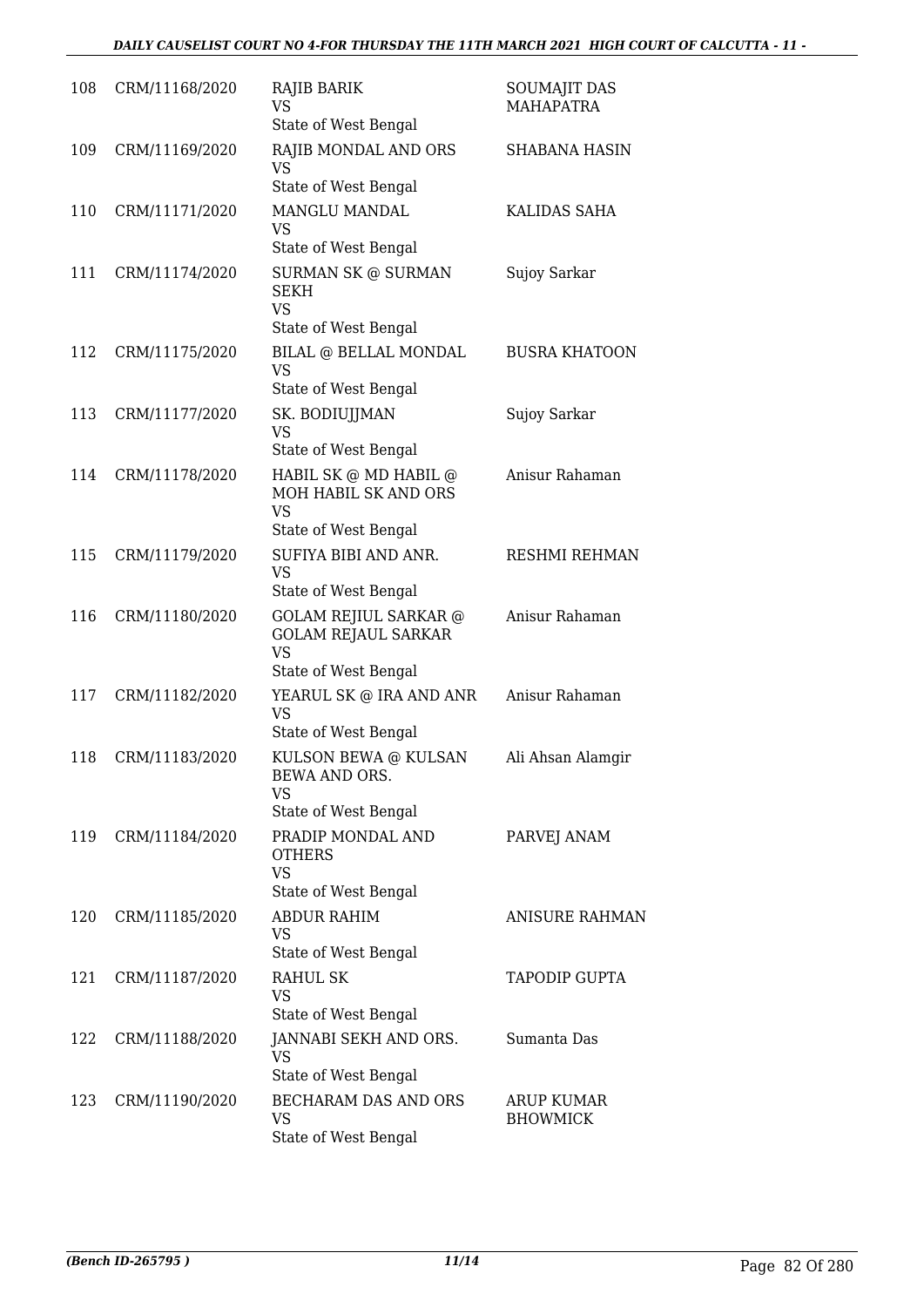| 124 | CRM/11191/2020 | <b>AINAL HOQUE</b><br>VS<br>State of West Bengal                                                | <b>ARUP KUMAR</b><br><b>BHOWMICK</b>   |
|-----|----------------|-------------------------------------------------------------------------------------------------|----------------------------------------|
| 125 | CRM/11194/2020 | RAHAMAT ALI MALLICK AND<br><b>OTHERS</b><br><b>VS</b><br>State of West Bengal                   | <b>ARUP KUMAR</b><br><b>BHOWMICK</b>   |
| 126 | CRM/11196/2020 | <b>JERMAN SK@JERBAN SK</b><br><b>VS</b><br>State of West Bengal                                 | <b>MANAS KUMAR DAS</b>                 |
| 127 | CRM/11198/2020 | <b>MATIAR RAHAMAN</b><br>SAKH@MOTI SK.AND<br><b>OTHERS</b><br><b>VS</b><br>State of West Bengal | RAJESHWAR<br><b>CHAKRABORTY</b>        |
| 128 | CRM/11199/2020 | <b>RAVI PRAKASH</b><br>VS<br>State of West Bengal                                               | MRITUNJOY<br><b>CHATTERJEE</b>         |
| 129 | CRM/11201/2020 | <b>SK SAGIR AND ORS</b><br><b>VS</b><br>State of West Bengal                                    | <b>MRITYUNJOY</b><br><b>CHATTERJEE</b> |
| 130 | CRM/11202/2020 | SANMANI MAL AND ANR.<br>VS<br>State of West Bengal                                              | Sujoy Sarkar                           |
| 131 | CRM/11203/2020 | SELINA BIBI @ SERINA<br><b>VS</b><br>State of West Bengal                                       | <b>MRITYUNJOY</b><br><b>CHATTERJEE</b> |
| 132 | CRM/11205/2020 | <b>KALAM KHAN</b><br><b>VS</b><br>State of West Bengal                                          | ALI AHSAN ALAMGIR                      |
| 133 | CRM/11207/2020 | SOMNATH MAL AND ORS.<br><b>VS</b><br>State of West Bengal                                       | TIRTHAPATI ACHARYA                     |
| 134 | CRM/11208/2020 | HOSSAIN SK. AND ANOTHER<br><b>VS</b><br>State of West Bengal                                    | MUSHARRAF ALAM<br>SK                   |
| 135 | CRM/11210/2020 | MINARUL SK.<br>VS<br>State of West Bengal                                                       | SOMNATH ADHIKARY                       |
| 136 | CRM/11211/2020 | SANJIB CHOWDHURY<br>VS<br>State of West Bengal                                                  | SOMNATH ADHIKARY                       |
| 137 | CRM/11212/2020 | <b>DILIP CHOWDHURY</b><br>VS<br>State of West Bengal                                            | SABYASACHI MONDAL                      |
| 138 | CRM/11213/2020 | RADHA SHARMA @ KANCHU<br><b>DEVI SHARMA</b><br><b>VS</b>                                        | ARUNAVA GANGULY                        |
|     |                | State of West Bengal                                                                            |                                        |
| 139 | CRM/11216/2020 | URMILA BIBI<br>VS<br>State of West Bengal                                                       | ALI AHSAN ALAMGIR                      |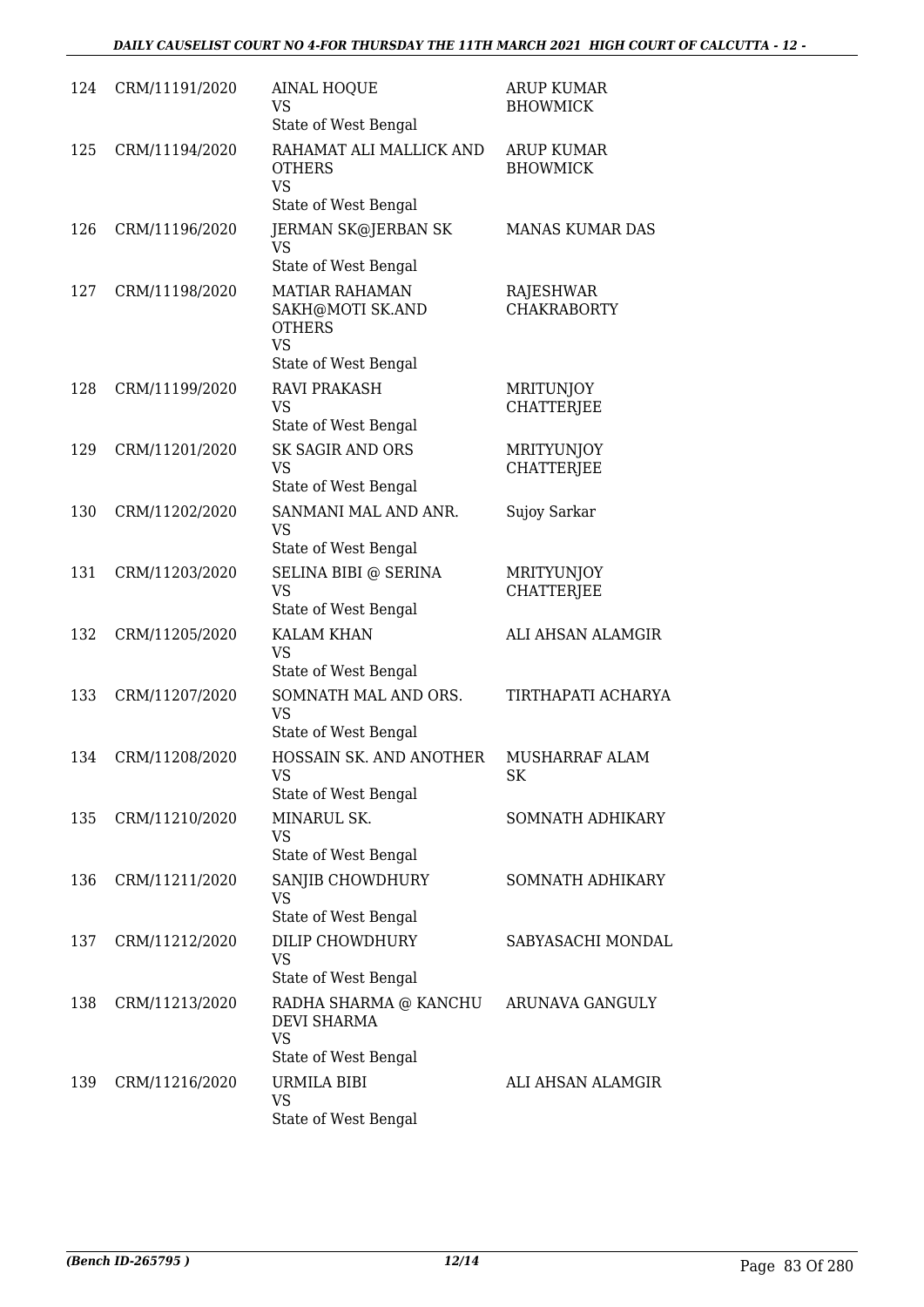| 140 | CRM/11217/2020 | SHAMIK<br>CHOWDHURY@BAPPA<br><b>CHOWDHURY</b><br><b>VS</b><br>State of West Bengal                  | RAJNANDINI DAS                            |
|-----|----------------|-----------------------------------------------------------------------------------------------------|-------------------------------------------|
| 141 | CRM/11219/2020 | <b>LITON DEY AND ANR</b><br><b>VS</b>                                                               | SUDIPTA BANERJEE                          |
| 142 | CRM/11220/2020 | State of West Bengal<br>RASIDUR RAHAMAN@MIAH<br><b>AND ORS</b><br><b>VS</b><br>State of West Bengal | <b>MAZHAR HOSSAIN</b><br><b>CHOWDHURY</b> |
| 143 | CRM/11222/2020 | SUBAL CHANDRA MANDAL<br><b>VS</b><br>State of West Bengal                                           | <b>MAZHAR HOSSAIN</b><br><b>CHOWDHURY</b> |
| 144 | CRM/11223/2020 | BABU MIA@FAIZUDDIN MIA<br><b>VS</b><br>State of West Bengal                                         | <b>MAZHAR HOSSAN</b><br><b>CHOWDHUYR</b>  |
| 145 | CRM/11224/2020 | PALASH MALIK AND ORS<br><b>VS</b><br>State of West Bengal                                           | <b>UJJAL RAY</b>                          |
| 146 | CRM/11226/2020 | <b>SUSMITA MANNA AND ANR</b><br><b>VS</b><br>State of West Bengal                                   | PRADIPTA KUMAR<br><b>GANGULY</b>          |
| 147 | CRM/11235/2020 | ANUPAM MANDAL@PACHA<br>AND ANR<br><b>VS</b><br>State of West Bengal                                 | PRIYANJIT KUNDU                           |
| 148 | CRM/11239/2020 | RAHUL MONDAL<br>VS<br>State of West Bengal                                                          | PRABIR MAJUMDER                           |
| 149 | CRM/11240/2020 | SK ASHIK@KALU<br><b>VS</b><br>State of West Bengal                                                  | Kunal Ganguly                             |
| 150 | CRM/11242/2020 | SK SHAHJAMAL<br>VS<br>State of West Bengal                                                          | SARYATI DUTTA                             |
| 151 | CRM/11246/2020 | LATIKA MONDAL<br>VS<br>State of West Bengal                                                         | MD JANNAT ALI<br><b>FIRDOUS</b>           |
| 152 | CRM/11256/2020 | JADUNATH MAZUMDER<br>VS<br>State of West Bengal                                                     | Supratick Syamal                          |
| 153 | CRM/11263/2020 | MOUSUMI KHATUN @<br>MOUSUMI MONDAL<br>VS<br>State of West Bengal                                    | Jeenia Rudra                              |
| 154 | CRM/11270/2020 | NIMAI MONDAL<br>VS<br>State of West Bengal                                                          | Jeenia Rudra                              |
| 155 | CRM/11277/2020 | MONISH GUPTA @ MANISH<br><b>KUMAR GUPTA</b><br><b>VS</b><br>State of West Bengal                    | SHIBAJI KUMAR DAS                         |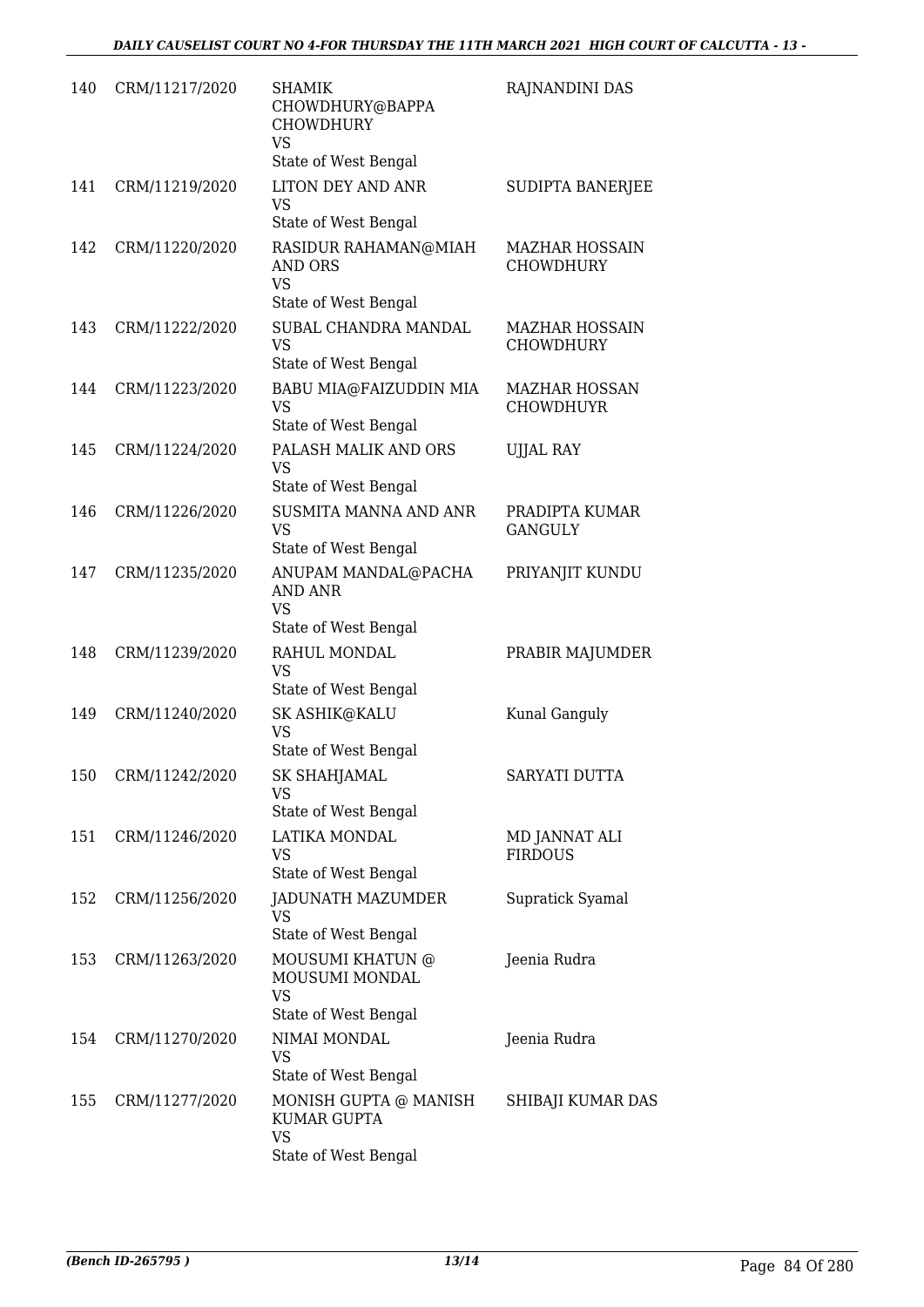| 156 | CRM/11282/2020 | SANJOY KUMAR GUPTA AND<br>ANR<br>VS<br>STATE OF WEST BENGAL<br>AND ORS. | APURBA KUMAR<br><b>DATTA</b> |
|-----|----------------|-------------------------------------------------------------------------|------------------------------|
| 157 | CRM/11285/2020 | DASARATH HAZRA<br>VS<br>STATE OF WEST BENGAL<br>AND ORS.                | SHASHANKA<br>SHEKHAR SAHA    |
| 158 | CRM/11287/2020 | SHUDDHA SATYA BAGCHI<br>VS<br>STATE OF WEST BENGAL<br>AND ORS.          | MD YOUNUSH<br>MONDAL         |
| 159 | CRM/11288/2020 | SABIKUN KHATUN @<br>CHABINA BIBI AND ORS<br>VS<br>State of West Bengal  | SHASHANKA<br>SHEKHAR SAHA    |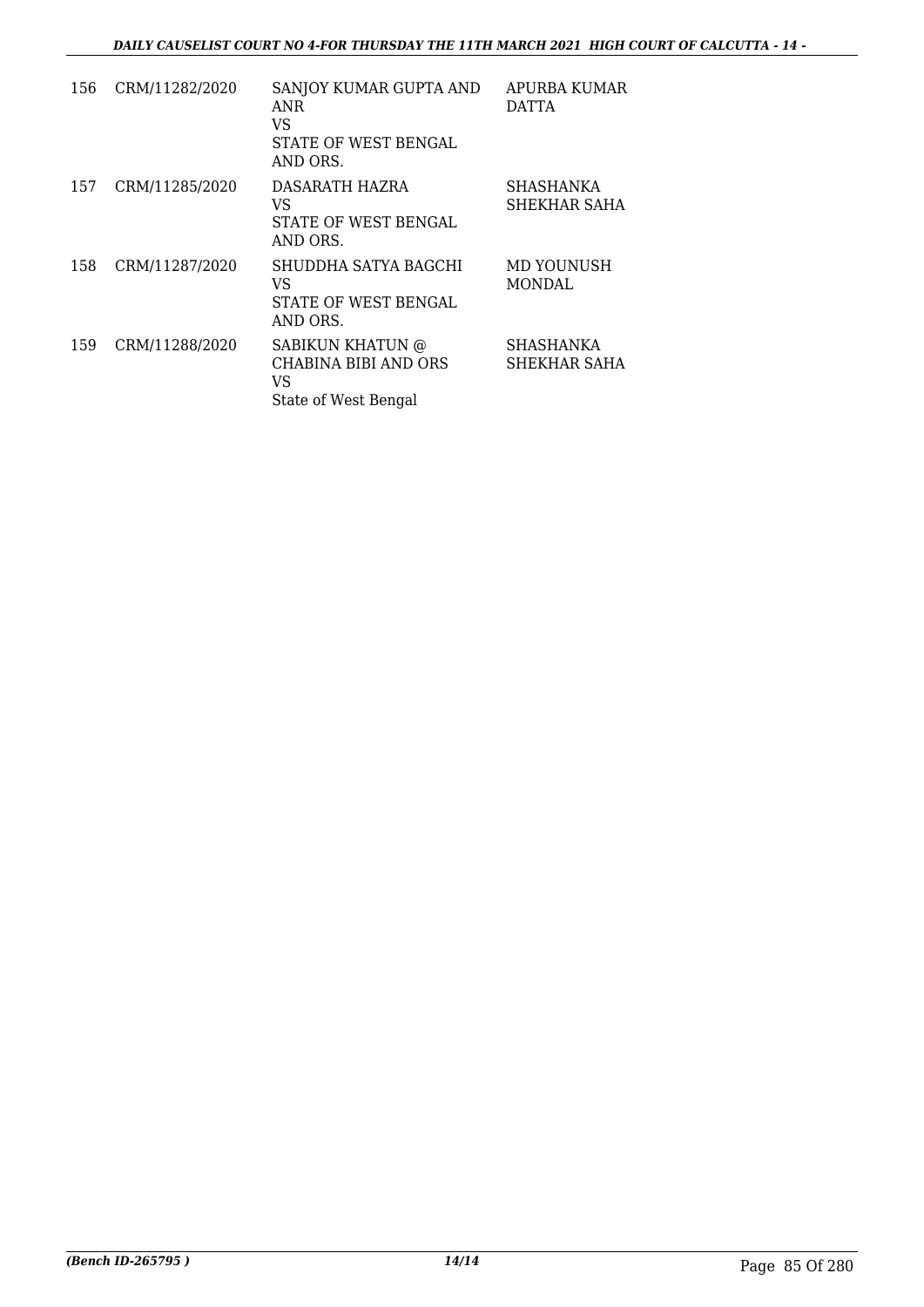

### **Appellate Side**

**DAILY CAUSELIST For Thursday The 11th March 2021**

**COURT NO. 4**

**SINGLE BENCH (SB) AT 3:00 PM HON'BLE JUSTICE ARINDAM SINHA**

**(VIA VIDEO CONFERENCE)**

**ON EVERY WEDNESDAY, THURSDAY & FRIDAY AT 3 P.M. – WILL SIT SINGLY AND TAKE SOME PART-HEARD, CONTEMPT, ASSIGNED, REVIEW, MODIFICATION/CLARIFICATION MATTERS.**

**SPL. NOTE: 1. ON EVERY THURSDAY, ASSIGNED MATTERS WILL BE TAKEN UP AT 3.00 P.M. 2. ON EVERY FRIDAY, CONTEMPT MATTERS WILL BE TAKEN UP AT 3.00 P.M.**

**NOTE: MATTERS WILL BE TAKEN UP THROUGH PHYSICAL HEARING ONLY WHEN BOTH THE PARTIES ARE AGREED.**

|              |                                         | <b>CONTEMPT APPLICATION</b>                                                                                             |                         |
|--------------|-----------------------------------------|-------------------------------------------------------------------------------------------------------------------------|-------------------------|
| $\mathbf{1}$ | WPCRC/23/2019<br>$(19-03-2021)$         | <b>GAYATRI MUKHERJEE</b><br><b>VS</b><br>PARVEZ AHMED                                                                   | ARIJIT PRADHAN          |
| wt2          | WPA/31320/2017                          | <b>GAYATRI MUKHERJEE</b><br><b>VS</b><br>STATE OF WEST BENGAL & ORS                                                     | ARIJIT PRADHAN          |
|              |                                         | <b>HEARING ASSIGNED</b>                                                                                                 |                         |
| 3            | WPA/14251/2018<br>$(11-03-2021)$        | TATA STEEL LTD & ANR<br><b>VS</b><br>INCAB INDUSTRIES LTD & ORS                                                         | <b>JAYDEB GHORAI</b>    |
|              | IA NO: CAN/1/2020(Old No:CAN/2502/2020) |                                                                                                                         |                         |
| wt4          | WPA/14253/2018                          | TATA STEEL LTD & ANR<br><b>VS</b><br>UNION OF INDIA & ORS                                                               | <b>JAYDEB GHORAI</b>    |
| wt5          | WPA/15541/2018                          | THE INDIAN CABLE WORKERS'<br><b>UNION &amp; ORS</b><br><b>VS</b><br><b>INCAB INDUSTRIES LIMITED &amp;</b><br><b>ORS</b> | <b>SAYAK KONAR</b>      |
| 6            | WPA/23512/2019                          | M/S LGW INDUSTRIES LTD & ORS<br><b>VS</b><br>UNION OF INDIA & ORS                                                       | RAJARSHI CHATTERJEE     |
| 7            | WPA/6768/2020                           | RAJ METAL INDUSTRIES & ANR<br><b>VS</b><br>UNION OF INDIA & ORS                                                         | HIMANGSHU KR RAY        |
|              | IA NO: CAN/1/2020(Old No:CAN/5706/2020) |                                                                                                                         |                         |
| 8            | WPA/6771/2020                           | RAJ METAL INDUSTRIES & ANR<br><b>VS</b><br>UNION OF INDIA & ORS                                                         | <b>HIMANGSHU KR RAY</b> |
|              | IA NO: CAN/1/2020(Old No:CAN/5711/2020) |                                                                                                                         |                         |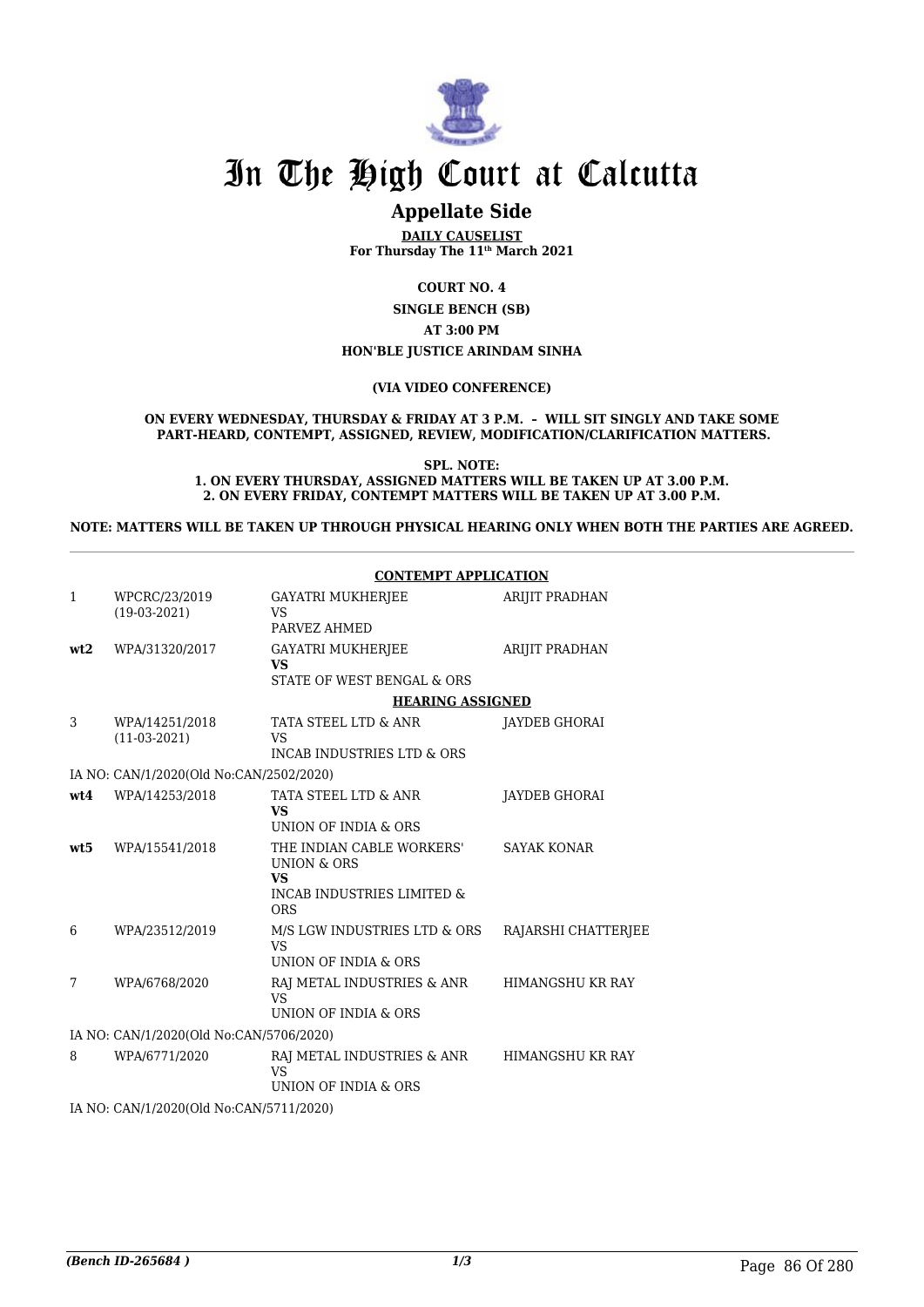| 9  | WPA/7285/2020                           | LWG INDUSTRIES LIMITED AND<br><b>ANOTHER</b><br>VS     | HIMANGSHU KUMAR RAY        |
|----|-----------------------------------------|--------------------------------------------------------|----------------------------|
|    |                                         | UNION OF INDIA AND OTHERS                              |                            |
|    | IA NO: CAN/1/2020                       |                                                        |                            |
| 10 | WPA/8195/2020                           | VICTORIA GLOBAL AND ANR<br>VS                          | HIMANGSHU KUMAR RAY        |
|    |                                         | Union of India AND ORS                                 |                            |
|    |                                         | <b>MOTION</b>                                          |                            |
|    |                                         | (SPECIALLY ASSIGNED)                                   |                            |
| 11 | WPA/19153/2013                          | ITD CEMENTATION LTD & ANR<br>VS                        | RATNESH KR. RAI            |
|    |                                         | THE DG OF AUDIT, CENTRAL<br>KOLKATA & ORS              |                            |
| 12 | WPA/5250/2019                           | M/S. SANDOZ MERCHANTS<br>PVT.LTD.                      | ROSHAN SENGUPTA            |
|    |                                         | VS<br>UNION OF INDIA & ORS                             |                            |
|    | wt13 WPA/11885/2019                     | M/S. SANDOZ MERCHANTS<br>PVT.LTD.                      | ROSHAN SENGUPTA            |
|    |                                         | VS<br>UNION OF INDIA & ORS                             |                            |
| 14 | WPA/12964/2019                          | SURYA ALLOY INDUSTRIES                                 | DEBSOUMYA BASAK            |
|    |                                         | <b>LIMITED &amp; ANR</b><br>VS                         |                            |
|    |                                         | UNION OF INDIA & ORS                                   |                            |
|    |                                         | <b>FOR HEARING</b>                                     |                            |
|    |                                         | (SPECIALLY ASSIGNED)                                   |                            |
| 15 | WPA/29932/2017                          | M/S LMJ SHIPPING PVT.LTD<br>VS<br>UNION OF INDIA & ORS | N. PALCHOUDHURI            |
| 16 | WPA/2820/2018                           | M/S. B B M ENTERPRISE<br>VS                            | ARKA KUMAR NAG             |
|    |                                         | STATE OF WEST BENGAL & ORS                             |                            |
|    | IA NO: CAN/1/2020(Old No:CAN/2433/2020) |                                                        |                            |
| 17 | WPA/11516/2018                          | ESKAG PHARMA PVT.LTD<br>VS                             | S. MUKLHERJEE              |
|    |                                         | UNION OF INDIA & ORS                                   |                            |
| 18 | WPA/25163/2018                          | M/S. STEEL AUTHORITY OF INDIA<br>LTD                   | T. CHAKRABORTY             |
|    |                                         | VS<br>UNION OF INDIA & ORS                             |                            |
| 19 | WPA/1438/2019                           | VIDEOPLAZA-2009 PVT. LTD &<br>ANR                      | SWAPNA DAS                 |
|    |                                         | VS<br>UNION OF INDIA & ORS                             |                            |
| 20 | WPA/1439/2019                           | VIDEO PLAZA-2K PRIVATE<br>LIMITED & ANR                | SWAPNA DAS                 |
|    |                                         | VS<br>UNION OF INDIA & ORS                             |                            |
| 21 | WPA/9510/2019                           | M/S TASHI AIR PRIVATE LIMITED                          | <b>SWARUP RATAN</b>        |
|    |                                         | & ANR<br>VS                                            | CHAKRABORTY (IN<br>PERSON) |
|    |                                         | UNION OF INDIA & ORS                                   |                            |
| 22 | WPA/10015/2019                          | ROYAL CALCUTTA TURF CLUB &<br>ANR<br><b>VS</b>         | JOYBRATA MISRA             |
|    |                                         | UNION OF INDIA & ORS                                   |                            |
| 23 | WPA/10093/2019                          | VENUS IT SOLUTIONS PVT. LTD.<br>& ANR                  | SAIKAT GHOSHAL             |
|    |                                         | <b>VS</b><br>UNION OF INDIA & ORS                      |                            |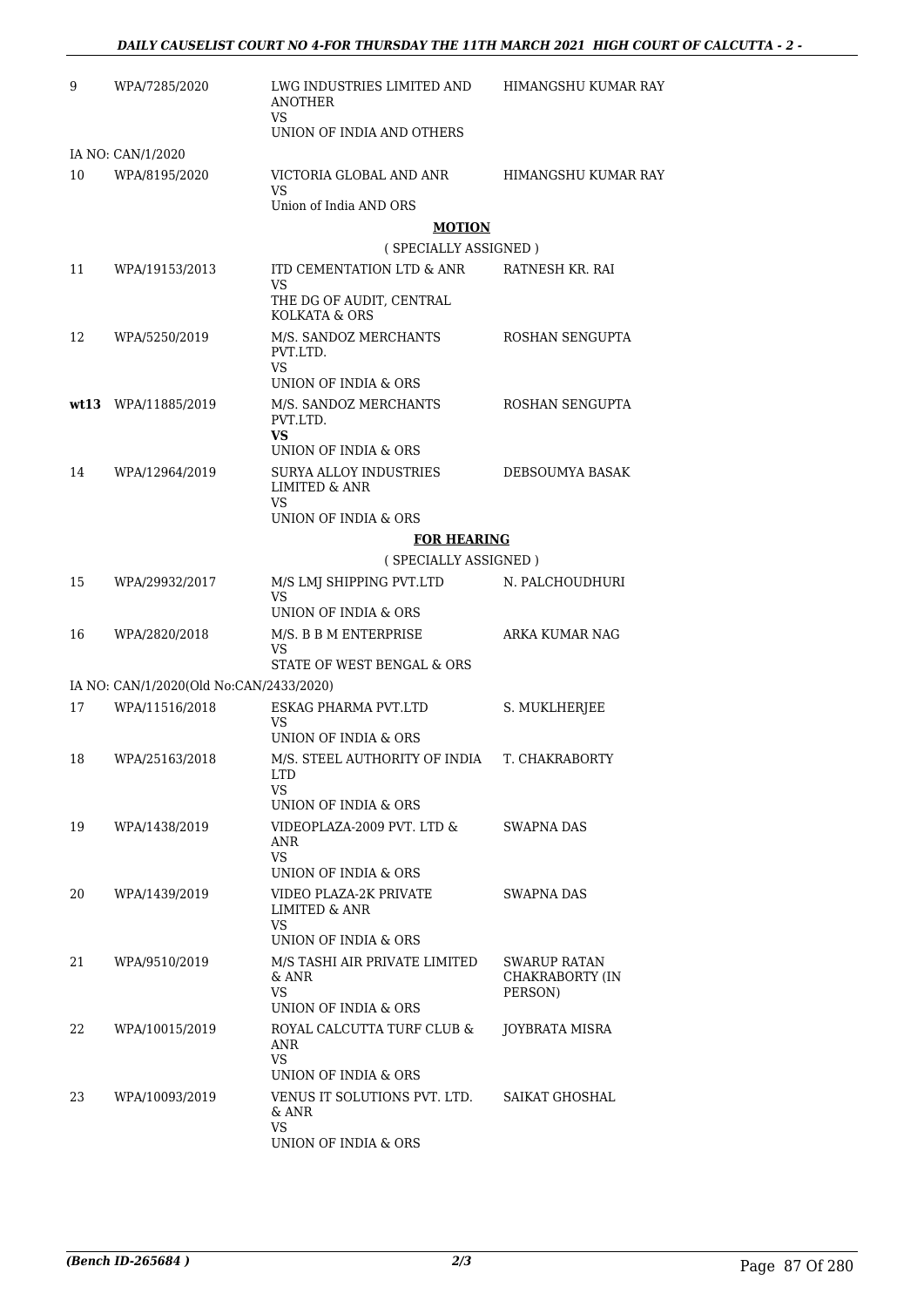24 WPA/12239/2019 HALDIA PETROCHEMICALS LTD & JOYBRATA MISRA ANR VS COMMISSIONER OF STATE TAXES & ORS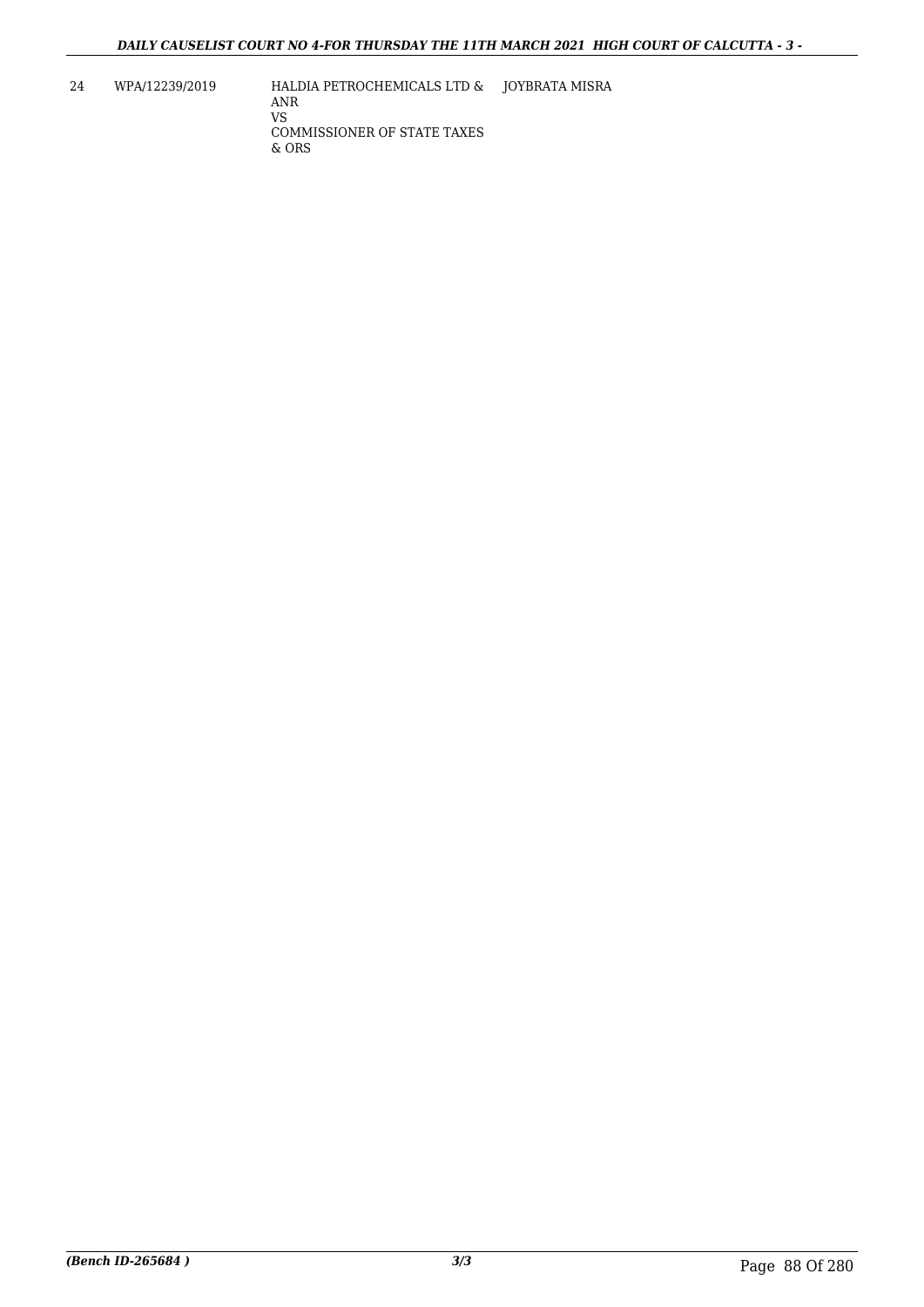

## **Appellate Side**

**DAILY CAUSELIST For Thursday The 11th March 2021**

**COURT NO. 9**

**DIVISION BENCH (DB)**

**AT 2:00 PM**

**HON'BLE JUSTICE SHIVAKANT PRASAD HON'BLE JUSTICE RAJARSHI BHARADWAJ (VIA VIDEO CONFERENCE)**

**FOR FRIDAY THE 12TH MARCH, 2021, AT 2 P.M. ON FRIDAY, 12TH MARCH, 2021 AT 2 P.M. - WILL SIT TOGETHER AND TAKE UP ONE ASSIGNED MATTER.**

### **ASSIGNED MATTERS**

| 1 | CPAN/219/2016                            | DEBASHIS KUMAR RAY<br>VS<br>RITA SINHA VERMA & ORS | J. MALLICK         |
|---|------------------------------------------|----------------------------------------------------|--------------------|
|   | IA NO: CAN/2/2019(Old No:CAN/4330/2019)  |                                                    |                    |
|   | $wt2$ WP.CT/41/2010                      | DEBASISH KUMAR ROY<br>VS<br>UNION OF INDIA & ORS   | TIMIR KANTI BISWAS |
|   | IA NO: CAN/1/2013(Old No:CAN/11743/2013) |                                                    |                    |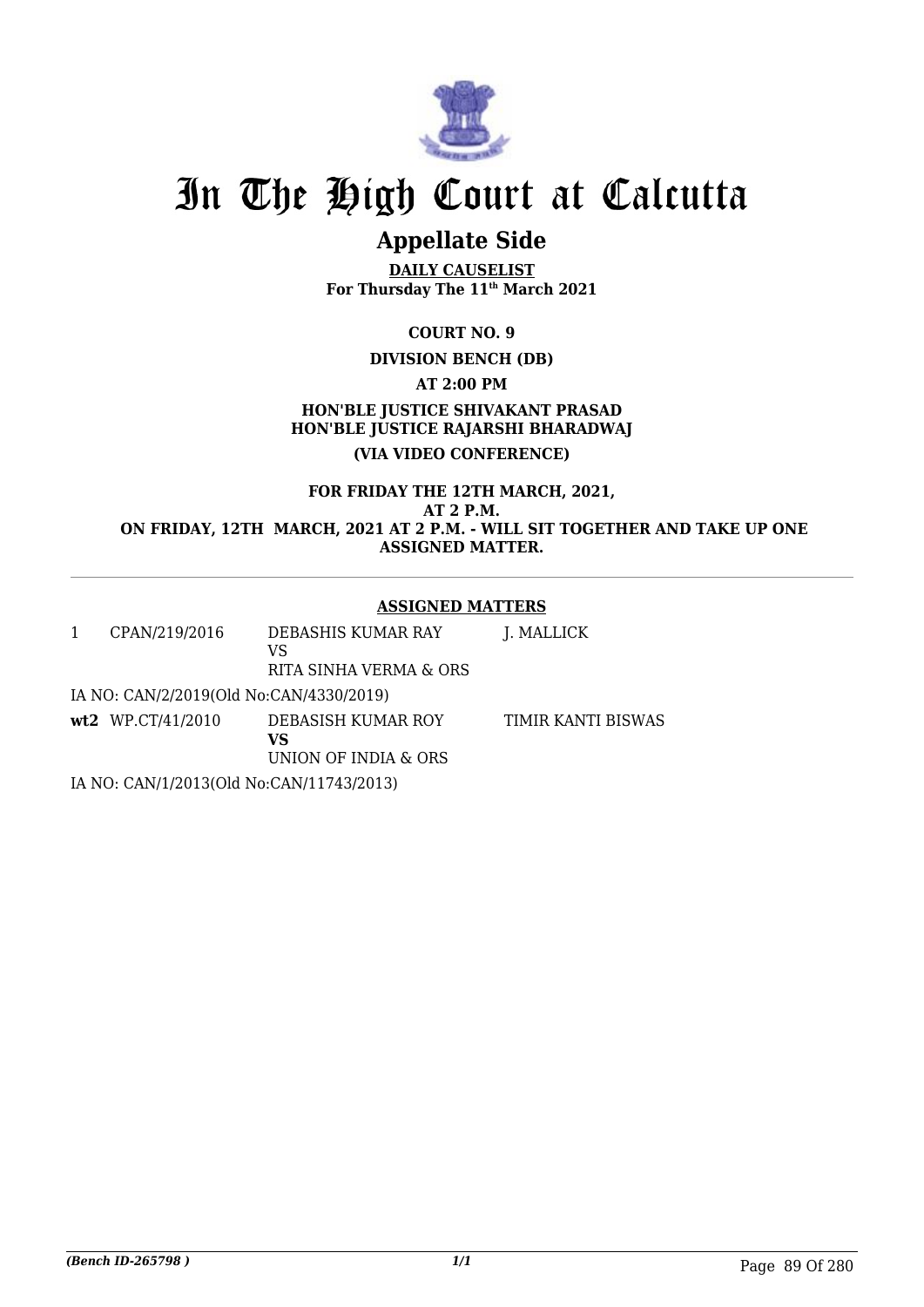

### **Appellate Side**

**DAILY CAUSELIST For Thursday The 11th March 2021**

**COURT NO. 9**

**SINGLE BENCH (SB - II) AT 10:30 AM HON'BLE JUSTICE SHIVAKANT PRASAD (VIA VIDEO CONFERENCE)**

#### **ON AND FROM MONDAY, THE 11TH JANUARY, 2021 – APPLICATIONS UNDER SECTION 24 OF THE CODE OF CIVIL PROCEDURE, SECOND APPEAL, FIRST MISCELLANEOUS APPEAL, SECOND MISCELLANEOUS APPEAL IRRESPECTIVE OF YEARS INCLUDING APPLICATIONS CONNECT THERETO;**

#### **MATTERS RELATING TO CONTEMPT (CIVIL) OF SUB-ORDINATE COURTS TO BE HEARD BY A JUDGE SITTING SINGLY.**

### **NOTE: TODAY LIST WILL BE CALLED ON SERIALLY.**

#### **NOTE: ASSIGNED MATTER & CONTEMPT APPLICATION SHALL BE TAKEN UP ON FRIDAY.**

**NOTE: MATTERS WILL BE TAKEN UP THROUGH PHYSICAL HEARING ONLY WHEN BOTH THE PARTIES ARE AGREED**

|                                                                                           | <b>TO BE MENTIONED</b>                                 |                                                                                          |                      |               |  |
|-------------------------------------------------------------------------------------------|--------------------------------------------------------|------------------------------------------------------------------------------------------|----------------------|---------------|--|
| 1                                                                                         | SAT/3315/1987<br>(PTI+II+OB+1PB+4LCR+RI & ANR<br>CARD) | SRI INDRAJIT SINGHA ROY<br>VS<br>THE STATE OF WEST<br><b>BENGAL</b>                      | MR. J. R. CHATTERJEE | JR. GOVT. ADV |  |
|                                                                                           | wt2 SAT/3316/1987                                      | SMT. RENUKA BALA DEVI &<br><b>ORS</b><br><b>VS</b><br>THE STATE OF WEST<br><b>BENGAL</b> | MR. J. R. CHATTERJEE | JR. GOVT. ADV |  |
|                                                                                           | wt3 SAT/3317/1987                                      | SRI TARUN KUMAR SINGHA<br>ROY & ANR<br><b>VS</b><br>THE STATE OF WEST<br>BENGAL          | MR. J. R. CHATTERJEE | JR. GOVT. ADV |  |
|                                                                                           | wt4 SAT/3318/1987                                      | SRI ARUN KUMAR SINGHA<br>ROY & ORS<br><b>VS</b><br>THE STATE OF WEST<br><b>BENGAL</b>    | MR. J.R.CHATTERJEE   | JR. GOVT. ADV |  |
| IA NO: CAN/1/2020(Old No:CAN/5123/2020). CAN/2/2020(Old No:CAN/5125/2020). CAN/3/2020(Old |                                                        |                                                                                          |                      |               |  |

No:CAN/5126/2020)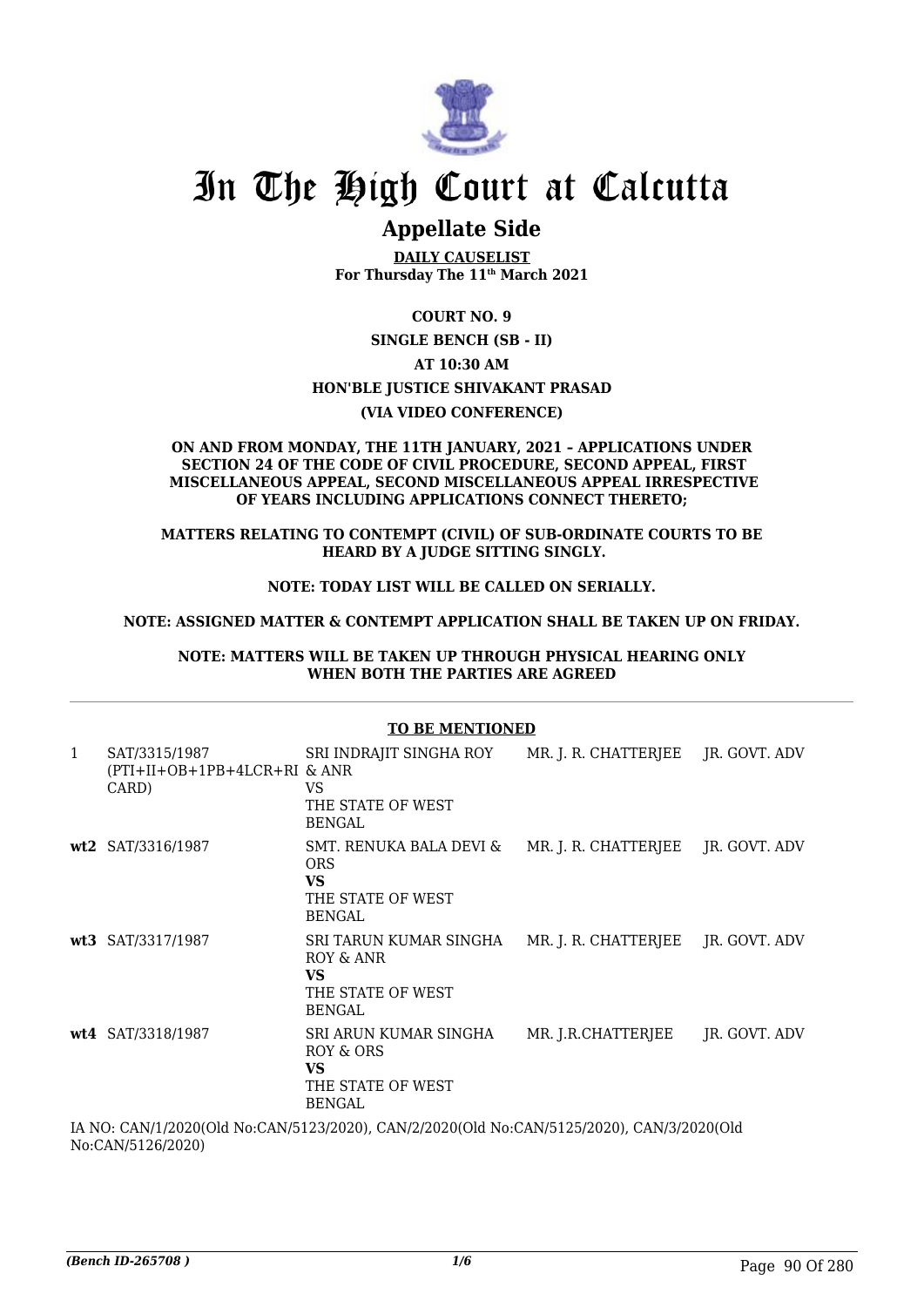| 5  | SA/395/2001<br>(PT-I+II+OB+1PB+ 4 FILES VS          | ANADI NATH MAHANTA                                                                                                                                                                                    | ARUP BANERJEE                       |       |
|----|-----------------------------------------------------|-------------------------------------------------------------------------------------------------------------------------------------------------------------------------------------------------------|-------------------------------------|-------|
|    | OF LCR+RI CARD)                                     | NETAI CHARAN DAS                                                                                                                                                                                      |                                     |       |
|    |                                                     | IA NO: CAN/1/2009(Old No:CAN/11063/2009), CAN/2/2018(Old No:CAN/163/2018)                                                                                                                             |                                     |       |
| 6  | SAT/161/2016                                        | SUSHIL KUMAR KOLEY<br><b>VS</b>                                                                                                                                                                       | A. K. BISWAS                        |       |
|    |                                                     | <b>SUNIL KR. KOLEY</b>                                                                                                                                                                                |                                     |       |
|    | IA NO: CAN/1/2016(Old No:CAN/4978/2016)             |                                                                                                                                                                                                       |                                     |       |
|    |                                                     | <b>APPLICATION</b>                                                                                                                                                                                    |                                     |       |
| 7  | SA/854/1982                                         | AJOY KUMAR DUTTA & ORS<br><b>VS</b>                                                                                                                                                                   |                                     |       |
|    |                                                     | <b>BIRENDRA NATH BHAR</b>                                                                                                                                                                             |                                     |       |
|    | No:CAN/5490/2006), CAN/5/2019(Old No:CAN/569/2019)  | IA NO: CAN/1/1997(Old No:CAN/2184/1997), CAN/2/1998(Old No:CAN/7534/1998), CAN/3/2006(Old                                                                                                             |                                     |       |
| 8  | SA/260/1992                                         | SRI NIRANJAN GHOSH<br><b>VS</b>                                                                                                                                                                       | MR BIMAL KUMAR<br><b>CHATTERJEE</b> | N.Y.A |
|    |                                                     | SRI N.P.L.BOSE                                                                                                                                                                                        |                                     |       |
|    | IA NO: CAN/1/2020(Old No:CAN/2015/2020)             |                                                                                                                                                                                                       |                                     |       |
| 9  | SA/68/1993                                          | SRI KESHAB CHANDRA<br><b>NASKAR</b><br><b>VS</b><br>PASHUPATI NASKAR                                                                                                                                  | R.RAY                               | N.Y.A |
|    |                                                     | IA NO: CAN/1/2001(Old No:CAN/2908/2001), CAN/2/2009(Old No:CAN/3876/2009), CAN/3/2009(Old                                                                                                             |                                     |       |
|    |                                                     | No:CAN/6880/2009), CAN/11/2017(Old No:CAN/2651/2017), CAN/13/2017(Old No:CAN/4386/2017)                                                                                                               |                                     |       |
| 10 | SA/13/1998<br>$(PTI+II+OB+1PB+4LCR)$                | SAMBHU NATH DAS & ORS.<br><b>VS</b>                                                                                                                                                                   | <b>DEBDATTA BASU</b>                |       |
|    |                                                     | <b>SREENATH SHAU</b>                                                                                                                                                                                  |                                     |       |
|    | No:CAN/102/2018), CAN/7/2021                        | IA NO: CAN/2/2001(Old No:CAN/9163/2001), CAN/4/2013(Old No:CAN/805/2013), CAN/5/2018(Old                                                                                                              |                                     |       |
| 11 | SA/45/2000                                          | MINOR JALALUDDIN & ANR.<br><b>VS</b><br><b>NAZIR SHEIKH</b>                                                                                                                                           | LAKSHMI CHAND<br><b>MIAN</b>        |       |
|    |                                                     | IA NO: CAN/1/2019(Old No:CAN/2581/2019), CAN/2/2019(Old No:CAN/2582/2019), CAN/3/2019(Old                                                                                                             |                                     |       |
|    | No:CAN/2583/2019)                                   |                                                                                                                                                                                                       |                                     |       |
| 12 | SAT/2707/2003                                       | SK. MOSLEM KHAN & ORS.<br><b>VS</b>                                                                                                                                                                   | NABAROON KARAK                      |       |
|    |                                                     | <b>SABIR ALI KHAN</b>                                                                                                                                                                                 |                                     |       |
|    | No:CAN/4492/2019)                                   | IA NO: CAN/1/2005(Old No:CAN/16147/2005), CAN/2/2010(Old No:CAN/7521/2010), CAN/3/2014(Old<br>No:CAN/10221/2014), CAN/4/2017(Old No:CAN/10886/2017), CAN/5/2018(Old No:CAN/3954/2018), CAN/6/2019(Old |                                     |       |
| 13 | SAT/535/2013                                        | SWADESH RANJAN GIRI &<br><b>ORS</b>                                                                                                                                                                   | SAPTARSHI KR.<br><b>KUNDU</b>       |       |
|    |                                                     | <b>VS</b>                                                                                                                                                                                             |                                     |       |
|    |                                                     | <b>BHAKTI PRAMANIK &amp; ORS</b>                                                                                                                                                                      |                                     |       |
|    |                                                     | IA NO: CAN/5/2016(Old No:CAN/8812/2016), CAN/6/2018(Old No:CAN/4963/2018)                                                                                                                             |                                     |       |
| 14 | SA/49/2018                                          | MENOKA MITRA & ORS<br><b>VS</b><br>PRADIP MITRA                                                                                                                                                       | SIBANI BHAGAT                       |       |
|    | No:CAN/11450/2019)                                  | IA NO: CAN/1/2019(Old No:CAN/9509/2019), CAN/2/2019(Old No:CAN/9510/2019), CAN/3/2019(Old                                                                                                             |                                     |       |
| 15 | SA/15/2019                                          | <b>RATAN GUHA</b><br><b>VS</b>                                                                                                                                                                        | <b>RAJAT DUTTA</b>                  |       |
|    |                                                     | DILIP RANJAN SEN & ANR                                                                                                                                                                                |                                     |       |
|    | IA NO: CAN/1/2019(Old No:CAN/5101/2019), CAN/2/2021 |                                                                                                                                                                                                       |                                     |       |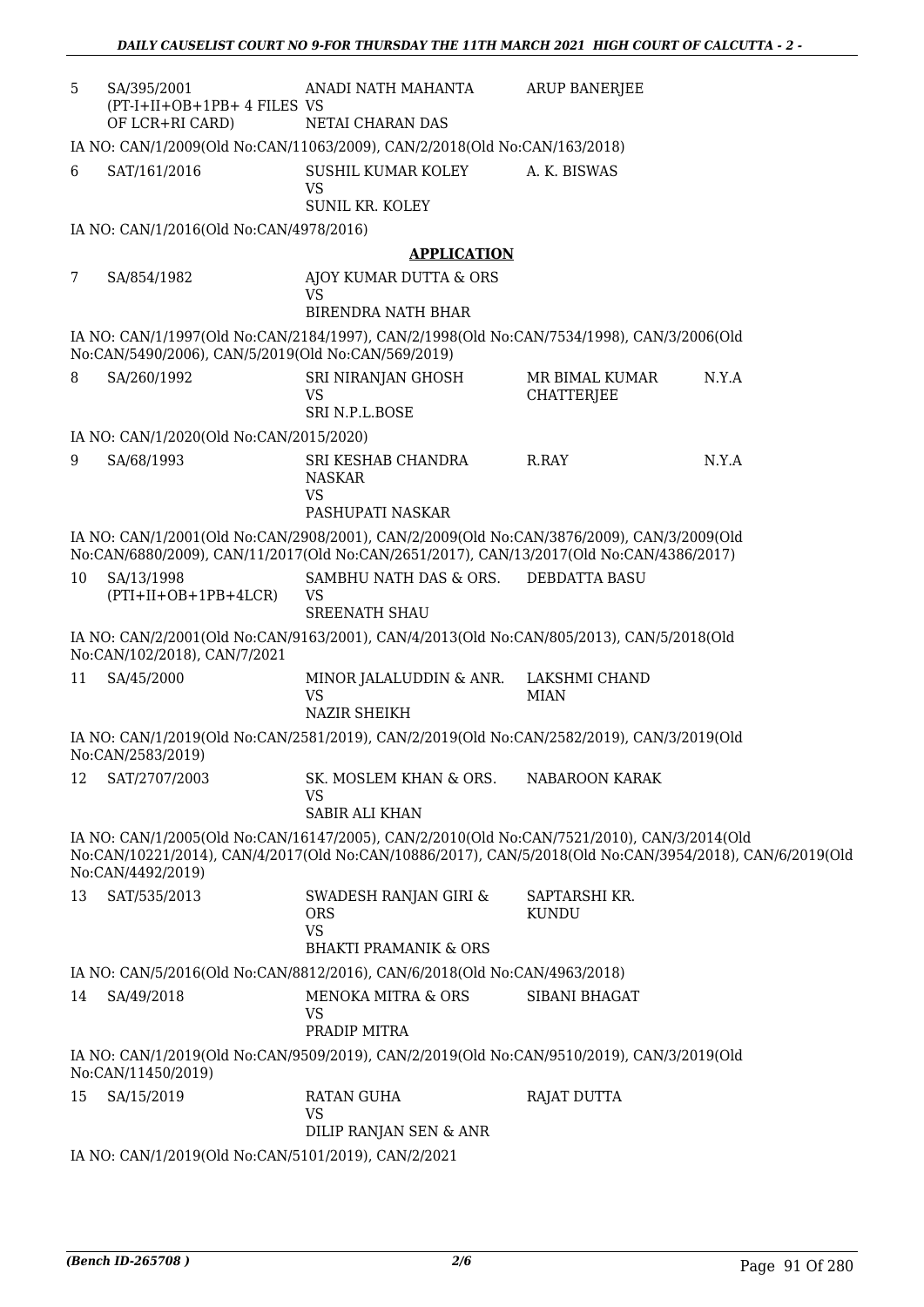| 16 | FMAT/209/2020                           | HASIKANA POLLEY @<br><b>HASINA POLLEY</b><br><b>VS</b><br>KALU KOLEY & ORS | <b>ANIMESH PAUL</b>                       |
|----|-----------------------------------------|----------------------------------------------------------------------------|-------------------------------------------|
|    | IA NO: CAN/1/2020(Old No:CAN/1127/2020) |                                                                            |                                           |
|    |                                         | <b>MOTION</b>                                                              |                                           |
| 17 | CO/593/2000                             | <b>BCL FINANCIAL SERVICES</b><br><b>LTD</b><br><b>VS</b>                   | SADHANA ROY                               |
|    |                                         | MOLOY KUMAR BEHARA                                                         |                                           |
| 18 | CO/352/2019                             | LATIKA ADHIKARY<br><b>VS</b><br>UTPAL MONDAL                               | ANIRBAN GHOSH                             |
| 19 | CO/478/2019                             | <b>SMT SUSAMA DAS</b><br>VS.                                               | ARITRA SHANKAR<br>RAY                     |
|    |                                         | <b>ARINDAM DAS</b>                                                         |                                           |
| 20 | CO/2033/2019                            | RAJESWARI TAH @ MONDAL<br><b>VS</b><br>KIRAN KUMAR TAH                     | PRIYANJIT KUNDU                           |
| 21 | CO/3033/2019                            | <b>ANITA MURMU</b><br><b>VS</b><br>MUKUNDA MURMU                           | KUNAL GANGULY                             |
| 22 | CO/4218/2019                            | TUMPA GORAI<br><b>VS</b><br><b>SANDIP GORAI</b>                            | KUNAL GANGULY                             |
| 23 | CO/214/2020                             | MITALI PATRA<br><b>VS</b><br><b>SOUMAK PATRA</b>                           | APURBA KUMAR<br><b>DATTA</b>              |
| 24 | CO/385/2020                             | <b>SOMDATTA HALDER</b><br><b>VS</b><br>NILOTPAL GHOSH                      | DEBASISH MITRA                            |
| 25 | CO/399/2020                             | <b>SMT ANANYA DAS</b><br>VS<br><b>SUDIP DAS</b>                            | MADHUSHRI DUTTA<br>MAJUMDER               |
| 26 | CO/948/2020                             | DIPANITA NANDI ROY @<br>DIPANNITA RAY NANDI<br><b>VS</b>                   | <b>SOURAV MUKHERJEE</b>                   |
| 27 | CO/1102/2020                            | <b>BISWAJIT NANDI</b><br>SUMITA SHARMA<br><b>VS</b><br>RAJESH SHARMA       | <b>BANDANA DAS</b>                        |
| 28 | CO/1296/2020                            | RAWNAKI BANDYOPADHYAY<br><b>DUTTA</b><br><b>VS</b><br>ARGHYA BANDYOPADHYAY | RAJU MONDAL                               |
| 29 | CO/1422/2020                            | ANAMIKA SINHA PAL<br>VS<br><b>SAIBAL PAL</b>                               | KARABI ROY                                |
| 30 | CO/1429/2020                            | SHILI ADHIKARI NEE DAS<br><b>BAIRAGYA</b><br><b>VS</b>                     | AMIT SINGH                                |
| 31 | CO/1459/2020                            | RAHUL ADHIKARI<br>SARAMA BASAK<br>VS.<br>RAJIB KUMAR BASAK                 | <b>JYOTI PRAKASH</b><br><b>CHATTERJEE</b> |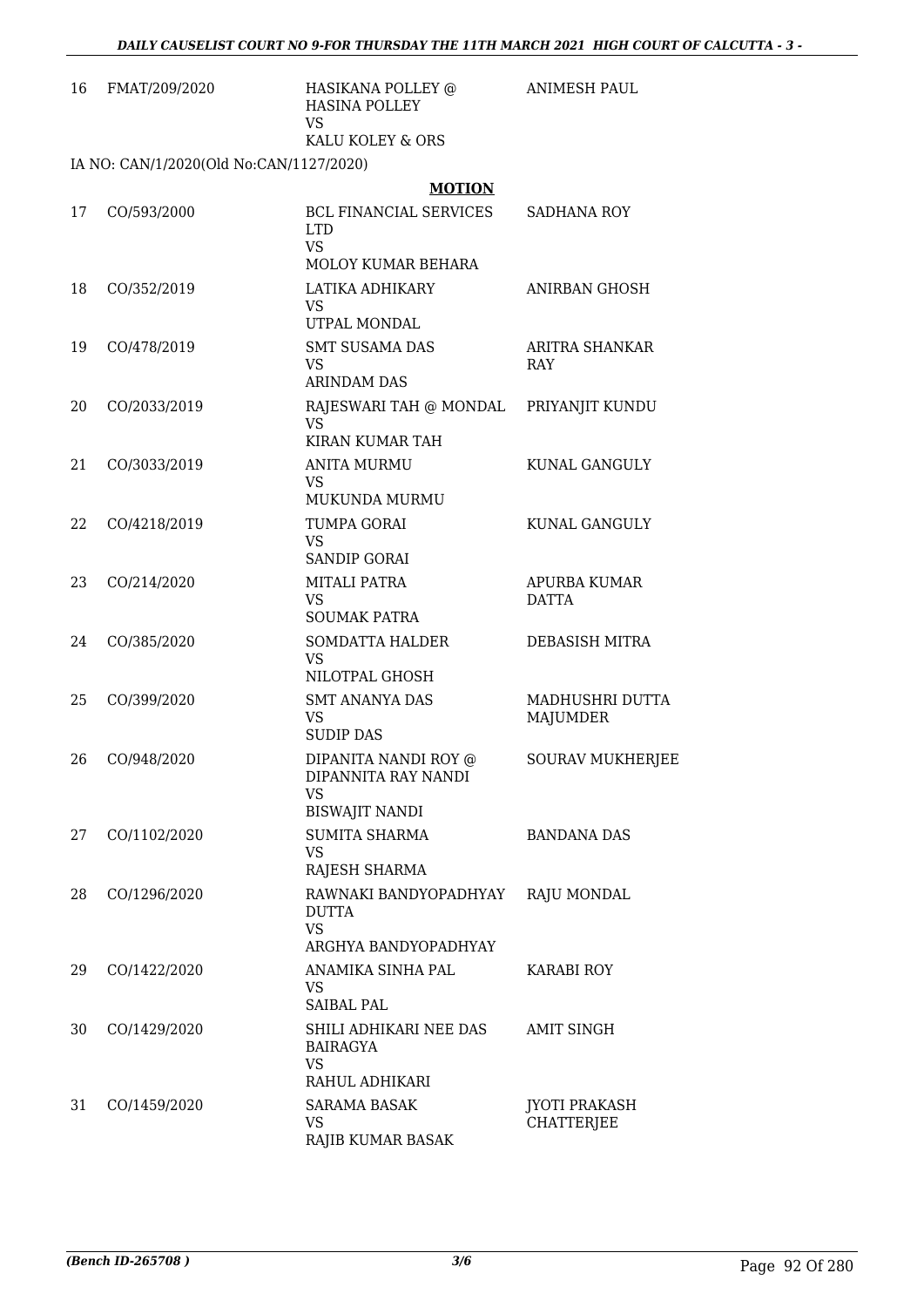| 32 | CO/1477/2020      | <b>SMT DEBJANI</b><br>CHATTERJEE(ROY)<br><b>VS</b><br><b>SRABAN KUMAR</b><br>CHATTERJEE@SHRABAN | <b>SAPTARSHI</b><br><b>CHATTERJEE</b>    |
|----|-------------------|-------------------------------------------------------------------------------------------------|------------------------------------------|
| 33 | CO/1624/2020      | ANNAPURNA KARMAKAR<br>VS.<br><b>BISHWESHWAR KARMAKAR</b>                                        | <b>BHABANI PRASAD</b><br><b>MONDAL</b>   |
| 34 | CO/1673/2020      | PALLAVI ROY<br><b>VS</b><br>PRIYANKO GUHA<br><b>THAKURTA</b>                                    | <b>SUPRATK BASU</b>                      |
| 35 | CO/37/2021        | OINDRILA GHOSH NEE DAS<br><b>VS</b><br><b>ARIJIT GHOSH</b>                                      | SUDIPTA GHOSH                            |
| 36 | CO/55/2021        | <b>ANKITA PANDA</b><br>(CHAKRABORTY)<br><b>VS</b><br>KUMAR RAJA PANDA                           | SHIBAJI KUMAR DAS                        |
| 37 | CO/107/2021       | <b>ANUVA DAS</b><br>VS.<br><b>BISWAJIT DAS</b>                                                  | <b>SARBANANDA</b><br><b>SANYAL</b>       |
| 38 | CO/157/2021       | CHITRALEKHA DAS ALIAS<br><b>BAIRAGYA</b><br><b>VS</b><br><b>RAJIV DAS</b>                       | MIT GUHAROY                              |
| 39 | CO/165/2021       | CHANDANA @BANDANA<br><b>GORAI</b><br><b>VS</b><br><b>BISWAJIT MONDAL</b>                        | APURBA KUMAR<br><b>DUTTA</b>             |
| 40 | CO/175/2021       | <b>SOMA ROY BANERJEE</b><br><b>VS</b><br><b>TAPAN ROY</b>                                       | <b>SNEHANSHU</b><br>MAJUMDER             |
|    | IA NO: CAN/1/2021 |                                                                                                 |                                          |
| 41 | CO/188/2021       | TULIKA BANERJEE NEE<br><b>SAHA</b><br><b>VS</b><br>RANA BANERJEE                                | <b>SOUMYAJIT DAS</b><br><b>MAHAPATRA</b> |
| 42 | CO/190/2021       | ARMITA DUTTA<br>VS<br>SANTOSH DUTTA                                                             | SAYANI<br><b>BHATTACHARYA</b>            |
| 43 | CO/206/2021       | <b>SIMA RUIDAS</b><br><b>VS</b><br>PANCHANAN RUIDAS                                             | PRADIP KUMAR<br><b>PATRA</b>             |
| 44 | CO/232/2021       | CHIRANJIT CHOWDHURY<br><b>VS</b><br>RAKHI GHOSH ALIAS<br><b>CHOWDHURY</b>                       | SHIBAJI KUMAR DAS                        |
| 45 | CO/277/2021       | KUMKUM SINGHA<br><b>VS</b><br>RABINDRA NATH SEBAIT                                              | PROSENJIT<br><b>MUKHERJEE</b>            |
| 46 | CO/279/2021       | KIRAN SUREKHA NEE<br>AGARWAL<br><b>VS</b><br>PRATIK SUREKHA                                     | PALASH BAPARI                            |

IA NO: CAN/1/2021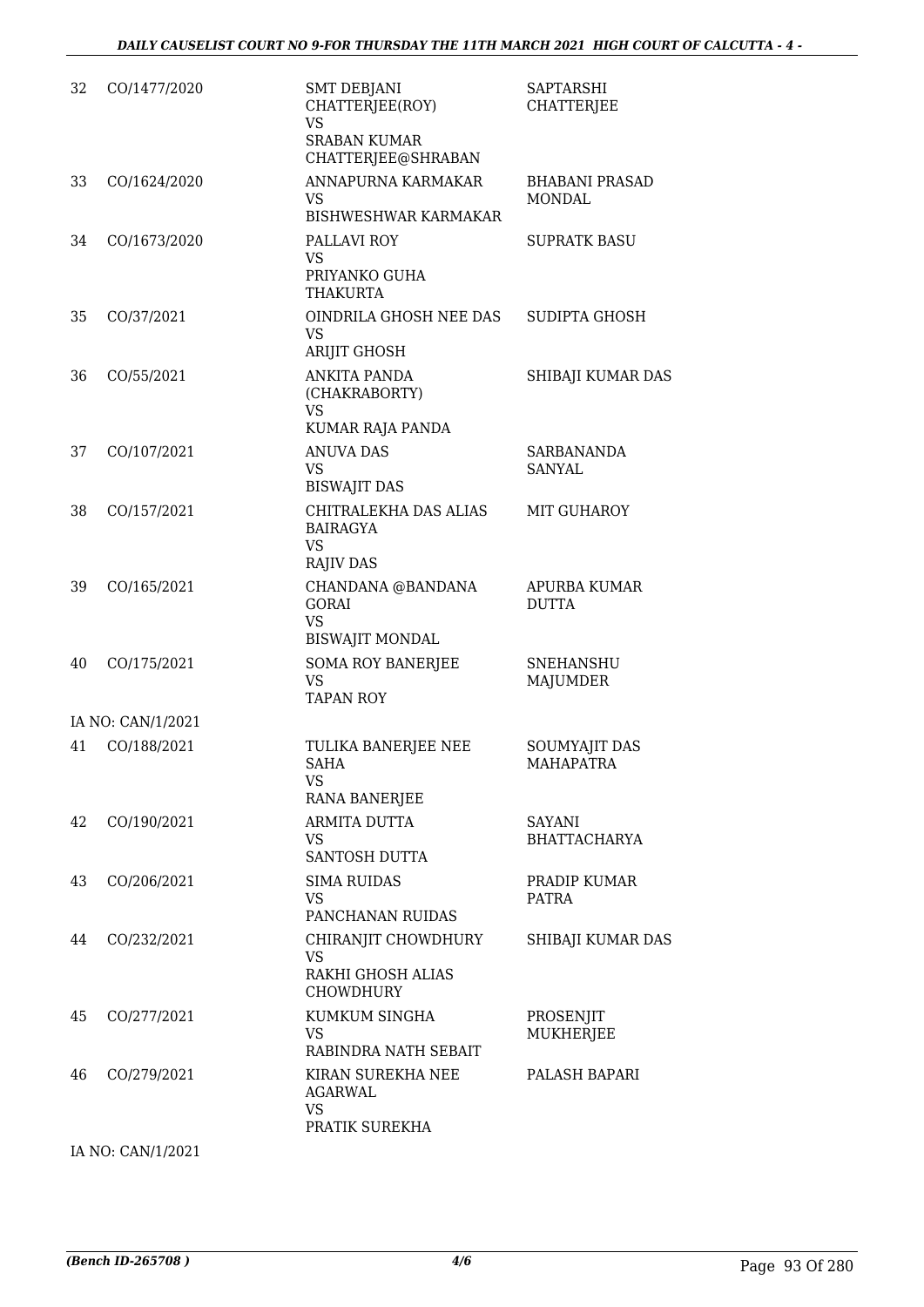| 47 | CO/290/2021                                                | <b>SMT JOLY HALDER</b><br>VS.                             | NABANKUR PAUL           |
|----|------------------------------------------------------------|-----------------------------------------------------------|-------------------------|
|    |                                                            | DEBANJAN HALDER                                           |                         |
| 48 | CO/310/2021                                                | NIRMALENDU ROY<br><b>VS</b>                               | NABANKUR PAUL           |
|    |                                                            | SUPRIYA MUKHERJEE (ROY)                                   |                         |
| 49 | CO/311/2021                                                | NIRMALENDU ROY<br><b>VS</b>                               | NABANKUR PAUL           |
|    |                                                            | MINOR SHINJINI ROY<br><b>MUKHERJEE</b>                    |                         |
| 50 | CO/450/2021                                                | SONALI BISWAS (SARKAR)<br><b>VS</b><br><b>RAJU BISWAS</b> | <b>ANIRBAN DAS</b>      |
| 51 | CO/518/2021                                                | PRATIVA BISWAS<br>VS.                                     | KALYAN CHATTERJEE       |
|    |                                                            | PRANAB KIRTANIA                                           |                         |
| 52 | CO/540/2021                                                | NITU GUPTA<br><b>VS</b><br><b>GAUTAM SHAW</b>             | <b>SOUMAK BERA</b>      |
| 53 | CO/542/2021                                                | <b>SUJATA ROY (PANDIT)</b>                                | <b>KUSHAL PAUL</b>      |
|    |                                                            | <b>VS</b><br><b>SUBRATA PANDIT</b>                        |                         |
| 54 | CO/544/2021                                                | ALOLIKA SINGHA (GHOSH)                                    | <b>KUSHAL PAUL</b>      |
|    |                                                            | <b>VS</b><br>DIPTAJIT GHOSH                               |                         |
| 55 | CO/562/2021                                                | <b>RINA PAL</b><br>VS.                                    | <b>BASUDEB GAYEN</b>    |
|    |                                                            | PARTHA SARATHI PAL                                        |                         |
| 56 | CO/575/2021                                                | TUHINA BIBI ALIAS TUHINA<br><b>KHATUN</b><br><b>VS</b>    | <b>BIJOY KUMAR SHOW</b> |
|    |                                                            | RAJESH ALI BAYEN                                          |                         |
| 57 | CO/585/2021                                                | <b>SILPI GIRI</b><br><b>VS</b>                            | <b>MUKTESWAR MAITY</b>  |
|    |                                                            | <b>FANINDRA NATH GIRI</b>                                 |                         |
| 58 | CO/588/2021                                                | SUPRIYA MUKHERJEE (ROY) SOUMYAJIT MISHRA<br><b>VS</b>     |                         |
|    |                                                            | NIRMALENDU ROY                                            |                         |
| 59 | CO/594/2021                                                | KIRAN SUREKA NEE<br>AGARWAL<br><b>VS</b>                  | PALASH BAPARI           |
|    |                                                            | PRATIK SUREKA                                             |                         |
|    |                                                            | <b>PART HEARD MATTERS</b>                                 |                         |
| 60 | SA/36/2008<br>(PTI+II+OB+2PB+6LCR+2 VS<br>TIN BOX+RI CARD) | KALYAN KUMAR DUTTA<br><b>SANATAN SARKAR</b>               | AMALENDU MITRA          |
|    | IA NO: CAN/5/2019(Old No:CAN/8384/2019)                    |                                                           |                         |
|    |                                                            | <b>FINAL HEARING</b>                                      |                         |
|    | $C1 \quad C1/217/200$                                      | VIINUIC MOLLA CODC ADADNA CAMANTA                         |                         |

| 61 SA/217/2008       | YUNUS MOLLA & ORS                                                                    | APARNA SAMANTA |
|----------------------|--------------------------------------------------------------------------------------|----------------|
| $(PT I+II+OB+1 PB+6$ | VS.                                                                                  |                |
| LCR+RI Card)         | ABDUL HAOUE SK.                                                                      |                |
|                      | IA NO: CAN/1/2007(Old No:CAN/862/2007). CAN/3/2007(Old No:CAN/6772/2007). CAN/4/2009 |                |

IA NO: CAN/1/2007(Old No:CAN/862/2007), CAN/3/2007(Old No:CAN/6772/2007), CAN/4/2009(Old No:CAN/3279/2009), CAN/7/2014(Old No:CAN/5868/2014), CAN/9/2016(Old No:CAN/683/2016)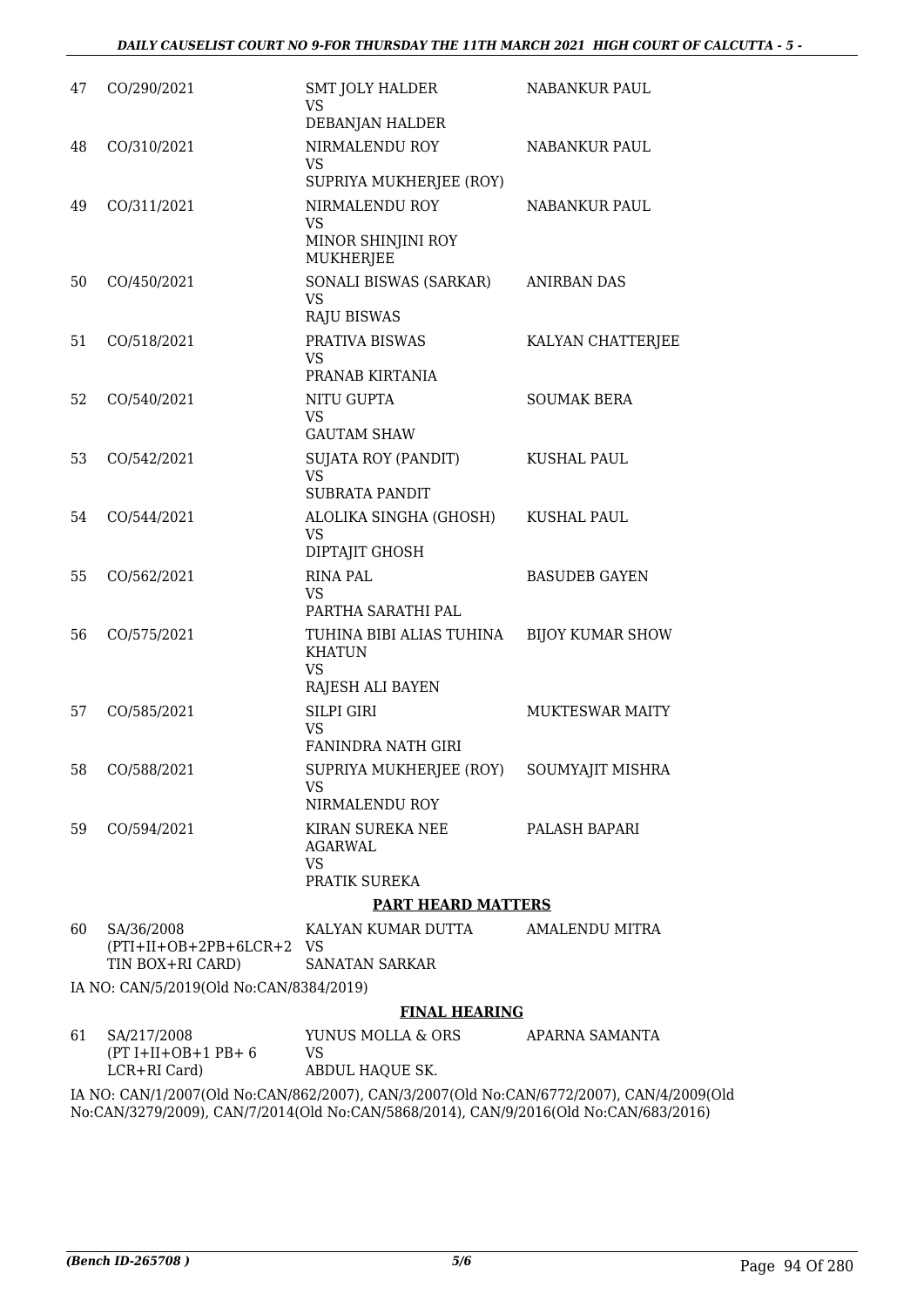| 62 | SMA/34/2013<br>$(PT I+II+OB+1 PB+5 LCR+VS)$<br>RI CARD)                                     | SOMA GHOSH & ANR<br>JAGANNATH DEY & ORS                                                                                | SUBHABRATA DAS |  |
|----|---------------------------------------------------------------------------------------------|------------------------------------------------------------------------------------------------------------------------|----------------|--|
|    |                                                                                             | IA NO: CAN/3/2014(Old No:CAN/323/2014), CAN/5/2018(Old No:CAN/3553/2018)                                               |                |  |
| 63 | SA/7/2017<br>$(PT.I+II+OB+1 P.B. +6)$<br>P.M.                                               | SYED SHAMSUL AREFIN SYED NURUL AREFIN<br><b>VS</b><br>L.C.R. + 2 COVER FILES) $(2$ BIMAL CHANDRA SINHA &<br><b>ANR</b> |                |  |
|    | No:CAN/7718/2018), CAN/5/2021                                                               | IA NO: CAN/2/2018(Old No:CAN/944/2018), CAN/3/2018(Old No:CAN/1096/2018), CAN/4/2018(Old                               |                |  |
| 64 | SA/35/2017<br>$(PT.I+II+OB+1 P.B. +2$ VS<br>L.C.R.+2 COVER FILES+RI KEYA ROY & ORS<br>CARD) | CHIRANJIB MITRA & ANR KAUSHIK DEY                                                                                      |                |  |
|    |                                                                                             | IA NO: CAN/1/2017(Old No:CAN/2031/2017), CAN/2/2017(Old No:CAN/2033/2017)                                              |                |  |
| 65 | SA/176/2018<br>$(PT I+II+OB+1PB+$                                                           | RANJIT KUMAR JHA<br>VS<br>6LCR+ 1 Tin Box+RI Card) PRAFULLA KUMAR SAHA &<br>ORS.                                       | PRIYANKA DAS   |  |
|    | IA NO: CAN/2/2019(Old No:CAN/3705/2019), CAN/3/2019(Old No:CAN/7134/2019), CAN/4/2021       |                                                                                                                        |                |  |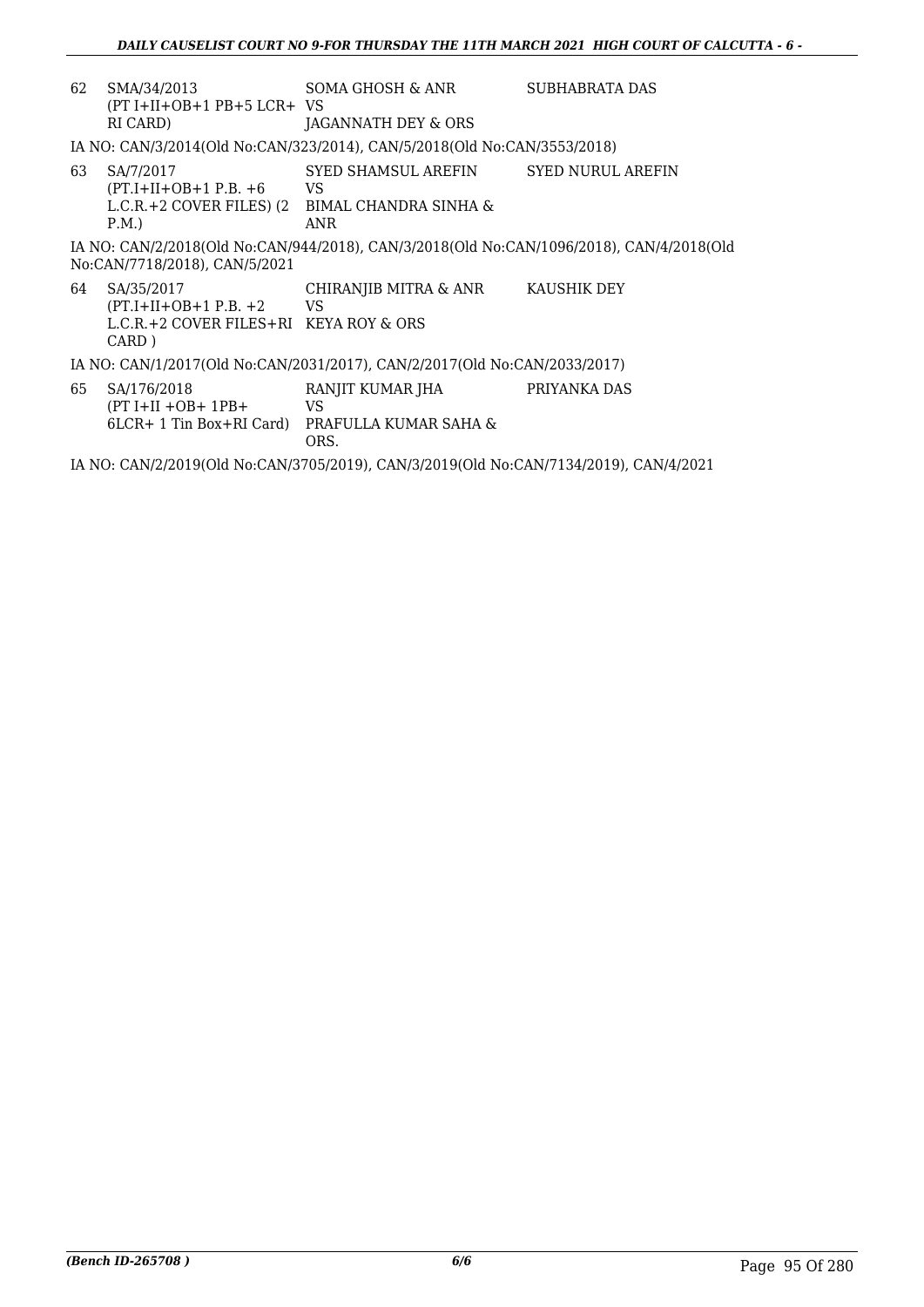

### **Appellate Side**

**DAILY CAUSELIST For Thursday The 11th March 2021**

### **COURT NO. 13**

**SINGLE BENCH (SB - III)**

**AT 10:30 AM**

**HON'BLE JUSTICE RAJASEKHAR MANTHA**

**(VIA VIDEO CONFERENCE)**

**ON AND FROM MONDAY, THE 11TH JANUARY, 2021- ROSTER NOTIFIED ON 8TH JANUARY, 2021 IS MODIFIED TO THE FOLLOWING EXTENT :- MATTERS (MOTIONS & HEARING) UNDER ARTICLE 226 OF THE CONSTITUTION RELATING TO SERVICE UNDER GROUP VI AND APPLICATIONS CONNECTED THERETO; MATTERS (MOTIONS & HEARING) UNDER ARTICLE 226 OF THE CONSTITUTION RELATING TO ALL SERVICE MATTERS RELATING TO PANCHAYATS AND CO-OPERATIVE SOCIETIES UNDER GROUP V AND APPLICATIONS CONNECTED THERETO; HEARING OF WRIT PETITIONS IRRESPECTIVE OF CLASSIFICATIONS AND APPLICATIONS CONNECTED THERETO NOTE :**

**1. MENTIONING WILL BE ALLOWED, AT THE FIRST SITTING OF THE COURT, UPON BEING LISTED AS "TO BE MENTIONED" IN THE VIRTUAL MODE AS PER NOTIFICATION NO. 4286-RG DATED 27.11.2020 AND IN PHYSICAL FORM.**

**2. ALL THE LISTED MATTERS WILL BE TAKEN UP SERIALLY, UNLESS OTHERWISE FIXED.**

**3. APPELLATE SIDE MATTERS WILL CONTINUE AFTER COMPLETION OF ORIGINAL SIDE.**

**4. MATTERS "FOR HEARING" SHALL BE TAKEN UP FROM 2 P.M. SUBJECT TO ANY FIXED MATTERS.**

**5. NO HEARING MATTERS SHALL BE INCLUDED UNTIL FURTHER ORDERS. 6. WITH EFFECT FROM MONDAY (15.02.2021) GROUP-V MOTIONS SHALL BE TAKEN UP FIRST ON TUESDAY AND THURSDAY.**

### **PERSONAL APPEARANCE**

| 1   | WPCRC/15/2021     | <b>MAMUN SHAIKH</b><br>VS<br><b>SOMNATH</b><br><b>CHATTAPADHYAY</b> | <b>SUNIT KUMAR ROY</b> |
|-----|-------------------|---------------------------------------------------------------------|------------------------|
|     | IA NO: CAN/1/2020 |                                                                     |                        |
| wt2 | WPA/17770/2018    | MAFIJUDDIN LASKAR<br>VS<br>STATE OF WEST BENGAL &<br><b>ORS</b>     | DEBABRATA SARDAR       |
| wt3 | WPA/17772/2018    | MUSIBOR RAHAMAN<br>MOLLA<br>VS<br>STATE OF WEST BENGAL &<br>ORS     | DEBABRATA SARDAR       |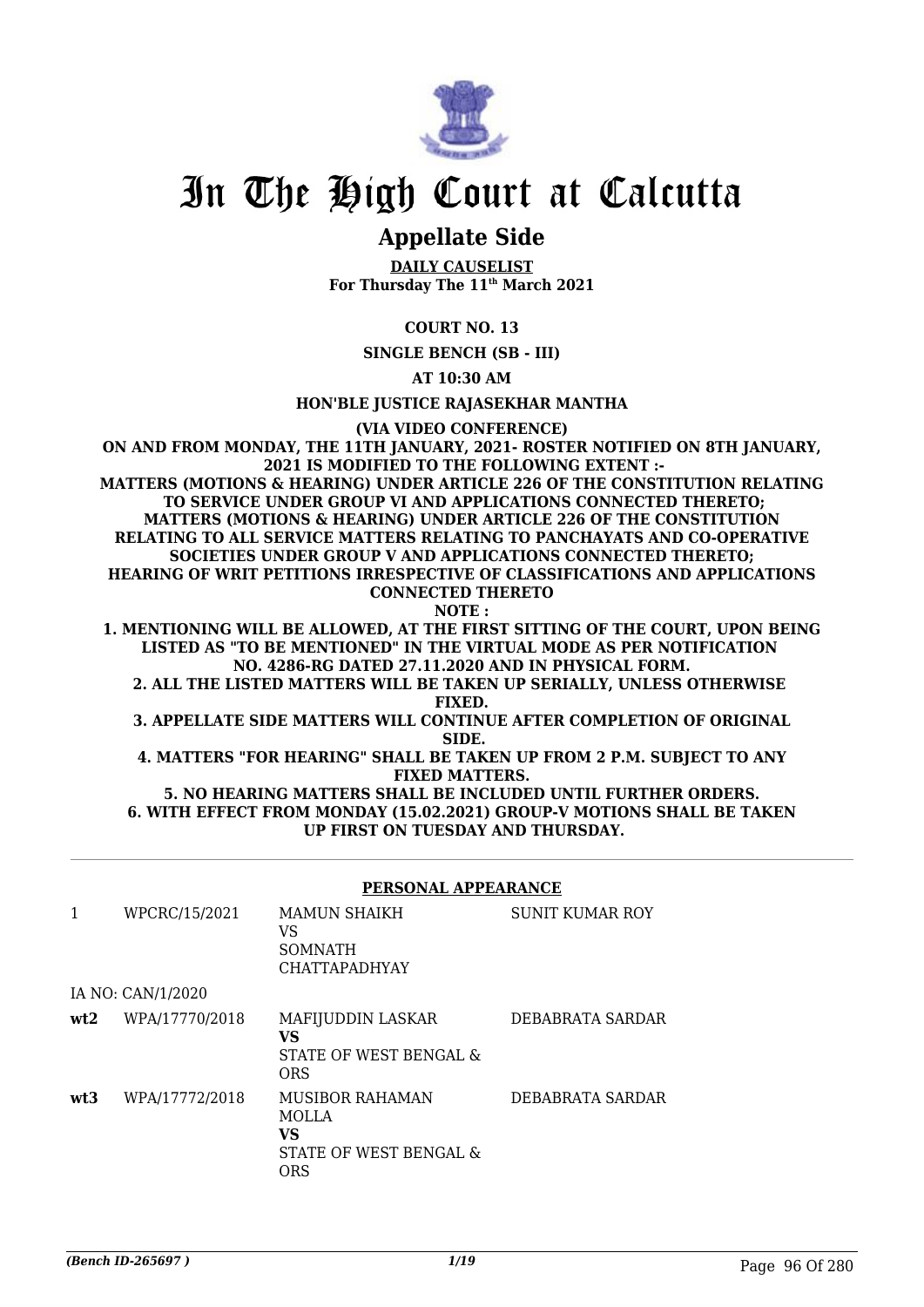| wt4 | WPA/17775/2018                         | NAZBUL ISLAM<br><b>VS</b><br>STATE OF WEST BENGAL &                                     | DEBABRATA SARDAR      |
|-----|----------------------------------------|-----------------------------------------------------------------------------------------|-----------------------|
| wt5 | WPA/17776/2018                         | <b>ORS</b><br><b>ABHIJIT DAS</b><br><b>VS</b><br>STATE OF WEST BENGAL &<br><b>ORS</b>   | DEBABRATA SARDAR      |
| wt6 | WPA/17778/2018                         | SK. REKATUL HAQUE<br><b>VS</b><br>STATE OF WEST BENGAL &<br><b>ORS</b>                  | DEBABRATA SARDAR      |
| wt7 | WPA/17777/2018                         | <b>MAMUN SHAIKH</b><br><b>VS</b><br>STATE OF WEST BENGAL &<br><b>ORS</b>                | DEBABRATA SARDAR      |
|     |                                        | <b>SPECIALLY FIXED MATTERS</b>                                                          |                       |
| 8   | WPA/1395/2021<br>(15.03.2021)          | ALOKE KUMAR<br><b>BHATTACHARYA</b><br><b>VS</b>                                         | K.P.<br>MUKHOPADHYAY  |
|     |                                        | UNION OF INDIA AND ORS.                                                                 |                       |
|     |                                        | <b>CONTEMPT APPLICATION</b>                                                             |                       |
| 9   | WPA/24323/2015                         | <b>RUFAN SK</b><br><b>VS</b>                                                            | TIMIR BARAN SAHA      |
|     |                                        | STATE OF WEST BENGAL &<br><b>ORS</b>                                                    |                       |
|     |                                        | IA NO: CAN/1/2016(Old No:CAN/135/2016), CAN/2/2019(Old No:CAN/7307/2019)                |                       |
|     | wt10 CPAN/160/2021                     | <b>RUFAN SK</b><br><b>VS</b><br>PITAR RANJAN BAR                                        | TIMIR BARAN SAHA      |
| 11  | WPA/24324/2015                         | <b>SWARUP GHOSH</b><br><b>VS</b><br>STATE OF WEST BENGAL &<br><b>ORS</b>                | TIMIR BARAN SAHA      |
|     |                                        | IA NO: CAN/1/2016(Old No:CAN/133/2016), CAN/2/2019(Old No:CAN/7308/2019)                |                       |
|     | wt12 CPAN/158/2021                     | <b>SWARUP GHOSH</b><br>VS<br>PITAR RANJAN BAR                                           | TIMIR BARAN SAHA      |
| 13  | WPA/24330/2015                         | <b>CHANDRA KANTI</b><br>CHATTERJEE<br><b>VS</b><br>STATE OF WEST BENGAL &<br><b>ORS</b> | TIMIR BARAN SAHA      |
|     | IA NO: CAN/1/2016(Old No:CAN/141/2016) |                                                                                         |                       |
|     | wt14 CPAN/171/2021                     | CHANDRAKANTI<br><b>CHATTERJEE</b><br>VS<br>HABIBULLAH LASKAR                            | TIMIR BARAN SAHA      |
| 15  | WPA/16608/2018                         | JOHORA MOLLA<br><b>VS</b><br>STATE OF WEST BENGAL &<br><b>ORS</b>                       | <b>MOUMITA MONDAL</b> |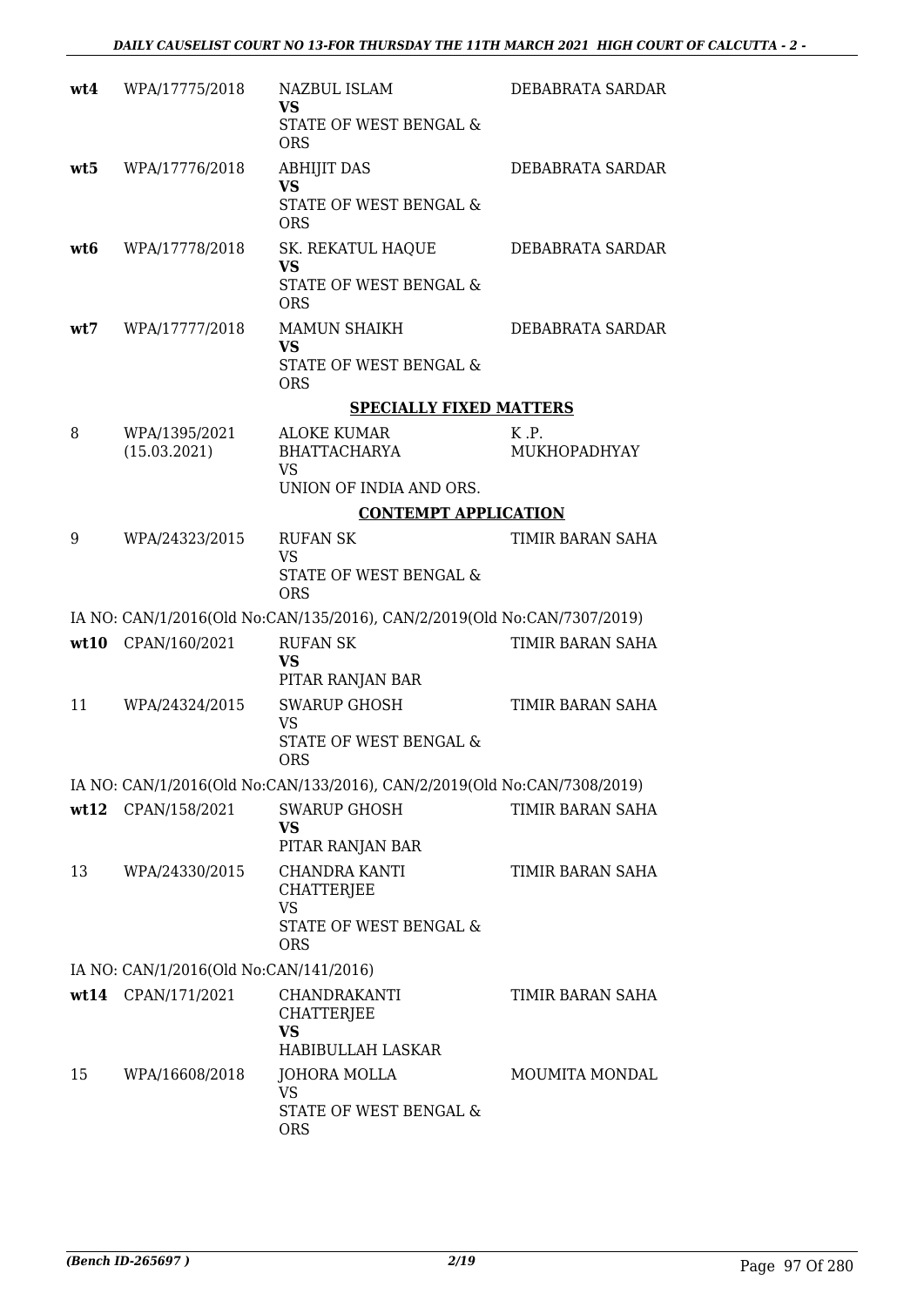| wt16 | CPAN/507/2019                                | <b>JOHORA MOLLA</b><br><b>VS</b>                                                | <b>MOUMITA MONDAL</b>                  |
|------|----------------------------------------------|---------------------------------------------------------------------------------|----------------------------------------|
|      |                                              | PARUL MONDAL & ANR                                                              |                                        |
| 17   | WPA/21627/2019                               | SEKHAR KUMAR CHANDA<br>VS<br>STATE OF WEST BENGAL &<br><b>ORS</b>               | PABITRA CHARAN<br><b>BHATTACHARJEE</b> |
| wt18 | CPAN/535/2020                                | SEKHAR KUMAR CHANDA<br><b>VS</b><br>PRADIP SATPATHI                             | PRADIPTA CHARAN<br><b>BHATTACHARYA</b> |
| 19   | WPA/5755/2020<br>(15.03.2021)                | <b>DOLLY SONKAR</b><br>VS<br>HOWRAH MUNICIPAL<br><b>CORPORATION &amp; ORS</b>   | SHEBATEE DATTA                         |
|      | IA NO: CAN/1/2020(Old No:CAN/3727/2020)      |                                                                                 |                                        |
| wt20 | CPAN/68/2021                                 | <b>DOLLY SONKAR</b><br><b>VS</b><br>PRITHWISH ROY                               | SHEBATEE DATTA                         |
|      |                                              | <b>APPLICATION</b>                                                              |                                        |
| 21   | WPA/8016/2017                                | SMT. SANCHYA<br><b>BISWAKARMA</b><br>VS<br>STATE OF WEST BENGAL &<br><b>ORS</b> | <b>SUDIP KUMAR DUTTA</b>               |
|      | IA NO: CAN/1/2019(Old No:CAN/11172/2019)     |                                                                                 |                                        |
| 22   | WPA/4134/2018                                | NISHIT RAHA<br><b>VS</b><br>STATE OF WEST BENGAL &<br><b>ORS</b>                | <b>SANJOY KARAR</b>                    |
|      | IA NO: CAN/1/2018(Old No:CAN/5431/2018)      |                                                                                 |                                        |
| 23   | CRM/5802/2020                                | <b>SAMIR BISWAS</b><br>VS<br><b>STATE OF WEST BENGAL</b>                        | <b>ABDUR RAKIB</b>                     |
|      | IA NO: CRAN/2/2020                           |                                                                                 |                                        |
| 24   | RVW/4/2021<br>(16.03.2021)                   | RAJ KUMAR DEY<br><b>VS</b><br>THE STATE BANK OF INDIA                           | RAMJI MUNSHI                           |
|      | IA NO: CAN/1/2021, CAN/2/2021                | AND ANR                                                                         |                                        |
|      | wt25 WPA/20332/2017                          | RAJ KR DEY                                                                      | <b>JIBANTARAJ DAN ROY</b>              |
|      |                                              | <b>VS</b><br>THE STATE BANK OF INDIA<br>& ORS                                   |                                        |
|      |                                              | <b>ASSIGN MOTION</b>                                                            |                                        |
| 26   | WPA/4810/2020<br>$(15.03.2021)$ (Gr. - I) VS | SUKLA BHOWMICK<br>STATE OF WEST BENGAL &<br><b>ORS</b>                          | <b>MARY DATTA</b>                      |

### **MOTION (GROUP VI)**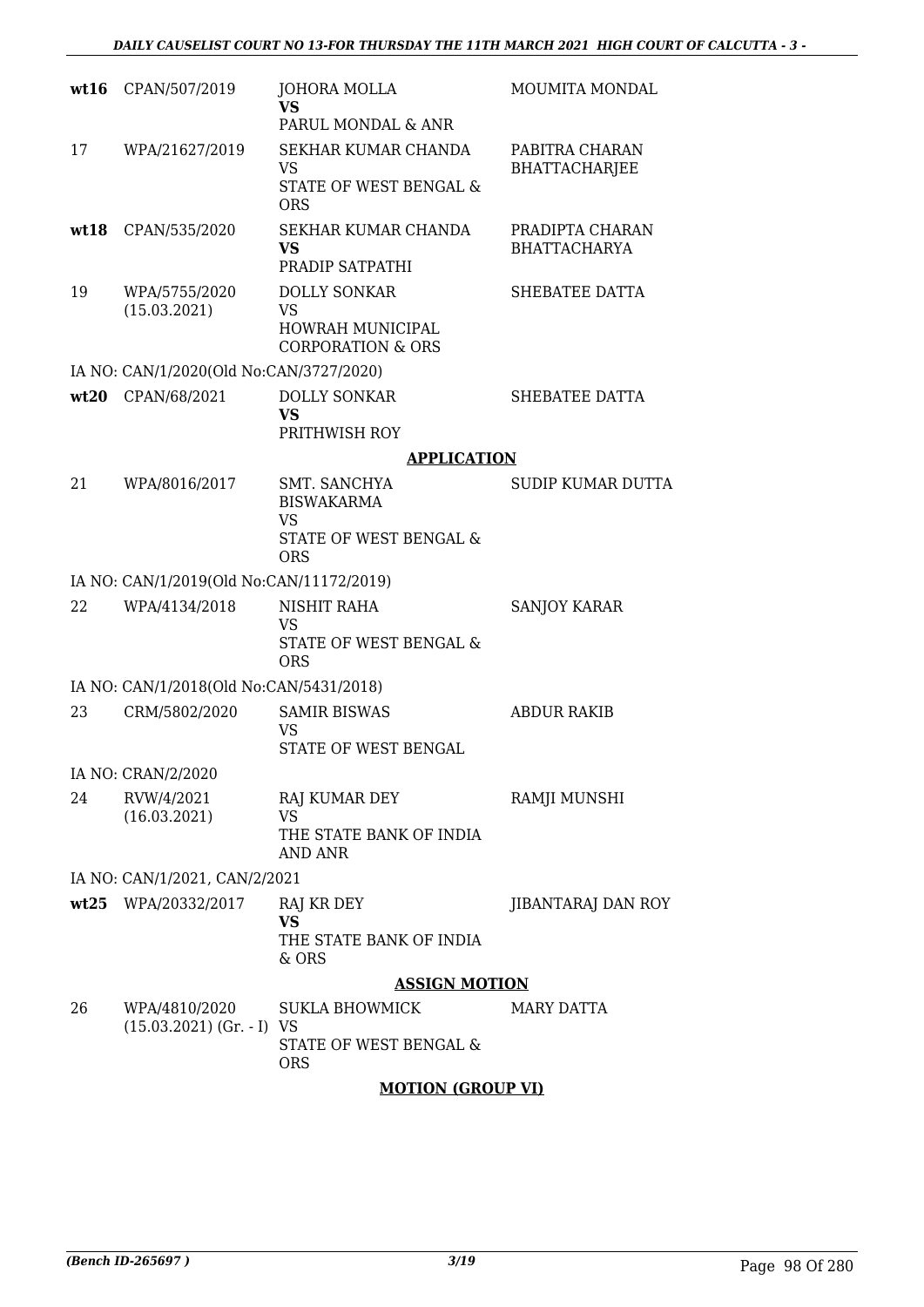| 27 | WPA/15390/2016                          | <b>SUBHENDU KR DAS</b><br>VS                                                  | <b>JOYEE MAITI</b>                          |
|----|-----------------------------------------|-------------------------------------------------------------------------------|---------------------------------------------|
|    |                                         | STATE OF WEST BENGAL &<br><b>ORS</b>                                          |                                             |
|    |                                         | IA NO: CAN/1/2019(Old No:CAN/3884/2019), CAN/2/2019(Old No:CAN/3885/2019)     |                                             |
| 28 | WPA/16056/2016<br>(15.03.2021)          | RAJ KUMAR PAUL<br><b>VS</b><br>UNION OF INDIA & ORS                           | <b>SUJIT SANKAR KOLEY</b>                   |
| 29 | WPA/26228/2018<br>(18.03.2021)          | SK. SAHIBUL & ORS<br>VS<br>STATE OF WEST BENGAL &<br><b>ORS</b>               | <b>GOURAV DAS</b>                           |
| 30 | WPA/2360/2020<br>(1)                    | <b>UDAY SK &amp; ORS</b><br><b>VS</b><br>STATE OF WEST BENGAL &<br><b>ORS</b> | <b>SANDIP KUMAR</b><br><b>BHATTACHARYYA</b> |
| 31 | WPA/3937/2020                           | <b>MALOY BISWAS</b><br><b>VS</b><br>STATE OF WEST BENGAL &<br><b>ORS</b>      | <b>SUSMITA DEY (BASU)</b>                   |
| 32 | WPA/4287/2020<br>(3)                    | ARCHANA CHATTERJEE<br>VS<br>STATE OF WEST BENGAL &<br><b>ORS</b>              | <b>BHABANI PRASAD</b><br><b>MONDAL</b>      |
| 33 | WPA/4685/2020<br>(2)                    | <b>BAPI DAS</b><br><b>VS</b><br>UNION OF INDIA & ORS                          | <b>GUDDU SINGH</b>                          |
| 34 | WPA/6579/2020<br>(2)                    | SALMA SULTANA MOLLA<br><b>VS</b><br>STATE OF WEST BENGAL &<br>ORS.            | ARANYA SAHA                                 |
|    | IA NO: CAN/1/2020(Old No:CAN/5370/2020) |                                                                               |                                             |
| 35 | WPA/8216/2020<br>(1)                    | <b>SMT SUMITRA HEMBRAM</b><br>AND ORS<br>VS<br>Union of India AND ORS         | <b>SAMIR KUMAR</b><br><b>ADHIKARI</b>       |
| 36 | WPA/8873/2020                           | <b>SUMAN MALLICK</b><br><b>VS</b><br>UNION OF INDIA AND<br><b>OTHERS</b>      | KUNTAL BANERJEE                             |
| 37 | WPA/8880/2020<br>$(15.03.2021)$ $(1)$   | MANTU KR SINGH<br>VS<br>UNION OF INDIA AND<br><b>OTHERS</b>                   | KUNTAL BANERJEE                             |
| 38 | WPA/8896/2020                           | ROBIN YADAV<br>VS<br>UNION OF INDIA AND<br><b>OTHERS</b>                      | KUNTAL BANERJEE                             |
| 39 | WPA/9164/2020                           | SHIVI SRIVASTAVA<br>VS<br>STATE OF WEST BENGAL<br>AND ORS.                    | <b>GHULAM MUZTABA</b>                       |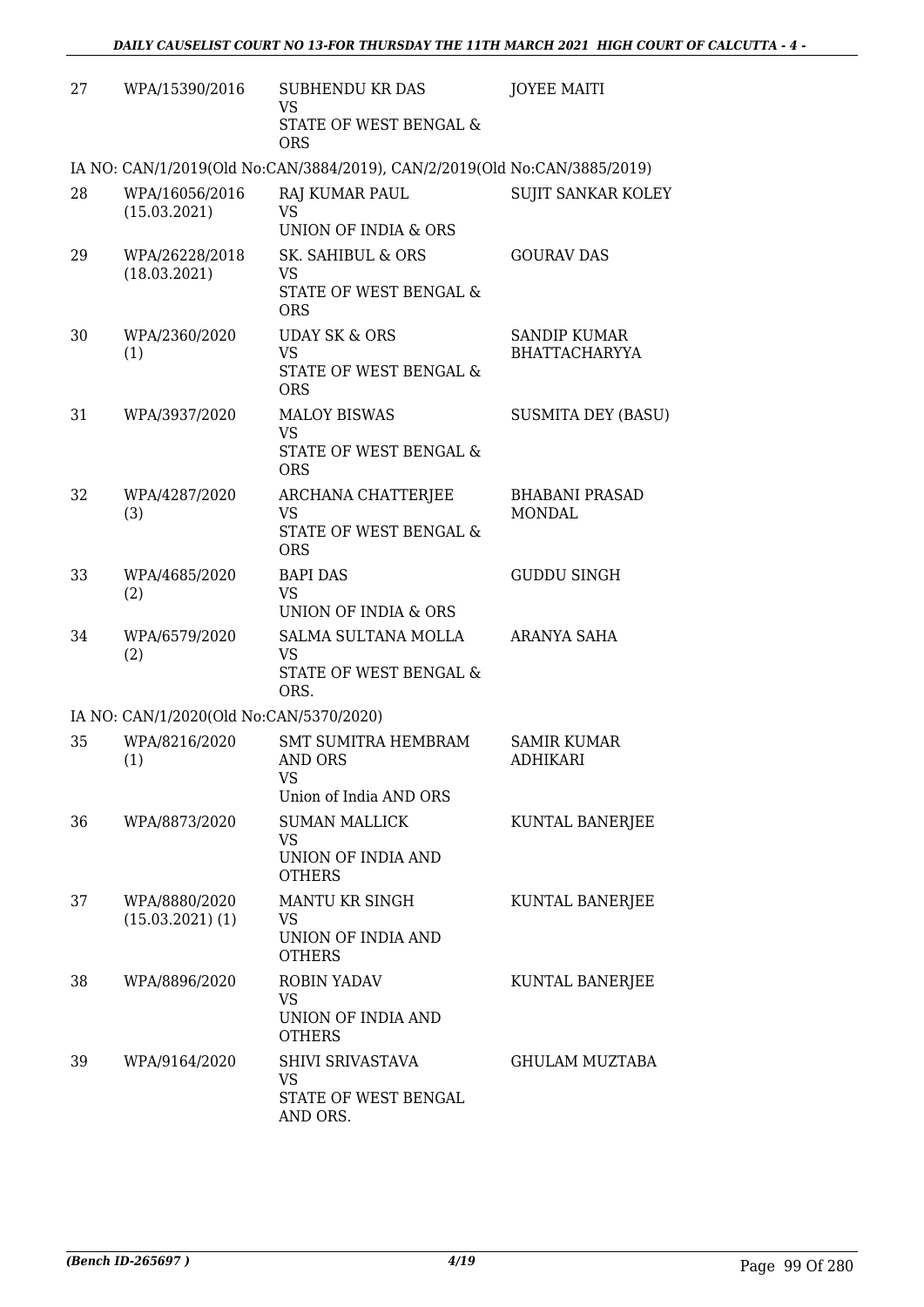| 40   | WPA/10297/2020<br>$(16.03.2021)$ $(2)$ | PRITAM SAHA AND ORS<br>VS<br>THE STATE OF WEST<br><b>BENGAL AND ORS</b>          | ANITA KAUNDA             |
|------|----------------------------------------|----------------------------------------------------------------------------------|--------------------------|
| 41   | WPA/10300/2020<br>$(16.03.2021)$ $(2)$ | BISWAJIT BISWAS AND ORS<br>VS<br>THE STATE OF WEST<br><b>BENGAL AND ORS</b>      | <b>ANITA KAUNDA</b>      |
| 42   | WPA/10339/2020<br>(3)                  | HARE KRISHNA GIRI<br><b>VS</b><br>STATE OF WEST BENGAL<br>AND ORS.               | <b>SUSMITA DEY(BASU)</b> |
| wt43 | WPA/10341/2020                         | SAKTI PRASAD BHAKTA<br><b>VS</b><br>STATE OF WEST BENGAL<br>AND ORS.             | <b>SUSMITA DEY(BASU)</b> |
|      | wt44 WPA/10343/2020                    | MANORANJAN SHAMANTA<br>VS<br>STATE OF WEST BENGAL<br>AND ORS                     | <b>SUSMITA DEY(BASU)</b> |
| wt45 | WPA/10345/2020                         | <b>SUNIL KUMAR SAHOO</b><br><b>VS</b><br>STATE OF WEST BENGAL<br>AND ORS.        | <b>SUSMITA DEY(BASU)</b> |
| wt46 | WPA/10347/2020                         | ASIT KUMAR MALLIK<br>VS<br>STATE OF WEST BENGAL<br>AND ORS.                      | <b>SUSMITA DEY(BASU)</b> |
| wt47 | WPA/10349/2020                         | KAZI AZIZUL HAQUE<br><b>VS</b><br>STATE OF WEST BENGAL<br>AND ORS.               | <b>SUSMITA DEY(BASU)</b> |
| wt48 | WPA/10354/2020                         | ASOKE KUMAR MANNA<br><b>VS</b><br>STATE OF WEST BENGAL<br>AND ORS.               | <b>SUSMITA DEY</b>       |
|      | wt49 WPA/10356/2020                    | RANJAN KUMAR GHOSAL SUSMITA DEY<br><b>VS</b><br>STATE OF WEST BENGAL<br>AND ORS. |                          |
|      | wt50 WPA/10357/2020                    | RASH BEHARI BERA<br><b>VS</b><br>STATE OF WEST BENGAL<br>AND ORS.                | <b>SUSMITA DEY BASU</b>  |
|      | wt51 WPA/10358/2020                    | KALLOL KUMAR MISHRA<br><b>VS</b><br>STATE OF WEST BENGAL<br>AND ORS.             | <b>SUSMITA DEY(BASU)</b> |
|      | wt52 WPA/10359/2020                    | AJIT KUMAR MANDAL<br><b>VS</b><br>STATE OF WEST BENGAL<br>AND ORS.               | SUSMITA DEY              |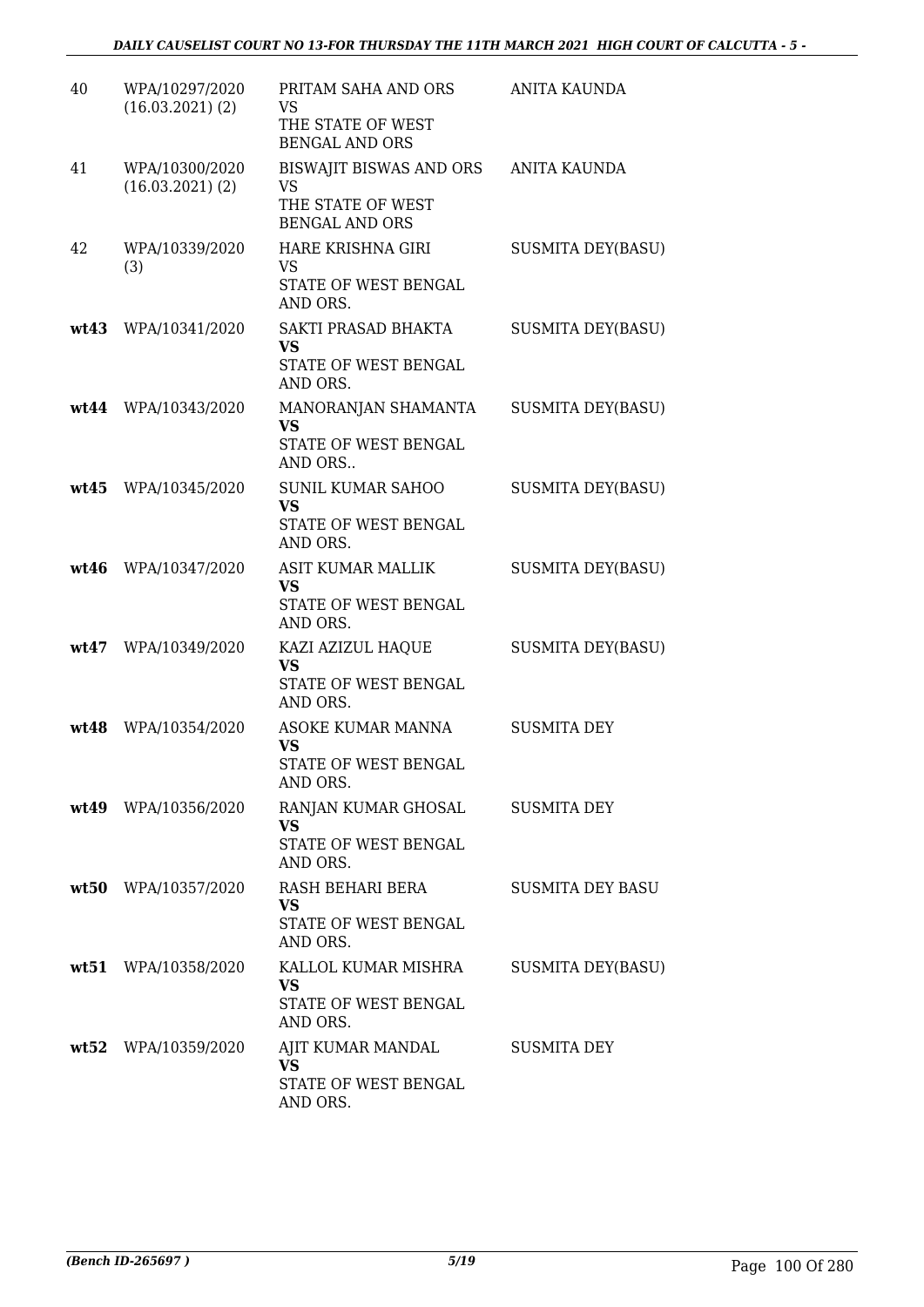|    | wt53 WPA/10360/2020   | SAKTI PADA MONDAL<br><b>VS</b><br>STATE OF WEST BENGAL                     | <b>SUSMITA DEY BASU</b>                 |
|----|-----------------------|----------------------------------------------------------------------------|-----------------------------------------|
|    | wt54 WPA/10361/2020   | AND ORS.<br>SK. AKBAR ALI<br><b>VS</b><br>STATE OF WEST BENGAL<br>AND ORS. | <b>SUSMITA DEY(BASU)</b>                |
| 55 | WPA/10817/2020        | <b>BAHARI BARUI</b><br><b>VS</b><br>EASTERN COALFIELDS<br>LIMITED          | U.S.AGARWAL                             |
| 56 | WPA/10820/2020        | DUKHINI BHUIYA<br><b>VS</b><br><b>EASTERN COALFIELDS</b><br>LIMITED        | U.S. AGARWAL                            |
| 57 | WPA/10822/2020        | <b>BALIKA HARI</b><br><b>VS</b><br><b>EASTERN COALFIELDS</b><br>LIMITED    | U.S. AGARWAL                            |
| 58 | WPA/10940/2020<br>(2) | ASIM KUMAR ACHARYA<br><b>VS</b><br>STATE OF WEST BENGAL<br>AND ORS.        | AMRITA CHEL                             |
| 59 | WPA/11372/2020<br>(3) | FATIK CHANDRA MONDAL<br>VS<br>STATE OF WEST BENGAL<br>AND ORS.             | <b>SOUNAK</b><br><b>BHATTACHARYA</b>    |
| 60 | WPA/11551/2020<br>(1) | PULAK BARAN<br><b>CHAKRABORTY</b><br><b>VS</b><br>UNION OF INDIA AND ORS.  | UTTIYA RAY                              |
| 61 | WPA/11574/2020<br>(1) | ANANDAMOY CHATTERJEE<br><b>VS</b><br>UNION OF INDIA AND ORS                | <b>ARUN KUMAR</b><br><b>CHAKRABORTY</b> |
| 62 | WPA/11725/2020<br>(3) | HARU DAS AND ORS<br>VS<br>STATE OF WEST BENGAL<br>AND ORS.                 | <b>SAGAR SINGH</b>                      |
| 63 | WPA/11776/2020<br>(2) | BANDANA PAN AND<br><b>OTHERS</b><br>VS<br>STATE OF WEST BENGAL<br>AND ORS. | NITISH SMANTA                           |
| 64 | WPA/11811/2020<br>(1) | SANCHITA DOLAI<br>VS<br>UNION OF INDIA AND ORS.                            | ARPA CHAKRABORTY                        |
| 65 | WPA/238/2021          | KAJALI MEJHAIN<br><b>VS</b><br>EASTERN COALFIELD LTD.<br>AND ORS           | U.S. AGARWAL                            |
| 66 | WPA/240/2021          | <b>JIBAN DOME</b><br><b>VS</b><br>EASTER COALFIELD LTD.<br>AND ORS         | U.S. AGARWAL                            |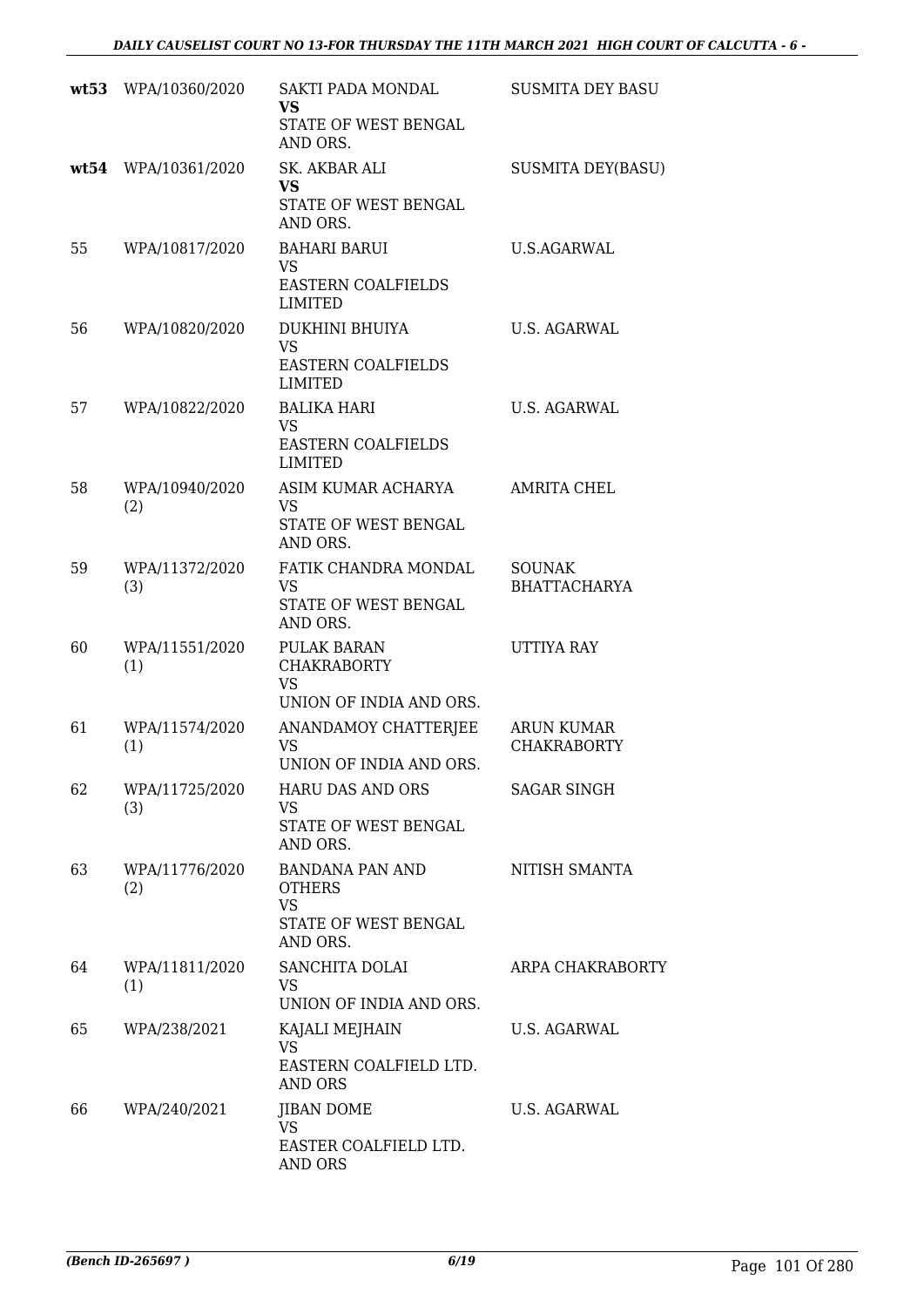| 67 | WPA/243/2021                       | <b>BODI MEJHAIN</b><br><b>VS</b><br>EASTERN COALFIELD LTD.<br>AND ORS                                                                                                                  | <b>U.S. AGARWAL</b>                    |
|----|------------------------------------|----------------------------------------------------------------------------------------------------------------------------------------------------------------------------------------|----------------------------------------|
| 68 | WPA/719/2021                       | NIMAI CHANDRA ROY<br><b>VS</b><br>EASTERN COALFIELDS LTD                                                                                                                               | UMA SHANKAR<br><b>AGARAWAL</b>         |
| 69 | WPA/950/2021<br>(2)                | <b>SOMANGSU BHUSAN</b><br><b>SARKAR</b><br><b>VS</b><br>PUNJAB NATIONAL BANK<br><b>AND OTHERS</b>                                                                                      | Sobhan Majumder                        |
| 70 | WPA/1331/2021<br>(Premptorily) (1) | RADHESHYAM PRASAD<br>VS.<br>UNION OF INDIA AND ORS.                                                                                                                                    | <b>TAPAN KUMAR</b><br><b>MAHAPATRA</b> |
| 71 | WPA/2069/2021<br>(2)               | AKASH KUMAR CHOURASIA<br>VS<br>UNION OF INDIA AND ORS.                                                                                                                                 | NILANJAN PAL                           |
| 72 | WPA/2118/2021<br>(1)               | <b>INDRANIL GHOSH</b><br><b>VS</b><br>STATE OF WEST BENGAL<br>AND ORS.                                                                                                                 | <b>MANIKA ROY</b>                      |
| 73 | WPA/2287/2021<br>(2)               | MITHU DAI<br><b>VS</b><br>STATE OF WEST BENGAL<br>AND ORS.                                                                                                                             | MD KUTUBUDDIN                          |
| 74 | WPA/2302/2021<br>(1)               | ALL INDIA GENERAL<br><b>INSURANCE SC/ST</b><br><b>EMPLOYEES</b><br>PARISHAT(JAYAMURTHY)<br><b>AND ANR</b><br>VS<br><b>GENERAL INSURANCE</b><br>PUBLIC SECTOR<br>ASSOCIATION AND OTHERS | BASABI<br><b>RAICHOUDHURY</b>          |
| 75 | WPA/2306/2021<br>(2)               | TOTAN CHOWDHURY AND<br><b>OTHERS</b><br><b>VS</b><br>STATE OF WEST BENGAL<br>AND ORS.                                                                                                  | <b>ALOKESH DALAI</b>                   |
| 76 | WPA/2358/2021<br>(2)               | PROSANTA MONDAL<br>VS<br>STATE OF WEST BENGAL<br>AND ORS.                                                                                                                              | PRAMITA BANERJEE                       |
| 77 | WPA/2592/2021                      | SK. ESANUL HAQUE<br><b>VS</b><br>STATE OF WEST BENGAL<br>AND ORS.                                                                                                                      | <b>MANISHANKAR</b><br>CHATTOPADHYAY    |
| 78 | WPA/2679/2021<br>(1)               | SHARBANI BANERJEE<br><b>VS</b><br>COAL INDIA LIMITED AND<br><b>ORS</b>                                                                                                                 | OISANI MUKHERJEE                       |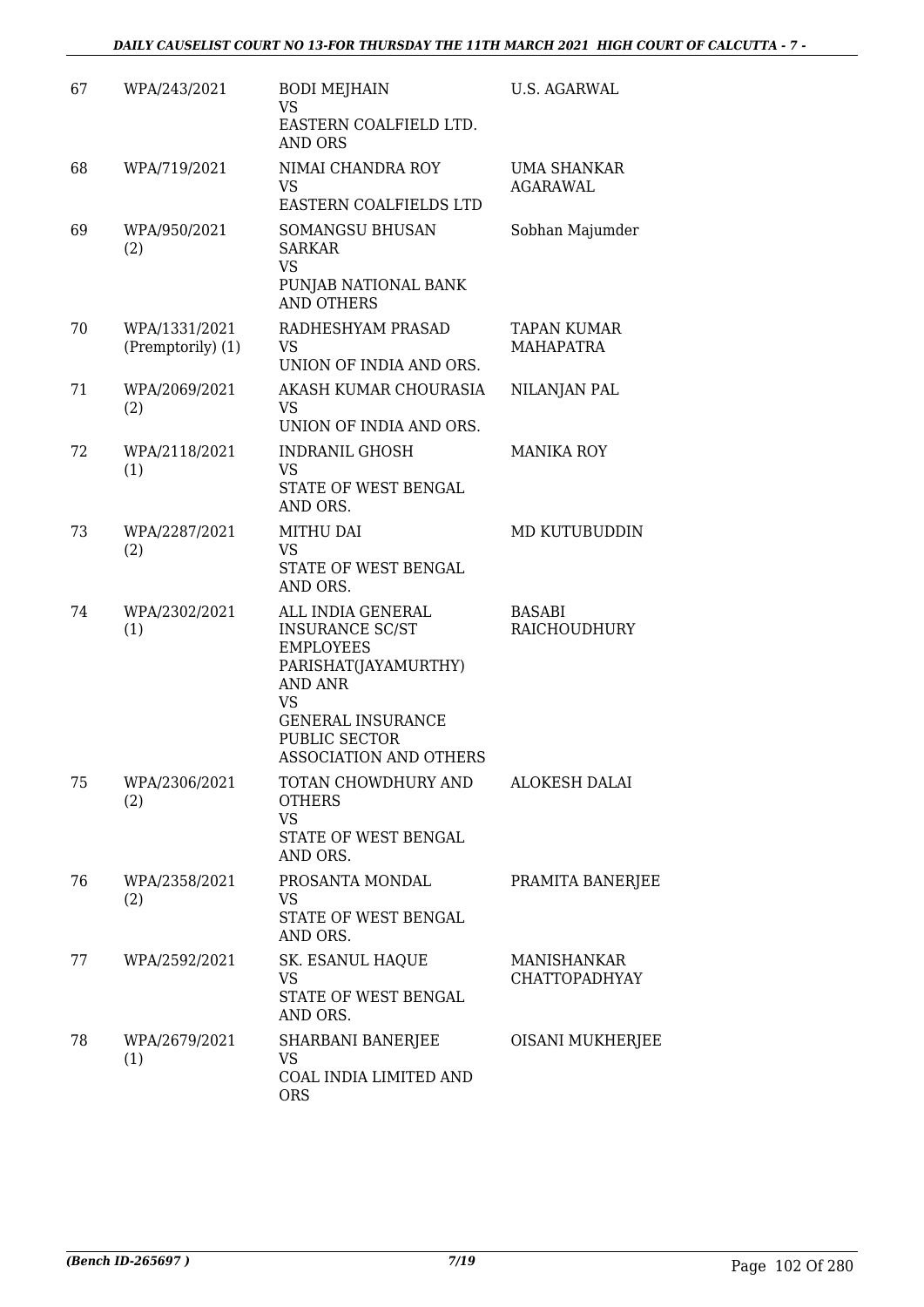| 79   | WPA/3008/2021<br>(1) | TOTON GHOSH<br><b>VS</b><br>PUBLIC SERVICE<br><b>COMMISSION AND ORS</b>                  | ARPA CHAKRABORTY                   |
|------|----------------------|------------------------------------------------------------------------------------------|------------------------------------|
| 80   | WPA/3043/2021<br>(2) | M/S P.C. DEY ENTERPRISE<br>AND ANR<br><b>VS</b><br>UNION OF INDIA AND ORS.               | DEBABRATA ROY                      |
| wt81 | WPA/3048/2021        | M/S DEBASISH NAG AND<br><b>ANR</b><br><b>VS</b><br>UNION OF INDIA AND ORS.               | DEBABRATA RAY                      |
|      | wt82 WPA/3058/2021   | M/S KARMAKAR<br>ENTERPRISE AND<br><b>ANOTHER</b><br><b>VS</b><br>UNION OF INDIA AND ORS. | DEBABRATA RAY                      |
|      | wt83 WPA/3073/2021   | M/S SHYAM SUNDAR<br><b>GHOSH</b><br><b>VS</b><br>UNION OF INDIA AND ORS.                 | DEBABRATA ROY                      |
|      | wt84 WPA/3085/2021   | M/S JAGADISH CHANDRA<br><b>ADHIKARY AND ANR</b><br><b>VS</b><br>UNION OF INDIA AND ORS.  | DEBABRATA RAY                      |
| 85   | WPA/3116/2021<br>(2) | SUBHAJIT BAYEN<br><b>VS</b><br>UNION OF INDIA AND ORS.                                   | MANISH KUMAR DAN                   |
| 86   | WPA/3219/2021        | <b>MANAS HALDER</b><br>VS<br>UNION OF INDIA AND ORS.                                     | ARPAN SINHA                        |
| 87   | WPA/3383/2021        | NIRBHAY LODH<br><b>VS</b><br><b>UCO BANK</b>                                             | <b>MITUL</b><br><b>CHAKRABORTY</b> |
| 88   | WPA/3551/2021        | DHIRENDRA NATH<br><b>MONDAL</b><br><b>VS</b><br>STATE OF WEST BENGAL<br>AND ORS.         | <b>SUSMITA DEY(BASU)</b>           |
| 89   | WPA/3554/2021        | NABA KUMAR GHOSH<br>VS<br>UNION OF INDIA AND ORS.                                        | <b>SUSMITA DEY (BASU)</b>          |
| 90   | WPA/3726/2021<br>(2) | SOSTI JANA MANDAL<br>@SOSTI JANA<br><b>VS</b><br>STATE OF WEST BENGAL<br>AND ORS.        | PARTHA SARATHI<br>MONDAL           |
| 91   | WPA/3901/2021<br>(2) | ASRAF ALI AND ORS<br>VS<br>STATE OF WEST BENGAL<br>AND ORS.                              | <b>BITASOK BANERJEE</b>            |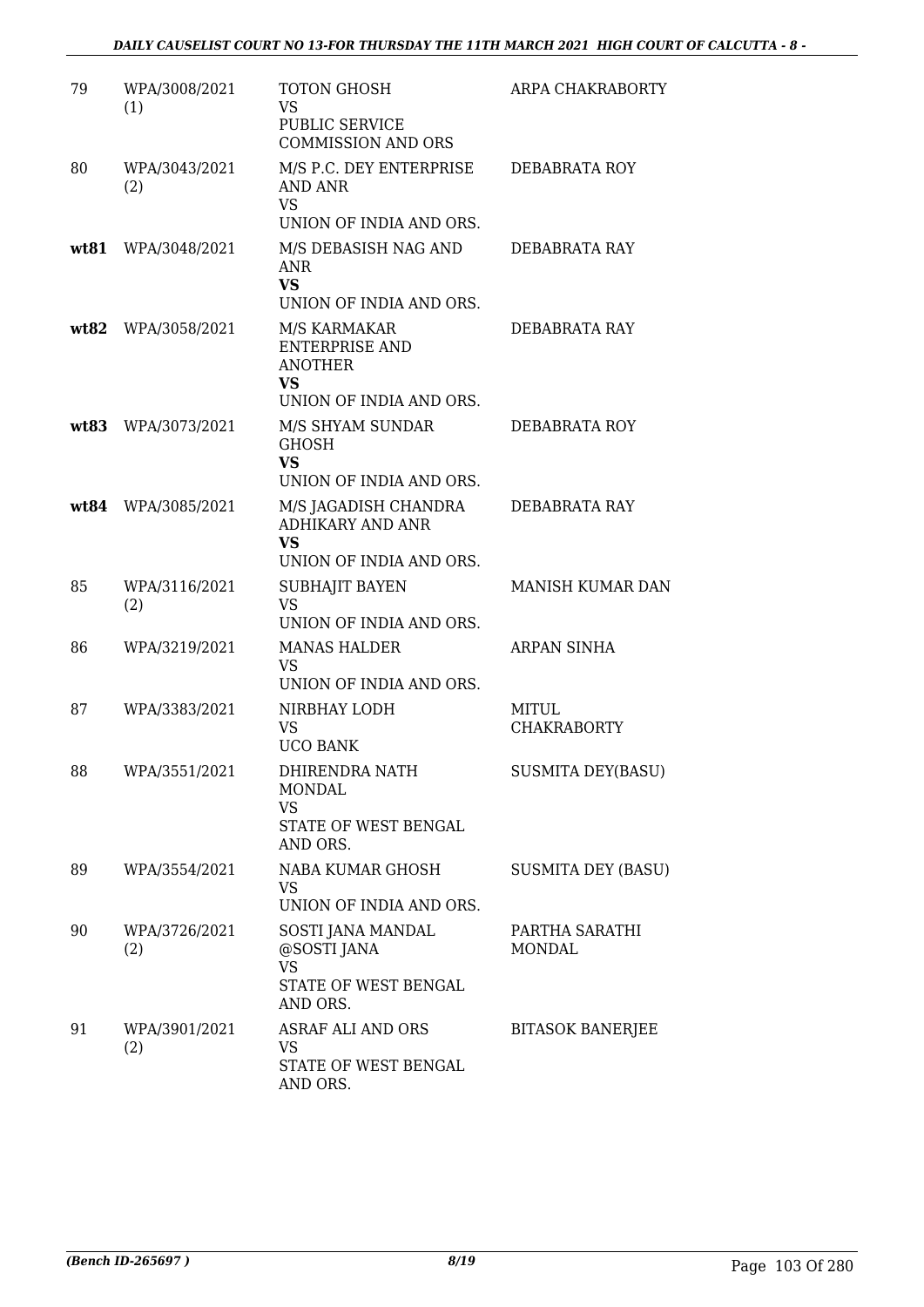| 92  | WPA/4076/2021<br>(1) | KOUSHIK MGHOSH AND<br><b>ORS</b><br><b>VS</b><br>THE STATE OF WEST<br><b>BENGAL AND ORS</b>                                         | MONIRUZZAMAN                    |
|-----|----------------------|-------------------------------------------------------------------------------------------------------------------------------------|---------------------------------|
| 93  | WPA/4091/2021<br>(1) | DILIP KUMAR GANGULY<br>VS<br><b>BANGIYA GRAMIN VIKASH</b><br><b>BANK</b>                                                            | KMAKSHYA PRASAD<br>MUKHOPADHYAY |
| 94  | WPA/4326/2021<br>(2) | RAHUL SARKAR<br><b>VS</b><br>THE UNION OF INDIA AND<br><b>ORS</b>                                                                   | <b>SOMRAJ DHAR</b>              |
| 95  | WPA/4510/2021<br>(2) | TAPAS KUMAR KUNDU AND<br><b>ORS</b><br><b>VS</b><br>STATE OF WEST BENGAL<br>AND ORS.                                                | RAJESH NASKAR                   |
| 96  | WPA/4587/2021<br>(2) | <b>ARNAB SEN</b><br>VS<br>UNION OF INDIA AND ORS.                                                                                   | DIPANKAR PAL                    |
| 97  | WPA/4614/2021<br>(2) | <b>MAINUDDIN SARDAR</b><br>VS<br><b>INSPECTOR GENERAL, FTR</b><br>HEADQUARTERS BORDER<br><b>SECURITY FORCE AND</b><br><b>OTHERS</b> | <b>SUBHAM GHOSH</b>             |
| 98  | WPA/4683/2021<br>(2) | <b>BIBRATA BISWAS</b><br>VS<br>UNION OF INDIA AND ORS.                                                                              | PRATIK MAJUMDER                 |
| 99  | WPA/4935/2021<br>(1) | KOYALA MAZDOOR<br><b>CONGRESS</b><br><b>VS</b><br>UNION OF INDIA AND ORS.                                                           | SABYASACHI<br><b>CHATTERJEE</b> |
| 100 | WPA/5036/2021        | <b>DINESH MAHATO</b><br>VS<br>STATE OF WEST BENGAL<br>AND ORS.                                                                      | ASHIS KUMAR PAUL                |
| 101 | WPA/5166/2021        | ANIMESH SAHA<br>VS<br>STATE OF WEST BENGAL<br>AND ORS.                                                                              | KARUNAMOYEE<br><b>SAMANTA</b>   |
| 102 | WPA/5206/2021        | <b>SUJOY LAI</b><br>VS<br>UNION OF INDIA AND ORS.                                                                                   | ARPA CHAKRABORTY                |
| 103 | WPA/5244/2021        | PINAKI DAS AND OTHERS<br>VS<br>STATE OF WEST BENGAL<br>AND ORS.                                                                     | SAKTIPADA JANA                  |
| 104 | WPA/5254/2021<br>(1) | <b>MAYARUN BIBI</b><br>VS<br>UNION OF INDIA AND ORS.                                                                                | <b>BEANZIR SHAIKH</b>           |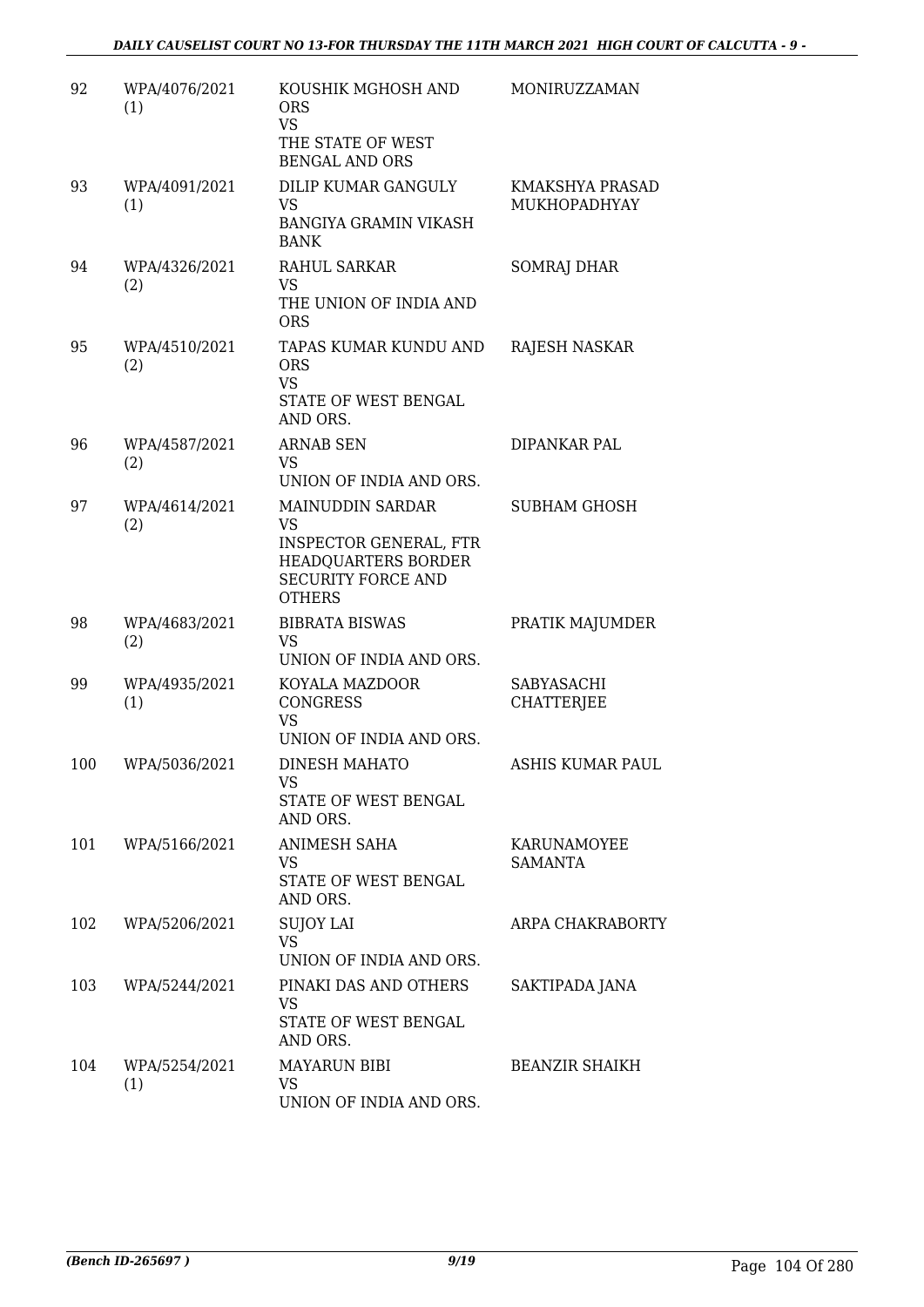| 105 | WPA/5329/2021<br>(1) | ANWESHA GANGULY<br><b>BANERJEE AND ORS</b><br>VS<br>STATE OF WEST BENGAL<br>AND ORS.                        | <b>SUMAN BANERJEE</b>                       |
|-----|----------------------|-------------------------------------------------------------------------------------------------------------|---------------------------------------------|
| 106 | WPA/5460/2021        | <b>BOSE INSTITUTE</b><br>PENSIONERS WELFARE<br>ASSOCIATION AND ANR.<br>VS<br>THE BOSE INSTITUTE AND<br>ORS. | <b>ASWINI BERA</b>                          |
| 107 | WPA/5491/2021        | SAIKAT PAL @ SAIKAT<br><b>ADHIKARY</b><br><b>VS</b><br>STATE OF WEST BENGAL<br>AND ORS.                     | DEBANSHU GHORAI                             |
| 108 | WPA/5562/2021        | KRISHNA KANTA BAPARI<br><b>VS</b><br>THE BANK OF INDIA AND<br><b>ORS</b>                                    | PRITHVIRAJ SINHA<br><b>ROY</b>              |
| 109 | WPA/5564/2021        | <b>SHIBNATH DAS</b><br><b>VS</b><br>STATE OF WEST BENGAL<br>AND ORS.                                        | MD. AHSANUZZAMAN                            |
| 110 | WPA/5622/2021        | RAKIB KHAN AND OTHERS<br>VS<br>STATE OF WEST BENGAL<br>AND ORS.                                             | MD. KUTUBUDDIN                              |
| 111 | WPA/5727/2021        | SANJOY SEN<br><b>VS</b><br>THE STATE OF WEST<br><b>BENGAL AND ORS</b>                                       | <b>MANI SHANKAR</b><br><b>CHATTOPADHYAY</b> |
| 112 | WPA/5744/2021        | <b>SABINA KHATUN</b><br>VS<br>STATE OF WEST BENGAL<br>AND ORS.                                              | MD MOSIAR<br><b>RAHAMAN</b>                 |
| 113 | WPA/5746/2021        | <b>SAMIMA BEGUM</b><br><b>VS</b><br>THE BOARD OF TRUSTEES<br>OF CALCUTTA PORT AND<br><b>OTHERS</b>          | SK. REJAUL ALAM                             |
| 114 | WPA/5770/2021        | DULAL CHANDRA PAUL<br><b>VS</b><br>STATE OF WEST BENGAL<br>AND ORS.                                         | SANKAR PAUL                                 |
| 115 | WPA/5778/2021        | SUDIPTA KARMAKAR AND<br><b>ORS</b><br><b>VS</b><br>STATE OF WEST BENGAL<br>AND ORS.                         | DIBYENDU<br><b>CHATTERJEE</b>               |
| 116 | WPA/5886/2021        | MD NASIRUDDIN AND ORS<br><b>VS</b><br>STATE OF WEST BENGAL<br>AND ORS.                                      | HARADHAN MONDAL                             |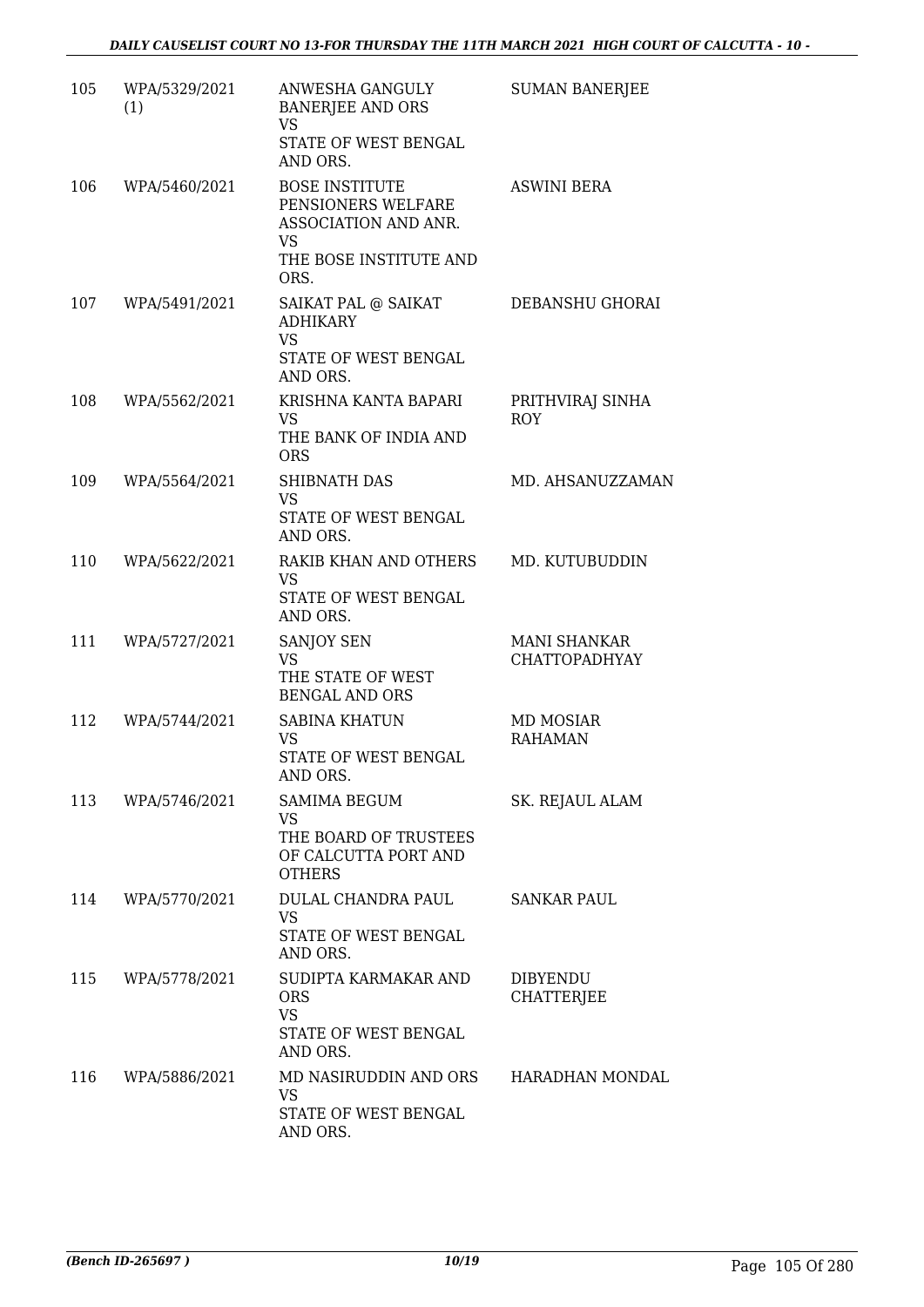| 117 | WPA/5915/2021       | DHARAMDEO RAY<br><b>VS</b><br>UNION OF INDIA AND ORS.                                       | DEBASISH KUNDU                             |
|-----|---------------------|---------------------------------------------------------------------------------------------|--------------------------------------------|
| 118 | WPA/6027/2021       | ANUJ SHAW<br>VS<br>THE EASTERN COALFIELD<br><b>LIMITED AND OTHERS</b>                       | PRALAY<br><b>BHATTACHARJEE</b>             |
| 119 | WPA/6056/2021       | <b>CHINA DAS</b><br>VS.<br>STATE OF WEST BENGAL<br>AND ORS.                                 | SIDDHADEV ADAK                             |
| 120 | WPA/6071/2021       | DR. SANJIT BISWAS<br><b>VS</b><br>UNION OF INDIA AND<br><b>ANOTHER</b>                      | RANANEESH GUPTA<br><b>THAKURTA</b>         |
| 121 | WPA/6074/2021       | DR.SANJIT BISWAS<br><b>VS</b><br>UNION OF INDIA AND ORS.                                    | RANANEESH GUHA<br><b>THAKURTA</b>          |
| 122 | WPA/6160/2021       | NAJIMUDDIN<br><b>VS</b><br>STATE OF WEST BENGAL<br>AND ORS.                                 | Md. Habibur Rahaman                        |
| 123 | WPA/6185/2021       | NARGISA BIBI<br><b>VS</b><br>UNION OF INDIA AND ORS.                                        | <b>SUSMITA</b><br><b>CHOWDHURY</b>         |
|     | wt124 WPA/6190/2021 | PABITRAMAYEE MAJHI<br><b>VS</b><br>STATE OF WEST BENGAL<br>AND ORS.                         | KASHISWAR GHOSAL                           |
| 125 | WPA/6212/2021       | SANTOSH KUMAR MAHATO<br><b>AND ORS</b><br><b>VS</b><br>THE UNION OF INDIA AND<br><b>ORS</b> | <b>SUKHENDU BIKASH</b><br>MUKHERJEE        |
|     | 126 WPA/6321/2021   | <b>ARCHITA MANNA</b><br>VS<br>STATE OF WEST BENGAL<br>AND ORS.                              | <b>ANIL KUMAR</b><br><b>CHATTOPADHYAYA</b> |
| 127 | WPA/6331/2021       | PARIMAL MANDAL<br>VS.<br>STATE OF WEST BENGAL<br>AND ORS.                                   | JOYDEEP ROY                                |
| 128 | WPA/6385/2021       | TAFFAZZUL HUSSAIN<br><b>GILANI</b><br><b>VS</b><br>STATE OF WEST BENGAL<br>AND ORS.         | ADITYA MONDAL                              |
| 129 | WPA/6400/2021       | <b>IMTIAZ HUSSAIN</b><br>VS<br>STATE OF WEST BENGAL<br>AND ORS.                             | ADITYA MONDAL                              |
| 130 | WPA/6511/2021       | SOMNATH NANDI<br><b>VS</b><br>STATE OF WEST BENGAL<br>AND ORS.                              | MONIRUZZAMAN                               |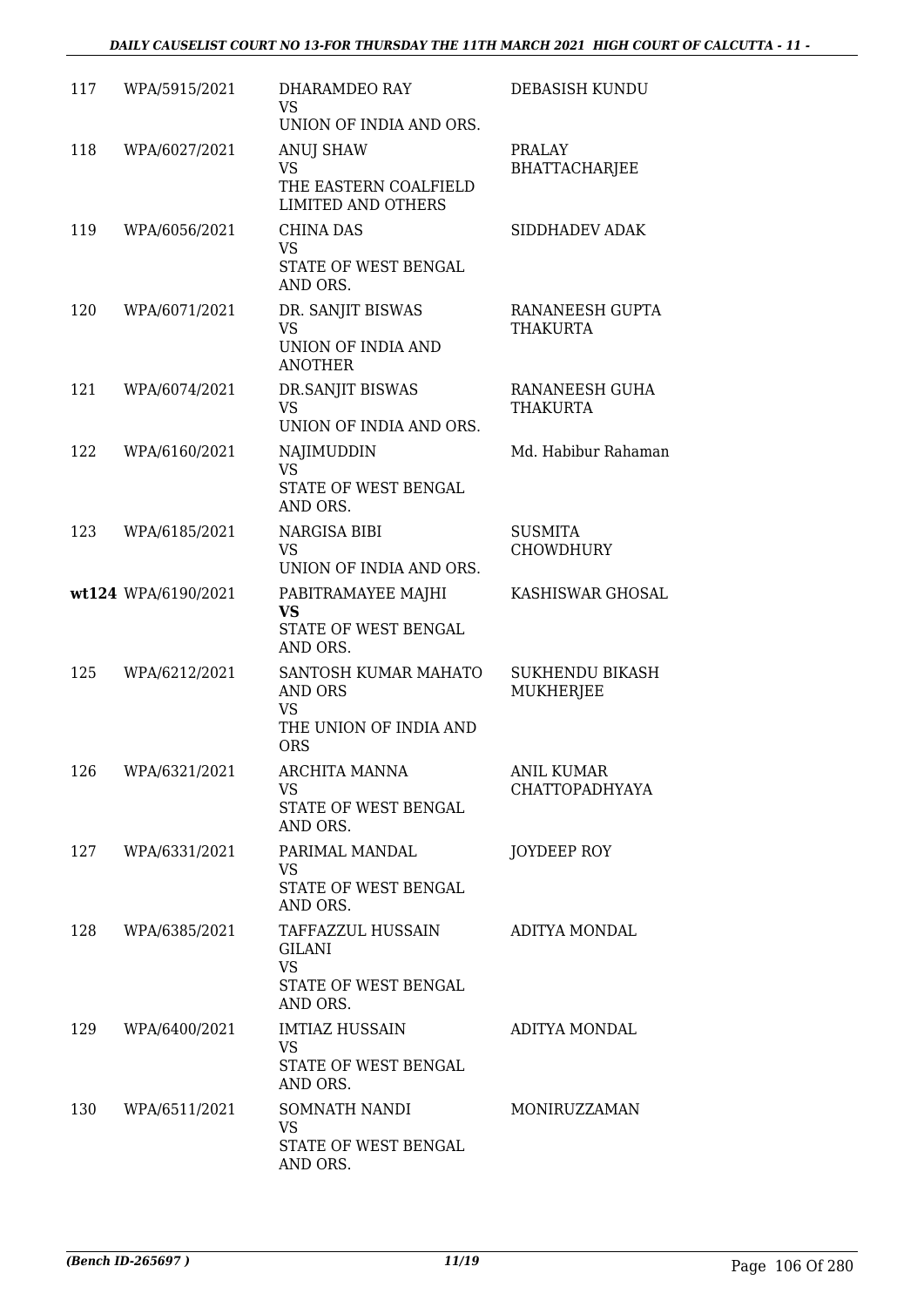| 131 | WPA/6536/2021 | SMT KAJOL BADYAKAR<br><b>VS</b>                                           | AMAL KUMAR DUTTA                     |
|-----|---------------|---------------------------------------------------------------------------|--------------------------------------|
|     |               | M/S. EASTERN COAL<br>FIELDS LTD AND ORS                                   |                                      |
| 132 | WPA/6544/2021 | KRISHNA BHUIYA<br>VS                                                      | <b>AMAL KR DATTA</b>                 |
|     |               | EASTERN COAL FIELDS LTD<br><b>AND ORS</b>                                 |                                      |
| 133 | WPA/6551/2021 | <b>MAHESH BAURI</b><br><b>VS</b><br>THE COAL INDIA LTD AND<br><b>ORS</b>  | AMAL KUMAR DATTA                     |
| 134 | WPA/6646/2021 | <b>SHIKHA DAS</b><br><b>VS</b><br>THE KOLKATA PORT TRUST<br>AND ORS.      | MOHINI MOHAN<br><b>BHATTACHARJEE</b> |
| 135 | WPA/6695/2021 | PIJUSH KANTI ROY<br><b>CHOWDHURY</b><br><b>VS</b><br>STATE OF WEST BENGAL | <b>JAMIRUDDIN KHAN</b>               |
| 136 | WPA/6696/2021 | AND ORS.<br>SUPRIYA GUCHAIT                                               | JAMIRUDDIN KHAN                      |
|     |               | <b>VS</b><br>STATE OF WEST BENGAL<br>AND ORS.                             |                                      |
| 137 | WPA/6699/2021 | <b>BINDU BIHARI SAHA</b><br><b>VS</b>                                     | <b>JAMIRUDDIN KHAN</b>               |
|     |               | STATE OF WEST BENGAL<br>AND ORS.                                          |                                      |
| 138 | WPA/6713/2021 | <b>AJAY KUMAR</b><br>VS<br>STATE OF WEST BENGAL<br>AND ORS.               | <b>JAMIRUDDIN KHAN</b>               |
| 139 | WPA/6716/2021 | DINANATH THAKUR<br><b>VS</b><br>STATE OF WEST BENGAL<br>AND ORS.          | JAMIRUDDIN KHAN                      |
| 140 | WPA/6717/2021 | PULAK SANKAR<br><b>CHOUDHURY</b><br><b>VS</b><br>STATE OF WEST BENGAL     | <b>JAMIRUDDIN KHAN</b>               |
| 141 | WPA/6719/2021 | AND ORS.<br>SUSHANTA MITRA                                                | <b>JAMIRUDDIN KHAN</b>               |
|     |               | <b>VS</b><br>STATE OF WEST BENGAL<br>AND ORS.                             |                                      |
| 142 | WPA/6848/2021 | KRISHNENDU CHATTERJEE<br>VS<br>STATE OF WEST BENGAL<br>AND ORS.           | MONIRUZZAMAN                         |
|     |               |                                                                           |                                      |

### **MOTION GROUP - V**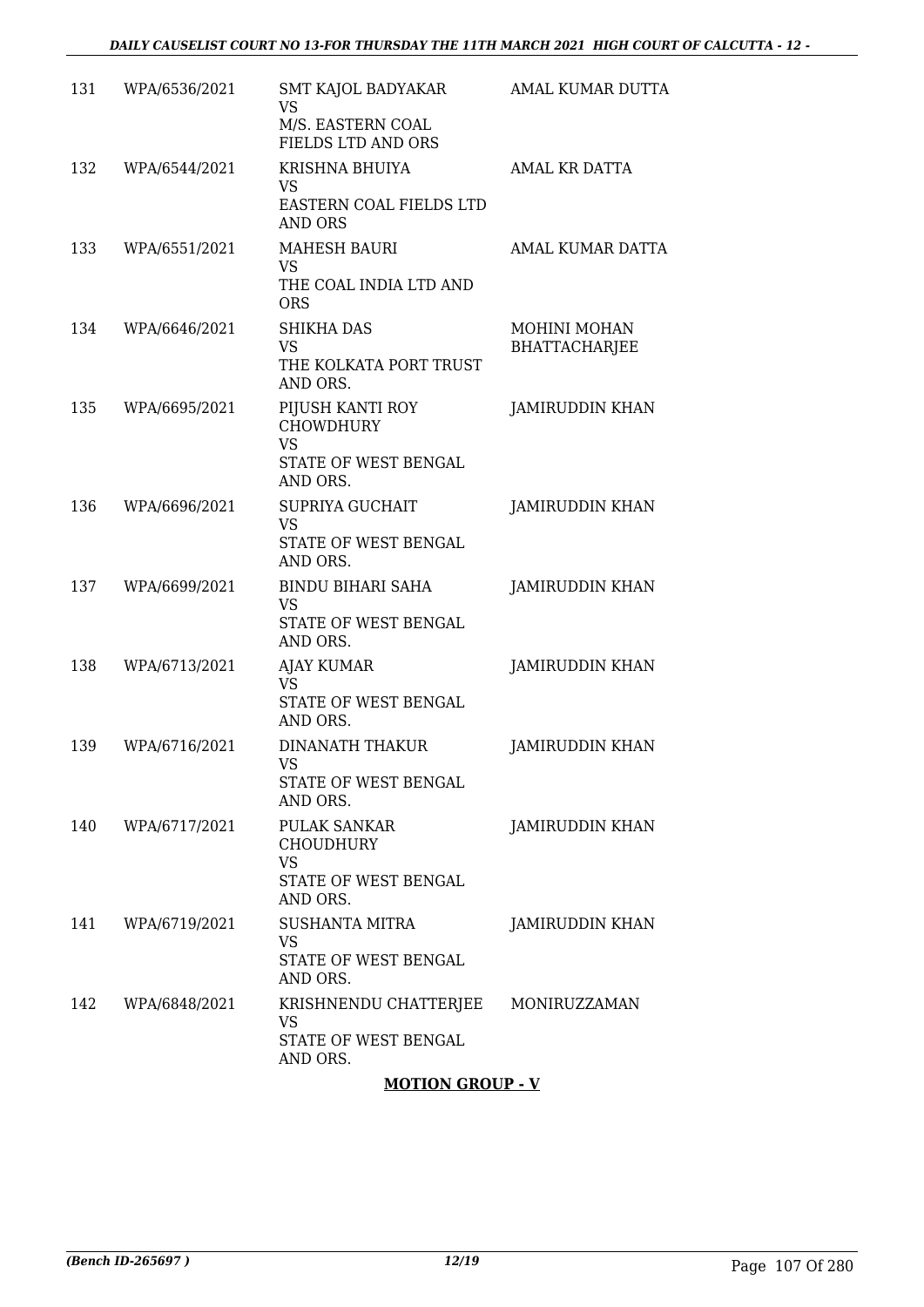| 143 | WPA/15200/2010                          | MST. ANJIRA BIBI<br><b>VS</b><br>STATE OF WEST BENGAL<br>&ORS.                        | <b>AMBU BINDU</b><br><b>CHAKRABORTY</b> |
|-----|-----------------------------------------|---------------------------------------------------------------------------------------|-----------------------------------------|
|     | IA NO: CAN/1/2011(Old No:CAN/3569/2011) |                                                                                       |                                         |
| 144 | WPA/28690/2015                          | <b>SOMIKUL ISLAM</b><br><b>VS</b><br>STATE OF WEST BENGAL &                           | <b>BHOLANATH</b><br><b>PRAMANIK</b>     |
| 145 | WPA/1922/2016                           | <b>ORS</b><br>UTTAM KUMAR BAURI                                                       | <b>RINA BANERJEE</b>                    |
|     |                                         | <b>VS</b><br>STATE OF WEST BENGAL &<br><b>ORS</b>                                     |                                         |
| 146 | WPA/14358/2016<br>$(16.03.2021)$ $(2)$  | MOUMITA CHACKRABORTY<br>$&$ ANR<br><b>VS</b><br>STATE OF WEST BENGAL &<br><b>ORS</b>  | A. BHATTACHARYYA                        |
| 147 | WPA/15214/2019<br>(2)                   | <b>BISWANATH MONDAL</b><br>VS.                                                        | <b>SARDA SHA</b>                        |
|     |                                         | <b>STATE OF WEST BENGAL &amp;</b><br><b>ORS</b>                                       |                                         |
| 148 | WPA/16717/2019                          | MALLIKA MANDAL<br><b>VS</b>                                                           | SRIKANTA DATTA                          |
|     |                                         | STATE OF WEST BENGAL &<br><b>ORS</b>                                                  |                                         |
| 149 | WPA/22900/2019                          | MD. MAHIUDDIN<br><b>VS</b><br>STATE OF WEST BENGAL &<br><b>ORS</b>                    | MD. HABIBUR<br><b>RAHMAN</b>            |
|     | IA NO: CAN/1/2020                       |                                                                                       |                                         |
| 150 | WPA/24026/2019                          | PRADIP PATTANAYAK &<br><b>ANR</b><br><b>VS</b>                                        | <b>JOYEE MAITI</b>                      |
|     |                                         | STATE OF WEST BENGAL &<br><b>ORS</b>                                                  |                                         |
| 151 | WPA/394/2020                            | DHIRENDRA NATH SARKAR<br>$&$ ORS<br><b>VS</b><br>STATE OF WEST BENGAL &<br><b>ORS</b> | PARTHA<br><b>CHAKRABORTY</b>            |
| 152 | WPA/4088/2020<br>(2)                    | ANIMESH DAS & ANR<br><b>VS</b><br>STATE OF WEST BENGAL &<br><b>ORS</b>                | TANUJA BASAK                            |
| 153 | WPA/4095/2020<br>$(18.03.2021)$ $(2)$   | SMT GANGAMANI BAGDI<br><b>VS</b><br>STATE OF WEST BENGAL &<br><b>ORS</b>              | <b>SOUMI KUNDU</b>                      |
| 154 | WPA/4359/2020<br>(1)                    | DIPTI BISWAS & ORS.<br>VS<br>STATE OF WEST BENGAL &<br>ORS.                           | <b>GOURAB DAS</b>                       |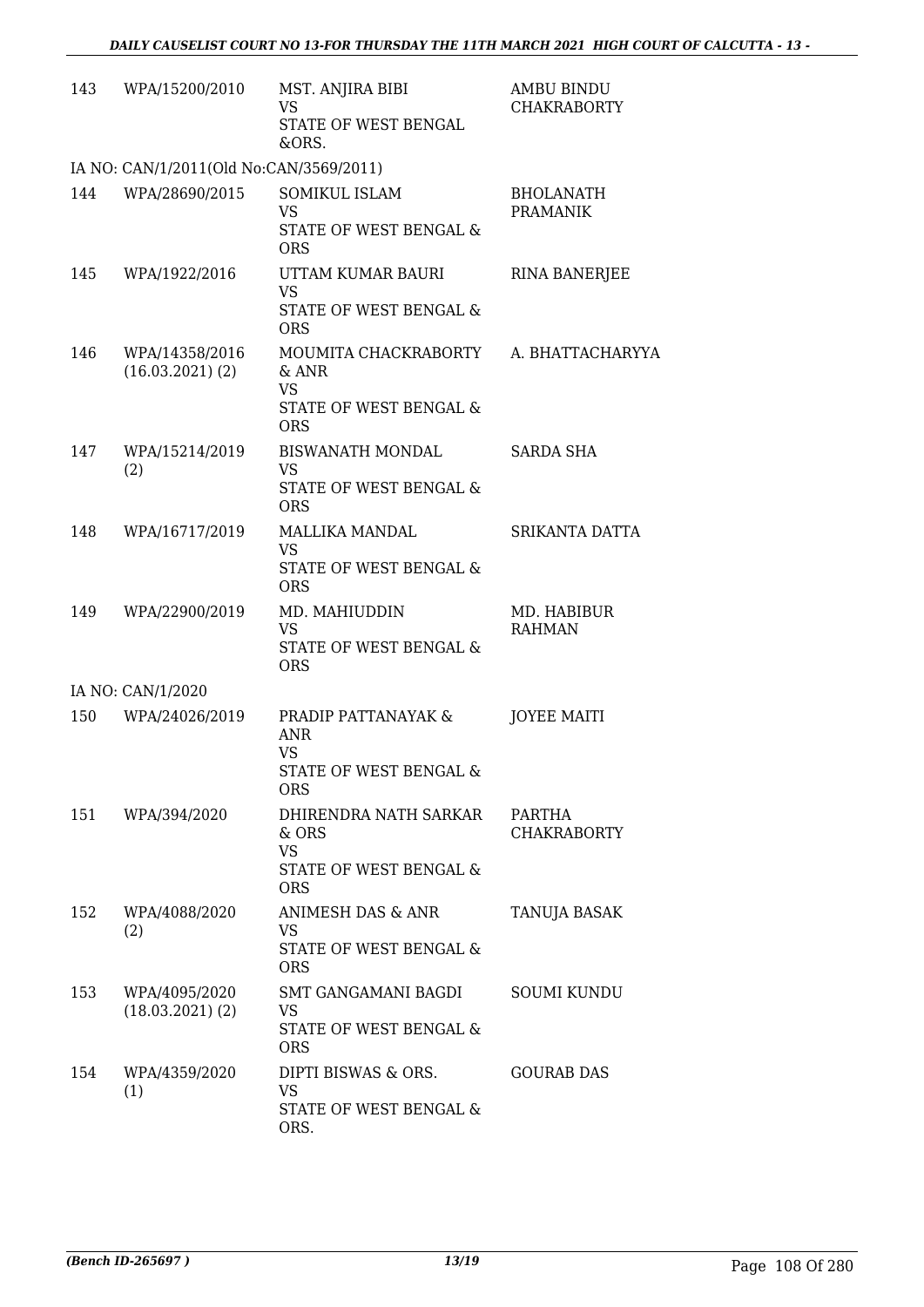| 155 | WPA/8872/2020<br>(2)                   | MANIJA KHATUN BIBI AND<br><b>ORS</b><br><b>VS</b><br>THE STATE OF WEST<br><b>BENGAL AND ORS</b> | <b>PAPIYA</b><br><b>CHATTOPADHYAY</b> |
|-----|----------------------------------------|-------------------------------------------------------------------------------------------------|---------------------------------------|
| 156 | WPA/8879/2020<br>(1)                   | LALITA ROY AND ANR<br><b>VS</b><br>THE STATE OF WEST<br><b>BENGAL AND ORS</b>                   | <b>PAPIYA</b><br><b>CHATTOPADHYAY</b> |
|     | wt157 WPA/10399/2020                   | TULSI PAUL(BASAK)<br><b>VS</b><br>STATE OF WEST BENGAL<br>AND ORS.                              | PAPIYA<br><b>CHATTOPADHYAY</b>        |
| 158 | WPA/8924/2020<br>(1)                   | NAMITA SUTRADHAR AND<br>ANR<br><b>VS</b><br>THE STATE OF WEST<br><b>BENGAL AND ORS</b>          | <b>PAPIYA</b><br><b>CHATTOPADHYAY</b> |
| 159 | WPA/8925/2020                          | <b>RUMI RABIDAS AND ANR</b><br><b>VS</b><br>THE STATE OF WEST<br><b>BENGAL AND ORS</b>          | PAPIYA<br><b>CHATTOPADHYAY</b>        |
| 160 | WPA/8928/2020                          | PROMILA ROY BARMAN<br>AND ANR<br><b>VS</b><br>THE STATE OF WEST<br><b>BENGAL AND ORS</b>        | <b>PAPIYA</b><br><b>CHATTOPADHYAY</b> |
| 161 | WPA/9148/2020                          | PURNIMA ROY AND ORS<br><b>VS</b><br>THE STATE OF WEST<br><b>BENGAL AND ORS</b>                  | <b>PAPIYA</b><br><b>CHATTOPADHYAY</b> |
| 162 | WPA/9151/2020                          | MALATI BARMAN AND ANR<br>VS<br>THE STATE OF WEST<br><b>BENGAL AND ORS</b>                       | <b>PAPIYA</b><br>CHATTOPADHYAY        |
| 163 | WPA/9653/2020                          | MADHUSUDAN DEBNATH<br><b>VS</b><br>STATE OF WEST BENGAL<br>AND ORS.                             | CHITTARANJAN RAY                      |
| 164 | WPA/9698/2020                          | <b>SANGEETA</b><br>ROYCHOUDHURY<br><b>VS</b><br>STATE OF WEST BENGAL<br>AND ORS.                | DIP JYOTI<br><b>CHAKRABORTY</b>       |
| 165 | WPA/9704/2020                          | SANGEETA ROY<br>CHOUDHURY(SARKAR)<br><b>VS</b><br>STATE OF WEST BENGAL<br>AND ORS.              | DIP JYOTI<br><b>CHAKRABORTY</b>       |
| 166 | WPA/10096/2020<br>$(23.03.2021)$ $(2)$ | R K M SAROWAR JAHAN<br>VS<br>STATE OF WEST BENGAL<br>AND ORS.                                   | TANUJA BASAK                          |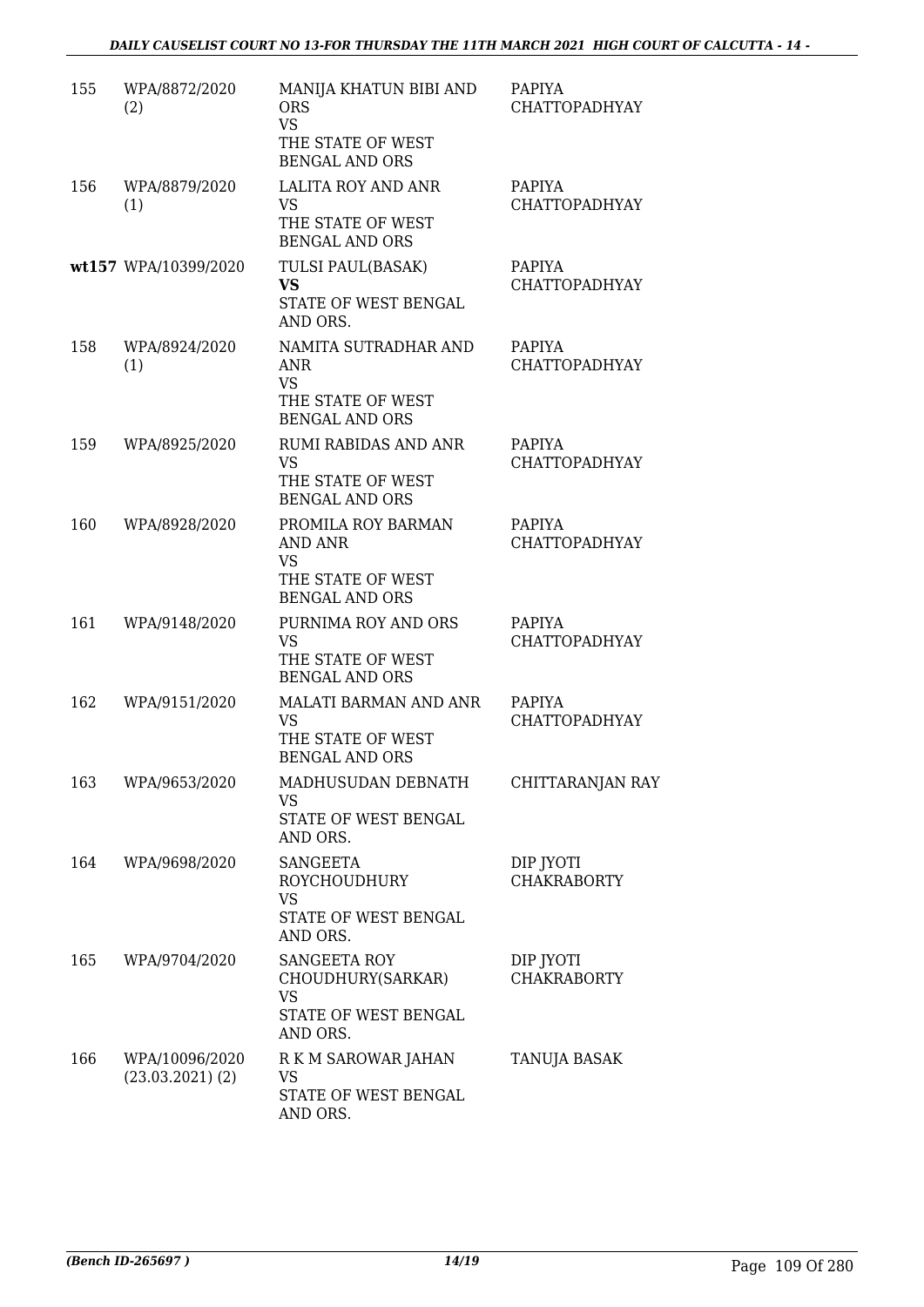| 167 | WPA/10328/2020                         | <b>CHITTARANJAN</b><br><b>PARAMANIK</b><br><b>VS</b><br>STATE OF WEST BENGAL<br>AND ORS. | <b>ANJAN</b><br><b>BHATTACHARYA</b> |
|-----|----------------------------------------|------------------------------------------------------------------------------------------|-------------------------------------|
| 168 | WPA/11092/2020<br>$(23.03.2021)$ $(2)$ | FIROZ SARKAR<br>VS<br>State of West Bengal                                               | <b>GOLAM NURE</b><br><b>IMROHI</b>  |
| 169 | WPA/11805/2020<br>$(23.03.2021)$ $(2)$ | <b>RATAN MAITY</b><br><b>VS</b><br>STATE OF WEST BENGAL<br>AND ORS.                      | RAMA HALDAR                         |
| 170 | WPA/482/2021<br>$(23.03.2021)$ $(2)$   | MAMTAJ BIBI<br>VS<br>STATE OF WEST BENGAL<br>AND ORS.                                    | MD. GOLAM NURE<br><b>IMROHI</b>     |
| 171 | WPA/656/2021                           | NANDITA PAUL (HALDER)<br>VS<br>STATE OF WEST BENGAL<br>AND ORS.                          | SRIKUMAR MANDAL                     |
| 172 | WPA/1394/2021                          | <b>SUSMITA MONDAL AND</b><br><b>ORS</b><br>VS<br>STATE OF WEST BENGAL<br>AND ORS.        | <b>SUNNY NANDY</b>                  |
| 173 | WPA/1510/2021                          | SRIMANTI ORAW<br><b>VS</b><br>STATE OF WEST BENGAL<br>AND ORS.                           | UTTAM BANERJEE                      |
| 174 | WPA/2066/2021                          | <b>MITHU BAGDI</b><br><b>VS</b><br>STATE OF WEST BENGAL<br>AND ORS.                      | UTTAM BANERJEE                      |
| 175 | WPA/2074/2021                          | <b>GOURI SHANKAR MAHATO</b><br><b>VS</b><br>STATE OF WEST BENGAL<br>AND ORS.             | <b>SIVA PRASAD GHOSE</b>            |
| 176 | WPA/2799/2021                          | NIKHIL CHANDRA MAHATO<br>VS<br>STATE OF WEST BENGAL<br><b>AND ORS</b>                    | SIVA PRASAD GHOSE                   |
| 177 | WPA/3602/2021<br>$(12.03.2021)$ $(1)$  | <b>ABHIJIT DAS</b><br>VS<br>STATE OF WEST BENGAL<br>AND ORS.                             | <b>SURYASARATHI BASU</b>            |
| 178 | WPA/3640/2021                          | SAIKH MOKBUL ALAM<br>VS.<br>STATE OF WEST BENGAL<br>AND ORS.                             | <b>SHAKTIDHAR DAS</b>               |
| 179 | WPA/5207/2021<br>(16.03.2021)          | MITHU LET RAJBHAR @<br>MITHU LET<br><b>VS</b><br>STATE OF WEST BENGAL<br>AND ORS.10      | PROSENJIT<br>MUKHERJEE              |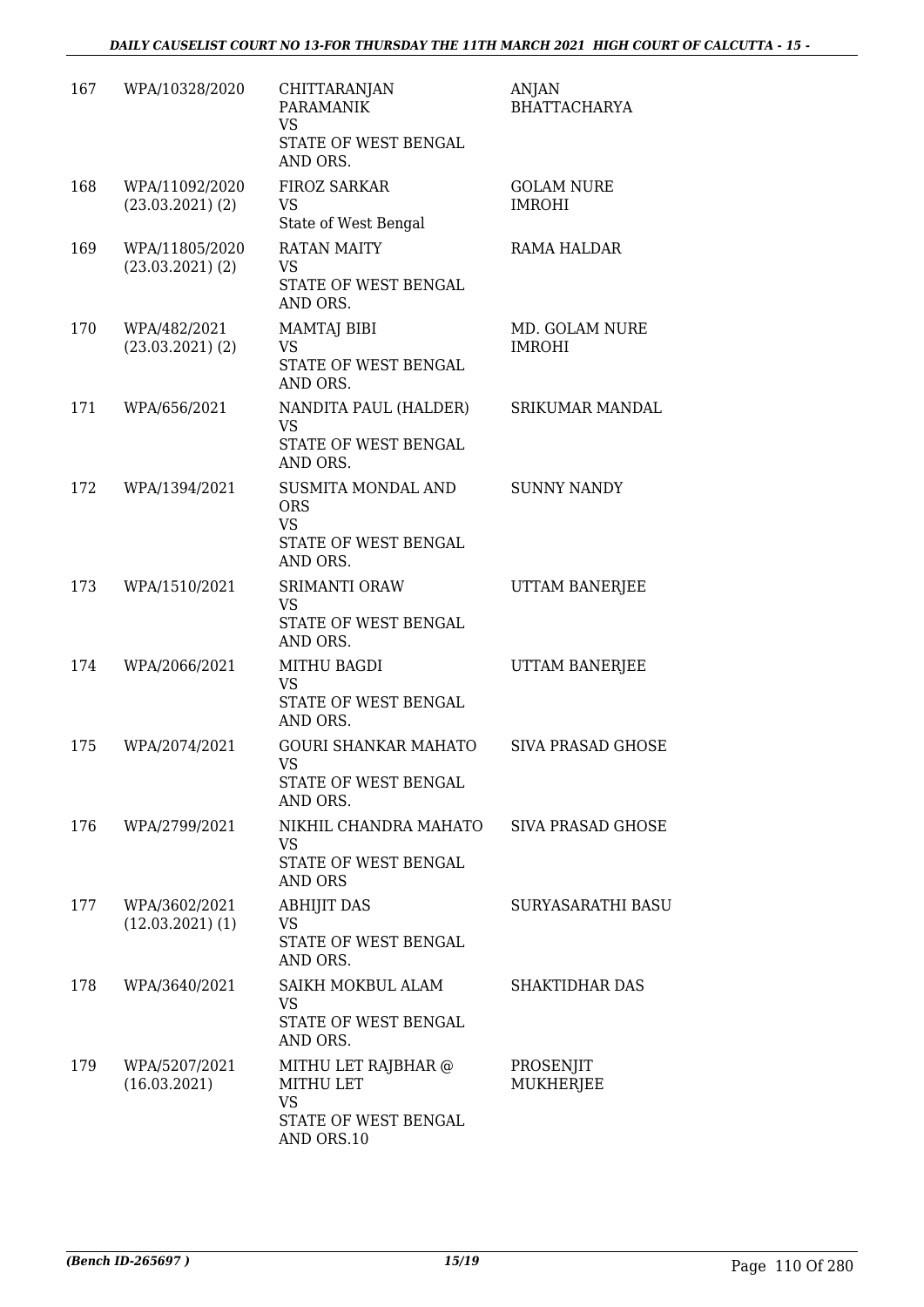| 180 | WPA/5696/2021<br>$(13.03.2021)$ $(1)$             | MD. JAMALUDDIN<br>VS<br>STATE OF WEST BENGAL<br>AND ORS.                                                    | KAUSTUV MISHRA                         |
|-----|---------------------------------------------------|-------------------------------------------------------------------------------------------------------------|----------------------------------------|
| 181 | WPA/6157/2021                                     | <b>BIKASH ROUTH</b><br>VS<br>STATE OF WEST BENGAL<br>AND ORS.                                               | <b>BHASKAR CHANDRA</b><br><b>MANNA</b> |
| 182 | WPA/6338/2021                                     | HIMANSHU CHATTERJEE<br><b>AND ORS</b><br><b>VS</b><br>STATE OF WEST BENGAL<br>AND ORS.                      | TIRTHANKAR ROY                         |
| 183 | WPA/6487/2021                                     | SANJIB BERA<br><b>VS</b><br>THE STATE OF WEST<br><b>BENGAL AND ORS</b>                                      | <b>SUBHADEEP</b><br><b>CHATTERJEE</b>  |
| 184 | WPA/6545/2021                                     | AJIT KUMAR SAHA AND<br><b>ANOTHER</b><br>VS<br>STATE OF WEST BENGAL<br>AND ORS.                             | PANKAJ HALDER                          |
| 185 | WPA/6794/2021                                     | RANAJIT BASULI<br>VS<br>STATE OF WEST BENGAL<br>AND ORS.                                                    | <b>BISWAJIT MAL</b>                    |
| 186 | WPA/6798/2021                                     | AJIT KUMAR DHANG<br>VS<br>STATE OF WEST BENGAL<br>AND ORS.                                                  | <b>BISWAJIT MAL</b>                    |
|     |                                                   | <b>HEARING ASSIGNED</b>                                                                                     |                                        |
| 187 | WPA/4744/2018                                     | NIRUPAM SAHA<br><b>VS</b><br><b>UNION OF INDIA &amp; ORS</b>                                                | SUDIPTA DASGUPTA                       |
|     | wt188 WPA/4745/2018                               | SANTOSH KUMAR ROY<br>VS<br>UNION OF INDIA & ORS                                                             | SUDIPTA DASGUPTA                       |
| 189 | WPA/13095/2018<br>$(Gr.-III)$ (3)<br>(17.03.2021) | C.D. EQUIFINANCE PRIVATE AJAY GAGGAR<br><b>LIMITED</b><br><b>VS</b><br>STATE OF WEST BENGAL &<br><b>ORS</b> |                                        |
|     |                                                   | IA NO: CAN/1/2018(Old No:CAN/5793/2018), CAN/3/2020(Old No:CAN/708/2020)                                    |                                        |
| 190 | WPA/19173/2018<br>$(Gr-III)$                      | BALLY JUTE COMPANY<br>LIMITED<br><b>VS</b><br>STATE OF WEST BENGAL &<br><b>ORS</b>                          | A. K. SHAW                             |
| 191 | WPA/4427/2019<br>$(Gr.-III)$                      | <b>BALLY JUTE COMPANY</b><br>LIMITED<br><b>VS</b><br>STATE OF WEST BENGAL &<br><b>ORS</b>                   | <b>ANANTA KUMAR</b><br>SHAW            |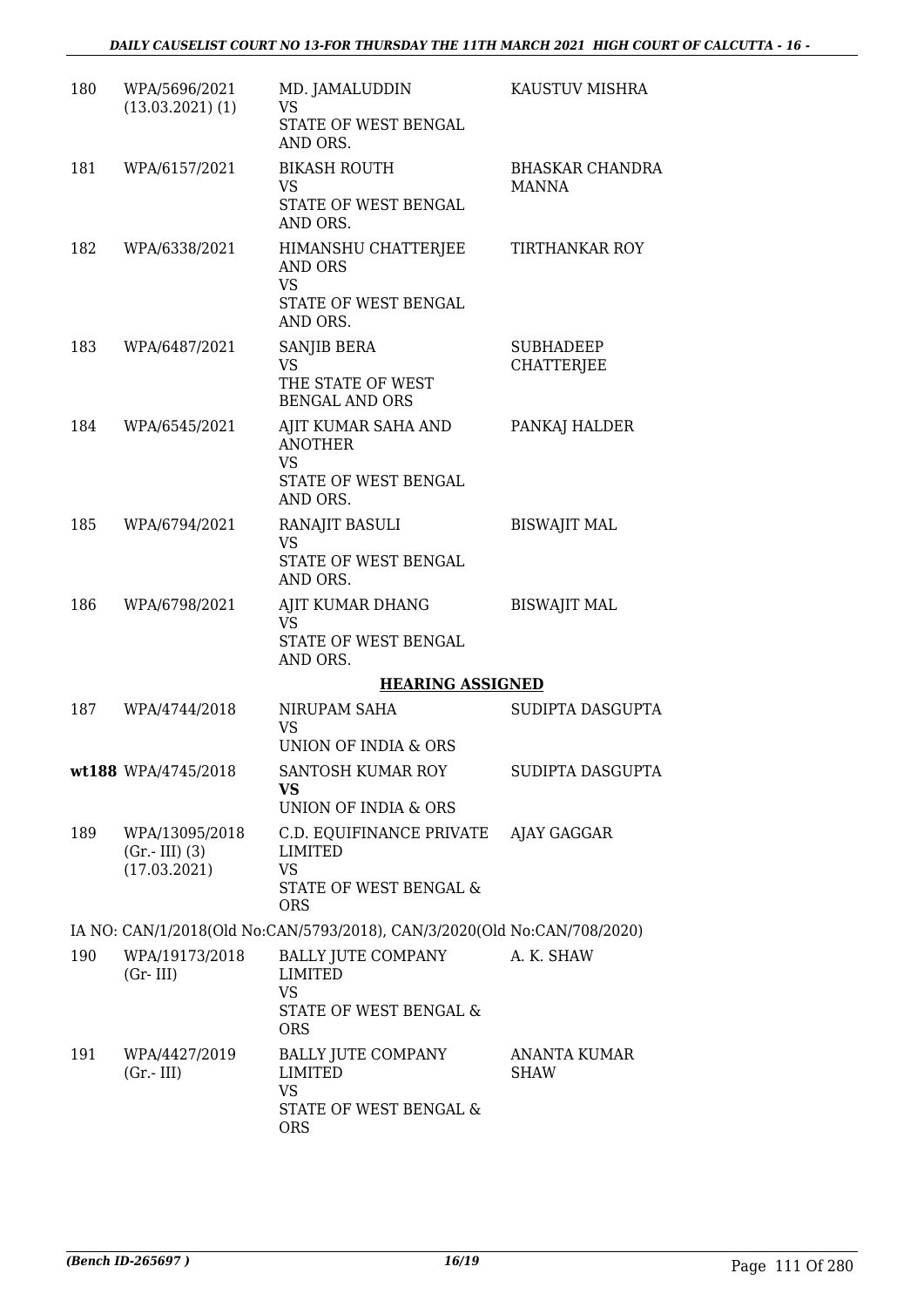| 192 | WPA/9758/2019<br>$(Gr. - IX)$            | LOUDON PROPERTIES (P)<br><b>LIMITED &amp; ANR</b><br><b>VS</b><br><b>CESC LIMITED &amp; ORS</b> | <b>SWADIN PAN</b>                             |
|-----|------------------------------------------|-------------------------------------------------------------------------------------------------|-----------------------------------------------|
|     | IA NO: CAN/1/2019(Old No:CAN/9474/2019)  |                                                                                                 |                                               |
|     |                                          | <b>HEARING</b>                                                                                  |                                               |
| 193 | WPA/4211/2008<br>(Gr. VI)                | HIMANGSHU SARKAR<br><b>VS</b><br>STATE OF WEST BENGAL&<br><b>ORS</b>                            | <b>DHILAN SARKAR</b>                          |
|     | IA NO: CAN/1/2020(Old No:CAN/462/2020)   |                                                                                                 |                                               |
| 194 | WPA/924/2009<br>(Gr.VI) (3)              | SUBIR BHATTACHARJEE<br><b>VS</b><br>STATE OF WEST BENGAL &<br><b>ORS</b>                        | <b>JASOBANTA RAKSHIT</b>                      |
|     |                                          | IA NO: CAN/1/2010(Old No:CAN/2267/2010), CAN/2/2015(Old No:CAN/4526/2015)                       |                                               |
| 195 | WPA/382/2011<br>(Gr. VI)                 | <b>RAM PROSAD PAN</b><br>VS<br>UNION OF INDIA AND ORS                                           | <b>GAUTAM NARAYAN</b><br><b>BHATTACHARJEE</b> |
|     | IA NO: CAN/2/2020, CAN/3/2020            |                                                                                                 |                                               |
| 196 | WPA/19270/2012<br>(Gr.VI) (2)            | JYOTIRMOY MITRA<br><b>VS</b><br>DVC&ORS                                                         | ANIMESH<br><b>BHATTACHARYA</b>                |
|     | IA NO: CAN/1/2020(Old No:CAN/1000/2020)  |                                                                                                 |                                               |
| 197 | WPA/20544/2015                           | PURNA CHANDRA SARKAR<br><b>VS</b><br><b>BANGIYA GRAMIN VIKASH</b><br><b>BANK &amp; ORS</b>      | <b>SUMITA SHAW</b>                            |
|     |                                          | IA NO: CAN/1/2019(Old No:CAN/12708/2019), CAN/2/2020, CAN/3/2020                                |                                               |
| 198 | WPA/4702/2016<br>$(Gr. - V)$             | PASHUPATI MANDAL<br>VS<br>STATE OF WEST BENGAL                                                  | <b>CHITTARANJAN</b><br><b>BHUNIA</b>          |
| 199 | WPA/21892/2016<br>$(Gr.-VI)$ $(2)$       | JITENDRA PRASAD MALI<br>VS<br><b>UNION OF INDIA 7 ORS</b>                                       | PAMPA DEY (DHABAL)                            |
|     | IA NO: CAN/1/2019(Old No:CAN/12261/2019) |                                                                                                 |                                               |
| 200 | WPA/21787/2018<br>(Gr.VI) (3)            | SK SAMUAL HOSSEN & ORS<br>VS<br>STATE OF WEST BENGAL &<br><b>ORS</b>                            | RAJU<br><b>BHATTACHARYYA</b>                  |
|     |                                          | IA NO: CAN/1/2020(Old No:CAN/898/2020), CAN/2/2020(Old No:CAN/1329/2020)                        |                                               |
| 201 | WPA/24525/2018<br>(Gr.VI) (2)            | <b>RAMA PRASAD SARKAR</b><br>VS<br>STATE OF WEST BENGAL&<br><b>ORS</b>                          | <b>RAMA PRASAD</b><br><b>SARKAR IN PERSON</b> |
| 202 | WPA/24642/2018<br>$(Gr.-VI) (2)$         | <b>RAKESH KUMAR</b><br><b>SRIVASTAVA &amp; ANR</b><br>VS<br>W.B. S. E. D. CO-LTD & ORS          | V. CHATTERJEE                                 |
|     | IA NO: CAN/1/2019(Old No:CAN/8318/2019)  |                                                                                                 |                                               |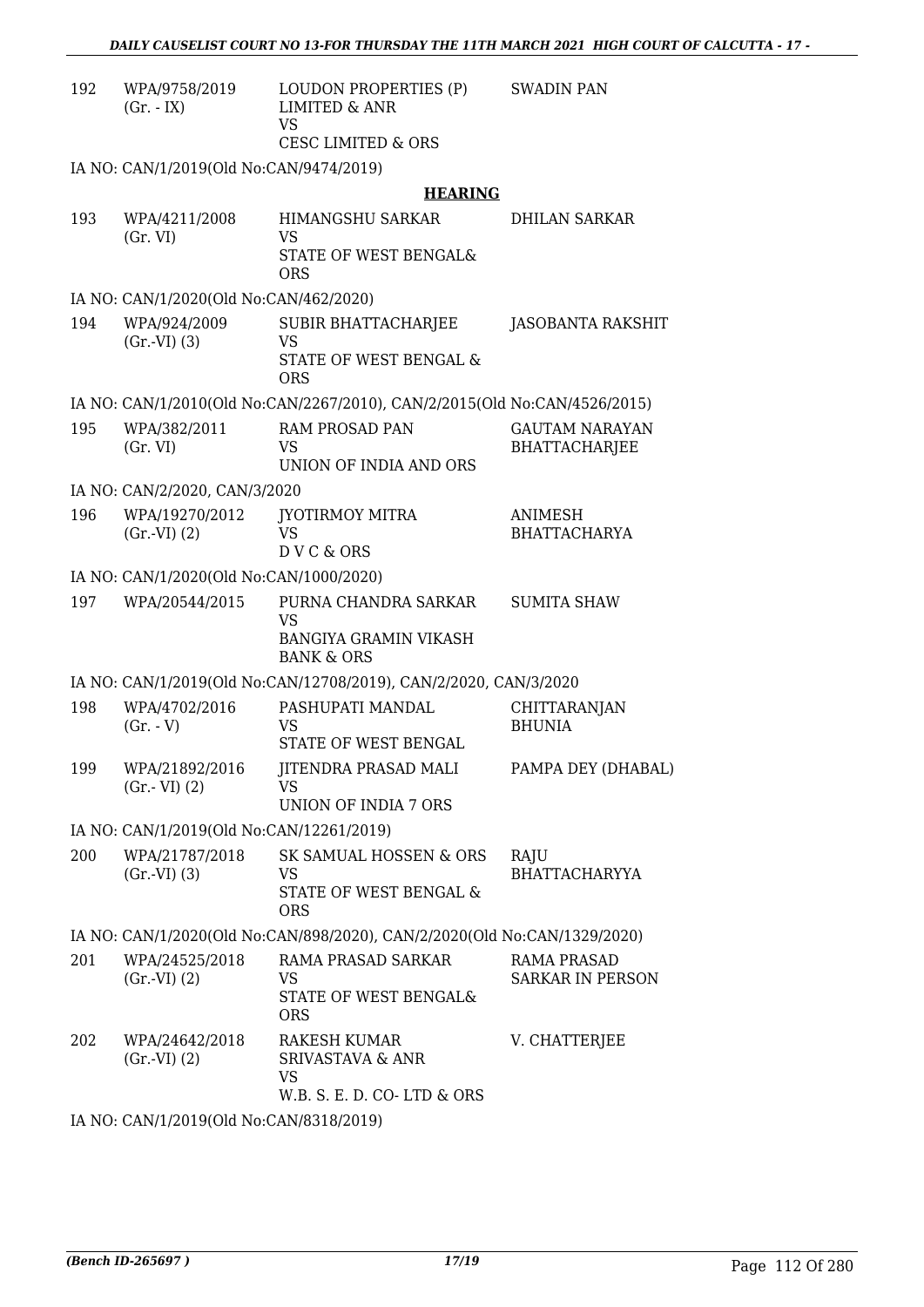|     | wt203 WPA/25162/2018                                            | ANIRUDDHA KAR & ORS<br><b>VS</b>                                                                | <b>VICTOR CHATTERJEE</b>           |                        |
|-----|-----------------------------------------------------------------|-------------------------------------------------------------------------------------------------|------------------------------------|------------------------|
|     |                                                                 | W.B.S. E.D.CO. LTD & ORS                                                                        |                                    |                        |
| 204 | IA NO: CAN/1/2019(Old No:CAN/8317/2019)<br>WPA/5214/2019<br>(2) | MD. RUKNUDDIN<br><b>VS</b><br>THE HON'BLE HIGH COURT                                            | SHABAZ ALAM                        | <b>SAIKAT BANERJEE</b> |
|     |                                                                 | AT CALCUTTA & ORS                                                                               |                                    |                        |
| 205 | WPA/5306/2019                                                   | BIKASH CHANDRA DE &<br><b>ORS</b><br><b>VS</b><br>THE DIRECTOR GENERAL,<br><b>RPF &amp; ORS</b> | <b>SOUMI KUNDU</b>                 |                        |
|     | IA NO: CAN/1/2019(Old No:CAN/11848/2019)                        |                                                                                                 |                                    |                        |
| 206 | WPA/7670/2019<br>(2)                                            | ASIM SARKAR @ ASHIM<br><b>SARKAR</b><br><b>VS</b><br>CENTRAL BANK OF INDIA &<br><b>ORS</b>      | <b>SAMKHA SUBHRA</b><br><b>ROY</b> |                        |
| 207 | WPA/7671/2019<br>(2)                                            | JUDHISTHIR MAHATO<br><b>VS</b><br>CENTRAL BANK OF INDIA &<br><b>ORS</b>                         | <b>SANKHA SUBHRA</b><br><b>ROY</b> |                        |
| 208 | WPA/7672/2019<br>(2)                                            | <b>BIJOYLAL BEGI</b><br><b>VS</b><br>CENTRAL BANK OF INDIA &<br><b>ORS</b>                      | SANKHA SUBHRA RAY                  |                        |
| 209 | WPA/7673/2019<br>(2)                                            | <b>JAMUNA RUI DAS</b><br><b>VS</b><br>CENTRAL BANK OF INDIA &<br><b>ORS</b>                     | <b>SANKHA SUBHRA</b><br><b>ROY</b> |                        |
| 210 | WPA/16750/2019<br>(2)                                           | <b>BIMALA RANI SINGHA</b><br><b>VS</b><br>STATE OF WEST BENGAL<br>&ORS                          | MD HABIBUR<br><b>RAHAMAN</b>       |                        |
| 211 | WPA/17074/2019<br>$(Gr.-VI)$                                    | SURENDRA SINGH<br><b>VS</b><br>UNION OF INDIA & ORS                                             | <b>ANIMESH PAUL</b>                |                        |
| 212 | WPA/17541/2019<br>(2)                                           | RATNA KARANJAI<br><b>VS</b><br>UNION OF INDIA & ORS                                             | RATNA KARANJAI<br>(INPESON)        |                        |
| 213 | WPA/21485/2019<br>(Gr.VI) (3)                                   | PARTHA SAKHA ROY<br>VS<br>STATE OF WEST BENGAL &<br><b>ORS</b>                                  | <b>GOUTAM DINDA</b>                |                        |
| 214 | WPA/2728/2020<br>(Gr.VI) (3)                                    | PRATUL KUMAR NAYAK<br>VS<br>UNITED BANK OF INDIA &<br><b>ORS</b>                                | <b>GOUTAM ACHARYA</b>              |                        |
| 215 | WPA/6374/2020<br>(2)                                            | <b>SUDHANYA DAS&amp; ORS</b><br><b>VS</b><br>STATE OF WEST BENGAL&<br><b>ORS</b>                | <b>MAYUKH MAITRA</b>               |                        |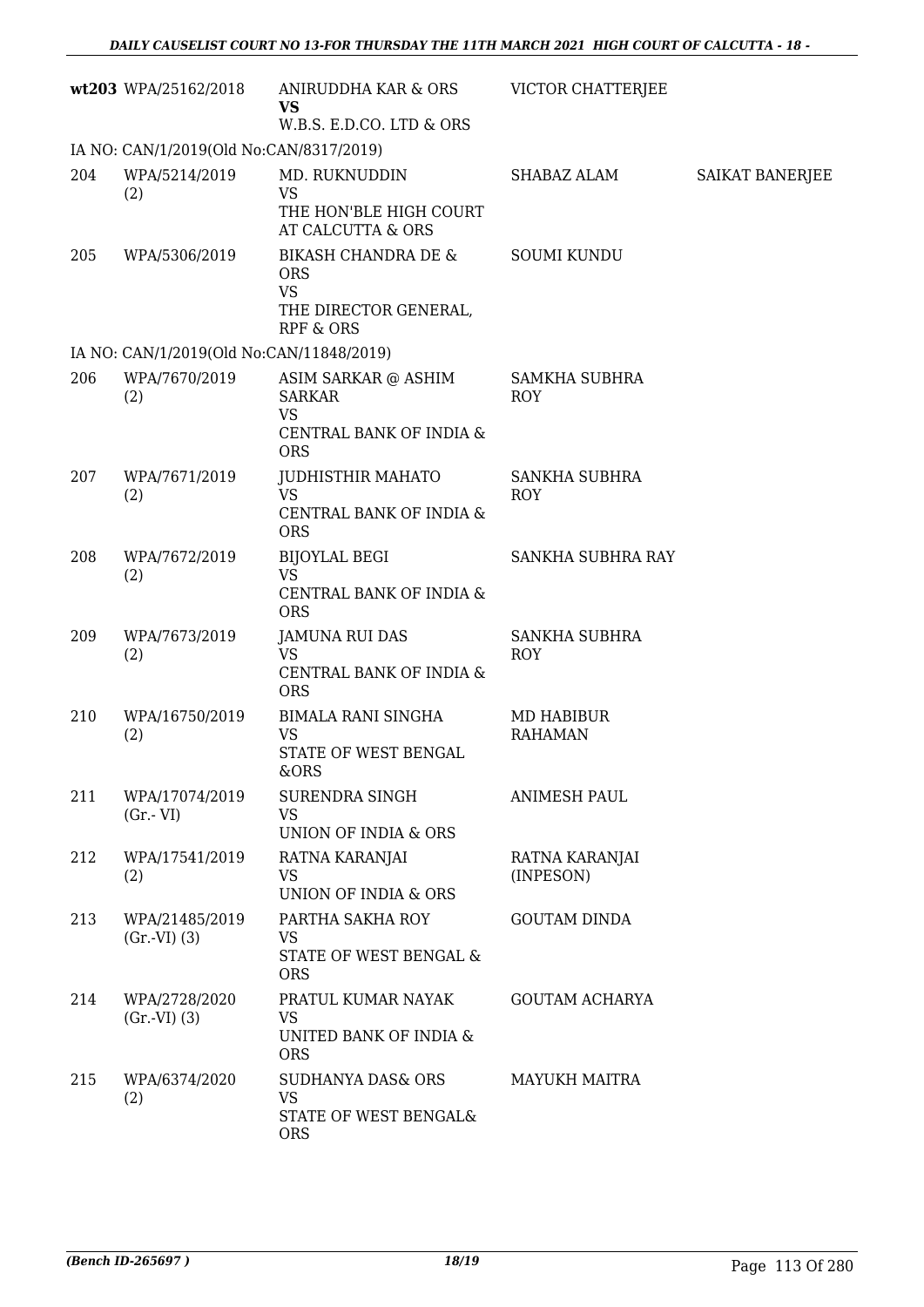| 216 | WPA/7126/2020<br>(2)                      | PRATAP MANNA<br>VS                                                          | TIANA<br><b>BHATTACHARYA</b>       |
|-----|-------------------------------------------|-----------------------------------------------------------------------------|------------------------------------|
|     |                                           | STATE OF WEST BENGAL<br>AND ORS.                                            |                                    |
|     | IA NO: CAN/1/2020, CAN/2/2020, CAN/3/2020 |                                                                             |                                    |
| 217 | WPA/7271/2020<br>$(Gr.-VI)$ $(2)$         | SAMIR KUMAR HALDER<br><b>VS</b><br>State of West Bengal                     | PAYEL SHOME                        |
|     | IA NO: CAN/1/2020                         |                                                                             |                                    |
| 218 | WPA/11609/2020<br>(Gr.VI) (2)             | RATNA KARANJAI IN<br><b>PERSON</b><br><b>VS</b>                             | RATNA KARANJAI IN<br><b>PERSON</b> |
|     |                                           | UNION OF INDIA AND ORS.                                                     |                                    |
|     |                                           | <b>HEARING (IRRESPECTIVE OF CLASSIFICATION)</b><br><b>SMT. GOURI SANTRA</b> | <b>SHRABONI SARKAR</b>             |
| 219 | WPA/7633/2018<br>$(Gr.-II) (2)$           | VS<br>STATE OF WEST BENGAL &<br><b>ORS</b>                                  |                                    |
| 220 | WPA/20342/2018                            | MADHUMITA BANERJEE                                                          | <b>BIDYUT KUMAR</b>                |
|     | (Gr.V) (2)                                | <b>VS</b><br>THE KOLKATA MUNICIPAL<br><b>CORPORATION &amp; ORS</b>          | <b>HALDER</b>                      |
| 221 | WPA/12664/2019<br>(Gr.V) (2)              | DR. MANAS KUMAR<br><b>PRATIHAR</b><br>VS<br>STATE OF WEST BENGAL &          | SAMIR KUMR<br><b>ADHIKARI</b>      |
|     |                                           | <b>ORS</b>                                                                  |                                    |
|     | wt222 WPA/9921/2018                       | DR.ARUN CHAKRABORTY<br><b>VS</b>                                            | D.K. SAHOO                         |
|     |                                           | STATE OF WEST BENGAL&<br><b>ORS</b>                                         |                                    |
| 223 | WPA/21815/2019                            | <b>BADAL DAS</b>                                                            | LAKSHMIKANTA                       |
|     | (Gr.V) (2)                                | <b>VS</b><br>STATE OF WEST BENGAL &<br><b>ORS</b>                           | <b>BHATTACHARYA</b>                |
| 224 | WPA/4598/2020                             | ABINASH NATH & ORS                                                          | PARTHA SARKAR                      |
|     | (Gr.V) (2)                                | VS<br>STATE OF WEST BENGAL &<br><b>ORS</b>                                  |                                    |
| 225 | WPA/4888/2020<br>(Gr.V) (2)               | <b>SOUMEN CHABRI</b><br>VS<br>STATE OF WEST BENGAL &<br><b>ORS</b>          | <b>SALONI</b><br>BHATTACHARJEE     |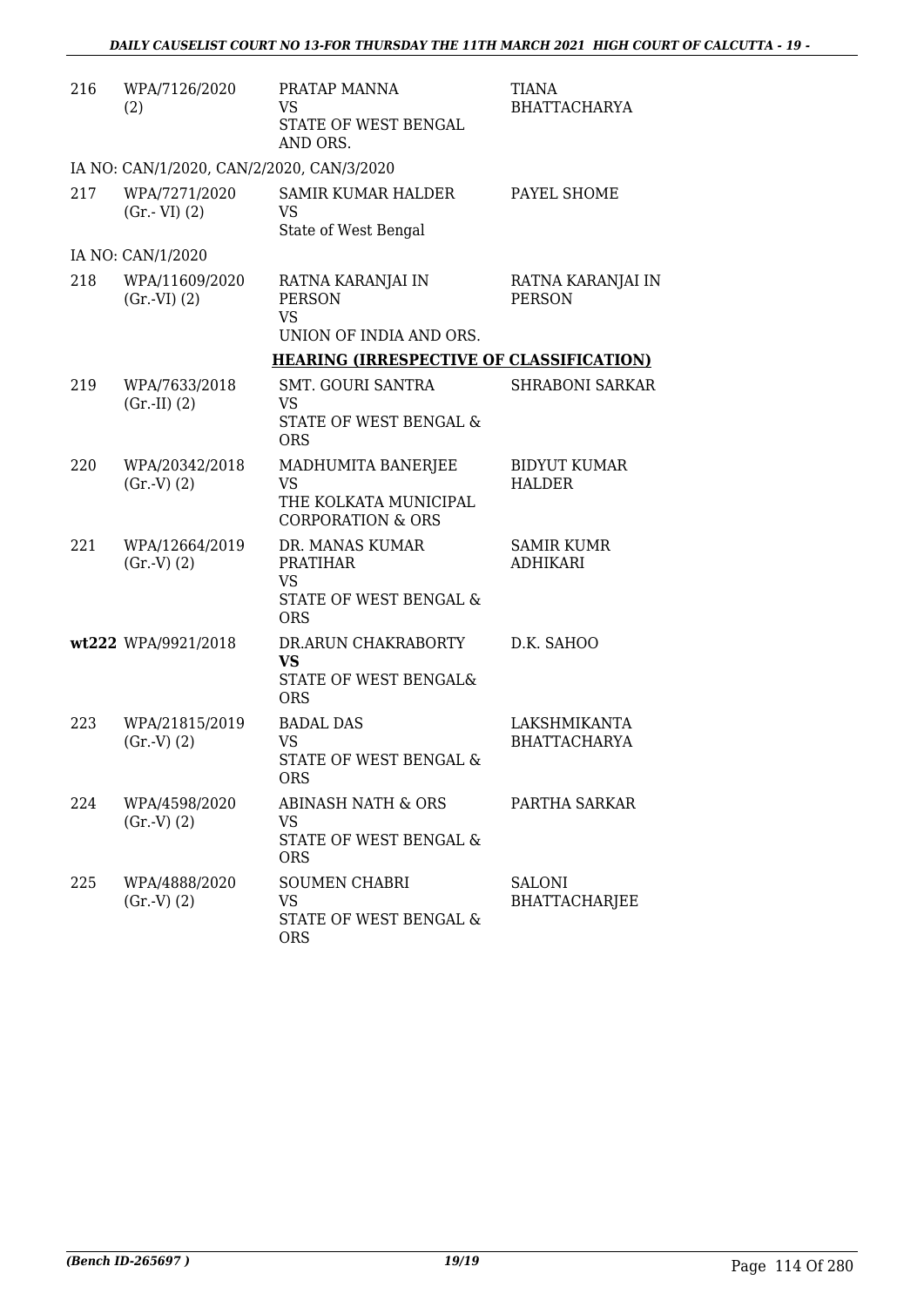

# In The High Court at Calcutta

## **Appellate Side**

**DAILY CAUSELIST For Thursday The 11th March 2021**

#### **COURT NO. 8**

**SINGLE BENCH (SB - IV)**

**AT 10:30 AM**

#### **HON'BLE JUSTICE SABYASACHI BHATTACHARYYA**

#### **(VIA VIDEO CONFERENCE)**

**ON AND FROM MONDAY, THE 11TH JANUARY, 2021 – MATTERS (MOTION & HEARING ) UNDER ARTICLE 226 OF THE CONSTITUTION RELATING TO RESIDUARY UNDER GROUP IX [EXCLUDING ELECTRICITY MATTERS AND MATTERS UNDER PUBLIC PREMISES (UNAUTHORISED OCCUPANTS) ACT, 1971] INCLUDING APPLICATIONS CONNECTED THERETO.**

**NOTE (1) : ORIGINAL SIDE MATTERS WILL BE TAKEN UP FROM 10:45 A.M. TILL RECESS, ONLY ON TUESDAYS AND THURSDAYS.**

**NOTE ( 2) : APPELLATE SIDE MATTERS WILL BE TAKEN UP FROM 2 P.M. ONWARDS OR IMMEDIATELY AFTER COMPLETION OF ORIGINAL SIDE MATTERS, WHICHEVER IS EARLIER, ON TUESDAY AND THURSDAYS.**

**NOTE (3) : ON MONDAYS, WEDNESDAYS AND FRIDAYS, APPELLATE SIDE MATTERS WILL BE TAKEN THROUGHOUT THE DAY.**

**NOTE (4) : LEARNED ADVOCATES APPEARING IN MATTERS PERTAINING**

**--------------------------------------------------------------------------------------------------------- TO DIN (COMPANIES ACT, 2013) ARE REQUESTED TO HAND OVER**

**------------------------------------------------------------------------------------------------- THE DETAILS (NUMBER/ITEM NO. .... ETC.) TO THE COURT OFFICER**

**---------------------------------------------------------------------------------------------------**

**FOR BEING CLUBBED TOGETHER FOR HEARING.**

**-----------------------------------------------------------------------**

**NOTE (5) : MENTIONING WILL BE ALLOWED ONLY AT THE FIRST SITTING OF COURT ON THE FIRST WORKING DAY OF EVERY WEEK.**

**MATTERS WILL BE TAKEN UP THROUGH PHYSICAL HEARING ONLY WHEN BOTH THE PARTIES ARE AGREED.**

#### **TO BE MENTIONED**

S. K. SHARMA

1 WPA/24327/2017 (Non Prosecution) MONA KUMHAR VS UNION OF INDIA & ORS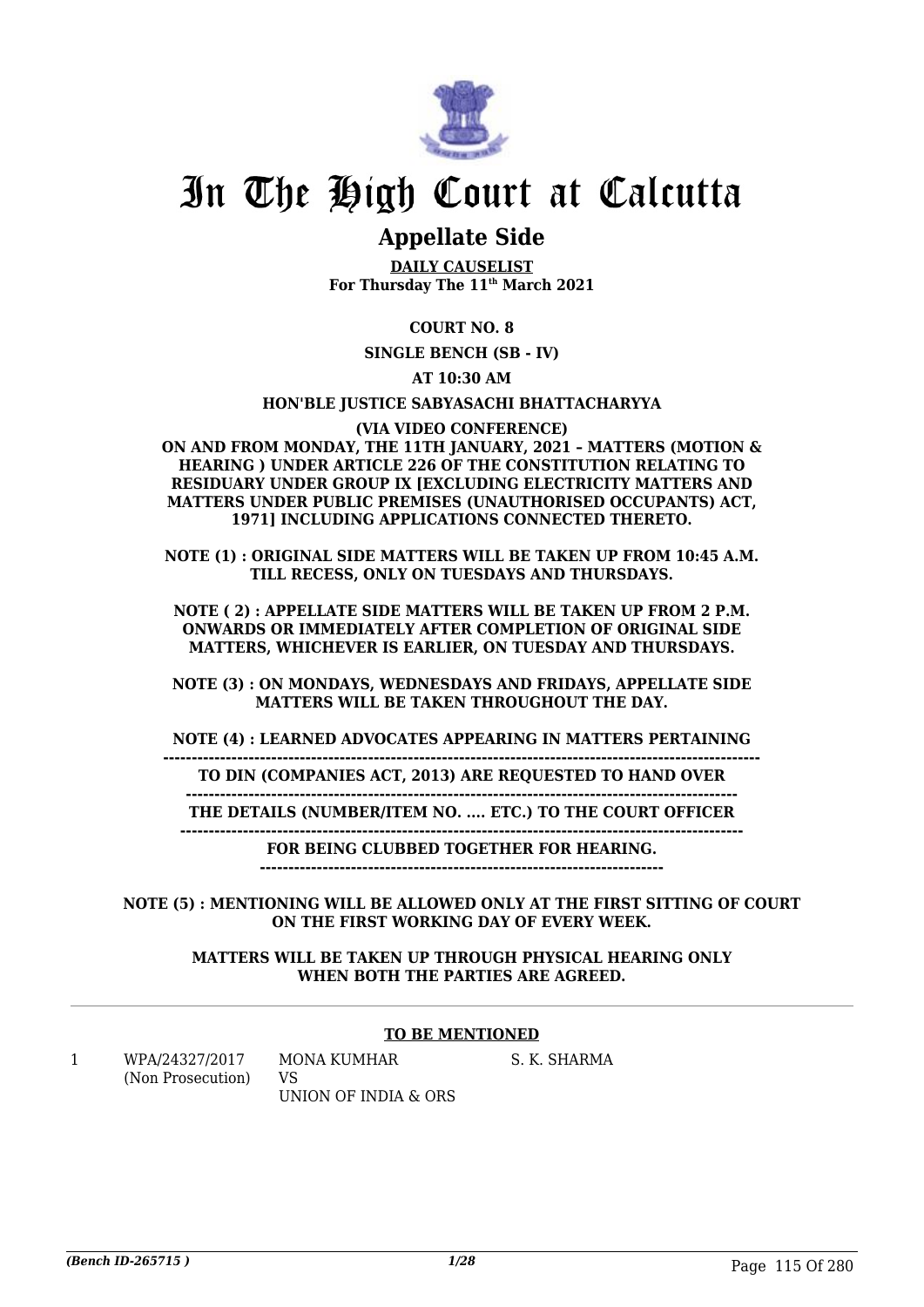| 2 | WPA/9751/2020<br>(Release)    | SULATA KUNDU<br>VS<br>THE CHAIRMAN,<br><b>BARANAGFAR MUNICIPAITY</b><br>AND OTHER | <b>MOUMITA</b><br><b>BHATTACHARJEE</b> |
|---|-------------------------------|-----------------------------------------------------------------------------------|----------------------------------------|
| 3 | WPA/11602/2020<br>(Release)   | SRIKANTA SETT<br>VS<br>THE EMPLOYEES STATE<br>INSURANCE CORPORATION<br>AND OTHERS | SARDA SHA                              |
| 4 | WPA/1477/2021<br>(Correction) | ACHAN ULLA MOLLA<br>VS<br>STATE OF WEST BENGAL<br>AND ORS.                        | <b>NAZIR AHMED</b>                     |
|   | IA NO: CAN/1/2021             |                                                                                   |                                        |
|   |                               | <b>URGENT MOTION</b>                                                              |                                        |

|  | (TOP MATTERS) |  |
|--|---------------|--|
|  |               |  |

| 5   | WPA/815/2021<br>(At 2.00 P.M.)        | AJOY KRISHNA PRADHAN<br><b>VS</b><br>THE MINISTER OF<br><b>BACKWARD CLASS</b><br><b>WELFARE AND ORS</b>                                               | <b>NONIGOPAL</b><br><b>CHAKRABORTY</b> |
|-----|---------------------------------------|-------------------------------------------------------------------------------------------------------------------------------------------------------|----------------------------------------|
| 6   | WPA/6094/2021<br>(AT 2:00 P.M.)       | ANJALI DEBNATH<br><b>VS</b><br>STATE OF WEST BENGAL<br>AND ORS.                                                                                       | RANJIT KUMAR BASU                      |
| wt7 | WPA/6926/2021                         | ULUBERIA RURAL SOCIETY<br>FOR CARE OF HEALTH AND<br>RESEARCH DEVELOPMENT<br>AND ORS<br><b>VS</b><br>THE STATE OF WEST<br><b>BENGAL AND ORS</b>        | SANJAY KUMAR BAID                      |
| wt8 | WPA/6935/2021                         | ULUBERIA RURAL SOCIETY<br>FOR CARE AND HEALTH<br>AND RESEARCH<br>DEVELOPMENT AND ORS<br><b>VS</b><br>THE STATE OF WEST<br><b>BENGAL AND ORS</b>       | SANJAY KUMAR BAID                      |
| wt9 | WPA/6942/2021                         | ULUBERIA RURAL SOCIETY<br>FOR CARE OF HEALTH AND<br>REASERCH DEVELOPMENT<br><b>AND ORS</b><br><b>VS</b><br>THE STATE OF WEST<br><b>BENGAL AND ORS</b> | SANJAY KUMAR BAID                      |
| 10  | WPA/23444/2019<br>$(2:00 \text{ PM})$ | SAHAKAR GLOBAL LTD &<br><b>ANR</b><br>VS<br>STATE OF WEST BENGAL &<br><b>ORS</b>                                                                      | <b>SANDIP AGARWAL</b>                  |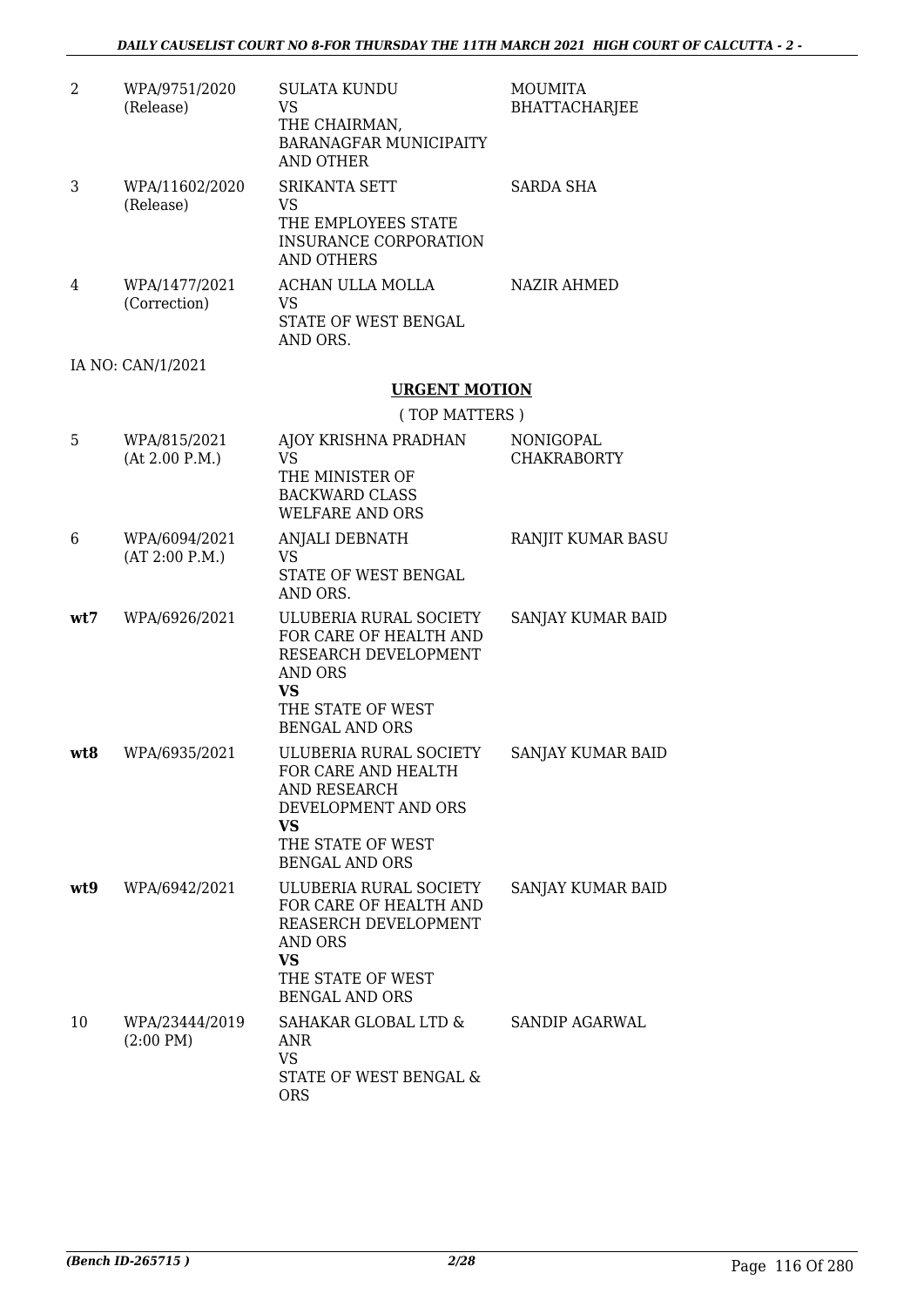| wt11 | WPA/221/2020                            | SAHAKAR GLOBAL LTD &<br>ANR<br><b>VS</b><br>STATE OF WEST BENGAL &<br><b>ORS</b>                                              | SANDIP AGARWAL                      |
|------|-----------------------------------------|-------------------------------------------------------------------------------------------------------------------------------|-------------------------------------|
| 12   | WPA/5465/2021                           | <b>AMULYA SARDAR</b><br>VS<br>STATE OF WEST BENGAL<br>AND ORS.                                                                | <b>SANDIP DAS</b>                   |
| 13   | WPA/5857/2021                           | MAFUJA KHATUN<br><b>VS</b><br>STATE OF WEST BENGAL<br>AND ORS.                                                                | <b>AJAY DEBNATH</b>                 |
| 14   | WPA/5715/2020                           | <b>JOYASREE HALDER</b><br><b>VS</b><br>STATE OF WEST BENGAL&<br><b>ORS</b>                                                    | MANOJIT<br><b>BHATTACHARYA</b>      |
|      | IA NO: CAN/1/2020(Old No:CAN/3646/2020) |                                                                                                                               |                                     |
| 15   | WPA/7206/2020                           | <b>SABITRI PANDA</b><br>VS<br>STATE OF WEST BENGAL<br>AND ORS.                                                                | <b>GOURANGA KUMAR</b><br><b>DAS</b> |
|      | IA NO: CAN/1/2020                       |                                                                                                                               |                                     |
| 16   | WPA/9889/2020                           | <b>AMALA ROY</b><br><b>VS</b><br>STATE OF WEST BENGAL<br>AND ORS.                                                             | PAMPA DEY DHABAL                    |
| 17   | WPA/10600/2020                          | SOUMENDRA NATH BISWAS<br>(SAMBHUNATH BISWAS<br>ALIAS SAMBHU BISWAS)<br><b>VS</b><br>BISHOP PHILLIP S. MASIH<br><b>AND ORS</b> | <b>CHANDAN KUMAR</b><br>LAL         |
| 18   | WPA/10632/2020                          | NANDA KUMAR MAITY<br>VS 7<br><b>UCO BANK</b>                                                                                  | <b>SANATAN MONDAL</b>               |
| 19   | WPA/10733/2020                          | <b>HIRANMOY PATRA</b><br>VS<br>THE MARKETING HEAD<br><b>IOCL MD AND ORS</b>                                                   | <b>SRIKUMAR MANDAL</b>              |
| 20   | WPA/11094/2020                          | PALLAB MOHAN<br><b>CHAKRABORTI</b><br><b>VS</b><br>State of West Bengal                                                       | PALLAB MOHAN<br><b>CHAKABORTI</b>   |
|      | IA NO: CAN/1/2021                       |                                                                                                                               |                                     |
| 21   | WPA/22765/2019                          | <b>BALKRISHNA SHROFF</b><br>VS<br>STATE OF WEST BENGAL &<br><b>ORS</b>                                                        | <b>HIAMNGSHU GHOSH</b>              |
| 22   | WPA/22767/2019                          | <b>BALKRISHNA SHROFF</b><br><b>VS</b><br>STATE OF WEST BENGAL &<br><b>ORS</b>                                                 | <b>HIMANGSHU GHOSH</b>              |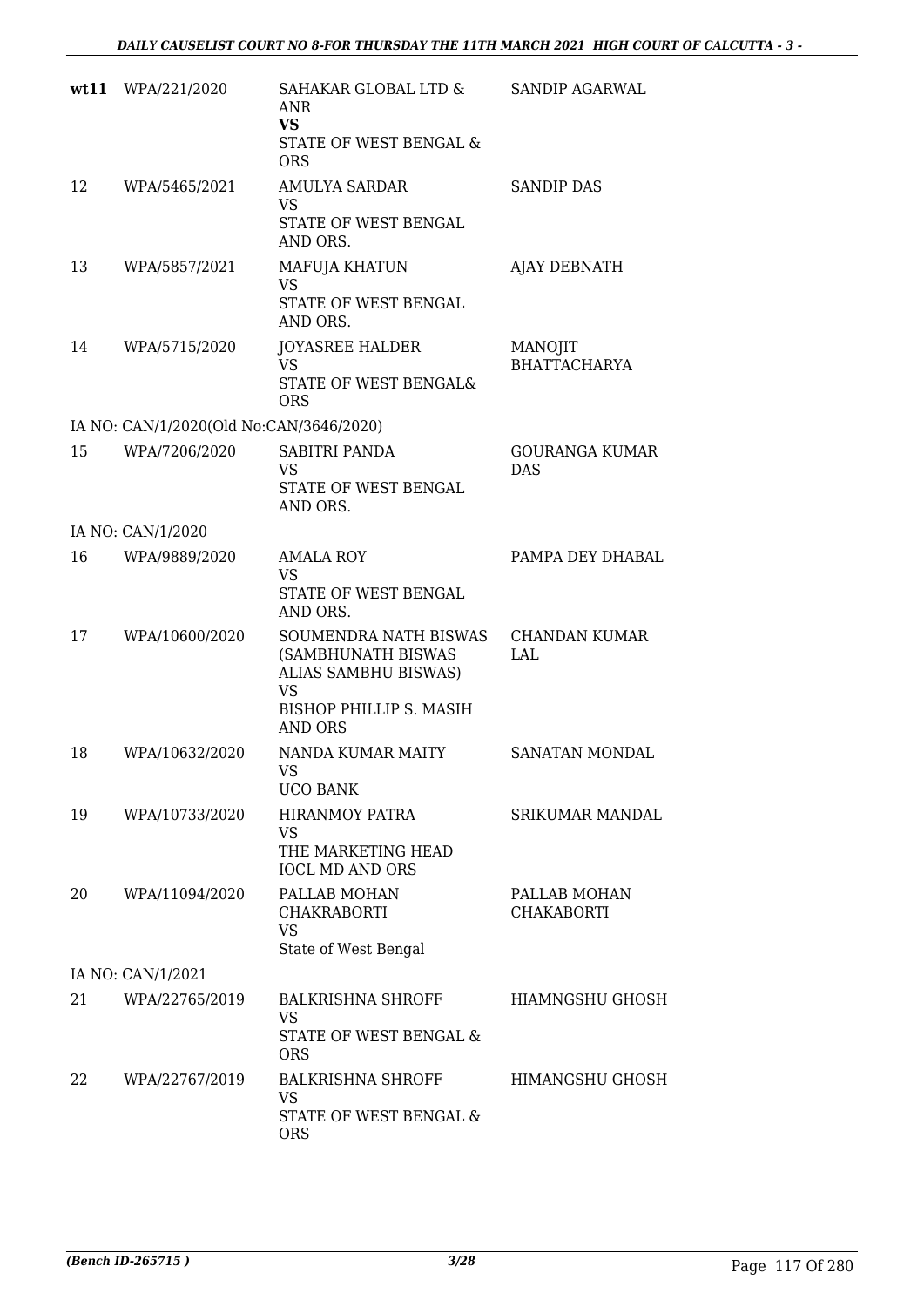| 23 | WPA/22769/2019                           | <b>BALKRISHNA SHROFF</b><br>VS<br>STATE OF WEST BENGAL &<br><b>ORS</b>                                                                      | <b>HIMANGSHU GHOSH</b>                 |
|----|------------------------------------------|---------------------------------------------------------------------------------------------------------------------------------------------|----------------------------------------|
| 24 | WPA/1432/2016                            | <b>NEW PARIJAT</b><br>COOPERATIVE HOUSING<br><b>SOCIETY LIMITED &amp; ANR</b><br><b>VS</b><br>KOLKATA METROPOLITAN<br>DEVE. AUTHORITY & ORS | <b>SUNITA SHAW</b>                     |
|    | IA NO: CAN/4/2019(Old No:CAN/10460/2019) |                                                                                                                                             |                                        |
| 25 | WPA/19085/2015                           | MOLLA SEBGATULLAH<br>VS.<br>STATE OF WEST BENGAL &<br><b>ORS</b>                                                                            | SK MOSARAF<br><b>HOSSAIN</b>           |
| 26 | WPA/10521/2020                           | ABDA KHATOON AND ORS<br>VS<br>STATE OF WEST BENGAL<br>AND ORS.                                                                              | <b>SARBANANDA</b><br>SANYAL            |
| 27 | WPA/11431/2020                           | <b>BIJOY BISWAS AND ORS</b><br><b>VS</b><br>THE UNION OF INDIA AND<br><b>ORS</b>                                                            | <b>MAINAK GANGULY</b>                  |
| 28 | WPA/309/2021                             | GOBINDA KUNDU @<br><b>GOBINDA CHANDRA</b><br><b>KUNDU</b><br><b>VS</b><br>THE STATE OF WEST<br>BENGAL AND ORS                               | <b>VIVASWAN DHAR</b>                   |
| 29 | WPA/655/2021                             | <b>AJOY SARDAR</b><br>VS<br>STATE OF WEST BENGAL<br>AND ORS.                                                                                | <b>ASOK BANERJEE</b>                   |
| 30 | WPA/1713/2021                            | <b>SMT SIPRA MANNA</b><br>VS<br>STATE OF WEST BENGAL<br>AND ORS.                                                                            | <b>DEB KUMAR</b><br><b>CHAKRBAORTY</b> |
| 31 | WPA/1796/2021                            | MOUMITA GHOSH<br>VS<br>STATE OF WEST BENGAL<br>AND ORS.                                                                                     | DEBASISH BANERJEE                      |
|    | IA NO: CAN/1/2021                        |                                                                                                                                             |                                        |
| 32 | WPA/2785/2021                            | CHAKVRIGU COOPERATIVE<br>LABOUR CONTRACT AND<br>CONSTRUCTION SOCITY<br>LIMITED AND ANOTHER<br><b>VS</b><br>STATE OF WEST BENGAL             | DEBAPRIYA MITRA                        |

AND ORS.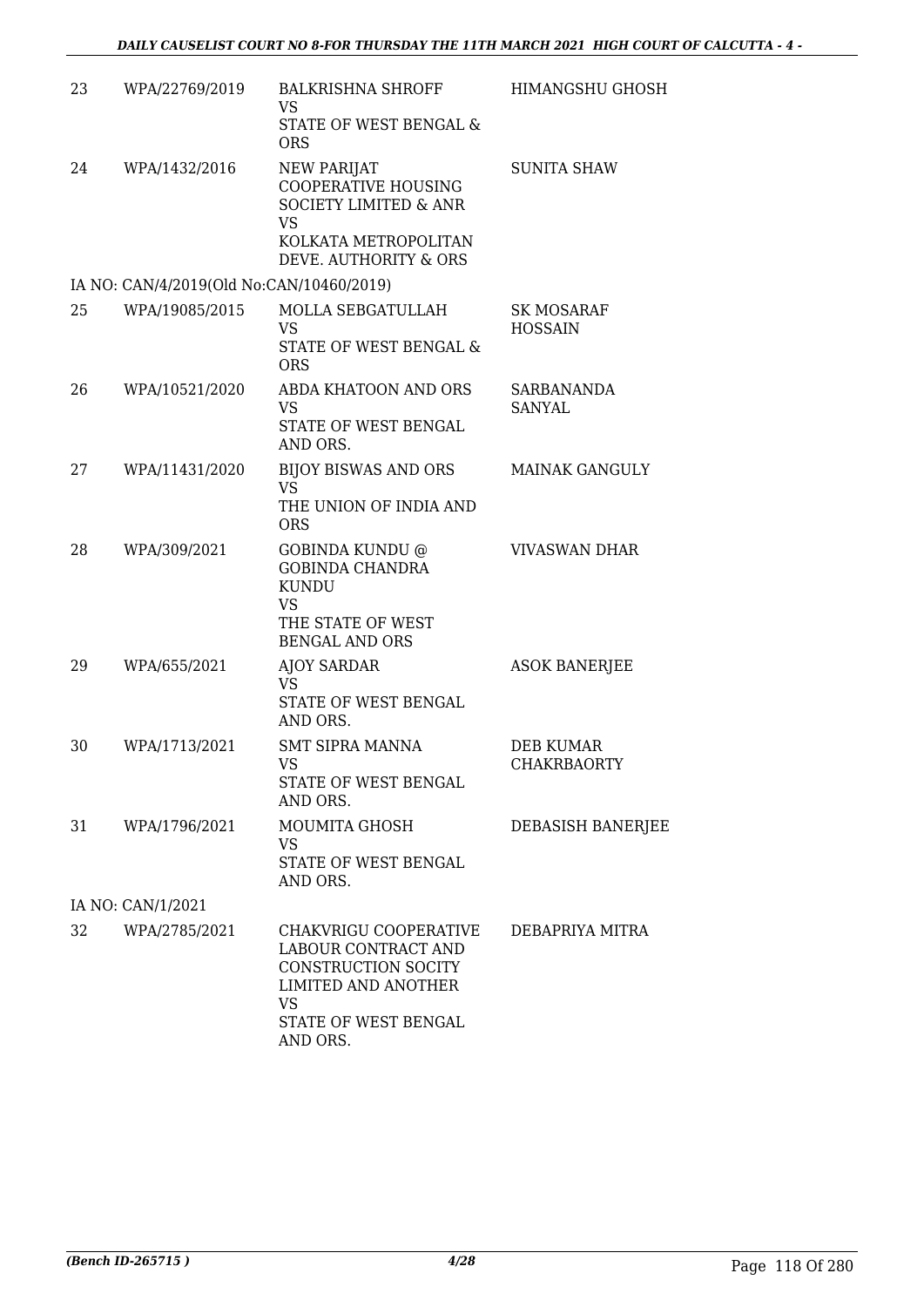| 33 | WPA/2787/2021  | CHAKVRIGU COOPERATIVE<br>LABOUR CONTRACT AND<br>CONSTRUCTION SOCITY<br><b>LIMITED AND ANOTHER</b><br><b>VS</b><br>STATE OF WEST BENGAL<br>AND ORS. | DEBAPRIYA MITRA                  |
|----|----------------|----------------------------------------------------------------------------------------------------------------------------------------------------|----------------------------------|
| 34 | WPA/2789/2021  | CHAKVRIGU COOPERATIVE<br>LABOUR CONTRACT AND<br>CONSTRUCTION SOCITY<br><b>LIMITED AND ANOTHER</b><br><b>VS</b><br>STATE OF WEST BENGAL             | DEBAPRIYA MITRA                  |
| 35 | WPA/3193/2021  | AND ORS.<br>RAJ KUMAR GHOSH AND<br><b>ANR</b><br><b>VS</b><br>STATE BANK OF INDIA ANA<br>ANR                                                       | ANIRUDDHA<br><b>BHATTACHARYA</b> |
| 36 | WPA/3892/2021  | CHIKANBALA GAYEN<br><b>VS</b><br>UNION OF INDIA AND ORS.                                                                                           | <b>BISHNUPADA DUTTA</b>          |
| 37 | WPA/3988/2021  | <b>SUKANTA SARDAR</b><br><b>VS</b><br>STATE OF WEST BENGAL<br>AND ORS.                                                                             | SANJIB KUMAR<br><b>MAJUMDAR</b>  |
| 38 | WPA/4524/2021  | MIRA SINGH AND ANOTHER<br>VS<br>STATE OF WEST BENGAL<br>AND ORS.                                                                                   | SHASANKHA<br>SHEKHJAR SAHA       |
| 39 | WPA/4799/2021  | GLOBAL COAL AND MINING<br><b>PVT LTD</b><br><b>VS</b><br>STATE OF WEST BENGAL<br>AND ORS.                                                          | ADITYA KANODIA                   |
| 40 | WPA/9222/2020  | P.B. UDYOG REPRESENTED PRANTICK GHOSH<br>BY ITS SOLE PROPRIETOR<br><b>SRI BIVAS DE</b><br><b>VS</b><br>THE STATE BANK OF INDIA                     |                                  |
| 41 | WPA/10366/2020 | PRASANTA BISWAS<br>VS.<br>UNION OF INDIA AND ORS.                                                                                                  | <b>TAPAN ROY</b>                 |
| 42 | WPA/53/2021    | NAUSHAD ALI@NAUSHAD<br>ALI MONDAL<br><b>VS</b><br>STATE OF WEST BENGAL<br>AND ORS.                                                                 | PARTHA<br><b>CHAKRABORTY</b>     |
| 43 | WPA/648/2021   | CHANDNEHAR KHATUN<br><b>AND OTHERS</b><br><b>VS</b><br>STATE OF WEST BENGAL<br>AND ORS.                                                            | <b>MAHAMMAD</b><br>MAHMUD        |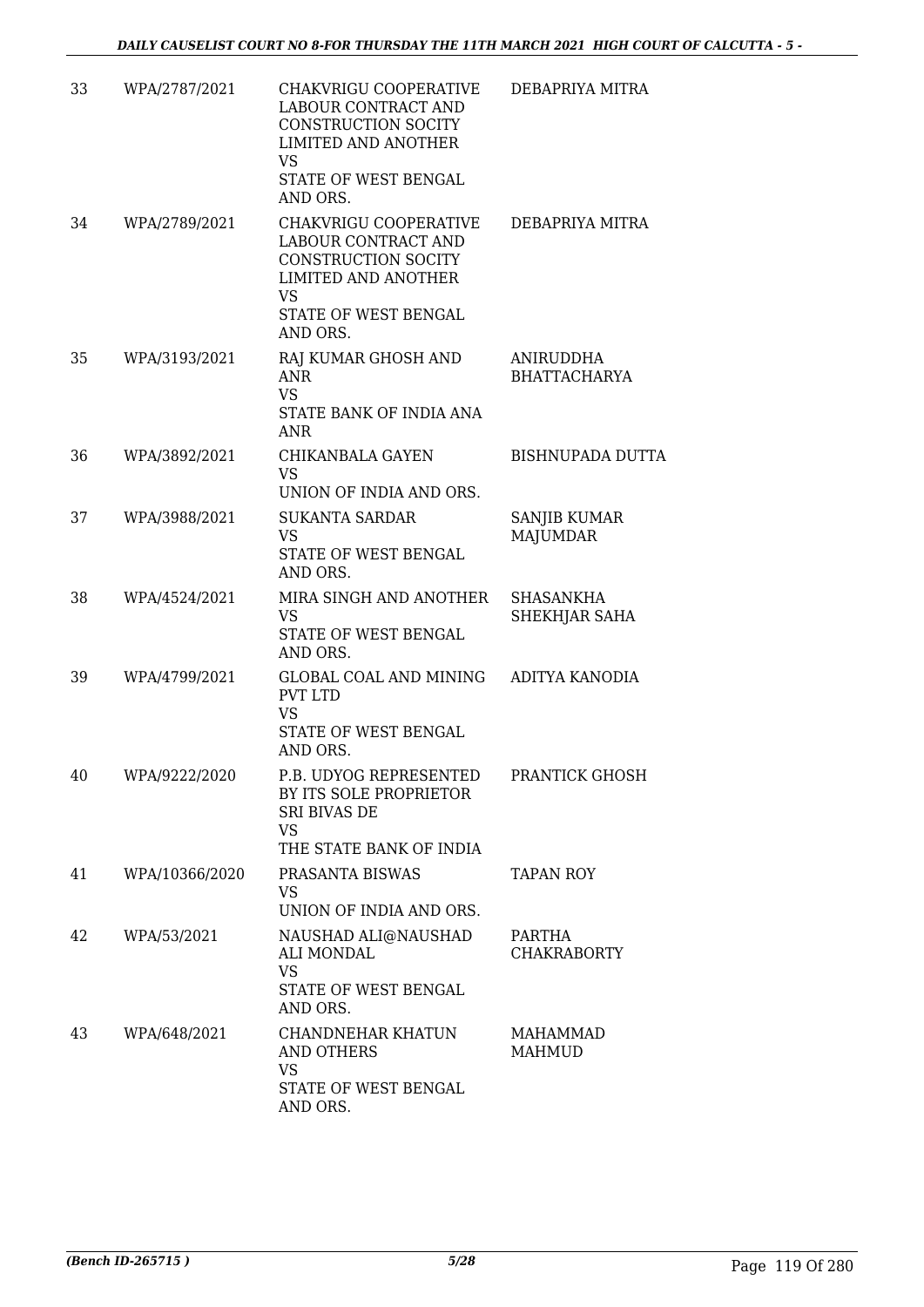| 44 | WPA/2492/2021                 | RAFIK ALIAS RAFIQUE<br><b>SEKH</b><br><b>VS</b><br>STATE OF WEST BENGAL<br>AND ORS.                | LIPIKA CHATTERJEE                        |
|----|-------------------------------|----------------------------------------------------------------------------------------------------|------------------------------------------|
| 45 | WPA/2669/2021                 | <b>BANDANA DAS</b><br><b>VS</b><br>STATE OF WEST BENGAL<br>AND ORS.                                | <b>SUBRATA</b><br><b>MUKHERJEE</b>       |
| 46 | WPA/5729/2021                 | SUBHAS CHATTERJEE AND KAKALI DUTTA<br>ANR<br><b>VS</b><br>STATE OF WEST BENGAL<br>AND ORS.         |                                          |
| 47 | WPA/13455/2019                | RUPA PAKIRA @ RITA<br><b>PAKIRA</b><br><b>VS</b><br>STATE OF WEST BENGAL &<br><b>ORS</b>           | <b>SURENDRA KUMAR</b><br>SHARMA          |
| 48 | WPA/3040/2020                 | ICON TOWER LLP & ANR<br><b>VS</b><br>PUNJAB & SIND BANK &<br><b>ORS</b>                            | <b>ANIRUDHA</b><br><b>AGARWALLA</b>      |
|    | IA NO: CAN/1/2020             |                                                                                                    |                                          |
| 49 | WPA/3079/2020                 | <b>SHAMBHU MALAKAR</b><br><b>VS</b><br>UNION OF INDIA & ORS                                        | ARJUN SAMANTA                            |
|    | IA NO: CAN/1/2020, CAN/2/2020 |                                                                                                    |                                          |
| 50 | WPA/3749/2021                 | IMPERIUM ENERGRYU<br>UTILITY SERVICES LLP AND<br><b>ANR</b><br><b>VS</b><br>COAL INDIA LTD AND ORS | RAMENDU AGARWAL                          |
| 51 | WPA/4569/2020                 | <b>SUVAJIT BERA</b><br>VS.<br>STATE OF WEST BENGAL &<br><b>ORS</b>                                 | SANDIP KUMAR<br>MANDAL                   |
| 52 | CPAN/47/2021                  | PARTHA PRATIM MONDAL<br>VS<br><b>SANJOY GHOSH</b>                                                  | <b>ARUP NATH</b><br><b>BHATTACHARYYA</b> |
|    | wt53 WPA/7088/2020            | PARTHA PRATIM MONDAL<br>VS.<br>STATE OF WEST BENGAL                                                | DIPTENDU MONDAL                          |
|    | IA NO: CAN/1/2020, CAN/2/2020 |                                                                                                    |                                          |
| 54 | WPA/7656/2020                 | A.J. SARKAR AND CO AND<br><b>ORS</b><br><b>VS</b><br>STATE OF WEST BENGAL<br>AND ORS.              | PRATIP KUMAR<br><b>CHATTERJEE</b>        |
|    | IA NO: CAN/1/2020             |                                                                                                    |                                          |
| 55 | WPA/9156/2020                 | <b>TUTUL SK</b><br><b>VS</b><br>STATE OF WEST BENGAL<br>AND ORS.                                   | <b>RIMA DAS</b>                          |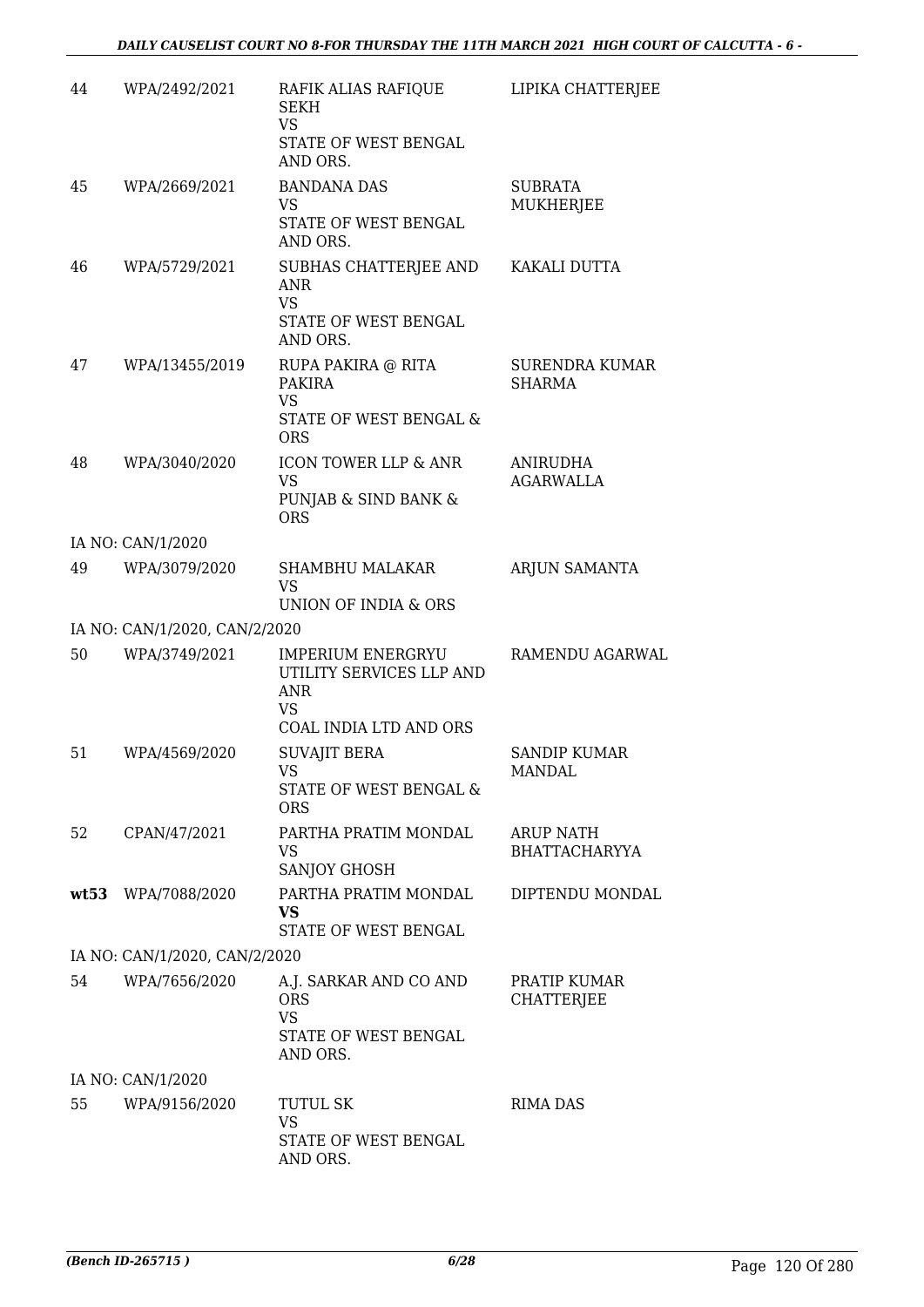| 56 | WPA/9608/2020  | MD TAHSIN REZA<br>VS                                                                                                                                        | <b>ANJANA MEHBOOB</b> |
|----|----------------|-------------------------------------------------------------------------------------------------------------------------------------------------------------|-----------------------|
|    |                | STATE OF WEST BENGAL<br>AND ORS.                                                                                                                            |                       |
| 57 | WPA/10554/2020 | JAYANTA KUMAR SAHA                                                                                                                                          | RAJIB KUMAR BASU      |
|    |                | VS<br>STATE OF WEST BENGAL<br>AND ORS.                                                                                                                      |                       |
| 58 | WPA/10924/2020 | KISHORE KR BHAN AND<br><b>ORS</b><br><b>VS</b><br>STATE OF WEST BENGAL<br>AND ORS.                                                                          | <b>SUCHARITA ROY</b>  |
| 59 | WPA/11253/2020 | <b>BISWANATH SARKAR</b>                                                                                                                                     | JAYANTA DEY           |
|    |                | VS<br>STATE OF WEST BENGAL<br>AND ORS.                                                                                                                      |                       |
| 60 | WPA/2000/2021  | DHINGRA LEASE FGINVEST<br>PRIVATE LIMITED<br>VS<br>THE COMPETANT<br><b>AUTHORITY FOR NON-</b><br><b>BANKING FINANCIL</b><br>COMPANY, GOVERNMENT<br>OF INDIA | RAJESH UPADHYAY       |
| 61 | WPA/2249/2021  | DINIONATH MONDAL AND<br>ANR<br><b>VS</b><br>STATE OF WEST BENGAL<br>AND ORS.                                                                                | SANKHA PRASAD RAY     |
| 62 | WPA/2698/2021  | <b>RANUMA BIBI</b>                                                                                                                                          | <b>RAJ KUMAR SAIN</b> |
|    |                | VS<br>STATE OF WEST BENGAL<br>AND ORS.                                                                                                                      |                       |
| 63 | WPA/3417/2021  | ANIRUR RAHAMAN AND<br><b>OTHERS</b><br><b>VS</b><br>STATE OF WEST BENGAL<br>AND ORS.                                                                        | MD.KUTUBUDDIN         |
| 64 | WPA/3642/2021  | AUTHORISED OFFICER,<br>SOUTH INDIAN BANK<br>LIMITED<br><b>VS</b><br>STATE OF WEST BENGAL<br>AND ORS.                                                        | JOYEE MAITI           |
|    |                | <b>FIXED MOTION</b>                                                                                                                                         |                       |
|    |                | (TOP MATTERS)                                                                                                                                               |                       |
| 65 | WPA/1553/2021  | SUBHAS PATRA<br><b>VS</b>                                                                                                                                   | SANKAR PRASAD ROY     |
|    |                | STATE OF WEST BENGAL<br>AND ORS.                                                                                                                            |                       |
| 66 | WPA/1858/2021  | SWAPAN KUMAR DOLUI<br>VS<br>THE EASTERN COALFIELDS                                                                                                          | ARUP KRISHNA DAS      |
|    |                |                                                                                                                                                             |                       |

LIMITED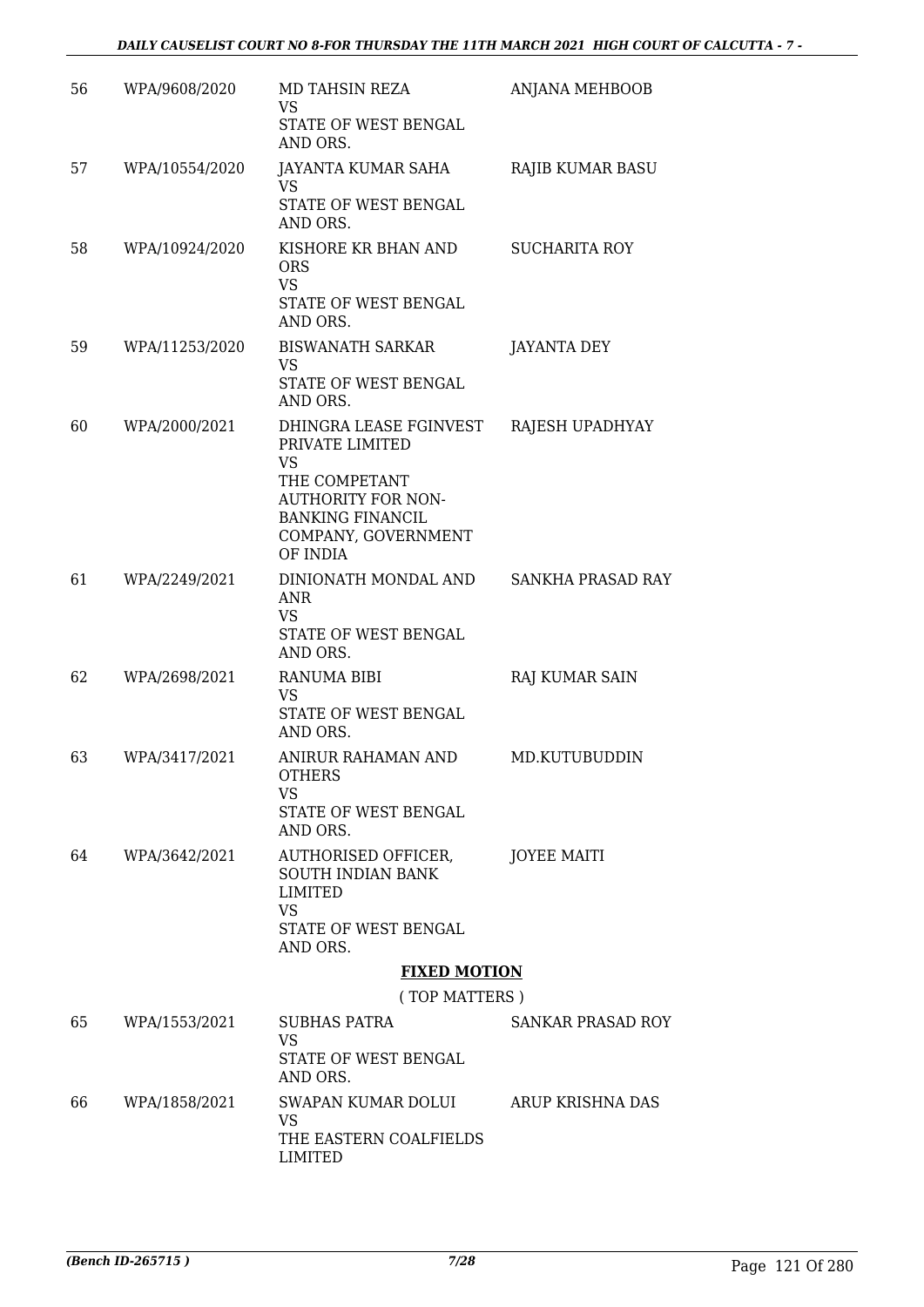| 67 | WPA/2038/2021<br>[ WPA 8460/2021]      | M/S EASY FIT JEWELLERY<br>(P) LIMITED AND ANOTHER<br><b>VS</b><br>UNION OF INDIA AND ORS.                      | ANIRUDDHA<br><b>AGRWALLA</b>              |
|----|----------------------------------------|----------------------------------------------------------------------------------------------------------------|-------------------------------------------|
| 68 | WPA/2615/2021                          | <b>BINOD KUMAR AGARWAL</b><br>AND ORS<br><b>VS</b><br>STATE OF WEST BENGAL<br>AND ORS.                         | <b>DONA GHOSH</b>                         |
| 69 | WPA/4836/2021                          | EAST INDIA UDYOG<br><b>LIMITED AND ANR</b><br><b>VS</b><br>STATE OF WEST BENGAL<br>AND ORS.                    | <b>SANDIP AGARWAL</b>                     |
| 70 | WPA/4840/2021                          | EAST INDIA UDYOG<br><b>LIMITED AND ANR</b><br><b>VS</b><br>STATE OF WEST BENGAL<br>AND ORS.                    | <b>SANDIP AGARWAL</b>                     |
| 71 | WPA/5316/2021                          | ADITYA BIRLA FINANCE<br>LIMITED AND ANR.<br><b>VS</b><br><b>COMMISSIONER OF</b><br>POLICE, KOLKATA AND<br>ORS. | <b>SOUMAVA</b><br><b>MUKHERJEE</b>        |
| 72 | CPAN/864/2018                          | TAPAN ROY PAUL & ORS<br><b>VS</b><br>RAGHUNATH THAKUR                                                          | S. SINHA                                  |
|    | IA NO: CAN/1/2020(Old No:CAN/173/2020) |                                                                                                                |                                           |
|    | wt73 WPA/18116/2016                    | TAPAN RAY PAUL & ANR<br><b>VS</b><br>STATE OF WEST BENGAL &<br><b>ORS</b>                                      | <b>S SINHA ROY</b>                        |
| 74 | WPA/21791/2019                         | MIR ZULFIKER ALI<br><b>VS</b><br>STATE OF WEST BENGAL &<br><b>ORS</b>                                          | <b>SANTANU MAJI</b>                       |
| 75 | WPA/914/2021                           | NIMAI CHANDRA MONDAL<br><b>AND ORS</b><br><b>VS</b><br>STATE OF WEST BENGAL<br>AND ORS.                        | <b>NAWAL KISHORE</b><br><b>CHATTERJEE</b> |
| 76 | WPA/8436/2020                          | RATAN LAL AGARWAL<br>VS<br>STATE OF WEST BENGAL<br>AND ORS.                                                    | <b>ANISH SEN</b>                          |
| 77 | WPA/8686/2020                          | TECHNO POINT<br><b>ENTERPRISE</b><br><b>VS</b><br>CALCUTTA UNIVERSITY                                          | TANMAY<br><b>CHOWDHURY</b>                |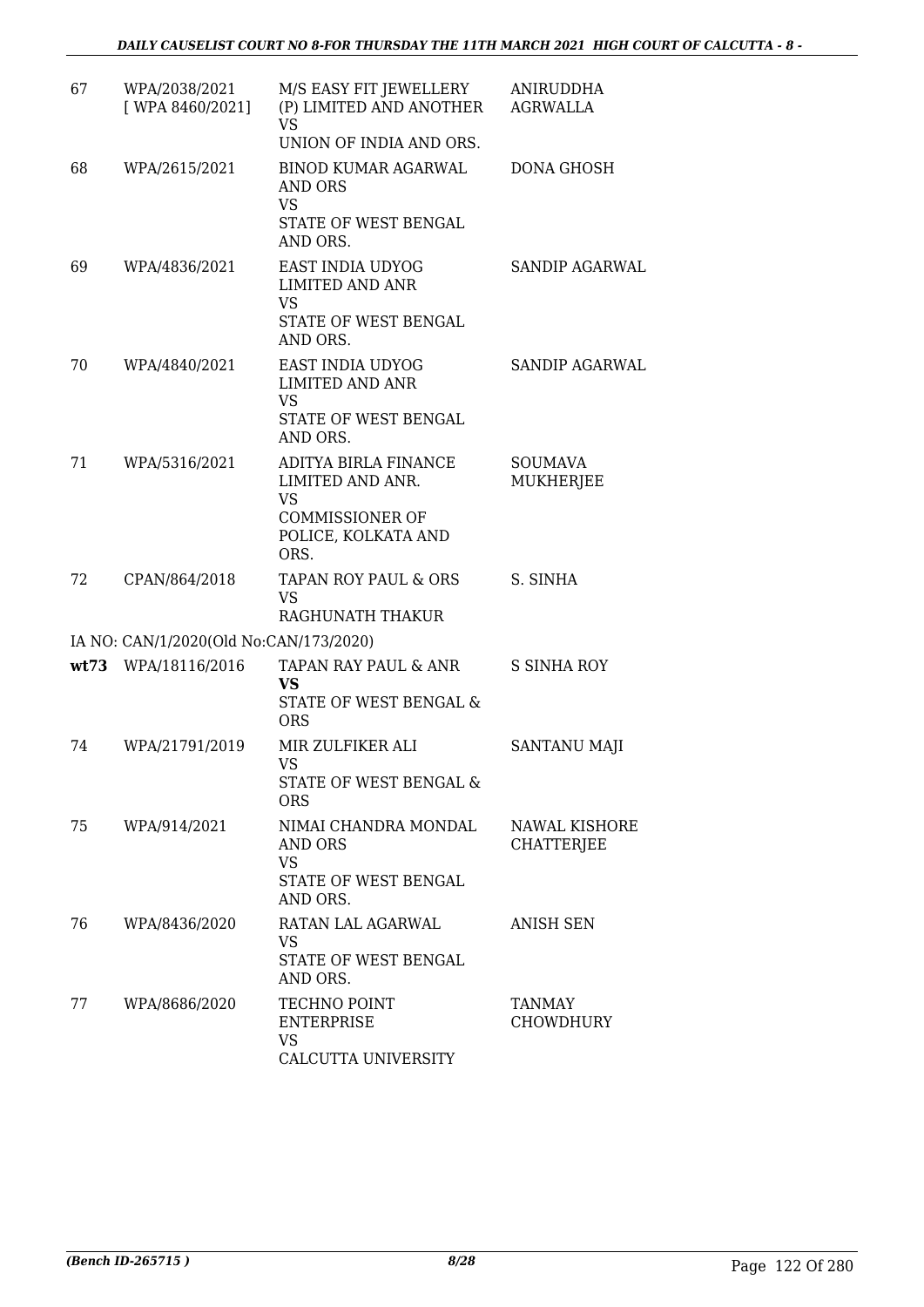| 78 | WPA/4634/2020                           | <b>SHIV KUMAR SHARMA &amp;</b><br>ANR<br>VS.<br>STATE OF WEST BENGAL &<br><b>ORS</b>       | <b>BIRENDRA KUMAR</b><br>JHA               |
|----|-----------------------------------------|--------------------------------------------------------------------------------------------|--------------------------------------------|
|    | IA NO: CAN/1/2020                       |                                                                                            |                                            |
| 79 | CPAN/543/2020                           | <b>BAKULA DEWANJI</b><br><b>VS</b><br>H. RABINDRA SINGH                                    | <b>ANIL KUMAR</b><br><b>CHATTOPADHYAYA</b> |
|    | wt80 WPA/5916/2020                      | <b>BAKULA DEWANJI</b><br>VS<br>UNION OF INDIA & ORS                                        | ANIL KR<br><b>CHATTOPADHYAY</b>            |
| 81 | WPA/6655/2020                           | SUBHASH CH. BISWAS<br><b>VS</b><br>STATE OF WEST BENGAL &<br>ORS.                          | RABINDRA KR.<br>JAISWAL                    |
|    | IA NO: CAN/1/2020(Old No:CAN/5509/2020) |                                                                                            |                                            |
| 82 | WPA/23531/2019                          | PINKU NAYAK<br>VS<br>STATE OF WEST BENGAL &                                                | ASHIRBAD SARKAR                            |
| 83 | WPA/4645/2021                           | <b>ORS</b><br><b>SUBIR ROY AND OTHERS</b><br><b>VS</b><br>STATE OF WEST BENGAL<br>AND ORS. | <b>KRISHNA PADA</b><br><b>SANTRA</b>       |
| 84 | WPA/8049/2020                           | <b>ANIRBAN TARAFDER</b><br><b>VS</b><br>STATE OF WEST BENGAL<br>AND ORS.                   | <b>ARNAB NANDI</b>                         |
| 85 | WPA/9820/2020                           | <b>BIPUL DAS AND OTHERS</b><br><b>VS</b><br>STATE OF WEST BENGAL<br>AND ORS.               | PRAMATHES SARKAR                           |
| 86 | WPA/1517/2021                           | KANCHAN MONDAL AND<br><b>ANR</b><br><b>VS</b><br>STATE OF WEST BENGAL<br>AND ORS.          | SABYASACHI<br><b>MONDAL</b>                |
| 87 | WPA/2536/2021                           | <b>GITA BARAI</b><br>VS.<br>STATE OF WEST BENGAL<br>AND ORS.                               | SWAPAN KUMAR<br><b>CHATTERJEE</b>          |
| 88 | WPA/1108/2021                           | NIDHUBAN SHIKARI<br>VS<br>STATE OF WEST BENGAL<br>AND ORS.                                 | SWADESH PRIYA<br><b>GHOSH</b>              |
| 89 | WPA/9655/2020                           | <b>SUDAM SARKAR</b><br><b>VS</b><br>STATE OF WEST BENGAL<br>AND ORS.                       | TANMAY<br><b>CHOWDHURY</b>                 |
| 90 | WPA/3694/2020                           | BAIDYANATH MANDI<br>VS.<br>STATE OF WEST BENGAL &<br><b>ORS</b>                            | <b>BADRUDDOZA</b><br><b>MALLICK</b>        |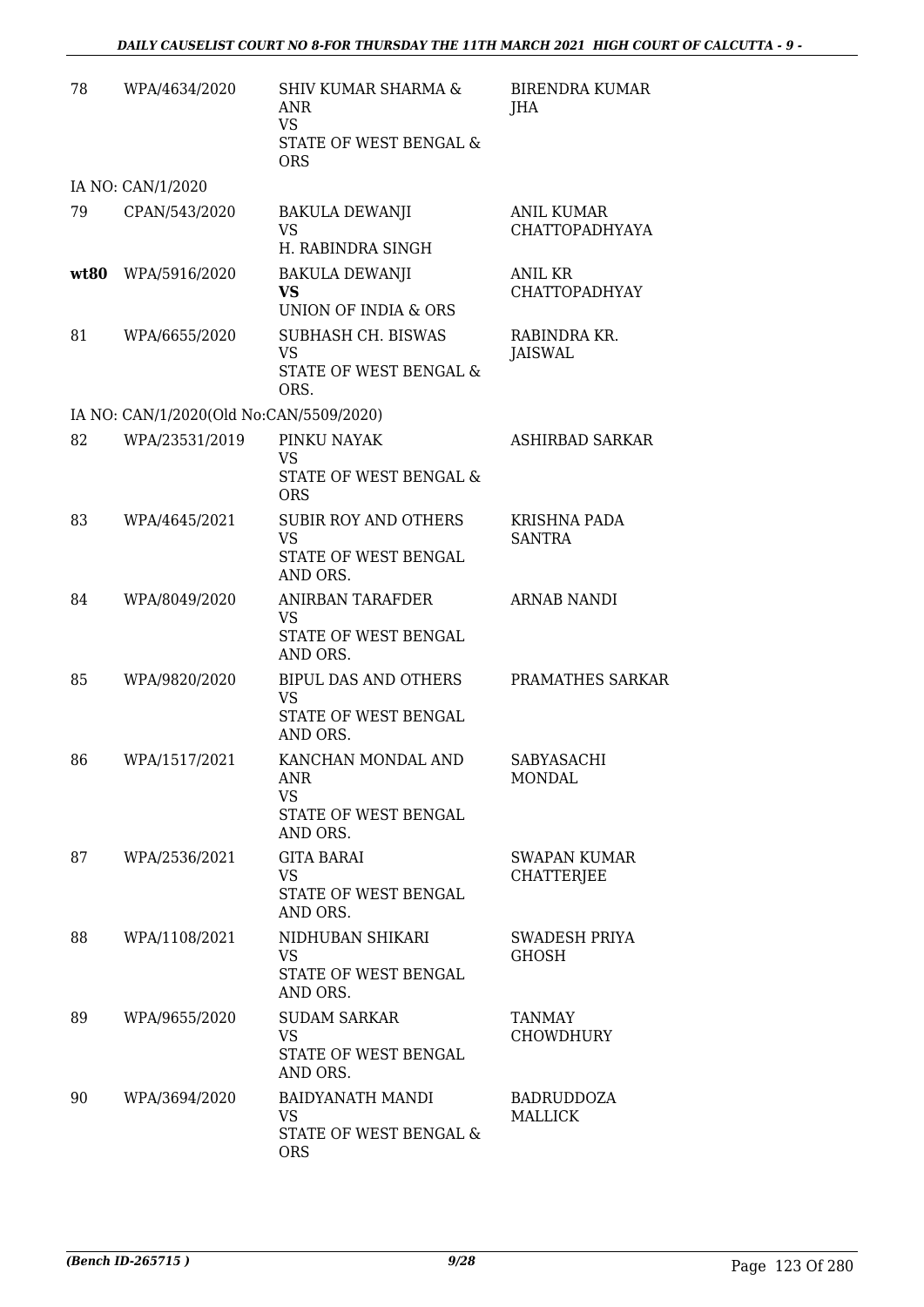| 91  | WPA/2486/2020     | BROJA MOHAN GHOSH<br><b>VS</b>                                                                           | PRIYABRATA SAHA               |
|-----|-------------------|----------------------------------------------------------------------------------------------------------|-------------------------------|
|     |                   | STATE OF WEST BENGAL &<br><b>ORS</b>                                                                     |                               |
| 92  | WPA/4572/2020     | SHEMIM REJA<br>VS                                                                                        | MD. KUTUBUDDIN                |
|     |                   | STATE OF WEST BENGAL &<br><b>ORS</b>                                                                     |                               |
|     |                   | <b>URGENT MOTION 1</b>                                                                                   |                               |
|     |                   | (TOP MATTERS)                                                                                            |                               |
| 93  | WPA/10241/2020    | <b>VISHAMBHAR SARAN</b>                                                                                  | NIKITA                        |
|     |                   | VS<br><b>BUERAU OF IMMIGRATION</b><br>AND ORS                                                            | JHUNJHUNWALA                  |
|     | IA NO: CAN/1/2021 |                                                                                                          |                               |
| 94  | WPA/10247/2020    | SAROJ AGARWAL<br><b>VS</b><br><b>BUREAU OF IMMIGRATION</b><br>AND ORS                                    | <b>NIKITA</b><br>JHUNJHUNWALA |
|     | IA NO: CAN/1/2021 |                                                                                                          |                               |
| 95  | WPA/10249/2020    | VISHAL AGARWAL<br><b>VS</b>                                                                              | NIKITA<br><b>JHUNJHUWALA</b>  |
|     |                   | <b>BUREAU OF IMMIGRATION</b><br><b>AND ORS</b>                                                           |                               |
|     | IA NO: CAN/1/2021 |                                                                                                          |                               |
| 96  | WPA/2896/2020     | HAJI MUMTAZ KHAN @<br>MUMTAZ KHAN<br><b>VS</b><br>THE GENERAL MANAGER,<br><b>METRO RAILWAY &amp; ORS</b> | <b>ISHITA RAUT</b>            |
|     | IA NO: CAN/1/2021 |                                                                                                          |                               |
| 97  | WPA/5691/2020     | <b>KARTICK PAUL</b><br>VS                                                                                | <b>TAPAN ROY</b>              |
|     |                   | <b>STATE OF WEST BENGAL &amp;</b><br><b>ORS</b>                                                          |                               |
|     |                   | IA NO: CAN/1/2020(Old No:CAN/3587/2020), CAN/3/2020(Old No:CAN/4335/2020)                                |                               |
| 98  | WPA/8763/2020     | <b>TAPAS KUMAR ROY</b><br>VS<br>State of West Bengal                                                     | DEBABRATA DAS<br><b>GUPTA</b> |
| 99  | WPA/8815/2020     | <b>GANESH CHANDRA KUNDU</b>                                                                              | RAJ KUMAR GUPTA               |
|     |                   | VS<br>STATE OF WEST BENGAL<br><b>AND ORS</b>                                                             |                               |
| 100 | WPA/9185/2020     | KAKALI DAS KAPAS<br><b>VS</b>                                                                            | <b>BIBEK DEY</b>              |
| 101 | WPA/9274/2020     | State of West Bengal<br>M/S LOKNATH SECURITY                                                             | ANASUYA                       |
|     |                   | <b>VS</b><br>PUNJAB NATIONAL BANK                                                                        | <b>BHATTACHARYA</b>           |
| 102 | WPA/9723/2020     | SHIBNATH NASKAR<br><b>VS</b>                                                                             | ANINDITA AUDDY<br>(DAS)       |
|     |                   | STATE OF WEST BENGAL<br>AND ANR.                                                                         |                               |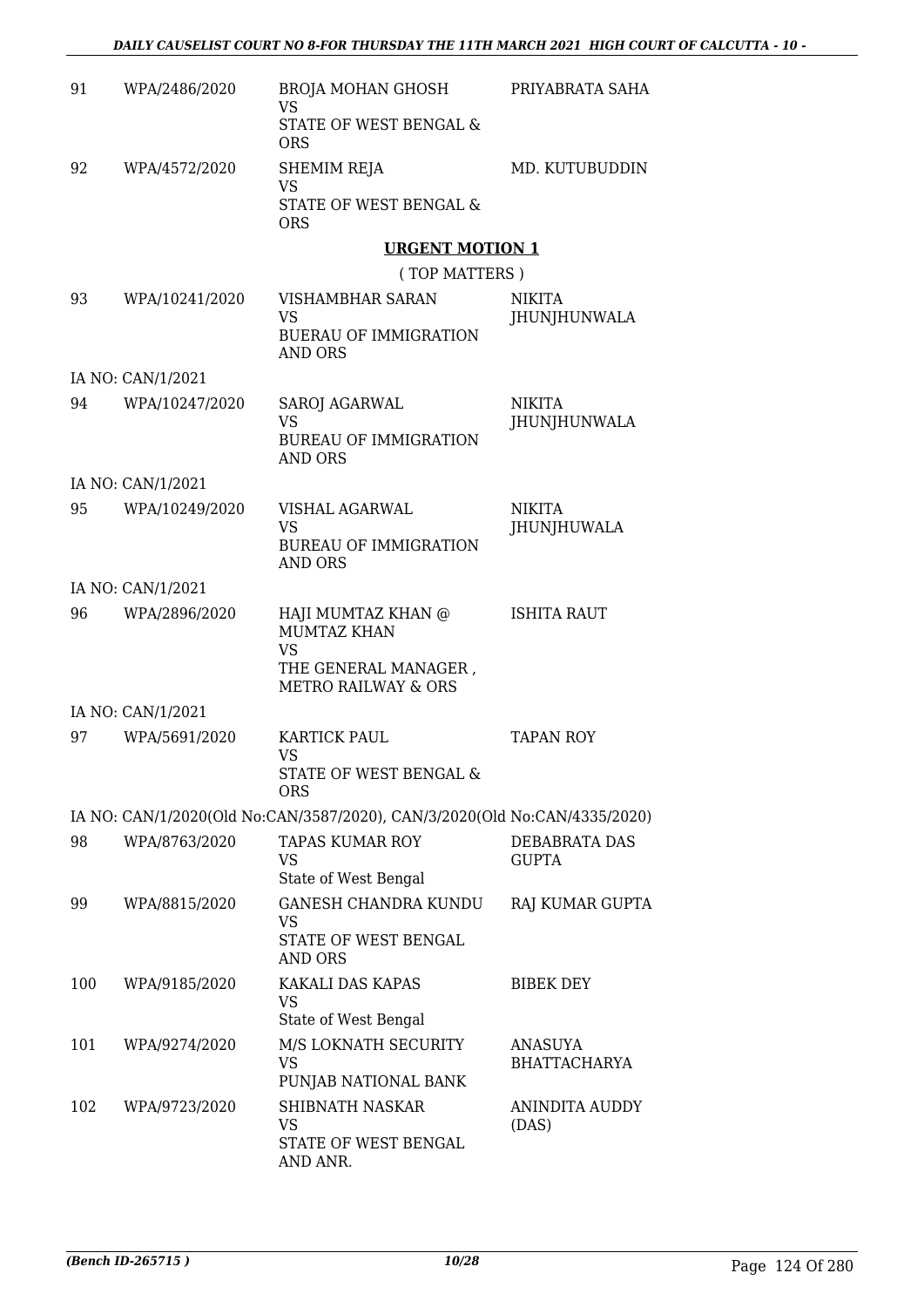| 103 | WPA/9910/2020  | PRABIR KUNDU<br>VS<br>STATE OF WEST BENGAL<br>AND ORS.                                         | <b>JOYITA RAY</b>                  |
|-----|----------------|------------------------------------------------------------------------------------------------|------------------------------------|
| 104 | WPA/9988/2020  | <b>SUSANTA KUMAR BERA</b><br>AND ANR<br>VS<br>STATE OF WEST BENGAL<br>AND ORS.                 | MONORANJAN JANA                    |
| 105 | WPA/10662/2020 | <b>GOBINDA CHANDRA</b><br><b>MANNA</b><br>VS<br>STATE OF WEST BENGAL<br>AND ORS.               | RAJNIL MUKHERJEE                   |
| 106 | WPA/10787/2020 | GAJENDRA PRASAD SINGH<br><b>AND ANR</b><br><b>VS</b><br>STATE OF WEST BENGAL<br>AND ORS.       | <b>MANIKA SARKAR</b>               |
| 107 | WPA/11875/2020 | DEB KUMAR CHAL<br>VS<br>STATE OF WEST BENGAL<br>AND ORS.                                       | Santanu Chatterjee                 |
| 108 | WPA/203/2021   | DILIP MAJUMDER<br><b>VS</b><br>STATE OF WEST BENGAL<br>AND ORS.                                | <b>JOYEE MAITI</b>                 |
| 109 | WPA/1050/2021  | <b>BISWANTH MUKHERJEE</b><br><b>VS</b><br>STATE OF WEST BENGAL<br>AND ORS.                     | SANJIB K<br>MUKHOPADHYAY           |
| 110 | WPA/1315/2021  | <b>TAPAS GHOSH</b><br>VS<br>STATE OF WEST BENGAL<br>AND ORS.                                   | <b>SAILEN NASKAR</b>               |
| 111 | WPA/1434/2021  | PRONOBESH PAKHIRA<br><b>VS</b><br>STATE OF WEST BENGAL<br>AND ORS.                             | LAKSHMINATH<br><b>BHATTACHARYA</b> |
| 112 | WPA/1471/2021  | DHANU DEBNATH @<br>DHANUDHAR DEBNATH<br>AND ANOTHER<br>VS.<br>STATE OF WEST BENGAL<br>AND ORS. | <b>AMIT BARAN DASH</b>             |
| 113 | WPA/2060/2021  | NIKHIL KUMAR PAL<br>VS<br>STATE OF WEST BENGAL<br>AND ORS.                                     | DEBASISH DAS                       |
| 114 | WPA/2128/2021  | MD AKBAR ALI SARDAR<br>VS<br>STATE OF WEST BENGAL<br>AND ORS.                                  | PARNA MUKHERJEE                    |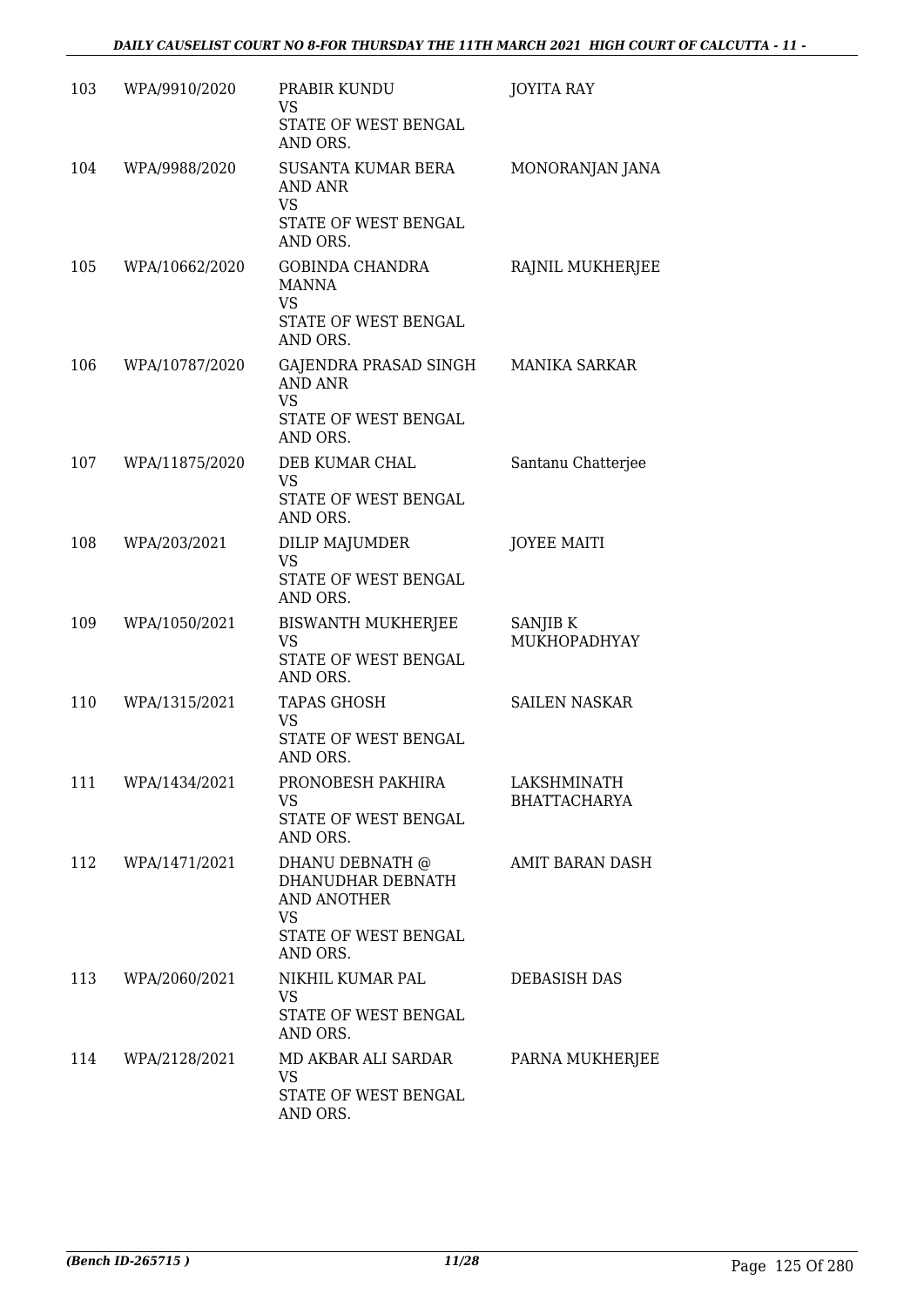| 115 | WPA/2253/2021     | SUVOJIT DUTTA<br><b>VS</b>                                                                             | PRATIP KUMAR<br><b>CHATTERJEE</b>      |
|-----|-------------------|--------------------------------------------------------------------------------------------------------|----------------------------------------|
|     |                   | THE REGISTRAR GENERAL,<br>HIGH COURT, CALCUTTA                                                         |                                        |
| 116 | WPA/3098/2021     | SUBHAS CH. DUTTA<br><b>VS</b>                                                                          | SK.NIZAMUDDIN                          |
|     |                   | STATE OF WEST BENGAL<br>AND ORS.                                                                       |                                        |
| 117 | WPA/3214/2021     | SARFARAJ KHAN @ BABU<br>VS<br>STATE OF WEST BENGAL<br>AND ORS.                                         | <b>SUMITAVA</b><br><b>CHAKRABORTY</b>  |
| 118 | WPA/4188/2021     | SUSANTA CHAKRABORTY<br><b>VS</b><br>STATE OF WEST BENGAL<br>AND ORS.                                   | SUDIP GHOSH<br><b>CHOWDHURY</b>        |
| 119 | WPA/4948/2021     | KASHINATH DEY ALIAS<br>KASHI<br><b>VS</b><br>STATE OF WEST BENGAL<br>AND ORS.                          | <b>SUDIP GHOSH</b><br><b>CHOWDHURY</b> |
| 120 | WPA/3422/2021     | ARIJIT MITRA<br><b>VS</b><br>STATE OF WEST BENGAL<br>AND ORS.                                          | <b>AMITAVA BHOWMICK</b>                |
| 121 | WPA/10565/2020    | KANGAN BERIA NETAJI<br>SANGHA<br><b>VS</b><br>STATE OF WEST BENGAL<br>AND ORS.                         | ABBAS IBRAHIM<br><b>KHAN</b>           |
| 122 | WPA/7350/2020     | <b>NEPAL DAS</b><br><b>VS</b><br>Union of India                                                        | <b>JOY CHAKRABORTY</b>                 |
|     | IA NO: CAN/1/2020 |                                                                                                        |                                        |
| 123 | WPA/2389/2020     | CHANCHAL BASU<br>VS.<br>STATE OF WEST BENGAL &<br>ORS.                                                 | UTSAV MUKHERJEE                        |
| 124 | WPA/4783/2021     | <b>ATIN ROY</b><br><b>VS</b><br>STATE OF WEST BENGAL<br>AND ORS                                        | SATRAJIT SINHA ROY                     |
| 125 | WPA/19455/2018    | UMA BHATTACHARYA<br>VS.<br>STATE OF WEST BENGAL &<br><b>ORS</b>                                        | CHANDRA NATH<br><b>SARKAR</b>          |
| 126 | WPA/19471/2018    | ASHOK HALDER ALIAS<br>ASHOK KUMAR HALDER &<br>ANR<br><b>VS</b><br>STATE OF WEST BENGAL &<br><b>ORS</b> | CHANDRA NATH<br><b>SARKAR</b>          |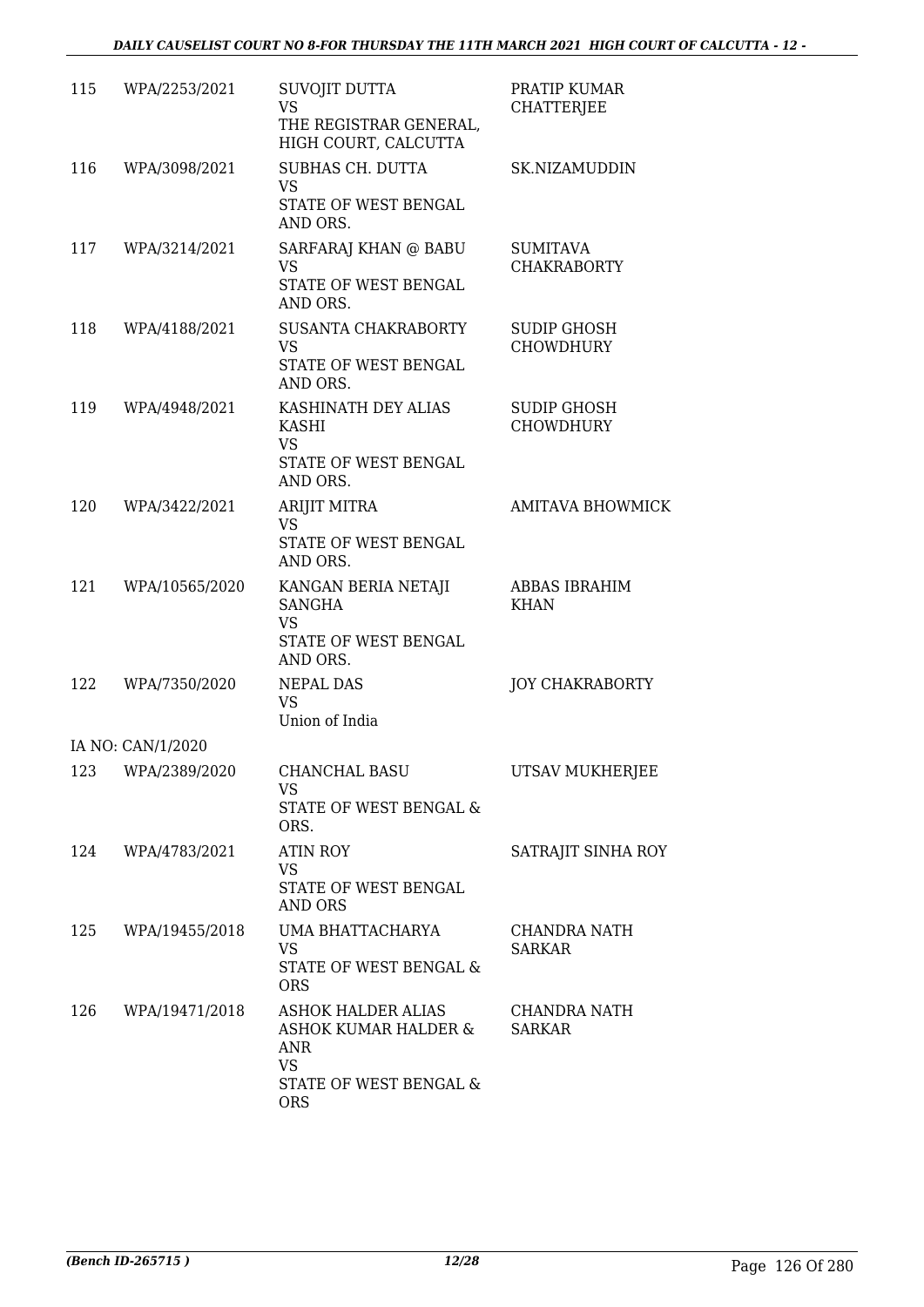| 127 | WPA/12399/2019    | TAPAS KUMAR GHOSH<br>VS<br>STATE OF WEST BENGAL &<br><b>ORS</b>                                                                                              | SOUMYA MAZUMDAR                     |
|-----|-------------------|--------------------------------------------------------------------------------------------------------------------------------------------------------------|-------------------------------------|
| 128 | WPA/21476/2019    | SUKUMAR MONDAL<br>VS<br>STATE OF WEST BENGAL &<br><b>ORS</b>                                                                                                 | SIDDHARTHA SARKAR                   |
| 129 | WPA/22075/2019    | SANJIB KUMAR MANDAL<br><b>VS</b><br>STATE OF WEST BENGAL &<br><b>ORS</b>                                                                                     | <b>SUJOY KUMAR</b><br><b>HALDER</b> |
| 130 | WPA/22959/2019    | FELU RANI KARMAKAR<br><b>VS</b><br>STATE OF WEST BENGAL &<br><b>ORS</b>                                                                                      | <b>MANIKA SARKAR</b>                |
| 131 | WPA/23094/2019    | DHIRENDRA NATH DAS<br>VS<br>STATE OF WEST BENGAL &<br><b>ORS</b>                                                                                             | JAYANTA DEY                         |
| 132 | WPA/1712/2020     | NETAI CHARAN GIRI<br><b>VS</b><br>STATE OF WEST BENGAL &<br><b>ORS</b>                                                                                       | ARNAB MUKHERJEE                     |
|     | IA NO: CAN/1/2020 |                                                                                                                                                              |                                     |
| 133 | WPA/4025/2020     | JYOTI KUMARI SHAW<br><b>VS</b><br>STATE OF WEST BENGAL &<br><b>ORS</b>                                                                                       | PRIYANKA SAHA                       |
| 134 | WPA/4098/2020     | RENUKA SARDAR<br><b>VS</b><br>STATE OF WEST BENGAL &<br><b>ORS</b>                                                                                           | <b>SONAK</b><br><b>BHATTACHARYA</b> |
| 135 | WPA/4168/2020     | SRIMATYA TARULATA DAS<br>VS<br>STATE OF WEST BENGAL<br>&ORS                                                                                                  | JAYANTA DEY                         |
| 136 | WPA/5090/2020     | <b>ASOKE KUMAR AGASTI</b><br><b>VS</b><br>STATE OF WEST BENGAL &<br><b>ORS</b>                                                                               | <b>SOURAV DUTTA</b>                 |
| 137 | WPA/5108/2020     | HARIPADA KAR<br><b>VS</b><br>STATE OF WEST BENGAL &<br><b>ORS</b>                                                                                            | ANUP DASGUPTA                       |
| 138 | WPA/7287/2020     | NATIONAL PROJECTS<br>CONSTRUCRTION<br>CORPORATION LIMITED<br><b>VS</b><br>MICRO AND SMALL<br><b>ENTERPRISES</b><br>FACILITATION COUNCIL<br>(SAMADHAAN) MSEFC | RESHMI MUKHERJEE                    |

IA NO: CAN/1/2020, CAN/2/2020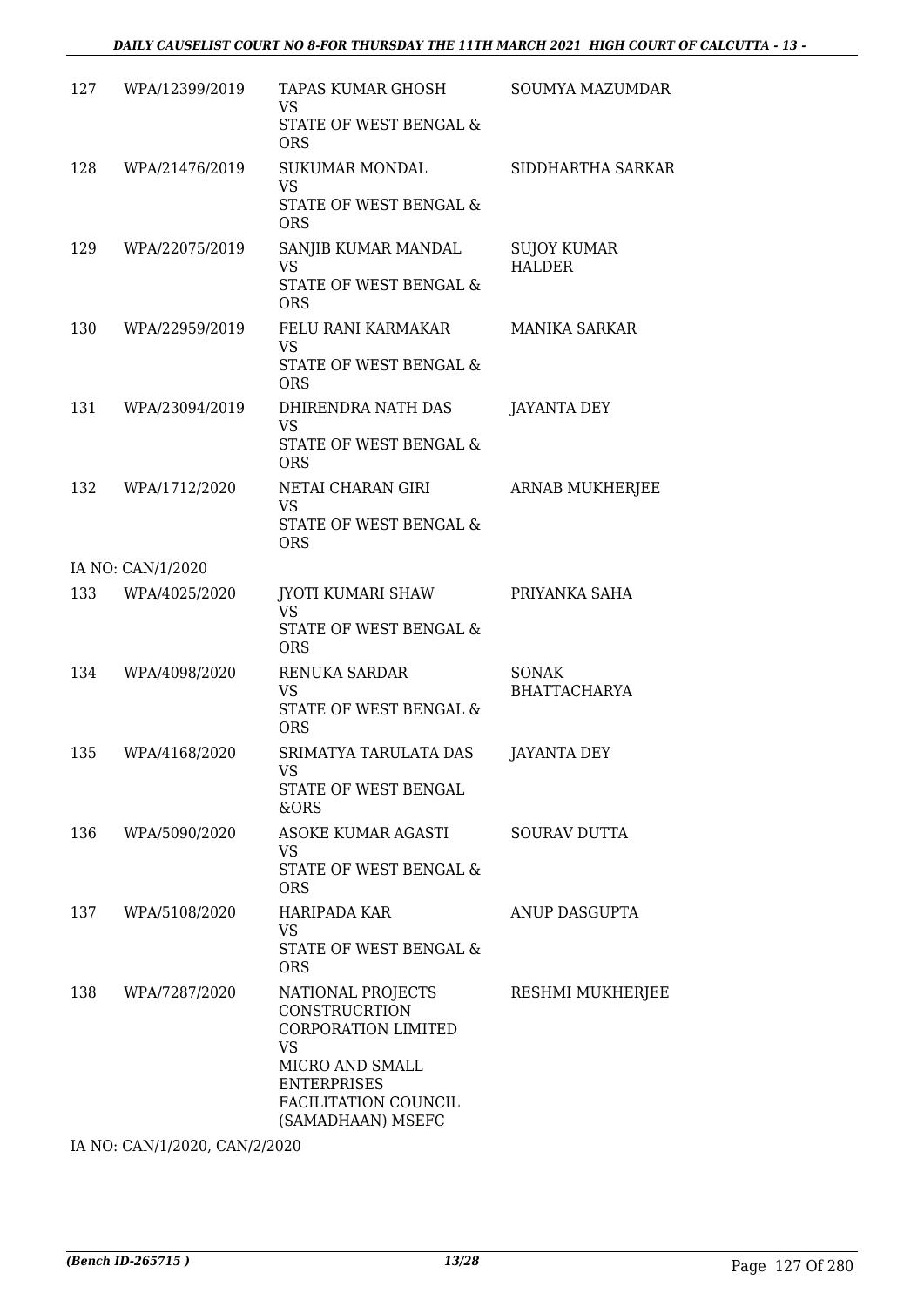| 139 | WPA/7747/2020     | <b>SUPARNA NAYAK</b><br>VS<br>STATE OF WEST BENGAL                                                | SUJIT KUMAR RATH                |
|-----|-------------------|---------------------------------------------------------------------------------------------------|---------------------------------|
| 140 | WPA/8860/2020     | AND ORS.<br><b>SHILA GUHA</b><br><b>VS</b><br>UNION OF INDIA AND                                  | PRANTICK GHOSH                  |
|     |                   | <b>OTHERS</b>                                                                                     |                                 |
| 141 | WPA/9591/2020     | AKSHAY KUKMAR DAS<br><b>VS</b><br>STATE OF WEST BENGAL<br>AND ORS.                                | BHARAT CHANDRA<br><b>SIMAI</b>  |
| 142 | WPA/9763/2020     | SABITA RANI DE(PRADHAN)<br>VS<br>UNION OF INDIA AND ORS.                                          | RUPSA SREEEMANI                 |
| 143 | WPA/9767/2020     | RATAN KUMAR BARMAN<br><b>VS</b><br>STATE OF WEST BENGAL<br>AND ORS.                               | PARTHA<br><b>CHAKRABORTY</b>    |
| 144 | WPA/9931/2020     | DISHARI HEALTH POINT<br>PRIVATE LIMITED<br><b>VS</b><br>STATE OF WEST BENGAL<br>AND ORS.          | SHIBAJI KUMAR DAS               |
| 145 | WPA/10403/2020    | <b>BINA BISWAS</b><br>VS<br>STATE OF WEST BENGAL<br>AND ORS.                                      | <b>NAMITA BASU</b>              |
| 146 | WPA/11315/2020    | <b>GOPAL KUMAR SEN AND</b><br><b>ANOTHER</b><br><b>VS</b><br>STATE OF WEST BENGAL<br>AND ORS.     | Sanjib Dawn                     |
| 147 | WPA/11405/2020    | MALLABHUM HUMAN<br>RESOURCE DEVELIPMENT<br>TRUST<br><b>VS</b><br>STATE OF WEST BENGAL<br>AND ORS. | SURYASARATHI BASU               |
|     | 148 WPA/39/2021   | UNITRIVENI OVERSEAS<br><b>VS</b><br>UNION BANK OF INDIA AND<br>ANR                                | <b>MAYUKH MAITRA</b>            |
|     | IA NO: CAN/1/2021 |                                                                                                   |                                 |
|     | 149 WPA/1283/2021 | SOURAV SARKAR AND ANR<br><b>VS</b><br>THE STATE OF WEST<br><b>BENGAL AND ORS</b>                  | SUDIP GHOSH<br><b>CHOWDHURY</b> |
| 150 | WPA/1440/2021     | PALASH DUTTA<br>VS<br>STATE OF WEST BENGAL<br>AND ORS.                                            | RUPSA SREEMANI                  |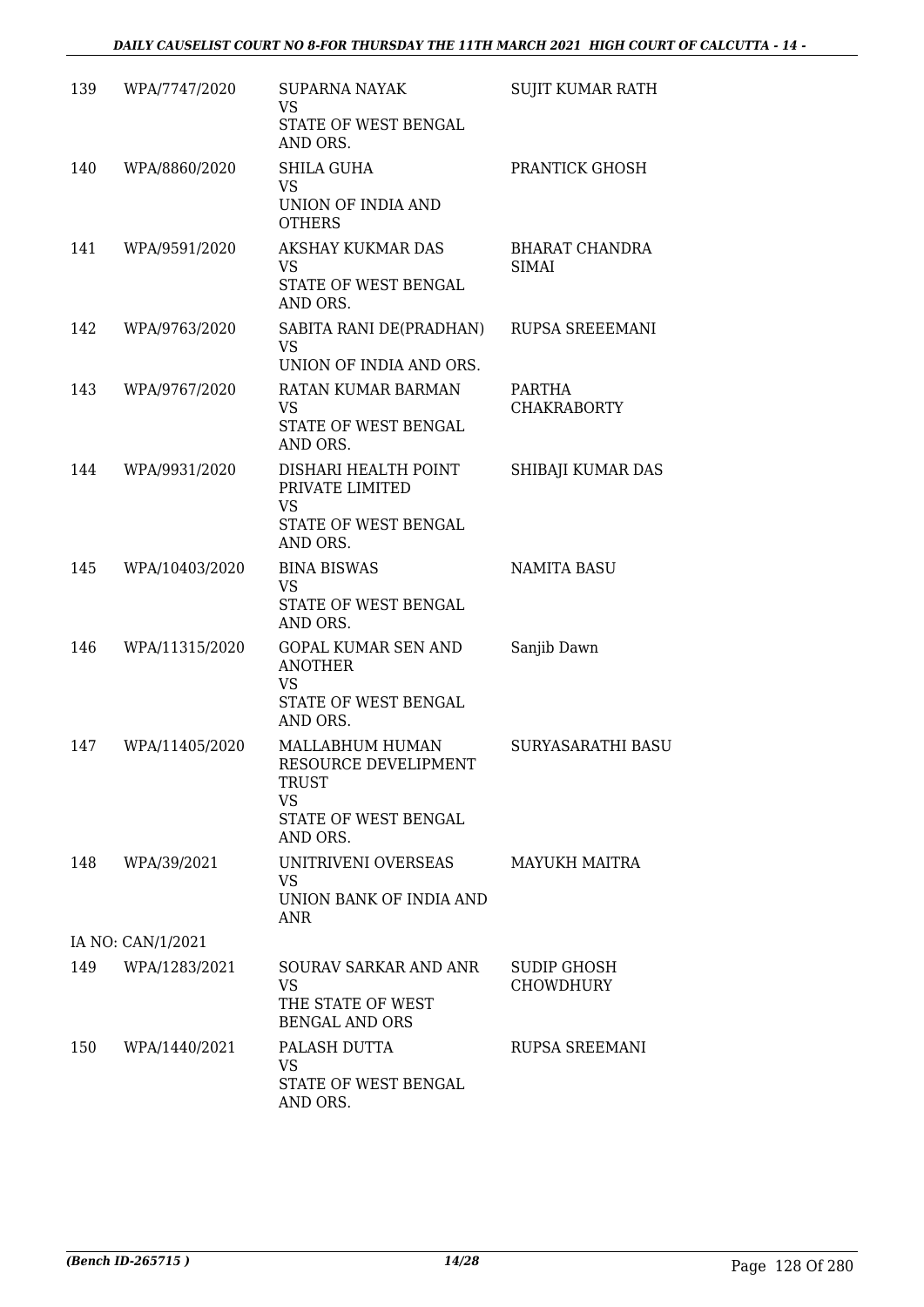| 151 | WPA/1923/2021      | MANINDRA CAHNDRA<br><b>GHOSH</b><br><b>VS</b><br>STATE OF WEST BENGAL<br>AND ORS.                        | KALLOL GUHA<br><b>THAKURATA</b>        |
|-----|--------------------|----------------------------------------------------------------------------------------------------------|----------------------------------------|
| 152 | WPA/2271/2021      | <b>BISHNUPADA PRAMANIK</b><br>VS                                                                         | <b>SANJOY PATRA</b>                    |
|     |                    | STATE OF WEST BENGAL<br>AND ORS.                                                                         |                                        |
| 153 | WPA/2370/2021      | ASRAFUL SK.<br><b>VS</b><br>STATE OF WEST BENGAL<br>AND ORS.                                             | <b>JOYEE MAITI</b>                     |
| 154 | WPA/2478/2021      | MANIPAL TECHONOLOGIES<br>LTD. AND ANR<br><b>VS</b>                                                       | ADITYA KANODIA                         |
|     |                    | UCO BANK AND OTHERS                                                                                      |                                        |
| 155 | WPA/2585/2021      | JYOTSHNA DEB<br><b>VS</b><br>STATE OF WEST BENGAL                                                        | <b>BHARAT CHANDRA</b><br><b>SIMAI</b>  |
|     |                    | AND ORS.                                                                                                 |                                        |
| 156 | WPA/2639/2021      | HOTEL GREEN VIEW<br><b>VS</b><br>STATE OF WEST BENGAL<br>AND ORS.                                        | <b>SANGHAMITRA</b><br><b>NANDY</b>     |
| 157 | WPA/2642/2021      | MADHUMITA DAS AND<br><b>ANOTHER</b><br><b>VS</b>                                                         | LAL MOHAN BASU                         |
|     |                    | STATE OF WEST BENGAL<br>AND ORS.                                                                         |                                        |
| 158 | WPA/2904/2021      | DELTA CREATIONS PRIVATE SURYASARATHI BASU<br><b>LIMITED AND ANR</b><br><b>VS</b><br>STATE OF WEST BENGAL |                                        |
| 159 | WPA/2955/2021      | AND ORS.<br>SHANKAR PRASAD MAITY                                                                         | PAPIYA SHAW                            |
|     |                    | VS.<br>THE BRANCH MANAGER,<br>PNB AND ORS                                                                |                                        |
| 160 | WPA/4185/2021      | PRABIR BANERJEE<br>VS<br>STATE OF WEST BENGAL<br>AND ORS.                                                | <b>SUDIP GHOSH</b><br><b>CHOWDHURY</b> |
|     |                    | <b>URGENT MOTION 2</b>                                                                                   |                                        |
|     |                    | (TOP MATTERS)                                                                                            |                                        |
|     | 161 WPA/23994/2019 | RANENDRA NARAYAN SAHA SREEJOYEE BOSE<br>VS.                                                              |                                        |
|     |                    | STATE OF WEST BENGAL &<br><b>ORS</b>                                                                     |                                        |
| 162 | WPA/286/2020       | KABITA MAJHI<br><b>VS</b>                                                                                | <b>BRAJABALLABH SAHA</b>               |
|     |                    | STATE OF WEST BENGAL &<br><b>ORS</b>                                                                     |                                        |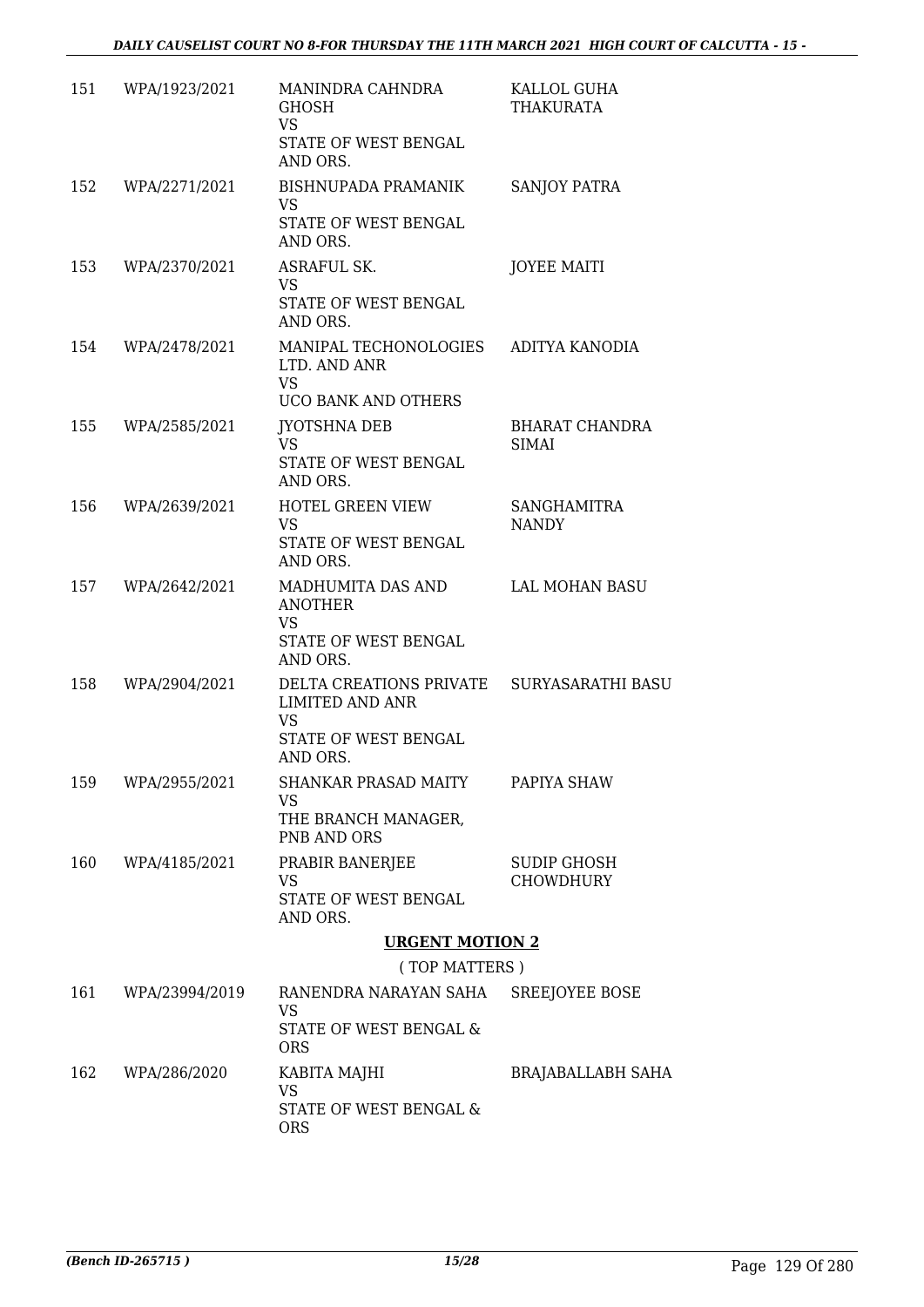| 163 | WPA/942/2020      | RENUBALA MAJHI<br><b>VS</b>                                                                 | <b>DEBASIS SUR</b>                      |
|-----|-------------------|---------------------------------------------------------------------------------------------|-----------------------------------------|
|     |                   | STATE OF WEST BENGAL &<br><b>ORS</b>                                                        |                                         |
| 164 | WPA/2160/2020     | <b>SWAPAN KR DAS</b><br><b>VS</b><br>STATE OF WEST BENGAL &<br><b>ORS</b>                   | <b>SUBIR KR</b><br><b>BHATTACHARYYA</b> |
| 165 | WPA/2522/2020     | PANKAJ MAHATA<br><b>VS</b><br>STATE OF WEST BENGAL &<br><b>ORS</b>                          | <b>SARTHAK BURMAN</b>                   |
| 166 | WPA/2989/2020     | SEKHAR CHANDRA<br><b>CHOWDHURY</b><br><b>VS</b><br>STATE OF WEST BENGAL &<br><b>ORS</b>     | LIPIKA CHATTERJEE                       |
| 167 | WPA/4376/2020     | TEJPAL RABIDAS & ORS<br><b>VS</b><br>STATE OF WEST BENGAL &<br><b>ORS</b>                   | <b>SUFI KAMAL</b>                       |
| 168 | WPA/4379/2020     | GOPAL MANDAL & ORS PRIYANKA MONDAL<br><b>VS</b><br>STATE OF WEST BENGAL &<br><b>ORS</b>     |                                         |
|     | 169 WPA/4534/2020 | MANU SARKAR & ANR<br>VS<br>STATE OF WEST BENGAL &<br><b>ORS</b>                             | RUPSA SREEMANI                          |
| 170 | WPA/4762/2020     | SUBHAS CHANDRA<br><b>BHATTACHARYYA</b><br><b>VS</b><br>STATE OF WEST BENGAL &<br><b>ORS</b> | KAMAL KANTA KAR                         |
| 171 | WPA/4923/2020     | PROF. ANURADHA GHOSH<br>VS<br>STATE OF WEST BENGAL &<br><b>ORS</b>                          | <b>SUMAN BANERJEE</b>                   |
| 172 | WPA/4983/2020     | EYASMINA KHATUN<br>VS<br>STATE OF WEST BENGAL &<br><b>ORS</b>                               | KRISHNA YADAV                           |
| 173 | WPA/4989/2020     | MUNCY NASHER ALI SAHA<br>$&$ ANR<br><b>VS</b><br><b>UNION OF INDIA &amp; ORS</b>            | S. M. HASAN                             |
| 174 | WPA/5647/2020     | ANATHBANDHU TEACHER'S<br>TRAINING INSTITUTE<br><b>VS</b><br>UNION OF INDIA & ORS            | TUHIN SUBHRA RAUT                       |
| 175 | WPA/5996/2020     | ASHA PAL<br>VS<br>STATE OF WEST BENGAL &<br><b>ORS</b>                                      | MD. ASHRAFUL HUQ                        |

IA NO: CAN/1/2020(Old No:CAN/4172/2020)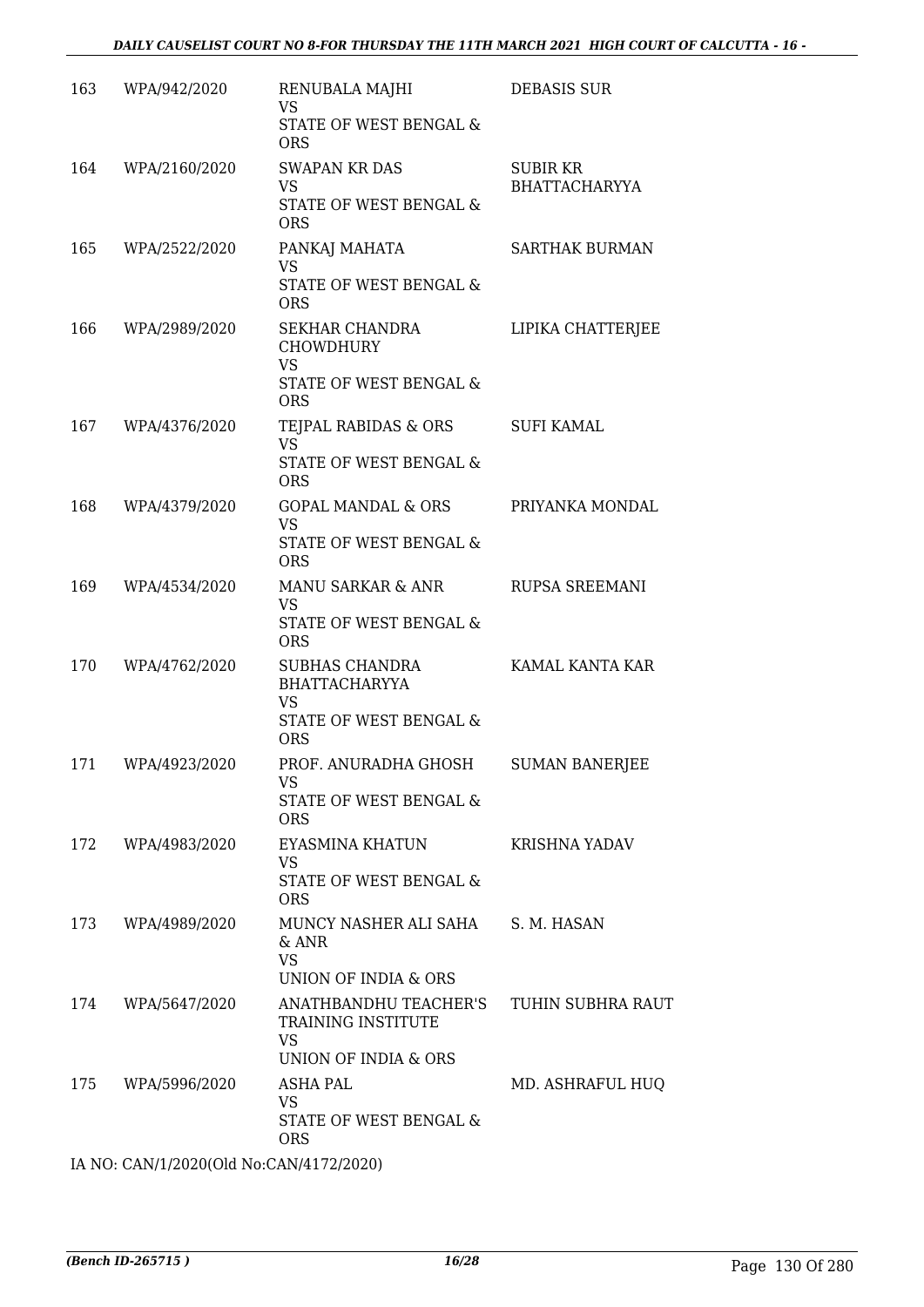| 176 | WPA/7101/2020     | <b>ARATI SOREN</b><br>VS<br>STATE OF WEST BENGAL                                                                               | <b>SOHOM RAY</b>                |                        |
|-----|-------------------|--------------------------------------------------------------------------------------------------------------------------------|---------------------------------|------------------------|
|     | IA NO: CAN/1/2020 |                                                                                                                                |                                 |                        |
| 177 | WPA/7488/2020     | RADHA THAPA @ RADHA<br><b>BAHADUR</b><br><b>VS</b><br>STATE OF WEST BENGAL<br>AND ORS.                                         | <b>SANJIB DAS</b>               |                        |
|     | IA NO: CAN/1/2020 |                                                                                                                                |                                 |                        |
| 178 | WPA/7836/2020     | KAMAL BAGARIA<br><b>VS</b><br>State of West Bengal                                                                             | JAYSHREE SAHA                   |                        |
| 179 | WPA/7956/2020     | UTTAM KUMAR DAS<br><b>VS</b><br>STATE OF WEST BENGAL<br>AND ORS.                                                               | SAYANTAN HAZRA                  | <b>SAIKAT BANERJEE</b> |
| 180 | WPA/8105/2020     | DR. TUSHAR CHOWDHURY<br><b>VS</b><br>State of West Bengal                                                                      | PRADYAT SAHA                    |                        |
| 181 | WPA/8134/2020     | REJAUL SK.<br><b>VS</b><br>State of West Bengal                                                                                | MANOJ KUMAR ROY                 |                        |
| 182 | WPA/8217/2020     | MANAS KOTAL AND ORS.<br><b>VS</b><br>STATE OF WEST BENGAL<br>AND ORS.                                                          | samit bhanja                    |                        |
| 183 | WPA/8232/2020     | FAIDEAL SUPPLIES LTD<br><b>AND ANR</b><br><b>VS</b><br>Union of India AND ORS                                                  | ANIRUDDHA<br><b>AGARWALLA</b>   |                        |
| 184 | WPA/8370/2020     | <b>INDRALAL PRAMANIK</b><br><b>VS</b><br>STATE OF WEST BENGAL<br>AND ORS.                                                      | <b>GOURANGA KUMAR</b><br>DAS    |                        |
| 185 | WPA/8630/2020     | BHAJAGOBINDA ROY @<br><b>BHAJAN ROY</b><br>VS<br>State of West Bengal                                                          | <b>NAZIR AHMED</b>              |                        |
| 186 | WPA/8637/2020     | <b>SOUVIK MUKHERJEE</b><br><b>VS</b><br>THE ADDL. SECY. AND<br>CHIEF PASSPORT OFFICER,<br>PASSPORT SEVA PRG. AND<br><b>ORS</b> | <b>SUMAN BANERJEE</b>           |                        |
| 187 | WPA/8661/2020     | BAIJNATH JAISWAL<br><b>VS</b><br>STATE OF WEST BENGAL<br>AND ORS.                                                              | <b>AMLAN KUMAR</b><br>MUKHERJEE |                        |
| 188 | WPA/8671/2020     | <b>BISWAJIT SADHUKHAN</b><br>VS<br>STATE OF WEST BENGAL<br>AND ORS.                                                            | SUTAPA UPADHYAY                 |                        |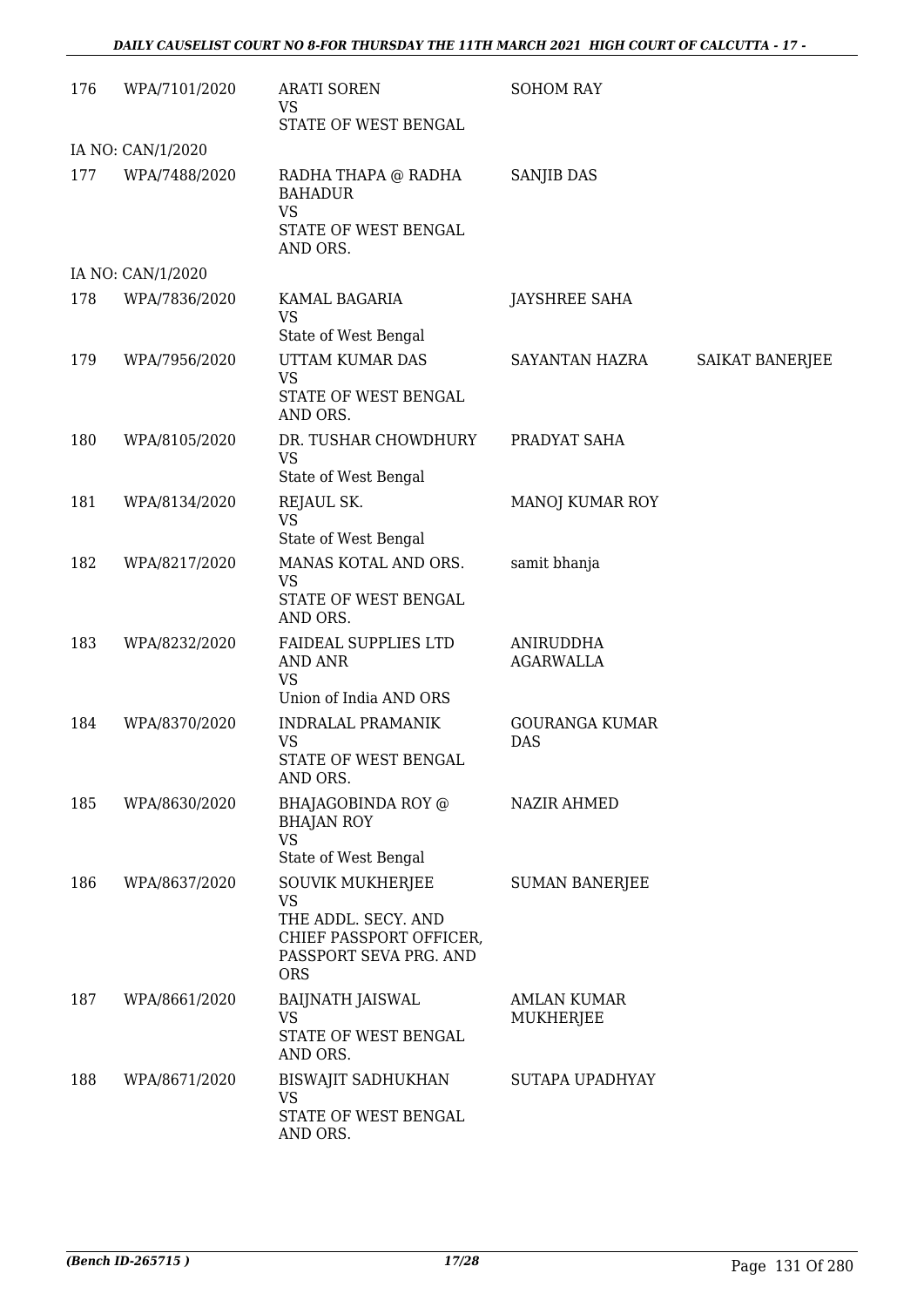| 189 | WPA/8696/2020     | RABINDRA SARKAR<br>VS<br>STATE OF WEST BENGAL<br>AND ORS.                                                                                                               | TARUNJYOTI TEWARI                    |
|-----|-------------------|-------------------------------------------------------------------------------------------------------------------------------------------------------------------------|--------------------------------------|
| 190 | WPA/8753/2020     | <b>SMT REBA MANNA</b><br>VS<br>STATE OF WEST BENGAL<br>AND ORS.                                                                                                         | <b>SOURADIPTA</b><br><b>BANERJEE</b> |
| 191 | WPA/8826/2020     | UTPAL MONDAL<br><b>VS</b><br>THE STATE OF WEST<br><b>BENGAL AND ORS</b>                                                                                                 | DYUTIMOY PAUL                        |
| 192 | WPA/9052/2020     | <b>BEMALA DEBI</b><br><b>VS</b><br>STATE OF WEST BENGAL<br>AND ORS.                                                                                                     | <b>ABHIK SARKAR</b>                  |
| 193 | WPA/9064/2020     | <b>AMENA BIBI</b><br><b>VS</b><br>STATE OF WEST BENGAL<br>AND ORS.                                                                                                      | <b>MARIA RAHAMAN</b>                 |
| 194 | WPA/9215/2020     | <b>APU KUNDU</b><br><b>VS</b><br>STATE OF WEST BENGAL<br>AND ORS.                                                                                                       | SHIBAJI KUMAR DAS                    |
| 195 | WPA/9297/2020     | <b>BABURAM SARDAR</b><br><b>VS</b><br>STATE OF WEST BENGAL<br>AND ORS.                                                                                                  | <b>MIR ANOWAR</b>                    |
| 196 | WPA/9342/2020     | <b>SUNIL SARDAR</b><br><b>VS</b><br>UNION OF INDIA AND ORS.                                                                                                             | <b>RAKESH SARKAR</b>                 |
| 197 | WPA/9344/2020     | ARJUN SHARMA<br>VS.<br>UNION OF INDIA AND ORS.                                                                                                                          | RAKESH SARKAR                        |
|     | 198 WPA/9372/2020 | NITYANANDA CHATTERJEE<br>@ NITAI<br><b>VS</b><br>STATE OF WEST BENGAL<br>AND ORS.                                                                                       | RAJNANDINI DAS                       |
| 199 | WPA/9393/2020     | <b>IRADHA DAMODAR</b><br>SALGRAM JEW AND SRI SRI<br>SHIB THAKUR JEW REPD.<br>BY SHEBAITS SAJAL BARAN<br><b>GHOSH AND ORS.</b><br>VS<br>STATE OF WEST BENGAL<br>AND ORS. | SUBHAS CH. ATHA                      |
| 200 | WPA/9419/2020     | <b>AMIT SINGHA</b><br>VS<br>STATE OF WEST BENGAL<br>AND ORS.                                                                                                            | KAMAL KANTA KAR                      |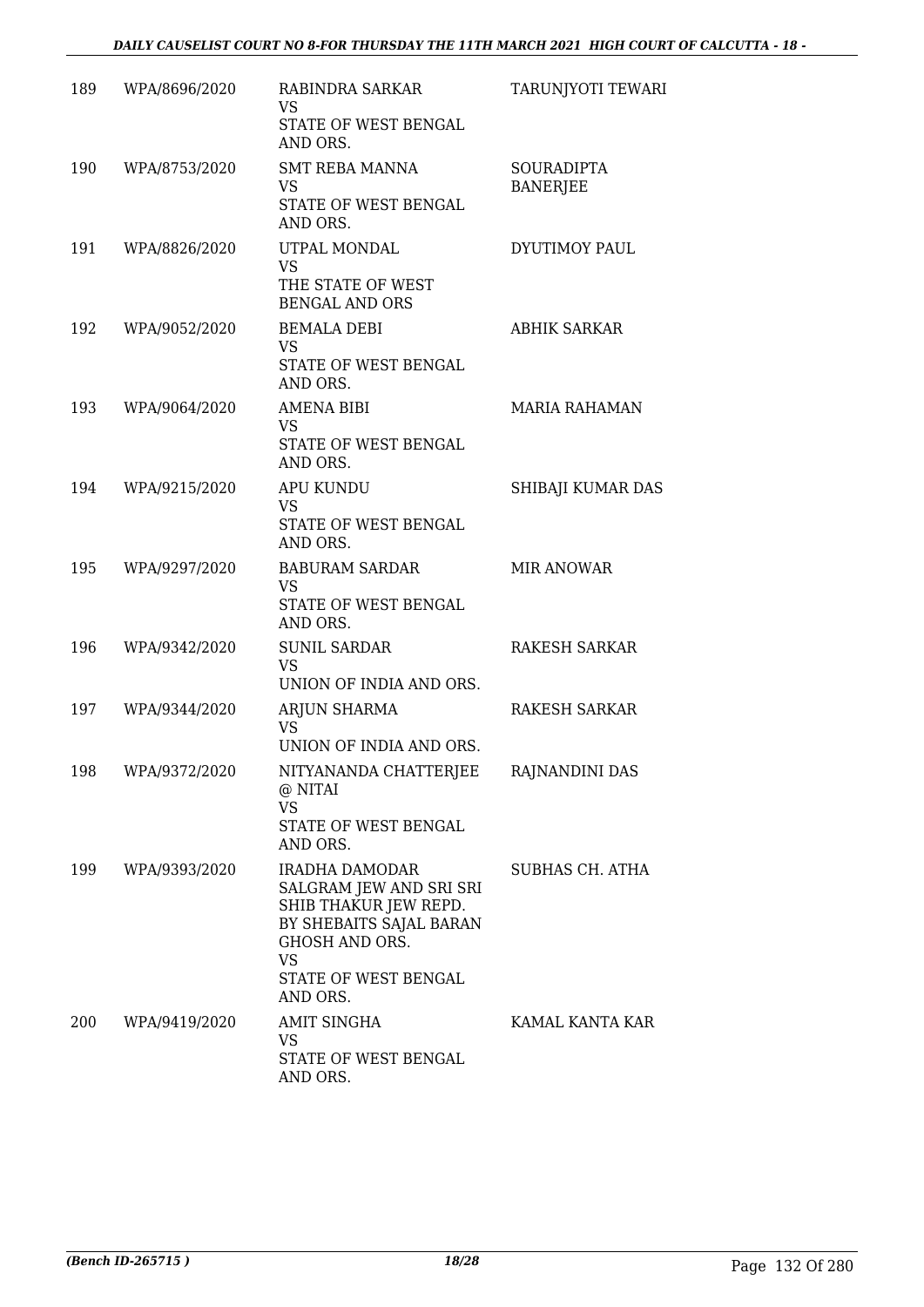| 201 | WPA/9465/2020  | MOLOY KUMAR PAL AND<br><b>ANR</b><br><b>VS</b><br>PASCHIM BANGA GRAMIM<br><b>BANK AND ORS</b> | SAJAL KUMAR GHOSH                     |
|-----|----------------|-----------------------------------------------------------------------------------------------|---------------------------------------|
| 202 | WPA/9486/2020  | DILL DEVELOPERS<br>PRIVATES LIMITED<br>VS<br><b>REGISTRAR OF</b><br>COMPANIES, WEST BENGAL    | SHEBATEE DATTA                        |
| 203 | WPA/9568/2020  | <b>SUKUMAR DAS</b><br><b>VS</b><br>STATE OF WEST BENGAL<br>AND ORS.                           | KAMAK KANTA KAR                       |
| 204 | WPA/9615/2020  | RAJIB HOSEN BISWAS<br><b>VS</b><br><b>INDIAN OIL CORP AND ORS</b>                             | <b>MARIA RAHAMAN</b>                  |
| 205 | WPA/9692/2020  | <b>BINA MONDAL</b><br><b>VS</b><br>STATE OF WEST BENGAL<br>AND ORS.                           | KAMAL KANTA KAR                       |
| 206 | WPA/9724/2020  | <b>SMT SATMINDAR KAUR</b><br><b>AND ANR</b><br><b>VS</b><br>STATE OF WEST BENGAL<br>AND ORS.  | <b>TRIPTIMOY</b><br><b>TALUKDER</b>   |
| 207 | WPA/9729/2020  | PURNA CHANDRA DAS<br><b>VS</b><br>STATE OF WEST BENGAL<br>AND ORS.                            | SK SAHJAHAN ALI                       |
| 208 | WPA/9741/2020  | MOUSUMI SAHOO<br>VS<br>STATE OF WEST BENGAL<br>AND ORS.                                       | SK SAHRAJAHAN ALI                     |
| 209 | WPA/9851/2020  | RASHBIHARI DOLAI<br>VS<br>STATE OF WEST BENGAL<br>AND ORS.                                    | <b>SANDIP KUMAR</b><br><b>MONADAL</b> |
| 210 | WPA/10035/2020 | RAHUL PALIT<br><b>VS</b><br>STATE OF WEST BENGAL<br>AND ORS.                                  | SAMIR ROY<br>CHOWDHURY                |
| 211 | WPA/10060/2020 | <b>ANSURA BIBI</b><br><b>VS</b><br>STATE OF WEST BENGAL<br>AND ORS.                           | SK SUJAUDDIN                          |
| 212 | WPA/10310/2020 | SAMARTH MEHTA AND ANR<br><b>VS</b><br>THE STATE OF WEST<br><b>BENGAL AND ORS</b>              | ANURAG BAGARIA                        |
| 213 | WPA/10449/2020 | BANK OF INDIA THIKA<br>SHRAMIK SANGRAM<br>COMMITTEE(WB)<br><b>VS</b><br><b>BANK OF INDIA</b>  | <b>MANIKA SWARNOKAR</b>               |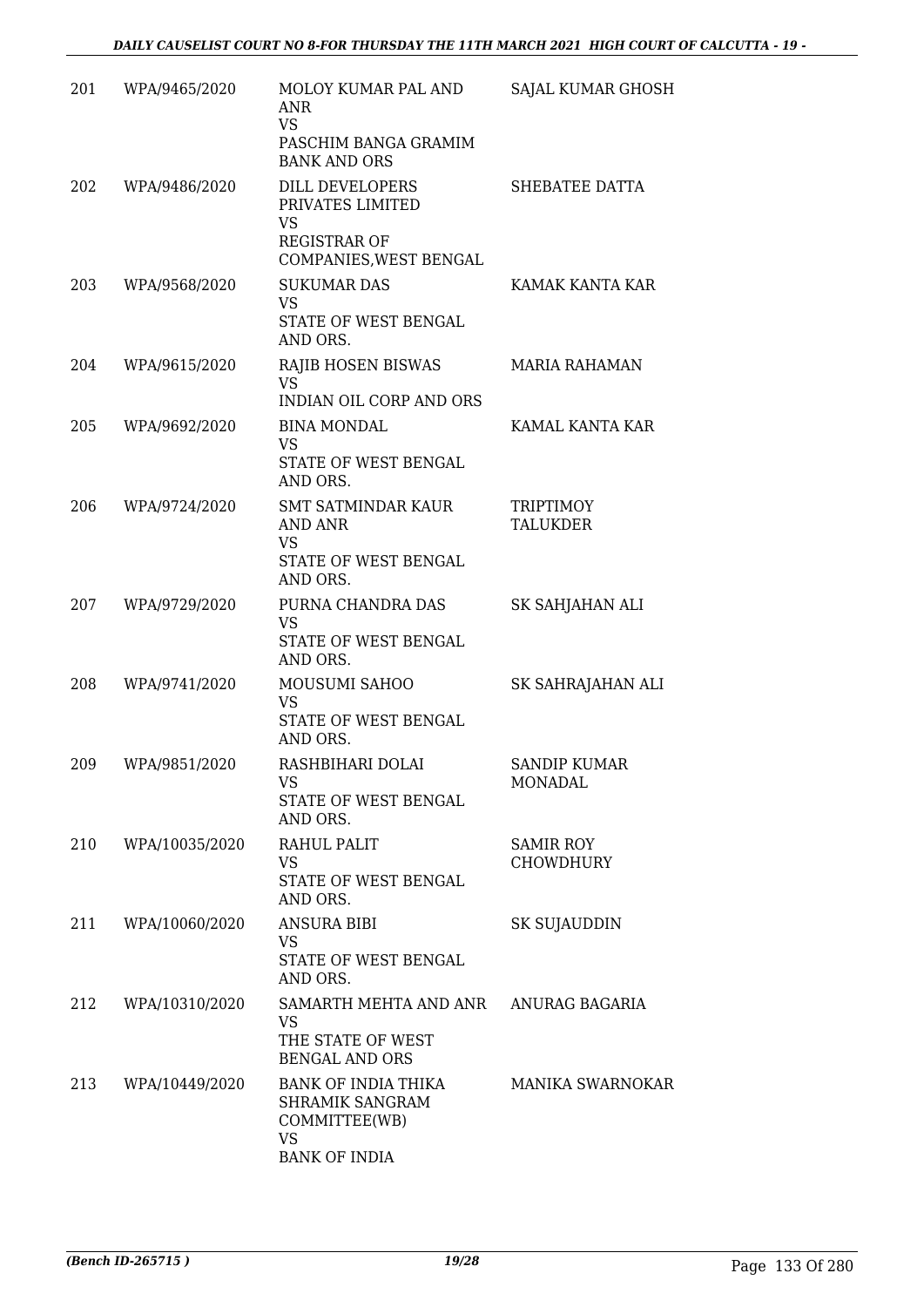| 214 | WPA/10466/2020 | <b>SHAIBAL ROUT AND</b><br><b>ANOTHER</b><br>VS<br>STATE OF WEST BENGAL<br>AND ORS.                                                  | <b>BHARAT CHANDRA</b><br>SIMAI |
|-----|----------------|--------------------------------------------------------------------------------------------------------------------------------------|--------------------------------|
| 215 | WPA/10597/2020 | SATISH ROSIN AND<br>TURPENTINE WORKS AND<br>ANR<br><b>VS</b><br>STATE OF WEST BENGAL<br>AND ORS.                                     | NILAY SENGUPTA                 |
| 216 | WPA/10645/2020 | <b>GOBINDA NAIYA</b><br><b>VS</b><br>THE STATE OF WEST<br><b>BENGAL AND ORS</b>                                                      | <b>ABDUR RAKIB</b>             |
| 217 | WPA/10870/2020 | NILOY SAHA<br><b>VS</b><br>UNION OF INDIA AND ORS.                                                                                   | <b>TRIPTIMOY</b><br>TALUKDER   |
| 218 | WPA/10890/2020 | M/S HICO MULTIFIN<br>PRODUCTS PVT LTD<br><b>VS</b><br><b>INDIAN CORPORATION LTD</b><br>AND ORS                                       | PRIYANKA AGARWAL               |
| 219 | WPA/10904/2020 | <b>HIMANSU GHORUI</b><br><b>VS</b><br>STATE OF WEST BENGAL<br>AND ORS.                                                               | DIPTENDU MONDAL                |
| 220 | WPA/10964/2020 | SUSANTA ADHIKARY<br><b>VS</b><br>STATE OF WEST BENGAL<br>AND ORS.                                                                    | KAMAL KANTA KAR                |
| 221 | WPA/10996/2020 | <b>GEETANJALI</b><br><b>INFRASTRUCTURE AND</b><br><b>EARTHMOVERS AND</b><br><b>ANOTHER</b><br>VS<br>STATE OF WEST BENGAL<br>AND ORS. | SAPTARSHI KUMAR<br>MAI.        |
| 222 | WPA/10998/2020 | <b>GEETANJALI</b><br>INFRASTRUCTURE AND<br><b>EARTHMOVERS AND</b><br><b>ANOTHER</b><br>VS<br>STATE OF WEST BENGAL<br>AND ORS.        | SAPTARSHI KUMAR<br>MAL         |
| 223 | WPA/11524/2020 | <b>BABLU PAL AND ANR</b><br>VS<br>STATE OF WEST BENGAL<br>AND ORS.                                                                   | BRATINDRA<br>NARAYAN RAY       |
| 224 | WPA/11548/2020 | ABHIJIT KUMAR ADHYA<br>VS<br>STATE OF WEST BENGAL<br>AND ORS.                                                                        | SAUMYAJIT GHOSAL               |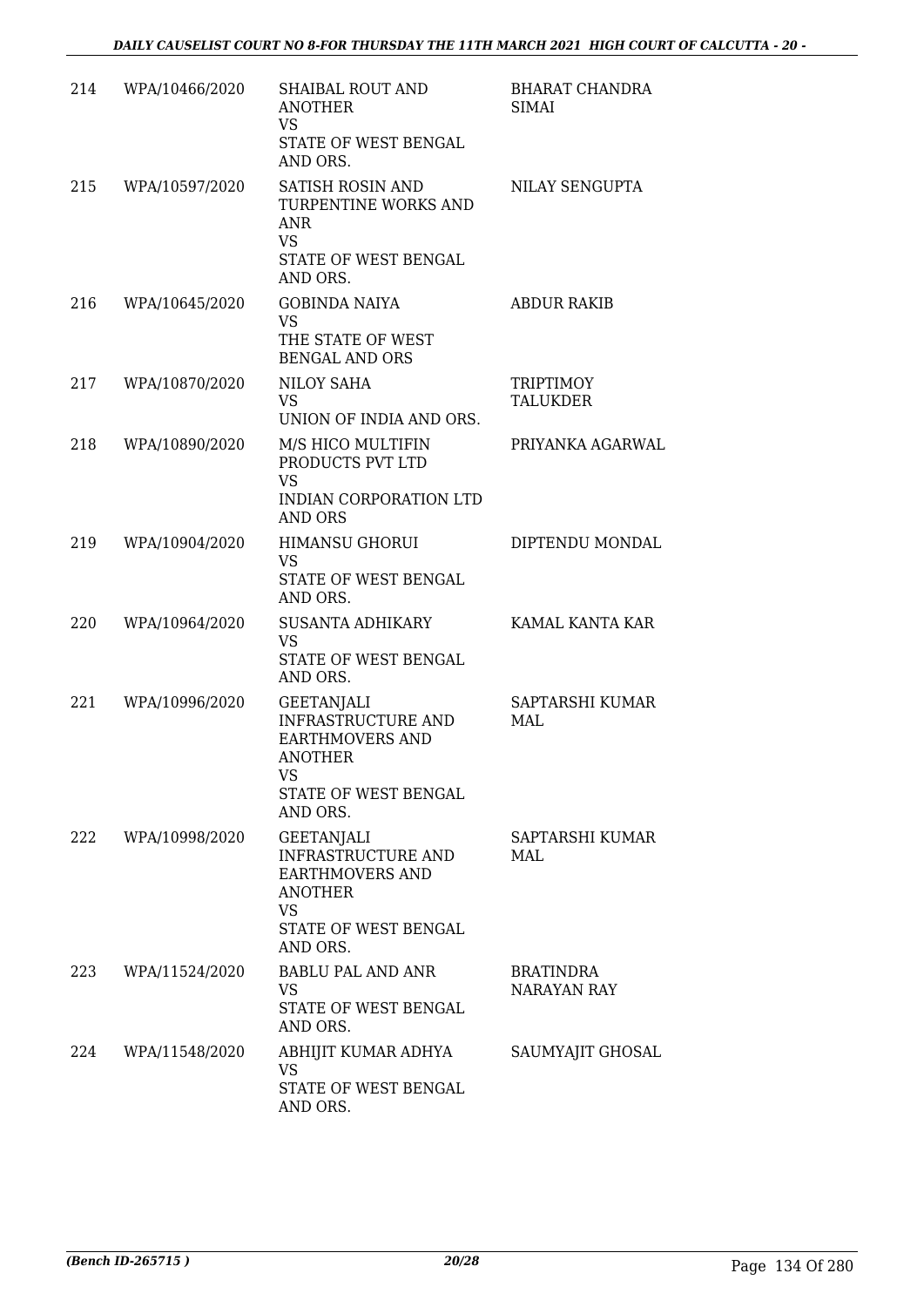|     | 225 WPA/11640/2020 | <b>JOYNUR BEWA</b><br><b>VS</b><br>STATE OF WEST BENGAL<br>AND ORS.                | SRIKUMAR MANDAL              |
|-----|--------------------|------------------------------------------------------------------------------------|------------------------------|
| 226 | WPA/11909/2020     | <b>ISLAM ALI KHAN</b><br>VS<br>STATE OF WEST BENGAL<br>AND ORS.                    | ASHIS KUMAR DUTTA            |
| 227 | WPA/11957/2020     | ARPITA MANDAL<br><b>VS</b><br>STATE OF WEST BENGAL<br>AND ORS.                     | ANJAN<br><b>BHATTACHARYA</b> |
|     | IA NO: CAN/1/2021  |                                                                                    |                              |
| 228 | WPA/11973/2020     | HOSENARA KAZI<br><b>VS</b><br>STATE OF WEST BENGAL<br>AND ORS.                     | MAIDUL ISLAM<br>KAYAL        |
| 229 | WPA/59/2021        | ANITA BHATTACHARYA<br><b>VS</b><br>STATE OF WEST BENGAL<br>AND ORS.                | PAYEL SHOME                  |
| 230 | WPA/71/2021        | <b>ARATI GHOSH</b><br>VS<br>STATE OF WEST BENGAL<br>AND ORS.                       | <b>SAYAK KONAR</b>           |
| 231 | WPA/73/2021        | ARMEX SECURITY PRIVATE<br>LIMITED<br><b>VS</b><br>STATE OF WEST BENGAL<br>AND ORS. | DYUTIMAN BANERJEE            |
| 232 | WPA/105/2021       | SMT BHARATI GUPTA<br><b>VS</b><br>STATE OF WEST BENGAL<br>AND ORS.                 | MAHESWARI<br><b>SHARMA</b>   |
|     | 233 WPA/235/2021   | SUSAIL KUMAR SINGH<br>VS.<br>STATE OF WEST BENGAL<br>AND ORS.                      | SHAMIK CHATTERJEE            |
| 234 | WPA/582/2021       | RAKESH KUMAR DAS<br>VS.<br>STATE OF WEST BENGAL<br>AND ORS.                        | SNEHA SINGH                  |
| 235 | WPA/868/2021       | SAMRAT REALPRAJECTS<br>PVT. LTD.<br><b>VS</b><br>STATE OF WEST BENGAL<br>AND ORS.  | PARTHA<br><b>CHAKRABORTY</b> |
| 236 | WPA/1007/2021      | SK. SAIFUDDIN<br><b>VS</b><br>STATE OF WEST BENGAL<br>AND ORS.                     | SK.SALIM                     |
| 237 | WPA/1087/2021      | MISS TANUSHREE ROY<br>VS<br>STATE OF WEST BENGAL<br>AND ORS.                       | NILENDRA NARAYAN<br>RAY      |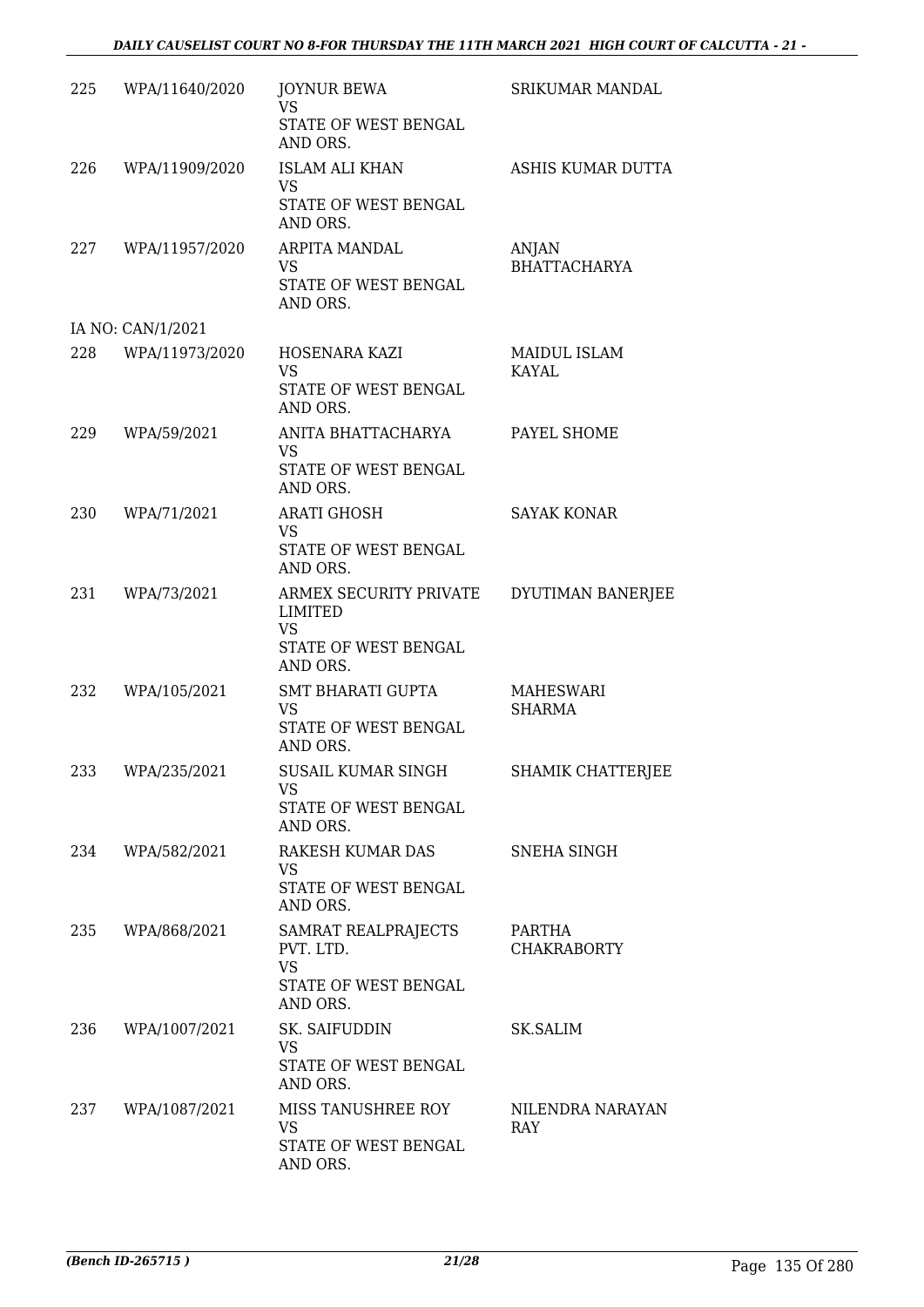| 238 | WPA/1178/2021                           | KAMALIKA GHOSH<br>VS                                                                | DEBDUTTA BASU                         |
|-----|-----------------------------------------|-------------------------------------------------------------------------------------|---------------------------------------|
|     |                                         | LIFE INSURANCE<br><b>CORPORATION OF INDIA</b>                                       |                                       |
| 239 | WPA/1197/2021                           | SUVENDU ADHIKARI<br><b>VS</b>                                                       | Debdeep Sinha                         |
|     |                                         | STATE OF WEST BENGAL<br>AND ORS.                                                    |                                       |
| 240 | WPA/2179/2021                           | NIDHIR RANJAN<br>MAJUMDER<br><b>VS</b>                                              | DIPTENDU MANDAL                       |
|     |                                         | UNION OF INDIA AND ORS.                                                             |                                       |
| 241 | WPA/2499/2021                           | ALL BENGAL YOUTH<br>WELFARE ASS. AND ANR.<br>VS<br>STATE OF WEST BENGAL             | SABYASACHI ROY                        |
|     |                                         | AND ORS.                                                                            |                                       |
|     |                                         | <b>PART HEARD MATTERS</b>                                                           |                                       |
| 242 | WPA/5592/2020                           | ANUPAM MITRA<br><b>VS</b><br>STATE OF WEST BENGAL &                                 | <b>GAZI FARUQUE</b><br><b>HOSSAIN</b> |
|     |                                         | <b>ORS</b>                                                                          |                                       |
|     | IA NO: CAN/1/2020(Old No:CAN/3346/2020) |                                                                                     |                                       |
| 243 | WPA/9265/2020                           | DOWINS RESOURCE PVT.<br><b>LTD</b><br><b>VS</b>                                     | ABHIRUP<br><b>CHAKRABORTY</b>         |
|     |                                         | Union of India                                                                      |                                       |
|     |                                         | <b>LISTED MOTION</b>                                                                |                                       |
| 244 | WPA/8571/2018                           | CHETKI PROPERTIES PVT. DEBASREE DHAMALI<br>LTD & ANR<br><b>VS</b>                   |                                       |
|     |                                         | STATE OF WEST BENGAL &<br><b>ORS</b>                                                |                                       |
|     |                                         | IA NO: CAN/1/2019(Old No:CAN/565/2019), CAN/2/2019(Old No:CAN/566/2019), CAN/3/2021 |                                       |
|     | 245 WPA/9773/2018                       | <b>JAKIR MONDAL</b><br>VS.                                                          | ATIS KUMAR BISWAS                     |
|     |                                         | STATE OF WEST BENGAL &<br><b>ORS</b>                                                |                                       |
| 246 | WPA/2753/2019                           | BATESWAR MAITY & ANR<br>VS.                                                         | LIPIKA CHATTERJEE                     |
|     |                                         | STATE OF WEST BENGAL &<br><b>ORS</b>                                                |                                       |
| 247 | WPA/18635/2019                          | PRALAY MAJUMDER<br>VS                                                               | SUDIP GHOSH<br><b>CHOWDHURY</b>       |
|     |                                         | STATE OF WEST BENGAL &<br><b>ORS</b>                                                |                                       |
|     |                                         | IA NO: CAN/1/2020(Old No:CAN/975/2020), CAN/2/2020                                  |                                       |
| 248 | WPA/23281/2019                          | <b>AMIT MONDAL</b><br>VS                                                            | NILANJAN ADHIKARI                     |
|     |                                         | STATE OF WEST BENGAL &<br>ORS.                                                      |                                       |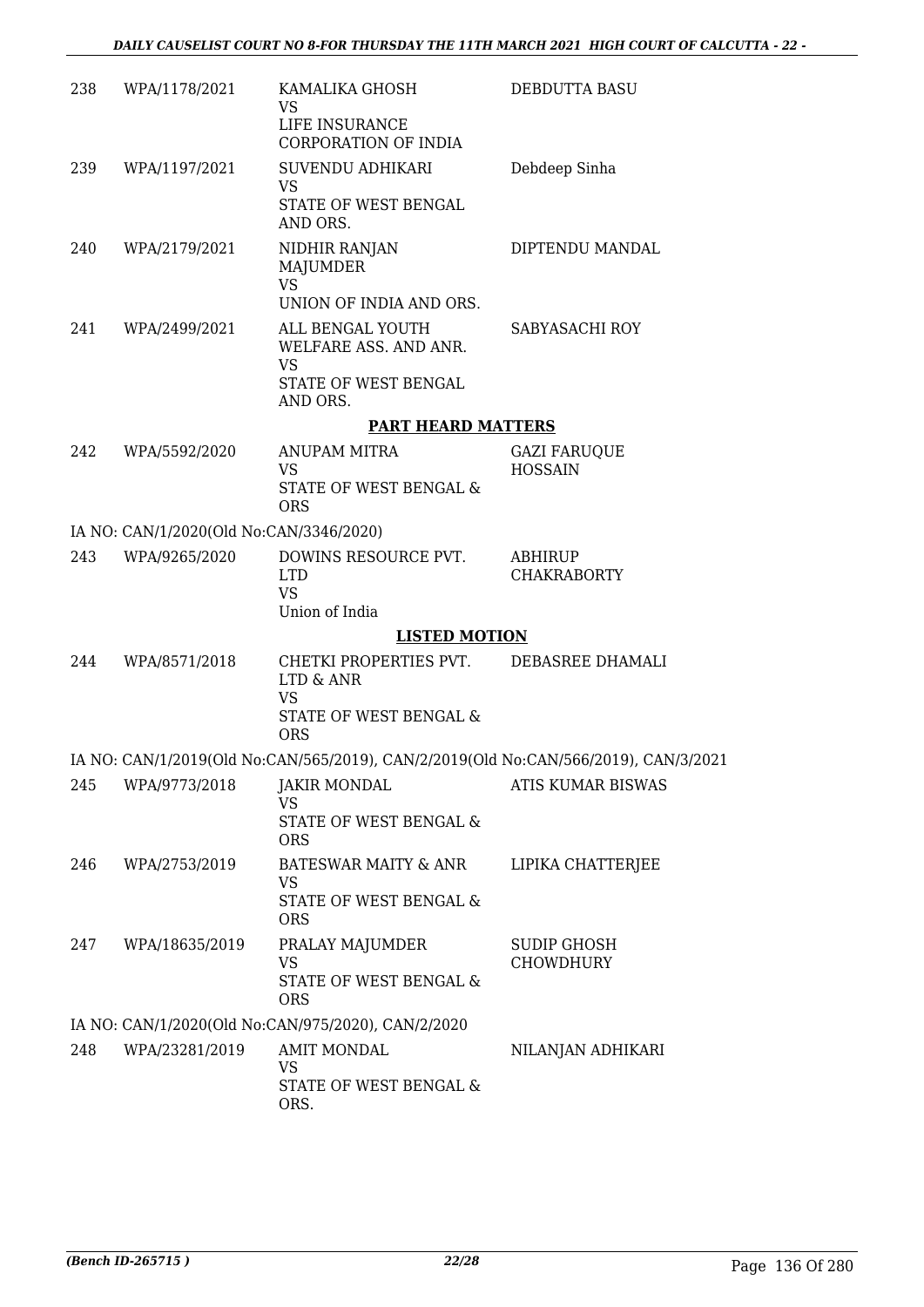| 249 | WPA/677/2020                            | STATE BANK OF INDIA &<br>ANR<br><b>VS</b><br>STATE OF WEST BENGAL &<br><b>ORS</b> | HARI CHARAN YADAV                      |                     |
|-----|-----------------------------------------|-----------------------------------------------------------------------------------|----------------------------------------|---------------------|
| 250 | WPA/3931/2020                           | RAJU MOLLA<br><b>VS</b><br>STATE OF WEST BENGAL &<br><b>ORS</b>                   | <b>ASHRAFUL HUQ</b>                    |                     |
| 251 | WPA/5662/2020                           | UNA VEDA NATHANIEL<br><b>VS</b><br>STATE OF WEST BENGAL                           | S. G. CHOWDHURY                        |                     |
|     | IA NO: CAN/1/2020(Old No:CAN/3532/2020) |                                                                                   |                                        |                     |
| 252 | WPA/6810/2020                           | RAJGARIA TIMBER<br>PVT.LTD& ANR<br><b>VS</b><br>UNION OF INDIA& ORS               | RAJIB MULLICK                          |                     |
|     |                                         | IA NO: CAN/1/2020(Old No:CAN/5791/2020), CAN/2/2020, CAN/3/2021, CAN/4/2021       |                                        |                     |
| 253 | WPA/7011/2020                           | SRIKUMAR GIRI<br><b>VS</b><br>STATE OF WEST BENGAL<br>AND ORS.                    | <b>GAUTAM GURIA</b>                    |                     |
|     | IA NO: CAN/1/2020                       |                                                                                   |                                        |                     |
| 254 | WPA/7071/2020                           | MADAN MOHAN KHANRA<br><b>VS</b><br>THE STATE OF WEST                              | <b>GAUTAM GURIA</b>                    | <b>GAUTAM GURIA</b> |
|     | IA NO: CAN/1/2020                       | <b>BENGAL</b>                                                                     |                                        |                     |
| 255 | WPA/7864/2020                           | CYGNUS EQUIPMENTS AND<br>RENTALS PRIVATE LIMITED<br><b>VS</b><br>Union of India   | RAJESH UPADHYAY                        |                     |
| 256 | WPA/8220/2020                           | LAKSHMI NASAKAR<br><b>VS</b><br>STATE OF WEST BENGAL<br>AND ORS.                  | <b>MANOJ KUMAR</b><br><b>MONDAL</b>    |                     |
| 257 | WPA/9146/2020                           | <b>BIPLAB BOSE</b><br><b>VS</b><br>State of West Bengal                           | <b>SUDESHNA BASU</b><br><b>THAKUR</b>  |                     |
| 258 | WPA/9181/2020                           | <b>DEBDAS KHAN</b><br><b>VS</b><br>STATE BANK OF INDIA                            | <b>SAYANI DAS</b>                      |                     |
| 259 | WPA/9193/2020                           | RABINDRANATH MONDAL<br><b>VS</b><br>State of West Bengal                          | <b>SANDIPAN DAS</b>                    |                     |
| 260 | WPA/9278/2020                           | M/S. RADIANT SECURITY<br><b>VS</b><br>PUMJAB NATIONAL BANK                        | <b>SUPRIYO</b><br><b>CHATTOPADHYAY</b> |                     |
| 261 | WPA/9614/2020                           | MOHANA GHOSH<br><b>VS</b><br>STATE OF WEST BENGAL<br>AND ORS.                     | Madhurima Sarkar                       |                     |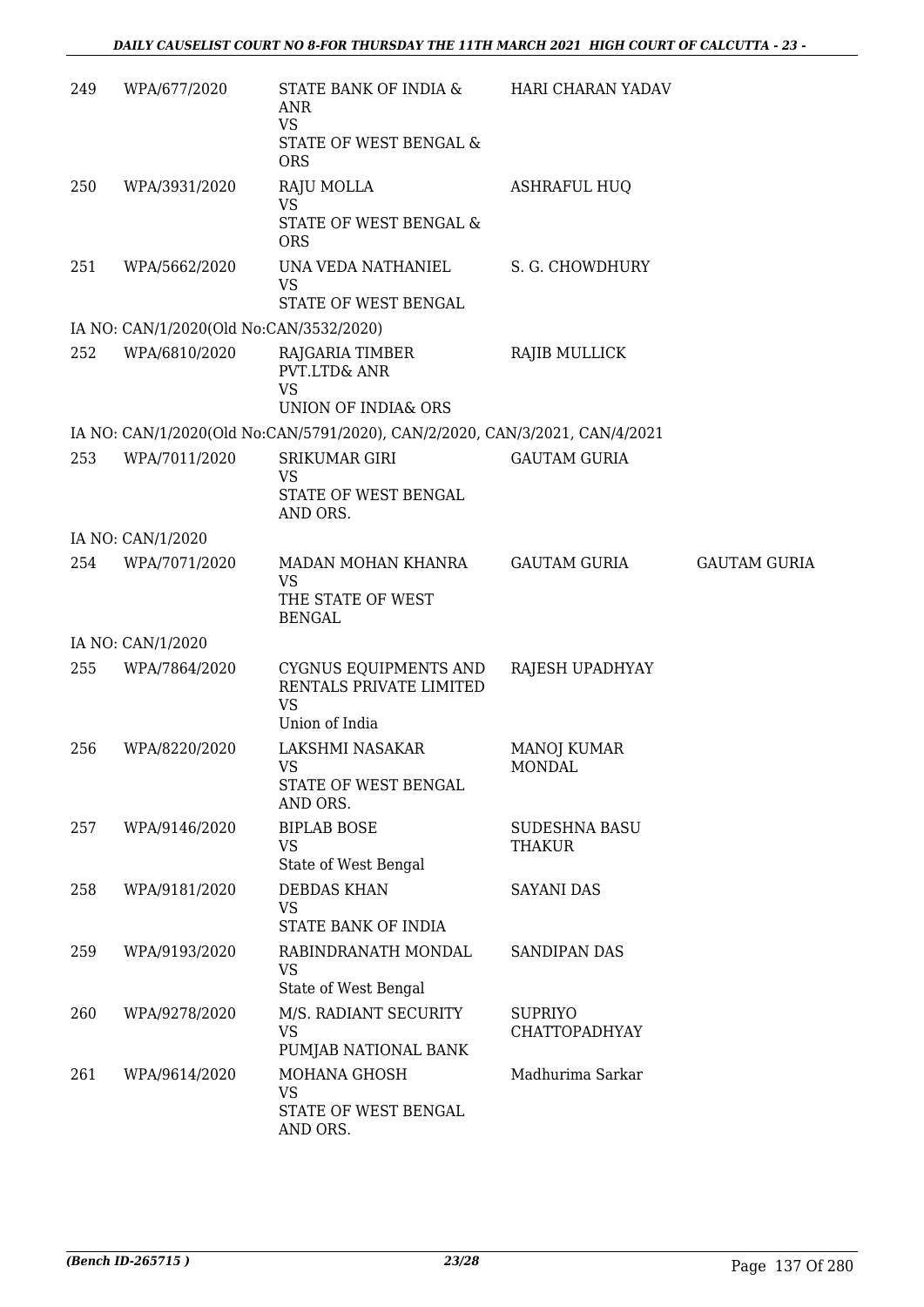#### *DAILY CAUSELIST COURT NO 8-FOR THURSDAY THE 11TH MARCH 2021 HIGH COURT OF CALCUTTA - 24 -*

| 262 | WPA/9677/2020  | SHEO CHARAN AGARWAL<br>VS<br>Union of India                                                        | PRABHAT KUMAR<br><b>SINGH</b>          |
|-----|----------------|----------------------------------------------------------------------------------------------------|----------------------------------------|
| 263 | WPA/9827/2020  | <b>SAMAR KUMAR MONDAL</b><br>VS<br>State of West Bengal                                            | PINTU KARAR                            |
| 264 | WPA/9828/2020  | HABUL MONDAL AND ORS<br>VS<br>STATE OF WEST BENGAL<br>AND ORS.                                     | SUDARSHAN GHOSH                        |
| 265 | WPA/10011/2020 | PROSUN BANERJEE AND<br>ANR.<br><b>VS</b><br>UNION OF INDIA AND ORS.                                | ARIF ALI                               |
| 266 | WPA/10315/2020 | KSHETRIYA SHERI GANDHI<br><b>ASHRAM AND ANR</b><br><b>VS</b><br>STATE OF WEST BENGAL<br>AND ORS.   | <b>SUJIT SAHA</b>                      |
| 267 | WPA/10442/2020 | PROMOD RANJAN ROY AND<br><b>ANOTHER</b><br><b>VS</b><br>RESERVE BANK OF INDIA<br><b>AND OTHERS</b> | <b>GARGI GOSWAMI</b>                   |
| 268 | WPA/10501/2020 | SHEILA BINANI<br><b>VS</b><br>UNION OF INDIA AND<br><b>ANOTHERS</b>                                | <b>SUBHASIS DEY</b>                    |
| 269 | WPA/10810/2020 | ABDUL RAJAK AND ANR<br><b>VS</b><br>STATE OF WEST BENGAL<br>AND ORS.                               | <b>GOLAM KARIM</b><br><b>CHOWDHURY</b> |
| 270 | WPA/11114/2020 | <b>BISWANATH PAL</b><br><b>VS</b><br>STATE OF WEST BENGAL<br>AND ORS.                              | RAFIKUL ISLAM<br><b>SARDAR</b>         |
| 271 | WPA/11286/2020 | ASHOK GHORAI AND ANR<br>VS<br>STATE OF WEST BENGAL<br>AND ORS.                                     | <b>MAINAK SWARNOKAR</b>                |
| 272 | WPA/11353/2020 | <b>SHYAM DEB</b><br>VS<br>UNION OF INDIA AND ORS.                                                  | AMANUL ISLAM                           |
| 273 | WPA/11385/2020 | ASLAM ALI MOLLA<br><b>VS</b><br>STATE OF WEST BENGAL<br>AND ORS.                                   | <b>ASIT KR</b><br><b>BHATTACHARYA</b>  |
| 274 | WPA/11631/2020 | SAHIDUL ISLAM MOLLA<br>AND ORS<br><b>VS</b><br>STATE OF WEST BENGAL<br>AND ORS.                    | JAMUNA SAHA                            |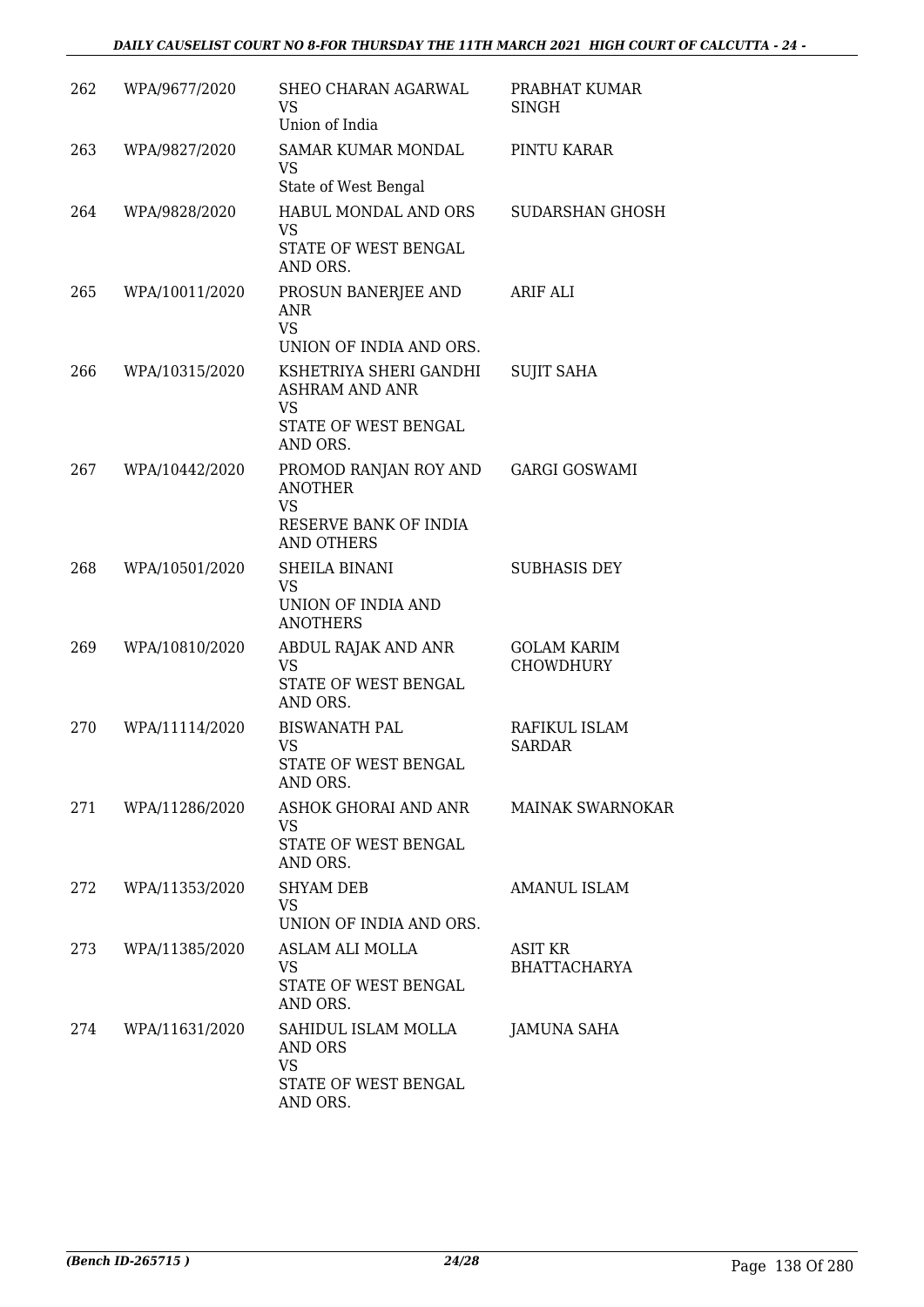| 275 | WPA/11860/2020                           | <b>SK ALAUDDIN</b><br><b>VS</b><br>STATE OF WEST BENGAL                                       | <b>SOUMAJIT DAS</b><br><b>MAHAPATRA</b> |
|-----|------------------------------------------|-----------------------------------------------------------------------------------------------|-----------------------------------------|
| 276 | WPA/11968/2020                           | AND ORS.<br>KOUSHIK DAS<br><b>VS</b><br>STATE OF WEST BENGAL                                  | <b>SANGHITA</b><br><b>CHATTERJEE</b>    |
| 277 | WPA/3881/2021                            | AND ORS.<br><b>SAMAR DAS</b><br>VS<br>STATE OF WEST BENGAL                                    | <b>SOMNATH</b><br>MUKHOPADHYAY          |
|     |                                          | AND ORS.<br><b>APPLICATION</b>                                                                |                                         |
| 278 | WPA/23011/2006                           | PRIYA BANERJEE<br><b>VS</b><br>STATE OF W.B.                                                  | <b>MANISHA</b><br><b>CHATTERJEE</b>     |
|     |                                          | IA NO: CAN/1/2008(Old No:CAN/1397/2008), CAN/2/2020(Old No:CAN/2093/2020)                     |                                         |
| 279 | WPA/18171/2016                           | <b>SANGHITA MAITY</b><br><b>VS</b><br><b>STATE OF WEST BENGAL &amp;</b><br><b>ORS</b>         | <b>ANJAN</b><br><b>BHATTACHARYA</b>     |
|     | IA NO: CAN/2/2019(Old No:CAN/10975/2019) |                                                                                               |                                         |
| 280 | WPA/13834/2017                           | CHAITANYA BIKASH PAUL<br><b>VS</b><br>EPF ORGANISATION,<br>MINISTRY OF LABOUR &<br><b>ORS</b> | MRINAL KANTI<br><b>KUNDU</b>            |
|     |                                          | IA NO: CAN/1/2019(Old No:CAN/5144/2019), CAN/2/2020                                           |                                         |
| 281 | WPA/25966/2017                           | SUBHAS CH. MISTRI @<br><b>MAITRA</b><br><b>VS</b><br>STATE OF WEST BENGAL &<br>ORS.           | <b>SHOURYA BASU</b>                     |
|     | IA NO: CAN/2/2017(Old No:CAN/11454/2017) |                                                                                               |                                         |
| 282 | WPA/1570/2020                            | ALADARPUT VIVEKANANDA<br><b>VIDYAMANDIR</b><br>VS<br>RESERVE BANK OF INDIA &<br>ANR           | KAUSHIK CHANDRA<br><b>GUPTA</b>         |
|     | IA NO: CAN/1/2021                        |                                                                                               |                                         |
| 283 | WPA/7304/2020                            | JANE ALAM BEG<br><b>VS</b><br>STATE OF WEST BENGAL<br>AND ORS.                                | NASREEN ISLAM                           |
|     | IA NO: CAN/1/2020, CAN/2/2021            |                                                                                               |                                         |
| 284 | WPA/11672/2020 SMT RUPALI DEY            | <b>VS</b>                                                                                     | <b>SAMAPTI ROY</b>                      |
|     |                                          | UNION OF INDIA AND ORS.                                                                       |                                         |

IA NO: CAN/1/2021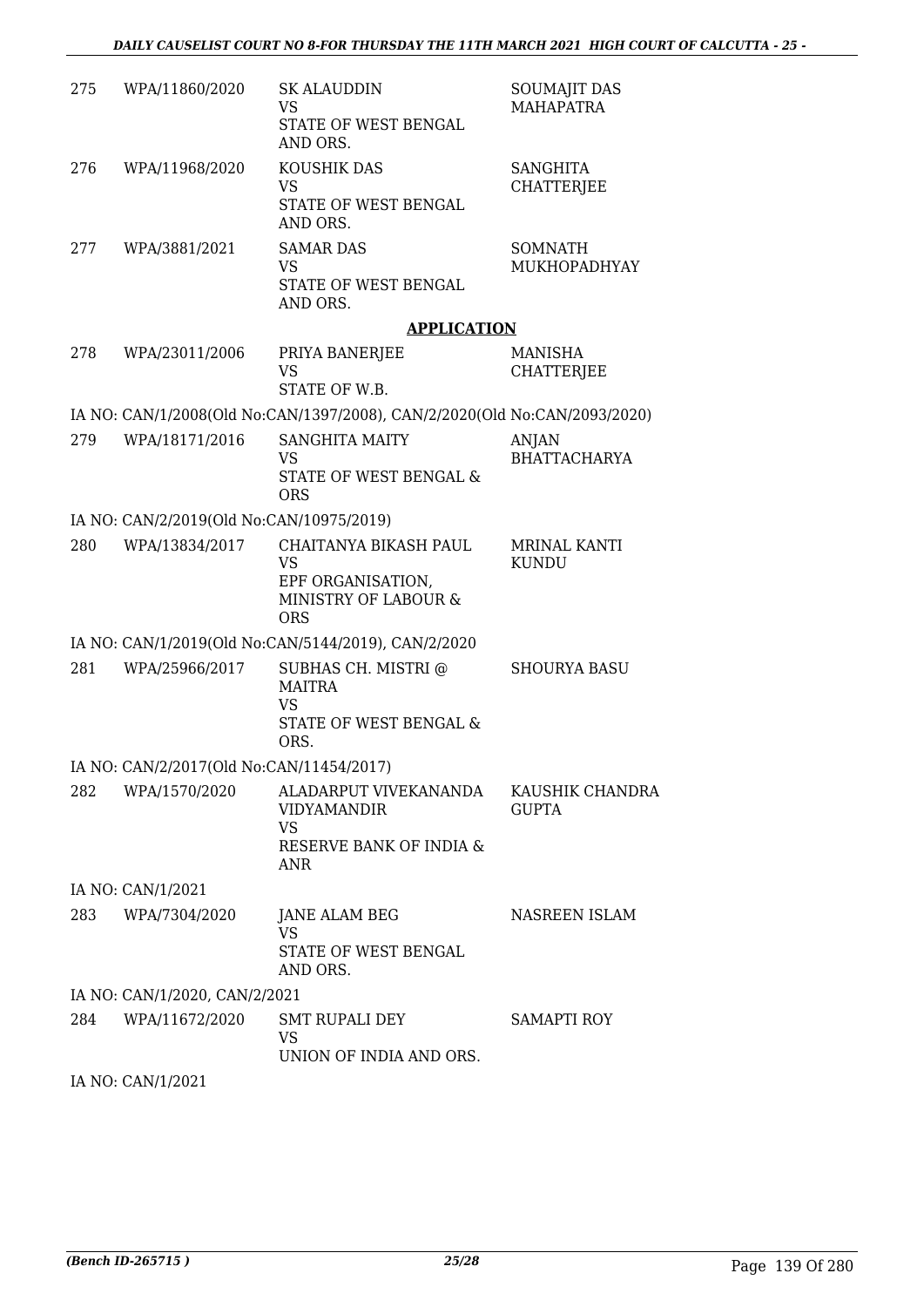| 285 | RVW/2/2021                              | SUNDARANANDA BARMAN<br>AND ANR<br>VS<br>STATE OF WEST BENGAL<br>AND ORS.   | <b>MONOJ KUMAR</b><br><b>BHATTACHARYYA</b> |
|-----|-----------------------------------------|----------------------------------------------------------------------------|--------------------------------------------|
|     | IA NO: CAN/1/2021                       |                                                                            |                                            |
|     | wt286 WPA/10069/2020                    | SUNDARANANDA BARMAN<br><b>AND ANOTHER</b><br><b>VS</b>                     | MANOJ KUMAR<br><b>BHATTACHARYYA</b>        |
|     |                                         | STATE OF WEST BENGAL<br>AND ORS.                                           |                                            |
|     |                                         | <b>CONTEMPT APPLICATION</b>                                                |                                            |
| 287 | CPAN/995/2010                           | <b>BIDYUT BANERJEE</b><br>VS                                               | ASHIM KUMAR<br><b>BISWAS</b>               |
|     |                                         | SOUMYA BHATTACHARYA                                                        |                                            |
|     | wt288 WPA/22189/2009                    | <b>BIDYUT BANERJEE</b><br><b>VS</b>                                        | <b>ASHIM BISWAS</b>                        |
|     |                                         | STATE OF WEST BENGAL &<br><b>ORS</b>                                       |                                            |
| 289 | WPA/20391/2019                          | PAPITA DAS                                                                 | <b>ABHIJIT MONDAL</b>                      |
|     |                                         | VS<br>STATE OF WEST BENGAL &<br><b>ORS</b>                                 |                                            |
|     | wt290 CPAN/97/2021                      | PAPITA DAS                                                                 | <b>ABHIJIT MANDAL</b>                      |
|     |                                         | <b>VS</b><br>SUKHAMOY CHAKRABORTY                                          |                                            |
| 291 | CPAN/393/2020                           | PURNIMA DAS MAHANTA<br>(BISWAS)<br><b>VS</b>                               | ARJUN SAMANTA                              |
|     | IA NO: CAN/1/2020(Old No:CAN/5205/2020) | N.R SEKAR RAJU                                                             |                                            |
|     | wt292 WPA/16452/2019                    | PURNIMA DAS MAHANTA                                                        |                                            |
|     |                                         | (BISWAS)<br><b>VS</b><br><b>UNION OF INDIA &amp; ORS</b>                   | ARJUN SAMANTA                              |
| 293 | CPAN/473/2020                           | <b>BHASKAR GHOSH</b>                                                       | SAHELI MUKHERJEE                           |
|     |                                         | VS<br><b>BIPLAB DEB</b>                                                    |                                            |
|     | IA NO: CAN/1/2020                       |                                                                            |                                            |
|     | wt294 WPA/17387/2019                    | <b>BHASKAR GHOSH</b><br><b>VS</b>                                          | <b>SAHELI MUKHERJEE</b>                    |
|     |                                         | STATE OF WEST BENGAL &<br><b>ORS</b>                                       |                                            |
|     |                                         | IA NO: CAN/1/2019(Old No:CAN/11834/2019), CAN/2/2020(Old No:CAN/1590/2020) |                                            |
| 295 | CPAN/660/2020                           | RABIN JANA AND ORS<br>VS<br><b>ARNAB BISWAS</b>                            | <b>AMLAN MUKHERJEE</b>                     |
|     | wt296 WPA/608/2020                      | RABIB JANA & ORS<br><b>VS</b><br>STATE OF WEST BENGAL &<br><b>ORS</b>      | AMLAN KUMAR<br>MUKHERJEE                   |

### **NEW MOTION**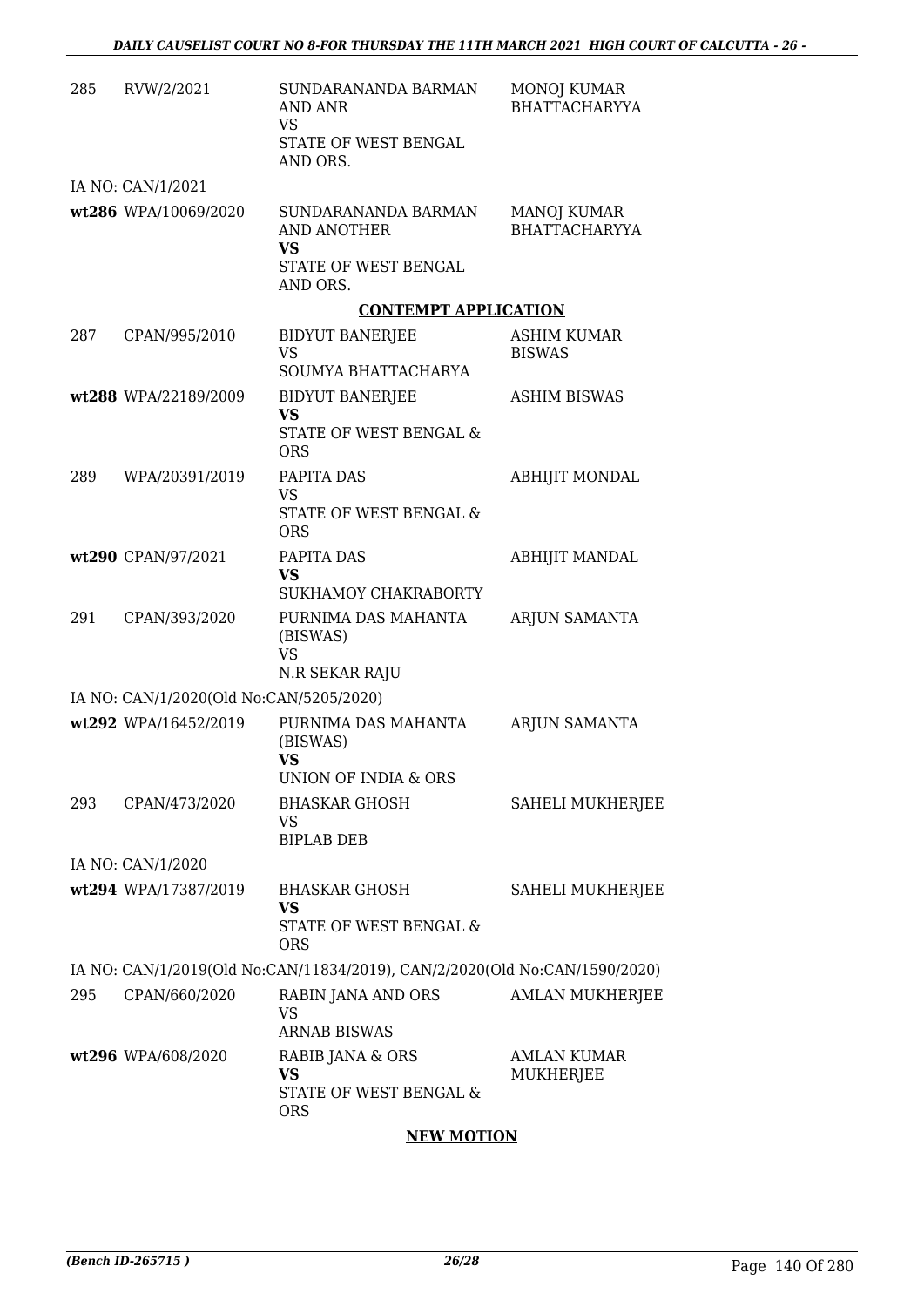| 297 | WPA/5439/2021 | KRIPAL POLLEY<br>VS<br>STATE OF WEST BENGAL<br>AND ORS.                                       | <b>UDDIPAN BANERJEE</b>               |
|-----|---------------|-----------------------------------------------------------------------------------------------|---------------------------------------|
| 298 | WPA/5442/2021 | KRIPAL POLLEY<br>VS<br>STATE OF WEST BENGAL<br>AND ORS.                                       | <b>UDDIPAN BANERJEE</b>               |
| 299 | WPA/5690/2021 | <b>SUMIT HALDER</b><br><b>VS</b><br>STATE OF WEST BENGAL<br>AND ORS.                          | <b>BISWAJIT SARKAR</b>                |
| 300 | WPA/5740/2021 | PARBATI DAS<br><b>VS</b><br>STATE OF WEST BENGAL<br>AND ORS.                                  | PRASANTA KUMAR<br>PAKRASHI            |
| 301 | WPA/6064/2021 | <b>INDARJIT SINGH</b><br>VS<br>STATE OF WEST BENGAL<br>AND ORS.                               | <b>BIRENDRA KUMAR</b><br>JHA          |
| 302 | WPA/6070/2021 | MD. ASIQUE<br><b>VS</b><br>THE STATE OF WEST<br><b>BENGAL AND ORS</b>                         | DYUTIMAN BANERJEE                     |
| 303 | WPA/6093/2021 | PAPIYA BANERJEE<br><b>VS</b><br>STATE OF WEST BENGAL<br>AND ORS.                              | PAPIYA BANERJEE                       |
| 304 | WPA/6141/2021 | <b>SABINA BIBI</b><br>VS<br>STATE OF WEST BENGAL<br>AND ORS.                                  | <b>SUSMITA</b><br><b>CHOWDHURY</b>    |
| 305 | WPA/6146/2021 | <b>ABDUL AZIZ</b><br><b>VS</b><br>RESERVE BANK OF INDIA<br>AND ORS.                           | <b>AVIROOP</b><br><b>BHATTACHARYA</b> |
| 306 | WPA/6193/2021 | AMITAVA CHATTERJEE @<br><b>GHATTOPADHYAY</b><br><b>VS</b><br>STATE OF WEST BENGAL<br>AND ORS. | JAYANTA KUMAR<br>MUKHOPADHYAY         |
| 307 | WPA/6302/2021 | SAMBHUNATH JANA<br>VS<br>STATE OF WEST BENGAL<br>AND ORS.                                     | Srimoyee Mukherjee                    |
| 308 | WPA/6337/2021 | SANTANU MISHRA<br>VS<br>THE STATE OF WEST<br><b>BENGAL AND ORS</b>                            | SANTI PADA PAHARI                     |
| 309 | WPA/6354/2021 | BISWANATH MONDAL<br>VS<br>STATE OF WEST BENGAL<br>AND ORS.                                    | BAPIN BAIDYA                          |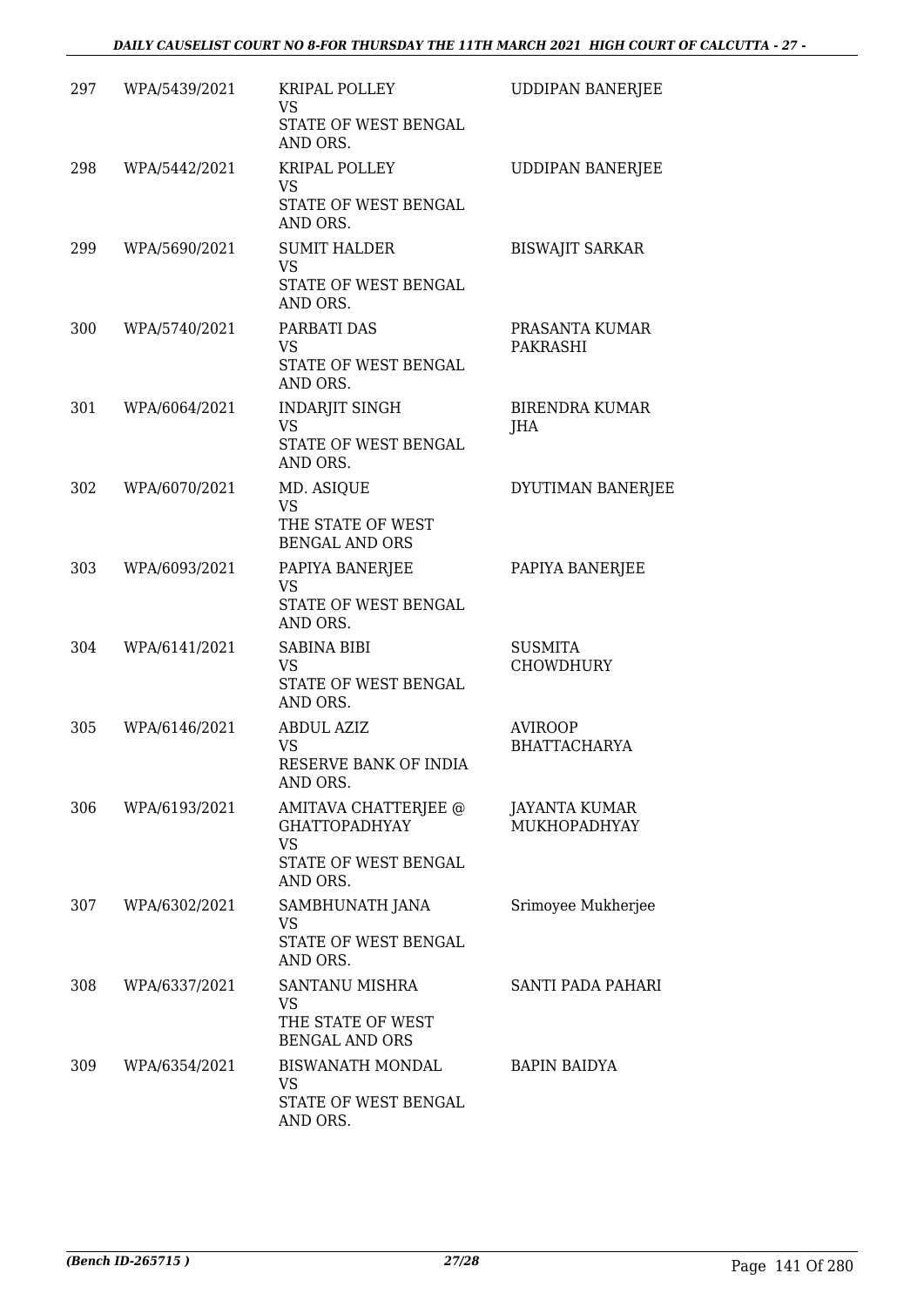| 310 | WPA/6621/2021 | <b>BISWARUP DAWN</b><br>VS<br>STATE OF WEST BENGAL<br>AND ORS.                      | <b>BISWAJIT DE</b>   |
|-----|---------------|-------------------------------------------------------------------------------------|----------------------|
| 311 | WPA/6656/2021 | NASIMA BEWA<br>VS.<br>STATE OF WEST BENGAL<br>AND ORS.                              | <b>ADITYA BISWAS</b> |
| 312 | WPA/6657/2021 | PRAMILA DEVI<br>VS.<br>STATE OF WEST BENGAL<br>AND ORS.                             | JITESH SAH           |
| 313 | WPA/6690/2021 | <b>MINATI MISTRI</b><br>VS.<br><b>STATE OF WEST BENGAL</b><br>AND ORS.              | Sobhan Majumder      |
| 314 | WPA/6804/2021 | RAMAKANTA KUMAR ALIAS<br>RAMAKANTH MAHATO<br>VS<br>STATE OF WEST BENGAL<br>AND ORS. | <b>SUBHAJIT DAS</b>  |
| 315 | WPA/6903/2021 | THE INCODA AND ORS.<br>VS<br>STATE OF WEST BENGAL<br>AND ORS.                       | BISWASDIP GHOSH      |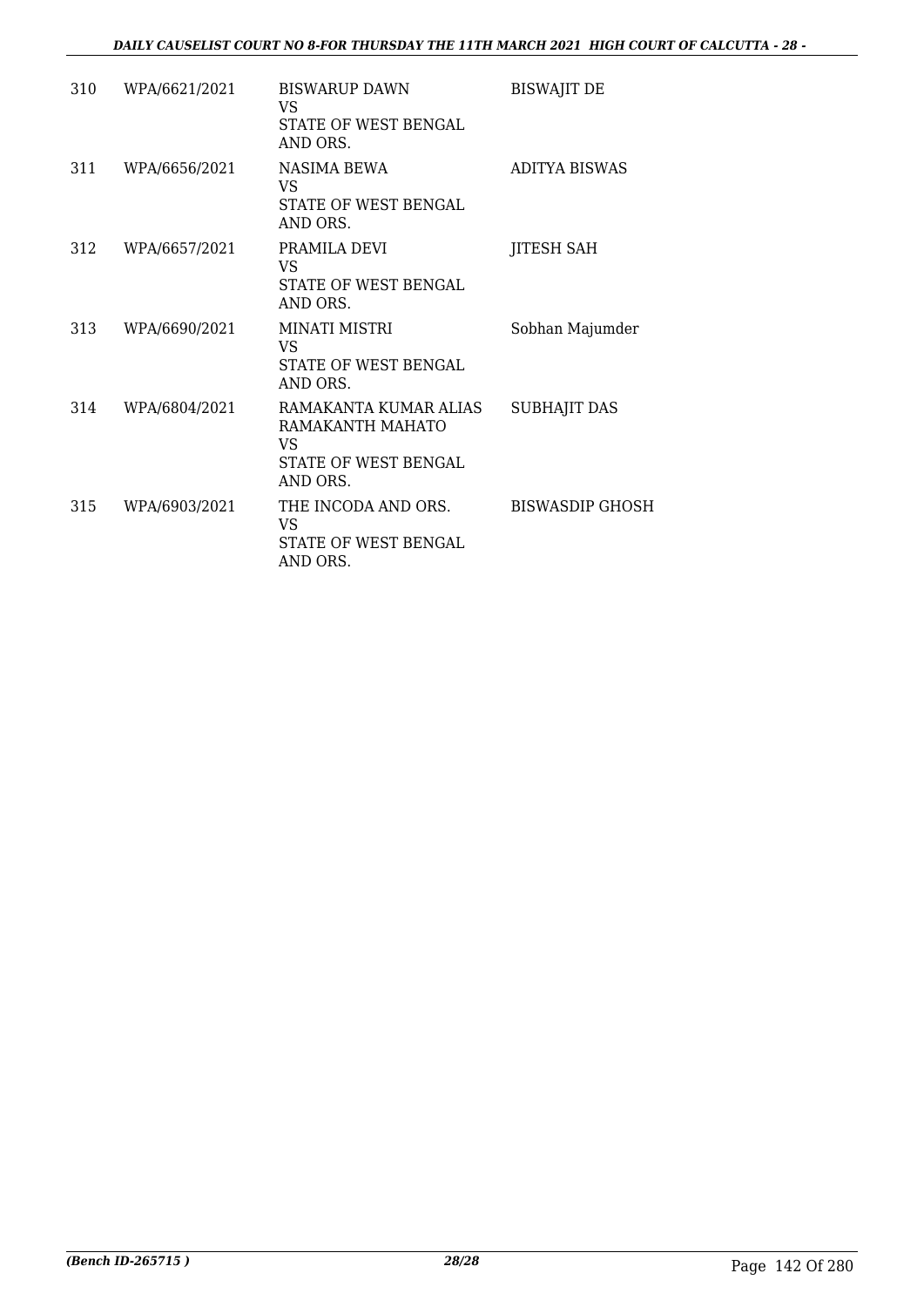

# In The High Court at Calcutta

## **Appellate Side**

**DAILY CAUSELIST For Thursday The 11th March 2021**

**COURT NO. 26**

**SINGLE BENCH (SB - VI)**

**AT 10:30 AM**

**HON'BLE JUSTICE SHEKHAR B. SARAF**

**(VIA VIDEO CONFERENCE)**

**ON AND FROM MONDAY, THE 1ST. MARCH, 2021 – MATTERS (MOTION & HEARING) UNDER ARTICLE 226 OF THE CONSTITUTION RELATING TO SECONDARY AND HIGHER SECONDARY EDUCATION UNDER GROUP II INCLUDING SERVICES AND APPLICATIONS CONNECTED THERETO AND EDUCATIONAL MATTERS NOT ASSIGNED TO ANY OTHER BENCH.**

**MATTERS (MOTION & HEARING) RELATING TO REVENUE AND TAX LAWS (EXCLUDING LAND REVENUE) UNDER GROUP IV INCLUDING APPLICATIONS CONNECTED THERETO;**

**HEARING OF WRIT PETITIONS IRRESPECTIVE OF CLASSIFICATION AND APPLICATIONS CONNECTED THERETO.**

**NOTE : MATTERS WILL BE TAKEN UP THROUGH PHYSICAL HEARING WHEN BOTH THE PARTIES ARE AGREED.**

**SPL.NOTE : I) ORIGINAL SIDE MATTERS WILL NORMALLY BE TAKEN UP AT 3.00 P.M.OR EXHAUSTION OF THE APPELLATE SIDE LIST WHICHEVER IS EARLIER.**

**II) NO MENTIONING FOR INCLUSION IN THE LIST WILL BE ALLOWED UNTIL FURTHER ORDERS.**

#### **III) REVENUE OF TAX MATTERS (GR. IV) WILL BE TAKEN UP FROM MONDAY AFTER RECESS AND ON WEDNESDAY FROM 12.00 P.M. OF EACH WEEK. THE ABOVE ARRANGEMENT WILL BE FOLLOWED FROM MARCH 15, 2021.**

#### **TO BE MENTIONED**

|   | WPA/19588/2018<br>(Non-Prosecution) | ANJANA DAS NEE<br><b>BHATTACHARJEE</b><br>VS<br>STATE OF WEST BENGAL &<br>ORS | LOKNATH GHOSH                |
|---|-------------------------------------|-------------------------------------------------------------------------------|------------------------------|
| 2 | WPA/364/2021<br>(Jalpaiguri)        | <b>SUBHASIS NEGEL</b><br>VS<br>STATE OF WEST BENGAL<br>AND ORS.               | PRADIP KUMAR<br><b>GHOSH</b> |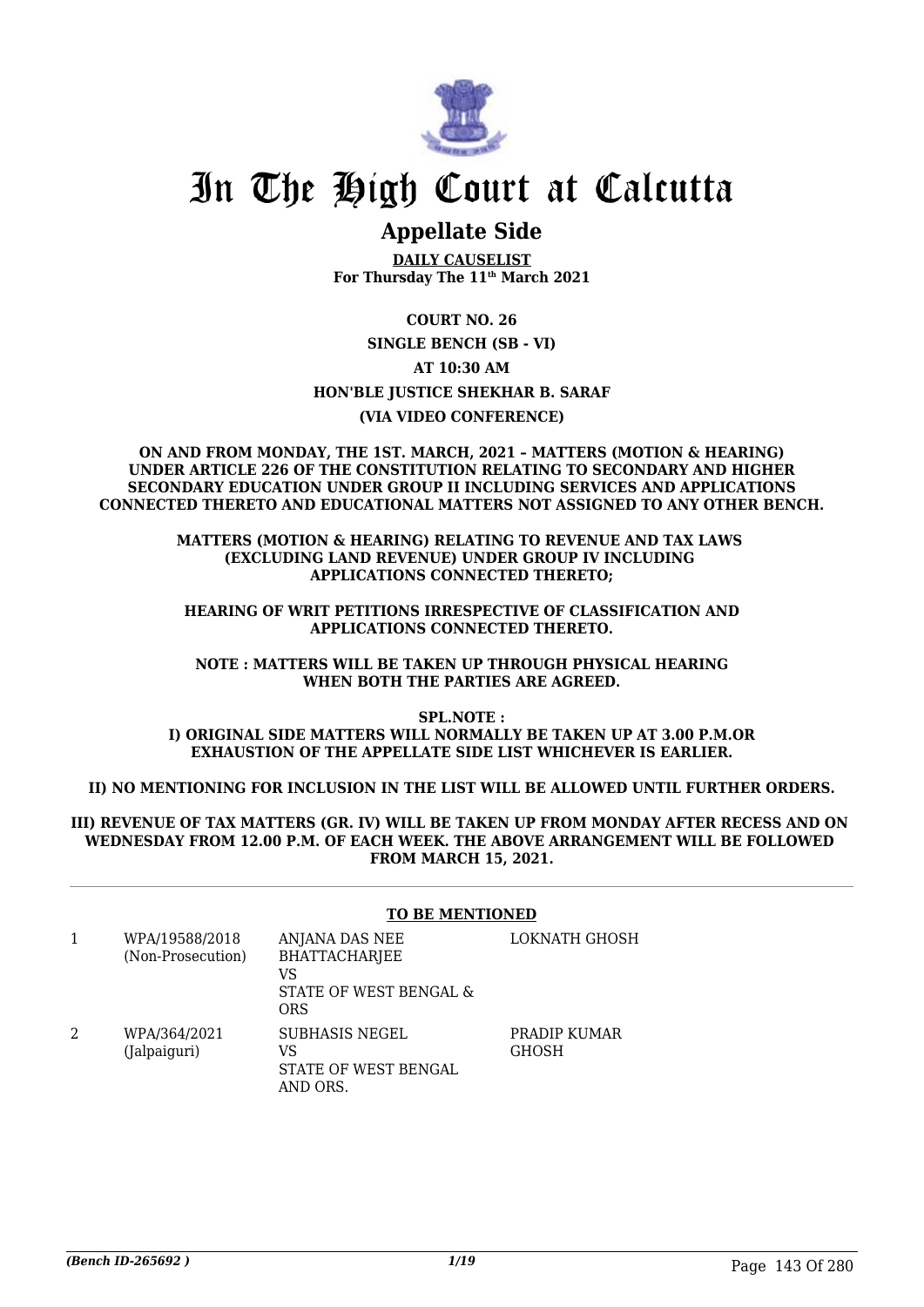| 3   | WPA/561/2021<br>(Jalpaiguri)           | BRINDABAN DAS AND ORS<br>VS                       | MD. HAFIZ ALI                 |
|-----|----------------------------------------|---------------------------------------------------|-------------------------------|
|     |                                        | STATE OF WEST BENGAL<br>AND ORS.                  |                               |
|     |                                        | <b>ASSIGNED MATTERS</b>                           |                               |
| 4   | WPA/6801/2021<br>At 2.00 P.M. (GR. IX) | KISHALAY DECORATORS<br>AND ORS<br><b>VS</b>       | ABIRLAL<br><b>CHAKRABORTI</b> |
|     |                                        | STATE OF WEST BENGAL<br>AND ORS.                  |                               |
|     |                                        | <b>FOR ORDERS</b>                                 |                               |
| 5   | WPCRC/6/2021                           | PARTHA PRATIM<br>BHATTACHARJEE<br><b>VS</b>       | <b>BISWARUP BISWAS</b>        |
|     |                                        | AMBAR MITRA & ANR                                 |                               |
| wt6 | WPA/17917/2018                         | PARTHA PRATIM<br>BHATTACHARJEE<br><b>VS</b>       | <b>B. BISWAS</b>              |
|     |                                        | STATE OF WEST BENGAL &<br><b>ORS</b>              |                               |
|     |                                        | <b>UPGRADED MATTERS</b>                           |                               |
| 7   | WPA/23218/2018                         | <b>AMIT KR JOSHI</b>                              | D RAJ BASU                    |
|     |                                        | <b>VS</b><br>STATE OF WEST BENGAL &<br><b>ORS</b> |                               |
| 8   | WPA/17434/2019                         | <b>BIPLAB PATRA</b>                               | SK. SAHJAHAN ALI              |
|     |                                        | <b>VS</b><br>STATE OF WEST BENGAL &<br><b>ORS</b> |                               |
| 9   | WPA/6955/2020                          | SUBHENDU KUMAR MAHATA<br><b>VS</b>                | <b>ABHIJIT BORAL</b>          |
|     |                                        | State of West Bengal                              |                               |
| 10  | WPA/9137/2020                          | DEBASHIS DUTTA<br><b>VS</b>                       | ANINDA<br><b>BHATTACHARYA</b> |
|     |                                        | State of West Bengal                              |                               |
| 11  | WPA/770/2021                           | <b>ASRAF ALI</b>                                  | <b>RESHMA PARVEEN</b>         |
|     |                                        | <b>VS</b><br>STATE OF WEST BENGAL<br>AND ORS.     |                               |
| 12  | WPA/4486/2021                          | ASHOKA INDIA                                      | <b>SHAKEEL</b>                |
|     |                                        | CORPORATION                                       | MOHAMMAD AKHTER               |
|     |                                        | <b>VS</b><br>STATE OF WEST BENGAL<br>AND ORS.     |                               |
| 13  | WPA/4890/2021                          | OM METAL CORPORATION<br>AND OTHERS<br>VS          | SHAKEEL<br>MOHAMMED AKHTER    |
|     |                                        | STATE OF WEST BENGAL<br>AND ORS.                  |                               |
|     |                                        | <b>NEW MOTION</b>                                 |                               |
| 14  | WPA/3660/2021                          | NAREN LAYEK<br><b>VS</b><br><b>WEST BENGAL</b>    | ASISH DUTTA                   |
|     |                                        | CENTRALSCHOOL SERVICE<br>COMMISSION               |                               |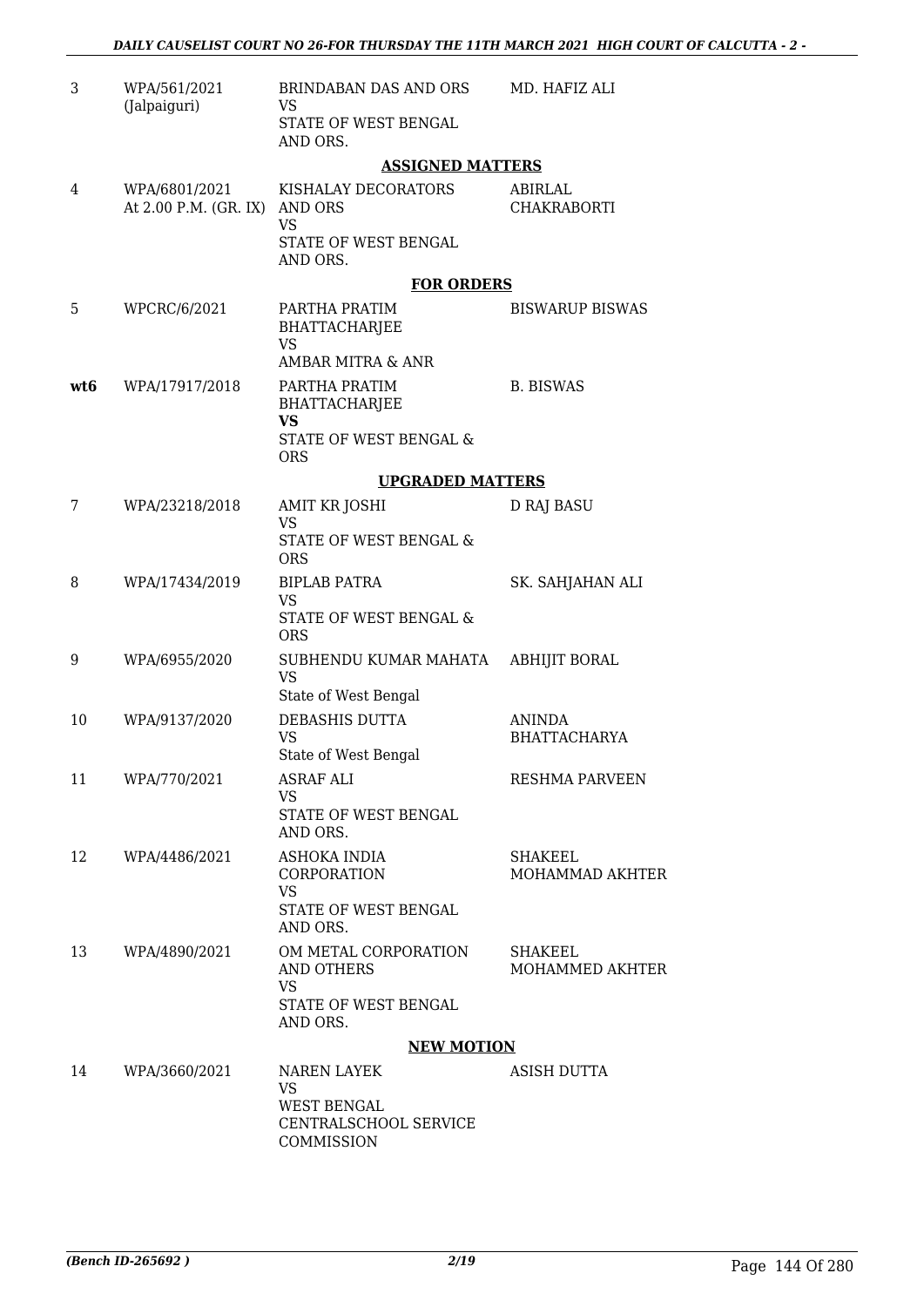| 15 | WPA/4293/2021 | CHANDAN OJHA<br><b>VS</b><br>STATE OF WEST BENGAL                                      | JULEKHA KHATUN                      |
|----|---------------|----------------------------------------------------------------------------------------|-------------------------------------|
| 16 | WPA/4466/2021 | AND ORS.<br><b>RIYA ROY</b><br><b>VS</b><br>STATE OF WEST BENGAL                       | <b>SUTIRTHA DAS</b>                 |
| 17 | WPA/4662/2021 | AND ORS.<br>MD FAIJUL HAQUE                                                            | ZIAUL HAQUE                         |
|    |               | <b>VS</b><br><b>STATE OF WEST BENGAL</b><br>AND ORS.                                   |                                     |
| 18 | WPA/4664/2021 | DILIP KUMAR PRAMANIK<br>(CLERK)<br><b>VS</b>                                           | PROSENJIT<br><b>MUKHERJEE</b>       |
|    |               | THE STATE OF WEST<br><b>BENGAL AND ORS</b>                                             |                                     |
| 19 | WPA/4687/2021 | BIPLAB KUMAR MONDAL<br><b>VS</b><br>STATE OF WEST BENGAL<br>AND ORS.                   | <b>GORA CHAND</b><br><b>SAMANTA</b> |
| 20 | WPA/4690/2021 | ANIMESH SINGHA<br><b>VS</b><br>STATE OF WEST BENGAL<br>AND ORS.                        | MR GORA CHAND<br><b>SAMANTA</b>     |
| 21 | WPA/5364/2021 | ANANDA BISWAS AND ORS<br>VS.<br>STATE OF WEST BENGAL<br>AND ORS.                       | <b>SYED ARIF AHMED</b>              |
| 22 | WPA/5678/2021 | PRITI SANTRA<br><b>VS</b>                                                              | NILANJAN PAL                        |
|    |               | THE STATE OF WEST<br><b>BENGAL AND ORS</b>                                             |                                     |
| 23 | WPA/5801/2021 | MANAS KUMAR NATH<br><b>VS</b><br>THE STATE OF WEST<br><b>BENGAL AND ORS</b>            | <b>SAKTI PADA JANA</b>              |
| 24 | WPA/6099/2021 | KORBAN ALI KHAN<br><b>VS</b><br>STATE OF WEST BENGAL                                   | <b>TANUJA BASAK</b>                 |
|    |               | AND ORS.                                                                               |                                     |
| 25 | WPA/6254/2021 | SREEMOYEE DUTTA<br>VS.<br>STATE OF WEST BENGAL<br>AND ORS.                             | NILANJAN PAL                        |
| 26 | WPA/6405/2021 | ANANTA KR PAUL AND<br>ANANTA KR PAL ALIAS<br>ANANTA PAUL<br>VS<br>STATE OF WEST BENGAL | Subharangshu Panda                  |
| 27 | WPA/6491/2021 | AND ORS.<br><b>NG BROTHERS</b><br><b>VS</b><br>THE SUPERINTENDENT OF                   | <b>SOMAK BASU</b>                   |
|    |               | CGST AND CX AND ORS                                                                    |                                     |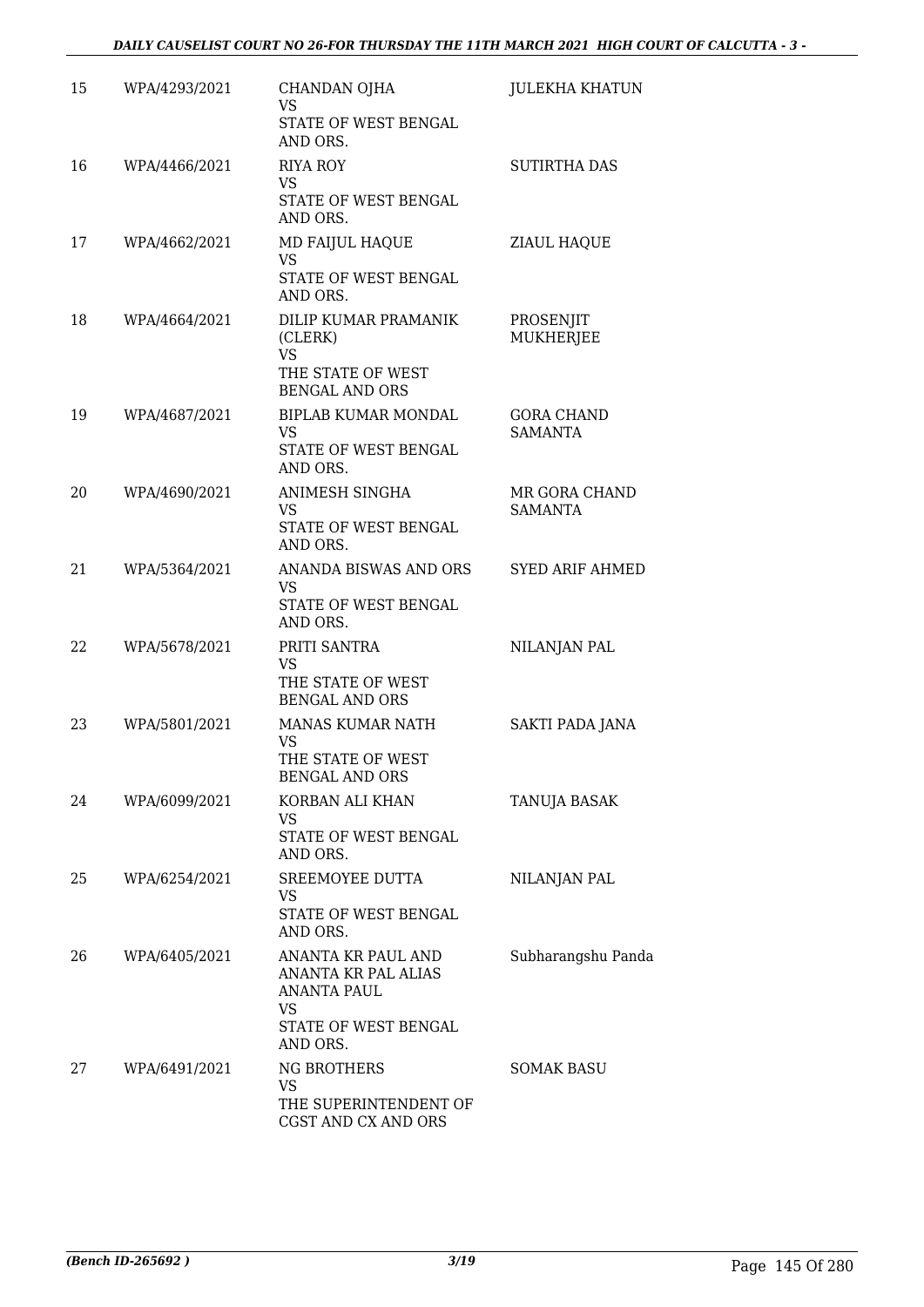| 28 | WPA/6588/2021                   | KABERI BASU (GHOSH)<br><b>VS</b><br>STATE OF WEST BENGAL<br>AND ORS.                                | RAMA HALDER<br>(SANTRA)            |
|----|---------------------------------|-----------------------------------------------------------------------------------------------------|------------------------------------|
|    |                                 | <b>MOTION</b>                                                                                       |                                    |
| 29 | WPA/14468/2013                  | ANIMESH CHOUDHURY<br><b>VS</b><br><b>STATE OFW B &amp; ORS</b>                                      | MD JAMALUDDIN<br><b>AHMED</b>      |
| 30 | WPA/4336/2014                   | SARFARAJ AHMED<br><b>VS</b><br>STATE OF WEST BENGAL &<br><b>ORS</b>                                 | T BASAK                            |
| 31 | WPA/9194/2014                   | MD ASIF IQBAL<br><b>VS</b><br>STATE OF WEST BENGAL &<br><b>ORS</b>                                  | TANUJA BASAK                       |
| 32 | WPA/9801/2015                   | MANAS KUMAR PATI<br><b>VS</b><br>STATE OF WEST BENGAL &<br><b>ORS</b>                               | PRADIP KUMAR<br><b>GHOSH</b>       |
| 33 | WPA/25340/2015                  | <b>MOUSUMI ROY</b><br><b>VS</b><br>STATE OF WEST BENGAL &<br><b>ORS</b>                             | <b>SWADHIN PAN</b>                 |
| 34 | WPA/29935/2016                  | MANIK CHANDRA DAS<br><b>VS</b><br>STATE OF WEST BENGAL &<br><b>ORS</b>                              | TANUJA BASAK                       |
| 35 | WPA/3693/2017<br>(Substitution) | KAMALA PRASAD RAI<br><b>VS</b><br>STATE OF WEST BENGAL &<br>ORS.                                    | SK. SAHAJAHAN ALI                  |
|    |                                 | IA NO: CAN/1/2020(Old No:CAN/1362/2020), CAN/2/2020(Old No:CAN/1372/2020), CAN/3/2021               |                                    |
| 36 | WPA/21867/2017                  | SWETA GHOSH (DEY)<br>VS<br>STATE OF WEST BENGAL &<br><b>ORS</b>                                     | KAJAL RAY                          |
| 37 | WPA/24803/2017                  | SEKH ISTAHAR & ORS<br><b>VS</b><br><b>WBBSE&amp;ORS</b>                                             | <b>P B BASU</b>                    |
| 38 | WPA/31203/2017                  | MUKUL CHAKRABORTY<br><b>VS</b><br>STATE OF WEST BENGAL &<br><b>ORS</b>                              | NARAYAN CHANDRA<br><b>BHANDARY</b> |
| 39 | WPA/2196/2018                   | KAIMARI JUNIOR HIGH<br><b>SCHOOL &amp; ANR</b><br><b>VS</b><br>STATE OF WEST BENGAL &<br><b>ORS</b> | D MONDAL                           |
| 40 | WPA/19642/2018                  | SEMANTI SENGUPTA<br>VS.<br>STATE OF WEST BENGAL &<br><b>ORS</b>                                     | MADHUSUDAN<br>MANDAL               |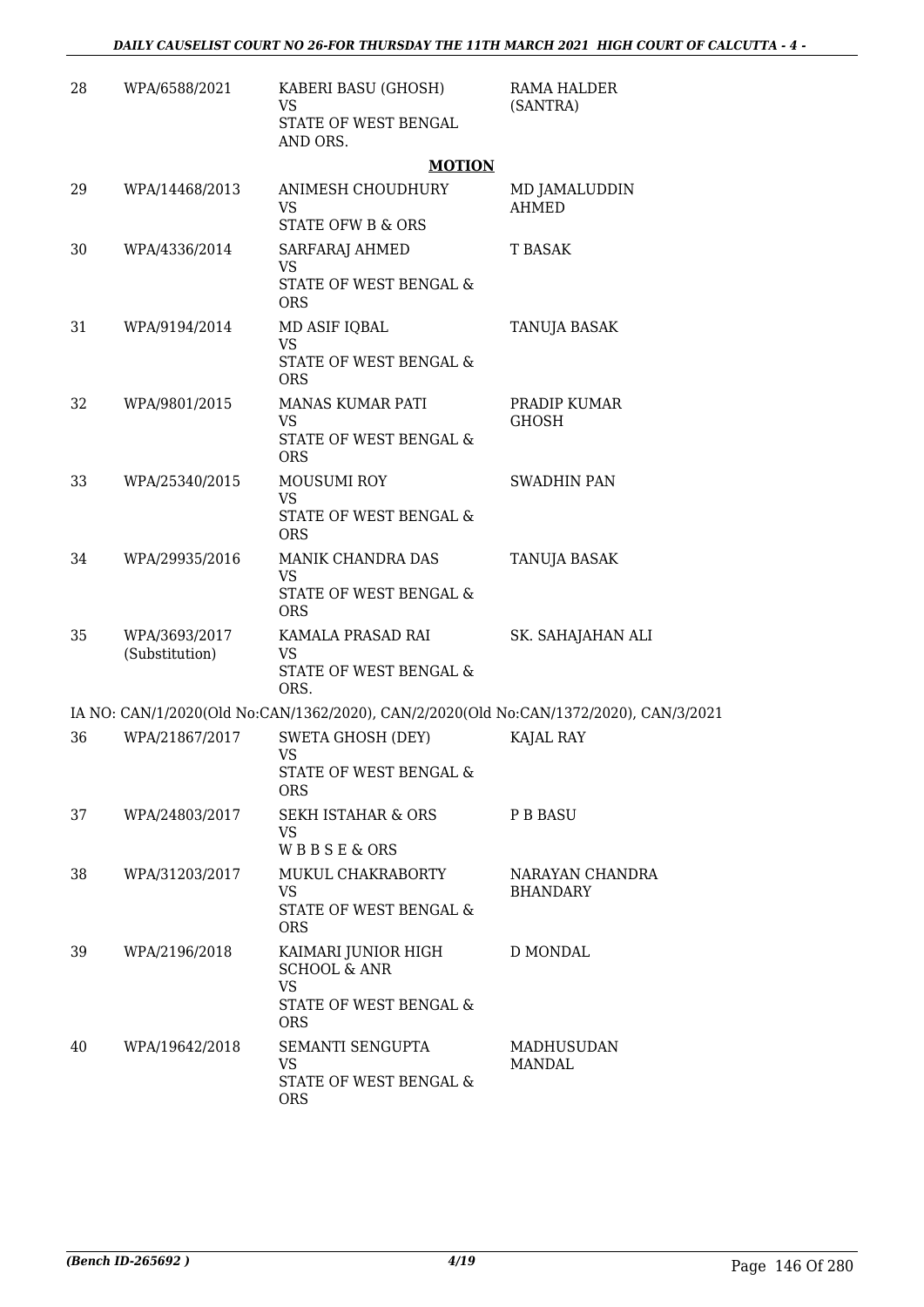| 41 | WPA/23163/2018                           | <b>SUJATA SARKAR</b><br><b>VS</b><br>STATE OF WEST BENGAL &<br>ORS.           | PRIYANKA MONDAL                      |
|----|------------------------------------------|-------------------------------------------------------------------------------|--------------------------------------|
| 42 | WPA/23203/2018                           | <b>ASHOK PRASAD</b><br><b>VS</b><br>STATE OF WEST BENGAL &<br>ORS.            | K.M HOSSAIN                          |
| 43 | WPA/24103/2018                           | DINABANDHU PURKAIT<br><b>VS</b><br>STATE OF WEST BENGAL &<br><b>ORS</b>       | PANKAJ HALDER                        |
| 44 | WPA/24323/2018                           | <b>ANANDA MARJIT</b><br><b>VS</b><br>STATE OF WEST BENGAL &<br><b>ORS</b>     | <b>SUBIR HAZRA</b>                   |
| 45 | WPA/25082/2018                           | LIAKAT ALI KHAN & ORS<br><b>VS</b><br>STATE OF WEST BENGAL &<br><b>ORS</b>    | <b>BASUDEV RAKSHIT</b>               |
| 46 | WPA/26110/2018                           | JAGADISH PATTANAYAK<br><b>VS</b><br>STATE OF WEST BENGAL &<br><b>ORS</b>      | K M HOSSAIN                          |
| 47 | WPA/2281/2019                            | MANGAL MANDI & ORS<br><b>VS</b><br>STATE OF WEST BENGAL &<br><b>ORS</b>       | <b>SUBRATA GHOSH</b>                 |
|    | IA NO: CAN/1/2019(Old No:CAN/11818/2019) |                                                                               |                                      |
| 48 | WPA/2298/2019                            | RANJIT SARKAR<br><b>VS</b><br><b>STATE OF WEST BENGAL &amp;</b><br><b>ORS</b> | JHUMA CHAKRABORTY                    |
| 49 | WPA/2655/2019                            | FIRDOUSI KHATUN<br><b>VS</b><br>STATE OF WEST BENGAL &<br>ORS.                | <b>DIBYENDU</b><br><b>CHATTERJEE</b> |
| 50 | WPA/2979/2019                            | <b>NUPUR SEN( MITRA)</b><br><b>VS</b><br>STATE OF WEST BENGAL &<br><b>ORS</b> | <b>SAFIK DEWAN</b>                   |
| 51 | WPA/5254/2019                            | SANDIP KUMAR MAJUMDAR<br><b>VS</b><br>STATE OF WEST BENGAL &<br><b>ORS</b>    | <b>KOUSHIKEE</b><br><b>BANERJEE</b>  |
| 52 | WPA/5277/2019                            | SUJAN KUMAR GHOSH<br><b>VS</b><br>STATE OF WEST BENGAL &<br><b>ORS</b>        | PRIYANKA MANDAL                      |
| 53 | WPA/5401/2019                            | <b>GOUTAM BHUIYA &amp; ORS</b><br>VS.<br>STATE OF WEST BENGAL &<br><b>ORS</b> | PRITI JAIN                           |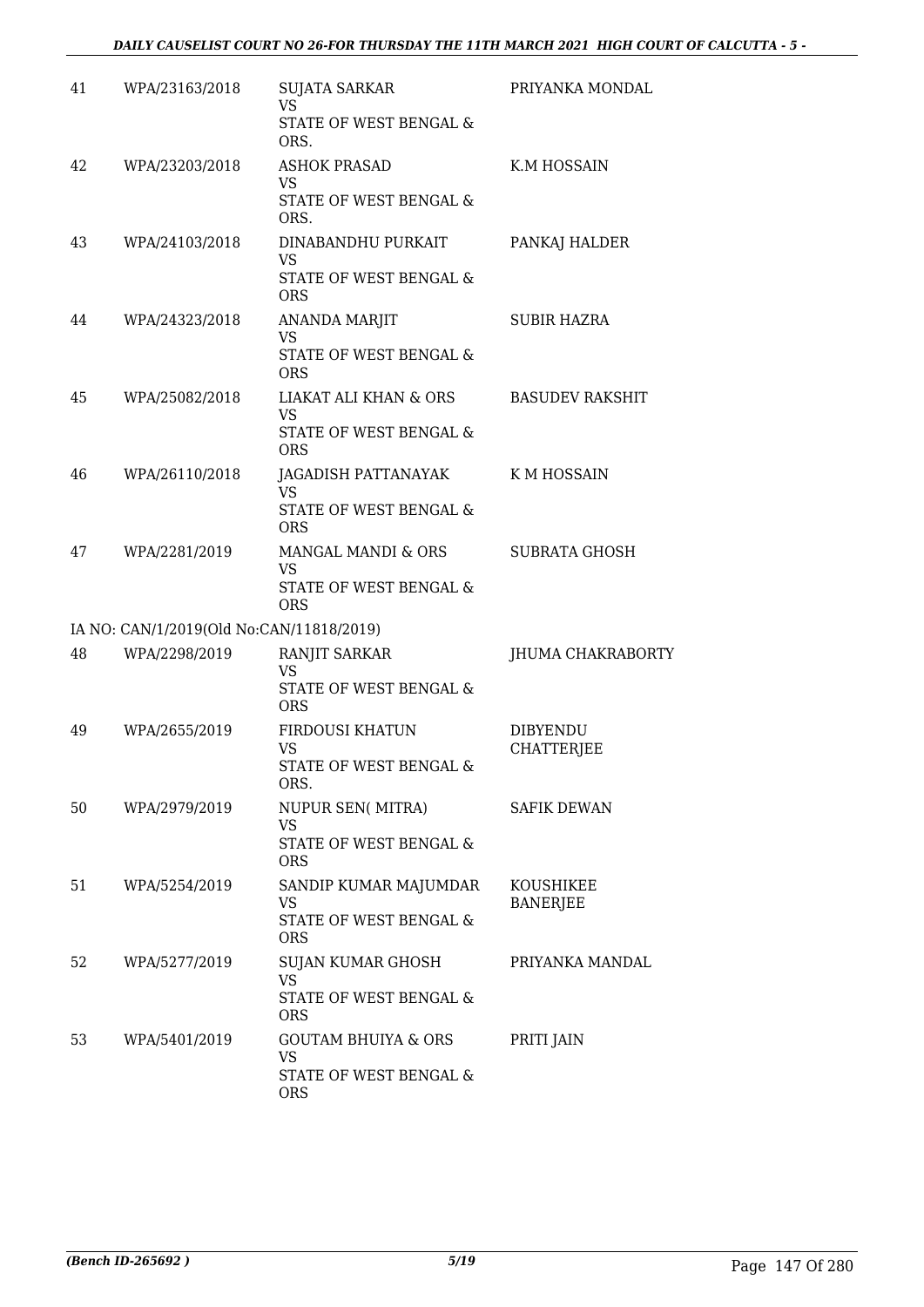| 54 | WPA/7951/2019                           | AMIYA KR MAHATO & ORS<br><b>VS</b>                                   | <b>SAMIR KR ADHIKARI</b>             |
|----|-----------------------------------------|----------------------------------------------------------------------|--------------------------------------|
|    |                                         | STATE OF WEST BENGAL &<br><b>ORS</b>                                 |                                      |
| 55 | WPA/8765/2019                           | TATHAGATA BANERJEE<br><b>VS</b>                                      | JOYDEEP SEN                          |
|    |                                         | STATE OF WEST BENGAL &<br><b>ORS</b>                                 |                                      |
| 56 | WPA/9921/2019                           | KALI KINKAR MANDAL<br><b>VS</b>                                      | RAJAUL ALAM                          |
|    |                                         | STATE OF WEST BENGAL&<br><b>ORS</b>                                  |                                      |
| 57 | WPA/12305/2019                          | SANGITA MANDAL<br><b>VS</b>                                          | <b>HAMIDUR RAHAMAN</b>               |
|    |                                         | STATE OF WEST BENGAL &<br><b>ORS</b>                                 |                                      |
|    | IA NO: CAN/1/2020(Old No:CAN/1747/2020) |                                                                      |                                      |
| 58 | WPA/14031/2019                          | SOUMO BANDYOPADHYAY<br><b>VS</b>                                     | PRIYANKA MONDAL                      |
|    |                                         | <b>STATE OF WEST BENGAL &amp;</b><br><b>ORS</b>                      |                                      |
| 59 | WPA/14315/2019                          | RATAN KUMAR MANNA<br><b>VS</b>                                       | <b>ASISH DUTTA</b>                   |
|    |                                         | W.B. CENTRAL SCHOOL<br><b>SERVICE COMMISSION &amp;</b><br><b>ORS</b> |                                      |
| 60 | WPA/15386/2019                          | NAZRUL ISLAM MONDAL<br><b>VS</b><br>STATE OF WEST BENGAL             | S.K. HUMAYAN REZA                    |
| 61 | WPA/16078/2019                          | <b>SUKLA DUTTA</b><br><b>VS</b>                                      | <b>GOLAM MOHIUDDIN</b>               |
|    |                                         | STATE OF WEST BENGAL &<br><b>ORS</b>                                 |                                      |
| 62 | WPA/16080/2019                          | <b>BIKRAM NARJINARY</b><br><b>VS</b>                                 | <b>GOLAM MOHIUDDIN</b>               |
|    |                                         | STATE OF WEST BENGAL $\&$<br><b>ORS</b>                              |                                      |
| 63 | WPA/16649/2019                          | PARTHA GHOSH<br>VS                                                   | PRIYANKA MANDAL                      |
|    |                                         | STATE OF WEST BENGAL &<br><b>ORS</b>                                 |                                      |
| 64 | WPA/16831/2019                          | AJOY KR. MISHRA<br>VS.                                               | SK. SAHJAHAN ALI                     |
|    |                                         | STATE OF WEST BENGAL &<br>ORS.                                       |                                      |
| 65 | WPA/17063/2019                          | ABHAYPADA KOLE<br>VS.                                                | <b>SYED SHAMSUL</b><br><b>AREFIN</b> |
|    |                                         | STATE OF WEST BENGAL &<br><b>ORS</b>                                 |                                      |
| 66 | WPA/17274/2019                          | <b>JOYITA SAHA</b><br><b>VS</b>                                      | MRINAL KANTI<br><b>GHOSH</b>         |
|    |                                         | STATE OF WEST BENGAL &<br>ORS.                                       |                                      |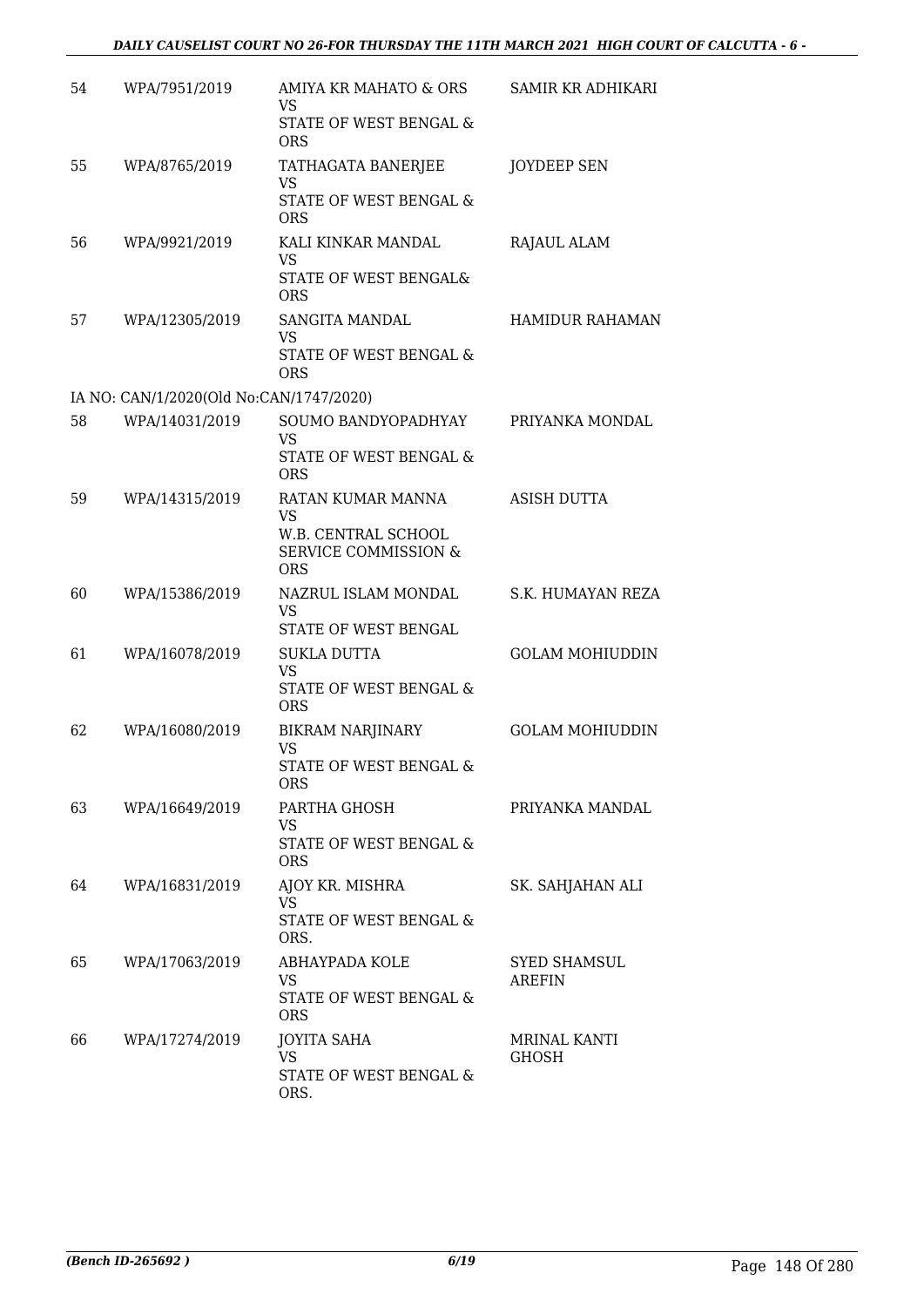### *DAILY CAUSELIST COURT NO 26-FOR THURSDAY THE 11TH MARCH 2021 HIGH COURT OF CALCUTTA - 7 -*

| 67 | WPA/17311/2019                          | KOUSIK PANDA<br>VS                              | SANTI PADA PAHARI                       |
|----|-----------------------------------------|-------------------------------------------------|-----------------------------------------|
|    |                                         | STATE OF WEST BENGAL &<br><b>ORS</b>            |                                         |
| 68 | WPA/17483/2019                          | <b>SISIR GHOSH</b><br><b>VS</b>                 | <b>GOLAM MOHIUDDIN</b>                  |
|    |                                         | STATE OF WEST BENGAL &<br><b>ORS</b>            |                                         |
| 69 | WPA/17484/2019                          | SOUMEN NARJEENARY<br><b>VS</b>                  | <b>GOLA MOHIUDDIN</b>                   |
|    |                                         | STATE OF WEST BENGAL &<br><b>ORS</b>            |                                         |
| 70 | WPA/17487/2019                          | TANDRA KARMAKAR<br><b>VS</b>                    | <b>GOLA MOHIUDDIN</b>                   |
|    |                                         | STATE OF WEST BENGAL<br>&ORS                    |                                         |
| 71 | WPA/17816/2019                          | PINAKI BARMAN<br><b>VS</b>                      | <b>SUMANTA DAS</b>                      |
|    |                                         | STATE OF WEST BENGAL &<br><b>ORS</b>            |                                         |
|    | IA NO: CAN/1/2021                       |                                                 |                                         |
| 72 | WPA/17960/2019                          | ASHIS KUMAR SARKAR &<br><b>ORS</b><br><b>VS</b> | <b>TANUJA BASAK</b>                     |
|    |                                         | STATE OF WEST BENGAL &<br><b>ORS</b>            |                                         |
| 73 | WPA/18177/2019                          | SUMANTA CHAUDHURI<br><b>VS</b>                  | <b>GOUTAM ACHARYA</b>                   |
|    |                                         | STATE OF WEST BENGAL &<br><b>ORS</b>            |                                         |
| 74 | WPA/18317/2019                          | KARTICK KONAI ALIAS<br>KARTIC KONAI<br>VS       | <b>SUDAKSHINA DEY</b>                   |
|    |                                         | STATE OF WEST BENGAL &<br><b>ORS</b>            |                                         |
| 75 | WPA/18349/2019                          | TAPATI MANDAL<br><b>VS</b>                      | <b>AMLAN KUMAR</b><br><b>MUKHERJEE</b>  |
|    |                                         | STATE OF WEST BENGAL &<br><b>ORS</b>            |                                         |
| 76 | WPA/18374/2019                          | <b>SAMAR KUMAR GHOSH</b><br><b>VS</b>           | <b>JUIN DUTTA</b><br><b>CHAKRABORTY</b> |
|    |                                         | STATE OF WEST BENGAL &<br><b>ORS</b>            |                                         |
| 77 | WPA/18437/2019                          | POLI ROY<br><b>VS</b>                           | DIPTENDU MANDAL                         |
|    |                                         | STATE OF WEST BENGAL &<br><b>ORS</b>            |                                         |
|    | IA NO: CAN/1/2020(Old No:CAN/5806/2020) |                                                 |                                         |
| 78 | WPA/18481/2019                          | SONALI KOLEY<br><b>VS</b>                       | SUDAKSHINA DEY                          |
|    |                                         | STATE OF WEST BENGAL &<br><b>ORS</b>            |                                         |
| 79 | WPA/19315/2019                          | KISHORI MAITY<br><b>VS</b>                      | <b>GOUTAM ACHARYA</b>                   |
|    |                                         | STATE OF WEST BENGAL &<br><b>ORS</b>            |                                         |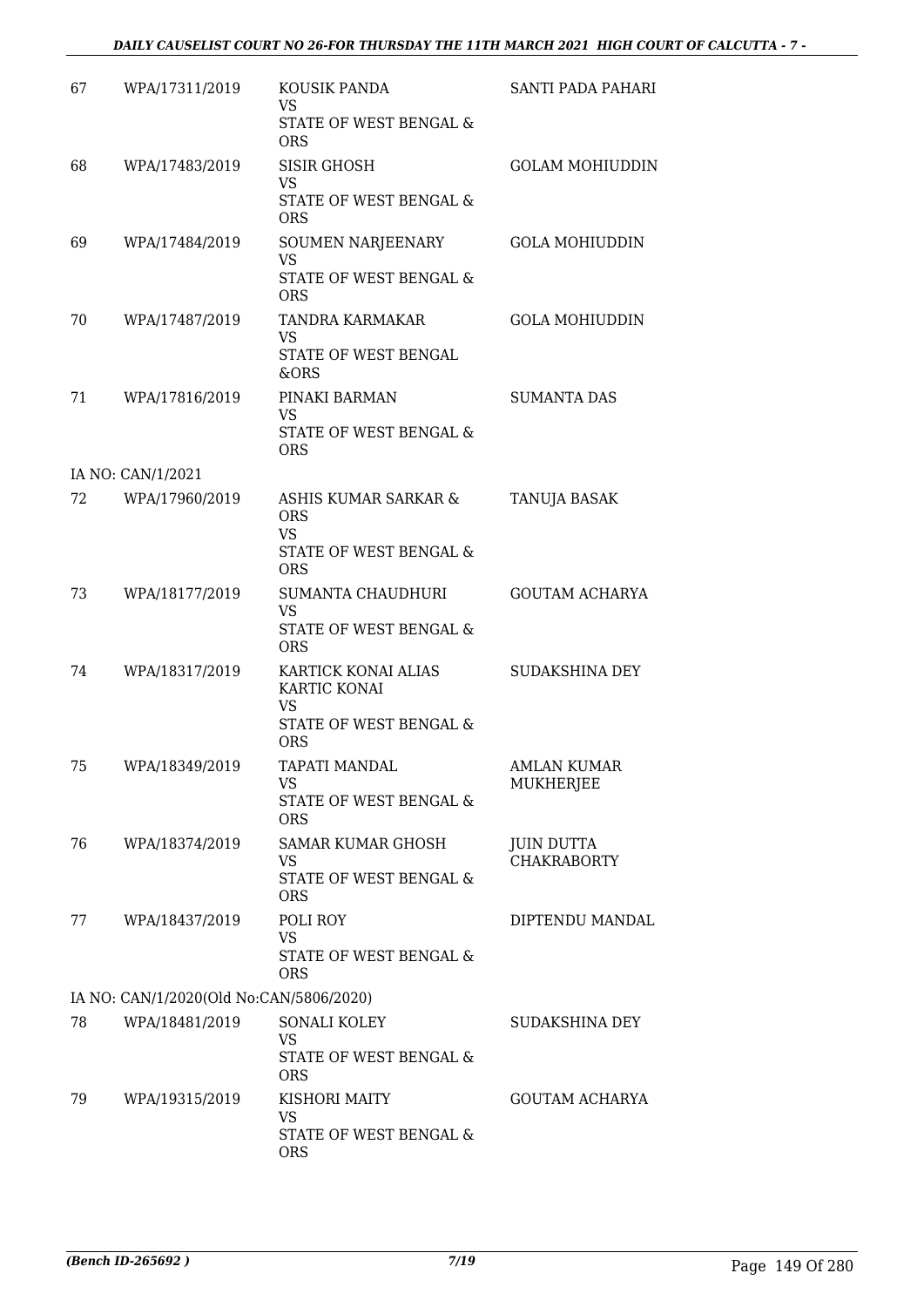| 80   | WPA/19457/2019    | MANAS KUAMR MONDAL &<br><b>ANR</b><br><b>VS</b><br>THE WEST BENGAL<br><b>CENTRAL SSC &amp; ORS</b> | ANIL KUMAR<br><b>CHATTOPADHYAY</b> |
|------|-------------------|----------------------------------------------------------------------------------------------------|------------------------------------|
| 81   | WPA/20386/2019    | RAJU JANA<br><b>VS</b><br>THE DISTRICT INSPECTOR<br>OF SCHOOLS NORTH 24<br><b>PGNS &amp; ORS</b>   | <b>INDRANI GUPTA</b>               |
| 82   | WPA/20408/2019    | SK. NAJIMUDDIN & ORS<br>VS.<br>STATE OF WEST BENGAL &<br><b>ORS</b>                                | KHANDEKAR MOZZAM<br><b>HOSSAIN</b> |
| 83   | WPA/20541/2019    | UTTARAN BISWAS<br><b>VS</b><br>STATE OF WEST BENGAL &<br><b>ORS</b>                                | RASOMAY MANDAL                     |
|      | IA NO: CAN/1/2020 |                                                                                                    |                                    |
| 84   | WPA/20601/2019    | SNEHASIS BISWAS<br><b>VS</b><br>STATE OF WEST BENGAL &<br><b>ORS</b>                               | KOUSHIKEE<br><b>BANERJEE</b>       |
| 85   | WPA/21151/2019    | SK. YAKUB HOSSAIN<br><b>VS</b><br>STATE OF WEST BENGAL &<br><b>ORS</b>                             | SABNAM SULTANA                     |
| 86   | WPA/21315/2019    | <b>SUBRATA BANSH</b><br><b>VS</b><br>STATE OF WEST BENGAL &<br><b>ORS</b>                          | SUBHENDU KUMAR<br><b>HOTA</b>      |
| 87   | WPA/21509/2019    | SUBRATA MANDAL<br><b>VS</b><br>STATE OF WEST BENGAL &<br><b>ORS</b>                                | SAKTI PADA JANA                    |
| wt88 | WPA/20034/2019    | MAHADEB DULEY & ORS<br>VS<br>STATE OF WEST BENGAL &<br><b>ORS</b>                                  | SUDIPTA DASGUPTA                   |
| 89   | WPA/21665/2019    | BISWAJIT DEBNATH & ORS<br><b>VS</b><br>STATE OF WEST BENGAL &<br><b>ORS</b>                        | SABNAM SULTANA                     |
| 90   | WPA/21703/2019    | SOMA KAR<br>VS.<br>STATE OF WEST BENGAL &<br>ORS                                                   | <b>MOLLY SAHA</b>                  |
| 91   | WPA/22884/2019    | MOMTAJUL HAQUE LASKAR<br><b>VS</b><br>STATE OF WEST BENGAL &<br><b>ORS</b>                         | BIBEK DEY                          |
| 92   | WPA/23015/2019    | RAVI SINHA RAY<br>VS<br>STATE OF WEST BENGAL &<br><b>ORS</b>                                       | SIRSENDU SINHA ROY                 |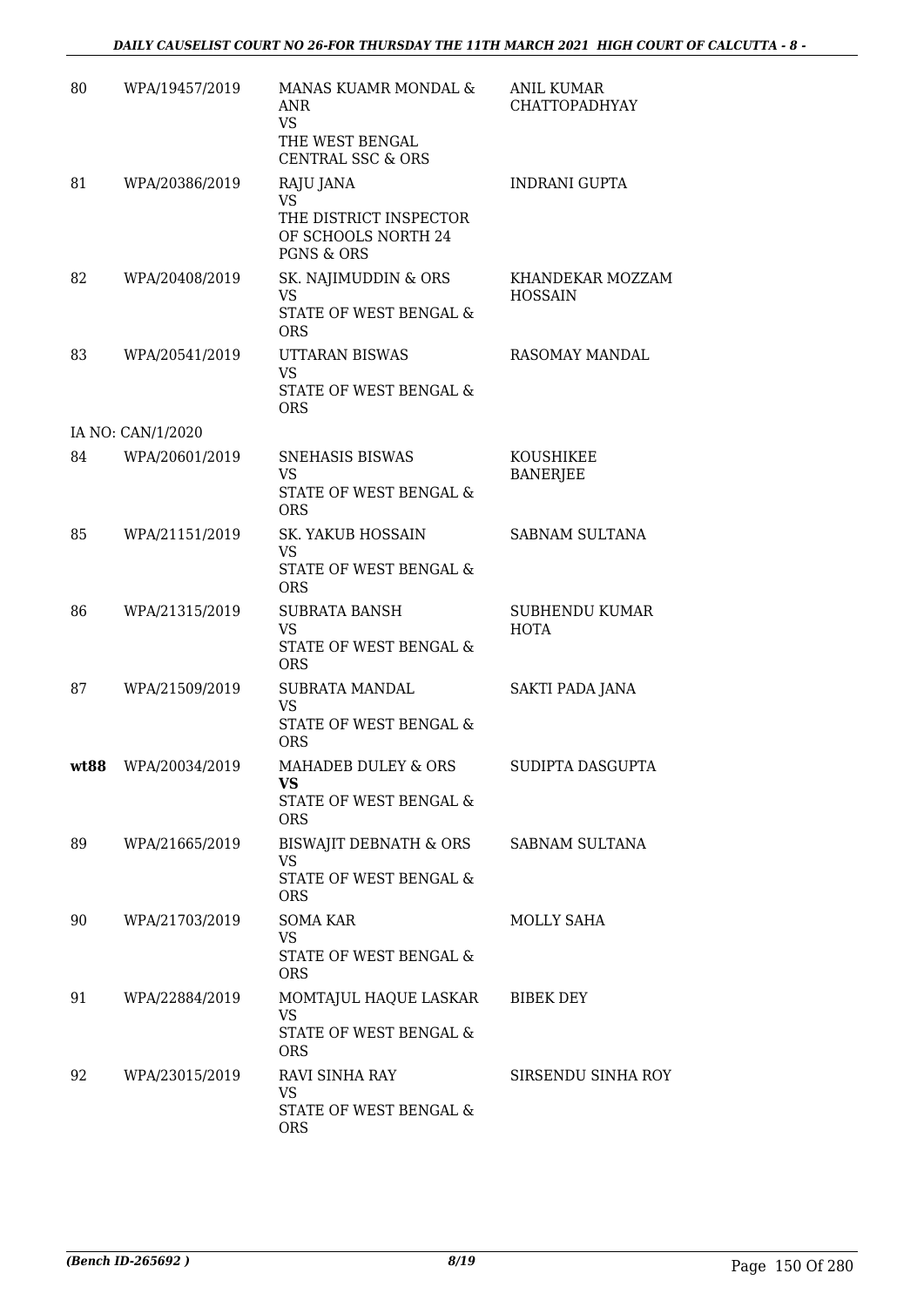| 93  | WPA/23245/2019    | CHINMOY DEY<br><b>VS</b>                                                                                   | SAKTI PADA JANA                        |
|-----|-------------------|------------------------------------------------------------------------------------------------------------|----------------------------------------|
|     |                   | STATE OF WEST BENGAL &<br>ORS.                                                                             |                                        |
| 94  | WPA/23454/2019    | <b>MAHASIN KAMAL &amp; ORS</b><br><b>VS</b>                                                                | <b>DONA GHOSH</b>                      |
|     |                   | STATE OF WEST BENGAL<br>&ORS                                                                               |                                        |
| 95  | WPA/23826/2019    | SOUMI BHATTACHARYA<br><b>VS</b><br><b>STATE OF WEST BENGAL &amp;</b><br><b>ORS</b>                         | MOLLY SAHA                             |
|     | IA NO: CAN/1/2020 |                                                                                                            |                                        |
| 96  | WPA/23946/2019    | MOUMITA SAMANTA & ORS<br><b>VS</b><br>W.B. CENTRAL SCHOOL<br><b>SERVICE COMMISSION &amp;</b><br><b>ORS</b> | SANTANU MAJI                           |
| 97  | WPA/24260/2019    | SUSMITA ROUTH PATRA<br><b>VS</b><br><b>WBCSSC &amp; ORS</b>                                                | ACHINTYA KUMAR<br><b>BISWAS</b>        |
| 98  | WPA/24265/2019    | ARUNANSU SEKHAR PARIA<br><b>VS</b><br><b>WBCSSC &amp; ORS</b>                                              | <b>ACHINTYA KUMAR</b><br><b>BISWAS</b> |
| 99  | WPA/78/2020       | <b>ABIR MUKHERJEE</b><br><b>VS</b><br>STATE OF WEST BENGAL &<br><b>ORS</b>                                 | <b>SADHANA</b><br><b>BHATTACHARJEE</b> |
| 100 | WPA/293/2020      | KAUSHIK MALLIK<br><b>VS</b><br>STATE OF WEST BENGAL &<br><b>ORS</b>                                        | SHIVAJI MITRA                          |
| 101 | WPA/579/2020      | RAJU KHAN & ORS<br>VS<br>STATE OF WEST BENGAL &<br>ORS.                                                    | <b>SALMAN SULTANA</b>                  |
| 102 | WPA/959/2020      | AMBIKA BISWAS & ORS<br><b>VS</b><br>STATE OF WEST BENGAL &<br><b>ORS</b>                                   | <b>SUTIRTHA DAS</b>                    |
| 103 | WPA/1086/2020     | DIPTENDRA NATH MONDAL<br>& ANR<br><b>VS</b><br><b>STATE OF WEST BENGAL &amp;</b><br><b>ORS</b>             | <b>TANUJA BASAK</b>                    |
| 104 | WPA/1287/2020     | BIDYA BHARATI GIRL'S HIGH<br><b>SCHOOL</b><br><b>VS</b><br>STATE OF WEST BENGAL &<br>ORS                   | <b>SUVADIP</b><br><b>BHATTACHARJEE</b> |
| 105 | WPA/1745/2020     | SHYAMAL KUMAR BISWAS &<br><b>ORS</b><br><b>VS</b><br>STATE OF WEST BENGAL &<br><b>ORS</b>                  | <b>SUJAN DAS</b>                       |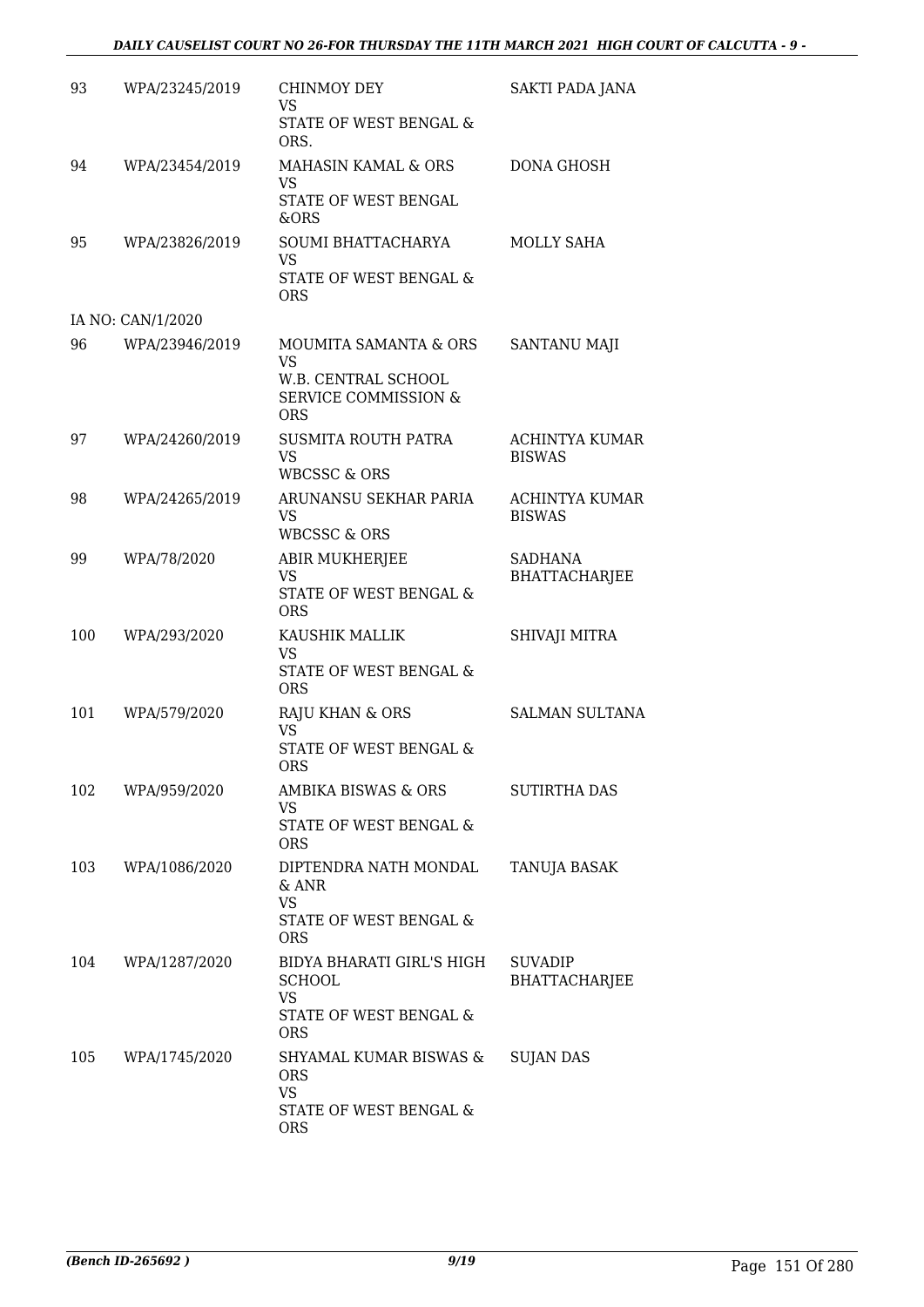| 106 | WPA/1757/2020 | <b>BARUN KUMAR</b><br><b>CHAKRABORTY</b><br><b>VS</b><br>STATE OF WEST BENGAL &<br><b>ORS</b>      | <b>SAMIR KUMAR</b><br><b>ADHIKARI</b>  |
|-----|---------------|----------------------------------------------------------------------------------------------------|----------------------------------------|
| 107 | WPA/2061/2020 | BASUDEB MUKHOPADHYAY<br><b>VS</b><br>STATE OF WEST BENGAL &<br><b>ORS</b>                          | <b>SAMIR HALDER</b>                    |
| 108 | WPA/2183/2020 | MINKU ACHARYA<br><b>VS</b><br>STATE OF WEST BENGAL &<br><b>ORS</b>                                 | <b>SALMAN SULTANA</b>                  |
| 109 | WPA/2292/2020 | PRITI PATRA<br><b>VS</b><br>THE WB CENTRAL SCHOOL<br><b>SERVICE COMMISSION &amp;</b><br><b>ORS</b> | <b>SANTANU MAJI</b>                    |
| 110 | WPA/2325/2020 | CHANDAN BHATTACHARYA<br><b>VS</b><br>STATE OF WEST BENGAL &<br><b>ORS</b>                          | <b>SUDDHADEV ADAK</b>                  |
| 111 | WPA/2441/2020 | MD. ENAMUL HAQUE<br><b>VS</b><br>STATE OF WEST BENGAL &<br><b>ORS</b>                              | <b>SUBIR HAZRA</b>                     |
| 112 | WPA/2651/2020 | BIDYA BHARATI GIRL'S HIGH<br><b>SCHOOL</b><br><b>VS</b><br>STATE OF WEST BENGAL &<br><b>ORS</b>    | <b>SUVADIP</b><br><b>BHATTACHARJEE</b> |
| 113 | WPA/2652/2020 | BIDYA BHARATI GIRL'S HIGH<br><b>SCHOOL</b><br><b>VS</b><br>STATE OF WEST BENGAL &<br><b>ORS</b>    | <b>SUVADIP</b><br><b>BHATTACHARJEE</b> |
| 114 | WPA/2769/2020 | RAMANATH SINGH<br><b>VS</b><br>STATE OF WEST BENGAL &<br><b>ORS</b>                                | <b>TANUJA BASAK</b>                    |
| 115 | WPA/2772/2020 | <b>RUMA RAY</b><br><b>VS</b><br>STATE OF WEST BENGAL &<br><b>ORS</b>                               | TANUJA BASAK                           |
| 116 | WPA/2774/2020 | <b>DOLLY MAITY</b><br><b>VS</b><br>STATE OF WEST BENGAL &<br><b>ORS</b>                            | <b>TANUJA BASAK</b>                    |
| 117 | WPA/2780/2020 | MITA CHOWDHURY<br><b>VS</b><br>STATE OF WEST BENGAL &<br><b>ORS</b>                                | TANUJA BASAK                           |
| 118 | WPA/2919/2020 | CHANDAN KHATUA<br><b>VS</b><br>STATE OF WEST BENGAL &<br><b>ORS</b>                                | <b>SAKTI PADA JANA</b>                 |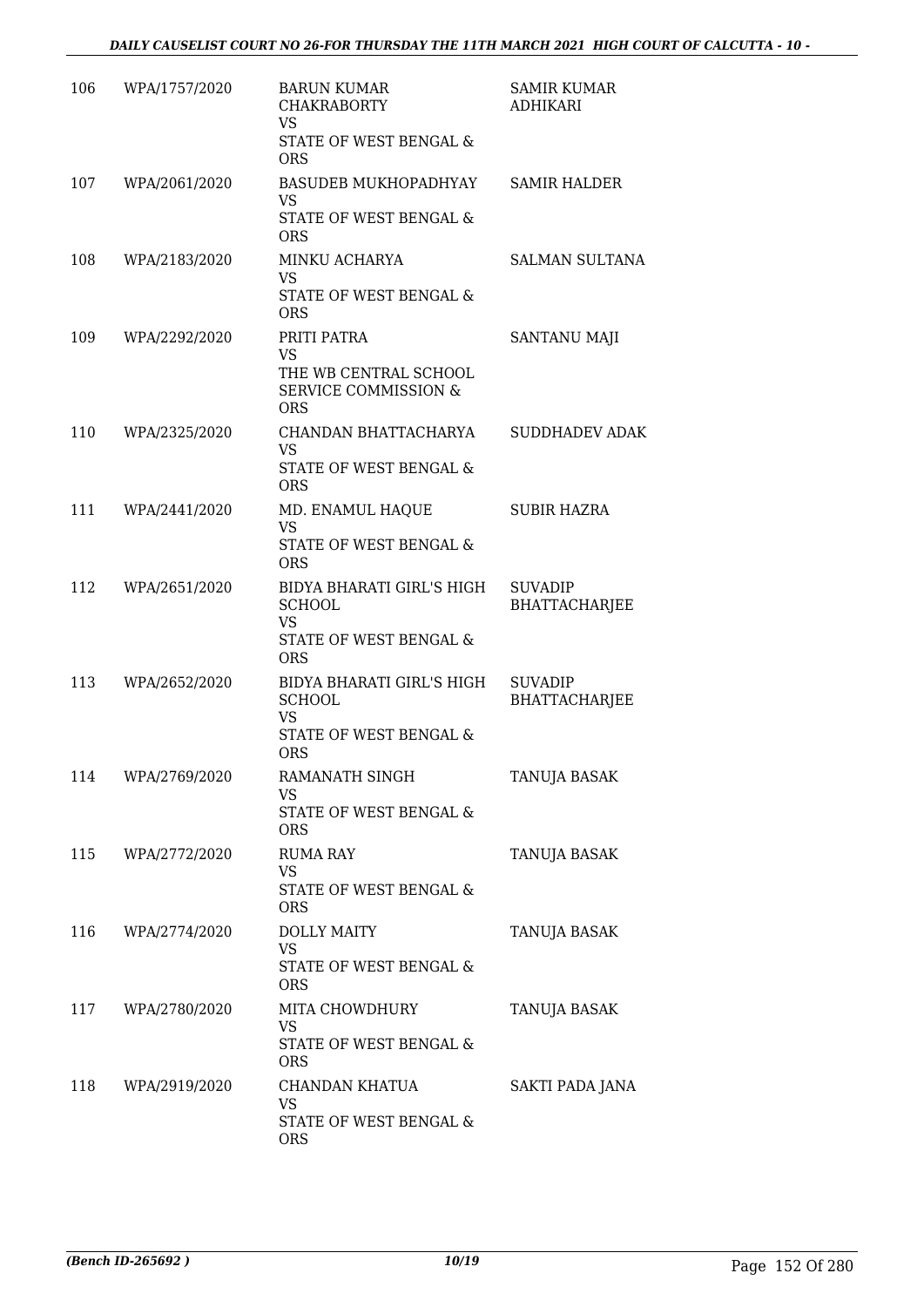| 119 | WPA/2921/2020                           | BUDDHADEB MAITY<br><b>VS</b><br>STATE OF WEST BENGAL &<br><b>ORS</b>                     | SAKTI PADA JANA           |
|-----|-----------------------------------------|------------------------------------------------------------------------------------------|---------------------------|
| 120 | WPA/3259/2020                           | <b>SADER ALI</b><br><b>VS</b><br>STATE OF WEST BENGAL &<br>ORS.                          | TANUJA BASAK              |
| 121 | WPA/3269/2020                           | HERAMBA NATH<br>CHAKRABORTY<br><b>VS</b><br>STATE OF WEST BENGAL &<br><b>ORS</b>         | TANUJA BASAK              |
| 122 | WPA/3320/2020                           | RAJESH MANNA<br><b>VS</b><br>STATE OF WEST BENGAL &<br>ORS.                              | TARA PADA DAS             |
| 123 | WPA/3476/2020                           | SNEHANGSHU ROUT<br><b>VS</b><br>STATE OF WEST BENGAL &<br>ORS.                           | <b>RUCHIRA CHATTERJEE</b> |
| 124 | WPA/3519/2020                           | SUSMITA MALLIK (NEE<br>KUNDU)<br><b>VS</b><br>STATE OF WEST BENGAL &<br><b>ORS</b>       | <b>JULEKHA KHATUN</b>     |
| 125 | WPA/3573/2020                           | <b>MAMATA SHIT</b><br><b>VS</b><br>STATE OF WEST BENGAL &<br><b>ORS</b>                  | <b>SK AFROJUL HAQUE</b>   |
| 126 | WPA/3630/2020                           | GHANASHYAM MONDAL<br><b>VS</b><br>STATE OF WEST BENGAL &<br>ORS.                         | SUDAKSHINA DEY            |
|     | IA NO: CAN/1/2020(Old No:CAN/5203/2020) |                                                                                          |                           |
| 127 | WPA/3729/2020                           | SRIJIB KR PATRA<br>VS.<br>STATE OF WEST BENGAL &<br><b>ORS</b>                           | <b>TANUJA BASAK</b>       |
| 128 | WPA/3738/2020                           | PRAGATI DEY<br><b>VS</b><br>W.B. CENTRAL SCHOOL<br>SERVICE COMMISSION &<br><b>ORS</b>    | ASISH DUTTA               |
| 129 | WPA/3739/2020                           | SANKAR CHANDRA NAYEK<br>VS.<br>W.B. CENTRAL SCHOOL<br>SERVICE COMMISSION &<br><b>ORS</b> | ASISH DUTTA               |
| 130 | WPA/3740/2020                           | SANGITA KAPAT<br><b>VS</b><br>W.B. CENTRAL SCHOOL<br>SERVICE COMMISSION ACT<br>1963      | ASISH DUTTA               |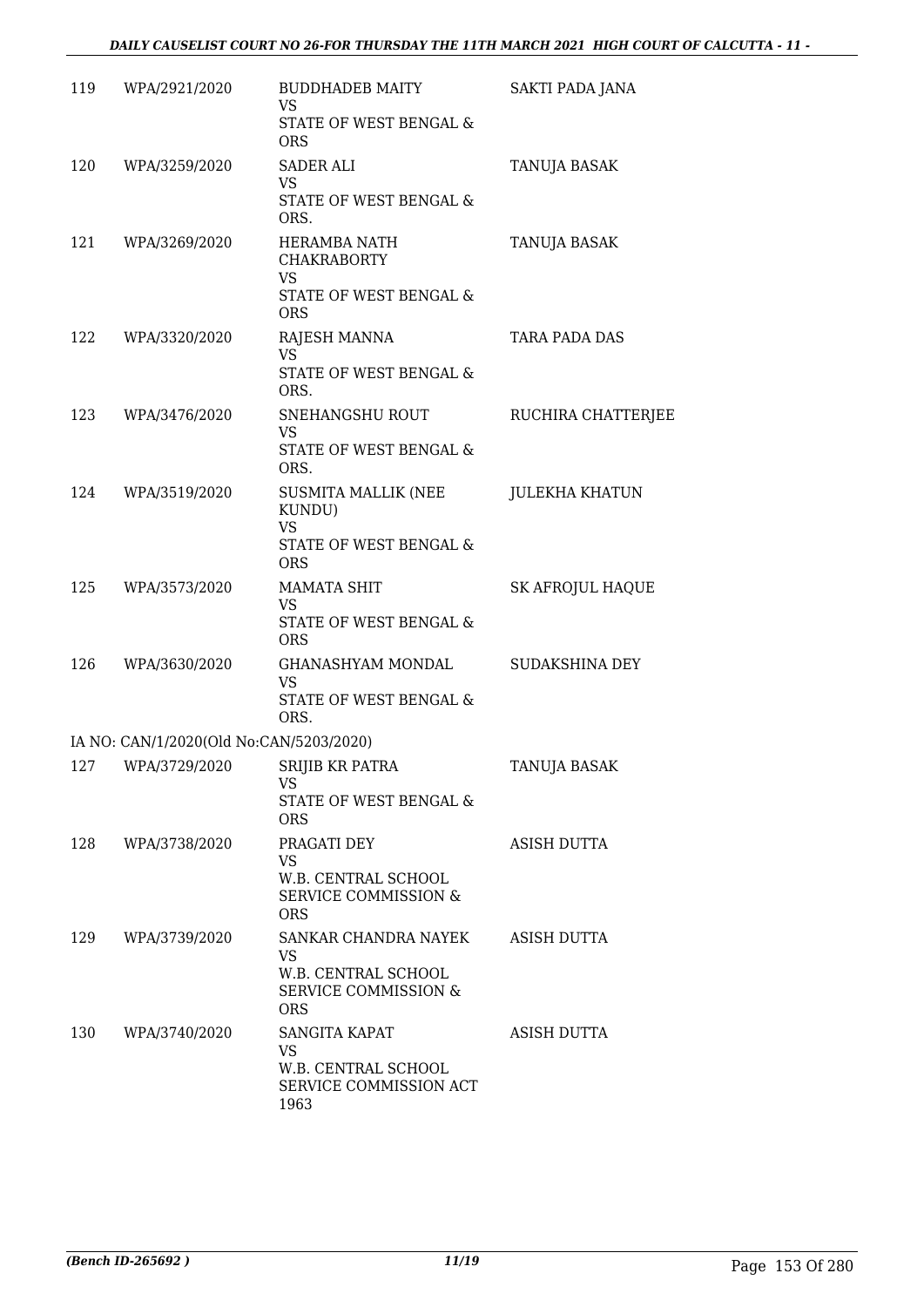| 131 | WPA/3741/2020 | CHHITMANI TUDU (MURMU)<br><b>VS</b><br>W.BN. CENTRAL SCHOOL<br><b>SERVICE COMMISSION &amp;</b><br><b>ORS</b> | <b>ASISH DUTTA</b>           |
|-----|---------------|--------------------------------------------------------------------------------------------------------------|------------------------------|
| 132 | WPA/3742/2020 | MANI SANKAR BARIK<br>VS<br>W.B. CENTRAL SCHOOL<br><b>SERVICE COMMISSION &amp;</b><br><b>ORS</b>              | <b>ASISH DUTTA</b>           |
| 133 | WPA/3791/2020 | <b>JAYANTA GHATAK</b><br><b>VS</b><br>STATE OF WEST BENGAL &<br><b>ORS</b>                                   | PRIYANKA MONDAL              |
| 134 | WPA/3895/2020 | ANANYA BEGUM<br><b>VS</b><br>STATE OF WEST BENGAL &<br><b>ORS</b>                                            | <b>SYED MANSUR ALI</b>       |
| 135 | WPA/4158/2020 | PROBODH KUMAR LAYEK<br>VS.<br>STATE OF WEST BENGAL &<br><b>ORS</b>                                           | SANCHAYITA DE                |
| 136 | WPA/4197/2020 | CHANDRANATH<br><b>CHATTERJEE</b><br><b>VS</b><br>STATE OF WEST BENGAL &<br><b>ORS</b>                        | <b>SIMA GHOSH</b>            |
| 137 | WPA/4341/2020 | PRADIP KR. SHANI<br><b>VS</b><br>STATE OF WEST BENGAL &<br>ORS.                                              | KOUSHIKEE<br><b>BANERJEE</b> |
| 138 | WPA/4355/2020 | <b>SAMISH DAS</b><br><b>VS</b><br>STATE OF WEST BENGAL &<br>ORS.                                             | MD. HABIBUR<br><b>RAHMAN</b> |
| 139 | WPA/4576/2020 | SAIDUL ISLAM<br>VS<br>STATE OF WEST BENGAL &<br><b>ORS</b>                                                   | TANUJA BASAK                 |
| 140 | WPA/4686/2020 | MUNMUN BANERJEE<br><b>VS</b><br>STATE OF WEST BENGAL &<br><b>ORS</b>                                         | PRIYANKA MONDAL              |
| 141 | WPA/4750/2020 | MD. FIROJ HOSSAIN<br><b>VS</b><br>STATE OF WEST BENGAL &<br><b>ORS</b>                                       | MOLLY SAHA                   |
| 142 | WPA/5767/2020 | <b>GOPINATH MAJEE</b><br><b>VS</b><br>STATE OF WEST BENGAL &<br><b>ORS</b>                                   | PAMPA DEY DHABAL             |

IA NO: CAN/1/2020(Old No:CAN/3749/2020)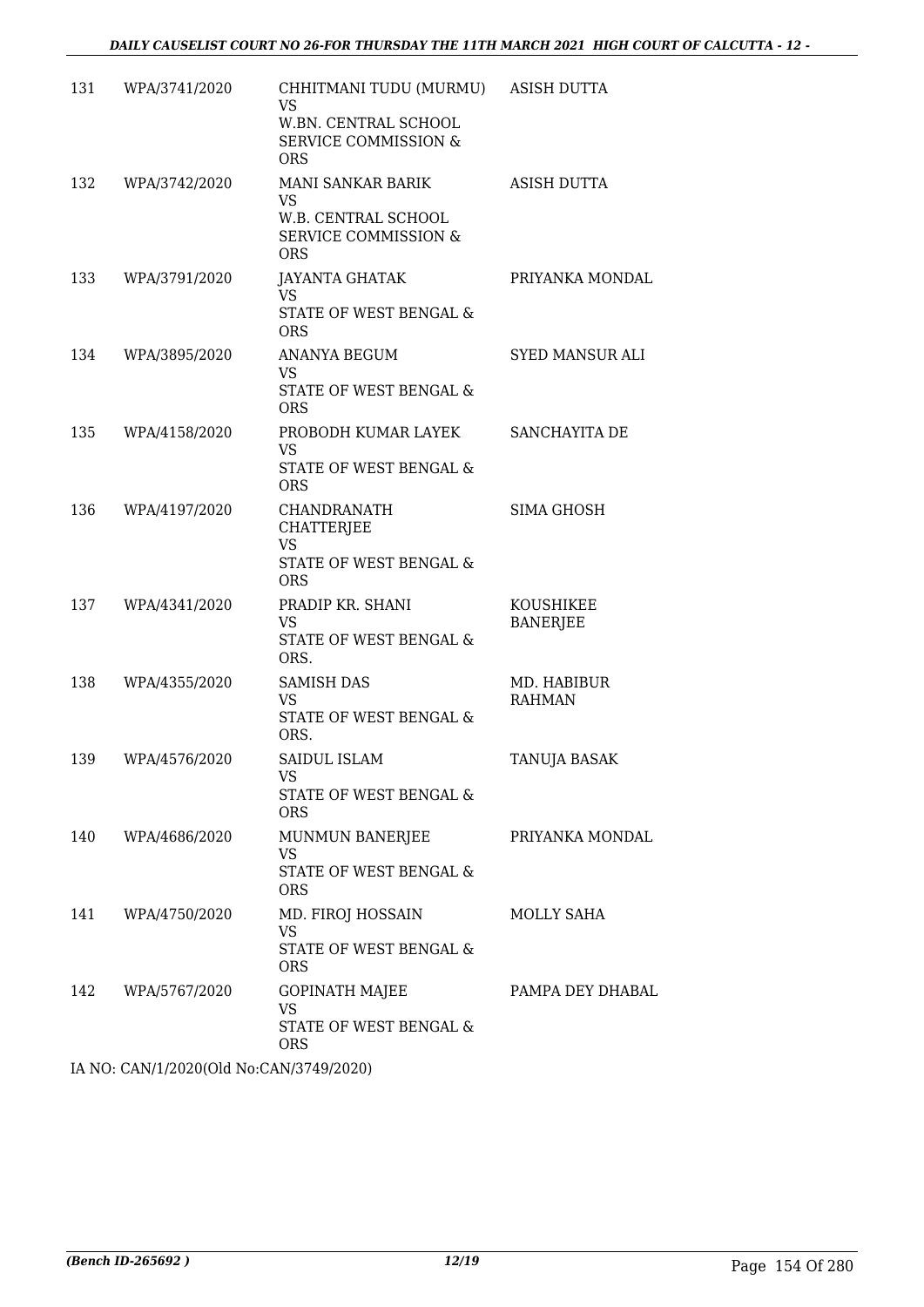| 143 | WPA/5833/2020     | SK. AMINUL HAQUE<br>VS                                                           | <b>ABHIJIT SARKAR</b>                      |
|-----|-------------------|----------------------------------------------------------------------------------|--------------------------------------------|
|     |                   | STATE OF WEST BENGAL &<br><b>ORS</b>                                             |                                            |
|     |                   | IA NO: CAN/1/2020(Old No:CAN/3874/2020), CAN/2/2021                              |                                            |
| 144 | WPA/7091/2020     | <b>SMT SIBANI GIRI</b><br><b>VS</b><br>State of West Bengal                      | <b>BISWAJIT SEN</b>                        |
|     | IA NO: CAN/1/2020 |                                                                                  |                                            |
| 145 | WPA/7493/2020     | AMINUL ISLAM<br><b>VS</b><br>STATE OF WEST BENGAL                                | <b>JAKIR HOSSAIN</b>                       |
|     |                   | AND ORS.                                                                         |                                            |
|     | IA NO: CAN/1/2020 |                                                                                  |                                            |
| 146 | WPA/7929/2020     | <b>SISIR ROY</b><br><b>VS</b><br>STATE OF WEST BENGAL<br>AND ORS.                | ASHIS KUMAR PAUL                           |
| 147 | WPA/8046/2020     | ALL POST GRADUATE<br><b>TEACHERS WELFARE</b><br>ASSOCIATION AND ANR<br><b>VS</b> | SIDDHARTHA SANKAR<br><b>MANDAL</b>         |
|     |                   | THE STATE OF WEST<br><b>BENGAL AND ORS</b>                                       |                                            |
| 148 | WPA/8091/2020     | RAMA RANA<br><b>VS</b><br>THE STATE OF WEST<br><b>BENGAL AND ORS</b>             | <b>UTTAM KUMAR</b><br><b>BHATTACHARYYA</b> |
| 149 | WPA/8095/2020     | <b>SUDIPTA MANDAL</b><br><b>VS</b><br>STATE OF WEST BENGAL<br><b>AND ORS</b>     | SOMNATH<br><b>GANGOPADHYAY</b>             |
| 150 | WPA/8178/2020     | <b>SMT ARPITA GUIN</b><br><b>VS</b><br>STATE OF WEST BENGAL<br>AND ORS.          | ALI AHSAN ALAMGIR                          |
| 151 | WPA/8179/2020     | SHIBU JOARDDER<br><b>VS</b><br>STATE OF WEST BENGAL<br>AND ORS.                  | SIDDHARTHA SANKAR<br>MANDAL                |
| 152 | WPA/8319/2020     | KALIPADA JANA<br><b>VS</b><br>STATE OF WEST BENGAL<br>AND ORS.                   | <b>SABITA</b><br>KHUTIA(BHUNYA)            |
| 153 | WPA/8398/2020     | PUNAM CHOUBEY<br><b>VS</b><br>STATE OF WEST BENGAL<br>AND ORS.                   | <b>SAKTI PADA JANA</b>                     |
| 154 | WPA/8588/2020     | SISIR KUMAR SENAPATI<br><b>VS</b><br>STATE OF WEST BENGAL<br>AND ORS.            | <b>SUBIR SABUD</b>                         |
| 155 | WPA/8953/2020     | NIHAR RANJAN NASKAR<br><b>VS</b><br>STATE OF WEST BENGAL<br>AND ORS.             | ANUPAM DAS                                 |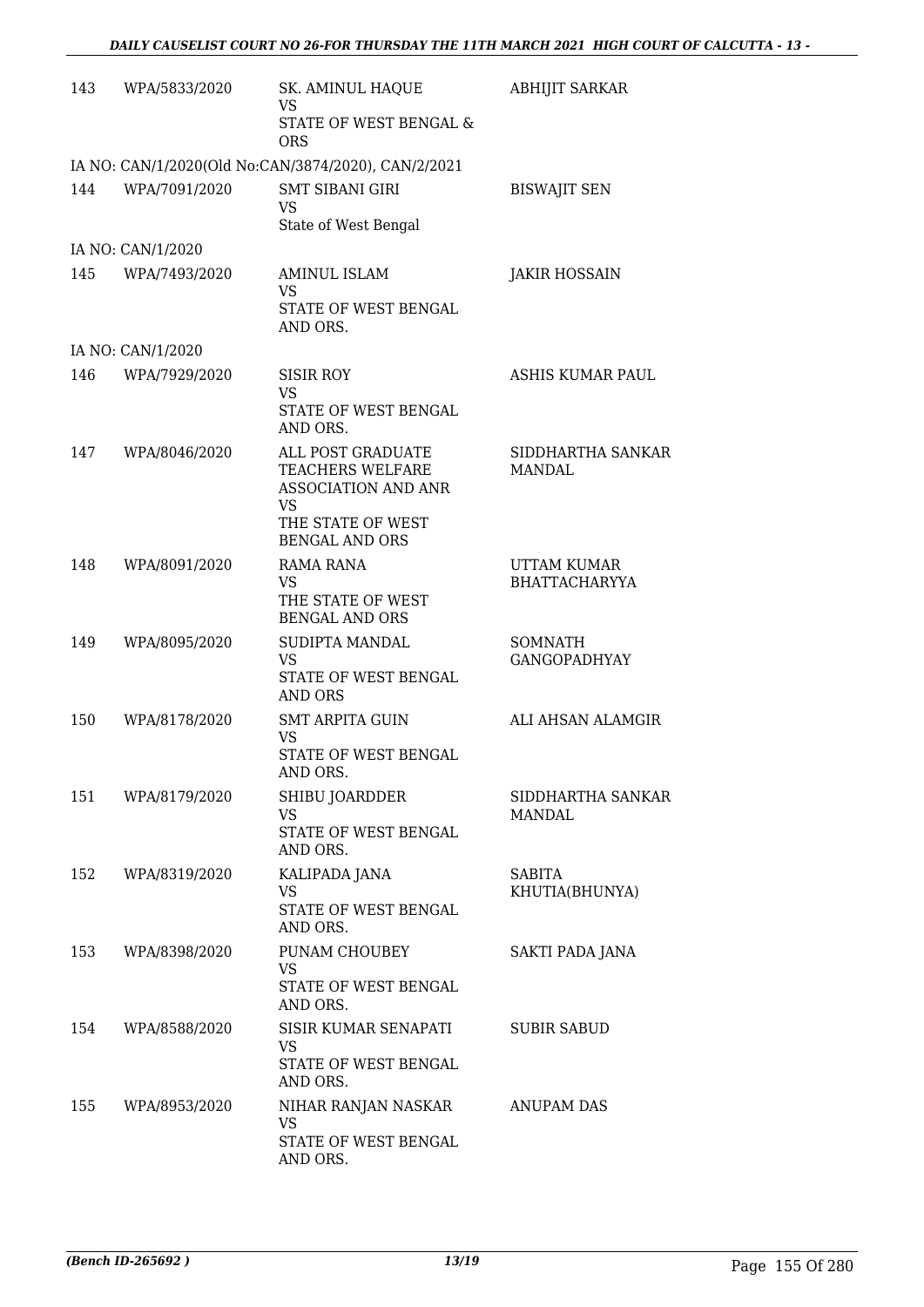| 156 | WPA/9142/2020 | <b>BASANTI MAHARA</b><br>VS.<br>STATE OF WEST BENGAL<br>AND ORS.       | DEBABRATA<br><b>DASGUPTA</b>  |
|-----|---------------|------------------------------------------------------------------------|-------------------------------|
| 157 | WPA/9149/2020 | amit sadhukhan<br><b>VS</b><br>STATE OF WEST BENGAL<br>AND ORS.        | DEBABRATA<br><b>DASGUPTA</b>  |
| 158 | WPA/9155/2020 | MUSTAQUE AHMED<br><b>VS</b><br>STATE OF WEST BENGAL<br>AND ORS.        | DEBABRATA<br><b>DASGUPTA</b>  |
| 159 | WPA/9159/2020 | TAPAS KUMAR MONDAL<br><b>VS</b><br>STATE OF WEST BENGAL<br>AND ORS.    | DEBABRATA<br><b>DASGUPTA</b>  |
| 160 | WPA/9165/2020 | <b>MUNMUN GHOSH</b><br><b>VS</b><br>STATE OF WEST BENGAL<br>AND ORS.   | DEBABRATA<br><b>DASGUPTA</b>  |
| 161 | WPA/9186/2020 | <b>RAMA SARKAR</b><br><b>VS</b><br>State of West Bengal                | debabrata das gupta           |
| 162 | WPA/9191/2020 | DEBASHREE SINHA<br><b>VS</b><br>State of West Bengal                   | DEBABRATA DAS<br><b>GUPTA</b> |
| 163 | WPA/9200/2020 | CHAMPA JHA<br><b>VS</b><br>State of West Bengal                        | DEBABRATA DAS<br><b>GUPTA</b> |
| 164 | WPA/9347/2020 | PARTHA PRATIM DE<br><b>VS</b><br>STATE OF WEST BENGAL<br>AND ORS.      | <b>SAKTI PADA JANA</b>        |
| 165 | WPA/9388/2020 | <b>ANIMESH MAITY</b><br><b>VS</b><br>STATE OF WEST BENGAL<br>AND ORS.  | <b>BANDANA MAITY</b>          |
| 166 | WPA/9396/2020 | PRADIP KUMAR SARKAR<br>VS.<br>STATE OF WEST BENGAL<br>AND ORS.         | DEBANWITA<br><b>PRAMANIK</b>  |
| 167 | WPA/9622/2020 | <b>KRISHNA DAS</b><br><b>VS</b><br>STATE OF WEST BENGAL<br>AND ORS.    | TANUJA BASAK                  |
| 168 | WPA/9673/2020 | <b>SK.SAMSUL HUDA</b><br><b>VS</b><br>STATE OF WEST BENGAL<br>AND ORS. | Anisur Rahaman                |
| 169 | WPA/9850/2020 | RINKI DEY SARKAR<br><b>VS</b><br>STATE OF WEST BENGAL<br>AND ORS.      | ABHIJIT SARKAR                |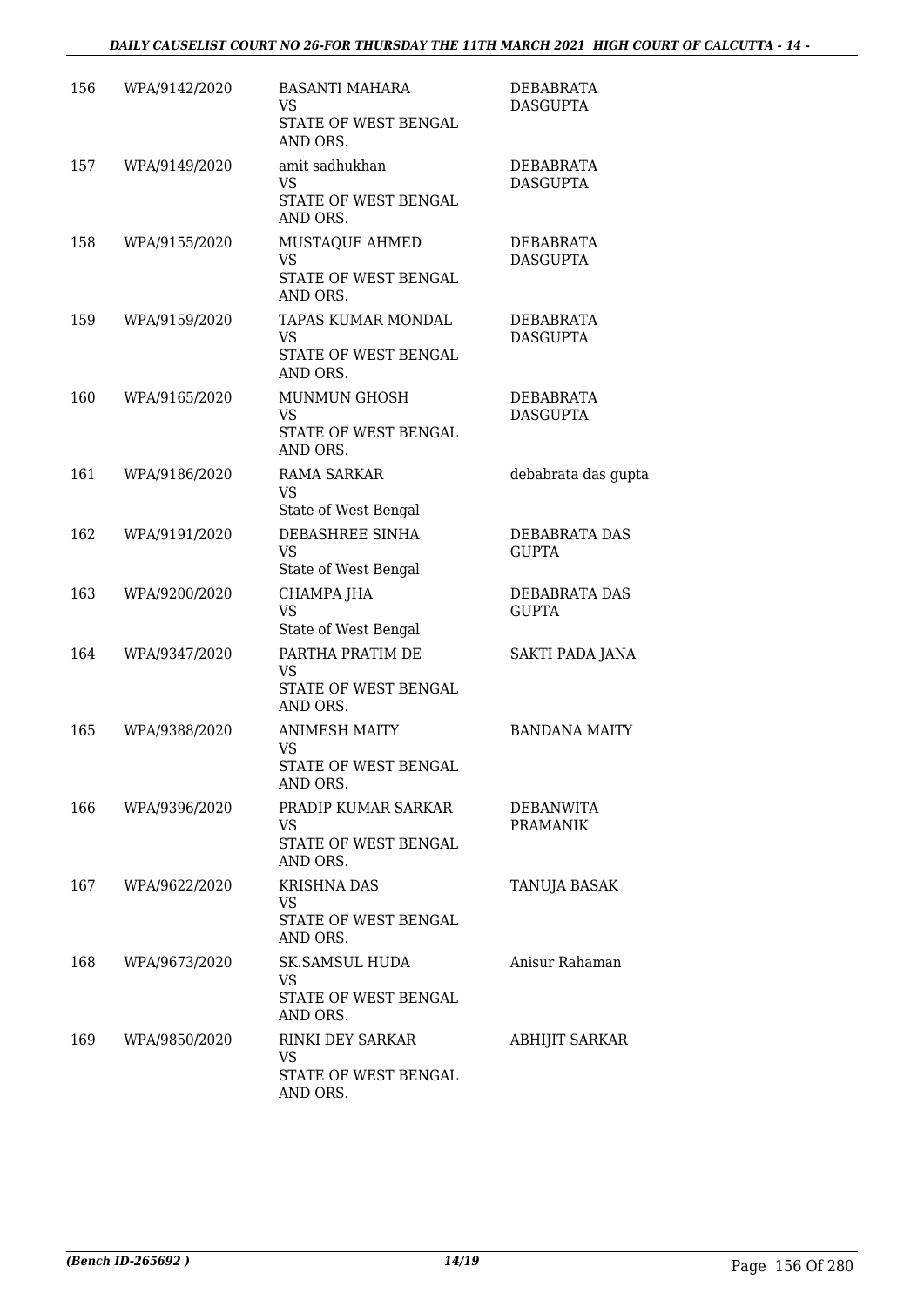| 170 | WPA/9905/2020  | MADAN MOHAN POLLEY<br><b>VS</b><br>STATE OF WEST BENGAL<br>AND ORS.                          | <b>ANIL KUMAR</b><br><b>CHATTOPADHYAYA</b> |
|-----|----------------|----------------------------------------------------------------------------------------------|--------------------------------------------|
| 171 | WPA/10033/2020 | UTTAM KUMAR ROY<br>VS<br>STATE OF WEST BENGAL<br>AND ORS.                                    | <b>SOUGATA MITRA</b>                       |
| 172 | WPA/10104/2020 | PARTHASARATHI DAS AND<br><b>ORS</b><br><b>VS</b><br>THE STATE OF WEST                        | <b>SOUGATA MITRA</b>                       |
| 173 | WPA/10106/2020 | <b>BENGAL AND ORS</b><br>UMESH KUMAR MAHATO<br><b>VS</b><br>STATE OF WEST BENGAL<br>AND ORS. | <b>GOPA BISWAS</b>                         |
| 174 | WPA/10363/2020 | MITA SASMAL BAG<br><b>VS</b><br>THE STATE OF WEST<br><b>BENGAL AND ORS</b>                   | <b>SOMESH KUMAR</b><br><b>GHOSH</b>        |
| 175 | WPA/10458/2020 | MOUSHUMI BHATTACHARYA<br>VS.<br>STATE OF WEST BENGAL<br>AND ORS.                             | <b>SUKANTA DAS</b>                         |
| 176 | WPA/10459/2020 | SAMITA KUSHARI<br><b>VS</b><br>STATE OF WEST BENGAL<br>AND ORS.                              | <b>GITASHREE MISTRY</b>                    |
| 177 | WPA/10670/2020 | MOUSUMI CHATTERJEE<br><b>VS</b><br>THE STATE OF WEST<br><b>BENGAL AND ORS</b>                | <b>SOUGATA MITRA</b>                       |
| 178 | WPA/10685/2020 | KEYA MUKHOPADHYAY<br><b>VS</b><br>THE STATE OF WEST<br><b>BENGAL AND ORS</b>                 | TANUJA BASAK                               |
| 179 | WPA/10769/2020 | <b>SANDIP DUTTA</b><br><b>VS</b><br>THE STATE OF WEST<br><b>BENGAL AND ORS</b>               | SOBHAN MAJUMDER                            |
| 180 | WPA/10793/2020 | RINKU MAJUMDER<br><b>VS</b><br>STATE OF WEST BENGAL<br>AND ORS.                              | RAGHUNAYH DAS                              |
| 181 | WPA/10795/2020 | MD EHIYA BISWAS<br>VS.<br>STATE OF WEST BENGAL<br>AND ORS.                                   | <b>SK NAYEEMUL HOQUE</b>                   |
| 182 | WPA/10943/2020 | RANGAJABA CHOUDHURY<br><b>VS</b><br>STATE OF WEST BENGAL<br>AND ORS.                         | SABITA KHUTIA<br><b>BHUNYA</b>             |
| 183 | WPA/11125/2020 | AMAL KUMAR BERA<br>VS<br>STATE OF WEST BENGAL<br>AND ORS.                                    | <b>SUBRATA GHOSH</b>                       |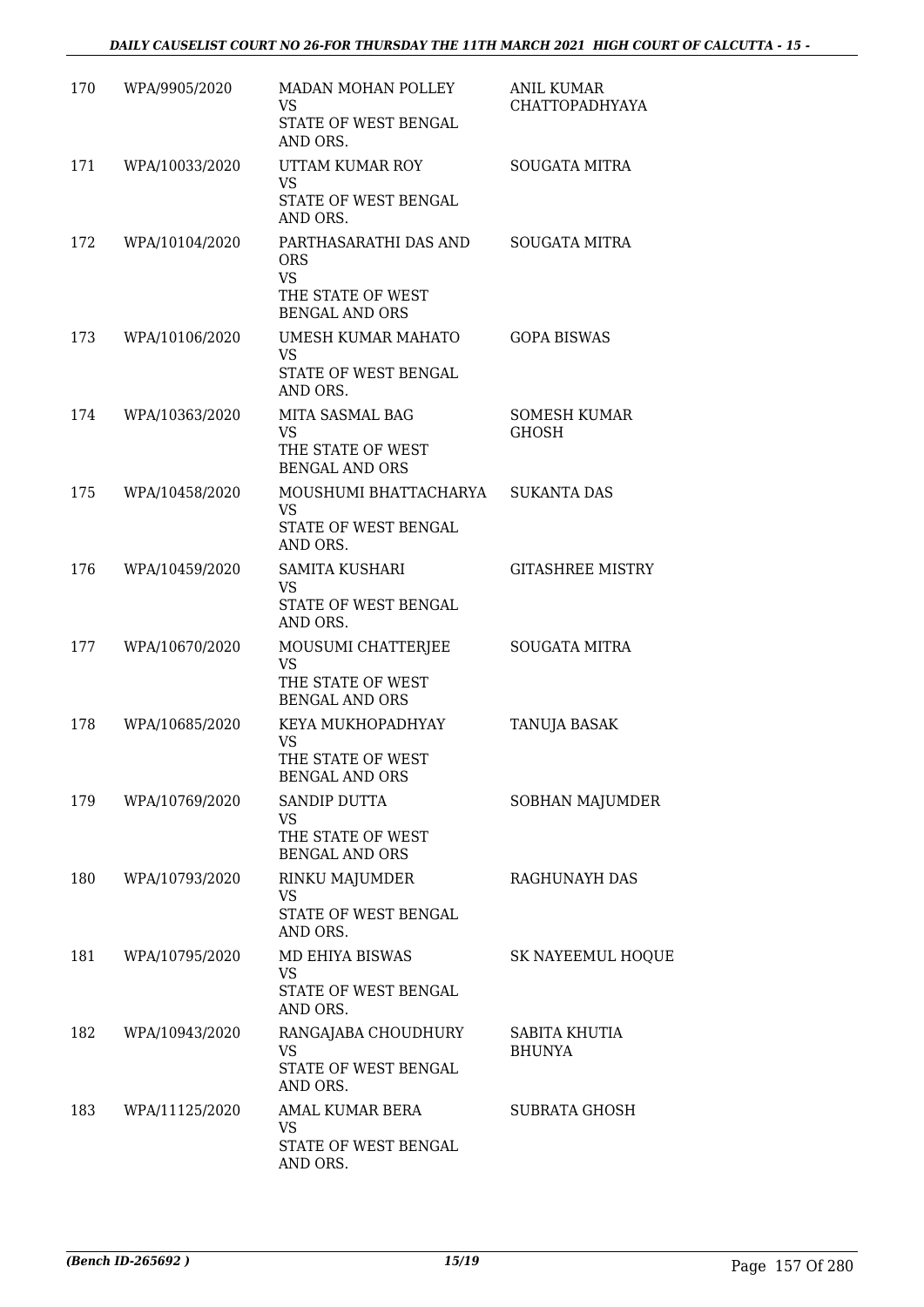| 184 | WPA/11150/2020 | JAGANNATH GHOSAL<br><b>VS</b><br>STATE OF WEST BENGAL<br>AND ORS.                                         | SABITA KHUTIA<br><b>BHUNYA</b>  |
|-----|----------------|-----------------------------------------------------------------------------------------------------------|---------------------------------|
| 185 | WPA/11152/2020 | MADAN MOHAN BAG<br><b>VS</b><br>STATE OF WEST BENGAL<br>AND ORS.                                          | <b>SANDIP GHOAH</b>             |
| 186 | WPA/11225/2020 | <b>DEBASIS BHOWMIK</b><br><b>VS</b><br>STATE OF WEST BENGAL<br>AND ORS.                                   | K.M. HOSSAIN                    |
| 187 | WPA/11273/2020 | <b>SAMBIT SARKAR</b><br><b>VS</b><br>STATE OF WEST BENGAL<br>AND ORS.                                     | <b>MAHADEB SARKAR</b>           |
| 188 | WPA/11301/2020 | BYTE INFOTECH AND<br><b>ANOTHER</b><br><b>VS</b><br>STATE OF WEST BENGAL<br>AND ORS.                      | <b>BIPLAB RANJAN BOSE</b>       |
| 189 | WPA/11306/2020 | PRADIP KUMAR MAHANTI<br><b>VS</b><br>STATE OF WEST BENGAL<br>AND ORS.                                     | <b>TANUJA BASAK</b>             |
| 190 | WPA/11324/2020 | <b>AVIJIT DAS</b><br><b>VS</b><br>STATE OF WEST BENGAL<br>AND ORS.                                        | RIMPY MUKHERJEE                 |
| 191 | WPA/11390/2020 | BHASKAR ROY CHOUDHURY<br>VS.<br>STATE OF WEST BENGAL<br>AND ORS.                                          | TANUJA BASAK                    |
| 192 | WPA/11497/2020 | SOMA MAITI AND ORS<br><b>VS</b><br>THE WEST BENGAL<br>CENTRAL SCHOOL SERVICE<br><b>COMMISSION AND ORS</b> | <b>TIRTHANKAR DEY</b>           |
| 193 | WPA/11516/2020 | SMRITIKANA ROY SENGUPTA<br>VS<br>STATE OF WEST BENGAL<br>AND ORS.                                         | <b>BISWAJIT MAL</b>             |
| 194 | WPA/11737/2020 | NAFISA PARVIN KHAN<br>VS.<br>STATE OF WEST BENGAL<br>AND ORS.                                             | SARIFUL ISLAM<br><b>MALLICK</b> |
| 195 | WPA/11748/2020 | <b>SIDDHARTHA</b><br><b>BAHTTACHARYA</b><br>VS.<br>STATE OF WEST BENGAL<br>AND ORS.                       | RAJLASHMI GHATAK                |
| 196 | WPA/11832/2020 | SYED FAZLE RAFIQUE<br><b>VS</b><br>STATE OF WEST BENGAL<br>AND ORS.                                       | SAIKAT CHATTERJII               |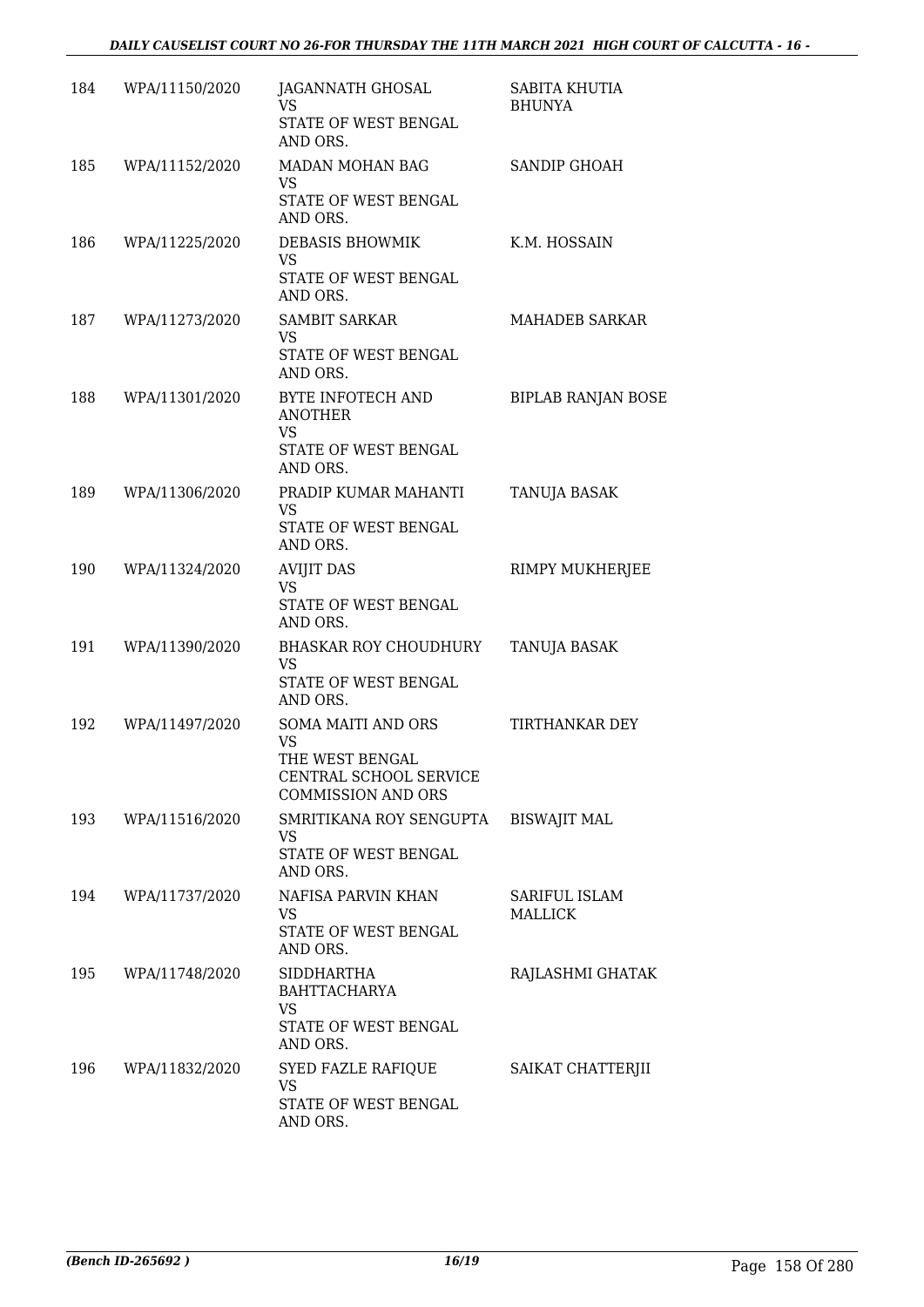| 197 | WPA/11848/2020       | APARNA GHOSH<br>VS.<br>STATE OF WEST BENGAL<br>AND ORS.                             | <b>SWAPAN KUAMR</b><br><b>CHATTERJEE</b> |
|-----|----------------------|-------------------------------------------------------------------------------------|------------------------------------------|
| 198 | WPA/11862/2020       | <b>GOUTAM RAKSHIT</b><br><b>VS</b><br>STATE OF WEST BENGAL<br>AND ORS.              | <b>ARUNDHUTI</b><br><b>BANERJEE</b>      |
| 199 | WPA/11864/2020       | AJIT KR BAG AND ORS<br><b>VS</b><br>STATE OF WEST BENGAL<br>AND ORS.                | SABITA KHUTIA<br><b>BHUNYA</b>           |
| 200 | WPA/11869/2020       | DESHBANDHU NANDI AND<br><b>ORS</b><br><b>VS</b><br>STATE OF WEST BENGAL<br>AND ORS. | <b>TAPAS KR DEY</b>                      |
| 201 | WPA/11877/2020       | SRIKANTA KOLEY<br><b>VS</b><br>STATE OF WEST BENGAL<br>AND ORS.                     | <b>SYED SHAMSUL</b><br><b>AREFIN</b>     |
| 202 | WPA/11889/2020       | ARDHENDU MANDAL<br><b>VS</b><br>STATE OF WEST BENGAL<br>AND ORS.                    | SHIBAJI KUMAR DAS                        |
| 203 | WPA/11897/2020       | WASIM FIROZ KHAN<br><b>VS</b><br>STATE OF WEST BENGAL<br>AND ORS.                   | YOUNUSMONDAL                             |
| 204 | WPA/11911/2020       | <b>SK AFSAR ALI</b><br>VS.<br>STATE OF WEST BENGAL<br>AND ORS.                      | Raju Bhattacharyya                       |
| 205 | WPA/11936/2020       | <b>UMA DAS</b><br><b>VS</b><br>STATE OF WEST BENGAL<br>AND ORS.                     | <b>SALIL KANTI MAITI</b>                 |
| 206 | WPA/115/2021         | <b>BISWANATH JANA</b><br>VS<br>STATE OF W.B. AND ORS                                | <b>SUBHAS JANA</b>                       |
|     | wt207 WPA/7151/2020  | LAKSHMAN CHANDRA<br>SINGHA<br><b>VS</b><br>STATE OF WEST BENGAL                     | SUBHAS JANA                              |
|     | IA NO: CAN/1/2020    |                                                                                     |                                          |
| 208 | WPA/1318/2021        | BALIGARIA BALIKA<br>VIDYAPITH(H.S)<br>VS<br>STATE OF WEST BENGAL<br>AND ORS.        | UTTAM KUMAR<br><b>BHATTACHARYYA</b>      |
|     | wt209 WPA/11293/2020 | APARAJITA KARMAKAR<br><b>VS</b><br>STATE OF WEST BENGAL<br>AND ORS.                 | TANUJA BASAK                             |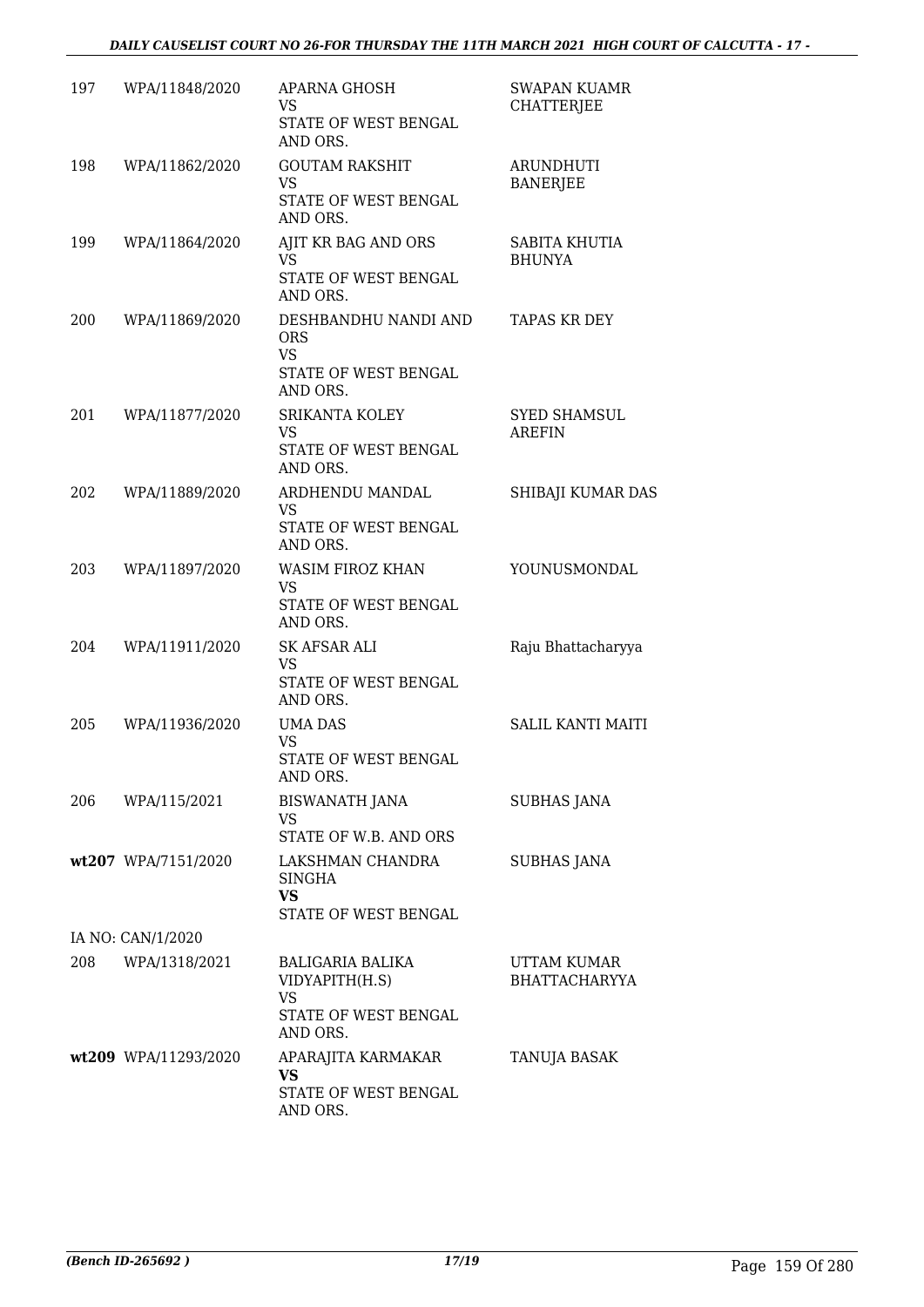| 210 | WPA/2885/2021      | SANCHITA BHUIN<br>VS.<br>STATE OF WEST BENGAL<br>AND ORS.                                                          | <b>BISWARUP BISWAS</b>              |
|-----|--------------------|--------------------------------------------------------------------------------------------------------------------|-------------------------------------|
|     | 211 WPA/2978/2021  | <b>ALI HOSSAIN</b><br>VS.<br>STATE OF WEST BENGAL<br>AND ORS.                                                      | <b>RIMA DAS</b>                     |
| 212 | WPA/3577/2021      | MANAGEMENT COMMITTEE<br>OF PATPUKUR HIGH<br><b>SCHOOL AND ANR</b><br><b>VS</b><br>STATE OF WEST BENGAL<br>AND ORS. | Miss Molly Saha                     |
|     |                    | <b>UPPER PRIMARY</b>                                                                                               |                                     |
|     | 213 WPA/16626/2019 | JASMINE HAQUE & ORS RUCHIRA CHATTERJEE<br><b>VS</b>                                                                |                                     |
|     |                    | STATE OF WEST BENGAL &<br><b>ORS</b>                                                                               |                                     |
|     | 214 WPA/16635/2019 | SUSMITA PAL & ORS<br><b>VS</b><br>STATE OF WEST BENGAL                                                             | RUCHIRA CHATTERJEE                  |
| 215 | WPA/16640/2019     | GOUTAM CHATTERJEE &<br><b>ORS</b><br><b>VS</b><br>STATE OF WEST BENGAL &<br><b>ORS</b>                             | RUCHIRA CHATTERJEE                  |
| 216 | WPA/16942/2019     | <b>SWAPAN MAITY</b><br>VS<br>STATE OF WEST BENGAL &<br><b>ORS</b>                                                  | RAJIB ACHARYYA                      |
| 217 | WPA/18172/2019     | SAYANTAN PALIT & ANR<br><b>VS</b><br>STATE OF WEST BENGAL &<br><b>ORS</b>                                          | SAURADEEP DUTTA                     |
| 218 | WPA/18181/2019     | PIYALI PAUL & ORS<br>VS<br>W.B. CENTRAL SCHOOL<br><b>SERVICE COMMISSION &amp;</b><br><b>ORS</b>                    | <b>SAKHAWAT</b><br>KHANDAKAR        |
| 219 | WPA/18182/2019     | <b>INDRAJIT BISWAS &amp; ORS</b><br>VS.<br>W.B. CENTRAL SCHOOL<br><b>SERVICE COMMISSION &amp;</b><br><b>ORS</b>    | SAKHAWAT<br>KHANDAKAR               |
| 220 | WPA/18184/2019     | PURABI GOSWAMI & ORS<br>VS<br>W.B. CENTRAL SCHOOL<br><b>SERVICE COMMISSION &amp;</b><br><b>ORS</b>                 | <b>SAKHAWAT</b><br><b>KHANDAKAR</b> |
| 221 | WPA/18192/2019     | DEBASHREE KUILA<br>VS.<br>STATE OF WEST BENGAL &<br><b>ORS</b>                                                     | SAYANTAN HAZRA                      |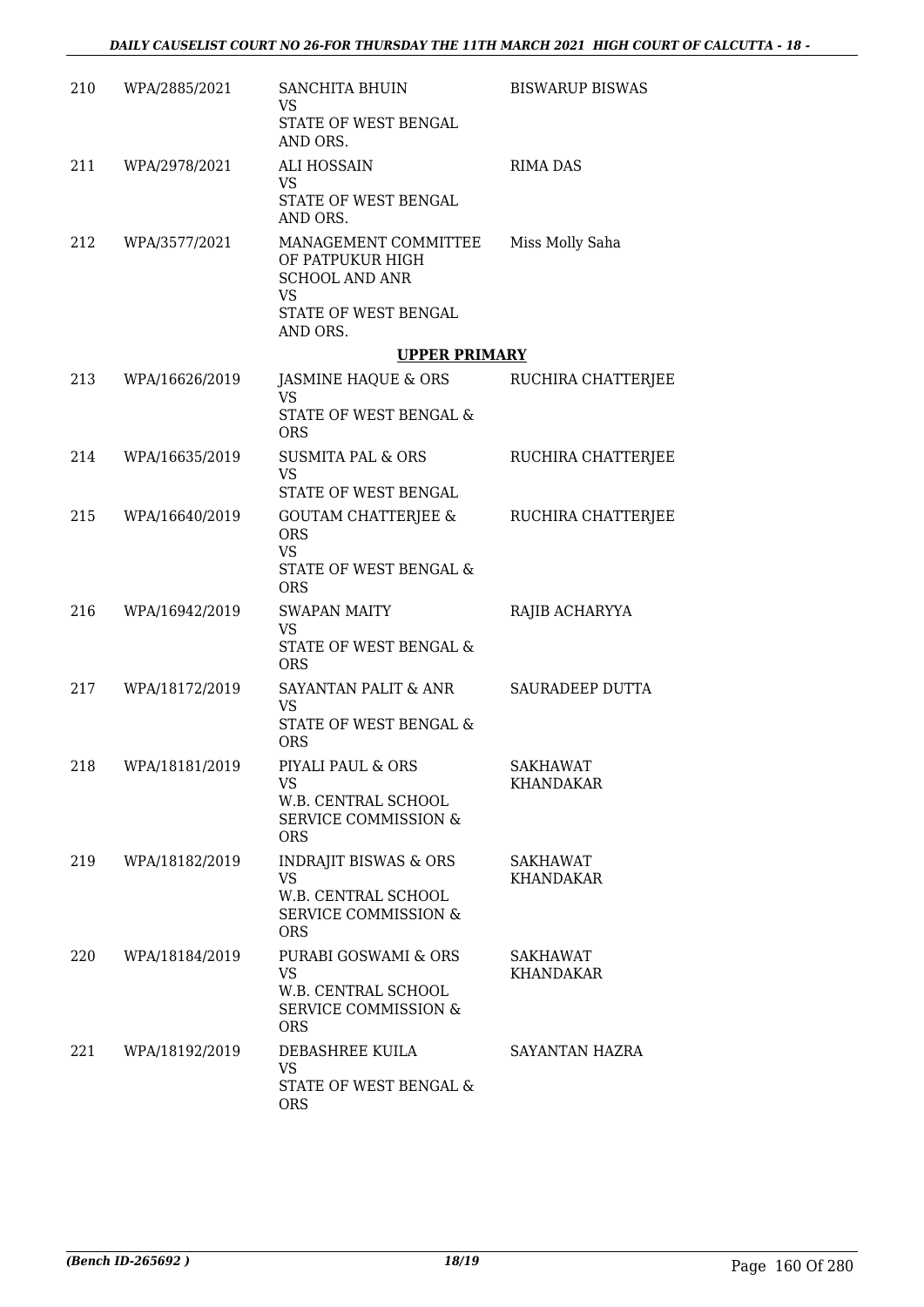| 222 | WPA/18193/2019 | RIYA MUKHERJEE<br>VS<br>STATE OF WEST BENGAL &<br><b>ORS</b>      | SAYANTAN HAZRA  |
|-----|----------------|-------------------------------------------------------------------|-----------------|
| 223 | WPA/18194/2019 | RAJESH CHATTERJEE<br>VS<br>STATE OF WEST BENGAL &<br><b>ORS</b>   | SAYANTAN HAZRA  |
| 224 | WPA/18196/2019 | ARUP GORAI<br>VS<br>STATE OF WEST BENGAL &<br>ORS                 | SAYANTAN HAZRA  |
| 225 | WPA/18202/2019 | <b>MAHADER GIRI</b><br>VS<br>STATE OF WEST BENGAL &<br><b>ORS</b> | SAKTI PADA JANA |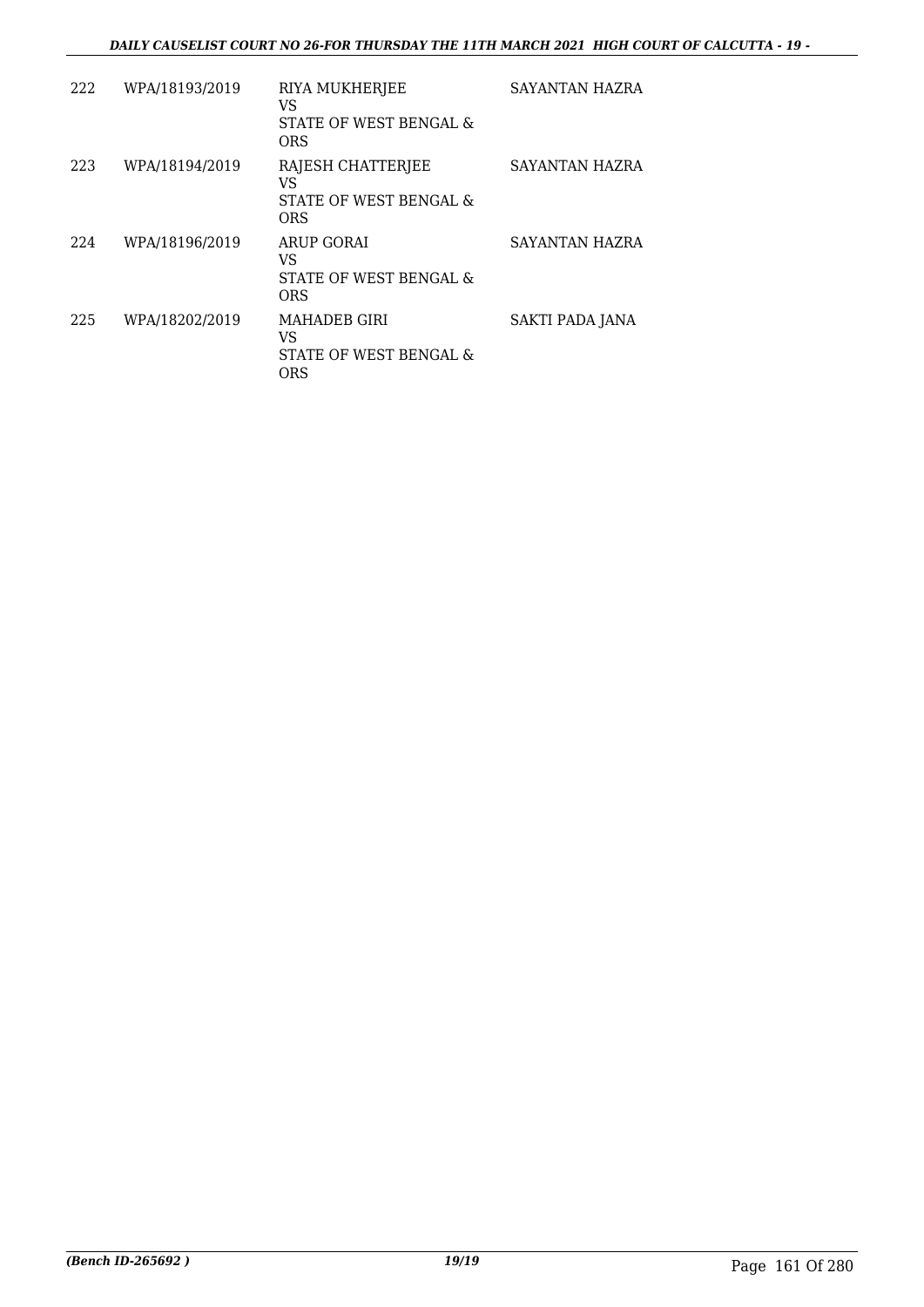

# In The High Court at Calcutta

## **Appellate Side**

**DAILY CAUSELIST For Thursday The 11th March 2021**

**COURT NO. 15 SINGLE BENCH (SB - VII) AT 10:30 AM HON'BLE JUSTICE RAJARSHI BHARADWAJ (VIA VIDEO CONFERENCE)**

#### **ON AND FROM MONDAY, THE 11TH JANUARY, 2021 - MATTERS (MOTION & HEARING) UNDER ARTICLE 226 OF THE CONSTITUTION RELATING TO PRIMARY EDUCATION UNDER GROUP-II INCLUDING SERVICES AND APPLICATIONS CONNECTED THERETO;**

**MATTERS (MOTION & HEARING) UNDER ARTICLE 226 OF THE CONSTITUTION RELATING TO COLLEGES, UNIVERSITIES AND LIBRARIES UNDER GROUP - II INCLUDING SERVICES AND APPLICATIONS CONNECTED THERETO.**

**HEARING OF WRIT PETITIONS IRRESPECTIVE OF CLASSIFICATION AND APPLICATIONS CONNECTED THERETO.**

**NOTE : EVERY MONDAY TO THURSDAY NEW MOTION WILL BE TAKEN UP SERIALLY.**

**NOTE : EVERY FRIDAY APPLICATION, AND MOTIONS WILL BE TAKEN UP SERIALLY.**

**NOTE : ON 12TH MARCH, 2021 INTEREST ON GRATUITY MATTERS WILL BE TAKEN UP AT 10.45 A.M.**

**NOTE : MENTIONING WILL BE ALLOWED ONLY ON VIRTUAL MODE AND ON MONDAY & WEDNESDAY.**

#### **NOTE : NO UPGRADATION WILL BE ALLOWED.**

**NOTE : MATTERS WILL BE TAKEN UP THROUGH PHYSICAL HEARING ONLY WHEN BOTH THE PARTIES ARE AGREED.**

|   |                                     | TO BE MENTIONED                                                                                       |                          |
|---|-------------------------------------|-------------------------------------------------------------------------------------------------------|--------------------------|
| 1 | WPA/25039/2018<br>(Non-Prosecution) | DEBOLINA MUKHERJEE<br>VS<br>THE WEST BENGAL COUNCIL<br>OF HIGHER EDUCATION<br><b>SERVICE&amp; ORS</b> | <b>ABHIJIT BASU</b>      |
|   | WPA/7122/2019<br>(Correction)       | <b>MAHADEB PAL</b><br>VS<br>STATE OF WEST BENGAL &<br>ORS                                             | NITYA GOPAL<br>MUKHERJEE |

#### **TO BE MENTIONED**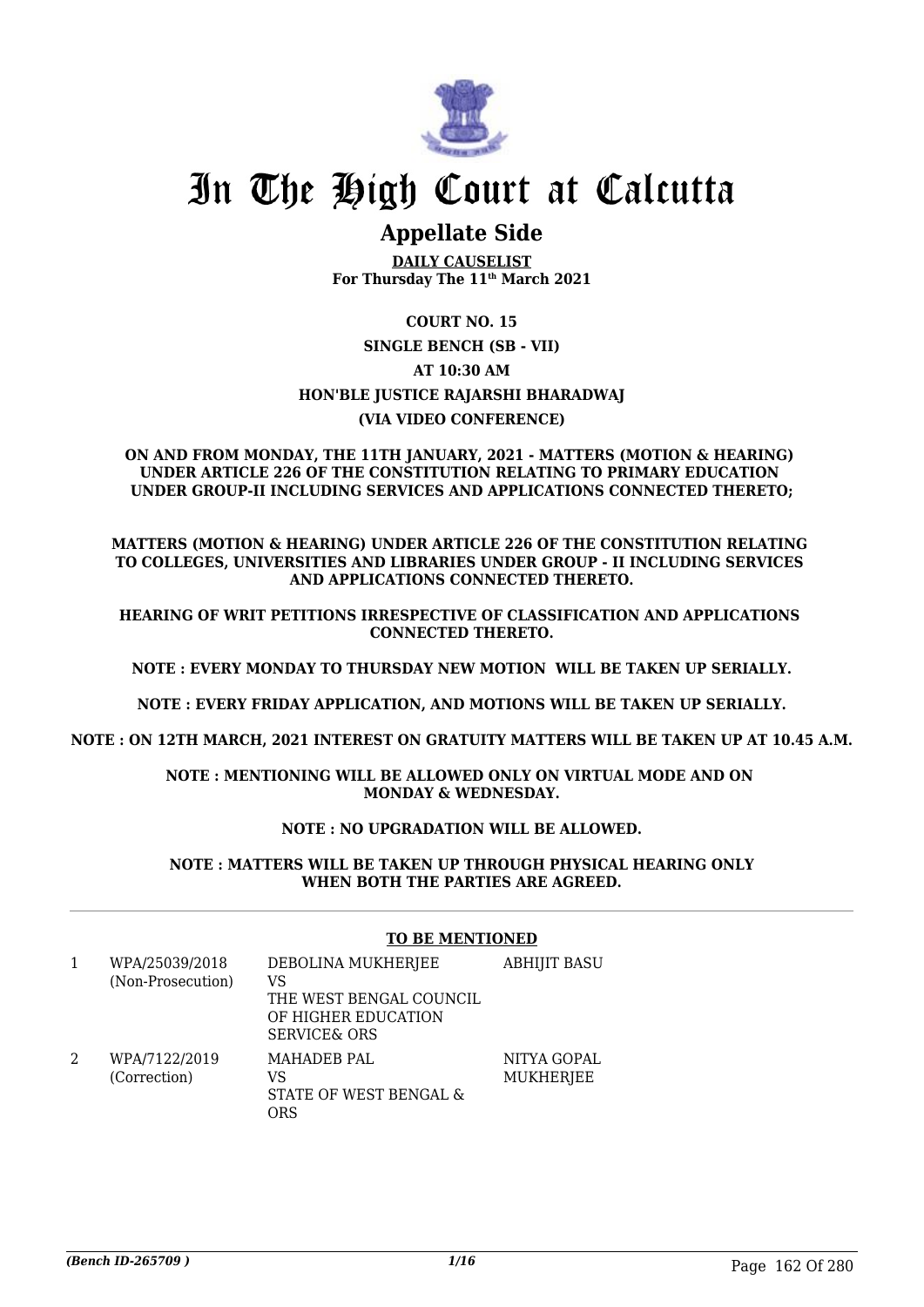| 3  | WPA/2996/2021<br>(Correction) | GOPA RANI SAMANTA AND<br><b>ANR</b><br><b>VS</b><br>STATE OF WEST BENGAL<br>AND ORS.    | SAKTI PADA JANA                          |
|----|-------------------------------|-----------------------------------------------------------------------------------------|------------------------------------------|
|    |                               | <b>NEW MOTIONS</b>                                                                      |                                          |
| 4  | WPA/6010/2020<br>(AT 2 P.M.)  | DR. MD. IQBAL ALAM<br><b>VS</b><br>STATE OF WEST BENGAL &<br>ORS.                       | <b>SALONI</b><br>BHATTACHARJEE           |
|    |                               | IA NO: CAN/1/2020(Old No:CAN/4194/2020), CAN/2/2020                                     |                                          |
| 5  | WPA/2721/2021                 | SUMIT SAHA AND ORS.<br><b>VS</b><br>STATE OF WEST BENGAL                                | ANITA SHAW                               |
|    |                               | AND ORS.                                                                                |                                          |
| 6  | WPA/3049/2021                 | AMBARISH MAJUMDAR<br><b>VS</b><br>STATE OF WEST BENGAL<br>AND ORS.                      | MD AHSANUZZAMAN                          |
|    |                               | <b>NEW MOTION</b>                                                                       |                                          |
| 7  | WPA/3992/2021                 | <b>JISHNU MUKHERJEE</b><br><b>VS</b><br>STATE OF WEST BENGAL<br>AND ORS.                | MD. MANSOOR ALAM                         |
| 8  | WPA/4415/2021                 | RAMESH KUMAR PRASAD<br><b>VS</b><br>THE STATE OF WEST<br><b>BENMGAL AND ORS</b>         | SUDIPTA DASGUPTA                         |
| 9  | WPA/4582/2021                 | <b>GOUR CHANDRA PRAMANIK</b><br><b>VS</b><br>THE STATE OF WEST<br><b>BENGAL AND ORS</b> | <b>SWAPAN KUMAR</b><br><b>CHATTERJEE</b> |
| 10 | WPA/4583/2021                 | RATAN KRISHNA DASSARMA<br><b>VS</b><br>STATE OF WEST BENGAL<br>AND ORS.                 | ALOTRIYA MUKHERJEE                       |
| 11 | WPA/4606/2021                 | KANAI CHATTERJEE<br>VS<br>STATE OF WEST BENGAL<br>AND ORS.                              | Miss Molly Saha                          |
| 12 | WPA/4607/2021                 | SARMISTHA CHATTERJEE<br>(BHATTACHARYA)<br>VS.<br>STATE OF WEST BENGAL                   | Miss Molly Saha                          |
| 13 | WPA/4712/2021                 | AND ORS.<br>RUBEL ISLAM<br>VS<br>STATE OF WEST BENGAL<br>AND ORS.                       | <b>GOLAM MOHIUDDIN</b>                   |
| 14 | WPA/4734/2021                 | <b>ATHON TISSO</b><br>VS<br>STATE OF WEST BENGAL<br>AND ORS.                            | IMRAN ALI                                |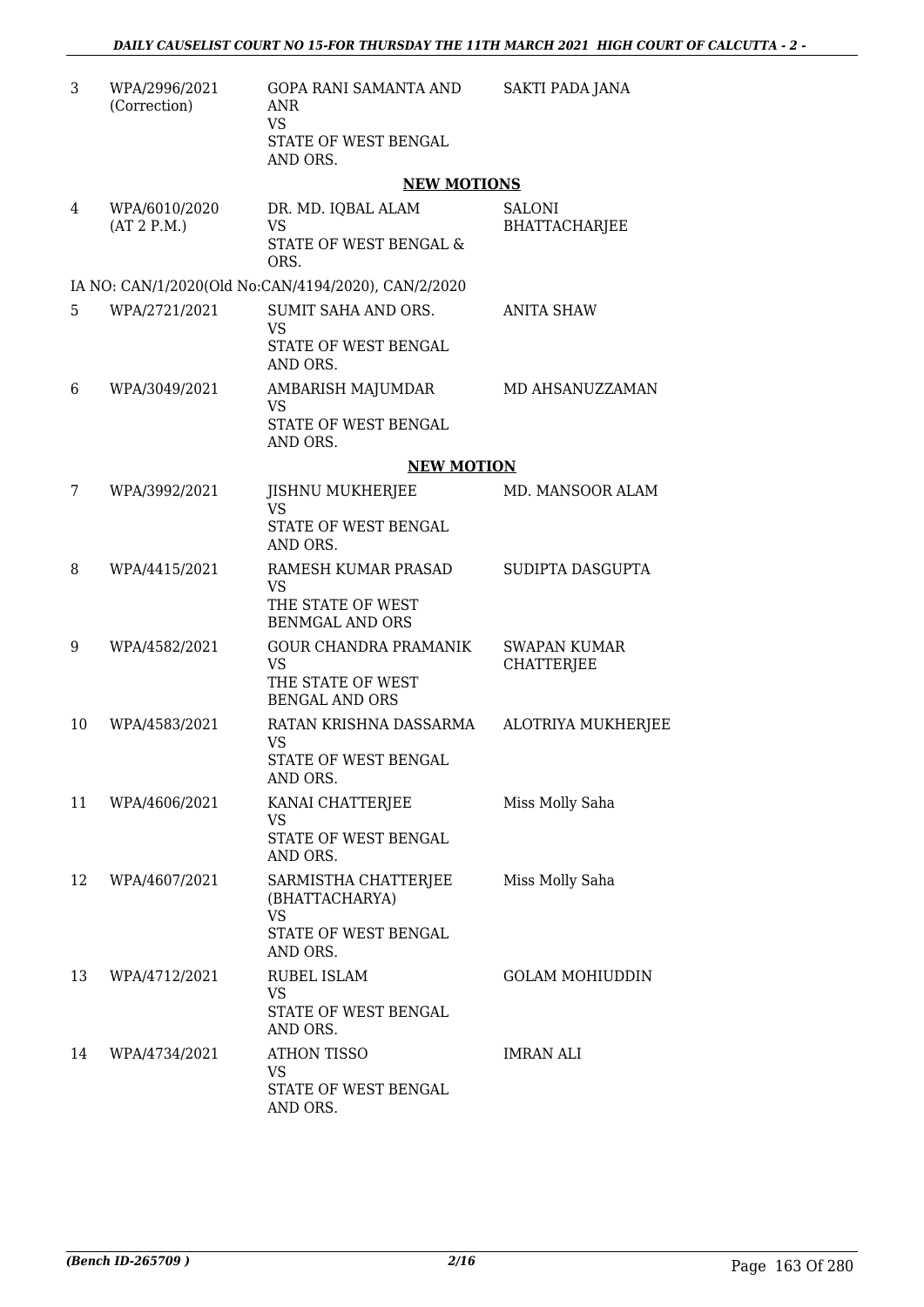| 15 | WPA/4735/2021 | TANMAY MUKHERJEE<br><b>VS</b><br>STATE OF WEST BENGAL<br>AND ORS.                                 | <b>JAYANTA KUMAR</b><br>MUKHOPADHYAY |
|----|---------------|---------------------------------------------------------------------------------------------------|--------------------------------------|
| 16 | WPA/4842/2021 | <b>SRIMANTA BARMAN</b><br><b>VS</b><br>STATE OF WEST BENGAL<br>AND ORS.                           | <b>ZAINAB TAHUR</b>                  |
| 17 | WPA/4871/2021 | SAGARIKA PARVEEN AND<br><b>OTHERS</b><br><b>VS</b><br>STATE OF WEST BENGAL<br>AND ORS.            | <b>GOPA BISWAS</b>                   |
| 18 | WPA/4876/2021 | PALASH DUTTA AND OTHERS<br><b>VS</b><br>STATE OF WEST BENGAL<br>AND ORS.                          | <b>GOPA BISWAS</b>                   |
| 19 | WPA/4925/2021 | RAJA SARKAR<br><b>VS</b><br>STATE OF WEST BENGAL<br>AND ORS.                                      | ANIRUDDHA MITRA                      |
| 20 | WPA/4931/2021 | <b>TASNEEM ARA</b><br><b>VS</b><br>STATE OF WEST BENGAL<br>AND ORS.                               | <b>MARIA RAHAMAN</b>                 |
| 21 | WPA/4955/2021 | KHALIL ABRAR BARKATI<br>VS.<br>STATE OF WEST BENGAL<br>AND ORS.                                   | SK MD ANWARULLAH                     |
| 22 | WPA/4975/2021 | PRODYUT KUMAR BAKULI<br><b>VS</b><br>STATE OF WEST BENGAL<br>AND ORS.                             | ARUNAVA GANGULY                      |
| 23 | WPA/4981/2021 | <b>RUMA BAG</b><br><b>VS</b><br>STATE OF WEST BENGAL<br>AND ORS.                                  | <b>BANSHI BADAN MAITY</b>            |
| 24 | WPA/4982/2021 | <b>SUMIT SENGUPTA</b><br><b>VS</b><br>STATE OF WEST BENGAL<br>AND ORS.                            | <b>TAPAS SINGHA ROY</b>              |
| 25 | WPA/5022/2021 | SIPRA BHUNIA<br><b>VS</b><br>UNION OF INDIA AND ORS.                                              | <b>MANISH KUMAR DAS</b>              |
| 26 | WPA/5034/2021 | JAGANNATH MAHATA<br>VS.<br>STATE OF WEST BENGAL<br>AND ORS.                                       | ASHIS KUMAR PAUL                     |
| 27 | WPA/5051/2021 | TAHERA KHATUN AND ANR<br><b>VS</b><br>WEST BENGAL BOARD OF<br>PRIMARY EDUCATION AND<br><b>ORS</b> | ANBU BINDU<br><b>CHAKRABORTY</b>     |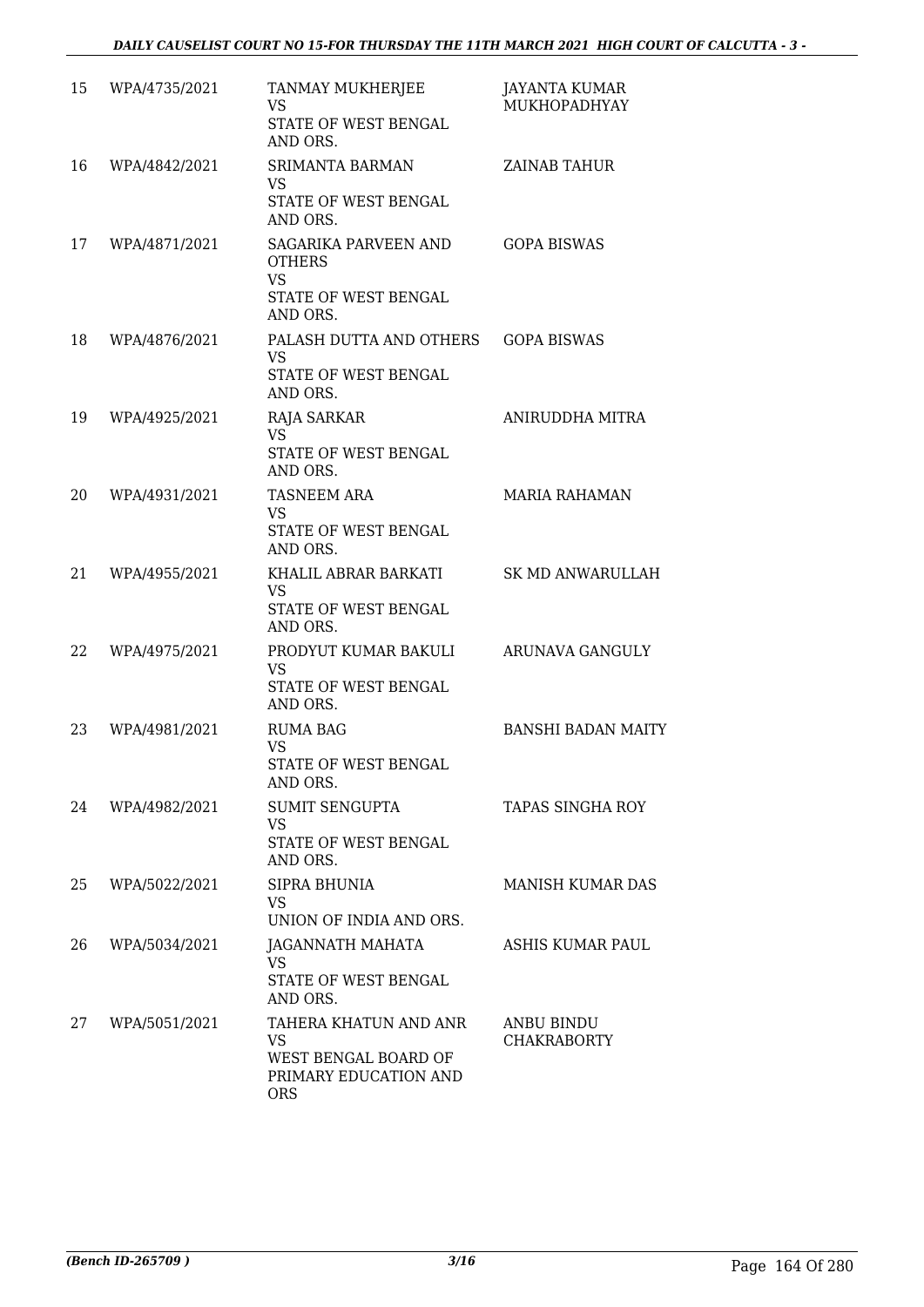| 28 | WPA/5077/2021 | SOURINDRA PRADHAN<br><b>VS</b><br>STATE OF WEST BENGAL<br>AND ORS.            | PRADIP KUMAR<br><b>GHOSH</b>        |
|----|---------------|-------------------------------------------------------------------------------|-------------------------------------|
| 29 | WPA/5134/2021 | <b>KEYA SARMIN</b><br><b>VS</b><br>STATE OF WEST BENGAL<br>AND ORS.           | MD. YOUNUSH<br><b>MONDAL</b>        |
| 30 | WPA/5153/2021 | MRINMOY LAL SEAL<br>VS<br>STATE OF WEST BENGAL<br>AND ORS.                    | SONALI<br>MUKHOPADHYAY              |
| 31 | WPA/5160/2021 | ARPAN BISWAS AND OTHERS<br><b>VS</b><br>STATE OF WEST BENGAL<br>AND ORS.      | <b>GOPA BISWAS</b>                  |
| 32 | WPA/5196/2021 | <b>RAJESWAR BASU</b><br><b>VS</b><br>UNIVERSITY OF CALCUTTA<br><b>AND ORS</b> | K.P MUKHOPADHYAY                    |
| 33 | WPA/5277/2021 | MD. ASRAFUL ALI<br>VS<br>STATE OF WEST BENGAL<br>AND ORS.                     | SUDIPTA DASGUPTA                    |
| 34 | WPA/5310/2021 | LAXMI NATH KUMAR<br><b>VS</b><br>STATE OF WEST BENGAL<br>AND ORS.             | <b>SOUGATA MITRA</b>                |
| 35 | WPA/5325/2021 | DR SANATAN DAS<br><b>VS</b><br>UNIVERSITY OF GOUR<br><b>BANGA AND ORS</b>     | <b>SUMAN BANERJEE</b>               |
| 36 | WPA/5351/2021 | SUJIT GHOSH AND ORS.<br><b>VS</b><br>UNION OF INDIA AND ORS.                  | <b>ASRAF MANDAL</b>                 |
| 37 | WPA/5365/2021 | PIJUSH SHIL AND OTHERS<br>VS<br>STATE OF WEST BENGAL<br>AND ORS.              | <b>GOLAM MOHIUDDIN</b>              |
| 38 | WPA/5371/2021 | SAMIRUL ISLAM AND ORS<br><b>VS</b><br>STATE OF WEST BENGAL<br>AND ORS.        | <b>GOLAM MOHIUDDIN</b>              |
| 39 | WPA/5400/2021 | PINTU DAS<br><b>VS</b><br>UNIVERSITY GRANTS<br><b>COMMISSION AND OTHERS</b>   | Miss Molly Saha                     |
| 40 | WPA/5403/2021 | MIR RAKESH<br>VS.<br>STATE OF WEST BENGAL<br>AND ORS.                         | SOURAV PRASANNA<br><b>MUKHERJEE</b> |
| 41 | WPA/5411/2021 | NARESH MONDAL<br><b>VS</b><br>STATE OF WEST BENGAL<br>AND ORS.                | <b>BIDHAN BISWAS</b>                |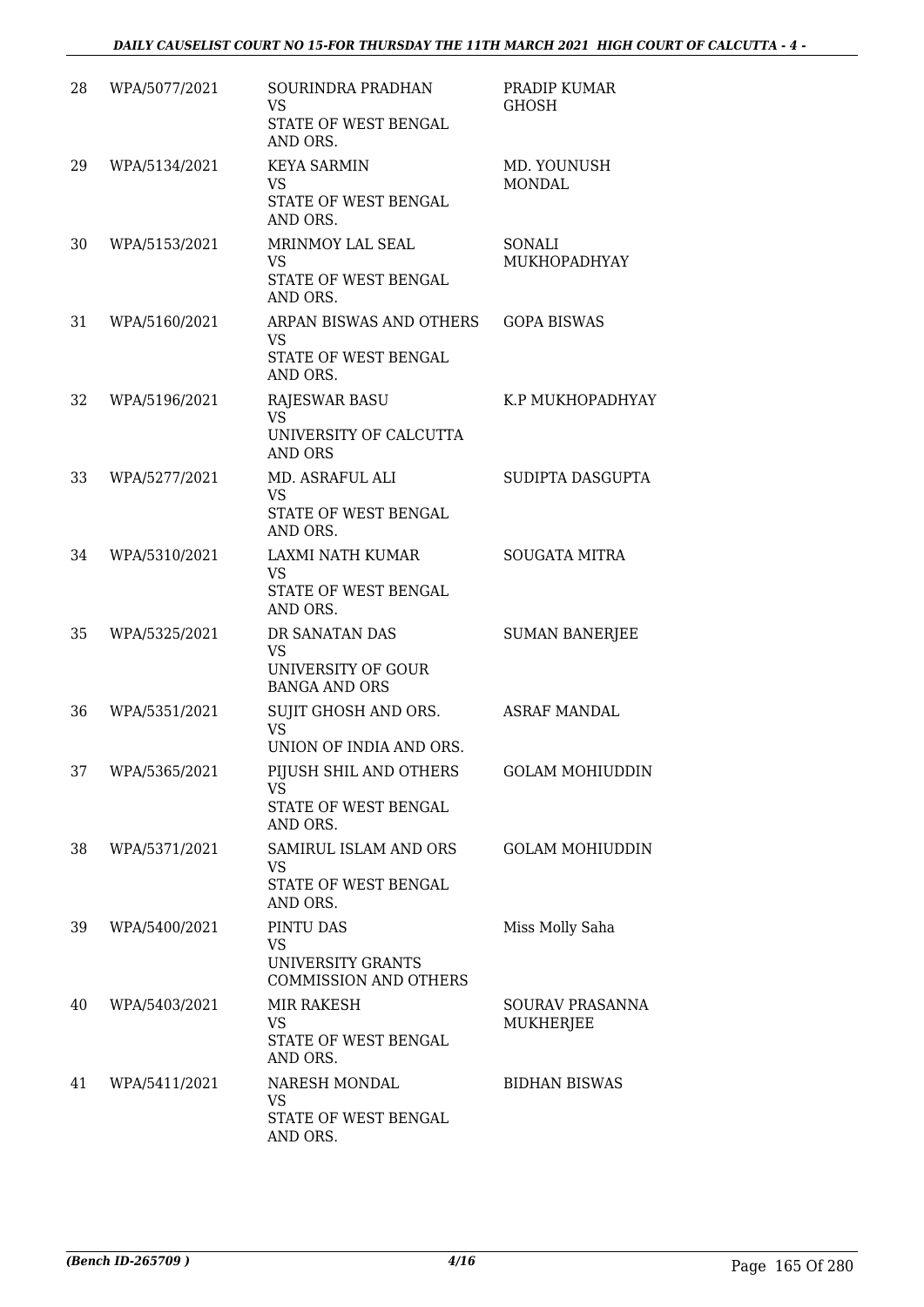| 42 | WPA/5412/2021 | <b>SATYA NBARAYAN</b><br><b>CHAKRABORTY</b><br>VS<br>STATE OF WEST BENGAL<br>AND ORS.                                                      | <b>ASIT KUMAR</b><br><b>BHATTACHARYA</b> |
|----|---------------|--------------------------------------------------------------------------------------------------------------------------------------------|------------------------------------------|
| 43 | WPA/5424/2021 | AMRITA DUTTA AND ORS<br><b>VS</b><br>STATE OF WEST BENGAL<br>AND ORS.                                                                      | SUDIPTA DASGUPTA                         |
| 44 | WPA/5425/2021 | <b>SOUBHAGYA</b><br><b>CHATTOPADHYAY</b><br><b>VS</b><br>STATE OF WEST BENGAL<br>AND ORS.                                                  | ASUMDIPTA SANTRA                         |
| 45 | WPA/5431/2021 | <b>SAIB NESAR</b><br>VS.<br>STATE OF WEST BENGAL<br>AND ORS.                                                                               | ASUMDIPTA SANTRA                         |
| 46 | WPA/5433/2021 | <b>SUNIL MONDAL</b><br>VS.<br>STATE OF WEST BENGAL<br>AND ORS.                                                                             | <b>BIDHAN BISWAS</b>                     |
| 47 | WPA/5450/2021 | AMAL KUMAR DEYATI<br>VS.<br>THE CHAIRMAN, HOWRAH<br>DISTRICT PRIMARY SCHOOL<br>COUNCIL AND OTHERS                                          | <b>RASOMOY MANDAL</b>                    |
| 48 | WPA/5463/2021 | NCTE RECOGNIZED SELF-<br>FINANCING B.ED COLLEGE<br><b>FOUNDERS ASSOCIATION</b><br>AND ANR<br><b>VS</b><br>STATE OF WEST BENGAL<br>AND ORS. | DIBYENDU<br><b>CHATTERJEE</b>            |
| 49 | WPA/5464/2021 | PRIYANKA GHOSH AND ORS<br>VS<br>STATE OF WEST BENGAL<br>AND ORS.                                                                           | <b>DIBYENDU</b><br><b>CHATTERJEE</b>     |
| 50 | WPA/5476/2021 | MD. ASRAFUL HAQUE<br>VS<br>STATE OF WEST BENGAL<br>AND ORS.                                                                                | TAPAS MANNA                              |
| 51 | WPA/5481/2021 | SUMIT GHOSH AND ANR.<br>VS.<br>STATE OF WEST BENGAL<br>AND ORS.                                                                            | DIPTENDU MANDAL                          |
| 52 | WPA/5485/2021 | KESAB CHANDRA MANNA<br>VS<br>STATE OF WEST BENGAL<br>AND ORS.                                                                              | DIPTENDU MANDAL                          |
| 53 | WPA/5487/2021 | DEBDAS KARAK AND ORS.<br><b>VS</b><br>STATE OF WEST BENGAL<br>AND ORS.                                                                     | SOURAV PRASANNA<br>MUKHERJEE             |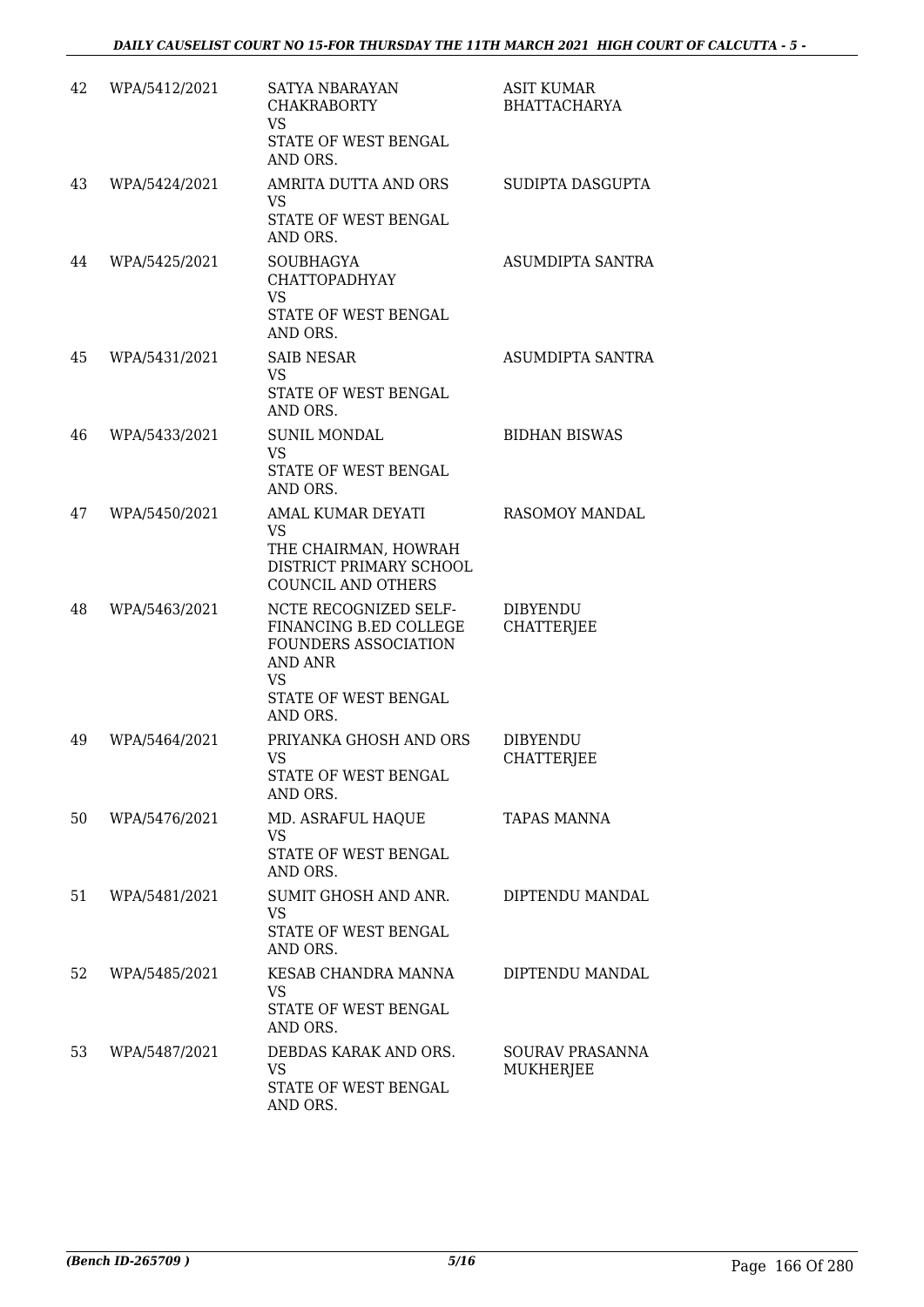| 54 | WPA/5577/2021 | SOUMI BHATTACHARYYA<br>AND ANR<br><b>VS</b><br>STATE OF WEST BENGAL<br>AND ORS.                           | <b>SANDIP KUMAR</b><br><b>MONDAL</b>  |
|----|---------------|-----------------------------------------------------------------------------------------------------------|---------------------------------------|
| 55 | WPA/5582/2021 | SAYED SAMSUL AHASAN<br><b>VS</b><br>STATE OF WEST BENGAL<br>AND ORS.                                      | <b>SABITA</b><br>KHUTIA(BHUNYA)       |
| 56 | WPA/5593/2021 | SOMA GOSWAMI<br><b>VS</b><br>STATE OF WEST BENGAL<br>AND ORS.                                             | <b>TAPAS MANNA</b>                    |
| 57 | WPA/5626/2021 | MINAKSHI MONDAL<br><b>VS</b><br>STATE OF WEST BENGAL<br>AND ORS.                                          | PANKAJ HALDER                         |
| 58 | WPA/5631/2021 | MD. NAJIBUR RAHMAN<br><b>VS</b><br>STATE OF WEST BENGAL<br>AND ORS.                                       | SALONI<br><b>BHATTACHARJEE</b>        |
| 59 | WPA/5632/2021 | SIBAPRASAD KULIA AND ORS<br><b>VS</b><br>THE STATE OF WEST<br><b>BENGAL AND ORS</b>                       | RUCHIRA CHATTERJEE                    |
| 60 | WPA/5643/2021 | ISHANI DAS AND ORS<br><b>VS</b><br>STATE OF WEST BENGAL<br>AND ORS.                                       | <b>SANDIP KUMAR</b><br><b>MONDAL</b>  |
| 61 | WPA/5648/2021 | BASANTI PATRA PRADHAN<br>AND ORS.<br><b>VS</b><br>STATE OF WEST BENGAL<br>AND ORS.                        | <b>BISWAJIT SARKAR</b>                |
| 62 | WPA/5652/2021 | MD. MUKHLESUR RAHAMAN<br>VS<br>STATE OF WEST BENGAL<br>AND ORS.                                           | <b>SALONI</b><br><b>BHATTACHARJEE</b> |
| 63 | WPA/5653/2021 | <b>GOUTAM DOLUI</b><br><b>VS</b><br>STATE OF WEST BENGAL<br>AND ORS.                                      | PRADIP KR. GHOSH                      |
| 64 | WPA/5655/2021 | RUPALI DAW AND ORS<br>VS.<br>STATE OF WEST BENGAL<br>AND ORS.                                             | <b>SANDIP KUMAR</b><br>MONDAL         |
| 65 | WPA/5663/2021 | TANMAY GHOSH<br><b>VS</b><br>STATE OF WEST BENGAL<br>AND ORS.                                             | ANINDA<br><b>BHATTACHARYA</b>         |
| 66 | WPA/5670/2021 | <b>SUNITA MONDAL</b><br><b>VS</b><br>WEST BENGAL CENTRAL<br><b>SCHOOL SERVICE</b><br>COMMISSION AND OTHER | ISHITA RAUT                           |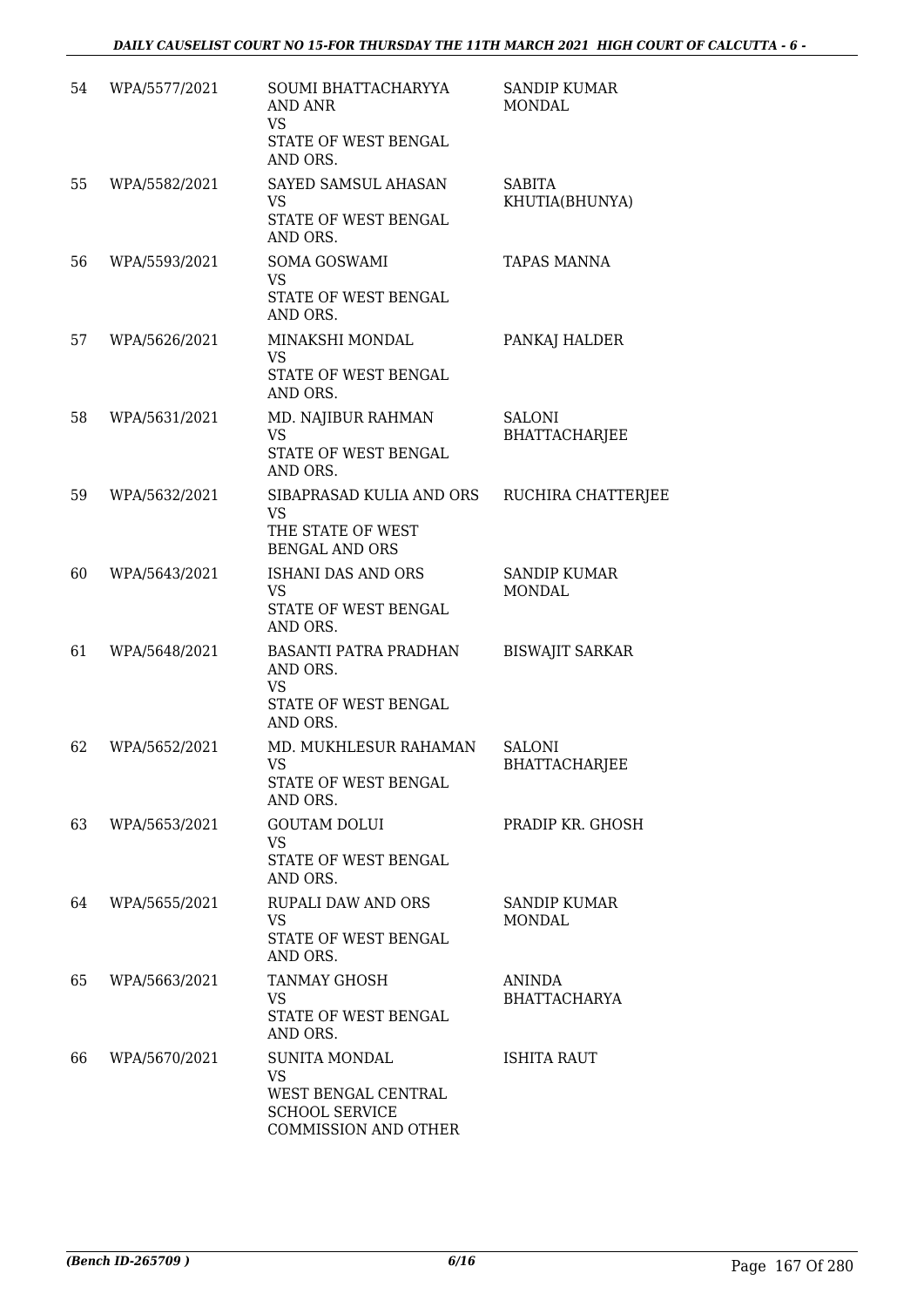| 67 | WPA/5673/2021 | SHIULI GHOSH AND ORS<br><b>VS</b><br>STATE OF WEST BENGAL<br>AND ORS.                | <b>GOPA BISWAS</b>                    |
|----|---------------|--------------------------------------------------------------------------------------|---------------------------------------|
| 68 | WPA/5674/2021 | PARAMITA MALLIK<br><b>VS</b><br>STATE OF WEST BENGAL<br>AND ORS.                     | DHARA KRISHNA<br><b>ADHIKARI</b>      |
| 69 | WPA/5676/2021 | DIPANWITA BISWAS AND<br><b>ORS</b><br><b>VS</b><br>STATE OF WEST BENGAL<br>AND ORS.  | <b>GOPA BISWAS</b>                    |
| 70 | WPA/5679/2021 | SANTOSH NATH AND ORS<br><b>VS</b><br>STATE OF WEST BENGAL<br>AND ORS.                | <b>GOPA BISWAS</b>                    |
| 71 | WPA/5684/2021 | <b>EYASIN MONDAL</b><br>VS<br>STATE OF WEST BENGAL<br><b>AND ORS</b>                 | <b>SYED ARIF AHMED</b>                |
| 72 | WPA/5687/2021 | PAPIA MALIK SARKAR<br><b>VS</b><br>STATE OF WEST BENGAL<br>AND ORS.                  | <b>SANTANU</b><br><b>CHATTERJEE</b>   |
| 73 | WPA/5708/2021 | KALYAN SOREN AND ORS<br>VS<br>STATE OF WEST BENGAL<br>AND ORS.                       | JAYANTA<br><b>BHATTACHARAYA</b>       |
| 74 | WPA/5723/2021 | SUBHOJIT SAHA AND ORS<br><b>VS</b><br>STATE OF WEST BENGAL<br>AND ORS.               | <b>JAYANTA</b><br><b>BHATTACHARYA</b> |
| 75 | WPA/5730/2021 | <b>NUPUR LAHA</b><br><b>BANDYOPADHYAY</b><br>VS.<br>STATE OF WEST BENGAL<br>AND ORS. | TANUJA BASAK                          |
| 76 | WPA/5754/2021 | ANUPAMA CHAKRABORTY<br>VS.<br>STATE OF WEST BENGAL<br>AND ORS.                       | <b>SUMITA SEN</b>                     |
| 77 | WPA/5783/2021 | <b>MOZAFFAR AHMED</b><br><b>VS</b><br>STATE OF WEST BENGAL<br>AND ORS.               | SHETPARNA RAY                         |
| 78 | WPA/5794/2021 | SABINA KHATUN AND ORS<br>VS.<br>STATE OF WEST BENGAL<br>AND ORS.                     | NAYEEMUL HAQUE                        |
| 79 | WPA/5817/2021 | RANJIT CHATTERJEE AND<br><b>ORS</b><br><b>VS</b><br>UNION OF INDIA AND ORS.          | SOUGATA MITRA                         |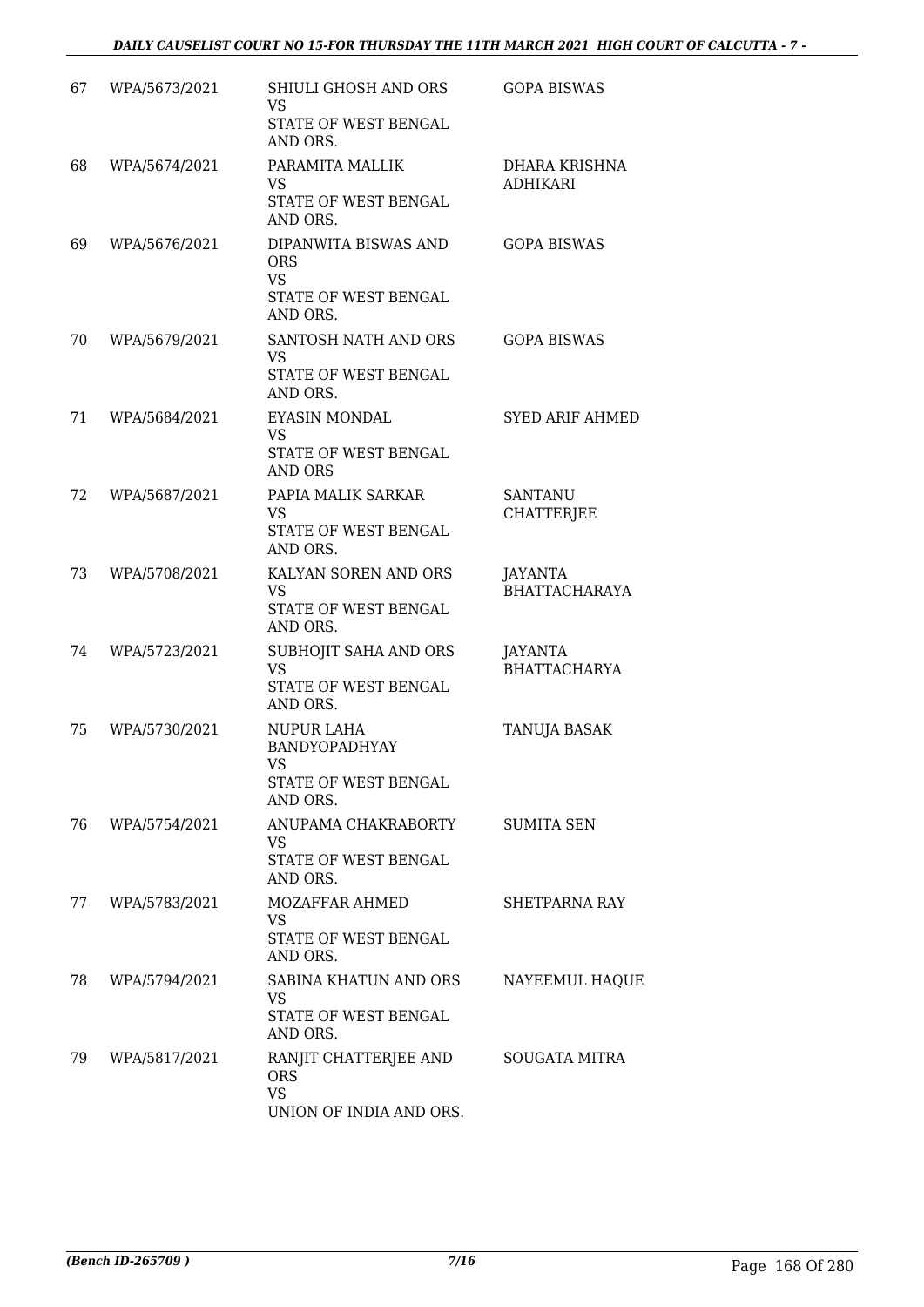| 80 | WPA/5825/2021 | MD. ISMILE AND ANOTHER<br><b>VS</b><br>STATE OF WEST BENGAL<br>AND ORS.                       | <b>ARUN SHAW</b>                     |
|----|---------------|-----------------------------------------------------------------------------------------------|--------------------------------------|
| 81 | WPA/5836/2021 | SURYAKANTI TUNGA AND<br><b>ORS</b><br><b>VS</b><br>THE STATE OF WEST<br><b>BENGAL AND ORS</b> | DIPTENDU MANDAL                      |
| 82 | WPA/5845/2021 | NOORE ARMAN AND ANR<br><b>VS</b><br>STATE OF WEST BENGAL<br>AND ORS.                          | K.M. HOSSAIN                         |
| 83 | WPA/5848/2021 | NILANKAR CHAKRABORTY<br><b>VS</b><br>STATE OF WEST BENGAL<br>AND ORS.                         | KHANDEKAR<br><b>MOAZZEM HOSSAIN</b>  |
| 84 | WPA/5855/2021 | INDRANI MAHALI AND<br><b>OTHERS</b><br><b>VS</b><br>STATE OF WEST BENGAL<br>AND ORS.          | <b>SANDIP KUMAR</b><br><b>MONDAL</b> |
| 85 | WPA/5863/2021 | ANINDITA NANDY AND ORS<br><b>VS</b><br>STATE OF WEST BENGAL<br>AND ORS.                       | SANDIP KUMAR<br><b>MONDAL</b>        |
| 86 | WPA/5871/2021 | AZIZUL HAQUE AND ORS<br><b>VS</b><br>STATE OF WEST BENGAL<br>AND ORS.                         | <b>ARUNIKA GHOSH</b>                 |
| 87 | WPA/5877/2021 | FEDOWES ARA BEGUM<br><b>VS</b><br>STATE OF WEST BENGAL<br>AND ORS.                            | HARADHAN MONDAL                      |
| 88 | WPA/5904/2021 | RAMPROSAD MONDAL<br>VS<br>STATE OF WEST BENGAL<br>AND ORS.                                    | DEBABRATA MONDAL                     |
| 89 | WPA/5910/2021 | ANIMESH RAUL AND ORS<br>VS.<br>STATE OF WEST BENGAL<br>AND ORS.                               | SANDIP KUMAR<br>MONDAL               |
| 90 | WPA/5920/2021 | <b>BIKASH BISWAS</b><br><b>VS</b><br>STATE OF WEST BENGAL<br>AND ORS.                         | <b>SANDIP KUMAR</b><br><b>MANDAL</b> |
| 91 | WPA/5966/2021 | <b>IMRAN MONDAL AND</b><br><b>OTHERS</b><br><b>VS</b><br>STATE OF WEST BENGAL<br>AND ORS.     | <b>DIBYENDU</b><br><b>CHATTERJEE</b> |
| 92 | WPA/5968/2021 | RUNA GHOSH AND OTHERS<br><b>VS</b><br>STATE OF WEST BENGAL<br>AND ORS.                        | DIBYENDU<br><b>CHATTERJEE</b>        |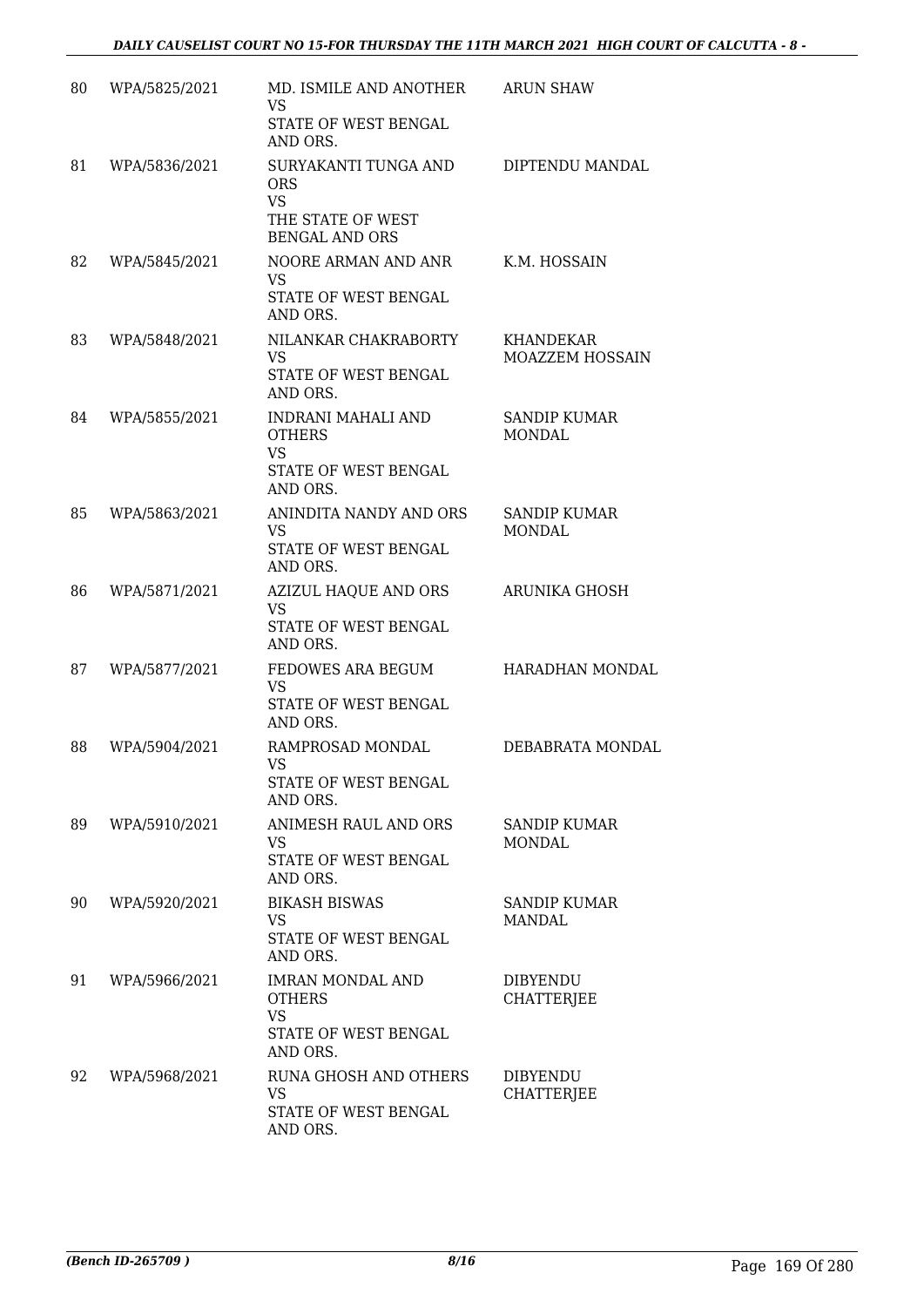| 93  | WPA/5969/2021     | MD ZASIMUDDIN SK AND<br><b>ANR</b><br>VS.<br>STATE OF WEST BENGAL<br>AND ORS.                   | SHEPTARNA RAY                        |
|-----|-------------------|-------------------------------------------------------------------------------------------------|--------------------------------------|
| 94  | WPA/5970/2021     | <b>RENTU BISWAS</b><br><b>VS</b><br>THE STATE OF WEST<br><b>BENGAL AND ORS</b>                  | <b>BISWARUP BISWAS</b>               |
| 95  | WPA/5975/2021     | <b>GOUTAM CHAKRABORTY</b><br><b>VS</b><br>STATE OF WEST BENGAL<br>AND ORS.                      | <b>SAKTI PADA JANA</b>               |
| 96  | WPA/5987/2021     | MD. TULU SK AND ANOTHER MD. YUSUF ALI<br><b>VS</b><br>STATE OF WEST BENGAL<br>AND ORS.          |                                      |
| 97  | WPA/5998/2021     | ARUN KUMAR SARDAR AND<br><b>OTHERS</b><br><b>VS</b><br>STATE OF WEST BENGAL<br>AND ORS.         | <b>BIKRAM BANERJEE</b>               |
| 98  | WPA/6010/2021     | MOUMITA OJHA AND ORS<br><b>VS</b><br>STATE OF WEST BENGAL<br>AND ORS.                           | <b>BIKRAM BANERJEE</b>               |
| 99  | WPA/6015/2021     | NIKHIL TUDU AND ORS<br><b>VS</b><br>STATE OF WEST BENGAL<br>AND ORS.                            | PARAMESH<br><b>CHAKRABORTY</b>       |
| 100 | WPA/6030/2021     | BHIM MONDAL ALIAS BHIM<br>CHANDRA MONDAL<br>VS<br>STATE OF WEST BENGAL<br>AND ORS.              | KARTIK KUMAR RAY                     |
| 101 | WPA/6043/2021     | KAKALI PRADHAN SASMAL<br><b>AND ANR</b><br><b>VS</b><br><b>STATE OF WEST BENGAL</b><br>AND ORS. | <b>SANTOSH KUMAR</b>                 |
|     | 102 WPA/6051/2021 | ABUHASAN MANDAL AND<br><b>OTHERS</b><br><b>VS</b><br>STATE OF WEST BENGAL<br>AND ORS.           | <b>SUJATHA MUKHERJEE</b>             |
|     | 103 WPA/6052/2021 | TANUSRI HALDER (GHOSH)<br>VS<br>THE STATE OF WEST<br><b>BENGAL AND ORS</b>                      | ASISH DUTTA                          |
|     | 104 WPA/6079/2021 | SANJIB MAHAPATRA AND<br><b>ORS</b><br><b>VS</b><br>STATE OF WEST BENGAL<br>AND ORS.             | <b>DIBYENDU</b><br><b>CHATTERJEE</b> |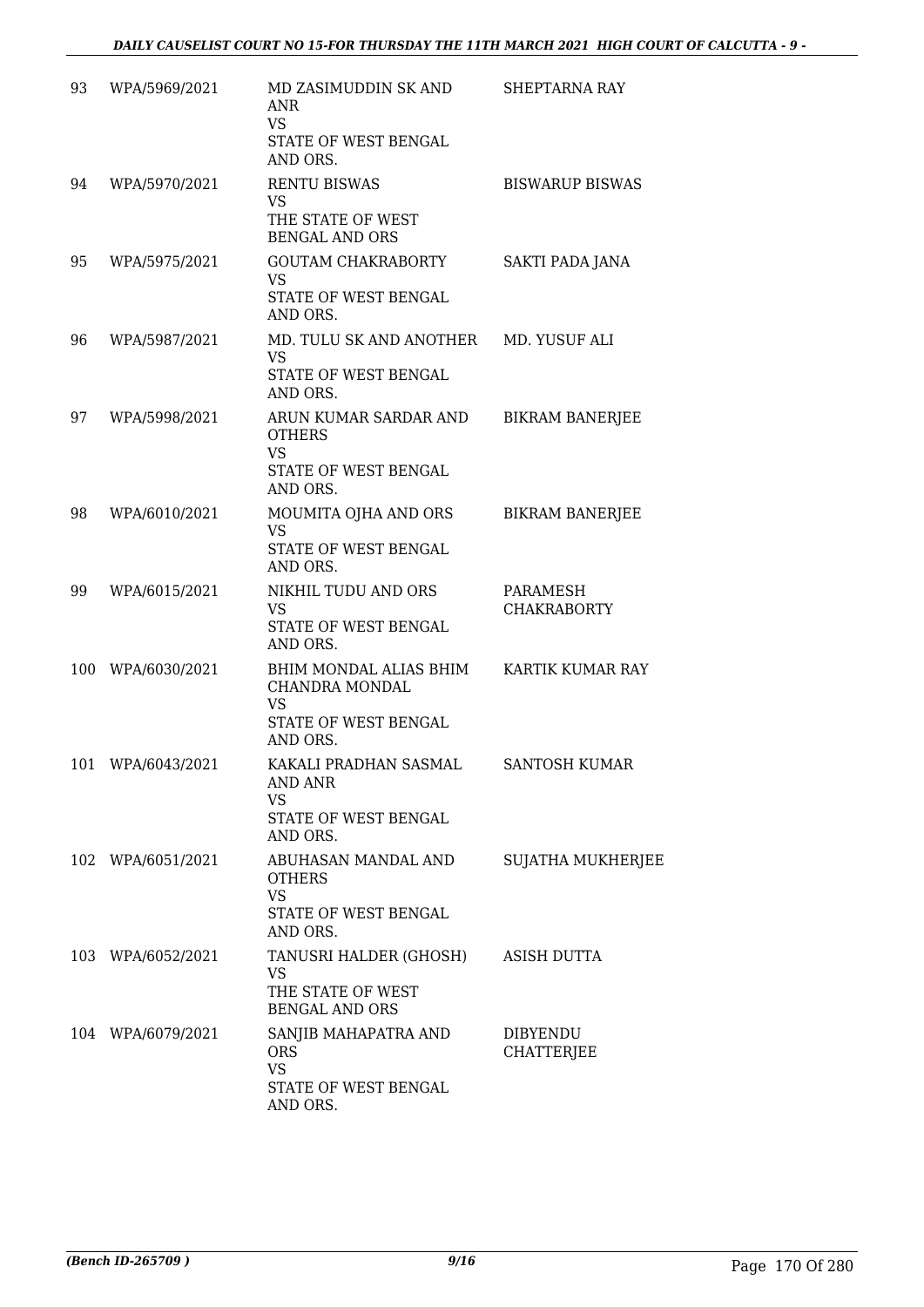|     | 105 WPA/6097/2021 | <b>ARITRA GHOSH</b><br>VS.<br>STATE OF WEST BENGAL                                                   | DIPTENDU MONDAL                       |
|-----|-------------------|------------------------------------------------------------------------------------------------------|---------------------------------------|
| 106 | WPA/6120/2021     | AND ORS.<br>PRASENJIT KUNDU<br>VS<br>STATE OF WEST BENGAL                                            | <b>JAYANTA MITRA</b>                  |
|     | 107 WPA/6124/2021 | AND ORS.<br>PARAMITA KUNDU<br>VS.                                                                    | <b>JAYANTA MITRA</b>                  |
|     |                   | STATE OF WEST BENGAL<br>AND ORS.                                                                     |                                       |
|     | 108 WPA/6131/2021 | <b>LAILY BEGAM</b><br><b>VS</b><br>STATE OF WEST BENGAL<br>AND ORS.                                  | PRAMITA BANERJEE                      |
|     | 109 WPA/6163/2021 | ABDUL QUADIR AND ANR.<br><b>VS</b><br>STATE OF WEST BENGAL<br>AND ORS.                               | Md. Habibur Rahaman                   |
|     | 110 WPA/6199/2021 | ST. ANN'S FREE PRIMARY<br><b>SCHOOL AND ORS</b><br>VS.<br>THE STATE OF WEST<br><b>BENGAL AND ORS</b> | <b>ABHIJIT SARKAR</b>                 |
| 111 | WPA/6207/2021     | ABHIJIT KARMAKAR AND ORS<br>VS.<br>STATE OF WEST BENGAL<br>AND ORS.                                  | <b>BIKRAM BANERJEE</b>                |
|     | 112 WPA/6219/2021 | TAPAN KUMAR BAG<br><b>VS</b><br>STATE OF WEST BENGAL<br>AND ORS.                                     | <b>SUBHADEEP</b><br><b>CHATTERJEE</b> |
|     | 113 WPA/6233/2021 | RITUPARNA GHOSH<br><b>VS</b><br>STATE OF WEST BENGAL<br>AND ORS.                                     | vivaswan dhar                         |
|     | 114 WPA/6240/2021 | SHANTANU JANA AND ORS<br><b>VS</b><br>STATE OF WEST BENGAL<br>AND ORS.                               | <b>BARUN KUMAR</b><br><b>SAMANTA</b>  |
|     | 115 WPA/6244/2021 | <b>ANANTA KAR</b><br><b>VS</b><br>STATE OF WEST BENGAL<br>AND ORS.                                   | PINTU KARAR                           |
|     | 116 WPA/6255/2021 | NANDITA MITRA<br>VS.<br>UNION OF INDIA AND ORS.                                                      | <b>SOURAT NANDY</b>                   |
|     | 117 WPA/6257/2021 | SUBHADEEP CHAKRABORTY<br>AND ORS<br><b>VS</b>                                                        | SUSHOVON DEY                          |
|     |                   | STATE OF WEST BENGAL<br>AND ORS.                                                                     |                                       |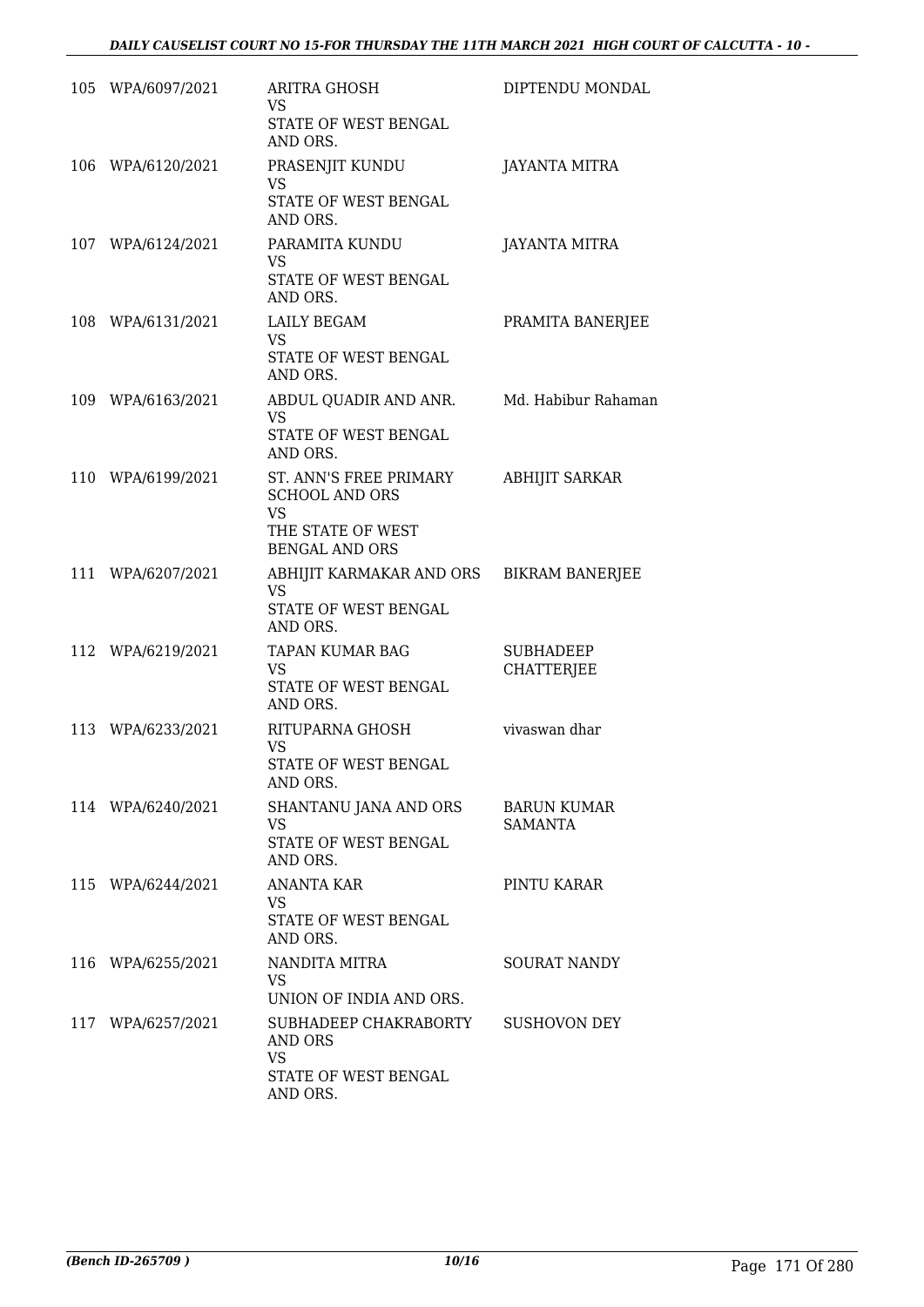|     | 118 WPA/6261/2021 | SUMITRA CHAKRABORTI<br>VS<br>STATE OF WEST BENGAL<br>AND ORS.                               | <b>GOPA BISWAS</b>      |
|-----|-------------------|---------------------------------------------------------------------------------------------|-------------------------|
|     | 119 WPA/6262/2021 | KOUSHIK GOSWAMI<br><b>VS</b><br>STATE OF WEST BENGAL<br>AND ORS.                            | <b>BISWARUP BISWAS</b>  |
| 120 | WPA/6263/2021     | BISWAJIT GHOSH AND<br><b>OTHERS</b><br><b>VS</b><br>UNION OF INDIA AND ORS.                 | <b>SOUMIK PRAMANICK</b> |
| 121 | WPA/6268/2021     | SOVANA KAR ALIAS SOVANA<br><b>KAR PAUL</b><br><b>VS</b><br>STATE OF WEST BENGAL<br>AND ORS. | NOOR ISLAM SEIKH        |
|     | 122 WPA/6281/2021 | KSHUDIRAM BASKEY<br>VS<br>STATE OF WEST BENGAL<br>AND ORS.                                  | <b>SAMIRAN MANDAL</b>   |
|     | 123 WPA/6289/2021 | <b>KISHOR KUMAR</b><br><b>SADHUKHAN</b><br><b>VS</b><br>STATE OF WEST BENGAL<br>AND ORS.    | DEBASISH KUNDU          |
|     | 124 WPA/6294/2021 | SURAJIT GOSWAMI AND ORS. SANTANU MAJI<br>VS<br>STATE OF WEST BENGAL<br>AND ORS.             |                         |
|     | 125 WPA/6305/2021 | <b>BIBHAS MANDAL</b><br>VS<br>STATE OF WEST BENGAL<br>AND ORS.                              | Kunal Ganguly           |
|     | 126 WPA/6309/2021 | KUMARI ASTHA<br>VS FOR STRUMP.<br>STATE OF WEST BENGAL<br>AND ORS.                          | Kunal Ganguly           |
|     | 127 WPA/6374/2021 | SANJIBAN SARDAR<br>VS.<br>STATE OF WEST BENGAL<br>AND ORS.                                  | SUMANTA GANGULY         |
|     | 128 WPA/6410/2021 | <b>HIMADRI DAS</b><br>VS<br>STATE OF WEST BENGAL<br>AND ORS.                                | <b>SMITA PAL</b>        |
|     | 129 WPA/6412/2021 | BINAY KRISHNA PAL<br><b>VS</b><br>STATE OF WEST BENGAL<br>AND ORS.                          | KAJAL RAY               |
|     | 130 WPA/6414/2021 | MOUMITA GHOSH<br>VS<br>STATE OF WEST BENGAL<br>AND ORS.                                     | SMITA PAL               |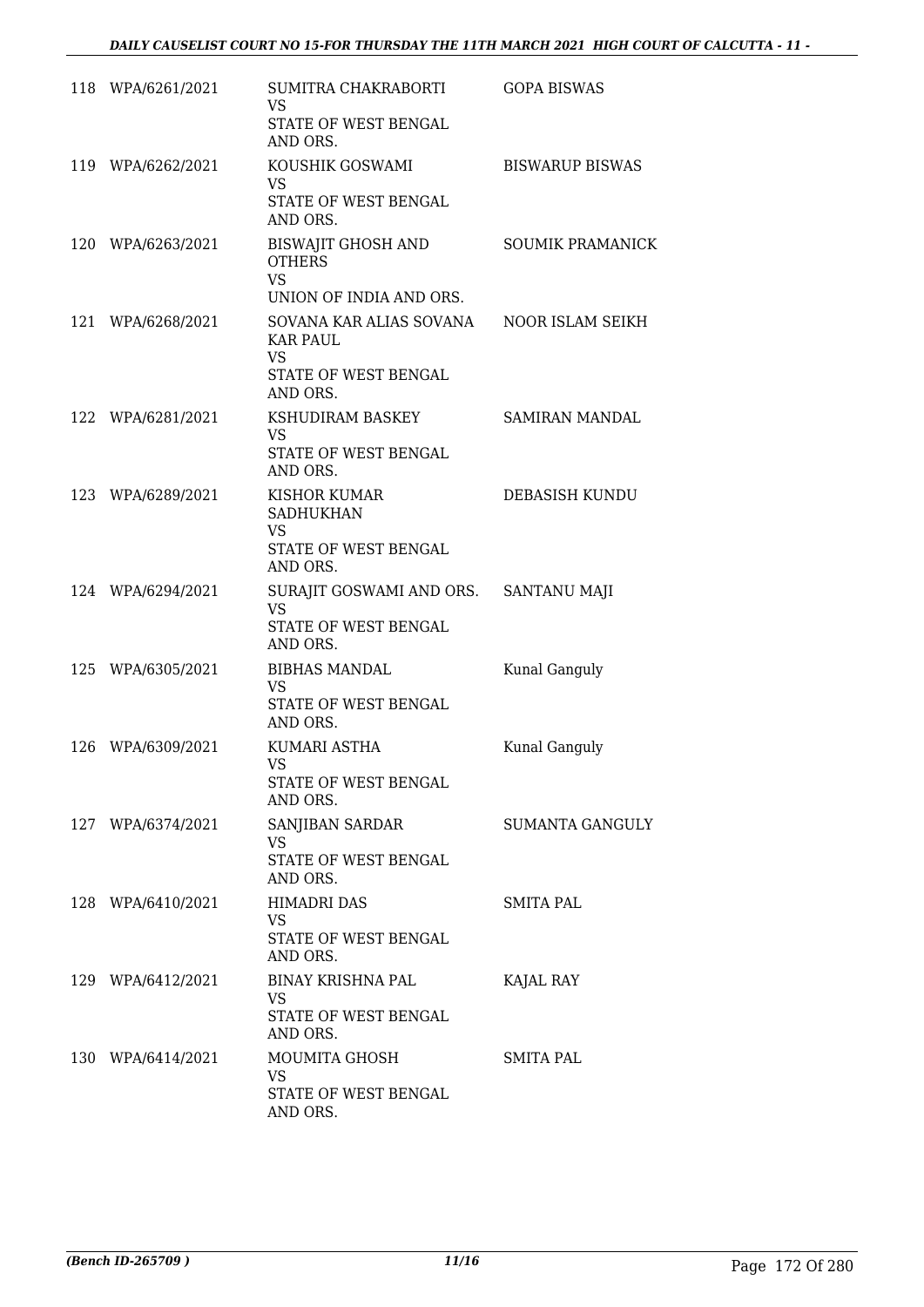| 131 WPA/6415/2021 | PRASENJIT BHUNIA<br><b>VS</b><br>STATE OF WEST BENGAL<br>AND ORS.                                                      | KAJAL RAY                                  |
|-------------------|------------------------------------------------------------------------------------------------------------------------|--------------------------------------------|
| 132 WPA/6431/2021 | <b>SUDIP KUMAR ROY AND ORS</b><br><b>VS</b><br>UNION OF INDIA AND ORS.                                                 | <b>GOPA BISWAS</b>                         |
| 133 WPA/6434/2021 | KALIACHAK SULTANA<br><b>COLLEGE OF EDUCATION</b><br><b>AND OTHERS</b><br><b>VS</b><br>STATE OF WEST BENGAL<br>AND ORS. | SREETAMA BISWAS                            |
| 134 WPA/6444/2021 | <b>AMIT DOLAI</b><br><b>VS</b><br>STATE OF WEST BENGAL<br>AND ORS.                                                     | <b>BISWAJIT SARKAR</b>                     |
| 135 WPA/6457/2021 | ASIM KUMAR MANDAL AND<br>ANR.<br><b>VS</b><br>STATE OF WEST BENGAL<br>AND ORS.                                         | MD.YUSUF ALI                               |
| 136 WPA/6492/2021 | <b>SMT PRIYANKA KUNDU</b><br><b>MONDAL AND ORS</b><br><b>VS</b><br>STATE OF WEST BENGAL<br>AND ORS.                    | KAJAL RAY                                  |
| 137 WPA/6496/2021 | MAMPI MONDAL KUNDU<br><b>VS</b><br>STATE OF WEST BENGAL<br>AND ORS.                                                    | <b>SOURAV PRASANTA</b><br><b>MUKHERJEE</b> |
| 138 WPA/6513/2021 | SAMED ALI<br><b>VS</b><br><b>STATE OF WEST BENGAL</b><br>AND ORS.                                                      | MD. YUSUF ALI                              |
| 139 WPA/6541/2021 | RADHASHYAM MONDAL<br>VS.<br>STATE OF WEST BENGAL<br>AND ORS.                                                           | NAMITA BASU                                |
| 140 WPA/6548/2021 | MD. FIROZ SHAIKH AND<br><b>OTHERS</b><br><b>VS</b><br>UNION OF INDIA AND ORS.                                          | Ali Ahsan Alamgir                          |
| 141 WPA/6561/2021 | MESBAUR RAHMAN AND ORS<br><b>VS</b><br>THE STATE OF WEST<br><b>BENGAL AND ORS</b>                                      | <b>DIBYENDU</b><br>CHATTERJEE              |
| 142 WPA/6569/2021 | SHUBHENDU GOLE AND ORS<br><b>VS</b><br>THE STATE OF WEST<br><b>BENGAL AND ORS</b>                                      | <b>DIBYENDU</b><br><b>CHATTERJEE</b>       |
| 143 WPA/6572/2021 | SWAPAN KUMAR GIRI<br><b>VS</b><br>STATE OF WEST BENGAL<br>AND ORS.                                                     | RADHASYAM MAITI                            |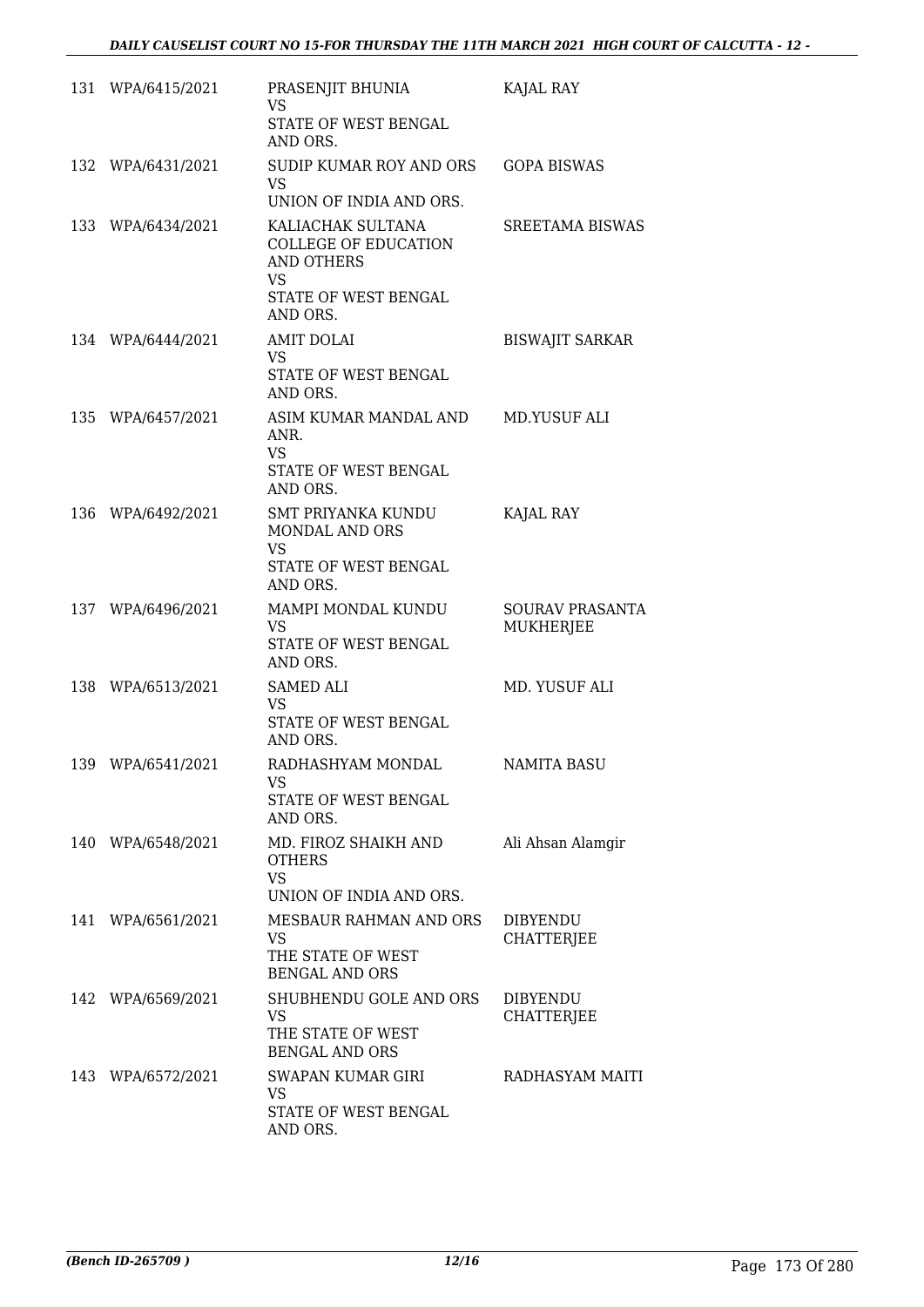|     | 144 WPA/6579/2021 | PARTHA BHATTACHARYYA<br>VS<br>STATE OF WEST BENGAL<br>AND ORS.                               | <b>SOMNATH ROY</b>                    |
|-----|-------------------|----------------------------------------------------------------------------------------------|---------------------------------------|
|     | 145 WPA/6594/2021 | <b>JABA BASU RAY</b><br><b>VS</b><br>STATE OF WEST BENGAL<br>AND ORS.                        | AMIT KUMAR BAYEN                      |
|     | 146 WPA/6626/2021 | MD.ABU KALAM AZAD AND<br>ORS.<br><b>VS</b><br>STATE OF WEST BENGAL<br>AND ORS.               | JAYANTA<br><b>BHATTACHARYYA</b>       |
|     | 147 WPA/6645/2021 | SOUDIP BHATTACHARJEE<br><b>VS</b><br>THE STATE OF WEST<br><b>BENGAL AND ORS</b>              | DIPTENDU MANDAL                       |
|     | 148 WPA/6655/2021 | <b>TUMPA MALLICK</b><br><b>VS</b><br>STATE OF WEST BENGAL<br>AND ORS.                        | RAJENDRA BANERJEE                     |
|     | 149 WPA/6666/2021 | <b>BARIN KUMAR ROY</b><br><b>VS</b><br>STATE OF WEST BENGAL<br>AND ORS.                      | <b>BARIN KUMAR ROY (IN</b><br>PERSON) |
|     | 150 WPA/6674/2021 | <b>DIPAK PAL</b><br><b>VS</b><br>NETAJI SUBHAS OPEN UNIV.<br><b>AND ORS</b>                  | <b>SOUMI KUNDU</b>                    |
|     | 151 WPA/6675/2021 | <b>MURARI BERA</b><br><b>VS</b><br>STATE OF WEST BENGAL<br>AND ORS.                          | <b>SIBNARAYAN</b><br>CHOWDHURY        |
|     | 152 WPA/6677/2021 | <b>SUMITA MANDAL</b><br><b>VS</b><br>STATE OF WEST BENGAL<br>AND ORS.                        | KAJAL RAY                             |
|     | 153 WPA/6698/2021 | DR. SARTHAK<br>ROYCHOWDHURY<br><b>VS</b><br>STATE OF WEST BENGAL<br>AND ORS.                 | SUBHRANGSU PANDA                      |
|     | 154 WPA/6720/2021 | AMIT KUMAR PAUL AND ORS<br><b>VS</b><br>UNION OF INDIA AND ORS.                              | SOMESSH KUMAR<br><b>GHOSH</b>         |
|     | 155 WPA/6732/2021 | <b>GOUTAM KUNDU</b><br><b>VS</b><br>STATE OF WEST BENGAL<br>AND ORS.                         | <b>ANIL KUMAR</b><br>CHATTAPADHYAYA   |
| 156 | WPA/6736/2021     | <b>SUMITRA DAFADAR AND</b><br><b>OTHERS</b><br><b>VS</b><br>STATE OF WEST BENGAL<br>AND ORS. | SUJATHA MUKHERJEE                     |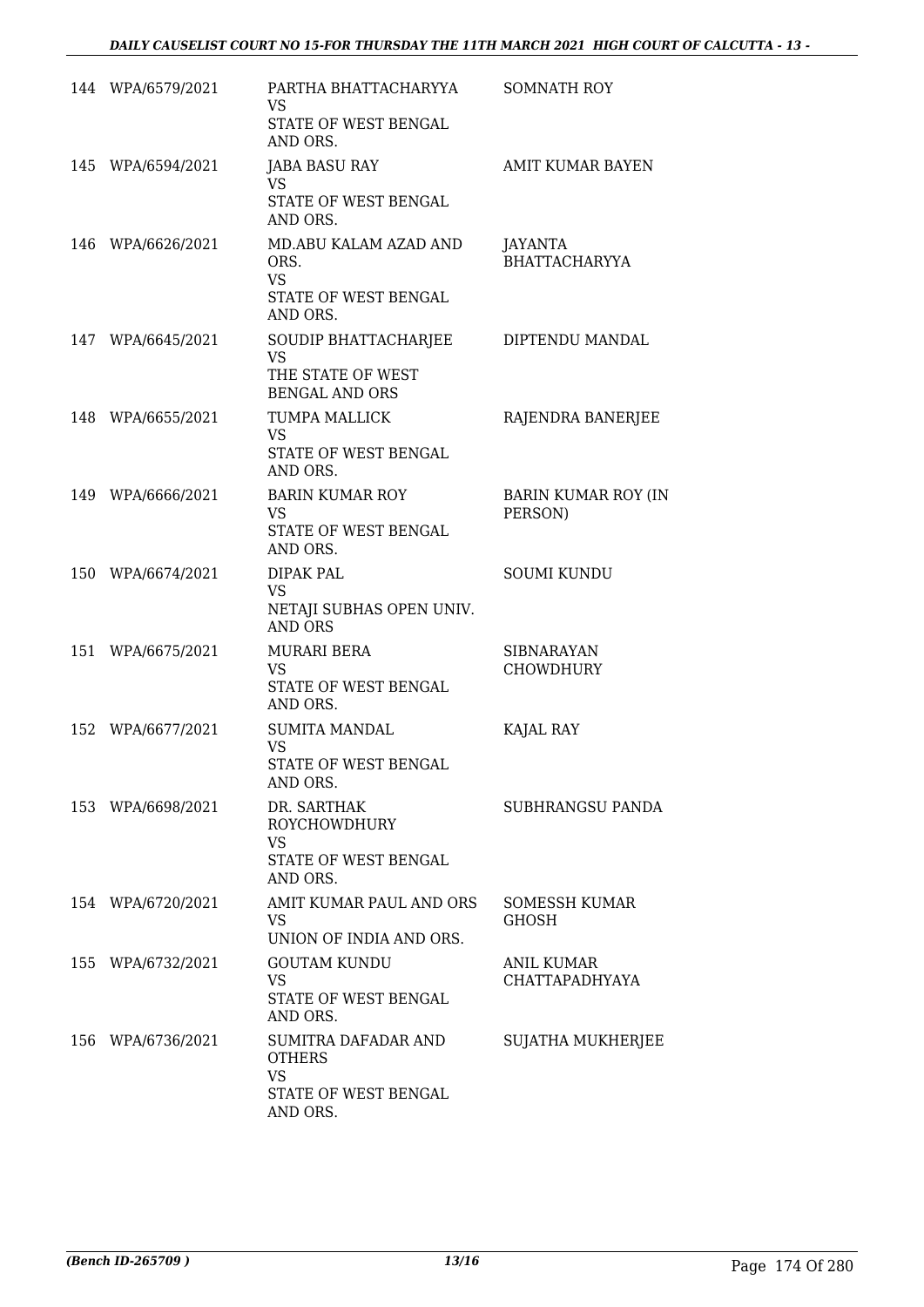| 157 WPA/6788/2021 | RUKSANA KHATUN AND ORS.<br>VS.<br>STATE OF WEST BENGAL<br>AND ORS.                          | SANDIPKUMAR<br><b>MONDAL</b>        |
|-------------------|---------------------------------------------------------------------------------------------|-------------------------------------|
| 158 WPA/6793/2021 | SUNIDHI GUPTA<br>VS.<br>STATE OF WEST BENGAL<br>AND ORS.                                    | <b>BANI BRATA DATTA</b>             |
| 159 WPA/6815/2021 | MD. ZAHIR ABBAS AND ANR.<br><b>VS</b><br>STATE OF WEST BENGAL<br>AND ORS.                   | MD. ASHRAFUL HUQ                    |
| 160 WPA/6824/2021 | NIBEDITA MANDAL AND ORS. PINTU KARAR<br><b>VS</b><br>STATE OF WEST BENGAL<br>AND ORS.       |                                     |
| 161 WPA/6833/2021 | SOMNATH GURIA<br><b>VS</b><br>STATE OF WEST BENGAL<br>AND ORS.                              | <b>ABHIJIT BASU</b>                 |
| 162 WPA/6843/2021 | NIRANJAN KUMAR HANSDA<br><b>AND OTHERS</b><br><b>VS</b><br>STATE OF WEST BENGAL<br>AND ORS. | <b>BISWAJIT MAL</b>                 |
| 163 WPA/6845/2021 | PALLAB NASKAR<br>VS.<br>STATE OF WEST BENGAL<br>AND ORS.                                    | FALGUNI<br>BANDYOPADHYAY            |
| 164 WPA/6849/2021 | JYOTIRMOY CHAKRABORTY<br>VS.<br>STATE OF WEST BENGAL<br>AND ORS.                            | ANIRUDDHA MITRA                     |
| 165 WPA/6855/2021 | <b>MD. ANOWAR HOSSAIN</b><br><b>VS</b><br>STATE OF WEST BENGAL<br>AND ORS.                  | <b>ANINDA</b><br><b>BHATTAHARYA</b> |
| 166 WPA/6862/2021 | CHANDANA SINGHA<br><b>CHOWDHURY</b><br>VS<br>THE STATE OF WESTR<br><b>BENGAL AND ORS</b>    | <b>IVAN ROY</b>                     |
| 167 WPA/6866/2021 | BISWAJIT MANDAL AND ORS<br>VS.<br>STATE OF WEST BENGAL<br>AND ORS.                          | SANDIP KUMAR<br>MONDAL              |
| 168 WPA/6870/2021 | TAPASHI MONDAL AND<br><b>OTHERS</b><br>VS<br>STATE OF WEST BENGAL<br>AND ORS.               | SANDIP KUMAR<br><b>MONDAL</b>       |
| 169 WPA/6908/2021 | SUDIP GHORUI AND OTHERS<br><b>VS</b><br>UNION OF INDIA AND ORS.                             | <b>GOPAL DAS</b>                    |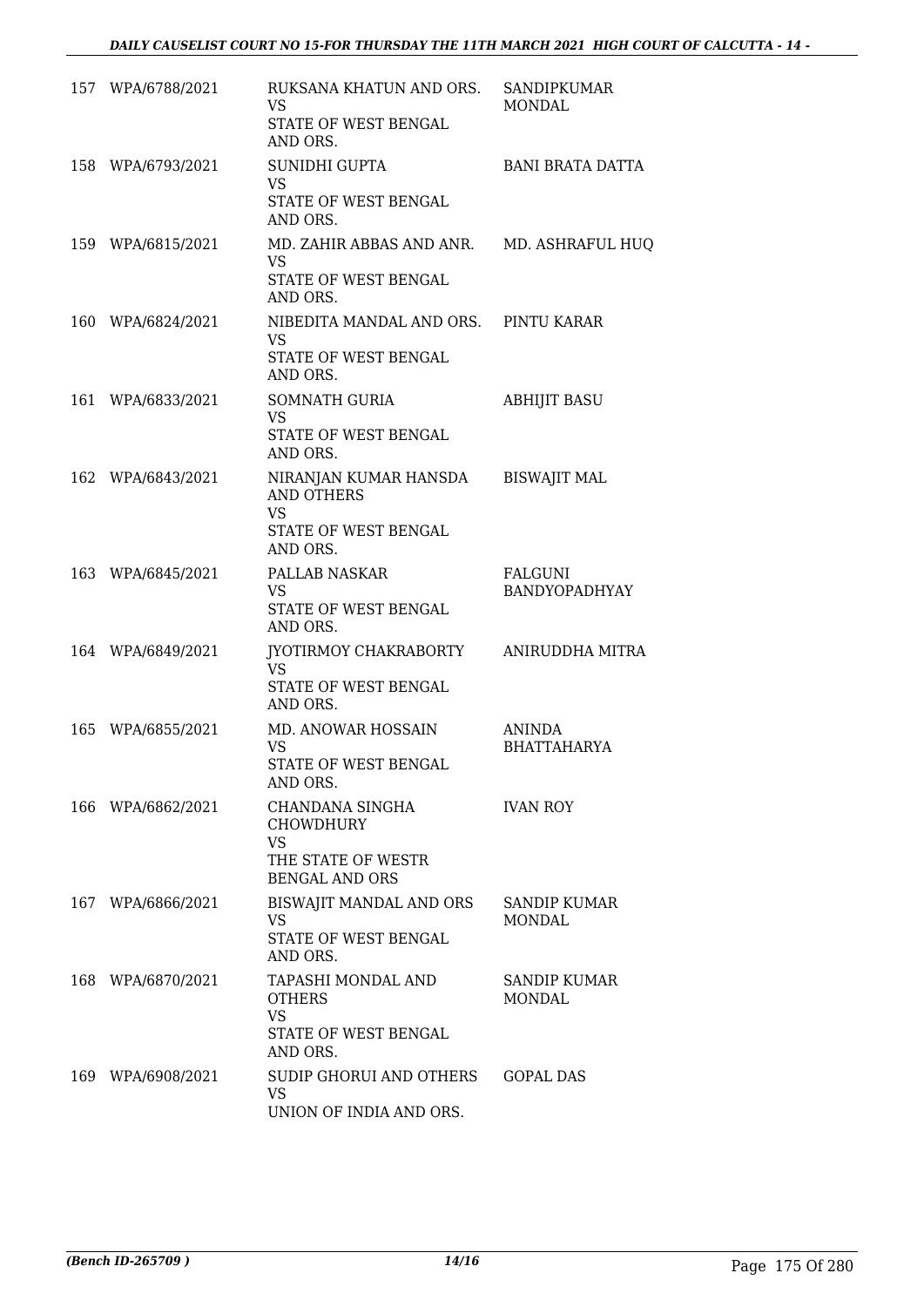| 170 WPA/6951/2021                       | ANUMITA BHATTACHARJEE<br><b>AND OTHERS</b><br>VS<br>UNION OF INDIA AND ORS.          | ALI AHSAN ALAMGIR                    |
|-----------------------------------------|--------------------------------------------------------------------------------------|--------------------------------------|
| 171 WPA/6994/2021                       | <b>SUVRA GORAI AND ORS</b><br>VS.<br>UNION OF INDIA AND ORS.                         | SOMESH KUMAR<br><b>GHOSH</b>         |
| 172 WPA/7089/2021                       | RAKES KR. MUDLI<br><b>VS</b><br>STATE OF WEST BENGAL<br>AND ORS.                     | ANJAN<br><b>BHATTACHARYA</b>         |
| 173 WPA/7091/2021                       | PIKU MONDAL<br><b>VS</b><br>STATE OF WEST BENGAL<br>AND ORS.                         | ANJAN<br><b>BHATTACHARYA</b>         |
| 174 WPA/7093/2021                       | DEBBRATA GAYEN<br><b>VS</b><br>STATE OF WEST BENGAL<br>AND ORS.                      | ANJAN<br><b>BHATTACHARYA</b>         |
| 175 WPA/7103/2021                       | KUHELI MONDAL<br><b>VS</b><br>STATE OF WEST BENGAL<br>AND ORS.                       | MD. KUTUBUDDIN                       |
| 176 WPA/7113/2021                       | CHANDRADEV PAL AND<br><b>OTHERS</b><br><b>VS</b><br>STATE OF WEST BENGAL<br>AND ORS. | KAPIL CHANDRA<br><b>SAHOO</b>        |
| 177 WPA/7146/2021                       | FIRDOUSI NASRIN<br><b>VS</b><br>UNION OF INDIA AND ORS.<br><b>NEW MOTION 1</b>       | <b>KHANDEKAR</b><br>MOAZZEM HOSSAIN  |
| 178 WPA/2519/2020                       | <b>SOUMITRA DAS &amp; ORS</b><br><b>VS</b><br>STATE OF WEST BENGAL &<br>ORS          | <b>MRINAL KANTI</b><br><b>SARDAR</b> |
| 179 WPA/4073/2020                       | PROSENJIT PURKAIT<br><b>VS</b><br><b>STATE OF WEST BENGAL &amp;</b><br>ORS.          | PRABIR REJ                           |
| 180 WPA/5649/2020                       | DEBJIT MITRA ROY<br><b>VS</b><br>STATE OF WEST BENGAL&<br><b>ORS</b>                 | RAKESH ROY                           |
| IA NO: CAN/1/2020(Old No:CAN/3509/2020) |                                                                                      |                                      |
| 181 WPA/8012/2020                       | MOUMITA CHATTERJEE<br>VS<br>THE STATE OF WEST<br><b>BENGAL</b>                       | SANKHA GHOSH                         |
| 182 WPA/8051/2020                       | DR. ATANU SASMAL<br>VS<br>STATE OF WEST BENGAL<br>AND ORS.                           | <b>SHRABONI SARKAR</b>               |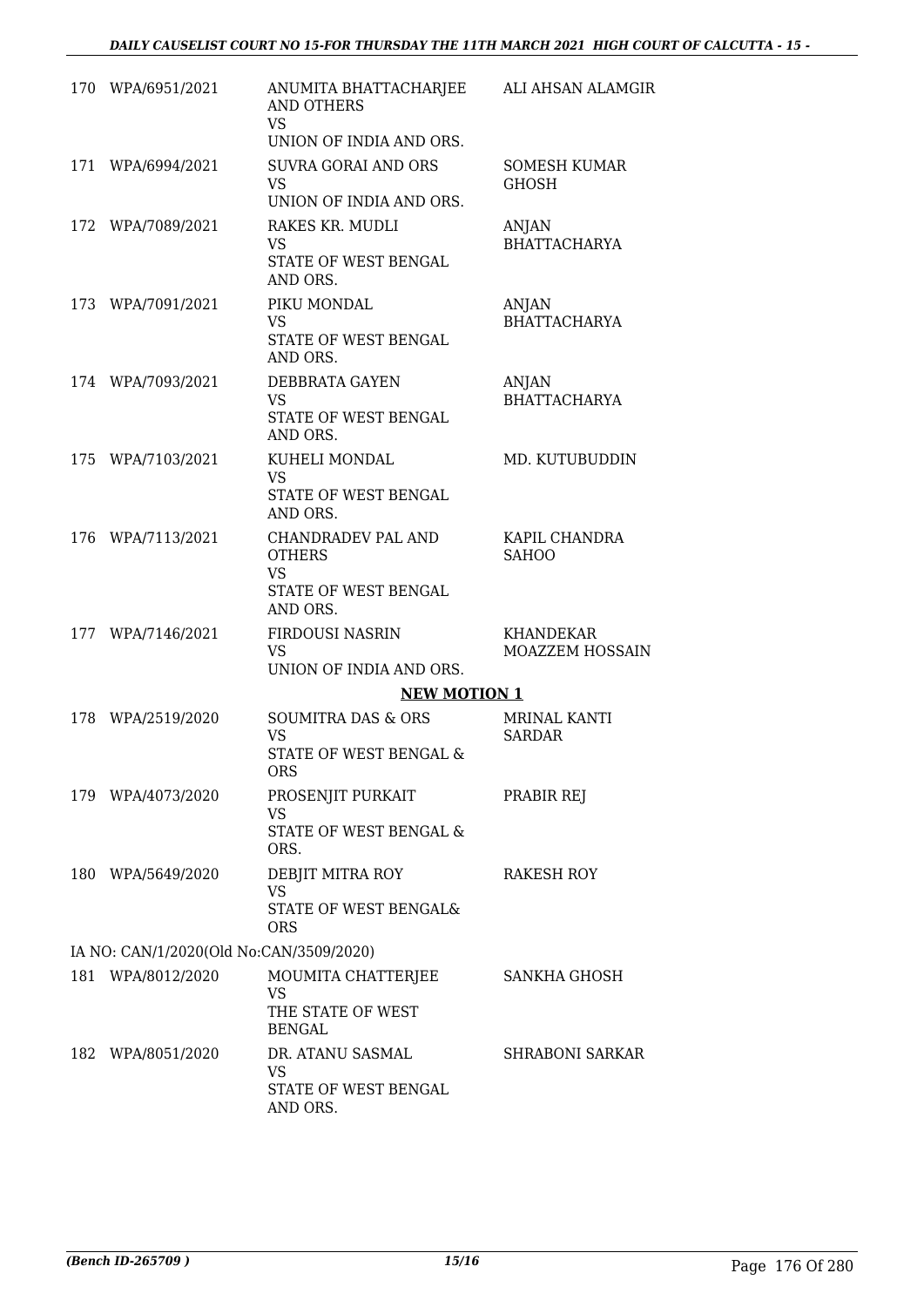|     | 183 WPA/8100/2020  | DINESH TUDU<br><b>VS</b><br>THE STATE OF WEST<br><b>BENGAL AND ORS</b>          | PRADIP KUMAR<br><b>GHOSH</b>         |
|-----|--------------------|---------------------------------------------------------------------------------|--------------------------------------|
|     | 184 WPA/9206/2020  | <b>SATHI PAUL</b><br>VS.<br><b>STATE OF WEST BENGAL</b><br>AND ORS.             | <b>KRISHNENDU DE</b>                 |
|     | 185 WPA/9241/2020  | SUBHRA CHAKRABORTY<br><b>VS</b><br>State of West Bengal                         | <b>KRISHNENDU DE</b>                 |
|     | 186 WPA/10019/2020 | <b>ASRAFI KHATUN</b><br><b>VS</b><br>STATE OF WEST BENGAL<br>AND ORS.           | <b>SMITA PAL</b>                     |
|     | 187 WPA/10497/2020 | <b>PUJA SANTRA</b><br><b>VS</b><br>STATE OF WEST BENGAL<br>AND ORS.             | SIDDHARTHA SARKAR                    |
|     | 188 WPA/10570/2020 | MANASH KUMAR SARKAR<br><b>VS</b><br>STATE OF WEST BENGAL<br>AND ORS.            | <b>ANINDA</b><br><b>BHATTACHARYA</b> |
|     | 189 WPA/11619/2020 | SYED HASIBUL ISLAM<br>VS.<br>STATE OF WEST BENGAL<br>AND ORS.                   | <b>ABDUS RAKIB</b>                   |
| 190 | WPA/11634/2020     | PINTU BISWAS AND ORS<br><b>VS</b><br>THE STATE OF WEST<br><b>BENGAL AND ORS</b> | <b>GOLAM MOHIUDDIN</b>               |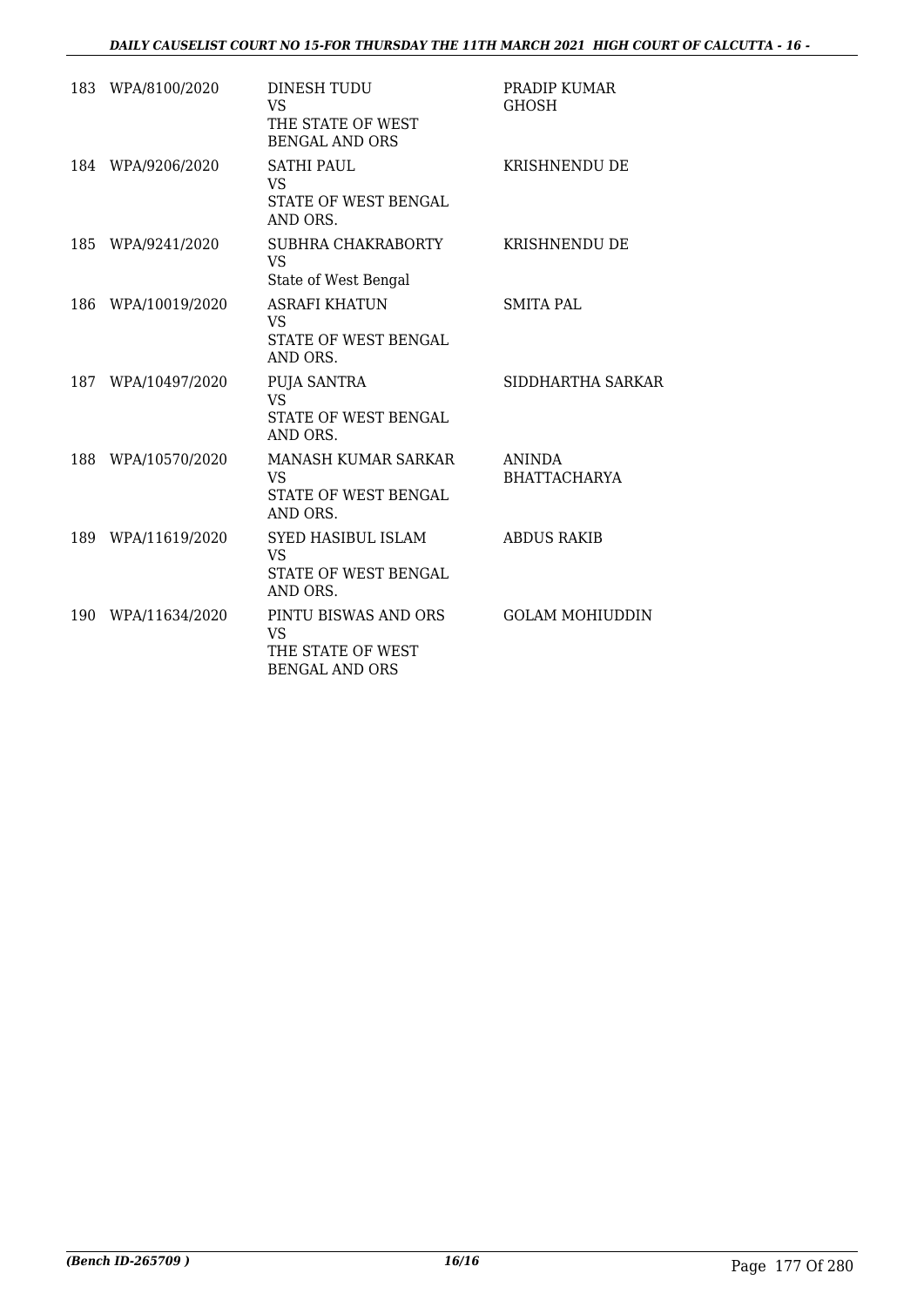

# In The High Court at Calcutta

## **Appellate Side**

**DAILY CAUSELIST For Thursday The 11th March 2021**

### **COURT NO. 19**

**SINGLE BENCH (SB - VIII)**

**AT 10:30 AM**

### **HON'BLE JUSTICE SHAMPA SARKAR**

#### **(VIA VIDEO CONFERENCE) ON AND FROM MONDAY, THE 11TH JANUARY, 2021 - ADMISSION AND HEARING OF CIVIL REVISION APPLICATIONS AND APPLICATIONS UNDER ARTICLE 227 OF THE CONSTITUTION INCLUDING APPLICATIONS CONNECTED THERETO [EXCLUDING CIVIL REVISIONS ARISING OUT OF TESTAMENTARY AND EJECTMENT / EVICTION SUITS AND PUBLIC PREMISES (UNAUTHORISED OCCUPANTS) ACT, 1971**

**IF 'HEARING' MATTERS ARE EXHAUSTED, THERAFTER 'MOTION' WILL BE TAKEN UP.**

**NOTE : MENTIONING ONLY ON MONDAYS AT THE FIRST SITTING OF THE COURT.**

**SPECIAL NOTE : 1) NO MENTIONING FOR INCLUSION WILL BE ALLOWED THIS WEEK.**

**SPECIAL NOTE : 2) MATTERS WHICH ARE NOT IN THE LIST BUT HAVE BEEN MENTIONED WILL BE TAKEN UP ON EVERY FRIDAY IN THE FIRST HALF.**

**NOTE: MATTERS WILL BE TAKEN UP THROUGH PHYSICAL HEARING ONLY WHEN BOTH THE PARTIES ARE AGREED.**

|                                                                                       |              | <b>TO BE MENTIONED</b>                                           |                                                  |  |
|---------------------------------------------------------------------------------------|--------------|------------------------------------------------------------------|--------------------------------------------------|--|
| 1                                                                                     | RVW/102/2018 | USHA SHANKAR<br><b>BHATTACHARYA</b><br>VS<br>DR CHHABI BANERJEE  | USHA SHANKAR<br>BHATTACHARYA IN<br><b>PERSON</b> |  |
| IA NO: CAN/1/2018(Old No:CAN/5366/2018), CAN/2/2018(Old No:CAN/5488/2018), CAN/3/2021 |              |                                                                  |                                                  |  |
| wt2                                                                                   | CO/644/2012  | USHA SHANKAR<br><b>BHATTACHARYA</b><br>VS<br>DR. CHHABI BANERJEE | <b>BIKASH KANDARI</b>                            |  |
| IA NO: CAN/3/2014(Old No:CAN/12050/2014)                                              |              |                                                                  |                                                  |  |
| 3                                                                                     | CO/1949/2019 | SUSANTA SARKARM& ANR<br>VS<br>SIKHA RANI BAGCHI & ORS            | DEBNATH MAHATO                                   |  |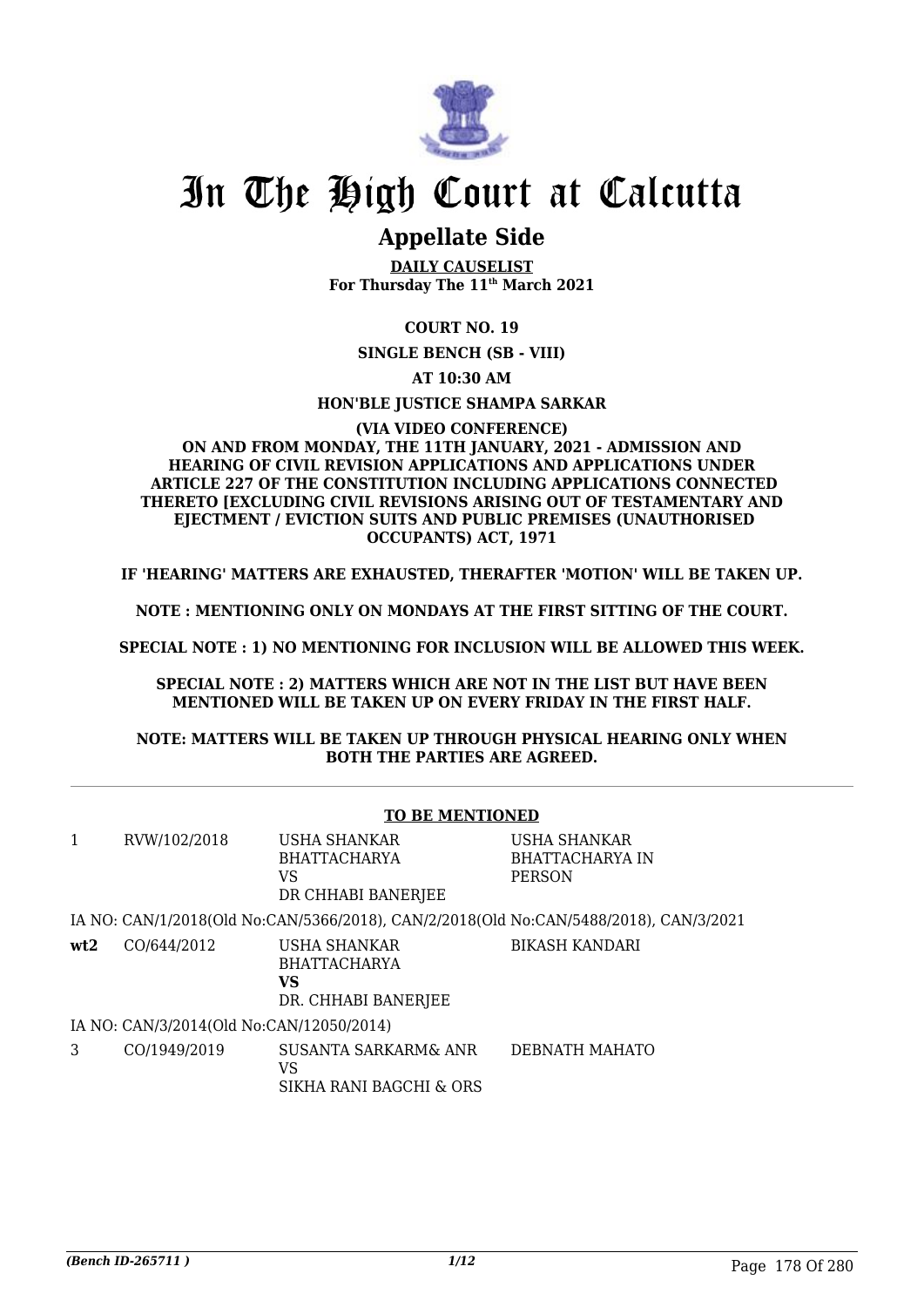| 4  | CO/250/2021                    | SMT JUTHIKAR MULLICK<br><b>AND ORS</b><br><b>VS</b><br><b>MARUTI NANDAN</b><br>PROPERTIES (P) LTD AND<br><b>ORS</b>       | <b>BIKASH SHAW</b>            |
|----|--------------------------------|---------------------------------------------------------------------------------------------------------------------------|-------------------------------|
| 5  | CO/411/2021                    | CENTRAL ARYA ROAD<br><b>TRANSPORT</b><br>VS<br>SAROJ THAKUR AND ANR                                                       | DEBABRATA ROY                 |
|    |                                | <b>NEW MOTION</b>                                                                                                         |                               |
| 6  | CO/166/2021                    | PROTIMA DAS<br><b>VS</b><br>KASHINATH MONDAL AND<br>ORS.                                                                  | SURANJAN MONDAL               |
| 7  | CO/443/2021                    | <b>SHAKIL ANJUM</b><br><b>VS</b><br><b>JAMIL ANJUM</b>                                                                    | MD. GHALIB RIZWAN             |
| 8  | CO/476/2021<br>(AT 12:30 P.M.) | M/S DISHA CONSTRUCTION<br><b>AND OTHERS</b><br><b>VS</b><br><b>SOMA GHOSH AND OTHERS</b>                                  | ANIRUDDHA DUTTA               |
| 9  | CO/478/2021                    | KINGSHUK CHOWDHURY<br><b>VS</b><br>M/S NIVAJ CONSTRUCTION<br><b>AND OTHERS</b>                                            | PRATICK SARDAR                |
| 10 | CO/480/2021                    | DEBASIS BANERJEE<br><b>VS</b><br><b>BITHIKA MAJUMDER</b>                                                                  | SUBHAM KANTI<br><b>BHAKAT</b> |
| 11 | CO/481/2021                    | PRODIP KUMAR DUTTA AND<br><b>ANOTHER</b><br>VS<br>THE AUTHORISED OFFICER,<br>HDB FINANCIAL SERVICE<br>LIMITED AND ANOTHER | AJIT KUMAR MISHRA             |
| 12 | CO/484/2021                    | JAHEDIN SK. AND ANR<br><b>VS</b><br>MASIRUDDIN SK AND ORS                                                                 | SARBANANDA<br>SANYAL          |
| 13 | CO/489/2021                    | <b>SOURAV HALDER</b><br>VS<br>STATE OF WEST BENGAL<br>AND ANR                                                             | <b>SACHETAN GHOSH</b>         |
| 14 | CO/491/2021                    | CARAVAN ELECTRICAL PVT<br><b>LTD</b><br><b>VS</b><br>DEB CHANDRA SHUKLA<br><b>AND ANR</b>                                 | <b>DEBANJAN</b><br>MUKHERJEE  |
| 15 | CO/495/2021                    | MADHUSUDAN DAS<br>VS<br>NURUDDIN MD JAHANGIR<br><b>AND ORS</b>                                                            | UTTIYA RAY                    |
| 16 | CO/497/2021                    | INDRAJIT HAZRA<br><b>VS</b><br>SAMIR HAZRA AND ORS                                                                        | SURANJAN MANDAL               |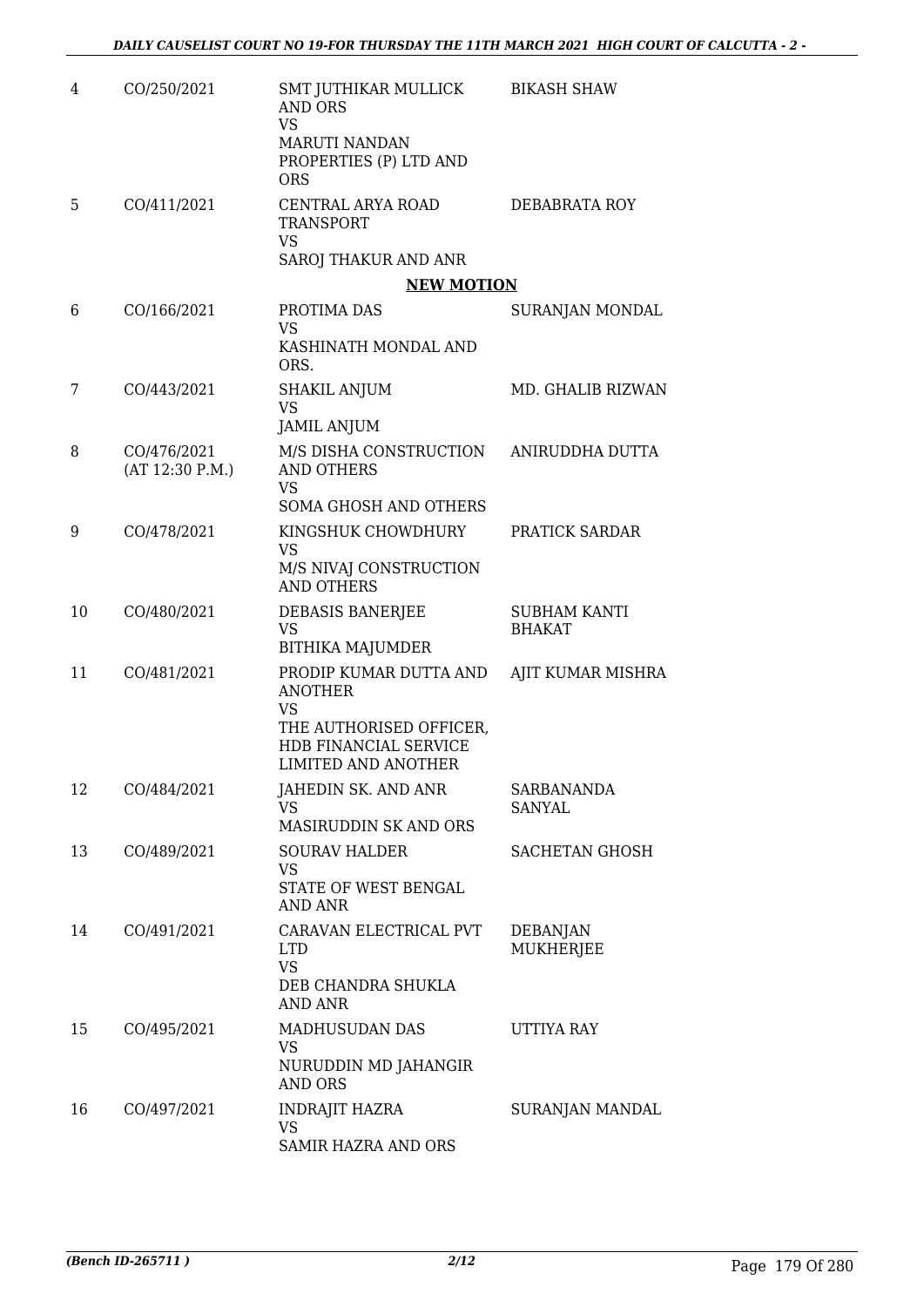| 17 | CO/498/2021 | SANJIT ADAK AND ANR<br>VS<br><b>SMT CHAYA RANI</b><br><b>CHOWDHURY</b>                                                                                      | <b>ANIRUDDHA</b><br><b>BHATTACAHRYA</b> |
|----|-------------|-------------------------------------------------------------------------------------------------------------------------------------------------------------|-----------------------------------------|
| 18 | CO/499/2021 | MANJU MONDAL AND ORS.<br><b>VS</b><br><b>SANAT MONDAL</b>                                                                                                   | NITAI CHANDRA<br><b>SAHA</b>            |
| 19 | CO/500/2021 | <b>AMIT KAR</b><br><b>VS</b><br>KOYEL DEY (KAR)                                                                                                             | DEBASISH KAR                            |
| 20 | CO/502/2021 | <b>SHARAT DAS</b><br><b>VS</b><br><b>SAMIR DUTTA</b>                                                                                                        | SUBHRAJYOTI GHOSH                       |
| 21 | CO/504/2021 | SUBRATA TALAPATRA AND<br>ORS.<br><b>VS</b><br>SMRITI CHAKRABORTY                                                                                            | RAM KRISHNA<br><b>CHANDRA</b>           |
| 22 | CO/505/2021 | <b>BISWANATH MALLICK</b><br><b>VS</b><br>ARUN KUMAR SARDAR                                                                                                  | TIRTHAA DEY                             |
| 23 | CO/509/2021 | SAILEN MUKHERJEE<br><b>VS</b><br><b>GOUTAM CHATTERJEE @</b><br><b>ASHOKE</b>                                                                                | <b>BARUN KUMAR</b><br><b>SAMANTA</b>    |
| 24 | CO/513/2021 | RANI PRABHA DAS AND ORS<br>VS<br>THE BOARD OF WAKF AND<br><b>ORS</b>                                                                                        | <b>SUMITRA DAS</b>                      |
| 25 | CO/514/2021 | SAROJ KUMAR NANDI<br><b>VS</b><br><b>GOURHARI NANDI</b>                                                                                                     | <b>SAGARMAY GHOSH</b>                   |
| 26 | CO/517/2021 | ATANU DE ALIAS BANTI<br>VS<br>PRIYANKA DE (GHOSH)                                                                                                           | <b>BISWAJIT NAG</b>                     |
| 27 | CO/523/2021 | ARUN KUMAR AGARWAL<br>AND ORS<br>VS<br>KALPANA BANERJEE AND<br><b>ORS</b>                                                                                   | PRAJAININ DAS                           |
| 28 | CO/524/2021 | SRI SRI DEBOTTAR<br><b>BHUBANESWAR</b><br>SHIBTHAKUR JEW REPT. BY<br>JHARNA MUKHERJEE AND<br><b>ORS</b><br><b>VS</b><br>SHYAMAPADA MIATUR AND<br><b>ORS</b> | DYUTIMAN BANERJEE                       |
| 29 | CO/525/2021 | SUJAN KUMAR GHOSH<br><b>VS</b><br>LAKSHMI GHOSH                                                                                                             | DEBAYAN ROY                             |
| 30 | CO/527/2021 | MEHBOOB ALAM AND ORS<br>VS<br>THE BOARD OF WAKFS AND<br><b>ORS</b>                                                                                          | <b>GUOUR BARAN SAU</b>                  |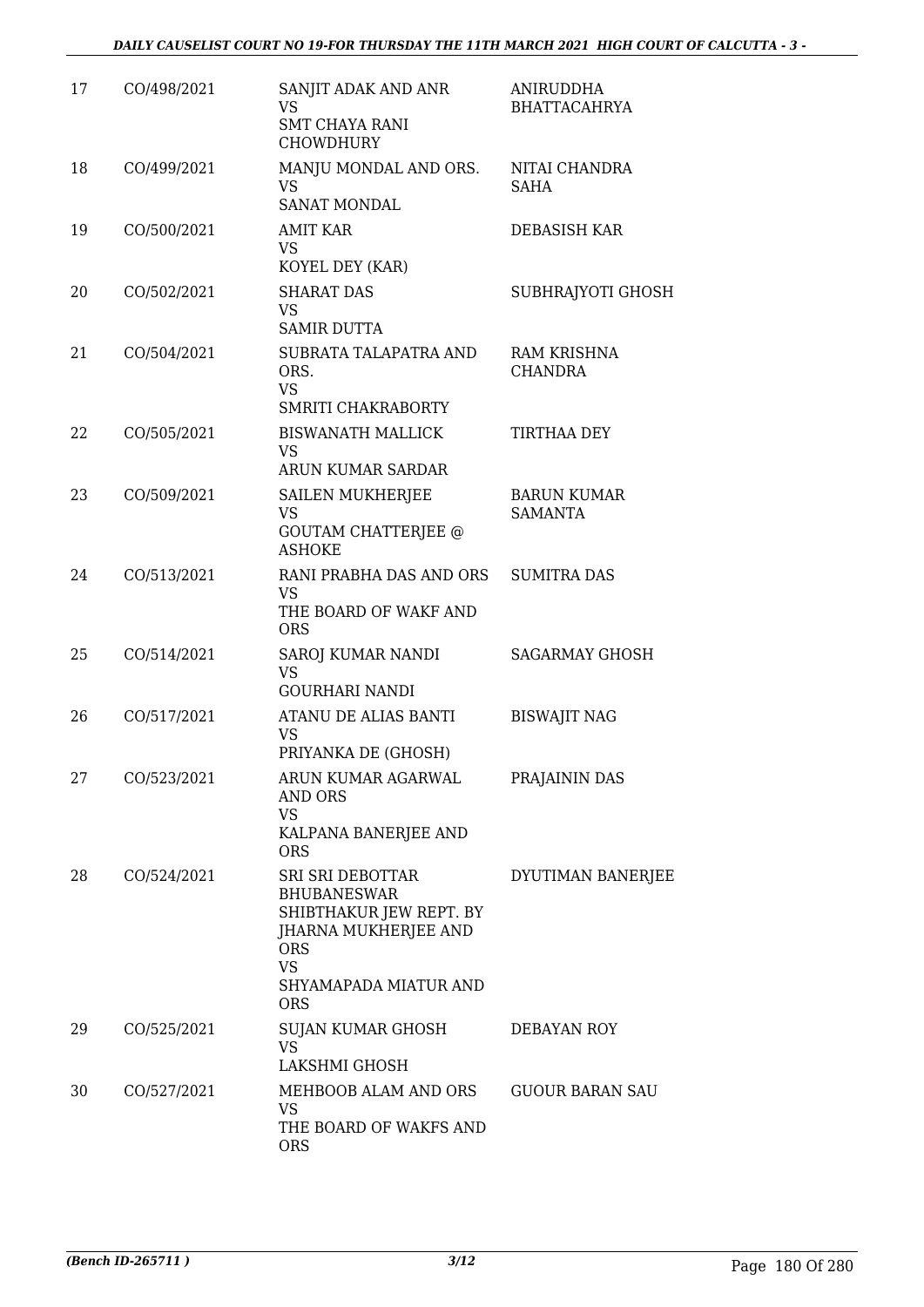| 31 | CO/530/2021 | ANJU ROY CHOWDHURY<br>(NEE SARKAR) AND ANR<br>VS<br><b>DIPAK SARKAR</b>                                         | <b>JAYANTA KUMAR</b><br><b>DHAR</b>    |
|----|-------------|-----------------------------------------------------------------------------------------------------------------|----------------------------------------|
| 32 | CO/533/2021 | UTTAM HAIT<br><b>VS</b><br><b>TARAMANI SHAW</b>                                                                 | RAMESHWAR SINHA                        |
| 33 | CO/534/2021 | SHIV KUMARI SINGH<br><b>VS</b>                                                                                  | SANJIB MITRA                           |
| 34 | CO/536/2021 | MANGAL SINGH AND ANR<br>MONORANJAN NAG<br><b>VS</b><br><b>TINAMONI NAG</b><br><b>CHAKRABORTY</b>                | <b>SUDIP GHOSH</b><br><b>CHOWDHURY</b> |
| 35 | CO/537/2021 | <b>KALYAN KR</b><br>CHOWDHURY@KAYAL<br><b>VS</b><br>KALYAN DUTA AND ANR                                         | <b>SUDIP GHOSH</b><br><b>CHOWDHURY</b> |
| 36 | CO/538/2021 | TARA VISWAKARMA ALIAS<br>TARA DEVI VISWAKARMA<br>AND ORS.<br><b>VS</b><br>REKHA CHATTERJEE AND<br>ORS.          | <b>AMAL KUMAR</b><br><b>BANERJEE</b>   |
| 37 | CO/541/2021 | <b>BHOLANATH GOSWAMI</b><br>VS<br>HIRALAL KEDIA AND ORS.                                                        | AMITABHA GHOSH                         |
| 38 | CO/545/2021 | SK. MONIRUL ISLAM<br><b>VS</b><br>NANDU LAL SHAW AND<br>ORS.                                                    | PURNENDU DAS                           |
| 39 | CO/546/2021 | <b>BIBEKANDA GHOSH</b><br><b>VS</b><br>RANJAN GHOSH AND ORS.                                                    | <b>RAMPROKASH</b><br><b>BANERJEE</b>   |
| 40 | CO/548/2021 | M/S PARAS TRADERS AND<br><b>ORS</b><br><b>VS</b><br>FULLERTON INDIA CREDIT<br>COMPANY LIMITED AND<br><b>ORS</b> | JAYATI CHOWDHURY                       |
| 41 | CO/549/2021 | A.N. JOHN PVT LTD<br><b>VS</b><br>L.I.C.I. AND ANR                                                              | <b>MANWENDRA SINGH</b><br>YADAV        |
| 42 | CO/552/2021 | <b>AMIT GUHA ROY</b><br>VS<br>AMLAN CHOWDHURY AND<br>ANR.                                                       | <b>ANIMESH PAUL</b>                    |
| 43 | CO/553/2021 | M/S. SHIVA CO. AND ANR.<br>VS<br>KRISHNA DAS AND ANR.                                                           | AMARNATH<br>AGARWAL                    |
| 44 | CO/554/2021 | TITAGARH INDUSTRIES LTD<br><b>VS</b><br>HINDUSTAN ENGINEERING<br>AND INDUSTRIES LTD                             | MDHURIMA DAS                           |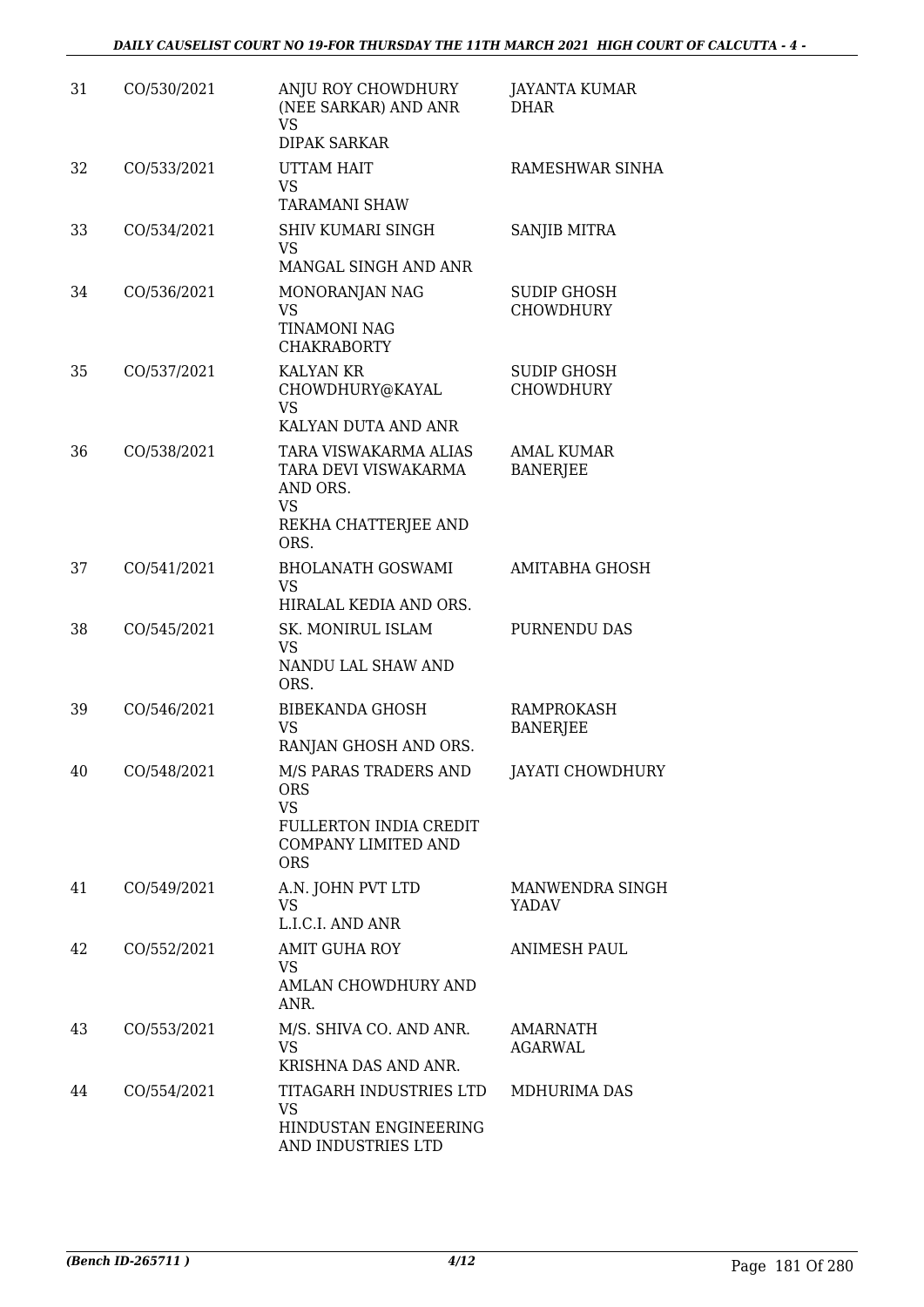| 45 | CO/558/2021 | SK. BOLDO @ SK. ABDUL<br><b>RASID</b><br><b>VS</b><br>MORJINA BEGUM                                               | SK. TOSLIM ALI                        |
|----|-------------|-------------------------------------------------------------------------------------------------------------------|---------------------------------------|
| 46 | CO/561/2021 | <b>TAPAS BOSE</b><br>VS.<br>SOVANLAL ROY AND ORS                                                                  | <b>JAYSHREE SAHA</b>                  |
| 47 | CO/565/2021 | HALIM CHOWDHURY AND<br>ANR<br><b>VS</b><br>AI HAJ HAZRAT MOULANA<br><b>SYED MISBAHUL ARUFIN</b><br><b>AND ORS</b> | MAHAMUDUL<br><b>HASSAN</b>            |
| 48 | CO/566/2021 | HALIM CHOWDHURY AND<br><b>ANR</b><br><b>VS</b><br>AL HAJ HAZRAT MOULANA<br>SYED BISBAUL AREFIN AND<br><b>ORS</b>  | MAHAMUDUL<br><b>HASSAN</b>            |
| 49 | CO/567/2021 | AMAL KR. DAS<br><b>VS</b><br>KAMAL DAS AND ANR.                                                                   | Manish Kumar Das                      |
| 50 | CO/568/2021 | SANJIT JANA<br><b>VS</b><br>CHITTARANJAN SARKAR<br>AND ORS.                                                       | <b>SOUMEN</b><br><b>BHATTACHARJEE</b> |
| 51 | CO/569/2021 | SABILA KHATUN AND ORS<br><b>VS</b><br>KRISHNENDU DAWN                                                             | SARBANANDA<br>SANYAL                  |
| 52 | CO/570/2021 | SOMNATH BHUNIA AND<br>ANR.<br>VS<br>THE REGIONAL MANAGER,<br><b>REGION 6TH AND ANR.</b>                           | <b>DEBASISH SUR</b>                   |
| 53 | CO/573/2021 | AMINUL ISLAM AND ANR.<br><b>VS</b><br>JANNATUN NISHA AND<br>ORS.                                                  | <b>BHUPENDRA GUPTA</b>                |
| 54 | CO/574/2021 | CHHANDA BARMAN<br>VS<br><b>MILAN BARMAN</b>                                                                       | <b>SUBRATA SAHA</b>                   |
| 55 | CO/576/2021 | <b>GEORGE DANIEL</b><br>VS<br>MD. SHAMIM                                                                          | <b>SOHINI</b><br><b>BHATTACHARYYA</b> |
| 56 | CO/577/2021 | ISMILE SK.<br><b>VS</b><br>SAJAHAN MONDAL                                                                         | <b>SAMAPTI ROY</b>                    |
| 57 | CO/587/2021 | rajiv agarwalla and anr<br><b>VS</b><br>jitendra lohia and ors                                                    | roopa seth mitra                      |
| 58 | CO/589/2021 | RANJAN BANERJEE<br>VS<br>ARCHANA SARKAR AND<br>ANR                                                                | ANINIDYA HALDER                       |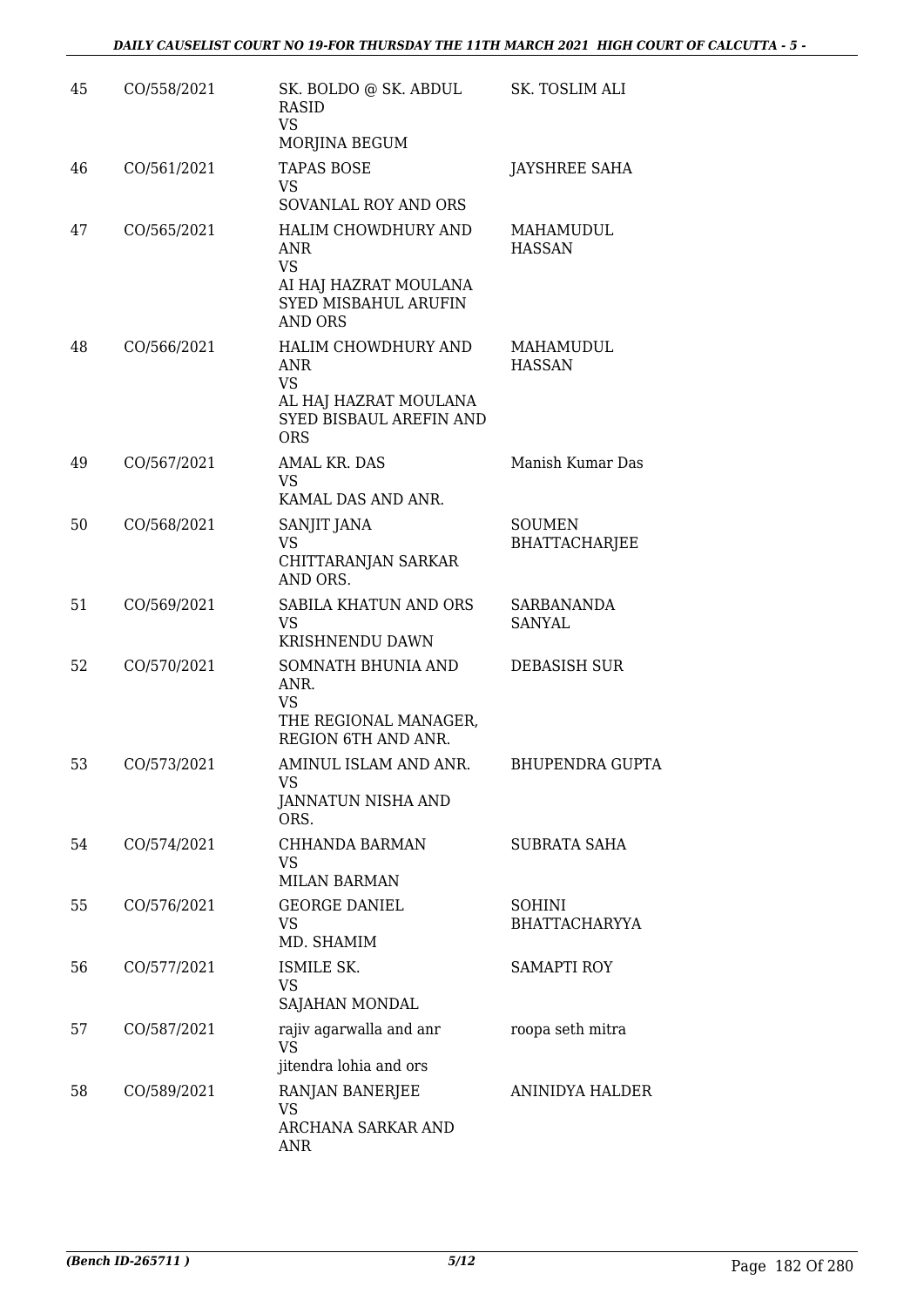| 59 | CO/590/2021 | PURNIMA ADHIKARY AND<br><b>ANOTHER</b><br><b>VS</b><br>ANIL KHANRA AND OTHERS                                          | MD YAMIN ALI                        |
|----|-------------|------------------------------------------------------------------------------------------------------------------------|-------------------------------------|
| 60 | CO/592/2021 | RUDRA BHATTACHARYA<br><b>AND ANR</b><br><b>VS</b><br>THE AOTHORISED OFFICER,<br><b>BANK OF INDIA AND ORS</b>           | <b>RUDRA</b><br><b>BHATTACHARYA</b> |
| 61 | CO/593/2021 | DILIP KUMAR MANNA<br>VS.<br>NANDITA MANNA                                                                              | <b>MUKTESWAR MAITY</b>              |
| 62 | CO/595/2021 | KRISHNAPADA MONDAL<br><b>VS</b><br>PANCHUGOPAL MITRA AND<br><b>ORS</b>                                                 | <b>GORA CHAND</b><br><b>SAMNATA</b> |
| 63 | CO/598/2021 | SANTOSH CHATTERJEE<br><b>AND ANR</b><br><b>VS</b><br>SUSHIL CHATTOPADHYAY<br><b>AND ORS</b>                            | TIRTHA PATI<br><b>ACHARYYA</b>      |
| 64 | CO/599/2021 | LIPA SINHA (SINHA ROY)<br><b>VS</b><br>BIKRAM KESHARI SINHA                                                            | MAHABOOB AHMED                      |
| 65 | CO/600/2021 | DISEN KANTI ROY<br><b>VS</b><br>ROSE VALLEY HOTELS AND<br>ENTERTAINMENT LTD AND<br><b>ORS</b>                          | SUDIPTA DASGUPTA                    |
| 66 | CO/601/2021 | <b>REBA DAS</b><br><b>VS</b><br>ROSE VALLEY HOOTELS<br>AND ENTERTAINMENT LTD<br><b>AND ORS</b>                         | SUDIPTA DASGUPTA                    |
| 67 | CO/602/2021 | SADHAN CHANDRA DUTTA<br>VS<br>ROSE VALLEY HOTELS AND<br>ENTERTAINMENT PVT LTD<br>AND ORS                               | SUDIPTA DASGUPTA                    |
|    |             | <b>ADJOURNED MOTIONS</b>                                                                                               |                                     |
| 68 | CO/49/2021  | <b>MAA PARVATI TRAVELS</b><br>PROP. DILIP KUMAR AND<br>ANR<br><b>VS</b><br>M/S. NILACHAL IRON AND<br>POWER LTD AND ORS | SK SHAMIM AKHTER                    |
| 69 | CO/164/2021 | SHYAMALI SAHA AND ANR<br><b>VS</b><br><b>SHYAMAL KUNDU</b>                                                             | <b>SAGARMAY GHOSH</b>               |
| 70 | CO/202/2021 | ASIT MONDAL AND ANR<br>VS.<br>SUBHENDU KHANARA AND<br><b>ORS</b>                                                       | <b>MANOJ</b><br><b>CHAKRABORTY</b>  |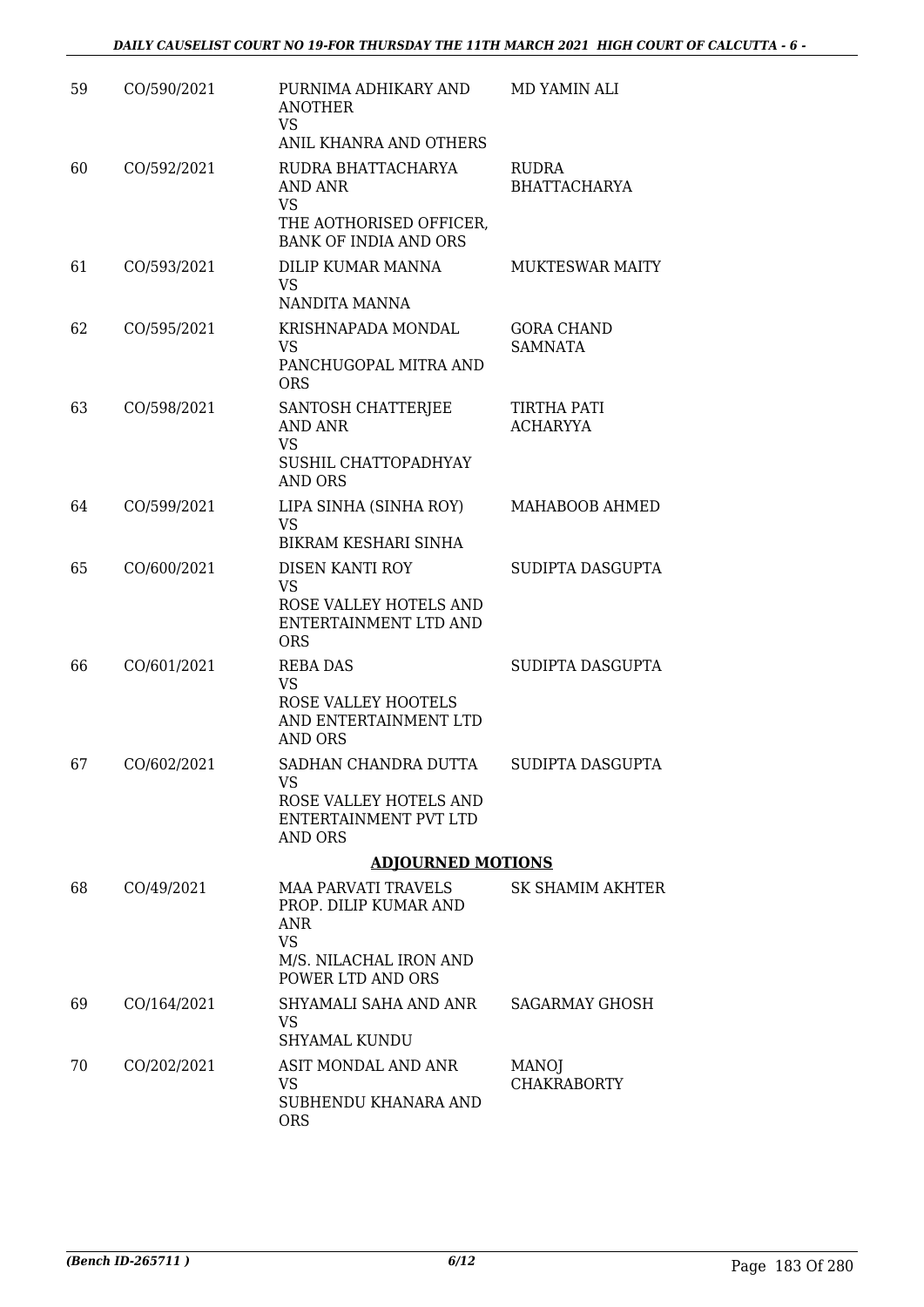| 71 | CO/218/2021           | <b>ECCHA MONDAL</b><br>VS<br>JAMIR ALI MONDAL                                                                                                                          | <b>GENIYA MUKHERJEE</b>      |
|----|-----------------------|------------------------------------------------------------------------------------------------------------------------------------------------------------------------|------------------------------|
| 72 | CO/297/2021           | VIKASH NAGELIA<br><b>VS</b><br>REGISTRAR, INCOME TAX<br><b>APPELLATE TRIBUNAL</b>                                                                                      | <b>SURYANEEL DAS</b>         |
| 73 | CO/312/2021           | TARAPADA MAL AND ORS<br><b>VS</b>                                                                                                                                      | PRANTICK GHOSH               |
| 74 | CO/315/2021           | <b>ASIT MAL AND ORS</b><br>NIRMAL CHANDRA<br>$\operatorname{MONDAL}$ @ $\operatorname{NIRMAL}$<br>MONDAL AND OTHERS<br><b>VS</b><br>ADITI GOSWAMI AND<br><b>OTHERS</b> | ARUP KRISHNA DAS             |
|    |                       | <b>FOR HEARING</b>                                                                                                                                                     |                              |
|    |                       | (AT 2:00 P.M.)                                                                                                                                                         |                              |
| 75 | CO/756/2019           | <b>CHANDRIMA ROY</b><br><b>VS</b><br><b>AJAY RAY</b>                                                                                                                   | DEBAYAN SINHA                |
| 76 | CO/3605/2019<br>(NTW) | KRISHNENDU PAUL<br><b>VS</b><br>NAMITA HAZRA                                                                                                                           | <b>SAKYA SEN</b>             |
| 77 | CO/739/2020<br>(NTW)  | SK. FAZLUR RAHAMAN &<br><b>ANR</b><br><b>VS</b><br>MD. ANWAR & ORS                                                                                                     | S.G. CHOWDHURY               |
| 78 | CO/978/2020           | MOHAN DAS & ANR<br>VS<br>NABAGHANA DAS & ORS                                                                                                                           | <b>SUKANTA DAS</b>           |
| 79 | CO/1083/2020          | MD LAIQUE KHAN<br><b>VS</b><br>STATE OF WEST BENGAL &<br>ORS                                                                                                           | MD ABDULLA GAZI              |
| 80 | CO/1086/2020          | SUNIL KRISHNA THAKUR &<br>ORS.<br><b>VS</b><br>ANGUR BISWAS & ORS.                                                                                                     | PRANTICK GHOSH               |
| 81 | CO/1089/2020          | DHARMENDRA JAISWAL<br>VS<br>PRITAM KR. MANNA & ORS.                                                                                                                    | SOMNATH DE                   |
| 82 | CO/1424/2020          | KASMIRA BIBI<br>VS<br>YAKUB ALI MONDAL AND<br><b>ORS</b>                                                                                                               | ARITRA SHANKAR<br>RAY        |
| 83 | CO/1439/2020          | NEELANJAN DE<br>VS<br><b>JUJHAR SINGH AND ORS</b>                                                                                                                      | MUNSHI ASHIQ<br><b>ELAHI</b> |
| 84 | CO/1474/2020          | NASIRUDDIN SEKH AND<br><b>ORS</b><br><b>VS</b><br>MD ALI SEKH AND ANR                                                                                                  | SARBANANDA<br>SANYAL         |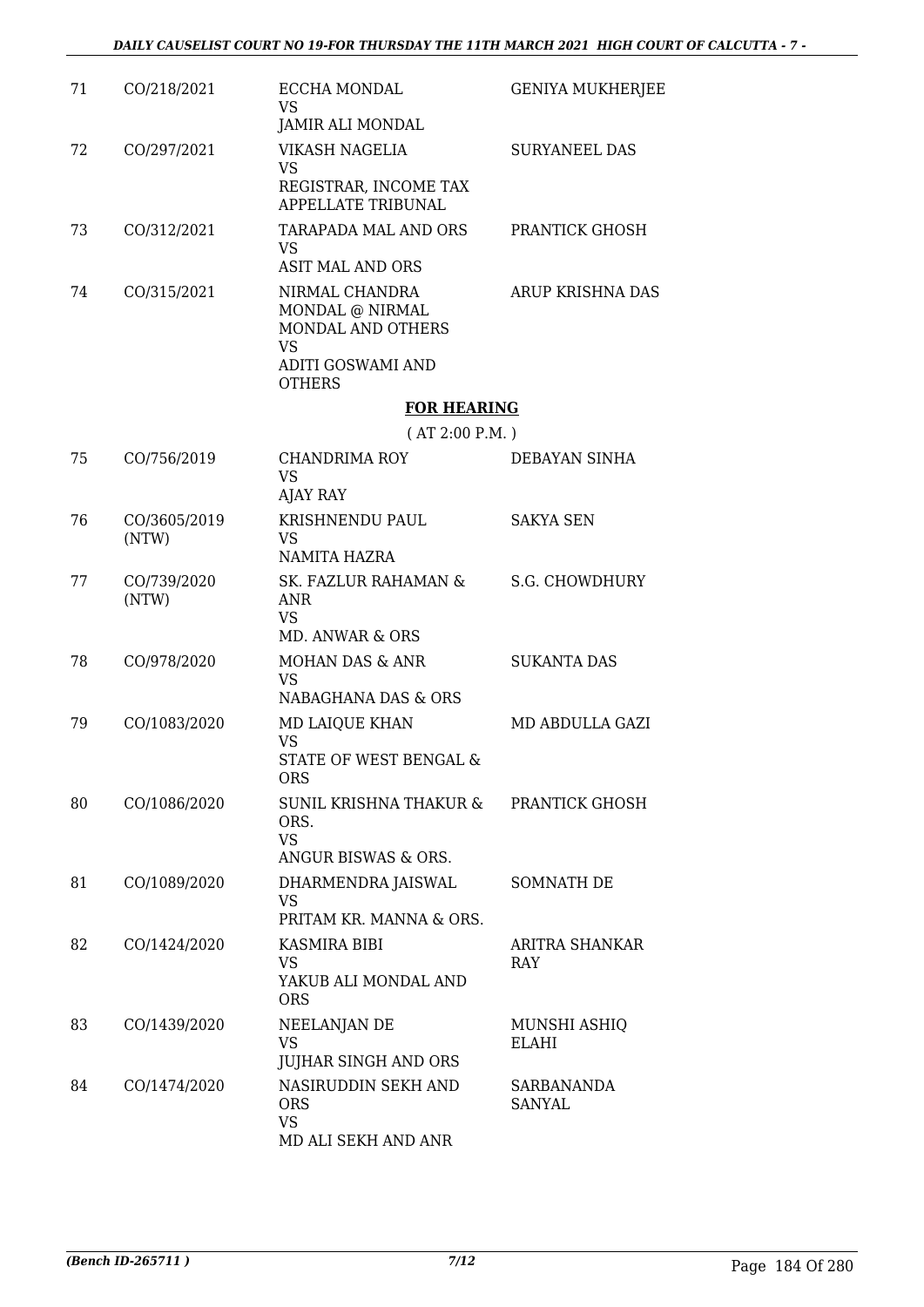| 85 | CO/1536/2020 | <b>MINOR KHANDEKAR</b><br>TAMANNA KHATUN REP. BY<br>KHANDEKAR MOHINUDDIN<br><b>HOSSAIN</b><br><b>VS</b><br>SK KASEM ALI AND ORS        | <b>SARBANANDA</b><br><b>SANYAL</b>    |
|----|--------------|----------------------------------------------------------------------------------------------------------------------------------------|---------------------------------------|
| 86 | CO/1548/2020 | THE KOLKATA<br>MUNICIAPLITY<br><b>CORPORATION</b><br>VS<br>AJIT KUMAR BISWAS AND                                                       | <b>DWIJADAS</b><br><b>CHAKRABORTY</b> |
| 87 | CO/1549/2020 | <b>ANR</b><br>NOOR AFROZ<br><b>VS</b><br>LEENA SAMAD AND ORS                                                                           | <b>SOUNAK</b><br><b>BHATTACHARYYA</b> |
| 88 | CO/1552/2020 | KOLKATA MUNICIPAL<br><b>CORPORATION</b><br><b>VS</b><br>SILICAL HOUSING SYSTEM<br><b>LTD</b>                                           | <b>FAZLUL HOQUE</b>                   |
| 89 | CO/1553/2020 | VALVOLINE CUMMINS PVT<br><b>LTD</b><br><b>VS</b><br>M/S ROADWINGS<br><b>INTERNATIONAL PVT LTD</b><br><b>AND ANR</b>                    | SHREYA SINGH                          |
| 90 | CO/1598/2020 | <b>SUPRATIK GHOSH</b><br><b>VS</b><br>ALIROMA CHEMICAL PVT<br>LTD AND ORS                                                              | MRITYUNJOY HALDER                     |
| 91 | CO/1643/2020 | SWAPAN ROY @ UJJAL ROY<br><b>AND ORS</b><br><b>VS</b><br>THE BOARD OF WAQFS,<br>REPTED. BY CHIEF<br>EXCUTIVE OFFICER                   | NAYEEMUDDIN<br><b>MUNSHI</b>          |
| 92 | CO/1653/2020 | JAYAANTA KUMAR MONDAL ASIF SOHAIL<br><b>AND OTHERS</b><br><b>VS</b><br><b>SECRETARY</b><br>PURBAMEDINIPUR ZILLA<br>PARISHAD AND OTHERS | TARAFDAR                              |
| 93 | CO/1654/2020 | AXIS BANK LIMITED<br>VS<br>THE LEARNED REGISTRAR<br>DEBTS RECOVERY<br>TRIBUNAL1 AND OTHERS                                             | AJIT KUMAR MISHRA                     |
| 94 | CO/3/2021    | SHESH NATH PRASAD<br><b>VS</b><br>KARUNA ROY AND ORS.                                                                                  | ALOTRIYA<br>MUKHERJEE                 |
| 95 | CO/31/2021   | <b>SK QUMRU ALAM</b><br><b>VS</b><br>THE DY INSPECTOR GEN,<br>REG RANGE-I, S 24PGS AND<br><b>ANR</b>                                   | MR IMTIAZ BELAL                       |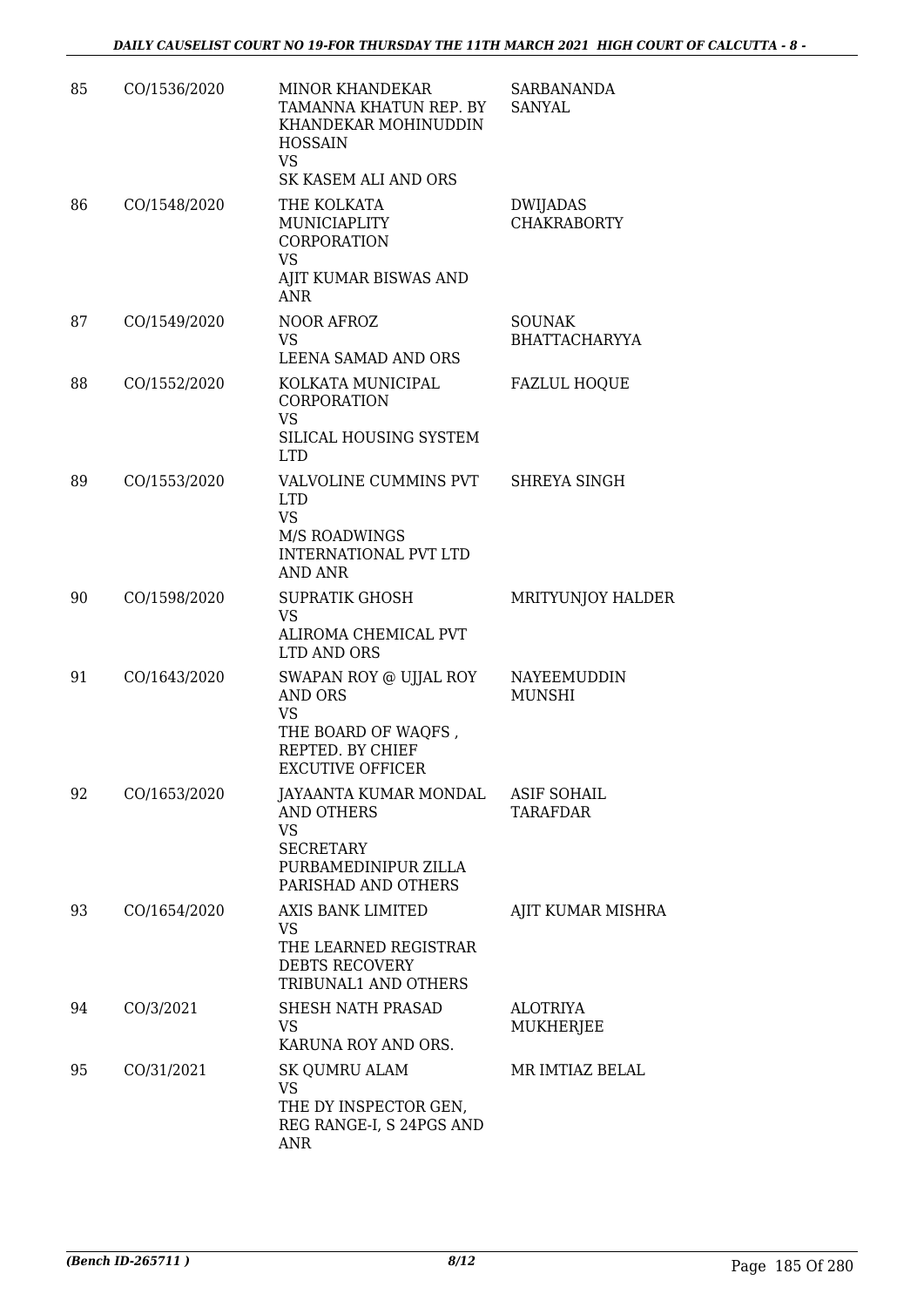| 96  | CO/33/2021                    | ANANDA PROSAD PANDEY<br><b>ALIAS PARE AND ANR</b><br><b>VS</b><br><b>SMT SABITA GHOSH AND</b>                  | <b>SUJIT SAHA</b>               |
|-----|-------------------------------|----------------------------------------------------------------------------------------------------------------|---------------------------------|
| 97  | CO/62/2021                    | <b>ORS</b><br>ANANDA PRAMANIK AND<br><b>ORS</b><br><b>VS</b>                                                   | MRITYUNJAY SAHA                 |
|     |                               | LATA BHATTACHARJEE                                                                                             |                                 |
| 98  | CO/70/2021                    | SARMISTHA BHADURI<br><b>VS</b><br><b>SOUMYA SUNDAR</b>                                                         | <b>SWAPNAMOY SARKAR</b>         |
|     |                               | BANDYOPADHYAY                                                                                                  |                                 |
| 99  | CO/84/2021                    | <b>UTPAL GOMES</b><br><b>VS</b>                                                                                | SAPTARSHI KUMAR<br><b>KUNDU</b> |
|     |                               | RANIBALA BISWAS ORS                                                                                            |                                 |
| 100 | CO/102/2021                   | <b>ASHOK BAGUI AND ORS</b><br>VS<br>PINTU GHOSH                                                                | ANIRUDDHA MITRA                 |
| 101 | CO/114/2021                   | PARNA ROY SHAH AND ANR                                                                                         | <b>ADITI KUMAR</b>              |
|     |                               | VS                                                                                                             |                                 |
|     |                               | MAHENDRALAL SHAH AND<br><b>ORS</b>                                                                             |                                 |
| 102 | CO/118/2021                   | <b>GREKA (ZHENGZHOU)</b><br>TECHNICAL SERVICES CO.<br>LTD.<br><b>VS</b><br>PETROPATH FLUIDS (INDIA)<br>P. LTD. | ARANYA SAHA                     |
|     | IA NO: CAN/1/2021, CAN/2/2021 |                                                                                                                |                                 |
| 103 | CO/124/2021                   | DR ASHOK KUMAR SAH<br><b>VS</b><br>DR MAHUA SARKAR                                                             | DIPANJAN BISWAS                 |
| 104 | CO/154/2021                   | DEBOJIT SUR                                                                                                    | LOPAMUDRA MOITRA                |
|     |                               | VS <b>Sample</b><br>EASTLAND PARK CO-<br>OPRATIVE HOUSING<br>SOCIETY LTD AND ORS                               |                                 |
| 105 | CO/207/2021                   | YOGESH KAMDAR                                                                                                  | <b>MADHUMITA BASAK</b>          |
|     |                               | VS<br><b>MEENA ALIAS MITAY</b><br><b>KAMDAR</b>                                                                |                                 |
| 106 | CO/210/2021                   | SOURENDRA DEY<br><b>VS</b>                                                                                     | MANORANJAN JANA                 |
|     |                               | PULAK DEY                                                                                                      |                                 |
| 107 | CO/275/2021                   | <b>UCO BANK</b><br><b>VS</b>                                                                                   | <b>SACHETAN GHOSH</b>           |
|     |                               | PIJUSH KANTI NASKAR AND<br><b>ANR</b>                                                                          |                                 |
| 108 | CO/370/2021                   | PRITILATA MAITY<br>VS                                                                                          | DEBABRATA ROY                   |
|     |                               | SWATI SIMLAI AMD ORS                                                                                           |                                 |
|     |                               | <b>CONTESTED APPLICATION</b>                                                                                   |                                 |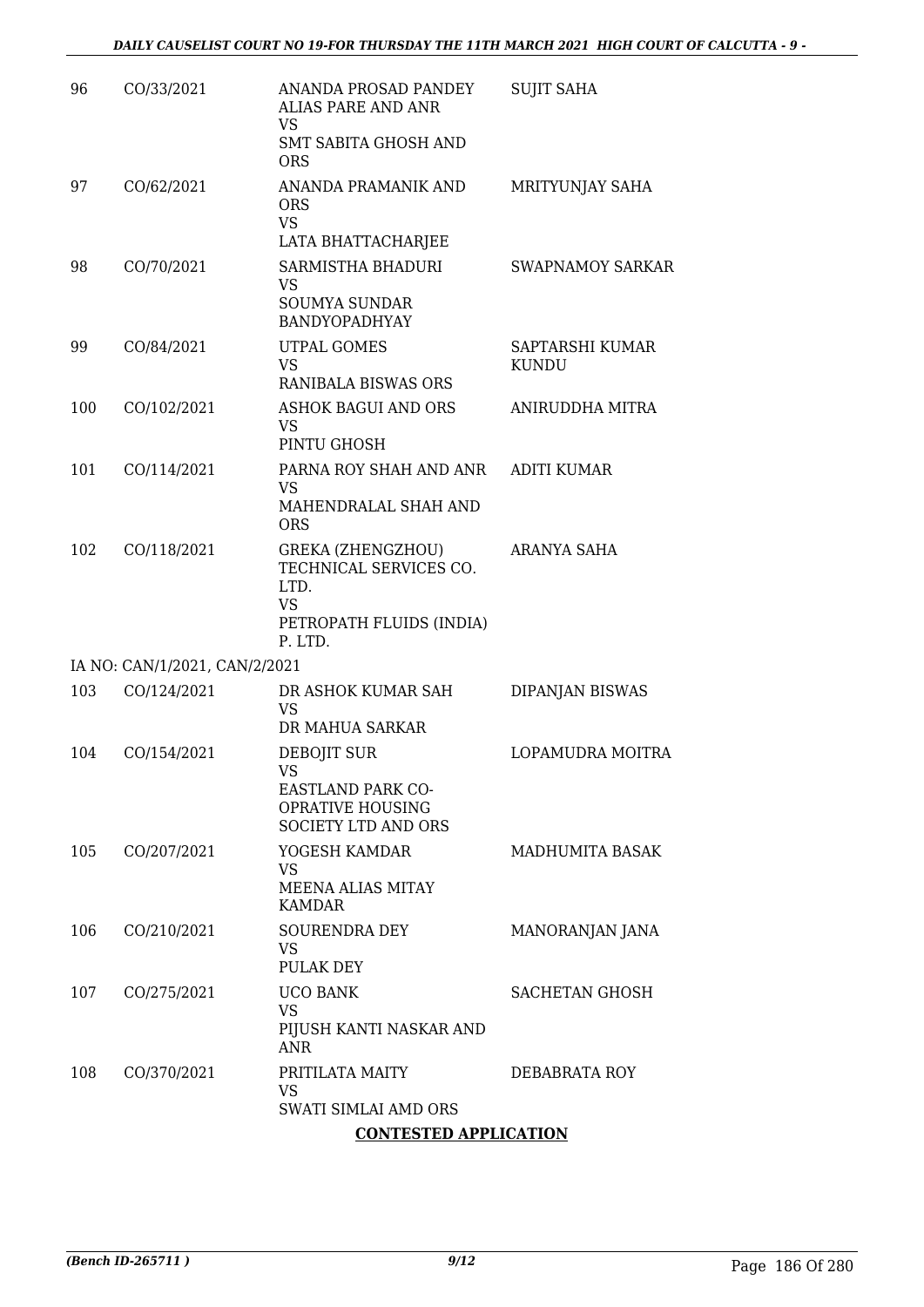| 109 | CO/208/2006        | THE CALCUTTA GUJARATI<br><b>EDUCATION SOCIETY</b><br><b>VS</b>                                   | <b>DIPAK DEY</b>                        |
|-----|--------------------|--------------------------------------------------------------------------------------------------|-----------------------------------------|
|     |                    | THE REGIONAL PROVIDENT<br><b>FUND COMMISSIONER</b>                                               |                                         |
| 110 | CO/3057/2016       | AMIT SARKAR & ORS<br>VS.                                                                         | MITUL<br><b>CHAKRABORTY</b>             |
|     |                    | DEBASREE GUPTA & ANR<br>IA NO: CAN/1/2017(Old No:CAN/2077/2017), CAN/2/2020(Old No:CAN/609/2020) |                                         |
| 111 | CO/4546/2016       | M/S. J J GRIHANIRMAN PVT                                                                         | PRABIR BANERJEE                         |
|     |                    | <b>LTD</b><br><b>VS</b><br>PARVATI DEVI KHEMKA &                                                 |                                         |
|     |                    | <b>ORS</b>                                                                                       |                                         |
| 112 | CO/300/2018        | M/S. KANAK LAND<br>DEVELOPMENT & CREDIT<br>CO. PVT. LTD<br><b>VS</b>                             | SANKET SARAWAGI                         |
|     |                    | THE K.M.C. & ORS                                                                                 |                                         |
| 113 | IA NO: CAN/2/2021  |                                                                                                  |                                         |
|     | CO/2888/2018       | <b>GITA DEY @ GEETA DEY</b><br><b>VS</b><br><b>GOURI BALA DEY</b>                                | SUPRIYA RANJAN<br><b>SAHA</b>           |
| 114 | CO/238/2019        | NEWTON SK & ANR<br><b>VS</b><br><b>AAMIR SK &amp; ORS</b>                                        | <b>ANIRBAN DAS</b>                      |
| 115 | CO/532/2019        | RAJAT GHOSH                                                                                      | NEMAI CHANDRA                           |
|     |                    | <b>VS</b><br><b>RATNA GHOSH</b>                                                                  | <b>BETAL</b>                            |
|     | wt116 CO/589/2019  | RATNA GHOSH<br><b>VS</b>                                                                         | <b>NONI GOPAL</b><br><b>CHAKRABORTY</b> |
|     |                    | RAJAT GHOSH                                                                                      |                                         |
| 117 | CO/1090/2019       | <b>ANIL MANDAL &amp; ORS</b><br>VS                                                               | <b>AVISHEK PRASAD</b>                   |
|     |                    | JAGABANDHU SUTRADHAR<br>$&$ ORS                                                                  |                                         |
| 118 | CO/1167/2019       | SAROJ AGARWAL                                                                                    | UTTAM KR.                               |
|     |                    | <b>VS</b>                                                                                        | <b>BHATTACHARYYA</b>                    |
|     |                    | KALIDASSI DAS & ORS.                                                                             |                                         |
|     | IA NO: CAN/1/2020  |                                                                                                  |                                         |
| 119 | CO/2774/2019       | JAGANNATH MUKHERJEE<br>VS<br><b>BABLU MONDAL</b>                                                 | <b>BHOLANATH GHOSH</b>                  |
| 120 | CO/2932/2019       | <b>SUKANYA DAS</b><br>VS                                                                         | SAPTARSHI KUMAR<br>MAL                  |
|     |                    | <b>ARINDAM DAS</b>                                                                               |                                         |
|     | wt121 CO/2637/2019 | ARINDAM DAS<br><b>VS</b><br><b>SUKANYA DAS</b>                                                   | ARIJIT CHAKRABORTY                      |
| 122 | CO/2987/2019       | KRISHNENDU ROY                                                                                   | ARPITA SAHA                             |
|     |                    | VS<br>PRITISHA BHOWMIK                                                                           |                                         |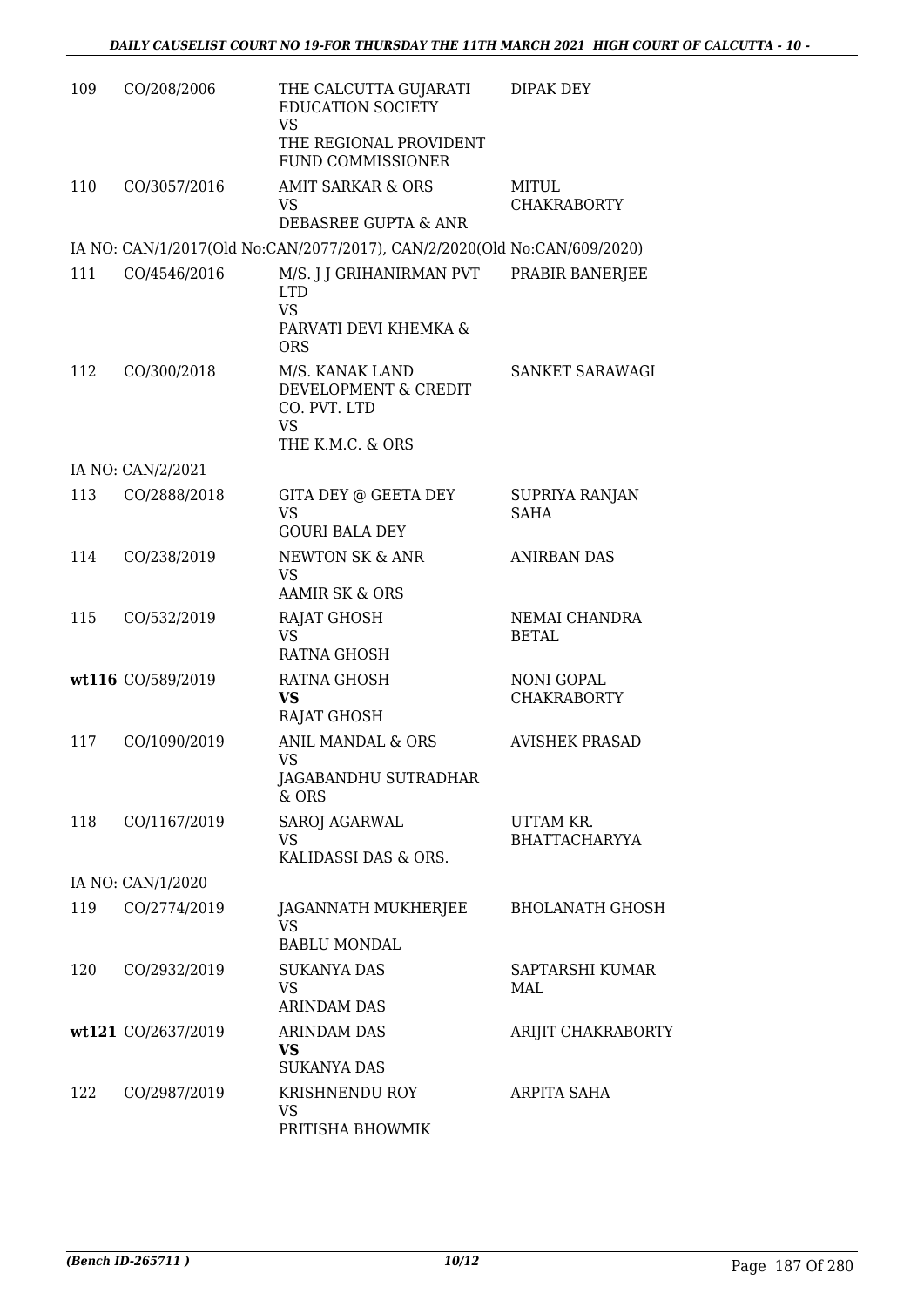| 123 | CO/3036/2019                              | <b>ASHOK KUMAR GAYEN</b><br><b>VS</b><br>MANABENDRA HALDAR &<br><b>ORS</b>                 | LAKSHMINATH<br><b>BHATTACHARYA</b>      |
|-----|-------------------------------------------|--------------------------------------------------------------------------------------------|-----------------------------------------|
| 124 | CO/3530/2019                              | <b>HARADHAN SAHA</b><br>VS<br>TRIPURDESHWAR<br>MUKHERJEE & ORS                             | PRIYANKA SAHA                           |
| 125 | CO/3585/2019                              | <b>BINDU PAUL (MINOR) &amp;</b><br>ORS.<br><b>VS</b><br>DIV. MGR. NEW INDIA ASS.           | SIMA GHOSH                              |
| 126 | CO/3643/2019                              | CO. LTD.<br>MANORANJAN GAYEN<br><b>VS</b><br><b>SANKAR DAS &amp; ANR</b>                   | <b>GOURANGA KUMAR</b><br><b>DAS</b>     |
| 127 | CO/3657/2019                              | <b>SUBODH BANERJEE</b><br><b>VS</b><br>SMT. ALAKA MUKHERJEE                                | PRABIR ADHYA                            |
| 128 | CO/3721/2019                              | <b>BIMALA MONDAL</b><br><b>VS</b><br><b>KAMAL PATRA</b>                                    | <b>SUCHARITA ROY</b>                    |
| 129 | CO/3857/2019                              | EDEN REALITY VENTURES<br><b>PVT LTD</b><br><b>VS</b><br>NST HOUSING<br>DEVELOPMENT PVT LTD | SONI OJHA                               |
|     | IA NO: CAN/2/2020(Old No:CAN/4544/2020)   |                                                                                            |                                         |
| 130 | CO/3939/2019                              | UTTAM KUMAR SHAW<br><b>VS</b><br>THE NAIHATI<br>MUNICIPALITY & ORS                         | <b>SAYANI</b><br><b>BHATTACHARYA</b>    |
| 131 | CO/4001/2019                              | DEBASIS MUKHERJEE<br>VS<br>HARE KRISHNA MAHATO @<br><b>CHOWHAN</b>                         | <b>ANIMESH PAUL</b>                     |
| 132 | CO/4172/2019                              | M/S. ASHROY<br><b>CONSTRUCTION &amp; ORS</b><br><b>VS</b><br>PANKAJ MITRA & ORS            | PRAJAAINI DAS                           |
|     | IA NO: CAN/1/2020, CAN/2/2021, CAN/3/2021 |                                                                                            |                                         |
| 133 | CO/41/2020                                | LAXMI DEBI PANDIT<br>VS<br><b>SHEO PRASAD PANDIT &amp;</b><br><b>ORS</b>                   | <b>DEBASISH</b><br><b>CHATTOPADHYAY</b> |
| 134 | CO/344/2020                               | SACHIN ROY & ANR.<br>VS<br><b>ASISH KAREL</b>                                              | PRANTICK GHOSH                          |
| 135 | CO/389/2020                               | MD ALAM ANSARI & ANR<br>VS<br>SYED NAZMUL HOSSAIN &<br><b>ORS</b>                          | PARTHA PRATIM<br>MUKHOPADHYAY           |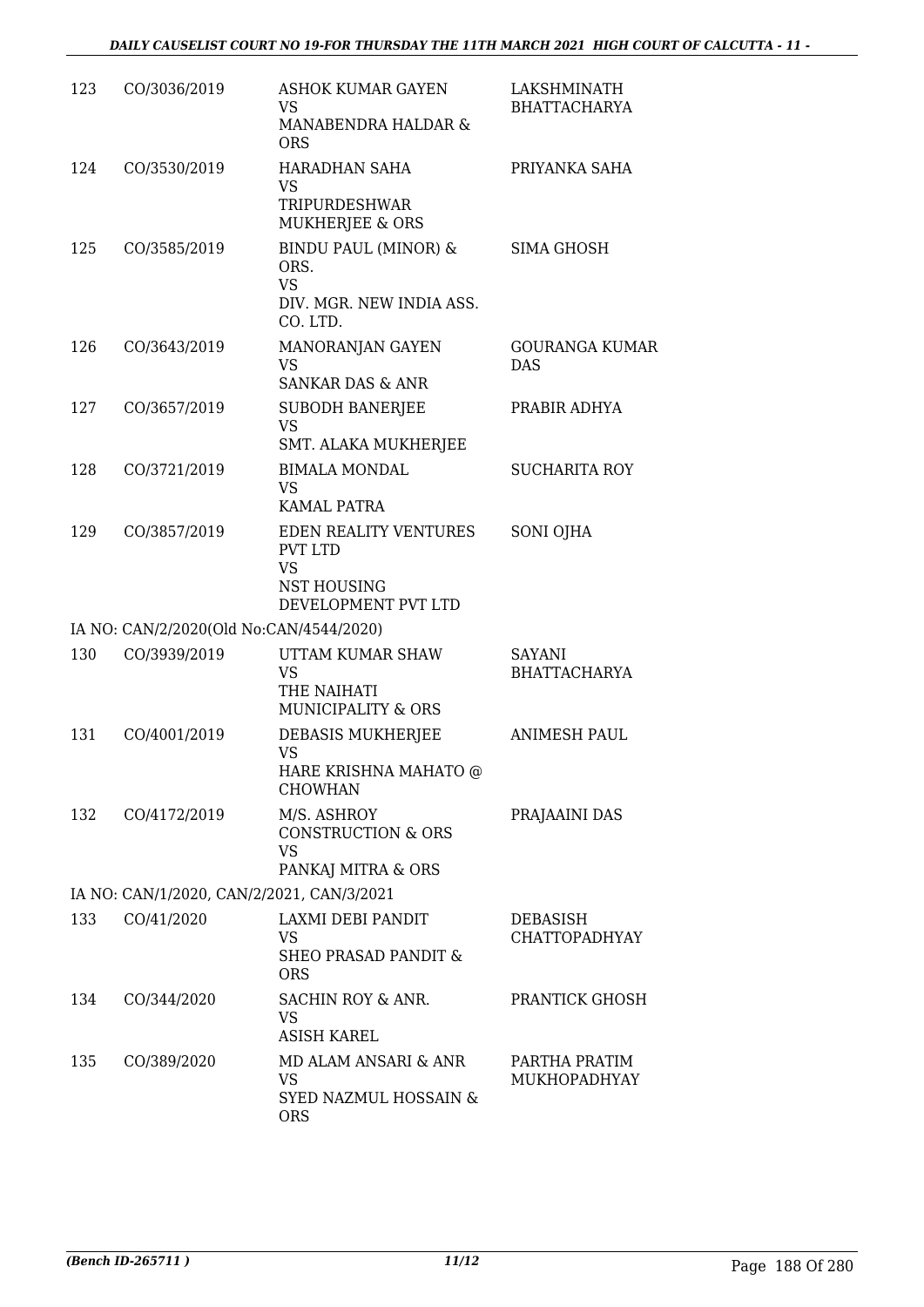| 136 | CO/588/2020                               | BHAGBAT CHANDRA DEY &<br>ORS<br>VS.<br><b>MUKTIPADA MALAS &amp; ORS</b>      | SNEHASIS JANA                 |
|-----|-------------------------------------------|------------------------------------------------------------------------------|-------------------------------|
| 137 | CO/653/2020                               | SWAPNA PAUL & ANR<br>VS.<br>SANKAR PAL & ORS                                 | PINAKI RANJAN<br>MITRA        |
| 138 | CO/767/2020                               | ANIL KUMAR SHAW ALIAS<br><b>ANIL SHAW</b><br>VS<br>REBARANI MONDAL (JANA)    | PINAKI RANJAN<br><b>MITRA</b> |
| 139 | CO/813/2020                               | SOUMITA CHAKRAVORTY<br>VS<br><b>ANIKET GANGULY</b>                           | NIKITA BARDHAN                |
| 140 | CO/1010/2020                              | BIRESHWAR SAMADDAR &<br>ORS<br>VS.<br><b>ASHESH BANDHU</b><br>SAMADDAR & ORS | <b>IBRAHIM SHAIKH</b>         |
| 141 | CO/1186/2020                              | CHANDRANI SARKAR<br>VS<br>SUDIPA CHOWDHURY &<br>ORS                          | DYUTIMAN BANERJEE             |
|     | IA NO. CANIJI (2020) OLI NA CANIJEOJOJOJO |                                                                              |                               |

IA NO: CAN/1/2020(Old No:CAN/5949/2020)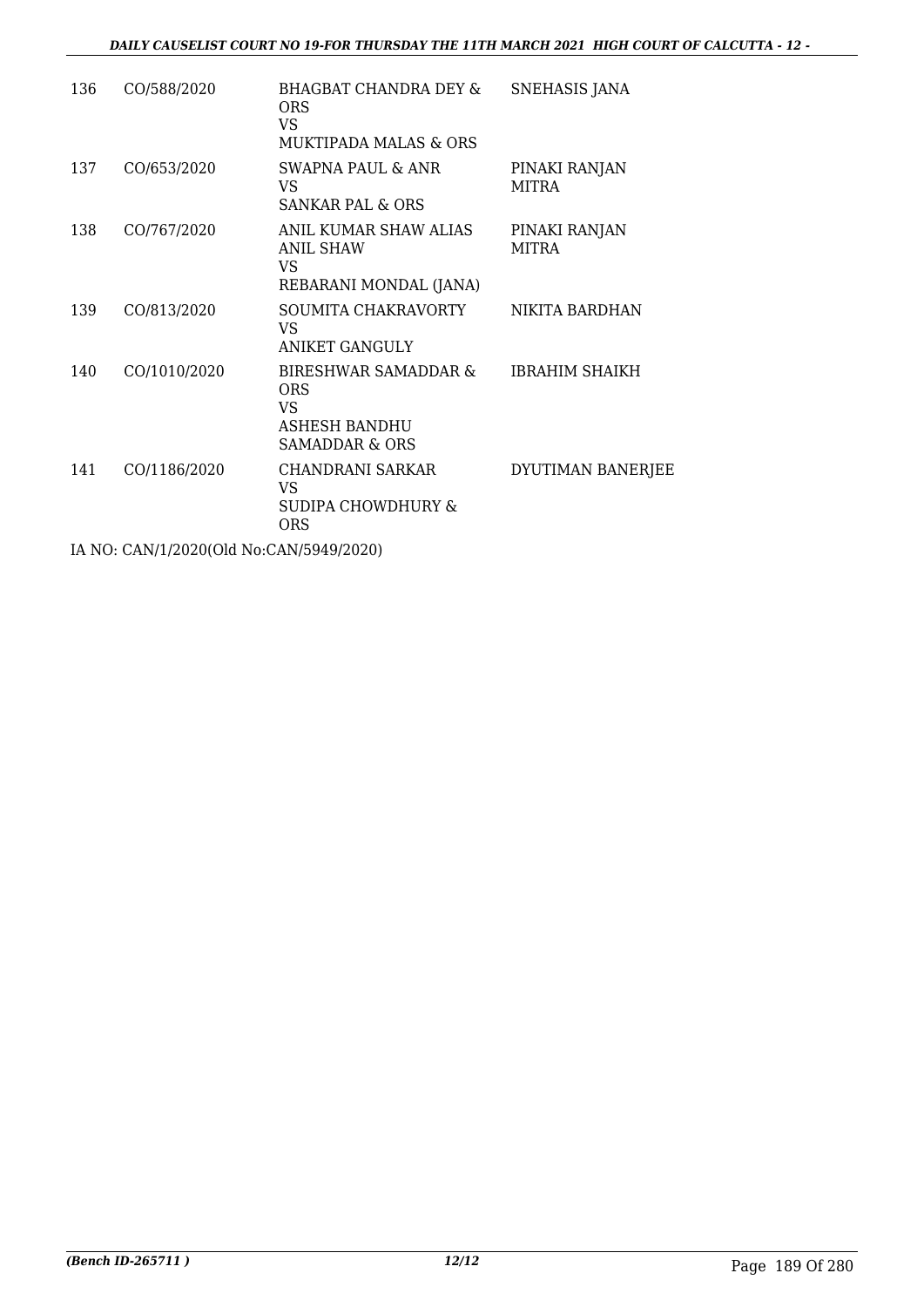

## **Appellate Side**

**DAILY CAUSELIST For Thursday The 11th March 2021**

#### **COURT NO. 10**

#### **SINGLE BENCH (SB - IX)**

#### **AT 10:30 AM**

#### **HON'BLE JUSTICE RAVI KRISHAN KAPUR**

#### **(VIA VIDEO CONFERENCE)**

#### **ON AND FROM MONDAY, 1ST MARCH, 2021 - MATTERS (MOTION & HEARING) UNDER ARTICLE 226 OF THE CONSTITUTION RELATING TO RESIDUARY UNDER GROUP IX PERTAINING TO PUBLIC PREMISES (UNAUTHORISD OCCUPANTS) ACT, 1971 AND ELECTRICITY INCLUDING APPLICATIONS CONNECTED THERETO;**

#### **APPEALS RELATING TO ALL CLAIM CASES INCLUDING APPLICATIONS CONNECTED THERETO (EXCLUDING ADMISSION OF APPEALS UNDER SECTION 30 OF THE EMPLOYEES' COMPENSATION ACT, 1923.**

#### **HEARING OF WRIT PETITIONS IRRESPECTIVE OF CLASSIFICATION AND APPLICATIONS CONNECTED THERETO.**

#### **NOTE : MATTERS WILL BE TAKEN UP THROUGH PHYSICAL HEARING ONLY WHEN BOTH THE PARTIES ARE AGREED.**

| $\mathbf{1}$  | FMAT/232/2018<br>(Correction) | NATIONAL INSURANCE<br>COMPANY LTD.<br>VS<br>SMT. KAJOL MAHATO & ORS                                       | SAIBALENDU<br><b>BHOWMIK</b> |
|---------------|-------------------------------|-----------------------------------------------------------------------------------------------------------|------------------------------|
|               |                               | IA NO: CAN/1/2018(Old No:CAN/7389/2018), CAN/2/2018(Old No:CAN/7390/2018)                                 |                              |
|               |                               | <b>MOTION</b>                                                                                             |                              |
| $\mathcal{D}$ | WPA/11559/2020<br>(GR.V)      | NIL RATAN CHAKRABORTY<br>VS<br>STATE OF WEST BENGAL<br>AND ORS.                                           | MS SARDA SHA                 |
| 3             | WPA/972/2021                  | BASANTA KUMAR GHOSH<br>VS<br>WEST BENGAL STATE<br>ELECTRICITY<br>DISTRIBUTION COMPANY<br>LIMITED AND ORS. | ASHIS KUMAR PAUL             |
| 4             | WPA/1284/2021                 | JAGABANDHU MONDAL<br>VS<br>STATE OF WEST BENGAL<br>AND ORS.                                               | SNIGDHA SAHA                 |

#### **TO BE MENTIONED**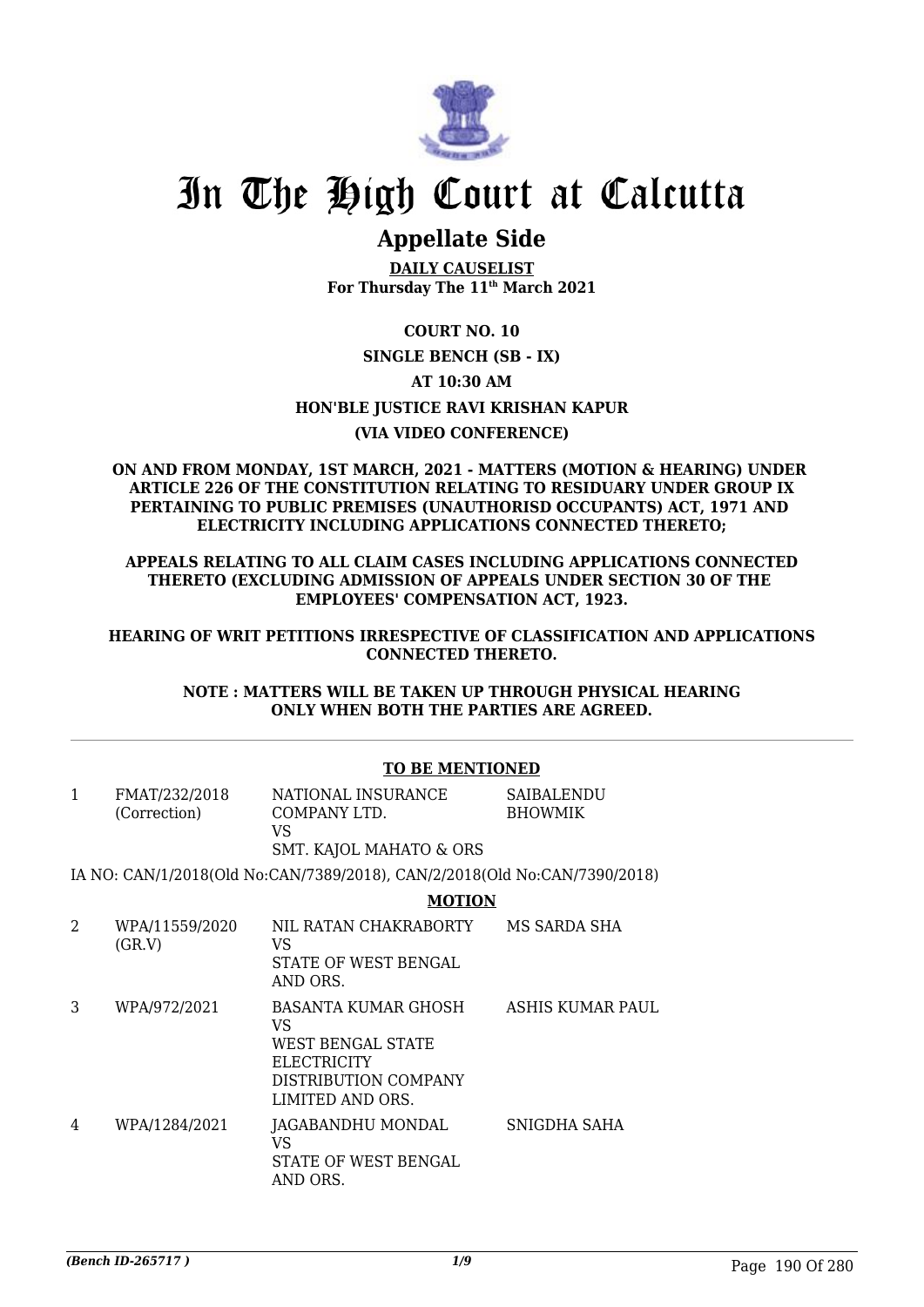| 5  | WPA/1949/2021 | <b>BIMALENDU BERA</b><br><b>VS</b><br>WEST BENGAL STATE<br><b>ELECTRICITY</b><br>DISTRIBUTION COMPANY<br><b>LIMITED</b>                        | <b>BISWAJIT SAU</b>                  |
|----|---------------|------------------------------------------------------------------------------------------------------------------------------------------------|--------------------------------------|
| 6  | WPA/2298/2021 | MANORAMA KARAK AND<br><b>ANOTHER</b><br><b>VS</b><br><b>WEST BENGAL STATE</b><br><b>ELECTRICITY</b><br>DISTRIBUTION COMPANY<br>LTD. AND OTHERS | <b>SMITA PAL</b>                     |
| 7  | WPA/3247/2021 | NADIM RAJA<br><b>VS</b><br><b>CESC LIMITED</b>                                                                                                 | <b>INDRANIL HALDER</b>               |
| 8  | WPA/3942/2021 | <b>AMAL SARKAR</b><br><b>VS</b><br>WEST BENGAL STATE<br><b>ELECTRICITY</b><br>DISTRIBUTION COMPANY<br>LTD AND ORS                              | <b>SOUNAK</b><br><b>BHATTACHARYA</b> |
| 9  | WPA/5429/2021 | <b>ARATI DATTA</b><br><b>VS</b><br>THE C.E.S.C. LTD. AND ORS                                                                                   | <b>RUDRAPRASAD</b><br><b>MATILAL</b> |
| 10 | WPA/5437/2021 | SK. MOKTAR ALI<br><b>VS</b><br>WBSEDCL AND ORS.                                                                                                | <b>UDDIPAN BANERJEE</b>              |
| 11 | WPA/5594/2021 | <b>MAZHAR FATMA</b><br><b>VS</b><br>STATE OF WEST BENGAL<br>AND ORS.                                                                           | MD. KHAIRUL                          |
| 12 | WPA/5659/2021 | MD ASLAM<br><b>VS</b><br>CESC LTD AND ORS                                                                                                      | <b>AYAN MITRA</b>                    |
| 13 | WPA/5793/2021 | <b>BABUSONA KUNDU</b><br>VS.<br>W.B.S.E.D.C.LTD AND ORS                                                                                        | MADHUMITA PATRA                      |
| 14 | WPA/6224/2021 | DINABANDHU BISAI<br><b>VS</b><br>CESC LIMITED AND<br><b>ANOTHER</b>                                                                            | <b>INDRANIL HALDER</b>               |
| 15 | WPA/6246/2021 | PARTHA SARATHI<br><b>MAZUMDAR AND ANR</b><br><b>VS</b><br>STATE OF WEST BENGAL<br><b>AND ANR</b>                                               | DIKSHITA CHOMAL                      |
| 16 | WPA/6326/2021 | SURATANNESA BIBI ALIAS<br><b>SURATNESA BIBI</b><br><b>VS</b><br>WBSEDCL AND PRS.                                                               | ARUN NASKAR                          |
| 17 | WPA/6336/2021 | <b>ABUL HASSAN</b><br><b>VS</b><br>THE W.B.S.E.D.C.L AND ORS                                                                                   | MD RABIQUL ISLAM                     |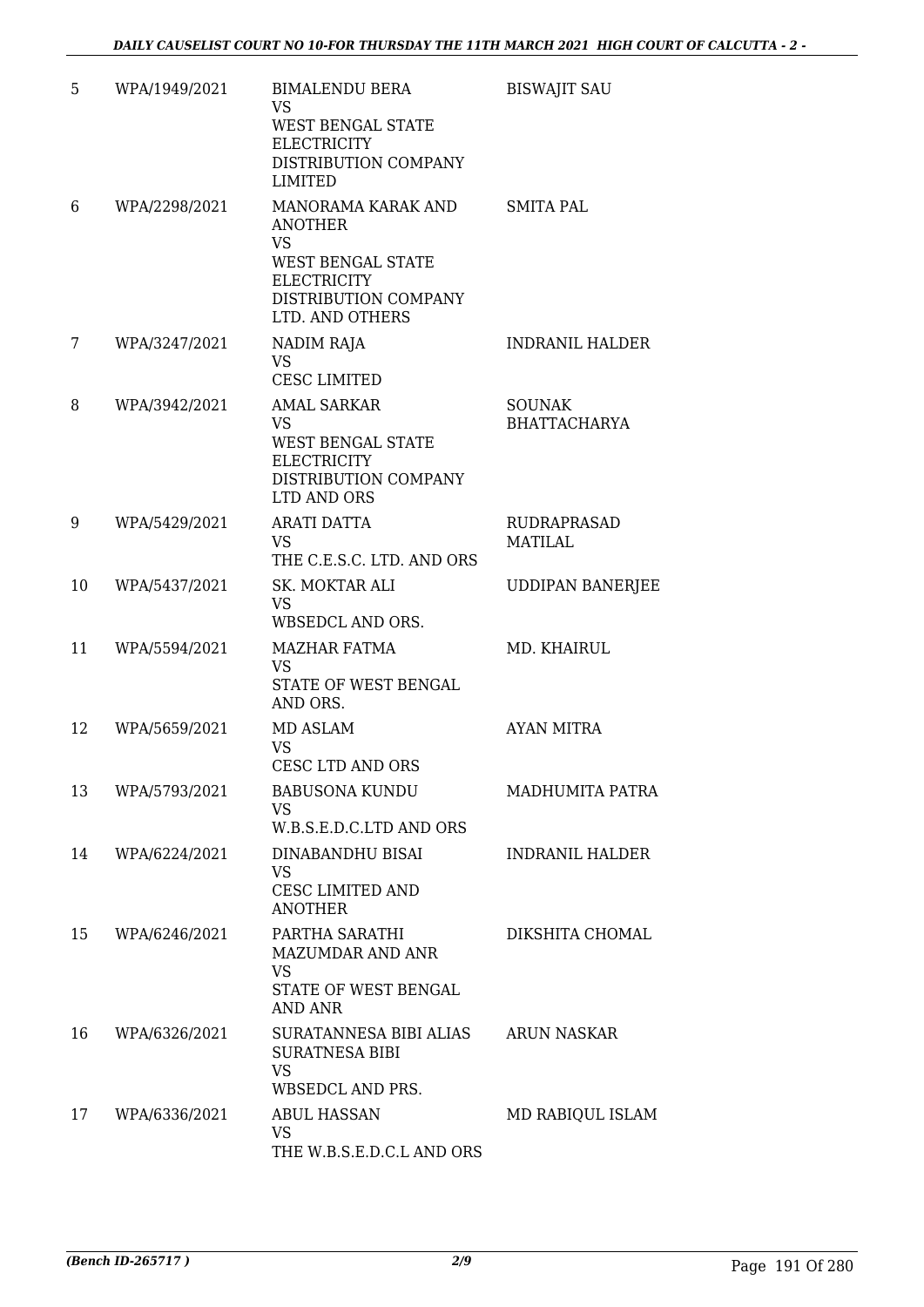| 18 | WPA/6566/2021                            | PRADIP MANNA<br>VS.<br>THE WEST BENGAL<br><b>ELECTRICITY</b><br>DISTRIBUTION COMPANY<br><b>LIMITED AND ORS</b> | <b>SOUNAK</b><br><b>BHATTACHARYA</b> |
|----|------------------------------------------|----------------------------------------------------------------------------------------------------------------|--------------------------------------|
| 19 | WPA/6727/2021                            | <b>DIPAK KAR</b><br><b>VS</b><br>CESC LIMITED AND<br><b>ANOTHER</b>                                            | <b>INDRANIL HALDER</b>               |
| 20 | WPA/6796/2021                            | NAMITA SHAPUI<br><b>VS</b><br>STATE OF WEST BENGAL<br>AND ORS.                                                 | PRIYAKSHI BANERJEE                   |
| 21 | WPA/6970/2021                            | POONAM GUPTA<br><b>VS</b><br>CALCUTTA ELECTRICITY<br>SUPPLY CORPORATION LTD.<br>(CESC)AND ORS                  | ARKAPRAVA SEN                        |
|    |                                          | <b>SPECIALLY FIXED MATTERS</b>                                                                                 |                                      |
| 22 | WPA/6386/2007                            | SUPER FORGINGS & STEEL<br>LTD.<br><b>VS</b><br>REGIONAL PROVIDENT<br>FUND COMMISSIONER,                        | S.P. TEWARY                          |
|    | IA NO: CAN/1/2010(Old No:CAN/10647/2010) |                                                                                                                |                                      |
| 23 | WPA/8235/2016                            | M/S. MEDICLUE RESEARCH RAHUL DAS<br>DIAGNOSTIC PVT LTD &<br><b>ANR</b><br><b>VS</b><br>E.P.F. ORG. & ORS       |                                      |
|    |                                          | <b>ASSIGNED MATTERS</b>                                                                                        |                                      |
| 24 | WPA/7680/2020                            | DR HARADHAN MAITY<br><b>VS</b><br><b>INDIAN STATISTICAL</b><br><b>INSTITUTE</b>                                | SANKHA SUBHRA<br><b>RAY</b>          |
|    | IA NO: CAN/1/2020                        |                                                                                                                |                                      |
| 25 | WPA/7682/2020                            | DR HARADHAN MAITY<br><b>VS</b><br><b>INDIAN STATISTICAL</b><br><b>INSTITUTE</b>                                | <b>SANKHA SUBHRA</b><br><b>RAY</b>   |
|    | IA NO: CAN/1/2020                        |                                                                                                                |                                      |
|    |                                          | <b>CONTEMPT APPLICATION</b>                                                                                    |                                      |
| 26 | WPCRC/172/2017                           | <b>BIMAL SARDAR</b><br><b>VS</b><br>DIGBINDU BHATTACHARYA                                                      | NIBARAN KUMAR<br><b>DAS</b>          |
|    | wt27 RVW/271/2017                        | STATE OF WEST BENGAL &<br><b>ORS</b><br><b>VS</b><br><b>BIMAL SARDAR &amp; ORS</b>                             | RABINDRA NARAYAN<br><b>DUTTA</b>     |
|    |                                          | IA NO: CAN/1/2017(Old No:CAN/11258/2017), CAN/2/2017(Old No:CAN/11259/2017)                                    |                                      |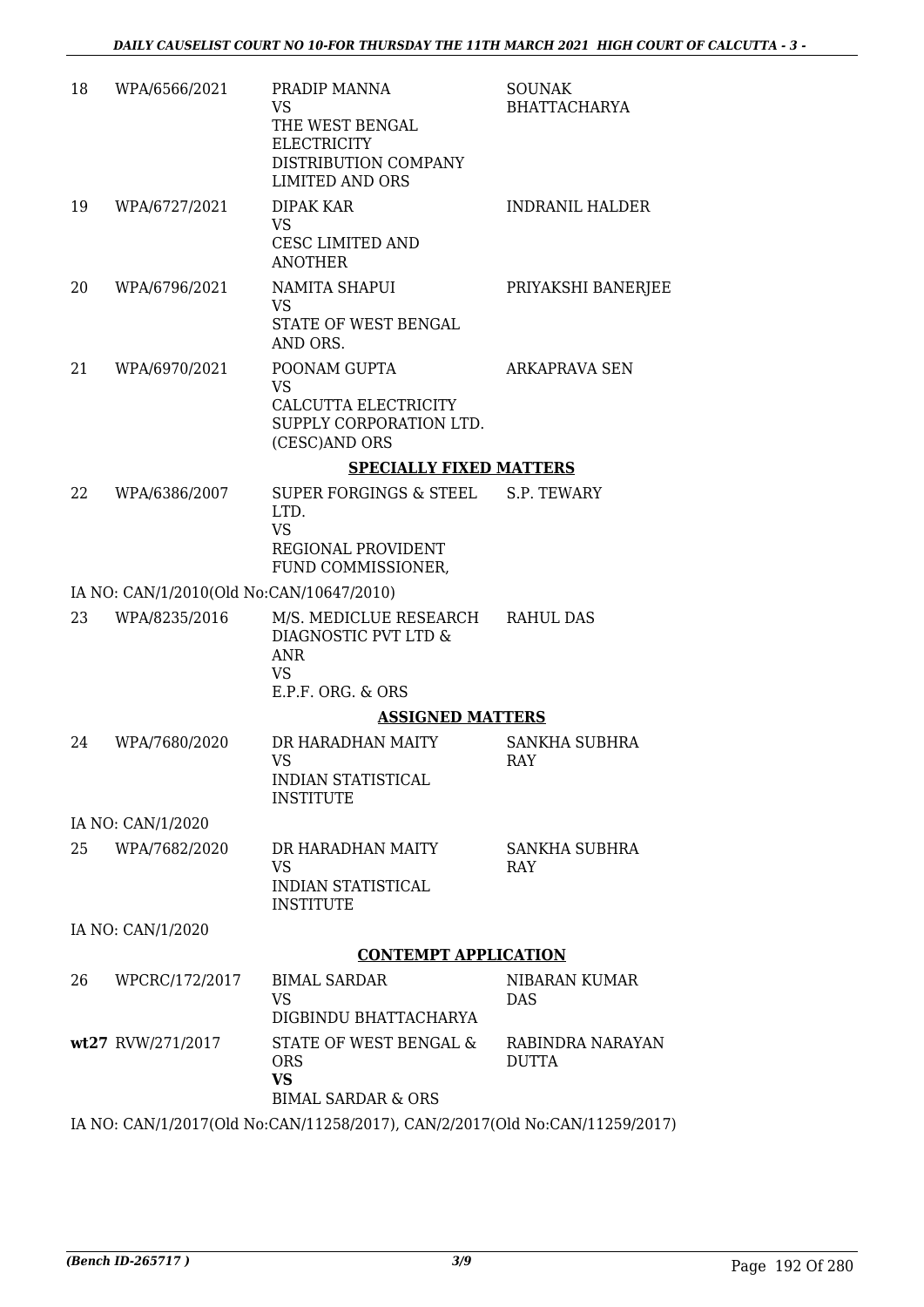|    | wt28 WPA/25094/2016                                                       | <b>BIMAL SARDAR</b><br><b>VS</b><br>STATE OF WEST BENGAL &<br>ORS.              | NIBARAN KR. DAS                                                                                   |  |  |
|----|---------------------------------------------------------------------------|---------------------------------------------------------------------------------|---------------------------------------------------------------------------------------------------|--|--|
| 29 | CPAN/407/2020                                                             | <b>SAMIR SAMANTA</b><br><b>VS</b><br>KHAGENDRANATH ROY &<br>ORS.                | <b>ABHIJIT SARKAR</b>                                                                             |  |  |
|    | IA NO: CAN/1/2020(Old No:CAN/5514/2020)                                   |                                                                                 |                                                                                                   |  |  |
|    | wt30 WPA/29895/2014                                                       | DR SAMIR SAMANTA<br><b>VS</b><br>STATE OF WEST BENGAL &<br><b>ORS</b>           | SANDIP KUMAR DE                                                                                   |  |  |
| 31 | CPAN/415/2020                                                             | M/S. ISHAN INFORMATION<br>SERVICES PVT LTD & ANR<br><b>VS</b>                   | NILADRI BANERJEE                                                                                  |  |  |
|    |                                                                           | <b>LALIT BERIWALA &amp; ORS</b>                                                 |                                                                                                   |  |  |
|    | IA NO: CAN/1/2020(Old No:CAN/5742/2020)                                   |                                                                                 |                                                                                                   |  |  |
|    | wt32 WPA/6075/2020                                                        | M/S ISHAN INFORMATION<br>SERVICES PVT. LTD & ANR<br><b>VS</b>                   | NILADRI BANERJEE                                                                                  |  |  |
|    |                                                                           | UNION OF INDIA & ORS                                                            |                                                                                                   |  |  |
|    |                                                                           | <b>FOR HEARING</b>                                                              |                                                                                                   |  |  |
| 33 | WPA/2150/2001                                                             | EASTERN COALFIELDS LTD.<br><b>VS</b><br>KIRTI BHUSAN PARAMANIK,                 | PARTHA BASU                                                                                       |  |  |
| 34 | WPA/9993/2003                                                             | MILON KUMAR MISTRY<br>VS<br>STATE OF W.B.                                       | <b>ANIL KUMAR</b><br><b>CHATTOPADHYAYA</b>                                                        |  |  |
|    | IA NO: CAN/1/2012(Old No:CAN/1524/2012)                                   |                                                                                 |                                                                                                   |  |  |
| 35 | WPA/24840/2005                                                            | PURAJHAR & KAWAKHALI<br>M.BHUMI RAKSHA COM.<br><b>VS</b><br>STATE OF W.B.       | TAPAS KR.<br><b>MAJUMDAR</b>                                                                      |  |  |
|    |                                                                           |                                                                                 | IA NO: CAN/3/2019(Old No:CAN/2559/2019), CAN/4/2019(Old No:CAN/2561/2019), CAN/5/2020, CAN/6/2021 |  |  |
| 36 | WPA/5058/2008                                                             | MAHADEB BHATTACHARYA<br>VS<br>STATE OF WEST BENGAL &<br><b>ORS</b>              | <b>KOUSHIK</b><br><b>CHATTERJEE</b>                                                               |  |  |
|    | IA NO: CAN/1/2015(Old No:CAN/8966/2015)                                   |                                                                                 |                                                                                                   |  |  |
| 37 | WPA/7958/2008                                                             | MANUUSHREE BOSE<br>(GHOSH)<br><b>VS</b><br>STATE OF WEST BENGAL &<br><b>ORS</b> | <b>HIMANGSHU GHOSH</b>                                                                            |  |  |
| 38 | WPA/6155/2009                                                             | <b>BABAR ALI</b><br>VS<br><b>STATE &amp; ORS</b>                                | <b>GOLAM MASTAFA</b>                                                                              |  |  |
|    | IA NO: CAN/1/2014(Old No:CAN/2365/2014), CAN/2/2014(Old No:CAN/5653/2014) |                                                                                 |                                                                                                   |  |  |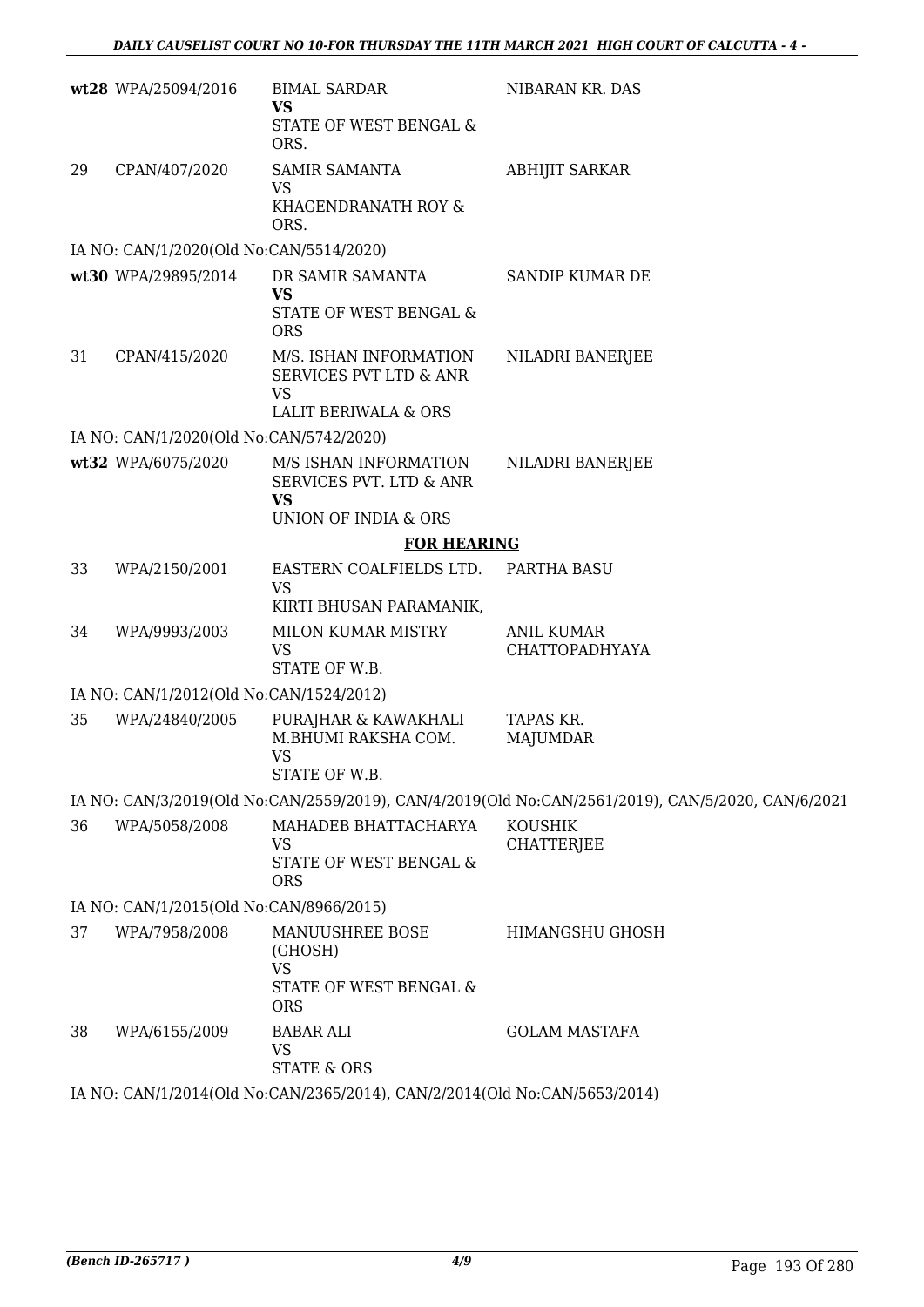| 39 | WPA/12692/2009                           | THE SCOTTISH CHURCH<br><b>COLLEGIATE SCHOOL &amp;</b><br><b>ORS</b><br><b>VS</b><br>THE REGIONAL PROVIDENT<br>FUND COMMISSIONER &<br><b>ANR</b> | <b>SIDDHARTH</b><br><b>BANERJEE</b>                                                                                                                                                      |
|----|------------------------------------------|-------------------------------------------------------------------------------------------------------------------------------------------------|------------------------------------------------------------------------------------------------------------------------------------------------------------------------------------------|
|    | IA NO: CAN/2/2010(Old No:CAN/10699/2010) |                                                                                                                                                 |                                                                                                                                                                                          |
| 40 | WPA/17365/2009                           | KISHAN LAL SURANA<br><b>VS</b><br><b>W.B HANDICRAFTS</b><br><b>DEVELOPMENT</b><br><b>CORPORATION LTD. &amp; ORS</b>                             | ANINDYA LAHIRI                                                                                                                                                                           |
| 41 | WPA/13677/2010                           | SANDIP SINGHA AND ORS<br><b>VS</b><br><b>STATE AND ORS</b>                                                                                      | TUSHAR KANTI HAR                                                                                                                                                                         |
|    | CAN/6/2012(Old No:CAN/2072/2012)         |                                                                                                                                                 | IA NO: CAN/16/2019(Old No:CAN/8859/2019), CAN/12/2018(Old No:CAN/9600/2018), CAN/10/2015(Old<br>No:CAN/11545/2015), CAN/8/2015(Old No:CAN/5281/2015), CAN/15/2019(Old No:CAN/8858/2019), |
|    | wt42 RVW/113/2010                        | SANDIP SINGHA & ORS<br><b>VS</b><br>STATE OF WEST BENGAL &<br><b>ORS</b>                                                                        | TUSHAR KANTI HAR                                                                                                                                                                         |
|    | IA NO: CAN/2/2011(Old No:CAN/7948/2011)  |                                                                                                                                                 |                                                                                                                                                                                          |
|    | wt43 WPA/14358/2010                      | <b>SWARUP KUMAR DASH</b><br><b>VS</b><br><b>STATE AND ORS</b>                                                                                   | <b>JAYANTA DAS</b>                                                                                                                                                                       |
|    | IA NO: CAN/1/2015(Old No:CAN/11067/2015) |                                                                                                                                                 |                                                                                                                                                                                          |
|    | wt44 WPA/14366/2010                      | PRODIP KUMAR GUCHAIT<br><b>AND ORS</b><br><b>VS</b><br><b>STATE AND ORS</b>                                                                     | <b>SNEHASIS JANA</b>                                                                                                                                                                     |
|    | wt45 WPA/224/2013                        | TAPAN KUMAR MANDAL<br><b>VS</b><br><b>STATE OF WB &amp; ORS</b>                                                                                 | <b>SAURAV MITRA</b>                                                                                                                                                                      |
|    | wt46 WPA/226/2013                        | <b>BIKASH BISAI</b><br>VS<br>STATE OF W B & ORS                                                                                                 | <b>SAURAV MITRA</b>                                                                                                                                                                      |
|    | wt47 WPA/8072/2012                       | TAMAL GOSWAMI & ORS<br><b>VS</b><br>STATE OF WEST BENGAL &<br><b>ORS</b>                                                                        | TUSHAR KANTI HAER                                                                                                                                                                        |
|    |                                          | IA NO: CAN/1/2012(Old No:CAN/10520/2012), CAN/2/2013(Old No:CAN/5276/2013)                                                                      |                                                                                                                                                                                          |
| 48 | WPA/33442/2013                           | MANUFACTURE DES<br>MONTRES JAGUAR S.A &<br>ANR<br><b>VS</b><br>INTELLECTUAL PROPERTY<br>APPELLATE BOARD & ORS                                   | PARTHA BASU                                                                                                                                                                              |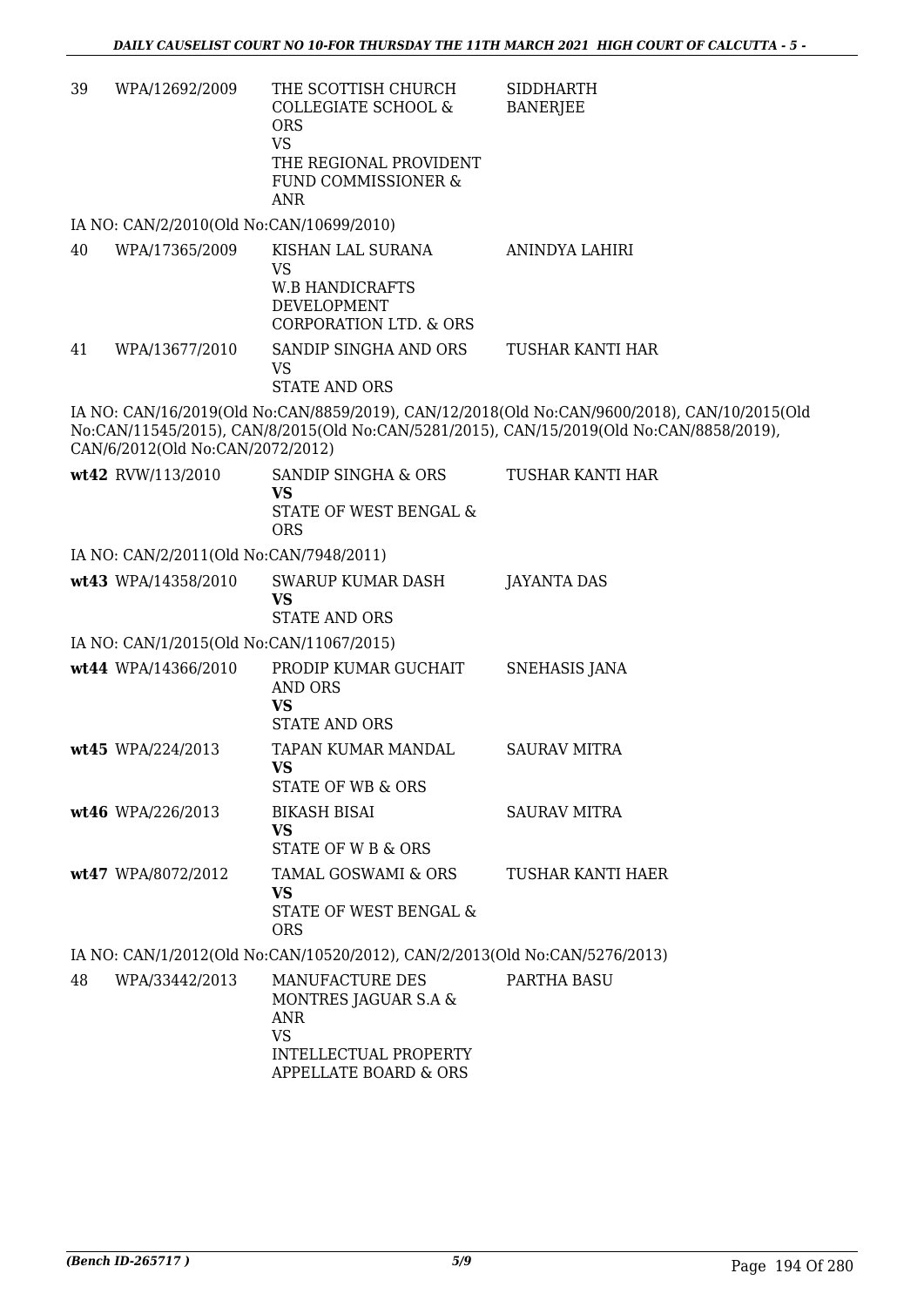| 49 | WPA/34586/2013                                                 | CHATUSPALLI DARUL<br><b>ULOOM SENIOR</b><br>MADRASAH<br>VS<br><b>STATE OF W B &amp; ORS</b>                                            | PANKAJ HALDER                          |
|----|----------------------------------------------------------------|----------------------------------------------------------------------------------------------------------------------------------------|----------------------------------------|
| 50 | WPA/25468/2014                                                 | KALYANI MONDAL<br>VS.<br>STATE OF WEST BENGAL &<br><b>ORS</b>                                                                          | <b>UJJAL RAY</b>                       |
| 51 | WPA/6379/2015                                                  | M/S. BUDGE BUDGE<br><b>COMPANY LTD</b><br><b>VS</b><br>STATE OF WEST BENGAL &                                                          | BALAI CHANDRA<br><b>PAUL</b>           |
|    |                                                                | <b>ORS</b>                                                                                                                             |                                        |
|    | IA NO: CAN/1/2017(Old No:CAN/3809/2017)<br>wt52 WPA/16363/2016 | M/S BUDGE BUDGE<br><b>COMPANY LIMITED</b><br><b>VS</b><br><b>STATE OF WEST BENGAL &amp;</b><br><b>ORS</b>                              | <b>B. PAUL</b>                         |
| 53 | WPA/1772/2016                                                  | FATECHAND CHINDALIA<br>VS<br>INDIAN OIL CORPORATION<br>LTD & ORS                                                                       | <b>SIRSANYA</b><br><b>BANDOPADHYAY</b> |
| 54 | WPA/6689/2016                                                  | DIPAK GHOSH<br>VS<br>STATE OF WEST BENGAL &<br><b>ORS</b>                                                                              | T SAMANTA                              |
| 55 | WPA/15392/2017                                                 | <b>RAJ KUMAR</b><br><b>BHATTACHARYYA</b><br><b>VS</b><br>STATE OF WEST BENGAL &<br><b>ORS</b>                                          | <b>S GHOSH II</b>                      |
| 56 | WPA/22064/2017                                                 | <b>RAMNARAYAN RAY</b><br>VS<br>UTTARPARA KOTRANG<br><b>MUNICIPALITY &amp; ORS</b>                                                      | <b>S CHAUDHURY</b>                     |
| 57 | WPA/22364/2017                                                 | <b>BAB ALI</b><br>VS.<br>STATE OF WEST BENGAL &<br><b>ORS</b>                                                                          | SK. ABU JAFAR                          |
|    | IA NO: CAN/1/2019(Old No:CAN/3416/2019)                        |                                                                                                                                        |                                        |
| 58 | WPA/25012/2017                                                 | <b>SUBIR GORAIN &amp; ORS</b><br><b>VS</b><br>THE DIRECTORATE OF<br><b>INSTITUTIONAL FINANCE &amp;</b><br><b>STATE LOTTERIES &amp;</b> | PROSENJIT<br><b>MUKHERJEE</b>          |
| 59 | WPA/28682/2017                                                 | <b>GOPI NATH PAL</b><br><b>VS</b><br>WEBEL ELECTRO - OPTICS<br><b>LIMITED &amp; ORS</b>                                                | ARKADIPTA<br><b>SENGUPTA</b>           |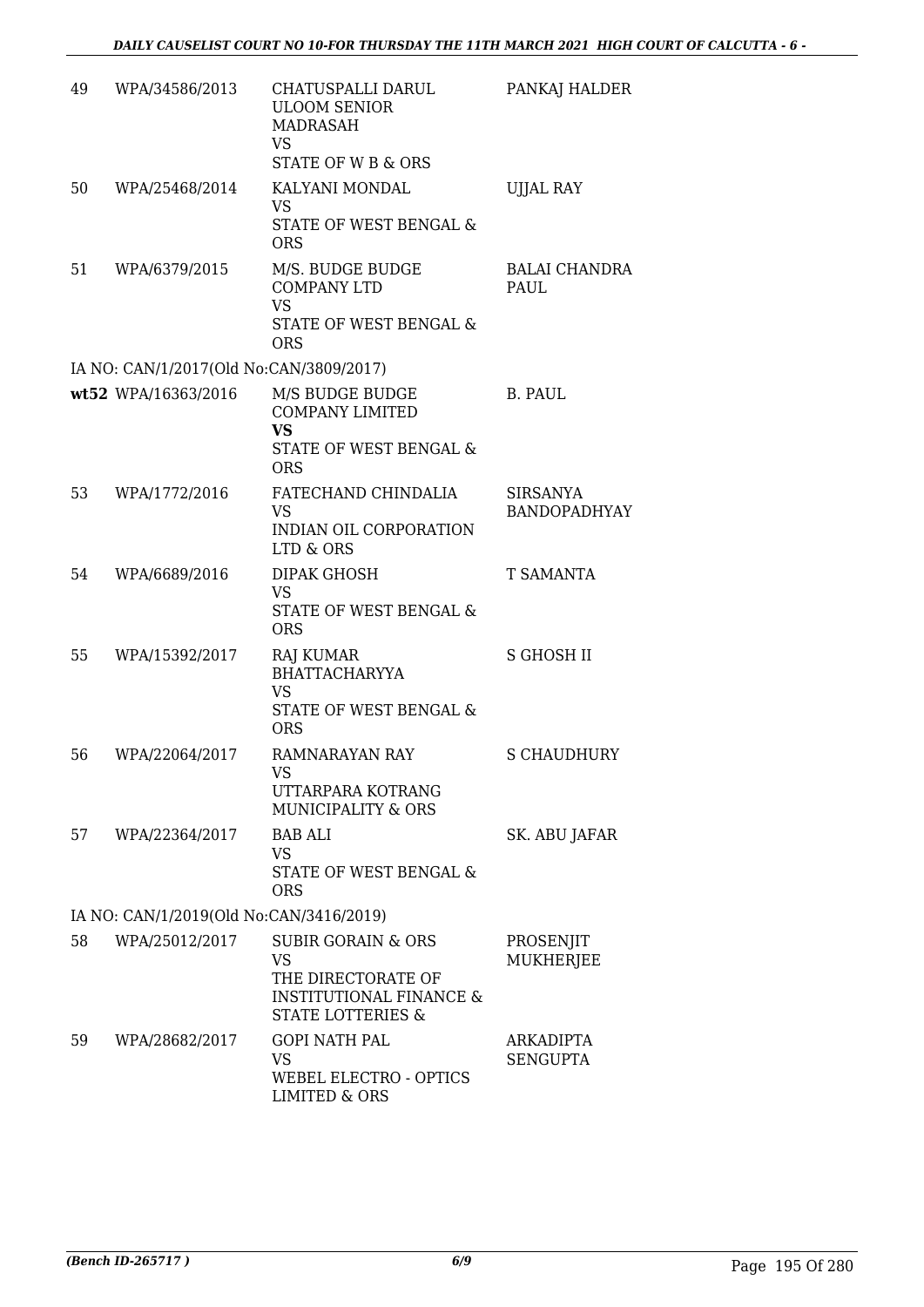| 60 | WPA/7034/2018                 | <b>SABINA BIBI &amp; ORS</b><br><b>VS</b><br>STATE OF WEST BENGAL &<br><b>ORS</b>                                      | <b>BRATINDRA</b><br><b>NARAYAN RAY</b> |
|----|-------------------------------|------------------------------------------------------------------------------------------------------------------------|----------------------------------------|
| 61 | WPA/15776/2018                | <b>GANESH DUTTA</b><br><b>VS</b><br>STATE OF WEST BENGAL &<br><b>ORS</b>                                               | T. MUKHERJEE                           |
| 62 | WPA/20533/2018                | MANIPUR KHUDRA SILPA<br><b>CO-OPERATIVE INDUSTRIAL</b><br>SOCIETY LTD.<br><b>VS</b><br><b>UNION OF INDIA &amp; ORS</b> | P. ROY                                 |
| 63 | WPA/24418/2018                | <b>SAMIRAN NAIYA &amp; ORS</b><br>VS<br>STATE OF WEST BENGAL &<br><b>ORS</b>                                           | SANDIP KUMAR<br><b>MONDAL</b>          |
| 64 | WPA/25090/2018                | <b>ISITA LAHIRI</b><br><b>VS</b><br>STATE OF WEST BENGAL &<br><b>ORS</b>                                               | SANGHAMITRA<br><b>NANDY</b>            |
| 65 | WPA/838/2019                  | NIRMAL KUMAR DASGUPTA<br><b>VS</b><br>STATE OF WEST BENGAL &<br><b>ORS</b>                                             | <b>AMRITA PANDEY</b>                   |
|    |                               | IA NO: CAN/1/2020(Old No:CAN/2700/2020), CAN/2/2020                                                                    |                                        |
| 66 | WPA/907/2019                  | <b>SHYAM SUNDAR MAL</b><br><b>VS</b><br>STATE OF WEST BENGAL &<br><b>ORS</b>                                           | AMBU BINDU<br><b>CHAKRABORTY</b>       |
|    | IA NO: CAN/1/2020             |                                                                                                                        |                                        |
| 67 | WPA/2051/2019                 | JOGEN ROY<br><b>VS</b><br>ADDL. REGISTRAR OF<br>COOPERATIVE SO. (LONG<br>TERM) & ORS.                                  | ASIS<br><b>BHATTACHARYYA</b>           |
| 68 | WPA/2254/2019                 | TIMIR BARAN PRAMANIK<br>VS<br>STATE OF WEST BENGAL &<br>ORS.                                                           | PARTHA<br><b>CHAKRABORTY</b>           |
|    | IA NO: CAN/1/2020, CAN/2/2021 |                                                                                                                        |                                        |
| 69 | WPA/4379/2019                 | SHISHIR KUMAR BISWAS<br>VS<br><b>UNION OF INDIA &amp; ORS</b>                                                          | SHASWAT NAYAK                          |
| 70 | WPA/5991/2019                 | SACHINDRA NATH HALDER<br><b>VS</b><br>STATE OF WEST BENGAL &<br>ORS.                                                   | LAKSHMINATH<br><b>BHATTACHARYA</b>     |
| 71 | WPA/18029/2019                | IMRAN ENTERPRISE & ANR<br><b>VS</b><br>STATE OF WEST BENGAL &<br><b>ORS</b>                                            | PRADIP KR GHOSH                        |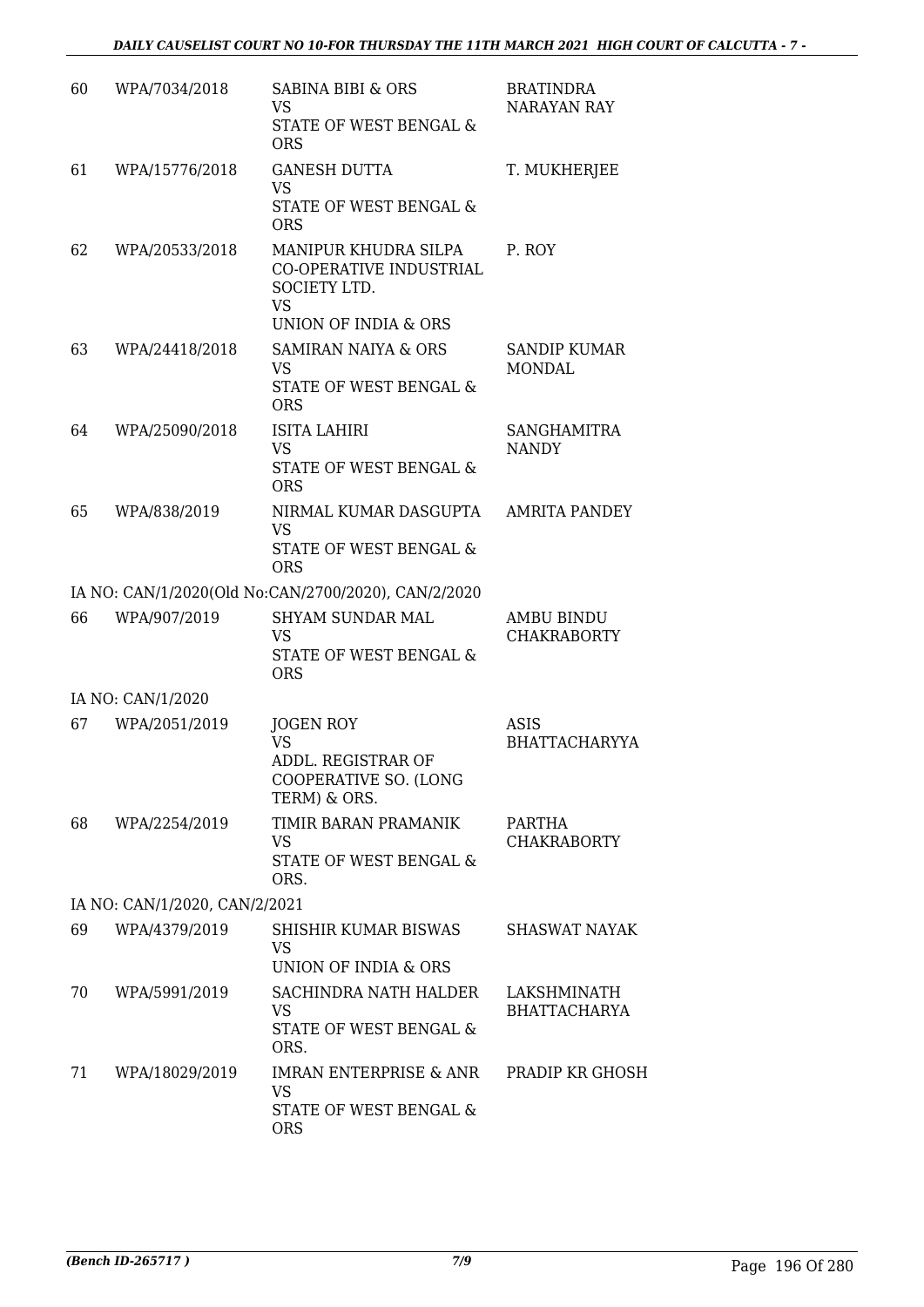| 72 | WPA/6593/2020                           | <b>DEBASISH MAITY</b><br>VS                                                               | <b>SUBIR SABUD</b>                  |
|----|-----------------------------------------|-------------------------------------------------------------------------------------------|-------------------------------------|
|    |                                         | STATE OF WEST BENGAL&<br><b>ORS</b>                                                       |                                     |
|    | IA NO: CAN/1/2020(Old No:CAN/5402/2020) |                                                                                           |                                     |
| 73 | WPA/7076/2020                           | PROF.(DR.)PANKAJ KUMAR<br><b>MANDAL</b><br><b>VS</b>                                      | <b>INDRANUJ DUTTA</b>               |
|    |                                         | State of West Bengal                                                                      |                                     |
|    | IA NO: CAN/1/2020, CAN/2/2021           |                                                                                           |                                     |
| 74 | WPA/7946/2020                           | <b>CHANDAN KUMAR SHIT</b><br><b>VS</b><br>STATE OF WEST BENGAL<br>AND ORS.                | <b>SOURAV DUTTA</b>                 |
| 75 | WPA/9323/2020                           | AVIJIT BANERJEE AND ORS<br><b>VS</b>                                                      | <b>SUMOULI SARKAR</b>               |
|    |                                         | Union of India AND ORS                                                                    |                                     |
|    | IA NO: CAN/1/2020                       |                                                                                           |                                     |
| 76 | WPA/1843/2021                           | HOOGHLY MILLS PROJECTS<br>LTD AND<br><b>VS</b>                                            | <b>MEGHANIL</b><br>MUKHERJE         |
|    |                                         | THE DIRECTOR(SUPPLIES<br>AND DISPOSALS) AND ORS                                           |                                     |
| 77 | WPA/2261/2021                           | MANGAL CHAND MAJI<br>VS                                                                   | SUDDHA PATRA                        |
|    |                                         | STATE OF WEST BENGAL<br>AND ORS.                                                          |                                     |
|    |                                         | <b>APPLICATION (MACC)</b>                                                                 |                                     |
|    |                                         | (CLAIM CASES)                                                                             |                                     |
| 78 | FMA/2123/2013                           | PUSHPA DAS & ANR.<br>VS                                                                   | <b>KRISHANU BANIK</b>               |
|    |                                         | NATIONAL INSURANCE CO.<br>LTD. & ANR.                                                     |                                     |
|    | IA NO: CAN/1/2016(Old No:CAN/2632/2016) |                                                                                           |                                     |
| 79 | FMA/497/2014<br>$(PT I + II + LCR)$     | NATIONAL INSURANCE CO.<br><b>LTD</b><br><b>VS</b>                                         | RAJESH SINGH                        |
|    |                                         | <b>SUSMITA PAL &amp; ORS</b>                                                              |                                     |
|    |                                         | IA NO: CAN/2/2015(Old No:CAN/6056/2015), CAN/3/2019(Old No:CAN/11261/2019)                |                                     |
|    | wt80 COT/14/2015                        | <b>SUSMITA PAL &amp; ORS</b><br>VS<br>NATIONAL INSURANCE<br><b>COMPANY LTD. &amp; ORS</b> | <b>UDAY SANKAR</b><br>CHOTTOPADHYAY |
| 81 | FMAT/118/2015                           | SUNIL KR. BANERJEE                                                                        | <b>SAIDUR RAHAMAN</b>               |
|    |                                         | VS<br>ORIENTAL INSURANCE CO.<br>LTD. & ANR.                                               |                                     |
|    |                                         |                                                                                           |                                     |

IA NO: CAN/1/2017(Old No:CAN/5947/2017)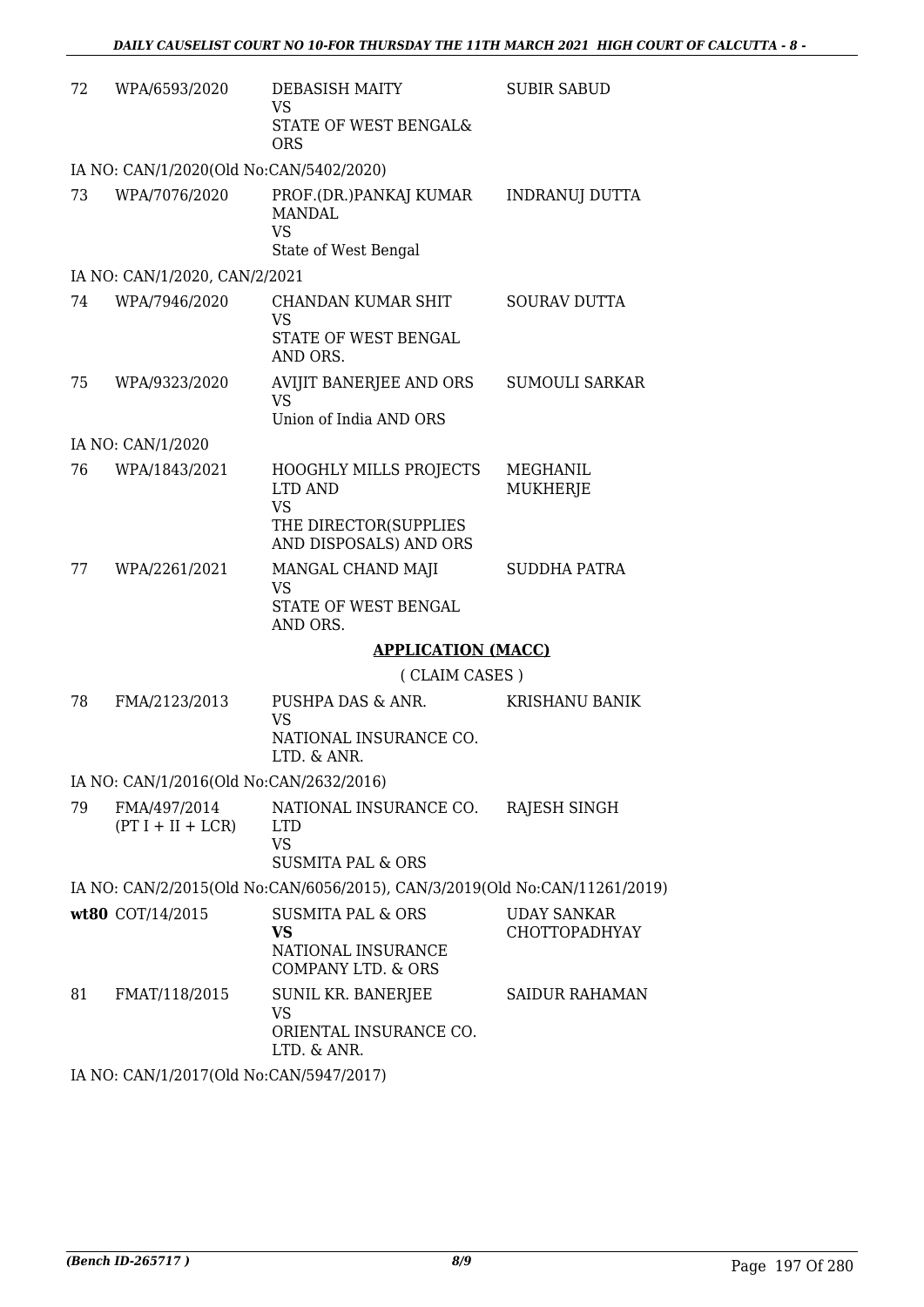| 82 | FMAT/1065/2015                   | <b>SITESH GHOSH</b><br><b>VS</b><br>THE NEW INDIA<br>ASSURANCE CO.<br>LTD, MALDA BRANCH & ANR            | <b>SAIDUR RAHAMAN</b>               |
|----|----------------------------------|----------------------------------------------------------------------------------------------------------|-------------------------------------|
| 83 | FMAT/1271/2019                   | UNION OF INDIA REP<br>THROUGH THE G.M.,<br><b>EASTERN RAILWAY</b><br><b>VS</b><br><b>GAYITRI PURKAIT</b> | <b>SOMA ROY</b><br><b>CHOWDHURY</b> |
|    |                                  | IA NO: CAN/1/2019(Old No:CAN/11959/2019), CAN/2/2020, CAN/3/2021                                         |                                     |
| 84 | FMAT/555/2020                    | ICICI LOMBARD G.I. CO.<br>LTD.<br><b>VS</b><br>PINKI RAY BARUA                                           | PARIMAL KUMAR<br><b>PAHARI</b>      |
|    | IA NO: CAN/1/2021                |                                                                                                          |                                     |
| 85 | FMAT/113/2021<br>(office report) | NATIONAL INSURANCE<br><b>COMPANY LTD</b><br><b>VS</b><br>LAKHINDER MODINA<br><b>RAJWAR AND ORS</b>       | LAKSHINDER MODI                     |
|    | IA NO: CAN/1/2021, CAN/2/2021    |                                                                                                          |                                     |
| 86 | FMA/164/2021                     | THE NEW INDIA<br><b>ASSURANCE CO. LTD</b><br><b>VS</b><br><b>TRIPTI DAS</b>                              | RAJDEEP<br><b>BHATTACHARYA</b>      |
|    | IA NO: CAN/1/2020, CAN/2/2020    |                                                                                                          |                                     |
| 87 | FMA/347/2021                     | N I C LTD<br><b>VS</b><br>TARIF CHOWDHURY & ANR                                                          | P K PAHARAI                         |
|    |                                  | IA NO: CAN/1/2017(Old No:CAN/6431/2017), CAN/2/2019(Old No:CAN/1142/2019)                                |                                     |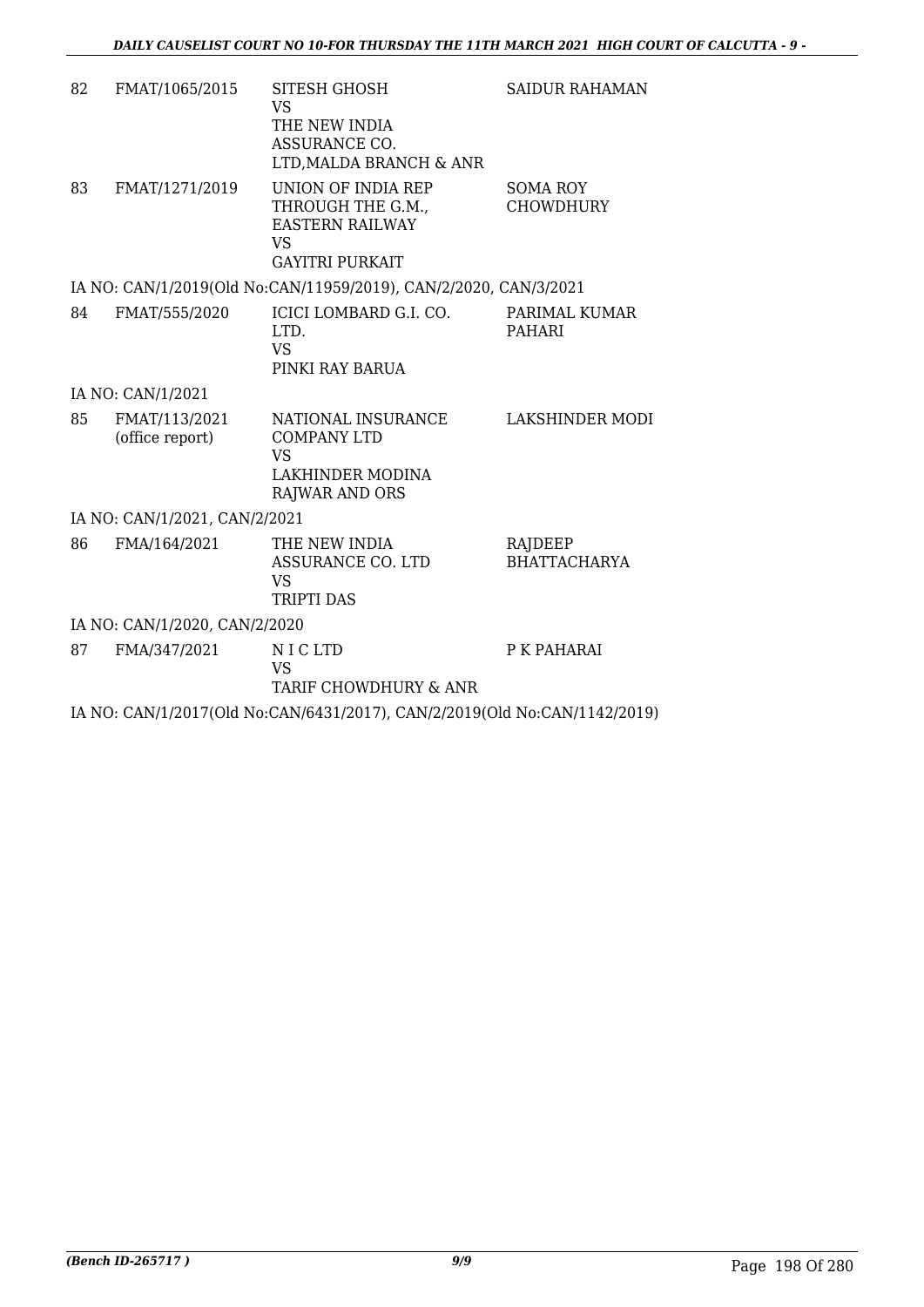

## **Appellate Side**

**DAILY CAUSELIST For Thursday The 11th March 2021**

### **COURT NO. 23 SINGLE BENCH (SB - X) AT 10:30 AM HON'BLE JUSTICE ARINDAM MUKHERJEE (VIA VIDEO CONFERENCE)**

**ON AND FROM MONDAY, 1ST MARCH, 2021 - MATTERS (MOTION & HEARING) UNDER ARTICLE 226 OF THE CONSTITUTION RELATING TO MADHYAMIK SIKSHYA KENDRA UNDER GROUP - II, INCLUDING APPLICATIONS CONNECTED THERETO;**

**MATTERS (MOTION & HEARING) UNDER ARTICLE 226 OF THE CONSTITUTION OF INDIA RELATING TO CO-OPERATIVE SOCIETIES UNDER GROUP - V (EXCLUDING SERVICE MATTERS) AND APPLICATIONS CONNECTED THERETO;**

**AND**

**ON AND FROM MONDAY, 1ST MARCH, 2021 - IN ADDITION TO HIS OWN LIST, SHALL TAKE ITEM NOS.181 TO 235 FROM THE LIST DATED 1ST MARCH, 2021 OF HON'BLE JUSTICE SABYASACHI BHATTACHARYYA.**

**AND**

**ON AND FROM MONDAY, 1ST MARCH, 2021 - WILL SIT SINGLY AND TAKE ITEM NOS.236 TO 279 FROM THE LIST DATED 1ST MARCH, 2021 OF HON'BLE JUSTICE SABYASACHI BHATTACHARYYA (EXCEPT THE MATTERS WHICH ARE ALREADY DISPOSED OF OR ORDERED OTHERWISE).**

**IF NO ONE APPEARS FOR THE PETITIONERS, THE MATTERS SHALL BE DISMISSED.** 

**PHYSICAL MENTIONING WILL BE ENTERTAINED ONLY UPON SERVICE OF NOTICE TO THE OTHERSIDE.**

**ORIGINAL SIDE MATTERS WILL BE TAKEN UP FROM 2 P.M. AFTER COMPLETION OF ORIGINAL SIDE MATTERS APPELLATE SIDE MATTERS WILL BE TAKEN UP, IF TIME PERMITS.**

#### **NOTE : MATTERS WILL BE TAKEN UP THROUGH PHYSICAL HEARING ONLY WHEN BOTH THE PARTIES ARE AGREED.**

#### **TO BE MENTIONED**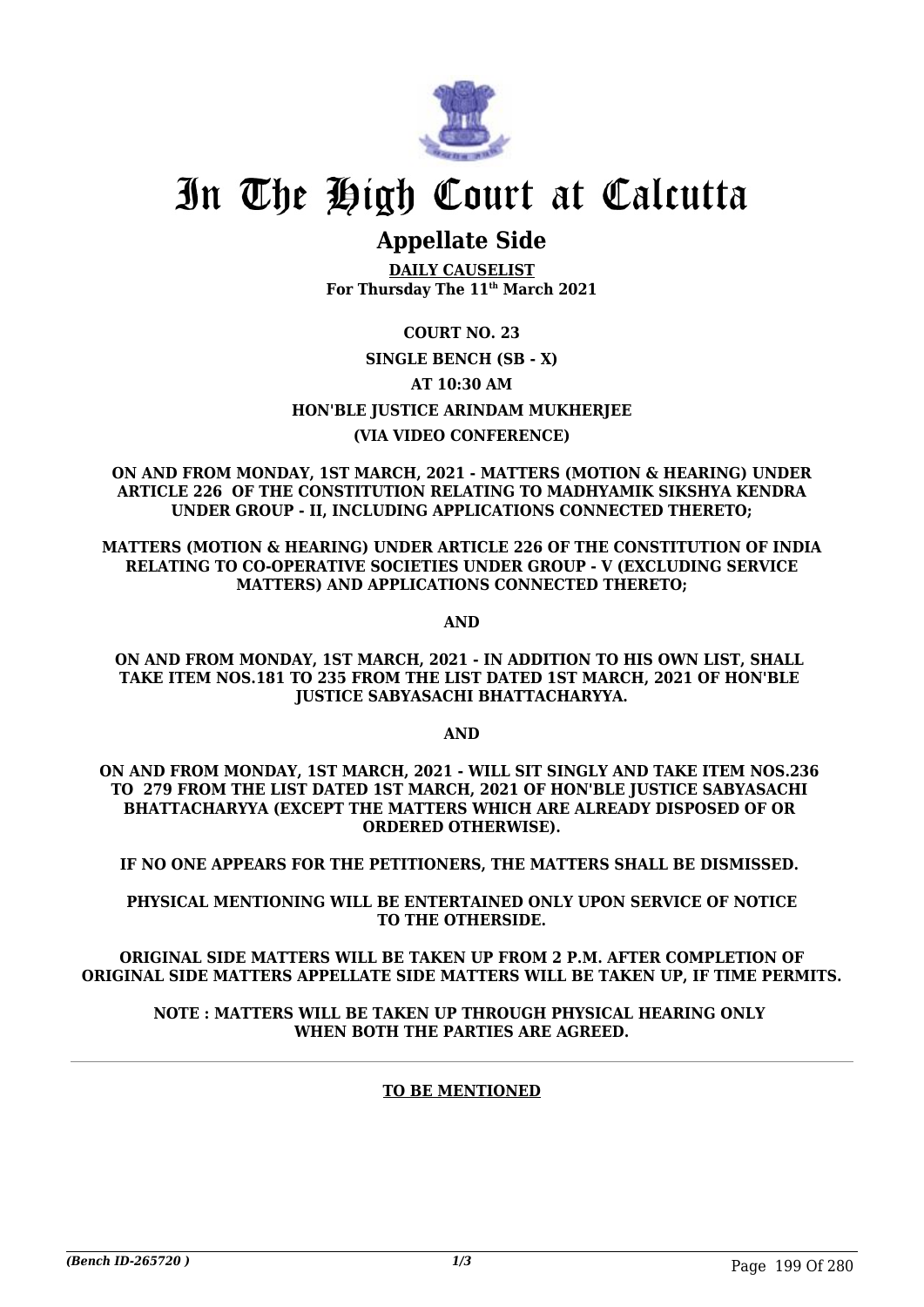1 WPA/11423/2020 (Correction) AKASH FOOD PRODUCTS PVT LTD AND ANR VS UNION OF INDIA AND ORS. MOUSUMI BHOWAL

IA NO: CAN/1/2021, CAN/2/2021

#### **MOTION 1**

( GROUP - V (CO -OPERATIVE )

| 2 | WPA/3801/2021 | JAMNA UNION<br><b>COOPERATIVE</b><br>AGRICULTURAL CREDIT<br><b>SOCIETY LTD</b><br>VS<br>STATE OF WEST BENGAL<br>AND ORS. | SUBHAJIT PANJA   |
|---|---------------|--------------------------------------------------------------------------------------------------------------------------|------------------|
| 3 | WPA/6662/2021 | KUNTAL KUMAR<br><b>MAHAPATRA</b><br>VS<br>STATE OF WEST BENGAL<br>AND ORS.                                               | TAPAS SINGHA ROY |
| 4 | WPA/6707/2021 | FARAKKA MAHILA                                                                                                           | PRISANKA GANGULY |

UNNAYAN COOP. CREDIT SO. LTD. AND ANR. VS STATE OF WEST BENGAL AND ORS.

#### **MOTION**

( GROUP - IX RESIDUARY )

- 5 WPA/8758/2020 NIRAPAD COOPERATIVE HOUSING SOCIETY LIMITED AND ANR VS THE STATE OF WEST BENGAL AND ORS RUCHIKA MALL 6 WPA/5484/2021 ADVANCED SOCIETY FOR LAKSHMINATH
- HEADMASTER AND HEADMISTRESS DUKY REP BY GS AND ANR VS STATE OF WEST BENGAL AND ORS. BHATTACHARYA

#### **APPLICATION**

7 WPA/4476/2017 ASHA RANI HIJLI VS STATE OF WEST BENGAL & ORS A. N. NASKAR

IA NO: CAN/1/2020(Old No:CAN/1999/2020)

#### **FOR HEARING**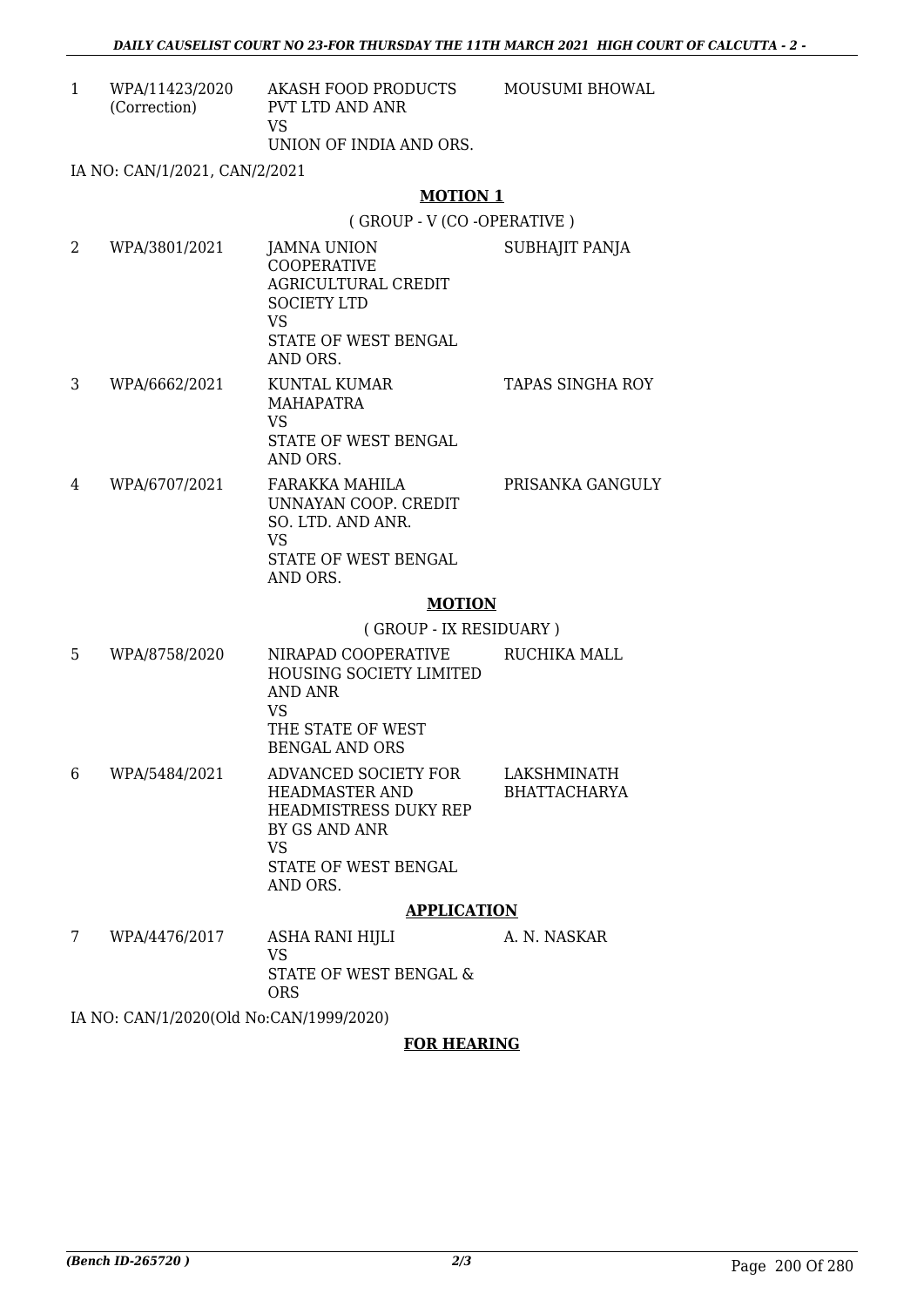8 WPA/112/2021 KANAM LATEX INDUSTRIES PRIVATE LIMITED AND ANOTHER VS STATE OF WEST BENGAL AND ORS.

SALONI BHATTACHARJEE

IA NO: CAN/1/2021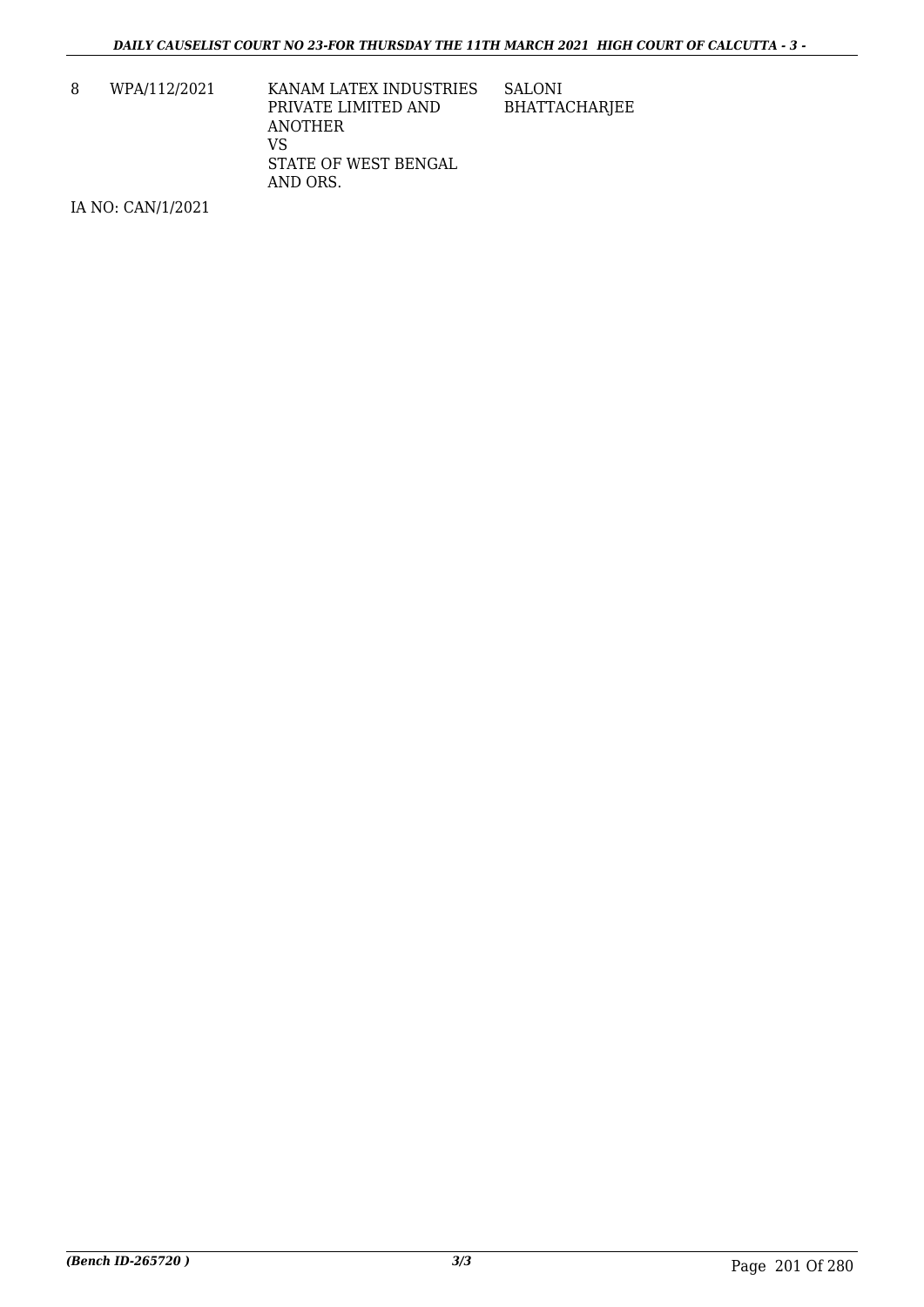

#### **Appellate Side**

**DAILY CAUSELIST For Thursday The 11th March 2021**

**COURT NO. 18 SINGLE BENCH (SB - XI) AT 10:30 AM HON'BLE JUSTICE BISWAJIT BASU**

**(VIA VIDEO CONFERENCE)**

**ON AND FROM MONDAY, 22ND FEBRUARY, 2021 ROSTER NOTIFIED ON 8TH JANUARY, 2021 IS MODIFIED TO THE FOLLOWING EXTENT:-** 

**MATTERS (MOTION & HEARING) UNDER ARTICLE 226 OF THE CONSTITUTION RELATING TO MADRASAH EDUCATION UNDER GROUP II AND APPLICATIONS CONNECTED THERETO;**

**MATTERS (MOTION & HEARING) UNDER ARTICLE 226 OF THE CONSTITUTION RELATING TO APPOINTMENT AND SERVICE CONDITION OF PARA TEACHERS UNDER GROUP II AND APPLICATIONS CONNECTED THERETO;**

**ADMISSION AND HEARING OF CIVIL REVISION APPLICATIONS AND APPLICATIONS UNDER ARTICLE 227 OF THE CONSTITUTION OF INDIA ARISING OUT OF TESTAMENTARY, EJECTMENT / EVICTION SUITS AND PUBLIC PREMISES (UNAUTHORISED OCCUPANTS) ACT, 1971 INCLUDING APPLICATIONS CONNECTED THERETO.** 

**MATTERS (MOTION & HEARING) UNDER ARTICLE 226 OF THE CONSTITUTION OF INDIA RELATING TO LAND UNDER GROUP I INCLUDING APPLICATIONS CONNECTED THERETO.** 

**NOTE: MATTERS WILL BE TAKEN UP THROUGH PHYSICAL HEARING ONLY WHEN BOTH THE PARTIES ARE AGREED.**

**SPECIAL NOTE : 1. CONTESTED APPLICATION WILL BE TAKEN UP ON EVERY WEDNESDAY AND FRIDAY.**

**2. WRIT HEARING MATTERS WILL BE TAKEN UP ON EVERY THURSDAY.** 

**3. MENTIONING WILL BE TAKEN UP ON EVERY MONDAY AND THURSDAY ONLY.** 

**4. NO PHYSICAL MENTIONING WILL BE ENTERTAINED. ONLY MENTIONING THROUGH VIRTUAL MODE WILL BE ENTERTAINED.** 

**SPL. NOTE: ON 11.03.2021, AFTER 'TO BE MENTIONED', 'FOR ORDER' AND 'NEW MOTION', 'APPLICATION' WILL BE TAKEN UP. THEREAFTER, 'WRIT HEARING' FOLLOWED BY 'MOTION' WILL BE TAKEN UP, IF TIME PERMITS.**

|     |                                    | <b>TO BE MENTIONED</b>                                              |                      |  |
|-----|------------------------------------|---------------------------------------------------------------------|----------------------|--|
| 1   | CPAN/523/2020                      | SMT RINKU BISWAS NEE BARDHAN<br>VS<br>JAYANTA KUMAR BISWAS          | ANINDYA HALDER       |  |
| wt2 | CO/3433/2019                       | RINKU BISWAS NEE BARDHAN<br><b>VS</b><br>JAYANTA KUMAR BISWAS       | ANINDYA HALDER       |  |
| 3   | CO/519/2021                        | HARMEET KAUR AND ORS.<br>VS.<br>KISHORILAL AGARWAL AND ORS.         | ABIR LAL CHAKRABORTY |  |
|     |                                    | <b>FOR ORDERS</b>                                                   |                      |  |
| 4   | WPA/4365/2021<br>$\lceil C \rceil$ | CHIRANJIB KAYAL<br>VS <sub>1</sub><br>STATE OF WEST BENGAL AND ORS. | SAKTI PADA JANA      |  |
|     |                                    | <b>CIVIL NEW MOTION</b>                                             |                      |  |
| 5   | CO/642/2020<br>[ WITH CAVEAT ]     | DEBSANKAR PAUL<br>VS<br><b>AVIJIT BHOWMICK</b>                      | ANIRBAN DEY          |  |
|     |                                    | <b>NEW MOTION (GROUP - I)</b>                                       |                      |  |
| 6   | WPA/4271/2019                      | DILIP KR. HALDER<br><b>VS</b><br>STATE OF WEST BENGAL & ORS.        | KOUSHIKEE BANERJEE   |  |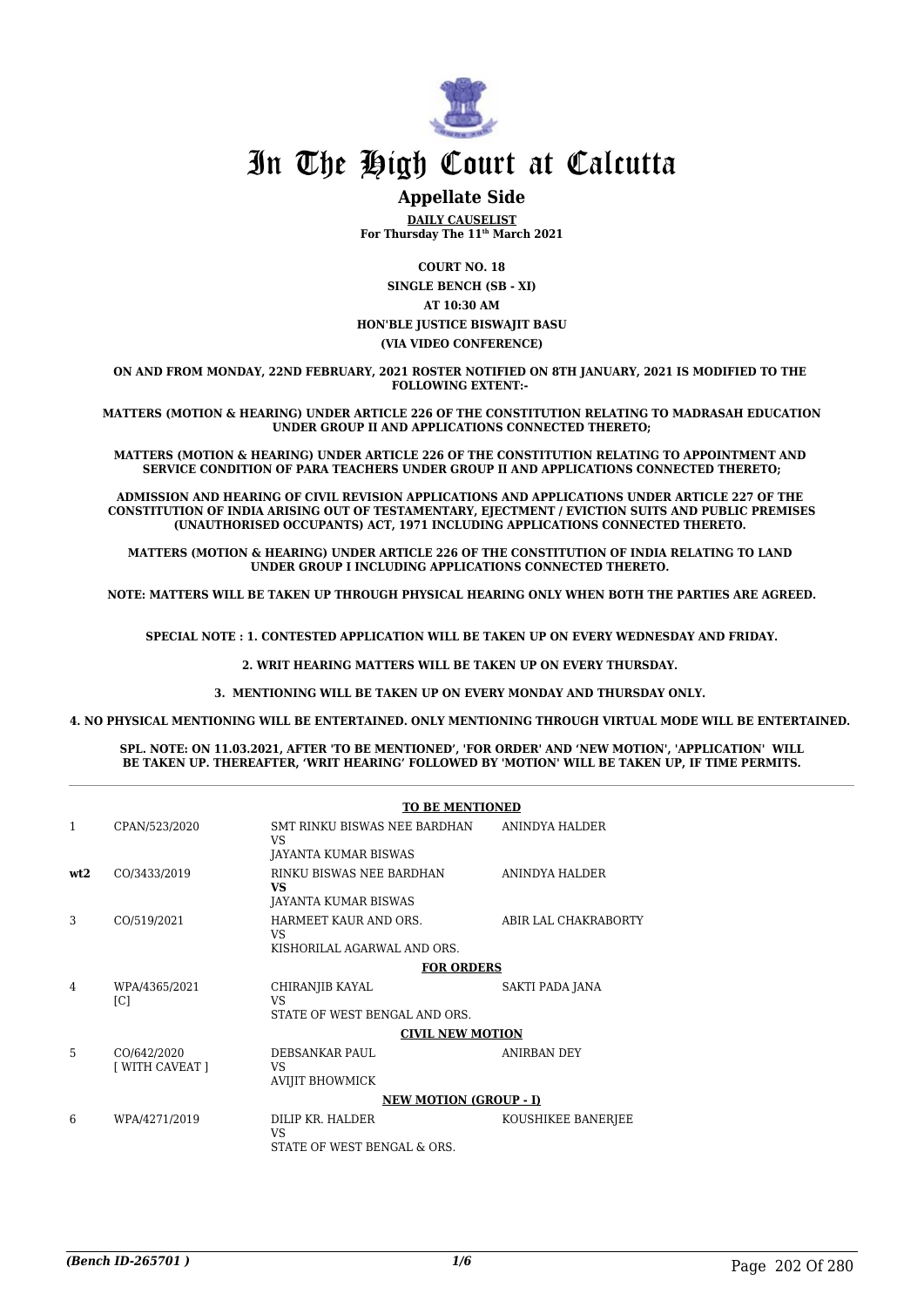#### *DAILY CAUSELIST COURT NO 18-FOR THURSDAY THE 11TH MARCH 2021 HIGH COURT OF CALCUTTA - 2 -*

| 7    | WPA/5937/2021                                        | SAHIRA BHANU SEKH (BEWA)<br>VS                                           | ANIRBAN SARKAR                                                                                                               |
|------|------------------------------------------------------|--------------------------------------------------------------------------|------------------------------------------------------------------------------------------------------------------------------|
|      |                                                      | THE STATE OF WEST BENGAL AND<br><b>ORS</b>                               |                                                                                                                              |
| 8    | WPA/6091/2021                                        | <b>DULAL PAL</b><br><b>VS</b>                                            | SUDIP SARKAR                                                                                                                 |
|      |                                                      | STATE OF WEST BENGAL AND ORS.                                            |                                                                                                                              |
| 9    | WPA/6272/2021                                        | RANAJIT KUMAR PAL<br>VS                                                  | BARUN CHATTERJEE                                                                                                             |
|      |                                                      | STATE OF WEST BENGAL AND ORS.                                            |                                                                                                                              |
| 10   | WPA/6274/2021                                        | SATYA KINKAR KOLEY AND ORS.<br>VS<br>STATE OF WEST BENGAL AND ORS.       | <b>BARUN CHATTERJEE</b>                                                                                                      |
|      |                                                      |                                                                          |                                                                                                                              |
| 11   | WPA/6436/2021                                        | GOUR HARI GIRI AND ANOTHER<br><b>VS</b><br>STATE OF WEST BENGAL AND ORS. | SANKHA PRASAD ROY                                                                                                            |
| 12   | WPA/6605/2021                                        | FAIZ AHMED KHAN AND ANOTHER                                              | AKBAR ALI                                                                                                                    |
|      |                                                      | VS                                                                       |                                                                                                                              |
|      |                                                      | STATE OF WEST BENGAL AND ORS.                                            |                                                                                                                              |
| 13   | WPA/6606/2021                                        | MOHAMED AZHAR @ MD. AZHAR<br>AND OTHERS<br><b>VS</b>                     | AKBAR ALI                                                                                                                    |
|      |                                                      | STATE OF WEST BENGAL AND ORS.                                            |                                                                                                                              |
|      |                                                      | <b>NEW MOTION (GROUP - II)</b>                                           |                                                                                                                              |
| 14   | WPA/4709/2021                                        | SERAJ ALI                                                                | Golam                                                                                                                        |
|      |                                                      | VS                                                                       |                                                                                                                              |
|      |                                                      | STATE OF WEST BENGAL AND ORS.                                            |                                                                                                                              |
| 15   | WPA/5031/2021                                        | MD. JIAULLAH<br><b>VS</b>                                                | <b>JAKIR HOSSAIN</b>                                                                                                         |
|      |                                                      | STATE OF WEST BENGAL AND ORS.                                            |                                                                                                                              |
| 16   | WPA/6739/2021                                        | MAMAN HALSANA AND OTHERS                                                 | SUBHRANGSU PANDA                                                                                                             |
|      |                                                      | <b>VS</b><br>STATE OF WEST BENGAL AND ORS.                               |                                                                                                                              |
|      |                                                      | <b>APPLICATION</b>                                                       |                                                                                                                              |
| 17   | WPA/26710/2015<br>[ADDITION OF<br>PARTY][VACATING]   | BIRPUR FISHERMEN'S CO<br>OPERATIVE SOCIETY & ANR<br>VS                   | <b>U BETAL</b>                                                                                                               |
|      |                                                      | STATE OF WEST BENGAL & ANR                                               |                                                                                                                              |
|      | No:CAN/11739/2019), CAN/5/2020, CAN/6/2020           |                                                                          | IA NO: CAN/1/2018(Old No:CAN/9504/2018), CAN/2/2018(Old No:CAN/9941/2018), CAN/3/2019(Old No:CAN/11519/2019), CAN/4/2019(Old |
| 18   | WPA/3989/2017                                        | DR. SUKUMAR MK. GHOSH                                                    | SHYMAL KUMAR SIKDAR                                                                                                          |
|      |                                                      | VS<br>STATE OF WEST BENGAL & ORS                                         |                                                                                                                              |
|      | IA NO: CAN/1/2017(Old No:CAN/10308/2017)             |                                                                          |                                                                                                                              |
| 19   | CO/2067/2018                                         | PRAFULLA KUMAR GHOSH                                                     | KAMAN SAHOO                                                                                                                  |
|      | (ADDITION OF PARTY)                                  | VS                                                                       |                                                                                                                              |
|      |                                                      | SULEKHA KARATI                                                           |                                                                                                                              |
|      | IA NO: CAN/1/2019(Old No:CAN/5937/2019), CAN/2/2021  |                                                                          |                                                                                                                              |
| wt20 | CO/3004/2018                                         | PRAFULLA KR. GHOSH<br>VS                                                 | KAMAN SAHOO                                                                                                                  |
|      |                                                      | <b>SULEKHA KARATI</b>                                                    |                                                                                                                              |
|      | IA NO: CAN/1/2021                                    |                                                                          |                                                                                                                              |
| 21   | CO/2960/2018                                         | SUDIPTO MUKERJEE & ANR                                                   | SHOHINI CHAKRABORTY                                                                                                          |
|      |                                                      | VS<br>KABRA MARBLE CORPORATION &<br><b>ORS</b>                           |                                                                                                                              |
| 22   | RVW/9/2019                                           | KABRA MARBLE CORPORATION &                                               | SUBHASISH CHAKRABORTY                                                                                                        |
|      |                                                      | <b>ORS</b><br>VS                                                         |                                                                                                                              |
|      |                                                      | SUDIPTO MUKHERJEE & ANR                                                  |                                                                                                                              |
| 23   | CO/2971/2019                                         | PROFESSOR SK. SAHANUL HAQUE<br>VS                                        | <b>ABHIJIT SARKAR</b>                                                                                                        |
|      |                                                      | SK. MD. QUASIN & ORS                                                     |                                                                                                                              |
|      | IA NO: CAN/1/2019(Old No:CAN/12308/2019), CAN/3/2020 |                                                                          |                                                                                                                              |
| 24   | WPA/10450/2019                                       | AKMOL HOSSAIN & ORS                                                      | TANUJA BASAK                                                                                                                 |
|      | (AMENDMENT)                                          | VS<br>STATE OF WEST BENGAL & ORS                                         |                                                                                                                              |
|      | IA NO: CAN/1/2020(Old No:CAN/2041/2020)              |                                                                          |                                                                                                                              |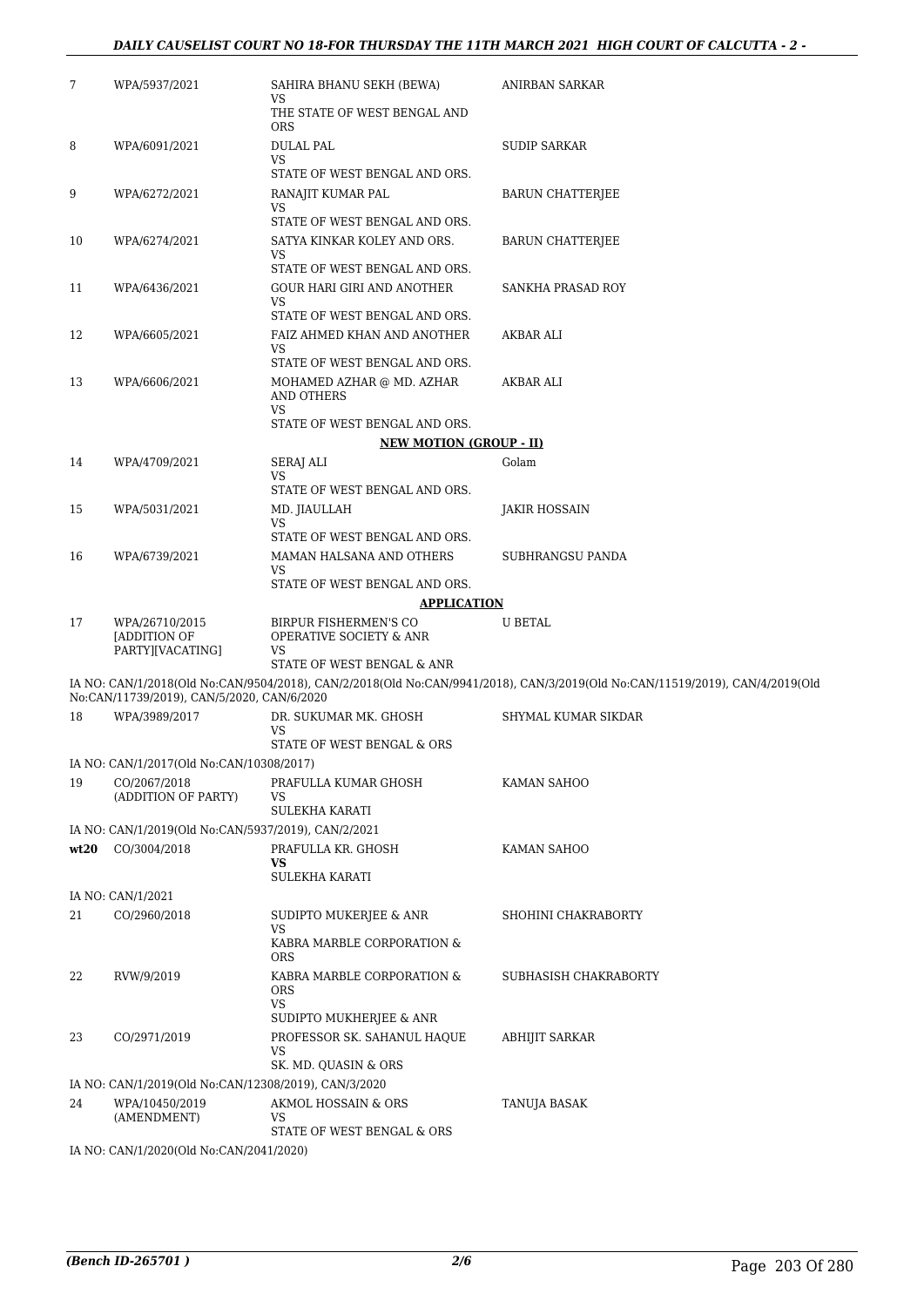| 25   | RVW/54/2020                                             | AVIJIT DEY<br>VS<br>UTTARPARA KOTRUNG<br>MUNICIPALITY & ORS.                                                | <b>TAPAS DUTTA</b>     |
|------|---------------------------------------------------------|-------------------------------------------------------------------------------------------------------------|------------------------|
|      | IA NO: CAN/1/2020, CAN/2/2020                           |                                                                                                             |                        |
|      | wt26 CO/1484/2014                                       | SHANKAR LAL PATEL                                                                                           | <b>TAPAS DUTTA</b>     |
|      |                                                         | VS<br>UTTARPARA KOTRUNG                                                                                     |                        |
|      |                                                         | MUNICIPALITY                                                                                                |                        |
| wt27 | IA NO: CAN/4/2015(Old No:CAN/7363/2015)<br>CO/4284/2016 | AVIJIT DEY                                                                                                  | SUMANTA SARATHI        |
|      |                                                         | <b>VS</b><br>UTTARPARA KOTRUNG<br>MUNICIPALITY & ORS                                                        | <b>BHOWMIK</b>         |
| 28   | CPAN/729/2020                                           | MD JAWAID NEHAL                                                                                             | ABHIJIT SARKAR         |
|      |                                                         | VS<br>LD JUDGE BISWAJYOTI CHATTERJEE                                                                        |                        |
| wt29 | CO/4296/2019                                            | MD JAWAID NEHAL                                                                                             | ABHIJIT SARKAR         |
|      |                                                         | <b>VS</b>                                                                                                   |                        |
| 30   | CPAN/730/2020                                           | SK MD QUASIN<br>SK BAG BVL HAQUE                                                                            | <b>ABHIJIT SARKAR</b>  |
|      |                                                         | <b>VS</b>                                                                                                   |                        |
|      |                                                         | LD JUDGE BISWAJYOTI CHATTERJEE                                                                              |                        |
| wt31 | CO/4297/2019                                            | SK BAGBUL HOQUE<br><b>VS</b>                                                                                | <b>ABHIJIT SARKAR</b>  |
|      |                                                         | SK MD QUASIN                                                                                                |                        |
|      |                                                         | <b>MOTION</b>                                                                                               |                        |
| 32   | CO/2865/2019<br>$[B-1]$                                 | SURESH AGARWAL & ANR<br><b>VS</b>                                                                           | ARJUN SAMANTA          |
|      |                                                         | LATA KHANNAH & ORS                                                                                          |                        |
| 33   | WPA/17281/2019                                          | SAHEDA BIBI                                                                                                 | <b>ASRAF MONDAL</b>    |
|      |                                                         | VS<br>STATE OF WEST BENGAL & ORS.                                                                           |                        |
| 34   | WPA/22836/2019                                          | MD ABDUL HAMID @ MD ABDUL                                                                                   | PINAKI RANJAN          |
|      |                                                         | HAMID MONDAL & ORS<br><b>VS</b>                                                                             | <b>CHAKBRABORTI</b>    |
|      |                                                         | STATE OF WEST BENGAL & ORS                                                                                  |                        |
| 35   | CO/471/2020                                             | NANI GOPAL DAS                                                                                              | TARAK NATH HALDER      |
|      |                                                         | VS<br>HEMLATA ROONGTA                                                                                       |                        |
| wt36 | CO/1132/2020                                            | HEMLATA RUNGTA                                                                                              | <b>SANWAL TIBREWAL</b> |
|      |                                                         | VS                                                                                                          |                        |
|      | IA NO: CAN/1/2020(Old No:CAN/3670/2020)                 | NANI GOPAL DAS                                                                                              |                        |
| wt37 | CO/1133/2020                                            | ANAND KUMAR RUNGTA @ ROONGTA                                                                                | SANWAL TIBREWAL        |
|      |                                                         | VS.                                                                                                         |                        |
|      |                                                         | <b>BALAI CHANDRA DAS</b>                                                                                    |                        |
| wt38 | IA NO: CAN/2/2020, CAN/3/2020<br>CO/472/2020            | BALAI CH. DAS                                                                                               | TARAK NATH HALDER      |
|      |                                                         | VS                                                                                                          |                        |
|      |                                                         | ANAND KR. ROONGTA                                                                                           |                        |
| 39   | CO/723/2020                                             | <b>CHABI PATRA &amp; ORS</b><br>VS                                                                          | PINTU KARAR            |
|      |                                                         | SANJIB KUMAR BISWAS                                                                                         |                        |
| 40   | CO/746/2020                                             | BOARD OF TRUSTEES FOR THE PORT<br>OF KOLKATA<br><b>VS</b>                                                   | <b>GAURAV KHAITAN</b>  |
|      |                                                         | METAL BOX INDIA LIMITED & ANR                                                                               |                        |
|      |                                                         | IA NO: CAN/1/2020(Old No:CAN/2412/2020), CAN/2/2020(Old No:CAN/4914/2020), CAN/3/2020(Old No:CAN/4915/2020) |                        |
| 41   | CO/754/2020<br>B-2                                      | SANJIB SAHA CHOWDHURY<br><b>VS</b>                                                                          | PALSH MUKHERJEE        |
|      |                                                         | JAYANTA DUTTA                                                                                               |                        |
| 42   | CO/762/2020                                             | ANJAN KUMAR MAJUMDER                                                                                        | <b>IFTEKAR MUSHI</b>   |
|      |                                                         | VS<br>SMT PRAMILA PANDA & ORS                                                                               |                        |
| 43   | CO/1478/2020                                            | KAMAL KUMAR ROY                                                                                             | PRASANT KUMAR DUTT     |
|      |                                                         | VS<br>SUBNALANE MAZUMDER                                                                                    |                        |
|      |                                                         |                                                                                                             |                        |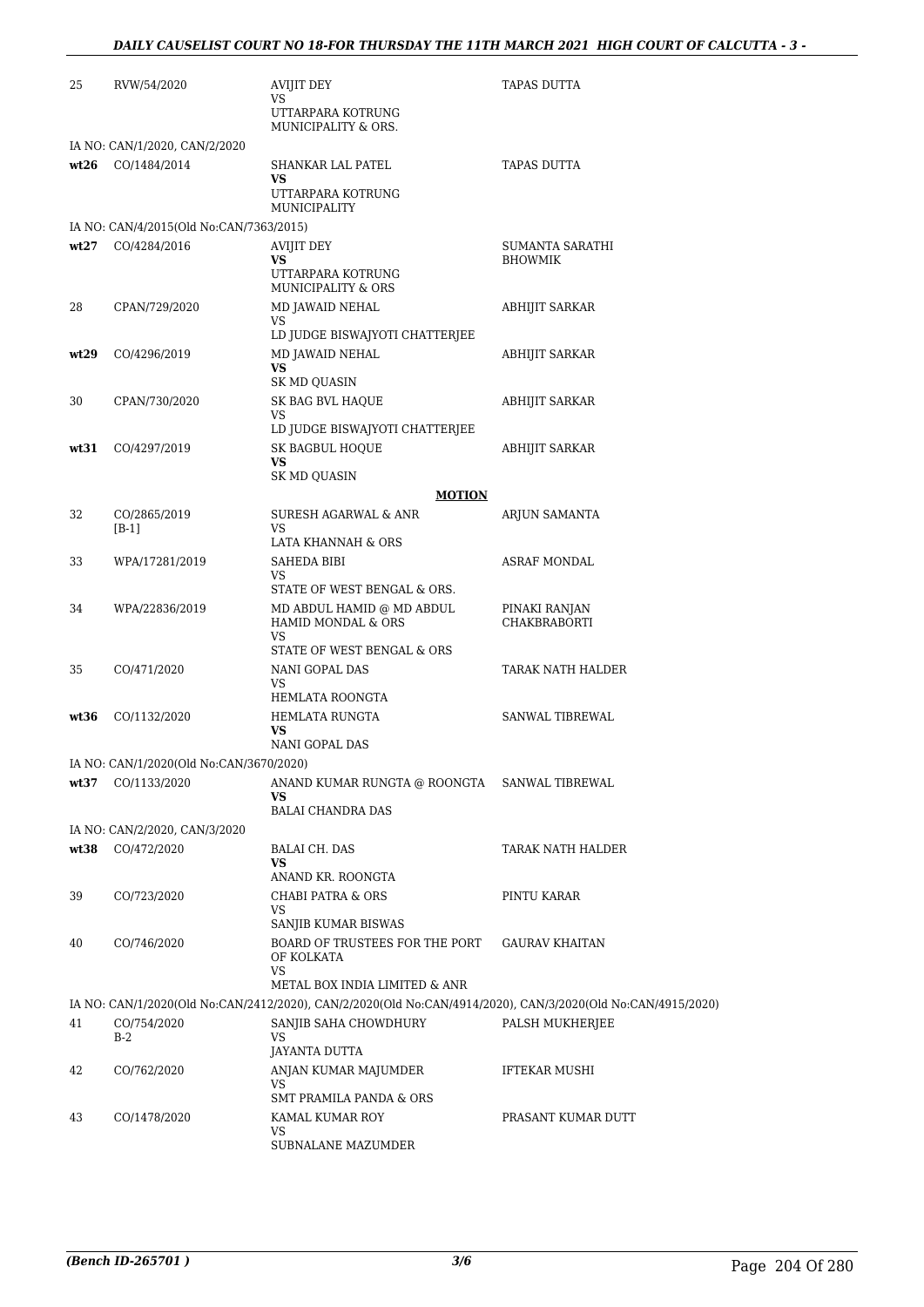#### *DAILY CAUSELIST COURT NO 18-FOR THURSDAY THE 11TH MARCH 2021 HIGH COURT OF CALCUTTA - 4 -*

| 44 | CO/1542/2020      | DINESH KUMAR ARYA<br>VS.                           | SOUMYAJIT BHATTA         |
|----|-------------------|----------------------------------------------------|--------------------------|
| 45 | CO/1612/2020      | RAMESH KUMAR ARYA<br>RABI SHANKAR GUPTA @ HARI     | MD RIZWAN ALAM           |
|    |                   | SHANKAR GUPTA<br><b>VS</b>                         |                          |
|    |                   | DEEPSIKHA SENGUPTA                                 |                          |
| 46 | CO/1670/2020      | NUPUR ROY<br>VS<br>PIYALI PALIT                    | SANANDA GANGULI          |
| 47 | WPA/1938/2020     | RANJIT KUMAR PAUL @ RANJIT                         | DILIP KUMAR MAITY        |
|    |                   | KUMAR<br>VS                                        |                          |
|    |                   | STATE OF WEST BENGAL & ORS                         |                          |
| 48 | WPA/4134/2020     | SANAT KUMAR HALDER @ SANAT<br>HALDER<br>VS         | SWAPAN KUMAR KAR         |
|    |                   | STATE OF WEST BENGAL &ORS                          |                          |
| 49 | WPA/4273/2020     | PULIN BEHARI ROY & ORS                             | SWAPAN KUMAR KAR         |
|    |                   | VS<br>STATE OF WEST BENGAL & ORS                   |                          |
| 50 | WPA/9157/2020     | MIR MAHEBAR ALI                                    | TANUJA BASAK             |
|    |                   | VS                                                 |                          |
|    |                   | State of West Bengal                               |                          |
| 51 | CO/59/2021        | <b>BIMAL SANKAR NANDA</b><br><b>VS</b>             | SOUMITA GHOSH            |
|    |                   | RABI SANKAR NANDA                                  |                          |
|    | IA NO: CAN/1/2021 |                                                    |                          |
| 52 | CO/83/2021        | SUBHASH CHANDRA MONDAL AND<br><b>OTHERS</b><br>VS. | KOUSHIKEE BANERJEE       |
|    |                   | SOUMEN SARKAR AND OTHERS                           |                          |
| 53 | CO/101/2021       | M/S. VISHWSAMITRA RAMKUMAR<br><b>VS</b>            | LUTFUL HQUE              |
|    |                   | M/S. GHOSH AND SONS PVT LTD                        |                          |
| 54 | CO/241/2021       | SUBHAS HAZRA AND ORS<br>VS<br>TAPAN BHANDARI       | TAPAN BHANDARI           |
| 55 | CO/246/2021       | AJIBAR LASKAR                                      | SAFIQUE ALI MIDDE        |
|    |                   | VS                                                 |                          |
|    |                   | KASHED ALI LASKAR AND ORS                          |                          |
| 56 | CO/255/2021       | BAHAUDDIN REZA AND ORS<br>VS                       | JAHANGIR BADSHA          |
|    |                   | RABIUDDIN AHMED                                    |                          |
| 57 | CO/259/2021       | RAJESH AGARWAL<br>VS                               | <b>AVIRUP CHATTERJEE</b> |
|    |                   | ANIL KUMAR GUPTA                                   |                          |
| 58 | CO/283/2021       | NOOR MD ANSARI@DOMA                                | SUMITAVA CHAKRABORTY     |
|    |                   | VS<br>MST AHAMEDI BEGUM AND ANR                    |                          |
| 59 | CO/292/2021       | SHYAMAL KR SADHUKHAN AND ANR                       | RISHABH DUTTA GUPTA      |
|    |                   | VS                                                 |                          |
|    |                   | AJAY SADHUKHAN                                     |                          |
| 60 | CO/339/2021       | SHYAM SUNDAR MITTAL<br>VS                          | ARUN GOSWAMI             |
|    |                   | SANTOSH KUMAR BANERJEE AND<br>ANR                  |                          |
| 61 | CO/362/2021       | <b>SM PRATIMA SUR</b><br>VS                        | SOURADIPTA BANERJEE      |
|    |                   | JIBAN SAHA AND ANR                                 |                          |
| 62 | CO/365/2021       | MATA PRASAD SHAW                                   | RAJIB RAY                |
|    |                   | VS<br>SUDAMA DEBI                                  |                          |
| 63 | CO/366/2021       | HEMANT BANGUR AND ORS                              | AJAY GAGGAR              |
|    |                   | VS                                                 |                          |
|    |                   | MADHULATA KANKANI                                  |                          |
| 64 | CO/412/2021       | PRABHAKAR KR. SINGH AND ORS.<br>VS                 | SOURADIPTA BANERJEE      |
|    |                   | KENG HSIANG LIANG                                  |                          |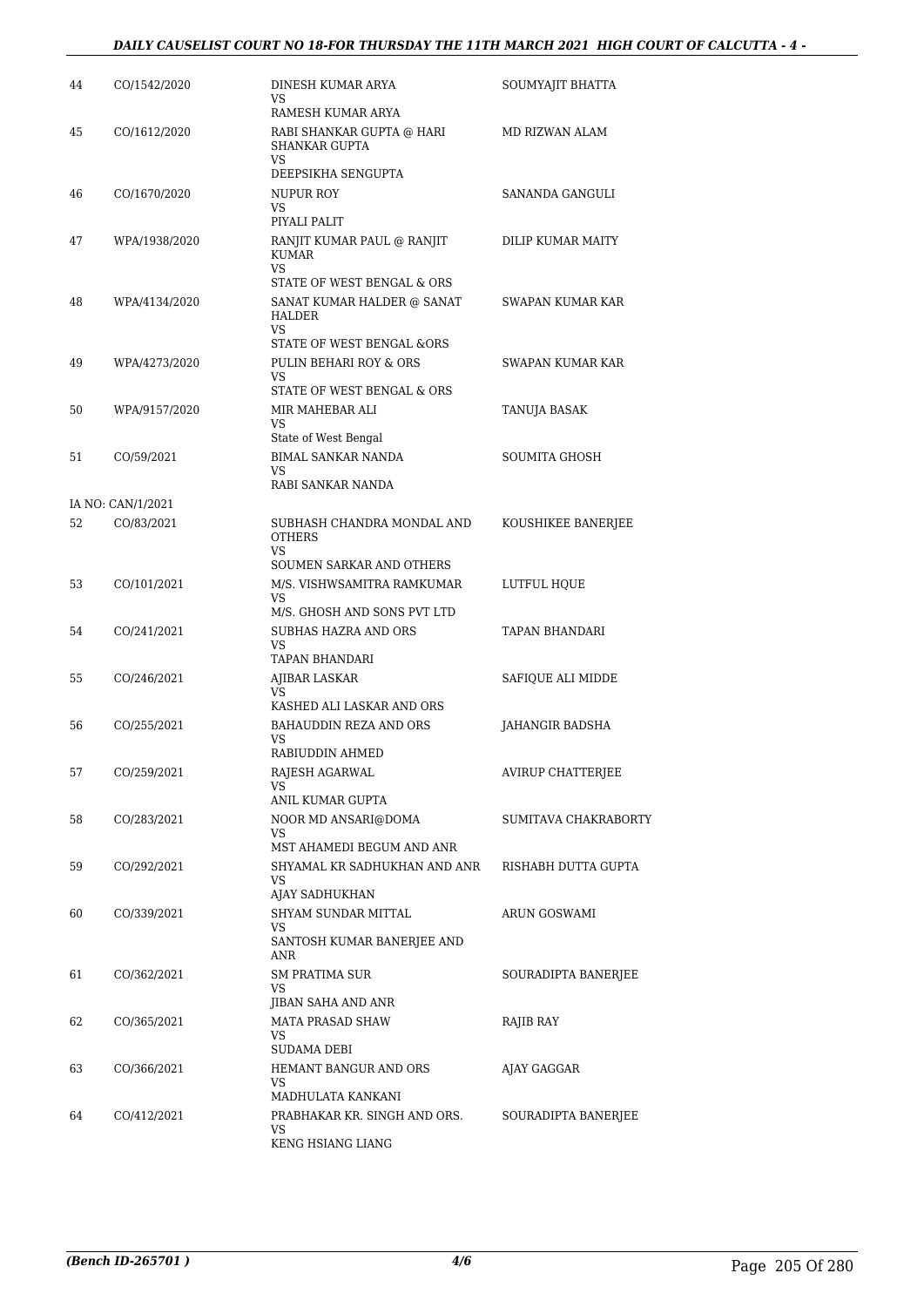#### *DAILY CAUSELIST COURT NO 18-FOR THURSDAY THE 11TH MARCH 2021 HIGH COURT OF CALCUTTA - 5 -*

| 65   | WPA/2826/2021                           | HAFIZUR RAHAMAN AND OTHERS<br>VS.                                                                                              | DIPTENDU MONDAL              |
|------|-----------------------------------------|--------------------------------------------------------------------------------------------------------------------------------|------------------------------|
| 66   | WPA/3069/2021                           | STATE OF WEST BENGAL AND ORS.<br>BIDHAN CHANDRA MONDAL<br>VS                                                                   | SANTANU MAJI                 |
| wt67 | WPA/322/2021                            | STATE OF WEST BENGAL AND ORS.<br>NAJMAH YASMEEN<br>VS                                                                          | SUBHRANGSHU PANDA            |
| 68   | WPA/3387/2021                           | STATE OF WEST BENGAL AND ORS.<br><b>SUSANTA KUMAR DAS</b><br>VS                                                                | DEVDUTTA PATHAK              |
| 69   | WPA/4208/2021                           | STATE OF WEST BENGAL AND ORS.<br>SUBRATA BARUI AND ORS<br><b>VS</b>                                                            | <b>SHUVRO PROKASH LAHIRI</b> |
| 70   | WPA/5147/2021                           | STATE OF WEST BENGAL AND ORS.<br>MD. KHALILULLAH BAIDYA<br><b>VS</b><br>THE WEST BENGAL MADRASAH<br>SERVICE COMMISSION AND ORS | <b>GOLAM MOHIUDDIN</b>       |
|      |                                         | <b>WRIT HEARING</b>                                                                                                            |                              |
| 71   | WPA/12106/1998                          | M/S.RAM CHAND JAGADISH CHAND &<br>ANR<br><b>VS</b><br>THE STATE                                                                | SUBRATO MUKHERJEE            |
| 72   | WPA/10244/2016                          | PAWAN KUMAR CHOWDHURY & ORS<br><b>VS</b>                                                                                       | SWAPAN KUMAR KAR             |
| 73   | WPA/26256/2018                          | STATE OF WEST BENGAL & ORS<br>SMT. APATNA SAHA CHOWDHURY &<br>ANR<br><b>VS</b>                                                 | MOUSMI BHOWAL                |
| 74   | WPA/20543/2019                          | UNION OF INDIA & ORS<br>RUHUL ALI KHAN<br>VS<br>STATE OF WEST BENGAL & ORS                                                     | PARAMITA MAITY               |
|      | IA NO: CAN/1/2020(Old No:CAN/3082/2020) |                                                                                                                                |                              |
| 75   | WPA/21268/2019                          | SANTOSH KUMAR BHUINYA<br>VS<br>STATE OF WEST BENGAL & ORS                                                                      | SUBJOJIT SAHA                |
|      | IA NO: CAN/1/2020, CAN/2/2020           |                                                                                                                                |                              |
| 76   | WPA/22285/2019                          | MD. ABDUR RAHIM & ORS                                                                                                          | DEBANSU NANDI                |
|      |                                         | <b>VS</b><br>STATE OF WEST BENGAL & ORS                                                                                        |                              |
| 77   | WPA/7830/2020                           | AL KHATIB SHAIKH<br>VS<br>State of West Bengal                                                                                 | <b>BISWARUP BISWAS</b>       |
| 78   | WPA/8344/2020                           | MD MOJIBUR RAHAMAN<br><b>VS</b><br>STATE OF WEST BENGAL AND ORS.                                                               | MD ASHANUZZAMAN              |
| 79   | WPA/9034/2020                           | AINUL HAQUE<br>VS.                                                                                                             | TARASANKAR SAMANTA           |
| 80   | WPA/9253/2020                           | STATE OF WEST BENGAL AND ORS.<br>TOHIDUL ISLAM<br>VS<br>State of West Bengal                                                   | TANUJA BASAK                 |
|      | IA NO: CAN/1/2021                       |                                                                                                                                |                              |
| 81   | WPA/10094/2020                          | <b>SK REWANUL HAQUE</b><br>VS                                                                                                  | TANUJA BASAK                 |
| 82   | WPA/11880/2020                          | STATE OF WEST BENGAL AND ORS.<br>MD KAMALUDDIN BAIDYA<br>VS.                                                                   | SANKHA PRASAD ROY            |
| 83   | WPA/56/2021                             | STATE OF WEST BENGAL AND ORS.<br>KAMAL HASSAN<br>VS                                                                            | SANTANU MAJI                 |
| 84   | WPA/57/2021                             | STATE OF WEST BENGAL AND ORS.<br>ABDUL ODUD<br>VS.<br>STATE OF WEST BENGAL AND ORS.                                            | SANTANU MAJI                 |
|      |                                         |                                                                                                                                |                              |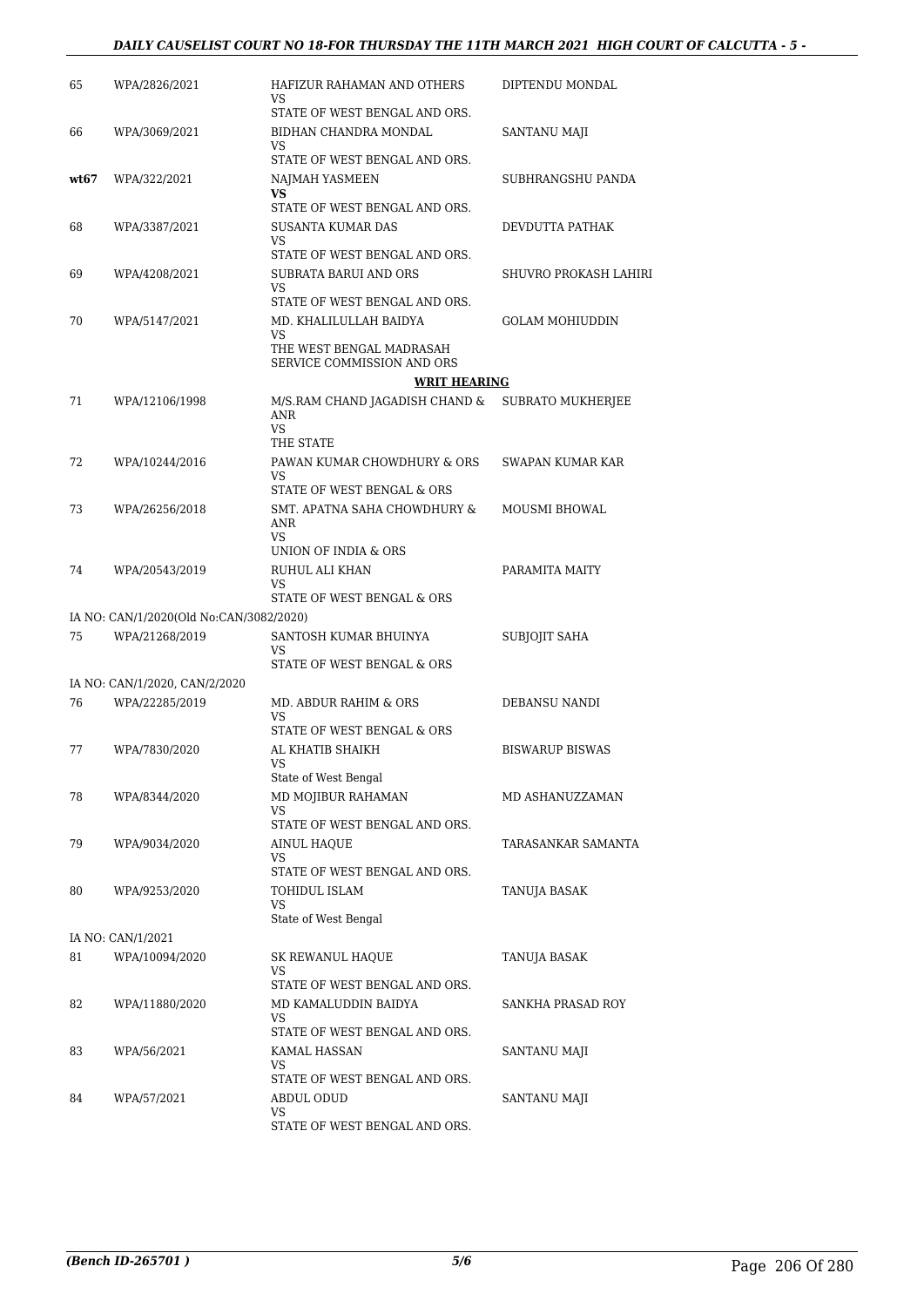#### *DAILY CAUSELIST COURT NO 18-FOR THURSDAY THE 11TH MARCH 2021 HIGH COURT OF CALCUTTA - 6 -*

| 85 | WPA/1467/2021 | MD. MOJIBUR RAHAMAN<br>VS<br>STATE OF WEST BENGAL AND ORS.    | MD AHASANUZZAMAN   |
|----|---------------|---------------------------------------------------------------|--------------------|
| 86 | WPA/2239/2021 | <b>BENAJIR YEASMIN</b><br>VS<br>STATE OF WEST BENGAL AND ORS. | GOLAM MOHIUDDIN    |
| 87 | WPA/3544/2021 | RAZZAQUE HOSSAIN<br>VS<br>STATE OF WEST BENGAL AND ORS.       | TARASANKAR SAMANTA |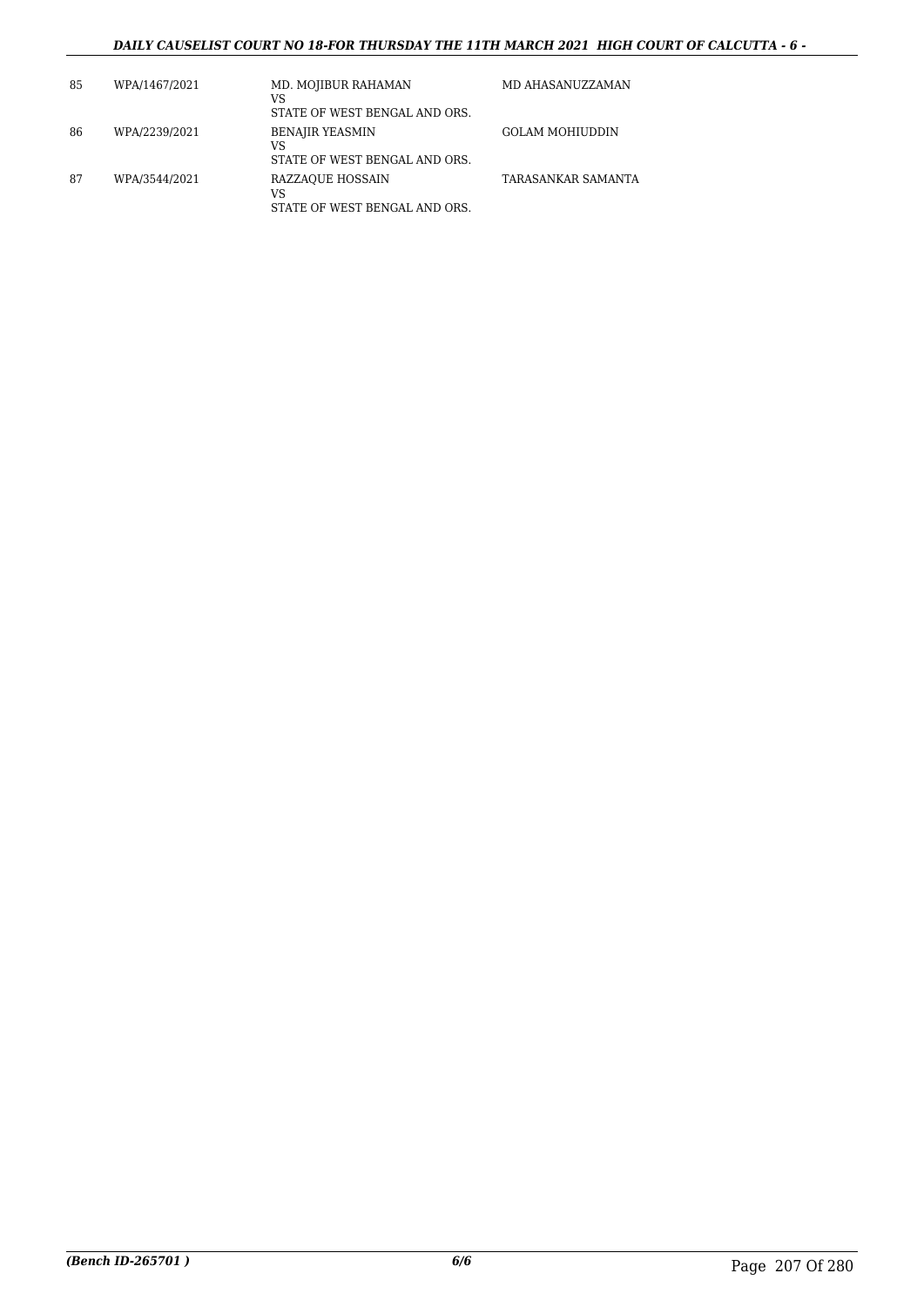

### **Appellate Side**

**DAILY CAUSELIST For Thursday The 11th March 2021**

**COURT NO. 24**

**SINGLE BENCH (SB - XII) AT 10:30 AM HON'BLE JUSTICE AMRITA SINHA (VIA VIDEO CONFERENCE)**

**ON AND FROM MONDAY, 11TH JANUARY, 2021 ROSTER NOTIFIED ON 8TH JANUARY, 2021 IS MODIFIED TO THE FOLLOWING EXTENT :- MATTERS (MOTION & HEARING) UNDER ARTICLE 226 OF THE CONSTITUTION RELATING TO MUNICIPALITIES AND PANCHAYATS (EXCLUDING MATTERS RELATED TO CO-OPERATIVE SOCIETIES) UNDER GROUP V AND APPLICATIONS CONNECTED THERETO (INCLUDING ALL SERVICE MATTERS RELATED TO MUNICIPALITY AND CONNECTED APPLICATIONS CONNECTED THERETO).** 

**THE FOLLOWING NOTES WILL BE EFFECTIVE ON AND FROM 11.01.2021.**

**SPECIAL NOTE : NO FURTHER INCLUSION IN THE LIST WILL BE ALLOWED UNTIL FURTHER ORDER.** 

**1.ON EVERY MONDAY MUNICIPALITY MOTIONS WILL BE TAKEN UP FOR THE WHOLE DAY. IF TIME PERMITS PANCHAYAT MOTIONS WILL BE TAKEN UP.** 

**2. ON EVERY TUESDAY PANCHAYAT MOTIONS WILL BE TAKEN UP TILL RECESS. AFTER RECESS APPLICATIONS WILL BE TAKEN UP AND IF TIME PERMITS PANCHAYAT MOTIONS WILL BE TAKEN UP AND THEREAFTER MUNICIPALITY MOTIONS WILL BE TAKEN UP.**

**3. ON EVERY WEDNESDAY MUNICIPALITY MOTIONS WILL BE TAKEN UP TILL RECESS. AFTER RECESS CONTEMPT MATTERS WILL BE TAKEN UP AND IF TIME PERMITS MUNICIPALITY MOTIONS WILL BE TAKEN UP AND THEREAFTER PANCHAYAT MOTIONS WILL BE TAKEN UP.** 

**4. ON EVERY THURSDAY PANCHAYAT MOTIONS WILL BE TAKEN UP TILL RECESS. AFTER RECESS HEARING MATTERS WILL BE TAKEN UP. IF TIME PERMITS PANCHAYAT MOTIONS WILL BE TAKEN UP AND THEREAFTER MUNICIPALITY MOTIONS WILL BE TAKEN UP.**

**5. ON EVERY FRIDAY PANCHAYAT MOTIONS WILL BE TAKEN UP TILL RECESS. AFTER RECESS HEARING MATTERS WILL BE TAKEN UP AND IF TIME PERMITS PANCHAYAT MOTIONS WILL BE TAKEN UP AND THEREAFTER MUNICIPALITY MOTIONS WILL BE TAKEN UP.** 

**NOTE: MATTERS WILL BE TAKEN UP THROUGH PHYSICAL HEARING ONLY WHEN BOTH THE PARTIES ARE AGREED.**

|   |                                    | <b>TO BE MENTIONED</b>                                                                       |                      |
|---|------------------------------------|----------------------------------------------------------------------------------------------|----------------------|
| 1 | WPA/4935/2010<br>(NON-PROSECUTION) | BRATATI SANNIGRAHI<br>VS                                                                     | TANMOY MUKHERJEE     |
|   |                                    | BANKURA MUNICIPALITY & ORS                                                                   |                      |
|   |                                    | <b>MUNICIPALITY - MOTIONS</b>                                                                |                      |
| 2 | WPA/1559/2021                      | GULAB CHAND KAIRI AND<br><b>OTHERS</b><br>VS<br>THE SOUTH DUM DUM<br>MUNICIPALITY AND OTHERS | <b>BIBEK DEY</b>     |
| 3 | WPA/1578/2021                      | SABITA HALDER AND ANR<br>VS<br>KOLKATA MUNICIPAL<br>CORPORATION AND ORS                      | SULAGNA BHATTACHARYA |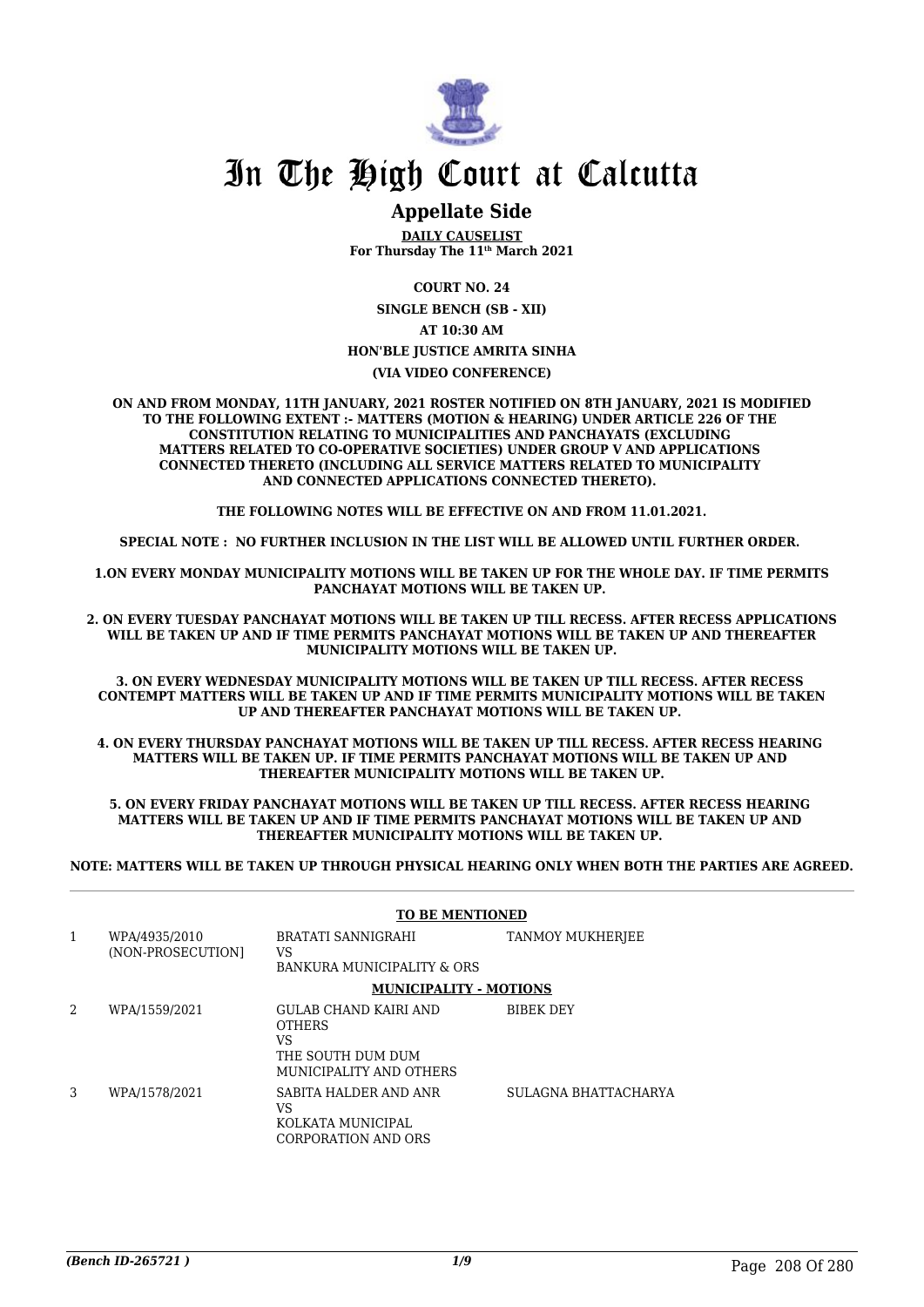#### *DAILY CAUSELIST COURT NO 24-FOR THURSDAY THE 11TH MARCH 2021 HIGH COURT OF CALCUTTA - 2 -*

| 4  | WPA/1607/2021     | ALAM ARA BIBI<br>VS<br>KOLKATA MUNICIPAL<br>CORPORATION                     | INDRAJIT<br><b>BHATTACHARJEE</b>   |
|----|-------------------|-----------------------------------------------------------------------------|------------------------------------|
| 5  | WPA/1620/2021     | ANJANA ROY<br><b>VS</b><br>STATE OF WEST BENGAL AND<br>ORS.                 | PROBAL SARKAR                      |
| 6  | WPA/1626/2021     | MUNNI DOM<br>VS<br>STATE OF WEST BENGAL AND<br>ORS.                         | PROBAL SARKAR                      |
| 7  | WPA/1654/2021     | <b>RINA DAS</b><br>VS.<br>STATE OF WEST BENGAL AND<br>ORS.                  | PROBAL SARKAR                      |
| 8  | WPA/1669/2021     | JITENDRA NARAYAN SINGH AND<br><b>ORS</b><br>VS.<br>STATE OF WEST BENGAL AND | RAMESHWAR SINHA                    |
| 9  | WPA/1754/2021     | ORS.<br>SOUMYABRATA BOSE<br>VS                                              | MANIKA SARKAR                      |
|    |                   | BIDHANNAGAR MUNICIPAL<br>CORPORATION AND ORS                                |                                    |
| 10 | WPA/1765/2021     | RATAN BAURI AND ORS<br>VS                                                   | RAMESHWAR SINHA                    |
|    |                   | STATE OF WEST BENGAL AND<br>ORS.                                            |                                    |
| 11 | WPA/1770/2021     | <b>BIPLAB SARKAR</b><br>VS                                                  | SUPREEM NASKAR                     |
|    |                   | STATE OF WEST BENGAL AND<br>ORS.                                            |                                    |
|    | IA NO: CAN/1/2021 |                                                                             |                                    |
| 12 | WPA/1900/2021     | PARESHNATH DEY SARKAR<br>VS                                                 | DIBYENDU NANDI                     |
|    |                   | THE KOLKATA MUNICIPAL<br>CORPORATION                                        |                                    |
| 13 | WPA/1926/2021     | NEMAI SENAPATI                                                              | <b>AYANAVA</b>                     |
|    |                   | VS<br>STATE OF WEST BENGAL AND<br>ORS.                                      | <b>BHATTACHARYYA</b>               |
| 14 | WPA/1944/2021     | SANKAR KUMAR SAHA AND<br><b>OTHERS</b><br>VS                                | SANGHAMITRA NANDY                  |
|    |                   | STATE OF WEST BENGAL AND<br>ORS.                                            |                                    |
| 15 | WPA/1978/2021     | CHANDRABATI GAYEN (BAG)<br>VS.<br>THE ULUBERIA MUNICIPALITY                 | ANIL KUMAR<br><b>VHATTOPADHYAY</b> |
| 16 | WPA/1981/2021     | AMIT KUMAR RAI                                                              | ANIMESH PAUL                       |
|    |                   | VS.<br>HOWRAH MUNICIPAL<br>CORPORATION AND OTHERS                           |                                    |
| 17 | WPA/1987/2021     | <b>ISRAR AHMED</b><br>VS.                                                   | AVINASH KUMAR VERMA                |
|    |                   | KOLKATA MUNICIPAL<br>CORPORATIONA AND OTHERS                                |                                    |
|    | IA NO: CAN/1/2021 |                                                                             |                                    |
| 18 | WPA/1998/2021     | PARVEZ AHMED<br>VS<br>KOLKATA MUNICIPAL                                     | SWETKETU DAS                       |
|    |                   | CORPORATION AND OTHERS                                                      |                                    |

IA NO: CAN/1/2021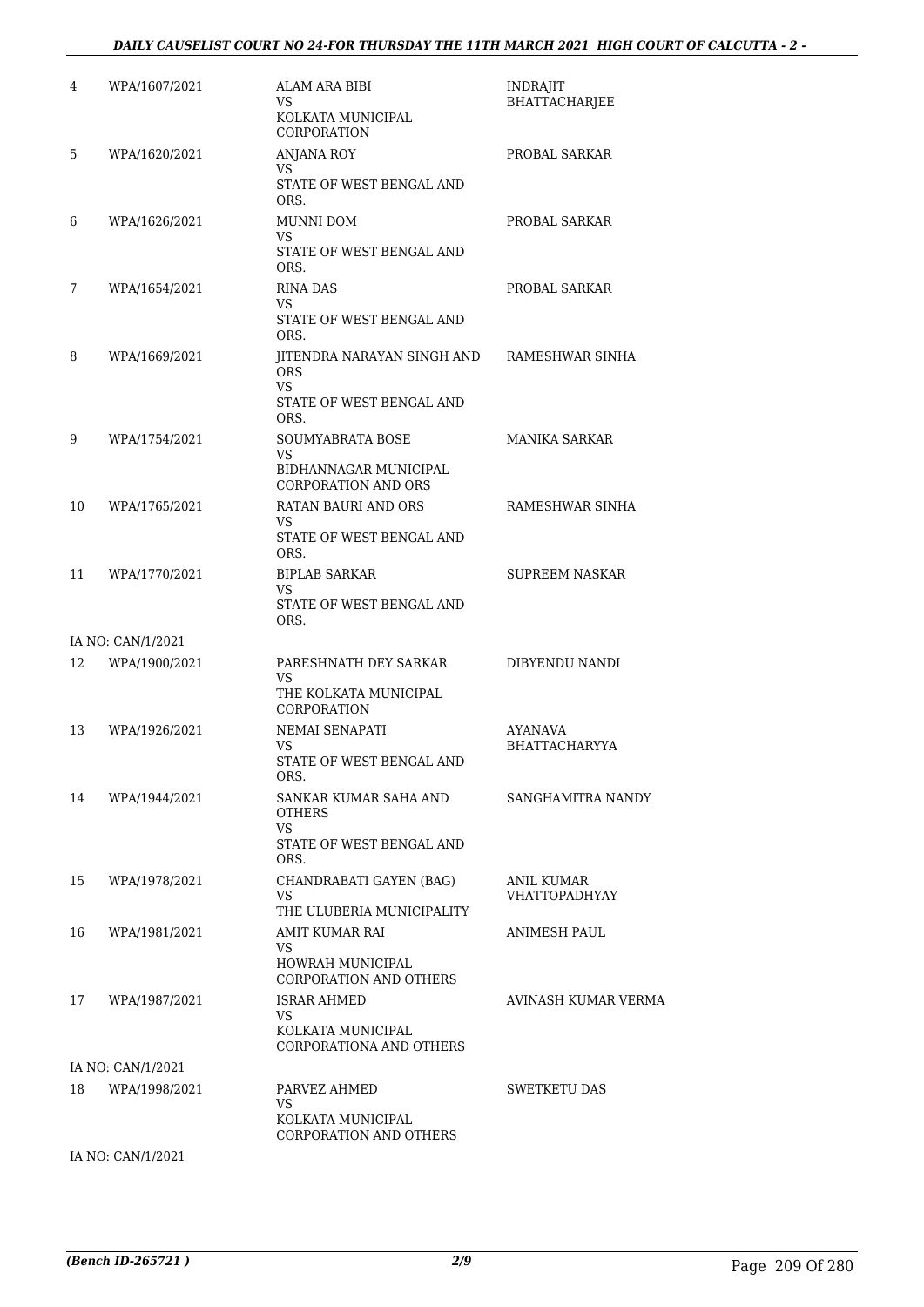| 19 | WPA/2006/2021 | AMITAVA DE BHOWMICK<br>VS<br>THE KOLKATA MUNICIPAL<br><b>CORPORATION AND ORS</b> | <b>ARNAB SAHA</b>    |
|----|---------------|----------------------------------------------------------------------------------|----------------------|
| 20 | WPA/2020/2021 | NABANITA GHOSH<br>VS<br>STATE OF WEST BENGAL AND<br>ORS.                         | KAJAL RAY            |
| 21 | WPA/2043/2021 | BHASKAR SINGHA<br>VS<br>UTTARPARA KOTRUNG<br>MUNICIPALITY                        | Kunal Ganguly        |
| 22 | WPA/2080/2021 | SALAUDDIN LODHI AND ANR<br>VS<br>KOLKATA MUNICIPAL<br><b>CORPORATION AND ORS</b> | SULAGNA BHATTACHARYA |
| 23 | WPA/2109/2021 | LUBNA RAHIM<br>VS<br>STATE OF WEST BENGAL AND<br>ORS.                            | SOMRAJ DHAR          |
| 24 | WPA/2122/2021 | SANJOY CHATTERJEE<br>VS.<br>STATE OF WEST BENGAL AND                             | SARIFUL ISLAM MALLIK |
| 25 | WPA/2162/2021 | ORS.<br>G P ENTERPRISE AND ANR<br><b>VS</b><br>STATE OF WEST BENGAL AND<br>ORS.  | SANGHAMITRA NANDY    |
| 26 | WPA/2165/2021 | G.P. ENTERPRISE AND ANR<br>VS<br>STATE OF WEST BENGAL AND<br>ORS.                | SANGHAMITRA NANDY    |
| 27 | WPA/2166/2021 | JAGADISH CHANDRA BAG<br>VS<br>STATE OF WEST BENGAL AND<br>ORS.                   | MANABENDRA THAKUR    |
| 28 | WPA/2171/2021 | G.P. ENTERPRISE ANR ANR<br>VS<br>STATE OF WEST BENGAL AND<br>ORS.                | SANGHAMITRA NANDY    |
| 29 | WPA/2174/2021 | SIPRA BARAI<br>VS<br>STATE OF WEST BENGAL AND<br>ORS.                            | SOURI GHOSHAL        |
| 30 | WPA/2256/2021 | UTTAM KUMAR DAS<br>VS<br>STATE OF WEST BENGAL AND<br>ORS.                        | SANKAR NARAYAN SAHA  |
| 31 | WPA/2311/2021 | GORACHAND MANDAL<br>VS<br>KOLKATA MUNICIPAL<br><b>CORPORATION AND OTHERS</b>     | PINGAL BHATTACHARYA  |
| 32 | WPA/2321/2021 | KAMAL KUMAR VIJAY AND ORS<br>VS<br>KOLKATA MUNICIPAL<br>CORPORATION AND ORS      | SUBHAJIT MANNA       |
| 33 | WPA/2330/2021 | ANIL MAJZUMDAR<br>VS<br>HOWRAH MUNICIPAL<br><b>CORPOPRATION</b>                  | PINAKI RANJAN MITRA  |
| 34 | WPA/2385/2021 | ARINDAM DAS<br>VS<br>THE STATE OF WEST BENGAL<br>AND ORS                         | TAPAS SINGHA ROY     |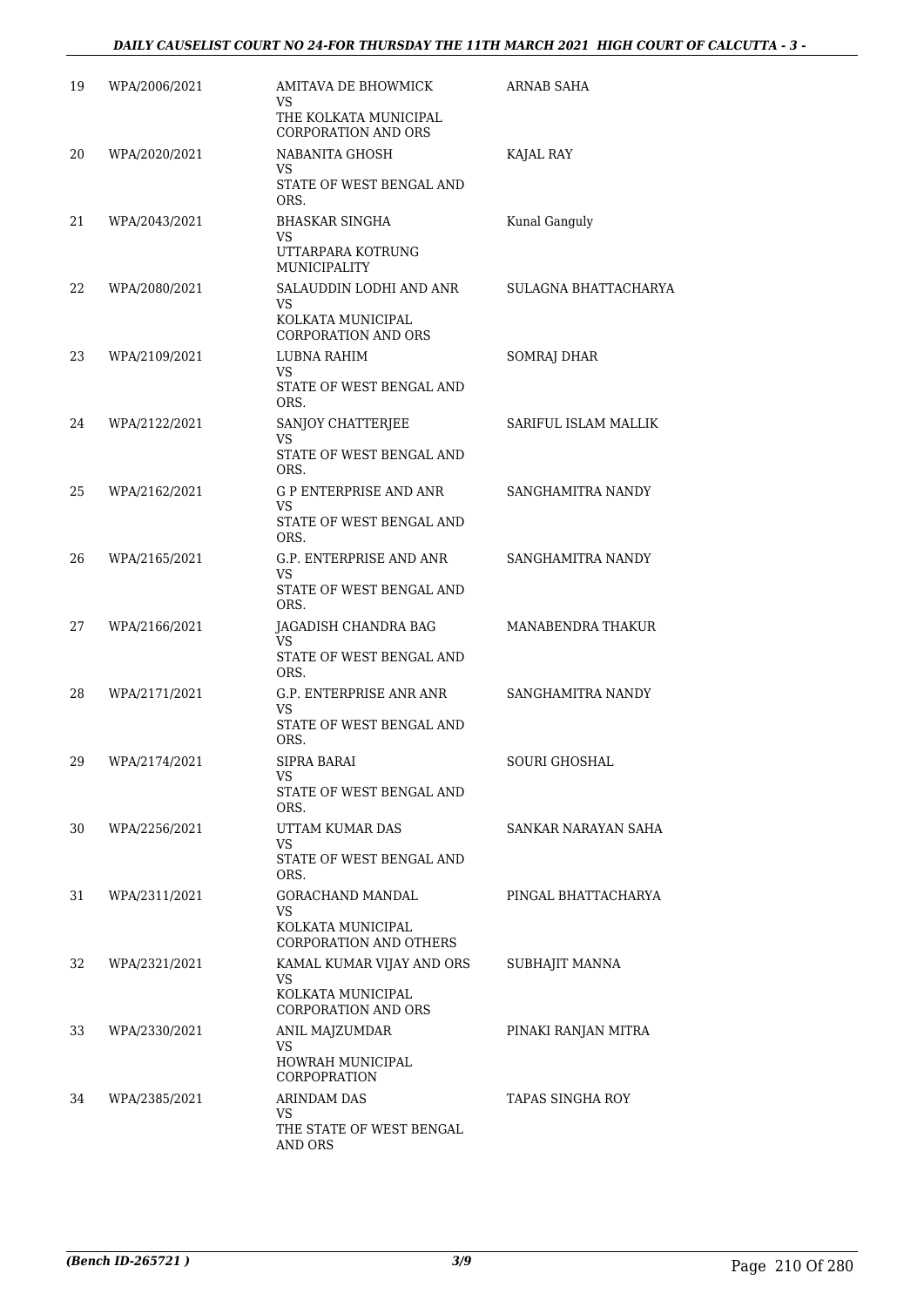#### *DAILY CAUSELIST COURT NO 24-FOR THURSDAY THE 11TH MARCH 2021 HIGH COURT OF CALCUTTA - 4 -*

| 35 | WPA/2386/2021 | NITYANANDA DAS<br>VS                                                                              | PRADIP KUMAR KUNDU   |
|----|---------------|---------------------------------------------------------------------------------------------------|----------------------|
|    |               | STATE OF WEST BENGAL AND<br>ORS.                                                                  |                      |
| 36 | WPA/2388/2021 | ARINDAM DAS<br>VS<br>THE STATE OF WEST BENGAL<br>AND ORS                                          | TAPAS SINGHA ROY     |
| 37 | WPA/2404/2021 | LAB KUMAR DUTTA<br>VS.<br>STATE OF WEST BENGAL AND<br>ORS.                                        | ARUP KRISHNA DAS     |
| 38 | WPA/2407/2021 | CHANCHAL BANERJEE<br>VS.<br>STATE OF WEST BENGAL AND<br>ORS.                                      | ARUP KRISHNA DAS     |
| 39 | WPA/2443/2021 | DEBASISH SRIMANY<br>VS<br>THE BARANAGAR MUNICIPALITY<br>AND ORS                                   | AVIROOP BHATTACHARYA |
| 40 | WPA/2461/2021 | ARATRIKA GHOSH<br>VS.<br>STATE OF WEST BENGAL AND<br>ORS.                                         | SAGARMAY GHOSH       |
| 41 | WPA/2510/2021 | R K DEVELOPERS CONTRACTORS<br><b>AND ENGINEERS</b><br>VS<br>HOWRAH MUNICIPAL                      | MRINALINI MAJUMDER   |
| 42 | WPA/2598/2021 | <b>CORPORATION AND ORS</b><br>NASIR ALI MOLLA<br>VS.<br>STATE OF WEST BENGAL AND<br>ORS.          | MD GOLAM NURE IMROHI |
| 43 | WPA/2610/2021 | MALIKA MAFRUDA BANU<br>VS<br>STATE OF WEST BENGAL AND<br>ORS.                                     | DONA GHOSH           |
| 44 | WPA/2622/2021 | SHIV KUMARI DEVI ALIAS SHIV<br><b>KUMAREE</b><br>VS<br>HOWRAH MUNICIPAL<br>CORPORATION AND OTHERS | <b>SOMNATH DE</b>    |
| 45 | WPA/2629/2021 | DIPANKAR PAL RAM<br>VS<br>THE STATE OF WEST BENGAL<br>AND ORS                                     | DILIP KUMAR SAILA    |
| 46 | WPA/2643/2021 | DHRUBADAS SUR<br>VS<br>THE CHAMPDANY MUNICIPALITY                                                 | PARTHA SARKAR        |
| 47 | WPA/2670/2021 | RAM NARAYAN SHARMA<br>VS<br>STATE OF WEST BENGAL AND<br>ORS.                                      | RAHUL SHARMA         |
| 48 | WPA/2685/2021 | <b>ASHOKE BANERJEE</b><br>VS<br>STATE OF WEST BENGAL AND<br>ORS.                                  | SUPREEM NASKAR       |
| 49 | WPA/2690/2021 | SUBAL CHANDRA MANNA<br>VS<br>STATE OF WEST BENGAL AND<br>ORS.                                     | BAPIN BAIDYA         |
| 50 | WPA/2693/2021 | PIJUSH DEBNATH AND ORS<br>VS.<br>STATE OF WEST BENGAL AND<br>ORS.                                 | ALLEN FELIX          |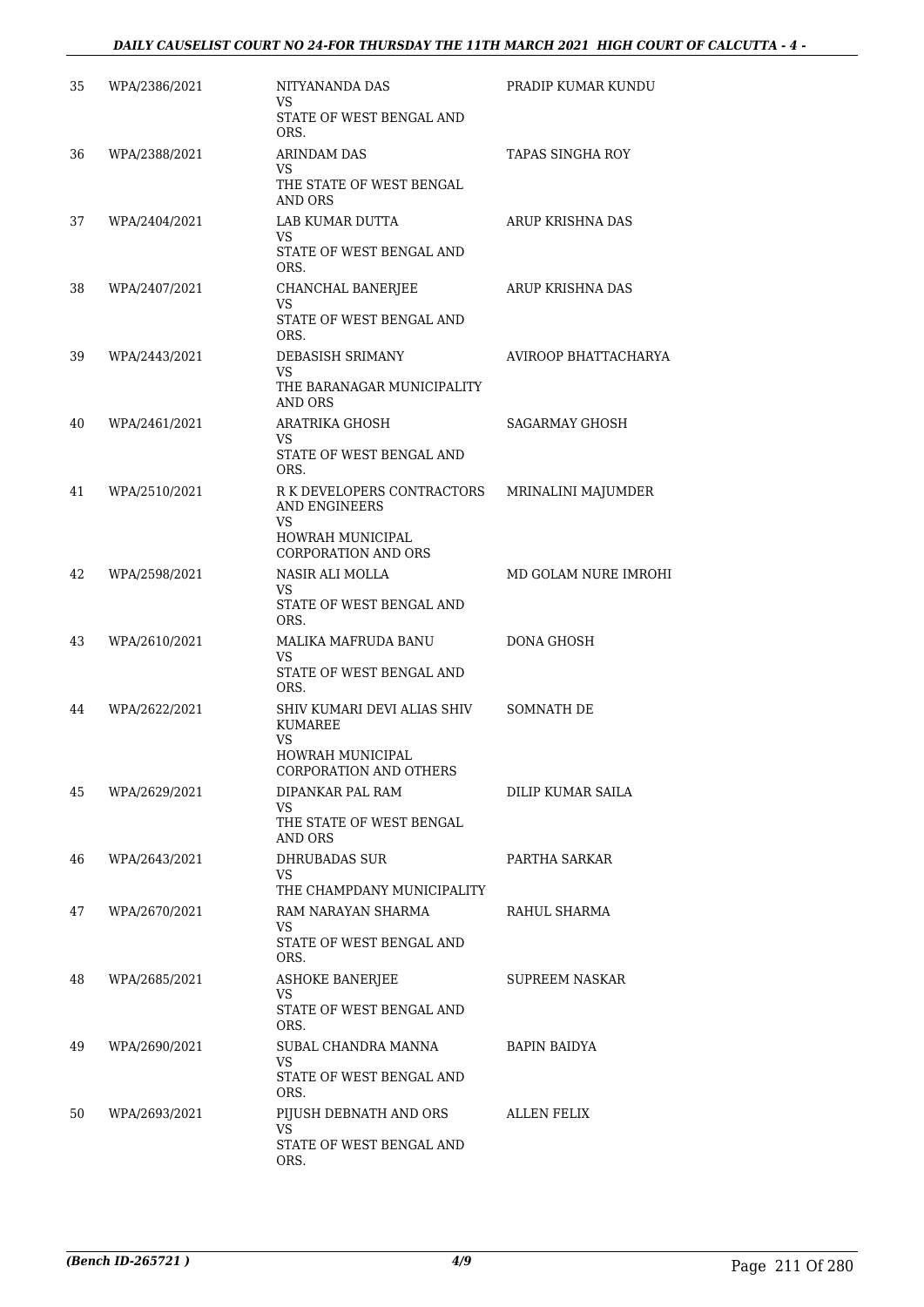#### *DAILY CAUSELIST COURT NO 24-FOR THURSDAY THE 11TH MARCH 2021 HIGH COURT OF CALCUTTA - 5 -*

| 51 | WPA/2788/2021 | UDAY DUTTA AND ORS<br>VS.<br>THE DURGAPUR MUNICIPAL<br>CORPORATION AND ORS                         | PARTHA SARKAR                     |
|----|---------------|----------------------------------------------------------------------------------------------------|-----------------------------------|
| 52 | WPA/2860/2021 | <b>SMT BANI SAMANTA</b><br>VS.<br>STATE OF WEST BENGAL AND<br>ORS.                                 | KRISHANU BANIK                    |
| 53 | WPA/2896/2021 | ANIL GIRI AND ANOTHER<br>VS.<br>STATE OF WEST BENGAL AND<br>ORS.                                   | SANTI DAS BHOWMICK                |
| 54 | WPA/2935/2021 | SANDIP KUMAR SHAW<br>VS.<br>STATE OF WEST BENGAL AND<br>ORS.                                       | DEBABRATA RAY                     |
| 55 | WPA/2982/2021 | LAKHAN ORAON<br>VS.<br>STATE OF WEST BENGAL AND<br>ORS.                                            | RANANEESH GUHA<br>THAKURTA        |
| 56 | WPA/2985/2021 | PIJUSH KANTI DUTTA<br>VS.<br>STATE OF WEST BENGAL AND<br>ORS.                                      | RANANEESH GUHA<br>THAKURTA        |
| 57 | WPA/2988/2021 | PRADIP KUMAR MUKHERJEE<br><b>VS</b><br>STATE OF WEST BENGAL AND<br>ORS.                            | RANANEESH GUHA<br>THAKURTA        |
| 58 | WPA/2991/2021 | KIRAN MUNDA ORAON<br>VS.<br>STATE OF WEST BENGAL AND<br>ORS.                                       | RANANEESH GUHA<br>THAKURTA        |
| 59 | WPA/2995/2021 | KRISHNA DAS GOSWAMI<br>VS<br>STATE OF WEST BENGAL AND<br>ORS.                                      | RANANEESH GUHA<br><b>THAKURTA</b> |
| 60 | WPA/2999/2021 | RABIN SARKAR<br>VS<br>STATE OF WEST BENGAL AND<br>ORS.                                             | RANANEESH GUPTA<br>THAKURTA       |
| 61 | WPA/3002/2021 | ARAVIND KUMAR PASWAN<br>VS.<br>STATE OF WEST BENGAL AND<br>ORS.                                    | RANANEESH GUHA<br>THAKURTA        |
| 62 | WPA/3037/2021 | TAPAN KUMAR ROY AND ANR<br>VS<br>BIDHANNAGAR MUNICIPAL<br><b>CORPORATION AND ORS</b>               | RAJDEEP BHATTACHARYA              |
| 63 | WPA/3046/2021 | TAPAN KUMAR BHUNIA AND ANR<br>VS.<br>THE KMC AND ORS                                               | SYED SHAMSUL AREFIN               |
| 64 | WPA/3083/2021 | DIPAK KUMAR DAS<br>VS.<br>KOLKATA MUNICIPAL<br>CORPORATION AND OTHERS                              | ARIF ALI                          |
| 65 | WPA/3084/2021 | KAILASH CHAND DAGA AND<br><b>OTHES</b><br><b>VS</b><br>KOLKATA MUNICIPAL<br>CORPORATION AND OTHERS | PRIYANKAR BASU<br>MALLICK         |
| 66 | WPA/3123/2021 | <b>DEVI HARIJAN</b><br>VS.<br>STATE OF WEST BENGAL AND<br>ORS.                                     | PROBAL SARKAR                     |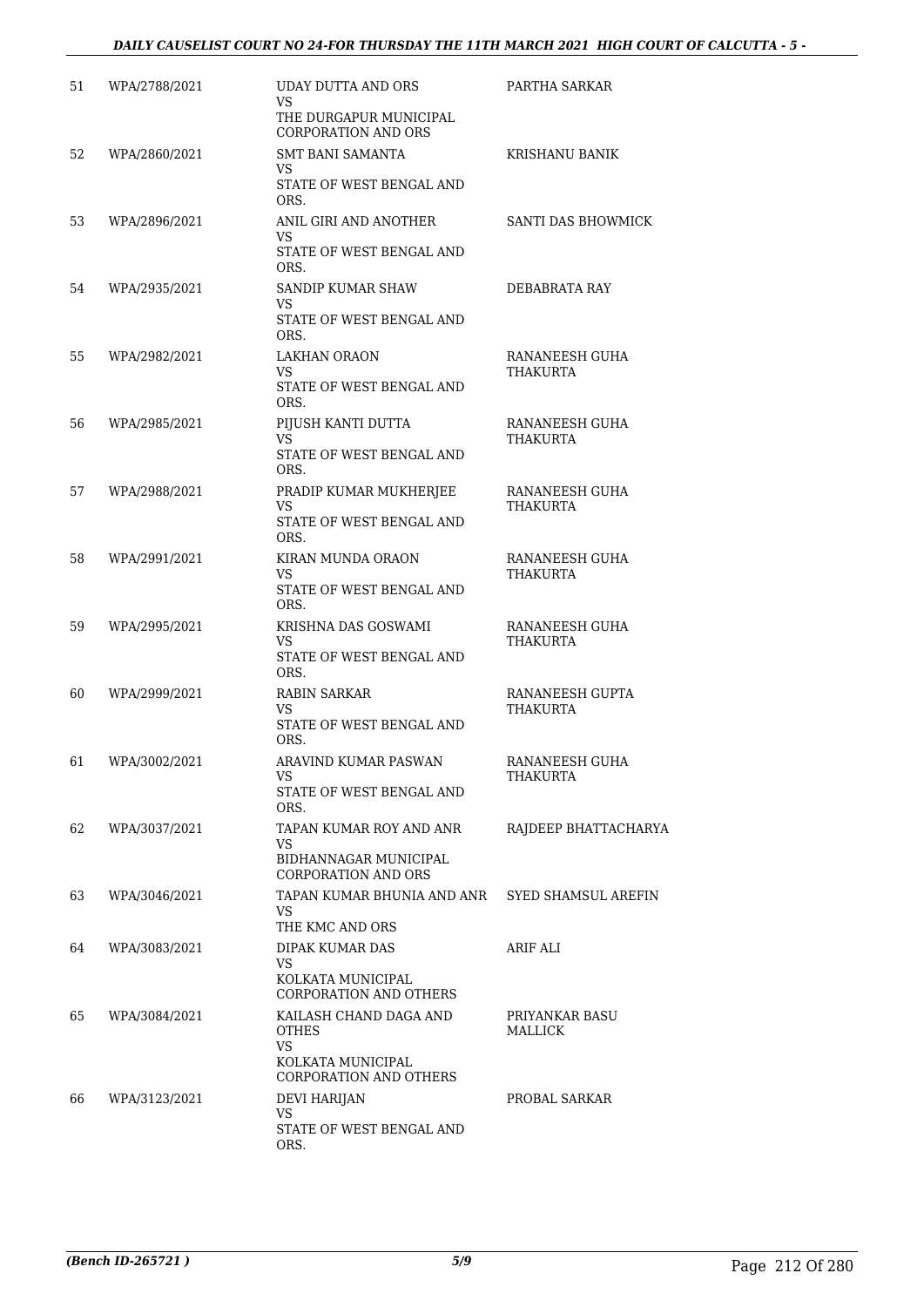| 67 | WPA/3128/2021 | <b>NAYAN HAZRA</b><br>VS.                                                                                | PROBAL SARKAR     |
|----|---------------|----------------------------------------------------------------------------------------------------------|-------------------|
|    |               | STATE OF WEST BENGAL AND<br>ORS.                                                                         |                   |
| 68 | WPA/3131/2021 | COL DR SUNANDA MAJUMDAR<br>VS<br>THE CHAIRMAN, BOARD OF<br>ADMIN., BIDHANNAGAR<br>MUNICIPAL CORP AND ORS | MOUMITA GHOSH     |
| 69 | WPA/3178/2021 | MANGAL HAZRA<br>VS<br>STATE OF WEST BENGAL AND<br>ORS.                                                   | PROBAL SARKAR     |
| 70 | WPA/3432/2021 | <b>SAURAV KUMAR DUTT</b><br>VS<br>STATE OF WEST BENGAL AND<br>ORS.                                       | MANIKA ROY        |
| 71 | WPA/3560/2021 | PANCHANAN CHABRI<br>VS.<br>STATE OF WEST BENGAL AND<br>ORS.                                              | SIDDHARTHA ROY    |
| 72 | WPA/3610/2021 | HRISHIKESH PAUL<br>VS<br>KOLKATA MUNICIPAL<br><b>CORPORATION AND ORS</b>                                 | KRISHNADAS PODDAR |
| 73 | WPA/4072/2021 | MD MATIUR RAHAMAN<br>VS.<br>STATE OF WEST BENGAL AND<br>ORS.                                             | M NAZAR CHOWDHURY |
| 74 | WPA/4227/2021 | SULEKHA DUTTA @ SULEKHA<br><b>DUTTA SARKAR</b><br><b>VS</b><br>STATE OF WEST BENGAL AND<br>ORS.          | SUKUMAR SARKAR    |
| 75 | WPA/4231/2021 | <b>BINAPANI GHOSH</b><br>VS<br>STATE OF WEST BENGAL AND<br>ORS.                                          | SUKUMAR SARKAR    |
| 76 | WPA/4336/2021 | DILIP KUMAR MOHANTA<br>VS<br>STATE OF WEST BENGAL AND<br>ORS.                                            | PINTU KARAR       |
| 77 | WPA/4474/2021 | SANKAR KUMAR SAHA AND ORS<br>VS.<br>STATE OF WEST BENGAL AND<br>ORS.                                     | SANGHAMITRA NANDY |
| 78 | WPA/4479/2021 | SANKAR KUMAR SAHA AND ORS<br>VS.<br>STATE OF WEST BENGAL AND<br>ORS.                                     | SANGHAMITRA NANDY |
| 79 | WPA/4681/2021 | MD SHAMIM AFZAL<br>VS<br>WEST BENGAL MUNICIPAL<br><b>SERVICE COMMISSION</b>                              | MR SUBHANKAR DAS  |
| 80 | WPA/4711/2021 | NEMAI PAUL<br>VS<br>THE PRINCIPAL SECRETARY AND<br><b>OTHERS</b>                                         | AMARNATH AGARWAL  |
| 81 | WPA/4875/2021 | <b>BANSON CONSTRUCTION</b><br>VS.<br>STATE OF WEST BENGAL AND<br>ORS.                                    | SANGHAMITRA NANDY |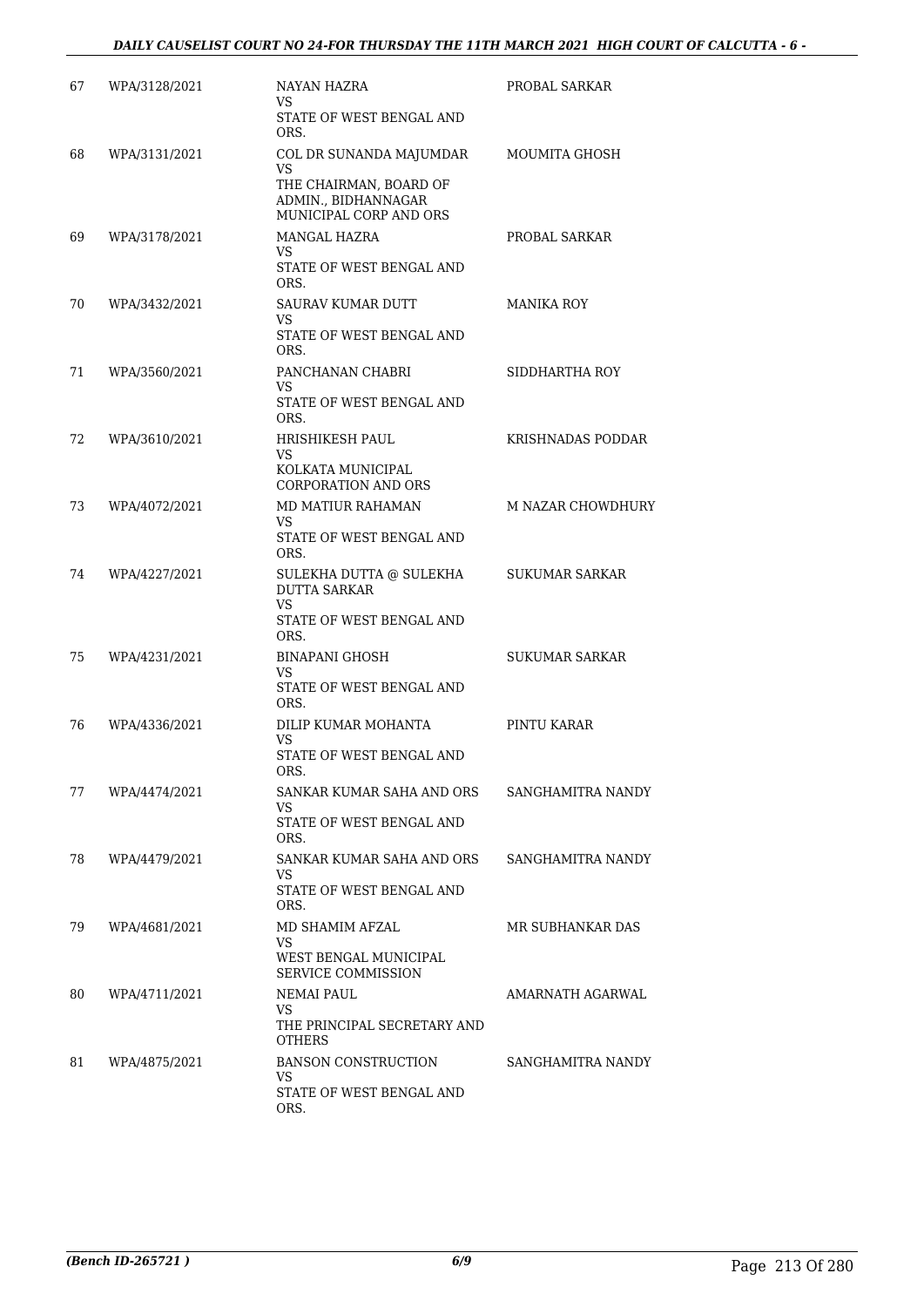#### *DAILY CAUSELIST COURT NO 24-FOR THURSDAY THE 11TH MARCH 2021 HIGH COURT OF CALCUTTA - 7 -*

| 82 | WPA/4877/2021  | <b>BSP ENTERPRISES</b><br>VS                            | SANGHAMITRA NANDY        |
|----|----------------|---------------------------------------------------------|--------------------------|
|    |                | STATE OF WEST BENGAL AND<br>ORS.                        |                          |
| 83 | WPA/4884/2021  | <b>BSP ENTERPRISE AND OTHERS</b><br>VS                  | SANGHAMITRA NANDY        |
|    |                | STATE OF WEST BENGAL AND<br>ORS.                        |                          |
| 84 | WPA/4938/2021  | ANINDITA MANDAL<br>VS.                                  | PAYEL ROY MISHRA         |
|    |                | STATE OF WEST BENGAL AND<br>ORS.                        |                          |
| 85 | WPA/4951/2021  | DIPAK KUMAR MALLICK<br>VS.                              | DEBASISH SUR             |
|    |                | STATE OF WEST BENGAL AND<br>ORS.                        |                          |
| 86 | WPA/4991/2021  | TARIK ANWAR AND ORS<br>VS.                              | ANJANA BANERJEE          |
|    |                | STATE OF WEST BENGAL AND<br>ORS.                        |                          |
| 87 | WPA/4995/2021  | MD. SAMAUL ISLAM<br>VS                                  | Bratin Kumar Dey         |
|    |                | STATE OF WEST BENGAL AND<br>ORS.                        |                          |
| 88 | WPA/5097/2021  | <b>GOKUL CONSTRUCTION AND</b><br>ANR<br>VS.             | SANGHAMITRA NANDY        |
|    |                | STATE OF WEST BENGAL AND<br>ORS.                        |                          |
| 89 | WPA/5100/2021  | GOKUL CONSTRUCTION AND<br>ANR                           | SANGHAMITRA NANDY        |
|    |                | VS<br>STATE OF WEST BENGAL AND<br>ORS.                  |                          |
| 90 | WPA/5404/2021  | NOOR NABI HAQUE AND OTHERS<br>VS.                       | PRADEEP PANDEY           |
|    |                | STATE OF WEST BENGAL AND<br>ORS.                        |                          |
| 91 | WPA/5478/2021  | SUBHASIS SINGHA CHOWDHURY<br>VS                         | VICTOR CHATTERJEE        |
|    |                | STATE OF WEST BENGAL AND<br>ORS.                        |                          |
| 92 | WPA/5681/2021  | TARUN ROY AND ORS<br>VS                                 | AMITABHA GHOSH           |
|    |                | STATE OF WEST BENGAL AND<br>ORS.                        |                          |
| 93 | WPA/5764/2021  | AKHIL KUMAR BANDOPADHYAY<br>@ BANDOPADHAYA<br>VS        | PAYEL SHOME              |
|    |                | THE DURGAPUR MUNICIPAL<br><b>CORPORATION AND ORS</b>    |                          |
| 94 | WPA/6507/2021  | <b>SANGITA BOSE DAS</b><br>VS                           | <b>VICTOR CHATTERIEE</b> |
|    |                | STATE OF WEST BENGAL AND<br>ORS.                        |                          |
|    |                | PANCHAYAT - MOTIONS                                     |                          |
| 95 | WPA/12544/2018 | RABINDRA NATH GHOSH & ORS<br>VS<br>UNION OF INDIA & ORS | GOUTAM ACHARYA           |
| 96 | WPA/8315/2020  | DIPAK CHATTERJEE                                        | ARIF ALI                 |
|    |                | VS<br>State of West Bengal                              |                          |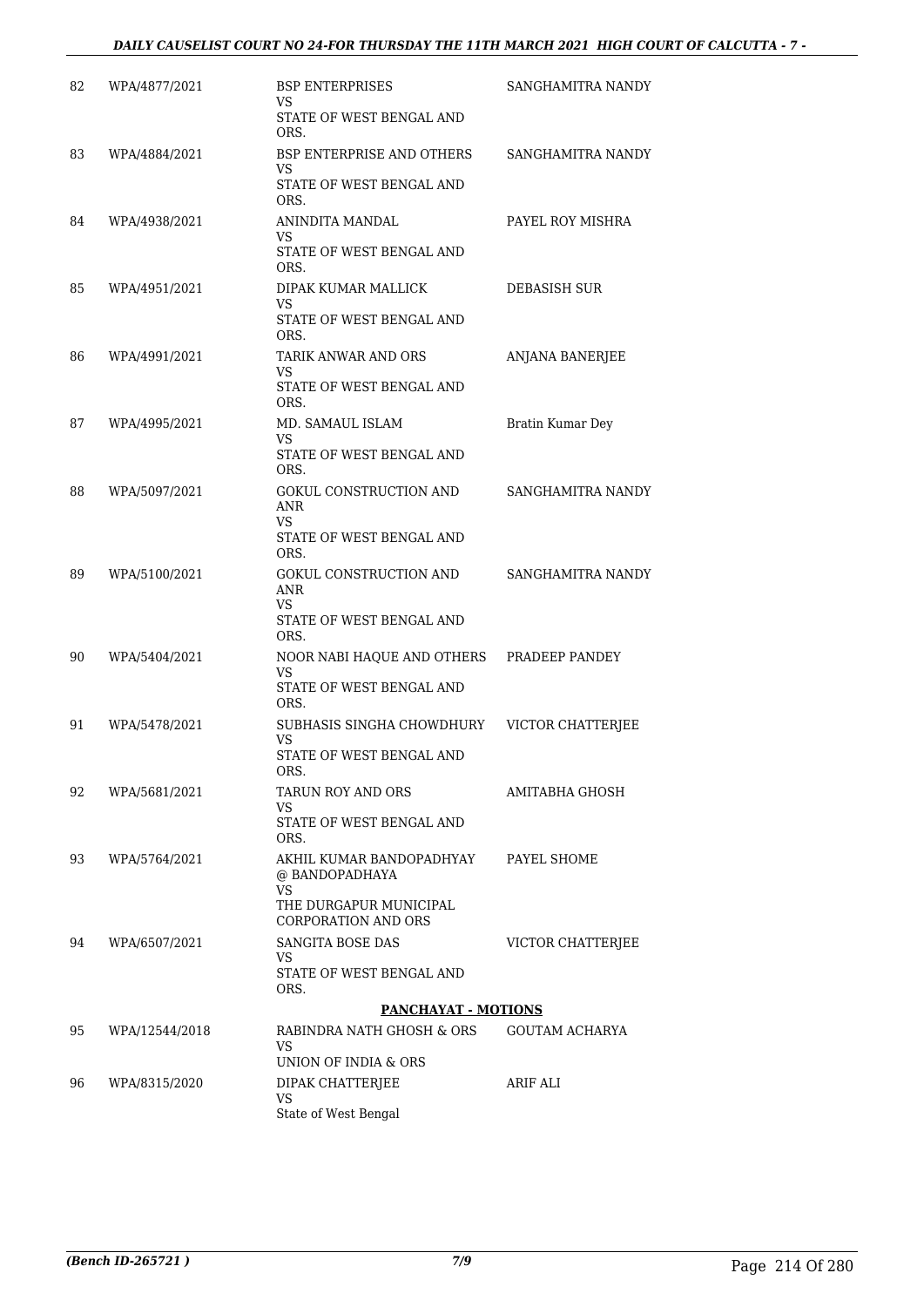| 97  | WPA/8476/2020     | FARUK HOSSAIN MONDAL AND<br>ANR<br>VS.<br>STATE OF WEST BENGAL AND                                    | SOMA MAL                 |
|-----|-------------------|-------------------------------------------------------------------------------------------------------|--------------------------|
| 98  | WPA/10983/2020    | ORS.<br>TAHIR JAMAN LASKAR<br>VS<br>THE STATE OF WEST BENGAL                                          | GORA CHAND SAMANTA       |
| 99  | WPA/27/2021       | <b>AND ORS</b><br>JANAKI MONDAL AND OTHERS<br>VS.<br>STATE OF WEST BENGAL AND<br>ORS.                 | MADHURIMA SARKAR         |
| 100 | WPA/118/2021      | PIKU JHA<br>VS<br>STATE OF WEST BENGAL AND<br>ORS.                                                    | PINAKI DHOLE             |
| 101 | WPA/376/2021      | SK.ISRAFIL ALI ALIAS SK.<br>ISRAFIL<br>VS<br>STATE OF WEST BENGAL AND<br>ORS.                         | RAVI RANJAN KUMAR        |
| 102 | WPA/2347/2021     | UDAY CHANDRA PATRA<br>VS<br>STATE OF WEST BENGAL AND<br>ORS.                                          | DEBNARAYAN BANERJEE      |
| 103 | WPA/2742/2021     | BHOLANATH DUTTA<br>VS<br>STATE OF WEST BENGAL AND<br>ORS.                                             | APURBA GHOSH             |
| 104 | WPA/2917/2021     | SANAT KUMAR MANDAL AND<br><b>OTHERS</b><br>VS.<br>STATE OF WEST BENGAL AND<br>ORS.                    | SHUVRO PROKASH LAHIRI    |
| 105 | WPA/3267/2021     | NABA KUMAR MAITI<br>VS<br>STATE OF WEST BENGAL AND<br>ORS.                                            | <b>B K SAMANTA</b>       |
| 106 | WPA/3863/2021     | ATUL CHANDRA MAITI<br>VS<br>STATE OF WEST BENGAL AND<br>ORS.                                          | <b>SALIL KUMAR MAITI</b> |
|     | 107 WPA/3924/2021 | JASIM UDDIN MIR<br>VS<br>STATE OF WEST BENGAL AND<br>ORS.                                             | PAMPA DEY DHABAL         |
| 108 | WPA/4282/2021     | JAYDEB HALDER PROP OF JYOTI ASIF DEWAN<br><b>ENTERPRISE</b><br>VS<br>STATE OF WEST BENGAL AND<br>ORS. |                          |
|     | 109 WPA/4286/2021 | TAPAN KR JANA<br>VS.<br>STATE OF WEST BENGAL AND<br>ORS.                                              | ANANYA CHAKRABORTY       |
| 110 | WPA/4297/2021     | ANIMESH MONDAL @ ANIMESH<br>MANDAL<br>VS.<br>STATE OF WEST BENGAL AND<br>ORS.                         | GOURAB KR NATH           |
| 111 | WPA/4324/2021     | KHOKAN CHANDRA MAITY AND<br>ANR<br>VS.<br>STATE OF WEST BENGAL AND<br>ORS.                            | ANUP DASGUPTA            |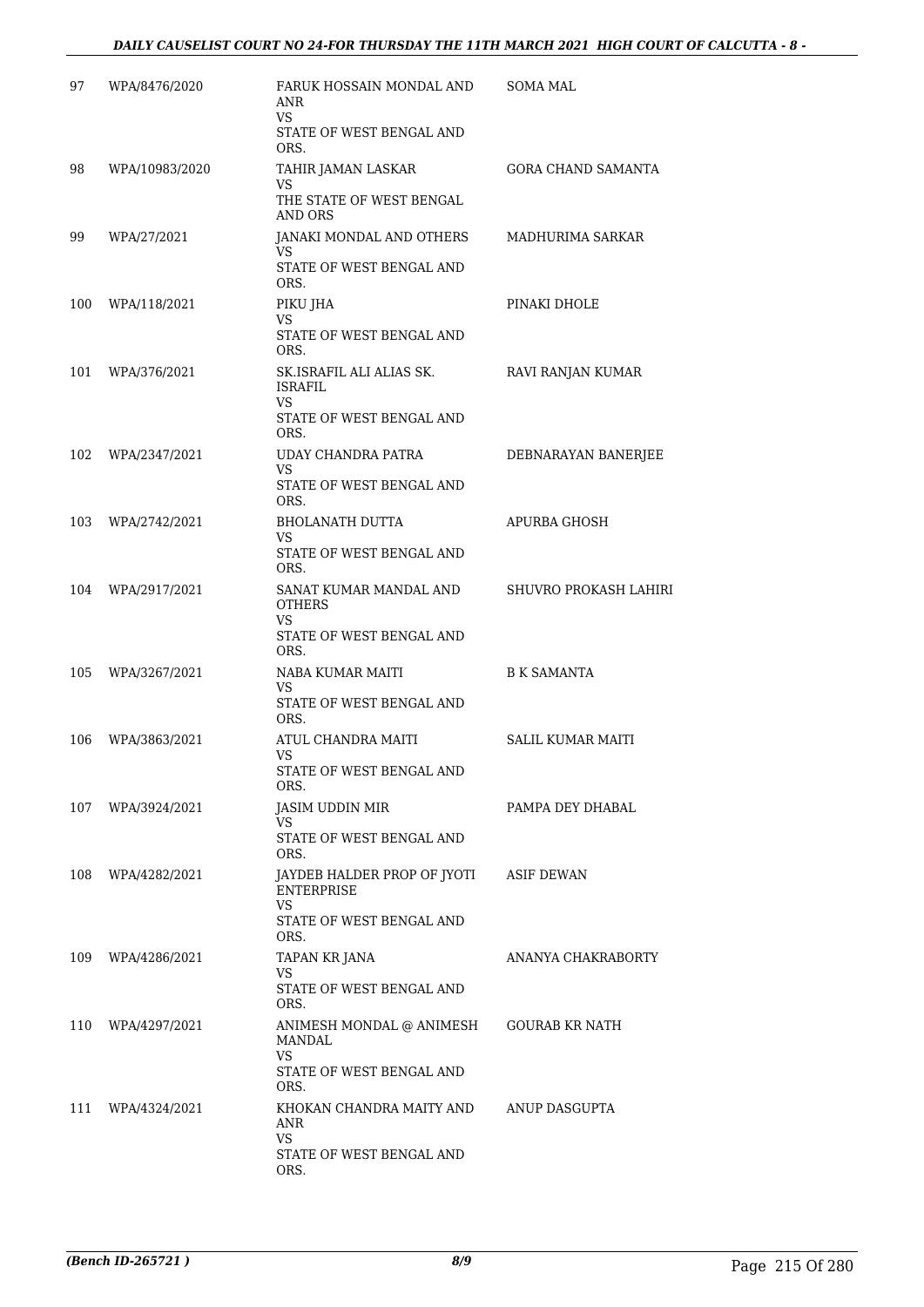| 112 | WPA/4327/2021     | SATYA CHARAN DAS<br>VS<br>STATE OF WEST BENGAL AND<br>ORS.               | LAKSHMINATH<br>BHATTACHARYA       |
|-----|-------------------|--------------------------------------------------------------------------|-----------------------------------|
| 113 | WPA/4331/2021     | CHANDAN SHAW<br>VS<br>STATE OF WEST BENGAL AND<br>ORS.                   | ARIJIT GHOSH                      |
| 114 | WPA/4670/2021     | SANDHYA RANI MAITY AND ORS<br>VS.<br>THE STATE OF WEST BENGAL<br>AND ORS | MANORANJAN JANA                   |
| 115 | WPA/5126/2021     | <b>JAYANTA CHOWDHURY</b><br>VS.<br>STATE OF WEST BENGAL AND<br>ORS.      | ANIT DEY                          |
| 116 | WPA/5128/2021     | TAPAN PRAMANIK(ROY)<br>VS<br>STATE OF WEST BENGAL AND<br>ORS.            | MARIA RAHAMAN                     |
|     | 117 WPA/5162/2021 | DEBDAS MONDAL<br>VS<br>NABAGRAM GRAM PANCHAYET<br>AND ORS                | <b>RUPAM NASKAR</b>               |
| 118 | WPA/5179/2021     | RAMAPADA MAITY<br>VS.<br>STATE OF WEST BENGAL AND<br>ORS.                | DEVDUTTA PATHAK                   |
| 119 | WPA/5204/2021     | ISRAIL SEKH<br>VS.<br>STATE OF WEST BENGAL AND<br>ORS.                   | MD ASHRAFUL HUQ                   |
| 120 | WPA/5249/2021     | <b>MRINAL BISWAS</b><br>VS<br>STATE OF WEST BENGAL AND<br>ORS.           | TARASANKAR SAMANTA                |
| 121 | WPA/5331/2021     | PIJUS KANTI DE<br>VS.<br>STATE OF WEST BENGAL AND<br>ORS.                | SUBHASISH MITRA                   |
| 122 | WPA/5834/2021     | PIJUS KANTI DE<br>VS<br>STATE OF WEST BENGAL AND<br>ORS.                 | SUBHASISH MITRA                   |
| 123 | WPA/5991/2021     | JAMINUL SK<br>VS.<br>THE STATE OF WEST BENGAL<br>AND ORS                 | UDAYNARAYAN BETAL                 |
| 124 | WPA/6872/2021     | <b>JAKIR HOSSAIN MIR</b><br>VS<br>STATE OF WEST BENGAL AND<br>ORS.       | <b>IRESH PAUL</b>                 |
|     |                   | <b>FOR HEARING</b>                                                       |                                   |
| 125 | WPA/24009/2019    | DR. TAPAS KUMAR MANDAL<br>VS.<br>UNION OF INDIA & ORS                    | TAPAS KUMAR MANDAL<br>(IN PERSON) |

IA NO: CAN/1/2020(Old No:CAN/1577/2020), CAN/2/2020(Old No:CAN/2808/2020)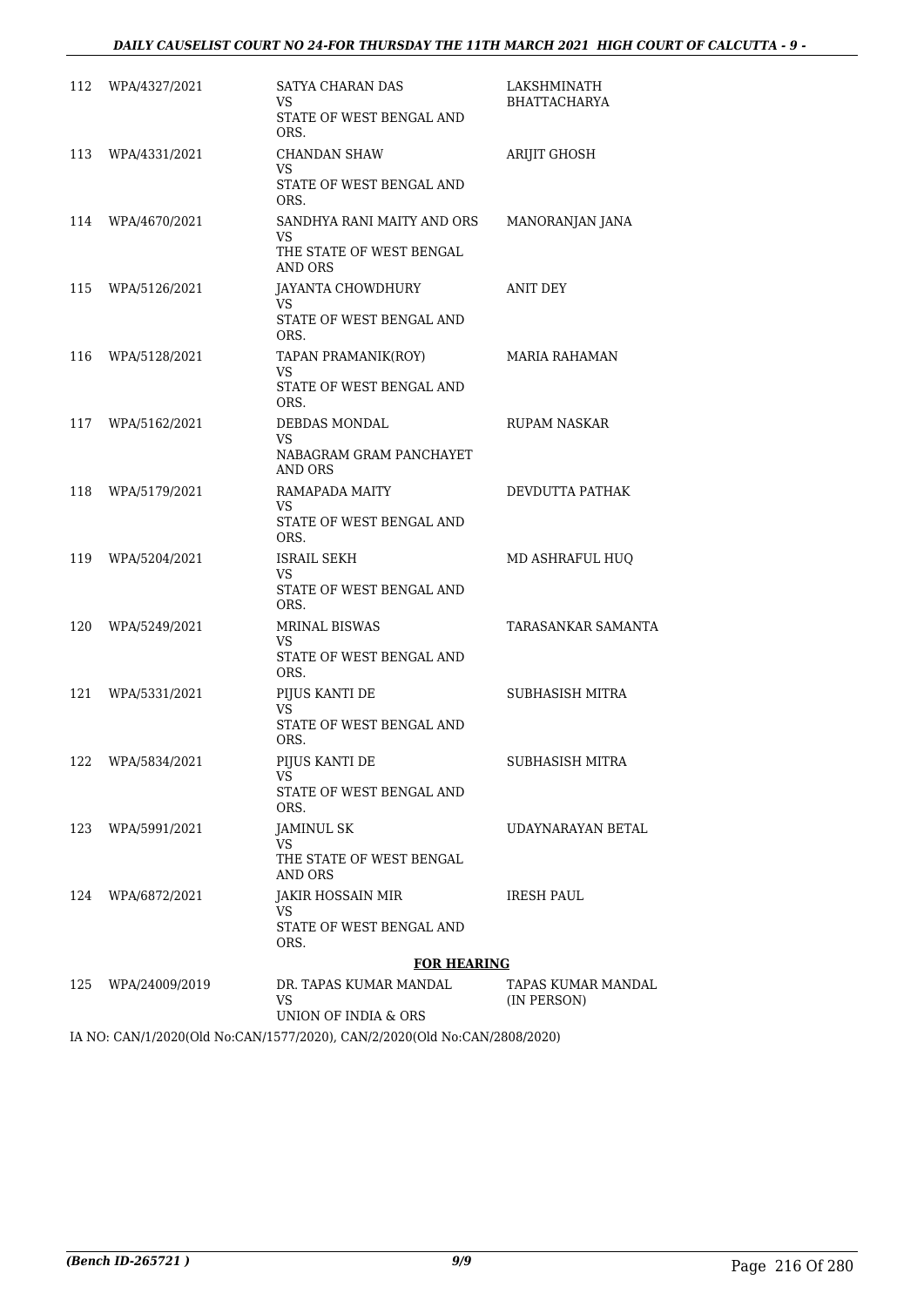

# In The High Court at Calcutta

# **Appellate Side**

**DAILY CAUSELIST For Thursday The 11th March 2021**

## **COURT NO. 22**

**SINGLE BENCH (SB - XIII)**

### **AT 10:30 AM**

#### **HON'BLE JUSTICE ABHIJIT GANGOPADHYAY**

#### **(VIA VIDEO CONFERENCE) ON AND FROM MONDAY, THE 11TH JANUARY, 2021 – MATTERS ( MOTION & HEARING) UNDER ARTICLE 226 OF THE CONSTITUTION OF INDIA RELATING TO LABOUR UNDER GROUP III;**

**MATTERS (MOTION & HEARING) UNDER ARTICLE 226 OF THE CONSTITUTION RELATING TO TRANSPORT & TELECOMMUNICATION UNDER GROUP VII INCLUDING HEARING OF WRIT PETITIONS AND APPLICATIONS CONNECTED THERETO;**

**MATTERS(MOTION & HEARING) RELATING TO REGULATION OF INDUSTRIES & ESSENTIAL COMMODITIES & VARIOUS CENTRAL ORDERS UNDER GROUP VIII INCLUDING APPLICATIONS CONNECTED THERETO.**

**FROM MONDAY, (25.01.2021) THE SCHEDULE GIVEN BELOW WILL BE FOLLOWED. 1. GROUP III MATTERS WILL BE TAKEN UP FROM 10.45 A.M. TO 12.00 NOON.**

**2. GROUP VII MATTERS WILL BE TAKEN UP AFTER GROUP III MATTERS ARE OVER OR FROM 12.00 NOON TO 1.00 P.M, WHICHEVER IS EARLIER.**

**3. FIXED MATTERS WILL BE TAKEN UP FROM 2.00 P.M. AND NOT AFTER 3.00 P.M.**

**4. GROUP VIII MATTERS WILL BE TAKEN UP AFTER 2.00 P.M. MATTERS ARE OVER OR FROM 3.00 P.M. WHICHEVER IS EARLIER.**

**NOTE: ON THURSDAY THE 11TH MARCH ONLY GR. III MATTERS WILL BE TAKEN UP TILL 3.30 P.M.**

**NOTE: MATTERS WILL BE TAKEN UP THROUGH PHYSICAL HEARING ONLY WHEN BOTH THE PARTIES ARE AGREED**

#### **TO BE MENTIONED**

1 WPA/26268/2017 PANCHANAN MAHATO VS STATE OF WEST BENGAL & ORS H.K. MAHATA

#### **GR. - III (MOTION)**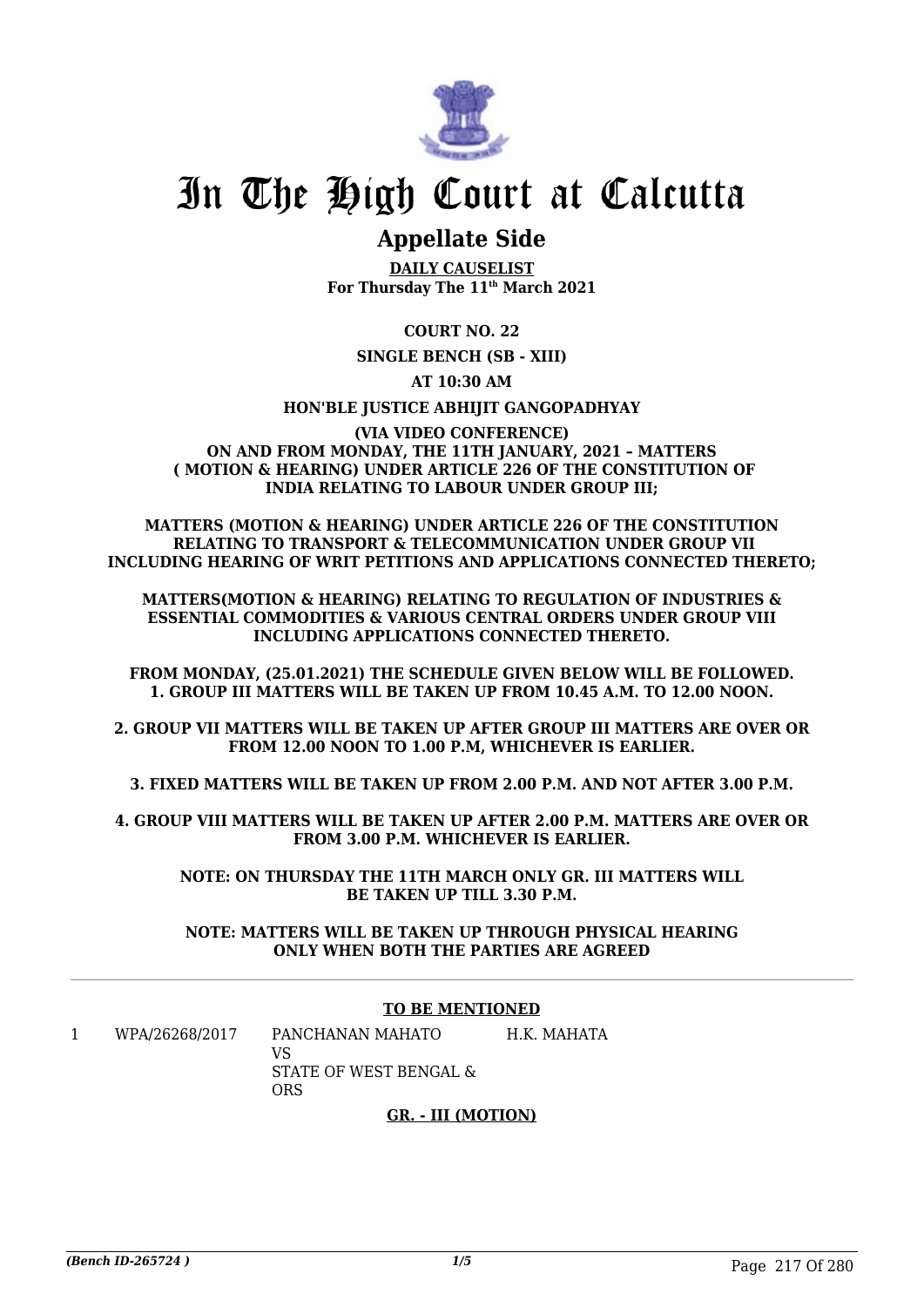| $\overline{2}$ | WPA/7817/2012                           | M/S HINDUSTAN<br>FERTILIZER CORPORATION<br>LTD & ANR<br><b>VS</b>                                         | <b>LALTUMOHAN</b><br><b>GHOSH</b> |
|----------------|-----------------------------------------|-----------------------------------------------------------------------------------------------------------|-----------------------------------|
|                |                                         | FIRST LABOUR COURT, W B<br>& ORS                                                                          |                                   |
|                | IA NO: CAN/1/2021                       |                                                                                                           |                                   |
| 3              | WPA/24501/2012                          | M/S. CANNON ELECTRONIC<br><b>SYSTEMS</b><br><b>VS</b>                                                     | SAIBAL MUKHERJEE                  |
|                |                                         | STATE OF WEST BENGAL &<br><b>ANR</b>                                                                      |                                   |
| 4              | WPA/7774/2018                           | RDB TEXTILES LIMITED<br>VS<br>THE STATE OF WEST<br><b>BENGAL &amp; ORS</b>                                | P. SHARMA                         |
|                | IA NO: CAN/1/2019(Old No:CAN/2524/2019) |                                                                                                           |                                   |
| 5              | WPA/18311/2018                          | RABINDRA NATH SAHA &<br><b>ORS</b><br><b>VS</b>                                                           | DHISWARI NAG                      |
|                |                                         | UNION OF INDIA & ORS                                                                                      |                                   |
|                | IA NO: CAN/2/2020, CAN/3/2020           |                                                                                                           |                                   |
|                | wt6 WPA/10004/2019                      | <b>BHABESH ROY &amp; ORS</b><br><b>VS</b><br>UNION OF INDIA & ORS                                         | <b>DHISWARI NAG</b>               |
| 7              | WPA/25857/2018                          | DEBAPRASAD<br><b>CHAKRABARTI</b><br><b>VS</b>                                                             | ANINDA LAHIRI                     |
|                |                                         | 7TH INDUSTRIAL TRIBUNAL<br><b>WEST BENGAL &amp; ORS</b>                                                   |                                   |
| 8              | WPA/20758/2019                          | <b>M.S NEW ENGINEERING</b><br><b>ENTERPRISES</b><br><b>VS</b>                                             | <b>SUVADIP</b><br>BHATTACHARJEE   |
|                |                                         | REGIONAL PROVIDENT<br>FUND COMMISSIONER,<br>R.O.- KOLKATA & ORS                                           |                                   |
| 9              | WPA/4484/2020                           | TULSYAN FLEXYS PRIVATE<br>LIMITED<br><b>VS</b>                                                            | VICTOR CHATTERJEE                 |
|                |                                         | REGIONAL PROVIDENT<br>FUND COMMISSIONER &<br><b>ORS</b>                                                   |                                   |
|                | IA NO: CAN/1/2020(Old No:CAN/3687/2020) |                                                                                                           |                                   |
|                | wt10 WPA/4153/2021                      | TULSYAN FLEXSYS PRIVATE<br><b>LIMITED</b><br><b>VS</b><br><b>ASSISTANT PROVIDENT</b><br>FUND COMMISSIONER | <b>VICTOR CHATTERJEE</b>          |
| 11             | WPA/4121/2021                           | ABDUL KHALIL KHAN ALIAS<br>AB KHALIL KHAN<br><b>VS</b>                                                    | RANANESH GUHA<br><b>THAKURTA</b>  |
|                |                                         | STATE OF WEST BENGAL<br>AND ORS.                                                                          |                                   |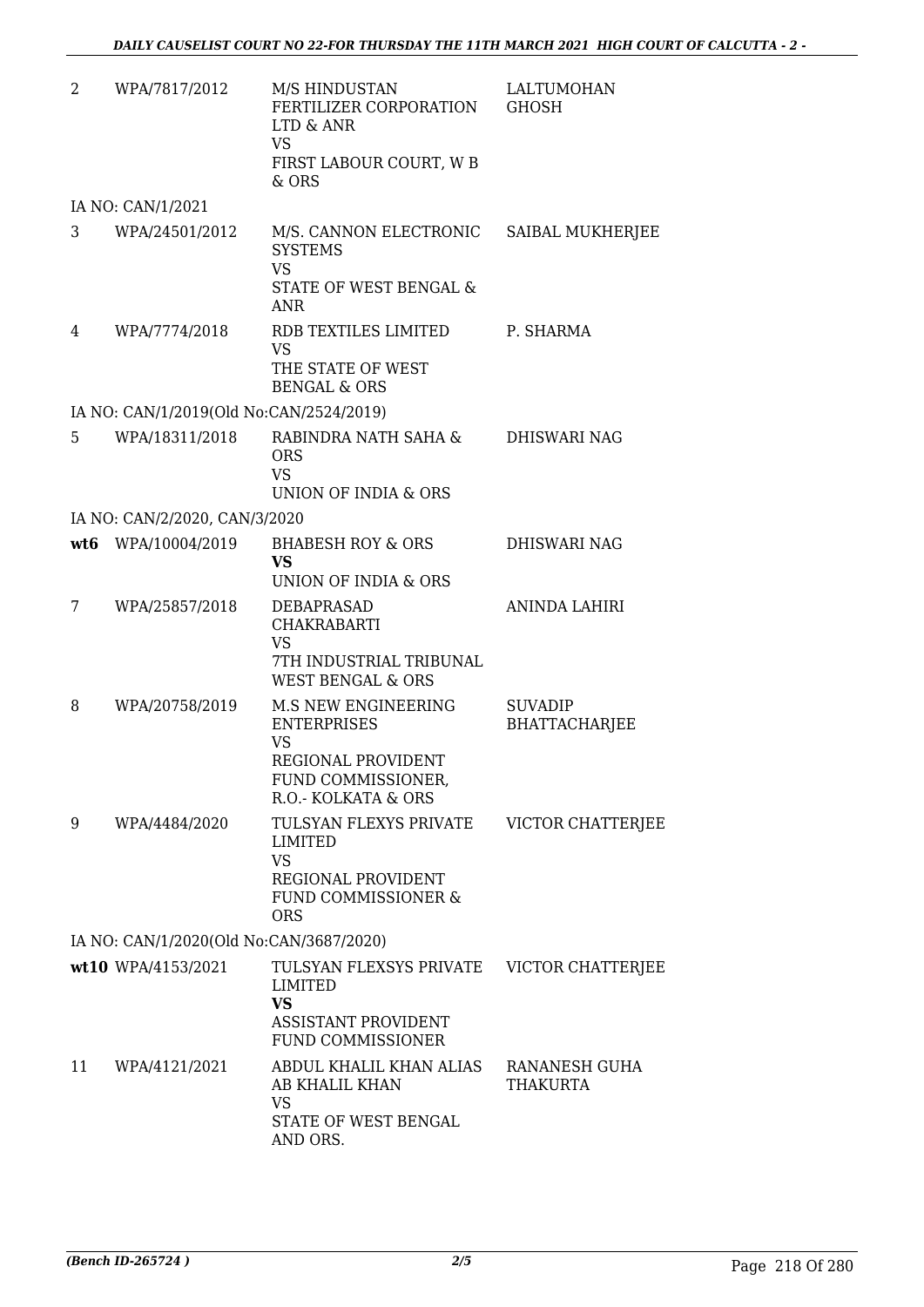| 12 | WPA/4785/2021                 | CYGNET INDUSTRES LTD<br><b>VS</b><br>STATE OF WEST BENGAL<br>AND ORS.                                              | PRASUN GHOSH                           |
|----|-------------------------------|--------------------------------------------------------------------------------------------------------------------|----------------------------------------|
| 13 | WPA/5049/2021                 | WEST BENGAL MEDICAL<br><b>AND SALES</b><br>REPRESENTATIVES UNION<br>AND ANR<br><b>VS</b><br>UNION OF INDIA AND ANR | Suvadip Bhattacharjee                  |
| 14 | WPA/6693/2021                 | BIRENDRA NATH BERA<br><b>VS</b><br>STATE OF WEST BENGAL<br>AND ORS.                                                | JAMIRUDDIN KHAN                        |
| 15 | WPA/6704/2021                 | KRISHNA PRASAD RAWAT<br>VS.<br>STATE OF WEST BENGAL<br>AND ORS.                                                    | balai ch. paul                         |
|    |                               | <b>GROUP - VII (MOTION)</b>                                                                                        |                                        |
| 16 | WPA/8729/2020                 | <b>NOOR ISLAM</b><br><b>VS</b><br>STATE OF WEST BENGAL<br>AND ORS.                                                 | PRIYABRATA SAHA                        |
|    | IA NO: CAN/1/2021, CAN/2/2021 |                                                                                                                    |                                        |
| 17 | WPA/10105/2020                | <b>GURUPADA DAS</b><br><b>VS</b>                                                                                   | <b>SK SAMIM AKHTAR</b>                 |
|    |                               | STATE OF WEST BENGAL<br>AND ORS.                                                                                   |                                        |
|    | IA NO: CAN/1/2020             |                                                                                                                    |                                        |
| 18 | WPA/10373/2020                | SUBHANKAR KANDER<br><b>VS</b><br>STATE OF WEST BENGAL                                                              | <b>ABHISHEK BANERJEE</b>               |
|    |                               | AND ORS.                                                                                                           |                                        |
| 19 | WPA/2961/2021                 | TRIMULA SPONE IRON<br>PRIVATE LIMITED<br><b>VS</b>                                                                 | RAJNISH KUMAR<br><b>KALAWATIA</b>      |
|    |                               | UNION OF INDIA AND ORS.                                                                                            |                                        |
| 20 | WPA/5369/2021                 | TRILOK KUMAR AGARWAL<br><b>HUF AND ANR</b><br><b>VS</b><br>STATE OF WEST BENGAL                                    | <b>KESSHAV KUMAR</b><br><b>DARUKA</b>  |
| 21 | WPA/5379/2021                 | <b>GOUTAM KUMAR SARANGI</b><br><b>VS</b><br>STATE OF WEST BENGAL<br>AND ORS.                                       | KAKALI DUTTA                           |
| 22 | WPA/5408/2021                 | SANJIT PRAMANIK AND<br><b>OTHERS</b><br><b>VS</b><br>STATE OF WEST BENGAL<br>AND ORS.                              | <b>AMLAN KUMAR</b><br><b>MUKHERJEE</b> |
| 23 | WPA/5511/2021                 | NETAI KUAMR BARIK<br><b>VS</b><br>STATE OF WEST BENGAL<br>AND ORS.                                                 | <b>SATTWIK</b><br><b>BHATTACHARYA</b>  |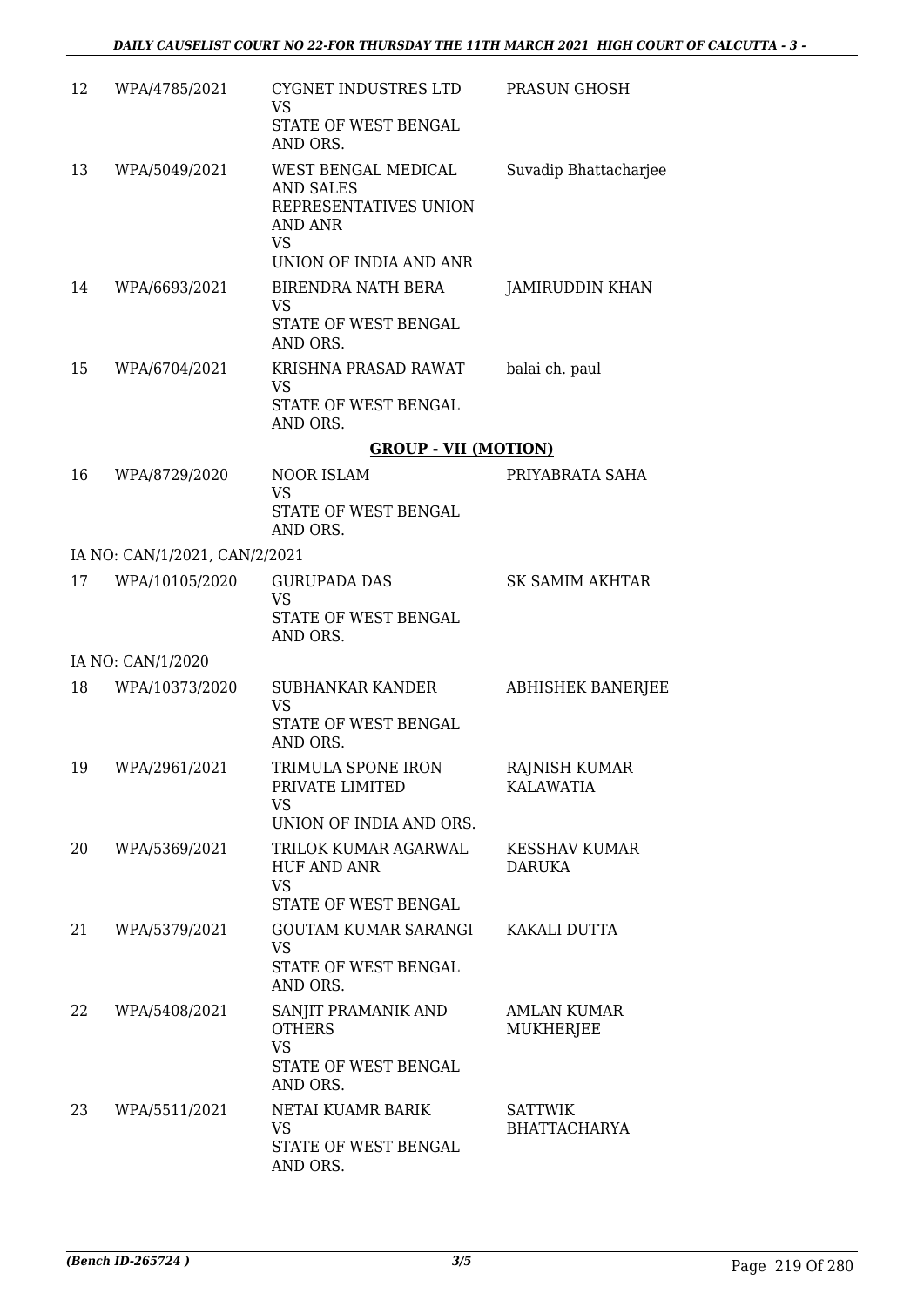| 24 | WPA/5572/2021 | <b>SHABANA PERWEEN</b><br><b>VS</b><br>STATE OF WEST BENGAL<br>AND ORS.         | <b>BISWAPRIYA</b><br>SAMANTA            |
|----|---------------|---------------------------------------------------------------------------------|-----------------------------------------|
| 25 | WPA/5574/2021 | <b>SHABANA PERWEEN</b><br><b>VS</b><br>STATE OF WEST BENGAL<br><b>AND ORS</b>   | <b>BISWAPRIYA</b><br><b>SAMANTA</b>     |
| 26 | WPA/5840/2021 | PRADIP DAS<br><b>VS</b><br>STATE OF WEST BENGAL<br>AND ORS.                     | PARNA MUKHERJEE                         |
| 27 | WPA/5846/2021 | NIVEDITA DAS<br><b>VS</b><br>STATE OF WEST BENGAL<br>AND ORS.                   | <b>SUDIP SARKAR</b>                     |
| 28 | WPA/6389/2021 | <b>SHARUAN KUMAR</b><br><b>VS</b><br>UNION OF INDIA AND ORS.                    | <b>KAKALI DAS</b><br><b>CHAKRABORTY</b> |
| 29 | WPA/6409/2021 | <b>ANUP SUR</b><br><b>VS</b><br>STATE OF WEST BENGAL<br>AND ORS.                | <b>SOUMEN</b><br><b>BHATTACHARJEE</b>   |
| 30 | WPA/6419/2021 | <b>ABHIJIT KAR</b><br><b>VS</b><br>STATE OF WEST BENGAL<br>AND ORS.             | <b>SOUMEN</b><br><b>BHATTACHARJEE</b>   |
| 31 | WPA/6439/2021 | <b>SWAPAN DUTTA</b><br><b>VS</b><br>STATE OF WEST BENGAL<br>AND ORS.            | <b>SOUMEN</b><br><b>BHATTACHARJEE</b>   |
| 32 | WPA/6443/2021 | SANJIB DAS<br><b>VS</b><br><b>STATE OF WEST BENGAL</b><br>AND ORS.              | <b>SOUMEN</b><br><b>BHATTACHARJEE</b>   |
| 33 | WPA/6446/2021 | <b>SUBHANKAR DAS</b><br><b>VS</b><br>STATE OF WEST BENGAL<br>AND ORS.           | <b>SOUMEN</b><br><b>BHATTACHARJEE</b>   |
|    |               | <b>GR. - VIII (MOTION)</b>                                                      |                                         |
| 34 | WPA/2011/2021 | <b>ANUTOSH MAJUMDER</b><br><b>VS</b><br><b>STATE OF WEST BENGAL</b><br>AND ORS. | ARUP KUMAR ROY                          |
| 35 | WPA/4343/2021 | <b>MAJNU MISTRI</b><br><b>VS</b><br>THE STATE OF WEST<br><b>BENGAL AND ORS</b>  | SUBHENDU<br><b>ROYCHOUDHURY</b>         |
| 36 | WPA/4620/2021 | <b>BANDANA GHOSH</b><br>VS<br>STATE OF WEST BENGAL<br>AND ORS.                  | ARUNAVA GANGULY                         |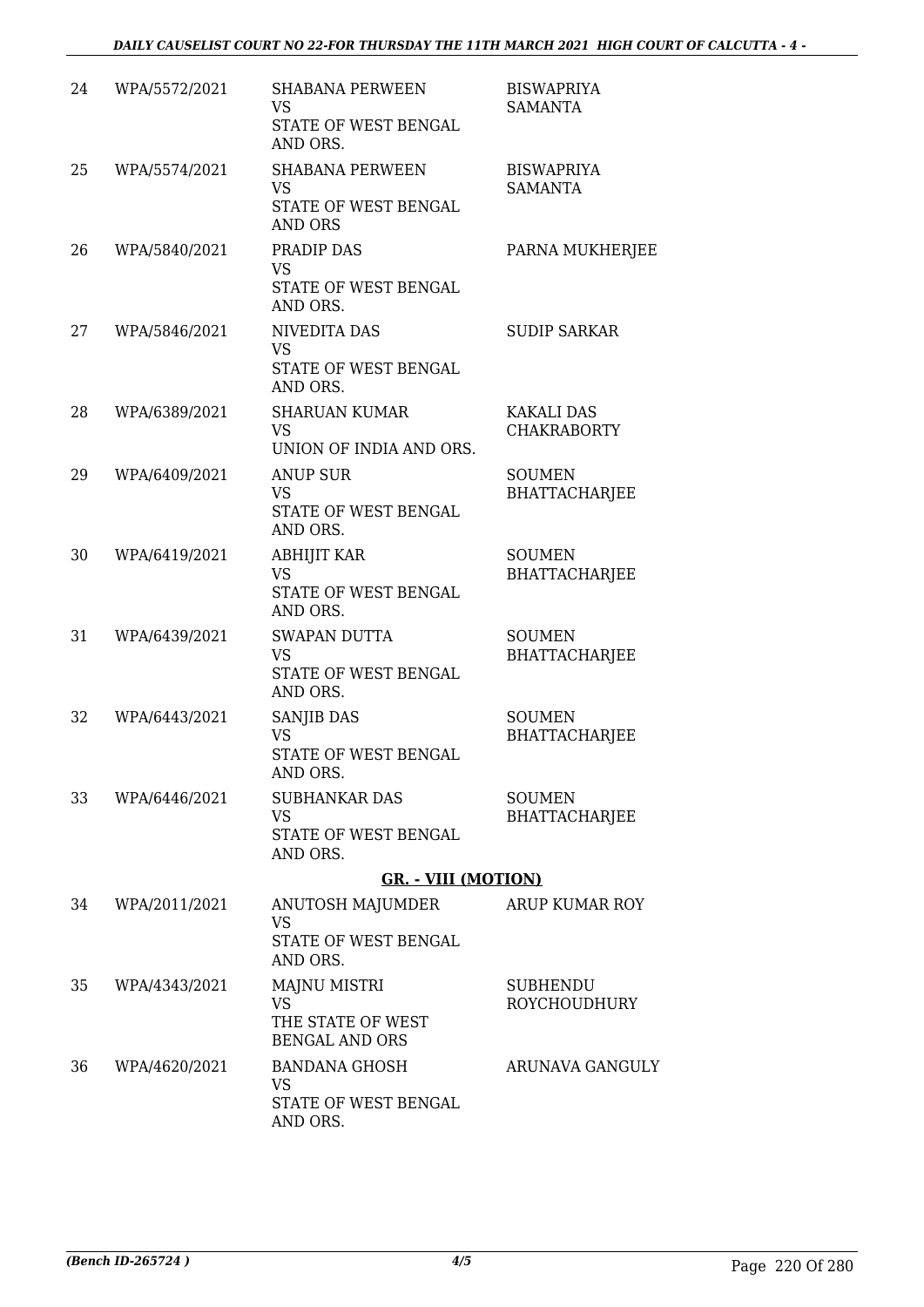| 37 | WPA/6180/2021 | M/S. SONAI FOOD<br>MARKETTING PVT LTD AND<br>ANR<br><b>VS</b><br>STATE OF WEST BENGAL<br>AND ORS. | RAMESH DHARA                        |
|----|---------------|---------------------------------------------------------------------------------------------------|-------------------------------------|
| 38 | WPA/6592/2021 | <b>SABILA SARDAR</b><br><b>VS</b><br>STATE OF WEST BENGAL<br>AND ORS.                             | KRISHNENDU BERA                     |
| 39 | WPA/6936/2021 | NARAYAN MAITY<br><b>VS</b><br>STATE OF WEST BENGAL<br>AND ORS.                                    | DEBAPRIYA MITRA                     |
| 40 | WPA/6938/2021 | <b>SIBSANKAR DAS</b><br>VS<br>STATE OF WEST BENGAL<br>AND ORS.                                    | DEBAPRIYA MITRA                     |
| 41 | WPA/6940/2021 | <b>FAZILA KHATUN</b><br><b>VS</b><br>STATE OF WEST BENGAL<br>AND ORS.                             | DEBAPRIYA MITRA                     |
| 42 | WPA/7096/2021 | <b>ADITYA SHAW</b><br><b>VS</b><br>STATE OF WEST BENGAL<br>AND ORS.                               | NIBEDITA PAL                        |
|    |               | <b>FIXED MATTER</b>                                                                               |                                     |
|    |               | (AT 2:00 P.M.)                                                                                    |                                     |
| 43 | WPA/3111/2016 | KANCHAN OIL INDUSTRIES<br>LIMITED<br><b>VS</b>                                                    | <b>SOURAV</b><br><b>CHAKRABORTY</b> |
|    |               | RANGANATH SUKLA & ANR                                                                             |                                     |
| 44 | WPA/8324/2019 | M/S. BARNAGORE JUTE<br>FACTORY PLC<br>VS<br>REGIONAL PROVIDENT<br>FUND COMMISSIONER &             | RANJAY DE                           |
|    |               | <b>ORS</b>                                                                                        |                                     |
| 45 | WPA/4597/2020 | <b>DELTA LIMITED &amp; ORS</b><br>VS.<br>UNION OF INDIA & ORS                                     | SAPTARSHI<br><b>MUKHERJEE</b>       |
| 46 | WPA/1320/2021 | TAPAN ADHIKARI<br><b>VS</b><br>STATE OF WEST BENGAL<br>AND ORS.                                   | <b>JOYEE MAITI</b>                  |
|    |               | <b>FOR HEARING</b>                                                                                |                                     |
| 47 | WPA/2045/2017 | THE W.B. POWER<br>DEVELOPMENT<br>CORPORATION LIMITED                                              | RANJAY DE                           |

VS UNION OF INDIA & ORS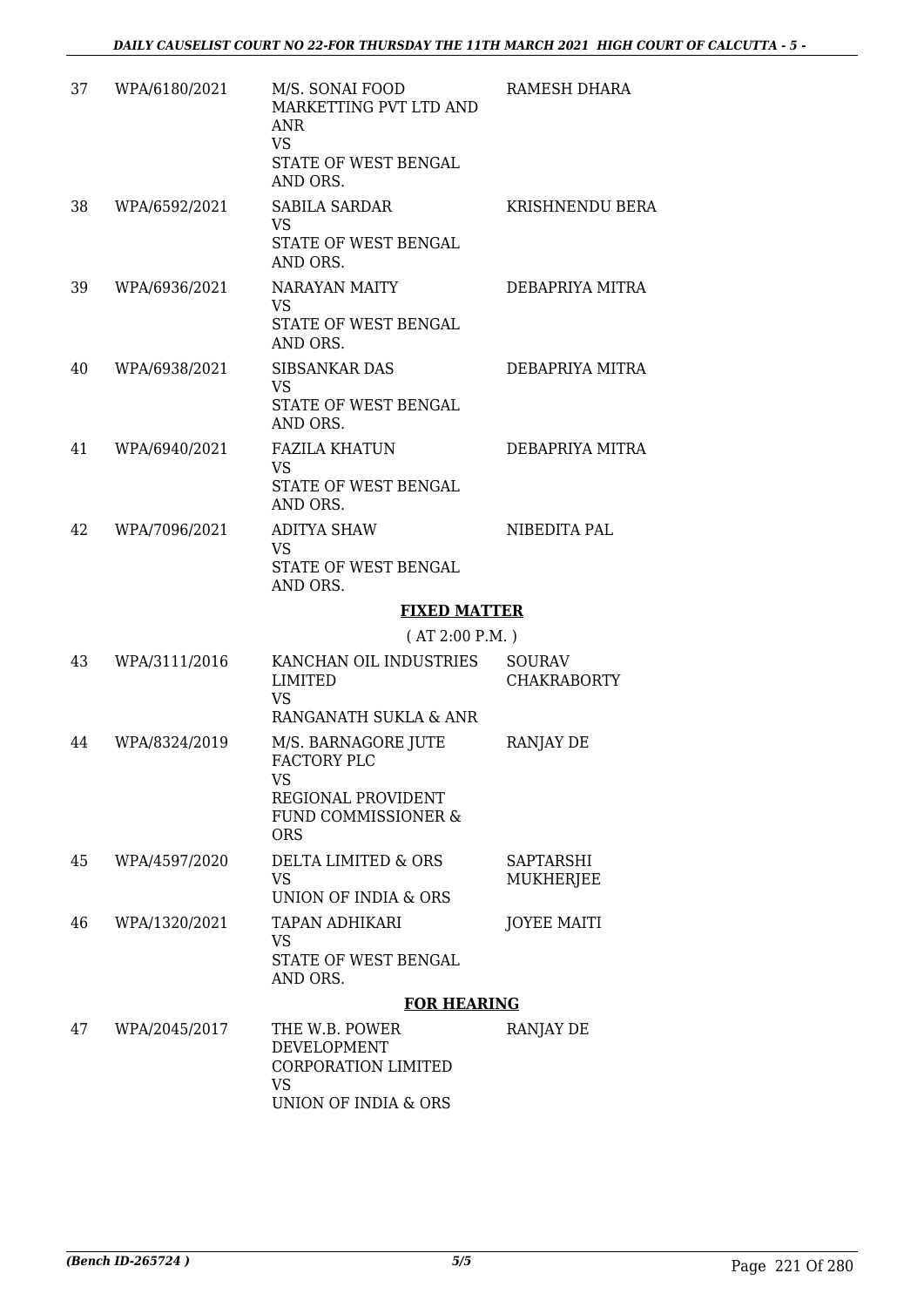

# In The High Court at Calcutta

# **Appellate Side**

**DAILY CAUSELIST For Thursday The 11th March 2021**

**COURT NO. 32**

**SINGLE BENCH (SB - XIV)**

**AT 10:30 AM**

**HON'BLE JUSTICE JAY SENGUPTA**

**(VIA VIDEO CONFERENCE) ON AND FROM MONDAY, THE 11TH JANUARY, 2021 - ADMISSION OF CRIMINAL MOTIONS AND HEARING OF CRIMINAL REVISIONS ARISING OUT OF N.I. ACT; POCSO; MAINTENANCE AND CRIME AGAINST WOMEN (NOT ASSIGNED TO ANY OTHER BENCH) INCLUDING APPLICATIONS CONNECTED THERETO; HEARING OF CRIMINAL REVISIONS (IRRESPECTIVE OF CLASSIFICATION) FILED FROM 2016 INCLUDING CONNECTED APPLICATIONS; HEARING OF CRIMINAL APPEALS. AND**

**ON AND FROM MONDAY, 8TH MARCH, 2021 TO FRIDAY, 26TH MARCH, 2021 - IN ADDITION TO HIS OWN LIST AND DETERMINATION, WILL TAKE UP THE MATTERS RELATED TO THE LIST AND DETERMINATION OF HON'BLE JUSTICE SUBHASIS DASGUPTA. NOTE : 1. MENTIONING FOR INCLUSION IN THE LIST WILL BE PERMITTED ONLY ON THE FIRST WORKING DAY OF THE WEEK AT THE FIRST SITTING. 2. MENTIONING SLIP SHALL SPECIFICALLY INDICATE WHETHER THE MATTER WAS DIRECTED TO "GO OUT OF LIST" ON THE LAST OCCASION. 3. 'TO BE MENTIONED', 'LISTED MOTION', 'EXTENSION OF INTERIM ORDER' SHALL BE TAKEN UP FIRST. THEREAFTER ALL THE OTHER MATTERS SHALL BE TAKEN UP SERIALLY. 4. HEARING OF APPEAL SHALL BE TAKEN UP EVERY TUESDAY & THURSDAY AT 3.00 P.M. OR AFTER COMPLETION OF THE OTHER MATTERS WHICHEVER IS EARLIER. NOTE : MATTERS WILL BE TAKEN UP THROUGH PHYSICAL HEARING WHEN BOTH THE PARTIES ARE AGREED.**

#### **TO BE MENTIONED**

|   | CRR/314/2021                               | SAMAR MONDAL AND ANR<br>VS<br>ANINDYA ROYA AND ANR            | KALYAN KUMAR<br><b>BHATTACHARJEE</b> |
|---|--------------------------------------------|---------------------------------------------------------------|--------------------------------------|
|   | IA NO: CRAN/1/2021                         |                                                               |                                      |
| 2 | CRR/4141/2015<br>(Assigned Matter)         | SHREE RAM PODDAR & ANR<br>VS<br>STATE OF WEST BENGAL &<br>ANR | B N JOSHI                            |
|   | IA NO: CRAN/14/2019(Old No:CRAN/4268/2019) |                                                               |                                      |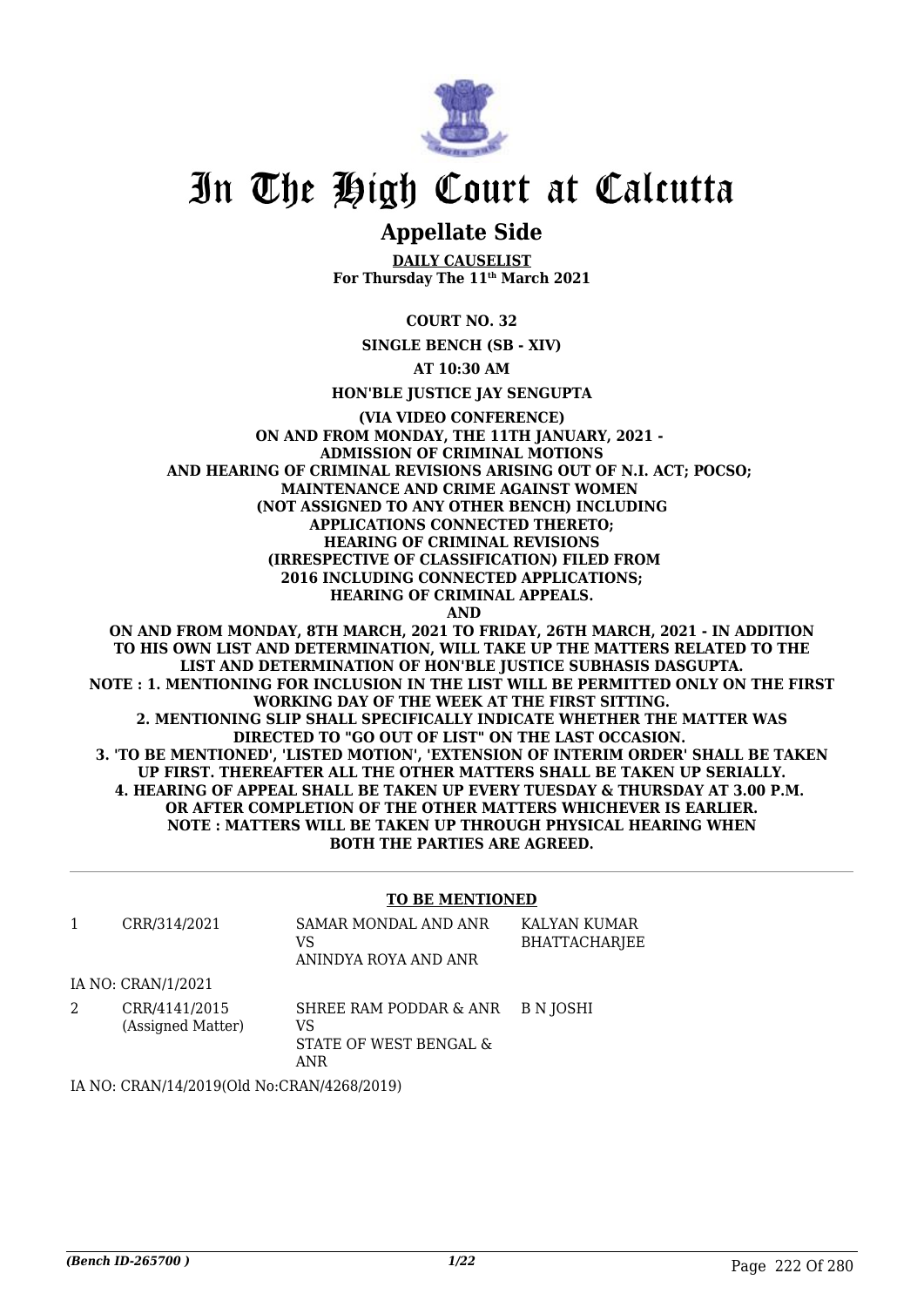| 3  | CRR/697/2020<br>(Non-Prosecution) | <b>UTTAM MAL</b><br><b>VS</b>                               | <b>SABERI SAHA</b>                     |  |
|----|-----------------------------------|-------------------------------------------------------------|----------------------------------------|--|
|    |                                   | STATE OF WEST BENGAL &<br><b>ORS</b>                        |                                        |  |
|    |                                   | <b>LISTED MOTION 1</b>                                      |                                        |  |
| 4  | CRR/613/2021<br>(S)               | <b>SABITA BISWAS</b><br><b>VS</b>                           | SAGARMAY GHOSH                         |  |
|    |                                   | STATE OF WEST BENGAL<br><b>AND ANR</b>                      |                                        |  |
| 5  | CRR/1795/1993<br>(S)              | DAITYARAJ DHARA<br><b>VS</b><br>STATE OF WEST BENGAL        |                                        |  |
|    | IA NO: CRAN/1/2021, CRAN/2/2021   |                                                             |                                        |  |
| 6  | CRR/611/2021                      | M/S.NIMAWAT EDUCATION                                       | <b>SURYANEEL DAS</b>                   |  |
|    | (S)                               | SO. AND ORS.<br><b>VS</b><br><b>SHALINI BUBNA</b>           |                                        |  |
| 7  | CRR/491/2021                      | <b>MUKTA DUTTA AND ORS</b>                                  | PINAKI BRATA                           |  |
|    | (S)                               | <b>VS</b><br>STATE OF WEST BENGAL<br><b>AND ANR</b>         | <b>GHOSH</b>                           |  |
| 8  | CRR/740/2021                      | SANDIP KR. BAJAJ AND ANR.                                   | samrat goswami                         |  |
|    |                                   | <b>VS</b>                                                   |                                        |  |
|    |                                   | STATE OF WEST BENGAL<br>AND ANR.                            |                                        |  |
| 9  | CRR/741/2021                      | SUBHAM MAHANTA AND<br><b>ORS</b><br>VS                      | SANTANU MAJI                           |  |
|    |                                   | STATE OF WEST BENGAL<br><b>AND ANR</b>                      |                                        |  |
| 10 | CRR/742/2021                      | SANDIP KUMAR BAJAJ AND<br><b>ANR</b><br><b>VS</b>           | <b>SAMRAT GOSWAMI</b>                  |  |
|    |                                   | <b>STATE OF WEST BENGAL</b><br>AND ORS.                     |                                        |  |
| 11 | CRR/743/2021                      | RAFIKUL ISLAM MANDAL @<br>RAFIQUL ISLAM MONDAL<br><b>VS</b> | <b>ARIJIT BHUSAN</b><br><b>BAGCHI</b>  |  |
|    |                                   | STATE OF WEST BENGAL<br>AND ORS                             |                                        |  |
|    | IA NO: CRAN/1/2021                |                                                             |                                        |  |
| 12 | CRR/747/2021                      | <b>SANTANU BASU</b><br><b>VS</b><br>THE STATE OF WEST       | RAHUL<br><b>CHAKRABORTY</b>            |  |
|    |                                   | <b>BENGAL AND ANR</b>                                       |                                        |  |
| 13 | CRR/748/2021                      | <b>GOPAL SAHA AND ORS</b><br>VS.<br>PRIYANKA SARKAR AND     | <b>KUSAL KUMAR</b><br><b>MUKHERJEE</b> |  |
|    |                                   | ANR                                                         |                                        |  |
| 14 | CRR/751/2021                      | PRASAD CHANDRA<br>SAMANTA AND ORS<br>VS                     | <b>CHUMKI DAS</b><br><b>BAIRAGYA</b>   |  |
|    |                                   | STATE OF WEST BENGAL<br>AND ANR                             |                                        |  |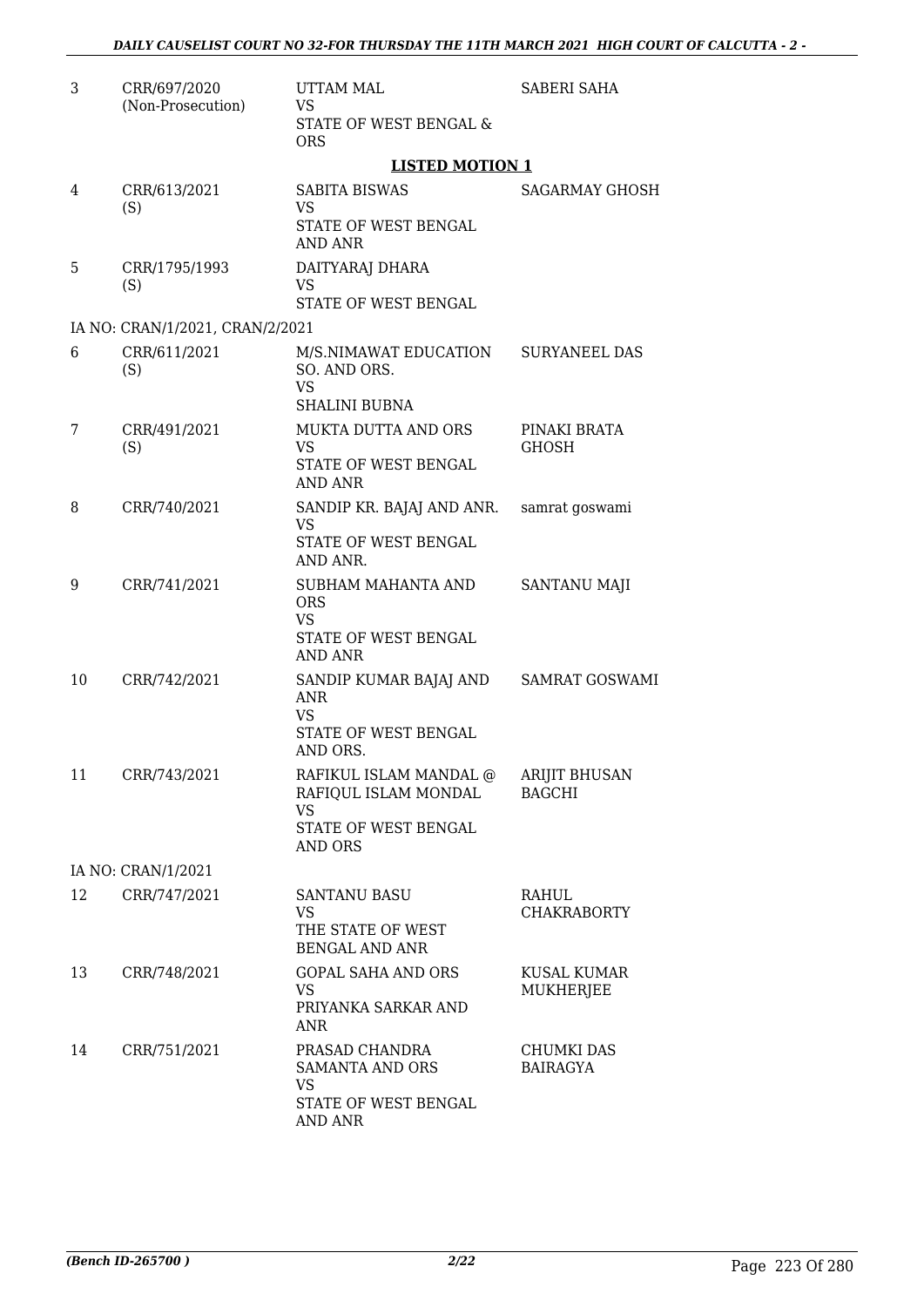## *DAILY CAUSELIST COURT NO 32-FOR THURSDAY THE 11TH MARCH 2021 HIGH COURT OF CALCUTTA - 3 -*

| 15 | CRR/713/2021                              | <b>KARAN SALUJA</b><br><b>VS</b><br>PAWAN KAWTIA                                        | AMAL KR. BANERJEE              |
|----|-------------------------------------------|-----------------------------------------------------------------------------------------|--------------------------------|
| 16 | CRR/674/2020<br>(At 2.00 p.m.)            | RAJ PAL SINGH KAHLON<br><b>VS</b><br>STATE OF WEST BENGAL &<br><b>ANR</b>               | <b>SAFDAR AZAM</b>             |
| 17 | CRR/1515/2020<br>(At 2.00 p.m.)           | <b>SMT SUMITA PAINE</b><br><b>VS</b><br><b>BIPLAB PAINE</b>                             |                                |
|    | IA NO: CRAN/1/2020                        |                                                                                         |                                |
| 18 | CRR/1683/2020                             | ENTAJ ALI @INTAJUL ALI<br><b>VS</b><br>State of West Bengal AND<br><b>ANR</b>           | KOUSTAV BAGCHI                 |
| 19 | CRR/114/2021                              | <b>SALEMA KHATUN @</b><br><b>SALAMA KHATUN</b><br><b>VS</b>                             | SOMENATH<br><b>ADHIKARY</b>    |
|    |                                           | State of West Bengal AND<br><b>ANR</b>                                                  |                                |
| 20 | CRR/1527/2020                             | MD SAMIUL AKHTAR<br><b>VS</b><br>STATE OF WEST BENGAL<br>AND ORS.                       | <b>IBRAHIM SHAIKH</b>          |
| 21 | CRR/601/2020                              | KALYAN KRISHNA NANDI<br><b>VS</b>                                                       | KALYAN KRISHNA<br><b>NANDI</b> |
| 22 | CRR/602/2020                              | NITA NANDI (MANI) & ANR<br>KALYAN KRISHNA NANDI<br><b>VS</b><br>NITA NANDI (MANI) & ANR | KALYAN KRISHNA<br><b>NANDI</b> |
| 23 | CRR/603/2020                              | KALYAN KRISHNA NANDI<br><b>VS</b><br>NITA NANDI (MANI) & ANR                            | KALYAN KRISHNA<br><b>NANDI</b> |
|    |                                           | <b>EXTENSION OF INTERIM ORDER</b>                                                       |                                |
| 24 | CRR/168/2020                              | <b>SUBRATA BANIK</b>                                                                    | <b>MARIA RAHAMAN</b>           |
|    |                                           | VS<br>M/S. PRAKASH GOLD<br>PALACE PVT LTD                                               |                                |
|    |                                           | IA NO: CRAN/1/2020(Old No:CRAN/963/2020), CRAN/3/2021                                   |                                |
| 25 | CRR/3317/2018                             | PROLOY MUKHERJEE<br>VS<br>M/S. ASOCHAM<br><b>SYNTHETICS</b>                             | MOHINI MAJUMDER                |
|    | IA NO: CRAN/7/2020(Old No:CRAN/189/2020)  |                                                                                         |                                |
|    | wt26 CRR/3706/2018                        | VINSY KUMAR NIRMAL<br><b>VS</b><br>M/S ASOCHEM SYNTHETICS                               | MOHINI MAJUMDAR                |
|    | IA NO: CRAN/1/2019(Old No:CRAN/2267/2019) |                                                                                         |                                |
| 27 | CRR/1420/2019                             | DEBARATI BANERJEE<br><b>VS</b><br>STATE OF WEST BENGAL &<br><b>ORS</b>                  | MOHINI MAJUMDAR                |
|    |                                           | IA NO: CRAN/2/2019(Old No:CRAN/3063/2019), CRAN/3/2020(Old No:CRAN/1315/2020)           |                                |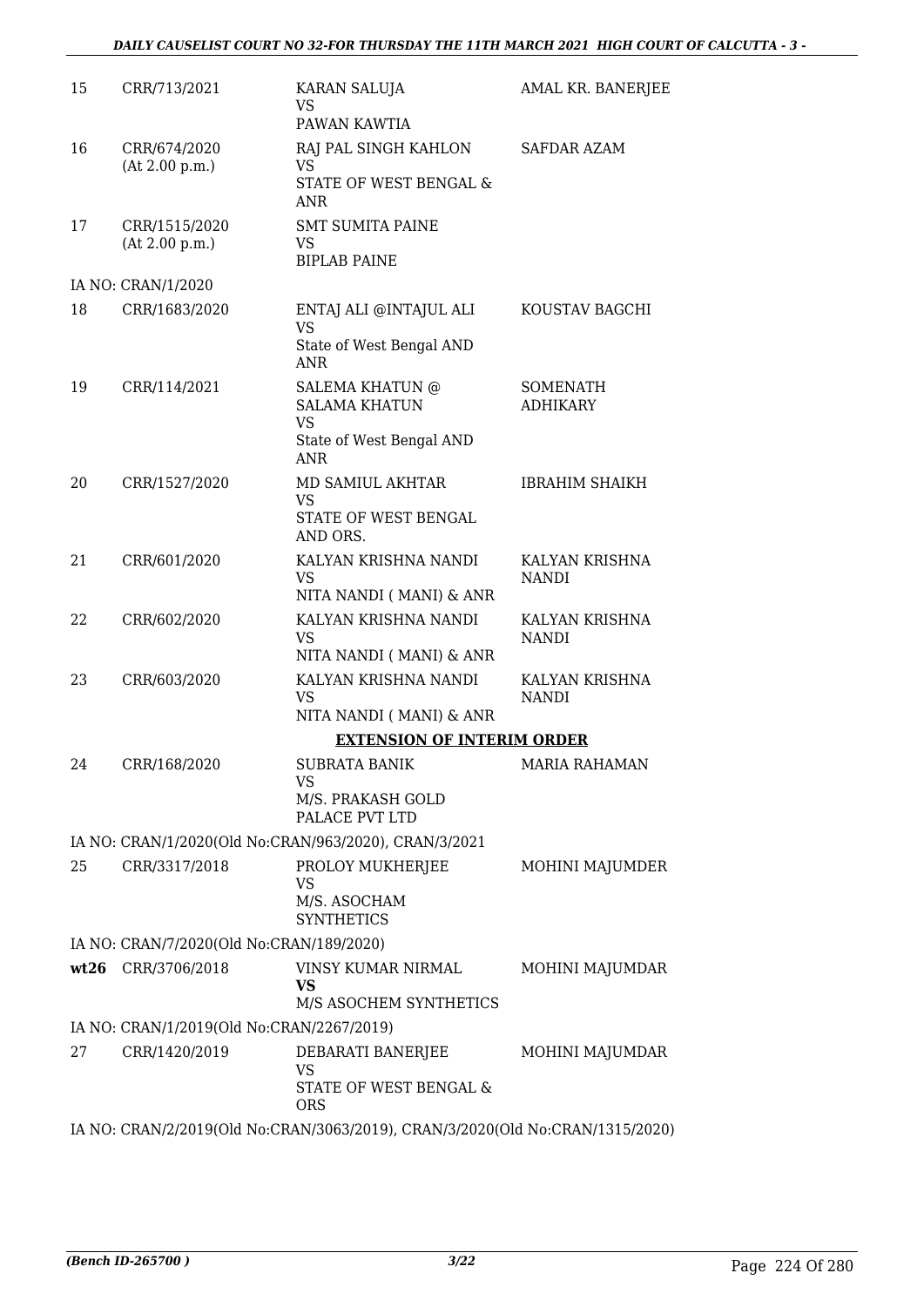| 28 | CRR/1704/2020                                | MOFIDUL ISLAM MONDAL<br><b>AND ORS</b><br><b>VS</b><br>THE STATE OF WEST<br><b>BENGAL AND ANR</b>      | <b>SHASHANKA</b><br>SHEKHAR SAHA                                                                 |
|----|----------------------------------------------|--------------------------------------------------------------------------------------------------------|--------------------------------------------------------------------------------------------------|
|    | IA NO: CRAN/1/2021, CRAN/2/2021              |                                                                                                        |                                                                                                  |
| 29 | CRR/815/2020                                 | RUPASHREE @ RUPASREE<br><b>MUKHERJEE</b><br><b>VS</b><br>STATE OF WEST BENGAL &<br><b>ORS</b>          | AMITABHA GHOSH                                                                                   |
|    | IA NO: CRAN/1/2021                           |                                                                                                        |                                                                                                  |
| 30 | CRR/1725/2019                                | SOMENATH GHOSH<br><b>VS</b><br>STATE OF WEST BENGAL &<br><b>ANR</b>                                    | RIMPA RAJPAL                                                                                     |
|    | IA NO: CRAN/1/2021, CRAN/2/2021              |                                                                                                        |                                                                                                  |
| 31 | CRR/3658/2014                                | MEENAKSHI JATIA (NEE<br><b>BAJORIA</b><br><b>VS</b><br>T.K. DUTTA ENFORCEMENT<br><b>OFFICER</b>        | <b>SREYASHI BISWAS</b>                                                                           |
|    |                                              | IA NO: CRAN/2/2016(Old No:CRAN/3658/2016), CRAN/7/2019(Old No:CRAN/4791/2019)                          |                                                                                                  |
| 32 | CRR/1902/2016                                | PRATIVA PRADHAN & ORS<br><b>VS</b><br>STATE OF WEST BENGAL &<br><b>ANR</b>                             | DIPANJAN DUTT                                                                                    |
|    | IA NO: CRAN/10/2021                          |                                                                                                        |                                                                                                  |
| 33 | CRR/1777/2020                                | SHEIKH HASNABUL HAQUE<br><b>AND ANR</b><br><b>VS</b><br>THE STATE OF WEST<br><b>BENGAL AND ANR</b>     | <b>GAGANJYOT SINGH</b>                                                                           |
|    | IA NO: CRAN/1/2021, CRAN/2/2021, CRAN/4/2021 |                                                                                                        |                                                                                                  |
|    | 34 CRR/308/2013                              | PINKHEM INVESTMENT<br>COMPANY PVT LTD & ORS<br>VS<br><b>MANALI PROPERTIES &amp;</b><br>FINACNE PVT LTD | A MITRA                                                                                          |
|    | IA NO: CRAN/15/2020(Old No:CRAN/554/2020)    |                                                                                                        |                                                                                                  |
| 35 | CRR/1357/2013                                | <b>GAN NAYAK PATHAK</b><br><b>VS</b><br>STATE OF WEST BENGAL&<br><b>ANR</b>                            | <b>SANJAY BASU</b>                                                                               |
|    | IA NO: CRAN/13/2019(Old No:CRAN/4121/2019)   |                                                                                                        |                                                                                                  |
| 36 | CRR/1175/2015                                | INDIAN INFOLINE LTD<br><b>VS</b><br><b>ARUNAVA PATRA</b>                                               | DANISH HAQUE                                                                                     |
|    | No:CRAN/3672/2019)                           |                                                                                                        | IA NO: CRAN/2/2015(Old No:CRAN/3833/2015), CRAN/14/2019(Old No:CRAN/1984/2019), CRAN/15/2019(Old |
|    | wt37 CRR/3672/2019                           | SUBHARATI BANERJEE<br><b>VS</b><br>STATE OF WEST BENGAL &<br><b>ANR</b>                                | SANJIB MITRA                                                                                     |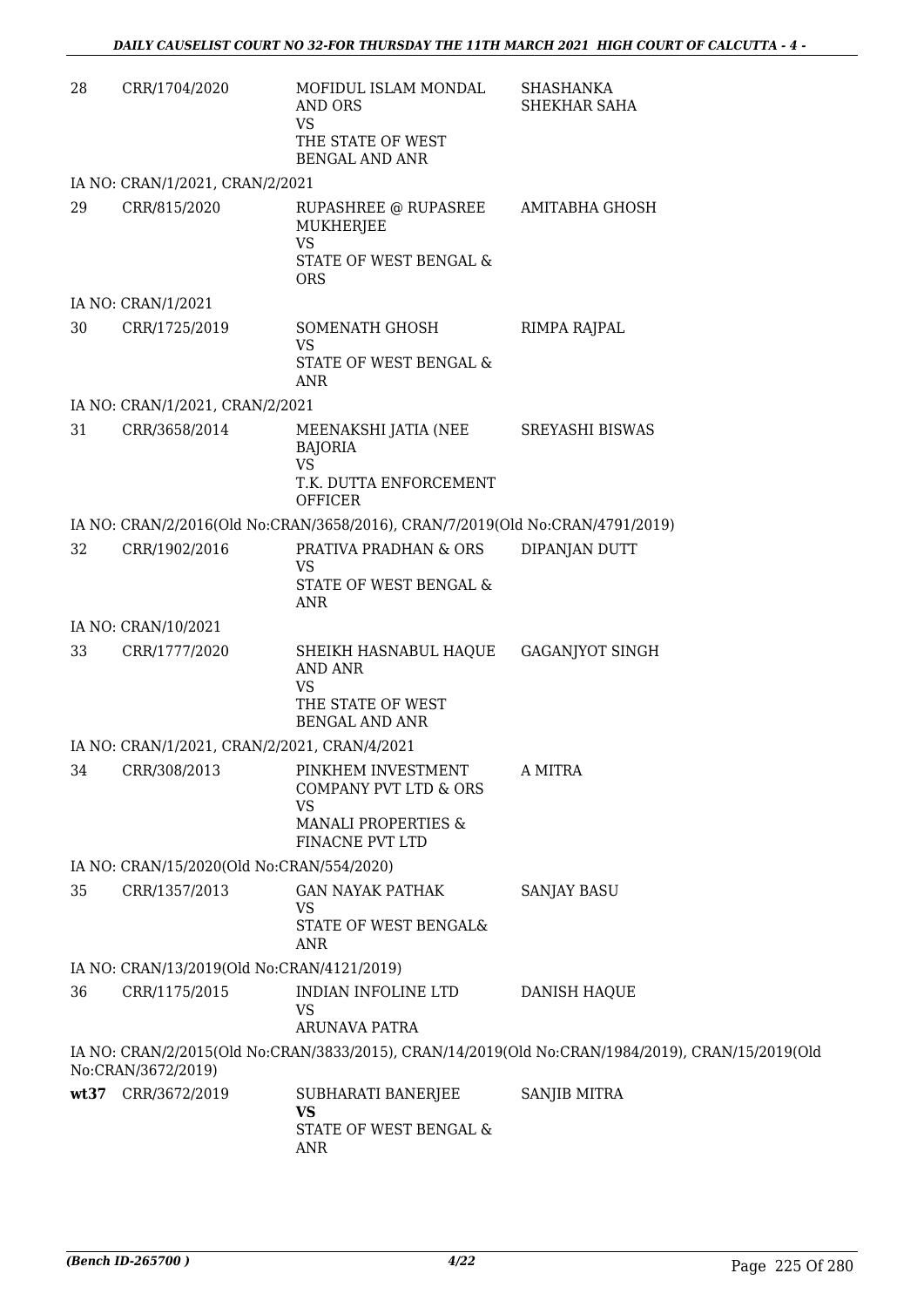| 38 | CRR/328/2020                              | HEMANT KUMAR BHATIA & ARUNABHA DEB<br><b>ANR</b><br><b>VS</b><br>OINDRILA MOITRA NEE<br><b>BAGCHI</b> |                      |
|----|-------------------------------------------|-------------------------------------------------------------------------------------------------------|----------------------|
|    |                                           | IA NO: CRAN/1/2020(Old No:CRAN/1165/2020), CRAN/2/2021, CRAN/3/2021                                   |                      |
| 39 | CRR/2860/2015                             | SMT SUNITA SRIVASTAVA<br><b>VS</b>                                                                    | <b>S DASGUPTA</b>    |
|    |                                           | STATE OF WEST BENGAL &<br><b>ANR</b>                                                                  |                      |
|    |                                           | IA NO: CRAN/11/2019(Old No:CRAN/2358/2019), CRAN/12/2021                                              |                      |
| 40 | CRR/2266/2018                             | LAKSHMI PAUL<br><b>VS</b><br>STATE OF WEST BENGAL &<br>ANR                                            | K RAY                |
|    | IA NO: CRAN/2/2020(Old No:CRAN/43/2020)   |                                                                                                       |                      |
|    | wt41 CRR/1583/2017                        | LAKSHMI PAL                                                                                           | <b>KRISHAN RAY</b>   |
|    |                                           | <b>VS</b><br>STATE OF WEST BENGAL &<br>ANR,                                                           |                      |
|    | wt42 CRR/2187/2018                        | LAKSHMI PAUL                                                                                          | <b>KRISHAN RAY</b>   |
|    |                                           | <b>VS</b><br>STATE OF WEST BENGAL &<br>ANR.                                                           |                      |
|    | IA NO: CRAN/1/2018(Old No:CRAN/2907/2018) |                                                                                                       |                      |
|    | wt43 CRR/3250/2017                        | LAKSHMI PAUL<br><b>VS</b><br>STATE OF WEST BENGAL &<br><b>ANR</b>                                     | K RAY                |
|    |                                           | <b>RESTORATION APPLICATION</b>                                                                        |                      |
| 44 | CRR/290/2018                              | RAVI BHUSAN KUMAR @<br><b>DHARMENDRA</b><br><b>VS</b>                                                 | <b>S KHAN</b>        |
|    |                                           | DIPSHIKHA SINGH                                                                                       |                      |
|    | IA NO: CRAN/1/2019(Old No:CRAN/4151/2019) |                                                                                                       |                      |
|    |                                           | <b>APPLICATION</b>                                                                                    |                      |
| 45 | CRR/3630/2019                             | SANDIPAN BANERJEE & SUPREEM NASKAR<br><b>ORS</b><br><b>VS</b><br>STATE OF WEST BENGAL&<br><b>ANR</b>  |                      |
|    | IA NO: CRAN/1/2019(Old No:CRAN/4888/2019) |                                                                                                       |                      |
| 46 | CRR/1833/2020                             | DR. LAV KOCHGAWAY AND                                                                                 | kishwar rahman       |
|    |                                           | ANR.<br><b>VS</b>                                                                                     |                      |
|    |                                           | State of West Bengal and anr.                                                                         |                      |
| 47 | IA NO: CRAN/1/2021<br>CRR/3549/2019       | <b>DEBASHIS DAS</b>                                                                                   | <b>BRATATI DUTTA</b> |
|    |                                           | <b>VS</b><br>ASHIS KUMAR CHATTERJEE                                                                   |                      |
|    | IA NO: CRAN/3/2020(Old No:CRAN/1043/2020) | & ANR                                                                                                 |                      |
|    |                                           |                                                                                                       |                      |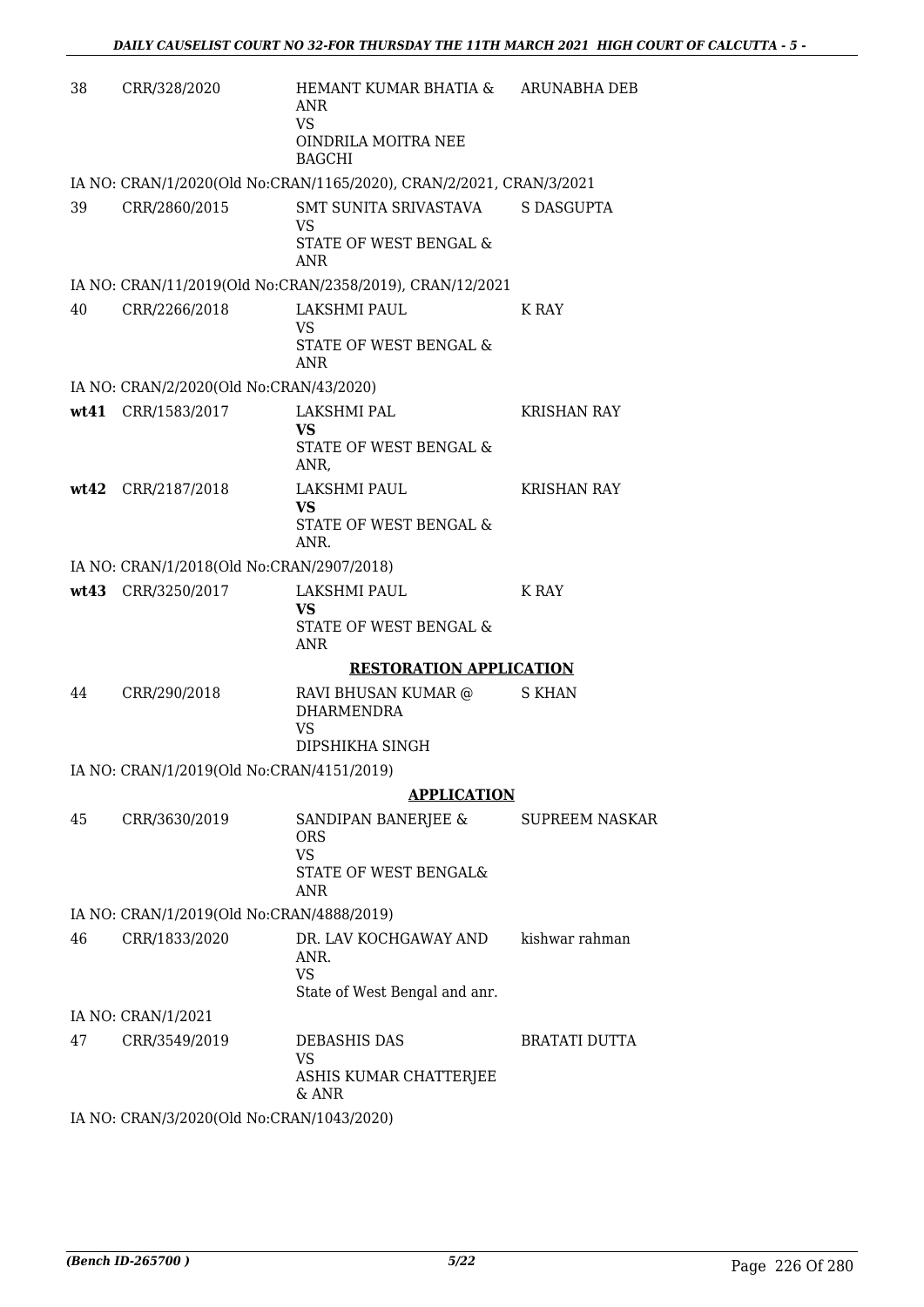| 48                                           | CRR/1621/2006                             | SITAL CHANDRA DEY<br><b>VS</b><br><b>STATE</b>                                                                               | SIRSHENDU SINHA<br>ROY                                                                         |  |
|----------------------------------------------|-------------------------------------------|------------------------------------------------------------------------------------------------------------------------------|------------------------------------------------------------------------------------------------|--|
|                                              | IA NO: CRAN/4/2020, CRAN/5/2021           |                                                                                                                              |                                                                                                |  |
| 49                                           | CRR/726/2021                              | BIJOY KUMAR AGARWAL @<br><b>BIJAY KUMAR AGARWAL</b><br><b>AND ORS</b><br><b>VS</b><br>STATE OF WEST BENGAL<br><b>AND ANR</b> | <b>SOURAV MUKHERJEE</b>                                                                        |  |
|                                              | IA NO: CRAN/1/2021                        |                                                                                                                              |                                                                                                |  |
| 50                                           | CRR/2559/2017                             | MIRA SARKAR & ORS.<br><b>VS</b><br>STATE OF WEST BENGAL &<br>ANR.                                                            | NABANKUR PAUL                                                                                  |  |
|                                              | No:CRAN/3335/2019)                        |                                                                                                                              | IA NO: CRAN/2/2017(Old No:CRAN/4739/2017), CRAN/3/2018(Old No:CRAN/2919/2018), CRAN/4/2019(Old |  |
| 51                                           | CRR/193/2014                              | BIKRAM BHATTACHARYYA<br>& ORS<br><b>VS</b><br>STATE OF WEST BENGAL &<br><b>ORS</b>                                           | <b>S MAITRA</b>                                                                                |  |
|                                              | IA NO: CRAN/2/2018(Old No:CRAN/2936/2018) |                                                                                                                              |                                                                                                |  |
| 52                                           | CRR/1369/2020                             | AMAN CHOWDHURY @<br><b>PROFESSOR</b><br><b>VS</b><br>State of West Bengal                                                    | SANKHA SUBHRA RAY                                                                              |  |
| IA NO: CRAN/1/2020, CRAN/2/2020, CRAN/3/2020 |                                           |                                                                                                                              |                                                                                                |  |
| wt53                                         | CRR/3/2020                                | SAMAR MONDAL & ANR<br><b>VS</b><br>STATE OF WEST BENGAL                                                                      | KALYAN KUMAR<br>BHATTACHARJEE                                                                  |  |
| 54                                           | CRR/3196/2019                             | LAXMAN PRASAD AGARWAL<br>@ LAXHMAN PRASAD<br><b>AGARWAL</b><br><b>VS</b><br>STATE OF WEST BENGAL                             | PRAJNADEEPTA ROY                                                                               |  |
|                                              | IA NO: CRAN/1/2020(Old No:CRAN/1182/2020) |                                                                                                                              |                                                                                                |  |
| 55                                           | CRR/916/2020                              | PRIYANKA BISWAS & ORS<br><b>VS</b><br>STATE OF WEST BENGAL                                                                   | KOMAL SINGH                                                                                    |  |
|                                              | IA NO: CRAN/1/2021                        |                                                                                                                              |                                                                                                |  |
|                                              |                                           | <b>CONTESTED APPLICATION 1</b>                                                                                               |                                                                                                |  |
| 56                                           | CRR/552/2018<br>$(C-1)$                   | <b>SAKINA BANU</b><br><b>VS</b><br>STATE OF WEST BENGAL                                                                      | S. NANDY                                                                                       |  |
| 57                                           | CRR/1097/2018<br>$(C-1)$                  | NIRA SHARMA<br><b>VS</b><br>STATE OF WEST BENGAL                                                                             | K MEHROTRA                                                                                     |  |
| 58                                           | CRR/1264/2018<br>$(C-1)$                  | <b>SOUMITRA PAUL &amp; ANR</b><br><b>VS</b><br>STATE OF WEST BENGAL &<br><b>ANR</b>                                          | A AGARWAL                                                                                      |  |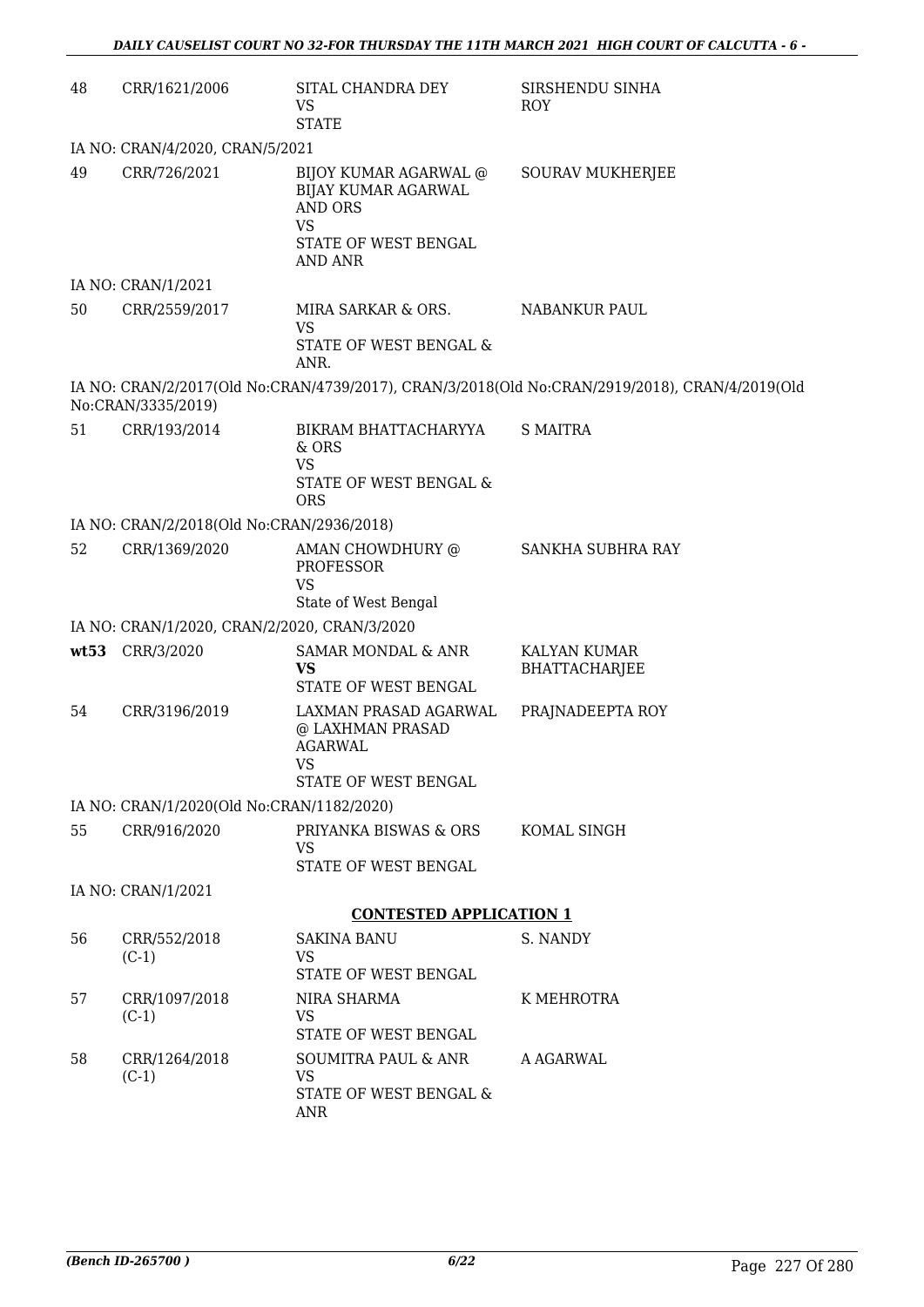| 59 | CRR/1947/2018<br>$(C-1)$       | <b>GOPAL JHA &amp; ANR</b><br><b>VS</b><br>CBI, BANK SECURITES &<br>FRAUD CELL, CGO COMP,<br>KOL         | <b>S DUTTA</b>                                                                             |
|----|--------------------------------|----------------------------------------------------------------------------------------------------------|--------------------------------------------------------------------------------------------|
| 60 | CRR/2222/2018<br>$(C-1)$       | <b>BALAGERIA CENTRAL CO-</b><br>OPERATIVE BANK LTD.<br><b>VS</b><br>STATE OF WEST BENGAL &<br><b>ANR</b> | <b>MADAN MOHAN ROY</b>                                                                     |
| 61 | CRR/2224/2018<br>$(C-1)$       | BALAGERIA CENTRAL CO-<br>OPERATIVE BANK LTD.<br><b>VS</b><br>STATE OF WEST BENGAL &<br>ANR.              | MADAN MOHAN ROY                                                                            |
| 62 | CRR/2382/2018<br>$(C-1)$ (LCR) | DHIRAJ THARD<br><b>VS</b><br>M/S CAR CHASSIS PVT.LTD                                                     | S. AGARWAL                                                                                 |
| 63 | CRR/2540/2018<br>$(C-1)$       | SMT SUTAPA GHOSH<br><b>VS</b><br>STATE OF WEST BENGAL &<br><b>ORS</b>                                    | <b>UTTIYA ROY</b>                                                                          |
| 64 | CRR/2764/2018<br>$(C-1)$       | CENTRAL BUREAU OF<br><b>INVESTIGATION</b><br><b>VS</b><br><b>GOPAL JHA &amp; ANR</b>                     | <b>CHANDREYI</b><br>ALAM(GUPTA)                                                            |
| 65 | CRR/657/2019<br>$(C-1)$        | <b>ASHRUKANA DAS</b><br><b>VS</b><br>RAJ KUMAR DAS                                                       | <b>RAKESH PODDAR</b>                                                                       |
| 66 | CRR/1515/2019<br>$(C-1)$       | SOMESH DASGUPTA<br><b>VS</b><br>STATE OF WEST BENGAL &<br><b>ANR</b>                                     | <b>BRATIN KUMAR DEY</b>                                                                    |
|    |                                | IA NO: CRAN/1/2019(Old No:CRAN/3776/2019), CRAN/3/2020(Old No:CRAN/300/2020)                             |                                                                                            |
| 67 | CRR/1711/2019<br>$(C-1)$       | <b>SMT LAXMI DAS</b><br>VS.<br>MADHUSUDAN DAS & ANR                                                      | <b>D K ADHIKARY</b>                                                                        |
| 68 | CRR/2015/2019<br>$(C-1)$       | MAHENDRA KR AGARWAL<br><b>VS</b><br>STATE OF WEST BENGAL &<br><b>ANR</b>                                 | <b>ABHIJIT SARKAR</b>                                                                      |
|    |                                | IA NO: CRAN/2/2019(Old No:CRAN/4454/2019), CRAN/3/2020(Old No:CRAN/1050/2020)                            |                                                                                            |
| 69 | CRR/2199/2019<br>$(C-1)$       | <b>MD ALAMGIR</b><br><b>VS</b><br><b>BISWAJIT DAS &amp; ANR</b>                                          | <b>AMAL KUMAR</b><br><b>BANERJEE</b>                                                       |
| 70 | CRR/2752/2019<br>$(C-2)$ (LCR) | <b>TAPAN KUMAR GHOSH</b><br>VS.<br><b>GOPAL CHANDRA MAITY &amp;</b><br><b>ANR</b>                        | <b>MUKTESWAR MAITY</b>                                                                     |
|    |                                |                                                                                                          | IA NO: CRAN/2/2020(Old No:CRAN/3409/2020), CRAN/3/2020(Old No:CRAN/3410/2020), CRAN/4/2020 |
| 71 | CRR/2903/2019<br>$(C-2)$       | SOUMIK BHATTACHARYYA<br><b>VS</b><br><b>TANUMITA</b><br><b>BHATTACHARYYA</b>                             | APURBA KR. DATTA                                                                           |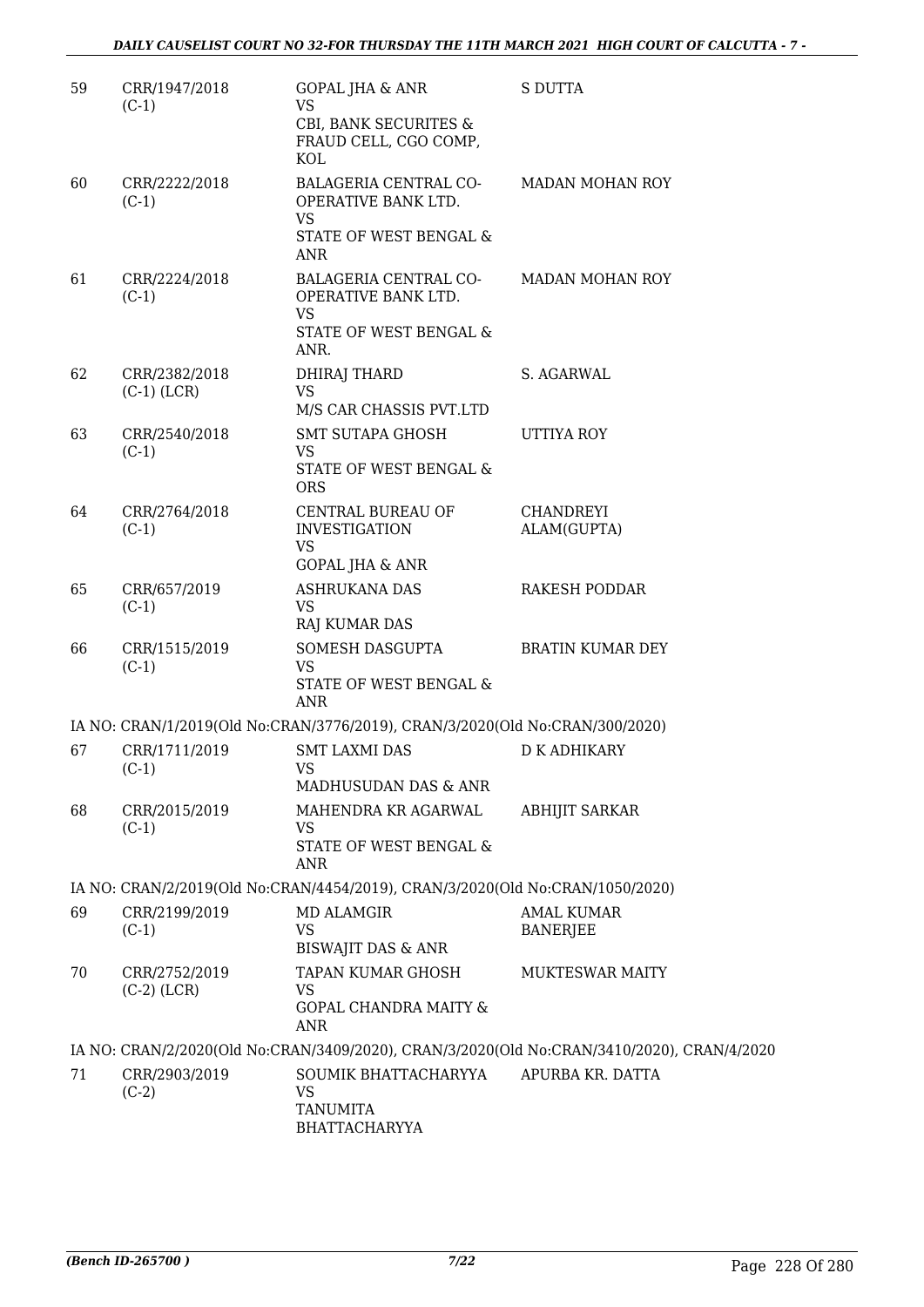| 72   | CRR/3125/2019<br>$(C-2)$                 | AMIT KR CHAKRABORTY<br><b>VS</b><br><b>SMT PRATYUSHA</b>                                                            | APURBA KR DATTA                                                                               |
|------|------------------------------------------|---------------------------------------------------------------------------------------------------------------------|-----------------------------------------------------------------------------------------------|
|      |                                          | <b>CHAKRABORTY &amp; ANR</b>                                                                                        |                                                                                               |
| 73   | CRR/3436/2019<br>$(C-2)$                 | <b>SAMIR SARDAR</b><br><b>VS</b><br>STATE OF WEST BENGAL &<br>ANR                                                   | PRIYANJIT KUNDU                                                                               |
| 74   | CRR/3525/2019<br>$(C-2)$                 | <b>VIVEK BHASKARAN</b><br><b>VS</b><br><b>STATE OF WEST BENGAL &amp;</b><br><b>ANR</b>                              | ABHIRUP<br><b>CHAKRABORTY</b>                                                                 |
|      |                                          | IA NO: CRAN/2/2020(Old No:CRAN/488/2020), CRAN/3/2020(Old No:CRAN/855/2020)                                         |                                                                                               |
| 75   | CRR/3623/2019<br>$(C-2)$                 | <b>SAIKAT ROY</b><br><b>VS</b><br>STATE OF WEST BENGAL &<br><b>ANR</b>                                              | SIRSENDU SINHA<br><b>ROY</b>                                                                  |
| 76   | CRR/3832/2019<br>$(C-2)$                 | <b>CHANDAN ARORA</b><br><b>VS</b><br>AMBIKA ARORA & ANR                                                             | SHIBAJI KUMAR DAS                                                                             |
|      | No:CRAN/638/2020)                        |                                                                                                                     | IA NO: CRAN/1/2019(Old No:CRAN/4999/2019), CRAN/2/2020(Old No:CRAN/565/2020), CRAN/3/2020(Old |
| 77   | CRR/107/2020<br>$(C-2)$                  | MIHIR CHAKRABORTY &<br><b>ANR</b><br><b>VS</b><br>STATE OF WEST BENGAL                                              | MD. IDRISH                                                                                    |
|      | IA NO: CRAN/2/2021                       |                                                                                                                     |                                                                                               |
| 78   | CRR/115/2020<br>$(C-2)$                  | IVAN ROJARIO @ IVAN<br>ROJRIO @ IVAN ROZARIO @<br><b>IVAN RAJORIA</b><br>VS<br>STATE OF WEST BENGAL &<br><b>ANR</b> | <b>SHAREQUL HAQUE</b>                                                                         |
|      | IA NO: CRAN/1/2020(Old No:CRAN/384/2020) |                                                                                                                     |                                                                                               |
| 79   | CRR/185/2020<br>$(C-2)$                  | CHANDAN ARIRA<br>VS<br>AMBIKA ARORA& ANR                                                                            | SHIBAJI KUMAR DAS                                                                             |
| wt80 | CRR/3829/2019                            | <b>CHANDAN ARORA</b><br><b>VS</b><br>AMBIKA ARORA & ANR                                                             | SHIBAJI KR DAS                                                                                |
|      |                                          | IA NO: CRAN/1/2019(Old No:CRAN/4996/2019), CRAN/2/2020(Old No:CRAN/680/2020)                                        |                                                                                               |
| 81   | CRR/435/2020<br>$(C-2)$                  | SANDIP MUKHERJEE<br><b>VS</b><br><b>VIVEK AGARWAL</b>                                                               | MAHFUZ MURSHED                                                                                |
|      |                                          | IA NO: CRAN/1/2020(Old No:CRAN/1108/2020), CRAN/2/2020                                                              |                                                                                               |
| 82   | CRR/577/2020<br>$(C-2)$                  | PARNAB BASU ROY<br>CHOWDHURY<br><b>VS</b><br>SAMAPTI BASU ROY<br><b>CHOWDHURY &amp; ANR</b>                         | JAYANTA KUUMAR<br>MUKHOPADHYAY                                                                |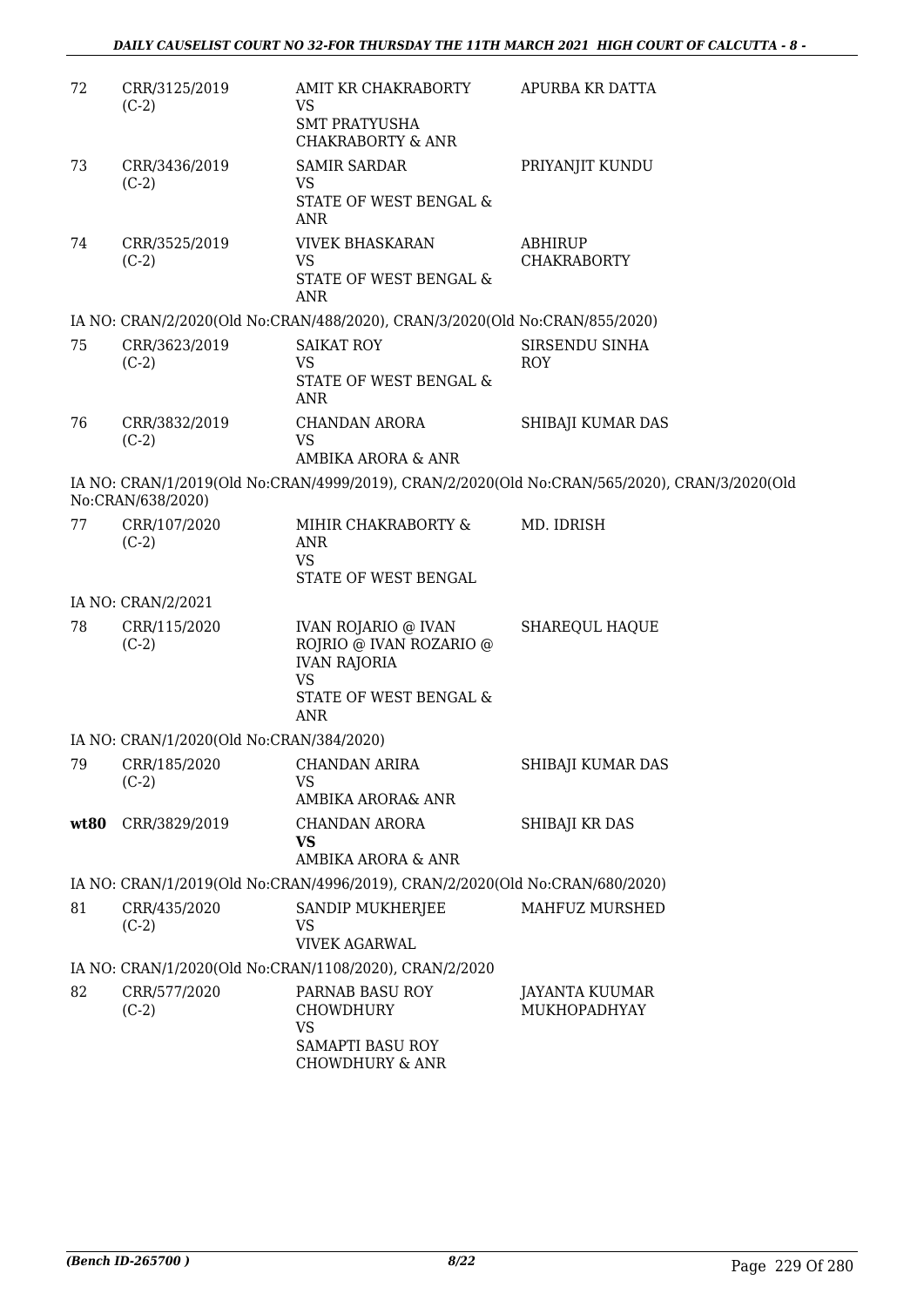| wt83 | CRR/303/2020                             | SAMAPTI BASU ROY<br><b>CHOWDHURY NEE</b><br>MUKHERJEE @ MOUSUMI<br><b>BASU ROY</b><br><b>VS</b><br>STATE OF WEST BENGAL &<br><b>ANR</b> | ANAMITRA BANERJEE              |
|------|------------------------------------------|-----------------------------------------------------------------------------------------------------------------------------------------|--------------------------------|
| 84   | CRR/665/2020<br>$(C-2)$                  | ANJALI BHATTACHARJEE &<br><b>ORS</b><br><b>VS</b><br>STATE OF WEST BENGAL &<br><b>ANR</b>                                               | PINAKI<br><b>BHATTACHARYYA</b> |
| 85   | CRR/1098/2020<br>$(C-2)$                 | SOUMOJIT PATRA<br><b>VS</b><br>STATE OF WEST BENGAL &<br><b>ANR</b>                                                                     | <b>RAJIV KUMAR</b>             |
|      |                                          | IA NO: CRAN/1/2020(Old No:CRAN/3524/2020), CRAN/2/2020, CRAN/3/2021                                                                     |                                |
| 86   | CRR/1763/2020<br>$(C-2)$                 | <b>SWAPAN BERA</b><br><b>VS</b><br>State of West Bengal AND<br><b>ANR</b>                                                               | LIPIKA NATH                    |
|      | IA NO: CRAN/1/2021                       |                                                                                                                                         |                                |
| 87   | CRR/1903/2020<br>$(C-2)$                 | DEBASISH BRATA<br>BHATTACHARJEE<br><b>VS</b><br><b>SHARMISTHA</b><br><b>BHATTACHARJEE</b>                                               | PINAKI<br><b>BHATTACHARYYA</b> |
|      | IA NO: CRAN/1/2021                       |                                                                                                                                         |                                |
| 88   | CRR/1716/2019<br>$(C-2)$                 | <b>ANURUPA ROY</b><br><b>VS</b><br>DR ANINDA SUNDAR DAS &<br><b>ANR</b>                                                                 | <b>DEBASISH DAS</b>            |
| 89   | CRR/469/2018                             | ACHEWAR NATH SHUKLA K GANGULY<br>VS.<br>STATE OF WEST BENGAL &<br>ANR                                                                   |                                |
|      | IA NO: CRAN/1/2020(Old No:CRAN/796/2020) |                                                                                                                                         |                                |
|      | wt90 CRR/470/2018                        | ACHEWAR NATH SHUKLA<br><b>VS</b><br>STATE OF WEST BENGAL &<br><b>ANR</b>                                                                | <b>K GANGULY</b>               |
|      | IA NO: CRAN/1/2020(Old No:CRAN/799/2020) |                                                                                                                                         |                                |
|      | wt91 CRR/471/2018                        | ACHEWAR NATH SHUKLA<br><b>VS</b><br>STATE OF WEST BENGAL &<br><b>ANR</b>                                                                | K GANGULY                      |
|      | IA NO: CRAN/1/2020(Old No:CRAN/797/2020) |                                                                                                                                         |                                |
|      | wt92 CRR/472/2018                        | ACHEWAR NATH SHUKLA<br><b>VS</b><br>STATE OF WEST BENGAL &<br><b>ANR</b>                                                                | <b>K GANGULY</b>               |
|      | IA NO: CRAN/1/2020(Old No:CRAN/798/2020) |                                                                                                                                         |                                |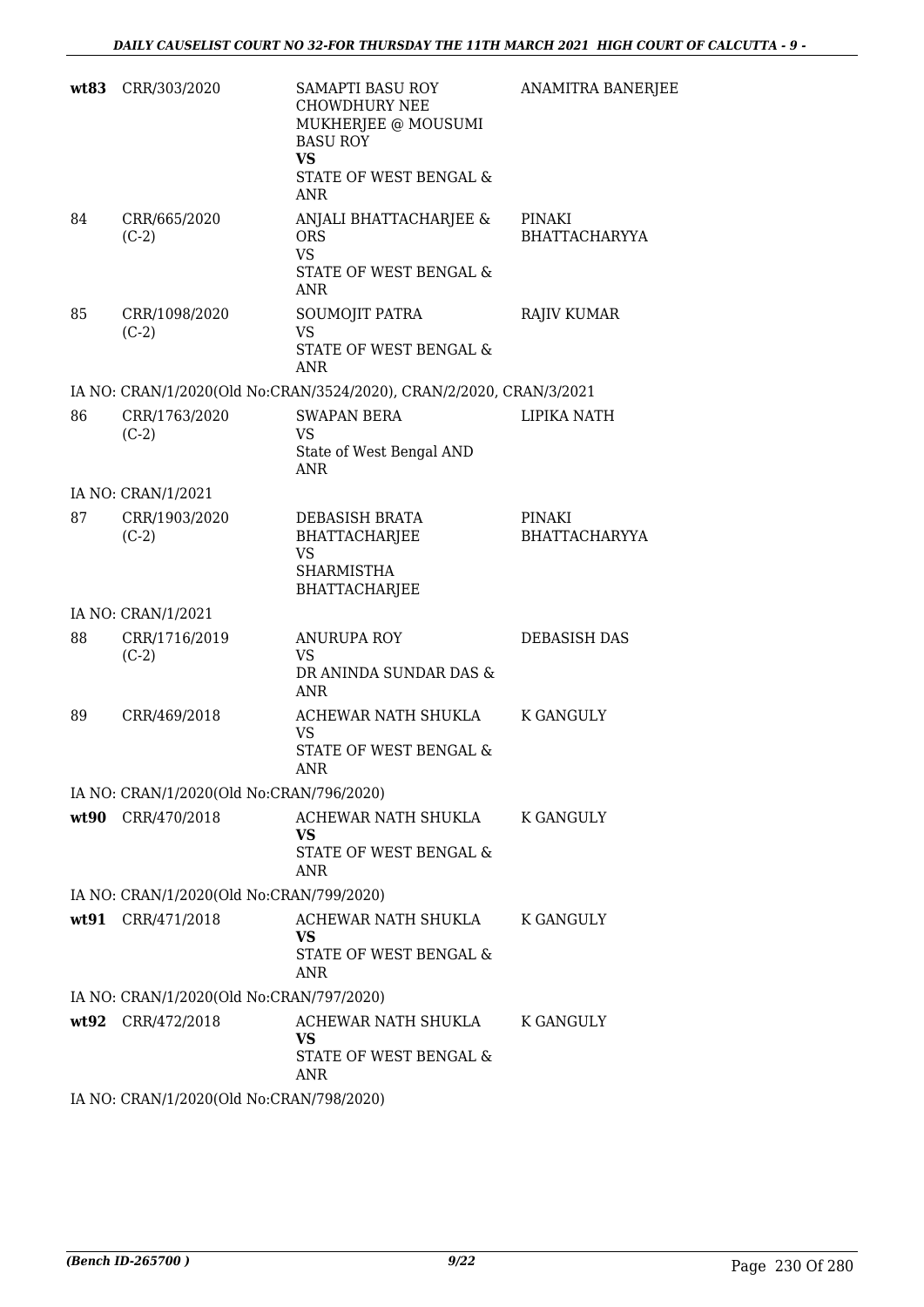| 93   | CRR/2261/2018                                | AMIT KR GHOSH & ORS<br><b>VS</b><br>STATE OF WEST BENGAL &<br><b>ORS</b>                                                                                              | S BHATTACHARYYA                          |       |
|------|----------------------------------------------|-----------------------------------------------------------------------------------------------------------------------------------------------------------------------|------------------------------------------|-------|
|      | IA NO: CRAN/1/2019(Old No:CRAN/3355/2019)    |                                                                                                                                                                       |                                          |       |
| 94   | CRR/914/2020<br>$(C-2)$                      | JALADHAR PAL<br><b>VS</b><br>STATE OF WEST BENGAL                                                                                                                     | <b>MADHUMITA ROY</b><br><b>CHOWDHURY</b> |       |
|      | IA NO: CRAN/1/2021                           |                                                                                                                                                                       |                                          |       |
|      | wt95 CRR/1731/1995                           | JALADHAR PAL<br><b>VS</b><br>THE STATE OF WEST<br><b>BENGAL</b>                                                                                                       | MR S.ROY                                 | N.Y.A |
|      |                                              | IA NO: CRAN/1/2019(Old No:CRAN/4681/2019), CRAN/2/2019(Old No:CRAN/4683/2019), CRAN/3/2020                                                                            |                                          |       |
| 96   | CRR/3769/2019<br>$(C-3)$                     | RUPASHREE MUKHERJEE<br><b>VS</b><br><b>STATE OF WEST BENGAL &amp;</b><br><b>ANR</b>                                                                                   | AMITABHA GHOSH                           |       |
| 97   | CRR/1128/2018<br>$(C-3)$                     | DINESH PODDAR<br><b>VS</b><br>STATE OF WEST BENGAL &<br><b>ORS</b>                                                                                                    | A.GHATAK                                 |       |
| wt98 | CRR/3496/2018                                | DINESH PODDAR<br>VS<br>STATE OF WEST BENGAL &<br><b>ORS</b>                                                                                                           | <b>APZAL ANSARI</b>                      |       |
|      | IA NO: CRAN/1/2020(Old No:CRAN/736/2020)     |                                                                                                                                                                       |                                          |       |
| 99   | CRR/2851/2018<br>$(C-3)$                     | NIRANJAN ROY<br><b>VS</b><br>STATE OF WEST BENGAL &<br><b>ANR</b>                                                                                                     | <b>MALAY</b><br><b>BHATTACHARYYA</b>     |       |
| 100  | CRR/690/2017<br>$(C-3)$                      | RAHUL TANTIA<br><b>VS</b><br>STATE OF WEST BENGAL                                                                                                                     | S. PAUL                                  |       |
|      |                                              | IA NO: CRAN/2/2017(Old No:CRAN/4081/2017), CRAN/3/2017(Old No:CRAN/4127/2017), CRAN/4/2017(Old<br>No:CRAN/4881/2017), CRAN/7/2020(Old No:CRAN/1064/2020), CRAN/8/2021 |                                          |       |
| 101  | CRR/1384/2020<br>$(C-3)$                     | <b>BABITA SIMON</b><br><b>VS</b><br>State of West Bengal                                                                                                              | <b>RAJARSHI BASU</b>                     |       |
|      | IA NO: CRAN/1/2020, CRAN/2/2020, CRAN/4/2021 |                                                                                                                                                                       |                                          |       |
| 102  | CRR/2848/2017<br>$(C-3)$                     | ASIT MAITY@ASHIT MAITY<br><b>VS</b><br>STATE OF WEST BENGAL &<br><b>ANR</b>                                                                                           | AMITABHA GHOSH                           |       |
|      |                                              | IA NO: CRAN/3/2018(Old No:CRAN/1313/2018), CRAN/7/2020(Old No:CRAN/584/2020)                                                                                          |                                          |       |
| 103  | CRR/3176/2019<br>$(C-3)$                     | <b>SMT BAISHALI DUTTA</b><br><b>VS</b><br>STATE OF WEST BENGAL &<br><b>ORS</b>                                                                                        | <b>ANTARIKHYA BASU</b>                   |       |
| 104  | CRR/1553/2017<br>$(C-3)$                     | ORIJIT CHATTERJEE & ANR<br><b>VS</b><br>STATE OF WEST BENGAL &<br><b>ORS</b>                                                                                          | SATADRU LAHIRI                           |       |
|      | IA NO: CRAN/3/2018(Old No:CRAN/2198/2018)    |                                                                                                                                                                       |                                          |       |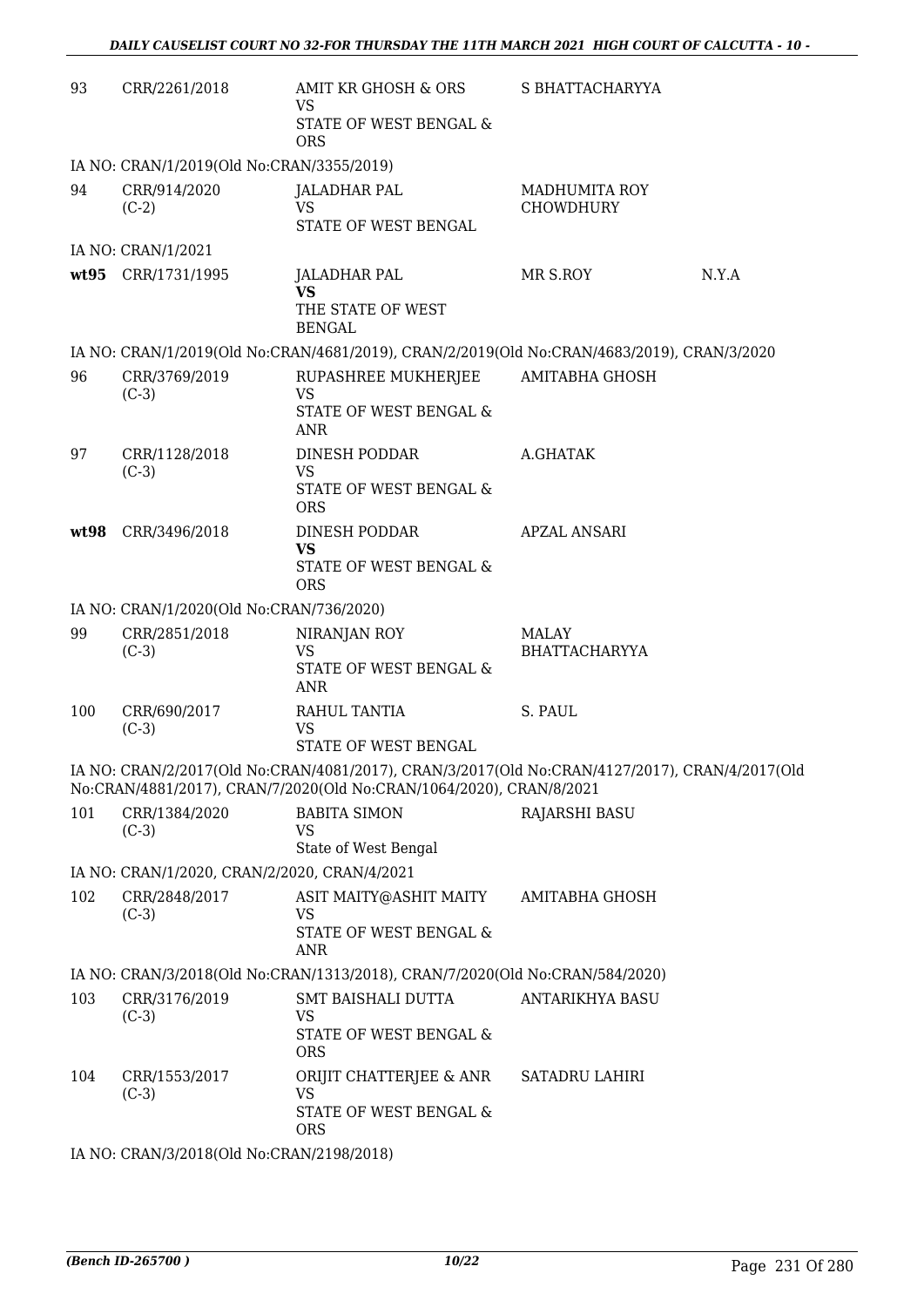| 105 | CRR/3497/2018<br>$(C-3)$                  | M/S ALISHA<br><b>CONSTRUCTION &amp; ANR</b><br>VS<br>STATE OF WEST BENGAL &<br><b>ANR</b>         | <b>AVINABA PATRA</b>         |
|-----|-------------------------------------------|---------------------------------------------------------------------------------------------------|------------------------------|
| 106 | CRR/898/2018<br>$(C-3)$                   | <b>MUKUL BHASIN</b><br><b>VS</b><br>STATE OF WEST BENGAL &<br><b>ANR</b>                          | S P CHATTOPADHYAY            |
|     | wt107 CRR/893/2018                        | HARSHITA BHASIN (NEE<br>MALIK)<br><b>VS</b><br>STATE OF WEST BENGAL &<br><b>ORS</b>               | A. BHATTACHARYYA             |
| 108 | CRR/153/2020<br>$(C-3)$                   | MD SAFIQUE MALLLICK<br>VS.<br>STATE OF WEST BENGAL &<br><b>ANR</b>                                | TARUNJYOTI TEWARI            |
|     | wt109 CRR/596/2019                        | MD SAFIQUE MALLICK<br><b>VS</b><br>STATE OF WEST BENGAL &<br><b>ANR</b>                           | PARTHA SENGUPTA              |
| 110 | CRR/1953/2019<br>$(C-3)$                  | AMIT KUMAR MOHTA @<br><b>AMIT MOHTA</b><br><b>VS</b><br>STATE OF WEST BENGAL &<br><b>ANR</b>      | MD ZOHAIB RAUF               |
|     | wt111 CRR/2881/2019                       | INDRA MOHTA<br><b>VS</b><br>STATE OF WEST BENGAL &<br><b>ANR</b>                                  | RATANLAL JOSHI               |
|     | IA NO: CRAN/1/2019(Old No:CRAN/3922/2019) |                                                                                                   |                              |
| 112 | CRR/1597/2020<br>$(C-3)$                  | SMT GANGA SINGH PARSI<br><b>VS</b><br><b>ASHOK DUTTA AND ORS</b>                                  | <b>TAPAN PAL</b>             |
| 113 | CRR/1747/2020<br>$(C-3)$                  | MOTILAL@MATILAL SHAW<br>AND ORS<br><b>VS</b><br>State of West Bengal AND<br><b>ANR</b>            | RUPSA SREEMANI               |
|     | IA NO: CRAN/1/2021                        |                                                                                                   |                              |
|     | wt114 CRR/1587/2019                       | MOTILAL @ MATILAL SHAW PRITHA BASU<br>& ORS.<br><b>VS</b><br>STATE OF WEST BENGAL &<br><b>ANR</b> |                              |
|     | wt115 CRR/9/2021                          | MOTILAL @ MATILAL SHAW<br><b>AND OTHERS</b><br><b>VS</b><br>STATE OF WEST BENGAL<br>AND ANOTHER   | <b>RUPSA SREEMANI</b>        |
| 116 | CRR/479/2020<br>$(C-3)$                   | <b>RAJU KHAN</b><br>VS.<br>STATE OF WEST BENGAL &<br><b>ANR</b>                                   | ARIF MAHAMMAD<br><b>KHAN</b> |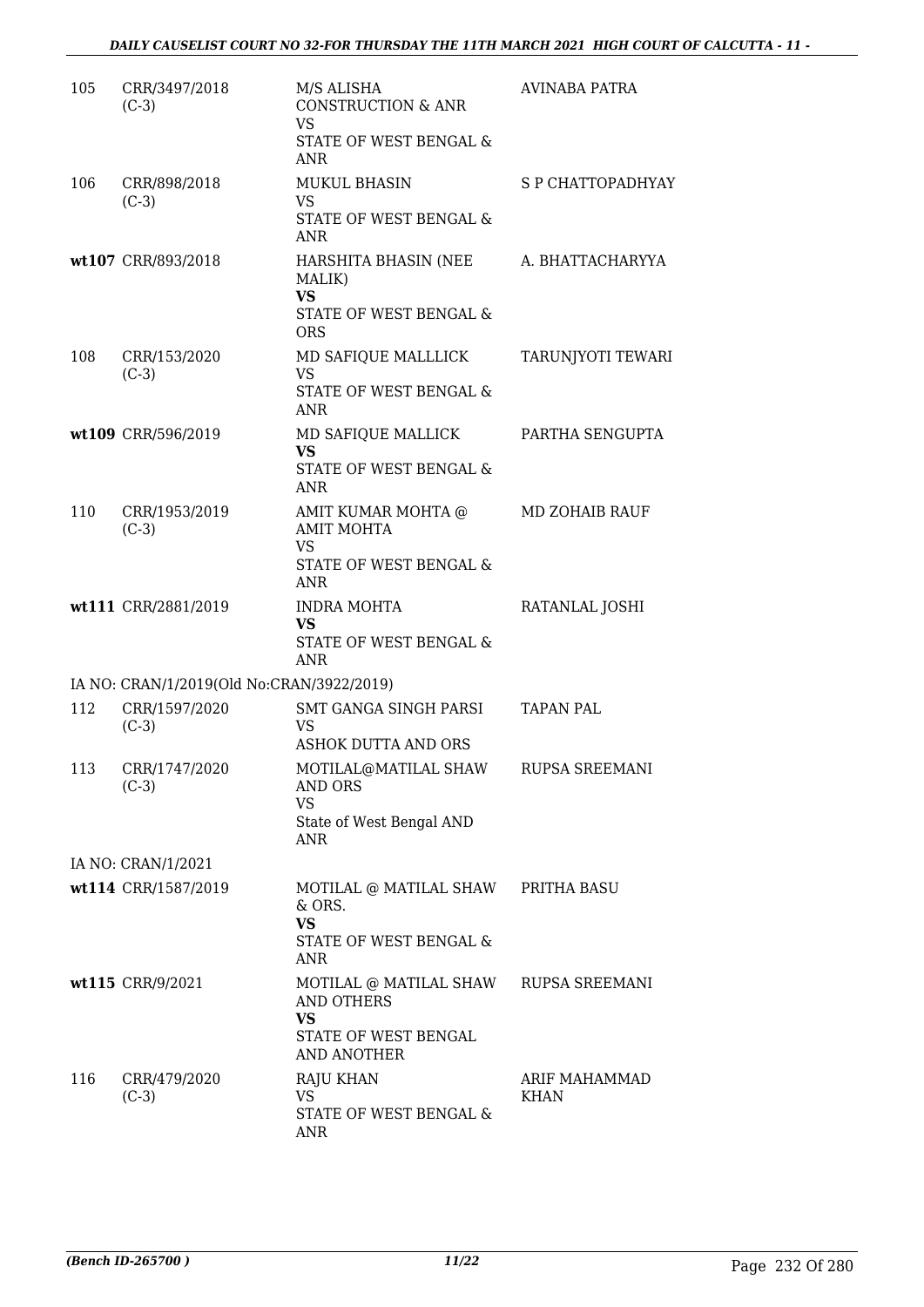| 117 | CRR/480/2020<br>$(C-3)$  | RAJU KHAN & ORS<br><b>VS</b><br>SOMA MONDAL                                                                                | <b>ARIF MAHAMMAD</b><br><b>KHAN</b>                                                            |
|-----|--------------------------|----------------------------------------------------------------------------------------------------------------------------|------------------------------------------------------------------------------------------------|
| 118 | CRR/1944/2020<br>$(C-4)$ | AJAY KUMAR SINGHANIA<br>AND ORS<br><b>VS</b><br>State of West Bengal and Anr                                               | PRITAM ROY                                                                                     |
| 119 | CRR/1945/2020<br>$(C-4)$ | SHYAM KUMAR AGARWAL<br>AND ORS<br><b>VS</b><br>State of West Bengal and Anr                                                | PRITAM ROY                                                                                     |
| 120 | CRR/2930/2019<br>$(C-4)$ | THE SECRETARY OF<br>LABOUR GOVERNMENT OF<br>W.B.<br><b>VS</b><br>STATE OF WEST BENGAL &<br><b>ORS</b>                      | <b>SHRAMAN SARKAR</b>                                                                          |
| 121 | CRR/1735/2018<br>$(C-4)$ | ARINDOM MODAK & ANR.<br><b>VS</b><br>STATE OF WEST BENGAL &<br>ANR.                                                        | <b>SAYAK RANJAN</b><br><b>GANGULY</b>                                                          |
| 122 | CRR/3755/2018<br>$(C-4)$ | <b>SUJIT KABIRAJ &amp; ORS</b><br><b>VS</b><br>STATE OF WEST BENGAL                                                        | <b>SHAKTI</b><br><b>CHAKRABORTI</b>                                                            |
| 123 | CRR/1405/2018<br>$(C-4)$ | TUSAR KANTI KAR & ANR<br><b>VS</b><br>STATE OF WEST BENGAL &<br><b>ANR</b>                                                 | TIRTHANKAR DEY                                                                                 |
| 124 | CRR/3245/2018<br>$(C-4)$ | MANURA BEGUM & ORS<br><b>VS</b><br>STATE OF WEST BENGAL &<br><b>ANR</b>                                                    | <b>S NANDY</b>                                                                                 |
|     | No:CRAN/1953/2019)       |                                                                                                                            | IA NO: CRAN/1/2018(Old No:CRAN/3619/2018), CRAN/3/2019(Old No:CRAN/1867/2019), CRAN/4/2019(Old |
| 125 | CRR/3498/2018<br>$(C-4)$ | KALIACHAK NURSING<br>HOME REP BY<br>ASHADULLAH BISWAS<br>@ASADULLA &A<br><b>VS</b><br>STATE OF WEST BENGAL &<br><b>ANR</b> | <b>AVINABA PATRA</b>                                                                           |
| 126 | CRR/591/2018<br>$(C-4)$  | NAYEEM HOSSAIN @ NAIM<br><b>HOSSAIN &amp; ORS</b><br><b>VS</b><br>STATE OF WEST BENGAL &<br><b>ANR</b>                     | A GHOSH                                                                                        |
| 127 | CRR/812/2017<br>$(C-4)$  | MD MOBARAK HOSSAIN<br><b>VS</b><br>STATE OF WEST BENGAL &<br><b>ORS</b>                                                    | I NANDI                                                                                        |
| 128 | CRR/1053/2017<br>$(C-4)$ | SMT SADHANA SINGH<br><b>VS</b><br>STATE OF WEST BENGAL &<br><b>ORS</b>                                                     | MD SABIR AHMED                                                                                 |

IA NO: CRAN/4/2018(Old No:CRAN/1717/2018)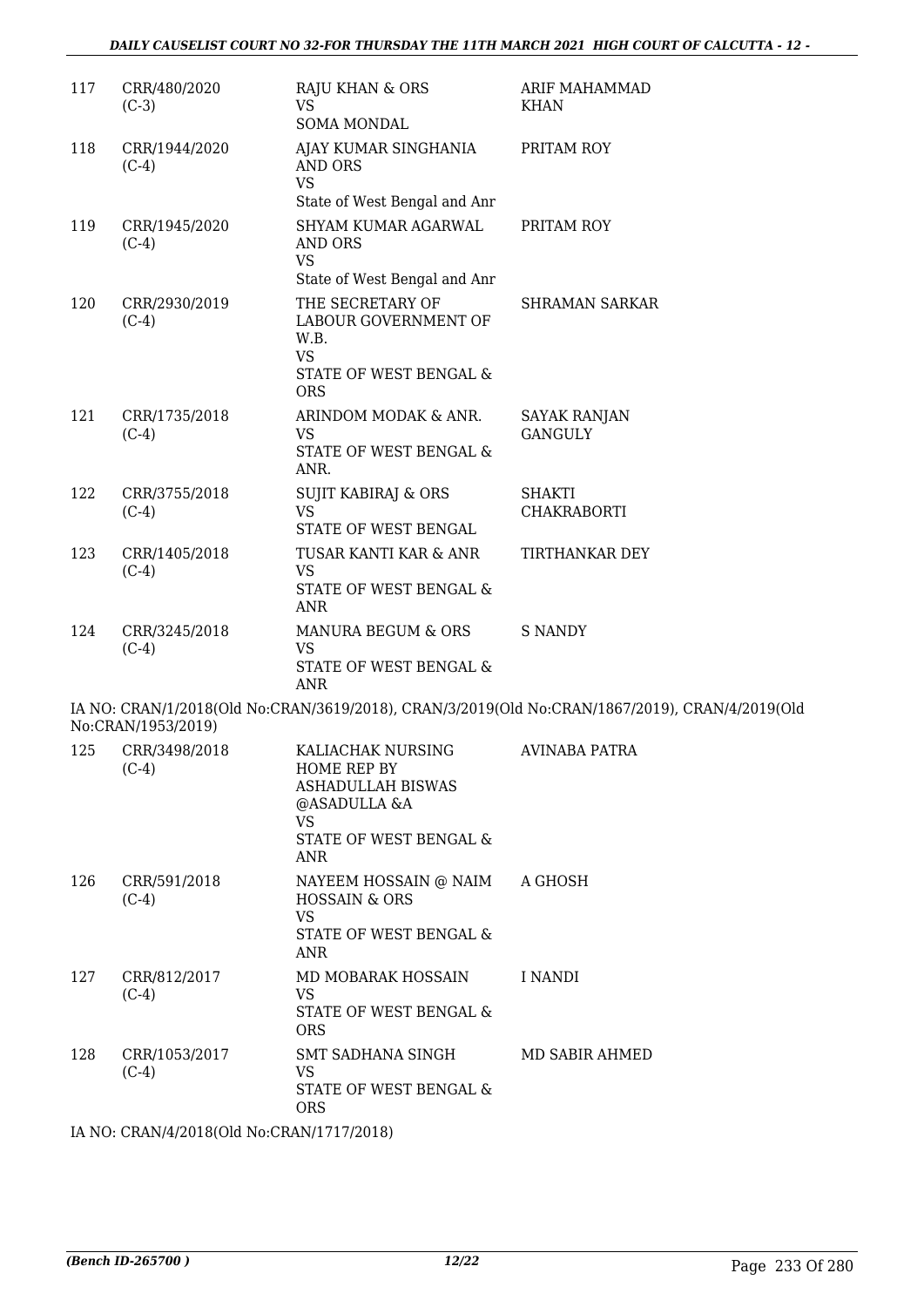| 129 | CRR/1936/2020                             | <b>SIRAJ HAQ</b><br><b>VS</b>                                |                       |
|-----|-------------------------------------------|--------------------------------------------------------------|-----------------------|
|     |                                           | State of West Bengal and Anr                                 |                       |
| 130 | CRR/218/2018                              | <b>BHASKAR CHATTERJEE</b><br>VS                              | M SARKAR              |
|     |                                           | <b>SMT GOURI CHATTERJEE &amp;</b><br><b>ANR</b>              |                       |
|     | IA NO: CRAN/3/2018(Old No:CRAN/3814/2018) |                                                              |                       |
| 131 | CRR/2984/2017                             | <b>KEDAR NATH SEN</b><br><b>VS</b>                           | MOBAKSHAR ISLAM       |
|     |                                           | PRABIR KUMAR SEN & ORS                                       |                       |
|     | IA NO: CRAN/3/2018(Old No:CRAN/3433/2018) |                                                              |                       |
| 132 | CRR/1575/2020<br>(At 3.00 p.m.)           | <b>NITYANANDA</b><br>CHATTERJEE@NITAI<br><b>VS</b>           | RAJNANDINI DAS        |
|     |                                           | State of West Bengal AND<br><b>ANR</b>                       |                       |
| 133 | CRR/536/2019                              | <b>SMT DEBI KAR</b><br><b>VS</b>                             | <b>ABHISHEK VERMA</b> |
|     |                                           | DEB KR KAR & ANR                                             |                       |
| 134 | CRR/2510/2018                             | <b>SAFURA KHATOON @</b><br><b>SAFURA KHATUN</b><br><b>VS</b> | ABHISHEK VERMA        |
|     |                                           | STATE OF WEST BENGAL                                         |                       |
| 135 | CRR/2511/2018                             | <b>SAFURA KHATOON @</b><br><b>SAFURA KHATUN</b>              | ABHISHEK VERMA        |
|     |                                           | <b>VS</b><br>SK. FARID UD-DAULAH &<br><b>ANR</b>             |                       |
|     |                                           | (                                                            |                       |

#### $\left( \right)$

### **TO BE MENTIONED 1**

136 CRR/1790/2020 M.GEORGE FRAHOR AND ORS VS NUPUR MUKHERJEE AND ANR RAJEEV LOCHAN

#### IA NO: CRAN/1/2020, CRAN/2/2021

#### **EXTENSION OF INTERIM ORDER 1**

137 CRR/3608/2019 SUGANDHA DASGUPTA VS TAPAN PAL MOLOY BHATTACHARYA

IA NO: CRAN/1/2020(Old No:CRAN/1209/2020)

#### **LISTED MOTION**

| 138 | CRR/1088/2019<br>(S) | SIMA GHATAK<br>VS<br>STATE OF WEST BENGAL &<br>ORS.                           | <b>SUMAN BANERJEE</b> |
|-----|----------------------|-------------------------------------------------------------------------------|-----------------------|
| 139 | CRR/660/2021<br>(S)  | BINOD KUMAR SHASRMA<br>AND ORS<br>VS<br><b>REGISRAR OF</b><br>COMPANIES, W.B. | Abhijit Sarkar        |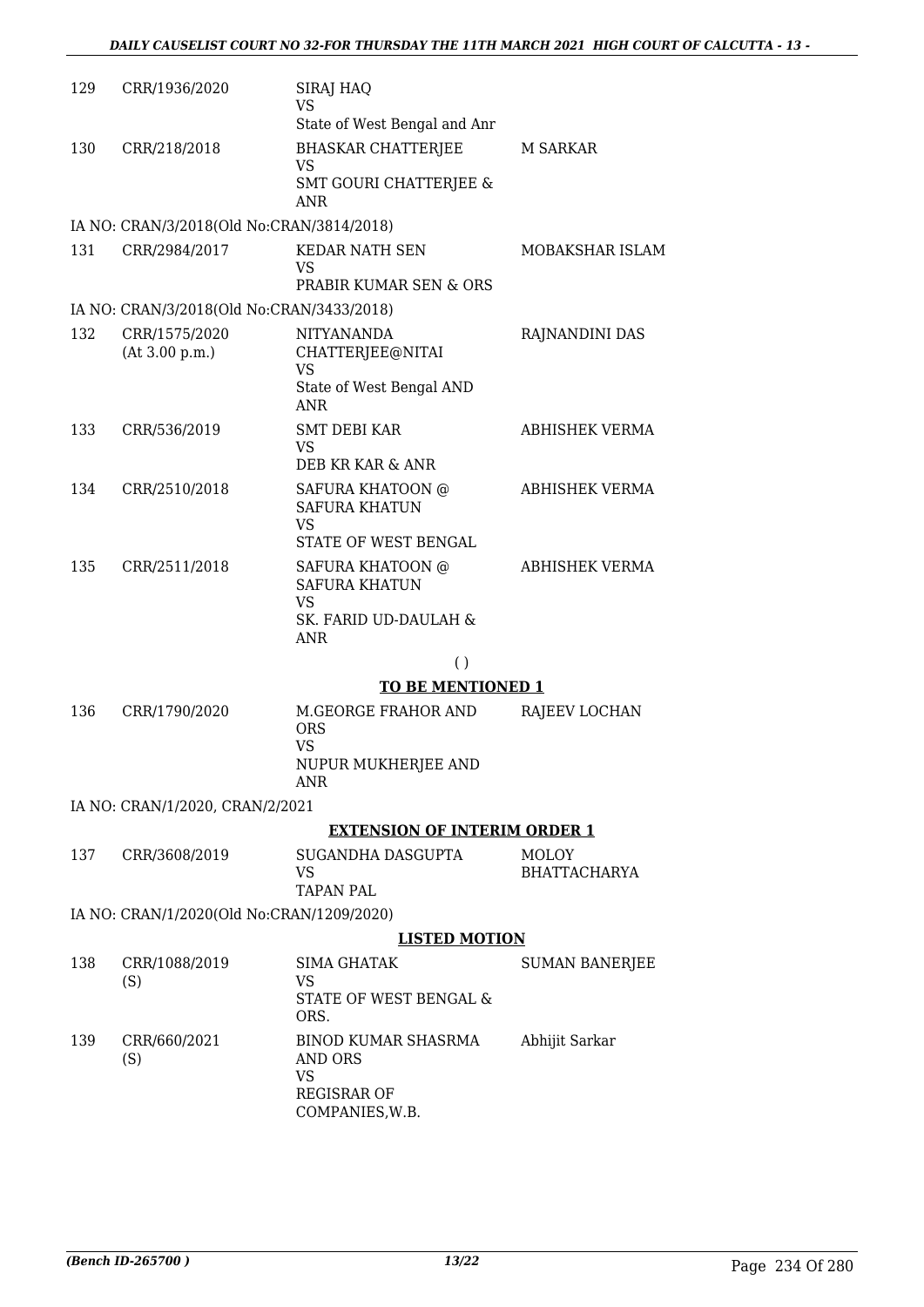| 140 | CRR/670/2021           | MAHASIN MONDAL<br><b>VS</b><br>STATE OF WEST BENGAL                                                                   | <b>SOUMEN SARKAR</b>                   |
|-----|------------------------|-----------------------------------------------------------------------------------------------------------------------|----------------------------------------|
| 141 | CRR/669/2021           | <b>KADER SARDAR</b><br><b>VS</b><br>STATE OF WEST BENGAL                                                              | <b>SOUMEN SARKAR</b>                   |
| 142 | CRR/685/2021           | DILIP MAHATO<br><b>VS</b><br>STATE OF WEST BENGAL<br><b>AND ANR</b>                                                   | ANJAN GANJAN                           |
| 143 | CRR/681/2021           | <b>JAYANTA PRAMANIK</b><br><b>VS</b><br>STATE OF WEST BENGAL<br><b>AND ANR</b>                                        | <b>DEBARATI</b><br><b>CHOWDHURY</b>    |
| 144 | CRR/677/2021<br>(NTW)  | TAPAN KUMAR ROY AND<br><b>ANR</b><br><b>VS</b><br>STATE OF WEST BENGAL<br>AND ANR                                     | PAYEL MITRA                            |
| 145 | CRR/280/2021<br>(NTW)  | ANKITA MITRA @ RAKSHIT<br><b>AND ANOTHER</b><br><b>VS</b><br>STATE OF WEST BENGAL<br><b>AND ANOTHER</b>               | <b>RAKESH SINGH</b>                    |
| 146 | CRR/595/2021<br>(NTW)  | RATAN KARMAKAR AND<br><b>ORS</b><br><b>VS</b><br>STATE OF WEST BENGAL<br>AND ANR                                      | KAMALESH CH. SAHA                      |
| 147 | CRR/1359/2020<br>(NTW) | AMIT KUMAR BHOWMICK<br>VS.<br>STATE OF WEST BENGAL                                                                    | <b>SOMNATH ROY</b><br><b>CHOWDHURY</b> |
|     | IA NO: CRAN/1/2020     |                                                                                                                       |                                        |
| 148 | CRR/707/2021<br>(S)    | <b>BUDDHADEV NATH AND</b><br><b>ORS</b><br><b>VS</b><br>STATE OF WEST BENGAL<br><b>AND ANR</b>                        | RAJDEEP BANERJEE                       |
| 149 | CRR/711/2021<br>(S)    | SUJIT KUMAR DEY<br>VS.<br>STATE OF WEST BENGAL<br>AND ANR                                                             | NITAI CHANDRA<br>SAHA                  |
| 150 | CRR/556/2021           | VIJAYLAKSHMI<br><b>SANGANERIA</b><br><b>VS</b><br>STATE OF WEST BENGAL                                                | <b>ABHIJIT SINGH</b>                   |
| 151 | CRR/706/2021           | AND ANR<br>DIAMOND CITY NORTH<br>RESIDENT ASSOCIATION<br>AND ORS<br><b>VS</b><br><b>REGISRAR OF</b><br>COMPANIES, KOL | <b>JOYDIP MUKHERJEE</b>                |
| 152 | CRR/717/2021           | SANTU BISWAS AND ANR<br>VS<br>STATE OF WEST BENGAL<br>AND ORS.                                                        | SUDIP GHOSH<br><b>CHOWDHURY</b>        |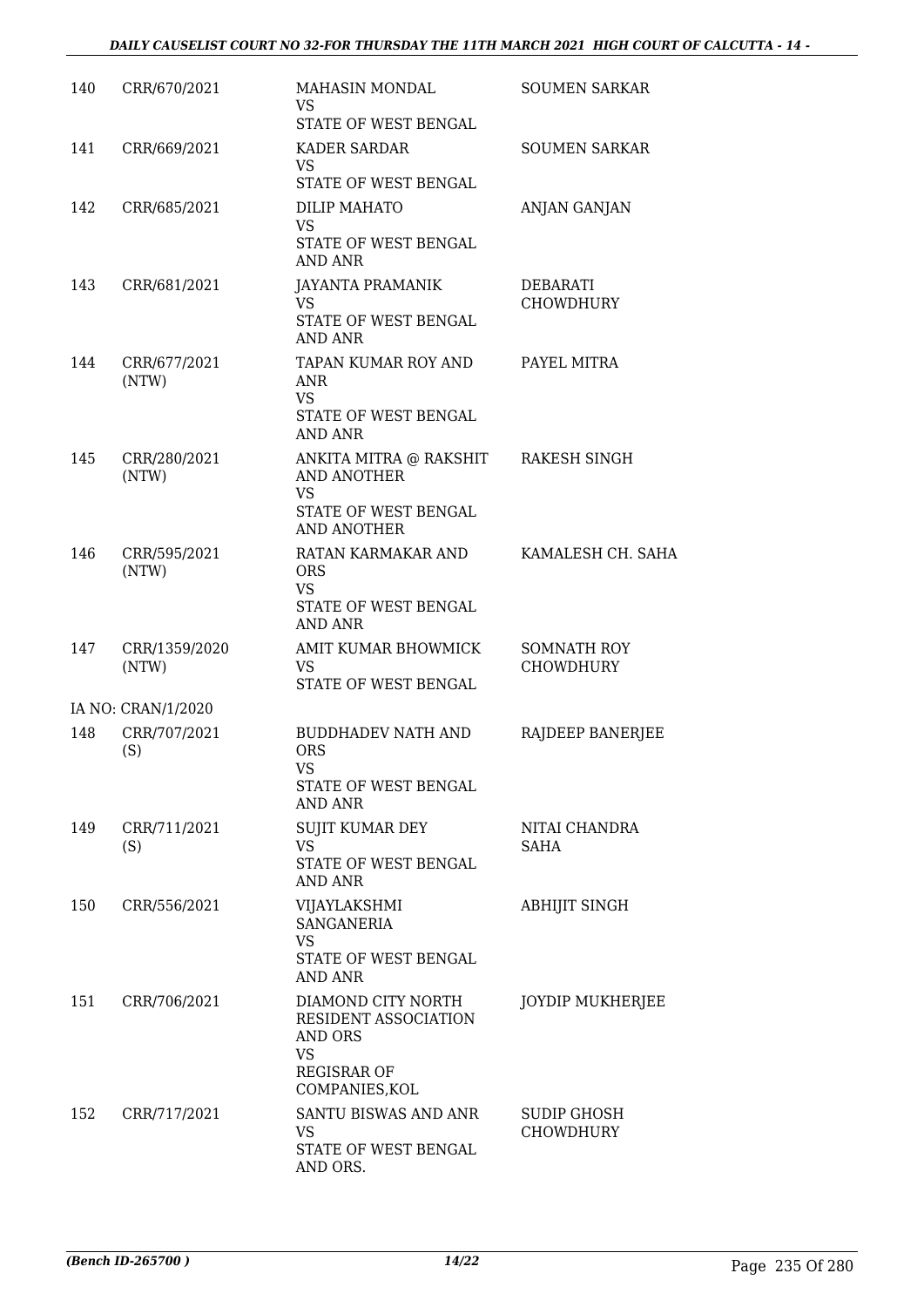| 153 | CRR/718/2021 | <b>BALARAM SAHA</b><br>VS.<br>STATE OF WEST BENGAL<br>AND ORS.                                                | <b>SUDIP GHOSH</b><br><b>CHOWDHURY</b>   |
|-----|--------------|---------------------------------------------------------------------------------------------------------------|------------------------------------------|
| 154 | CRR/719/2021 | ANANDA GHOSH AND ORS.<br><b>VS</b><br>STATE OF WEST BENGAL<br>AND ANR.                                        | SOMNATH ADHIKARY                         |
| 155 | CRR/720/2021 | <b>SHAIKH NURU</b><br><b>VS</b><br>STATE OF WEST BENGAL<br><b>AND ANR</b>                                     | <b>SOUMAVA</b><br><b>MUKHERJEE</b>       |
| 156 | CRR/722/2021 | PROSENJIT BARUI@GHANA<br>AND ANR<br><b>VS</b><br>STATE OF WEST BENGAL                                         | <b>SUDIP GHOSH</b><br><b>CHOWDHURY</b>   |
| 157 | CRR/723/2021 | <b>BAPI MITRA @ APU</b><br><b>VS</b><br>STATE OF WEST BENGAL                                                  | <b>SUDIP GHOSH</b><br><b>CHOWDHURY</b>   |
| 158 | CRR/724/2021 | PRATAP KUMAR BISWAL<br><b>VS</b><br>STATE OF WEST BENGAL<br><b>AND ORS</b>                                    | <b>SHAKTI KUMAR</b><br><b>CHATTERJEE</b> |
| 159 | CRR/727/2021 | BIJAY KUMAR AGARWAL<br>AND ORS<br><b>VS</b><br>STATE OF WEST BENGAL<br>AND ORS.                               | <b>SOURAV MUKHERJEE</b>                  |
| 160 | CRR/728/2021 | SAMAUL SK @ SOMAUL ALI<br><b>VS</b><br>STATE OF WEST BENGAL                                                   | <b>TANMAY BASU</b>                       |
| 161 | CRR/731/2021 | <b>NARGIS PERVIN</b><br><b>VS</b><br>STATE OF WEST BENGAL<br>AND ORS.                                         | <b>SHABANA HASIN</b>                     |
| 162 | CRR/732/2021 | <b>SANKAR DE</b><br><b>VS</b><br>STATE OF WEST BENGAL<br>AND ANR                                              | <b>SOUVIK DAS</b>                        |
| 163 | CRR/402/2021 | SUBHAM GHOSH<br><b>VS</b><br>STATE OF WEST BENGAL<br><b>AND ANOTHER</b>                                       | TRIPTIMOY<br><b>TALUKDAR</b>             |
| 164 | CRR/310/2021 | POLTU SARDAR<br><b>VS</b><br>STATE OF WEST BENGAL                                                             | <b>SOUMEN SARKAR</b>                     |
| 165 | CRR/224/2020 | SUBIR BHOWMICK<br><b>VS</b><br>STATE OF WEST BENGAL&<br><b>ANR</b>                                            | <b>BISWAJIT TIWARI</b>                   |
| 166 | CRR/238/2020 | NIMAI PRAMANIK@ NIMAI<br><b>CHARAN PRAMANIK &amp; ORS</b><br><b>VS</b><br>STATE OF WEST BENGAL&<br><b>ANR</b> | NILADRI SAHA                             |

IA NO: CRAN/1/2021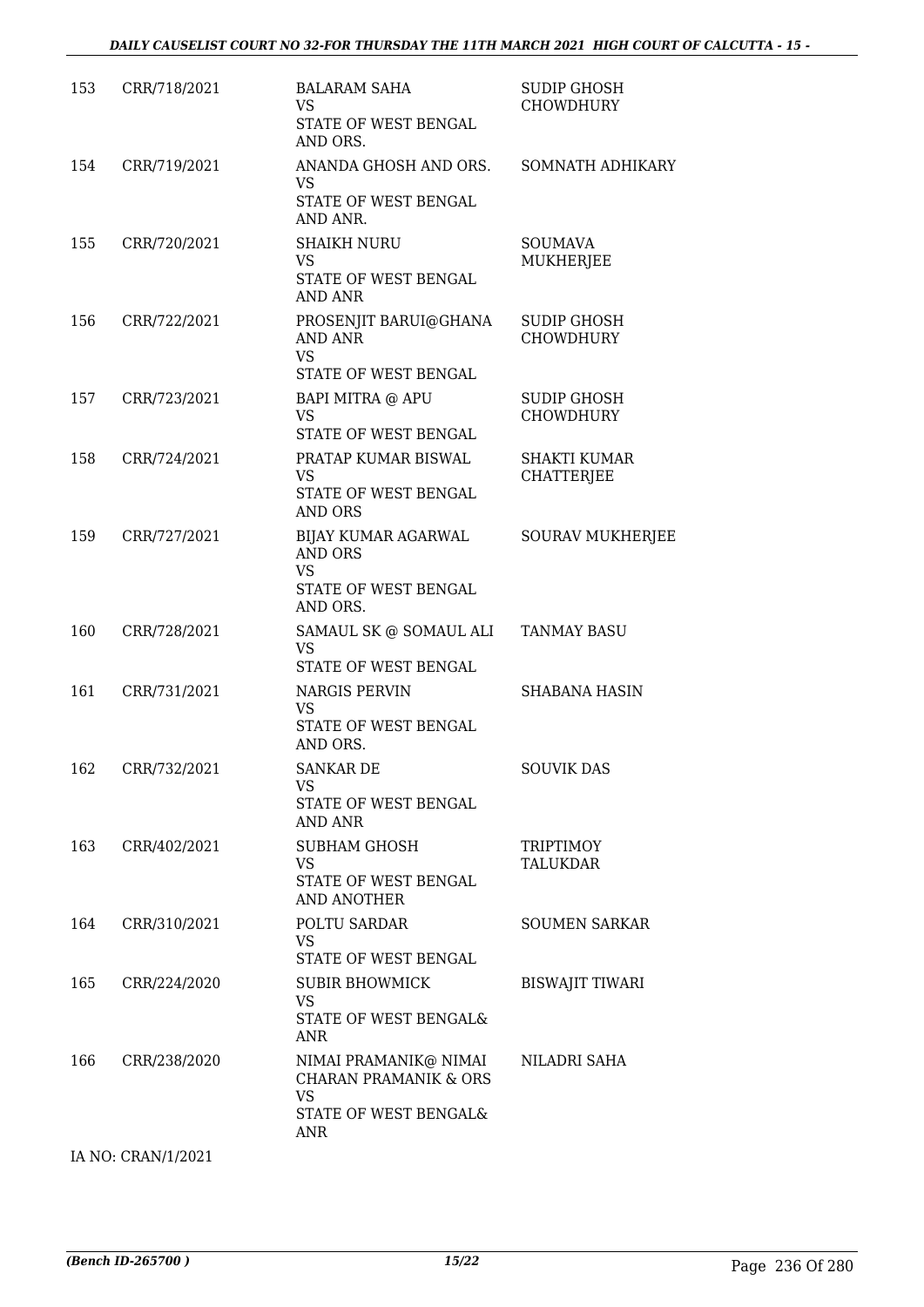| 167 | CRR/2189/2019                             | <b>SUSANTA PAL</b><br>VS<br>MRS KAMALA PAL                                                                     | SUDAKSHINA DEY                 |
|-----|-------------------------------------------|----------------------------------------------------------------------------------------------------------------|--------------------------------|
|     | IA NO: CRAN/1/2019(Old No:CRAN/3338/2019) |                                                                                                                |                                |
| 168 | CRR/530/2021<br>(S)                       | <b>SMRITI BAJAJ</b><br><b>VS</b><br>STATE OF WEST BENGAL<br><b>AND ANR</b>                                     | PRIYANKA TIBREWAL              |
| 169 | CRR/735/2021                              | RABIUL HOQUE<br>VS<br>RUKSANA KHATUN (BIBI)<br>AND ANR.                                                        | PARVEJ ANAM                    |
| 170 | CRR/739/2021                              | R RAJLAKSHMI AND ORS<br><b>VS</b><br>M/S. CHOLAMANDALAM<br><b>INVESTMENT AND</b><br><b>FINANCE COMPANY LTD</b> | SARYATI DUTTA                  |
| 171 | CRR/744/2021                              | <b>SAMIR SHAH AND ORS</b><br><b>VS</b><br>ANIRUDDHA MUKHERJEE<br><b>AND ANR</b>                                | <b>ABHIJIT BORAL</b>           |
| 172 | CRR/745/2021                              | M. HUSAIN @ MUSLIM<br>HOSSAIN @MD. MUSLIM<br><b>VS</b><br>STATE OF WEST BENGAL<br>AND ORS.                     | <b>FARHANA KHATUN</b>          |
| 173 | CRR/746/2021                              | MITALI PAL AND ORS.<br><b>VS</b><br>STATE OF WEST BENGAL                                                       | ANUSHREE SAHA                  |
| 174 | CRR/737/2021                              | NILMADHAB SARKAR<br>VS<br>STATE OF WEST BENGAL                                                                 | Anirban Banerjee               |
|     | IA NO: CRAN/1/2021                        |                                                                                                                |                                |
| 175 | CRR/753/2021                              | AKINCHAN ROY<br><b>CHOWDHURY</b><br>VS<br>STATE OF WEST BENGAL<br>AND ANR                                      | <b>ARUNIKA GHOSH</b>           |
| 176 | CRR/755/2021                              | ANANDA GHOSH AND ORS<br><b>VS</b><br>STATE OF WEST BENGAL<br>AND ANR                                           | SOMNATH ADHIKARY               |
|     | IA NO: CRAN/1/2021                        |                                                                                                                |                                |
| 177 | CRR/276/2021                              | SUKUMAR HALDAR<br><b>VS</b><br>THE STATE OF WEST<br><b>BENGAL AND ANR</b>                                      | <b>BIPLAB MAHATO</b>           |
| 178 | CRR/303/2019                              | NADIA KANAI PAUL<br><b>VS</b><br>STATE OF WEST BENGAL &<br>ANR                                                 | <b>GOLAM SAYEDAR</b><br>KADERI |
|     | IA NO. CRANI1/2010(Old No.CRANI460/2010)  |                                                                                                                |                                |

IA NO: CRAN/1/2019(Old No:CRAN/469/2019)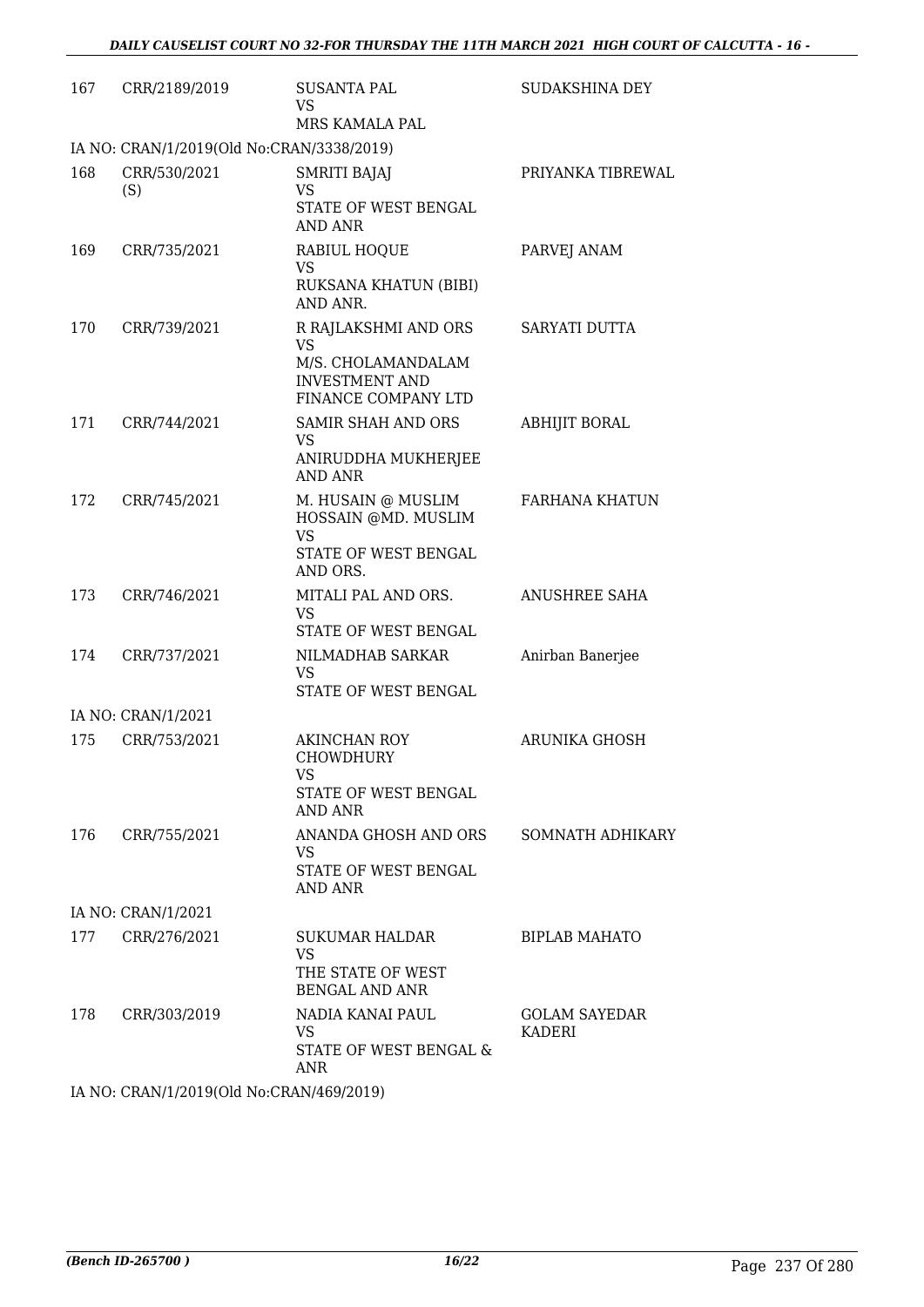| 179 | CRR/304/2019                             | NADIA KANAI PAUL & ORS<br><b>VS</b><br>STATE OF WEST BENGAL &<br>ANR             | <b>GOLAM SAYEDAIR</b><br>KADERI        |
|-----|------------------------------------------|----------------------------------------------------------------------------------|----------------------------------------|
|     | IA NO: CRAN/1/2019(Old No:CRAN/470/2019) |                                                                                  |                                        |
| 180 | CRR/305/2019                             | NADIA KANAI PAUL & ANR<br><b>VS</b>                                              | <b>GOLAM SAYEDAIR</b><br>KADERI        |
|     |                                          | STATE OF WEST BENGAL &<br><b>ANR</b>                                             |                                        |
|     | IA NO: CRAN/1/2019(Old No:CRAN/471/2019) |                                                                                  |                                        |
| 181 | CRR/306/2019                             | DEBNATH GANGULY & ANR<br><b>VS</b><br>STATE OF WEST BENGAL &<br><b>ANR</b>       | <b>SREEKUMAR</b><br><b>CHAKRABORTY</b> |
|     | IA NO: CRAN/1/2019(Old No:CRAN/472/2019) |                                                                                  |                                        |
| 182 | CRR/695/2020                             | <b>TOYEB MOLLA</b>                                                               | <b>NIMAI RAY</b>                       |
|     |                                          | <b>VS</b><br>STATE OF WEST BENGAL                                                |                                        |
| 183 | CRR/3870/2019                            | <b>SULINDAR DOME</b>                                                             | AMIT RANJAN PATI                       |
|     |                                          | <b>VS</b>                                                                        |                                        |
|     |                                          | SMT KAJAL MALLICK<br>SAIFUL MANDAL & ORS                                         |                                        |
| 184 | CRR/3338/2019                            | <b>VS</b><br>FORTAJ SK & ANR                                                     | SAILENDRANATH<br><b>CHAKRABORTI</b>    |
| 185 | CRR/1057/2019                            | PRADIP MUKHERJEE                                                                 | <b>GOURAB DAS</b>                      |
|     |                                          | <b>VS</b><br>STATE OF WEST BENGAL &<br><b>ANR</b>                                |                                        |
| 186 | CRR/328/2021                             | <b>BRAJESH SINGH @ BREJ</b><br>KISHORE SINGH<br><b>VS</b>                        | APURBA KUMAR<br><b>DATTA</b>           |
|     |                                          | STATE OF WEST BENGAL<br>AND ORS.                                                 |                                        |
| 187 | CRR/608/2021                             | SUBRATA DUTTA @ GOPA<br>DUTTA @ GOPE<br><b>VS</b>                                | <b>SOUMIK GANGULI</b>                  |
|     |                                          | THE STATE OF WEST<br><b>BENGAL AND ANR</b>                                       |                                        |
| 188 | CRR/593/2021                             | SUSHANTA BHATTACHARYA<br><b>VS</b>                                               | APURBA KUMAR<br><b>DATTA</b>           |
|     |                                          | SWAPNA PANDIT<br>BHATTACHARYA AND ANR                                            |                                        |
| 189 | CRR/620/2021                             | KARTIK HAZRA AND ORS<br><b>VS</b><br>THE STATE OF WEST                           | SK. SAHJAHAN ALI                       |
|     |                                          | <b>BENGAL AND ANR</b>                                                            |                                        |
| 190 | CRR/644/2021                             | HASIBUL<br>ISLAM@HARSHIBUL ISLAM<br>AND ORS<br><b>VS</b><br>STATE OF WEST BENGAL | <b>JISAN IQUBAL</b><br><b>HOSSAIN</b>  |
| 191 | CRR/645/2021                             | SUDEB MONDAL @ SEDEB<br>MANDOL<br><b>VS</b>                                      | JISAN IQUBAL<br><b>HOSSAIN</b>         |
|     |                                          | STATE OF WEST BENGAL                                                             |                                        |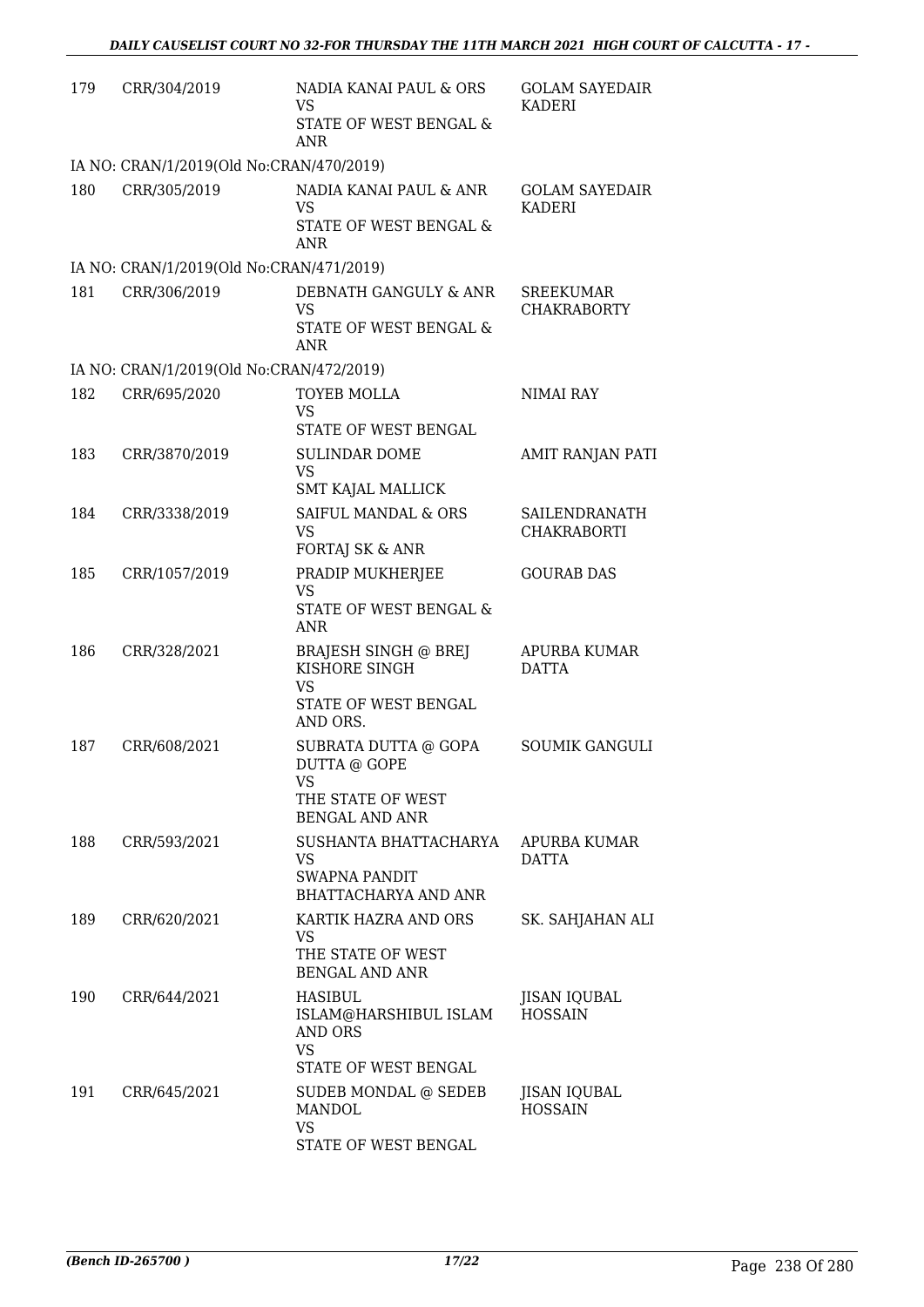| 192 | CRR/646/2021                    | MAHAMADUL HASSAN<br>VS.<br>STATE OF WEST BENGAL                                                     | <b>JISAN IQUBAL</b><br><b>HOSSAIN</b>           |
|-----|---------------------------------|-----------------------------------------------------------------------------------------------------|-------------------------------------------------|
| 193 | CRR/2466/2019                   | DR. PRABIR KUMAR PALIT<br>VS.<br>RUNU PALIT & ANR                                                   | <b>MANIK LAL PODDAR</b>                         |
| 194 | CRR/2468/2019                   | DR. PRABIR KUMAR PALIT<br><b>VS</b>                                                                 | <b>MANIK LAL PODDAR</b>                         |
|     |                                 | RUNU PALIT & ANR                                                                                    |                                                 |
|     |                                 | <b>ADJOURNED MOTIONS</b>                                                                            |                                                 |
| 195 | CRR/434/2021                    | MS SHAGUFTA SULAIMAN<br><b>VS</b><br>STATE OF WEST BENGAL<br>AND ORS.                               | SHAGUFTA<br><b>SULAIMAN IN</b><br><b>PERSON</b> |
| 196 | CRR/452/2021                    | SUBHAM AND ORS.<br><b>VS</b><br>STATE OF WEST BENGAL                                                | <b>AMITABH RAY</b>                              |
|     |                                 | AND ANR.                                                                                            |                                                 |
|     | IA NO: CRAN/1/2021, CRAN/2/2021 |                                                                                                     |                                                 |
| 197 | CRR/470/2021                    | SWATI GOSWAMI AND ANR ANCHITA SARKAR<br><b>VS</b><br>STATE OF WEST BENGAL                           |                                                 |
|     |                                 | AND ANR                                                                                             |                                                 |
| 198 | CRR/515/2021                    | RANA BANDYOPADHYAY<br><b>AND ANOTHER</b><br><b>VS</b><br>STATE OF WEST BENGAL<br><b>AND ANOTHER</b> | PRASUN GHOSH                                    |
| 199 | CRR/517/2021                    | <b>SRIDAM NASKAR</b><br><b>VS</b><br>STATE OF WEST BENGAL                                           | <b>SHASHANKA</b><br>SHEKHAR SAHA                |
| 200 | CRR/518/2021                    | KADER MALLICK<br><b>VS</b><br>STATE OF WEST BENGAL                                                  | SHASHANKA<br>SHEKHAR SAHA                       |
| 201 | CRR/519/2021                    | MD. SUNNY ALIAS POLY<br><b>VS</b><br>STATE OF WEST BENGAL                                           | <b>SHASHANKA</b><br>SHEKHAR SAHA                |
| 202 | CRR/492/2021                    | M/S. LIONSEC AND MAC<br>ESCORTS (P) LTD.<br><b>VS</b><br>STATE OF WEST BENGAL                       | <b>SANCHITA</b><br><b>CHAUDHURI</b>             |
| 203 | CRR/503/2021                    | MAYA MAJUMDER<br>VS<br>STATE OF WEST BENGAL<br>AND ANR.                                             | NILENDRA NARAYAN<br><b>RAY</b>                  |
| 204 | CRR/494/2021                    | M/S. LIONSEC AND MAC<br>ESCORTS (P) LTD.<br><b>VS</b><br>STATE OF WEST BENGAL                       | <b>SANCHITA</b><br><b>CHAUDHURI</b>             |
| 205 | CRR/487/2021                    | PRAKASH CHANDRA<br>PRADHAN AND ANR<br><b>VS</b><br>STATE OF WEST BENGAL                             | <b>BISWAJIT SARKAR</b>                          |
|     |                                 | AND ORS.                                                                                            |                                                 |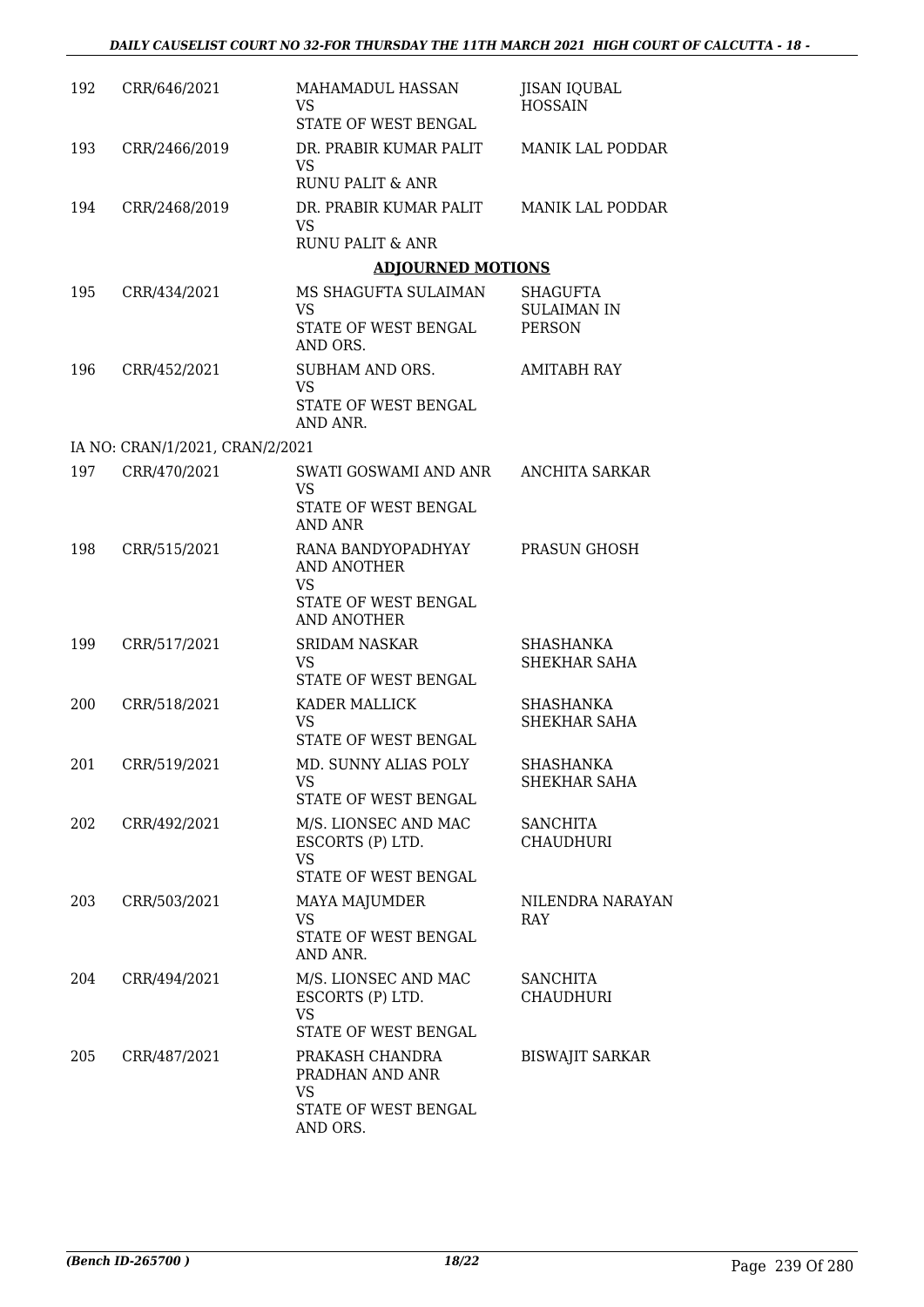| 206 | CRR/130/2021                              | TAPAN KUMAR MOHAPATRA<br><b>VS</b><br>THE STATE OF WEST<br><b>BENGAL</b> | APURBA KUMAR<br><b>CHAKRABARTTY</b> |
|-----|-------------------------------------------|--------------------------------------------------------------------------|-------------------------------------|
|     | IA NO: CRAN/1/2021                        |                                                                          |                                     |
| 207 | CRR/133/2021                              | <b>SERAJUL SK</b><br><b>VS</b>                                           | KINGSUK MONDAL                      |
|     | IA NO: CRAN/1/2021                        | State of West Bengal                                                     |                                     |
| 208 | CRR/1504/2020                             | MANIK CHANDRA NASKAR                                                     | <b>GOPAL MONDAL</b>                 |
|     |                                           | <b>VS</b><br>STATE OF WEST BENGAL                                        |                                     |
|     |                                           | AND ORS.                                                                 |                                     |
|     |                                           | <b>FOR ORDERS</b>                                                        |                                     |
| 209 | CRR/1470/2020                             | MD. MAHFOOX ARIF<br><b>VS</b>                                            | MANIDEEPA (PAUL)<br><b>ROY</b>      |
|     |                                           | THE STATE OF WEST<br><b>BENGAL AND ANR</b>                               |                                     |
|     |                                           | <b>SPECIALLY FIXED MATTERS</b>                                           |                                     |
| 210 | CRR/2654/2019                             | RABI BHUSAN PANDEY<br><b>VS</b>                                          | SAIBAL MONDAL                       |
|     |                                           | STATE OF WEST BENGAL                                                     |                                     |
|     | wt211 CRR/3113/2019                       | <b>SAMAR SK SWARNAKAR</b><br>VS.                                         | <b>SANDIP</b><br><b>CHAKRABORTY</b> |
|     |                                           | STATE OF WEST BENGAL                                                     |                                     |
| 212 | CRR/1588/2020                             | MANISH KHEMKA<br><b>VS</b><br>Union of India                             | ANIRUDHYA DUTTA                     |
|     |                                           | <b>CONTESTED APPLICATION</b>                                             |                                     |
| 213 | CRR/1359/2011                             | <b>SANKAR PRASAD ROY</b>                                                 | PRADIP MUKHERJEE                    |
|     |                                           | <b>VS</b><br>STATE OF WEST BENGAL                                        |                                     |
|     | IA NO: CRAN/1/2020, CRAN/2/2020           |                                                                          |                                     |
| 214 | CRR/2325/2018                             | CHINMOY PANDA<br>VS                                                      | <b>BISWAJIT MANNA</b>               |
|     |                                           | STATE OF WEST BENGAL &<br><b>ORS</b>                                     |                                     |
|     | IA NO: CRAN/1/2018(Old No:CRAN/2792/2018) |                                                                          |                                     |
| 215 | CRR/1175/2019                             | ARINDAM KUNDU                                                            | <b>JAGANNATH</b>                    |
|     |                                           | VS<br>STATE OF WEST BENGAL &<br>ORS.                                     | <b>GANGULY</b>                      |
| 216 | CRR/122/2020                              | SWATI SULTANIA & ANR<br>VS<br><b>SUJIT PODDAR</b>                        | <b>KUSAL KUMAR</b><br>MUKHERJEE     |
|     | IA NO: CRAN/1/2020(Old No:CRAN/1082/2020) |                                                                          |                                     |
| 217 | CRR/188/2020                              | <b>SUPRATIK GHOSH</b><br>VS<br>STATE OF WEST BENGAL &                    | <b>TAPAS DUTTA</b>                  |
|     |                                           | ORS.                                                                     |                                     |
|     | IA NO: CRAN/1/2020(Old No:CRAN/1203/2020) |                                                                          |                                     |
| 218 | CRR/452/2020                              | MOHIT LAL GHOSH<br>VS<br>STATE OF WEST BENGAL                            | <b>BISWAJIT MANNA</b>               |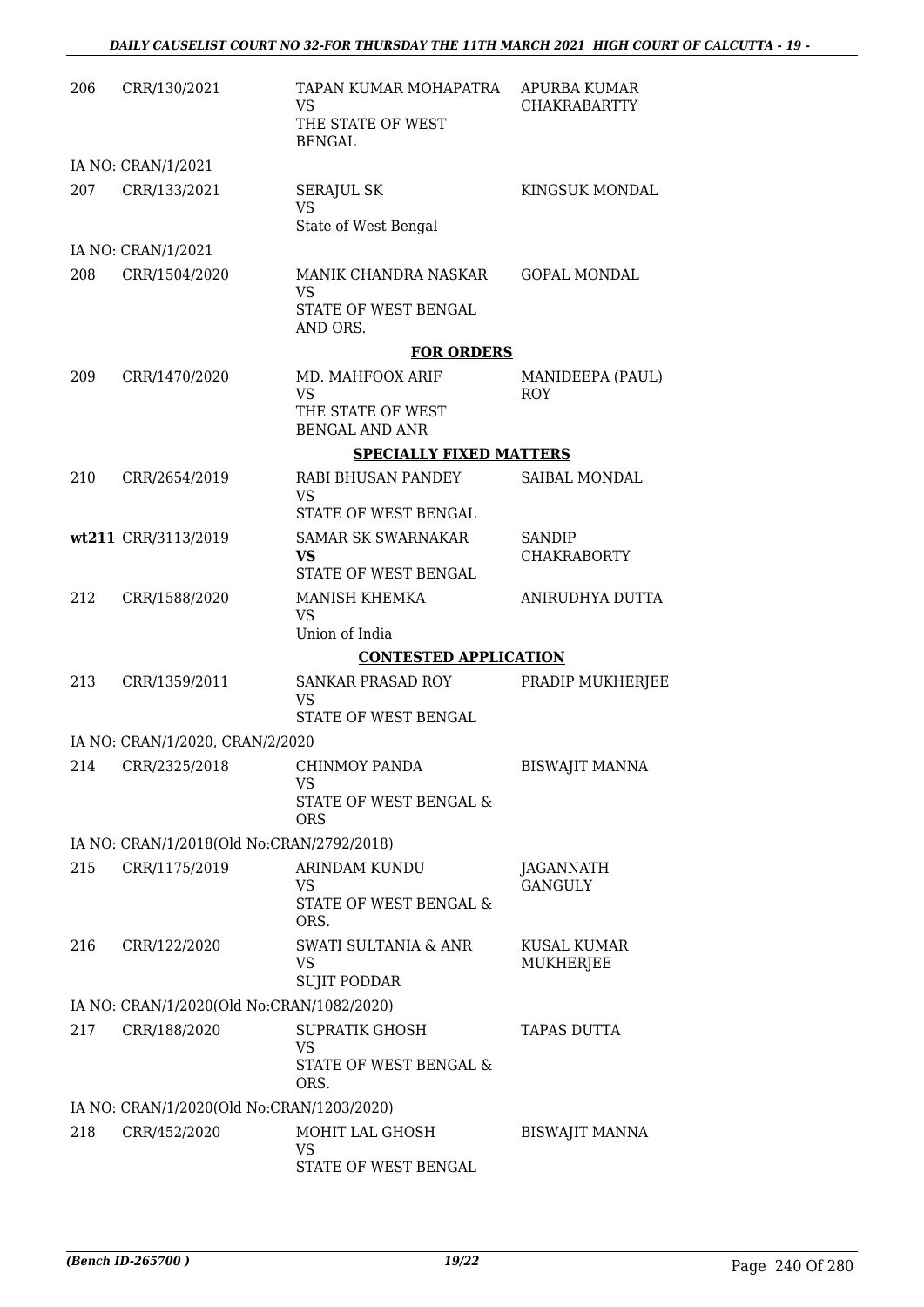| 219  | CRR/724/2020                              | YASHWANT KR DAGA & ANR A P AGARWALLA<br><b>VS</b><br>STATE OF WEST BENGAL &<br><b>ANR</b>                      |                               |
|------|-------------------------------------------|----------------------------------------------------------------------------------------------------------------|-------------------------------|
| 220  | CRR/1104/2020                             | <b>JITEN SARKAR</b><br><b>VS</b><br>STATE OF WEST BENGAL &<br><b>ANR</b>                                       | PARTHA SARATHI<br>DAS         |
|      | IA NO: CRAN/1/2020(Old No:CRAN/3618/2020) |                                                                                                                |                               |
| 22.1 | CRR/1120/2020<br>(Appl's not found)       | ARINDAM CHAKRABORTY<br><b>VS</b><br>STATE OF WEST BENGAL                                                       | RAJU MONDAL                   |
|      |                                           | IA NO: CRAN/1/2020(Old No:CRAN/4221/2020), CRAN/2/2020, CRAN/3/2020                                            |                               |
| 222  | CRR/1563/2020                             | LATIKA MONDAL<br><b>VS</b><br>State of West Bengal AND                                                         | <b>GANESH MANNA</b>           |
|      |                                           | <b>ANR</b>                                                                                                     |                               |
| 223  | CRR/1576/2020                             | ABHISHEK BHUWALKA<br><b>VS</b><br>State of West Bengal AND                                                     | <b>SINTHIA BALA</b>           |
|      |                                           | <b>ANR</b>                                                                                                     |                               |
| 224  | CRR/1657/2020                             | <b>UJJAL PROSAD</b><br>CHATTOPADHYAY AND<br><b>ANOTHER</b><br><b>VS</b><br>STATE OF WEST AND                   | <b>MOUMITA GHOSH</b>          |
|      |                                           | <b>ANOTHER</b>                                                                                                 |                               |
| 225  | CRR/1658/2020                             | <b>UJJAL PROSAD</b><br>CHATTOPADHYAY AND<br><b>ANOTHER</b><br><b>VS</b><br>State of West Bengal AND            | <b>MOUMITA GHOSH</b>          |
|      |                                           | <b>ANOTHER</b>                                                                                                 |                               |
| 226  | CRR/1659/2020                             | <b>UJJAL PROSAD</b><br>CHATTOPADHYAY AND<br><b>ANOTHER</b><br>VS<br>State of West Bengal AND<br><b>ANOTHER</b> | <b>MOUMITA GHOSH</b>          |
| 227  | CRR/1785/2020                             | SMT SADHANA JOSHOHARA<br><b>DUTTA</b><br><b>VS</b>                                                             | KRISHNENDU<br><b>BHADRA</b>   |
|      | wt228 CRR/1792/2020                       | State of West Bengal<br><b>SUJIT KUMAR BISWAS</b>                                                              | KRISHNENDU                    |
|      |                                           | <b>VS</b><br><b>STATE OF WEST BENGAL</b>                                                                       | <b>BHADRA</b>                 |
| 229  | CRR/1938/2020                             | PRITISH DAS<br><b>VS</b><br>STATE OF WEST BENGAL<br>AND ORS.                                                   | ARUP KUMAR<br><b>BHOWMICK</b> |
| 230  | CRR/83/2021                               | KAKALI SAHA AND ORS<br><b>VS</b><br>State of West Bengal                                                       | SK PODDAR                     |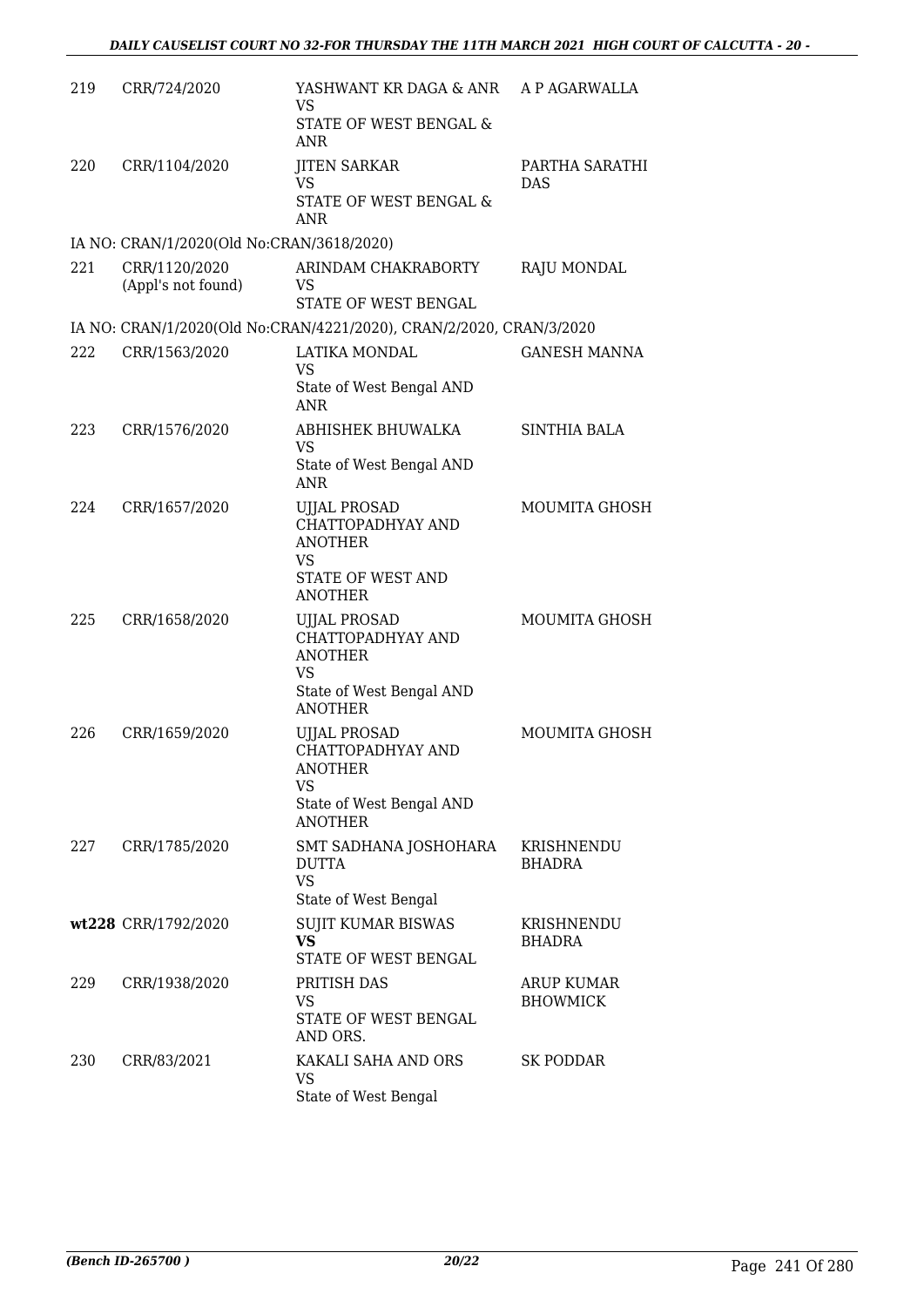|     | wt231 CRR/1863/2020                                         | PIJUSH CHANDRA<br>SAHA@PIJUS SAHA<br><b>VS</b><br>STATE OF WEST BENGAL<br><b>AND ANR</b> | <b>S K PODDAR</b>                    |
|-----|-------------------------------------------------------------|------------------------------------------------------------------------------------------|--------------------------------------|
| 232 | CRR/170/2021                                                | <b>HABIBA KHATUN</b><br>VS.<br>KHAIRUL RAHAMAN                                           | MUJIBAR ALI NASKAR                   |
| 233 | CRR/156/2021                                                | MD SAHID ALIAS SAHIDUL<br><b>VS</b><br>State of West Bengal                              | <b>ARUSHI RATHORE</b>                |
| 234 | CRR/361/2019                                                | <b>SMT SASWATI DEY</b><br><b>VS</b><br>STATE OF WEST BENGAL                              | <b>ARNAB SAHA</b>                    |
| 235 | CRR/962/2020                                                | <b>ASMAT SK</b><br><b>VS</b><br>STATE OF WEST BENGAL &<br><b>ANR</b>                     | <b>SHIBASIS</b><br><b>CHATTERJEE</b> |
| 236 | CRR/641/2019                                                | <b>BIPLAB MONDAL</b><br><b>VS</b><br>STATE OF WEST BENGAL &<br><b>ANR</b>                | <b>SHYAMAL</b><br>MUKHOPADHYAY       |
|     |                                                             | <b>APPEAL FOR HEARING</b>                                                                |                                      |
| 237 | CRA/15/2017<br>$(Pt I + II + Os + 1PB + 5$<br>files of LCR) | BINKU @ PERVEJ AKTAR &<br><b>ORS</b><br><b>VS</b><br>STATE OF WEST BENGAL                | K BHATTACHARYYA                      |
| 238 | CRA/375/2016<br>$(Pt+I+II+Os+1PB+3$<br>files of 2 LCR)      | BIJAY KR MARANDI<br><b>VS</b><br>STATE OF WEST BENGAL                                    | P ADHYA                              |
|     | IA NO: CRAN/1/2019(Old No:CRAN/4668/2019)                   |                                                                                          |                                      |
| 239 | CRA/162/2018<br>$(Pt I+II+OS+1PB+4$<br>files of LCR)        | ABU BAKKAR @ BOKO &<br><b>ANR</b><br>VS<br>STATE OF WEST BENGAL                          | <b>AINDRILA DE</b>                   |
| 240 | CRA/471/2019<br>$(Pt-I+II+OS+1PB+4)$<br>LCR+ Trans.+Brief)  | SUKUMAR MONDAL & ORS<br>VS<br>STATE OF WEST BENGAL                                       | MONIKA SINHA                         |
| 241 | CRA/379/2019<br>$(Pt-I+II+OS+1PB+3)$<br>LCR)                | SASHIKANT TODI<br><b>VS</b><br>STATE OF WEST BENGAL &<br>ORS.                            | SATADRU LAHIRI                       |
| 242 | CRA/284/2015<br>$(PT I+II+OS+1PB+4$<br>files of LCR)        | SK ANISUR @ ANISUR<br><b>RAHAMAN &amp; ORS</b><br><b>VS</b><br>STATE OF WEST BENGAL      | <b>S CHATTERJEE</b>                  |
| 243 | CRA/517/2017<br>$(P+I+II+OS+1PB+3$<br>files LCR)            | PRABIR BHUIAN @ PRABIR<br><b>BHUINYAN</b><br><b>VS</b><br>STATE OF WEST BENGAL           | J N PAUL                             |
| 244 | CRA/424/2017<br>(P+I+II+OS+1PB+LCR) ENTERPRISES             | M/S RAJCO STEEL<br>VS<br>KAVITA SARAFF & ANR                                             | MUJIBAR ALI NASKAR                   |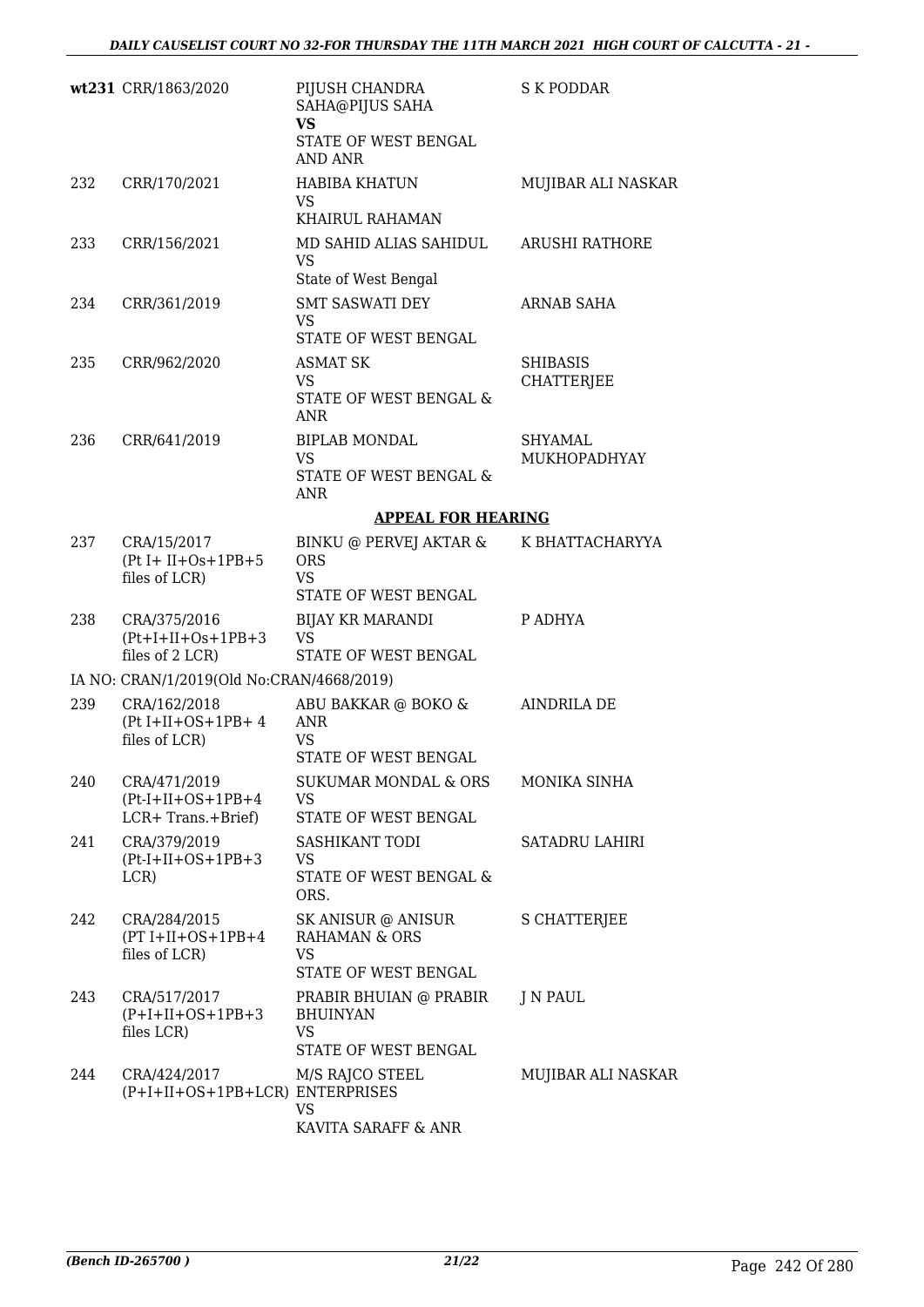| wt245 CRA/425/2017 | M/S RAJCO STEEL<br><b>ENTERPRISES</b><br>VS<br>KAVITA SARAFF & ANR | MUJIBAR ALI NASKAR |
|--------------------|--------------------------------------------------------------------|--------------------|
| wt246 CRA/426/2017 | M/S RAJCO STEEL<br><b>ENTERPRISES</b><br>VS<br>KAVITA SARAFF & ANR | MUJIBAR ALI NASKAR |
| wt247 CRA/427/2017 | M/S RAJCO STEEL<br><b>ENTERPRISES</b><br>VS<br>KAVITA SARAFF & ANR | MUJIBAR ALI NASKAR |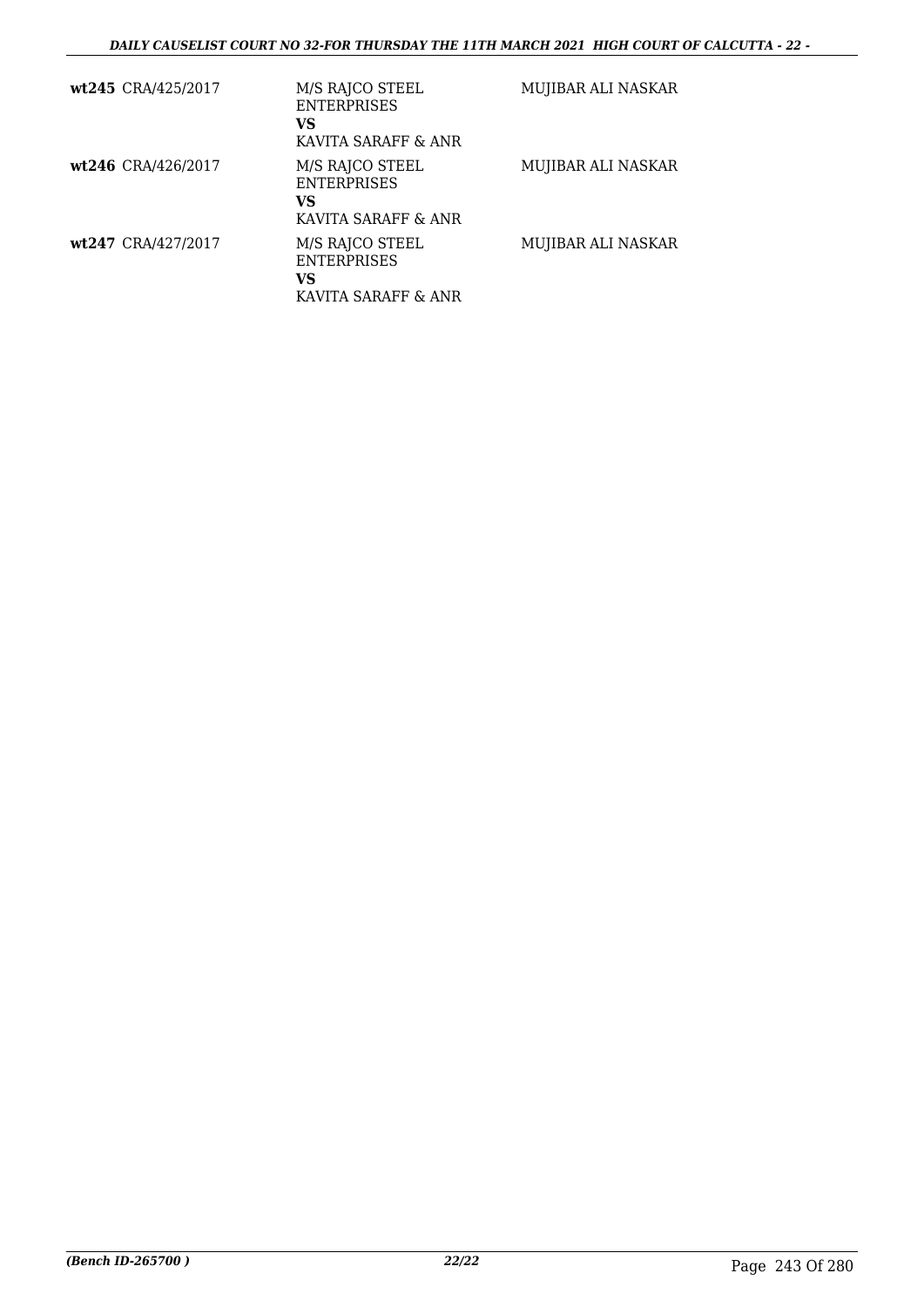

# In The High Court at Calcutta

# **Appellate Side**

**DAILY CAUSELIST For Thursday The 11th March 2021**

**COURT NO. 30**

**SINGLE BENCH (SB - XV)**

**AT 10:30 AM**

**HON'BLE JUSTICE BIBEK CHAUDHURI**

#### **(VIA VIDEO CONFERENCE) ON AND FROM MONDAY, THE 11TH JANUARY, 2021 - ADMISSION AND HEARING OF CRIMINAL APPEALS INCLUDING BAIL (PUNISHMENT UPTO 7 YEARS); ADMISSION OF CRIMINAL MOTIONS AND HEARING OF CRIMINAL REVISIONS ARISING OUT OF D.V.ACT ; HEARING OF CRIMINAL APPEALS, HEARING OF CRIMINAL APPEALS RELATING TO 'CRIMES AGAINST WOMEN' NOTE : FINAL HEARING OF CRIMINAL APPEALS SHALL BE TAKEN UP FROM 2 P.M. IF AFTER CONCLUSION OF HEARING OF APPEAL, TIME PERMITS, CRIMINAL MOTIONS AND APPLICATIONS SHALL BE TAKEN UP FOR HEARING. NOTE: MATTERS WILL BE TAKEN UP THROUGH PHYSICAL HEARING ONLY WHEN BOTH THE PARTIES ARE AGREED.**

### **FOR JUDGMENT**

( (AT 2.00 P.M.) )

| 1              | CRR/1577/2020      | TAPAN KUMAR DAS<br>VS<br>State of West Bengal AND<br>ANR           | <b>ARKADIPTA</b><br><b>SENGUPTA</b> |
|----------------|--------------------|--------------------------------------------------------------------|-------------------------------------|
|                | IA NO: CRAN/1/2020 |                                                                    |                                     |
| $\overline{2}$ | CRR/46/2020        | SWARUP GUHA ROY<br>VS<br>STATE OF WEST BENGAL &<br>ANR             | <b>ANAMITRA BANERJEE</b>            |
|                |                    | <b>TO BE MENTIONED</b>                                             |                                     |
| 3              | WPA/5837/2020      | BHABES CHANDRA GHOSH<br>VS<br>STATE OF WEST BENGAL &<br><b>ORS</b> | <b>BIPLAB RANJAN BOSE</b>           |
| 4              | CRR/250/2021       | SNEHASIS GANGULY<br>VS<br>ANNAPURNA MITRA                          | <b>SOUMAK BERA</b>                  |
|                |                    | A DDI IOATIONI FOD DAII                                            |                                     |

**APPLICATION FOR BAIL**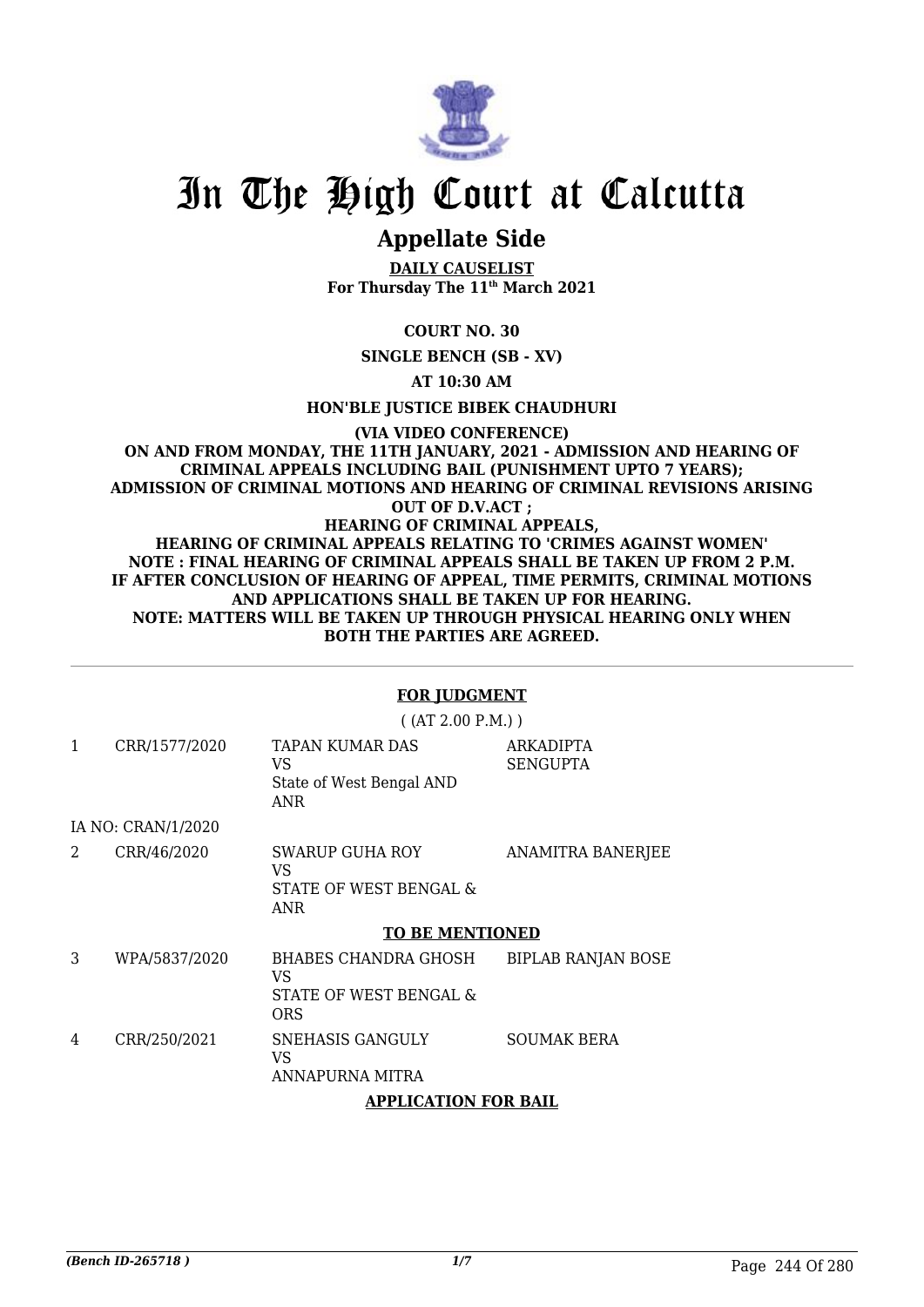| 5  | CRM/1107/2021                             | NIPA MIYA<br><b>VS</b>                                                              | <b>SSAFDAR AZAM</b>            |
|----|-------------------------------------------|-------------------------------------------------------------------------------------|--------------------------------|
|    |                                           | STATE OF WEST BENGAL                                                                |                                |
|    |                                           | <b>BAIL IN CONNECTION WITH APPEAL</b>                                               |                                |
| 6  | CRA/256/2020                              | <b>LOKNATH MONDAL @</b><br><b>BAPAN</b><br><b>VS</b><br>State of West Bengal        | <b>JONAKI SAHA</b>             |
|    | IA NO: CRAN/1/2020, CRAN/2/2021           |                                                                                     |                                |
| 7  | CRA/732/2019                              | <b>MITHU SK</b><br><b>VS</b><br>STATE OF WEST BENGAL                                | <b>BENAJIR HASNA</b>           |
|    | IA NO: CRAN/1/2021                        |                                                                                     |                                |
| 8  | CRA/73/2021                               | <b>SANKAR SAHA</b><br><b>VS</b><br>STATE OF WEST BENGAL<br><b>AND ANR</b>           | <b>BISWAJIT MANNA</b>          |
|    | IA NO: CRAN/1/2021                        |                                                                                     |                                |
|    |                                           | <b>MOTION</b>                                                                       |                                |
| 9  | CRR/292/2021                              | KRITI AGARWAL<br><b>VS</b><br>STATE OF WEST BENGAL<br><b>AND ANR</b>                | PRATYUSH PATWARI               |
| 10 | CRR/2987/2014                             | RAJEEV RANJAN & ORS<br><b>VS</b><br><b>SMT SMT ANITA KUMARI &amp;</b><br><b>ORS</b> | SYED JULFIKAR ALI              |
|    | IA NO: CRAN/1/2014(Old No:CRAN/3574/2014) |                                                                                     |                                |
| 11 | CRR/2903/2014                             | DEBOJYOTI NATH & ORS<br><b>VS</b><br>PUSPITA NATH                                   | D. BANERJEE                    |
| 12 | CRR/2996/2014                             | <b>SMT RAMA CHOWDHURY</b><br>VS.<br>KAJAL CHOWDHURY & ORS                           | <b>DEBASIS SUR</b>             |
| 13 | CRR/1350/2014                             | <b>TAPAS KUMAR RAY</b><br><b>VS</b><br>STATE OF WEST BENGAL &<br>ANR                | AJOY LAL ACHARYA               |
| 14 | CRR/292/2012                              | DIPTENDU MAITY<br>VS<br>STATE OF WEST BENGAL &<br>ANR.                              | <b>BHARAT CHANDRA</b><br>SIMAI |
|    | IA NO: CRAN/1/2012(Old No:CRAN/1791/2012) |                                                                                     |                                |
| 15 | CRR/413/2012                              | <b>VIVEKANANDA DAS</b><br><b>VS</b><br>STATE OF WEST BENGAL &<br><b>ANR</b>         | TIRTHANKAR DHALI               |
| 16 | CRR/2205/2012                             | NILKANTA GHOSH & ORS<br><b>VS</b><br>MOUSUMI GHOSH                                  | DEBABRAT DAS<br><b>GUPTA</b>   |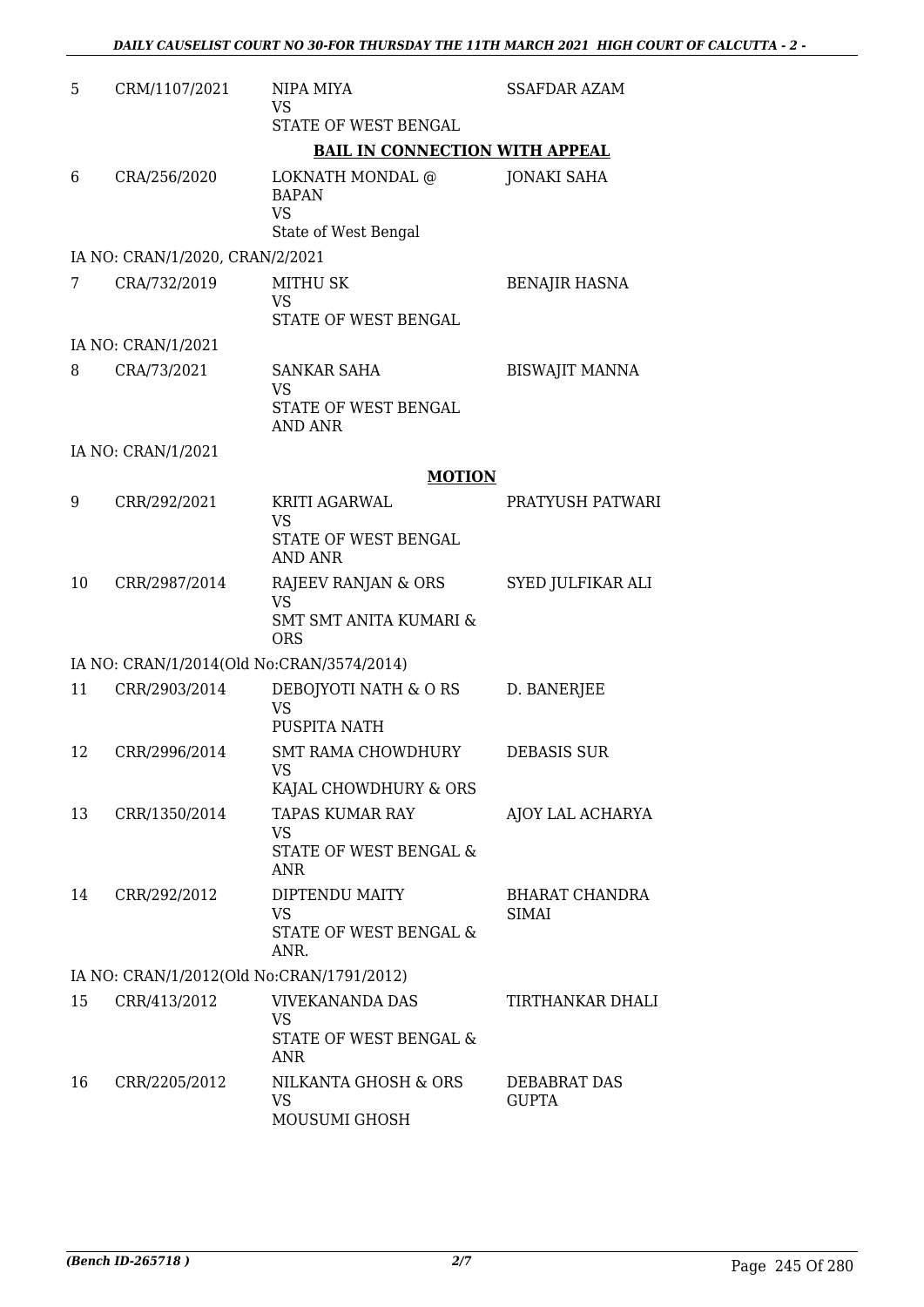| 17 | CRR/92/2012                     | HASAN IMAM MANAGER<br><b>VS</b><br>STATE OF WEST BENGAL &<br>ANR.                              | SK. MOINUDDIN                  |
|----|---------------------------------|------------------------------------------------------------------------------------------------|--------------------------------|
| 18 | CRR/2268/2012                   | <b>SMT NABANITA SAHA</b><br>VS<br><b>BALARAM SAHA</b>                                          | KRISHNENDU SAHA                |
| 19 | CRR/2292/2012                   | <b>CHANDAN SARKAR</b><br><b>VS</b><br>KRISHNA SARKAR NEE<br><b>BISWAS &amp; ANR</b>            | <b>SUSANTA PAL</b>             |
| 20 | CRR/2688/2014                   | KAWSAR ALI SK@KAOSAR<br>ALI SEKH<br><b>VS</b><br>STATE OF WEST BENGAL &<br><b>ANR</b>          | RAJU MONDAL                    |
| 21 | CRR/2722/2014                   | SUDIPTA SAHA ROY<br><b>VS</b><br><b>DOLA ROY</b>                                               | S BANDYOPADHYAY                |
| 22 | CRR/2511/2014                   | PRALAY KAYAL@PROLAY<br>KAYAL<br><b>VS</b><br>SMT KEYA KAYAL NEE<br>DALUI & ANR                 | PINKU SARKAR                   |
| 23 | CRR/2828/2014                   | SUBHRANGHSU NAG<br><b>VS</b><br>SAYANTI NAG DAS & ANR                                          | S MUSTHAPI                     |
| 24 | CRR/730/2021                    | MD RIAZUDDIN QURASHI<br><b>VS</b><br>STATE OF WEST BENGAL<br>AND ANR                           | <b>SHASANKA SEKHAR</b><br>SAHA |
| 25 | CRR/1377/2020                   | <b>GITA BISWAS</b><br><b>VS</b><br><b>SOMENATH BISWAS</b>                                      | <b>SUJOY CHAKRABORTY</b>       |
|    | IA NO: CRAN/1/2020, CRAN/2/2021 |                                                                                                |                                |
| 26 | CRR/2139/2018                   | CHABI CHOWDHURY & ANR<br>VS<br><b>SWAPAN KUMAR PAUL &amp;</b><br><b>ORS</b>                    | S MAJI                         |
| 27 | CRR/2227/2014                   | SMT SUBHRA @ SUPRA<br>GHOSH @ DUTTA & ANR<br><b>VS</b><br>STATE OF WEST BENGAL &<br><b>ORS</b> | A BANERJEE                     |
| 28 | CRR/2194/2014                   | LALTU BHATTACHARJEE<br><b>VS</b><br>RUPA BHATTACHARJEE &<br><b>ANR</b>                         | M PATRA                        |
| 29 | CRR/2206/2014                   | TAPAS DAS @ TAPAS KR<br><b>DAS</b><br><b>VS</b><br>STATE OF WEST BENGAL &<br>ANR               | A FELIX                        |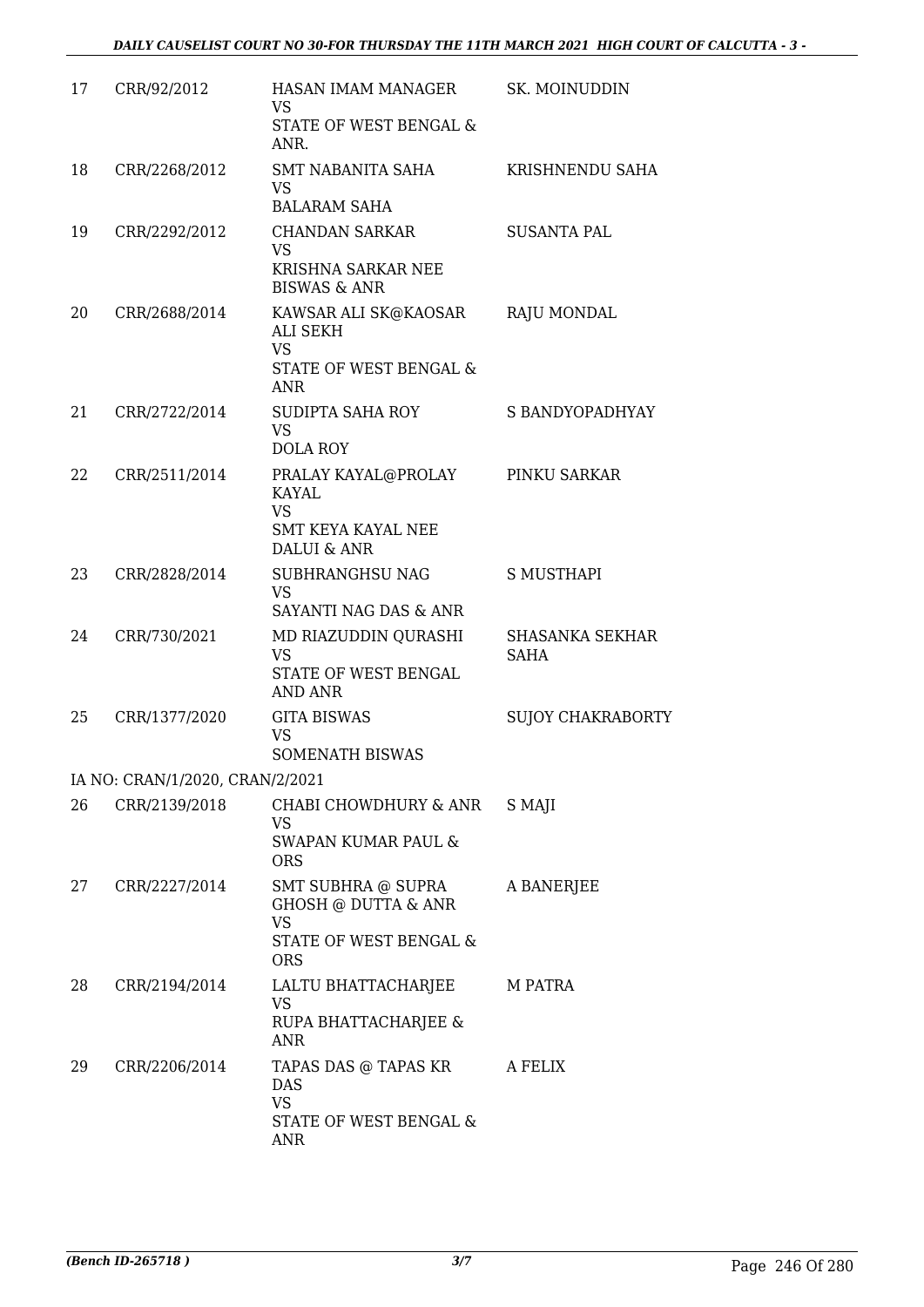| 30 | CRR/1459/2014      | DEBOJYOTI MAITRA<br><b>VS</b>                                                    | A. BASU                |
|----|--------------------|----------------------------------------------------------------------------------|------------------------|
|    |                    | STATE OF WEST BENGAL &<br><b>ANR</b>                                             |                        |
| 31 | CRR/1381/2014      | SUBRATA BHATTACHARJEE<br><b>VS</b><br><b>SMT SHRABONI</b>                        | T CHOWDHURY            |
|    |                    | <b>BHATTACHARJEE</b>                                                             |                        |
| 32 | CRR/345/2014       | <b>MARUM BEGUM</b><br><b>VS</b>                                                  | P K NANDI              |
|    |                    | STATE OF WEST BENGAL&<br><b>ORS</b>                                              |                        |
|    |                    | IA NO: CRAN/1/2014(Old No:CRAN/2359/2014)                                        |                        |
| 33 | CRR/525/2014       | <b>BASUDEV DHAR</b><br><b>VS</b>                                                 | I PAUL                 |
|    |                    | <b>SMT SUBHRA DHAR &amp; ABR</b>                                                 |                        |
|    |                    | IA NO: CRAN/1/2014(Old No:CRAN/2858/2014)                                        |                        |
| 34 | CRR/1094/2019      | PARTHA SAKHA MAITY<br><b>VS</b><br>SMT BIJALI MAITY & ANR                        | <b>GOURAV DAS</b>      |
| 35 | CRR/734/2021       | CHANDI DAS MUKHERJEE                                                             | <b>PRAVAS</b>          |
|    |                    | <b>AND ORS</b><br><b>VS</b>                                                      | <b>BHATTACHARYA</b>    |
|    |                    | STATE OF WEST BENGAL                                                             |                        |
| 36 | CRR/754/2021       | MITRA PRAMANIK(MAITY)<br><b>VS</b><br>STATE OF WEST BENGAL<br><b>AND ANR</b>     | <b>AMIT HALDER</b>     |
| 37 | CRR/752/2021       | MD. FIROJ KHAN                                                                   | MD. YOUNUSH            |
|    |                    | <b>VS</b><br>STATE OF WEST BENGAL<br><b>AND ANR</b>                              | <b>MONDAL</b>          |
| 38 | CRR/1437/2020      | RITUPARNA DAS                                                                    | <b>SOUMYA BASU ROY</b> |
|    |                    | <b>VS</b><br>THE STATE OF WEST<br><b>BENGAL AND ANR</b>                          | <b>CHOUDHURI</b>       |
| 39 | CRR/2263/2019      | <b>SUMIT AGRWAL</b>                                                              | ROHIT JALAN            |
|    |                    | <b>VS</b><br>STATE OF WEST BENGAL &<br><b>ANR</b>                                |                        |
|    | IA NO: CRAN/1/2021 |                                                                                  |                        |
|    |                    | <b>ASSIGNED MATTERS</b>                                                          |                        |
| 40 | CRR/3095/2019      | SAVRONIK BCC JV<br>CONSTRUCTION PRIVATE<br><b>LIMITED &amp; ANR</b><br><b>VS</b> | <b>DWIP RAJ BASU</b>   |

CYGNUS EQUIPMENTS & RENTALS PRIVATE LIMITED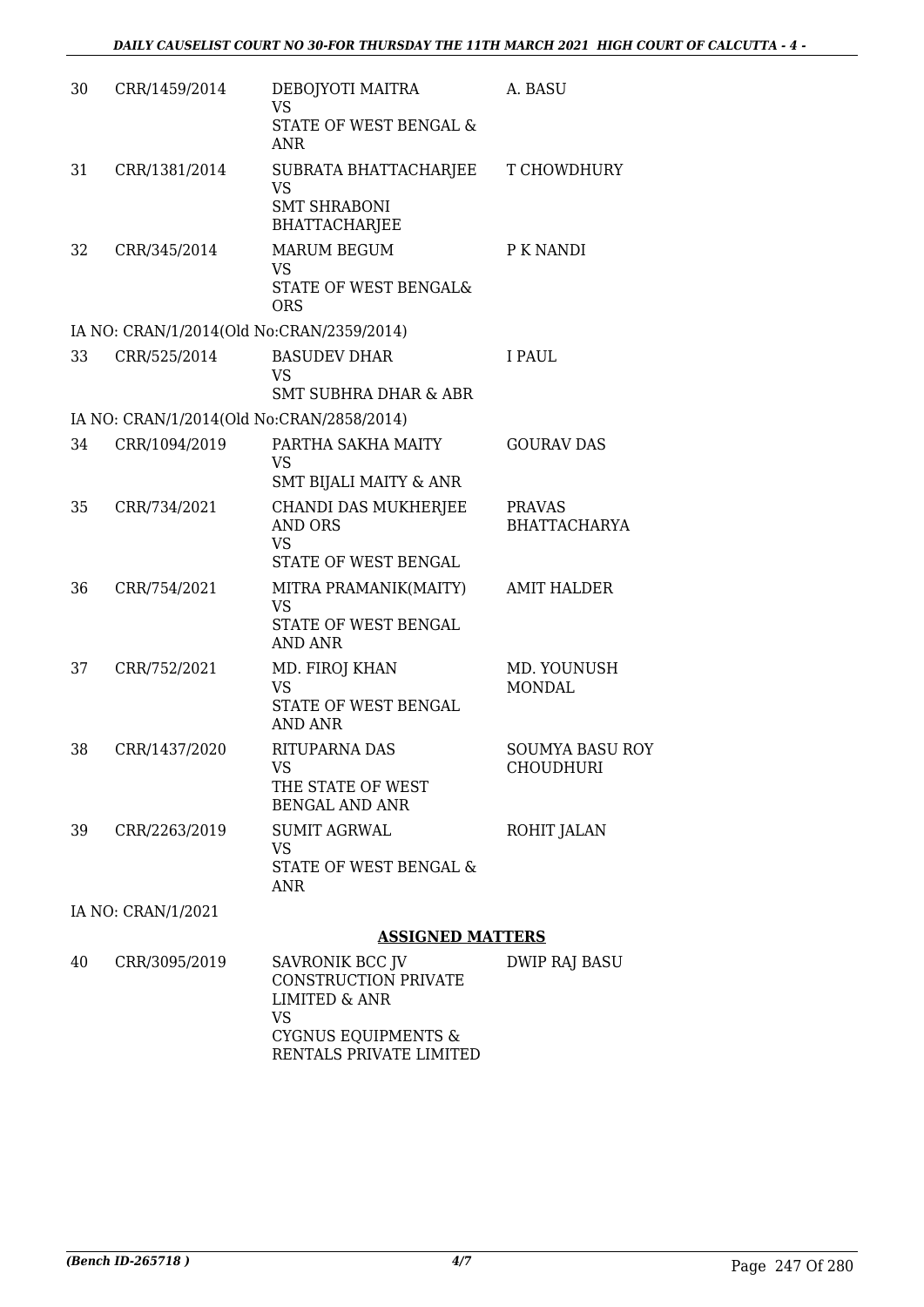| 41 | CRR/92/2021                               | <b>SMT RAJLAKSHMI</b><br><b>CHAUDHURI</b><br><b>VS</b><br>STATE OF WEST BENGAL<br>AND ORS.              | PRONAY BASAK                  |
|----|-------------------------------------------|---------------------------------------------------------------------------------------------------------|-------------------------------|
|    |                                           | <b>ASSIGNED MATTER</b>                                                                                  |                               |
|    |                                           | ((CONTEMPT APPLICATION))                                                                                |                               |
| 42 | CRLCP/7/2014                              | BIPLAB KR CHOWDHURY<br><b>VS</b><br>STATE OF WEST BENGAL                                                | A MITRA                       |
|    | wt43 CRLCP/17/2013                        | <b>BIPLAB KR CHOWDHURY</b><br><b>VS</b><br>PRADIP BARUA                                                 | A MITRA                       |
|    | wt44 CRR/1441/2013                        | <b>BIPLAB KUMAR</b><br><b>CHOWDHURY</b><br><b>VS</b>                                                    | <b>ANIKET MITRA</b>           |
|    |                                           | STATE OF WEST BENGAL                                                                                    |                               |
|    |                                           | <b>SPECIAL LEAVE TO APPEAL</b>                                                                          |                               |
| 45 | CRMSPL/12/2020                            | DIPAK SAHA<br>VS<br>STATE OF WEST BENGAL &<br><b>ORS</b>                                                | <b>SREEPARNA DAS</b>          |
| 46 | CRMSPL/11/2020                            | M/S HINDUSTHAN<br>NATIONAL GLASS @<br><b>INDUSTRIES LTD</b><br><b>VS</b><br><b>BIMAL SAMANTA</b>        | SUDESHNA BAGCHI               |
|    | IA NO: CRAN/1/2020(Old No:CRAN/1271/2020) |                                                                                                         |                               |
| 47 | CRMSPL/8/2020                             | MAGMA FINCORP LIMITED<br>VS<br>AMIT KUMAR MISHRA @<br><b>AMIT MISHRA</b>                                | <b>ASHOK KUMAR</b><br>SINGH   |
| 48 | CRMSPL/59/2019                            | HEALTH POINT (A UNIT OF<br><b>HEALTH CARE RESEARCH</b><br>CENTRE)<br>VS<br><b>SOMNATH SEN &amp; ANR</b> | <b>SUDAKSHINA DEY</b>         |
|    | IA NO: CRAN/1/2019(Old No:CRAN/4574/2019) |                                                                                                         |                               |
| 49 | CRMSPL/35/2019                            | <b>GOLAM MAINUDDIN</b><br><b>VS</b><br>STATE OF WEST BENGAL &<br><b>ANR</b>                             | PROSENJIT<br><b>MUKHERJEE</b> |
|    | IA NO: CRAN/1/2020(Old No:CRAN/536/2020)  |                                                                                                         |                               |
| 50 | CRMSPL/20/2020                            | JEEVANMITRA<br>DISTRIBUTORS PVT LTD<br><b>VS</b>                                                        | SANWAL TIBREWAL               |
|    |                                           | NABARUN BHATTACHARJEE                                                                                   |                               |
|    | IA NO: CRAN/1/2020(Old No:CRAN/1111/2020) |                                                                                                         |                               |
|    |                                           | <b>ADMISSION OF APPEAL</b>                                                                              |                               |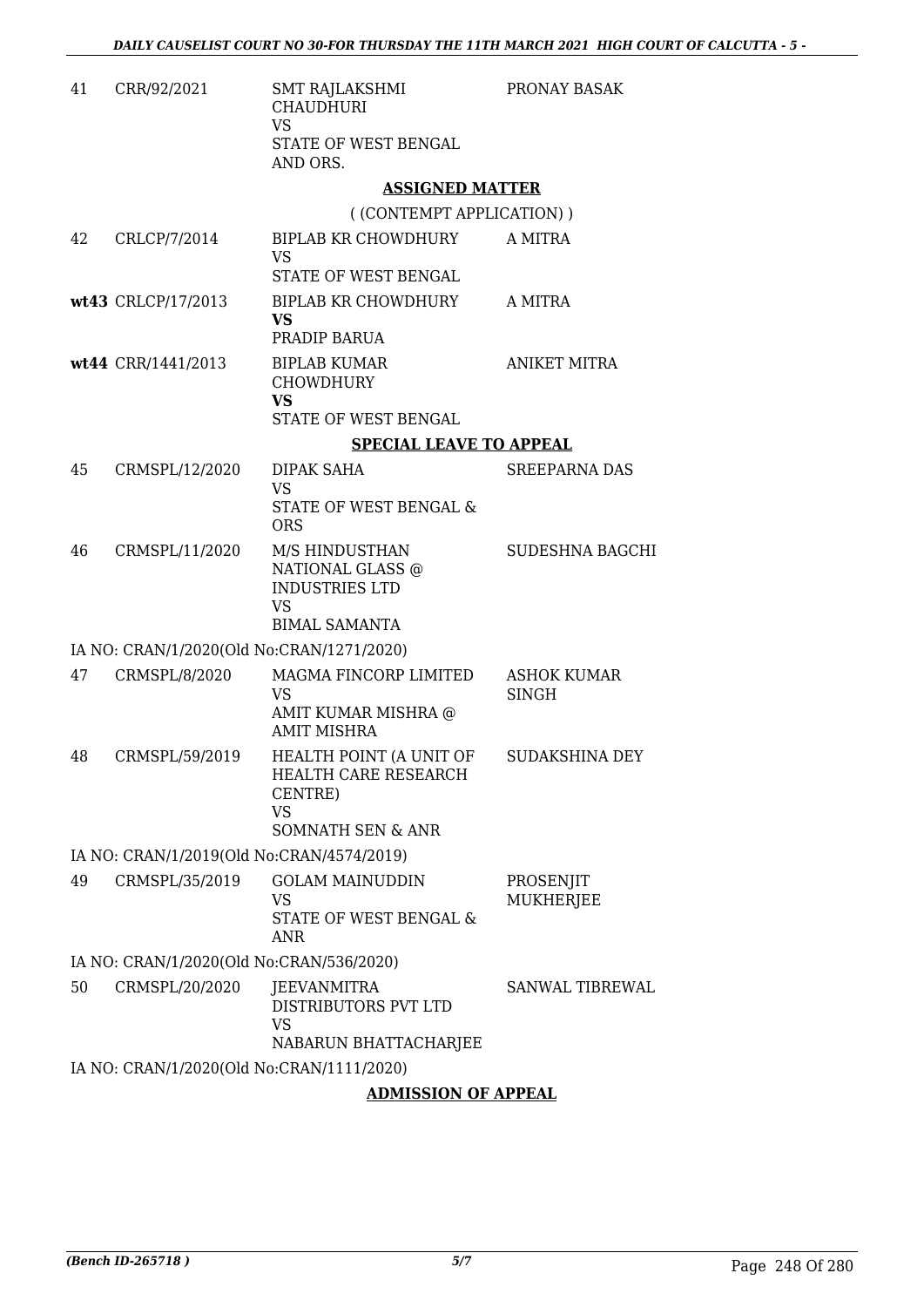| 51 | CRA/31/2021<br>AR(Ct) | MRIDUL CHANDA<br><b>VS</b><br>STATE OF WEST BENGAL<br>AND ORS.                                   | <b>SUBRATA</b><br>BHATTACHARJYA |  |  |
|----|-----------------------|--------------------------------------------------------------------------------------------------|---------------------------------|--|--|
| 52 | CRA/63/2021           | PIJUSH KANTI PAIK<br><b>VS</b><br>THE STATE OF WEST<br><b>BENGAL AND ANR</b>                     | <b>ANIRBAN TARAFDER</b>         |  |  |
|    | IA NO: CRAN/1/2021    |                                                                                                  |                                 |  |  |
| 53 | CRA/75/2021           | DILIP DEBNATH<br>VS<br>STATE OF WEST BENGAL<br>AND ANR                                           | <b>SUMANTA DAS</b>              |  |  |
| 54 | CRA/449/2018          | SHIBASHRI BANERJEE<br><b>VS</b><br>SAMIMA KHATOON & ANR                                          | S BANERJEE (IN<br>PERSON)       |  |  |
| 55 | CRA/14/2021           | <b>BUREAU OF INDIAN</b><br><b>STANDARDS</b><br><b>VS</b><br>M/S DEY MINERALS PVT<br>LTD. AND ORS | JAGANNATH<br><b>GANGULY</b>     |  |  |
| 56 | CRA/43/2021           | NEELA RANI ALIAS NILA<br>KHATA<br>VS<br><b>SHILA BARDHAN</b>                                     | ARUSHI RATHORE                  |  |  |
| 57 | CRA/50/2021           | INSPECTOR, RPF, BELUR<br><b>SCRAP YARD</b><br><b>VS</b><br><b>ANIMESH PATRA</b>                  | ABHRA MUKHERJEE                 |  |  |
| 58 | CRA/57/2021           | DAHISAR TRADERS PVT LTD MD ZOHAIB RAUF<br>AND ANR<br><b>VS</b><br>I N CHINNACHAMY                |                                 |  |  |
|    | IA NO: CRAN/1/2021    |                                                                                                  |                                 |  |  |
| 59 | CRA/59/2021           | DAHISAR TRADERS PVT LTD MD ZOHAIB RAUF<br><b>AND ANR</b><br><b>VS</b><br>I N CHINNACHAMY         |                                 |  |  |
|    | IA NO: CRAN/1/2021    |                                                                                                  |                                 |  |  |
| 60 | CRA/38/2021           | RAMDEO PRASAD YADAV<br>VS<br>STATE OF WEST BENGAL<br><b>AND ANR</b>                              | ARPITA MUKHERJEE                |  |  |
| 61 | CRA/53/2021           | KASHINATH SHAW<br>VS<br>RUPESH GUPTA AND ANR                                                     | DEBASIS KAR                     |  |  |
| 62 | CRA/60/2021           | DAHISAR TRADERS PRIVATE<br><b>LIMITED</b><br><b>VS</b><br>I.N. CHINNACHAMY                       | MD. ZOHIB RAUF                  |  |  |
|    | IA NO: CRAN/1/2021    |                                                                                                  |                                 |  |  |

## **HEARING**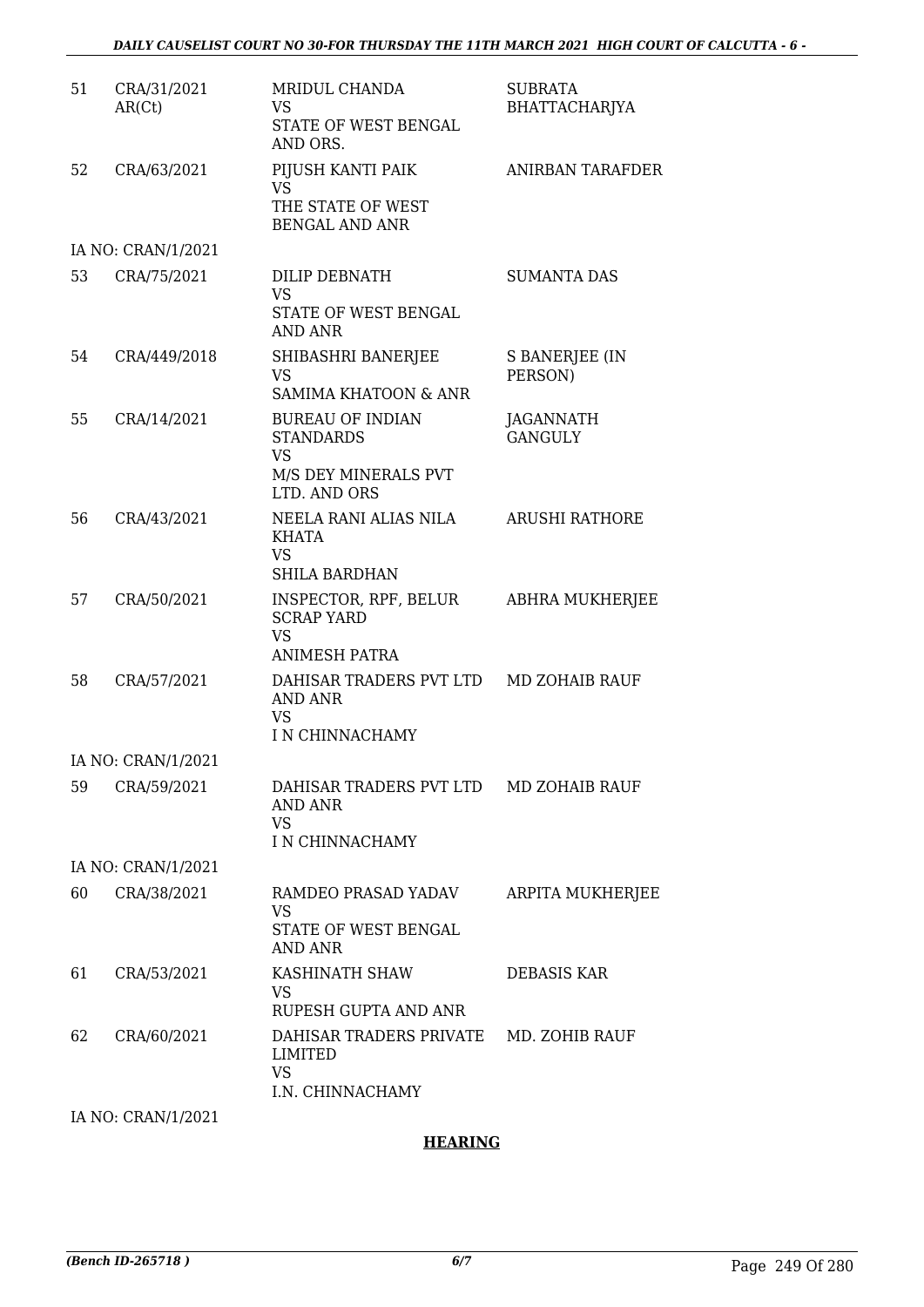| 63 | CRA/323/2015<br>$(P-I+II+1PB+4$ files<br>LCR+Trans.)               | SATISH CHANDRA PANDIT<br>@ SISIR PANDIT & ORS<br><b>VS</b><br>STATE OF WEST BENGAL                     | S. BAIRGYA             |
|----|--------------------------------------------------------------------|--------------------------------------------------------------------------------------------------------|------------------------|
| 64 | CRA/510/2017<br>$(Pt-I+II+1PB+5$ files VS<br>$LCR + Trans.+Brief)$ | PRITAM DAS<br>STATE OF WEST BENGAL                                                                     | KAZI M. RAHMAN         |
|    | IA NO: CRAN/2/2019(Old No:CRAN/742/2019)                           |                                                                                                        |                        |
|    | wt65 CRA/350/2018                                                  | <b>BABY BISWAS @ BABY</b><br><b>MANDAL BISWAS</b><br><b>VS</b><br>STATE OF WEST BENGAL &<br><b>ANR</b> | K SAFIULLAH            |
| 66 | CRA/431/2015<br>(P-I+II+1PB+4 files INSAN & ORS<br>$LCR+1$ PB)     | SK INSANUDDIN @ SK<br><b>VS</b><br>STATE OF WEST BENGAL                                                | T CHOWDHURY            |
|    | IA NO: CRAN/2/2016(Old No:CRAN/512/2016)                           |                                                                                                        |                        |
| 67 | CRA/450/2015<br>$(P-I+II+1PB+4$ files VS<br>LCR)                   | <b>SUBRATA MAITY &amp; ANR</b><br>STATE OF WEST BENGAL                                                 | P K MITRA              |
|    | IA NO: CRAN/3/2017(Old No:CRAN/1603/2017)                          |                                                                                                        |                        |
|    | wt68 CRA/451/2015                                                  | LAXMI KANTA MAITY &<br>ANR.<br><b>VS</b><br>STATE OF WEST BENGAL                                       | PINAK KUMAR MITRA      |
| 69 | CRA/476/2015<br>$(P-I+II+1PB+5$ files<br>LCR+Trans.)               | PABITRA @ PARVAT @<br>PATTAR KARMAKAR @ DAS<br><b>VS</b><br>STATE OF WEST BENGAL                       | <b>U BANERJEE</b>      |
| 70 | CRA/63/2003<br>$(P-I+OS+1PB+4)$<br>files LCR+P-II)                 | <b>BISWANATH SETT</b><br>VS<br>THE STATE                                                               | <b>ASHIM KUMAR ROY</b> |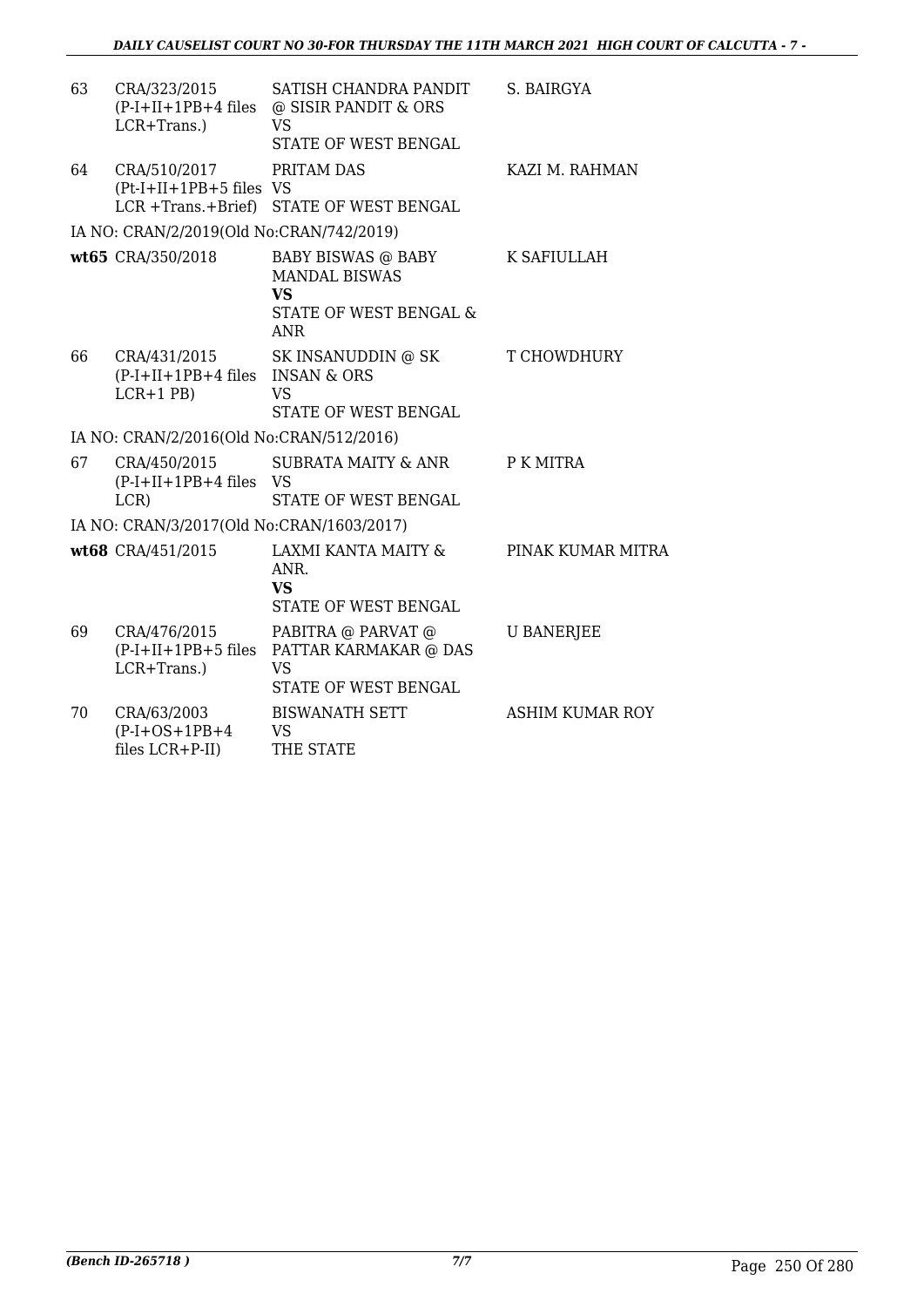

# **Appellate Side**

**DAILY CAUSELIST For Thursday The 11th March 2021**

**COURT NO. 35**

**SINGLE BENCH (SB - XVII) AT 3:00 PM HON'BLE JUSTICE SUVRA GHOSH**

#### **(VIA VIDEO CONFERENCE)**

#### **ON EVERY WEDNESDAY, THURSDAY & FRIDAY AT 3.00 P.M.- WILL SIT SINGLY AND TAKE UP HEARING OF CRIMINAL REVISIONS (IRRESPECTIVE OF CLASSIFICATION) UPTO2019 INCLUDING CONNECTED APPLICATIONS THERETO.**

#### **NOTE: MATTERS WILL BE TAKEN UP THROUGH PHYSICAL HEARING ONLY WHEN BOTH THE PARTIES ARE AGREED**

|                |               | <b>FOR ORDERS</b>                                                                      |                                    |
|----------------|---------------|----------------------------------------------------------------------------------------|------------------------------------|
| $\mathbf{1}$   | CRR/44/2015   | <b>CHITRANI BISWAS</b><br><b>VS</b><br>STATE OF WEST BENGAL & ORS                      | K. ROY                             |
|                |               | IA NO: CRAN/7/2018(Old No:CRAN/3793/2018)                                              |                                    |
| $\mathcal{L}$  | CRR/3058/2019 | M/S AVION BUILDERS PVT.LTD. &<br><b>ORS</b><br><b>VS</b><br>STATE OF WEST BENGAL & ORS | <b>CEDRIC FERNANDEZ</b>            |
|                |               | IA NO: CRAN/1/2020(Old No:CRAN/930/2020), CRAN/2/2021                                  |                                    |
|                |               | <b>CONTESTED APPLICATION</b>                                                           |                                    |
| 3              | CRR/228/2005  | JHARNA DASGUPTA<br><b>VS</b><br><b>STATE</b>                                           | <b>SHARMILA</b><br><b>TALUKDAR</b> |
|                |               | IA NO: CRAN/2/2020(Old No:CRAN/1306/2020)                                              |                                    |
| $\overline{4}$ | CRR/850/2007  | <b>DULAL SARKAR</b><br><b>VS</b><br>STATE OF W.B.                                      | SOURAV CHATTERJEE                  |
| 5              | CRR/3230/2007 | SK. ABDUL GONI<br><b>VS</b><br>MOSAMMAT AMENA KHATUN                                   | <b>ARNAB CHATTERJEE</b>            |
| 6              | CRR/4489/2008 | HIDAYATULLA KHAN<br>VS<br>STATE OF WEST BENGAL                                         | <b>SAIBAL MANDAL</b>               |
|                |               | IA NO: CRAN/1/2009(Old No:CRAN/1049/2009), CRAN/4/2010(Old No:CRAN/720/2010)           |                                    |
| 7              | CRR/1114/2010 | MALANCHA MOHINTA<br>VS<br>DIPAK MOHINTA                                                | <b>SUBHASREE PATEL</b>             |
|                |               | IA NO: CRAN/2/2010(Old No:CRAN/3254/2010)                                              |                                    |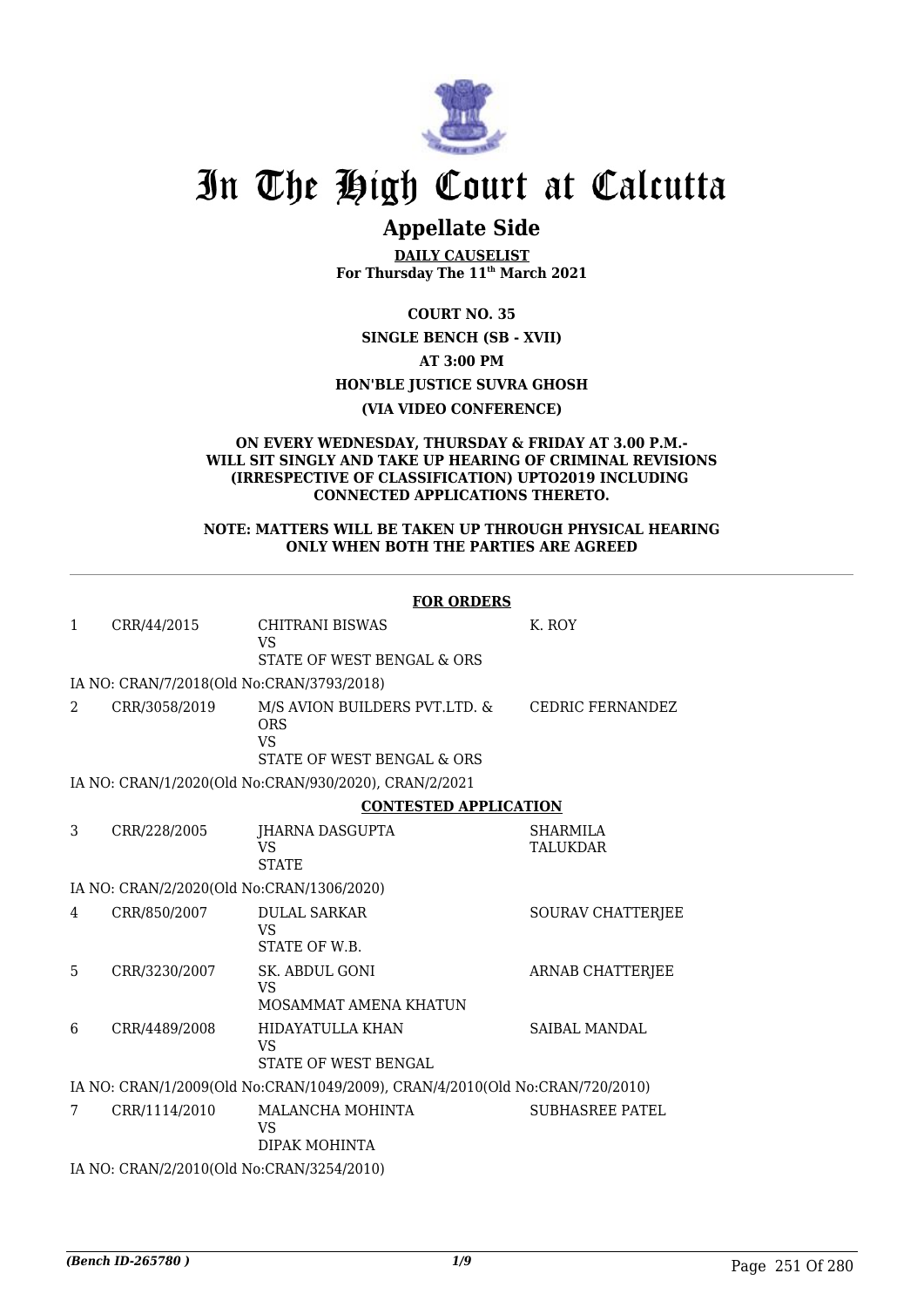| 8  | CRR/2441/2012                             | <b>SUKLA MUKHERJEE &amp; ORS</b>                                                                          | KRISHNENDU                                                                                     |  |  |  |
|----|-------------------------------------------|-----------------------------------------------------------------------------------------------------------|------------------------------------------------------------------------------------------------|--|--|--|
|    |                                           | VS<br>STATE OF WEST BENGAL                                                                                | <b>BHADRA</b>                                                                                  |  |  |  |
|    | IA NO: CRAN/2/2013(Old No:CRAN/1300/2013) |                                                                                                           |                                                                                                |  |  |  |
| 9  | CRR/3984/2012                             | CHANCHAL HALDAR<br>VS                                                                                     | <b>BISWAJIT MANNA</b>                                                                          |  |  |  |
|    |                                           | STATE OF WEST BENGAL & ANR                                                                                |                                                                                                |  |  |  |
|    |                                           | IA NO: CRAN/5/2015(Old No:CRAN/2250/2015)                                                                 |                                                                                                |  |  |  |
| 10 | CRR/3113/2013                             | <b>SUMAN GOEL &amp; NAR</b><br><b>VS</b><br>NIRMAL KUMAR AGARWAL                                          | A GHOSH                                                                                        |  |  |  |
|    |                                           | IA NO: CRAN/4/2016(Old No:CRAN/4854/2016)                                                                 |                                                                                                |  |  |  |
| 11 | CRR/4189/2013                             | NRIPEN MONDAL & ORS<br><b>VS</b>                                                                          | T. SAMANTA                                                                                     |  |  |  |
|    |                                           | SANGHITA MONDAL & ANR                                                                                     |                                                                                                |  |  |  |
| 12 | CRR/301/2016                              | <b>SUDEEPTO SAHA &amp; ORS</b><br><b>VS</b>                                                               | R MUNSI                                                                                        |  |  |  |
|    |                                           | STATE OF WEST BENGAL & ANR                                                                                |                                                                                                |  |  |  |
| 13 | CRR/2581/2016                             | SMT RUMA KHAN @ CHANDRA &<br><b>ORS</b><br><b>VS</b>                                                      | R GANGULY                                                                                      |  |  |  |
|    |                                           | STATE OF WEST BENGAL & ANR                                                                                |                                                                                                |  |  |  |
|    |                                           | No:CRAN/1743/2018), CRAN/6/2019(Old No:CRAN/3676/2019)                                                    | IA NO: CRAN/3/2017(Old No:CRAN/1441/2017), CRAN/4/2017(Old No:CRAN/4673/2017), CRAN/5/2018(Old |  |  |  |
| 14 | CRR/2798/2016                             | <b>BALBINA TANDON &amp; ORS</b><br><b>VS</b>                                                              | <b>BISWAJIT MANNA</b>                                                                          |  |  |  |
|    |                                           | STATE OF WEST BENGAL & ORS                                                                                |                                                                                                |  |  |  |
|    |                                           | IA NO: CRAN/1/2018(Old No:CRAN/2019/2018)                                                                 |                                                                                                |  |  |  |
| 15 | CRR/2928/2016                             | <b>SUSANTA HAIT</b><br><b>VS</b>                                                                          | SUDIPTA MONDAL                                                                                 |  |  |  |
|    |                                           | STATE OF WEST BENGAL & ANR.                                                                               |                                                                                                |  |  |  |
|    | IA NO: CRAN/4/2021                        |                                                                                                           |                                                                                                |  |  |  |
| 16 | CRR/2162/2017                             | MOHAMMAD IMRANUDDIN<br><b>SIDDIQUE</b><br>VS                                                              | S SULTANYA                                                                                     |  |  |  |
|    |                                           | JHARNA DAS & ANR                                                                                          |                                                                                                |  |  |  |
|    |                                           | IA NO: CRAN/1/2017(Old No:CRAN/5151/2017), CRAN/2/2018(Old No:CRAN/3444/2018)                             |                                                                                                |  |  |  |
| 17 | CRR/2634/2017                             | SMT SANDHYA PATRA<br>VS<br>STATE OF WEST BENGAL & ORS                                                     | <b>S SARKAR</b>                                                                                |  |  |  |
| 18 | CRR/2868/2017                             | JASWANT SINGH & ANR                                                                                       | R. BANERJEE                                                                                    |  |  |  |
|    |                                           | VS<br>STATE OF WEST BENGAL & ORS                                                                          |                                                                                                |  |  |  |
| 19 | CRR/2991/2017                             | DEBAL SEN<br><b>VS</b>                                                                                    | B JHA                                                                                          |  |  |  |
|    |                                           | STATE OF WEST BENGAL & ANR                                                                                |                                                                                                |  |  |  |
|    |                                           | IA NO: CRAN/2/2018(Old No:CRAN/609/2018), CRAN/6/2021                                                     |                                                                                                |  |  |  |
| 20 | CRR/3020/2017                             | ATMOJA CHATTERJEE<br>VS                                                                                   | ARIJIT BHUSAN<br><b>BAGCHI</b>                                                                 |  |  |  |
|    |                                           | STATE OF WEST BENGAL & ORS<br>IA NO: CRAN/2/2018(Old No:CRAN/886/2018), CRAN/3/2019(Old No:CRAN/180/2019) |                                                                                                |  |  |  |
| 21 | CRR/3039/2017                             | SOMNATH SARKAR                                                                                            | <b>BISWAJIT MANNA</b>                                                                          |  |  |  |
|    |                                           | VS<br>STATE OF WEST BENGAL & ORS                                                                          |                                                                                                |  |  |  |
|    |                                           | IA NO: CRAN/15/2020(Old No:CRAN/1287/2020), CRAN/16/2021                                                  |                                                                                                |  |  |  |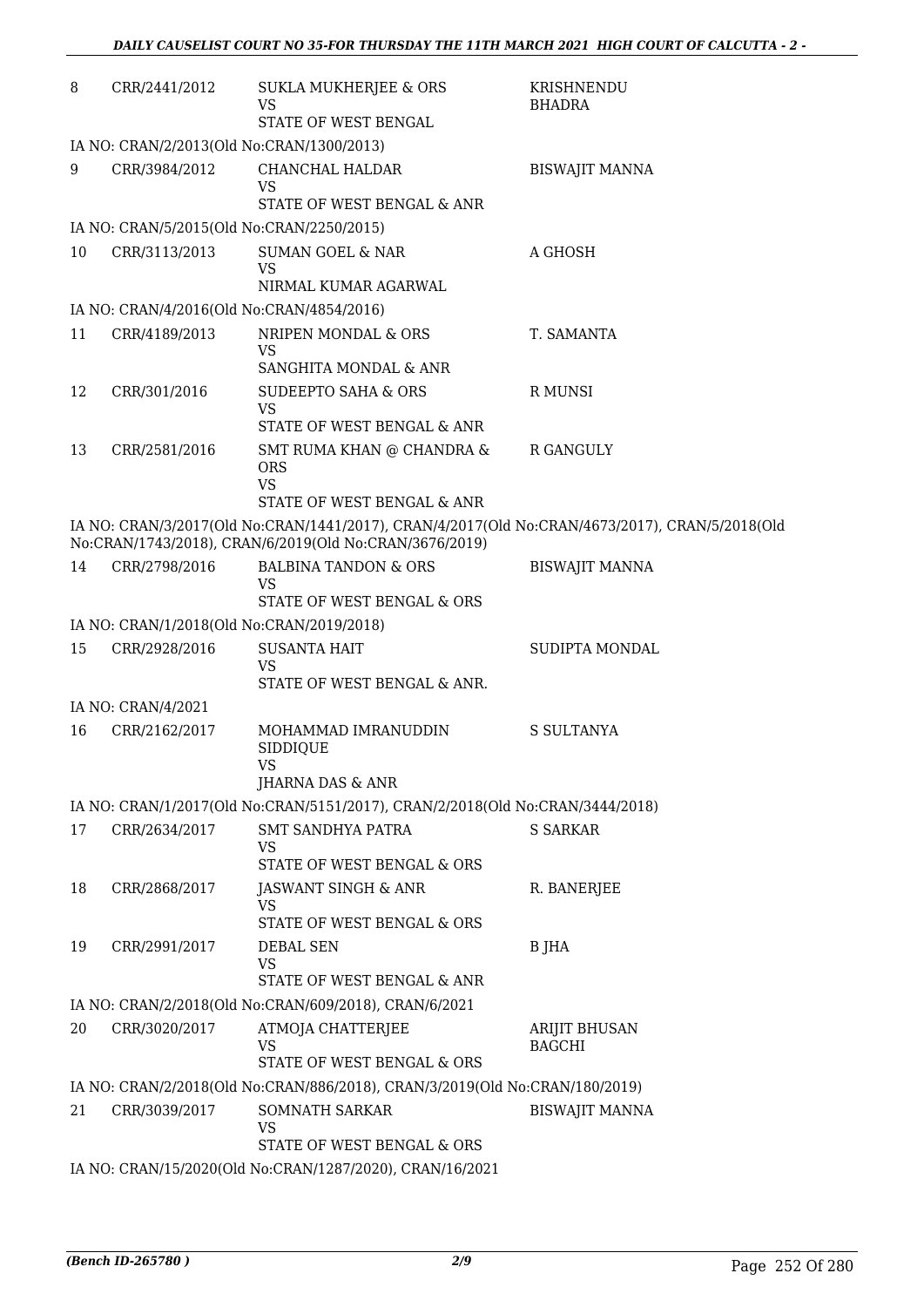| 22 | CRR/3346/2017                            | SOUMYAJIT LAHA<br>VS                                                        | <b>BISWAJIT MANNA</b>               |
|----|------------------------------------------|-----------------------------------------------------------------------------|-------------------------------------|
|    |                                          | STATE OF WEST BENGAL                                                        |                                     |
|    |                                          | IA NO: CRAN/7/2019(Old No:CRAN/1909/2019)                                   |                                     |
| 23 | CRR/3452/2017                            | <b>ANJAN BOSE</b><br><b>VS</b><br>CENTRAL BUREAU OF<br><b>INVESTIGATION</b> | S, MITRA                            |
|    | IA NO: CRAN/1/2018(Old No:CRAN/823/2018) |                                                                             |                                     |
| 24 | CRR/3662/2017                            | SANDEEP K TODI & ORS<br><b>VS</b><br>STATE OF WEST BENGAL & ANR             | CHITRABHANU<br><b>GUPTA</b>         |
| 25 | CRR/3855/2017                            | MIRA BOSE & ANR<br><b>VS</b><br>STATE OF WEST BENGAL & ANR                  | D BASU                              |
|    |                                          | IA NO: CRAN/2/2018(Old No:CRAN/3721/2018)                                   |                                     |
| 26 | CRR/4256/2017                            | DEBASISH BHATTACHARYA & ANR<br>VS<br>STATE OF WEST BENGAL                   | <b>SAMARJIT BASU</b>                |
|    | IA NO: CRAN/1/2018(Old No:CRAN/704/2018) |                                                                             |                                     |
| 27 | CRR/45/2018                              | DINESH PRASAD @DINESH PRASAD<br><b>RAJBHAR &amp; ORS</b><br><b>VS</b>       | PRIYANKA SAHA                       |
|    |                                          | STATE OF WEST BENGAL & ORS                                                  |                                     |
| 28 | CRR/62/2018                              | DR ANAGH BANERJEE<br><b>VS</b><br>STATE OF WEST BENGAL & ANR                | MOYUKH<br>MUKHERJEE                 |
|    |                                          | IA NO: CRAN/3/2018(Old No:CRAN/3559/2018)                                   |                                     |
|    | wt29 CRR/2926/2019                       | DR. ANAGH BANERJEE<br>VS<br>STATE OF WEST BENGAL & ORS                      | MOYUKH<br>MUKHERJEE                 |
| 30 | CRR/88/2018                              | <b>RITAM SINHA</b><br>VS<br>STATE OF WEST BENGAL & ORS                      | <b>SANDIP AGARWAL &amp;</b><br>CO   |
|    | IA NO: CRAN/5/2021                       |                                                                             |                                     |
| 31 | CRR/404/2018                             | SUKUMAR CHAKRABORTY<br>VS<br>STATE OF WEST BENGAL & ANR.                    | ANIL KUMAR<br><b>CHATTOPADHYAYA</b> |
| 32 | CRR/415/2018                             | RAJEN MANDAL<br>VS<br>STATE OF WEST BENGAL                                  | MUKUNDA LAL<br><b>SARKAR</b>        |
| 33 | CRR/419/2018                             | SAFIK KHAN @ SAFIQUL KHAN<br>VS<br>STATE OF WEST BENGAL & ORS.              | <b>KRISHAN RAY</b>                  |
| 34 | CRR/427/2018                             | RAMCHANDRA BAR & ORS<br>VS<br>STATE OF WEST BENGAL & ANR                    | PRASANTA KUMAR<br><b>BANERJEE</b>   |
| 35 | CRR/441/2018                             | INDRANIL BHATTACHARJEE & ANR.<br>VS<br>STATE OF WEST BENGAL & ANR.          | SOUMYA NAG                          |
|    |                                          | IA NO: CRAN/2/2018(Old No:CRAN/2811/2018), CRAN/3/2021                      |                                     |
|    | wt36 CRR/4187/2017                       | SUJATA DUTTA<br><b>VS</b><br>STATE OF WEST BENGAL                           | M HALDER                            |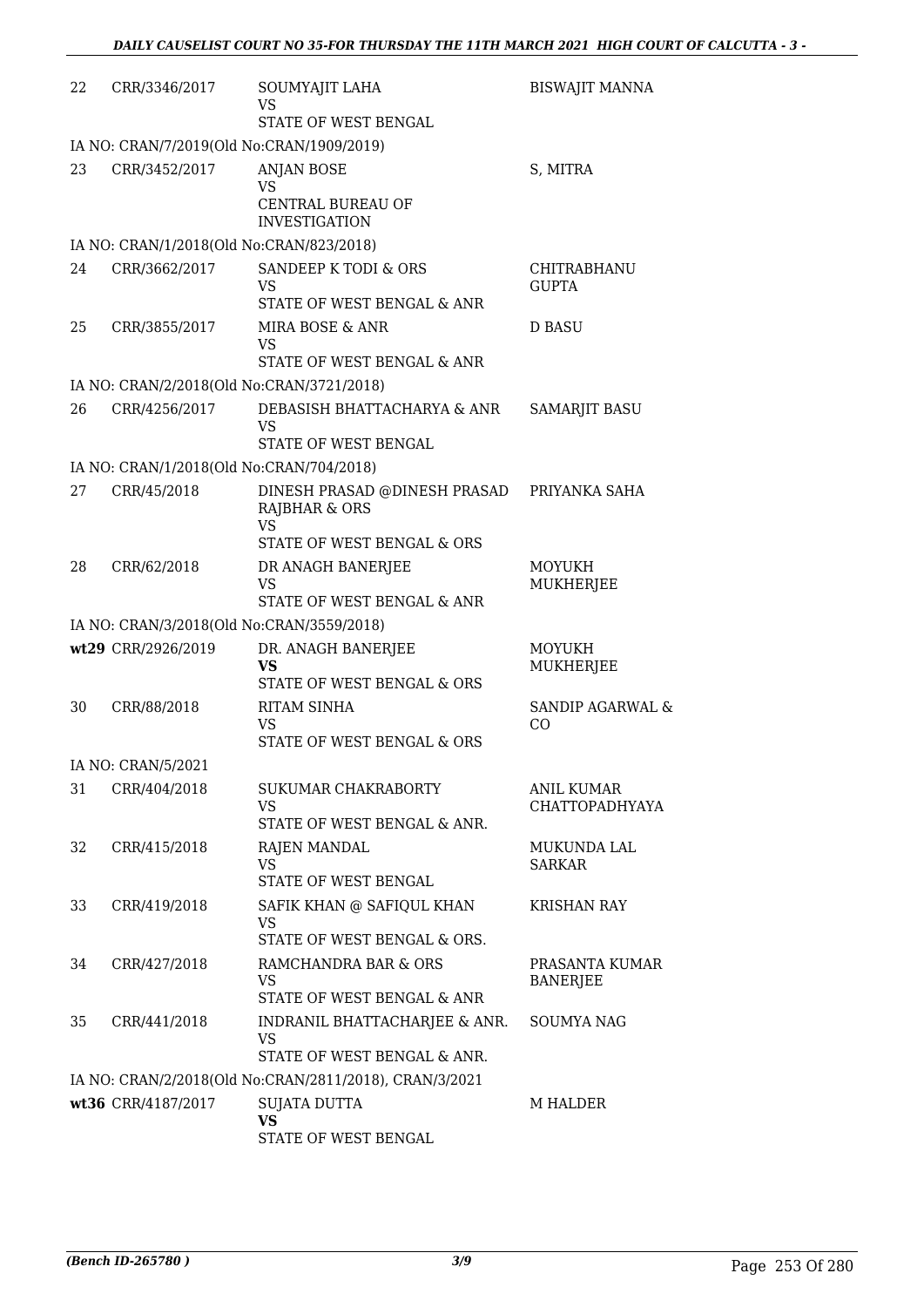|    | wt37 CRR/4188/2017                        | <b>SUJATA DUTTA</b><br><b>VS</b>                                                         | <b>M HALDER</b>                   |
|----|-------------------------------------------|------------------------------------------------------------------------------------------|-----------------------------------|
|    |                                           | STATE OF WEST BENGAL & ANR                                                               |                                   |
|    | wt38 CRR/4190/2017                        | <b>SUJATA DUTTA</b><br><b>VS</b>                                                         | <b>M HALDER</b>                   |
|    |                                           | STATE OF WEST BENGAL & ANR                                                               |                                   |
|    | wt39 CRR/4191/2017                        | <b>SUJATA DUTTA</b><br><b>VS</b>                                                         | M. HALDER                         |
| 40 |                                           | STATE OF WEST BENGAL & ORS<br>ADITYA GUPTA & ANR                                         | <b>SOUMYA NAG</b>                 |
|    | CRR/475/2018                              | <b>VS</b><br>STATE OF WEST BENGAL                                                        |                                   |
|    | IA NO: CRAN/2/2019(Old No:CRAN/3506/2019) |                                                                                          |                                   |
| 41 | CRR/476/2018                              | ADITYA MUKHERJEE @ ADITYA LAL<br><b>MUKHERJEE</b><br>VS                                  | ANIRUDDHA<br><b>BHATTACHARYYA</b> |
|    |                                           | STATE OF WEST BENGAL & ANR.                                                              |                                   |
| 42 | CRR/477/2018                              | ADITYA MUKHERJEE @ ADITYA LAL<br>MUKHERJEE<br><b>VS</b>                                  | ANIRUDDHA<br><b>BHATTACHARYA</b>  |
|    |                                           | STATE OF WEST BENGAL                                                                     |                                   |
|    | IA NO: CRAN/4/2020(Old No:CRAN/1112/2020) |                                                                                          |                                   |
| 43 | CRR/494/2018                              | MITUL KRISHAN KAPUR @ MITTUL<br><b>KISHAN KAPUR</b><br><b>VS</b>                         | ROHIT JALAN                       |
|    |                                           | STATE OF WEST BENGAL & ANR.                                                              |                                   |
| 44 | CRR/504/2018                              | SANTU BANERJEE @ SUBHRADIP<br><b>BANERJEE</b><br><b>VS</b><br>STATE OF WEST BENGAL & ANR | MRS L CHATTERJEE                  |
| 45 | CRR/510/2018                              | CHINTA BARMAN & ANR.                                                                     | <b>IMDADUL BISWAS</b>             |
|    |                                           | VS<br>KANAKLATA GAYEN & ANR.                                                             |                                   |
|    |                                           | IA NO: CRAN/1/2018(Old No:CRAN/1179/2018), CRAN/5/2020(Old No:CRAN/40/2020)              |                                   |
| 46 | CRR/752/2018                              | ARUN DAS & ORS<br>VS                                                                     | S GHOSH                           |
|    |                                           | STATE OF WEST BENGAL & ANR                                                               |                                   |
| 47 | CRR/755/2018                              | AARTI GUPTA<br>VS<br>ABHIK KUMAR GUPTA                                                   | S S DAS                           |
| 48 | CRR/1024/2018                             | BHARTI TELEMEDIA LTD & ORS<br>VS                                                         | <b>ATISH GHOSH\</b>               |
|    |                                           | STATE OF WEST BENGAL & ANR                                                               |                                   |
|    | IA NO: CRAN/7/2020                        |                                                                                          |                                   |
| 49 | CRR/1088/2018                             | SHUBAHNKARI GHOSH NEE<br>SUVANKARI GHOSH<br><b>VS</b><br><b>BHAGIRATH GHOSH</b>          | S. GANGULY                        |
| 50 | CRR/1123/2018                             | SATYABRATA BARIK @ MITHU<br>VS<br>STATE OF WEST BENGAL                                   | S. CHATTERJEE                     |
|    | IA NO: CRAN/1/2018(Old No:CRAN/3498/2018) |                                                                                          |                                   |
| 51 | CRR/1329/2018                             | INDRANIL BHATTACHARJEE<br><b>VS</b>                                                      | UJJWAL KANTI JANA                 |
|    |                                           | STATE OF WEST BENGAL & ORS<br>IA NO: CRAN/1/2018(Old No:CRAN/2570/2018), CRAN/2/2021     |                                   |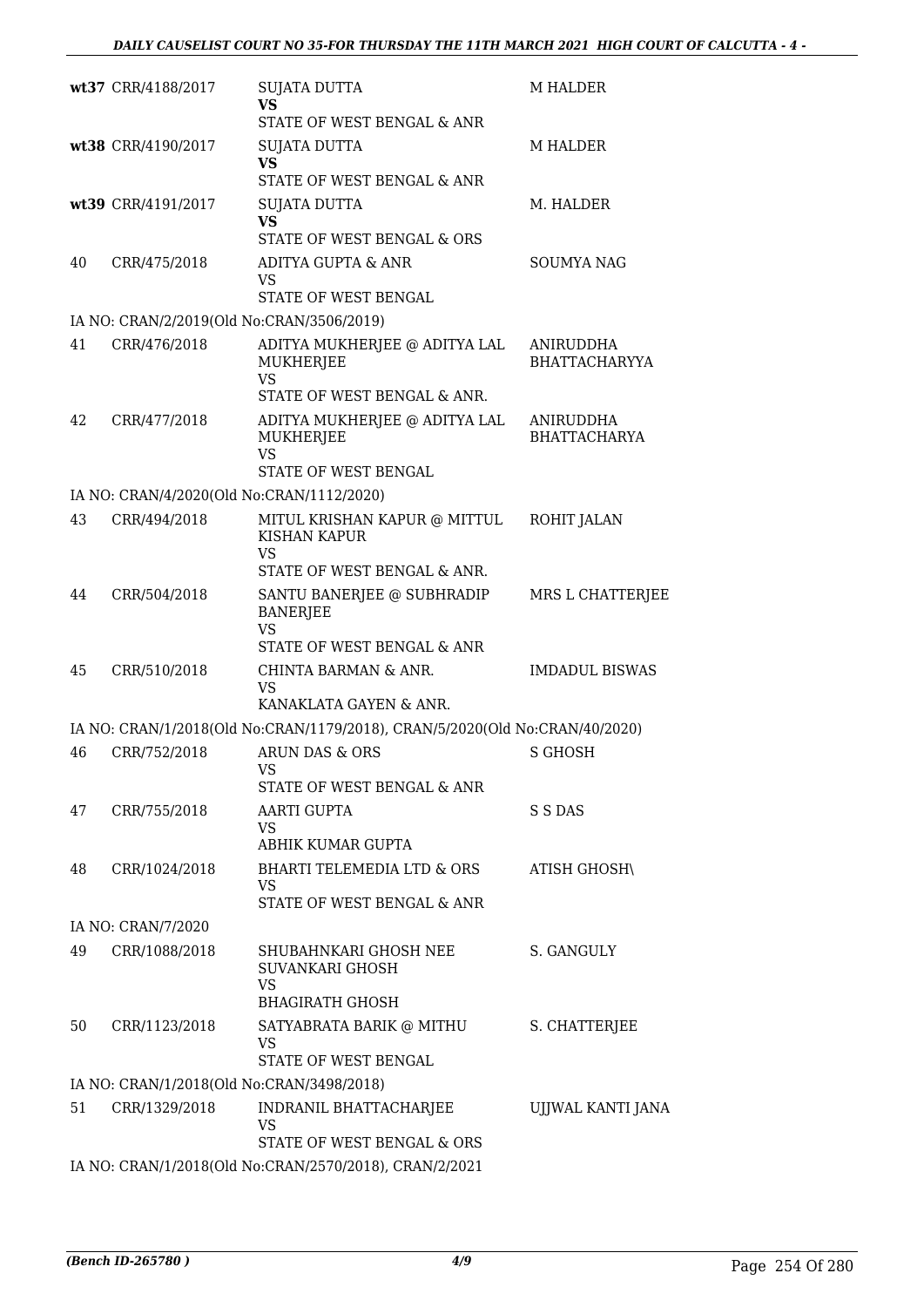|    | wt52 CRR/1124/2018                        | SATYABRATA BARIK @ MITHU<br><b>VS</b>                                                          | S. CHATTERJEE                          |
|----|-------------------------------------------|------------------------------------------------------------------------------------------------|----------------------------------------|
|    |                                           | STATE OF WEST BENGAL                                                                           |                                        |
| 53 | CRR/1449/2018                             | <b>BASUDEB DAS</b><br><b>VS</b>                                                                | S S SAHA                               |
|    |                                           | STATE OF WEST BENGAL                                                                           |                                        |
| 54 | CRR/1683/2018                             | SUBHAJIT KUNDU<br><b>VS</b><br>STATE OF WEST BENGAL & ANR.                                     | SAMIRAN MANDAL                         |
|    |                                           |                                                                                                |                                        |
|    |                                           | IA NO: CRAN/1/2018(Old No:CRAN/2173/2018), CRAN/6/2019(Old No:CRAN/1882/2019)                  |                                        |
|    | wt55 CRR/1584/2018                        | <b>REBA KUNDU</b><br><b>VS</b><br>STATE OF WEST BENGAL & ANR.                                  | SAMIRAN MANDAL                         |
|    |                                           |                                                                                                |                                        |
|    | IA NO: CRAN/1/2018(Old No:CRAN/2679/2018) |                                                                                                |                                        |
|    | wt56 CRR/522/2018                         | KANAKENDRA DAS<br><b>VS</b><br>STATE OF WEST BENGAL & ANR                                      | <b>S MANDAL</b>                        |
|    |                                           |                                                                                                |                                        |
|    | No:CRAN/1883/2019)                        | IA NO: CRAN/1/2018(Old No:CRAN/1714/2018), CRAN/2/2018(Old No:CRAN/1861/2018), CRAN/7/2019(Old |                                        |
| 57 | CRR/1714/2018                             | DINESH PRASAD SHARMA<br><b>VS</b>                                                              | R CHATTERJEE                           |
|    |                                           | STATE OF WEST BENGAL & ANR                                                                     |                                        |
| 58 | CRR/2033/2018                             | SACHIDRANATH BISWAS<br><b>VS</b>                                                               | P CHATTERJEE                           |
|    |                                           | STATE OF WEST BENGAL                                                                           |                                        |
|    | IA NO: CRAN/1/2018(Old No:CRAN/3354/2018) |                                                                                                |                                        |
| 59 | CRR/2160/2018                             | <b>SURESH KR BERIA</b><br><b>VS</b>                                                            | K DUDHWEWALA                           |
|    |                                           | NAVIN KR KAJARIA                                                                               |                                        |
| 60 | CRR/2623/2018                             | NORTON EMMANUEL<br><b>VS</b><br>STATE OF WEST BENGAL & ANR                                     | <b>S GHOSH</b>                         |
|    |                                           |                                                                                                |                                        |
| 61 | CRR/2739/2018                             | DR. NILANJAN INDU & ORS<br><b>VS</b><br>MADHAB CHAND MITRA                                     | N. CHAUDHURY                           |
|    |                                           | IA NO: CRAN/3/2020(Old No:CRAN/967/2020), CRAN/4/2021                                          |                                        |
| 62 | CRR/3126/2018                             | SATRAJIT ROY                                                                                   | <b>S CHATTERJEE</b>                    |
|    |                                           | <b>VS</b><br>STATE OF WEST BENGAL                                                              |                                        |
|    | IA NO: CRAN/1/2020                        |                                                                                                |                                        |
|    | wt63 CRR/2533/2018                        | SATRAJIT ROY<br><b>VS</b>                                                                      | <b>S CHATTERJEE</b>                    |
|    |                                           | STATE OF WEST BENGAL & ORS                                                                     |                                        |
|    | IA NO: CRAN/1/2018(Old No:CRAN/2983/2018) |                                                                                                |                                        |
| 64 | CRR/3188/2018                             | MADHUSUDAN ROY<br><b>VS</b>                                                                    | D MUKHOPADHYAY                         |
|    |                                           | STATE OF WEST BENGAL & ORS                                                                     |                                        |
| 65 | CRR/3506/2018                             | NILRATAN SARDAR<br>VS                                                                          | <b>GOLAM KARIM</b><br><b>CHOWDHURY</b> |
|    |                                           | MANICK CHANDRA MONDAL &<br>ORS.                                                                |                                        |
| 66 | CRR/3611/2018                             | SK. JAHED ALI<br><b>VS</b>                                                                     | S.SABUD                                |
|    |                                           | STATE OF WEST BENGAL & ANR                                                                     |                                        |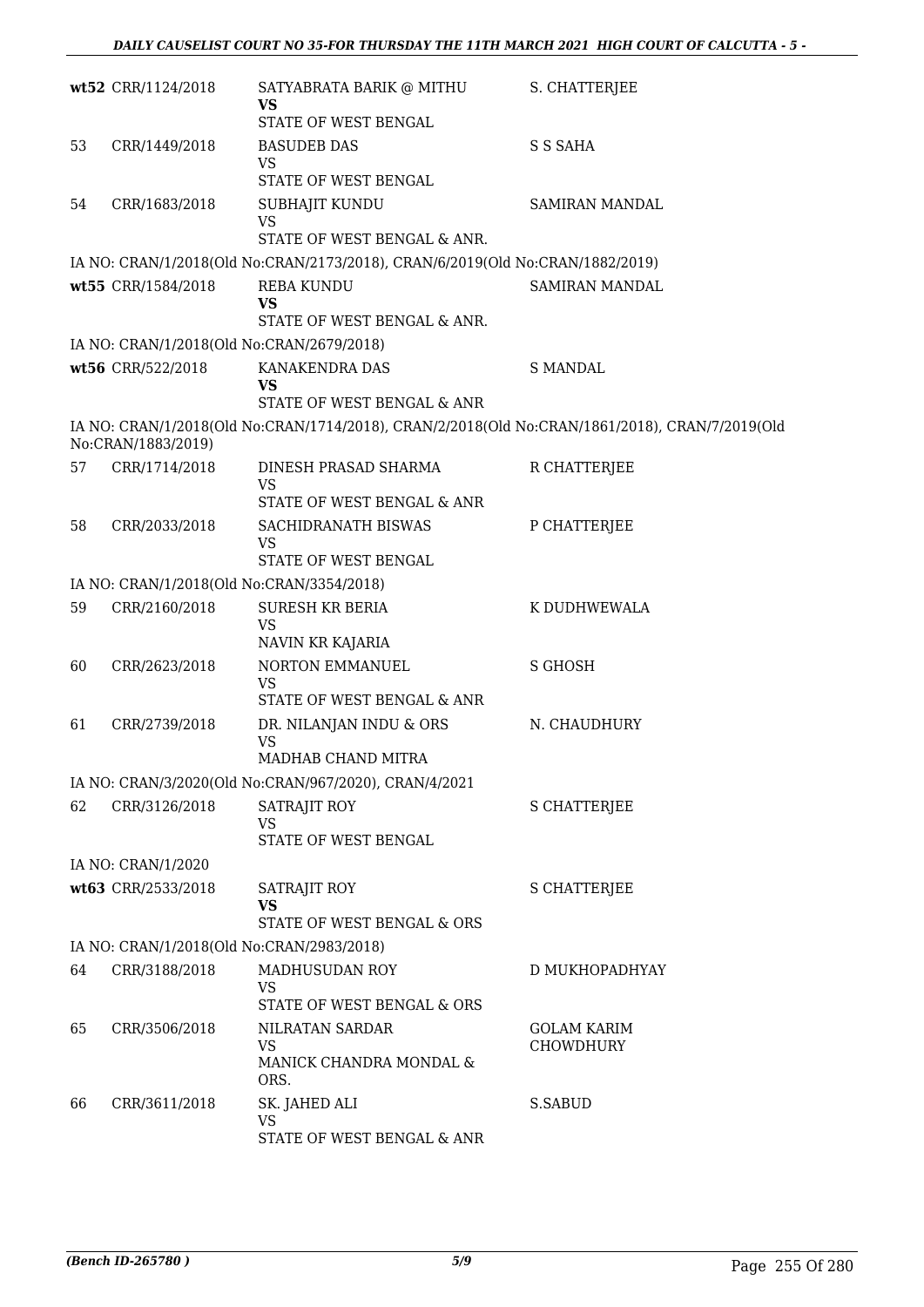| 67 | CRR/3686/2018                            | MD. MAHFUJ ALAM @ MD. MAIFUZ<br><b>ALAM</b><br>VS.                                                        | HILLOL SAHA<br><b>PODDER</b>    |
|----|------------------------------------------|-----------------------------------------------------------------------------------------------------------|---------------------------------|
| 68 | CRR/3707/2018                            | STATE OF WEST BENGAL & ORS.<br>THE STATE OF W B                                                           | MD SABIR AHMED                  |
|    |                                          | <b>VS</b><br>BAJRANGI LAL BARNAWAL & ORS                                                                  |                                 |
| 69 | CRR/94/2019                              | <b>RAKESH PODDAR</b><br><b>VS</b><br>M/S RANGALI AGROTECH PVT. LTD.<br>& ORS.                             | TIRTHANKAR DEY                  |
| 70 | CRR/136/2019                             | RAJ SINGH CHOPRA & ORS<br>VS<br>STATE OF WEST BENGAL                                                      | RAJIB MULLICK                   |
|    | IA NO: CRAN/4/2020(Old No:CRAN/647/2020) |                                                                                                           |                                 |
| 71 | CRR/282/2019                             | <b>BACHHRAJ BAMALWA</b><br><b>VS</b><br>ASSISTANT DIRECTOR OF INCOME<br>TAX(INVERTIGATION), UNIT3(1), KOL | <b>SOUBHIK MITTER</b>           |
| 72 | CRR/388/2019                             | <b>GOPAL KUMAR CHOWDHURY</b><br><b>VS</b><br>STATE OF WEST BENGAL & ANR                                   | SHYANTI PODDAR                  |
|    |                                          | IA NO: CRAN/1/2020(Old No:CRAN/1141/2020)                                                                 |                                 |
| 73 | CRR/412/2019                             | SUSHIL KR AGARWAL & ANR<br><b>VS</b><br>STATE OF WEST BENGAL & ANR                                        | MOYUKH<br><b>MUKHERJEE</b>      |
| 74 | CRR/413/2019                             | PAPIYA BHATTACHARYA<br><b>VS</b><br>STATE OF WEST BENGAL & ANR                                            | ASHIS KR DUTTA                  |
| 75 | CRR/415/2019                             | PARTHA SANA<br><b>VS</b><br>STATE OF WEST BENGAL & ORS                                                    | <b>NAZIR AHMED</b>              |
| 76 | CRR/425/2019                             | SAMARESH MONDAL<br>VS<br>STATE OF WEST BENGAL & ANR                                                       | PARTHA SARATHI<br><b>MONDAL</b> |
| 77 | CRR/507/2019                             | KARITICK CHANDRA BHUNIA &<br><b>ORS</b><br><b>VS</b><br>STATE OF WEST BENGAL & ANR                        | ABHIJIT MUKHERJEE               |
| 78 | CRR/545/2019                             | SOUMIK GANGULY & ORS.<br>VS<br>BARNALI GANGULY & ANR.                                                     | <b>SUCHANA BANERJEE</b>         |
| 79 | CRR/649/2019                             | MAHAKAL ORAON @ MOHAKAL<br>ORAON & ORS<br><b>VS</b><br>STATE OF WEST BENGAL & ANR                         | ARNAB SAHA                      |
|    |                                          | IA NO: CRAN/1/2019(Old No:CRAN/833/2019)                                                                  |                                 |
| 80 | CRR/719/2019                             | RAFIK UDDIN MOLLA<br><b>VS</b><br>STATE OF WEST BENGAL & ORS.                                             | SUMANTA GANGULY                 |
| 81 | CRR/883/2019                             | ACHINTYA MUKHERJEE & ANR<br><b>VS</b><br>STATE OF WEST BENGAL & ANR                                       | PAULOMI BANERJEE                |
| 82 | CRR/888/2019                             | CHIRANJAY DAS<br>VS<br>STATE OF WEST BENGAL & ORS.                                                        | SOURABH SENGUPTA                |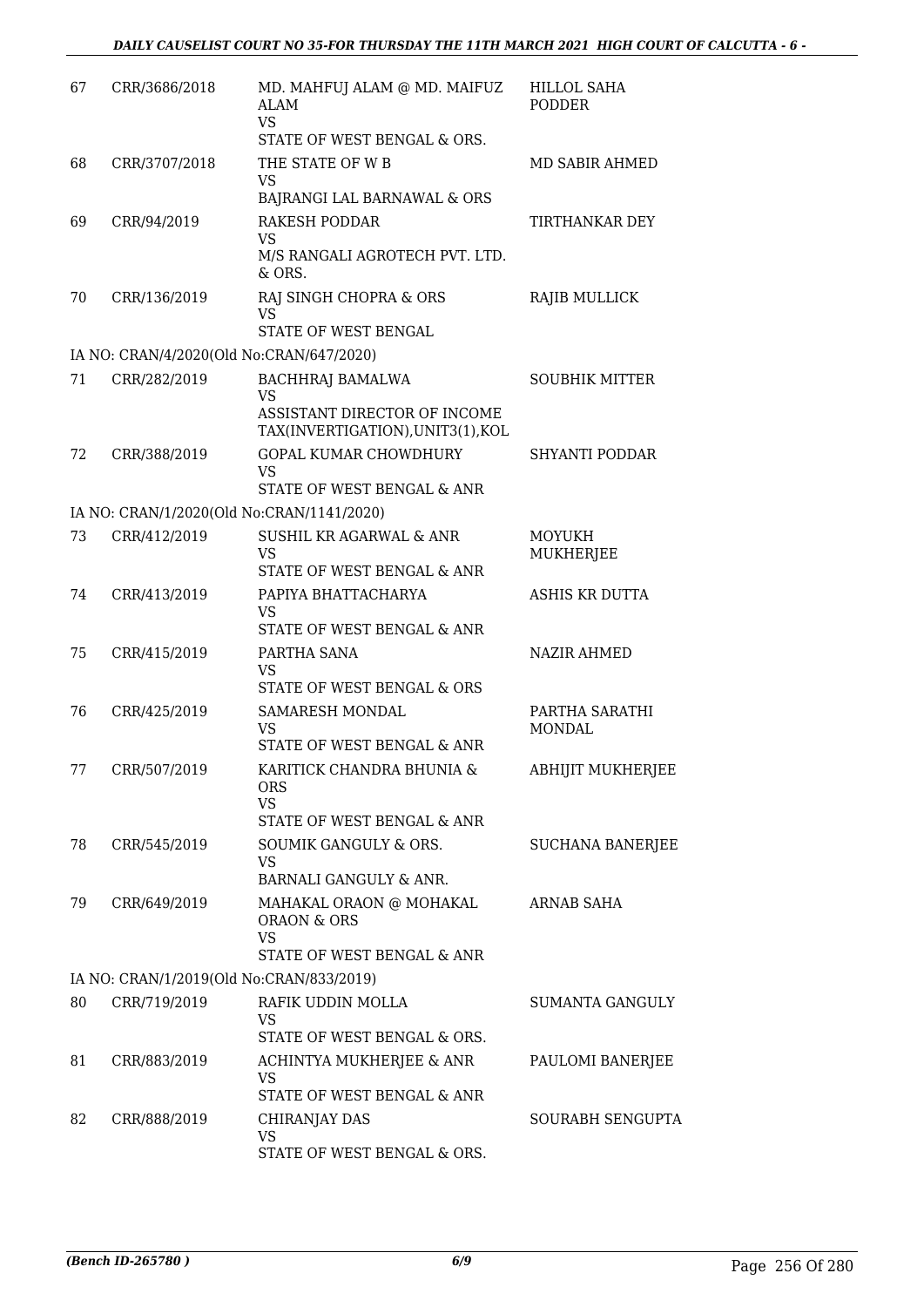| 83 | CRR/945/2019                             | <b>SOMNATH GUPTAS</b><br><b>VS</b><br>STATE OF WEST BENGAL & ORS.                                     | <b>GOBINDA CHANDRA</b><br><b>BAIDYA</b>   |
|----|------------------------------------------|-------------------------------------------------------------------------------------------------------|-------------------------------------------|
| 84 | CRR/989/2019                             | <b>BODHA @ RAMESH TURI &amp; ORS</b><br><b>VS</b><br>STATE OF WEST BENGAL                             | <b>SUBHANWITA GHOSH</b>                   |
|    |                                          | IA NO: CRAN/1/2019(Old No:CRAN/5005/2019)                                                             |                                           |
| 85 | CRR/1128/2019                            | BANHI SHIKHA MONDAL & ANR<br>VS                                                                       | PRABIR KUMAR<br><b>GHOSH</b>              |
| 86 | CRR/1369/2019                            | STATE OF WEST BENGAL & ANR<br>SUPRAKAS PATTANAYAK<br>VS                                               | SARYATI DATTA                             |
|    |                                          | <b>BASUDEV DAS</b>                                                                                    |                                           |
|    |                                          | IA NO: CRAN/2/2019(Old No:CRAN/3108/2019), CRAN/4/2020(Old No:CRAN/1331/2020)                         |                                           |
| 87 | CRR/1371/2019                            | SUDIP KUMAR CHANDRA<br>VS<br>STATE OF WEST BENGAL & ANR                                               | <b>BIBHASADITYA</b><br><b>CHAKRABORTY</b> |
| 88 | CRR/1490/2019                            | PALAM KRISHNA MONDAL & ORS<br><b>VS</b>                                                               | <b>VIJAY VARMA</b>                        |
|    |                                          | STATE OF WEST BENGAL & ANR                                                                            |                                           |
| 89 | CRR/1766/2019                            | ALOK KUMAR BHANJA<br><b>VS</b>                                                                        | SOUMAJIT<br><b>CHATTERJEE</b>             |
|    |                                          | STATE OF WEST BENGAL & ANR                                                                            |                                           |
| 90 | CRR/1804/2019                            | SATYAJIT SRIVASTAVA & ORS<br><b>VS</b><br><b>AMITAVO PAL</b>                                          | RAJESH UPADHYAY                           |
| 91 | CRR/1861/2019                            | <b>SANJAY MASTER</b><br>VS<br>STATE OF WEST BENGAL & ANR                                              | MD. ZOHAIB RAUF                           |
| 92 | CRR/2043/2019                            | SWAMI BRAHMATMANANDA<br>MAHARAJ @ SWAMI<br>BRAHATMANANDA MAHARAJ<br><b>VS</b><br>DR. ALAK KUMAR MAITI | SOUMAJIT<br><b>CHATTERJEE</b>             |
| 93 | CRR/2072/2019                            | SK MAHIUDDIN AHAMMED<br>VS<br>STATE OF WEST BENGAL & ANR                                              | <b>MADHUMITA BASAK</b>                    |
|    |                                          | IA NO: CRAN/1/2019(Old No:CRAN/4689/2019), CRAN/3/2020(Old No:CRAN/968/2020)                          |                                           |
| 94 | CRR/2107/2019                            | SAGARIKA MITRA                                                                                        | SAILJA KOTHARI                            |
|    |                                          | VS<br>STATE OF WEST BENGAL & ANR                                                                      |                                           |
| 95 | CRR/2168/2019                            | <b>SUSANTA PODDAR &amp; ANR</b><br>VS<br>STATE OF WEST BENGAL                                         | <b>UJJAL RAY</b>                          |
|    |                                          | IA NO: CRAN/2/2020(Old No:CRAN/1249/2020)                                                             |                                           |
| 96 | CRR/2244/2019                            | SANJAY JINDAL & ORS<br>VS<br>STATE OF WEST BENGAL & ANR                                               | <b>MRITYUNJOY</b><br>CHATTERJEE           |
|    | IA NO: CRAN/1/2020(Old No:CRAN/298/2020) |                                                                                                       |                                           |
| 97 | CRR/2258/2019                            | PAWAN KUMAR SHAW<br>VS                                                                                | RAJNATH DAS                               |
|    |                                          | PRITI KUMARI SHAH @ PRITI<br><b>KUMARI SHAW</b>                                                       |                                           |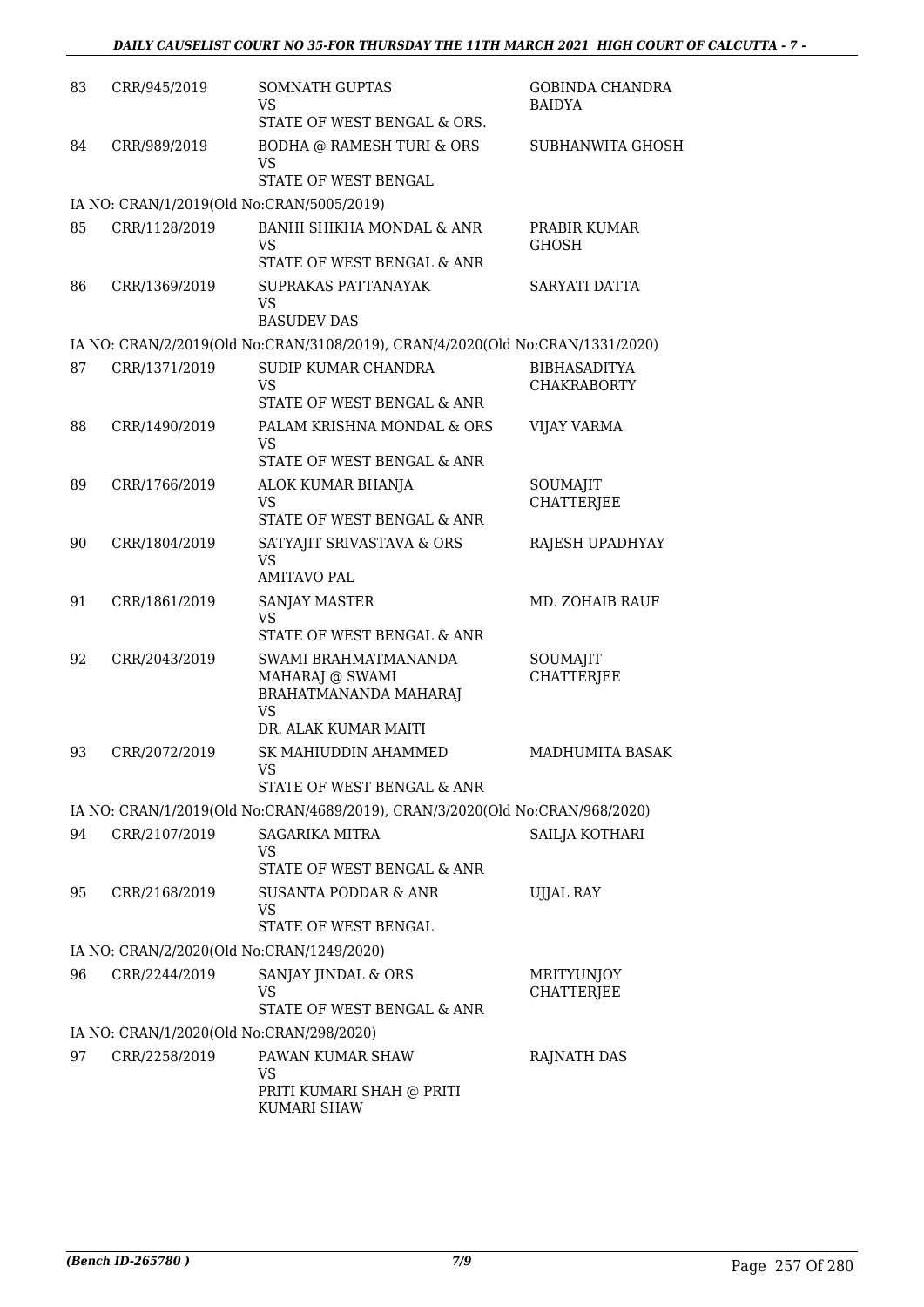| 98  | CRR/2471/2019          | VE COMMERCIAL VEHICLES<br><b>LIMITED &amp; ORS</b><br><b>VS</b><br>STATE OF WEST BENGAL & ANR                    | <b>GOUTAM DEY</b>                 |
|-----|------------------------|------------------------------------------------------------------------------------------------------------------|-----------------------------------|
|     | IA NO: CRAN/3/2020     |                                                                                                                  |                                   |
| 99  | CRR/2472/2019          | VE COMMERCIAL VEHICLES<br>LIMITED & ORS<br><b>VS</b><br>STATE OF WEST BENGAL & ANR                               | <b>GOUTAM DEY</b>                 |
|     |                        | IA NO: CRAN/2/2020(Old No:CRAN/726/2020), CRAN/3/2020                                                            |                                   |
| 100 | CRR/2500/2019          | M/S. INDUS TOWER LTD.<br><b>VS</b><br>NARAYAN CH. RAJAK                                                          | RAJESH UPADHYAY                   |
|     | IA NO: CRAN/3/2021     |                                                                                                                  |                                   |
| 101 | CRR/2502/2019          | SUBHADIP PARAMANIK<br><b>VS</b>                                                                                  | MD ASIF IQBAL                     |
| 102 | CRR/2537/2019          | STATE OF WEST BENGAL<br>M/S. ESBI TRANSMISSIONS PVT<br><b>LTD</b><br><b>VS</b><br>RAJESH MISHRA                  | SARYATI DATTA                     |
| 103 | CRR/2546/2019          | KHOKAN GHOSH<br>VS<br>STATE OF WEST BENGAL & ANR                                                                 | <b>SUJIT KUMAR GHOSH</b>          |
|     |                        | IA NO: CRAN/1/2019(Old No:CRAN/4026/2019)                                                                        |                                   |
| 104 | CRR/2588/2019          | DINESH CHANDRA GHOSH<br><b>VS</b>                                                                                | ASIM KUMAR KUNDU                  |
| 105 | CRR/2604/2019          | STATE OF WEST BENGAL & ANR<br>PRAFULLA KUMAR PAL & ANR<br><b>VS</b><br>PABITRA KUMAR DAS                         | UTTAM KUMAR DE4                   |
| 106 | CRR/2664/2019          | DIPIKA JHUNJHUNWALA@DIPIKA<br><b>AGARWAL</b><br><b>VS</b>                                                        | ANIRBAN TARAFDAR                  |
|     |                        | STATE OF WEST BENGAL & ANR                                                                                       |                                   |
| 107 | CRR/2750/2019<br>[LCR] | IA NO: CRAN/1/2020(Old No:CRAN/540/2020)<br>MADHUSUDHAN BHOWMIK & ANR<br><b>VS</b><br>STATE OF WEST BENGAL & ANR | <b>SOUMYA KHAN</b>                |
| 108 | CRR/2838/2019          | SWARUP KUMAR SIKDER<br><b>VS</b><br>SAYANI SIKDER MAJUMDER & ANR                                                 | NEHA ROY                          |
| 109 | CRR/3046/2019          | SHIPRA BANERJEE & ORS<br><b>VS</b><br>STATE OF WEST BENGAL & ANR                                                 | SOUMYA SUBHRA<br>ROY              |
| 110 | CRR/3371/2019          | <b>BISWANATH KUNDU</b><br><b>VS</b><br>RAKHI KUNDU CHOWDHURY                                                     | SAIBAL KRISHNA<br><b>DASGUPTA</b> |
| 111 | CRR/3396/2019          | VIKASH SHARMA & ANR<br><b>VS</b><br>STATE OF WEST BENGAL & ANR                                                   | SHRESTHA<br><b>BHATTACHARJEE</b>  |
| 112 | CRR/3450/2019          | SUDIP GUIN & ANR.<br><b>VS</b><br>STATE OF WEST BENGAL & ANR.                                                    | <b>TANMAY</b><br>CHOWDHURY        |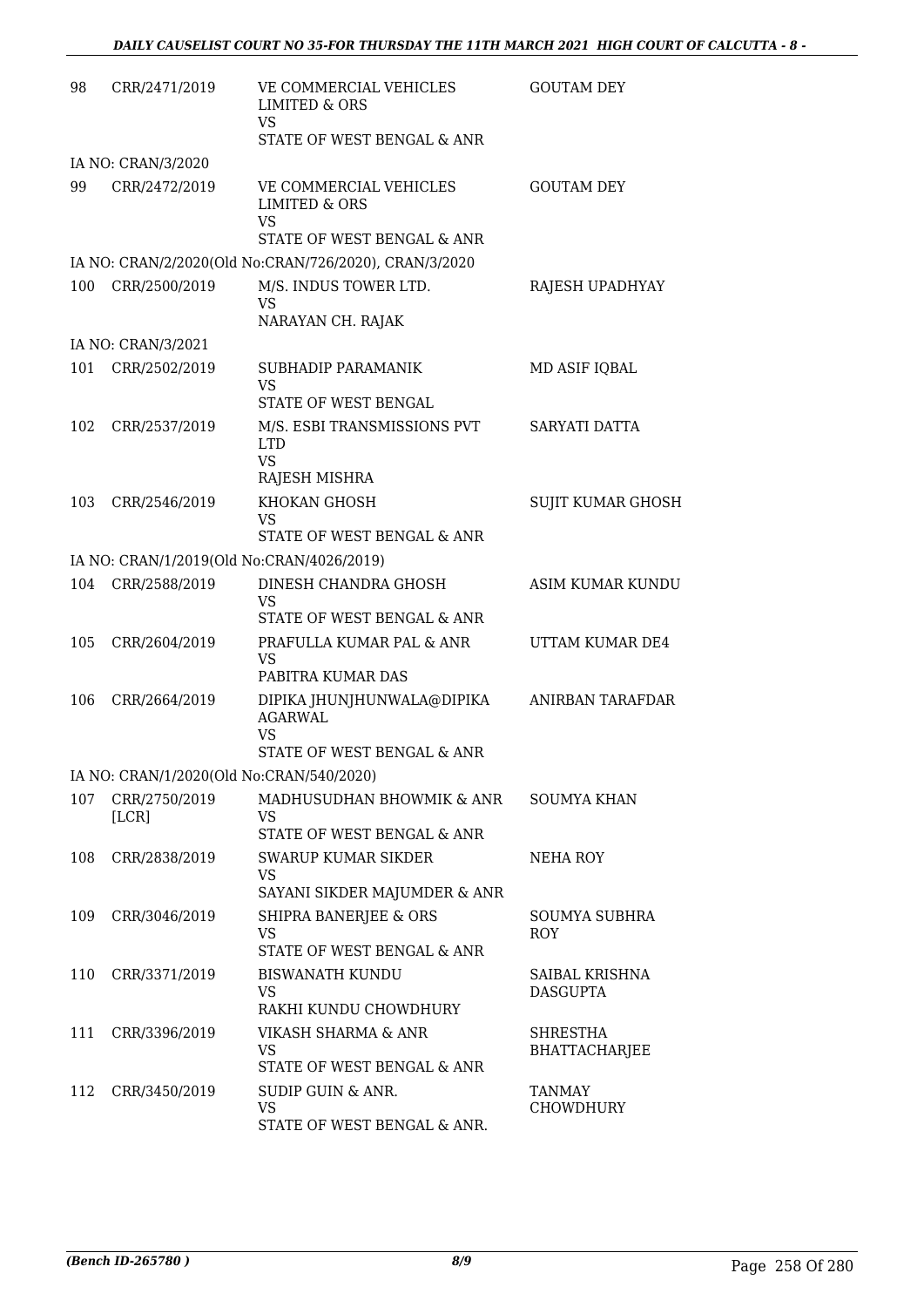#### *DAILY CAUSELIST COURT NO 35-FOR THURSDAY THE 11TH MARCH 2021 HIGH COURT OF CALCUTTA - 9 -*

| 113 | CRR/3464/2019                             | KOUSHIK BHATTACHARYA & ORS<br>VS<br>STATE OF WEST BENGAL& ANR | APURBA KUMAR<br><b>DATTA</b> |
|-----|-------------------------------------------|---------------------------------------------------------------|------------------------------|
| 114 | CRR/3512/2019                             | JABA BISWAS @ JABA & ORS<br>VS<br>STATE OF WEST BENGAL & ANR  | <b>ABHISHEK BISWAS</b>       |
| 115 | CRR/3584/2019                             | PUNIT KR TRIVEDI<br>VS<br>STATE OF WEST BENGAL & ANR          | <b>SAKET CHAUDHURY</b>       |
| 116 | CRR/3701/2019                             | BISWANATH MAHATO<br>VS<br>STATE OF WEST BENGAL& ANR           | KUNAL GANGULY                |
| 117 | CRR/3828/2019                             | SOUVARI PRABAR KONER<br>VS<br>STATE OF WEST BENGAL & ANR      | SANTANU MAJI                 |
|     | IA NO: CRAN/1/2020(Old No:CRAN/1192/2020) |                                                               |                              |
|     |                                           | <b>APPLICATION</b>                                            |                              |
| 118 | CRR/401/2018                              | ABHIJIT ROY BURMAN & ORS.<br>VS                               | <b>BIJOY BAG</b>             |
|     |                                           | STATE OF WEST BENGAL & ANR.                                   |                              |

IA NO: CRAN/1/2021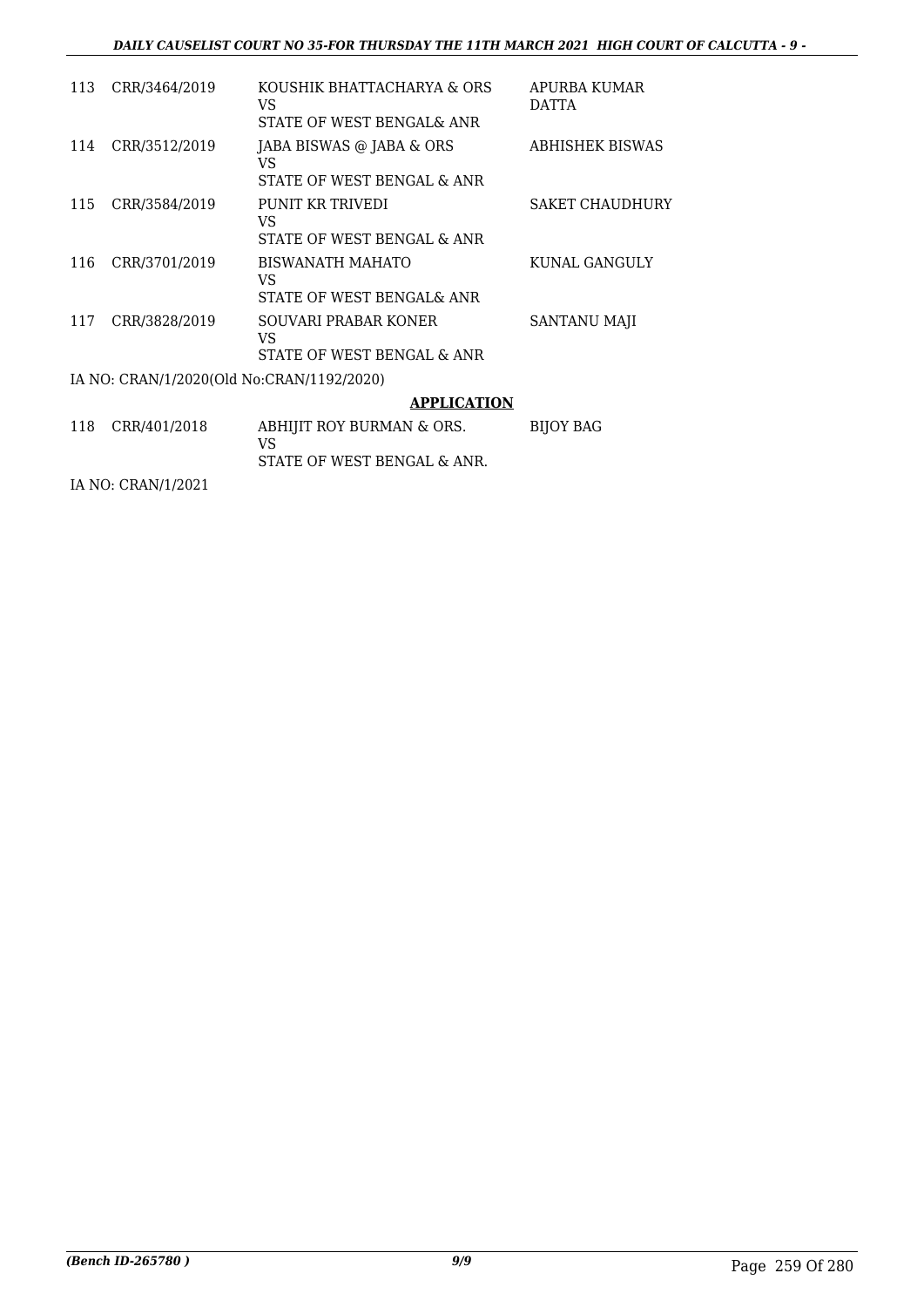

# **Appellate Side**

**DAILY CAUSELIST For Thursday The 11th March 2021**

## **COURT NO. 7**

## **SINGLE BENCH (SB )**

## **AT 2:00 PM**

# **HON'BLE JUSTICE HIRANMAY BHATTACHARYYA**

## **(VIA VIDEO CONFERENCE)**

## **(ON 12.03.2021 AT 2.00 P.M.)**

### **ON FRIDAY, 12TH MARCH, 2021 AT 2.00 P.M. - WILL SIT SINGLY AND TAKE UP LISTED MATTERS BEFORE HIM ON 12TH FEBRUARY, 2021 EXCEPT THE MATTERS WHICH ARE DISPOSED OF OR ORDERED OTHERWISE.**

## **FILES ARE LYING IN COURT NO.7**

#### **NOTE : MATTERS WILL BE TAKEN UP THROUGH PHYSICAL HEARING ONLY WHEN BOTH THE PARTIES ARE AGREED.**

| $\mathbf{1}$ | WPA/11021/2020 | SANTOSH KUMAR ROY<br>VS.<br>THE STATE OF WEST<br><b>BENGAL AND ORS</b>                     | SARBANANDA<br>SANYAL               |
|--------------|----------------|--------------------------------------------------------------------------------------------|------------------------------------|
| 2            | WPA/11027/2020 | DIPIKA MANDAL<br>VS.<br>CHIEF MEDICAL OFFICER<br>OF HEALTH, RAMPURHAT                      | SAMIDDHA SANKAR<br><b>SENGUPTA</b> |
| 3            | WPA/11065/2020 | <b>BURNPUR CEMENT</b><br>LIMITED AND ANOTHER<br>VS.<br>RESERVE BANK OF INDIA<br>AND OTHERS | SOUMALYA GANGULI                   |
| 4            | WPA/11153/2020 | YASHPAL MEHRA<br><b>VS</b><br>THE DENA BANK AND ORS                                        | <b>SYED NURUL AREFIN</b>           |
| 5            | WPA/11201/2020 | ATANU PARAMANICK<br>VS.<br>STATE OF WEST BENGAL<br>AND ORS.                                | <b>SOUMEN PRADHAN</b>              |
| 6            | WPA/11204/2020 | UTTAM PAKHIRA<br><b>VS</b><br>STATE OF WEST BENGAL<br>AND ORS.                             | KAPIL GUHA                         |
|              |                |                                                                                            |                                    |

### **NEW MOTION - 1**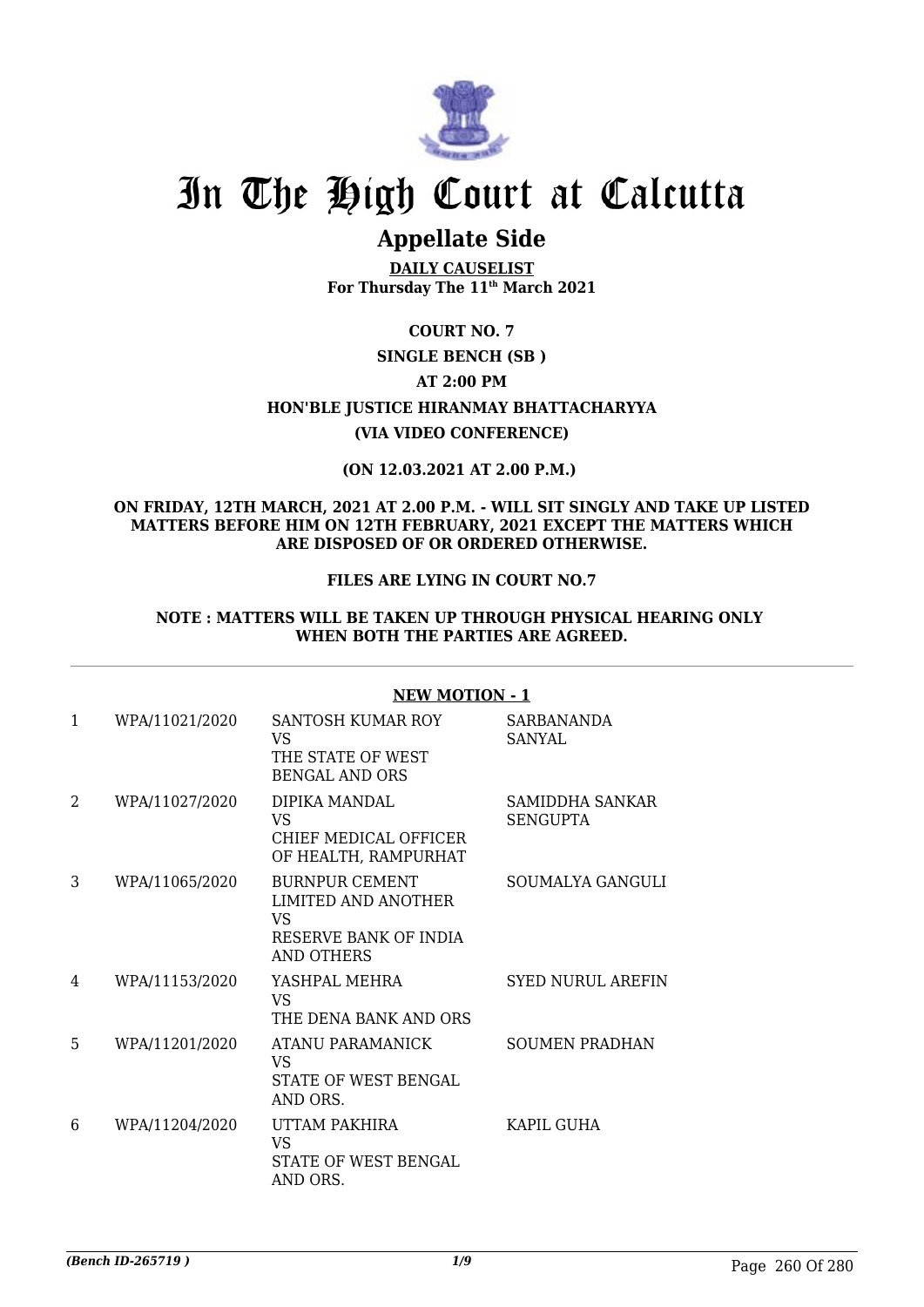| 7  | WPA/11214/2020 | <b>RITA ROY</b><br><b>VS</b><br>STATE OF WEST BENGAL<br>AND ORS.                                        | <b>ASHOK KUMAR</b><br><b>CHOWDHURY</b> |
|----|----------------|---------------------------------------------------------------------------------------------------------|----------------------------------------|
| 8  | WPA/11222/2020 | <b>ASHIS KUMAR</b><br>CHAKRABORTY AND<br><b>OTHERS</b><br><b>VS</b><br>STATE OF WEST BENGAL<br>AND ORS. | SANTANU DEB ROY                        |
| 9  | WPA/11228/2020 | NURUL ISLAM GAZI AND<br><b>ANR</b><br><b>VS</b><br>STATE OF WEST BENGAL<br>AND ORS.                     | <b>MAIRA RAHMAN</b>                    |
| 10 | WPA/11234/2020 | MINATI SARKAR AND ANR<br><b>VS</b><br>STATE OF WEST BENGAL<br>AND ORS.                                  | IN PERSON(MINATI<br>SARKAR)            |
| 11 | WPA/11257/2020 | <b>JYOTSNA DEY HALDER</b><br><b>VS</b><br>STATE OF WEST BENGAL<br>AND ORS.                              | <b>TUHINA PARVIN</b>                   |
| 12 | WPA/11262/2020 | SK. SUDDIN BISWAS<br><b>VS</b><br>STATE OF WEST BENGAL<br>AND ORS.                                      | <b>SOUMEN</b><br><b>BHATTACHARJEE</b>  |
| 13 | WPA/11275/2020 | <b>BANAMALI BERA AND ANR</b><br><b>VS</b><br>STATE BANK OF INDIA AND<br><b>ORS</b>                      | <b>RUMA DAS MAITY</b>                  |
| 14 | WPA/11282/2020 | SWAPAN KUMAR JANA<br><b>VS</b><br>THE STATE OF WEST<br><b>BENGAL AND ORS</b>                            | PRADIP PAUL                            |
| 15 | WPA/11298/2020 | JIAUR RAHAMAN AND<br><b>OTHERS</b><br><b>VS</b><br>STATE OF WEST BENGAL<br>AND ORS.                     | <b>D BANERJEE</b>                      |
| 16 | WPA/11342/2020 | KRISHNENDU BERA<br><b>VS</b><br>STATE OF WEST BENGAL<br>AND ORS.                                        | <b>GOURAV DAS</b>                      |
| 17 | WPA/11402/2020 | PAKASH SINHA<br><b>VS</b><br>STATE OF WEST BENGAL<br>AND ORS.                                           | <b>ARUNABHA DEB</b>                    |
| 18 | WPA/11403/2020 | DEBASHIS MITRA<br>VS<br>THE ORIENTAL BANK OF<br>COMMERCE                                                | ARANI GUHA                             |

### **NEW MOTION - 2**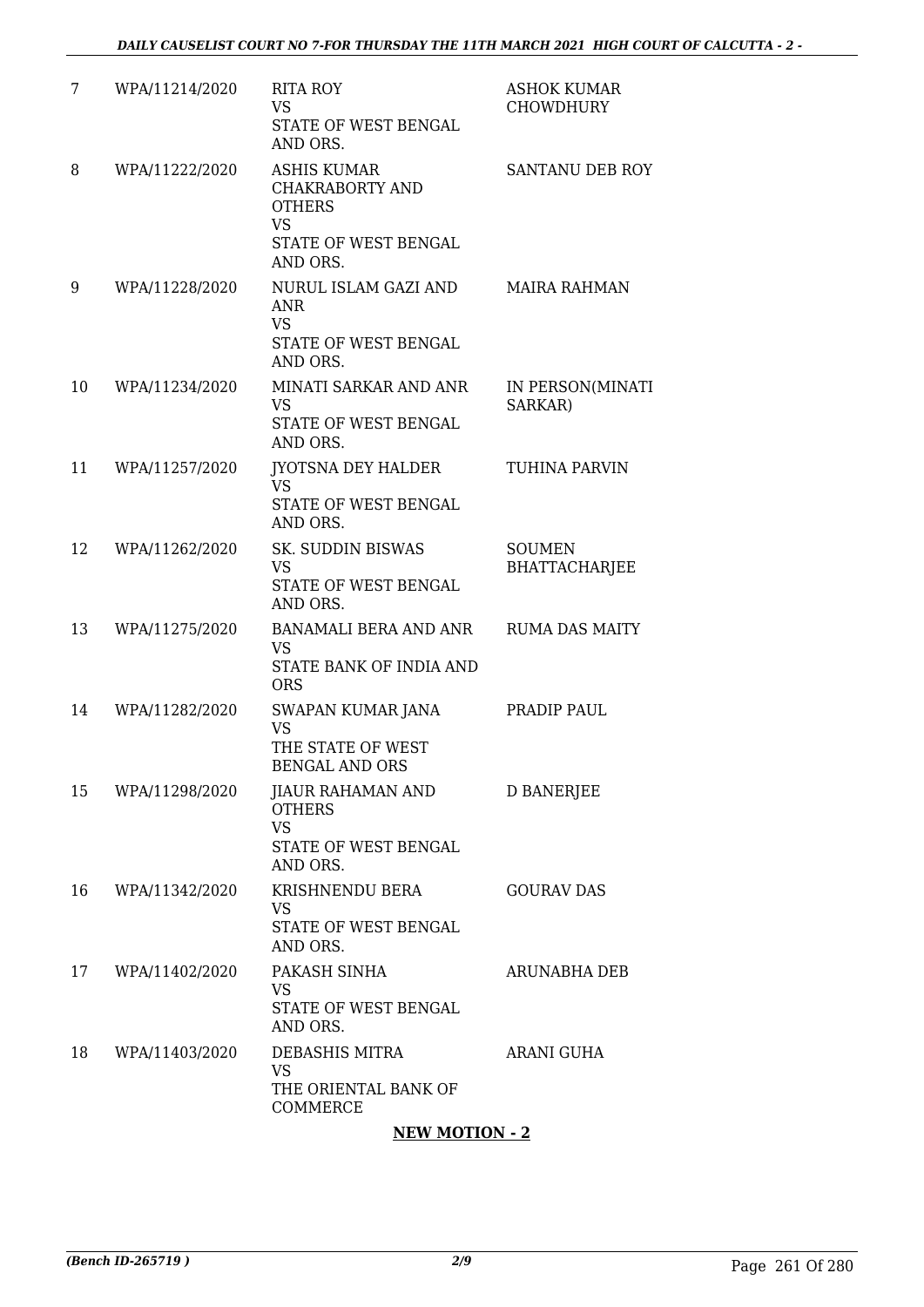| 19 | WPA/878/2020        | M/S. SONAR BANGLA<br><b>CATERER &amp; ANR</b><br>VS.<br>STATE OF WEST BENGAL &<br><b>ORS</b>                     | <b>SOMA KAR GHOSH</b>               |
|----|---------------------|------------------------------------------------------------------------------------------------------------------|-------------------------------------|
|    | wt20 WPA/18675/2019 | UNITED ORDER & SUPP.<br>COOP. SO. LTD.<br><b>VS</b><br>STATE OF WEST BENGAL &<br>ORS.                            | <b>AMRITA MAJI</b>                  |
|    | IA NO: CAN/1/2020   |                                                                                                                  |                                     |
| 21 | WPA/3525/2020       | <b>AMIT DINDA</b><br><b>VS</b><br>STATE OF WEST BENGAL &<br>ORS.                                                 | <b>ARUN</b><br>BANDYOPADHYAY        |
| 22 | WPA/8981/2020       | RAJESH KUMAR SARDAR<br>VS<br>STATE OF WEST BENGAL<br>AND ORS.                                                    | <b>AMAR NATH SEN</b>                |
| 23 | WPA/9224/2020       | RAMJAN GAZI<br><b>VS</b><br>THE BOARD OF WAKF                                                                    | PRANTICK GHOSH                      |
|    | IA NO: CAN/1/2021   |                                                                                                                  |                                     |
| 24 | WPA/9307/2020       | SARAF TREXIM LTD. AND<br><b>ANR</b><br><b>VS</b><br>STATE OF WEST BENGAL<br>AND ORS.                             | <b>SANTANU</b><br><b>CHATTERJEE</b> |
| 25 | WPA/9381/2020       | UNITED STUDENTS AND<br>RESEARCH SCHOLARS<br><b>ASSOCIATION AND ANR</b><br>VS<br>STATE OF WEST BENGAL<br>AND ORS. | INDRANUJ DUTTA                      |
| 26 | WPA/9658/2020       | JAYARSHI BHATTACHARYA<br><b>VS</b><br>STATE OF WEST BENGAL<br>AND ORS.                                           | <b>SALONI</b><br>BHATTACHARJEE      |
| 27 | WPA/10113/2020      | <b>AMENA BIBI</b><br><b>VS</b><br>STATE OF WEST BENGAL<br>AND ORS.                                               | <b>GOPAL MONDAL</b>                 |
| 28 | WPA/10130/2020      | NIAZ MOHAMMAD<br>VS<br>STATE OF WEST BENGAL<br>AND ORS.                                                          | PRASANTA PAKRASHI                   |
| 29 | WPA/10150/2020      | <b>SK.ABDUL RASHID</b><br><b>VS</b><br>STATE OF WEST BENGAL<br>AND ORS.                                          | MAIDUL ISLAM<br><b>KAYAL</b>        |
| 30 | WPA/10155/2020      | KAKOLI SARKAR<br><b>VS</b><br>INDIAN OIL CORPORATION<br>LIMITED AND OTHERS                                       | <b>IBRAHIM SHAIKH</b>               |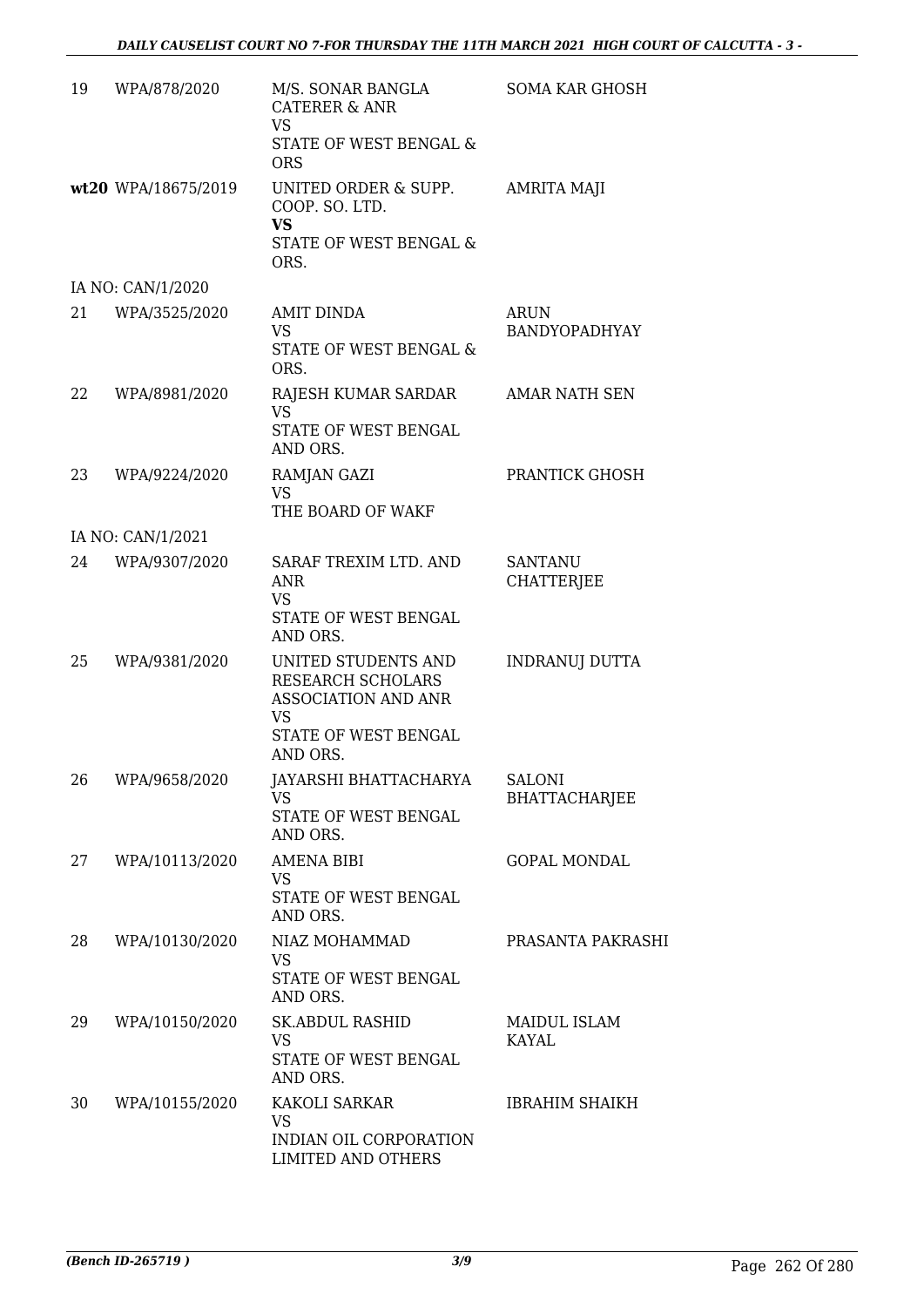| 31 | WPA/10161/2020 | SHAINE LEX ADVISORS LLP<br>VS<br>State of West Bengal                                          | <b>STEVEN SOURODIP</b><br><b>BISWAS</b> |
|----|----------------|------------------------------------------------------------------------------------------------|-----------------------------------------|
| 32 | WPA/10165/2020 | MAJET MONDAL<br><b>VS</b><br>STATE OF WEST BENGAL<br>AND ORS.                                  | <b>ABDUL MURSHID</b>                    |
| 33 | WPA/10179/2020 | SIDDHARTHA PAL<br><b>VS</b><br>STATE OF WEST BENGAL<br>AND ORS.                                | CHIRANJIB ROY                           |
| 34 | WPA/10188/2020 | <b>GOURGOPAL PRADHAN</b><br><b>VS</b><br>STATE OF WEST BENGAL<br>AND ORS.                      | PAMPA DEY(DHABAL)                       |
| 35 | WPA/10194/2020 | <b>GOUTAM KISHOR</b><br><b>ROYCHOWDHURY</b><br><b>VS</b><br>STATE OF WEST BENGAL<br>AND ORS.   | <b>SARBANANDA</b><br><b>SANYAL</b>      |
| 36 | WPA/10206/2020 | SHEFALI AND GHOSH AND<br><b>ANOTHER</b><br><b>VS</b><br>STATE OF WEST BENGAL<br>AND ORS.       | <b>SK JAYED HOSSAIN</b>                 |
| 37 | WPA/10210/2020 | EAST HOOGHLY POLYPLAST<br>PRIVATE LIMITED<br><b>VS</b><br>State of West Bengal                 | ANIRUDHA<br><b>AGARWALLA</b>            |
| 38 | WPA/10225/2020 | MIRA BANERJEE AND ORS<br><b>VS</b><br>THE DISTRICT<br>MAGISTRATE, NORTH 24<br>PARGANAS AND ORS | <b>SOMNATH</b><br><b>MUKHERJEE</b>      |
| 39 | WPA/10255/2020 | AMRI HOSPITALS LTD AND<br>ANR<br><b>VS</b><br>STATE OF WEST BENGAL<br>AND ORS.                 | SANJAY GINODIA                          |
| 40 | WPA/10268/2020 | <b>BAIDYANATH GHOSH</b><br><b>VS</b><br>STATE OF WEST BENGAL<br>AND ORS.                       | DEBABRATA DAS<br>GUPTA                  |
| 41 | WPA/10289/2020 | ANADI JANA AND ORS<br><b>VS</b><br>STATE OF WEST BENGAL<br>AND ORS.                            | PARDIP PAUL                             |
| 42 | WPA/10311/2020 | JAKIR ALI MOLLA<br><b>VS</b><br>STATE OF WEST BENGAL<br>AND ORS.                               | <b>ANINDITA AUDDY</b>                   |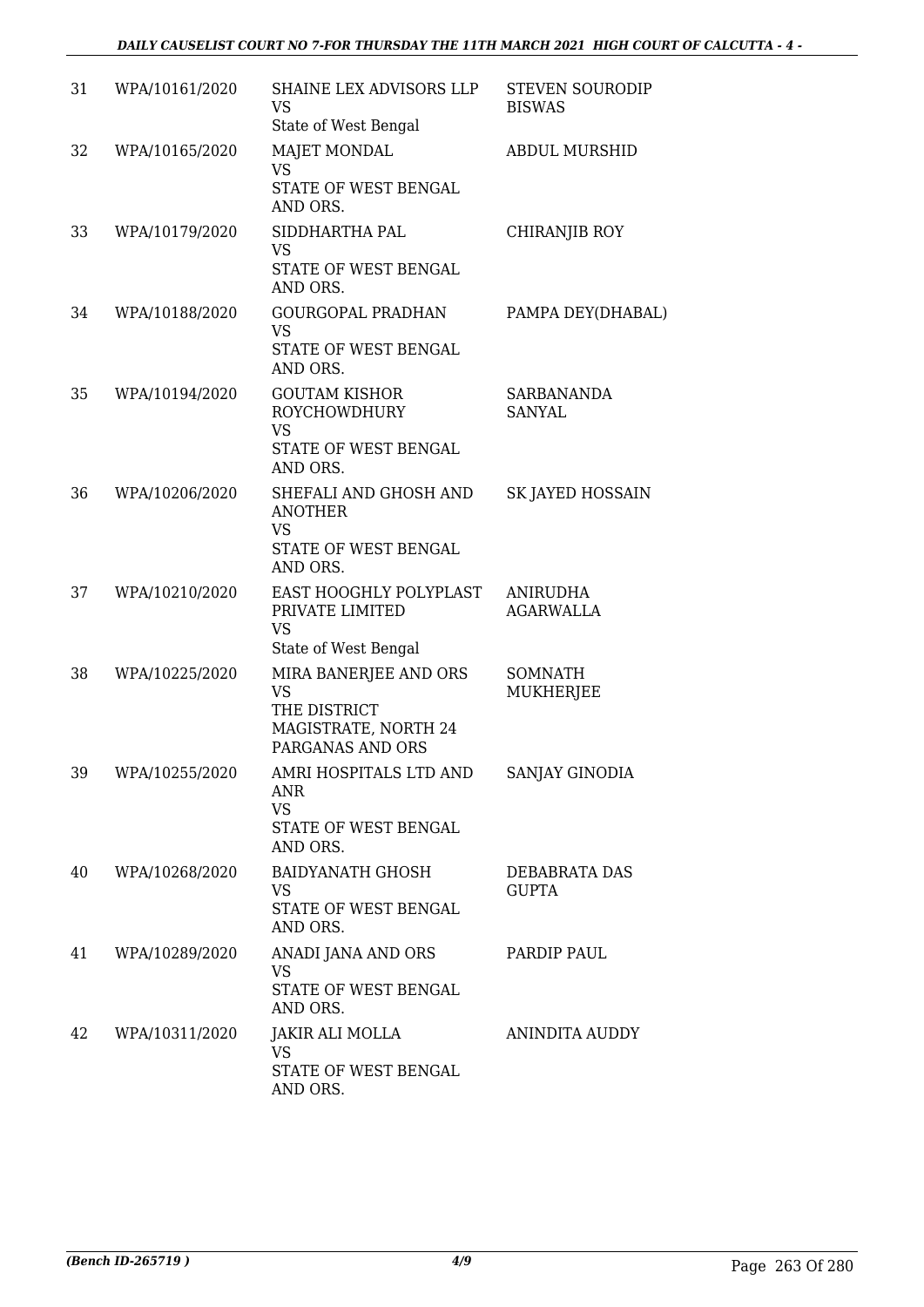| 43 | WPA/10319/2020 | MONORANJAN MANNA<br><b>VS</b><br>STATE OF WEST BENGAL<br>AND ORS.                               | PRASANTA KUMAR<br>PAKRASHI          |
|----|----------------|-------------------------------------------------------------------------------------------------|-------------------------------------|
| 44 | WPA/10444/2020 | PULAK MAJUMDER<br><b>VS</b><br>STATE OF WEST BENGAL<br>AND ORS.                                 | MANDOBI<br><b>CHOWDHURY</b>         |
| 45 | WPA/11250/2020 | <b>HASIBUR RAHAMAN</b><br><b>VS</b><br>STATE OF WEST BENGAL<br>AND ORS.                         | <b>Bidyut Baran Biswas</b>          |
| 46 | WPA/11251/2020 | ABDUL ANNAS KHAN<br>VS<br>STATE OF WEST BENGAL<br>AND ORS.                                      | <b>GAUTAM GURIA</b>                 |
| 47 | WPA/11297/2020 | <b>MOU ROY BISWAS</b><br><b>VS</b><br>STATE OF WEST BENGAL<br>AND ORS.                          | <b>SNEHA DUTA</b>                   |
|    |                | <b>NEW MOTION</b>                                                                               |                                     |
| 48 | CO/2290/2011   | <b>ANIL KR. DAS</b><br><b>VS</b><br><b>SANKAR DAS</b>                                           | <b>DIBASHIS BASU</b>                |
| 49 | CO/3727/2017   | <b>GITA DAS &amp; ANR</b><br><b>VS</b><br>SEPHALI LATA DAS                                      | <b>SUMITRA DAS</b>                  |
|    |                | IA NO: CAN/1/2019(Old No:CAN/10626/2019), CAN/2/2021                                            |                                     |
| 50 | CO/683/2018    | KAMALA DEVI SHAW<br>VS<br>SRI SRI ISWAR GOPINATH<br>JEW THAKUR.REPT BY ANIL<br><b>KUMAR DEY</b> | ADITYA SINGH                        |
| 51 | CO/1368/2018   | JHARNA SINGH<br>VS<br><b>SMT JAYANTI BOSE</b>                                                   | KUHU ROY                            |
| 52 | CO/1370/2018   | M/S PASHUPATI DAS &<br>SONS PVT. LTD.<br><b>VS</b><br>RITA DE & ORS.                            | <b>ASHOK KUMAR</b><br><b>MONDAL</b> |
| 53 | CO/1388/2018   | PURANMAL AGARWAL<br>VS<br><b>MEGHDOOT TOWRS</b><br>OWNERS COMMI. REP BY S<br>K JAIN & ORS       | <b>S SANYYAL</b>                    |
| 54 | CO/1389/2018   | NURSING DAS MOHATTA &<br>ANR<br><b>VS</b><br>DIPALI SUR & ORS                                   | A RAY                               |
| 55 | CO/1393/2018   | DHRUBA KUMAR<br>MUKHOPADHYAY<br><b>VS</b><br>MIHIR KUMAR SARKAR &                               | <b>S SANNAL</b>                     |
|    |                | <b>ORS</b>                                                                                      |                                     |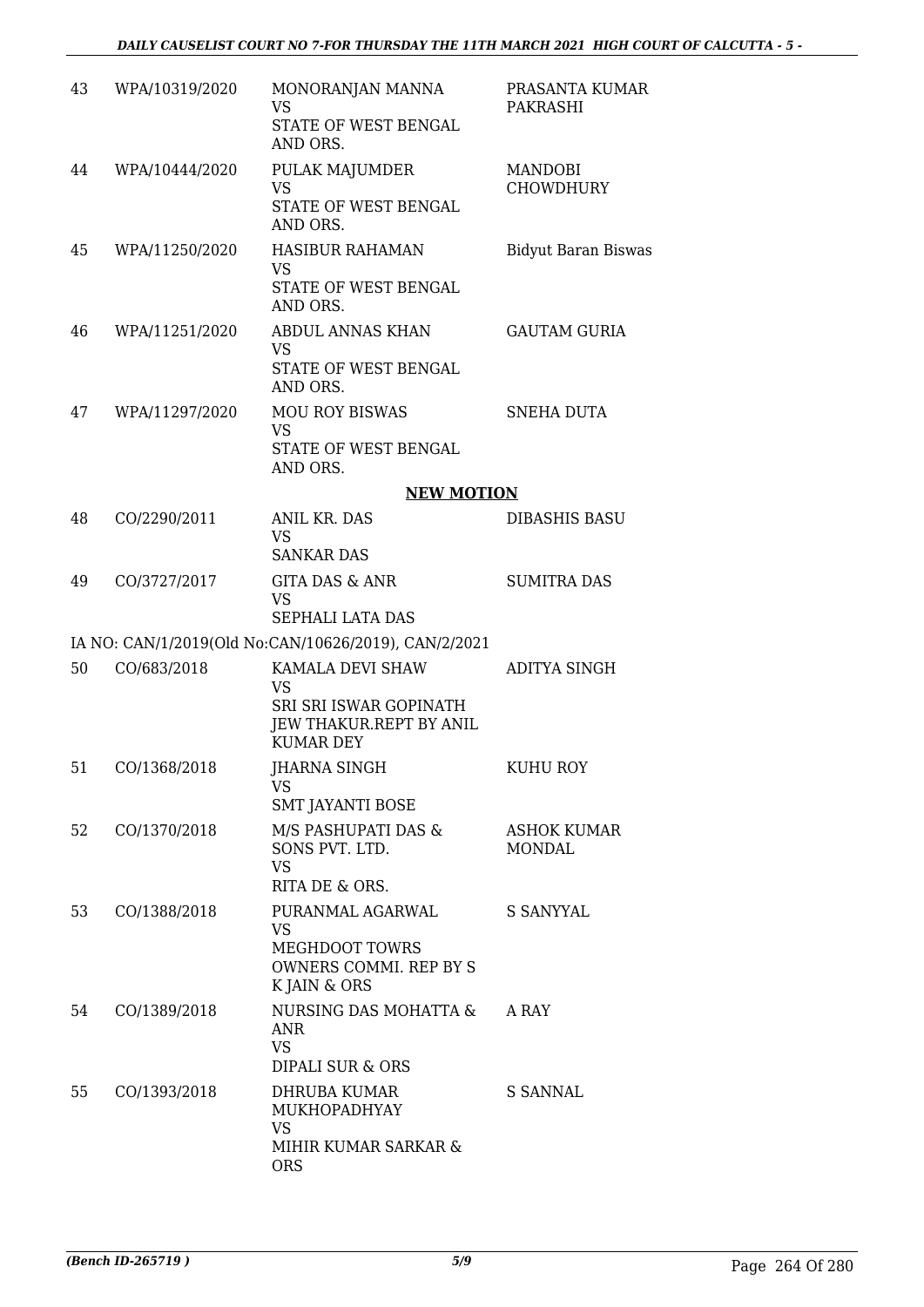| 56 | CO/1423/2018      | <b>GRAVITY VINIMAY PRIVATE</b><br><b>LIMITED</b><br><b>VS</b><br>HARIHAR SENAPATI & ORS | ARIJIT BARDHAN                              |
|----|-------------------|-----------------------------------------------------------------------------------------|---------------------------------------------|
| 57 | CO/1456/2018      | RAKESH JAIN<br><b>VS</b><br>PARESH CH. MAJUMDER &<br>ORS.                               | <b>ASOK BANERJEE</b>                        |
| 58 | CO/1459/2018      | SANTOSH NANDY & ORS.<br><b>VS</b><br>KALIPADA YADAV & ORS.                              | <b>GAUTAM DAS</b>                           |
| 59 | CO/1476/2018      | <b>BISWANATH CHANDRA</b><br>VS<br><b>SHANTI SHAW &amp; ANR.</b>                         | <b>SUBHO SANKAR</b><br><b>BHATTACHARJEE</b> |
| 60 | CO/1479/2018      | NARAYAN CH. GIRI<br><b>VS</b><br><b>SUNDAR GIRI &amp; ANR.</b>                          | <b>ANYASHA DAS</b>                          |
| 61 | CO/1480/2018      | <b>GYANODA GIRI</b><br><b>VS</b><br><b>SUNDAR GIRI &amp; ANR.</b>                       | <b>ANYASHA DAS</b>                          |
|    | IA NO: CAN/1/2020 |                                                                                         |                                             |
| 62 | CO/1489/2018      | BIJOY KRISHNA SAMANTA<br><b>VS</b>                                                      | S. SARKAR                                   |
|    |                   | LALIT KUMAR PANDEY &<br><b>ORS</b>                                                      |                                             |
| 63 | CO/1510/2018      | PYARE LAL AGARWAL<br>VS<br><b>INDRASHANI PANDEY &amp;</b><br><b>ORS</b>                 | <b>DHIRAJ TRIVEDI</b>                       |
| 64 | CO/1539/2018      | <b>MALAY HALDER</b><br><b>VS</b><br>SULOCHANA GUPTA NEE<br><b>HALDER</b>                | <b>SUBHAS CHANDRA</b><br><b>SAHA</b>        |
| 65 | CO/1544/2018      | SK ARIFUL HAQUE & ORS<br><b>VS</b><br>SK KHAIRUL HAQUE & ORS                            | <b>ALLEN FELIX</b>                          |
| 66 | CO/1549/2018      | LATIKA CHOWDHURY<br><b>VS</b><br><b>SURESH CHOWDHURY &amp;</b><br><b>ORS</b>            | <b>CHANDRADOY ROY</b>                       |
| 67 | CO/1553/2018      | <b>TRUSTCON</b><br><b>VS</b><br>SHAIKH JOYNAL ABEDIN &<br><b>ANR</b>                    | <b>TARUNJYOTI TEWARI</b>                    |
| 68 | CO/2835/2018      | M/S. LGW INDUSTRIES LTD<br><b>VS</b><br>SHYAMAL KANTI SAHA                              | DEBNATH MAHATA                              |
| 69 | CO/2964/2018      | PRADIP KUMAR ROY<br><b>VS</b><br>RANU ROY @ SABITA                                      | <b>RIYA DAS</b>                             |
| 70 | CO/3088/2018      | KALYANI DAS & ORS<br><b>VS</b><br>AMITAVA DHENKI & ORS                                  | <b>GOURAB</b><br>MUKHOPADHYAY               |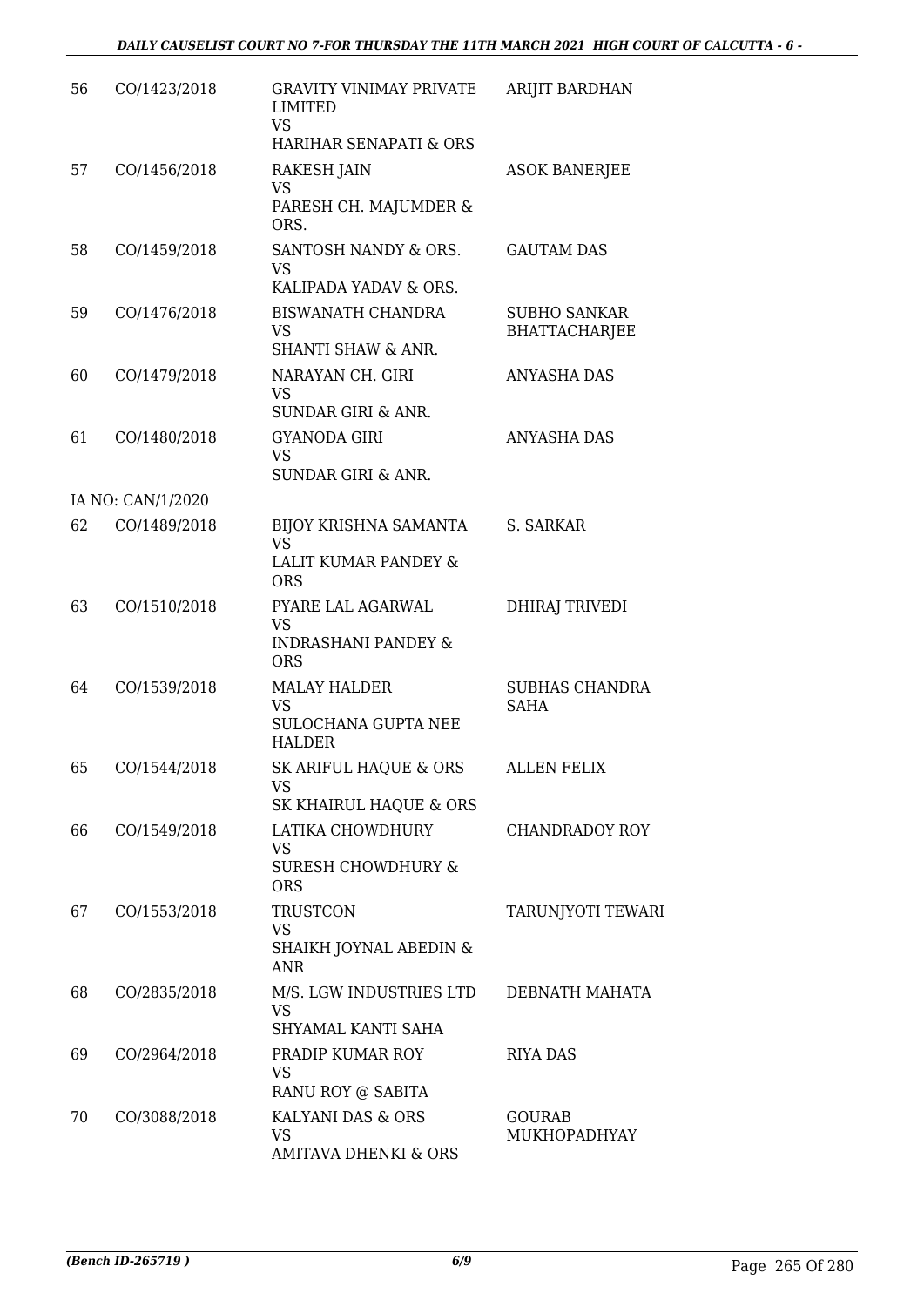| 71 | CO/3120/2018 | <b>JOLLY CHAKRABORTY</b><br><b>VS</b><br>RINTU CHAKRABORTY                                         | <b>SHYAMALI DAS</b>                |
|----|--------------|----------------------------------------------------------------------------------------------------|------------------------------------|
| 72 | CO/3126/2018 | SANJIT CHAKRABORTY &<br><b>ORS</b><br><b>VS</b><br>BINOY NANDI @ CHOTKA                            | <b>SOUMITRA DEB</b>                |
| 73 | CO/3139/2018 | <b>NANDI</b><br><b>SARAT MONDAL &amp; ORS</b><br><b>VS</b><br>STATE OF WEST BENGAL &<br><b>ORS</b> | SARBANANDA<br><b>SANNYAL</b>       |
| 74 | CO/3143/2018 | SANKAR GUHA MAJUMDAR<br><b>VS</b><br><b>SMT. SUMITRA</b><br><b>CHAKRABORTY &amp; ORS</b>           | P.CHAKRBORTY                       |
| 75 | CO/3177/2018 | SAILENDRA NATH GHOSH<br>& ORS<br><b>VS</b><br><b>SURYA KANTA DAS &amp; ORS</b>                     | PRASANTA BISHAL                    |
| 76 | CO/3184/2018 | RASBEHARI GHOSH & ANR<br><b>VS</b><br>AJIT KUMAR GHOSH & ORS                                       | SIRSENDU SINHA<br><b>ROY</b>       |
| 77 | CO/3201/2018 | <b>SUPRIYA DUTTA</b><br><b>VS</b><br><b>MAHUA DUTTA</b><br>(CHOUDHURY)                             | PRASHANT PATHAK                    |
| 78 | CO/3205/2018 | <b>BADANI MEHJAN</b><br><b>VS</b><br>BADAL CH. MURMU & ORS.                                        | <b>SANDIP DINDA</b>                |
| 79 | CO/3211/2018 | <b>HARIPAL SINGH</b><br><b>CHANDHOK</b><br><b>VS</b><br><b>BADRI PRASAD JAISWAL</b>                | SOMALI<br>MUKHOPADHYAY             |
| 80 | CO/3225/2018 | SMT. PIKU LAHIRI<br><b>VS</b><br><b>SANKAR NATH LAHIRI</b>                                         | D. SINHA                           |
| 81 | CO/3239/2018 | ARABINDA SAMANTA & ANR<br><b>VS</b><br>THE UTTARPARA KOTRANG<br><b>MUNI &amp; ORS</b>              | <b>ASHIM KUMAR</b><br><b>RAUTH</b> |
| 82 | CO/3303/2018 | KARTIK CHANDRA ADAK &<br><b>ORS</b><br><b>VS</b><br>SATISH CHANDRA BHUNIA<br>& ORS                 | <b>ABHIJIT MUKHERJEE</b>           |
| 83 | CO/3333/2018 | SUBRATA SHAW @<br><b>SUBRATA SAAHA</b><br><b>VS</b><br><b>SARASWATI SADHUKHAN &amp;</b><br>ORS.    | ANINDYA HALDER                     |
| 84 | CO/3352/2018 | MITALI MUKHOPADHYAY<br><b>VS</b><br>SRIPARNA BANERJEE & ORS                                        | <b>B P MONDAL</b>                  |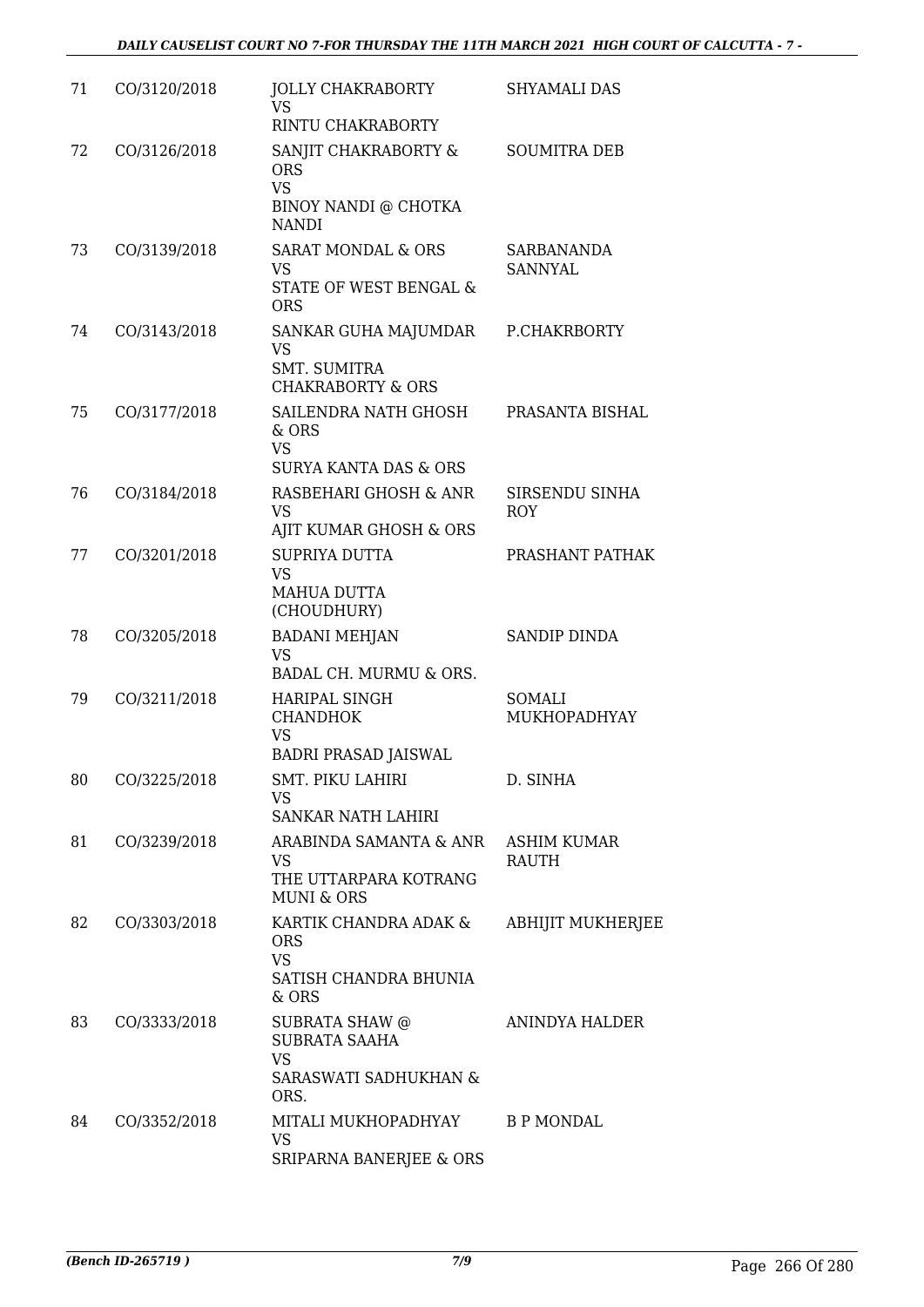| 85 | CO/3372/2018 | TARAPADA DALUI<br><b>VS</b><br>M/S. JOY MATADI<br><b>ENTERPRISE REP BY</b><br>PRATEEM CHAKRABORTY &<br><b>ORS</b>      | ARPITA SAHA                              |
|----|--------------|------------------------------------------------------------------------------------------------------------------------|------------------------------------------|
| 86 | CO/3387/2018 | SMT. SHARMISTHA PAL<br>(GANGULY)<br><b>VS</b><br><b>MAMATA SINGH</b>                                                   | R. CHATTERJEE                            |
| 87 | CO/3445/2018 | SUDHA KUNDU (MISRA)<br><b>VS</b><br><b>BISWANATH KUNDU</b>                                                             | <b>SIDDHARTHA</b><br><b>BHATTACHARYA</b> |
| 88 | CO/3492/2018 | SHANKARI CHITRAKAR<br><b>VS</b><br>TAPAN CHITRAKAR & ORS                                                               | ANYASHA DAS                              |
| 89 | CO/3534/2018 | SHAUNAK CHATTERJEE<br><b>VS</b><br>DOYEL CHAKRABORTY                                                                   | SAYANI<br><b>BHATTACHARYA</b>            |
| 90 | CO/3554/2018 | M/S. THE ATLANTIC OIL CO. L.P TIWARI<br>P. LTD.<br><b>VS</b><br>THE BOARD OF TRUSTEES<br>OF THE PORT OF KOL. &<br>ORS. |                                          |
| 91 | CO/3592/2018 | <b>SMT INDRANI</b><br><b>BHATTACHARJEE</b><br><b>VS</b><br>KALIDAS BANNERJEE                                           | AIS KUMAR DAS                            |
| 92 | CO/3639/2018 | ROSHAN ARA & ORS.<br><b>VS</b><br><b>BELAL AHMED</b>                                                                   | JAVED K<br><b>SANWARWALA</b>             |
| 93 | CO/3941/2018 | PRANABESH MANDAL &<br>ANR<br><b>VS</b><br>INDRA PRASTHA<br><b>DEVELOPER &amp; ORS</b>                                  | <b>SUBRATA</b><br><b>MUKHERJEE</b>       |
| 94 | CO/3970/2018 | <b>SAMAR SEN &amp; ORS</b><br><b>VS</b>                                                                                | <b>BADAL SAHA</b>                        |
| 95 | CO/4342/2018 | VIJAYA BANK<br><b>VS</b><br>RAJ NAIR & ORS                                                                             | <b>AVISHEK GUHA</b>                      |
| 96 | CO/350/2019  | <b>MAHENDRA BAID</b><br><b>VS</b><br>MUNICIPAL<br><b>COMMISSIONER &amp; ANR</b>                                        | <b>HEMANT KR SINGH</b>                   |
| 97 | CO/1083/2019 | SHANTI RANJAN PAUL<br><b>VS</b><br>PAROMITA KAYAL & ANR                                                                | ARKA PRATIM<br><b>CHOWDHURY</b>          |
| 98 | CO/2166/2019 | ASIT SAMANTA & ANR<br>VS<br>STANDARD CHARTERED<br><b>BANK</b>                                                          | <b>SAMRAT MUKHERJEE</b>                  |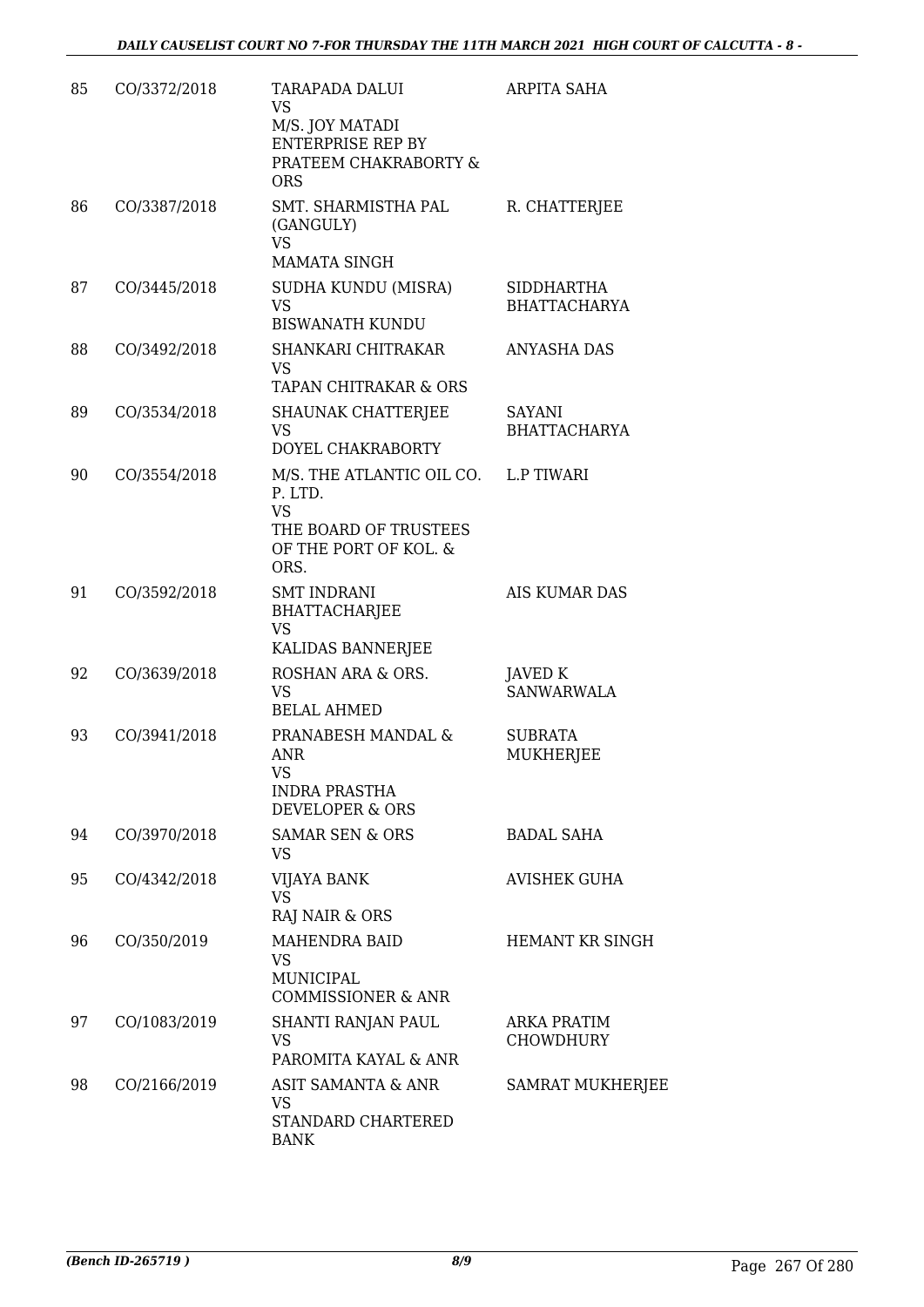99 CO/2167/2019 GAURAV AGARWAL VS DIPANKAR MAJI & ORS SAMRAT MUKHERJEE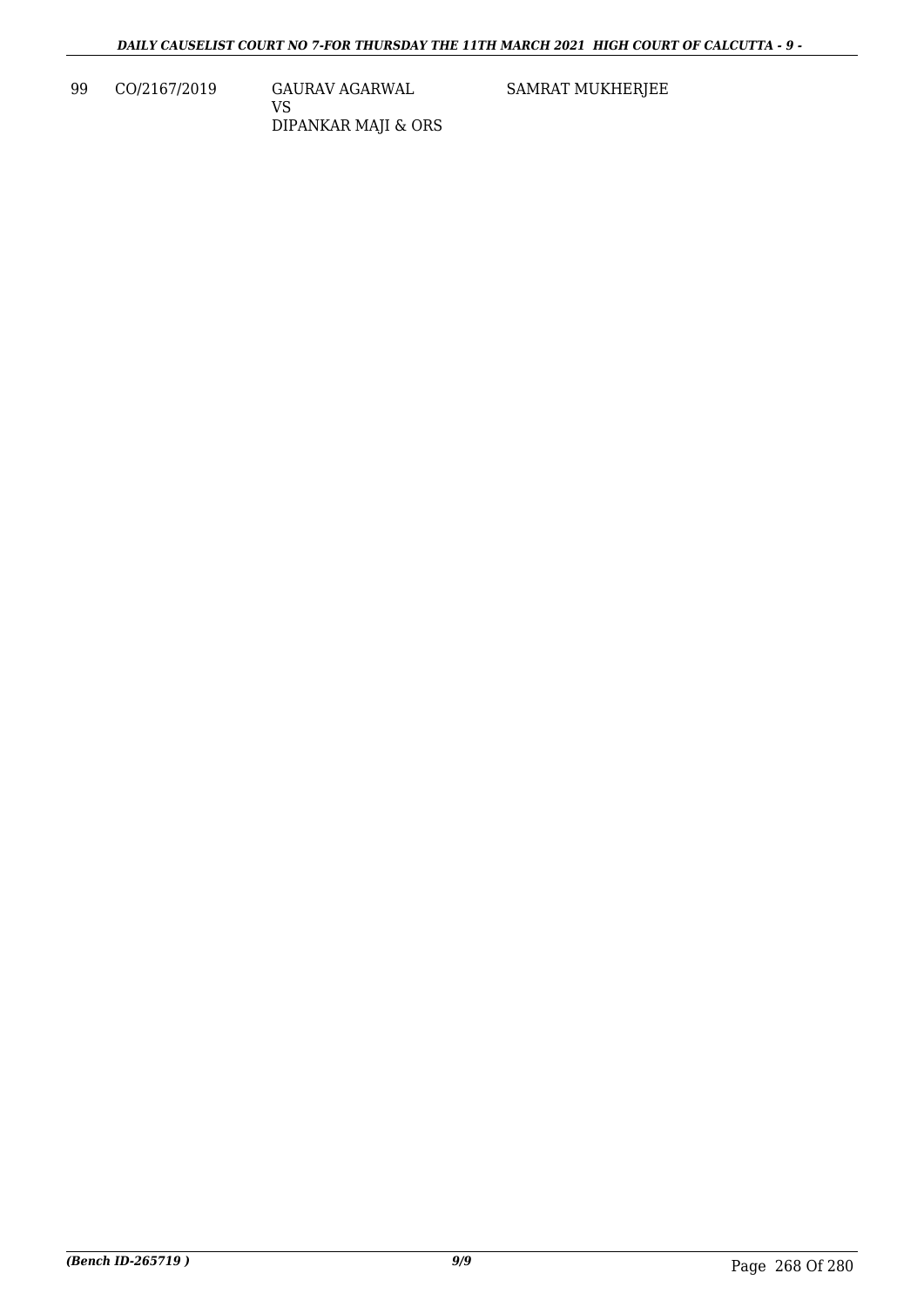

# **Appellate Side**

**DAILY CAUSELIST For Thursday The 11th March 2021**

#### **COURT NO. 16**

**SINGLE BENCH (SB) AT 2:00 PM HON'BLE JUSTICE ANIRUDDHA ROY (VIA VIDEO CONFERENCE)**

**ON THURSDAY, 11TH MARCH, 2021 AT 2.00 P.M. - WILL SIT SINGLY AND TAKE UP MATTERS (FROM ITEM NOS. 321 TO 361) LISTED BEFORE HON'BLE JUSTICE SABYASACHI BHATTACHARYYA DATED 10TH MARCH, 2021.**

**NOTE: MATTERS WILL BE TAKEN UP THROUGH PHYSICAL HEARING ONLY WHEN BOTH THE PARTIES ARE AGREED.**

#### **"LISTED MATTERS OF THE HON'BLE JUSTICE SABYASACHI BHATTACHARYYA DATED 10-03-2021." "FOLLOWING FILES ARE LYING IN COURT NO. 8"**

|                |               | <b>NEW MOTION</b>                                                              |                         |  |
|----------------|---------------|--------------------------------------------------------------------------------|-------------------------|--|
| 1              | WPA/2170/2021 | SMT SABITRI SAMANTA AND ORS<br>VS.<br>UNION OF INDIA AND ORS.                  | <b>SUJIT BHUNIYA</b>    |  |
| $\overline{2}$ | WPA/3816/2021 | PRANAB POLLEY<br>VS<br>STATE OF WEST BENGAL AND<br>ORS.                        | <b>BIBEK CHATTERJEE</b> |  |
| 3              | WPA/4829/2021 | <b>MANMATHA NAYEK</b><br><b>VS</b><br>STATE OF WEST BENGAL AND<br>ORS.         | KISHALOY MONDAL         |  |
| 4              | WPA/4990/2021 | ASPEN REALCON PVT LTD<br><b>VS</b><br>STATE OF WEST BENGAL AND<br>ORS.         | <b>BUSAN KUMAR JAN</b>  |  |
| 5              | WPA/5236/2021 | UDAY KUNDU AND ANOTHER<br>VS.<br>STATE OF WEST BENGAL AND<br>ORS.              | ANURAN SAMANTA          |  |
| 6              | WPA/5308/2021 | JAYANTA MULLICK AND ANR<br>VS<br>UNION OF INDIA AND ORS.                       | RAHUL AUDDY             |  |
| 7              | WPA/5615/2021 | <b>SHANKAR BERA</b><br><b>VS</b><br>THE STATE OF WEST BENGAL<br><b>AND ORS</b> | PRADIP PAUL             |  |
| 8              | WPA/5618/2021 | <b>SHAMBHU BHUNIA</b><br><b>VS</b><br>THE STATE OF WEST BENGAL<br>AND ORS      | PRADIP PAUL             |  |
| 9              | WPA/5816/2021 | MD. ABDULLAH SARDAR<br>VS.<br>STATE OF WEST BENGAL AND<br>ORS.                 | SK. MD ANWARAULLAH      |  |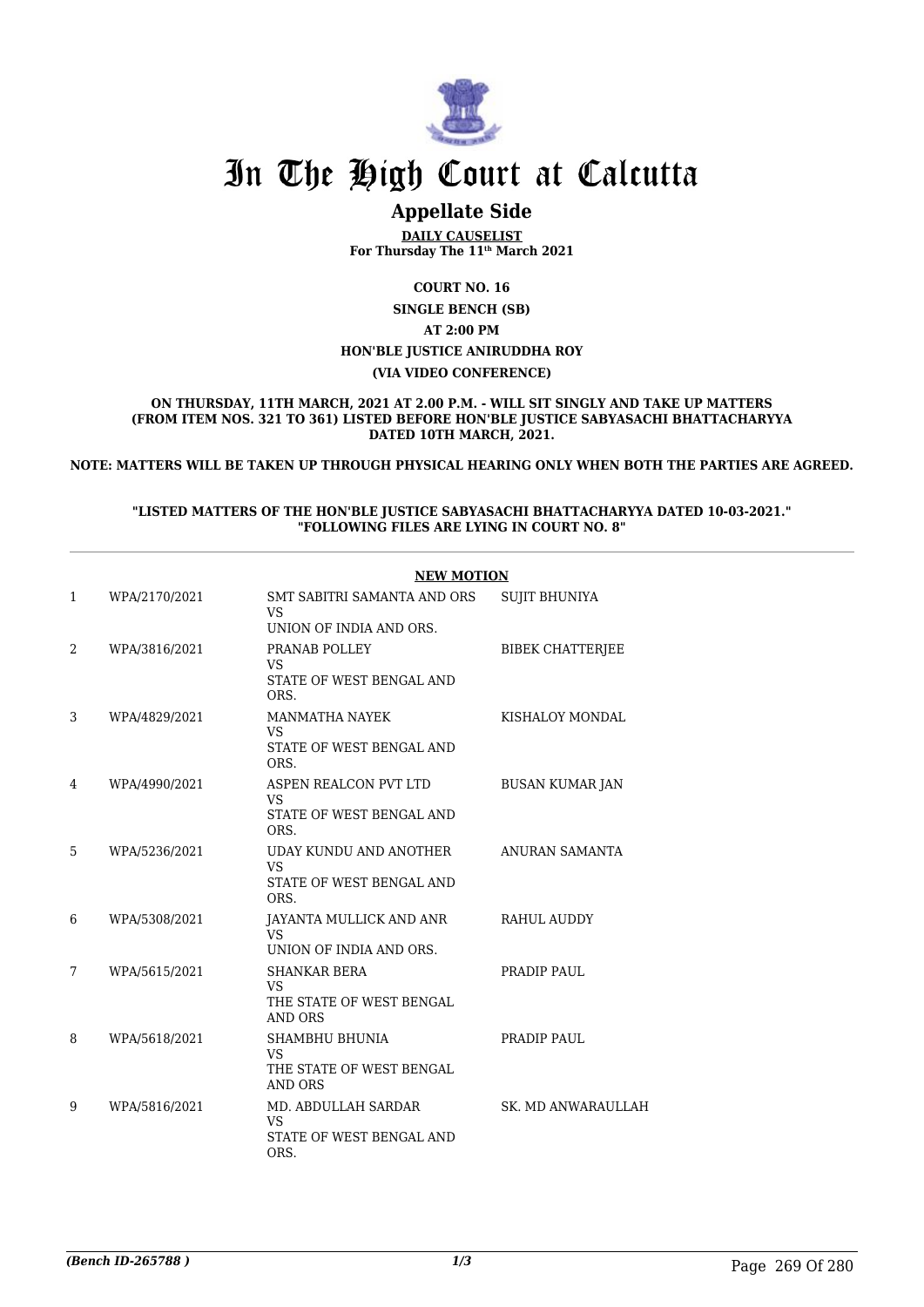| 10 | WPA/5954/2021 | <b>MOTIJUL BISWAS</b><br><b>VS</b>                                                                           | <b>MOBAIDUR HOSSAIN</b>      |
|----|---------------|--------------------------------------------------------------------------------------------------------------|------------------------------|
|    |               | STATE OF WEST BENGAL AND<br>ORS.                                                                             |                              |
| 11 | WPA/6085/2021 | <b>BABAR ALI SEIKH</b>                                                                                       | <b>MOBAIDUR HOSSAIN</b>      |
|    |               | VS<br>STATE OF WEST BENGAL AND<br>ORS.                                                                       |                              |
| 12 | WPA/6201/2021 | BALDEV BHATTACHARYA<br>VS                                                                                    | PRIYANKA CHANDRA             |
|    |               | COAL INDIA LTD AND ORS                                                                                       |                              |
| 13 | WPA/6265/2021 | <b>ANUPAM SARKAR</b><br>VS.<br>WEST BENGAL CLINICAL<br>ESTABLISHMENT REGULATORY<br><b>COMMISSION AND ORS</b> | <b>ARIJIT DEY</b>            |
| 14 | WPA/6266/2021 | DIPAK DEB AND ANR.                                                                                           | <b>SAILEN NASKAR</b>         |
|    |               | VS.<br>STATE OF WEST BENGAL AND<br>ORS.                                                                      |                              |
| 15 | WPA/6277/2021 | <b>BIDHAN PARUI</b>                                                                                          | <b>GAURAV DUTTA</b>          |
|    |               | VS<br>STATE OF WEST BENGAL AND<br>ORS.                                                                       |                              |
| 16 | WPA/6334/2021 | RANU DAS (SARKAR)                                                                                            | <b>AKMAM KHAN</b>            |
|    |               | <b>VS</b><br>STATE OF WEST BENGAL AND<br>ORS.                                                                |                              |
| 17 | WPA/6342/2021 | MIRA MONDAL                                                                                                  | SIBSANKAR                    |
|    |               | <b>VS</b><br>CENTRAL INFORMATION<br>COMMISSIONER AND ORS                                                     | BANDYOPADHYAY                |
| 18 | WPA/6398/2021 | <b>MALAY SARKAR</b>                                                                                          | DEBAPRIYA SAMANTA            |
|    |               | VS<br>UNION OF INDIA AND ORS.                                                                                |                              |
| 19 | WPA/6438/2021 | <b>SWATI GHOSH</b>                                                                                           | OINDRILA GHOSH               |
|    |               | VS<br><b>W.B.STATE INFORMATION</b><br><b>COMMISSION AND ORS</b>                                              |                              |
| 20 | WPA/6476/2021 | PINKI MONDAL                                                                                                 | <b>SULTAN AHMED MONDAL</b>   |
|    |               | VS<br>STATE OF WEST BENGAL AND<br>ORS.                                                                       |                              |
| 21 | WPA/6480/2021 | JAGADISH BASAK                                                                                               | AMITABHA GHOSH               |
|    |               | VS<br>STATE OF WEST BENGAL AND<br>ORS.                                                                       |                              |
| 22 | WPA/6512/2021 | TUSHAR HIMATSINGHKA<br>VS.                                                                                   | B.GAYATRI                    |
| 23 | WPA/6518/2021 | UNION OF INDIA AND ORS.<br>PRASHNT BOTHRA                                                                    | B. GAYATRI                   |
|    |               | VS.                                                                                                          |                              |
|    |               | UNION OF INDIA AND ORS.                                                                                      |                              |
| 24 | WPA/6599/2021 | SIMA SEN (DAS)<br>VS.                                                                                        | R. GOBINDA CHANDRA<br>BAIDYA |
|    |               | STATE OF WEST BENGAL AND<br>ORS.                                                                             |                              |
| 25 | WPA/6640/2021 | PRATIMA DAS DUTTA<br>VS.                                                                                     | SAMIRUL SARDAR               |
|    |               | STATE OF WEST BENGAL AND<br>ORS.                                                                             |                              |
| 26 | WPA/6668/2021 | PRASENJIT DAS<br>VS                                                                                          | PRADIP KUMAR DAS             |
|    |               | THE STATE OF WEST BENGAL<br>AND ORS                                                                          |                              |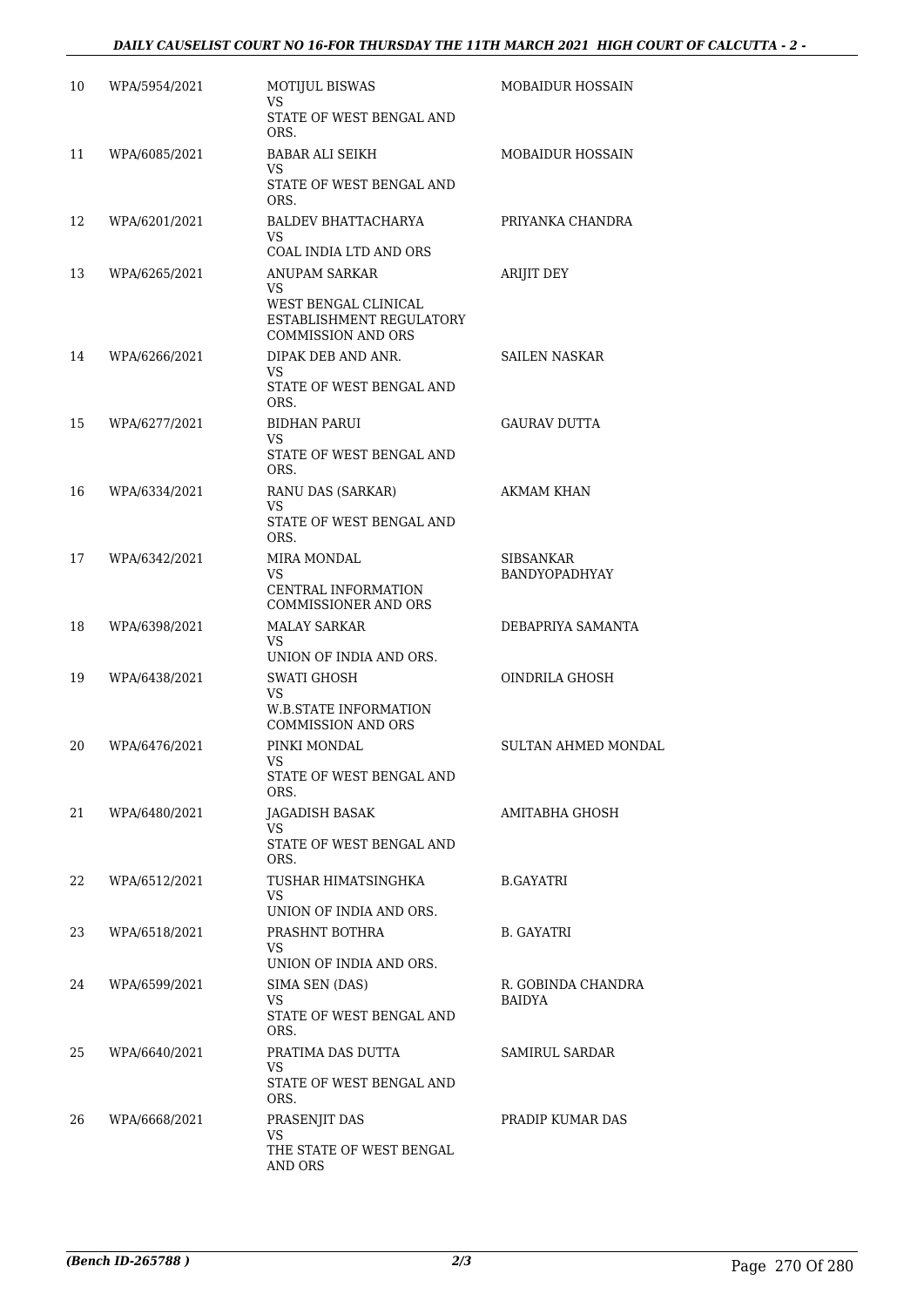| 27 | WPA/6885/2021                            | ANANDAMAYEE HALDER                                                                        | ARINDAM DAS                 |
|----|------------------------------------------|-------------------------------------------------------------------------------------------|-----------------------------|
|    |                                          | VS<br>BHARAT SANCHAR NIGAM<br><b>LIMITED AND ORS</b>                                      |                             |
| 28 | WPA/6955/2021                            | SAMSUL HUDA MOLLA<br>VS<br>STATE OF WEST BENGAL AND                                       | INDRAJIT BHATTACHARJEE      |
|    |                                          | ORS.                                                                                      |                             |
| 29 | WPA/16179/2011                           | <b>UPGRADED MATTERS</b><br>CHANDI CHARAN MISHRA<br>VS<br>UNION OF INDIA & ORS             | BIPUL KUMAR MANDAL          |
|    | IA NO: CAN/1/2012(Old No:CAN/11275/2012) |                                                                                           |                             |
| 30 | WPA/17382/2019                           | DEBABRATA HALDER & ANR.<br>VS<br>THE REGISTRAR OF COMPANY,<br>WB & ANR.                   | ARANI GUHA                  |
| 31 | WPA/22439/2019                           | ABUL KASEM LASKAR<br>VS.<br>STATE OF WEST BENGAL & ORS                                    | BRAJABALLABH SAHA           |
| 32 | WPA/9445/2020                            | <b>BRITANNIA INDUSTRIES LTD</b><br>VS<br>Union of India AND ORS                           | PARITOSH SINHA              |
| 33 | WPA/9885/2020                            | SHYAMALI BARIK<br>VS<br>STATE OF WEST BENGAL AND<br>ORS.                                  | <b>SANDIP SARKAR</b>        |
| 34 | WPA/10865/2020                           | MOHAMMAD ALI MONDAL AND<br>ANR<br>VS<br>STATE OF WEST BENGAL AND<br>ORS.                  | <b>SOUMYA SUBHRA ROY</b>    |
| 35 | WPA/11491/2020                           | DILIP DAS<br>VS<br>STATE OF WEST BENGAL AND<br>ORS.                                       | JOYJIT DUTTA                |
| 36 | WPA/11543/2020                           | UDAY SAHA<br>VS<br>STATE OF WEST BENGAL AND<br>ORS.                                       | Sourav Chatterjee           |
| 37 | WPA/261/2021                             | <b>BHAKTA RANJAN PATRA</b><br>VS.<br>STATE OF WEST BENGAL AND<br>ORS.                     | UJANI PAL (SAMANTA)         |
| 38 | WPA/323/2021                             | SOHORAB ALI MOLLICK<br>VS.<br>STATE OF WEST BENGAL AND<br>ORS.                            | GOLAM MOHAMMAD              |
| 39 | WPA/2219/2021                            | SK. MAJAHAR RAHAMAN AND<br><b>OTHERS</b><br><b>VS</b><br>STATE OF WEST BENGAL AND<br>ORS. | PRASANTA KUMAR<br>PAKRASHI  |
| 40 | WPA/4463/2021                            | SANDEEP KRISHNA ROHATGI AND<br>ANR<br>VS.<br>STATE OF WEST BENGAL AND<br>ORS.             | SANDEEP KRISHNA<br>RAHATAGI |
| 41 | WPA/4598/2021                            | SONARPUR PROGOTIR PATHE<br>AND ANOTHER<br><b>VS</b><br>STATE OF WEST BENGAL AND<br>ORS.   | SUBRATA SARKAR              |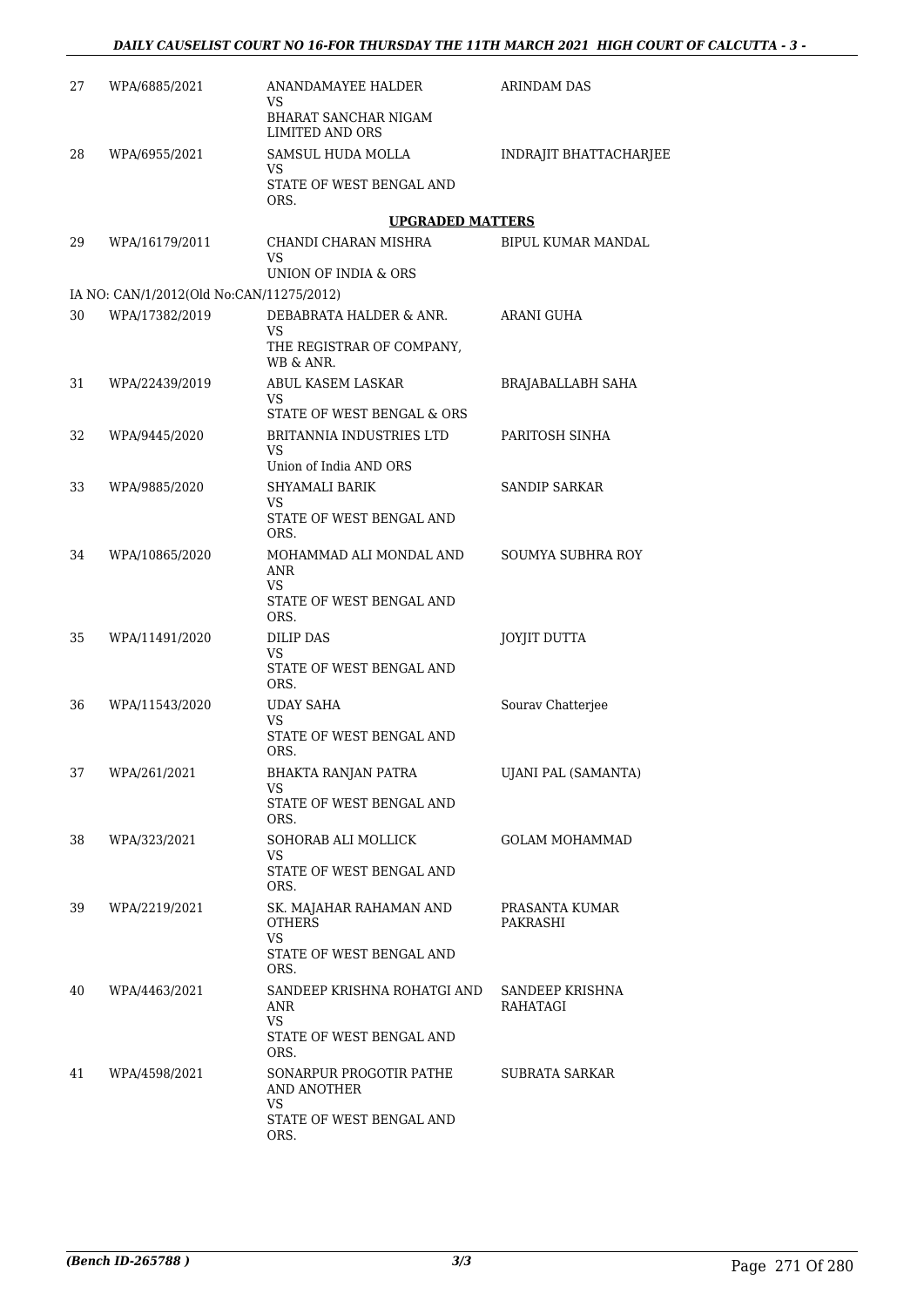

# **Appellate Side**

**WARNING CAUSELIST For Thursday The 11th March 2021**

# **COURT NO. 10**

#### **SINGLE BENCH (SB - IX)**

#### **HON'BLE JUSTICE RAVI KRISHAN KAPUR**

**( FMA SECTION )**

#### **THE FOLLOWING MATTERS WILL BE TAKEN UP BY HON'BLE JUSTICE RAVI KRISHAN KAPUR ON AND FROM 22.03.2021 SERIALLY AS PER THE DIRECTIONS IN THE DAILY CAUSE LIST.**

|                |                                               | <b>WARNING LIST</b>                                                                      |                                |
|----------------|-----------------------------------------------|------------------------------------------------------------------------------------------|--------------------------------|
| $\mathbf{1}$   | FMA/39/2019<br>$(PT I + OB + 2ND$<br>$J/C$ )  | RELIANCE G.I. CO. LTD.<br><b>VS</b><br>BALI RAM RAI & ANR.                               | KAMAL KRISHNA DAS              |
|                | IA NO: CAN/1/2018(Old No:CAN/2214/2018)       |                                                                                          |                                |
| 2              | FMA/40/2019                                   | BAJAJ ALLIANZ INSURANCE                                                                  | RAJESH SINGH                   |
|                | $(PT I + OB + 2ND$<br>J/C                     | <b>COMPANY LTD</b><br><b>VS</b><br><b>SUMITA SANYAL &amp; ORS</b>                        |                                |
|                | IA NO: CAN/1/2017(Old No:CAN/3240/2017)       |                                                                                          |                                |
|                | wt3 COT/71/2017                               | <b>SUMITA SANYAL &amp; ANR</b><br><b>VS</b><br>BAJAJ ALLIANZ GENERAL                     | JAYANTA KUMAR<br><b>MANDAL</b> |
|                |                                               | <b>INSURANCE CO. LTD &amp; ORS</b>                                                       |                                |
| $\overline{4}$ | FMA/43/2019<br>$(PT I + OB + 2ND$<br>J/C      | <b>SHRIRAM GENERAL</b><br><b>INSURANCE COMPANY LTD</b><br><b>VS</b><br>ALEYA BIBI & ORS  | <b>RAJESH SINGH</b>            |
|                | IA NO: CAN/2/2015(Old No:CAN/10564/2015)      |                                                                                          |                                |
| 5              | FMA/129/2019<br>$(PT I + OB + 2ND$<br>$J/C$ ) | HIRALAL SINGHARAY @<br><b>SINGHAROY</b><br>VS<br>THE ORIENTAL INS CO LTD &<br><b>ANR</b> | <b>AMIT RANJAN ROY</b>         |
| 6              | FMA/131/2019<br>$(PT I + OB + 2ND$<br>$J/C$ ) | SHAHNAJ BIBI & ORS.<br><b>VS</b><br>THE ORIENTAL IN. CO. LTD. &<br>ANR.                  | <b>ARINDAM SEN</b>             |
|                | IA NO: CAN/1/2018(Old No:CAN/2504/2018)       |                                                                                          |                                |
| 7              | FMA/132/2019<br>$(PT I + OB + 2ND$<br>J/C     | MINARUL HAQUE<br><b>VS</b><br>HDFC ERGO G.I CO. LTD. & ANR.                              | <b>SAIDUR RAHAMAN</b>          |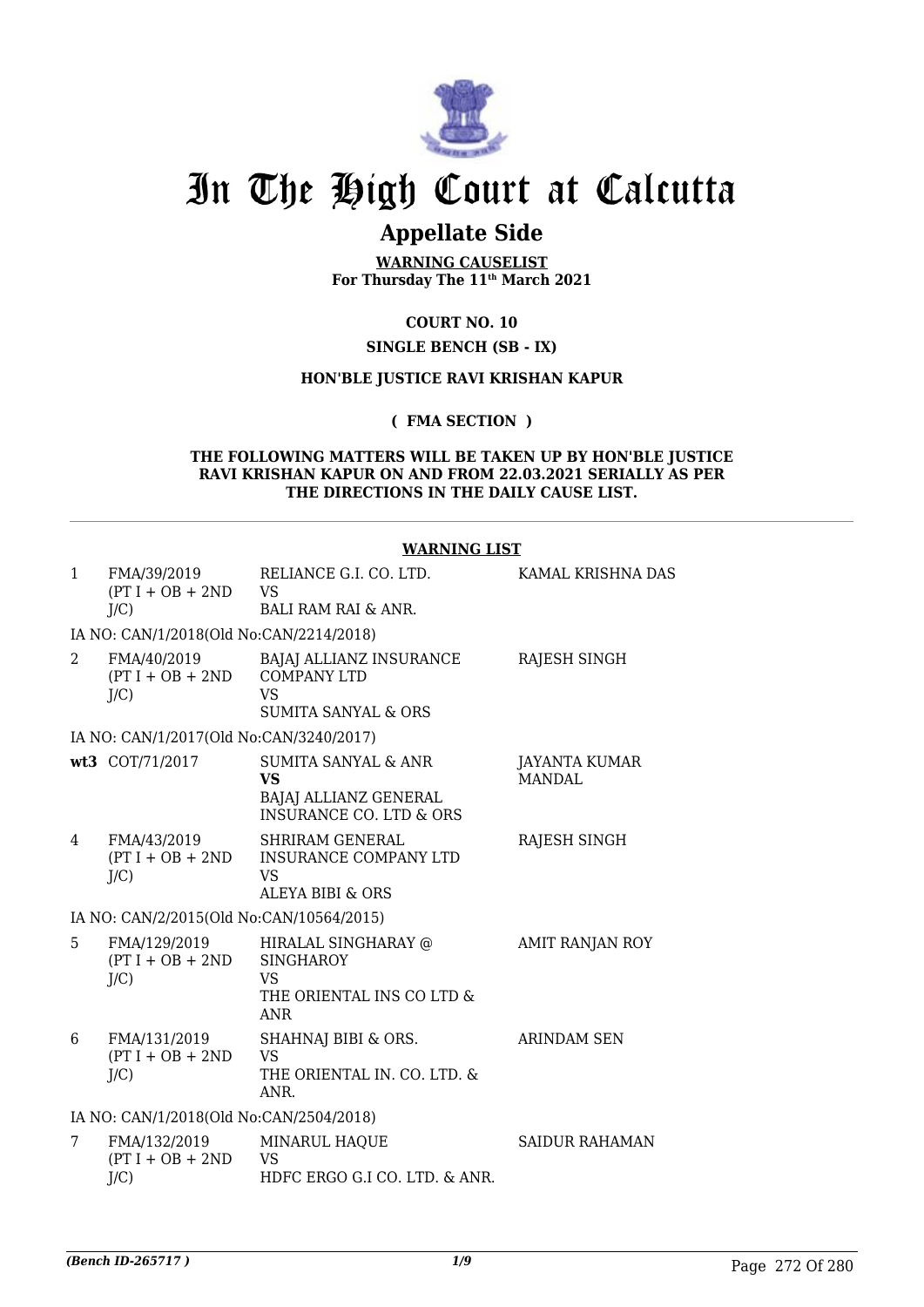| 8  | FMA/133/2019<br>$(PT I + OB + 2ND$<br>$J/C$ ) | TUMPA BIBI & ORS.<br>VS<br>SHRIRAM GENERAL<br>INSURANCE CO. LTD.& ANR.                                                        | AMIT RANJAN ROY                       |
|----|-----------------------------------------------|-------------------------------------------------------------------------------------------------------------------------------|---------------------------------------|
|    | IA NO: CAN/1/2019(Old No:CAN/8121/2019)       |                                                                                                                               |                                       |
| 9  | FMA/134/2019<br>$(PT I + OB + 2ND$<br>$J/C$ ) | DIPALI MONDAL & ORS.<br>VS<br>ORIENTAL INSURANCE CO. LTD.<br>& ANR.                                                           | <b>MUKTAKESH DAS</b>                  |
|    | IA NO: CAN/1/2021                             |                                                                                                                               |                                       |
| 10 | FMA/147/2019<br>$(PT I + OB + 2ND$<br>$J/C$ ) | KASED ALI SARDAR @ KASED<br>SARDAR @ MD. KARCHED ALI<br><b>SARDAR</b><br><b>VS</b><br>NATIONAL INSURANCE CO.<br>LIMITED & ANR | SOUJANYA<br>BANDYOPADHYAY             |
|    | IA NO: CAN/1/2018(Old No:CAN/7758/2018)       |                                                                                                                               |                                       |
| 11 | FMA/149/2019<br>$(PT I + OB + 2ND$<br>$J/C$ ) | SANDHYA MAITY @ MAITY &<br><b>ORS</b><br><b>VS</b><br>NATIONAL INSURANCE CO. LTD<br>& ORS                                     | JAYANTA KUMAR<br><b>MANDAL</b>        |
| 12 | FMA/151/2019<br>$(PT I + OB + 2ND$<br>$J/C$ ) | PURNIMA SENGUPTA & ANR<br><b>VS</b><br>BAJAJ ALLIANZE GENERAL<br><b>INSURANCE COMPANY LIMITED</b><br>$&$ ANR                  | AMIT RANJAN ROY                       |
|    | IA NO: CAN/1/2018(Old No:CAN/7253/2018)       |                                                                                                                               |                                       |
| 13 | FMA/192/2019<br>$(PT I + OB + 2ND$<br>$J/C$ ) | <b>HARIPRIYA DAS &amp; ORS</b><br>VS<br>THE NATIONAL INSURANCE CO.<br>LTD & ANR                                               | <b>SAIDUR RAHAMAN</b>                 |
| 14 | FMA/193/2019<br>$(PT I + OB + 2ND$<br>$J/C$ ) | KANIKA MAL & ANR<br><b>VS</b><br>NATIONAL INSURANCE CO. LTD<br>& ORS                                                          | <b>JAYANTA KUMAR</b><br><b>MANDAL</b> |
| 15 | FMA/197/2019<br>$(PT I + OB + 2ND$<br>$J/C$ ) | RUKSANA BIBI & ANR.<br>VS<br>THE D.M NATIONAL IN. CO.<br>LTD.& ANR.                                                           | <b>SANDIP</b><br>BANDYOPADHYAY        |
| 16 | FMA/228/2019<br>$(PT I + OB + 2ND$<br>$J/C$ ) | <b>NICL</b><br>VS.<br><b>SARIFA BEWA &amp; ORS</b>                                                                            | <b>SUCHARITA PAUL</b>                 |
|    | IA NO: CAN/1/2018(Old No:CAN/10395/2018)      |                                                                                                                               |                                       |
| 17 | FMA/229/2019<br>$(PT I + OB + 2ND$<br>$J/C$ ) | NATIONAL INSURANCE CO.<br>LTD.<br>VS<br>PRASANTA MADAK & ANR                                                                  | PARIMAL KUMAR<br>PAHARI               |
|    | IA NO: CAN/1/2018(Old No:CAN/7529/2018)       |                                                                                                                               |                                       |
| 18 | FMA/234/2019<br>$(PT I + OB + 2ND$<br>$J/C$ ) | RATAN MARDI @ RATAN MAJHI<br>VS<br>THE NEW INDIA ASSURANCE<br>COMPANY LIMITED & ORS                                           | <b>SAIDUR RAHAMAN</b>                 |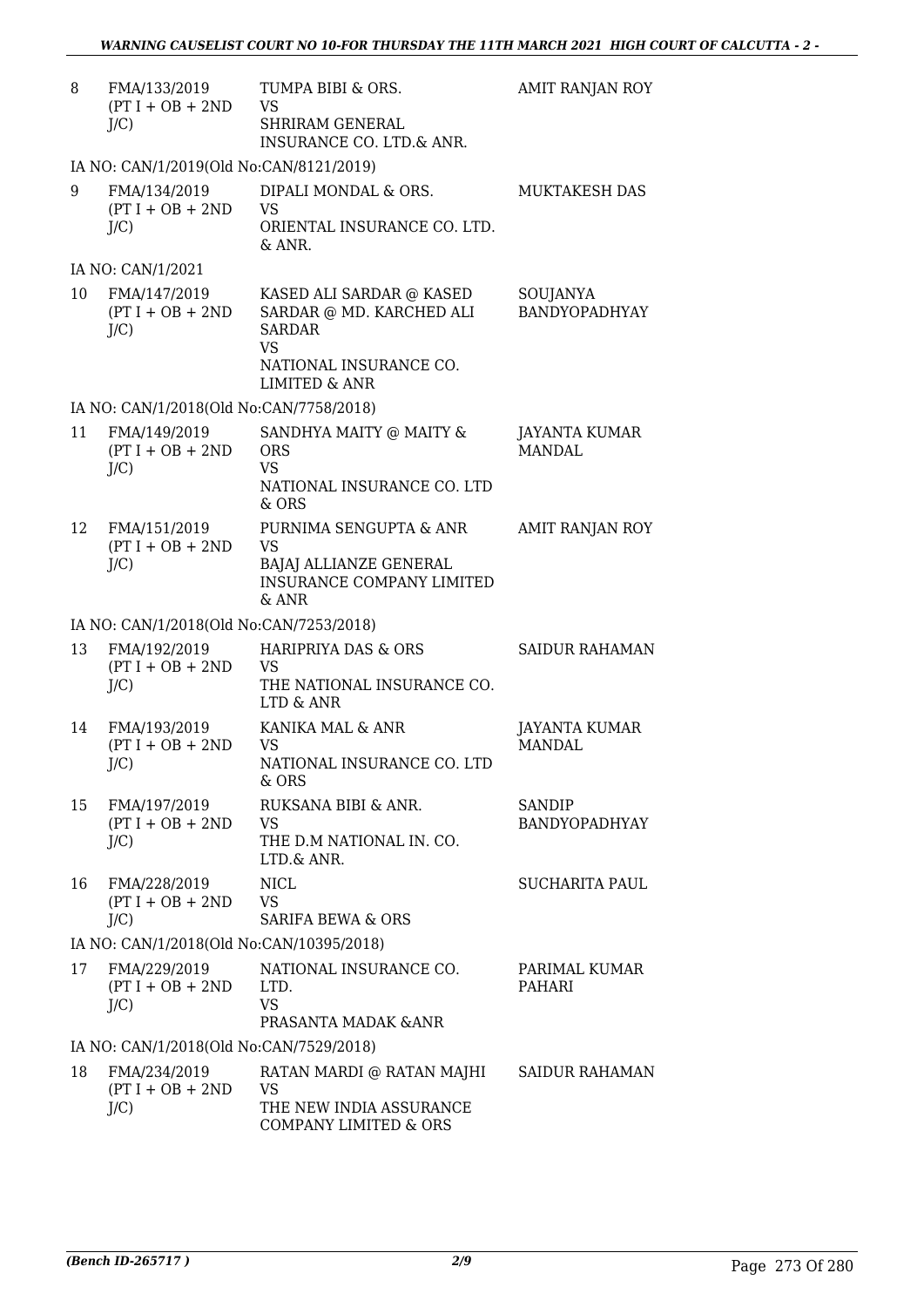| 19 | FMA/235/2019<br>$(PT I + OB + 2ND$<br>$J/C$ )                                          | PURNIMA SAHA MODAK & ORS<br><b>VS</b><br>THE NEW INDIA ASSURANCE<br>CO LTD & ANR                         | <b>SAIDUR RAHAMAN</b>          |
|----|----------------------------------------------------------------------------------------|----------------------------------------------------------------------------------------------------------|--------------------------------|
|    | IA NO: CAN/1/2019(Old No:CAN/6954/2019)                                                |                                                                                                          |                                |
| 20 | FMA/238/2019<br>$(PT I + OB + 2ND$<br>$J/C$ + PT II + 2 FILE<br>LCR)                   | <b>LALMON BIBI &amp; ORS</b><br><b>VS</b><br>BAJAJ ALLIANZ GENERAL<br><b>INSURANCE CO. LTD &amp; ANR</b> | JAYANTA KUMAR<br><b>MANDAL</b> |
| 21 | FMA/301/2019<br>$(PT I + OB + 2ND$<br>$J/C$ )                                          | BAJAJ ALLIANZ GEN INS CO LTD<br>VS.<br>MOUSUMI DAS CHATTERJEE &<br><b>ORS</b>                            | RAJESH SINGH                   |
|    |                                                                                        | IA NO: CAN/1/2018(Old No:CAN/9713/2018), CAN/2/2018(Old No:CAN/9715/2018)                                |                                |
| 22 | FMA/310/2019<br>$(PT I + OB + 2ND$<br>J/C                                              | THE ORIENTAL INSURANCE CO<br><b>LTD</b><br><b>VS</b><br><b>BANDANA MANDAL &amp; ORS</b>                  | RAJESH SINGH                   |
|    | IA NO: CAN/1/2018(Old No:CAN/6405/2018)                                                |                                                                                                          |                                |
| 23 | FMA/316/2019<br>$(PT I + OB + 2ND$<br>$J/C$ )                                          | BAJAJ ALLIANZ GENERAL<br><b>INSURANCE COMPANY LIMITED</b><br>VS<br>SANKAR NATH DAS & ORS                 | RAJESH SINGH                   |
| 24 | FMA/351/2019<br>$(PT I + OB + 2ND$<br>$J/C$ + PT II + 2 FILE<br>LCR)                   | NATIONAL INSURANCE CO LTD<br><b>VS</b><br>MRINAL KANTI MONDAL & ORS                                      | RAJESH SINGH                   |
|    | IA NO: CAN/3/2019(Old No:CAN/5265/2019)                                                |                                                                                                          |                                |
| 25 | FMA/354/2019<br>$(PT I + OB + 2ND$<br>$J/C$ )                                          | THE NATIONAL INSURANCE CO.<br><b>LTD</b><br><b>VS</b><br>PUSHPA KUNWAR (WIDOW) &<br><b>ORS</b>           | <b>SANJAY PAUL</b>             |
|    | IA NO: CAN/1/2018(Old No:CAN/8341/2018)                                                |                                                                                                          |                                |
| 26 | FMA/361/2019<br>$(PT I + OB + 2ND$<br>$J/C$ + PT II + 2 FILE<br>LCR                    | NATIONAL INSURANCE<br><b>COMPANY LIMITED</b><br>- VS<br><b>PUTUL DULAY &amp; ORS</b>                     | SAILALENDU<br><b>BHOWMICK</b>  |
|    |                                                                                        | IA NO: CAN/1/2018(Old No:CAN/1967/2018), CAN/2/2019(Old No:CAN/7465/2019)                                |                                |
| 27 | FMA/362/2019<br>$(PT I + OB + 2ND$<br>$J/C$ )                                          | TATA AIG GEN INS CO LTD<br><b>VS</b><br><b>GUNBALA RANA &amp; ANR</b>                                    | RAJESH SINGH                   |
|    | IA NO: CAN/1/2018(Old No:CAN/9054/2018)                                                |                                                                                                          |                                |
| 28 | FMA/364/2019<br>$(PT I + OB + 2ND$<br>$J/C$ )                                          | NATIONAL IN. CO. LTD.<br><b>VS</b><br>RAJNI DHADA & ORS.                                                 | PARIMAL KUMAR<br>PAHARI        |
|    | IA NO: CAN/1/2019(Old No:CAN/4071/2019)                                                |                                                                                                          |                                |
| 29 | FMA/366/2019<br>$(PT I + OB + 2ND$<br>$J/C$ )<br>IA NO. CANILLOOLOOLENS CANTOOF 70010) | NATIONAL IN. CO. LTD.<br>VS<br>PRADYOT @ PRADYUT KR.<br>GHOSH (DEAD) SUBTD. BY<br>PARTHA GHOSH &         | SUCHARITA PAUL                 |

IA NO: CAN/1/2018(Old No:CAN/8857/2018)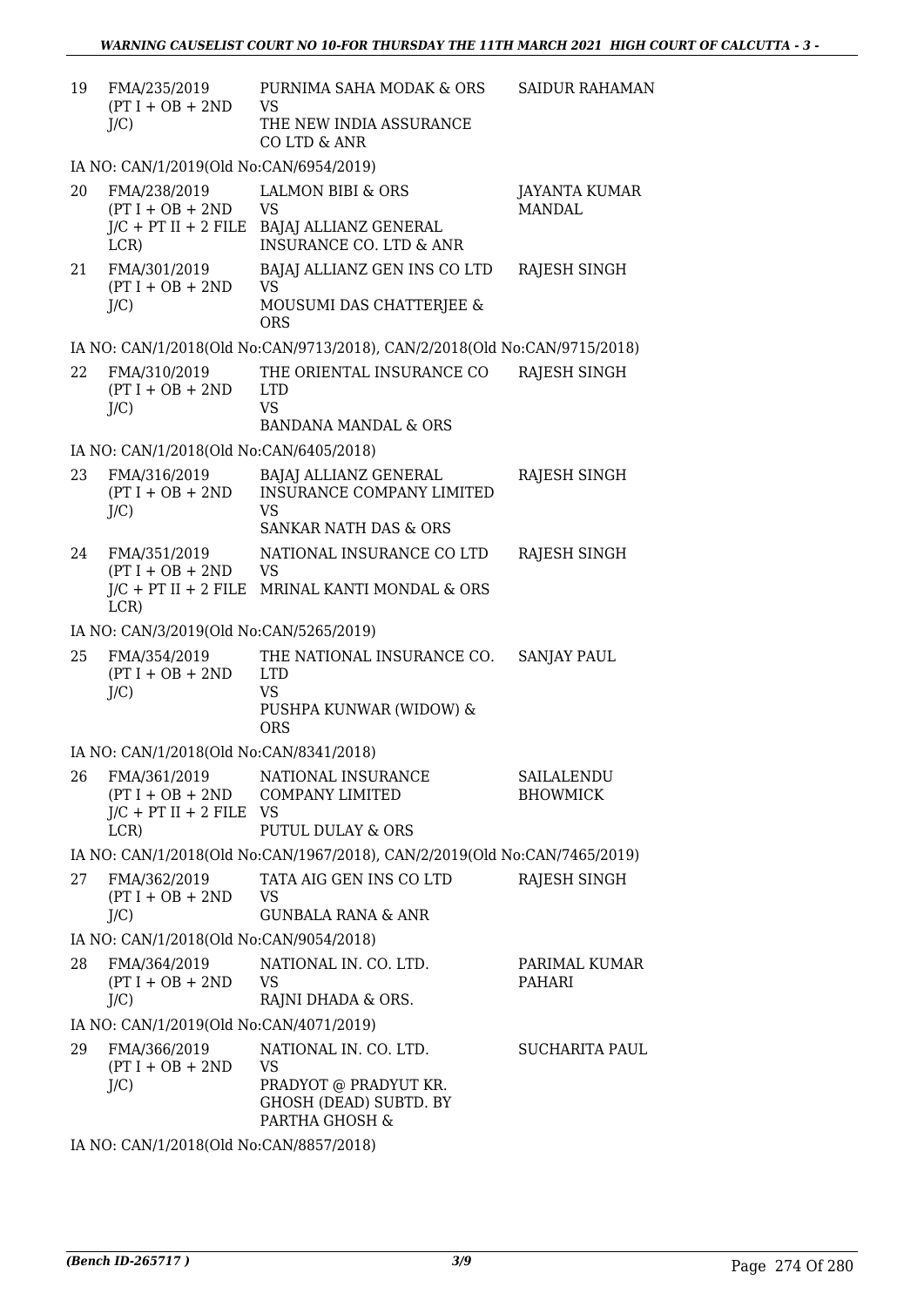| 30 | FMA/369/2019<br>$(PT I + OB + 2ND$<br>$J/C$ ) | <b>HIRANMOY MONDAL</b><br><b>VS</b><br>NEW INDIA ASSURANCE & ANR                                               | <b>SAIDUR RAHMAN</b>             |
|----|-----------------------------------------------|----------------------------------------------------------------------------------------------------------------|----------------------------------|
| 31 | FMA/370/2019<br>$(PT I + OB + 2ND$<br>$J/C$ ) | RAHUL SENGUPTA<br><b>VS</b><br>NATIONAL INSURANCE<br><b>COMPANY LIMITED &amp; ANR</b>                          | <b>ASHIQUE MONDAL</b>            |
| 32 | FMA/373/2019<br>$(PT I + OB + 2ND$<br>$J/C$ ) | RINA BISWAS & ANR<br><b>VS</b><br>THE UNITED INDIA INSURANCE<br>CO. LTD & ORS                                  | <b>SAIDUR RAHAMAN</b>            |
| 33 | FMA/374/2019<br>$(PT I + OB + 2ND$<br>$J/C$ ) | <b>DARIFA KHATUN</b><br><b>VS</b><br>THE SHRIRAM GENERAL<br>INSURANCE CO. LTD & ANR                            | <b>SAIDUR RAHAMAN</b>            |
| 34 | FMA/376/2019<br>$(PT I + OB + 2ND$<br>$J/C$ ) | LALESHWAR<br>SINH@LALASHWAR SINGH @<br><b>LALESHWAR SINGH</b><br><b>VS</b><br><b>KRISHNENDU PAUL &amp; ORS</b> | SOUJANYA<br><b>BANDOPADHYAY</b>  |
|    |                                               | IA NO: CAN/1/2018(Old No:CAN/2649/2018), CAN/2/2019(Old No:CAN/7494/2019)                                      |                                  |
| 35 | FMA/379/2019<br>$(PT I + OB + 2ND$<br>$J/C$ ) | JAWAHARLAL GHOSH<br><b>VS</b><br><b>BILLA MULLICK &amp; ANR</b>                                                | PURNA CHANDRA<br><b>MAITI</b>    |
| 36 | FMA/380/2019<br>$(PT I + OB + 2ND$<br>$J/C$ ) | VIJAY KUMAR MAHATO<br><b>VS</b><br>SBI GEN INS CO LTD & ANR                                                    | AMIT RANJAN ROY                  |
| 37 | FMA/381/2019<br>$(PT I + OB + 2ND$<br>$J/C$ ) | SHYAMAPRASAD GANGULY<br>VS<br>THE NEW INDIA ASS. CO. LTD. &<br>ANR.                                            | <b>SAIDUR RAHAMAN</b>            |
| 38 | FMA/382/2019<br>$(PT I + OB + 2ND$<br>$J/C$ ) | SUJATA PARYA @ SUJATA PARIA<br>& ORS<br>VS<br><b>ICICI LOMBARD GENERAL</b><br>INSURANCE CO. LTD & ANR          | JAYANTA KUMAR<br><b>MANDAL</b>   |
| 39 | FMA/384/2019<br>$(PT I + OB + 2ND$<br>$J/C$ ) | <b>JOGOMAYA MONDAL &amp; ANR</b><br>VS<br>NATIONAL INSURANCE CO. LTD<br>& ANR                                  | JAYANTA KUMAR<br><b>MANDAL</b>   |
| 40 | FMA/415/2019<br>$(PT I + OB + 2ND$<br>$J/C$ ) | <b>ABHIJIT MAL</b><br>VS<br>NICL & ANR                                                                         | <b>AMITV RANJAN ROY</b>          |
| 41 | FMA/435/2019<br>$(PT I + OB + 2ND$<br>$J/C$ ) | HOPANMAYEE SAREN & ANR<br><b>VS</b><br>THE SHRIRAM GENERAL<br>INSURANCE CO. LTD & ANR                          | <b>SAIDUR RAHAMAN</b>            |
| 42 | FMA/592/2019<br>$(PT I + OB + 2ND$<br>$J/C$ ) | <b>SAGAR BARUI</b><br>VS<br>THE NEW INDIA ASSURANCE<br>CO. LTD. & ANR                                          | SOUJANYA<br><b>BANDYOPADHYAY</b> |

IA NO: CAN/2/2018(Old No:CAN/3093/2018)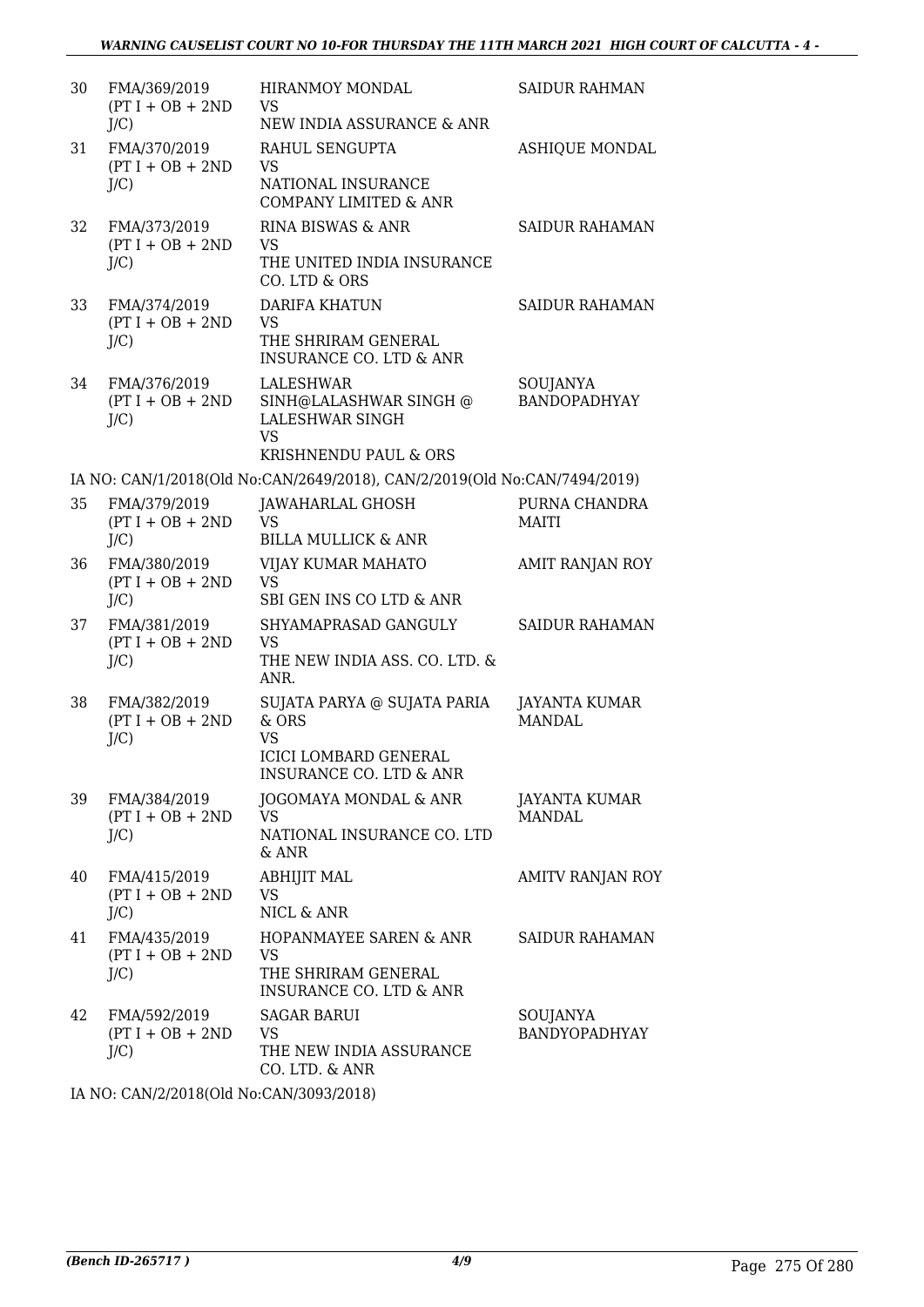| 43                                      | FMA/619/2019<br>$(PT I + OB + 2ND$<br>$J/C$ )  | NATIONAL IN. CO. LTD.<br><b>VS</b><br>PAMPA SAHA & ORS.                                             | PARIMAL KR. PAHARI             |
|-----------------------------------------|------------------------------------------------|-----------------------------------------------------------------------------------------------------|--------------------------------|
|                                         | IA NO: CAN/1/2019(Old No:CAN/4072/2019)        |                                                                                                     |                                |
| 44                                      | FMA/622/2019<br>$(PT I + OB + 2ND$<br>LCR)     | RELIANCE G.I CO. LTD.<br>VS<br>$J/C$ + PT II + 2 FILE PANCHAMI MAHATO & ORS.                        | KAMAL KRISHNA DAS              |
|                                         | IA NO: CAN/1/2018(Old No:CAN/5670/2018)        |                                                                                                     |                                |
| 45                                      | FMA/659/2019<br>$(PT I + OB + 2ND$<br>$J/C$ )  | ANJANA BAL (TAMANG) & ORS<br><b>VS</b><br>THE ORIENTAL INSURANCE CO<br>LTD & ORS                    | LALTUMOHAN<br><b>GHOSH</b>     |
| 46                                      | FMA/820/2019<br>$(PT I + OB + 2ND$<br>$J/C$ )  | SARMILA DEVI & ORS.<br><b>VS</b><br>TARAK DUTTA SINGH                                               | HEMANDRA GUHA<br><b>ROY</b>    |
| 47                                      | FMA/821/2019<br>$(PT I + OB + 2ND$<br>$J/C$ )  | JHARNA DAS & ANR<br><b>VS</b><br>THE UNITED INDIA INS CO LTD<br>$\&$ ANR                            | <b>SAIDUR RAHAMAN</b>          |
| 48                                      | FMA/822/2019<br>$(PT I + OB + 2ND$<br>$J/C$ )  | ALOKE RANJAN GHOSH & ANR<br><b>VS</b><br>THE ORIENTAL INSURANCE<br><b>COMPANY LIMITED &amp; ANR</b> | <b>AMIT RANJAN RAY</b>         |
|                                         | IA NO: CAN/1/2019(Old No:CAN/11336/2019)       |                                                                                                     |                                |
| 49                                      | FMA/921/2019<br>$(PT I + OB + 2ND$<br>$J/C$ )  | ABU KASHEM MONDAL<br><b>VS</b><br>THE ORIENTAL INSURANCE<br><b>COMPANY LIMITED &amp; ANR</b>        | <b>AMIT RANJAN ROY</b>         |
| 50                                      | FMA/960/2019<br>$(PT I + OB + 2ND$<br>$J/C$ )  | ICICI LOMBARD G.I CO. LTD.<br><b>VS</b><br>REKHA MURMU & ANR.                                       | PARIMAL KR. PAHARI             |
|                                         | IA NO: CAN/1/2019(Old No:CAN/3212/2019)        |                                                                                                     |                                |
| 51                                      | FMA/964/2019<br>$(PT I + OB + 2ND$<br>$J/C$ )  | THE ORIENTAL INSURANCE<br>CO.LTD.<br><b>VS</b><br><b>SMT SHAMPA MONDAL &amp; ORS</b>                | <b>SANJOY PAUL</b>             |
|                                         | IA NO: CAN/1/2019(Old No:CAN/1431/2019)        |                                                                                                     |                                |
| 52                                      | FMA/965/2019<br>$(PT I + OB + 2ND$<br>$J/C$ )  | NEW INDIA ASS. CO. LTD.<br><b>VS</b><br>HAFIJA BEWA & ORS.                                          | RAJDEEP<br><b>BHATTACHARYA</b> |
| IA NO: CAN/2/2019(Old No:CAN/4357/2019) |                                                |                                                                                                     |                                |
| 53                                      | FMA/1125/2019<br>$(PT I + OB + 2ND$<br>$J/C$ ) | MANABHAVATI MISHRA & ORS<br><b>VS</b><br>NATIONAL INSURANCE<br>COMPANY LTD. & ORS                   | SUUBHANKAR<br>MANDAL           |
| 54                                      | FMA/1129/2019<br>$(PT I + OB + 2ND$<br>$J/C$ ) | <b>AMIT KUNDU</b><br><b>VS</b><br>FARUKUDDIN MIDDYA & ANR                                           | DEBAKI NANDAN<br>MAITI         |
| 55                                      | FMA/1130/2019<br>$(PT I + OB + 2ND$<br>$J/C$ ) | SAIFUL MONDAL@SK SAIFUL<br><b>MONDAL</b><br>VS<br>THE NEW INDIA ASSURANCE<br>COMPANY LTD & ANR      | JAYANTA BANERJEE               |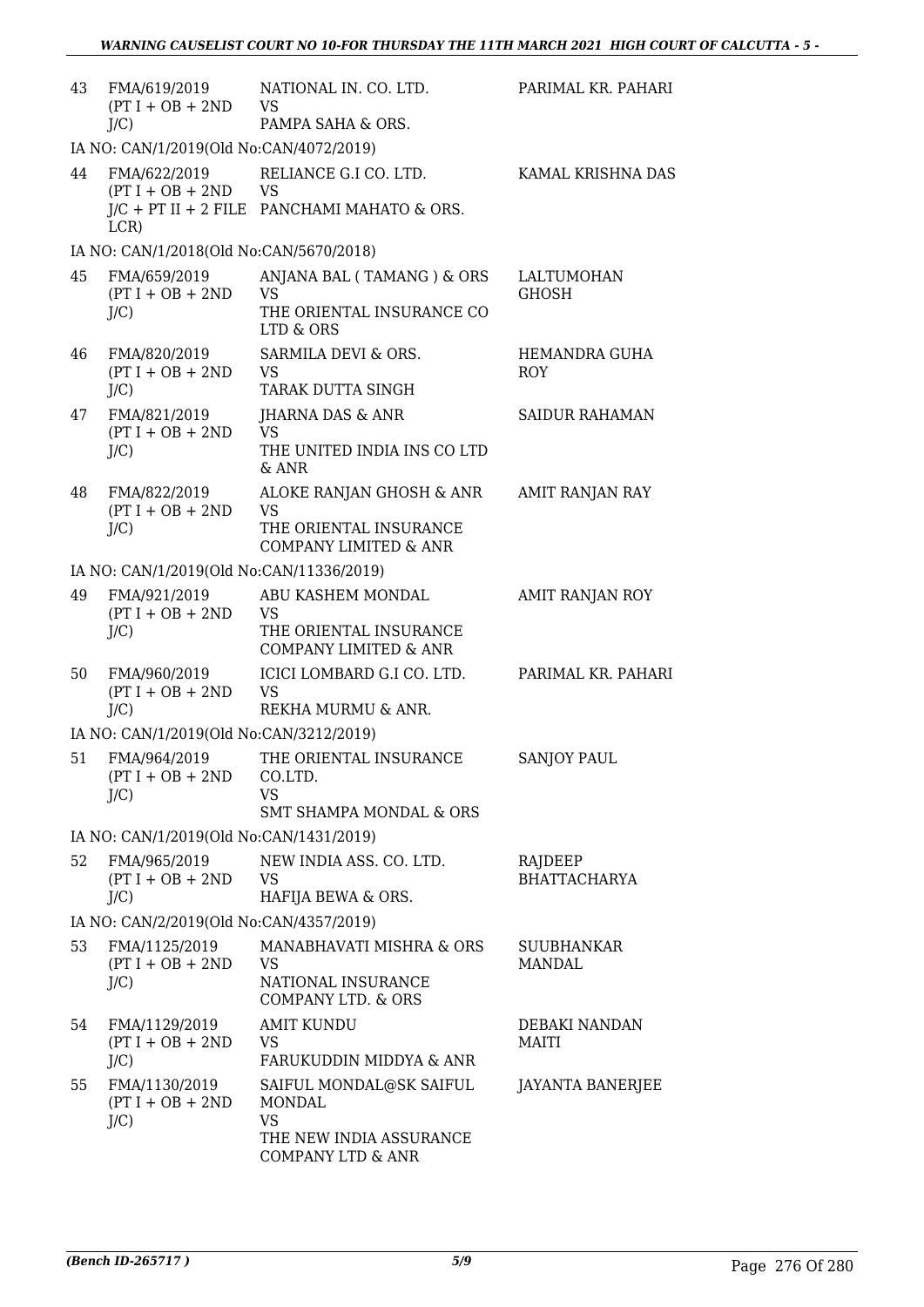| 56 | FMA/1553/2019<br>$(PT I + OB + 2ND$                       | MAMTAZ BIBI & ORS.<br>VS<br>NATIONAL IN. CO. LTD. & ANR.                                       | DHANANJAY ADAK                        |
|----|-----------------------------------------------------------|------------------------------------------------------------------------------------------------|---------------------------------------|
| 57 | $J/C$ )<br>FMA/1610/2019<br>$(PT I + OB + 2ND$<br>$J/C$ ) | <b>SAMIM ARA</b><br><b>VS</b><br>NEW INDIA ASSURANCE<br><b>COMPANY LIMITED &amp; ANR</b>       | <b>SAIDUR RAHAMAN</b>                 |
| 58 | FMA/1638/2019<br>$(PT I + OB + 2ND$<br>$J/C$ )            | PARESH NATH GHOSH<br><b>VS</b><br>NATIONAL INSURANCE CO. LTD<br>$&$ ANR                        | SASWATA<br><b>BHATTACHARYYA</b>       |
| 59 | FMA/1640/2019<br>$(PT I + OB + 2ND$<br>$J/C$ )            | THE NATIONAL INSURANCE<br><b>COMPANY LTD</b><br>VS<br>SAMIRESH BHADURI & ANR                   | <b>SANJAY PAUL</b>                    |
|    | IA NO: CAN/1/2019(Old No:CAN/8603/2019)                   |                                                                                                |                                       |
| 60 | FMA/1642/2019<br>$(PT I + OB + 2ND$<br>$J/C$ )            | <b>ICICI LOMBARD GEN INS CO</b><br><b>LTD</b><br><b>VS</b><br>MUJLEKHA KHATUN & ORS            | PARIMAL KUMAR<br><b>PAHARI</b>        |
|    |                                                           | IA NO: CAN/1/2019(Old No:CAN/8719/2019), CAN/2/2019(Old No:CAN/9710/2019)                      |                                       |
| 61 | FMA/1645/2019<br>$(PT I + OB + 2ND$<br>$J/C$ )            | RAMGOPAL DAS<br>VS<br><b>SUBHAS PRAMANICK &amp; ANR</b>                                        | MUKTAKESH DAS                         |
| 62 | FMA/1646/2019<br>$(PT I + OB + 2ND$<br>$J/C$ )            | JIAUL HOQUE & ANR<br><b>VS</b><br>M/S BAJAJ ALLIANZ GEN INS CO<br>LTD & ANR                    | S GHOSH                               |
| 63 | FMA/1647/2019<br>$(PT I + OB + 2ND$<br>$J/C$ )            | <b>SABNAM AZMI</b><br><b>VS</b><br>THE NEW INDIA ASSURANCE<br>COMPANY LTD, MALDA DIV. &<br>ANR | <b>SAIDUR RAHAMAN</b>                 |
| 64 | FMA/1652/2019<br>$(PT I + OB + 2ND$<br>$J/C$ )            | <b>SANGITA KUMARI</b><br>VS.<br>BHARATI AXA GEN. INSURANCE<br>CO. LTD.                         | JAYANTA KR.<br>MANDAL                 |
| 65 | FMA/1654/2019<br>$(PT I + OB + 2ND$<br>$J/C$ )            | <b>GULSHAN ARA &amp; ORS</b><br><b>VS</b><br>NATIONAL INSURANCE CO. LTD<br>$&$ ANR             | <b>JAYANTA KUMAR</b><br><b>MANDAL</b> |
| 66 | FMA/1668/2019<br>$(PT I + OB + 2ND$<br>$J/C$ )            | <b>GOLAPSA LAILA FARDOUS &amp;</b><br>ORS.<br>VS<br>THE UNITED INDIA IN. CO. LTD.<br>& ANR.    | <b>SAIDUR RAHAMAN</b>                 |
|    | IA NO: CAN/1/2019(Old No:CAN/5146/2019)                   |                                                                                                |                                       |
| 67 | FMA/1670/2019<br>$(PT I + OB + 2ND$<br>$J/C$ )            | RANJIT MAHATO<br>VS<br>THE ORIENTAL INSURANCE CO.<br>LTD & ANR                                 | JAYANTA KUMAR<br><b>MANDAL</b>        |
| 68 | FMA/1671/2019<br>$(PT I + OB + 2ND$<br>$J/C$ )            | <b>EMRAN ALI KHAN</b><br>VS.<br>NATIONAL IN. CO. LTD. & ANR.                                   | DHANANJAY NAYAK                       |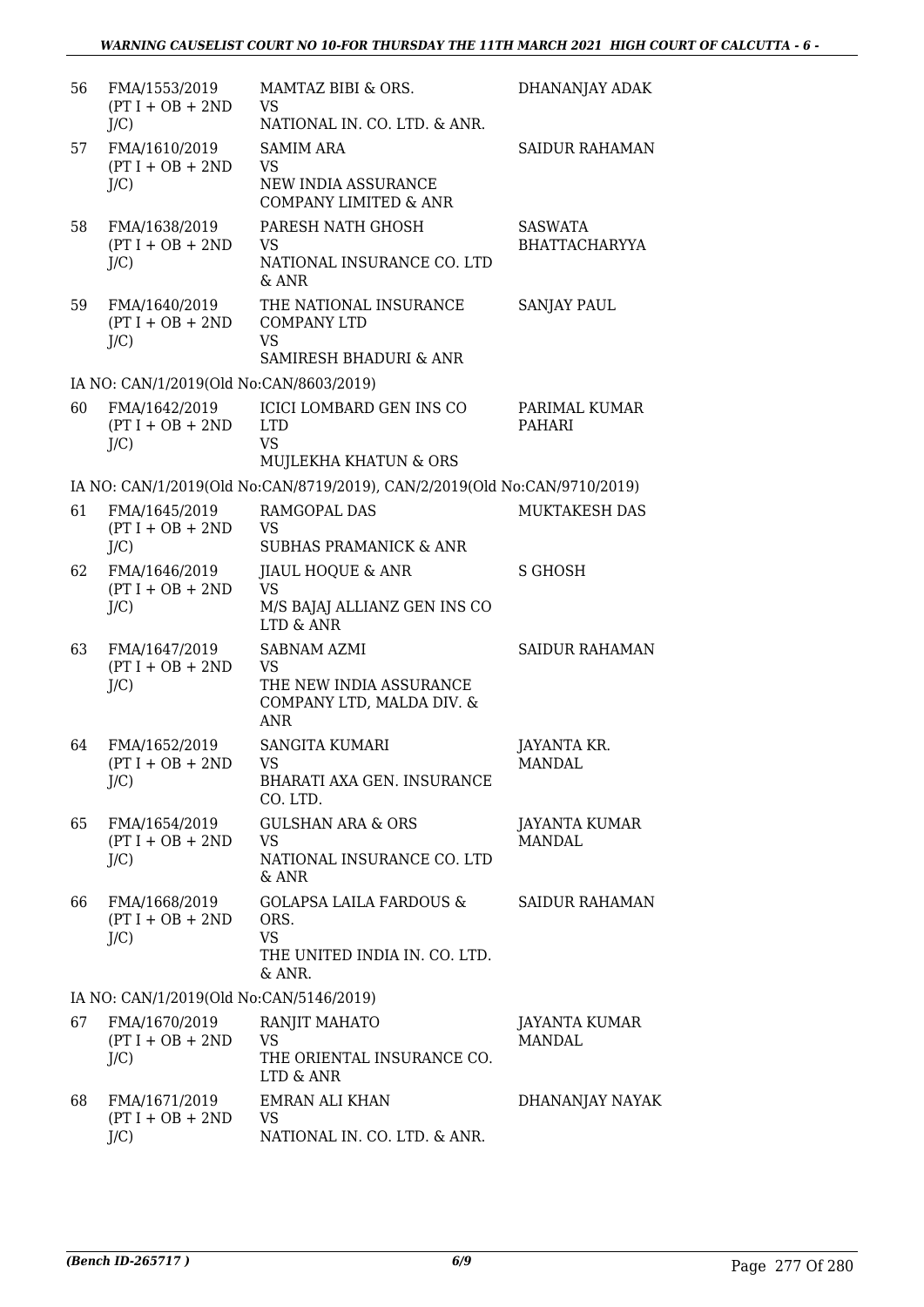| 69 | FMA/1676/2019<br>$(PT I + OB + 2ND$<br>$J/C$ )                        | THE ORIENTAL INSURANCE CO.<br>LTD.<br><b>VS</b><br>SARASWATI DEVI @ SARASWATI<br>DEVI SINGH & ANR | PARIMAL KUMAR<br>PAHARI                 |
|----|-----------------------------------------------------------------------|---------------------------------------------------------------------------------------------------|-----------------------------------------|
|    | IA NO: CAN/1/2019(Old No:CAN/10864/2019)                              |                                                                                                   |                                         |
| 70 | FMA/1677/2019<br>$(PT I + OB + 2ND$<br>$J/C$ )                        | THE NEW INDIA ASSURANCE<br>CO. LTD.<br><b>VS</b><br>TARULATA SAHA & ANR                           | PARIMAL KUMAR<br><b>PAHARI</b>          |
|    | IA NO: CAN/1/2019(Old No:CAN/11046/2019)                              |                                                                                                   |                                         |
| 71 | FMA/1723/2019<br>$(PT I + OB + 2ND$<br>$J/C$ )                        | <b>BIMAL MONDAL</b><br><b>VS</b><br>THE ORIENTAL INSURANCE<br><b>COMPANY LTD &amp; ANR</b>        | <b>SAIDUR RAHAMAN</b>                   |
| 72 | FMA/1725/2019<br>$(PT I + OB + 2ND$<br>$J/C$ )                        | NATIONAL INS CO LTD<br><b>VS</b><br><b>DIPA ROY</b>                                               | PARIMAL KUMAR<br><b>PAHARI</b>          |
|    | IA NO: CAN/1/2019(Old No:CAN/10522/2019)                              |                                                                                                   |                                         |
| 73 | FMA/1730/2019<br>$(PT I + OB + 2ND$<br>$J/C$ )                        | <b>SMT SANGITA ROY &amp; ANR</b><br>VS<br>THE NEW INDIA ASSURANCE<br>CO. LTD & ANR                | JAYANTA KUMAR<br><b>MANDAL</b>          |
| 74 | FMA/1732/2019<br>$(PT I + OB + 2ND$<br>$J/C$ )                        | NATIONAL INSURANCE CO.LTD.<br><b>VS</b><br>RAKHI MISHRA & ANR                                     | PARIMAL KUMAR<br><b>PAHARI</b>          |
|    | IA NO: CAN/1/2019(Old No:CAN/10907/2019)                              |                                                                                                   |                                         |
| 75 | FMA/1733/2019<br>$(PT I + OB + 2ND$<br>$J/C$ + PT II + 2 FILE<br>LCR) | THE CALCUTTA STATE<br>TRANSPORT CORPORATION<br><b>VS</b><br>MOUSUMI CHATTOPADHYAY &<br><b>ORS</b> | <b>RAM UDAY</b><br><b>BHATTACHARYYA</b> |
|    | IA NO: CAN/1/2019(Old No:CAN/5218/2019)                               |                                                                                                   |                                         |
| 76 | FMA/1736/2019<br>$(PT I + OB + 2ND$<br>$J/C$ )                        | MIRA CHAKRABORTY<br><b>VS</b><br>ORIENTAL INSUARANCE CO LTD                                       | <b>SAIDUR RAHAMAN</b>                   |
| 77 | FMA/1738/2019<br>$(PT I + OB + 2ND$<br>$J/C$ )                        | KEYA CHATTERJEE<br>VS<br>MAGMA HDI GENERAL INS. CO.<br>LTD.                                       | <b>SAIDUR RAHAMAN</b>                   |
| 78 | FMA/1864/2019<br>$(PT I + OB + 2ND$<br>$J/C$ )                        | ICICI LIMBARD GENERAL INS.<br>CO.LTD.<br><b>VS</b><br><b>SANTI SARADAR</b>                        | PARIMAL KUMAR<br>PAHARI                 |
|    | IA NO: CAN/1/2019(Old No:CAN/9712/2019)                               |                                                                                                   |                                         |
| 79 | FMA/1865/2019<br>$(PT I + OB + 2ND$<br>$J/C$ + PT II + 2 FILE<br>LCR) | JOYDEB GHOSH<br><b>VS</b><br>NATIONAL INSURANCE<br><b>COMPANY LTD &amp; ORS</b>                   | ABHIJIT SINGHA RAY                      |
| 80 | FMA/344/2020<br>$(PT I + OB + 2ND$<br>$J/C$ )                         | <b>MUNMUN KAR &amp; ORS</b><br>VS<br>THE NATIONAL INSURANCE<br><b>COMPANY LTD &amp; ANR</b>       | <b>SAIDUR RAHAMAN</b>                   |

IA NO: CAN/1/2019(Old No:CAN/3665/2019)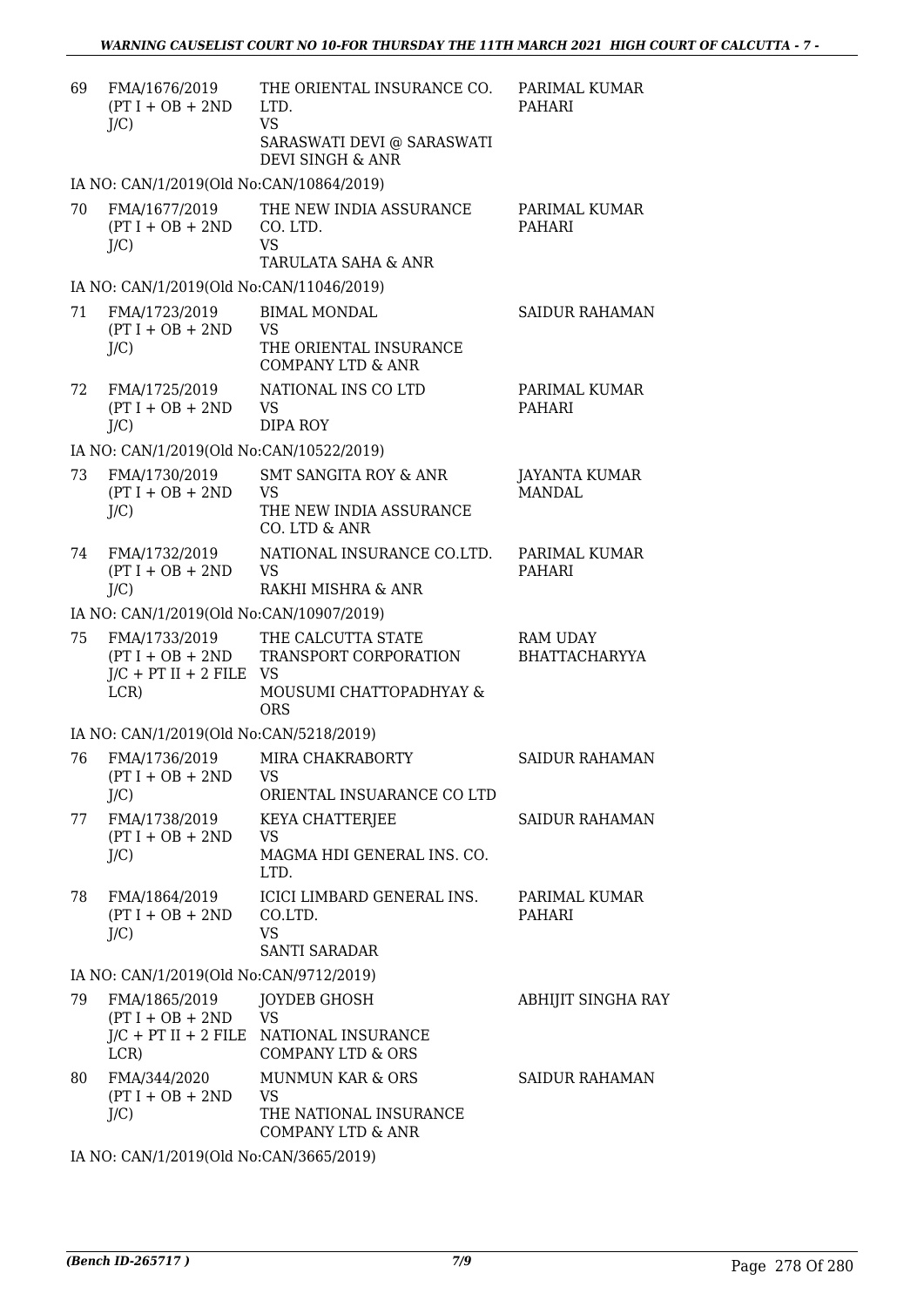| 81 | FMA/350/2020<br>$(PT I + OB + 2ND$<br>$J/C$ ) | <b>SMT MITHU SINGH &amp; ORS</b><br>VS<br>THE ORIENTAL INSURANCE CO.<br>LTD. & ANR                                       | <b>JAYANTA BANERJEE</b> |
|----|-----------------------------------------------|--------------------------------------------------------------------------------------------------------------------------|-------------------------|
| 82 | FMA/463/2020<br>$(PT I + OB + 2ND$<br>$J/C$ ) | NATIONAL INSURANCE CO.<br>LTD.<br><b>VS</b><br>SANTOSH TUTEJA @ BAGGA &<br>ORS.                                          | <b>ARABINDA KUNDU</b>   |
| 83 | FMA/464/2020<br>$(PT I + OB + 2ND$<br>$J/C$ ) | THE NEW INDIA ASSURANCE<br>CO. LTD<br><b>VS</b><br>TAPAS CHAKRABORTY @<br>TAPASH CHAKRABORTY & ANR                       | <b>SANJAY PAUL</b>      |
|    | IA NO: CAN/1/2019(Old No:CAN/3013/2019)       |                                                                                                                          |                         |
| 84 | FMA/465/2020<br>$(PT I + OB + 2ND$<br>$J/C$ ) | <b>ICICI LOMBART GENERAL</b><br><b>INSURANCE CO. LTD</b><br>VS<br>MANSURA BIBI SEIKH & ORS                               | <b>SAYAK MAJUMDER</b>   |
|    | IA NO: CAN/1/2015(Old No:CAN/7833/2015)       |                                                                                                                          |                         |
| 85 | FMA/467/2020<br>$(PT I + OB + 2ND$<br>$J/C$ ) | SHEFALI SARKAR (PAUL) & ORS<br>VS<br>THE UNITED INDIA INSURANCE<br>COMPANY LTD. & ANR                                    | <b>SAIDUR RAHAMAN</b>   |
| 86 | FMA/468/2020<br>$(PT I + OB + 2ND$<br>$J/C$ ) | SK. LUTAPHAR @ LUTAPHAR<br>SEIKH @ SK. LUTFAR<br><b>VS</b><br>THE UNITED INDIA INSURANCE<br><b>COMPANY LTD &amp; ORS</b> | KRISHANU BANIK          |
| 87 | FMA/469/2020<br>$(PT I + OB + 2ND$<br>$J/C$ ) | <b>SWAPAN</b><br>CHATTERJEE@CHATTOPADHYAY<br>VS<br>SK SHAHNAWAZ ALI & ANR                                                | <b>SUJOY GUHA ROY</b>   |
| 88 | FMA/470/2020<br>$(PT I + OB + 2ND$<br>$J/C$ ) | <b>UMA MONDAL</b><br><b>VS</b><br>THE NATIONAL INS CO LTD &<br><b>ANR</b>                                                | AMIT RANJAN ROY         |
|    | IA NO: CAN/1/2019(Old No:CAN/11812/2019)      |                                                                                                                          |                         |
| 89 | FMA/471/2020<br>$(PT I + OB + 2ND$<br>$J/C$ ) | MANJU HAZRA & ORS.<br>VS<br>UNITED INDIA INSURANCE CO.<br>LTD. & ANR.                                                    | AMIT RANJAN ROY         |
|    | IA NO: CAN/1/2019(Old No:CAN/11268/2019)      |                                                                                                                          |                         |
| 90 | FMA/472/2020<br>$(PT I + OB + 2ND$<br>$J/C$ ) | MINOR DEBJYOTI SEN & ANR.<br><b>VS</b><br>NATIONAL INSURANCE CO.<br>LTD. & ANR.                                          | <b>KRISHANU BANIK</b>   |
| 91 | FMA/473/2020<br>$(PT I + OB + 2ND$<br>$J/C$ ) | BIJALI MAJI & ORS<br><b>VS</b><br>THE ORIENTAL INSURANCE CO.<br>LTD & ANR                                                | DHANANJAY NAYAK         |